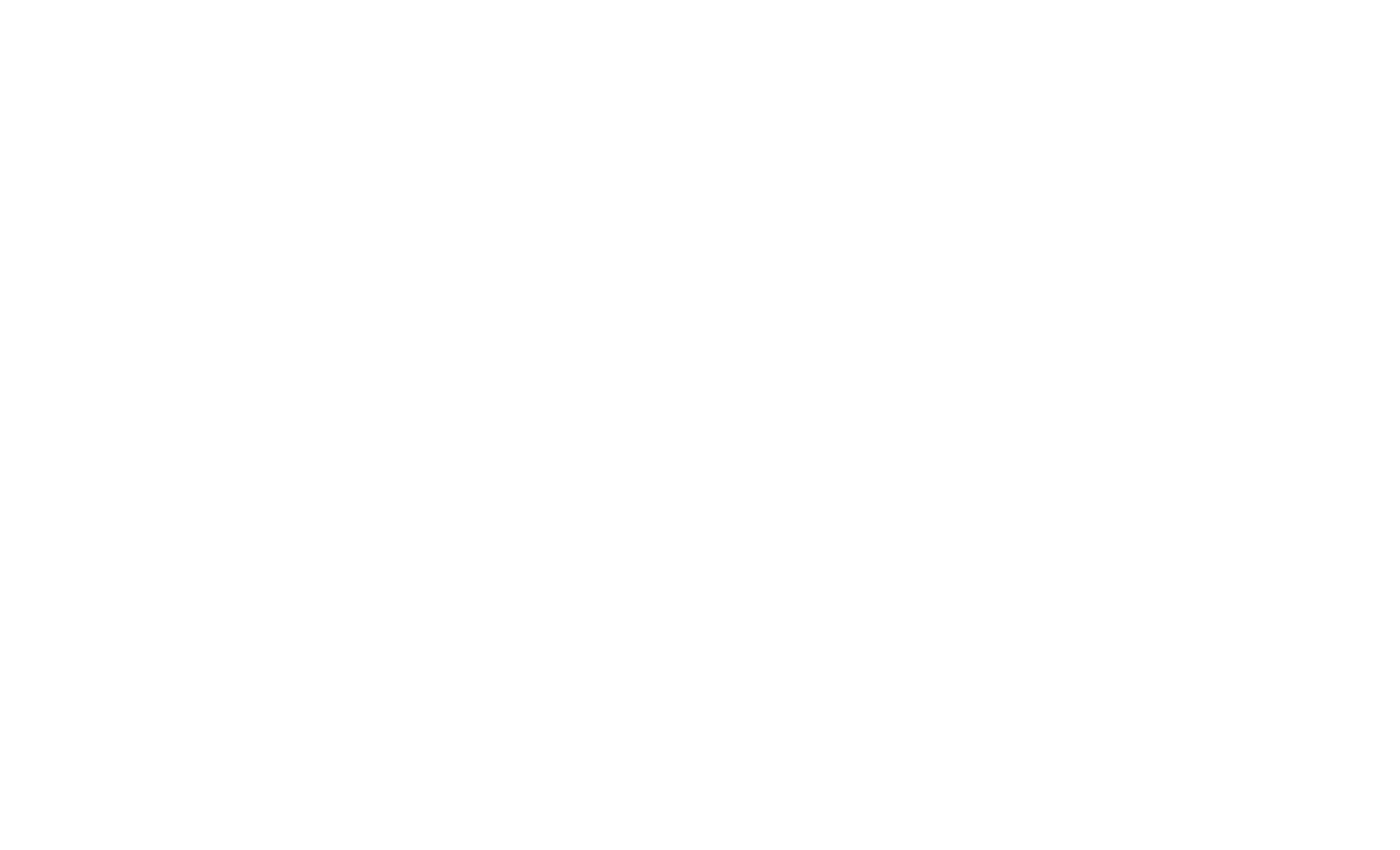| STATE OF NEW YORK<br>COUNTY - Herkimer<br>TOWN<br>- German Flatts<br>VILLAGE - Mohawk<br>SWIS<br>$-212803$ | 2 0 1 5                                                                           | <b>VILLAGE</b><br>OWNERS NAME SEQUENCE | TAX ROLL<br>TAXABLE SECTION OF THE ROLL - 1<br>UNIFORM PERCENT OF VALUE IS 081.00 | VALUATION DATE-JAN 01, 2014<br>TAXABLE STATUS DATE-MAR 01, 2014 | PAGE<br>1                      |
|------------------------------------------------------------------------------------------------------------|-----------------------------------------------------------------------------------|----------------------------------------|-----------------------------------------------------------------------------------|-----------------------------------------------------------------|--------------------------------|
|                                                                                                            |                                                                                   |                                        |                                                                                   |                                                                 |                                |
| TAX MAP PARCEL NUMBER                                                                                      | PROPERTY LOCATION & CLASS ASSESSMENT EXEMPTION CODE-----------------VILLAGE------ |                                        |                                                                                   |                                                                 |                                |
| CURRENT OWNERS NAME                                                                                        | SCHOOL DISTRICT                                                                   | LAND                                   | TAX DESCRIPTION                                                                   | TAXABLE VALUE                                                   |                                |
| CURRENT OWNERS ADDRESS<br>***********************                                                          | PARCEL SIZE/GRID COORD<br>**************************                              | TOTAL                                  | SPECIAL DISTRICTS                                                                 |                                                                 | TAX AMOUNT                     |
|                                                                                                            | 95-97 W Main St                                                                   |                                        |                                                                                   | ACCT 023004560                                                  | BILL<br>1                      |
| $120.47 - 1 - 25$                                                                                          | 431 Auto dealer                                                                   |                                        | Village Tax                                                                       | 42,300                                                          | 750.40                         |
| 95-97 W Main Street Corp                                                                                   | Central Valley 212803                                                             | 10,400                                 |                                                                                   |                                                                 |                                |
| 97 W Main St                                                                                               | 95-97 W Main St                                                                   | 42,300                                 |                                                                                   |                                                                 |                                |
| Mohawk, NY 13407                                                                                           | FRNT 198.00 DPTH<br>76.00                                                         |                                        |                                                                                   |                                                                 |                                |
|                                                                                                            | EAST-0354820 NRTH-1521940                                                         |                                        |                                                                                   |                                                                 |                                |
|                                                                                                            | DEED BOOK 1329<br>PG-930                                                          |                                        |                                                                                   |                                                                 |                                |
|                                                                                                            | FULL MARKET VALUE                                                                 | 52,222                                 |                                                                                   |                                                                 |                                |
|                                                                                                            |                                                                                   |                                        | TOTAL TAX ---                                                                     | DATE #1                                                         | $750.40**$<br>06/30/15         |
|                                                                                                            |                                                                                   |                                        |                                                                                   | AMT DUE                                                         | 750.40                         |
|                                                                                                            |                                                                                   |                                        |                                                                                   |                                                                 |                                |
|                                                                                                            | Green St Ext                                                                      |                                        |                                                                                   | ACCT 023018515                                                  | <b>BILL</b><br>2               |
| $120.47 - 9 - 44.2$                                                                                        | 311 Res vac land                                                                  |                                        | Village Tax                                                                       | 1,500                                                           | 26.61                          |
| Accattato James                                                                                            | Central Valley 212803                                                             | 1,500                                  |                                                                                   |                                                                 |                                |
| Accattato Patricia                                                                                         | Green St Ext                                                                      | 1,500                                  |                                                                                   |                                                                 |                                |
| PO Box 71<br>Frankfort, NY 13340                                                                           | Land<br>FRNT<br>40.00 DPTH 120.00                                                 |                                        |                                                                                   |                                                                 |                                |
|                                                                                                            | EAST-0357869 NRTH-1520885                                                         |                                        |                                                                                   |                                                                 |                                |
|                                                                                                            | DEED BOOK 828<br>$PG-713$                                                         |                                        |                                                                                   |                                                                 |                                |
|                                                                                                            | FULL MARKET VALUE                                                                 | 1,852                                  |                                                                                   |                                                                 |                                |
|                                                                                                            |                                                                                   |                                        | TOTAL TAX ---                                                                     |                                                                 | $26.61**$                      |
|                                                                                                            |                                                                                   |                                        |                                                                                   | DATE #1                                                         | 06/30/15                       |
|                                                                                                            |                                                                                   |                                        |                                                                                   | AMT DUE<br>**************** 120.47-5-39 *****                   | 26.61<br>* * * * * * * * * * * |
|                                                                                                            | 29 W Main St                                                                      |                                        |                                                                                   | ACCT 023003900                                                  | <b>BILL</b><br>3               |
| $120.47 - 5 - 39$                                                                                          | 461 Bank                                                                          |                                        | Village Tax                                                                       | 299,950                                                         | 5,321.11                       |
| Adirondack Bank Na                                                                                         | Central Valley 212803                                                             | 11,100                                 |                                                                                   |                                                                 |                                |
| 185 Genesee St                                                                                             | 29 W Main St                                                                      | 299,950                                |                                                                                   |                                                                 |                                |
| Utica, NY 13501                                                                                            | S Bank Dr-Tlr                                                                     |                                        |                                                                                   |                                                                 |                                |
|                                                                                                            | 106x81                                                                            |                                        |                                                                                   |                                                                 |                                |
|                                                                                                            | 92.00 DPTH 88.00<br>FRNT                                                          |                                        |                                                                                   |                                                                 |                                |
|                                                                                                            | EAST-0356868 NRTH-1522343<br>DEED BOOK 898<br>$PG-618$                            |                                        |                                                                                   |                                                                 |                                |
|                                                                                                            | FULL MARKET VALUE                                                                 | 370,309                                |                                                                                   |                                                                 |                                |
|                                                                                                            |                                                                                   |                                        | TOTAL TAX ---                                                                     |                                                                 | $5,321.11**$                   |
|                                                                                                            |                                                                                   |                                        |                                                                                   | DATE #1                                                         | 06/30/15                       |
|                                                                                                            |                                                                                   |                                        |                                                                                   | AMT DUE                                                         | 5,321.11                       |
|                                                                                                            |                                                                                   |                                        |                                                                                   |                                                                 |                                |
|                                                                                                            | 13 Fulton St                                                                      |                                        |                                                                                   | ACCT 173358                                                     | BILL 4                         |
| $120.40 - 2 - 29$<br>Aiden-Cole Properties LLC                                                             | 411 Apartment<br>Central Valley 212803                                            | 8,800                                  | Village Tax                                                                       | 54,350                                                          | 964.17                         |
| 318 S Bellinger St                                                                                         | 13 Fulton St                                                                      | 54,350                                 |                                                                                   |                                                                 |                                |
| Herkimer, NY 13350                                                                                         | 85.00 DPTH<br>85.00<br>FRNT                                                       |                                        |                                                                                   |                                                                 |                                |
|                                                                                                            | EAST-0358510 NRTH-1522566                                                         |                                        |                                                                                   |                                                                 |                                |
|                                                                                                            | DEED BOOK 1451<br>$PG-210$                                                        |                                        |                                                                                   |                                                                 |                                |
|                                                                                                            | FULL MARKET VALUE                                                                 | 67,099                                 |                                                                                   |                                                                 |                                |
|                                                                                                            |                                                                                   |                                        | TOTAL TAX ---                                                                     |                                                                 | 964.17**                       |
|                                                                                                            |                                                                                   |                                        |                                                                                   | DATE #1                                                         | 06/30/15                       |
|                                                                                                            |                                                                                   |                                        |                                                                                   | AMT DUE                                                         | 964.17<br>* * * * * * * * *    |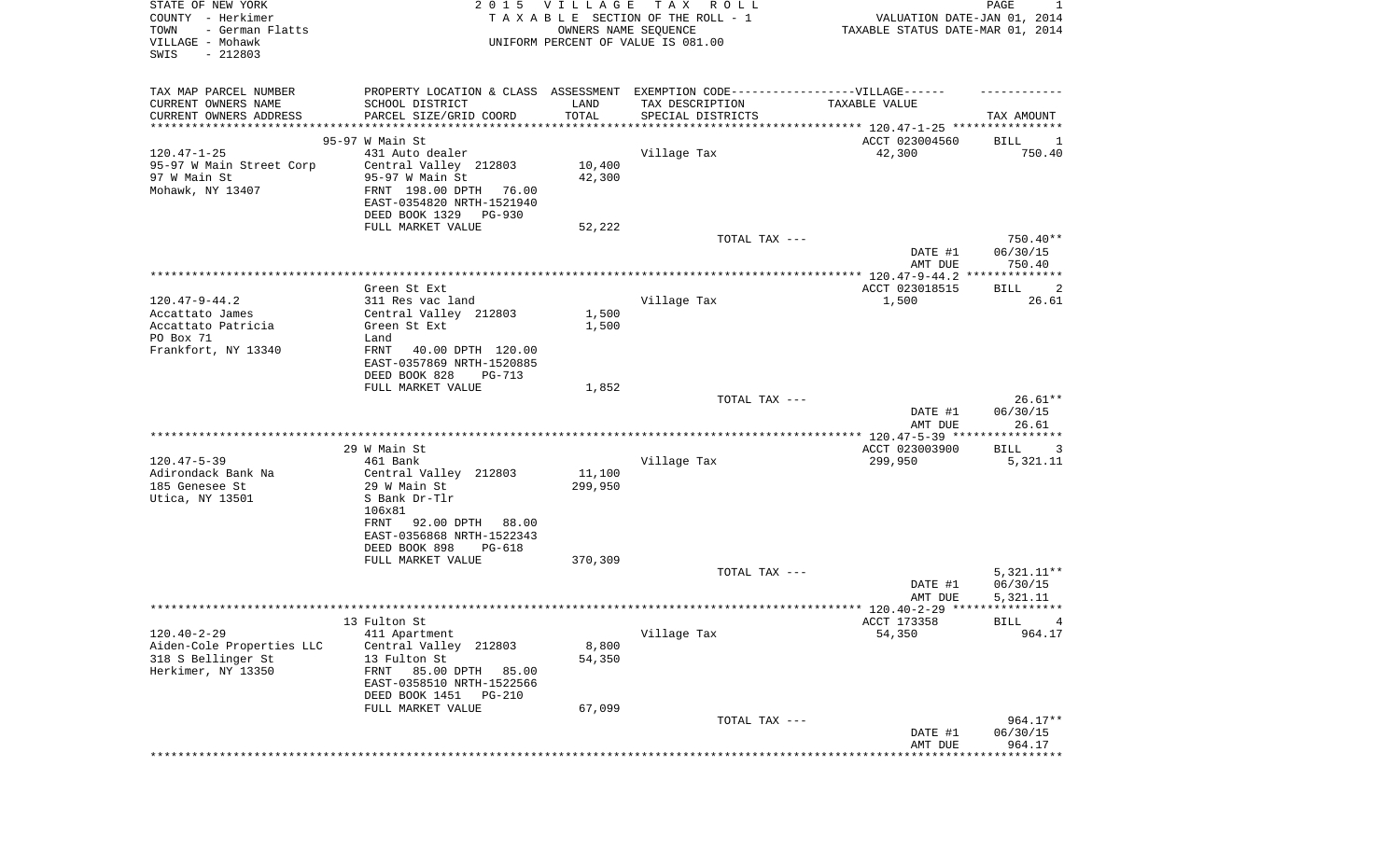| STATE OF NEW YORK<br>COUNTY - Herkimer<br>TOWN<br>- German Flatts<br>VILLAGE - Mohawk<br>SWIS<br>$-212803$   | 2 0 1 5                                                                                                                                                                                                   | <b>VILLAGE</b>            | T A X<br>R O L L<br>TAXABLE SECTION OF THE ROLL - 1<br>OWNERS NAME SEQUENCE<br>UNIFORM PERCENT OF VALUE IS 081.00 | VALUATION DATE-JAN 01, 2014<br>TAXABLE STATUS DATE-MAR 01, 2014 | PAGE<br>2                          |
|--------------------------------------------------------------------------------------------------------------|-----------------------------------------------------------------------------------------------------------------------------------------------------------------------------------------------------------|---------------------------|-------------------------------------------------------------------------------------------------------------------|-----------------------------------------------------------------|------------------------------------|
| TAX MAP PARCEL NUMBER<br>CURRENT OWNERS NAME<br>CURRENT OWNERS ADDRESS<br>*********************              | PROPERTY LOCATION & CLASS ASSESSMENT EXEMPTION CODE----------------VILLAGE------<br>SCHOOL DISTRICT<br>PARCEL SIZE/GRID COORD                                                                             | LAND<br>TOTAL             | TAX DESCRIPTION<br>SPECIAL DISTRICTS<br>********************************* 120.55-3-24 ****************            | TAXABLE VALUE                                                   | TAX AMOUNT                         |
| $120.55 - 3 - 24$<br>Alden John<br>Alden Janice<br>3 Columbia Cir<br>Mohawk, NY 13407                        | 3 Columbia Cir<br>210 1 Family Res<br>Central Valley 212803<br>3 Columbia Cr<br>N R1<br>FRNT<br>75.00 DPTH<br>82.50<br>EAST-0356569 NRTH-1519483<br>DEED BOOK 809<br>PG-684<br>FULL MARKET VALUE          | 9,600<br>63,200<br>78,025 | Village Tax                                                                                                       | ACCT 023022800<br>63,200                                        | BILL<br>5<br>1,121.17              |
|                                                                                                              |                                                                                                                                                                                                           |                           | TOTAL TAX ---                                                                                                     | DATE #1<br>AMT DUE                                              | 1,121.17**<br>06/30/15<br>1,121.17 |
|                                                                                                              |                                                                                                                                                                                                           |                           |                                                                                                                   |                                                                 |                                    |
| $120.46 - 2 - 45$<br>Alexander Derek<br>14 Catherine St<br>Mohawk, NY 13407                                  | 14 Catherine St<br>210 1 Family Res<br>Central Valley 212803<br>14 Catherine St<br><b>FRNT</b><br>73.25 DPTH 120.30<br>EAST-0354274 NRTH-1521488<br>DEED BOOK 1361<br><b>PG-450</b>                       | 10,200<br>58,000          | Village Tax                                                                                                       | ACCT 023030720<br>58,000                                        | BILL<br>6<br>1,028.92              |
|                                                                                                              | FULL MARKET VALUE                                                                                                                                                                                         | 71,605                    | TOTAL TAX ---                                                                                                     | DATE #1<br>AMT DUE                                              | 1,028.92**<br>06/30/15<br>1,028.92 |
|                                                                                                              |                                                                                                                                                                                                           |                           |                                                                                                                   | *********** 120.40-2-68 *****************                       |                                    |
| $120.40 - 2 - 68$<br>Alexanderowicz John<br>Attn: Alexanderowicz T & M<br>6 Bellinger St<br>Mohawk, NY 13407 | 6 Bellinger St<br>220 2 Family Res<br>Central Valley 212803<br>6 Bellinger St<br>L Use Alexanderowicz T&m<br><b>FRNT</b><br>60.00 DPTH<br>60.00<br>EAST-0359044 NRTH-1522949<br>DEED BOOK 822<br>$PG-206$ | 6,500<br>47,100           | VET COM V 41137<br>Village Tax                                                                                    | ACCT 023010620<br>11,775<br>35,325                              | 7<br>BILL<br>626.67                |
|                                                                                                              | FULL MARKET VALUE                                                                                                                                                                                         | 58,148                    |                                                                                                                   |                                                                 |                                    |
|                                                                                                              |                                                                                                                                                                                                           |                           | TOTAL TAX ---                                                                                                     | DATE #1<br>AMT DUE                                              | $626.67**$<br>06/30/15<br>626.67   |
|                                                                                                              |                                                                                                                                                                                                           |                           |                                                                                                                   |                                                                 | ****                               |
| $120.47 - 3 - 76$<br>Allison Robert<br>Allison Janet<br>18 John St<br>Mohawk, NY 13407                       | 18 John St<br>210 1 Family Res<br>Central Valley 212803<br>18 John St<br>R1 D 2G<br>FRNT 50.00 DPTH 102.00<br>EAST-0356007 NRTH-1520703<br>DEED BOOK 674<br>PG-486                                        |                           | VET COM V 41137<br>10,600 VET DIS V 41147<br>61,700 Village Tax                                                   | ACCT 023024150<br>11,925<br>23,850<br>25,925                    | 8<br>BILL<br>459.91                |
|                                                                                                              | FULL MARKET VALUE                                                                                                                                                                                         | 76,173                    |                                                                                                                   |                                                                 |                                    |
|                                                                                                              |                                                                                                                                                                                                           |                           | TOTAL TAX ---                                                                                                     | DATE #1<br>AMT DUE                                              | 459.91**<br>06/30/15<br>459.91     |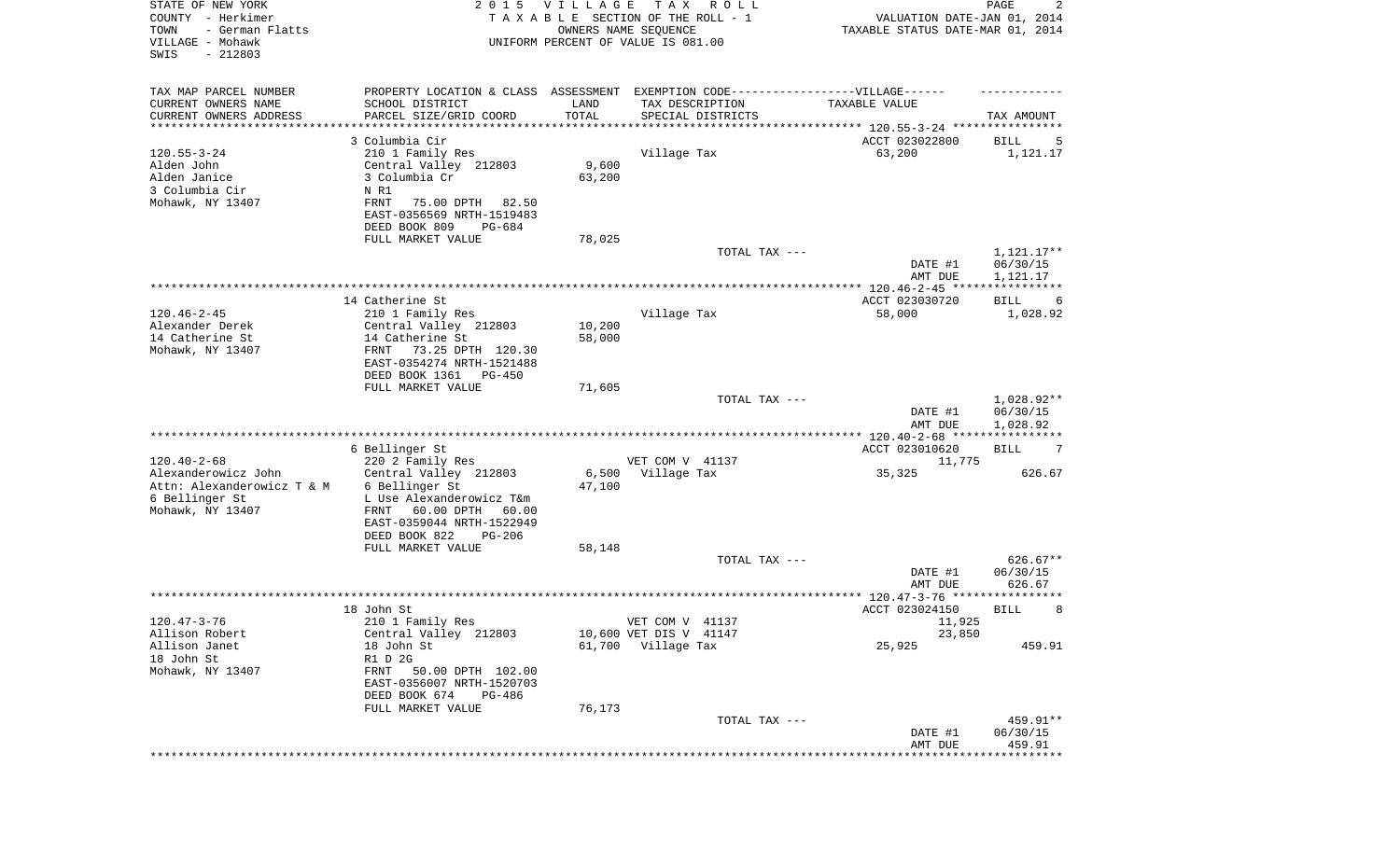| STATE OF NEW YORK<br>COUNTY - Herkimer<br>- German Flatts<br>TOWN<br>VILLAGE - Mohawk<br>SWIS<br>$-212803$ | 2 0 1 5                                                                           | V I L L A G E<br>OWNERS NAME SEQUENCE | T A X<br>R O L L<br>TAXABLE SECTION OF THE ROLL - 1<br>UNIFORM PERCENT OF VALUE IS 081.00 | VALUATION DATE-JAN 01, 2014<br>TAXABLE STATUS DATE-MAR 01, 2014 | $\mathop{\mathtt{PAGE}}$<br>3 |
|------------------------------------------------------------------------------------------------------------|-----------------------------------------------------------------------------------|---------------------------------------|-------------------------------------------------------------------------------------------|-----------------------------------------------------------------|-------------------------------|
| TAX MAP PARCEL NUMBER                                                                                      | PROPERTY LOCATION & CLASS ASSESSMENT EXEMPTION CODE-----------------VILLAGE------ |                                       |                                                                                           |                                                                 |                               |
| CURRENT OWNERS NAME                                                                                        | SCHOOL DISTRICT                                                                   | LAND                                  | TAX DESCRIPTION                                                                           | TAXABLE VALUE                                                   |                               |
| CURRENT OWNERS ADDRESS<br>********************                                                             | PARCEL SIZE/GRID COORD<br>***************                                         | TOTAL<br>**********                   | SPECIAL DISTRICTS                                                                         |                                                                 | TAX AMOUNT                    |
|                                                                                                            | 20 John St                                                                        |                                       |                                                                                           | ACCT 023024180                                                  | 9<br>BILL                     |
| $120.47 - 3 - 77$                                                                                          | 311 Res vac land                                                                  |                                       | Village Tax                                                                               | 7,800                                                           | 138.37                        |
| Allison Robert                                                                                             | Central Valley 212803                                                             | 7,800                                 |                                                                                           |                                                                 |                               |
| Allison Janet                                                                                              | 20 John St                                                                        | 7,800                                 |                                                                                           |                                                                 |                               |
| 18 John St                                                                                                 | W V19                                                                             |                                       |                                                                                           |                                                                 |                               |
| Mohawk, NY 13407                                                                                           | 50.00 DPTH 102.00<br>FRNT                                                         |                                       |                                                                                           |                                                                 |                               |
|                                                                                                            | EAST-0355994 NRTH-1520655                                                         |                                       |                                                                                           |                                                                 |                               |
|                                                                                                            | DEED BOOK 674<br>PG-486                                                           |                                       |                                                                                           |                                                                 |                               |
|                                                                                                            | FULL MARKET VALUE                                                                 | 9,630                                 |                                                                                           |                                                                 |                               |
|                                                                                                            |                                                                                   |                                       | TOTAL TAX ---                                                                             | DATE #1                                                         | 138.37**<br>06/30/15          |
|                                                                                                            |                                                                                   |                                       |                                                                                           | AMT DUE                                                         | 138.37                        |
|                                                                                                            | 24 S Washington St                                                                |                                       |                                                                                           | ACCT 023026430                                                  | BILL<br>10                    |
| $120.47 - 5 - 28$                                                                                          | 220 2 Family Res                                                                  |                                       | Village Tax                                                                               | 48,165                                                          | 854.45                        |
| Aloisio Florence                                                                                           | Central Valley 212803                                                             | 7,900                                 |                                                                                           |                                                                 |                               |
| 24 S Washington St                                                                                         | 24 S Wshngtng S                                                                   | 48,165                                |                                                                                           |                                                                 |                               |
| Mohawk, NY 13407                                                                                           | R1                                                                                |                                       |                                                                                           |                                                                 |                               |
|                                                                                                            | FRNT<br>51.00 DPTH 102.00<br>EAST-0356789 NRTH-1521683                            |                                       |                                                                                           |                                                                 |                               |
|                                                                                                            | DEED BOOK 690<br>PG-667                                                           |                                       |                                                                                           |                                                                 |                               |
|                                                                                                            | FULL MARKET VALUE                                                                 | 59,463                                |                                                                                           |                                                                 |                               |
|                                                                                                            |                                                                                   |                                       | TOTAL TAX ---                                                                             |                                                                 | 854.45**                      |
|                                                                                                            |                                                                                   |                                       |                                                                                           | DATE #1                                                         | 06/30/15                      |
|                                                                                                            |                                                                                   |                                       |                                                                                           | AMT DUE                                                         | 854.45                        |
|                                                                                                            |                                                                                   |                                       |                                                                                           |                                                                 |                               |
| $120.40 - 1 - 13$                                                                                          | 75 E Main St<br>411 Apartment                                                     |                                       | Village Tax                                                                               | ACCT 023008190<br>86,600                                        | BILL<br>11<br>1,536.28        |
| Alphonse Gauthier As                                                                                       | Central Valley 212803                                                             | 16,800                                |                                                                                           |                                                                 |                               |
| Trustee Living Trust                                                                                       | 75 E Main St W                                                                    | 86,600                                |                                                                                           |                                                                 |                               |
| 75 E Main St                                                                                               | FRNT<br>91.00 DPTH 330.00                                                         |                                       |                                                                                           |                                                                 |                               |
| Mohawk, NY 13407                                                                                           | EAST-0358802 NRTH-1523298                                                         |                                       |                                                                                           |                                                                 |                               |
|                                                                                                            | DEED BOOK 903<br>$PG-7$                                                           |                                       |                                                                                           |                                                                 |                               |
|                                                                                                            | FULL MARKET VALUE                                                                 | 106,914                               |                                                                                           |                                                                 |                               |
|                                                                                                            |                                                                                   |                                       | TOTAL TAX ---                                                                             |                                                                 | $1,536.28**$                  |
|                                                                                                            |                                                                                   |                                       |                                                                                           | DATE #1<br>AMT DUE                                              | 06/30/15<br>1,536.28          |
|                                                                                                            |                                                                                   |                                       |                                                                                           |                                                                 | ****                          |
|                                                                                                            | 6 Steele St                                                                       |                                       |                                                                                           | ACCT 023028860                                                  | 12<br>BILL                    |
| $120.47 - 1 - 26$                                                                                          | 220 2 Family Res                                                                  |                                       | Village Tax                                                                               | 51,000                                                          | 904.74                        |
| Amendolare Raymond                                                                                         | Central Valley 212803                                                             | 10,300                                |                                                                                           |                                                                 |                               |
| 6 Steele St                                                                                                | 6 Steele St W                                                                     | 51,000                                |                                                                                           |                                                                 |                               |
| Mohawk, NY 13407                                                                                           | 99.00 DPTH 111.10<br>FRNT                                                         |                                       |                                                                                           |                                                                 |                               |
|                                                                                                            | EAST-0354882 NRTH-1521858                                                         |                                       |                                                                                           |                                                                 |                               |
|                                                                                                            | DEED BOOK 1227 PG-554                                                             |                                       |                                                                                           |                                                                 |                               |
|                                                                                                            | FULL MARKET VALUE                                                                 | 62,963                                | TOTAL TAX ---                                                                             |                                                                 | 904.74**                      |
|                                                                                                            |                                                                                   |                                       |                                                                                           | DATE #1                                                         | 06/30/15                      |
|                                                                                                            |                                                                                   |                                       |                                                                                           | AMT DUE                                                         | 904.74                        |
|                                                                                                            |                                                                                   |                                       |                                                                                           |                                                                 |                               |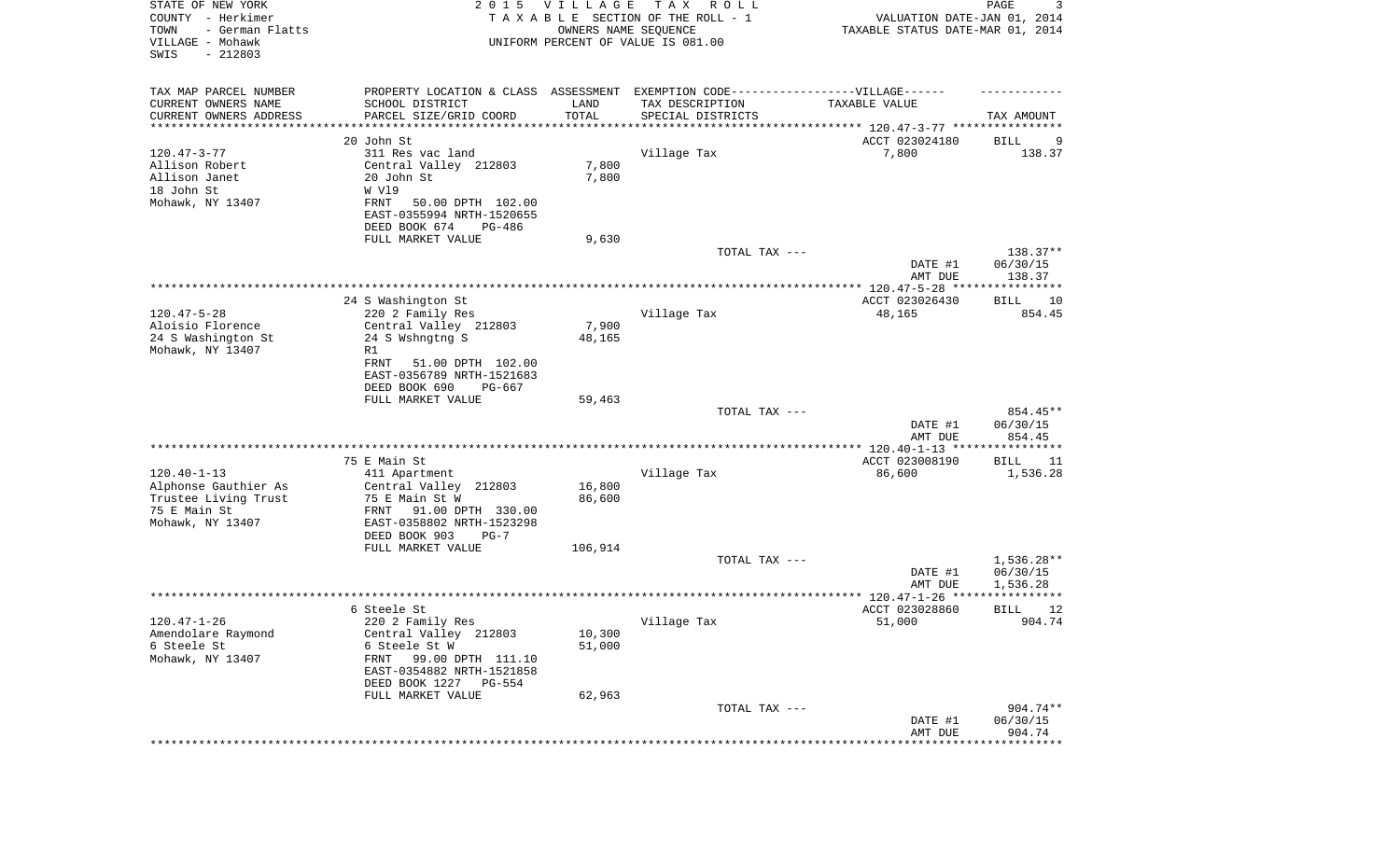| STATE OF NEW YORK<br>COUNTY - Herkimer<br>- German Flatts<br>TOWN<br>VILLAGE - Mohawk<br>SWIS<br>$-212803$ | 2 0 1 5                                                                           | VILLAGE<br>OWNERS NAME SEQUENCE | T A X<br>R O L L<br>TAXABLE SECTION OF THE ROLL - 1<br>UNIFORM PERCENT OF VALUE IS 081.00 | VALUATION DATE-JAN 01, 2014<br>TAXABLE STATUS DATE-MAR 01, 2014 | PAGE<br>4            |
|------------------------------------------------------------------------------------------------------------|-----------------------------------------------------------------------------------|---------------------------------|-------------------------------------------------------------------------------------------|-----------------------------------------------------------------|----------------------|
| TAX MAP PARCEL NUMBER                                                                                      | PROPERTY LOCATION & CLASS ASSESSMENT EXEMPTION CODE-----------------VILLAGE------ |                                 |                                                                                           |                                                                 |                      |
| CURRENT OWNERS NAME                                                                                        | SCHOOL DISTRICT                                                                   | LAND<br>TOTAL                   | TAX DESCRIPTION                                                                           | TAXABLE VALUE                                                   |                      |
| CURRENT OWNERS ADDRESS<br>*********************                                                            | PARCEL SIZE/GRID COORD                                                            |                                 | SPECIAL DISTRICTS                                                                         |                                                                 | TAX AMOUNT           |
|                                                                                                            | 46 Michigan St                                                                    |                                 |                                                                                           | ACCT 023011550                                                  | BILL<br>13           |
| $120.48 - 1 - 47.1$                                                                                        | 311 Res vac land                                                                  |                                 | Village Tax                                                                               | 13,100                                                          | 232.39               |
| Andreev Michael<br>PO Box 234                                                                              | Central Valley 212803<br>46 Michigan St                                           | 13,100<br>13,100                |                                                                                           |                                                                 |                      |
| Jordanville, NY 13361                                                                                      | Land                                                                              |                                 |                                                                                           |                                                                 |                      |
|                                                                                                            | ACRES<br>3.00                                                                     |                                 |                                                                                           |                                                                 |                      |
|                                                                                                            | EAST-0358449 NRTH-1521910                                                         |                                 |                                                                                           |                                                                 |                      |
|                                                                                                            | DEED BOOK 805<br>PG-066                                                           |                                 |                                                                                           |                                                                 |                      |
|                                                                                                            | FULL MARKET VALUE                                                                 | 16,173                          | TOTAL TAX ---                                                                             |                                                                 | $232.39**$           |
|                                                                                                            |                                                                                   |                                 |                                                                                           | DATE #1                                                         | 06/30/15             |
|                                                                                                            |                                                                                   |                                 |                                                                                           | AMT DUE                                                         | 232.39               |
|                                                                                                            |                                                                                   |                                 |                                                                                           |                                                                 |                      |
| $120.48 - 1 - 34$                                                                                          | 30 Marshall Ave<br>210 1 Family Res                                               |                                 | Village Tax                                                                               | ACCT 170572<br>49,900                                           | BILL<br>14<br>885.23 |
| Aney Celeste                                                                                               | Central Valley 212803                                                             | 8,500                           |                                                                                           |                                                                 |                      |
| 30 Marshall Ave                                                                                            | 30 Marshall Ave                                                                   | 49,900                          |                                                                                           |                                                                 |                      |
| Mohawk, NY 13407                                                                                           | S R1<br>50.00 DPTH 120.00                                                         |                                 |                                                                                           |                                                                 |                      |
|                                                                                                            | FRNT<br>EAST-0358699 NRTH-1522482                                                 |                                 |                                                                                           |                                                                 |                      |
|                                                                                                            | DEED BOOK 1433<br>$PG-635$                                                        |                                 |                                                                                           |                                                                 |                      |
|                                                                                                            | FULL MARKET VALUE                                                                 | 61,605                          |                                                                                           |                                                                 |                      |
|                                                                                                            |                                                                                   |                                 | TOTAL TAX ---                                                                             | DATE #1                                                         | 885.23**<br>06/30/15 |
|                                                                                                            |                                                                                   |                                 |                                                                                           | AMT DUE                                                         | 885.23               |
|                                                                                                            |                                                                                   |                                 |                                                                                           |                                                                 |                      |
|                                                                                                            | 50-52 W Main St                                                                   |                                 |                                                                                           | ACCT 023002160                                                  | BILL<br>15           |
| $120.47 - 2 - 34$<br>Angell Victoria                                                                       | 210 1 Family Res<br>Central Valley 212803                                         | 12,900                          | Village Tax                                                                               | 68,000                                                          | 1,206.32             |
| 52 W Main St                                                                                               | 50-52 W Main St                                                                   | 68,000                          |                                                                                           |                                                                 |                      |
| Mohawk, NY 13407                                                                                           | FRNT<br>80.00 DPTH 120.00                                                         |                                 |                                                                                           |                                                                 |                      |
|                                                                                                            | EAST-0356372 NRTH-1522414                                                         |                                 |                                                                                           |                                                                 |                      |
|                                                                                                            | DEED BOOK 1359<br>PG-834                                                          | 83,951                          |                                                                                           |                                                                 |                      |
|                                                                                                            | FULL MARKET VALUE                                                                 |                                 | TOTAL TAX ---                                                                             |                                                                 | $1,206.32**$         |
|                                                                                                            |                                                                                   |                                 |                                                                                           | DATE #1                                                         | 06/30/15             |
|                                                                                                            |                                                                                   |                                 |                                                                                           | AMT DUE                                                         | 1,206.32             |
|                                                                                                            | 40 Church St                                                                      |                                 |                                                                                           | ACCT 023015720                                                  | *****<br>16          |
| 120.47-8-51                                                                                                | 210 1 Family Res                                                                  |                                 | Village Tax                                                                               | 53,200                                                          | BILL<br>943.77       |
| Archer George                                                                                              | Central Valley 212803                                                             | 10,900                          |                                                                                           |                                                                 |                      |
| Archer Joanne                                                                                              | 40 Church St                                                                      | 53,200                          |                                                                                           |                                                                 |                      |
| 40 Church St                                                                                               | W R1 G<br>54.50 DPTH 198.00                                                       |                                 |                                                                                           |                                                                 |                      |
| Mohawk, NY 13407                                                                                           | FRNT<br>EAST-0357574 NRTH-1521268                                                 |                                 |                                                                                           |                                                                 |                      |
|                                                                                                            | DEED BOOK 1156<br><b>PG-838</b>                                                   |                                 |                                                                                           |                                                                 |                      |
|                                                                                                            | FULL MARKET VALUE                                                                 | 65,679                          |                                                                                           |                                                                 |                      |
|                                                                                                            |                                                                                   |                                 | TOTAL TAX ---                                                                             |                                                                 | 943.77**             |
|                                                                                                            |                                                                                   |                                 |                                                                                           | DATE #1<br>AMT DUE                                              | 06/30/15<br>943.77   |
|                                                                                                            |                                                                                   |                                 |                                                                                           | ****************************                                    |                      |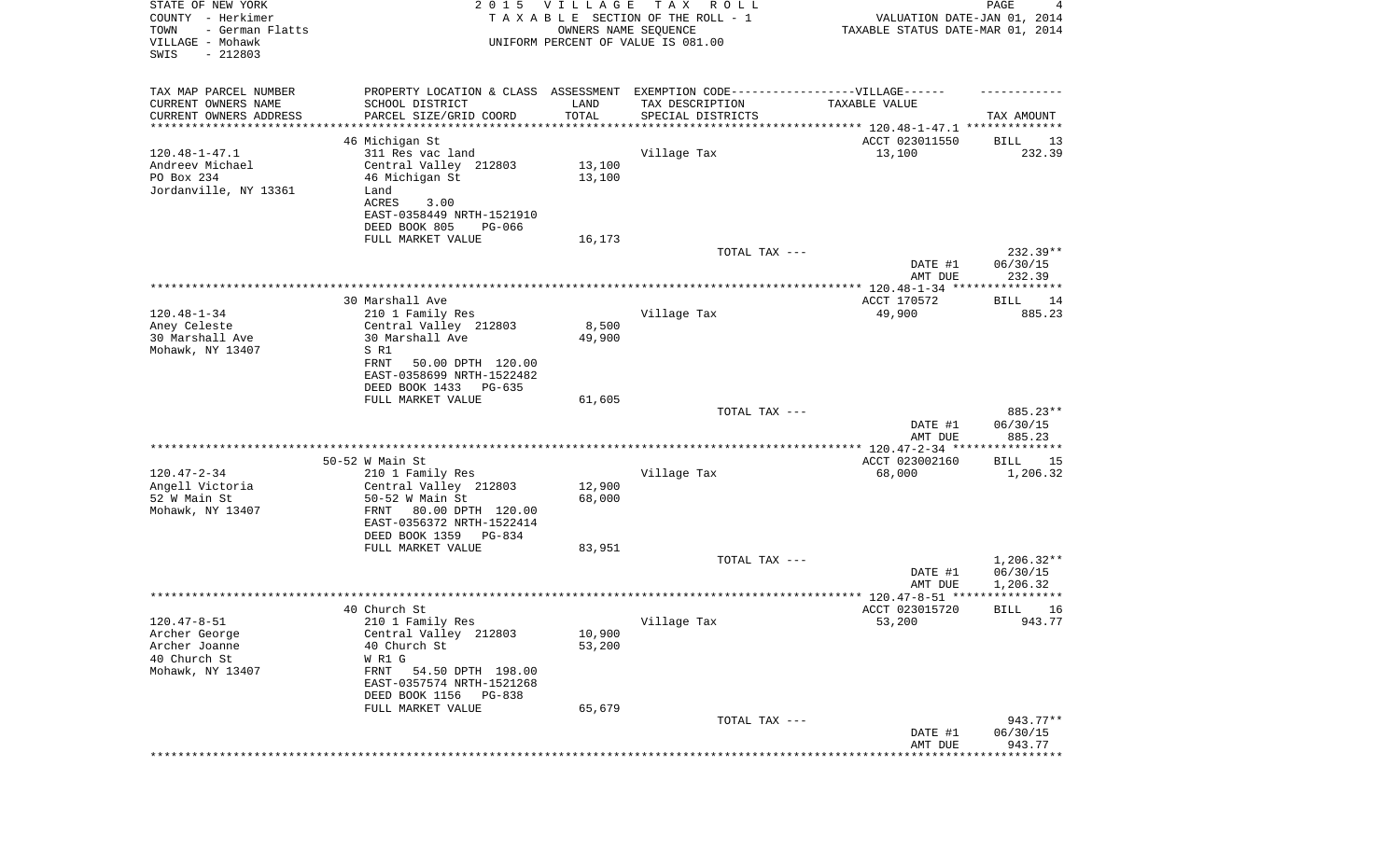| STATE OF NEW YORK<br>COUNTY - Herkimer<br>- German Flatts<br>TOWN<br>VILLAGE - Mohawk<br>$-212803$<br>SWIS | 2 0 1 5                                                  | <b>VILLAGE</b><br>OWNERS NAME SEQUENCE | T A X<br>R O L L<br>TAXABLE SECTION OF THE ROLL - 1<br>UNIFORM PERCENT OF VALUE IS 081.00 | VALUATION DATE-JAN 01, 2014<br>TAXABLE STATUS DATE-MAR 01, 2014 | 5<br>PAGE             |
|------------------------------------------------------------------------------------------------------------|----------------------------------------------------------|----------------------------------------|-------------------------------------------------------------------------------------------|-----------------------------------------------------------------|-----------------------|
| TAX MAP PARCEL NUMBER                                                                                      |                                                          |                                        | PROPERTY LOCATION & CLASS ASSESSMENT EXEMPTION CODE-----------------VILLAGE------         |                                                                 |                       |
| CURRENT OWNERS NAME                                                                                        | SCHOOL DISTRICT                                          | LAND                                   | TAX DESCRIPTION                                                                           | TAXABLE VALUE                                                   |                       |
| CURRENT OWNERS ADDRESS<br>********************                                                             | PARCEL SIZE/GRID COORD                                   | TOTAL                                  | SPECIAL DISTRICTS                                                                         | **************************** 120.48-1-38 ****************       | TAX AMOUNT            |
|                                                                                                            | 40 Marshall Ave                                          |                                        |                                                                                           | ACCT 023012720                                                  | BILL<br>17            |
| $120.48 - 1 - 38$                                                                                          | 210 1 Family Res                                         |                                        | Village Tax                                                                               | 48,400                                                          | 858.62                |
| Arndt Dennis                                                                                               | Central Valley 212803                                    | 6,000                                  |                                                                                           |                                                                 |                       |
| Arndt Janet                                                                                                | 40 Marshall Ave                                          | 48,400                                 |                                                                                           |                                                                 |                       |
| 40 Marshall Ave                                                                                            | S R1 1G                                                  |                                        |                                                                                           |                                                                 |                       |
| Mohawk, NY 13407                                                                                           | 35.00 DPTH 120.00<br>FRNT<br>EAST-0358891 NRTH-1522566   |                                        |                                                                                           |                                                                 |                       |
|                                                                                                            | DEED BOOK 1153<br>PG-565                                 |                                        |                                                                                           |                                                                 |                       |
|                                                                                                            | FULL MARKET VALUE                                        | 59,753                                 |                                                                                           |                                                                 |                       |
|                                                                                                            |                                                          |                                        | TOTAL TAX ---                                                                             |                                                                 | 858.62**              |
|                                                                                                            |                                                          |                                        |                                                                                           | DATE #1                                                         | 06/30/15              |
|                                                                                                            |                                                          |                                        |                                                                                           | AMT DUE                                                         | 858.62                |
|                                                                                                            | 5 Marmet St                                              |                                        |                                                                                           | ACCT 023023550                                                  | <b>BILL</b><br>18     |
| $120.55 - 1 - 7$                                                                                           | 210 1 Family Res                                         |                                        | Village Tax                                                                               | 74,000                                                          | 1,312.76              |
| Arndt Lois                                                                                                 | Central Valley 212803                                    | 12,600                                 |                                                                                           |                                                                 |                       |
| 5 Marmet St                                                                                                | 5 Marmet St                                              | 74,000                                 |                                                                                           |                                                                 |                       |
| Mohawk, NY 13407                                                                                           | S R1 G L38-9                                             |                                        |                                                                                           |                                                                 |                       |
|                                                                                                            | Life Use H Busher<br>FRNT 100.00 DPTH 105.00             |                                        |                                                                                           |                                                                 |                       |
|                                                                                                            | EAST-0356293 NRTH-1520169                                |                                        |                                                                                           |                                                                 |                       |
|                                                                                                            | DEED BOOK 919<br>PG-177                                  |                                        |                                                                                           |                                                                 |                       |
|                                                                                                            | FULL MARKET VALUE                                        | 91,358                                 |                                                                                           |                                                                 |                       |
|                                                                                                            |                                                          |                                        | TOTAL TAX ---                                                                             |                                                                 | $1,312.76**$          |
|                                                                                                            |                                                          |                                        |                                                                                           | DATE #1<br>AMT DUE                                              | 06/30/15<br>1,312.76  |
|                                                                                                            |                                                          |                                        |                                                                                           |                                                                 | ******                |
|                                                                                                            | 99 Church St                                             |                                        |                                                                                           | ACCT 023015240                                                  | <b>BILL</b><br>19     |
| $120.55 - 2 - 29$                                                                                          | 210 1 Family Res                                         |                                        | VET WAR V 41127                                                                           | 7,155                                                           |                       |
| Arndt Rita Mcintyre                                                                                        | Central Valley 212803                                    | 11,600                                 | Village Tax                                                                               | 55,845                                                          | 990.69                |
| Arndt Donald                                                                                               | 99 Church St                                             | 63,000                                 |                                                                                           |                                                                 |                       |
| 99 Church St<br>Mohawk, NY 13407                                                                           | R1 G<br>FRNT<br>50.00 DPTH 122.45                        |                                        |                                                                                           |                                                                 |                       |
|                                                                                                            | EAST-0357338 NRTH-1519663                                |                                        |                                                                                           |                                                                 |                       |
|                                                                                                            | DEED BOOK 697<br>PG-973                                  |                                        |                                                                                           |                                                                 |                       |
|                                                                                                            | FULL MARKET VALUE                                        | 77,778                                 |                                                                                           |                                                                 |                       |
|                                                                                                            |                                                          |                                        | TOTAL TAX ---                                                                             |                                                                 | $990.69**$            |
|                                                                                                            |                                                          |                                        |                                                                                           | DATE #1<br>AMT DUE                                              | 06/30/15<br>990.69    |
|                                                                                                            |                                                          |                                        |                                                                                           |                                                                 |                       |
|                                                                                                            | 12 Cary Ave                                              |                                        |                                                                                           | ACCT 023029880                                                  | <b>BILL</b><br>20     |
| $120.47 - 1 - 11$                                                                                          | 210 1 Family Res                                         |                                        | Village Tax                                                                               | 49,800                                                          | 883.45                |
| Aversa Paula                                                                                               | Central Valley 212803                                    | 7,200                                  |                                                                                           |                                                                 |                       |
| 12 Cary Ave<br>Mohawk, NY 13407                                                                            | 12 Cary Ave                                              | 49,800                                 |                                                                                           |                                                                 |                       |
|                                                                                                            | 50.00 DPTH<br>FRNT<br>87.30<br>EAST-0354574 NRTH-1521624 |                                        |                                                                                           |                                                                 |                       |
|                                                                                                            | DEED BOOK 928<br>$PG-84$                                 |                                        |                                                                                           |                                                                 |                       |
|                                                                                                            | FULL MARKET VALUE                                        | 61,481                                 |                                                                                           |                                                                 |                       |
|                                                                                                            |                                                          |                                        | TOTAL TAX ---                                                                             |                                                                 | 883.45**              |
|                                                                                                            |                                                          |                                        |                                                                                           | DATE #1                                                         | 06/30/15              |
|                                                                                                            |                                                          |                                        |                                                                                           | AMT DUE                                                         | 883.45<br>*********** |
|                                                                                                            |                                                          |                                        |                                                                                           |                                                                 |                       |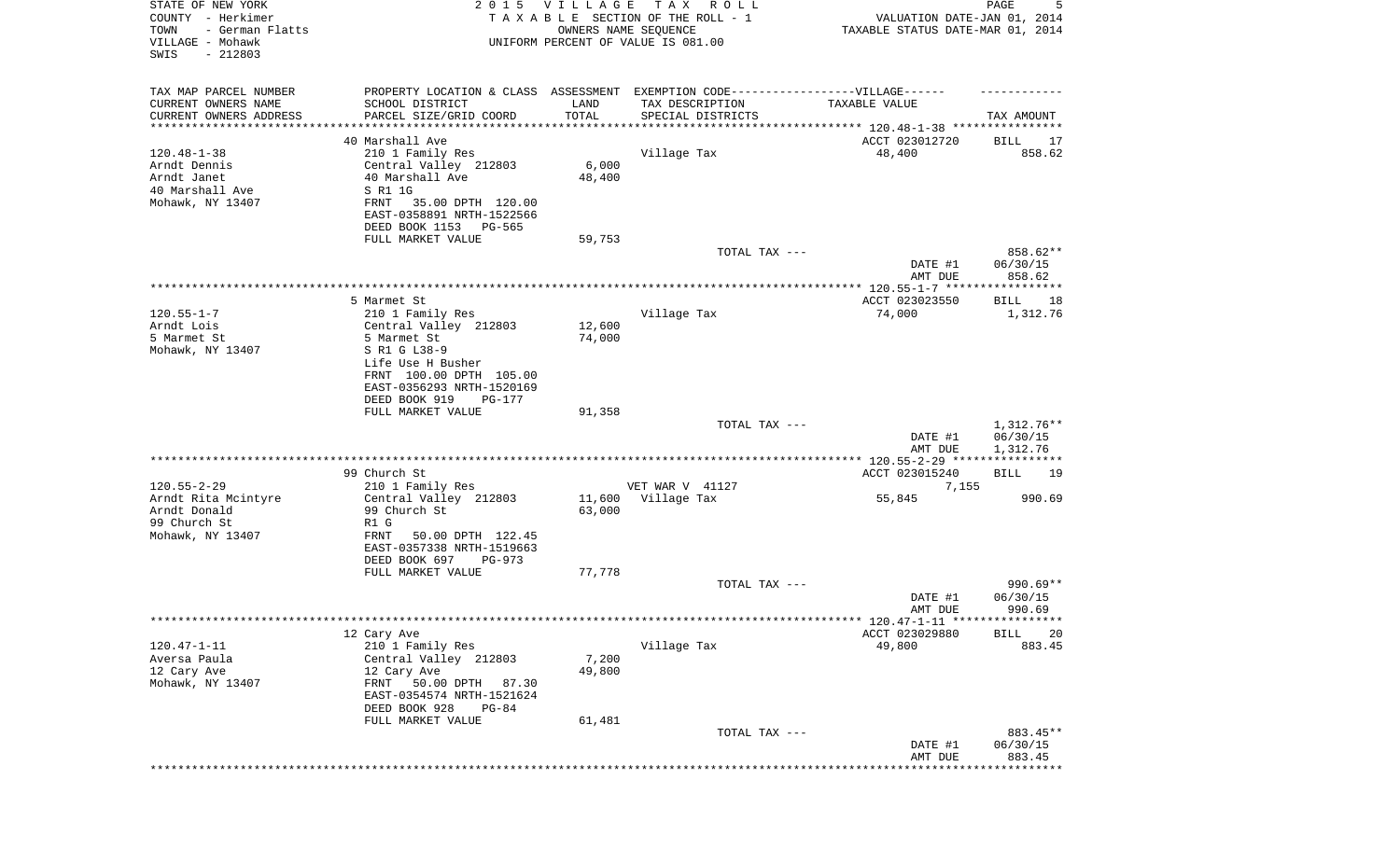| STATE OF NEW YORK<br>COUNTY - Herkimer<br>- German Flatts<br>TOWN<br>VILLAGE - Mohawk<br>SWIS<br>$-212803$ |                                                        | 2015 VILLAGE<br>OWNERS NAME SEQUENCE | T A X<br>R O L L<br>TAXABLE SECTION OF THE ROLL - 1<br>UNIFORM PERCENT OF VALUE IS 081.00 | VALUATION DATE-JAN 01, 2014<br>TAXABLE STATUS DATE-MAR 01, 2014 | PAGE<br>6                |
|------------------------------------------------------------------------------------------------------------|--------------------------------------------------------|--------------------------------------|-------------------------------------------------------------------------------------------|-----------------------------------------------------------------|--------------------------|
| TAX MAP PARCEL NUMBER                                                                                      |                                                        |                                      | PROPERTY LOCATION & CLASS ASSESSMENT EXEMPTION CODE-----------------VILLAGE------         |                                                                 |                          |
| CURRENT OWNERS NAME                                                                                        | SCHOOL DISTRICT                                        | LAND                                 | TAX DESCRIPTION                                                                           | TAXABLE VALUE                                                   |                          |
| CURRENT OWNERS ADDRESS<br>*******************                                                              | PARCEL SIZE/GRID COORD                                 | TOTAL                                | SPECIAL DISTRICTS<br>********************************* 120.55-3-28 ****************       |                                                                 | TAX AMOUNT               |
|                                                                                                            | 101 Columbia St                                        |                                      |                                                                                           | ACCT 023021030                                                  | BILL<br>21               |
| $120.55 - 3 - 28$                                                                                          | 210 1 Family Res                                       |                                      | Village Tax                                                                               | 45,500                                                          | 807.17                   |
| Aversa Paula                                                                                               | Central Valley 212803                                  | 13,200                               | XC491 Water relevy                                                                        | 372.43 MT M                                                     | 372.43                   |
| 12 Cary Ave                                                                                                | 2 vets                                                 | 45,500                               |                                                                                           |                                                                 |                          |
| Mohawk, NY 13407                                                                                           | E R1 1G                                                |                                      |                                                                                           |                                                                 |                          |
|                                                                                                            | 80.00 DPTH 125.00<br>FRNT                              |                                      |                                                                                           |                                                                 |                          |
|                                                                                                            | EAST-0356591 NRTH-1519784                              |                                      |                                                                                           |                                                                 |                          |
|                                                                                                            | DEED BOOK 1143<br>PG-517                               |                                      |                                                                                           |                                                                 |                          |
|                                                                                                            | FULL MARKET VALUE                                      | 56,173                               |                                                                                           |                                                                 |                          |
|                                                                                                            |                                                        |                                      | TOTAL TAX ---                                                                             | DATE #1                                                         | $1,179.60**$<br>06/30/15 |
|                                                                                                            |                                                        |                                      |                                                                                           | AMT DUE                                                         | 1,179.60                 |
|                                                                                                            |                                                        |                                      |                                                                                           |                                                                 |                          |
|                                                                                                            | 9 S Richfield St                                       |                                      |                                                                                           | ACCT 023026790                                                  | BILL<br>22               |
| $120.47 - 5 - 6$                                                                                           | 210 1 Family Res                                       |                                      | Village Tax                                                                               | 45,000                                                          | 798.30                   |
| Backus Edward                                                                                              | Central Valley 212803                                  | 6,300                                |                                                                                           |                                                                 |                          |
| Backus Lorie                                                                                               | 9 S Richfd St                                          | 45,000                               |                                                                                           |                                                                 |                          |
| 9 S Richfield St                                                                                           | E R1 G                                                 |                                      |                                                                                           |                                                                 |                          |
| Mohawk, NY 13407                                                                                           | FRNT<br>40.00 DPTH 103.00<br>EAST-0356660 NRTH-1521981 |                                      |                                                                                           |                                                                 |                          |
|                                                                                                            | DEED BOOK 847<br><b>PG-595</b>                         |                                      |                                                                                           |                                                                 |                          |
|                                                                                                            | FULL MARKET VALUE                                      | 55,556                               |                                                                                           |                                                                 |                          |
|                                                                                                            |                                                        |                                      | TOTAL TAX ---                                                                             |                                                                 | 798.30**                 |
|                                                                                                            |                                                        |                                      |                                                                                           | DATE #1                                                         | 06/30/15                 |
|                                                                                                            |                                                        |                                      |                                                                                           | AMT DUE                                                         | 798.30                   |
|                                                                                                            |                                                        |                                      |                                                                                           |                                                                 |                          |
| $120.39 - 3 - 53$                                                                                          | 23-25 E Main St<br>411 Apartment                       |                                      | Village Tax                                                                               | ACCT 167114<br>56,800                                           | BILL<br>23<br>1,007.63   |
| Baker Judith & Brown Rodney Tr Central Valley 212803                                                       |                                                        | 12,000                               |                                                                                           |                                                                 |                          |
| William Brown Jr Trust                                                                                     | $23-25$ E Main St                                      | 56,800                               |                                                                                           |                                                                 |                          |
| 114 County St                                                                                              | FRNT<br>60.00 DPTH 120.00                              |                                      |                                                                                           |                                                                 |                          |
| Attleboro, MA 02703                                                                                        | EAST-0357663 NRTH-1522743                              |                                      |                                                                                           |                                                                 |                          |
|                                                                                                            | DEED BOOK 1410<br>PG-874                               |                                      |                                                                                           |                                                                 |                          |
|                                                                                                            | FULL MARKET VALUE                                      | 70,123                               |                                                                                           |                                                                 |                          |
|                                                                                                            |                                                        |                                      | TOTAL TAX ---                                                                             |                                                                 | $1,007.63**$             |
|                                                                                                            |                                                        |                                      |                                                                                           | DATE #1                                                         | 06/30/15                 |
|                                                                                                            |                                                        |                                      |                                                                                           | AMT DUE                                                         | 1,007.63<br>* * * * * *  |
|                                                                                                            | 120 W Main St                                          |                                      |                                                                                           | ACCT 167115                                                     | 24<br>BILL               |
| $120.47 - 1 - 2$                                                                                           | 210 1 Family Res                                       |                                      | Village Tax                                                                               | 63,850                                                          | 1,132.70                 |
| Baker Judith & Brown Rodney Tr Central Valley 212803                                                       |                                                        | 10,115                               |                                                                                           |                                                                 |                          |
| William Brown Jr Trust                                                                                     | FRNT<br>65.00 DPTH 115.00                              | 63,850                               |                                                                                           |                                                                 |                          |
| 114 County St                                                                                              | EAST-0354724 NRTH-1522078                              |                                      |                                                                                           |                                                                 |                          |
| Attleboro, MA 02703                                                                                        | DEED BOOK 1410 PG-877                                  |                                      |                                                                                           |                                                                 |                          |
|                                                                                                            | FULL MARKET VALUE                                      | 78,827                               |                                                                                           |                                                                 |                          |
|                                                                                                            |                                                        |                                      | TOTAL TAX ---                                                                             |                                                                 | 1,132.70**               |
|                                                                                                            |                                                        |                                      |                                                                                           | DATE #1<br>AMT DUE                                              | 06/30/15<br>1,132.70     |
|                                                                                                            |                                                        |                                      |                                                                                           |                                                                 |                          |
|                                                                                                            |                                                        |                                      |                                                                                           |                                                                 |                          |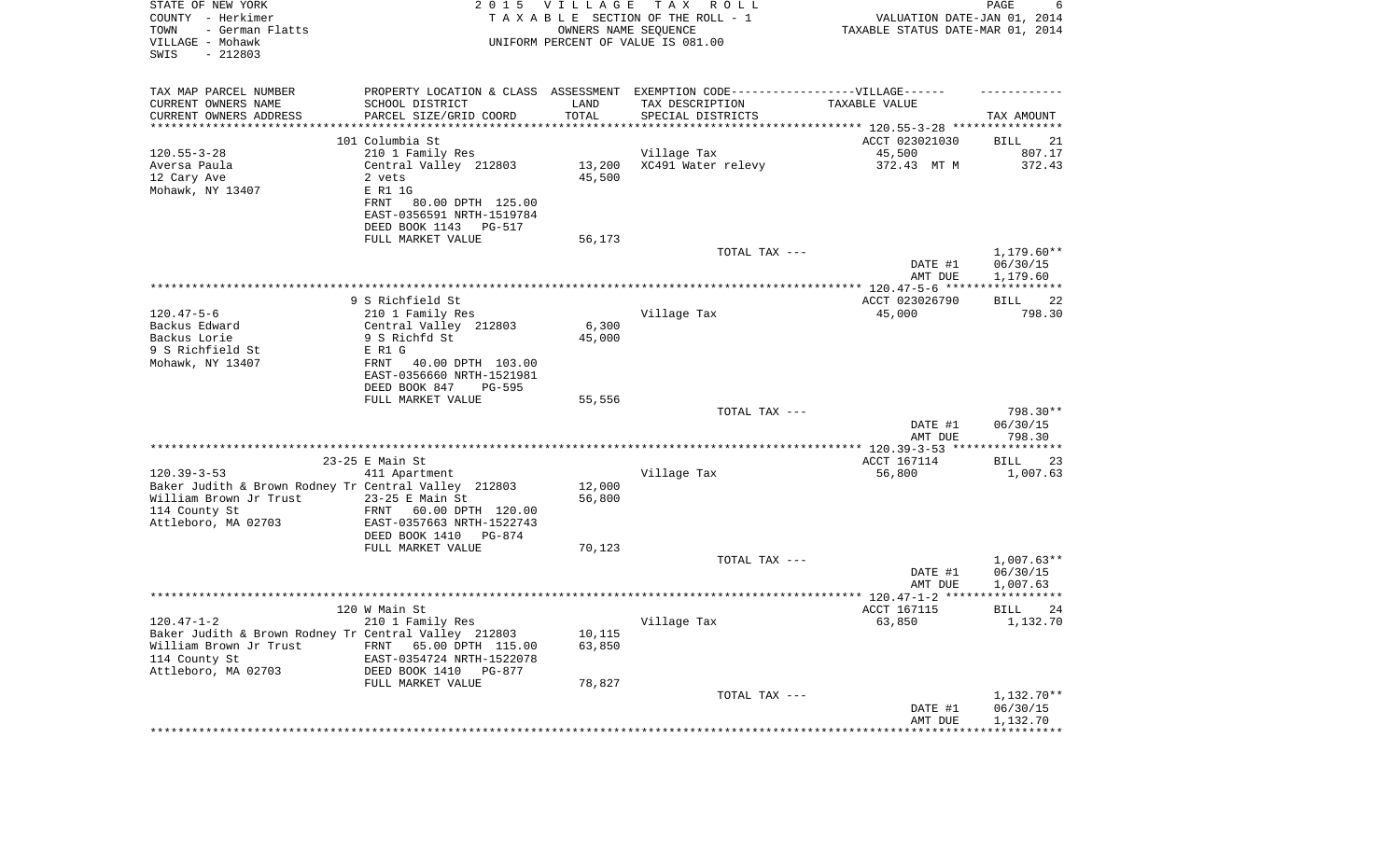| STATE OF NEW YORK<br>COUNTY - Herkimer<br>TOWN<br>- German Flatts<br>VILLAGE - Mohawk | 2 0 1 5                                                                           | <b>VILLAGE</b>   | T A X<br>R O L L<br>TAXABLE SECTION OF THE ROLL - 1<br>OWNERS NAME SEQUENCE<br>UNIFORM PERCENT OF VALUE IS 081.00 | VALUATION DATE-JAN 01, 2014<br>TAXABLE STATUS DATE-MAR 01, 2014 | 7<br>PAGE                |
|---------------------------------------------------------------------------------------|-----------------------------------------------------------------------------------|------------------|-------------------------------------------------------------------------------------------------------------------|-----------------------------------------------------------------|--------------------------|
| SWIS<br>$-212803$                                                                     |                                                                                   |                  |                                                                                                                   |                                                                 |                          |
| TAX MAP PARCEL NUMBER                                                                 | PROPERTY LOCATION & CLASS ASSESSMENT EXEMPTION CODE-----------------VILLAGE------ |                  |                                                                                                                   |                                                                 |                          |
| CURRENT OWNERS NAME                                                                   | SCHOOL DISTRICT                                                                   | LAND             | TAX DESCRIPTION                                                                                                   | TAXABLE VALUE                                                   |                          |
| CURRENT OWNERS ADDRESS<br>********************                                        | PARCEL SIZE/GRID COORD                                                            | TOTAL            | SPECIAL DISTRICTS                                                                                                 | ***************************** 120.55-1-13 ****************      | TAX AMOUNT               |
|                                                                                       | 6 Fulmer St                                                                       |                  |                                                                                                                   | ACCT 023023250                                                  | BILL<br>25               |
| $120.55 - 1 - 13$                                                                     | 210 1 Family Res                                                                  |                  | Village Tax                                                                                                       | 58,916                                                          | 1,045.17                 |
| Ball Karen                                                                            | Central Valley 212803                                                             | 10,700           |                                                                                                                   |                                                                 |                          |
| 6 Fulmer St                                                                           | 6 Fulmer St                                                                       | 58,916           |                                                                                                                   |                                                                 |                          |
| Mohawk, NY 13407                                                                      | N R1                                                                              |                  |                                                                                                                   |                                                                 |                          |
|                                                                                       | <b>FRNT</b><br>50.00 DPTH 105.00                                                  |                  |                                                                                                                   |                                                                 |                          |
|                                                                                       | EAST-0356299 NRTH-1520062                                                         |                  |                                                                                                                   |                                                                 |                          |
|                                                                                       | DEED BOOK 1139<br>PG-375<br>FULL MARKET VALUE                                     | 72,736           |                                                                                                                   |                                                                 |                          |
|                                                                                       |                                                                                   |                  | TOTAL TAX ---                                                                                                     |                                                                 | $1,045.17**$             |
|                                                                                       |                                                                                   |                  |                                                                                                                   | DATE #1                                                         | 06/30/15                 |
|                                                                                       |                                                                                   |                  |                                                                                                                   | AMT DUE                                                         | 1,045.17                 |
|                                                                                       |                                                                                   |                  |                                                                                                                   |                                                                 | * * * * * * * * * * *    |
|                                                                                       | 7 Fulmer St                                                                       |                  |                                                                                                                   | ACCT 023023040                                                  | BILL<br>26               |
| $120.55 - 1 - 26$                                                                     | 210 1 Family Res                                                                  |                  | Village Tax                                                                                                       | 64,698                                                          | 1,147.74                 |
| Banks Lucas<br>Dudin Tamara                                                           | Central Valley 212803<br>7 Fulmer St                                              | 12,900<br>64,698 |                                                                                                                   |                                                                 |                          |
| 7 Fulmer St                                                                           | R1 G IGP                                                                          |                  |                                                                                                                   |                                                                 |                          |
| Mohawk, NY 13407                                                                      | 100x115                                                                           |                  |                                                                                                                   |                                                                 |                          |
|                                                                                       | 50.00 DPTH 118.54<br>FRNT                                                         |                  |                                                                                                                   |                                                                 |                          |
|                                                                                       | EAST-0356165 NRTH-1519928                                                         |                  |                                                                                                                   |                                                                 |                          |
|                                                                                       | DEED BOOK 1365<br>PG-328                                                          |                  |                                                                                                                   |                                                                 |                          |
|                                                                                       | FULL MARKET VALUE                                                                 | 79,874           | TOTAL TAX ---                                                                                                     |                                                                 |                          |
|                                                                                       |                                                                                   |                  |                                                                                                                   | DATE #1                                                         | 1,147.74**<br>06/30/15   |
|                                                                                       |                                                                                   |                  |                                                                                                                   | AMT DUE                                                         | 1,147.74                 |
|                                                                                       |                                                                                   |                  |                                                                                                                   | ************** 120.40-2-66 *****                                | * * * * * *              |
|                                                                                       | 74 E Main St                                                                      |                  |                                                                                                                   | ACCT 168647                                                     | 27<br>BILL               |
| $120.40 - 2 - 66$                                                                     | 220 2 Family Res                                                                  |                  | Village Tax                                                                                                       | 41,400                                                          | 734.44                   |
| Baron George                                                                          | Central Valley 212803                                                             | 14,900           |                                                                                                                   |                                                                 |                          |
| 74 E Main St                                                                          | 74 E Main St                                                                      | 41,400           |                                                                                                                   |                                                                 |                          |
| Mohawk, NY 13407                                                                      | 60.00 DPTH 237.00<br>FRNT<br>EAST-0358903 NRTH-1522994                            |                  |                                                                                                                   |                                                                 |                          |
|                                                                                       | DEED BOOK 1421<br>PG-74                                                           |                  |                                                                                                                   |                                                                 |                          |
|                                                                                       | FULL MARKET VALUE                                                                 | 51,111           |                                                                                                                   |                                                                 |                          |
|                                                                                       |                                                                                   |                  | TOTAL TAX ---                                                                                                     |                                                                 | 734.44**                 |
|                                                                                       |                                                                                   |                  |                                                                                                                   | DATE #1                                                         | 06/30/15                 |
|                                                                                       |                                                                                   |                  |                                                                                                                   | AMT DUE                                                         | 734.44                   |
|                                                                                       |                                                                                   |                  |                                                                                                                   | ACCT 023027990                                                  | <b>BILL</b><br>-28       |
| $120.47 - 3 - 26$                                                                     | 18 Devendorf St<br>210 1 Family Res                                               |                  | Village Tax                                                                                                       | 60,197                                                          | 1,067.89                 |
| Baron George                                                                          | Central Valley 212803                                                             | 7,100            |                                                                                                                   |                                                                 |                          |
| Baron Paula                                                                           | 18 Devendorf St                                                                   | 60,197           |                                                                                                                   |                                                                 |                          |
| 18 Devendorf St                                                                       | 45.00 DPTH 105.00<br>FRNT                                                         |                  |                                                                                                                   |                                                                 |                          |
| Mohawk, NY 13407                                                                      | EAST-0355767 NRTH-1521742                                                         |                  |                                                                                                                   |                                                                 |                          |
|                                                                                       | DEED BOOK 00573 PG-00827                                                          |                  |                                                                                                                   |                                                                 |                          |
|                                                                                       | FULL MARKET VALUE                                                                 | 74,317           |                                                                                                                   |                                                                 |                          |
|                                                                                       |                                                                                   |                  | TOTAL TAX ---                                                                                                     | DATE #1                                                         | $1,067.89**$<br>06/30/15 |
|                                                                                       |                                                                                   |                  |                                                                                                                   | AMT DUE                                                         | 1,067.89                 |
|                                                                                       |                                                                                   |                  |                                                                                                                   |                                                                 | * * * * * * * * * * *    |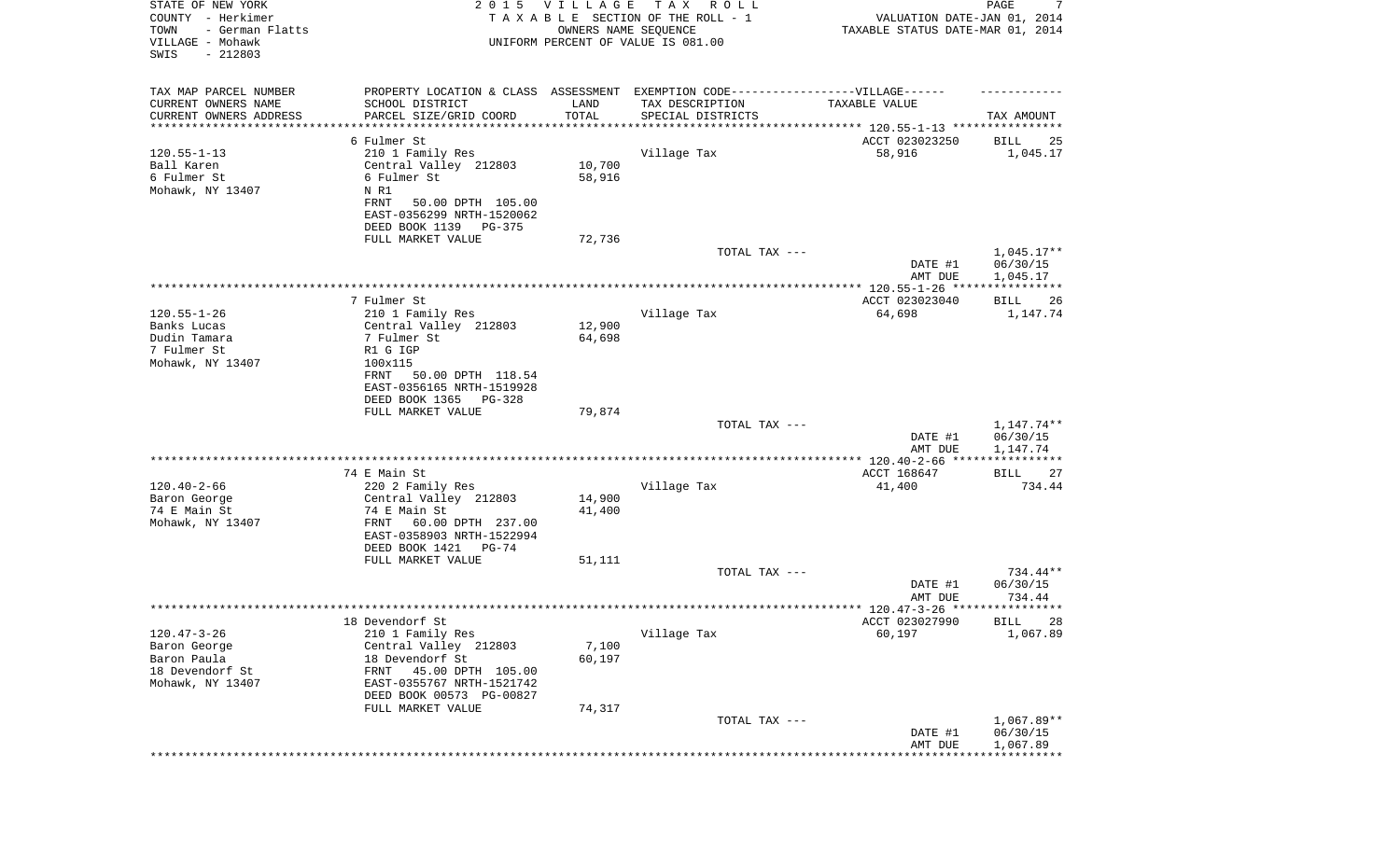| STATE OF NEW YORK<br>COUNTY - Herkimer<br>- German Flatts<br>TOWN<br>VILLAGE - Mohawk<br>$-212803$<br>SWIS | 2 0 1 5                                                 | VILLAGE<br>OWNERS NAME SEQUENCE | TAX ROLL<br>T A X A B L E SECTION OF THE ROLL - 1<br>UNIFORM PERCENT OF VALUE IS 081.00              | VALUATION DATE-JAN 01, 2014<br>TAXABLE STATUS DATE-MAR 01, 2014 | PAGE<br>8                |
|------------------------------------------------------------------------------------------------------------|---------------------------------------------------------|---------------------------------|------------------------------------------------------------------------------------------------------|-----------------------------------------------------------------|--------------------------|
| TAX MAP PARCEL NUMBER<br>CURRENT OWNERS NAME                                                               | SCHOOL DISTRICT                                         | LAND                            | PROPERTY LOCATION & CLASS ASSESSMENT EXEMPTION CODE-----------------VILLAGE------<br>TAX DESCRIPTION | TAXABLE VALUE                                                   |                          |
| CURRENT OWNERS ADDRESS                                                                                     | PARCEL SIZE/GRID COORD                                  | TOTAL                           | SPECIAL DISTRICTS                                                                                    |                                                                 | TAX AMOUNT               |
| ************                                                                                               | *******************                                     | *************                   |                                                                                                      | *********** 120.47-7-26 ****************                        |                          |
|                                                                                                            | 59 Columbia St                                          |                                 |                                                                                                      | ACCT 023020460                                                  | <b>BILL</b><br>29        |
| $120.47 - 7 - 26$                                                                                          | 210 1 Family Res                                        |                                 | Village Tax                                                                                          | 65,500                                                          | 1,161.97                 |
| Baron Loomis Kelly                                                                                         | Central Valley 212803                                   | 8,900                           |                                                                                                      |                                                                 |                          |
| 59 Columbia St<br>Mohawk, NY 13407                                                                         | 59 Columbia St<br>R1 Sp<br>51x150                       | 65,500                          |                                                                                                      |                                                                 |                          |
|                                                                                                            | FRNT<br>51.00 DPTH 150.00                               |                                 |                                                                                                      |                                                                 |                          |
|                                                                                                            | EAST-0356884 NRTH-1520760<br>DEED BOOK 1267<br>$PG-850$ |                                 |                                                                                                      |                                                                 |                          |
|                                                                                                            | FULL MARKET VALUE                                       | 80,864                          |                                                                                                      |                                                                 |                          |
|                                                                                                            |                                                         |                                 | TOTAL TAX ---                                                                                        | DATE #1                                                         | $1,161.97**$<br>06/30/15 |
|                                                                                                            |                                                         |                                 |                                                                                                      | AMT DUE                                                         | 1,161.97<br>***********  |
|                                                                                                            | 4 Bushnell St                                           |                                 |                                                                                                      | $***$ 120.55-1-38 ***<br>ACCT 023022380                         | 30<br>BILL               |
| $120.55 - 1 - 38$                                                                                          | 210 1 Family Res                                        |                                 | Village Tax                                                                                          | 48,300                                                          | 856.84                   |
| Barse Lynne                                                                                                | Central Valley 212803                                   | 8,000                           | XC491 Water relevy                                                                                   | 582.05 MT M                                                     | 582.05                   |
| 4 Bushnell St                                                                                              | 4 Bushnell St                                           | 48,300                          |                                                                                                      |                                                                 |                          |
| Mohawk, NY 13407                                                                                           | N R1 G L15                                              |                                 |                                                                                                      |                                                                 |                          |
|                                                                                                            | 40.00 DPTH 90.00<br>FRNT                                |                                 |                                                                                                      |                                                                 |                          |
|                                                                                                            | EAST-0356205 NRTH-1519578                               |                                 |                                                                                                      |                                                                 |                          |
|                                                                                                            | DEED BOOK 926<br>$PG-625$<br>FULL MARKET VALUE          | 59,630                          |                                                                                                      |                                                                 |                          |
|                                                                                                            |                                                         |                                 | TOTAL TAX ---                                                                                        |                                                                 | 1,438.89**               |
|                                                                                                            |                                                         |                                 |                                                                                                      | DATE #1<br>AMT DUE                                              | 06/30/15<br>1,438.89     |
|                                                                                                            |                                                         |                                 |                                                                                                      |                                                                 |                          |
|                                                                                                            | Bushnell St                                             |                                 |                                                                                                      | ACCT 023022410                                                  | <b>BILL</b><br>31        |
| $120.55 - 1 - 39$                                                                                          | 311 Res vac land                                        |                                 | Village Tax                                                                                          | 5,900                                                           | 104.67                   |
| Barse Lynne                                                                                                | Central Valley 212803                                   | 5,900                           |                                                                                                      |                                                                 |                          |
| 4 Bushnell St                                                                                              | Bushnell St                                             | 5,900                           |                                                                                                      |                                                                 |                          |
| Mohawk, NY 13407                                                                                           | N V19 L14<br>40x105                                     |                                 |                                                                                                      |                                                                 |                          |
|                                                                                                            | FRNT<br>40.00 DPTH<br>90.00                             |                                 |                                                                                                      |                                                                 |                          |
|                                                                                                            | EAST-0356172 NRTH-1519589                               |                                 |                                                                                                      |                                                                 |                          |
|                                                                                                            | DEED BOOK 926<br>$PG-625$                               |                                 |                                                                                                      |                                                                 |                          |
|                                                                                                            | FULL MARKET VALUE                                       | 7,284                           |                                                                                                      |                                                                 |                          |
|                                                                                                            |                                                         |                                 | TOTAL TAX ---                                                                                        |                                                                 | $104.67**$               |
|                                                                                                            |                                                         |                                 |                                                                                                      | DATE #1                                                         | 06/30/15                 |
|                                                                                                            |                                                         |                                 |                                                                                                      | AMT DUE                                                         | 104.67                   |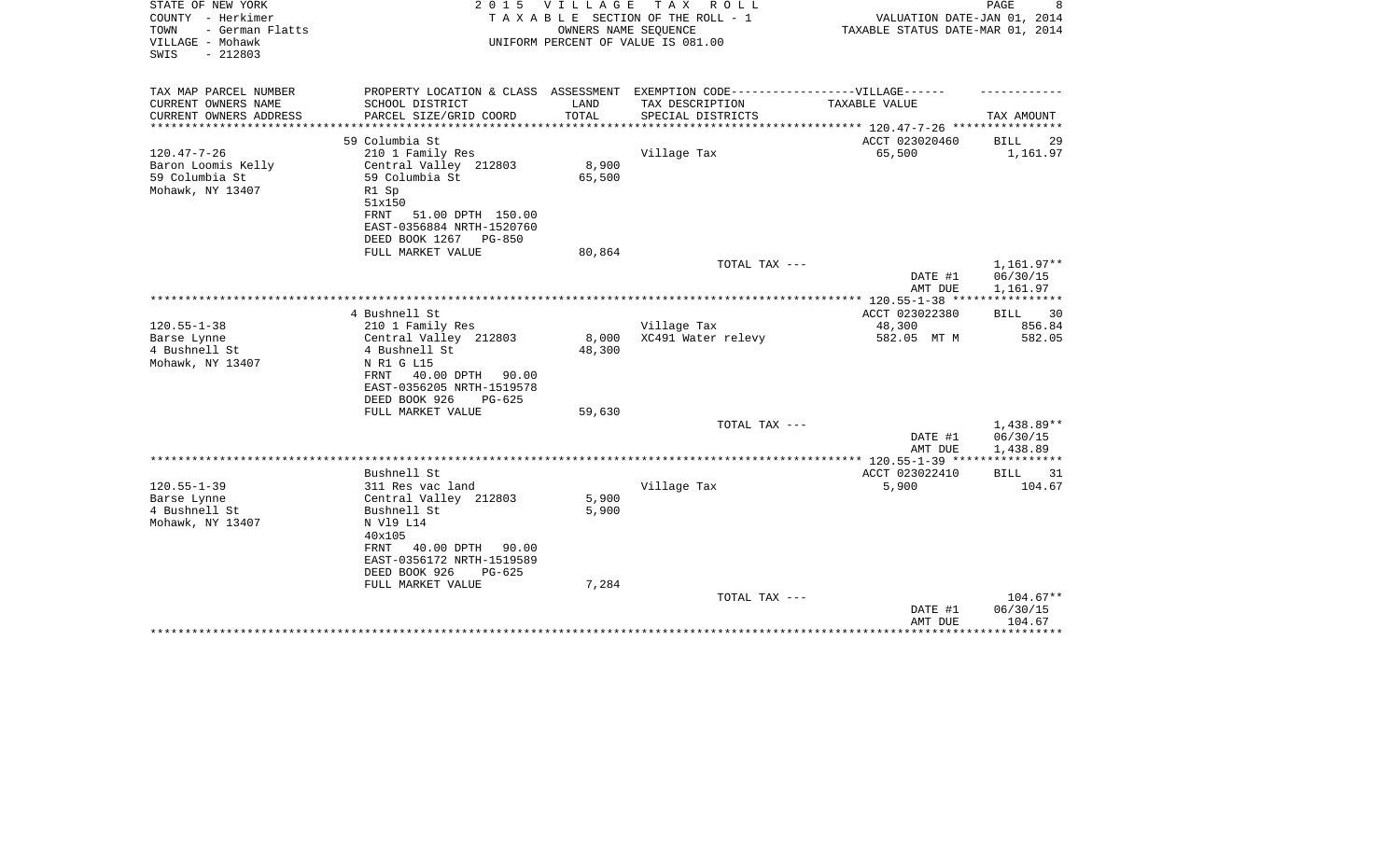| STATE OF NEW YORK<br>COUNTY - Herkimer<br>TOWN<br>- German Flatts<br>VILLAGE - Mohawk<br>SWIS<br>$-212803$ |                                                                                                                                                                  | 2015 VILLAGE<br>OWNERS NAME SEQUENCE | TAX ROLL<br>TAXABLE SECTION OF THE ROLL - 1<br>UNIFORM PERCENT OF VALUE IS 081.00 | VALUATION DATE-JAN 01, 2014<br>TAXABLE STATUS DATE-MAR 01, 2014 | 9<br>PAGE                            |
|------------------------------------------------------------------------------------------------------------|------------------------------------------------------------------------------------------------------------------------------------------------------------------|--------------------------------------|-----------------------------------------------------------------------------------|-----------------------------------------------------------------|--------------------------------------|
| TAX MAP PARCEL NUMBER<br>CURRENT OWNERS NAME<br>CURRENT OWNERS ADDRESS                                     | PROPERTY LOCATION & CLASS ASSESSMENT EXEMPTION CODE-----------------VILLAGE------<br>SCHOOL DISTRICT<br>PARCEL SIZE/GRID COORD                                   | LAND<br>TOTAL                        | TAX DESCRIPTION<br>SPECIAL DISTRICTS                                              | TAXABLE VALUE                                                   | TAX AMOUNT                           |
| ********************                                                                                       |                                                                                                                                                                  |                                      |                                                                                   | ***************************** 120.47-4-29 ****************      |                                      |
|                                                                                                            | 30 Columbia St                                                                                                                                                   |                                      |                                                                                   | ACCT 023021600                                                  | 32<br>BILL                           |
| $120.47 - 4 - 29$<br>Baum Arthur II<br>34 Columbia St<br>Mohawk, NY 13407                                  | 311 Res vac land<br>Central Valley 212803<br>30 Columbia St<br>W V19<br>80x87<br>79.00 DPTH 87.00<br>FRNT<br>EAST-0356821 NRTH-1521185<br>DEED BOOK 848<br>PG-81 | 7,800<br>7,800                       | Village Tax                                                                       | 7,800                                                           | 138.37                               |
|                                                                                                            | FULL MARKET VALUE                                                                                                                                                | 9,630                                |                                                                                   |                                                                 |                                      |
|                                                                                                            |                                                                                                                                                                  |                                      | TOTAL TAX ---                                                                     | DATE #1<br>AMT DUE                                              | 138.37**<br>06/30/15<br>138.37       |
|                                                                                                            |                                                                                                                                                                  |                                      |                                                                                   |                                                                 |                                      |
|                                                                                                            | 32 Columbia St                                                                                                                                                   |                                      |                                                                                   | ACCT 023021630                                                  | BILL<br>33                           |
| $120.47 - 4 - 31$<br>Baum Arthur II                                                                        | 210 1 Family Res<br>Central Valley 212803                                                                                                                        | 11,000                               | Village Tax                                                                       | 61,324                                                          | 1,087.89                             |
| 34 Columbia St<br>Mohawk, NY 13407                                                                         | 32 Columbia St<br>W R1<br>69.00 DPTH 100.00                                                                                                                      | 61,324                               |                                                                                   |                                                                 |                                      |
|                                                                                                            | FRNT<br>EAST-0356798 NRTH-1521120<br>DEED BOOK 848<br>PG-81                                                                                                      |                                      |                                                                                   |                                                                 |                                      |
|                                                                                                            | FULL MARKET VALUE                                                                                                                                                | 75,709                               |                                                                                   |                                                                 | 1,087.89**                           |
|                                                                                                            |                                                                                                                                                                  |                                      | TOTAL TAX ---                                                                     | DATE #1<br>AMT DUE                                              | 06/30/15<br>1,087.89                 |
|                                                                                                            |                                                                                                                                                                  |                                      |                                                                                   |                                                                 |                                      |
| $120.47 - 4 - 32$                                                                                          | 34 Columbia St<br>210 1 Family Res                                                                                                                               |                                      | VET COM V 41137                                                                   | ACCT 023021660<br>11,925                                        | BILL<br>34                           |
| Baum Arthur II<br>34 Columbia St<br>Mohawk, NY 13407                                                       | Central Valley 212803<br>34 Columbia St<br>R1 G Igp                                                                                                              | 8,000<br>70,400                      | Village Tax                                                                       | 58,475                                                          | 1,037.35                             |
|                                                                                                            | FRNT<br>45.00 DPTH 85.00<br>EAST-0356789 NRTH-1521066<br>DEED BOOK 848<br>PG-81                                                                                  |                                      |                                                                                   |                                                                 |                                      |
|                                                                                                            | FULL MARKET VALUE                                                                                                                                                | 86,914                               |                                                                                   |                                                                 |                                      |
|                                                                                                            |                                                                                                                                                                  |                                      | TOTAL TAX ---                                                                     | DATE #1<br>AMT DUE                                              | $1,037.35**$<br>06/30/15<br>1,037.35 |
|                                                                                                            |                                                                                                                                                                  |                                      |                                                                                   |                                                                 |                                      |
| $120.47 - 7 - 32$                                                                                          | 1 Henry St<br>210 1 Family Res                                                                                                                                   |                                      | Village Tax                                                                       | ACCT 023018540<br>31,900                                        | <b>BILL</b><br>35<br>565.91          |
| Baum Lynda<br>Climek David<br>1 Henry St<br>Mohawk, NY 13407                                               | Central Valley 212803<br>1 Henry St<br>R1 Cpt<br>33.00 DPTH<br>38.00<br>FRNT<br>EAST-0356831 NRTH-1520535<br>DEED BOOK 763<br>PG-627                             | 3,200<br>31,900                      |                                                                                   |                                                                 |                                      |
|                                                                                                            | FULL MARKET VALUE                                                                                                                                                | 39,383                               | TOTAL TAX ---                                                                     |                                                                 | 565.91**                             |
|                                                                                                            |                                                                                                                                                                  |                                      |                                                                                   | DATE #1<br>AMT DUE                                              | 06/30/15<br>565.91<br>*****          |
|                                                                                                            |                                                                                                                                                                  |                                      |                                                                                   |                                                                 |                                      |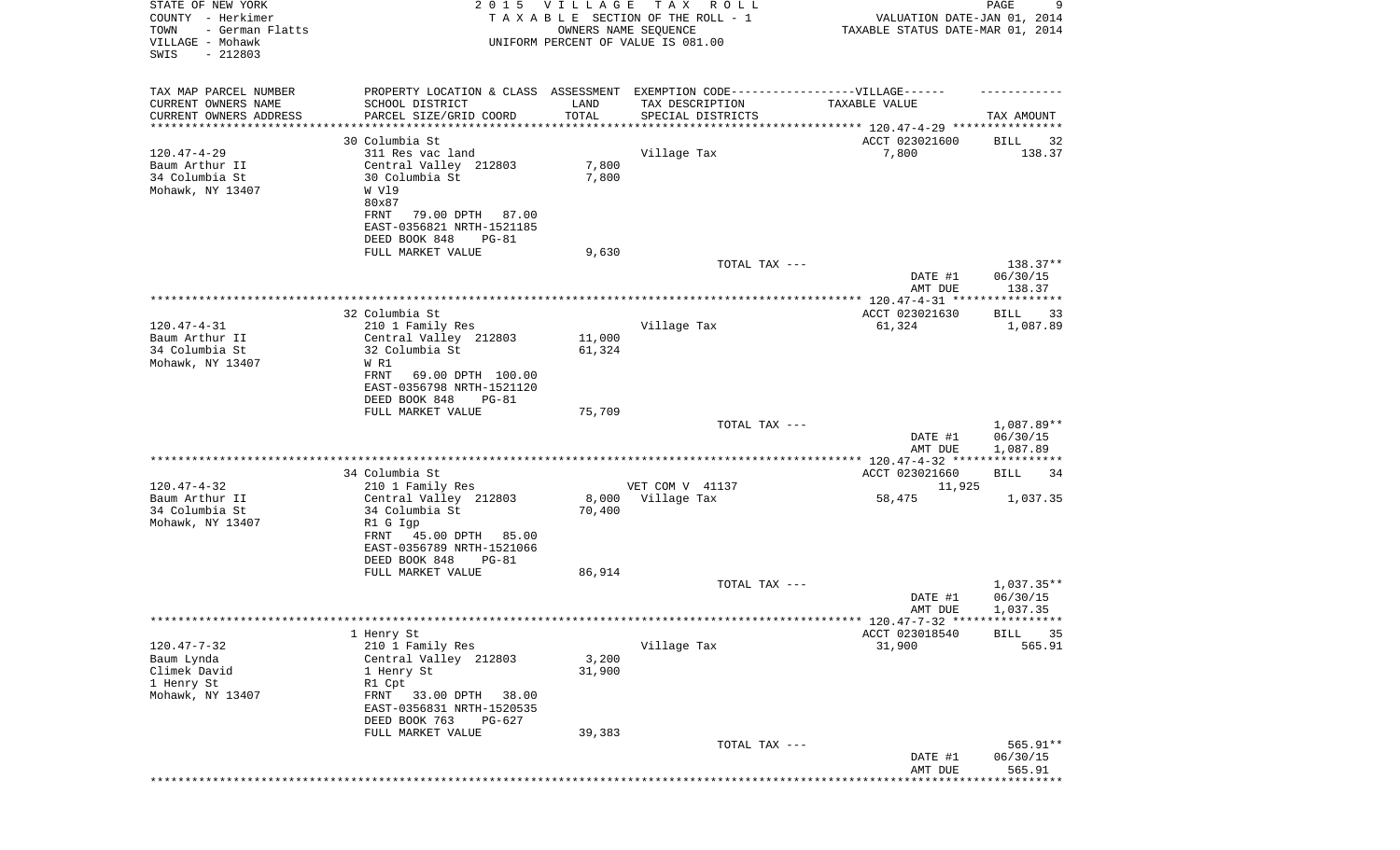| STATE OF NEW YORK<br>COUNTY - Herkimer<br>- German Flatts<br>TOWN<br>VILLAGE - Mohawk<br>$-212803$<br>SWIS |                                                             | 2015 VILLAGE    | T A X<br>R O L L<br>TAXABLE SECTION OF THE ROLL - 1<br>OWNERS NAME SEQUENCE<br>UNIFORM PERCENT OF VALUE IS 081.00 | VALUATION DATE-JAN 01, 2014<br>TAXABLE STATUS DATE-MAR 01, 2014 | PAGE<br>10                  |
|------------------------------------------------------------------------------------------------------------|-------------------------------------------------------------|-----------------|-------------------------------------------------------------------------------------------------------------------|-----------------------------------------------------------------|-----------------------------|
| TAX MAP PARCEL NUMBER                                                                                      |                                                             |                 | PROPERTY LOCATION & CLASS ASSESSMENT EXEMPTION CODE-----------------VILLAGE------                                 |                                                                 |                             |
| CURRENT OWNERS NAME<br>CURRENT OWNERS ADDRESS                                                              | SCHOOL DISTRICT<br>PARCEL SIZE/GRID COORD                   | LAND<br>TOTAL   | TAX DESCRIPTION<br>SPECIAL DISTRICTS                                                                              | TAXABLE VALUE                                                   | TAX AMOUNT                  |
|                                                                                                            | 23 Devendorf St                                             |                 |                                                                                                                   | ******* 120.47-4-13 *******<br>ACCT 023027750                   | <b>BILL</b><br>36           |
| $120.47 - 4 - 13$                                                                                          | 210 1 Family Res                                            |                 | VET COM V 41137                                                                                                   | 11,925                                                          |                             |
| Bawolak Steven                                                                                             | Central Valley 212803                                       |                 | 7,500 Village Tax                                                                                                 | 38,199                                                          | 677.65                      |
| 23 Devendorf St                                                                                            | 23 Devendorf St                                             | 50,124          |                                                                                                                   |                                                                 |                             |
| Mohawk, NY 13407                                                                                           | R1 G Cpt                                                    |                 |                                                                                                                   |                                                                 |                             |
|                                                                                                            | FRNT<br>45.00 DPTH 93.13                                    |                 |                                                                                                                   |                                                                 |                             |
|                                                                                                            | EAST-0355860 NRTH-1521573<br>DEED BOOK 921<br><b>PG-198</b> |                 |                                                                                                                   |                                                                 |                             |
|                                                                                                            | FULL MARKET VALUE                                           | 61,881          |                                                                                                                   |                                                                 |                             |
|                                                                                                            |                                                             |                 | TOTAL TAX ---                                                                                                     |                                                                 | $677.65**$                  |
|                                                                                                            |                                                             |                 |                                                                                                                   | DATE #1                                                         | 06/30/15                    |
|                                                                                                            |                                                             |                 |                                                                                                                   | AMT DUE                                                         | 677.65                      |
|                                                                                                            |                                                             |                 |                                                                                                                   | ****** 120.47-5-34 ***                                          | ************                |
| $120.47 - 5 - 34$                                                                                          | 10 S Washington St<br>220 2 Family Res                      |                 | Village Tax                                                                                                       | ACCT 176944<br>55,600                                           | <b>BILL</b><br>37<br>986.34 |
| Baylor Mandi                                                                                               | Central Valley 212803                                       | 7,900           |                                                                                                                   |                                                                 |                             |
| 10 S Washington St                                                                                         | 10 S Wsngtn St                                              | 55,600          |                                                                                                                   |                                                                 |                             |
| Mohawk, NY 13407                                                                                           | W R2 1G                                                     |                 |                                                                                                                   |                                                                 |                             |
|                                                                                                            | Life Use                                                    |                 |                                                                                                                   |                                                                 |                             |
|                                                                                                            | FRNT<br>52.00 DPTH 100.00                                   |                 |                                                                                                                   |                                                                 |                             |
|                                                                                                            | EAST-0356759 NRTH-1522036                                   |                 |                                                                                                                   |                                                                 |                             |
|                                                                                                            | DEED BOOK 1475<br>PG-271<br>FULL MARKET VALUE               | 68,642          |                                                                                                                   |                                                                 |                             |
|                                                                                                            |                                                             |                 | TOTAL TAX ---                                                                                                     |                                                                 | 986.34**                    |
|                                                                                                            |                                                             |                 |                                                                                                                   | DATE #1                                                         | 06/30/15                    |
|                                                                                                            |                                                             |                 |                                                                                                                   | AMT DUE                                                         | 986.34                      |
|                                                                                                            |                                                             |                 |                                                                                                                   | ** $120.47 - 9 - 21$ **                                         | ********                    |
|                                                                                                            | 51 Church St                                                |                 |                                                                                                                   | ACCT 023014940                                                  | <b>BILL</b><br>38           |
| $120.47 - 9 - 21$                                                                                          | 210 1 Family Res                                            |                 | Village Tax                                                                                                       | 37,700                                                          | 668.80                      |
| Baylor Stephen<br>Jacquays Linda                                                                           | Central Valley 212803<br>51 Church St                       | 8,900<br>37,700 |                                                                                                                   |                                                                 |                             |
| 51 Church St                                                                                               | E R1 2G                                                     |                 |                                                                                                                   |                                                                 |                             |
| Mohawk, NY 13407                                                                                           | 55.30 DPTH 120.00<br>FRNT                                   |                 |                                                                                                                   |                                                                 |                             |
|                                                                                                            | EAST-0357718 NRTH-1521078                                   |                 |                                                                                                                   |                                                                 |                             |
|                                                                                                            | DEED BOOK 768<br><b>PG-707</b>                              |                 |                                                                                                                   |                                                                 |                             |
|                                                                                                            | FULL MARKET VALUE                                           | 46,543          |                                                                                                                   |                                                                 |                             |
|                                                                                                            |                                                             |                 | TOTAL TAX ---                                                                                                     |                                                                 | 668.80**<br>06/30/15        |
|                                                                                                            |                                                             |                 |                                                                                                                   | DATE #1<br>AMT DUE                                              | 668.80                      |
|                                                                                                            |                                                             |                 |                                                                                                                   |                                                                 |                             |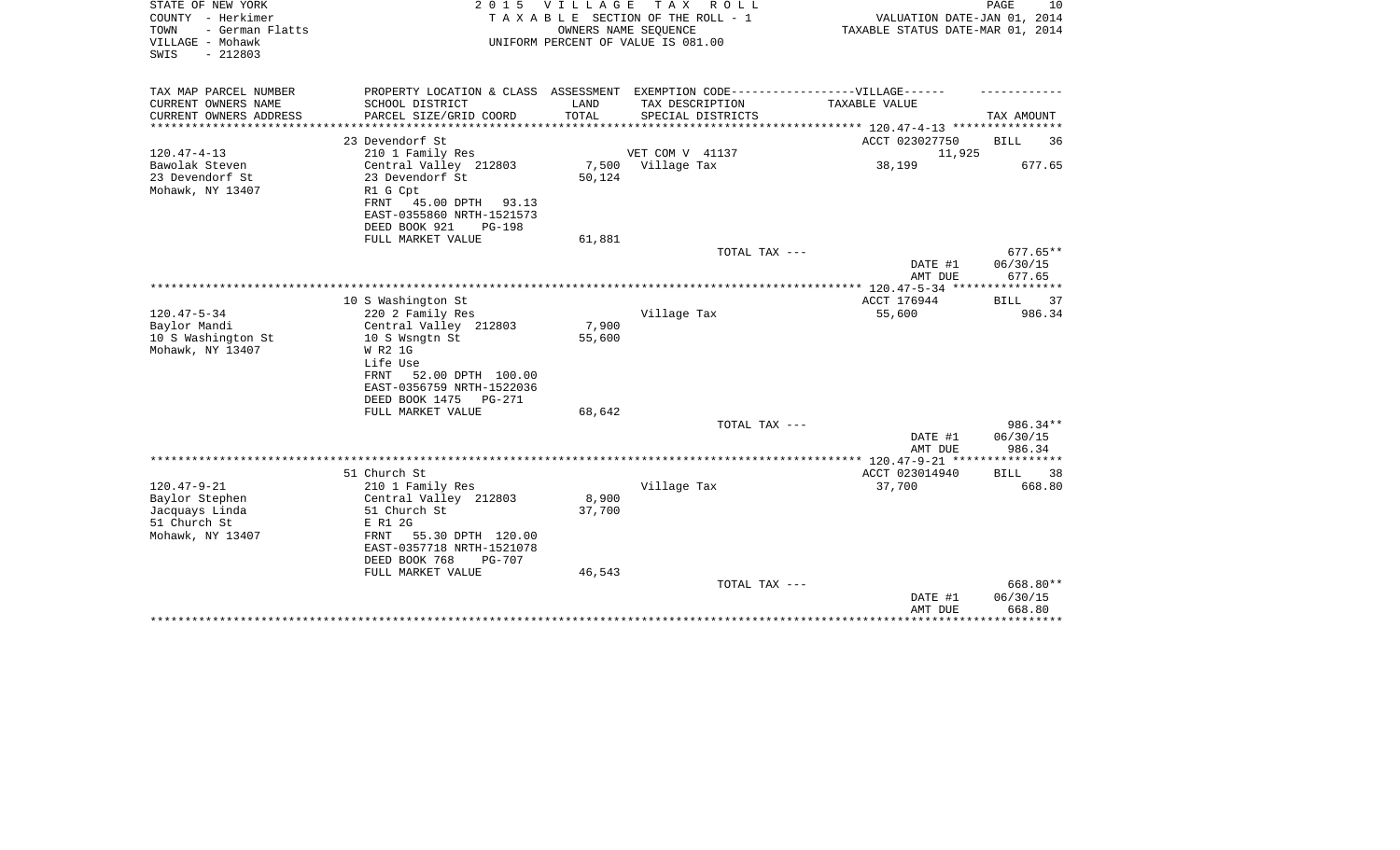| STATE OF NEW YORK<br>COUNTY - Herkimer<br>- German Flatts<br>TOWN<br>VILLAGE - Mohawk<br>SWIS<br>$-212803$ | 2 0 1 5                                                                                                                                                                                       | <b>VILLAGE</b>   | T A X<br>R O L L<br>TAXABLE SECTION OF THE ROLL - 1<br>OWNERS NAME SEQUENCE<br>UNIFORM PERCENT OF VALUE IS 081.00         | VALUATION DATE-JAN 01, 2014<br>TAXABLE STATUS DATE-MAR 01, 2014 | PAGE<br>11                           |
|------------------------------------------------------------------------------------------------------------|-----------------------------------------------------------------------------------------------------------------------------------------------------------------------------------------------|------------------|---------------------------------------------------------------------------------------------------------------------------|-----------------------------------------------------------------|--------------------------------------|
| TAX MAP PARCEL NUMBER<br>CURRENT OWNERS NAME<br>CURRENT OWNERS ADDRESS<br>**********************           | SCHOOL DISTRICT<br>PARCEL SIZE/GRID COORD                                                                                                                                                     | LAND<br>TOTAL    | PROPERTY LOCATION & CLASS ASSESSMENT EXEMPTION CODE-----------------VILLAGE------<br>TAX DESCRIPTION<br>SPECIAL DISTRICTS | TAXABLE VALUE                                                   | TAX AMOUNT                           |
|                                                                                                            | 10 Michigan St                                                                                                                                                                                |                  |                                                                                                                           | ACCT 023011190                                                  | 39<br>BILL                           |
| $120.47 - 7 - 63$<br>Becker Chad<br>10 Michigan St<br>Mohawk, NY 13407                                     | 220 2 Family Res<br>Central Valley 212803<br>10 Michigan St<br>S R2 2G<br>FRNT<br>76.00 DPTH 148.00<br>EAST-0357463 NRTH-1522146<br>DEED BOOK 904<br>PG-536                                   | 11,400<br>57,700 | Village Tax<br>XC491 Water relevy                                                                                         | 57,700<br>613.29 MT M                                           | 1,023.60<br>613.29                   |
|                                                                                                            | FULL MARKET VALUE                                                                                                                                                                             | 71,235           |                                                                                                                           |                                                                 |                                      |
|                                                                                                            |                                                                                                                                                                                               |                  | TOTAL TAX ---                                                                                                             | DATE #1<br>AMT DUE                                              | 1,636.89**<br>06/30/15<br>1,636.89   |
|                                                                                                            |                                                                                                                                                                                               |                  |                                                                                                                           |                                                                 |                                      |
| $120.47 - 8 - 4$<br>Becker Cynthia<br>Becker Chad<br>PO Box 245<br>Mohawk, NY 13407                        | 5 Walnut St<br>220 2 Family Res<br>Central Valley 212803<br>5 Walnut St<br>R2 3G<br>FRNT<br>58.50 DPTH 105.00                                                                                 | 8,600<br>44,000  | Village Tax<br>XC491 Water relevy                                                                                         | ACCT 023016140<br>44,000<br>823.23 MT M                         | 40<br>BILL<br>780.56<br>823.23       |
|                                                                                                            | EAST-0357582 NRTH-1522070<br>DEED BOOK 1300<br>$PG-263$<br>FULL MARKET VALUE                                                                                                                  | 54,321           | TOTAL TAX ---                                                                                                             | DATE #1<br>AMT DUE                                              | $1,603.79**$<br>06/30/15<br>1,603.79 |
|                                                                                                            |                                                                                                                                                                                               |                  |                                                                                                                           |                                                                 |                                      |
| $120.47 - 9 - 53$<br>Becker Edward Jr<br>6923 E Genesee St<br>Fayetteville, NY 13066                       | 24 Green St<br>311 Res vac land<br>Central Valley 212803<br>24 Green St<br>49.6x120<br>49.60 DPTH 120.00<br>FRNT<br>EAST-0357964 NRTH-1521516<br>DEED BOOK 1510<br>PG-902                     | 5,000<br>5,000   | Village Tax                                                                                                               | ACCT 023014100<br>5,000                                         | BILL<br>41<br>88.70                  |
|                                                                                                            | FULL MARKET VALUE                                                                                                                                                                             | 6,173            |                                                                                                                           |                                                                 |                                      |
|                                                                                                            |                                                                                                                                                                                               |                  | TOTAL TAX ---                                                                                                             | DATE #1<br>AMT DUE                                              | 88.70**<br>06/30/15<br>88.70         |
|                                                                                                            |                                                                                                                                                                                               |                  |                                                                                                                           |                                                                 |                                      |
| $120.47 - 9 - 54$<br>Becker Edward Jr<br>6923 E Genesee St<br>Fayetteville, NY 13066                       | 22 Green St<br>210 1 Family Res<br>Central Valley 212803<br>22 Green St<br>W R1 2G<br>FRNT<br>45.60 DPTH 120.00<br>EAST-0357976 NRTH-1521554<br>DEED BOOK 1510<br>PG-902<br>FULL MARKET VALUE | 7,800<br>40,000  | Village Tax                                                                                                               | ACCT 182506<br>40,000                                           | BILL 42<br>709.60                    |
|                                                                                                            |                                                                                                                                                                                               | 49,383           | TOTAL TAX ---                                                                                                             | DATE #1<br>AMT DUE                                              | $709.60**$<br>06/30/15<br>709.60     |
|                                                                                                            |                                                                                                                                                                                               |                  |                                                                                                                           |                                                                 | * * * * * * * * * *                  |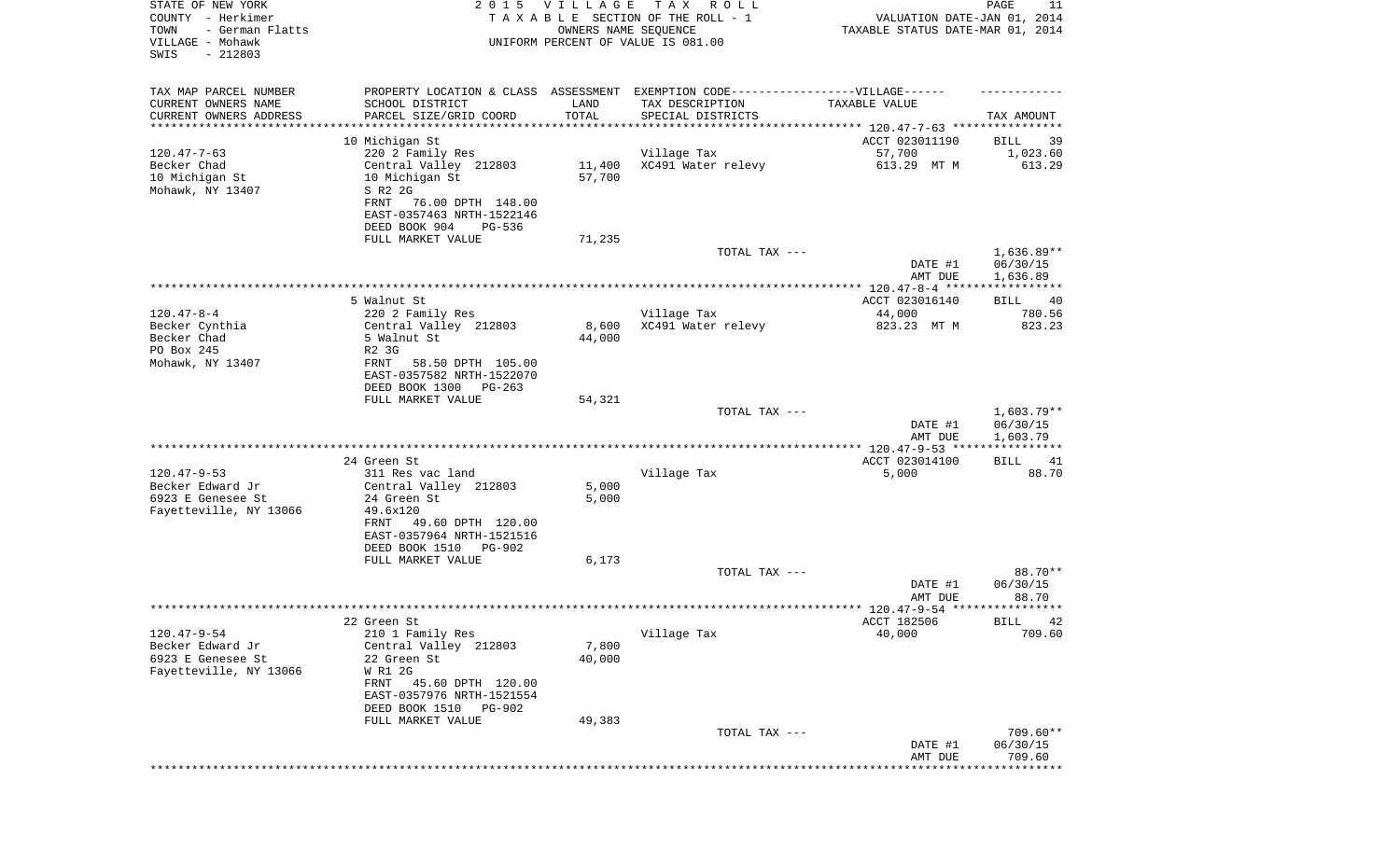| STATE OF NEW YORK<br>COUNTY - Herkimer<br>- German Flatts<br>TOWN<br>VILLAGE - Mohawk<br>SWIS<br>$-212803$ | 2 0 1 5                                                                                                                                                     | <b>VILLAGE</b>   | T A X<br>R O L L<br>TAXABLE SECTION OF THE ROLL - 1<br>OWNERS NAME SEQUENCE<br>UNIFORM PERCENT OF VALUE IS 081.00 | VALUATION DATE-JAN 01, 2014<br>TAXABLE STATUS DATE-MAR 01, 2014 | PAGE<br>12                           |
|------------------------------------------------------------------------------------------------------------|-------------------------------------------------------------------------------------------------------------------------------------------------------------|------------------|-------------------------------------------------------------------------------------------------------------------|-----------------------------------------------------------------|--------------------------------------|
| TAX MAP PARCEL NUMBER<br>CURRENT OWNERS NAME                                                               | SCHOOL DISTRICT                                                                                                                                             | LAND             | PROPERTY LOCATION & CLASS ASSESSMENT EXEMPTION CODE-----------------VILLAGE------<br>TAX DESCRIPTION              | TAXABLE VALUE                                                   |                                      |
| CURRENT OWNERS ADDRESS<br>********************                                                             | PARCEL SIZE/GRID COORD                                                                                                                                      | TOTAL            | SPECIAL DISTRICTS                                                                                                 |                                                                 | TAX AMOUNT                           |
|                                                                                                            | 43 E Main St                                                                                                                                                |                  |                                                                                                                   | ACCT 023007920                                                  | BILL<br>43                           |
| $120.40 - 1 - 29$<br>Becker Margaret<br>43 E Main St<br>Mohawk, NY 13407                                   | 210 1 Family Res<br>Central Valley 212803<br>43 E Main St<br>FRNT<br>60.00 DPTH 240.00<br>EAST-0358080 NRTH-1522967                                         | 14,900<br>78,500 | Village Tax                                                                                                       | 78,500                                                          | 1,392.59                             |
|                                                                                                            | DEED BOOK 1170<br>PG-352<br>FULL MARKET VALUE                                                                                                               | 96,914           |                                                                                                                   |                                                                 |                                      |
|                                                                                                            |                                                                                                                                                             |                  | TOTAL TAX ---                                                                                                     | DATE #1<br>AMT DUE                                              | $1,392.59**$<br>06/30/15<br>1,392.59 |
|                                                                                                            |                                                                                                                                                             |                  |                                                                                                                   |                                                                 |                                      |
| $120.48 - 1 - 49$                                                                                          | 3 Green St<br>311 Res vac land                                                                                                                              |                  | Village Tax                                                                                                       | ACCT 023013170<br>4,700                                         | <b>BILL</b><br>44<br>83.38           |
| Bellinger Michael<br>Bellinger Frances<br>185 Sarafin Spur Rd                                              | Central Valley 212803<br>3 Green St<br>Lot                                                                                                                  | 4,700<br>4,700   |                                                                                                                   |                                                                 |                                      |
| Mohawk, NY 13407                                                                                           | FRNT<br>51.00 DPTH<br>90.00<br>EAST-0358225 NRTH-1521913<br>DEED BOOK 776<br>$PG-521$                                                                       |                  |                                                                                                                   |                                                                 |                                      |
|                                                                                                            | FULL MARKET VALUE                                                                                                                                           | 5,802            |                                                                                                                   |                                                                 |                                      |
|                                                                                                            |                                                                                                                                                             |                  | TOTAL TAX ---                                                                                                     | DATE #1<br>AMT DUE                                              | 83.38**<br>06/30/15<br>83.38         |
|                                                                                                            |                                                                                                                                                             |                  |                                                                                                                   | ************ 120.48-1-50 ********                               | * * * * * * * *                      |
| $120.48 - 1 - 50$                                                                                          | 5-7 Green St<br>220 2 Family Res                                                                                                                            |                  | Village Tax                                                                                                       | ACCT 023013200<br>48,100                                        | BILL<br>45<br>853.29                 |
| Bellinger Michael<br>Bellinger Frances<br>185 Sarafin Spur Rd<br>Mohawk, NY 13407                          | Central Valley 212803<br>5-7 Green St<br>E R2<br>FRNT 113.00 DPTH<br>90.00                                                                                  | 9,500<br>48,100  | XC491 Water relevy                                                                                                | 1,037.69 MT M                                                   | 1,037.69                             |
|                                                                                                            | EAST-0358205 NRTH-1521838<br>DEED BOOK 776<br>PG-521                                                                                                        |                  |                                                                                                                   |                                                                 |                                      |
|                                                                                                            | FULL MARKET VALUE                                                                                                                                           | 59,383           |                                                                                                                   |                                                                 |                                      |
|                                                                                                            |                                                                                                                                                             |                  | TOTAL TAX ---                                                                                                     | DATE #1<br>AMT DUE                                              | 1,890.98**<br>06/30/15<br>1,890.98   |
|                                                                                                            |                                                                                                                                                             |                  |                                                                                                                   |                                                                 | * * * * *                            |
|                                                                                                            | 2 Burns Ave                                                                                                                                                 |                  |                                                                                                                   | ACCT 174817                                                     | 46<br>BILL                           |
| $120.48 - 1 - 28$<br>Bellows Shawn<br>2 Burns Ave<br>Mohawk, NY 13407                                      | 210 1 Family Res<br>Central Valley 212803<br>2 Burns Ave<br>R1g<br>129x121<br>FRNT 129.00 DPTH 123.00<br>EAST-0358582 NRTH-1522304<br>DEED BOOK 1460 PG-861 | 17,800<br>88,250 | Village Tax                                                                                                       | 88,250                                                          | 1,565.56                             |
|                                                                                                            | FULL MARKET VALUE                                                                                                                                           | 108,951          | TOTAL TAX ---                                                                                                     | DATE #1                                                         | $1,565.56**$<br>06/30/15             |
|                                                                                                            |                                                                                                                                                             |                  |                                                                                                                   | AMT DUE                                                         | 1,565.56                             |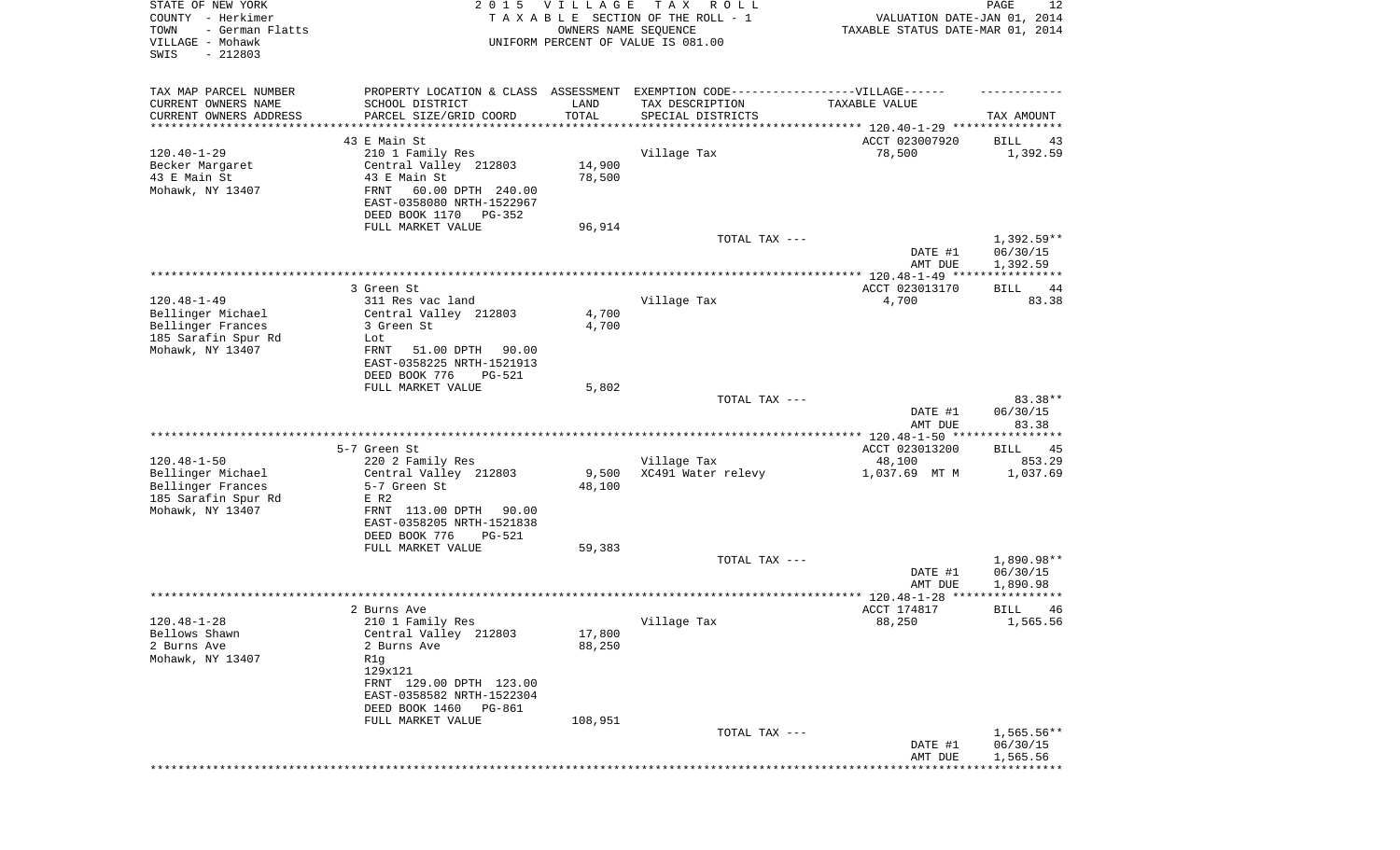| STATE OF NEW YORK<br>COUNTY - Herkimer<br>- German Flatts<br>TOWN<br>VILLAGE - Mohawk<br>SWIS<br>$-212803$ |                                                                                  | 2015 VILLAGE<br>OWNERS NAME SEQUENCE | TAX ROLL<br>TAXABLE SECTION OF THE ROLL - 1<br>UNIFORM PERCENT OF VALUE IS 081.00 | VALUATION DATE-JAN 01, 2014<br>TAXABLE STATUS DATE-MAR 01, 2014 | PAGE<br>13                     |
|------------------------------------------------------------------------------------------------------------|----------------------------------------------------------------------------------|--------------------------------------|-----------------------------------------------------------------------------------|-----------------------------------------------------------------|--------------------------------|
| TAX MAP PARCEL NUMBER                                                                                      | PROPERTY LOCATION & CLASS ASSESSMENT EXEMPTION CODE----------------VILLAGE------ |                                      |                                                                                   |                                                                 |                                |
| CURRENT OWNERS NAME                                                                                        | SCHOOL DISTRICT                                                                  | LAND                                 | TAX DESCRIPTION                                                                   | TAXABLE VALUE                                                   |                                |
| CURRENT OWNERS ADDRESS<br>*********************                                                            | PARCEL SIZE/GRID COORD                                                           | TOTAL<br>* * * * * * * * * * *       | SPECIAL DISTRICTS                                                                 |                                                                 | TAX AMOUNT                     |
|                                                                                                            | 8 Warren St                                                                      |                                      |                                                                                   | ACCT 023006990                                                  | BILL<br>47                     |
| $120.39 - 3 - 34$                                                                                          | 210 1 Family Res                                                                 |                                      | Village Tax                                                                       | 30,000                                                          | 532.20                         |
| Bellstedt Lawrence                                                                                         | Central Valley 212803                                                            | 7,500                                |                                                                                   |                                                                 |                                |
| 8 Warren St                                                                                                | 8 Warren St                                                                      | 30,000                               |                                                                                   |                                                                 |                                |
| Mohawk, NY 13407                                                                                           | FRNT 110.00 DPTH 109.40                                                          |                                      |                                                                                   |                                                                 |                                |
|                                                                                                            | EAST-0357389 NRTH-1522741                                                        |                                      |                                                                                   |                                                                 |                                |
|                                                                                                            | DEED BOOK 1219 PG-713                                                            |                                      |                                                                                   |                                                                 |                                |
|                                                                                                            | FULL MARKET VALUE                                                                | 37,037                               |                                                                                   |                                                                 |                                |
|                                                                                                            |                                                                                  |                                      | TOTAL TAX ---                                                                     | DATE #1<br>AMT DUE                                              | 532.20**<br>06/30/15<br>532.20 |
|                                                                                                            |                                                                                  |                                      |                                                                                   |                                                                 |                                |
|                                                                                                            | 57 W Main St                                                                     |                                      |                                                                                   | ACCT 023004140                                                  | BILL<br>48                     |
| $120.47 - 4 - 1$                                                                                           | 220 2 Family Res                                                                 |                                      | Village Tax                                                                       | 43,700                                                          | 775.24                         |
| Bellstedt Robert                                                                                           | Central Valley 212803                                                            | 5,300                                |                                                                                   |                                                                 |                                |
| Bellstedt Karen                                                                                            | 57 W Main St                                                                     | 43,700                               |                                                                                   |                                                                 |                                |
| 2938 State Route 168<br>Mohawk, NY 13407                                                                   | S R2                                                                             |                                      |                                                                                   |                                                                 |                                |
|                                                                                                            | FRNT<br>28.00 DPTH<br>80.00<br>EAST-0355925 NRTH-1522170                         |                                      |                                                                                   |                                                                 |                                |
|                                                                                                            | DEED BOOK 789<br>PG-506                                                          |                                      |                                                                                   |                                                                 |                                |
|                                                                                                            | FULL MARKET VALUE                                                                | 53,951                               |                                                                                   |                                                                 |                                |
|                                                                                                            |                                                                                  |                                      | TOTAL TAX ---                                                                     |                                                                 | $775.24**$                     |
|                                                                                                            |                                                                                  |                                      |                                                                                   | DATE #1<br>AMT DUE                                              | 06/30/15<br>775.24             |
|                                                                                                            |                                                                                  |                                      |                                                                                   | **************** 120.39-3-7 ******                              | * * * * * * * * * * *          |
| $120.39 - 3 - 7$                                                                                           | 16 W Main St<br>481 Att row bldg                                                 |                                      | Village Tax                                                                       | ACCT 023001800<br>95,000                                        | BILL<br>49<br>1,685.30         |
| Belmont Joseph                                                                                             | Central Valley 212803                                                            | 6,200                                |                                                                                   |                                                                 |                                |
| Belmont Janet                                                                                              | 16 W Main St                                                                     | 95,000                               |                                                                                   |                                                                 |                                |
| 16 W Main St                                                                                               | 26.00 DPTH 128.00<br>FRNT                                                        |                                      |                                                                                   |                                                                 |                                |
| Mohawk, NY 13407                                                                                           | EAST-0357083 NRTH-1522547                                                        |                                      |                                                                                   |                                                                 |                                |
|                                                                                                            | DEED BOOK 00359 PG-00177                                                         |                                      |                                                                                   |                                                                 |                                |
|                                                                                                            | FULL MARKET VALUE                                                                | 117,284                              |                                                                                   |                                                                 |                                |
|                                                                                                            |                                                                                  |                                      | TOTAL TAX ---                                                                     |                                                                 | $1,685.30**$                   |
|                                                                                                            |                                                                                  |                                      |                                                                                   | DATE #1                                                         | 06/30/15<br>1,685.30           |
|                                                                                                            |                                                                                  |                                      |                                                                                   | AMT DUE                                                         |                                |
|                                                                                                            | 53 Church St                                                                     |                                      |                                                                                   | ACCT 023014970                                                  | BILL<br>50                     |
| $120.47 - 9 - 22$                                                                                          | 210 1 Family Res                                                                 |                                      | Village Tax                                                                       | 35,000                                                          | 620.90                         |
| Benjamin Rita                                                                                              | Central Valley 212803                                                            | 6,300                                |                                                                                   |                                                                 |                                |
| Kroll Sandra                                                                                               | 53 Church St                                                                     | 35,000                               |                                                                                   |                                                                 |                                |
| 53 Church St                                                                                               | E R1                                                                             |                                      |                                                                                   |                                                                 |                                |
| Mohawk, NY 13407                                                                                           | FRNT<br>60.00 DPTH<br>56.00                                                      |                                      |                                                                                   |                                                                 |                                |
|                                                                                                            | EAST-0357660 NRTH-1520980<br>DEED BOOK 1357 PG-595                               |                                      |                                                                                   |                                                                 |                                |
|                                                                                                            | FULL MARKET VALUE                                                                | 43,210                               |                                                                                   |                                                                 |                                |
|                                                                                                            |                                                                                  |                                      | TOTAL TAX ---                                                                     |                                                                 | 620.90**                       |
|                                                                                                            |                                                                                  |                                      |                                                                                   | DATE #1                                                         | 06/30/15                       |
|                                                                                                            |                                                                                  |                                      |                                                                                   | AMT DUE                                                         | 620.90                         |
|                                                                                                            |                                                                                  |                                      |                                                                                   |                                                                 |                                |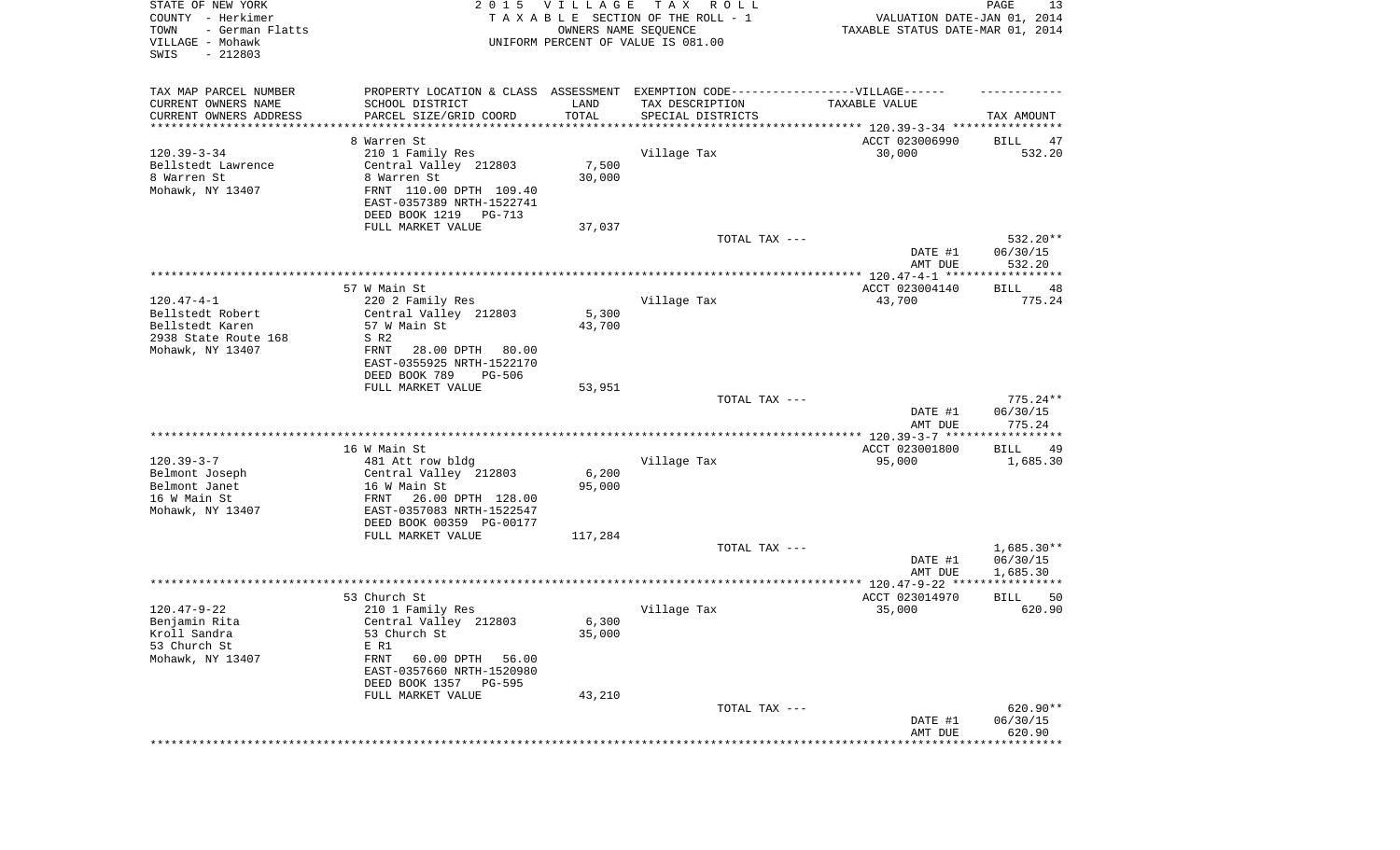| STATE OF NEW YORK<br>COUNTY - Herkimer<br>TOWN<br>- German Flatts<br>VILLAGE - Mohawk<br>SWIS<br>$-212803$ | 2 0 1 5                                                                                                                                     | <b>VILLAGE</b>  | T A X<br>R O L L<br>TAXABLE SECTION OF THE ROLL - 1<br>OWNERS NAME SEQUENCE<br>UNIFORM PERCENT OF VALUE IS 081.00 | VALUATION DATE-JAN 01, 2014<br>TAXABLE STATUS DATE-MAR 01, 2014 | PAGE<br>14                   |
|------------------------------------------------------------------------------------------------------------|---------------------------------------------------------------------------------------------------------------------------------------------|-----------------|-------------------------------------------------------------------------------------------------------------------|-----------------------------------------------------------------|------------------------------|
| TAX MAP PARCEL NUMBER<br>CURRENT OWNERS NAME                                                               | PROPERTY LOCATION & CLASS ASSESSMENT EXEMPTION CODE-----------------VILLAGE------<br>SCHOOL DISTRICT                                        | LAND            | TAX DESCRIPTION                                                                                                   | TAXABLE VALUE                                                   |                              |
| CURRENT OWNERS ADDRESS<br>***********************                                                          | PARCEL SIZE/GRID COORD<br>************************                                                                                          | TOTAL           | SPECIAL DISTRICTS                                                                                                 |                                                                 | TAX AMOUNT                   |
|                                                                                                            | Keno Flatts                                                                                                                                 |                 |                                                                                                                   | ACCT 023003420                                                  | BILL<br>51                   |
| $120.46 - 1 - 6$<br>Bennett Charles<br>2440 Hwy 701 North<br>Loris, SC 29569                               | 311 Res vac land<br>Central Valley 212803<br>Jackson Ave<br>40.00 DPTH 120.00<br>FRNT<br>EAST-0353610 NRTH-1522674<br>DEED BOOK 1166 PG-113 | 100<br>100      | Village Tax                                                                                                       | 100                                                             | 1.77                         |
|                                                                                                            | FULL MARKET VALUE                                                                                                                           | 123             |                                                                                                                   |                                                                 |                              |
|                                                                                                            |                                                                                                                                             |                 | TOTAL TAX ---                                                                                                     | DATE #1<br>AMT DUE                                              | $1.77**$<br>06/30/15<br>1.77 |
|                                                                                                            |                                                                                                                                             |                 |                                                                                                                   |                                                                 |                              |
|                                                                                                            | 7 S Washington St                                                                                                                           |                 |                                                                                                                   | ACCT 023026010                                                  | <b>BILL</b><br>52            |
| $120.47 - 5 - 42$                                                                                          | 230 3 Family Res                                                                                                                            |                 | Village Tax                                                                                                       | 45,100                                                          | 800.07                       |
| Bernier Thomas<br>7 S Washington St                                                                        | Central Valley 212803<br>7 S Wshngtn St                                                                                                     | 9,300<br>45,100 |                                                                                                                   |                                                                 |                              |
| Mohawk, NY 13407                                                                                           | E R2 2G                                                                                                                                     |                 |                                                                                                                   |                                                                 |                              |
|                                                                                                            | FRNT<br>74.00 DPTH 100.00<br>EAST-0356903 NRTH-1522123                                                                                      |                 |                                                                                                                   |                                                                 |                              |
|                                                                                                            | DEED BOOK 1132<br>PG-51<br>FULL MARKET VALUE                                                                                                | 55,679          |                                                                                                                   |                                                                 |                              |
|                                                                                                            |                                                                                                                                             |                 | TOTAL TAX ---                                                                                                     |                                                                 | 800.07**                     |
|                                                                                                            |                                                                                                                                             |                 |                                                                                                                   | DATE #1<br>AMT DUE                                              | 06/30/15<br>800.07           |
|                                                                                                            |                                                                                                                                             |                 |                                                                                                                   | **************** 120.55-2-42 *****************                  |                              |
| $120.55 - 2 - 42$                                                                                          | 82 Walnut St<br>210 1 Family Res                                                                                                            |                 | VET COM V 41137                                                                                                   | ACCT 187220<br>11,925                                           | BILL<br>53                   |
| Besig Brian                                                                                                | Central Valley 212803                                                                                                                       |                 | 12,300 VET DIS V 41147                                                                                            | 23,850                                                          |                              |
| Besig Helen                                                                                                | 82 Walnut St                                                                                                                                |                 | 61,300 Village Tax                                                                                                | 25,525                                                          | 452.81                       |
| 82 Walnut St                                                                                               | R1 1G                                                                                                                                       |                 |                                                                                                                   |                                                                 |                              |
| Mohawk, NY 13407                                                                                           | Life Use M Piper<br>65.00 DPTH 120.00<br>FRNT                                                                                               |                 |                                                                                                                   |                                                                 |                              |
| PRIOR OWNER ON 3/01/2014                                                                                   | EAST-0356911 NRTH-1520087                                                                                                                   |                 |                                                                                                                   |                                                                 |                              |
| Mildred Piper Trustee fbo                                                                                  | DEED BOOK 1539<br>$PG-52$                                                                                                                   |                 |                                                                                                                   |                                                                 |                              |
|                                                                                                            | FULL MARKET VALUE                                                                                                                           | 75,679          |                                                                                                                   |                                                                 |                              |
|                                                                                                            |                                                                                                                                             |                 | TOTAL TAX ---                                                                                                     | DATE #1                                                         | 452.81**                     |
|                                                                                                            |                                                                                                                                             |                 |                                                                                                                   | AMT DUE                                                         | 06/30/15<br>452.81           |
|                                                                                                            | 14 Fulmer St                                                                                                                                |                 |                                                                                                                   | ACCT 023023370                                                  | BILL 54                      |
| $120.55 - 1 - 17$                                                                                          | 210 1 Family Res                                                                                                                            |                 | Village Tax                                                                                                       | 59,900                                                          | 1,062.63                     |
| Binney John Jr                                                                                             | Central Valley 212803                                                                                                                       | 10,700          |                                                                                                                   |                                                                 |                              |
| 14 Fulmer St                                                                                               | 14 Fulmer St                                                                                                                                | 59,900          |                                                                                                                   |                                                                 |                              |
| Mohawk, NY 13407                                                                                           | N<br>R1G                                                                                                                                    |                 |                                                                                                                   |                                                                 |                              |
|                                                                                                            | 50.00 DPTH 105.00<br>FRNT                                                                                                                   |                 |                                                                                                                   |                                                                 |                              |
|                                                                                                            | EAST-0356102 NRTH-1520105                                                                                                                   |                 |                                                                                                                   |                                                                 |                              |
|                                                                                                            | DEED BOOK 1090<br>PG-960                                                                                                                    |                 |                                                                                                                   |                                                                 |                              |
|                                                                                                            | FULL MARKET VALUE                                                                                                                           | 73,951          |                                                                                                                   |                                                                 | $1,062.63**$                 |
|                                                                                                            |                                                                                                                                             |                 | TOTAL TAX ---                                                                                                     | DATE #1                                                         | 06/30/15                     |
|                                                                                                            |                                                                                                                                             |                 |                                                                                                                   | AMT DUE                                                         | 1,062.63                     |
|                                                                                                            |                                                                                                                                             |                 |                                                                                                                   |                                                                 |                              |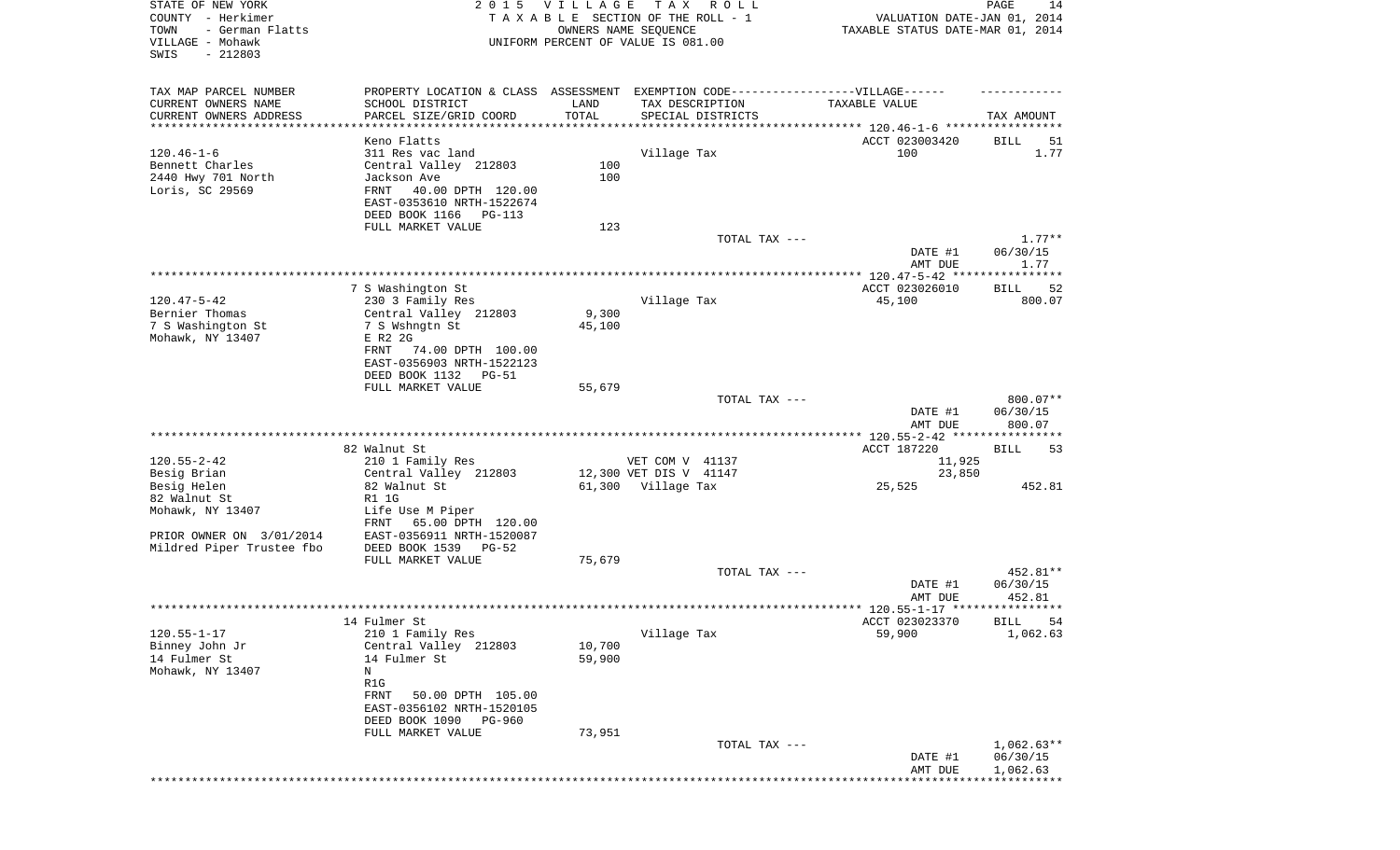| STATE OF NEW YORK<br>COUNTY - Herkimer<br>TOWN<br>- German Flatts<br>VILLAGE - Mohawk<br>SWIS<br>$-212803$ | 2 0 1 5                                   | VILLAGE<br>OWNERS NAME SEQUENCE | T A X<br>R O L L<br>TAXABLE SECTION OF THE ROLL - 1<br>UNIFORM PERCENT OF VALUE IS 081.00 | VALUATION DATE-JAN 01, 2014<br>TAXABLE STATUS DATE-MAR 01, 2014 | PAGE<br>15                    |
|------------------------------------------------------------------------------------------------------------|-------------------------------------------|---------------------------------|-------------------------------------------------------------------------------------------|-----------------------------------------------------------------|-------------------------------|
|                                                                                                            |                                           |                                 |                                                                                           |                                                                 |                               |
| TAX MAP PARCEL NUMBER                                                                                      |                                           |                                 | PROPERTY LOCATION & CLASS ASSESSMENT EXEMPTION CODE-----------------VILLAGE------         |                                                                 |                               |
| CURRENT OWNERS NAME                                                                                        | SCHOOL DISTRICT                           | LAND                            | TAX DESCRIPTION                                                                           | TAXABLE VALUE                                                   |                               |
| CURRENT OWNERS ADDRESS                                                                                     | PARCEL SIZE/GRID COORD                    | TOTAL                           | SPECIAL DISTRICTS                                                                         |                                                                 | TAX AMOUNT                    |
| ********************                                                                                       |                                           |                                 |                                                                                           |                                                                 |                               |
| $120.40 - 2 - 38$                                                                                          | 9 Orchard St                              |                                 |                                                                                           | ACCT 023009690<br>44,900                                        | BILL<br>55<br>796.53          |
| Bisignani Michael                                                                                          | 210 1 Family Res<br>Central Valley 212803 | 8,500                           | Village Tax                                                                               |                                                                 |                               |
| 212 Vrooman Rd                                                                                             | 9 Orchard St                              | 44,900                          |                                                                                           |                                                                 |                               |
| Mohawk, NY 13407                                                                                           | FRNT<br>60.00 DPTH 102.00                 |                                 |                                                                                           |                                                                 |                               |
|                                                                                                            | EAST-0358264 NRTH-1522517                 |                                 |                                                                                           |                                                                 |                               |
|                                                                                                            | DEED BOOK 837<br>PG-322                   |                                 |                                                                                           |                                                                 |                               |
|                                                                                                            | FULL MARKET VALUE                         | 55,432                          |                                                                                           |                                                                 |                               |
|                                                                                                            |                                           |                                 | TOTAL TAX ---                                                                             |                                                                 | 796.53**                      |
|                                                                                                            |                                           |                                 |                                                                                           | DATE #1                                                         | 06/30/15                      |
|                                                                                                            |                                           |                                 |                                                                                           | AMT DUE                                                         | 796.53                        |
|                                                                                                            |                                           |                                 |                                                                                           |                                                                 |                               |
|                                                                                                            | 9 Warren St                               |                                 |                                                                                           | ACCT 023006810                                                  | 56<br>BILL                    |
| $120.39 - 3 - 18$                                                                                          | 210 1 Family Res                          |                                 | Village Tax                                                                               | 24,400                                                          | 432.86                        |
| Blais Richard<br>Blais Grace                                                                               | Central Valley 212803<br>9 Warren St      | 5,300<br>24,400                 | XC491 Water relevy                                                                        | 497.69 MT M                                                     | 497.69                        |
| 9 Warren St                                                                                                | 41.00 DPTH 130.00<br>FRNT                 |                                 |                                                                                           |                                                                 |                               |
| Mohawk, NY 13407                                                                                           | EAST-0357243 NRTH-1522747                 |                                 |                                                                                           |                                                                 |                               |
|                                                                                                            | DEED BOOK 867<br>PG-258                   |                                 |                                                                                           |                                                                 |                               |
|                                                                                                            | FULL MARKET VALUE                         | 30,123                          |                                                                                           |                                                                 |                               |
|                                                                                                            |                                           |                                 | TOTAL TAX ---                                                                             |                                                                 | 930.55**                      |
|                                                                                                            |                                           |                                 |                                                                                           | DATE #1                                                         | 06/30/15                      |
|                                                                                                            |                                           |                                 |                                                                                           | AMT DUE                                                         | 930.55                        |
|                                                                                                            |                                           |                                 |                                                                                           |                                                                 |                               |
| $120.47 - 4 - 22$                                                                                          | 4 Carver St                               |                                 | Village Tax                                                                               | ACCT 023027480                                                  | BILL<br>57<br>904.74          |
| Blum Carol                                                                                                 | 210 1 Family Res<br>Central Valley 212803 | 8,000                           |                                                                                           | 51,000                                                          |                               |
| 8 Grove St                                                                                                 | 4 Carver St                               | 51,000                          |                                                                                           |                                                                 |                               |
| Mohawk, NY 13407                                                                                           | 50x100 & 60X50                            |                                 |                                                                                           |                                                                 |                               |
|                                                                                                            | FRNT 100.00 DPTH 105.00                   |                                 |                                                                                           |                                                                 |                               |
|                                                                                                            | EAST-0356054 NRTH-1521950                 |                                 |                                                                                           |                                                                 |                               |
|                                                                                                            | DEED BOOK 911<br>PG-437                   |                                 |                                                                                           |                                                                 |                               |
|                                                                                                            | FULL MARKET VALUE                         | 62,963                          |                                                                                           |                                                                 |                               |
|                                                                                                            |                                           |                                 | TOTAL TAX ---                                                                             |                                                                 | 904.74**                      |
|                                                                                                            |                                           |                                 |                                                                                           | DATE #1                                                         | 06/30/15                      |
|                                                                                                            |                                           |                                 |                                                                                           | AMT DUE                                                         | 904.74                        |
|                                                                                                            |                                           |                                 |                                                                                           |                                                                 |                               |
| $120.47 - 4 - 25$                                                                                          | 8 Grove St<br>210 1 Family Res            |                                 | Village Tax                                                                               | ACCT 023027210<br>62,000                                        | <b>BILL</b><br>58<br>1,099.88 |
| Blum Carol                                                                                                 | Central Valley 212803                     | 7,700                           |                                                                                           |                                                                 |                               |
| 8 Grove St                                                                                                 | 8 Grove St                                | 62,000                          |                                                                                           |                                                                 |                               |
| Mohawk, NY 13407                                                                                           | R1                                        |                                 |                                                                                           |                                                                 |                               |
|                                                                                                            | 50x100 L-5                                |                                 |                                                                                           |                                                                 |                               |
|                                                                                                            | FRNT 50.00 DPTH 100.00                    |                                 |                                                                                           |                                                                 |                               |
|                                                                                                            | EAST-0356266 NRTH-1522008                 |                                 |                                                                                           |                                                                 |                               |
|                                                                                                            | DEED BOOK 1245 PG-506                     |                                 |                                                                                           |                                                                 |                               |
|                                                                                                            | FULL MARKET VALUE                         | 76,543                          |                                                                                           |                                                                 |                               |
|                                                                                                            |                                           |                                 | TOTAL TAX ---                                                                             |                                                                 | 1,099.88**                    |
|                                                                                                            |                                           |                                 |                                                                                           | DATE #1                                                         | 06/30/15                      |
|                                                                                                            |                                           |                                 |                                                                                           | AMT DUE                                                         | 1,099.88                      |
|                                                                                                            |                                           |                                 |                                                                                           |                                                                 |                               |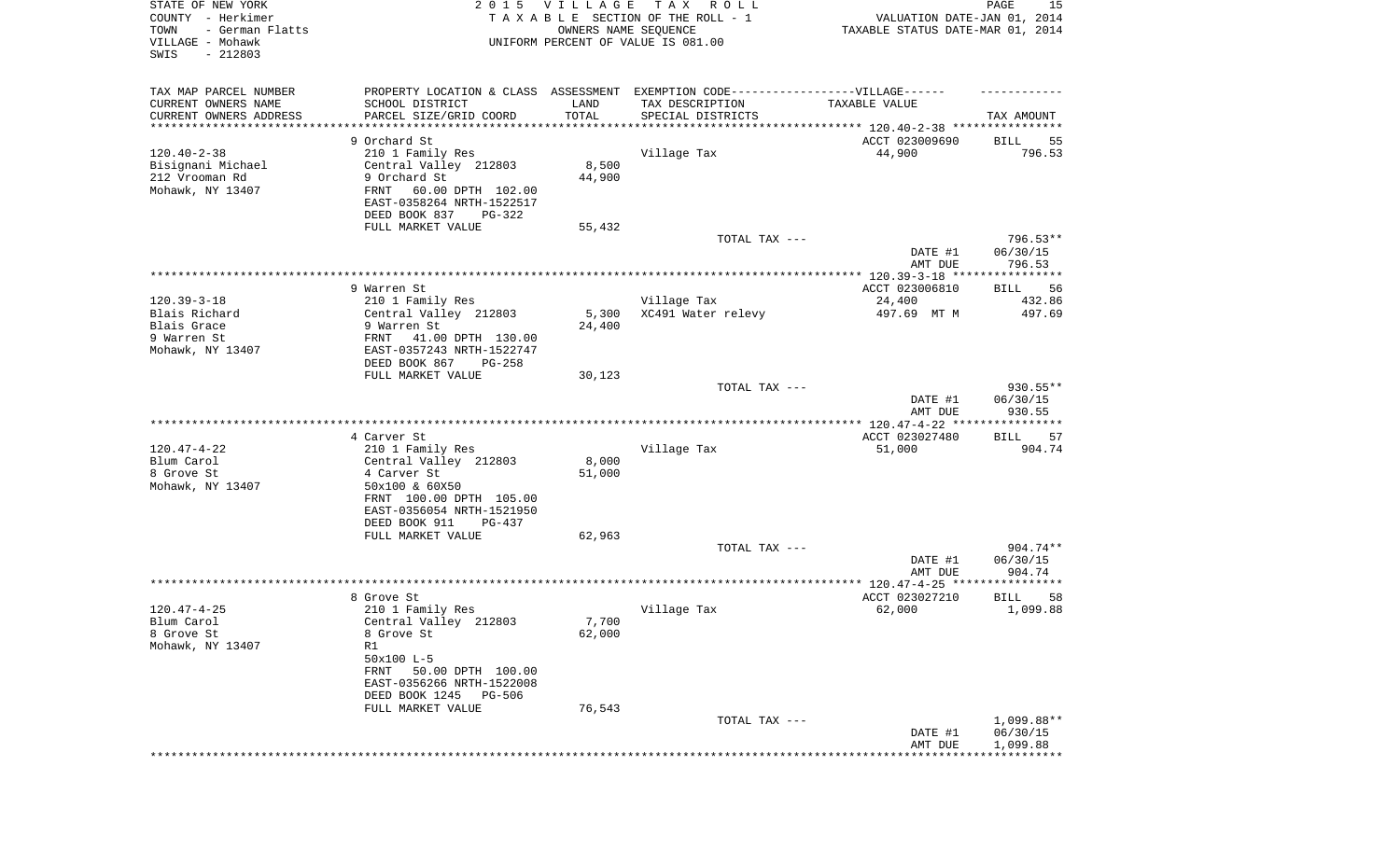| STATE OF NEW YORK<br>COUNTY - Herkimer<br>- German Flatts<br>TOWN<br>VILLAGE - Mohawk<br>SWIS<br>$-212803$ | 2 0 1 5                                                | <b>VILLAGE</b><br>OWNERS NAME SEQUENCE | T A X<br>R O L L<br>TAXABLE SECTION OF THE ROLL - 1<br>UNIFORM PERCENT OF VALUE IS 081.00 | VALUATION DATE-JAN 01, 2014<br>TAXABLE STATUS DATE-MAR 01, 2014 | PAGE<br>16                  |
|------------------------------------------------------------------------------------------------------------|--------------------------------------------------------|----------------------------------------|-------------------------------------------------------------------------------------------|-----------------------------------------------------------------|-----------------------------|
| TAX MAP PARCEL NUMBER                                                                                      | PROPERTY LOCATION & CLASS ASSESSMENT                   |                                        | EXEMPTION CODE-----------------VILLAGE------                                              |                                                                 |                             |
| CURRENT OWNERS NAME                                                                                        | SCHOOL DISTRICT                                        | LAND                                   | TAX DESCRIPTION                                                                           | TAXABLE VALUE                                                   |                             |
| CURRENT OWNERS ADDRESS<br>*********************                                                            | PARCEL SIZE/GRID COORD<br>*******************          | TOTAL                                  | SPECIAL DISTRICTS                                                                         |                                                                 | TAX AMOUNT                  |
|                                                                                                            | 2 Spring St                                            |                                        |                                                                                           | ACCT 023022650                                                  | 59<br>BILL                  |
| $120.55 - 1 - 49$                                                                                          | 210 1 Family Res                                       |                                        | Village Tax                                                                               | 75,400                                                          | 1,337.60                    |
| Boepple Alton                                                                                              | Central Valley 212803                                  | 13,200                                 |                                                                                           |                                                                 |                             |
| Boepple Joyce                                                                                              | 2 Spring St                                            | 75,400                                 |                                                                                           |                                                                 |                             |
| 2 Spring St<br>Mohawk, NY 13407                                                                            | W R1 1G<br>plebrn                                      |                                        |                                                                                           |                                                                 |                             |
|                                                                                                            | FRNT<br>85.00 DPTH 143.00                              |                                        |                                                                                           |                                                                 |                             |
|                                                                                                            | EAST-0355862 NRTH-1519905                              |                                        |                                                                                           |                                                                 |                             |
|                                                                                                            | DEED BOOK 1284<br>PG-234                               |                                        |                                                                                           |                                                                 |                             |
|                                                                                                            | FULL MARKET VALUE                                      | 93,086                                 | TOTAL TAX ---                                                                             |                                                                 | $1,337.60**$                |
|                                                                                                            |                                                        |                                        |                                                                                           | DATE #1<br>AMT DUE                                              | 06/30/15<br>1,337.60        |
|                                                                                                            |                                                        |                                        |                                                                                           |                                                                 |                             |
| $120.39 - 2 - 35$                                                                                          | 7 N Otsego St<br>210 1 Family Res                      |                                        | Village Tax                                                                               | ACCT 023005520<br>31,600                                        | <b>BILL</b><br>60<br>560.58 |
| Bongiorno Deborah                                                                                          | Central Valley 212803                                  | 6,700                                  |                                                                                           |                                                                 |                             |
| 7 N Otsego St                                                                                              | 7 N Otsego St                                          | 31,600                                 |                                                                                           |                                                                 |                             |
| Mohawk, NY 13407                                                                                           | 50.00 DPTH 133.20<br>FRNT                              |                                        |                                                                                           |                                                                 |                             |
|                                                                                                            | EAST-0356935 NRTH-1522671<br>DEED BOOK 1114 PG-261     |                                        |                                                                                           |                                                                 |                             |
|                                                                                                            | FULL MARKET VALUE                                      | 39,012                                 |                                                                                           |                                                                 |                             |
|                                                                                                            |                                                        |                                        | TOTAL TAX ---                                                                             |                                                                 | 560.58**                    |
|                                                                                                            |                                                        |                                        |                                                                                           | DATE #1<br>AMT DUE                                              | 06/30/15<br>560.58          |
|                                                                                                            |                                                        |                                        |                                                                                           |                                                                 |                             |
| $120.39 - 2 - 17$                                                                                          | 11 N Washington St<br>210 1 Family Res                 |                                        | Village Tax                                                                               | ACCT 023005250<br>35,000                                        | BILL<br>61<br>620.90        |
| Bongiorno Nicholas                                                                                         | Central Valley 212803                                  | 6,300                                  |                                                                                           |                                                                 |                             |
| Attn: Dom & Betty Bongiorno                                                                                | 11 N Washton St                                        | 35,000                                 |                                                                                           |                                                                 |                             |
| 11 N Washington St                                                                                         | Life Use D & B Bongiorno                               |                                        |                                                                                           |                                                                 |                             |
| Mohawk, NY 13407                                                                                           | 57.00 DPTH 100.00<br>FRNT<br>EAST-0356647 NRTH-1522831 |                                        |                                                                                           |                                                                 |                             |
|                                                                                                            | DEED BOOK 791<br>$PG-30$                               |                                        |                                                                                           |                                                                 |                             |
|                                                                                                            | FULL MARKET VALUE                                      | 43,210                                 |                                                                                           |                                                                 |                             |
|                                                                                                            |                                                        |                                        | TOTAL TAX ---                                                                             |                                                                 | 620.90**                    |
|                                                                                                            |                                                        |                                        |                                                                                           | DATE #1<br>AMT DUE                                              | 06/30/15<br>620.90          |
|                                                                                                            |                                                        |                                        |                                                                                           |                                                                 |                             |
|                                                                                                            | 20 Fulmer St                                           |                                        |                                                                                           | ACCT 023023460                                                  | BILL 62                     |
| $120.55 - 1 - 20$                                                                                          | 210 1 Family Res                                       |                                        | Village Tax                                                                               | 59,600                                                          | 1,057.30                    |
| Bonnell Molly<br>20 Fulmer St                                                                              | Central Valley 212803                                  | 10,700                                 |                                                                                           |                                                                 |                             |
| Mohawk, NY 13407                                                                                           | 20 Fulmer St<br>N R1 G L21                             | 59,600                                 |                                                                                           |                                                                 |                             |
|                                                                                                            | 50.00 DPTH 105.00<br>FRNT                              |                                        |                                                                                           |                                                                 |                             |
|                                                                                                            | EAST-0355904 NRTH-1520145                              |                                        |                                                                                           |                                                                 |                             |
|                                                                                                            | DEED BOOK 1317<br>PG-849                               |                                        |                                                                                           |                                                                 |                             |
|                                                                                                            | FULL MARKET VALUE                                      | 73,580                                 | TOTAL TAX ---                                                                             |                                                                 | $1,057.30**$                |
|                                                                                                            |                                                        |                                        |                                                                                           | DATE #1                                                         | 06/30/15                    |
|                                                                                                            |                                                        |                                        |                                                                                           | AMT DUE                                                         | 1,057.30                    |
|                                                                                                            |                                                        |                                        |                                                                                           |                                                                 | * * * * * * * * * * *       |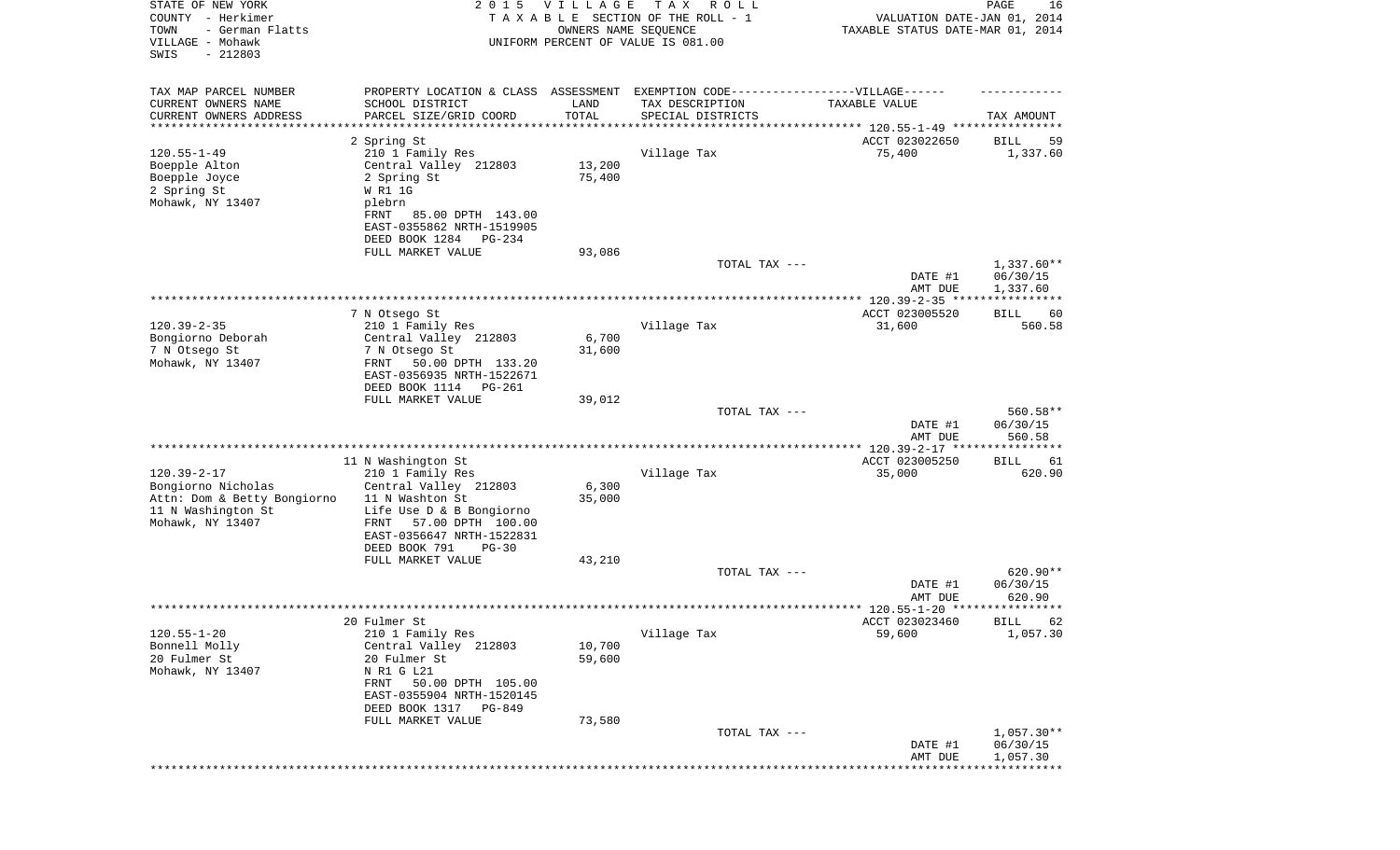| TAX MAP PARCEL NUMBER<br>EXEMPTION CODE------------------VILLAGE------<br>PROPERTY LOCATION & CLASS ASSESSMENT<br>CURRENT OWNERS NAME<br>SCHOOL DISTRICT<br>LAND<br>TAX DESCRIPTION<br>TAXABLE VALUE<br>CURRENT OWNERS ADDRESS<br>PARCEL SIZE/GRID COORD<br>TOTAL<br>SPECIAL DISTRICTS<br>TAX AMOUNT<br>******************<br>**************************** 120.47-7-19 ****************<br>43 Columbia St<br>ACCT 023020250<br>BILL<br>63<br>$120.47 - 7 - 19$<br>210 1 Family Res<br>Village Tax<br>72,408<br>1,284.52<br>Booth Andrew<br>Central Valley 212803<br>9,000<br>Booth Kimmerle<br>43 Columbia St<br>72,408<br>43 Columbia St<br>E R1 2G<br>Mohawk, NY 13407<br>60x115<br>FRNT<br>60.00 DPTH 112.00<br>EAST-0356984 NRTH-1521165<br>DEED BOOK 699<br><b>PG-199</b><br>89,393<br>FULL MARKET VALUE<br>1,284.52**<br>TOTAL TAX ---<br>06/30/15<br>DATE #1<br>1,284.52<br>AMT DUE<br>2 Brookside Dr<br>ACCT 023031480<br>BILL<br>64<br>Village Tax<br>$120.47 - 1 - 77.1$<br>210 1 Family Res<br>117,000<br>2,075.58<br>Booth Michael<br>16,100<br>Central Valley 212803<br>Booth Ellen<br>Brookside Dr<br>117,000<br>2 Brookside Dr<br>ACRES<br>5.10<br>Mohawk, NY 13407<br>EAST-0355113 NRTH-1520930<br>DEED BOOK 780<br>PG-303<br>FULL MARKET VALUE<br>144,444<br>TOTAL TAX ---<br>$2,075.58**$<br>DATE #1<br>06/30/15<br>2,075.58<br>AMT DUE<br>***********<br>3 Hillview Dr<br>ACCT 023019140<br>BILL<br>65<br>$120.55 - 2 - 15$<br>Village Tax<br>210 1 Family Res<br>88,200<br>1,564.67<br>21,600<br>Bosch Harry<br>Central Valley 212803<br>88,200<br>Hyde Bosch Elizabeth<br>3 Hill View Dr<br>3 Hillview Dr<br>R1g Igp<br>Mohawk, NY 13407<br>D<br>FRNT 120.00 DPTH 220.00<br>EAST-0357570 NRTH-1520046<br>DEED BOOK 1371<br>PG-936<br>FULL MARKET VALUE<br>108,889<br>$1,564.67**$<br>TOTAL TAX ---<br>06/30/15<br>DATE #1<br>1,564.67<br>AMT DUE<br>***** 120.47-1-17 *****************<br>15 Cary Ave<br>ACCT 023029760<br><b>BILL</b><br>66<br>$120.47 - 1 - 17$<br>124.18<br>312 Vac w/imprv<br>Village Tax<br>7,000<br>Bowman Kathleen<br>Central Valley 212803<br>4,700<br>13 Cary Ave<br>7,000<br>15 Cary Ave<br>Mohawk, NY 13407<br>50.00 DPTH<br>FRNT<br>87.30<br>EAST-0354667 NRTH-1521449<br>DEED BOOK 841<br>PG-661<br>FULL MARKET VALUE<br>8,642<br>124.18**<br>TOTAL TAX ---<br>DATE #1<br>06/30/15<br>AMT DUE<br>124.18<br>*********** | STATE OF NEW YORK<br>COUNTY - Herkimer<br>- German Flatts<br>TOWN<br>VILLAGE - Mohawk<br>SWIS<br>$-212803$ | 2 0 1 5 | <b>VILLAGE</b><br>OWNERS NAME SEQUENCE | TAX ROLL<br>TAXABLE SECTION OF THE ROLL - 1<br>UNIFORM PERCENT OF VALUE IS 081.00 | VALUATION DATE-JAN 01, 2014<br>TAXABLE STATUS DATE-MAR 01, 2014 | PAGE<br>17 |
|---------------------------------------------------------------------------------------------------------------------------------------------------------------------------------------------------------------------------------------------------------------------------------------------------------------------------------------------------------------------------------------------------------------------------------------------------------------------------------------------------------------------------------------------------------------------------------------------------------------------------------------------------------------------------------------------------------------------------------------------------------------------------------------------------------------------------------------------------------------------------------------------------------------------------------------------------------------------------------------------------------------------------------------------------------------------------------------------------------------------------------------------------------------------------------------------------------------------------------------------------------------------------------------------------------------------------------------------------------------------------------------------------------------------------------------------------------------------------------------------------------------------------------------------------------------------------------------------------------------------------------------------------------------------------------------------------------------------------------------------------------------------------------------------------------------------------------------------------------------------------------------------------------------------------------------------------------------------------------------------------------------------------------------------------------------------------------------------------------------------------------------------------------------------------------------------------------------------------------------------------------------------------------------------------------------------------------------------------------------------------|------------------------------------------------------------------------------------------------------------|---------|----------------------------------------|-----------------------------------------------------------------------------------|-----------------------------------------------------------------|------------|
|                                                                                                                                                                                                                                                                                                                                                                                                                                                                                                                                                                                                                                                                                                                                                                                                                                                                                                                                                                                                                                                                                                                                                                                                                                                                                                                                                                                                                                                                                                                                                                                                                                                                                                                                                                                                                                                                                                                                                                                                                                                                                                                                                                                                                                                                                                                                                                           |                                                                                                            |         |                                        |                                                                                   |                                                                 |            |
|                                                                                                                                                                                                                                                                                                                                                                                                                                                                                                                                                                                                                                                                                                                                                                                                                                                                                                                                                                                                                                                                                                                                                                                                                                                                                                                                                                                                                                                                                                                                                                                                                                                                                                                                                                                                                                                                                                                                                                                                                                                                                                                                                                                                                                                                                                                                                                           |                                                                                                            |         |                                        |                                                                                   |                                                                 |            |
|                                                                                                                                                                                                                                                                                                                                                                                                                                                                                                                                                                                                                                                                                                                                                                                                                                                                                                                                                                                                                                                                                                                                                                                                                                                                                                                                                                                                                                                                                                                                                                                                                                                                                                                                                                                                                                                                                                                                                                                                                                                                                                                                                                                                                                                                                                                                                                           |                                                                                                            |         |                                        |                                                                                   |                                                                 |            |
|                                                                                                                                                                                                                                                                                                                                                                                                                                                                                                                                                                                                                                                                                                                                                                                                                                                                                                                                                                                                                                                                                                                                                                                                                                                                                                                                                                                                                                                                                                                                                                                                                                                                                                                                                                                                                                                                                                                                                                                                                                                                                                                                                                                                                                                                                                                                                                           |                                                                                                            |         |                                        |                                                                                   |                                                                 |            |
|                                                                                                                                                                                                                                                                                                                                                                                                                                                                                                                                                                                                                                                                                                                                                                                                                                                                                                                                                                                                                                                                                                                                                                                                                                                                                                                                                                                                                                                                                                                                                                                                                                                                                                                                                                                                                                                                                                                                                                                                                                                                                                                                                                                                                                                                                                                                                                           |                                                                                                            |         |                                        |                                                                                   |                                                                 |            |
|                                                                                                                                                                                                                                                                                                                                                                                                                                                                                                                                                                                                                                                                                                                                                                                                                                                                                                                                                                                                                                                                                                                                                                                                                                                                                                                                                                                                                                                                                                                                                                                                                                                                                                                                                                                                                                                                                                                                                                                                                                                                                                                                                                                                                                                                                                                                                                           |                                                                                                            |         |                                        |                                                                                   |                                                                 |            |
|                                                                                                                                                                                                                                                                                                                                                                                                                                                                                                                                                                                                                                                                                                                                                                                                                                                                                                                                                                                                                                                                                                                                                                                                                                                                                                                                                                                                                                                                                                                                                                                                                                                                                                                                                                                                                                                                                                                                                                                                                                                                                                                                                                                                                                                                                                                                                                           |                                                                                                            |         |                                        |                                                                                   |                                                                 |            |
|                                                                                                                                                                                                                                                                                                                                                                                                                                                                                                                                                                                                                                                                                                                                                                                                                                                                                                                                                                                                                                                                                                                                                                                                                                                                                                                                                                                                                                                                                                                                                                                                                                                                                                                                                                                                                                                                                                                                                                                                                                                                                                                                                                                                                                                                                                                                                                           |                                                                                                            |         |                                        |                                                                                   |                                                                 |            |
|                                                                                                                                                                                                                                                                                                                                                                                                                                                                                                                                                                                                                                                                                                                                                                                                                                                                                                                                                                                                                                                                                                                                                                                                                                                                                                                                                                                                                                                                                                                                                                                                                                                                                                                                                                                                                                                                                                                                                                                                                                                                                                                                                                                                                                                                                                                                                                           |                                                                                                            |         |                                        |                                                                                   |                                                                 |            |
|                                                                                                                                                                                                                                                                                                                                                                                                                                                                                                                                                                                                                                                                                                                                                                                                                                                                                                                                                                                                                                                                                                                                                                                                                                                                                                                                                                                                                                                                                                                                                                                                                                                                                                                                                                                                                                                                                                                                                                                                                                                                                                                                                                                                                                                                                                                                                                           |                                                                                                            |         |                                        |                                                                                   |                                                                 |            |
|                                                                                                                                                                                                                                                                                                                                                                                                                                                                                                                                                                                                                                                                                                                                                                                                                                                                                                                                                                                                                                                                                                                                                                                                                                                                                                                                                                                                                                                                                                                                                                                                                                                                                                                                                                                                                                                                                                                                                                                                                                                                                                                                                                                                                                                                                                                                                                           |                                                                                                            |         |                                        |                                                                                   |                                                                 |            |
|                                                                                                                                                                                                                                                                                                                                                                                                                                                                                                                                                                                                                                                                                                                                                                                                                                                                                                                                                                                                                                                                                                                                                                                                                                                                                                                                                                                                                                                                                                                                                                                                                                                                                                                                                                                                                                                                                                                                                                                                                                                                                                                                                                                                                                                                                                                                                                           |                                                                                                            |         |                                        |                                                                                   |                                                                 |            |
|                                                                                                                                                                                                                                                                                                                                                                                                                                                                                                                                                                                                                                                                                                                                                                                                                                                                                                                                                                                                                                                                                                                                                                                                                                                                                                                                                                                                                                                                                                                                                                                                                                                                                                                                                                                                                                                                                                                                                                                                                                                                                                                                                                                                                                                                                                                                                                           |                                                                                                            |         |                                        |                                                                                   |                                                                 |            |
|                                                                                                                                                                                                                                                                                                                                                                                                                                                                                                                                                                                                                                                                                                                                                                                                                                                                                                                                                                                                                                                                                                                                                                                                                                                                                                                                                                                                                                                                                                                                                                                                                                                                                                                                                                                                                                                                                                                                                                                                                                                                                                                                                                                                                                                                                                                                                                           |                                                                                                            |         |                                        |                                                                                   |                                                                 |            |
|                                                                                                                                                                                                                                                                                                                                                                                                                                                                                                                                                                                                                                                                                                                                                                                                                                                                                                                                                                                                                                                                                                                                                                                                                                                                                                                                                                                                                                                                                                                                                                                                                                                                                                                                                                                                                                                                                                                                                                                                                                                                                                                                                                                                                                                                                                                                                                           |                                                                                                            |         |                                        |                                                                                   |                                                                 |            |
|                                                                                                                                                                                                                                                                                                                                                                                                                                                                                                                                                                                                                                                                                                                                                                                                                                                                                                                                                                                                                                                                                                                                                                                                                                                                                                                                                                                                                                                                                                                                                                                                                                                                                                                                                                                                                                                                                                                                                                                                                                                                                                                                                                                                                                                                                                                                                                           |                                                                                                            |         |                                        |                                                                                   |                                                                 |            |
|                                                                                                                                                                                                                                                                                                                                                                                                                                                                                                                                                                                                                                                                                                                                                                                                                                                                                                                                                                                                                                                                                                                                                                                                                                                                                                                                                                                                                                                                                                                                                                                                                                                                                                                                                                                                                                                                                                                                                                                                                                                                                                                                                                                                                                                                                                                                                                           |                                                                                                            |         |                                        |                                                                                   |                                                                 |            |
|                                                                                                                                                                                                                                                                                                                                                                                                                                                                                                                                                                                                                                                                                                                                                                                                                                                                                                                                                                                                                                                                                                                                                                                                                                                                                                                                                                                                                                                                                                                                                                                                                                                                                                                                                                                                                                                                                                                                                                                                                                                                                                                                                                                                                                                                                                                                                                           |                                                                                                            |         |                                        |                                                                                   |                                                                 |            |
|                                                                                                                                                                                                                                                                                                                                                                                                                                                                                                                                                                                                                                                                                                                                                                                                                                                                                                                                                                                                                                                                                                                                                                                                                                                                                                                                                                                                                                                                                                                                                                                                                                                                                                                                                                                                                                                                                                                                                                                                                                                                                                                                                                                                                                                                                                                                                                           |                                                                                                            |         |                                        |                                                                                   |                                                                 |            |
|                                                                                                                                                                                                                                                                                                                                                                                                                                                                                                                                                                                                                                                                                                                                                                                                                                                                                                                                                                                                                                                                                                                                                                                                                                                                                                                                                                                                                                                                                                                                                                                                                                                                                                                                                                                                                                                                                                                                                                                                                                                                                                                                                                                                                                                                                                                                                                           |                                                                                                            |         |                                        |                                                                                   |                                                                 |            |
|                                                                                                                                                                                                                                                                                                                                                                                                                                                                                                                                                                                                                                                                                                                                                                                                                                                                                                                                                                                                                                                                                                                                                                                                                                                                                                                                                                                                                                                                                                                                                                                                                                                                                                                                                                                                                                                                                                                                                                                                                                                                                                                                                                                                                                                                                                                                                                           |                                                                                                            |         |                                        |                                                                                   |                                                                 |            |
|                                                                                                                                                                                                                                                                                                                                                                                                                                                                                                                                                                                                                                                                                                                                                                                                                                                                                                                                                                                                                                                                                                                                                                                                                                                                                                                                                                                                                                                                                                                                                                                                                                                                                                                                                                                                                                                                                                                                                                                                                                                                                                                                                                                                                                                                                                                                                                           |                                                                                                            |         |                                        |                                                                                   |                                                                 |            |
|                                                                                                                                                                                                                                                                                                                                                                                                                                                                                                                                                                                                                                                                                                                                                                                                                                                                                                                                                                                                                                                                                                                                                                                                                                                                                                                                                                                                                                                                                                                                                                                                                                                                                                                                                                                                                                                                                                                                                                                                                                                                                                                                                                                                                                                                                                                                                                           |                                                                                                            |         |                                        |                                                                                   |                                                                 |            |
|                                                                                                                                                                                                                                                                                                                                                                                                                                                                                                                                                                                                                                                                                                                                                                                                                                                                                                                                                                                                                                                                                                                                                                                                                                                                                                                                                                                                                                                                                                                                                                                                                                                                                                                                                                                                                                                                                                                                                                                                                                                                                                                                                                                                                                                                                                                                                                           |                                                                                                            |         |                                        |                                                                                   |                                                                 |            |
|                                                                                                                                                                                                                                                                                                                                                                                                                                                                                                                                                                                                                                                                                                                                                                                                                                                                                                                                                                                                                                                                                                                                                                                                                                                                                                                                                                                                                                                                                                                                                                                                                                                                                                                                                                                                                                                                                                                                                                                                                                                                                                                                                                                                                                                                                                                                                                           |                                                                                                            |         |                                        |                                                                                   |                                                                 |            |
|                                                                                                                                                                                                                                                                                                                                                                                                                                                                                                                                                                                                                                                                                                                                                                                                                                                                                                                                                                                                                                                                                                                                                                                                                                                                                                                                                                                                                                                                                                                                                                                                                                                                                                                                                                                                                                                                                                                                                                                                                                                                                                                                                                                                                                                                                                                                                                           |                                                                                                            |         |                                        |                                                                                   |                                                                 |            |
|                                                                                                                                                                                                                                                                                                                                                                                                                                                                                                                                                                                                                                                                                                                                                                                                                                                                                                                                                                                                                                                                                                                                                                                                                                                                                                                                                                                                                                                                                                                                                                                                                                                                                                                                                                                                                                                                                                                                                                                                                                                                                                                                                                                                                                                                                                                                                                           |                                                                                                            |         |                                        |                                                                                   |                                                                 |            |
|                                                                                                                                                                                                                                                                                                                                                                                                                                                                                                                                                                                                                                                                                                                                                                                                                                                                                                                                                                                                                                                                                                                                                                                                                                                                                                                                                                                                                                                                                                                                                                                                                                                                                                                                                                                                                                                                                                                                                                                                                                                                                                                                                                                                                                                                                                                                                                           |                                                                                                            |         |                                        |                                                                                   |                                                                 |            |
|                                                                                                                                                                                                                                                                                                                                                                                                                                                                                                                                                                                                                                                                                                                                                                                                                                                                                                                                                                                                                                                                                                                                                                                                                                                                                                                                                                                                                                                                                                                                                                                                                                                                                                                                                                                                                                                                                                                                                                                                                                                                                                                                                                                                                                                                                                                                                                           |                                                                                                            |         |                                        |                                                                                   |                                                                 |            |
|                                                                                                                                                                                                                                                                                                                                                                                                                                                                                                                                                                                                                                                                                                                                                                                                                                                                                                                                                                                                                                                                                                                                                                                                                                                                                                                                                                                                                                                                                                                                                                                                                                                                                                                                                                                                                                                                                                                                                                                                                                                                                                                                                                                                                                                                                                                                                                           |                                                                                                            |         |                                        |                                                                                   |                                                                 |            |
|                                                                                                                                                                                                                                                                                                                                                                                                                                                                                                                                                                                                                                                                                                                                                                                                                                                                                                                                                                                                                                                                                                                                                                                                                                                                                                                                                                                                                                                                                                                                                                                                                                                                                                                                                                                                                                                                                                                                                                                                                                                                                                                                                                                                                                                                                                                                                                           |                                                                                                            |         |                                        |                                                                                   |                                                                 |            |
|                                                                                                                                                                                                                                                                                                                                                                                                                                                                                                                                                                                                                                                                                                                                                                                                                                                                                                                                                                                                                                                                                                                                                                                                                                                                                                                                                                                                                                                                                                                                                                                                                                                                                                                                                                                                                                                                                                                                                                                                                                                                                                                                                                                                                                                                                                                                                                           |                                                                                                            |         |                                        |                                                                                   |                                                                 |            |
|                                                                                                                                                                                                                                                                                                                                                                                                                                                                                                                                                                                                                                                                                                                                                                                                                                                                                                                                                                                                                                                                                                                                                                                                                                                                                                                                                                                                                                                                                                                                                                                                                                                                                                                                                                                                                                                                                                                                                                                                                                                                                                                                                                                                                                                                                                                                                                           |                                                                                                            |         |                                        |                                                                                   |                                                                 |            |
|                                                                                                                                                                                                                                                                                                                                                                                                                                                                                                                                                                                                                                                                                                                                                                                                                                                                                                                                                                                                                                                                                                                                                                                                                                                                                                                                                                                                                                                                                                                                                                                                                                                                                                                                                                                                                                                                                                                                                                                                                                                                                                                                                                                                                                                                                                                                                                           |                                                                                                            |         |                                        |                                                                                   |                                                                 |            |
|                                                                                                                                                                                                                                                                                                                                                                                                                                                                                                                                                                                                                                                                                                                                                                                                                                                                                                                                                                                                                                                                                                                                                                                                                                                                                                                                                                                                                                                                                                                                                                                                                                                                                                                                                                                                                                                                                                                                                                                                                                                                                                                                                                                                                                                                                                                                                                           |                                                                                                            |         |                                        |                                                                                   |                                                                 |            |
|                                                                                                                                                                                                                                                                                                                                                                                                                                                                                                                                                                                                                                                                                                                                                                                                                                                                                                                                                                                                                                                                                                                                                                                                                                                                                                                                                                                                                                                                                                                                                                                                                                                                                                                                                                                                                                                                                                                                                                                                                                                                                                                                                                                                                                                                                                                                                                           |                                                                                                            |         |                                        |                                                                                   |                                                                 |            |
|                                                                                                                                                                                                                                                                                                                                                                                                                                                                                                                                                                                                                                                                                                                                                                                                                                                                                                                                                                                                                                                                                                                                                                                                                                                                                                                                                                                                                                                                                                                                                                                                                                                                                                                                                                                                                                                                                                                                                                                                                                                                                                                                                                                                                                                                                                                                                                           |                                                                                                            |         |                                        |                                                                                   |                                                                 |            |
|                                                                                                                                                                                                                                                                                                                                                                                                                                                                                                                                                                                                                                                                                                                                                                                                                                                                                                                                                                                                                                                                                                                                                                                                                                                                                                                                                                                                                                                                                                                                                                                                                                                                                                                                                                                                                                                                                                                                                                                                                                                                                                                                                                                                                                                                                                                                                                           |                                                                                                            |         |                                        |                                                                                   |                                                                 |            |
|                                                                                                                                                                                                                                                                                                                                                                                                                                                                                                                                                                                                                                                                                                                                                                                                                                                                                                                                                                                                                                                                                                                                                                                                                                                                                                                                                                                                                                                                                                                                                                                                                                                                                                                                                                                                                                                                                                                                                                                                                                                                                                                                                                                                                                                                                                                                                                           |                                                                                                            |         |                                        |                                                                                   |                                                                 |            |
|                                                                                                                                                                                                                                                                                                                                                                                                                                                                                                                                                                                                                                                                                                                                                                                                                                                                                                                                                                                                                                                                                                                                                                                                                                                                                                                                                                                                                                                                                                                                                                                                                                                                                                                                                                                                                                                                                                                                                                                                                                                                                                                                                                                                                                                                                                                                                                           |                                                                                                            |         |                                        |                                                                                   |                                                                 |            |
|                                                                                                                                                                                                                                                                                                                                                                                                                                                                                                                                                                                                                                                                                                                                                                                                                                                                                                                                                                                                                                                                                                                                                                                                                                                                                                                                                                                                                                                                                                                                                                                                                                                                                                                                                                                                                                                                                                                                                                                                                                                                                                                                                                                                                                                                                                                                                                           |                                                                                                            |         |                                        |                                                                                   |                                                                 |            |
|                                                                                                                                                                                                                                                                                                                                                                                                                                                                                                                                                                                                                                                                                                                                                                                                                                                                                                                                                                                                                                                                                                                                                                                                                                                                                                                                                                                                                                                                                                                                                                                                                                                                                                                                                                                                                                                                                                                                                                                                                                                                                                                                                                                                                                                                                                                                                                           |                                                                                                            |         |                                        |                                                                                   |                                                                 |            |
|                                                                                                                                                                                                                                                                                                                                                                                                                                                                                                                                                                                                                                                                                                                                                                                                                                                                                                                                                                                                                                                                                                                                                                                                                                                                                                                                                                                                                                                                                                                                                                                                                                                                                                                                                                                                                                                                                                                                                                                                                                                                                                                                                                                                                                                                                                                                                                           |                                                                                                            |         |                                        |                                                                                   |                                                                 |            |
|                                                                                                                                                                                                                                                                                                                                                                                                                                                                                                                                                                                                                                                                                                                                                                                                                                                                                                                                                                                                                                                                                                                                                                                                                                                                                                                                                                                                                                                                                                                                                                                                                                                                                                                                                                                                                                                                                                                                                                                                                                                                                                                                                                                                                                                                                                                                                                           |                                                                                                            |         |                                        |                                                                                   |                                                                 |            |
|                                                                                                                                                                                                                                                                                                                                                                                                                                                                                                                                                                                                                                                                                                                                                                                                                                                                                                                                                                                                                                                                                                                                                                                                                                                                                                                                                                                                                                                                                                                                                                                                                                                                                                                                                                                                                                                                                                                                                                                                                                                                                                                                                                                                                                                                                                                                                                           |                                                                                                            |         |                                        |                                                                                   |                                                                 |            |
|                                                                                                                                                                                                                                                                                                                                                                                                                                                                                                                                                                                                                                                                                                                                                                                                                                                                                                                                                                                                                                                                                                                                                                                                                                                                                                                                                                                                                                                                                                                                                                                                                                                                                                                                                                                                                                                                                                                                                                                                                                                                                                                                                                                                                                                                                                                                                                           |                                                                                                            |         |                                        |                                                                                   |                                                                 |            |
|                                                                                                                                                                                                                                                                                                                                                                                                                                                                                                                                                                                                                                                                                                                                                                                                                                                                                                                                                                                                                                                                                                                                                                                                                                                                                                                                                                                                                                                                                                                                                                                                                                                                                                                                                                                                                                                                                                                                                                                                                                                                                                                                                                                                                                                                                                                                                                           |                                                                                                            |         |                                        |                                                                                   |                                                                 |            |
|                                                                                                                                                                                                                                                                                                                                                                                                                                                                                                                                                                                                                                                                                                                                                                                                                                                                                                                                                                                                                                                                                                                                                                                                                                                                                                                                                                                                                                                                                                                                                                                                                                                                                                                                                                                                                                                                                                                                                                                                                                                                                                                                                                                                                                                                                                                                                                           |                                                                                                            |         |                                        |                                                                                   |                                                                 |            |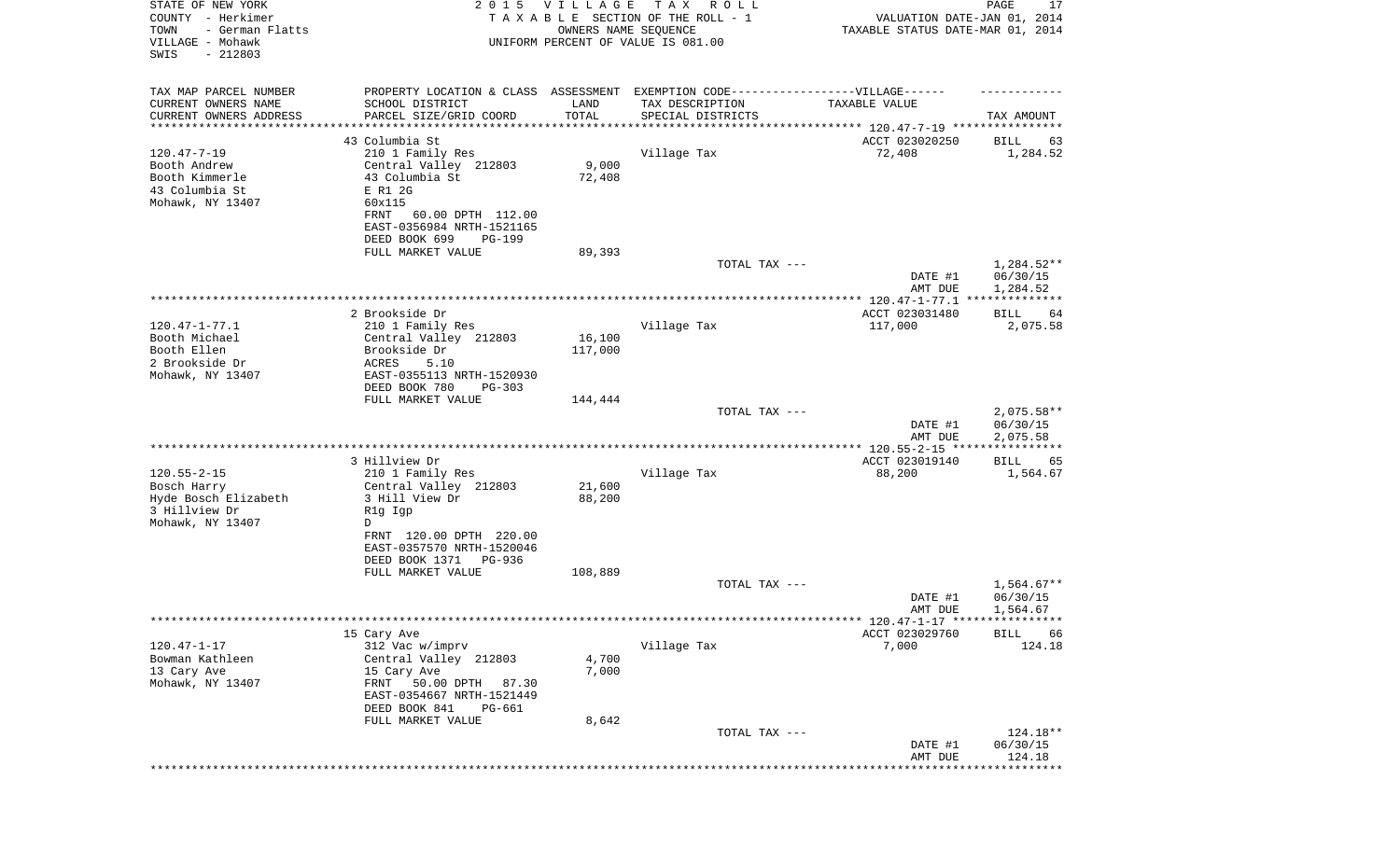| STATE OF NEW YORK<br>COUNTY - Herkimer<br>TOWN<br>- German Flatts<br>VILLAGE - Mohawk<br>SWIS<br>$-212803$ |                                                                                   | 2015 VILLAGE<br>OWNERS NAME SEQUENCE | T A X<br>R O L L<br>TAXABLE SECTION OF THE ROLL - 1<br>UNIFORM PERCENT OF VALUE IS 081.00 | VALUATION DATE-JAN 01, 2014<br>TAXABLE STATUS DATE-MAR 01, 2014 | PAGE<br>18           |
|------------------------------------------------------------------------------------------------------------|-----------------------------------------------------------------------------------|--------------------------------------|-------------------------------------------------------------------------------------------|-----------------------------------------------------------------|----------------------|
| TAX MAP PARCEL NUMBER                                                                                      | PROPERTY LOCATION & CLASS ASSESSMENT EXEMPTION CODE-----------------VILLAGE------ |                                      |                                                                                           |                                                                 |                      |
| CURRENT OWNERS NAME<br>CURRENT OWNERS ADDRESS                                                              | SCHOOL DISTRICT<br>PARCEL SIZE/GRID COORD                                         | LAND<br>TOTAL                        | TAX DESCRIPTION<br>SPECIAL DISTRICTS                                                      | TAXABLE VALUE                                                   | TAX AMOUNT           |
| ********************                                                                                       | * * * * * * * * * * * * * * *                                                     | * * * * * * * * * * *                |                                                                                           | ********************************* 120.47-1-18 ****************  |                      |
|                                                                                                            | 13 Cary Ave                                                                       |                                      |                                                                                           | ACCT 023029730                                                  | BILL<br>67           |
| $120.47 - 1 - 18$                                                                                          | 210 1 Family Res                                                                  |                                      | Village Tax                                                                               | 56,000                                                          | 993.44               |
| Bowman Kathleen                                                                                            | Central Valley 212803                                                             | 6,800                                |                                                                                           |                                                                 |                      |
| 13 Cary Ave                                                                                                | 13 Cary Ave                                                                       | 56,000                               |                                                                                           |                                                                 |                      |
| Mohawk, NY 13407                                                                                           | FRNT<br>47.00 DPTH 87.30<br>EAST-0354674 NRTH-1521499                             |                                      |                                                                                           |                                                                 |                      |
|                                                                                                            | DEED BOOK 841<br>PG-661                                                           |                                      |                                                                                           |                                                                 |                      |
|                                                                                                            | FULL MARKET VALUE                                                                 | 69,136                               |                                                                                           |                                                                 |                      |
|                                                                                                            |                                                                                   |                                      | TOTAL TAX ---                                                                             |                                                                 | 993.44**             |
|                                                                                                            |                                                                                   |                                      |                                                                                           | DATE #1                                                         | 06/30/15             |
|                                                                                                            |                                                                                   |                                      |                                                                                           | AMT DUE                                                         | 993.44               |
|                                                                                                            | 11 Bushnell St                                                                    |                                      |                                                                                           | ACCT 023022290                                                  | BILL<br>68           |
| $120.55 - 1 - 52$                                                                                          | 210 1 Family Res                                                                  |                                      | Village Tax                                                                               | 74,549                                                          | 1,322.50             |
| Boyle Claude                                                                                               | Central Valley 212803                                                             | 14,400                               |                                                                                           |                                                                 |                      |
| 11 Bushnell St                                                                                             | 11 Bushnell St                                                                    | 74,549                               |                                                                                           |                                                                 |                      |
| Mohawk, NY 13407                                                                                           | R1 G Stge Bldg                                                                    |                                      |                                                                                           |                                                                 |                      |
|                                                                                                            | FRNT 75.00 DPTH 238.00<br>EAST-0356021 NRTH-1519427                               |                                      |                                                                                           |                                                                 |                      |
|                                                                                                            | DEED BOOK 918<br>PG-448                                                           |                                      |                                                                                           |                                                                 |                      |
|                                                                                                            | FULL MARKET VALUE                                                                 | 92,036                               |                                                                                           |                                                                 |                      |
|                                                                                                            |                                                                                   |                                      | TOTAL TAX ---                                                                             |                                                                 | $1,322.50**$         |
|                                                                                                            |                                                                                   |                                      |                                                                                           | DATE #1<br>AMT DUE                                              | 06/30/15<br>1,322.50 |
|                                                                                                            |                                                                                   |                                      |                                                                                           | ************** 120.47-3-3 *****                                 | ************         |
| $120.47 - 3 - 3$                                                                                           | 69 W Main St                                                                      |                                      | Village Tax                                                                               | ACCT 023004320                                                  | BILL<br>69<br>502.04 |
| Brandon Helen                                                                                              | 210 1 Family Res<br>Central Valley 212803                                         | 11,600                               |                                                                                           | 28,300                                                          |                      |
| 80 E North St Apt 708                                                                                      | 69 W Main St                                                                      | 28,300                               |                                                                                           |                                                                 |                      |
| Ilion, NY 13357                                                                                            | FRNT<br>50.00 DPTH 189.20                                                         |                                      |                                                                                           |                                                                 |                      |
|                                                                                                            | EAST-0355621 NRTH-1522072                                                         |                                      |                                                                                           |                                                                 |                      |
|                                                                                                            | DEED BOOK 00647 PG-00960                                                          |                                      |                                                                                           |                                                                 |                      |
|                                                                                                            | FULL MARKET VALUE                                                                 | 34,938                               | TOTAL TAX ---                                                                             |                                                                 | 502.04**             |
|                                                                                                            |                                                                                   |                                      |                                                                                           | DATE #1                                                         | 06/30/15             |
|                                                                                                            |                                                                                   |                                      |                                                                                           | AMT DUE                                                         | 502.04               |
|                                                                                                            |                                                                                   |                                      |                                                                                           |                                                                 |                      |
|                                                                                                            | 60 Columbia St                                                                    |                                      |                                                                                           | ACCT 023022020                                                  | <b>BILL</b><br>70    |
| $120.55 - 1 - 34$                                                                                          | 210 1 Family Res<br>Central Valley 212803                                         | 12,800                               | Village Tax                                                                               | 70,500                                                          | 1,250.67             |
| Brant John<br>Brant Beth                                                                                   | 60 Columbia St                                                                    | 70,500                               |                                                                                           |                                                                 |                      |
| 60 Columbia St                                                                                             | W R1 G                                                                            |                                      |                                                                                           |                                                                 |                      |
| Mohawk, NY 13407                                                                                           | FRNT<br>50.00 DPTH 150.00                                                         |                                      |                                                                                           |                                                                 |                      |
|                                                                                                            | EAST-0356342 NRTH-1519618<br>DEED BOOK 710<br>PG-741                              |                                      |                                                                                           |                                                                 |                      |
|                                                                                                            | FULL MARKET VALUE                                                                 | 87,037                               |                                                                                           |                                                                 |                      |
|                                                                                                            |                                                                                   |                                      | TOTAL TAX ---                                                                             |                                                                 | $1,250.67**$         |
|                                                                                                            |                                                                                   |                                      |                                                                                           | DATE #1                                                         | 06/30/15             |
|                                                                                                            |                                                                                   |                                      |                                                                                           | AMT DUE                                                         | 1,250.67             |
|                                                                                                            |                                                                                   |                                      |                                                                                           |                                                                 |                      |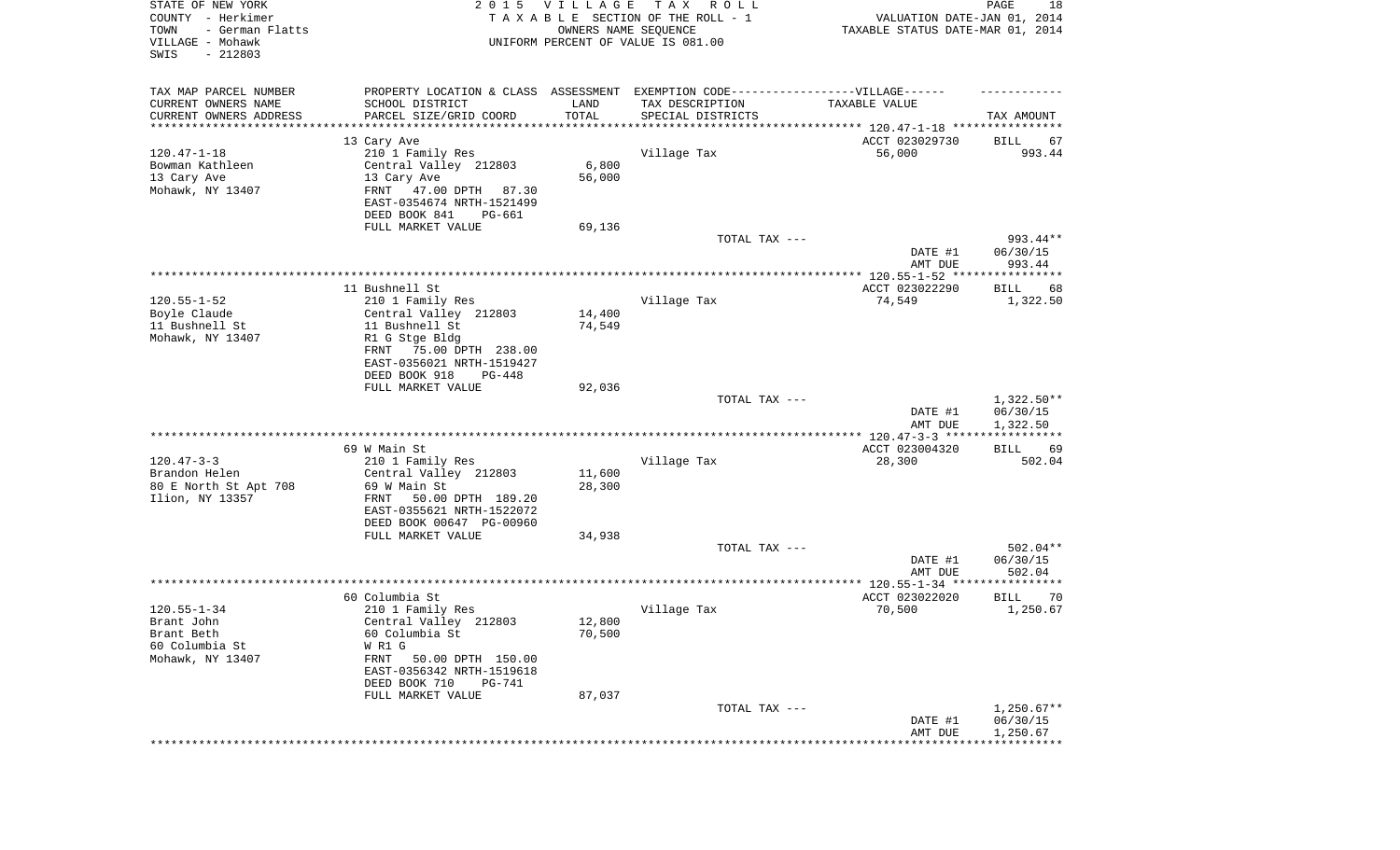| STATE OF NEW YORK<br>COUNTY - Herkimer<br>- German Flatts<br>TOWN<br>VILLAGE - Mohawk<br>SWIS<br>$-212803$ | 2 0 1 5                                                      | VILLAGE<br>OWNERS NAME SEQUENCE | TAX ROLL<br>TAXABLE SECTION OF THE ROLL - 1<br>UNIFORM PERCENT OF VALUE IS 081.00 | VALUATION DATE-JAN 01, 2014<br>TAXABLE STATUS DATE-MAR 01, 2014 | PAGE<br>19                |
|------------------------------------------------------------------------------------------------------------|--------------------------------------------------------------|---------------------------------|-----------------------------------------------------------------------------------|-----------------------------------------------------------------|---------------------------|
| TAX MAP PARCEL NUMBER                                                                                      |                                                              |                                 | PROPERTY LOCATION & CLASS ASSESSMENT EXEMPTION CODE-----------------VILLAGE------ |                                                                 |                           |
| CURRENT OWNERS NAME                                                                                        | SCHOOL DISTRICT                                              | LAND                            | TAX DESCRIPTION                                                                   | TAXABLE VALUE                                                   |                           |
| CURRENT OWNERS ADDRESS                                                                                     | PARCEL SIZE/GRID COORD                                       | TOTAL                           | SPECIAL DISTRICTS                                                                 |                                                                 | TAX AMOUNT                |
| *********************                                                                                      | 6 Grove St                                                   | ***********                     |                                                                                   |                                                                 |                           |
| $120.47 - 4 - 26$                                                                                          | 210 1 Family Res                                             |                                 | Village Tax                                                                       | ACCT 023027180<br>58,300                                        | BILL<br>71<br>1,034.24    |
| Bray Judy                                                                                                  | Central Valley 212803                                        | 7,700                           |                                                                                   |                                                                 |                           |
| LaLonde Carole                                                                                             | 6 Grove St                                                   | 58,300                          |                                                                                   |                                                                 |                           |
| % Virginia Terricola                                                                                       | W R1 2G L4                                                   |                                 |                                                                                   |                                                                 |                           |
| 6 Grove St                                                                                                 | Life Use V Terricola                                         |                                 |                                                                                   |                                                                 |                           |
| Mohawk, NY 13407                                                                                           | 50.00 DPTH 100.00<br>FRNT                                    |                                 |                                                                                   |                                                                 |                           |
|                                                                                                            | EAST-0356265 NRTH-1522053<br>DEED BOOK 1284<br><b>PG-600</b> |                                 |                                                                                   |                                                                 |                           |
|                                                                                                            | FULL MARKET VALUE                                            | 71,975                          |                                                                                   |                                                                 |                           |
|                                                                                                            |                                                              |                                 | TOTAL TAX ---                                                                     |                                                                 | $1,034.24**$              |
|                                                                                                            |                                                              |                                 |                                                                                   | DATE #1                                                         | 06/30/15                  |
|                                                                                                            |                                                              |                                 |                                                                                   | AMT DUE                                                         | 1,034.24                  |
|                                                                                                            | 89 W Main St                                                 |                                 |                                                                                   | ACCT 023004500                                                  | ***********<br>72<br>BILL |
| $120.47 - 1 - 51$                                                                                          | 210 1 Family Res                                             |                                 | Village Tax                                                                       | 46,900                                                          | 832.01                    |
| Bray Richard                                                                                               | Central Valley 212803                                        | 9,600                           |                                                                                   |                                                                 |                           |
| Bray Judy                                                                                                  | 89 W Main St                                                 | 46,900                          |                                                                                   |                                                                 |                           |
| 89 W Main St                                                                                               | FRNT 45.00 DPTH 105.00                                       |                                 |                                                                                   |                                                                 |                           |
| Mohawk, NY 13407                                                                                           | EAST-0355033 NRTH-1521975                                    |                                 |                                                                                   |                                                                 |                           |
|                                                                                                            | DEED BOOK 810<br>$PG-242$<br>FULL MARKET VALUE               | 57,901                          |                                                                                   |                                                                 |                           |
|                                                                                                            |                                                              |                                 | TOTAL TAX ---                                                                     |                                                                 | 832.01**                  |
|                                                                                                            |                                                              |                                 |                                                                                   | DATE #1                                                         | 06/30/15                  |
|                                                                                                            |                                                              |                                 |                                                                                   | AMT DUE                                                         | 832.01                    |
|                                                                                                            |                                                              |                                 |                                                                                   |                                                                 | * * * * * * * * * * *     |
| $120.47 - 6 - 12$                                                                                          | 7 Marshall Ave<br>210 1 Family Res                           |                                 | Village Tax                                                                       | ACCT 023011670<br>49,900                                        | BILL<br>-73<br>885.23     |
| Brebeck Theodore                                                                                           | Central Valley 212803                                        | 9,500                           |                                                                                   |                                                                 |                           |
| Brebeck Sharron                                                                                            | 7 Marshall Ave                                               | 49,900                          |                                                                                   |                                                                 |                           |
| 7 Marshall Ave                                                                                             | N R1 1G                                                      |                                 |                                                                                   |                                                                 |                           |
| Mohawk, NY 13407                                                                                           | 40x193                                                       |                                 |                                                                                   |                                                                 |                           |
|                                                                                                            | 40.00 DPTH 193.00<br>FRNT                                    |                                 |                                                                                   |                                                                 |                           |
|                                                                                                            | EAST-0357852 NRTH-1522345                                    |                                 |                                                                                   |                                                                 |                           |
|                                                                                                            | DEED BOOK 00651 PG-00232<br>FULL MARKET VALUE                | 61,605                          |                                                                                   |                                                                 |                           |
|                                                                                                            |                                                              |                                 | TOTAL TAX ---                                                                     |                                                                 | 885.23**                  |
|                                                                                                            |                                                              |                                 |                                                                                   | DATE #1                                                         | 06/30/15                  |
|                                                                                                            |                                                              |                                 |                                                                                   | AMT DUE                                                         | 885.23                    |
|                                                                                                            | 25 Marshall Ave                                              |                                 |                                                                                   | ****** 120.40-2-28 *****************                            |                           |
| $120.40 - 2 - 28$                                                                                          | 210 1 Family Res                                             |                                 | Village Tax                                                                       | ACCT 023011880<br>73,900                                        | BILL<br>74<br>1,310.99    |
| Breish Jeanette                                                                                            | Central Valley 212803                                        | 5,000                           |                                                                                   |                                                                 |                           |
| 25 Marshall Ave                                                                                            | 25 Marshall Ave                                              | 73,900                          |                                                                                   |                                                                 |                           |
| Mohawk, NY 13407                                                                                           | 35.00 DPTH<br>FRNT<br>85.00                                  |                                 |                                                                                   |                                                                 |                           |
|                                                                                                            | EAST-0358559 NRTH-1522582                                    |                                 |                                                                                   |                                                                 |                           |
|                                                                                                            | DEED BOOK 796<br>PG-250<br>FULL MARKET VALUE                 |                                 |                                                                                   |                                                                 |                           |
|                                                                                                            |                                                              | 91,235                          | TOTAL TAX ---                                                                     |                                                                 | $1,310.99**$              |
|                                                                                                            |                                                              |                                 |                                                                                   | DATE #1                                                         | 06/30/15                  |
|                                                                                                            |                                                              |                                 |                                                                                   | AMT DUE                                                         | 1,310.99                  |
|                                                                                                            |                                                              |                                 |                                                                                   |                                                                 | * * * * * * * * * * *     |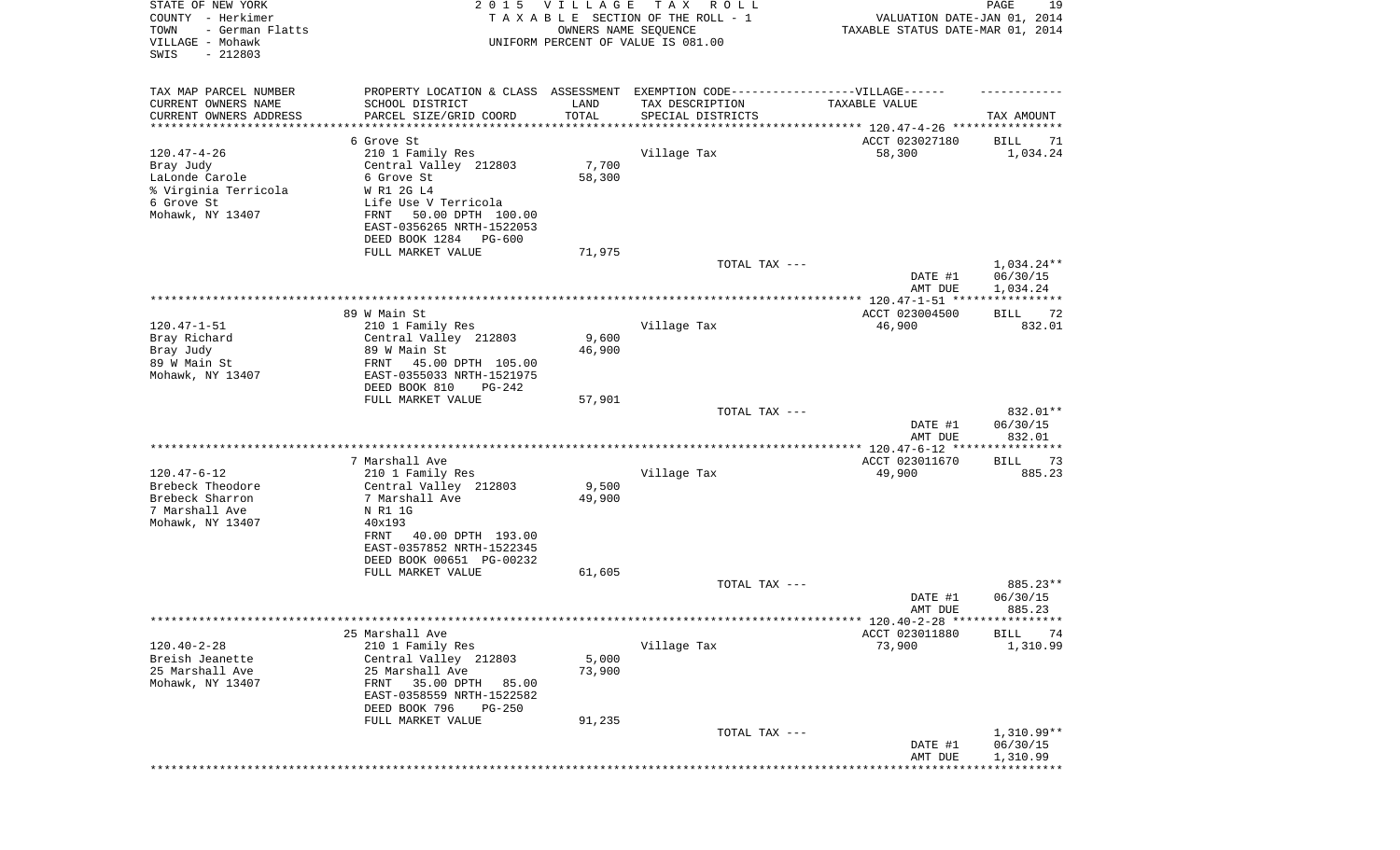| STATE OF NEW YORK<br>COUNTY - Herkimer<br>TOWN<br>- German Flatts<br>VILLAGE - Mohawk<br>SWIS<br>$-212803$ | 2 0 1 5                                                | <b>VILLAGE</b><br>OWNERS NAME SEQUENCE | T A X<br>R O L L<br>TAXABLE SECTION OF THE ROLL - 1<br>UNIFORM PERCENT OF VALUE IS 081.00 | VALUATION DATE-JAN 01, 2014<br>TAXABLE STATUS DATE-MAR 01, 2014 | 20<br>PAGE              |
|------------------------------------------------------------------------------------------------------------|--------------------------------------------------------|----------------------------------------|-------------------------------------------------------------------------------------------|-----------------------------------------------------------------|-------------------------|
| TAX MAP PARCEL NUMBER                                                                                      |                                                        |                                        | PROPERTY LOCATION & CLASS ASSESSMENT EXEMPTION CODE-----------------VILLAGE------         | TAXABLE VALUE                                                   |                         |
| CURRENT OWNERS NAME<br>CURRENT OWNERS ADDRESS                                                              | SCHOOL DISTRICT<br>PARCEL SIZE/GRID COORD              | LAND<br>TOTAL                          | TAX DESCRIPTION<br>SPECIAL DISTRICTS                                                      |                                                                 | TAX AMOUNT              |
| *******************                                                                                        |                                                        |                                        |                                                                                           | ***************************** 120.55-3-25 ****************      |                         |
|                                                                                                            | 1 Columbia Cir                                         |                                        |                                                                                           | ACCT 023022770                                                  | BILL<br>75              |
| $120.55 - 3 - 25$<br>Brewer Francess                                                                       | 210 1 Family Res<br>Central Valley 212803              | 11,200                                 | Village Tax                                                                               | 71,145                                                          | 1,262.11                |
| 1 Col Cir                                                                                                  | 1 Columbia Cr                                          | 71,145                                 |                                                                                           |                                                                 |                         |
| Mohawk, NY 13407                                                                                           | <b>R1 1G</b>                                           |                                        |                                                                                           |                                                                 |                         |
|                                                                                                            | FRNT<br>82.50 DPTH 100.00                              |                                        |                                                                                           |                                                                 |                         |
|                                                                                                            | EAST-0356496 NRTH-1519503<br>DEED BOOK 779<br>PG-94    |                                        |                                                                                           |                                                                 |                         |
|                                                                                                            | FULL MARKET VALUE                                      | 87,833                                 |                                                                                           |                                                                 |                         |
|                                                                                                            |                                                        |                                        | TOTAL TAX ---                                                                             |                                                                 | $1,262.11**$            |
|                                                                                                            |                                                        |                                        |                                                                                           | DATE #1                                                         | 06/30/15                |
|                                                                                                            |                                                        |                                        |                                                                                           | AMT DUE                                                         | 1,262.11                |
|                                                                                                            | 20 W Center St                                         |                                        |                                                                                           | ACCT 023025710                                                  | BILL<br>76              |
| $120.47 - 4 - 15$                                                                                          | 210 1 Family Res                                       |                                        | Village Tax                                                                               | 70,900                                                          | 1,257.77                |
| Bridger Richard A                                                                                          | Central Valley 212803                                  | 7,300                                  |                                                                                           |                                                                 |                         |
| Bridger Marilyn J<br>20 W Center St                                                                        | 20 W Center St<br>N R1 1G                              | 70,900                                 |                                                                                           |                                                                 |                         |
| Mohawk, NY 13407                                                                                           | 60x80                                                  |                                        |                                                                                           |                                                                 |                         |
|                                                                                                            | 80.00 DPTH<br>FRNT<br>60.00                            |                                        |                                                                                           |                                                                 |                         |
|                                                                                                            | EAST-0356231 NRTH-1521242                              |                                        |                                                                                           |                                                                 |                         |
|                                                                                                            | DEED BOOK 00432 PG-00192<br>FULL MARKET VALUE          | 87,531                                 |                                                                                           |                                                                 |                         |
|                                                                                                            |                                                        |                                        | TOTAL TAX ---                                                                             |                                                                 | $1,257.77**$            |
|                                                                                                            |                                                        |                                        |                                                                                           | DATE #1                                                         | 06/30/15                |
|                                                                                                            |                                                        |                                        |                                                                                           | AMT DUE<br>************** 120.47-1-69 *****                     | 1,257.77<br>*********** |
|                                                                                                            | 21 Brookside Dr                                        |                                        |                                                                                           | ACCT 023031140                                                  | <b>BILL</b><br>77       |
| $120.47 - 1 - 69$                                                                                          | 210 1 Family Res                                       |                                        | Village Tax                                                                               | 99,900                                                          | 1,772.23                |
| Brien Robert                                                                                               | Central Valley 212803                                  | 17,700                                 |                                                                                           |                                                                 |                         |
| Brien Elizabeth<br>21 Brookside Dr                                                                         | 21 Brookside Dr<br>FRNT 140.00 DPTH 120.00             | 99,900                                 |                                                                                           |                                                                 |                         |
| Mohawk, NY 13407                                                                                           | EAST-0355418 NRTH-1521004                              |                                        |                                                                                           |                                                                 |                         |
|                                                                                                            | DEED BOOK 00595 PG-00030                               |                                        |                                                                                           |                                                                 |                         |
|                                                                                                            | FULL MARKET VALUE                                      | 123,333                                |                                                                                           |                                                                 | $1,772.23**$            |
|                                                                                                            |                                                        |                                        | TOTAL TAX ---                                                                             | DATE #1                                                         | 06/30/15                |
|                                                                                                            |                                                        |                                        |                                                                                           | AMT DUE                                                         | 1,772.23                |
|                                                                                                            |                                                        |                                        |                                                                                           |                                                                 |                         |
| $120.55 - 1 - 27$                                                                                          | 5 Fulmer St<br>210 1 Family Res                        |                                        | Village Tax                                                                               | ACCT 179394<br>59,900                                           | BILL<br>78<br>1,062.63  |
| Brinski Allison                                                                                            | Central Valley 212803                                  | 11,600                                 |                                                                                           |                                                                 |                         |
| 5 Fulmer St                                                                                                | 5 Fulmer St                                            | 59,900                                 |                                                                                           |                                                                 |                         |
| Mohawk, NY 13407                                                                                           | S R2 1G                                                |                                        |                                                                                           |                                                                 |                         |
|                                                                                                            | FRNT<br>50.00 DPTH 124.10<br>EAST-0356262 NRTH-1519900 |                                        |                                                                                           |                                                                 |                         |
|                                                                                                            | DEED BOOK 1491<br>PG-377                               |                                        |                                                                                           |                                                                 |                         |
|                                                                                                            | FULL MARKET VALUE                                      | 73,951                                 |                                                                                           |                                                                 |                         |
|                                                                                                            |                                                        |                                        | TOTAL TAX ---                                                                             |                                                                 | $1,062.63**$            |
|                                                                                                            |                                                        |                                        |                                                                                           | DATE #1<br>AMT DUE                                              | 06/30/15<br>1,062.63    |
|                                                                                                            |                                                        |                                        |                                                                                           |                                                                 | ***********             |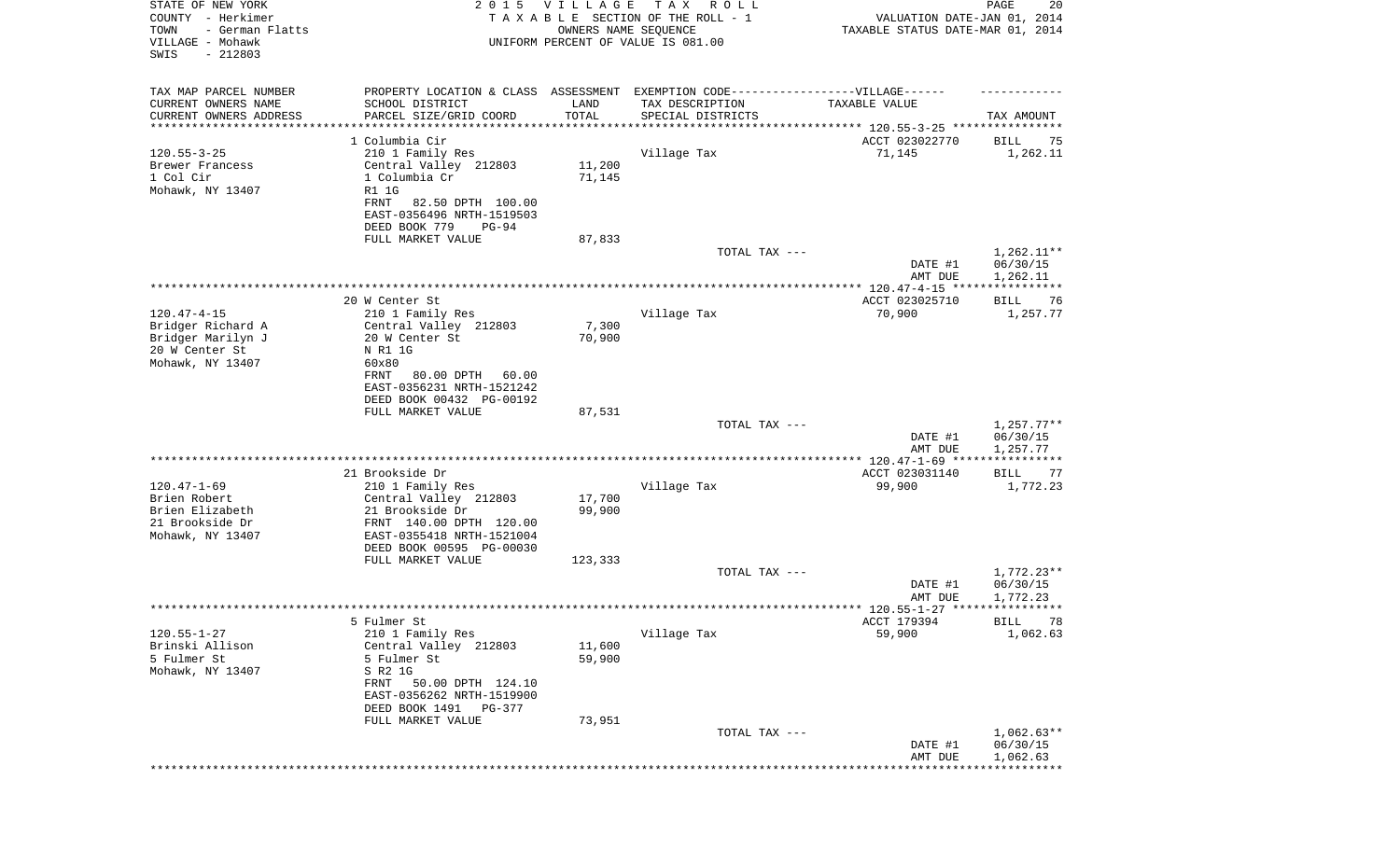| STATE OF NEW YORK<br>COUNTY - Herkimer<br>- German Flatts<br>TOWN<br>VILLAGE - Mohawk<br>SWIS<br>$-212803$ |                                                                                   | 2015 VILLAGE | T A X<br>R O L L<br>TAXABLE SECTION OF THE ROLL - 1<br>OWNERS NAME SEQUENCE<br>UNIFORM PERCENT OF VALUE IS 081.00 | VALUATION DATE-JAN 01, 2014<br>TAXABLE STATUS DATE-MAR 01, 2014 | PAGE<br>21             |
|------------------------------------------------------------------------------------------------------------|-----------------------------------------------------------------------------------|--------------|-------------------------------------------------------------------------------------------------------------------|-----------------------------------------------------------------|------------------------|
| TAX MAP PARCEL NUMBER                                                                                      | PROPERTY LOCATION & CLASS ASSESSMENT EXEMPTION CODE-----------------VILLAGE------ |              |                                                                                                                   |                                                                 |                        |
| CURRENT OWNERS NAME                                                                                        | SCHOOL DISTRICT                                                                   | LAND         | TAX DESCRIPTION                                                                                                   | TAXABLE VALUE                                                   |                        |
| CURRENT OWNERS ADDRESS<br>**********************                                                           | PARCEL SIZE/GRID COORD                                                            | TOTAL        | SPECIAL DISTRICTS                                                                                                 |                                                                 | TAX AMOUNT             |
|                                                                                                            | Columbia St                                                                       |              |                                                                                                                   |                                                                 | BILL<br>79             |
| $120.55 - 1 - 29.2$                                                                                        | 311 Res vac land                                                                  |              | Village Tax                                                                                                       | 100                                                             | 1.77                   |
| Brinski Allison                                                                                            | Central Valley 212803                                                             | 100          |                                                                                                                   |                                                                 |                        |
| 5 Fulmer St                                                                                                | smVL                                                                              | 100          |                                                                                                                   |                                                                 |                        |
| Mohawk, NY 13407                                                                                           | FRNT<br>8.00 DPTH<br>42.00                                                        |              |                                                                                                                   |                                                                 |                        |
|                                                                                                            | DEED BOOK 1491<br>PG-377                                                          |              |                                                                                                                   |                                                                 |                        |
|                                                                                                            | FULL MARKET VALUE                                                                 | 123          |                                                                                                                   |                                                                 |                        |
|                                                                                                            |                                                                                   |              | TOTAL TAX ---                                                                                                     |                                                                 | $1.77**$               |
|                                                                                                            |                                                                                   |              |                                                                                                                   | DATE #1                                                         | 06/30/15               |
|                                                                                                            |                                                                                   |              |                                                                                                                   | AMT DUE                                                         | 1.77                   |
|                                                                                                            | 4 Columbia Cir                                                                    |              |                                                                                                                   | ACCT 023022920                                                  | BILL<br>80             |
| $120.55 - 3 - 19$                                                                                          | 210 1 Family Res                                                                  |              | Village Tax                                                                                                       | 82,300                                                          | 1,460.00               |
| Bronson William                                                                                            | Central Valley 212803                                                             | 9,600        |                                                                                                                   |                                                                 |                        |
| Bronson Nancy                                                                                              | 4 Columbia Cr                                                                     | 82,300       |                                                                                                                   |                                                                 |                        |
| 4 Columbia Cir                                                                                             | R1 G Sp                                                                           |              |                                                                                                                   |                                                                 |                        |
| Mohawk, NY 13407                                                                                           | 75.00 DPTH<br>FRNT<br>67.50                                                       |              |                                                                                                                   |                                                                 |                        |
|                                                                                                            | EAST-0356547 NRTH-1519376                                                         |              |                                                                                                                   |                                                                 |                        |
|                                                                                                            | DEED BOOK 00600 PG-00259                                                          |              |                                                                                                                   |                                                                 |                        |
|                                                                                                            | FULL MARKET VALUE                                                                 | 101,605      | TOTAL TAX ---                                                                                                     |                                                                 | $1,460.00**$           |
|                                                                                                            |                                                                                   |              |                                                                                                                   | DATE #1                                                         | 06/30/15               |
|                                                                                                            |                                                                                   |              |                                                                                                                   | AMT DUE                                                         | 1,460.00               |
|                                                                                                            |                                                                                   |              |                                                                                                                   |                                                                 |                        |
|                                                                                                            | 5 Brookside Dr                                                                    |              |                                                                                                                   | ACCT 023028830                                                  | <b>BILL</b><br>81      |
| $120.47 - 1 - 58.1$                                                                                        | 210 1 Family Res                                                                  |              | VET WAR V 41127                                                                                                   | 7,155                                                           |                        |
| Brooks Florence                                                                                            | Central Valley 212803                                                             | 13,500       | Village Tax                                                                                                       | 79,145                                                          | 1,404.03               |
| 5 Brookside Dr<br>Mohawk, NY 13407                                                                         | 5 Brookside Dr<br>ACRES<br>0.65                                                   | 86,300       |                                                                                                                   |                                                                 |                        |
|                                                                                                            | EAST-0355289 NRTH-1521686                                                         |              |                                                                                                                   |                                                                 |                        |
|                                                                                                            | DEED BOOK 801<br>$PG-003$                                                         |              |                                                                                                                   |                                                                 |                        |
|                                                                                                            | FULL MARKET VALUE                                                                 | 106,543      |                                                                                                                   |                                                                 |                        |
|                                                                                                            |                                                                                   |              | TOTAL TAX ---                                                                                                     |                                                                 | $1,404.03**$           |
|                                                                                                            |                                                                                   |              |                                                                                                                   | DATE #1                                                         | 06/30/15               |
|                                                                                                            |                                                                                   |              |                                                                                                                   | AMT DUE                                                         | 1,404.03               |
|                                                                                                            | 32 E Center St                                                                    |              |                                                                                                                   | ACCT 023018510                                                  |                        |
| $120.47 - 9 - 44.1$                                                                                        | 210 1 Family Res                                                                  |              | Village Tax                                                                                                       | 62,000                                                          | BILL<br>82<br>1,099.88 |
| Brouillette Lisa Orilio                                                                                    | Central Valley 212803                                                             | 9,800        |                                                                                                                   |                                                                 |                        |
| 32 E Center St                                                                                             | 32 E Center St                                                                    | 62,000       |                                                                                                                   |                                                                 |                        |
| Mohawk, NY 13407                                                                                           | R1 D                                                                              |              |                                                                                                                   |                                                                 |                        |
|                                                                                                            | FRNT<br>65.00 DPTH 120.00                                                         |              |                                                                                                                   |                                                                 |                        |
|                                                                                                            | EAST-0357821 NRTH-1520905                                                         |              |                                                                                                                   |                                                                 |                        |
|                                                                                                            | DEED BOOK 827<br>PG-444                                                           |              |                                                                                                                   |                                                                 |                        |
|                                                                                                            | FULL MARKET VALUE                                                                 | 76,543       |                                                                                                                   |                                                                 |                        |
|                                                                                                            |                                                                                   |              | TOTAL TAX ---                                                                                                     |                                                                 | 1,099.88**             |
|                                                                                                            |                                                                                   |              |                                                                                                                   | DATE #1<br>AMT DUE                                              | 06/30/15<br>1,099.88   |
|                                                                                                            |                                                                                   |              |                                                                                                                   | *************************                                       |                        |
|                                                                                                            |                                                                                   |              |                                                                                                                   |                                                                 |                        |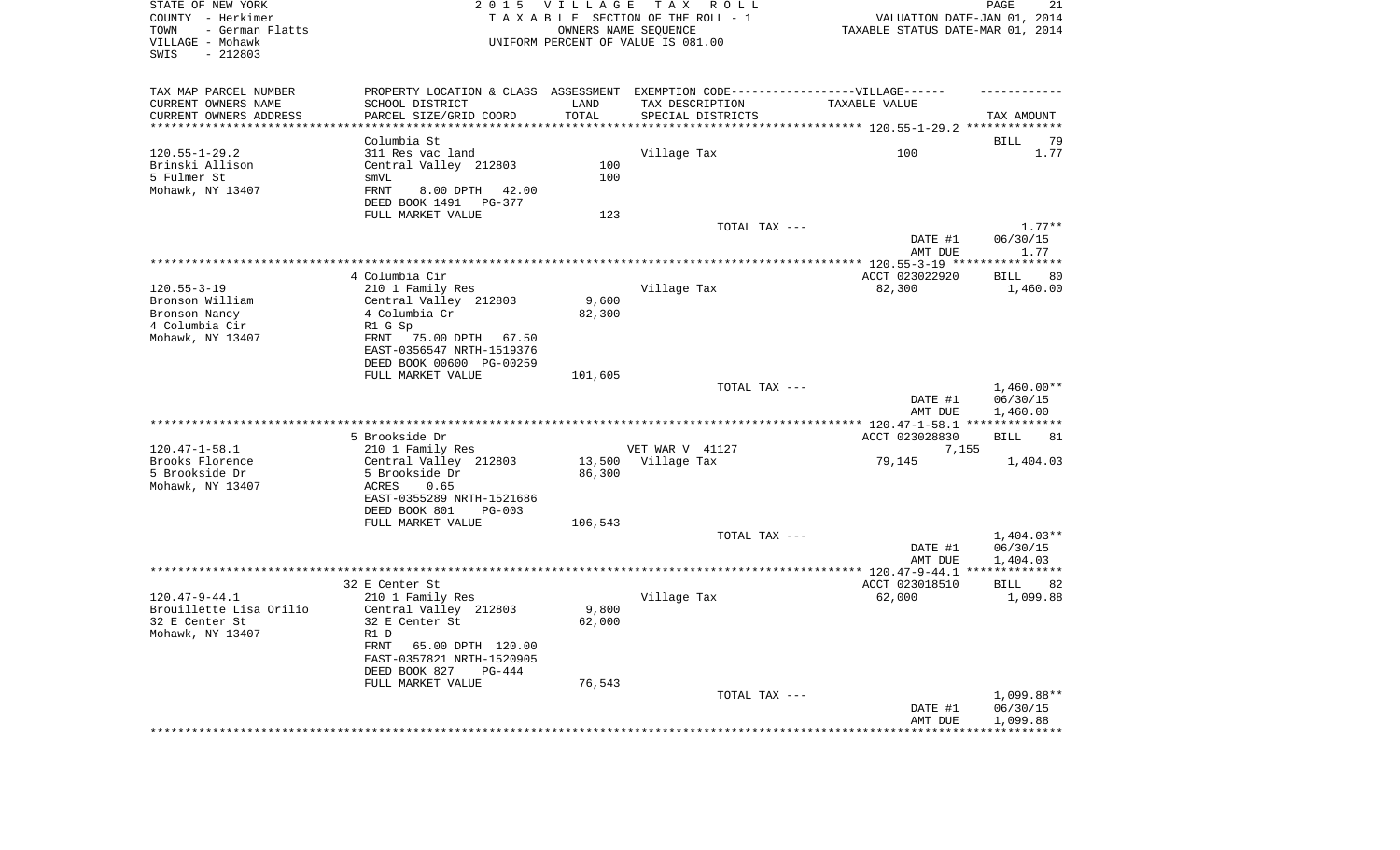| STATE OF NEW YORK<br>COUNTY - Herkimer<br>- German Flatts<br>TOWN<br>VILLAGE - Mohawk<br>SWIS<br>$-212803$ |                                                        | 2015 VILLAGE | T A X<br>R O L L<br>TAXABLE SECTION OF THE ROLL - 1<br>OWNERS NAME SEQUENCE<br>UNIFORM PERCENT OF VALUE IS 081.00 | VALUATION DATE-JAN 01, 2014<br>TAXABLE STATUS DATE-MAR 01, 2014 | $\mathop{\mathtt{PAGE}}$<br>22 |
|------------------------------------------------------------------------------------------------------------|--------------------------------------------------------|--------------|-------------------------------------------------------------------------------------------------------------------|-----------------------------------------------------------------|--------------------------------|
| TAX MAP PARCEL NUMBER                                                                                      |                                                        |              | PROPERTY LOCATION & CLASS ASSESSMENT EXEMPTION CODE-----------------VILLAGE------                                 |                                                                 |                                |
| CURRENT OWNERS NAME                                                                                        | SCHOOL DISTRICT                                        | LAND         | TAX DESCRIPTION                                                                                                   | TAXABLE VALUE                                                   |                                |
| CURRENT OWNERS ADDRESS<br>*******************                                                              | PARCEL SIZE/GRID COORD                                 | TOTAL        | SPECIAL DISTRICTS                                                                                                 |                                                                 | TAX AMOUNT                     |
|                                                                                                            | 5 Devendorf St                                         |              |                                                                                                                   | ACCT 023027570                                                  | BILL<br>83                     |
| $120.47 - 4 - 7$                                                                                           | 210 1 Family Res                                       |              | VET WAR V 41127                                                                                                   | 7,155                                                           |                                |
| Brown Edward                                                                                               | Central Valley 212803                                  |              | 8,800 VET DIS V 41147                                                                                             | 23,850                                                          |                                |
| Brown Diane                                                                                                | 5 Devendorf St                                         |              | 48,553 Village Tax                                                                                                | 17,548                                                          | 311.30                         |
| 5 Devendorf St                                                                                             | R1 2G                                                  |              |                                                                                                                   |                                                                 |                                |
| Mohawk, NY 13407                                                                                           | FRNT 106.00 DPTH 128.00                                |              |                                                                                                                   |                                                                 |                                |
|                                                                                                            | EAST-0355956 NRTH-1521991                              |              |                                                                                                                   |                                                                 |                                |
|                                                                                                            | DEED BOOK 00628 PG-00109                               |              |                                                                                                                   |                                                                 |                                |
|                                                                                                            | FULL MARKET VALUE                                      | 59,942       |                                                                                                                   |                                                                 |                                |
|                                                                                                            |                                                        |              | TOTAL TAX ---                                                                                                     |                                                                 | 311.30**<br>06/30/15           |
|                                                                                                            |                                                        |              |                                                                                                                   | DATE #1<br>AMT DUE                                              | 311.30                         |
|                                                                                                            |                                                        |              |                                                                                                                   |                                                                 |                                |
|                                                                                                            | 17 Walnut St                                           |              |                                                                                                                   | ACCT 023016260                                                  | BILL<br>84                     |
| $120.47 - 8 - 8$                                                                                           | 210 1 Family Res                                       |              | Village Tax                                                                                                       | 60,800                                                          | 1,078.59                       |
| Brown Herbert                                                                                              | Central Valley 212803                                  | 11,100       |                                                                                                                   |                                                                 |                                |
| Brown Kathleen                                                                                             | 17 Walnut St                                           | 60,800       |                                                                                                                   |                                                                 |                                |
| 17 Walnut St                                                                                               | R1 G                                                   |              |                                                                                                                   |                                                                 |                                |
| Mohawk, NY 13407                                                                                           | FRNT<br>62.00 DPTH 175.00                              |              |                                                                                                                   |                                                                 |                                |
|                                                                                                            | EAST-0357563 NRTH-1521825                              |              |                                                                                                                   |                                                                 |                                |
|                                                                                                            | DEED BOOK 00619 PG-00232<br>FULL MARKET VALUE          | 75,062       |                                                                                                                   |                                                                 |                                |
|                                                                                                            |                                                        |              | TOTAL TAX ---                                                                                                     |                                                                 | $1,078.59**$                   |
|                                                                                                            |                                                        |              |                                                                                                                   | DATE #1                                                         | 06/30/15                       |
|                                                                                                            |                                                        |              |                                                                                                                   | AMT DUE                                                         | 1,078.59                       |
|                                                                                                            |                                                        |              |                                                                                                                   |                                                                 |                                |
|                                                                                                            | Marion St                                              |              |                                                                                                                   | ACCT 023029430                                                  | 85<br>BILL                     |
| $120.47 - 1 - 38.1$                                                                                        | 311 Res vac land                                       |              | Village Tax                                                                                                       | 14,500                                                          | 257.23                         |
| Brown Jeremy                                                                                               | Central Valley 212803                                  | 14,500       |                                                                                                                   |                                                                 |                                |
| Brown Karen                                                                                                | Marion St                                              | 14,500       |                                                                                                                   |                                                                 |                                |
| 7 Marion St                                                                                                | ACRES<br>7.70                                          |              |                                                                                                                   |                                                                 |                                |
| Mohawk, NY 13407                                                                                           | EAST-0354755 NRTH-1520934<br>DEED BOOK 906<br>PG-331   |              |                                                                                                                   |                                                                 |                                |
|                                                                                                            | FULL MARKET VALUE                                      | 17,901       |                                                                                                                   |                                                                 |                                |
|                                                                                                            |                                                        |              | TOTAL TAX ---                                                                                                     |                                                                 | $257.23**$                     |
|                                                                                                            |                                                        |              |                                                                                                                   | DATE #1                                                         | 06/30/15                       |
|                                                                                                            |                                                        |              |                                                                                                                   | AMT DUE                                                         | 257.23                         |
|                                                                                                            |                                                        |              |                                                                                                                   | ******************* 120.47-1-40 *****************               |                                |
|                                                                                                            | 7 Marion St                                            |              |                                                                                                                   | ACCT 023029340                                                  | 86<br>BILL                     |
| $120.47 - 1 - 40$                                                                                          | 210 1 Family Res                                       |              | Village Tax                                                                                                       | 61,355                                                          | 1,088.44                       |
| Brown Jeremy                                                                                               | Central Valley 212803                                  | 9,000        |                                                                                                                   |                                                                 |                                |
| Brown Karen                                                                                                | 7 Marion St S                                          | 61,355       |                                                                                                                   |                                                                 |                                |
| 7 Marion St<br>Mohawk, NY 13407                                                                            | 45.00 DPTH 180.00<br>FRNT<br>EAST-0354931 NRTH-1521427 |              |                                                                                                                   |                                                                 |                                |
|                                                                                                            | DEED BOOK 900<br>$PG-343$                              |              |                                                                                                                   |                                                                 |                                |
|                                                                                                            | FULL MARKET VALUE                                      | 75,747       |                                                                                                                   |                                                                 |                                |
|                                                                                                            |                                                        |              | TOTAL TAX ---                                                                                                     |                                                                 | $1,088.44**$                   |
|                                                                                                            |                                                        |              |                                                                                                                   | DATE #1                                                         | 06/30/15                       |
|                                                                                                            |                                                        |              |                                                                                                                   | AMT DUE                                                         | 1,088.44                       |
|                                                                                                            |                                                        |              |                                                                                                                   |                                                                 |                                |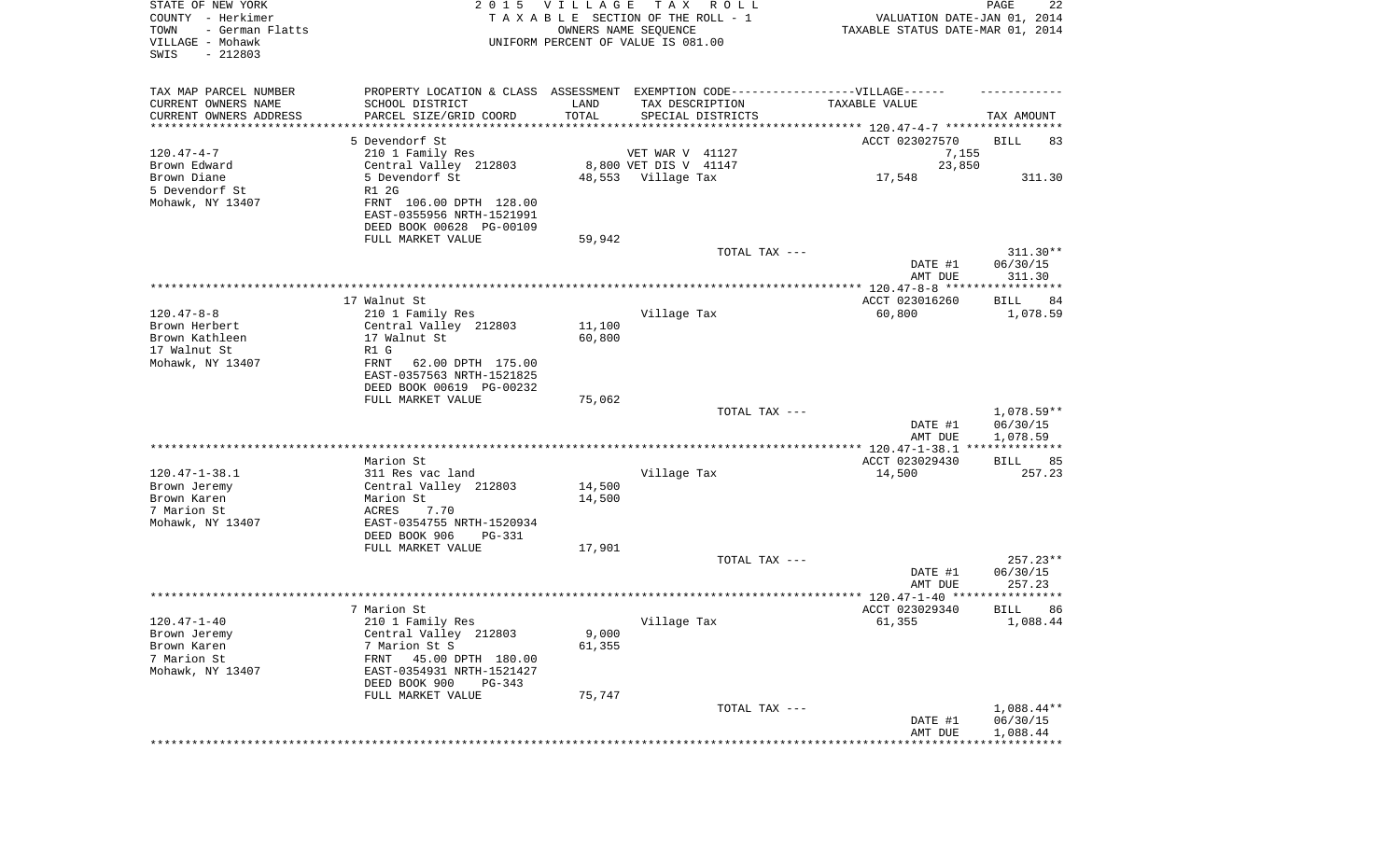| STATE OF NEW YORK<br>COUNTY - Herkimer<br>- German Flatts<br>TOWN<br>VILLAGE - Mohawk<br>$-212803$<br>SWIS |                                                                                                     | 2015 VILLAGE<br>OWNERS NAME SEQUENCE | T A X<br>R O L L<br>TAXABLE SECTION OF THE ROLL - 1<br>UNIFORM PERCENT OF VALUE IS 081.00 | VALUATION DATE-JAN 01, 2014<br>TAXABLE STATUS DATE-MAR 01, 2014 | PAGE<br>23               |
|------------------------------------------------------------------------------------------------------------|-----------------------------------------------------------------------------------------------------|--------------------------------------|-------------------------------------------------------------------------------------------|-----------------------------------------------------------------|--------------------------|
| TAX MAP PARCEL NUMBER<br>CURRENT OWNERS NAME                                                               | PROPERTY LOCATION & CLASS ASSESSMENT EXEMPTION CODE----------------VILLAGE------<br>SCHOOL DISTRICT | LAND                                 | TAX DESCRIPTION                                                                           | TAXABLE VALUE                                                   |                          |
| CURRENT OWNERS ADDRESS<br>********************                                                             | PARCEL SIZE/GRID COORD<br>****************                                                          | TOTAL                                | SPECIAL DISTRICTS<br>************************************** 120.47-7-38 ***********       |                                                                 | TAX AMOUNT               |
|                                                                                                            | 60 Walnut St                                                                                        |                                      |                                                                                           | ACCT 023017730                                                  | 87<br>BILL               |
| $120.47 - 7 - 38$                                                                                          | 210 1 Family Res                                                                                    |                                      | Village Tax                                                                               | 75,800                                                          | 1,344.69                 |
| Brown Kevin                                                                                                | Central Valley 212803                                                                               | 10,300                               |                                                                                           |                                                                 |                          |
| Brown Sherrilyn                                                                                            | 60 Walnut St                                                                                        | 75,800                               |                                                                                           |                                                                 |                          |
| 60 Walnut St                                                                                               | W R1 2G                                                                                             |                                      |                                                                                           |                                                                 |                          |
| Mohawk, NY 13407                                                                                           | 60.00 DPTH 150.00<br>FRNT                                                                           |                                      |                                                                                           |                                                                 |                          |
|                                                                                                            | EAST-0357027 NRTH-1520717                                                                           |                                      |                                                                                           |                                                                 |                          |
|                                                                                                            | DEED BOOK 712<br>PG-125<br>FULL MARKET VALUE                                                        | 93,580                               |                                                                                           |                                                                 |                          |
|                                                                                                            |                                                                                                     |                                      | TOTAL TAX ---                                                                             |                                                                 | $1,344.69**$             |
|                                                                                                            |                                                                                                     |                                      |                                                                                           | DATE #1                                                         | 06/30/15                 |
|                                                                                                            |                                                                                                     |                                      |                                                                                           | AMT DUE                                                         | 1,344.69                 |
|                                                                                                            |                                                                                                     |                                      |                                                                                           |                                                                 |                          |
|                                                                                                            | Green St<br>314 Rural vac<10                                                                        |                                      |                                                                                           |                                                                 | BILL<br>88               |
| $120.48 - 1 - 66$<br>Brown Philip                                                                          | Central Valley 212803                                                                               | 200                                  | Village Tax                                                                               | 200                                                             | 3.55                     |
| 163 Putts Hill Rd                                                                                          | Land                                                                                                | 200                                  |                                                                                           |                                                                 |                          |
| Mohawk, NY 13407                                                                                           | ACRES<br>0.51                                                                                       |                                      |                                                                                           |                                                                 |                          |
|                                                                                                            | EAST-0358240 NRTH-1521445                                                                           |                                      |                                                                                           |                                                                 |                          |
|                                                                                                            | DEED BOOK 1225<br>PG-938                                                                            |                                      |                                                                                           |                                                                 |                          |
|                                                                                                            | FULL MARKET VALUE                                                                                   | 247                                  | TOTAL TAX ---                                                                             |                                                                 | $3.55**$                 |
|                                                                                                            |                                                                                                     |                                      |                                                                                           | DATE #1                                                         | 06/30/15                 |
|                                                                                                            |                                                                                                     |                                      |                                                                                           | AMT DUE                                                         | 3.55                     |
|                                                                                                            |                                                                                                     |                                      |                                                                                           | ************** 120.40-1-3 ******************                    |                          |
|                                                                                                            | 95 E Main St                                                                                        |                                      |                                                                                           | ACCT 184713                                                     | BILL<br>89               |
| $120.40 - 1 - 3$                                                                                           | 421 Restaurant                                                                                      |                                      | Village Tax                                                                               | 230,000                                                         | 4,080.20                 |
| Brown Ronald<br>5640 State Route 5 St                                                                      | Central Valley 212803<br>95 E Main St                                                               | 32,100<br>230,000                    |                                                                                           |                                                                 |                          |
| Herkimer, NY 13350                                                                                         | FRNT 200.94 DPTH 401.19                                                                             |                                      |                                                                                           |                                                                 |                          |
|                                                                                                            | ACRES<br>0.75                                                                                       |                                      |                                                                                           |                                                                 |                          |
| PRIOR OWNER ON 3/01/2014                                                                                   | EAST-0359416 NRTH-1523494                                                                           |                                      |                                                                                           |                                                                 |                          |
| Brown Maynard Jr                                                                                           | DEED BOOK 1524<br>PG-500                                                                            |                                      |                                                                                           |                                                                 |                          |
|                                                                                                            | FULL MARKET VALUE                                                                                   | 283,951                              |                                                                                           |                                                                 |                          |
|                                                                                                            |                                                                                                     |                                      | TOTAL TAX ---                                                                             | DATE #1                                                         | $4,080.20**$<br>06/30/15 |
|                                                                                                            |                                                                                                     |                                      |                                                                                           | AMT DUE                                                         | 4,080.20                 |
|                                                                                                            |                                                                                                     |                                      |                                                                                           | ******                                                          |                          |
|                                                                                                            | 89 E Main St                                                                                        |                                      |                                                                                           | ACCT 184713                                                     | 90<br>BILL               |
| $120.40 - 1 - 6$                                                                                           | 438 Parking lot                                                                                     |                                      | Village Tax                                                                               | 12,400                                                          | 219.98                   |
| Brown Ronald                                                                                               | Central Valley 212803                                                                               | 12,400                               |                                                                                           |                                                                 |                          |
| 5640 State Route 5 St<br>Herkimer, NY 13350                                                                | 89 E Main St N<br>86.38 DPTH 206.42<br>FRNT                                                         | 12,400                               |                                                                                           |                                                                 |                          |
|                                                                                                            | EAST-0359222 NRTH-1523444                                                                           |                                      |                                                                                           |                                                                 |                          |
| PRIOR OWNER ON 3/01/2014                                                                                   | DEED BOOK 1524 PG-500                                                                               |                                      |                                                                                           |                                                                 |                          |
| Brown Maynard Jr                                                                                           | FULL MARKET VALUE                                                                                   | 15,309                               |                                                                                           |                                                                 |                          |
|                                                                                                            |                                                                                                     |                                      | TOTAL TAX ---                                                                             |                                                                 | 219.98**                 |
|                                                                                                            |                                                                                                     |                                      |                                                                                           | DATE #1                                                         | 06/30/15                 |
|                                                                                                            |                                                                                                     |                                      |                                                                                           | AMT DUE<br>**************************                           | 219.98                   |
|                                                                                                            |                                                                                                     |                                      |                                                                                           |                                                                 |                          |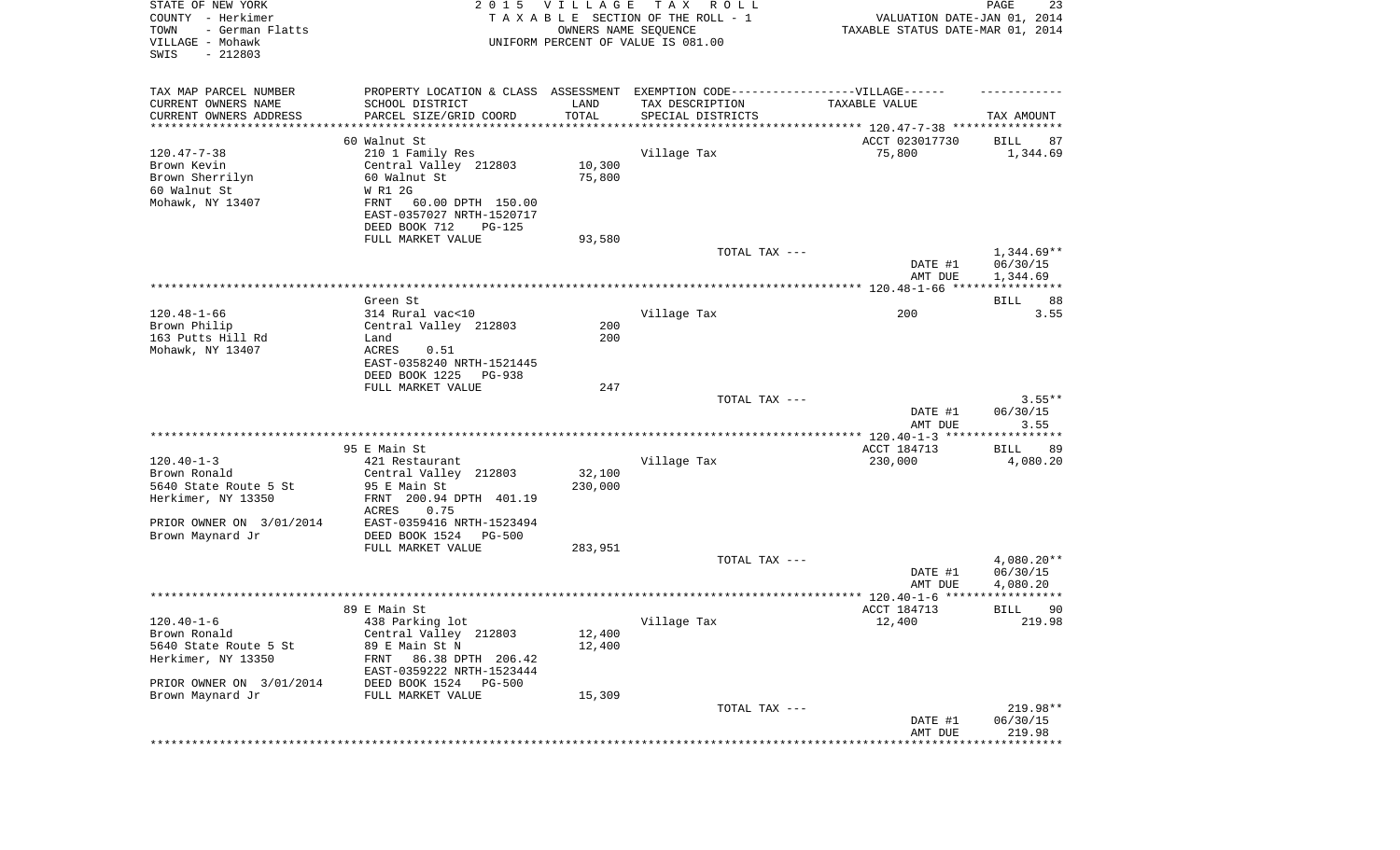| STATE OF NEW YORK<br>COUNTY - Herkimer<br>TOWN<br>- German Flatts<br>VILLAGE - Mohawk<br>SWIS<br>$-212803$ |                                                                                                                                                                                                       | 2015 VILLAGE<br>OWNERS NAME SEQUENCE | T A X<br>ROLL ROLL<br>TAXABLE SECTION OF THE ROLL - 1<br>UNIFORM PERCENT OF VALUE IS 081.00                               | VALUATION DATE-JAN 01, 2014<br>TAXABLE STATUS DATE-MAR 01, 2014 | PAGE<br>24                                      |
|------------------------------------------------------------------------------------------------------------|-------------------------------------------------------------------------------------------------------------------------------------------------------------------------------------------------------|--------------------------------------|---------------------------------------------------------------------------------------------------------------------------|-----------------------------------------------------------------|-------------------------------------------------|
| TAX MAP PARCEL NUMBER<br>CURRENT OWNERS NAME<br>CURRENT OWNERS ADDRESS<br>*********************            | SCHOOL DISTRICT<br>PARCEL SIZE/GRID COORD<br>29 Marshall Ave                                                                                                                                          | LAND<br>TOTAL                        | PROPERTY LOCATION & CLASS ASSESSMENT EXEMPTION CODE-----------------VILLAGE------<br>TAX DESCRIPTION<br>SPECIAL DISTRICTS | TAXABLE VALUE<br>ACCT 023011940                                 | TAX AMOUNT<br>BILL<br>91                        |
| $120.40 - 2 - 26$<br>Brown Thomas<br>Brown Gloria<br>29 Marshall Ave<br>Mohawk, NY 13407                   | 210 1 Family Res<br>Central Valley 212803<br>29 Marshall Ave<br>FRNT<br>65.00 DPTH 120.00<br>EAST-0358653 NRTH-1522638<br>DEED BOOK 737<br>PG-41<br>FULL MARKET VALUE                                 | 54,700<br>67,531                     | VET WAR V 41127<br>9,300 Village Tax                                                                                      | 7,155<br>47,545                                                 | 843.45                                          |
|                                                                                                            |                                                                                                                                                                                                       |                                      | TOTAL TAX ---                                                                                                             | DATE #1<br>AMT DUE                                              | 843.45**<br>06/30/15<br>843.45                  |
| $120.47 - 5 - 14$<br>Burdick Darrell<br>Burdick Gloria<br>25 S Richfield St<br>Mohawk, NY 13407            | 25 S Richfield St<br>210 1 Family Res<br>Central Valley 212803<br>25 S Richfd St<br>R1 G Sp<br>51.00 DPTH 102.00<br>FRNT<br>EAST-0356699 NRTH-1521574<br>DEED BOOK 826<br>PG-601<br>FULL MARKET VALUE | 7,900<br>61,900<br>76,420            | Village Tax                                                                                                               | ACCT 023027030<br>61,900                                        | 92<br>BILL<br>1,098.11                          |
|                                                                                                            |                                                                                                                                                                                                       |                                      | TOTAL TAX ---                                                                                                             | DATE #1<br>AMT DUE                                              | $1,098.11**$<br>06/30/15<br>1,098.11            |
| $120.47 - 4 - 18$<br>Burns Katie<br>19 Grove St<br>Mohawk, NY 13407                                        | 18 Grove St<br>210 1 Family Res<br>Central Valley 212803<br>18 Grove St<br>W R1 1G<br><b>FRNT</b><br>50.00 DPTH 100.00<br>EAST-0356298 NRTH-1521707<br>DEED BOOK 1248 PG-321                          | 7,700<br>84,100                      | Village Tax                                                                                                               | ************* 120.47-4-18 ****<br>ACCT 023027360<br>84,100      | * * * * * * * * * * *<br>BILL<br>93<br>1,491.93 |
|                                                                                                            | FULL MARKET VALUE                                                                                                                                                                                     | 103,827                              | TOTAL TAX ---                                                                                                             | DATE #1<br>AMT DUE                                              | 1,491.93**<br>06/30/15<br>1,491.93              |
|                                                                                                            |                                                                                                                                                                                                       |                                      |                                                                                                                           |                                                                 | * * * * *                                       |
| $120.47 - 5 - 16$<br>Burns Melissa<br>29 S Richfield St<br>Mohawk, NY 13407                                | 29 S Richfield St<br>210 1 Family Res<br>Central Valley 212803<br>29 S Richf'd St<br>E R1 2G<br>FRNT 50.00 DPTH 85.00<br>EAST-0356699 NRTH-1521475<br>DEED BOOK 1337 PG-423<br>FULL MARKET VALUE      | 7,100<br>52,200<br>64,444            | Village Tax<br>XC491 Water relevy                                                                                         | ACCT 023027090<br>52,200<br>302.43 MT M                         | 94<br>BILL<br>926.03<br>302.43                  |
|                                                                                                            |                                                                                                                                                                                                       |                                      | TOTAL TAX ---                                                                                                             | DATE #1<br>AMT DUE                                              | 1,228.46**<br>06/30/15<br>1,228.46              |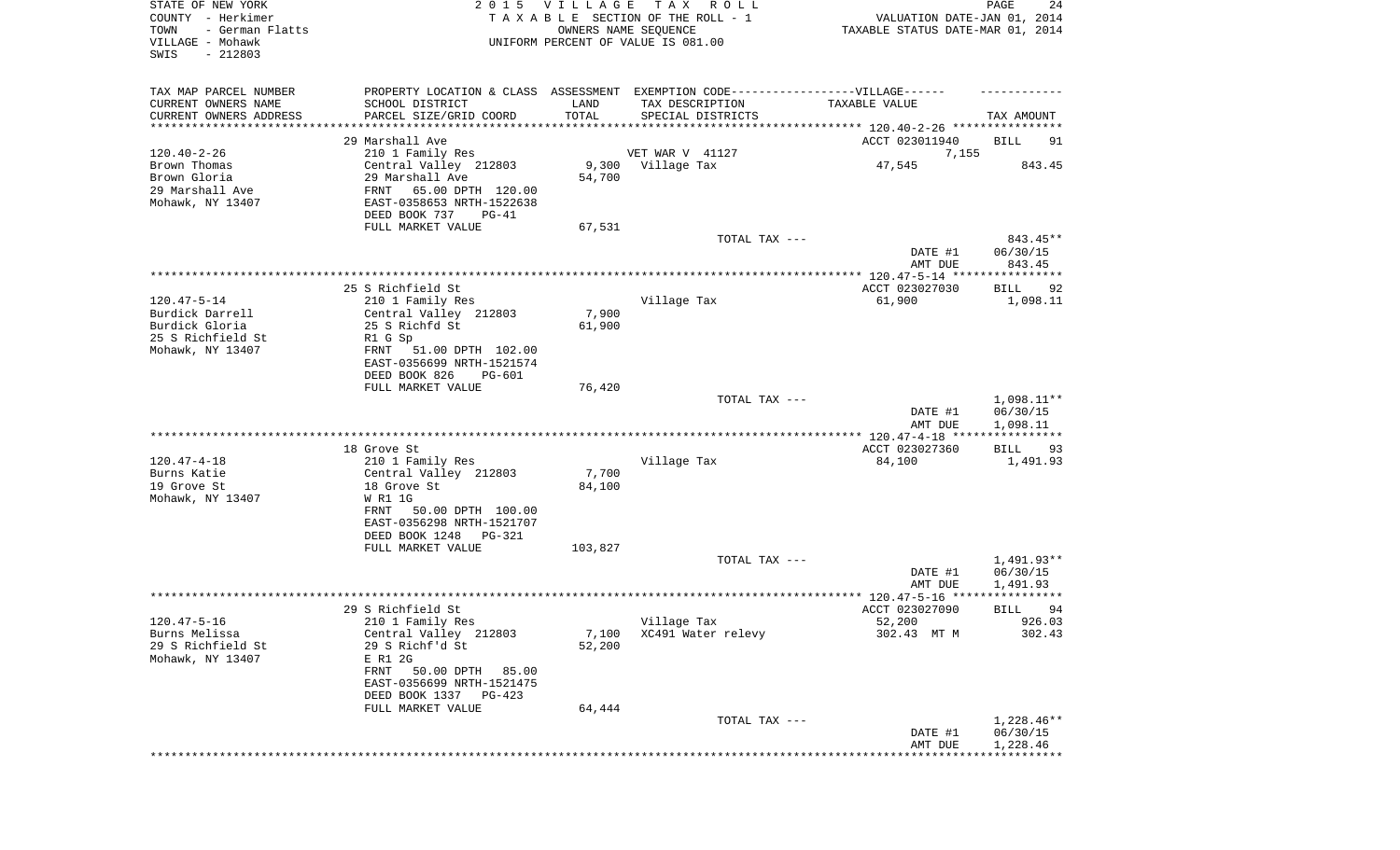| STATE OF NEW YORK<br>COUNTY - Herkimer<br>TOWN<br>- German Flatts<br>VILLAGE - Mohawk<br>SWIS<br>$-212803$ | 2 0 1 5                                                                                              | VILLAGE<br>TAXABLE SECTION OF THE ROLL - 1<br>UNIFORM PERCENT OF VALUE IS 081.00 | OWNERS NAME SEQUENCE | TAX ROLL          | VALUATION DATE-JAN 01, 2014<br>TAXABLE STATUS DATE-MAR 01, 2014 | PAGE<br>25               |
|------------------------------------------------------------------------------------------------------------|------------------------------------------------------------------------------------------------------|----------------------------------------------------------------------------------|----------------------|-------------------|-----------------------------------------------------------------|--------------------------|
| TAX MAP PARCEL NUMBER<br>CURRENT OWNERS NAME                                                               | PROPERTY LOCATION & CLASS ASSESSMENT EXEMPTION CODE-----------------VILLAGE------<br>SCHOOL DISTRICT | LAND                                                                             | TAX DESCRIPTION      |                   | TAXABLE VALUE                                                   |                          |
| CURRENT OWNERS ADDRESS<br>*********************                                                            | PARCEL SIZE/GRID COORD                                                                               | TOTAL                                                                            |                      | SPECIAL DISTRICTS |                                                                 | TAX AMOUNT               |
|                                                                                                            | 19 E Main St                                                                                         |                                                                                  |                      |                   | ACCT 023007620                                                  | BILL<br>95               |
| $120.39 - 3 - 43$                                                                                          | 210 1 Family Res                                                                                     |                                                                                  | AGED-ALL             | 41800             | 25,750                                                          |                          |
| Butler Judith                                                                                              | Central Valley 212803                                                                                |                                                                                  | 9,200 Village Tax    |                   | 25,750                                                          | 456.81                   |
| 19 E Main St<br>Mohawk, NY 13407                                                                           | 19 E Main St<br>FRNT<br>40.00 DPTH 120.00<br>EAST-0357532 NRTH-1522688                               | 51,500                                                                           |                      |                   |                                                                 |                          |
|                                                                                                            | DEED BOOK 837<br>PG-391                                                                              |                                                                                  |                      |                   |                                                                 |                          |
|                                                                                                            | FULL MARKET VALUE                                                                                    | 63,580                                                                           |                      | TOTAL TAX ---     |                                                                 | 456.81**                 |
|                                                                                                            |                                                                                                      |                                                                                  |                      |                   | DATE #1<br>AMT DUE                                              | 06/30/15<br>456.81       |
|                                                                                                            | 6 John St                                                                                            |                                                                                  |                      |                   | ACCT 023023970                                                  | <b>BILL</b><br>96        |
| $120.47 - 3 - 70$                                                                                          | 210 1 Family Res                                                                                     |                                                                                  | VET COM V 41137      |                   | 11,925                                                          |                          |
| Buttenschon Robert                                                                                         | Central Valley 212803                                                                                | 11,600                                                                           | Village Tax          |                   | 41,575                                                          | 737.54                   |
| Buttenschon Carolyn                                                                                        | $4-6$ John St                                                                                        | 53,500                                                                           |                      |                   |                                                                 |                          |
| 6 John St                                                                                                  | 82x98                                                                                                |                                                                                  |                      |                   |                                                                 |                          |
| Mohawk, NY 13407                                                                                           | 118x95<br>90.00 DPTH<br>98.00<br>FRNT                                                                |                                                                                  |                      |                   |                                                                 |                          |
|                                                                                                            | EAST-0356083 NRTH-1521016                                                                            |                                                                                  |                      |                   |                                                                 |                          |
|                                                                                                            | DEED BOOK 00664 PG-00207                                                                             |                                                                                  |                      |                   |                                                                 |                          |
|                                                                                                            | FULL MARKET VALUE                                                                                    | 66,049                                                                           |                      |                   |                                                                 |                          |
|                                                                                                            |                                                                                                      |                                                                                  |                      | TOTAL TAX ---     | DATE #1                                                         | $737.54**$<br>06/30/15   |
|                                                                                                            |                                                                                                      |                                                                                  |                      |                   | AMT DUE                                                         | 737.54                   |
|                                                                                                            |                                                                                                      |                                                                                  |                      |                   |                                                                 |                          |
|                                                                                                            | 7 Burns Ave                                                                                          |                                                                                  |                      |                   | ACCT 023013140                                                  | 97<br>BILL               |
| $120.48 - 1 - 31$<br>Cacciatore Shaun                                                                      | 220 2 Family Res                                                                                     | 18,500                                                                           | Village Tax          |                   | 67,482                                                          | 1,197.13                 |
| 131 Brook St                                                                                               | Central Valley 212803<br>7 Burns Ave                                                                 | 67,482                                                                           |                      |                   |                                                                 |                          |
| Ilion, NY 13357                                                                                            | R1 G Apt Sp                                                                                          |                                                                                  |                      |                   |                                                                 |                          |
|                                                                                                            | FRNT 164.00 DPTH 135.67                                                                              |                                                                                  |                      |                   |                                                                 |                          |
|                                                                                                            | EAST-0358829 NRTH-1522183                                                                            |                                                                                  |                      |                   |                                                                 |                          |
|                                                                                                            | DEED BOOK 885<br>PG-425<br>FULL MARKET VALUE                                                         | 83,311                                                                           |                      |                   |                                                                 |                          |
|                                                                                                            |                                                                                                      |                                                                                  |                      | TOTAL TAX ---     |                                                                 | 1,197.13**               |
|                                                                                                            |                                                                                                      |                                                                                  |                      |                   | DATE #1                                                         | 06/30/15                 |
|                                                                                                            |                                                                                                      |                                                                                  |                      |                   | AMT DUE                                                         | 1,197.13                 |
|                                                                                                            | 28 John St                                                                                           |                                                                                  |                      |                   | ACCT 023024270                                                  | 98<br><b>BILL</b>        |
| $120.47 - 3 - 80$                                                                                          | 210 1 Family Res                                                                                     |                                                                                  | Village Tax          |                   | 57,000                                                          | 1,011.18                 |
| Call Holden Deborah                                                                                        | Central Valley 212803                                                                                | 10,600                                                                           |                      |                   |                                                                 |                          |
| 28 John St                                                                                                 | 28 John St                                                                                           | 57,000                                                                           |                      |                   |                                                                 |                          |
| Mohawk, NY 13407                                                                                           | W R1 L-37 D<br>S                                                                                     |                                                                                  |                      |                   |                                                                 |                          |
|                                                                                                            | FRNT<br>50.00 DPTH 102.00<br>EAST-0355946 NRTH-1520464                                               |                                                                                  |                      |                   |                                                                 |                          |
|                                                                                                            | DEED BOOK 1143<br>PG-560                                                                             |                                                                                  |                      |                   |                                                                 |                          |
|                                                                                                            | FULL MARKET VALUE                                                                                    | 70,370                                                                           |                      | TOTAL TAX ---     |                                                                 |                          |
|                                                                                                            |                                                                                                      |                                                                                  |                      |                   | DATE #1                                                         | $1,011.18**$<br>06/30/15 |
|                                                                                                            |                                                                                                      |                                                                                  |                      |                   | AMT DUE                                                         | 1,011.18                 |
|                                                                                                            |                                                                                                      |                                                                                  |                      |                   |                                                                 |                          |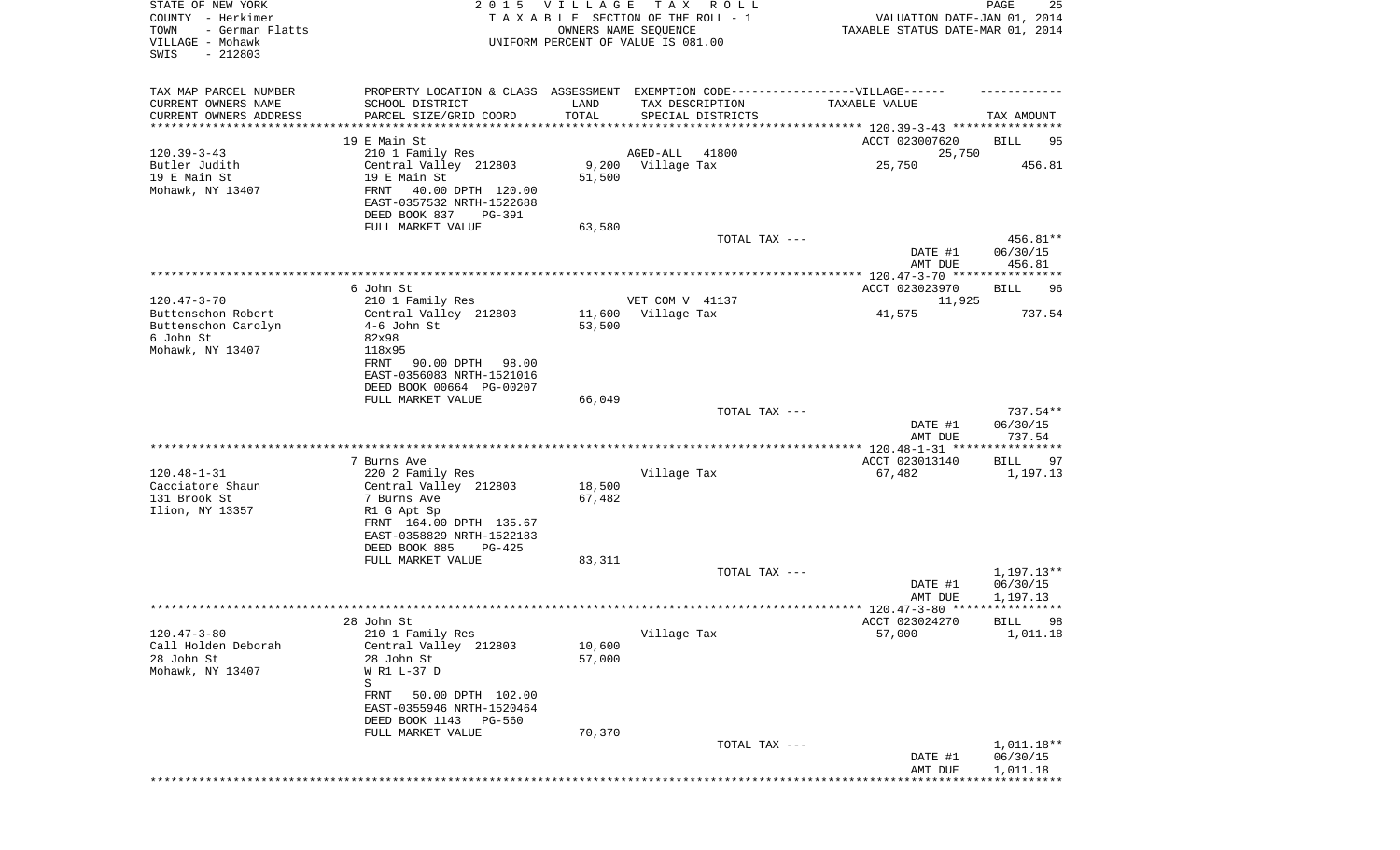| STATE OF NEW YORK<br>COUNTY - Herkimer<br>TOWN<br>- German Flatts<br>VILLAGE - Mohawk<br>SWIS<br>$-212803$ | 2015 VILLAGE<br>TAXABLE SECTION OF THE ROLL - 1<br>UNIFORM PERCENT OF VALUE IS 081.00 | PAGE<br>26<br>VALUATION DATE-JAN 01, 2014<br>TAXABLE STATUS DATE-MAR 01, 2014 |                   |                                                                 |                       |
|------------------------------------------------------------------------------------------------------------|---------------------------------------------------------------------------------------|-------------------------------------------------------------------------------|-------------------|-----------------------------------------------------------------|-----------------------|
| TAX MAP PARCEL NUMBER                                                                                      | PROPERTY LOCATION & CLASS ASSESSMENT EXEMPTION CODE-----------------VILLAGE------     |                                                                               |                   |                                                                 |                       |
| CURRENT OWNERS NAME<br>CURRENT OWNERS ADDRESS                                                              | SCHOOL DISTRICT<br>PARCEL SIZE/GRID COORD                                             | LAND<br>TOTAL                                                                 | TAX DESCRIPTION   | TAXABLE VALUE                                                   | TAX AMOUNT            |
| *********************                                                                                      |                                                                                       | ***********                                                                   | SPECIAL DISTRICTS | ********************************** 120.39-3-41 **************** |                       |
|                                                                                                            | $11-13$ E Main St                                                                     |                                                                               |                   | ACCT 023007560                                                  | BILL<br>99            |
| $120.39 - 3 - 41$                                                                                          | 220 2 Family Res                                                                      |                                                                               | Village Tax       | 43,900                                                          | 778.79                |
| Callahan Maxine                                                                                            | Central Valley 212803                                                                 | 11,900                                                                        |                   |                                                                 |                       |
| 13 East Main St                                                                                            | $11-13$ E Main St                                                                     | 43,900                                                                        |                   |                                                                 |                       |
| Mohawk, NY 13407                                                                                           | FRNT<br>57.00 DPTH 120.00                                                             |                                                                               |                   |                                                                 |                       |
|                                                                                                            | EAST-0357450 NRTH-1522652<br>DEED BOOK 872<br>PG-67                                   |                                                                               |                   |                                                                 |                       |
|                                                                                                            | FULL MARKET VALUE                                                                     | 54,198                                                                        |                   |                                                                 |                       |
|                                                                                                            |                                                                                       |                                                                               | TOTAL TAX ---     |                                                                 | $778.79**$            |
|                                                                                                            |                                                                                       |                                                                               |                   | DATE #1                                                         | 06/30/15              |
|                                                                                                            |                                                                                       |                                                                               |                   | AMT DUE                                                         | 778.79                |
|                                                                                                            |                                                                                       |                                                                               |                   |                                                                 |                       |
| $120.39 - 3 - 47$                                                                                          | 4 Elizabeth St<br>210 1 Family Res                                                    |                                                                               | Village Tax       | ACCT 023007020<br>34,900                                        | BILL<br>100<br>619.13 |
| Callahan Susan                                                                                             | Central Valley 212803                                                                 | 3,900                                                                         |                   |                                                                 |                       |
| 4 Elizabeth St                                                                                             | 4 Elizabeth St                                                                        | 34,900                                                                        |                   |                                                                 |                       |
| Mohawk, NY 13407                                                                                           | FRNT<br>44.00 DPTH<br>60.00                                                           |                                                                               |                   |                                                                 |                       |
|                                                                                                            | EAST-0357629 NRTH-1522821                                                             |                                                                               |                   |                                                                 |                       |
|                                                                                                            | DEED BOOK 1142 PG-231                                                                 |                                                                               |                   |                                                                 |                       |
|                                                                                                            | FULL MARKET VALUE                                                                     | 43,086                                                                        | TOTAL TAX ---     |                                                                 | $619.13**$            |
|                                                                                                            |                                                                                       |                                                                               |                   | DATE #1<br>AMT DUE                                              | 06/30/15<br>619.13    |
|                                                                                                            |                                                                                       |                                                                               |                   |                                                                 |                       |
|                                                                                                            | 7 John St                                                                             |                                                                               |                   | ACCT 023024390                                                  | <b>BILL</b><br>101    |
| $120.47 - 4 - 45$                                                                                          | 210 1 Family Res                                                                      |                                                                               | VET WAR V 41127   | 6,675                                                           |                       |
| Cambridge Paul & Nora<br>7 John St<br>Mohawk, NY 13407                                                     | Central Valley 212803<br>7 John St<br>E R1 G L45-6-7                                  | 14,400<br>44,500                                                              | Village Tax       | 37,825                                                          | 671.02                |
|                                                                                                            | 50x140<br>FRNT 100.00 DPTH 152.50                                                     |                                                                               |                   |                                                                 |                       |
|                                                                                                            | EAST-0356220 NRTH-1520894<br>DEED BOOK 00521 PG-00230                                 |                                                                               |                   |                                                                 |                       |
|                                                                                                            | FULL MARKET VALUE                                                                     | 54,938                                                                        |                   |                                                                 |                       |
|                                                                                                            |                                                                                       |                                                                               | TOTAL TAX ---     |                                                                 | 671.02**              |
|                                                                                                            |                                                                                       |                                                                               |                   | DATE #1<br>AMT DUE                                              | 06/30/15<br>671.02    |
|                                                                                                            |                                                                                       |                                                                               |                   |                                                                 |                       |
|                                                                                                            | 10 Lock St                                                                            |                                                                               |                   | ACCT 183150                                                     | 102<br>BILL           |
| 120.47-2-2<br>Campbell Shirley                                                                             | 220 2 Family Res<br>Central Valley 212803                                             | 7,200                                                                         | Village Tax       | 46,800                                                          | 830.23                |
| % Stephen Soloyna                                                                                          | 10 Lock St                                                                            | 46,800                                                                        |                   |                                                                 |                       |
| 10 Lock St                                                                                                 | FRNT 127.00 DPTH<br>96.00                                                             |                                                                               |                   |                                                                 |                       |
| Mohawk, NY 13407                                                                                           | EAST-0355491 NRTH-1522432                                                             |                                                                               |                   |                                                                 |                       |
|                                                                                                            | DEED BOOK 1514<br>PG-940                                                              |                                                                               |                   |                                                                 |                       |
|                                                                                                            | FULL MARKET VALUE                                                                     | 57,778                                                                        |                   |                                                                 |                       |
|                                                                                                            |                                                                                       |                                                                               | TOTAL TAX ---     | DATE #1                                                         | 830.23**<br>06/30/15  |
|                                                                                                            |                                                                                       |                                                                               |                   | AMT DUE                                                         | 830.23                |
|                                                                                                            |                                                                                       |                                                                               |                   | **************************                                      |                       |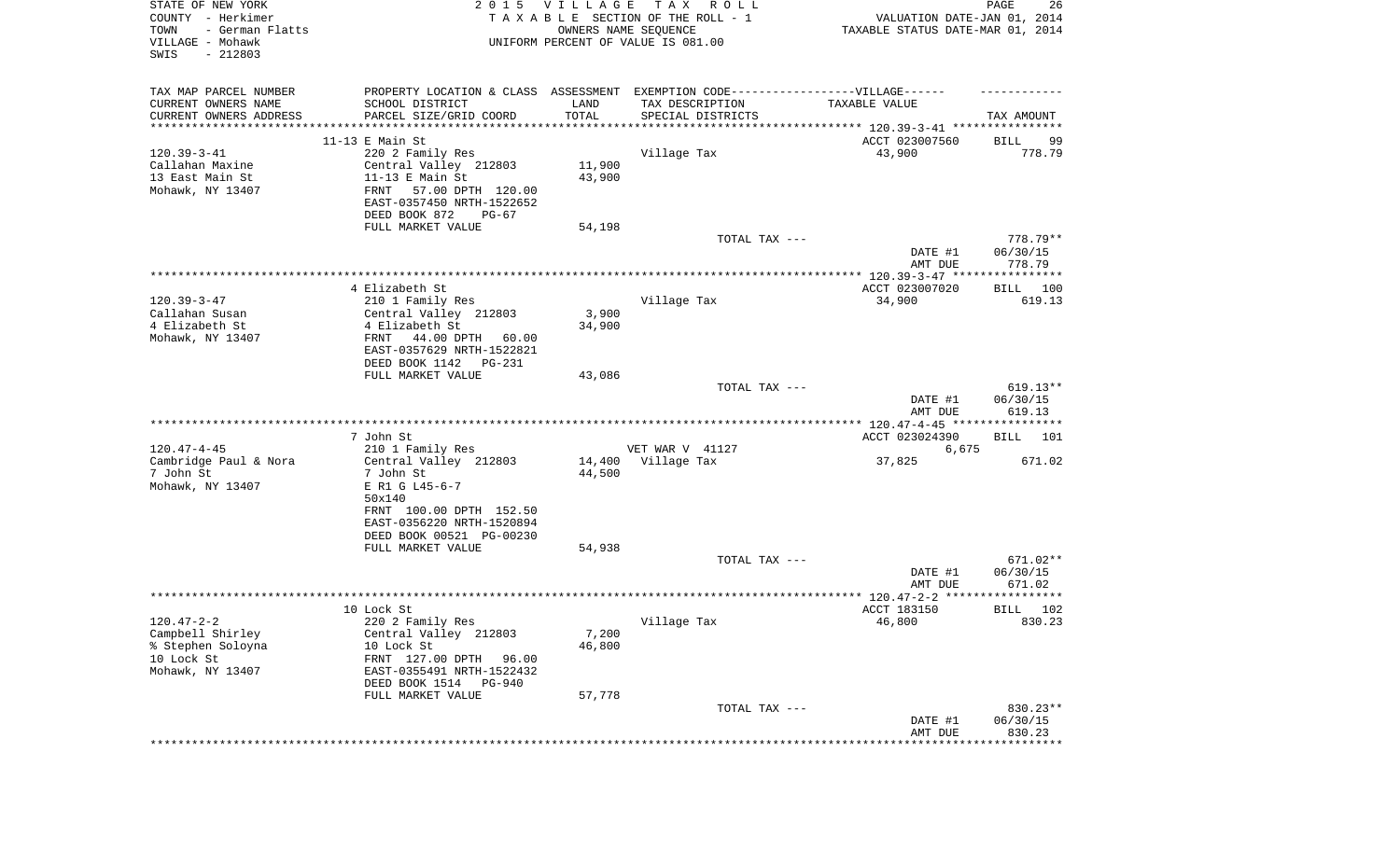| TAX MAP PARCEL NUMBER<br>PROPERTY LOCATION & CLASS ASSESSMENT EXEMPTION CODE-----------------VILLAGE------<br>CURRENT OWNERS NAME<br>SCHOOL DISTRICT<br>LAND<br>TAX DESCRIPTION<br>TAXABLE VALUE<br>TOTAL<br>CURRENT OWNERS ADDRESS<br>PARCEL SIZE/GRID COORD<br>SPECIAL DISTRICTS<br>TAX AMOUNT<br>*********************<br>* * * * * * * * * * * * * * * * * * *<br>* * * * * * * * * * *<br>************************************ 120.55-2-43 ****************<br>84 Walnut St<br>ACCT 023017970<br>103<br>BILL<br>$120.55 - 2 - 43$<br>210 1 Family Res<br>Village Tax<br>65,847<br>1,168.13<br>Carolyn & Norman McKnight Tr<br>Central Valley 212803<br>12,300<br>84 Walnut St<br>84 Walnut St<br>65,847<br>Mohawk, NY 13407<br><b>R1 1G</b><br>CLM Liv Trust<br>FRNT<br>65.00 DPTH 120.00<br>EAST-0356906 NRTH-1520021<br>DEED BOOK 1204<br>PG-247<br>FULL MARKET VALUE<br>81,293<br>$1,168.13**$<br>TOTAL TAX ---<br>06/30/15<br>DATE #1<br>AMT DUE<br>1,168.13<br>46 W Main St<br>ACCT 023002100<br>BILL 104<br>72,138<br>$120.47 - 2 - 32$<br>210 1 Family Res<br>Village Tax<br>1,279.73<br>10,500<br>Carter Scott<br>Central Valley 212803<br>Poque Christina<br>46 W Main St<br>72,138<br>46 W Main St<br>50.00 DPTH 100.00<br>FRNT<br>Mohawk, NY 13407<br>EAST-0356490 NRTH-1522425<br>DEED BOOK 1095 PG-146<br>FULL MARKET VALUE<br>89,059<br>$1,279.73**$<br>TOTAL TAX ---<br>06/30/15<br>DATE #1<br>1,279.73<br>AMT DUE<br>* * * * * * * * * * *<br>ACCT 023017820<br>68 Walnut St<br>BILL<br>105<br>Village Tax<br>$120.47 - 7 - 35$<br>210 1 Family Res<br>58,500<br>1,037.79<br>7,900<br>Casadonte John<br>Central Valley 212803<br>Casadonte Shirley<br>68 Walnut St<br>58,500<br>68 Walnut St<br>W R1 1G<br>Mohawk, NY 13407<br>94.00 DPTH<br>66.00<br>FRNT<br>EAST-0357005 NRTH-1520516<br>DEED BOOK 1400<br>PG-583<br>72,222<br>FULL MARKET VALUE<br>1,037.79**<br>TOTAL TAX ---<br>06/30/15<br>DATE #1<br>1,037.79<br>AMT DUE<br>19 Church St<br>ACCT 023014580<br>BILL 106<br>$120.47 - 9 - 9$<br>Village Tax<br>210 1 Family Res<br>49,600<br>879.90<br>Casadonte John<br>Central Valley 212803<br>16,200<br>Pizzo Mary<br>19 Church St<br>49,600<br>Attn: Philomena & Joan Casadon E R1<br>19 Church St<br>L Use P & J Casadonte<br>Mohawk, NY 13407<br>FRNT 126.00 DPTH 120.00<br>EAST-0357884 NRTH-1521656<br>DEED BOOK 915<br>PG-438<br>61,235<br>FULL MARKET VALUE<br>TOTAL TAX ---<br>879.90**<br>DATE #1<br>06/30/15<br>879.90<br>AMT DUE | STATE OF NEW YORK<br>COUNTY - Herkimer<br>TOWN<br>- German Flatts<br>VILLAGE - Mohawk<br>SWIS<br>$-212803$ | 2 0 1 5 | <b>VILLAGE</b><br>OWNERS NAME SEQUENCE | TAX ROLL<br>TAXABLE SECTION OF THE ROLL - 1<br>UNIFORM PERCENT OF VALUE IS 081.00 | VALUATION DATE-JAN 01, 2014<br>TAXABLE STATUS DATE-MAR 01, 2014 | 27<br>PAGE |
|---------------------------------------------------------------------------------------------------------------------------------------------------------------------------------------------------------------------------------------------------------------------------------------------------------------------------------------------------------------------------------------------------------------------------------------------------------------------------------------------------------------------------------------------------------------------------------------------------------------------------------------------------------------------------------------------------------------------------------------------------------------------------------------------------------------------------------------------------------------------------------------------------------------------------------------------------------------------------------------------------------------------------------------------------------------------------------------------------------------------------------------------------------------------------------------------------------------------------------------------------------------------------------------------------------------------------------------------------------------------------------------------------------------------------------------------------------------------------------------------------------------------------------------------------------------------------------------------------------------------------------------------------------------------------------------------------------------------------------------------------------------------------------------------------------------------------------------------------------------------------------------------------------------------------------------------------------------------------------------------------------------------------------------------------------------------------------------------------------------------------------------------------------------------------------------------------------------------------------------------------------------------------------------------------------------------------------------------------------------------------------------------------------------------------------------------------------------------------|------------------------------------------------------------------------------------------------------------|---------|----------------------------------------|-----------------------------------------------------------------------------------|-----------------------------------------------------------------|------------|
|                                                                                                                                                                                                                                                                                                                                                                                                                                                                                                                                                                                                                                                                                                                                                                                                                                                                                                                                                                                                                                                                                                                                                                                                                                                                                                                                                                                                                                                                                                                                                                                                                                                                                                                                                                                                                                                                                                                                                                                                                                                                                                                                                                                                                                                                                                                                                                                                                                                                           |                                                                                                            |         |                                        |                                                                                   |                                                                 |            |
|                                                                                                                                                                                                                                                                                                                                                                                                                                                                                                                                                                                                                                                                                                                                                                                                                                                                                                                                                                                                                                                                                                                                                                                                                                                                                                                                                                                                                                                                                                                                                                                                                                                                                                                                                                                                                                                                                                                                                                                                                                                                                                                                                                                                                                                                                                                                                                                                                                                                           |                                                                                                            |         |                                        |                                                                                   |                                                                 |            |
|                                                                                                                                                                                                                                                                                                                                                                                                                                                                                                                                                                                                                                                                                                                                                                                                                                                                                                                                                                                                                                                                                                                                                                                                                                                                                                                                                                                                                                                                                                                                                                                                                                                                                                                                                                                                                                                                                                                                                                                                                                                                                                                                                                                                                                                                                                                                                                                                                                                                           |                                                                                                            |         |                                        |                                                                                   |                                                                 |            |
|                                                                                                                                                                                                                                                                                                                                                                                                                                                                                                                                                                                                                                                                                                                                                                                                                                                                                                                                                                                                                                                                                                                                                                                                                                                                                                                                                                                                                                                                                                                                                                                                                                                                                                                                                                                                                                                                                                                                                                                                                                                                                                                                                                                                                                                                                                                                                                                                                                                                           |                                                                                                            |         |                                        |                                                                                   |                                                                 |            |
|                                                                                                                                                                                                                                                                                                                                                                                                                                                                                                                                                                                                                                                                                                                                                                                                                                                                                                                                                                                                                                                                                                                                                                                                                                                                                                                                                                                                                                                                                                                                                                                                                                                                                                                                                                                                                                                                                                                                                                                                                                                                                                                                                                                                                                                                                                                                                                                                                                                                           |                                                                                                            |         |                                        |                                                                                   |                                                                 |            |
|                                                                                                                                                                                                                                                                                                                                                                                                                                                                                                                                                                                                                                                                                                                                                                                                                                                                                                                                                                                                                                                                                                                                                                                                                                                                                                                                                                                                                                                                                                                                                                                                                                                                                                                                                                                                                                                                                                                                                                                                                                                                                                                                                                                                                                                                                                                                                                                                                                                                           |                                                                                                            |         |                                        |                                                                                   |                                                                 |            |
|                                                                                                                                                                                                                                                                                                                                                                                                                                                                                                                                                                                                                                                                                                                                                                                                                                                                                                                                                                                                                                                                                                                                                                                                                                                                                                                                                                                                                                                                                                                                                                                                                                                                                                                                                                                                                                                                                                                                                                                                                                                                                                                                                                                                                                                                                                                                                                                                                                                                           |                                                                                                            |         |                                        |                                                                                   |                                                                 |            |
|                                                                                                                                                                                                                                                                                                                                                                                                                                                                                                                                                                                                                                                                                                                                                                                                                                                                                                                                                                                                                                                                                                                                                                                                                                                                                                                                                                                                                                                                                                                                                                                                                                                                                                                                                                                                                                                                                                                                                                                                                                                                                                                                                                                                                                                                                                                                                                                                                                                                           |                                                                                                            |         |                                        |                                                                                   |                                                                 |            |
|                                                                                                                                                                                                                                                                                                                                                                                                                                                                                                                                                                                                                                                                                                                                                                                                                                                                                                                                                                                                                                                                                                                                                                                                                                                                                                                                                                                                                                                                                                                                                                                                                                                                                                                                                                                                                                                                                                                                                                                                                                                                                                                                                                                                                                                                                                                                                                                                                                                                           |                                                                                                            |         |                                        |                                                                                   |                                                                 |            |
|                                                                                                                                                                                                                                                                                                                                                                                                                                                                                                                                                                                                                                                                                                                                                                                                                                                                                                                                                                                                                                                                                                                                                                                                                                                                                                                                                                                                                                                                                                                                                                                                                                                                                                                                                                                                                                                                                                                                                                                                                                                                                                                                                                                                                                                                                                                                                                                                                                                                           |                                                                                                            |         |                                        |                                                                                   |                                                                 |            |
|                                                                                                                                                                                                                                                                                                                                                                                                                                                                                                                                                                                                                                                                                                                                                                                                                                                                                                                                                                                                                                                                                                                                                                                                                                                                                                                                                                                                                                                                                                                                                                                                                                                                                                                                                                                                                                                                                                                                                                                                                                                                                                                                                                                                                                                                                                                                                                                                                                                                           |                                                                                                            |         |                                        |                                                                                   |                                                                 |            |
|                                                                                                                                                                                                                                                                                                                                                                                                                                                                                                                                                                                                                                                                                                                                                                                                                                                                                                                                                                                                                                                                                                                                                                                                                                                                                                                                                                                                                                                                                                                                                                                                                                                                                                                                                                                                                                                                                                                                                                                                                                                                                                                                                                                                                                                                                                                                                                                                                                                                           |                                                                                                            |         |                                        |                                                                                   |                                                                 |            |
|                                                                                                                                                                                                                                                                                                                                                                                                                                                                                                                                                                                                                                                                                                                                                                                                                                                                                                                                                                                                                                                                                                                                                                                                                                                                                                                                                                                                                                                                                                                                                                                                                                                                                                                                                                                                                                                                                                                                                                                                                                                                                                                                                                                                                                                                                                                                                                                                                                                                           |                                                                                                            |         |                                        |                                                                                   |                                                                 |            |
|                                                                                                                                                                                                                                                                                                                                                                                                                                                                                                                                                                                                                                                                                                                                                                                                                                                                                                                                                                                                                                                                                                                                                                                                                                                                                                                                                                                                                                                                                                                                                                                                                                                                                                                                                                                                                                                                                                                                                                                                                                                                                                                                                                                                                                                                                                                                                                                                                                                                           |                                                                                                            |         |                                        |                                                                                   |                                                                 |            |
|                                                                                                                                                                                                                                                                                                                                                                                                                                                                                                                                                                                                                                                                                                                                                                                                                                                                                                                                                                                                                                                                                                                                                                                                                                                                                                                                                                                                                                                                                                                                                                                                                                                                                                                                                                                                                                                                                                                                                                                                                                                                                                                                                                                                                                                                                                                                                                                                                                                                           |                                                                                                            |         |                                        |                                                                                   |                                                                 |            |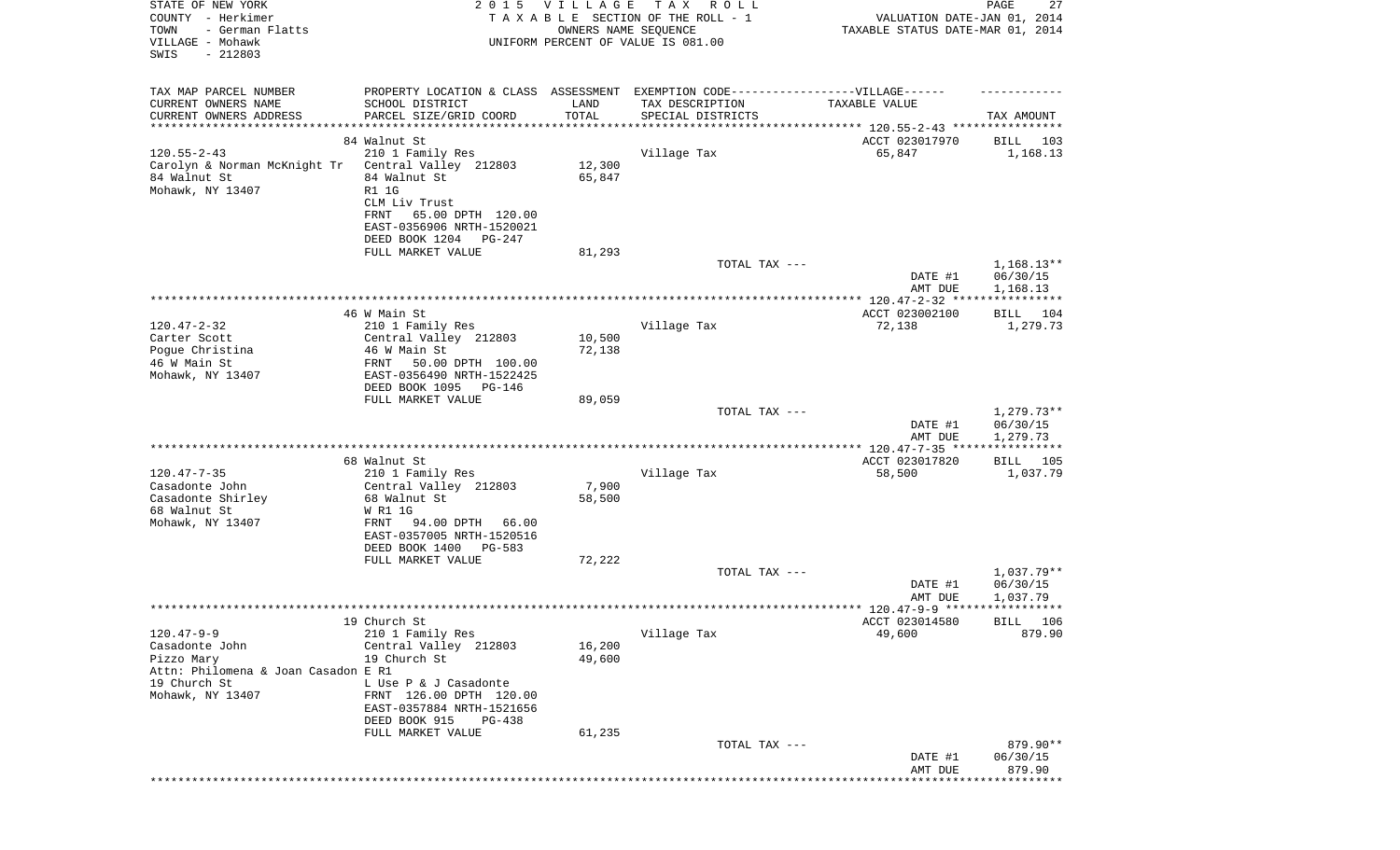| STATE OF NEW YORK<br>COUNTY - Herkimer<br>- German Flatts<br>TOWN<br>VILLAGE - Mohawk<br>SWIS<br>$-212803$ | 2 0 1 5                                                                                                                                       | <b>VILLAGE</b><br>OWNERS NAME SEQUENCE | TAX ROLL<br>TAXABLE SECTION OF THE ROLL - 1<br>UNIFORM PERCENT OF VALUE IS 081.00 | VALUATION DATE-JAN 01, 2014<br>TAXABLE STATUS DATE-MAR 01, 2014 | 28<br>PAGE                           |
|------------------------------------------------------------------------------------------------------------|-----------------------------------------------------------------------------------------------------------------------------------------------|----------------------------------------|-----------------------------------------------------------------------------------|-----------------------------------------------------------------|--------------------------------------|
| TAX MAP PARCEL NUMBER                                                                                      |                                                                                                                                               |                                        | PROPERTY LOCATION & CLASS ASSESSMENT EXEMPTION CODE----------------VILLAGE------  |                                                                 |                                      |
| CURRENT OWNERS NAME<br>CURRENT OWNERS ADDRESS                                                              | SCHOOL DISTRICT<br>PARCEL SIZE/GRID COORD                                                                                                     | LAND<br>TOTAL                          | TAX DESCRIPTION<br>SPECIAL DISTRICTS                                              | TAXABLE VALUE                                                   | TAX AMOUNT                           |
| *********************                                                                                      | ********************                                                                                                                          |                                        |                                                                                   |                                                                 |                                      |
|                                                                                                            | 44 Walnut St                                                                                                                                  |                                        |                                                                                   | ACCT 023017550                                                  | BILL<br>107                          |
| $120.47 - 7 - 49$<br>Casale Anthony<br>Casale Joyce<br>450 Putts Hill Rd<br>Mohawk, NY 13407               | 220 2 Family Res<br>Central Valley 212803<br>44 Walnut St W<br>R2<br>FRNT<br>74.80 DPTH<br>54.80                                              | 6,800<br>47,500                        | Village Tax                                                                       | 47,500                                                          | 842.65                               |
|                                                                                                            | EAST-0357216 NRTH-1521222<br>DEED BOOK 00579 PG-00736                                                                                         |                                        |                                                                                   |                                                                 |                                      |
|                                                                                                            | FULL MARKET VALUE                                                                                                                             | 58,642                                 | TOTAL TAX ---                                                                     | DATE #1                                                         | 842.65**<br>06/30/15                 |
|                                                                                                            |                                                                                                                                               |                                        |                                                                                   | AMT DUE                                                         | 842.65                               |
|                                                                                                            |                                                                                                                                               |                                        |                                                                                   |                                                                 |                                      |
| $120.47 - 8 - 45$<br>Casale Anthony                                                                        | 20-22 E Center St<br>220 2 Family Res<br>Central Valley 212803                                                                                | 10,100                                 | Village Tax                                                                       | ACCT 023018390<br>45,800                                        | BILL 108<br>812.49                   |
| Casale Joyce                                                                                               | $20-22$ E Center                                                                                                                              | 45,800                                 |                                                                                   |                                                                 |                                      |
| 450 Putts Hill Rd<br>Mohawk, NY 13407                                                                      | S R2<br>FRNT<br>70.00 DPTH 120.00<br>EAST-0357503 NRTH-1520996<br>DEED BOOK 00656 PG-00877<br>FULL MARKET VALUE                               |                                        |                                                                                   |                                                                 |                                      |
|                                                                                                            |                                                                                                                                               | 56,543                                 | TOTAL TAX ---                                                                     |                                                                 | 812.49**                             |
|                                                                                                            |                                                                                                                                               |                                        |                                                                                   | DATE #1<br>AMT DUE                                              | 06/30/15<br>812.49                   |
|                                                                                                            |                                                                                                                                               |                                        |                                                                                   |                                                                 | ***********                          |
| $120.55 - 1 - 2$                                                                                           | 21 Marmet St<br>210 1 Family Res                                                                                                              |                                        | Village Tax                                                                       | ACCT 023023700<br>25,000                                        | BILL 109<br>443.50                   |
| Casale Vincent                                                                                             | Central Valley 212803                                                                                                                         | 10,700                                 |                                                                                   |                                                                 |                                      |
| Casale Amy                                                                                                 | 21 Marmet St                                                                                                                                  | 25,000                                 |                                                                                   |                                                                 |                                      |
| 19 Marmet St<br>Mohawk, NY 13407                                                                           | S Apt 3G<br>50.00 DPTH 105.00<br>FRNT<br>EAST-0355866 NRTH-1520256<br>DEED BOOK 862<br><b>PG-718</b>                                          |                                        |                                                                                   |                                                                 |                                      |
|                                                                                                            | FULL MARKET VALUE                                                                                                                             | 30,864                                 |                                                                                   |                                                                 |                                      |
|                                                                                                            |                                                                                                                                               |                                        | TOTAL TAX ---                                                                     | DATE #1<br>AMT DUE                                              | 443.50**<br>06/30/15<br>443.50       |
|                                                                                                            | 19 Marmet St                                                                                                                                  |                                        |                                                                                   | ACCT 023023670                                                  | BILL 110                             |
| $120.55 - 1 - 3$                                                                                           | 210 1 Family Res                                                                                                                              |                                        | Village Tax                                                                       | 78,900                                                          | 1,399.69                             |
| Casale Vincent<br>Casale Amy<br>19 Marmet St<br>Mohawk, NY 13407                                           | Central Valley 212803<br>19 Marmet St<br>R1 Sp<br>62x105<br>60.00 DPTH 105.00<br>FRNT<br>EAST-0355918 NRTH-1520246<br>DEED BOOK 862<br>PG-718 | 11,200<br>78,900                       |                                                                                   |                                                                 |                                      |
|                                                                                                            | FULL MARKET VALUE                                                                                                                             | 97,407                                 |                                                                                   |                                                                 |                                      |
|                                                                                                            |                                                                                                                                               |                                        | TOTAL TAX ---                                                                     | DATE #1<br>AMT DUE                                              | $1,399.69**$<br>06/30/15<br>1,399.69 |
|                                                                                                            |                                                                                                                                               |                                        |                                                                                   |                                                                 |                                      |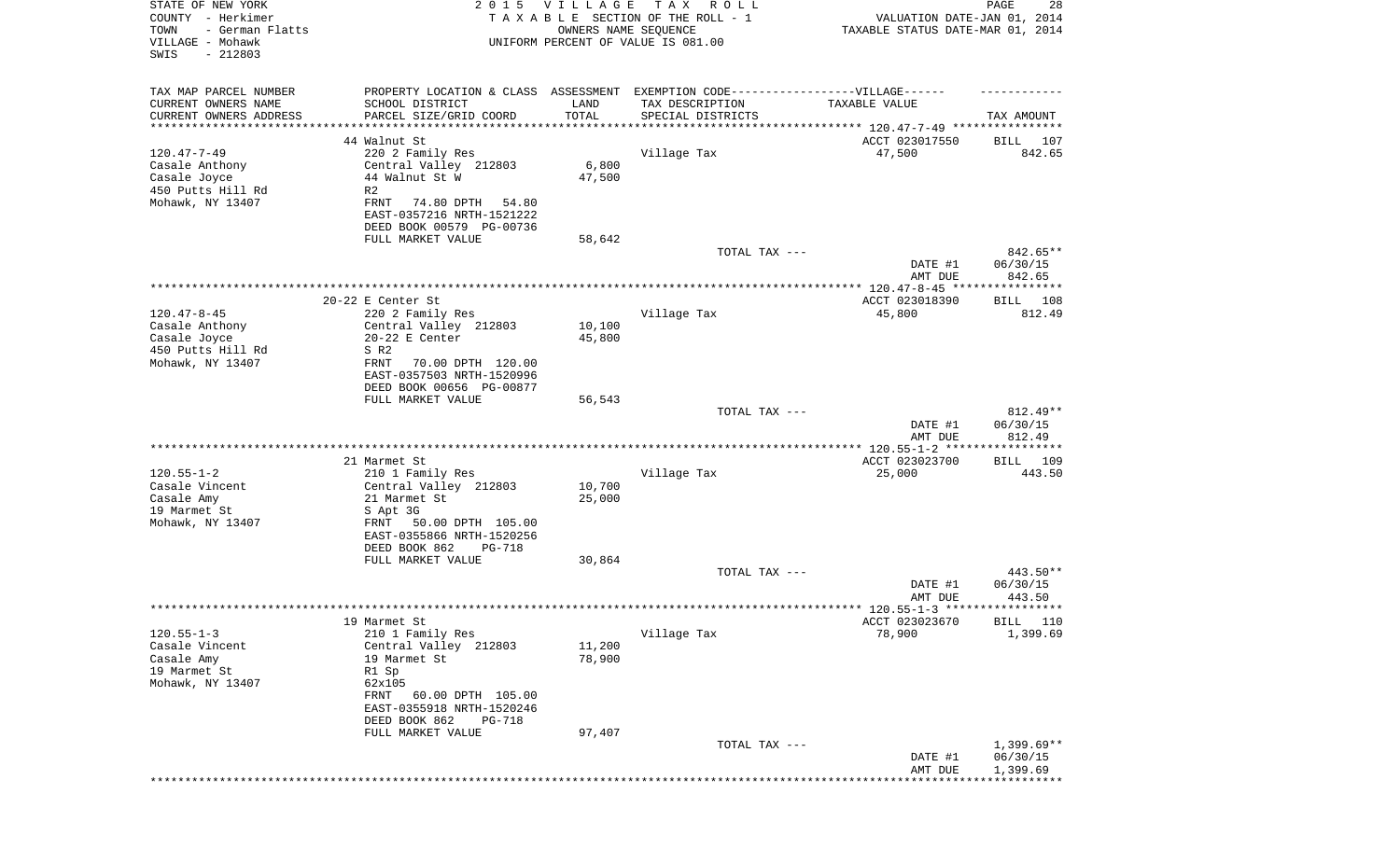| STATE OF NEW YORK<br>COUNTY - Herkimer<br>TOWN<br>- German Flatts<br>VILLAGE - Mohawk<br>SWIS<br>$-212803$ |                                                                                                                                                                                                 | 2015 VILLAGE     | T A X<br>R O L L<br>TAXABLE SECTION OF THE ROLL - 1<br>OWNERS NAME SEQUENCE<br>UNIFORM PERCENT OF VALUE IS 081.00         | VALUATION DATE-JAN 01, 2014<br>TAXABLE STATUS DATE-MAR 01, 2014 | PAGE<br>29                           |
|------------------------------------------------------------------------------------------------------------|-------------------------------------------------------------------------------------------------------------------------------------------------------------------------------------------------|------------------|---------------------------------------------------------------------------------------------------------------------------|-----------------------------------------------------------------|--------------------------------------|
| TAX MAP PARCEL NUMBER<br>CURRENT OWNERS NAME<br>CURRENT OWNERS ADDRESS<br>*******************              | SCHOOL DISTRICT<br>PARCEL SIZE/GRID COORD<br>10 Walnut St                                                                                                                                       | LAND<br>TOTAL    | PROPERTY LOCATION & CLASS ASSESSMENT EXEMPTION CODE-----------------VILLAGE------<br>TAX DESCRIPTION<br>SPECIAL DISTRICTS | TAXABLE VALUE<br>ACCT 023017190                                 | TAX AMOUNT<br>BILL<br>111            |
| $120.47 - 7 - 61$<br>Casey Donald<br>Casey Margaret<br>10 Walnut St<br>Mohawk, NY 13407                    | 210 1 Family Res<br>Central Valley 212803<br>10 Walnut St<br>W R1 2G Pl-Brn<br>103x130<br>FRNT 128.00 DPTH 117.00<br>EAST-0357402 NRTH-1521984<br>DEED BOOK 00625 PG-01022<br>FULL MARKET VALUE | 70,000<br>86,420 | VET COM V 41137<br>11,600 Village Tax                                                                                     | 11,925<br>58,075                                                | 1,030.25                             |
|                                                                                                            |                                                                                                                                                                                                 |                  | TOTAL TAX ---                                                                                                             | DATE #1                                                         | $1,030.25**$<br>06/30/15             |
|                                                                                                            |                                                                                                                                                                                                 |                  |                                                                                                                           | AMT DUE                                                         | 1,030.25                             |
| $120.47 - 7 - 54$<br>Casey Theresa<br>32 Walnut St<br>Mohawk, NY 13407                                     | 34 Walnut St<br>311 Res vac land<br>Central Valley 212803<br>34 Walnut St<br>W V19 L26<br>FRNT<br>50.00 DPTH 117.00<br>EAST-0357250 NRTH-1521454<br>DEED BOOK 790<br>PG-400                     | 5,400<br>5,400   | Village Tax                                                                                                               | ACCT 023017400<br>5,400                                         | 112<br>BILL<br>95.80                 |
|                                                                                                            | FULL MARKET VALUE                                                                                                                                                                               | 6,667            | TOTAL TAX ---                                                                                                             | DATE #1<br>AMT DUE                                              | 95.80**<br>06/30/15<br>95.80         |
|                                                                                                            |                                                                                                                                                                                                 |                  |                                                                                                                           | *************** 120.47-7-55 *****************                   |                                      |
| $120.47 - 7 - 55$<br>Casey Theresa<br>32 Walnut St<br>Mohawk, NY 13407                                     | 32 Walnut St<br>210 1 Family Res<br>Central Valley 212803<br>32 Walnut St<br>W R2 2G L27<br>FRNT<br>70.00 DPTH 130.00<br>EAST-0357268 NRTH-1521509<br>DEED BOOK 790<br>PG-400                   | 10,500<br>63,500 | Village Tax                                                                                                               | ACCT 023017370<br>63,500                                        | 113<br>BILL<br>1,126.49              |
|                                                                                                            | FULL MARKET VALUE                                                                                                                                                                               | 78,395           |                                                                                                                           |                                                                 |                                      |
|                                                                                                            |                                                                                                                                                                                                 |                  | TOTAL TAX ---                                                                                                             | DATE #1<br>AMT DUE                                              | $1,126.49**$<br>06/30/15<br>1,126.49 |
|                                                                                                            | 12 Marshall Ave                                                                                                                                                                                 |                  |                                                                                                                           | ****** 120.48-1-3 ******************                            |                                      |
| $120.48 - 1 - 3$<br>Catlin Vincent Jr<br>Catlin Eleanor<br>12 Marshall Ave<br>Mohawk, NY 13407             | 210 1 Family Res<br>Central Valley 212803<br>12 Marshall Ave<br>S R1 G<br>50x116<br>FRNT<br>50.00 DPTH 114.00<br>EAST-0358098 NRTH-1522249<br>DEED BOOK 00571 PG-00437                          | 8,200<br>60,529  | Village Tax                                                                                                               | ACCT 023012360<br>60,529                                        | <b>BILL</b><br>114<br>1,073.78       |
|                                                                                                            | FULL MARKET VALUE                                                                                                                                                                               | 74,727           | TOTAL TAX ---                                                                                                             | DATE #1<br>AMT DUE                                              | $1,073.78**$<br>06/30/15<br>1,073.78 |
|                                                                                                            |                                                                                                                                                                                                 |                  |                                                                                                                           |                                                                 |                                      |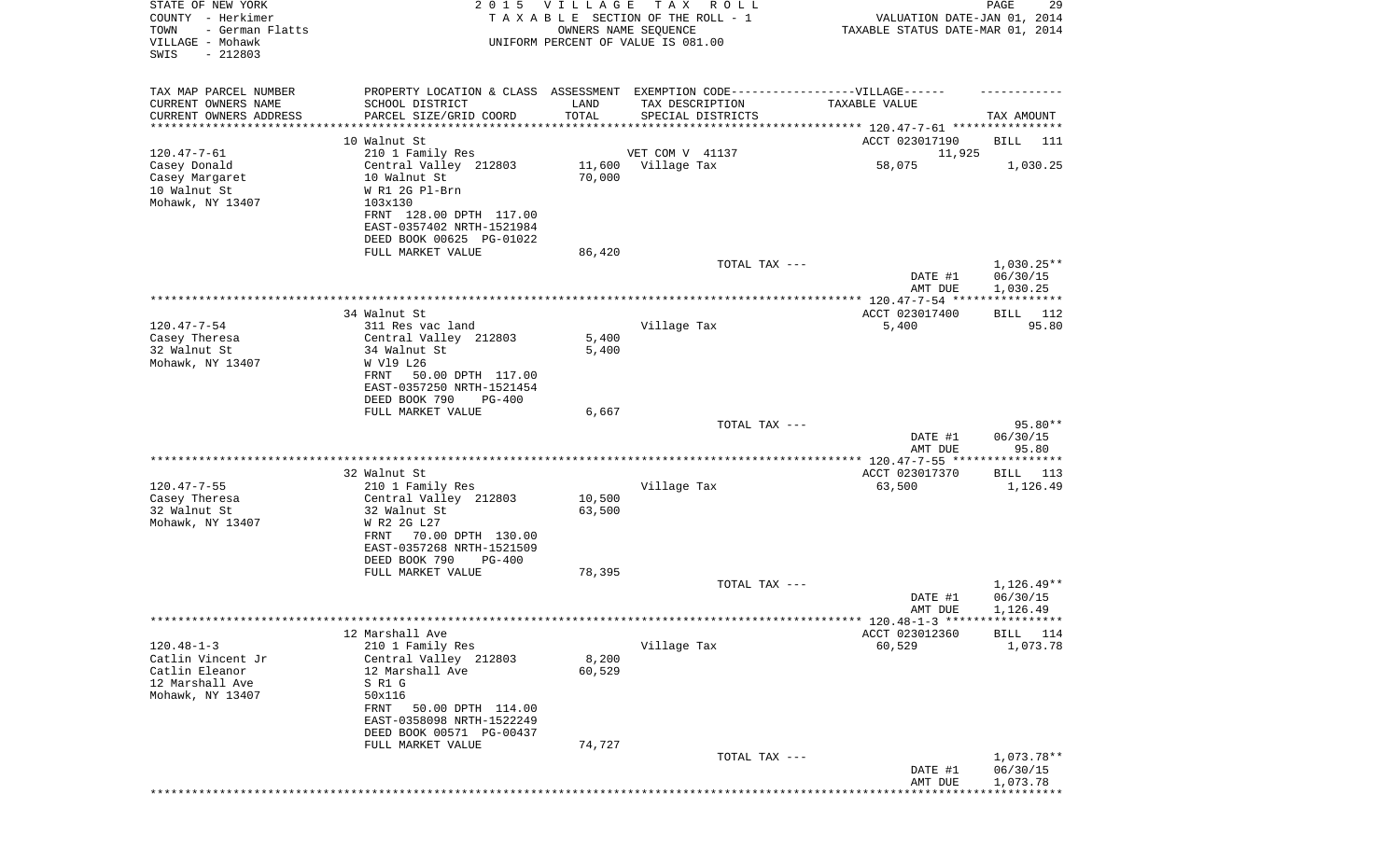| STATE OF NEW YORK<br>COUNTY - Herkimer<br>- German Flatts<br>TOWN<br>VILLAGE - Mohawk<br>SWIS<br>$-212803$ | 2 0 1 5                                        | <b>VILLAGE</b> | T A X<br>R O L L<br>TAXABLE SECTION OF THE ROLL - 1<br>OWNERS NAME SEQUENCE<br>UNIFORM PERCENT OF VALUE IS 081.00 | VALUATION DATE-JAN 01, 2014<br>TAXABLE STATUS DATE-MAR 01, 2014 | PAGE<br>30                         |
|------------------------------------------------------------------------------------------------------------|------------------------------------------------|----------------|-------------------------------------------------------------------------------------------------------------------|-----------------------------------------------------------------|------------------------------------|
| TAX MAP PARCEL NUMBER                                                                                      |                                                |                | PROPERTY LOCATION & CLASS ASSESSMENT EXEMPTION CODE----------------VILLAGE------                                  |                                                                 |                                    |
| CURRENT OWNERS NAME                                                                                        | SCHOOL DISTRICT                                | LAND           | TAX DESCRIPTION                                                                                                   | TAXABLE VALUE                                                   |                                    |
| CURRENT OWNERS ADDRESS<br>*********************                                                            | PARCEL SIZE/GRID COORD                         | TOTAL          | SPECIAL DISTRICTS                                                                                                 |                                                                 | TAX AMOUNT                         |
|                                                                                                            | 8 W Main St                                    |                |                                                                                                                   | ACCT 023001680                                                  | 115<br>BILL                        |
| $120.39 - 3 - 11$                                                                                          | 481 Att row bldg                               |                | Village Tax                                                                                                       | 68,100                                                          | 1,208.09                           |
| Ceneviva Vincent                                                                                           | Central Valley 212803                          | 3,900          |                                                                                                                   |                                                                 |                                    |
| Ceneviva Barbara                                                                                           | 8 W Main St                                    | 68,100         |                                                                                                                   |                                                                 |                                    |
| 951 Robinson Rd                                                                                            | FRNT<br>19.00 DPTH 107.81                      |                |                                                                                                                   |                                                                 |                                    |
| Mohawk, NY 13407                                                                                           | EAST-0357177 NRTH-1522555                      |                |                                                                                                                   |                                                                 |                                    |
|                                                                                                            | DEED BOOK 906<br>$PG-250$<br>FULL MARKET VALUE | 84,074         |                                                                                                                   |                                                                 |                                    |
|                                                                                                            |                                                |                | TOTAL TAX ---                                                                                                     |                                                                 | $1,208.09**$                       |
|                                                                                                            |                                                |                |                                                                                                                   | DATE #1<br>AMT DUE                                              | 06/30/15<br>1,208.09               |
|                                                                                                            | 6 W Main St                                    |                |                                                                                                                   | ACCT 023001650                                                  | BILL<br>116                        |
| $120.39 - 3 - 12$                                                                                          | 481 Att row bldg                               |                | Village Tax                                                                                                       | 69,400                                                          | 1,231.16                           |
| Ceneviva Vincent                                                                                           | Central Valley 212803                          | 3,500          |                                                                                                                   |                                                                 |                                    |
| Ceneviva Barbara                                                                                           | 6 W Main St                                    | 69,400         |                                                                                                                   |                                                                 |                                    |
| 951 Robinson Rd                                                                                            | 20.00 DPTH<br>FRNT<br>71.45                    |                |                                                                                                                   |                                                                 |                                    |
| Mohawk, NY 13407                                                                                           | EAST-0357195 NRTH-1522554                      |                |                                                                                                                   |                                                                 |                                    |
|                                                                                                            | DEED BOOK 906<br>$PG-250$                      |                |                                                                                                                   |                                                                 |                                    |
|                                                                                                            | FULL MARKET VALUE                              | 85,679         | TOTAL TAX ---                                                                                                     |                                                                 |                                    |
|                                                                                                            |                                                |                |                                                                                                                   | DATE #1<br>AMT DUE                                              | 1,231.16**<br>06/30/15<br>1,231.16 |
|                                                                                                            |                                                |                |                                                                                                                   |                                                                 |                                    |
|                                                                                                            | 33 Columbia St                                 |                |                                                                                                                   | ACCT 179435                                                     | BILL 117                           |
| $120.47 - 7 - 14$                                                                                          | 411 Apartment                                  |                | Village Tax                                                                                                       | 93,900                                                          | 1,665.79                           |
| CF Group LLC                                                                                               | Central Valley 212803                          | 13,300         |                                                                                                                   |                                                                 |                                    |
| PO Box 172                                                                                                 | 33 Columbia St                                 | 93,900         |                                                                                                                   |                                                                 |                                    |
| Mohawk, NY 13407                                                                                           | E 7Apt 4G<br>110x185                           |                |                                                                                                                   |                                                                 |                                    |
|                                                                                                            | FRNT 109.50 DPTH 183.00                        |                |                                                                                                                   |                                                                 |                                    |
|                                                                                                            | EAST-0357114 NRTH-1521516                      |                |                                                                                                                   |                                                                 |                                    |
|                                                                                                            | DEED BOOK 1491<br>PG-549                       |                |                                                                                                                   |                                                                 |                                    |
|                                                                                                            | FULL MARKET VALUE                              | 115,926        |                                                                                                                   |                                                                 |                                    |
|                                                                                                            |                                                |                | TOTAL TAX ---                                                                                                     |                                                                 | $1,665.79**$                       |
|                                                                                                            |                                                |                |                                                                                                                   | DATE #1                                                         | 06/30/15                           |
|                                                                                                            |                                                |                |                                                                                                                   | AMT DUE<br>***************** 120.47-8-32 *****************      | 1,665.79                           |
|                                                                                                            | 71 Walnut St                                   |                |                                                                                                                   | ACCT 023016950                                                  | 118<br>BILL                        |
| 120.47-8-32                                                                                                | 411 Apartment                                  |                | Village Tax                                                                                                       | 85,800                                                          | 1,522.09                           |
| CF Group LLC                                                                                               | Central Valley 212803                          | 10,800         |                                                                                                                   |                                                                 |                                    |
| 22 Fulmer St                                                                                               | 71 Walnut St                                   | 85,800         |                                                                                                                   |                                                                 |                                    |
| Mohawk, NY 13357                                                                                           | E 5 Apts 6G                                    |                |                                                                                                                   |                                                                 |                                    |
|                                                                                                            | 55x128                                         |                |                                                                                                                   |                                                                 |                                    |
|                                                                                                            | FRNT<br>55.00 DPTH 133.60                      |                |                                                                                                                   |                                                                 |                                    |
|                                                                                                            | EAST-0357195 NRTH-1520542                      |                |                                                                                                                   |                                                                 |                                    |
|                                                                                                            | DEED BOOK 1375 PG-671<br>FULL MARKET VALUE     | 105,926        |                                                                                                                   |                                                                 |                                    |
|                                                                                                            |                                                |                | TOTAL TAX ---                                                                                                     |                                                                 | $1,522.09**$                       |
|                                                                                                            |                                                |                |                                                                                                                   | DATE #1                                                         | 06/30/15                           |
|                                                                                                            |                                                |                |                                                                                                                   | AMT DUE                                                         | 1,522.09                           |
|                                                                                                            |                                                |                |                                                                                                                   | **************************************                          |                                    |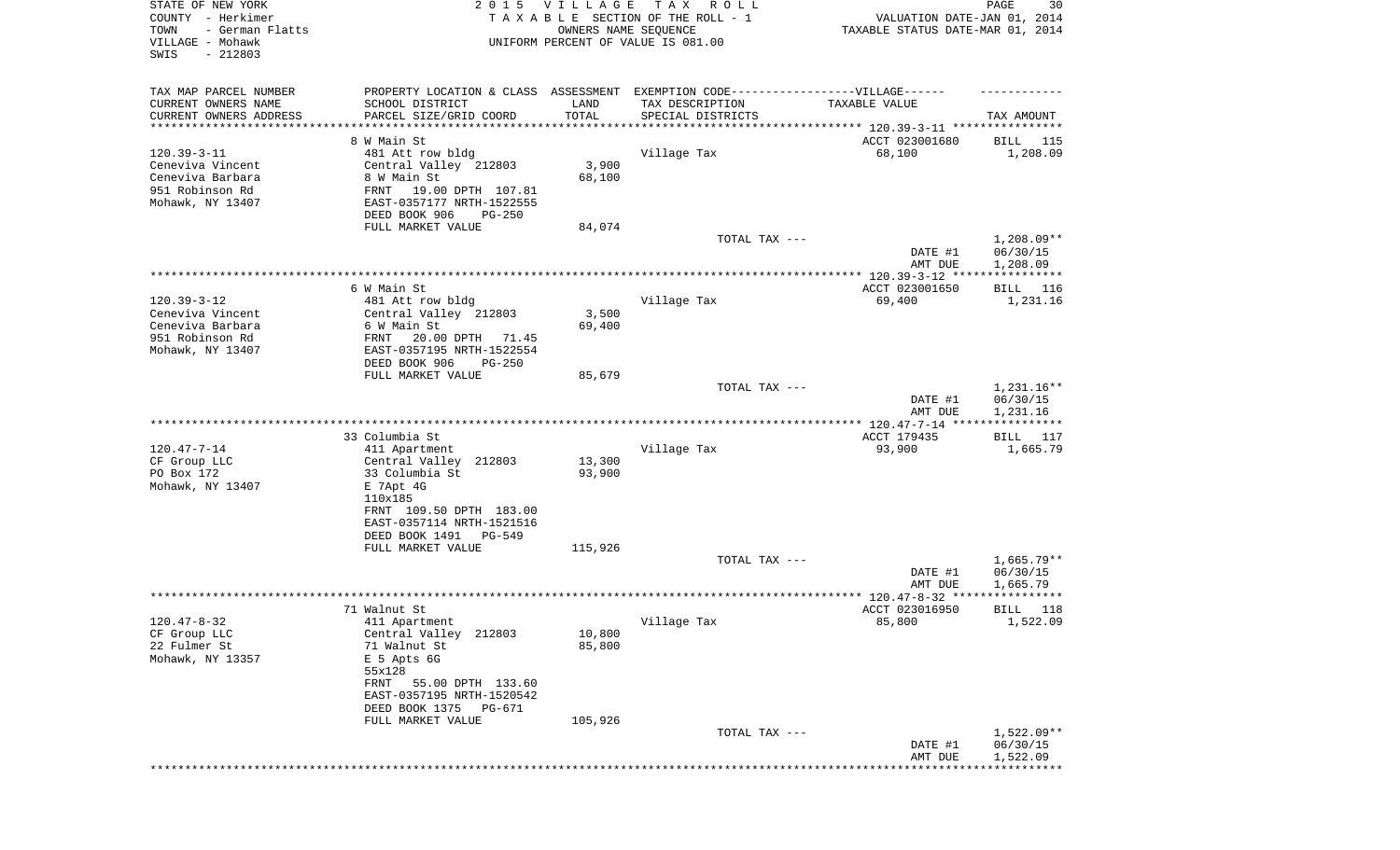| STATE OF NEW YORK<br>COUNTY - Herkimer<br>- German Flatts<br>TOWN<br>VILLAGE - Mohawk<br>$-212803$<br>SWIS | 2 0 1 5                                                                                                                                                                                  | VILLAGE<br>OWNERS NAME SEQUENCE | TAX ROLL<br>TAXABLE SECTION OF THE ROLL - 1<br>UNIFORM PERCENT OF VALUE IS 081.00 | VALUATION DATE-JAN 01, 2014<br>TAXABLE STATUS DATE-MAR 01, 2014 | PAGE<br>31                           |
|------------------------------------------------------------------------------------------------------------|------------------------------------------------------------------------------------------------------------------------------------------------------------------------------------------|---------------------------------|-----------------------------------------------------------------------------------|-----------------------------------------------------------------|--------------------------------------|
| TAX MAP PARCEL NUMBER<br>CURRENT OWNERS NAME                                                               | PROPERTY LOCATION & CLASS ASSESSMENT EXEMPTION CODE-----------------VILLAGE------<br>SCHOOL DISTRICT                                                                                     | LAND                            | TAX DESCRIPTION                                                                   | TAXABLE VALUE                                                   |                                      |
| CURRENT OWNERS ADDRESS                                                                                     | PARCEL SIZE/GRID COORD                                                                                                                                                                   | TOTAL                           | SPECIAL DISTRICTS                                                                 |                                                                 | TAX AMOUNT                           |
| *********************                                                                                      | ***************************                                                                                                                                                              |                                 |                                                                                   |                                                                 |                                      |
|                                                                                                            | 78 Walnut St                                                                                                                                                                             |                                 |                                                                                   | ACCT 023017880                                                  | BILL 119                             |
| $120.55 - 2 - 40$<br>Chad Perry as Trustee<br>%Celia Perry<br>78 Walnut St<br>Mohawk, NY 13407             | 210 1 Family Res<br>Central Valley 212803<br>78 Walnut St W<br>R1 2G Sp<br>Life Use C Perry<br>FRNT 70.00 DPTH 120.00<br>EAST-0356922 NRTH-1520213                                       | 12,500<br>79,900                | Village Tax                                                                       | 79,900                                                          | 1,417.43                             |
|                                                                                                            | DEED BOOK 1200<br>PG-538                                                                                                                                                                 |                                 |                                                                                   |                                                                 |                                      |
|                                                                                                            | FULL MARKET VALUE                                                                                                                                                                        | 98,642                          |                                                                                   |                                                                 |                                      |
|                                                                                                            |                                                                                                                                                                                          |                                 | TOTAL TAX ---                                                                     | DATE #1<br>AMT DUE                                              | $1,417.43**$<br>06/30/15<br>1,417.43 |
|                                                                                                            |                                                                                                                                                                                          |                                 |                                                                                   |                                                                 |                                      |
|                                                                                                            | 43 Walnut St                                                                                                                                                                             |                                 |                                                                                   | ACCT 023016590                                                  | 120<br><b>BILL</b>                   |
| $120.47 - 8 - 19$<br>Charles Larry<br>Evelyn Charles<br>43 Walnut St<br>Mohawk, NY 13407                   | 210 1 Family Res<br>Central Valley 212803<br>43 Walnut St<br>E R1 2G L34<br>Life Use Evelyn Charles<br>40.00 DPTH 150.00<br>FRNT<br>EAST-0357372 NRTH-1521228<br>DEED BOOK 914<br>PG-294 | 7,500<br>49,000                 | Village Tax                                                                       | 49,000                                                          | 869.26                               |
|                                                                                                            | FULL MARKET VALUE                                                                                                                                                                        | 60,494                          |                                                                                   |                                                                 |                                      |
|                                                                                                            |                                                                                                                                                                                          |                                 | TOTAL TAX ---                                                                     | DATE #1<br>AMT DUE                                              | 869.26**<br>06/30/15<br>869.26       |
|                                                                                                            |                                                                                                                                                                                          |                                 |                                                                                   |                                                                 |                                      |
| $120.47 - 7 - 44$                                                                                          | 10 E Center St<br>210 1 Family Res                                                                                                                                                       |                                 | VET WAR V 41127                                                                   | ACCT 023018300<br>7,065                                         | BILL 121                             |
| Cherry Joseph                                                                                              | Central Valley 212803                                                                                                                                                                    | 10,600                          | Village Tax                                                                       | 40,035                                                          | 710.22                               |
| Cherry Dianne<br>10 E Center St<br>Mohawk, NY 13407                                                        | 10 E Center St<br>R1 Sp<br>FRNT<br>90.00 DPTH 120.00<br>EAST-0357158 NRTH-1521083<br>DEED BOOK 00645 PG-00401<br>FULL MARKET VALUE                                                       | 47,100<br>58,148                | XC491 Water relevy                                                                | 398.83 MT M                                                     | 398.83                               |
|                                                                                                            |                                                                                                                                                                                          |                                 | TOTAL TAX ---                                                                     | DATE #1<br>AMT DUE                                              | 1,109.05**<br>06/30/15<br>1,109.05   |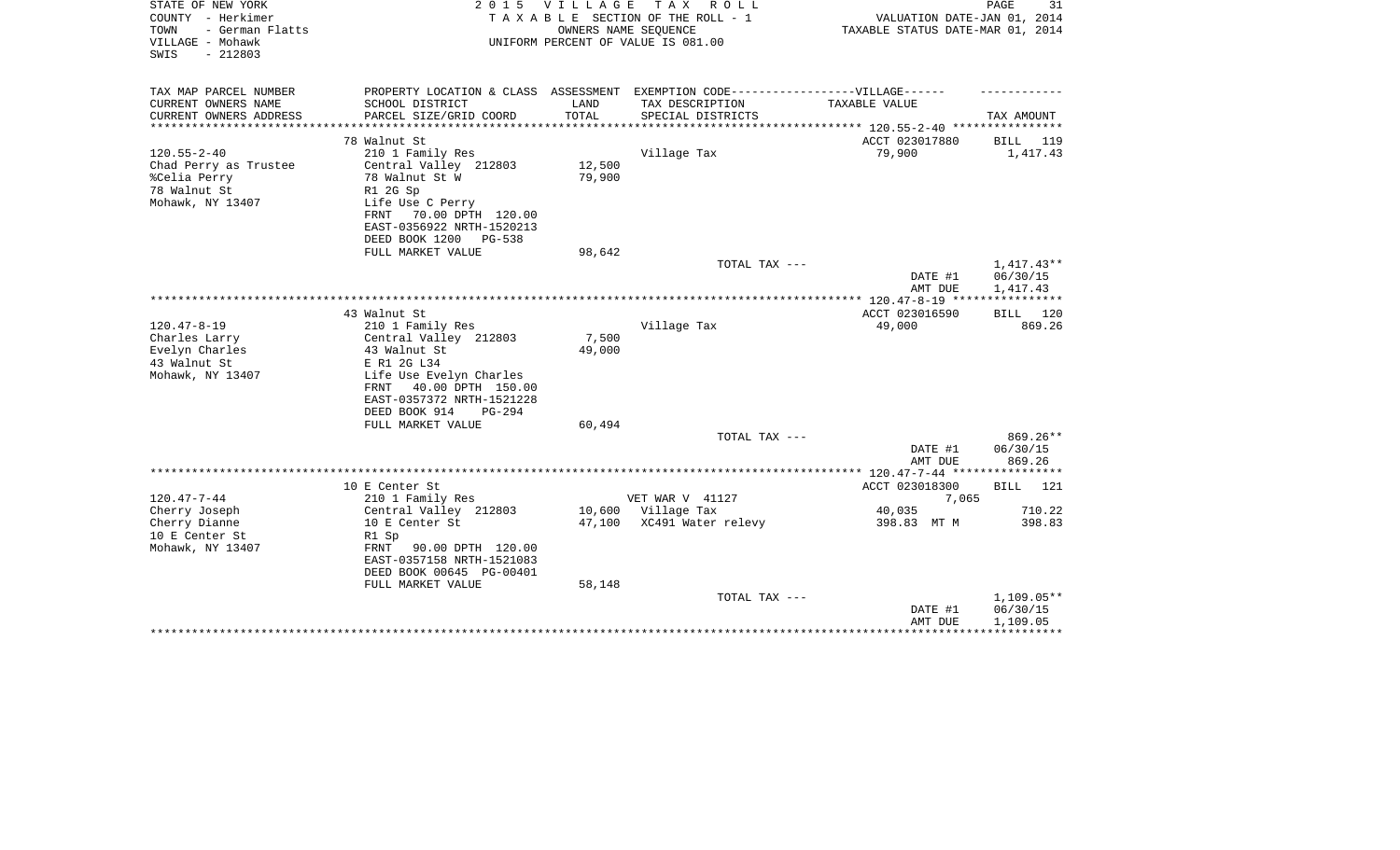| STATE OF NEW YORK<br>COUNTY - Herkimer<br>- German Flatts<br>TOWN<br>VILLAGE - Mohawk<br>SWIS<br>$-212803$ | 2 0 1 5                                              | <b>VILLAGE</b> | T A X<br>R O L L<br>TAXABLE SECTION OF THE ROLL - 1<br>OWNERS NAME SEQUENCE<br>UNIFORM PERCENT OF VALUE IS 081.00 | VALUATION DATE-JAN 01, 2014<br>TAXABLE STATUS DATE-MAR 01, 2014 | 32<br>PAGE               |
|------------------------------------------------------------------------------------------------------------|------------------------------------------------------|----------------|-------------------------------------------------------------------------------------------------------------------|-----------------------------------------------------------------|--------------------------|
| TAX MAP PARCEL NUMBER                                                                                      | PROPERTY LOCATION & CLASS ASSESSMENT                 |                | EXEMPTION CODE------------------VILLAGE------                                                                     |                                                                 |                          |
| CURRENT OWNERS NAME                                                                                        | SCHOOL DISTRICT                                      | LAND           | TAX DESCRIPTION                                                                                                   | TAXABLE VALUE                                                   |                          |
| CURRENT OWNERS ADDRESS<br>********************                                                             | PARCEL SIZE/GRID COORD<br>*****************          | TOTAL          | SPECIAL DISTRICTS<br>************************************ 120.47-4-6 *****************                            |                                                                 | TAX AMOUNT               |
|                                                                                                            | 3 Devendorf St                                       |                |                                                                                                                   | ACCT 023027540                                                  | BILL<br>122              |
| $120.47 - 4 - 6$                                                                                           | 210 1 Family Res                                     |                | Village Tax                                                                                                       | 46,900                                                          | 832.01                   |
| Childs James Jr                                                                                            | Central Valley 212803                                | 5,200          |                                                                                                                   |                                                                 |                          |
| Childs Mary                                                                                                | 3 Devendorf St                                       | 46,900         |                                                                                                                   |                                                                 |                          |
| 3 Devendorf St                                                                                             | E R1 1G L-2                                          |                |                                                                                                                   |                                                                 |                          |
| Mohawk, NY 13407                                                                                           | 39.00 DPTH<br>FRNT<br>73.70                          |                |                                                                                                                   |                                                                 |                          |
|                                                                                                            | EAST-0355952 NRTH-1522058<br>DEED BOOK 856<br>PG-97  |                |                                                                                                                   |                                                                 |                          |
|                                                                                                            | FULL MARKET VALUE                                    | 57,901         |                                                                                                                   |                                                                 |                          |
|                                                                                                            |                                                      |                | TOTAL TAX ---                                                                                                     |                                                                 | 832.01**                 |
|                                                                                                            |                                                      |                |                                                                                                                   | DATE #1                                                         | 06/30/15                 |
|                                                                                                            |                                                      |                |                                                                                                                   | AMT DUE                                                         | 832.01                   |
|                                                                                                            | 10 Green St                                          |                |                                                                                                                   | ACCT 023013950                                                  | 123<br>BILL              |
| $120.47 - 9 - 58$                                                                                          | 210 1 Family Res                                     |                | VET COM V 41137                                                                                                   | 11,925                                                          |                          |
| Childs James Sr                                                                                            | Central Valley 212803                                | 6,800          | Village Tax                                                                                                       | 41,836                                                          | 742.17                   |
| Childs Mary                                                                                                | 10 Green St                                          | 53,761         |                                                                                                                   |                                                                 |                          |
| 10 Green St                                                                                                | R1 Cpt Sp                                            |                |                                                                                                                   |                                                                 |                          |
| Mohawk, NY 13407                                                                                           | FRNT 40.00 DPTH 120.00                               |                |                                                                                                                   |                                                                 |                          |
|                                                                                                            | EAST-0358037 NRTH-1521771<br>DEED BOOK 797<br>PG-363 |                |                                                                                                                   |                                                                 |                          |
|                                                                                                            | FULL MARKET VALUE                                    | 66,372         |                                                                                                                   |                                                                 |                          |
|                                                                                                            |                                                      |                | TOTAL TAX ---                                                                                                     |                                                                 | 742.17**                 |
|                                                                                                            |                                                      |                |                                                                                                                   | DATE #1                                                         | 06/30/15                 |
|                                                                                                            |                                                      |                |                                                                                                                   | AMT DUE                                                         | 742.17                   |
|                                                                                                            | 13-17 Green St                                       |                |                                                                                                                   | ACCT 023013290                                                  | BILL<br>124              |
| $120.48 - 1 - 53$                                                                                          | 210 1 Family Res                                     |                | Village Tax                                                                                                       | 65,500                                                          | 1,161.97                 |
| Childs William Jr                                                                                          | Central Valley 212803                                | 9,200          |                                                                                                                   |                                                                 |                          |
| 15 Green St                                                                                                | 13-17 Green St                                       | 65,500         |                                                                                                                   |                                                                 |                          |
| Mohawk, NY 13407                                                                                           | R1<br>83.00 DPTH 95.00<br>FRNT                       |                |                                                                                                                   |                                                                 |                          |
|                                                                                                            | EAST-0358150 NRTH-1521625                            |                |                                                                                                                   |                                                                 |                          |
|                                                                                                            | DEED BOOK 745<br>$PG-13$                             |                |                                                                                                                   |                                                                 |                          |
|                                                                                                            | FULL MARKET VALUE                                    | 80,864         |                                                                                                                   |                                                                 |                          |
|                                                                                                            |                                                      |                | TOTAL TAX ---                                                                                                     |                                                                 | 1,161.97**               |
|                                                                                                            |                                                      |                |                                                                                                                   | DATE #1<br>AMT DUE                                              | 06/30/15<br>1,161.97     |
|                                                                                                            |                                                      |                |                                                                                                                   |                                                                 |                          |
|                                                                                                            | 8 E Main St                                          |                |                                                                                                                   | ACCT 023008520                                                  | <b>BILL</b> 125          |
| $120.47 - 6 - 1$                                                                                           | 450 Retail srvce                                     |                | Village Tax                                                                                                       | 126,100                                                         | 2,237.01                 |
| Choice Properties Monticello Central Valley 212803                                                         |                                                      | 11,400         |                                                                                                                   |                                                                 |                          |
| PO Box 960<br>Rock Hill, NY 12775                                                                          | 8 E Main St<br>sm retail                             | 126,100        |                                                                                                                   |                                                                 |                          |
|                                                                                                            | FRNT<br>88.00 DPTH 116.37                            |                |                                                                                                                   |                                                                 |                          |
|                                                                                                            | EAST-0357328 NRTH-1522422                            |                |                                                                                                                   |                                                                 |                          |
|                                                                                                            | DEED BOOK 1370<br>PG-253                             |                |                                                                                                                   |                                                                 |                          |
|                                                                                                            | FULL MARKET VALUE                                    | 155,679        |                                                                                                                   |                                                                 |                          |
|                                                                                                            |                                                      |                | TOTAL TAX ---                                                                                                     | DATE #1                                                         | $2,237.01**$<br>06/30/15 |
|                                                                                                            |                                                      |                |                                                                                                                   | AMT DUE                                                         | 2,237.01                 |
|                                                                                                            |                                                      |                |                                                                                                                   |                                                                 | ***********              |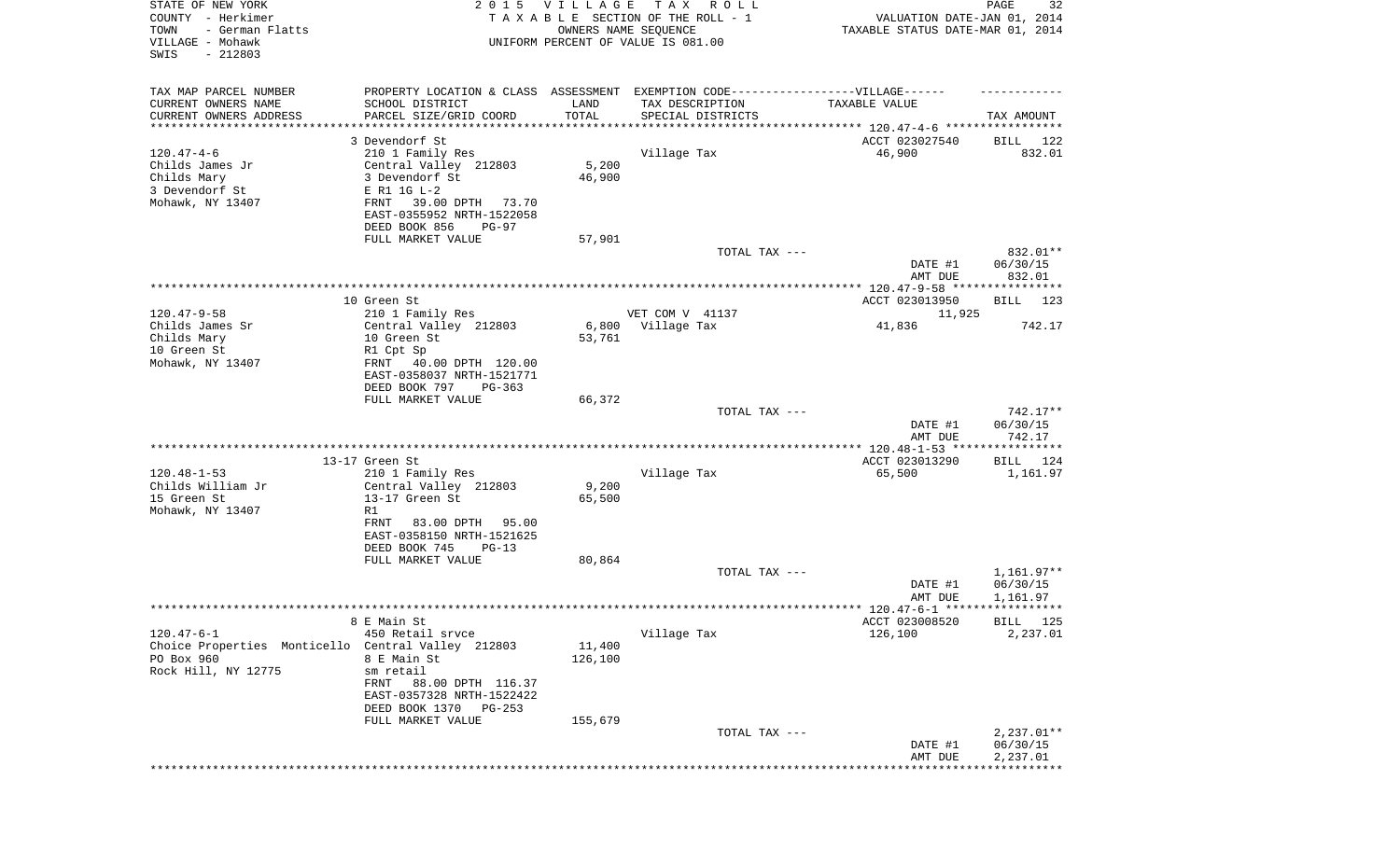| STATE OF NEW YORK<br>COUNTY - Herkimer<br>TOWN<br>- German Flatts<br>VILLAGE - Mohawk<br>SWIS<br>$-212803$ | 2 0 1 5                                                                          | <b>VILLAGE</b>      | T A X<br>R O L L<br>TAXABLE SECTION OF THE ROLL - 1<br>OWNERS NAME SEQUENCE<br>UNIFORM PERCENT OF VALUE IS 081.00 | VALUATION DATE-JAN 01, 2014<br>TAXABLE STATUS DATE-MAR 01, 2014                  | PAGE<br>33                            |
|------------------------------------------------------------------------------------------------------------|----------------------------------------------------------------------------------|---------------------|-------------------------------------------------------------------------------------------------------------------|----------------------------------------------------------------------------------|---------------------------------------|
|                                                                                                            |                                                                                  |                     |                                                                                                                   |                                                                                  |                                       |
| TAX MAP PARCEL NUMBER                                                                                      | PROPERTY LOCATION & CLASS ASSESSMENT EXEMPTION CODE----------------VILLAGE------ |                     |                                                                                                                   |                                                                                  |                                       |
| CURRENT OWNERS NAME                                                                                        | SCHOOL DISTRICT                                                                  | LAND                | TAX DESCRIPTION                                                                                                   | TAXABLE VALUE                                                                    |                                       |
| CURRENT OWNERS ADDRESS<br>*********************                                                            | PARCEL SIZE/GRID COORD<br>*****************                                      | TOTAL<br>********** | SPECIAL DISTRICTS                                                                                                 |                                                                                  | TAX AMOUNT                            |
|                                                                                                            | 26 Church St                                                                     |                     |                                                                                                                   | ********************************* 120.47-8-56 ****************<br>ACCT 023015570 | BILL 126                              |
| $120.47 - 8 - 56$                                                                                          | 210 1 Family Res                                                                 |                     | Village Tax                                                                                                       | 58,700                                                                           | 1,041.34                              |
| Chrisman Heidi                                                                                             | Central Valley 212803                                                            | 10,700              |                                                                                                                   |                                                                                  |                                       |
| 26 Church St                                                                                               | 26 Church St                                                                     | 58,700              |                                                                                                                   |                                                                                  |                                       |
| Mohawk, NY 13407                                                                                           | W R1 G                                                                           |                     |                                                                                                                   |                                                                                  |                                       |
|                                                                                                            | <b>FRNT</b><br>60.00 DPTH 165.00                                                 |                     |                                                                                                                   |                                                                                  |                                       |
|                                                                                                            | EAST-0320826 NRTH-1096979                                                        |                     |                                                                                                                   |                                                                                  |                                       |
|                                                                                                            | DEED BOOK 1220<br>PG-184                                                         |                     |                                                                                                                   |                                                                                  |                                       |
|                                                                                                            | FULL MARKET VALUE                                                                | 72,469              | TOTAL TAX ---                                                                                                     |                                                                                  | $1,041.34**$                          |
|                                                                                                            |                                                                                  |                     |                                                                                                                   | DATE #1                                                                          | 06/30/15                              |
|                                                                                                            |                                                                                  |                     |                                                                                                                   | AMT DUE                                                                          | 1,041.34                              |
|                                                                                                            |                                                                                  |                     |                                                                                                                   |                                                                                  |                                       |
|                                                                                                            | 14 North St                                                                      |                     |                                                                                                                   | ACCT 023000540                                                                   | BILL 127                              |
| $120.39 - 1 - 21$                                                                                          | 210 1 Family Res                                                                 |                     | Village Tax                                                                                                       | 49,200                                                                           | 872.81                                |
| Christensen Laurie<br>14 North St                                                                          | Central Valley 212803                                                            | 6,400               |                                                                                                                   |                                                                                  |                                       |
| Mohawk, NY 13407                                                                                           | 14 North St<br>40.00 DPTH 283.00<br>FRNT                                         | 49,200              |                                                                                                                   |                                                                                  |                                       |
|                                                                                                            | EAST-0356189 NRTH-1522736                                                        |                     |                                                                                                                   |                                                                                  |                                       |
|                                                                                                            | DEED BOOK 1341 PG-324                                                            |                     |                                                                                                                   |                                                                                  |                                       |
|                                                                                                            | FULL MARKET VALUE                                                                | 60,741              |                                                                                                                   |                                                                                  |                                       |
|                                                                                                            |                                                                                  |                     | TOTAL TAX ---                                                                                                     |                                                                                  | 872.81**                              |
|                                                                                                            |                                                                                  |                     |                                                                                                                   | DATE #1                                                                          | 06/30/15                              |
|                                                                                                            |                                                                                  |                     |                                                                                                                   | AMT DUE<br>*************** 120.39-1-24 *****************                         | 872.81                                |
|                                                                                                            | 8 North St                                                                       |                     |                                                                                                                   | ACCT 023000450                                                                   | BILL 128                              |
| $120.39 - 1 - 24$                                                                                          | 210 1 Family Res                                                                 |                     | Village Tax                                                                                                       | 48,800                                                                           | 865.71                                |
| Cimo Michael                                                                                               | Central Valley 212803                                                            | 8,200               |                                                                                                                   |                                                                                  |                                       |
| Cimo Vicki                                                                                                 | 8 North St                                                                       | 48,800              |                                                                                                                   |                                                                                  |                                       |
| 8 North St                                                                                                 | FRNT<br>51.50 DPTH 295.30                                                        |                     |                                                                                                                   |                                                                                  |                                       |
| Mohawk, NY 13407                                                                                           | EAST-0356301 NRTH-1522776                                                        |                     |                                                                                                                   |                                                                                  |                                       |
|                                                                                                            | DEED BOOK 1108<br>PG-154                                                         |                     |                                                                                                                   |                                                                                  |                                       |
|                                                                                                            | FULL MARKET VALUE                                                                | 60,247              | TOTAL TAX ---                                                                                                     |                                                                                  | 865.71**                              |
|                                                                                                            |                                                                                  |                     |                                                                                                                   | DATE #1                                                                          | 06/30/15                              |
|                                                                                                            |                                                                                  |                     |                                                                                                                   | AMT DUE                                                                          | 865.71                                |
|                                                                                                            |                                                                                  |                     |                                                                                                                   |                                                                                  |                                       |
|                                                                                                            | 8 Burns Ave                                                                      |                     |                                                                                                                   | ACCT 023013080                                                                   | 129<br>BILL                           |
| $120.48 - 1 - 30$                                                                                          | 210 1 Family Res                                                                 |                     | VET WAR V 41127                                                                                                   | 7,155                                                                            |                                       |
| Cirillo Patrick                                                                                            | Central Valley 212803                                                            |                     | 14,400 VET DIS V 41147                                                                                            | 3,135                                                                            |                                       |
| Cirillo Delores<br>8 Burns Ave                                                                             | 8 Burns Ave<br>W R1 G                                                            |                     | 62,700 Village Tax                                                                                                | 52,410                                                                           | 929.75                                |
| Mohawk, NY 13407                                                                                           | .342a                                                                            |                     |                                                                                                                   |                                                                                  |                                       |
|                                                                                                            | FRNT 148.00 DPTH 130.20                                                          |                     |                                                                                                                   |                                                                                  |                                       |
|                                                                                                            | EAST-0358674 NRTH-1522121                                                        |                     |                                                                                                                   |                                                                                  |                                       |
|                                                                                                            | DEED BOOK 00536 PG-00352                                                         |                     |                                                                                                                   |                                                                                  |                                       |
|                                                                                                            | FULL MARKET VALUE                                                                | 77,407              |                                                                                                                   |                                                                                  |                                       |
|                                                                                                            |                                                                                  |                     | TOTAL TAX ---                                                                                                     |                                                                                  | 929.75**                              |
|                                                                                                            |                                                                                  |                     |                                                                                                                   | DATE #1                                                                          | 06/30/15                              |
|                                                                                                            |                                                                                  |                     |                                                                                                                   | AMT DUE<br>**************                                                        | 929.75<br>* * * * * * * * * * * * * * |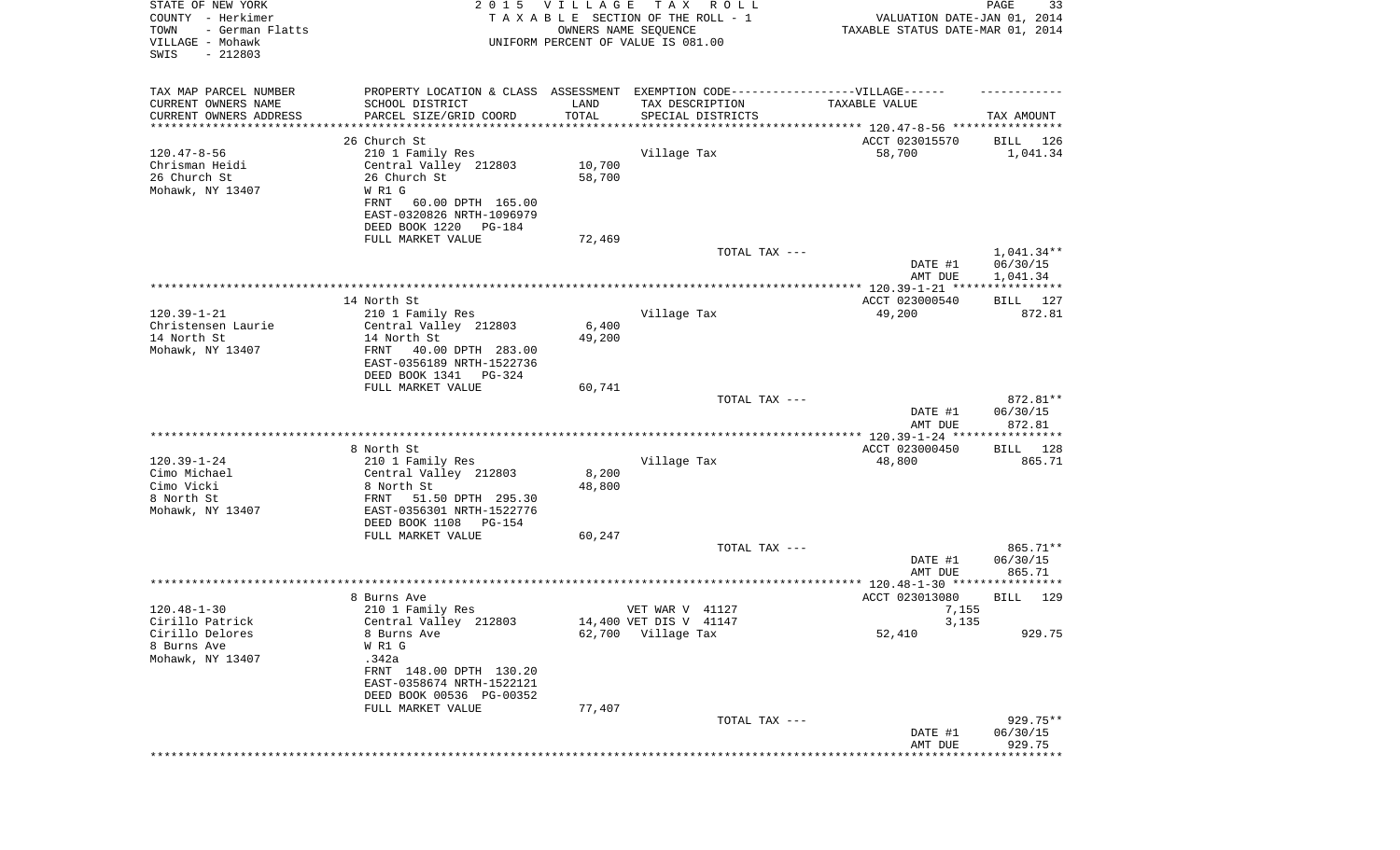| STATE OF NEW YORK<br>COUNTY - Herkimer<br>- German Flatts<br>TOWN<br>VILLAGE - Mohawk<br>$-212803$<br>SWIS |                                                                                                     | 2015 VILLAGE<br>OWNERS NAME SEQUENCE | T A X<br>R O L L<br>TAXABLE SECTION OF THE ROLL - 1<br>UNIFORM PERCENT OF VALUE IS 081.00 | VALUATION DATE-JAN 01, 2014<br>TAXABLE STATUS DATE-MAR 01, 2014 | PAGE<br>34           |
|------------------------------------------------------------------------------------------------------------|-----------------------------------------------------------------------------------------------------|--------------------------------------|-------------------------------------------------------------------------------------------|-----------------------------------------------------------------|----------------------|
| TAX MAP PARCEL NUMBER<br>CURRENT OWNERS NAME                                                               | PROPERTY LOCATION & CLASS ASSESSMENT EXEMPTION CODE----------------VILLAGE------<br>SCHOOL DISTRICT | LAND                                 | TAX DESCRIPTION                                                                           | TAXABLE VALUE                                                   |                      |
| CURRENT OWNERS ADDRESS                                                                                     | PARCEL SIZE/GRID COORD                                                                              | TOTAL                                | SPECIAL DISTRICTS                                                                         |                                                                 | TAX AMOUNT           |
| *********************                                                                                      | *****************                                                                                   |                                      |                                                                                           | ********************************* 120.39-1-30 ****************  |                      |
|                                                                                                            | 4 North St                                                                                          |                                      |                                                                                           | ACCT 023000390                                                  | BILL<br>130          |
| $120.39 - 1 - 30$<br>Cirillo Paul                                                                          | 210 1 Family Res<br>Central Valley 212803                                                           | 4,200                                | Village Tax                                                                               | 46,900                                                          | 832.01               |
| 4 North St                                                                                                 | 4 North St                                                                                          | 46,900                               |                                                                                           |                                                                 |                      |
| Mohawk, NY 13407                                                                                           | FRNT<br>40.00 DPTH<br>83.00                                                                         |                                      |                                                                                           |                                                                 |                      |
|                                                                                                            | EAST-0356405 NRTH-1522696                                                                           |                                      |                                                                                           |                                                                 |                      |
|                                                                                                            | DEED BOOK 890<br>PG-496                                                                             |                                      |                                                                                           |                                                                 |                      |
|                                                                                                            | FULL MARKET VALUE                                                                                   | 57,901                               |                                                                                           |                                                                 |                      |
|                                                                                                            |                                                                                                     |                                      | TOTAL TAX ---                                                                             | DATE #1                                                         | 832.01**<br>06/30/15 |
|                                                                                                            |                                                                                                     |                                      |                                                                                           | AMT DUE                                                         | 832.01               |
|                                                                                                            |                                                                                                     |                                      |                                                                                           |                                                                 |                      |
|                                                                                                            | 18 Orchard St                                                                                       |                                      |                                                                                           | ACCT 023010110                                                  | <b>BILL</b><br>131   |
| $120.48 - 1 - 14$                                                                                          | 210 1 Family Res                                                                                    |                                      | Village Tax                                                                               | 45,099                                                          | 800.06               |
| Clanton Jason                                                                                              | Central Valley 212803                                                                               | 5,400                                |                                                                                           |                                                                 |                      |
| Clanton Dana Guido<br>18 Orchard St                                                                        | 18 Orchard St<br>R1 2G                                                                              | 45,099                               |                                                                                           |                                                                 |                      |
| Mohawk, NY 13407                                                                                           | FRNT<br>30.00 DPTH 138.00                                                                           |                                      |                                                                                           |                                                                 |                      |
|                                                                                                            | EAST-0358224 NRTH-1522220                                                                           |                                      |                                                                                           |                                                                 |                      |
|                                                                                                            | DEED BOOK 924<br>$PG-10$                                                                            |                                      |                                                                                           |                                                                 |                      |
|                                                                                                            | FULL MARKET VALUE                                                                                   | 55,678                               |                                                                                           |                                                                 |                      |
|                                                                                                            |                                                                                                     |                                      | TOTAL TAX ---                                                                             |                                                                 | 800.06**             |
|                                                                                                            |                                                                                                     |                                      |                                                                                           | DATE #1<br>AMT DUE                                              | 06/30/15<br>800.06   |
|                                                                                                            |                                                                                                     |                                      |                                                                                           | ************* 120.48-1-64 *****************                     |                      |
|                                                                                                            | 43 Green St                                                                                         |                                      |                                                                                           | ACCT 023013620                                                  | 132<br>BILL          |
| $120.48 - 1 - 64$                                                                                          | 210 1 Family Res                                                                                    |                                      | Village Tax                                                                               | 31,500                                                          | 558.81               |
| Clapper Chapman                                                                                            | Central Valley 212803                                                                               | 8,200                                |                                                                                           |                                                                 |                      |
| Clapper Sharon<br>PO Box 83                                                                                | 43 Green St<br>E R1 G                                                                               | 31,500                               |                                                                                           |                                                                 |                      |
| Mohawk, NY 13407                                                                                           | <b>FRNT</b><br>42.00 DPTH 175.00                                                                    |                                      |                                                                                           |                                                                 |                      |
|                                                                                                            | EAST-0358008 NRTH-1520941                                                                           |                                      |                                                                                           |                                                                 |                      |
|                                                                                                            | DEED BOOK 933<br>PG-449                                                                             |                                      |                                                                                           |                                                                 |                      |
|                                                                                                            | FULL MARKET VALUE                                                                                   | 38,889                               |                                                                                           |                                                                 |                      |
|                                                                                                            |                                                                                                     |                                      | TOTAL TAX ---                                                                             |                                                                 | 558.81**             |
|                                                                                                            |                                                                                                     |                                      |                                                                                           | DATE #1<br>AMT DUE                                              | 06/30/15<br>558.81   |
|                                                                                                            |                                                                                                     |                                      |                                                                                           |                                                                 | * * * * * * *        |
|                                                                                                            | 36 W Main St                                                                                        |                                      |                                                                                           | ACCT 023001980                                                  | 133<br>BILL          |
| $120.39 - 2 - 11$                                                                                          | 283 Res w/Comuse                                                                                    |                                      | Village Tax                                                                               | 55,900                                                          | 991.67               |
| Clapper Richard                                                                                            | Central Valley 212803                                                                               | 10,400                               |                                                                                           |                                                                 |                      |
| Clapper Donna                                                                                              | 36 W Main St                                                                                        | 55,900                               |                                                                                           |                                                                 |                      |
| 34 Green St                                                                                                | 60.00 DPTH<br>90.00<br>FRNT                                                                         |                                      |                                                                                           |                                                                 |                      |
| Mohawk, NY 13407                                                                                           | EAST-0356734 NRTH-1522470<br>DEED BOOK 817<br>PG-484                                                |                                      |                                                                                           |                                                                 |                      |
|                                                                                                            | FULL MARKET VALUE                                                                                   | 69,012                               |                                                                                           |                                                                 |                      |
|                                                                                                            |                                                                                                     |                                      | TOTAL TAX ---                                                                             |                                                                 | 991.67**             |
|                                                                                                            |                                                                                                     |                                      |                                                                                           | DATE #1                                                         | 06/30/15             |
|                                                                                                            |                                                                                                     |                                      |                                                                                           | AMT DUE                                                         | 991.67               |
|                                                                                                            |                                                                                                     |                                      |                                                                                           | **************************                                      |                      |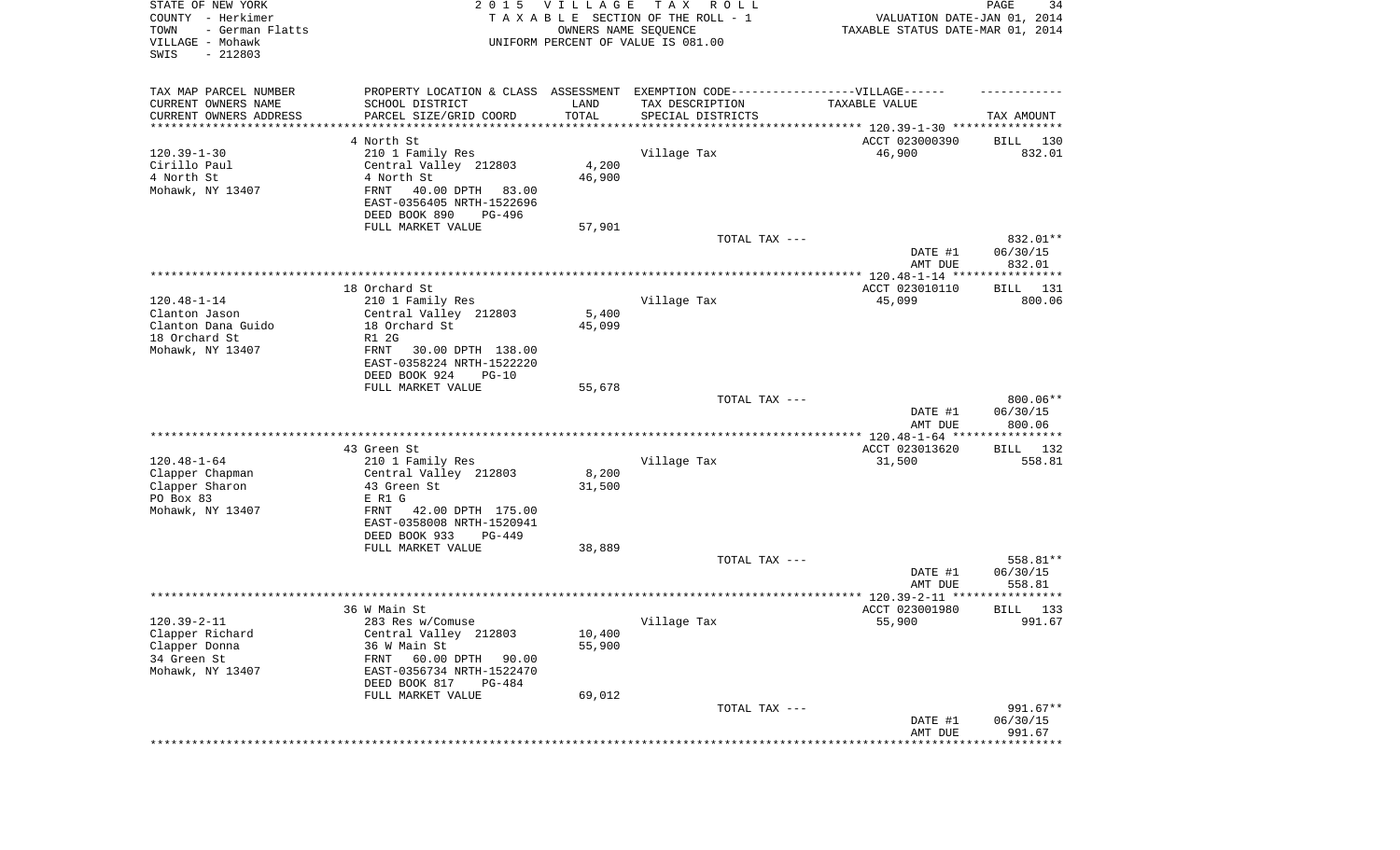| STATE OF NEW YORK<br>COUNTY - Herkimer<br>TOWN<br>- German Flatts<br>VILLAGE - Mohawk<br>SWIS<br>$-212803$ |                                                                                                                                                                                                      | 2015 VILLAGE<br>OWNERS NAME SEQUENCE | T A X<br>R O L L<br>TAXABLE SECTION OF THE ROLL - 1<br>UNIFORM PERCENT OF VALUE IS 081.00                                | VALUATION DATE-JAN 01, 2014<br>TAXABLE STATUS DATE-MAR 01, 2014 | PAGE<br>35                           |
|------------------------------------------------------------------------------------------------------------|------------------------------------------------------------------------------------------------------------------------------------------------------------------------------------------------------|--------------------------------------|--------------------------------------------------------------------------------------------------------------------------|-----------------------------------------------------------------|--------------------------------------|
| TAX MAP PARCEL NUMBER<br>CURRENT OWNERS NAME<br>CURRENT OWNERS ADDRESS<br>********************             | SCHOOL DISTRICT<br>PARCEL SIZE/GRID COORD                                                                                                                                                            | LAND<br>TOTAL                        | PROPERTY LOCATION & CLASS ASSESSMENT EXEMPTION CODE----------------VILLAGE------<br>TAX DESCRIPTION<br>SPECIAL DISTRICTS | TAXABLE VALUE                                                   | TAX AMOUNT                           |
| $120.47 - 9 - 48$                                                                                          | 34 Green St<br>210 1 Family Res                                                                                                                                                                      |                                      | VET COM V 41137                                                                                                          | ACCT 023014250<br>11,925                                        | BILL<br>134                          |
| Clapper Richard<br>Tallman Donna<br>34 Green St<br>Mohawk, NY 13407                                        | Central Valley 212803<br>34 Green St<br>R1 Sp<br>FRNT<br>60.00 DPTH 120.00<br>EAST-0357900 NRTH-1521283<br>DEED BOOK 710<br>PG-453                                                                   | 57,600                               | 9,300 Village Tax                                                                                                        | 45,675                                                          | 810.27                               |
|                                                                                                            | FULL MARKET VALUE                                                                                                                                                                                    | 71,111                               | TOTAL TAX ---                                                                                                            | DATE #1<br>AMT DUE                                              | 810.27**<br>06/30/15<br>810.27       |
|                                                                                                            |                                                                                                                                                                                                      |                                      |                                                                                                                          |                                                                 |                                      |
| $120.47 - 9 - 50$<br>Clapper Richard<br>Tallman Donna<br>34 Green St<br>Mohawk, NY 13407                   | 30 Green St<br>210 1 Family Res<br>Central Valley 212803<br>30 Green St<br>W R1 Brn<br>FRNT<br>40.00 DPTH 120.00<br>EAST-0357930 NRTH-1521387                                                        | 6,800<br>36,500                      | Village Tax                                                                                                              | ACCT 023014190<br>36,500                                        | BILL 135<br>647.51                   |
|                                                                                                            | DEED BOOK 710<br><b>PG-451</b><br>FULL MARKET VALUE                                                                                                                                                  | 45,062                               |                                                                                                                          |                                                                 |                                      |
|                                                                                                            |                                                                                                                                                                                                      |                                      | TOTAL TAX ---                                                                                                            | DATE #1<br>AMT DUE                                              | 647.51**<br>06/30/15<br>647.51       |
|                                                                                                            | 28 Green St                                                                                                                                                                                          |                                      |                                                                                                                          | ACCT 023014160                                                  | BILL 136                             |
| $120.47 - 9 - 51$                                                                                          | 210 1 Family Res                                                                                                                                                                                     |                                      | Village Tax                                                                                                              | 56,400                                                          | 1,000.54                             |
| Clapper Richard Jr<br>Clapper Linda<br>28 Green St<br>Mohawk, NY 13407                                     | Central Valley 212803<br>28 Green St<br>R1 D<br>partial on addition<br>42.00 DPTH 120.00<br>FRNT<br>EAST-0357942 NRTH-1521427                                                                        | 7,100<br>56,400                      | XC491 Water relevy                                                                                                       | 300.35 MT M                                                     | 300.35                               |
|                                                                                                            | DEED BOOK 1108 PG-487<br>FULL MARKET VALUE                                                                                                                                                           | 69,630                               |                                                                                                                          |                                                                 |                                      |
|                                                                                                            |                                                                                                                                                                                                      |                                      | TOTAL TAX ---                                                                                                            | DATE #1<br>AMT DUE                                              | $1,300.89**$<br>06/30/15<br>1,300.89 |
|                                                                                                            |                                                                                                                                                                                                      |                                      |                                                                                                                          | ****** 120.48-1-35 *****************                            |                                      |
| $120.48 - 1 - 35$<br>Clark John<br>Clark Gloria<br>32 Marshall Ave<br>Mohawk, NY 13407                     | 32 Marshall Ave<br>210 1 Family Res<br>Central Valley 212803<br>32 Marshall Ave<br>S R1 G<br>50.00 DPTH 120.00<br>FRNT<br>EAST-0358743 NRTH-1522505<br>DEED BOOK 1229<br>PG-608<br>FULL MARKET VALUE | 8,500<br>54,600<br>67,407            | Village Tax                                                                                                              | ACCT 023012600<br>54,600                                        | <b>BILL</b> 137<br>968.60            |
|                                                                                                            |                                                                                                                                                                                                      |                                      | TOTAL TAX ---                                                                                                            | DATE #1<br>AMT DUE                                              | 968.60**<br>06/30/15<br>968.60       |
|                                                                                                            |                                                                                                                                                                                                      |                                      |                                                                                                                          |                                                                 |                                      |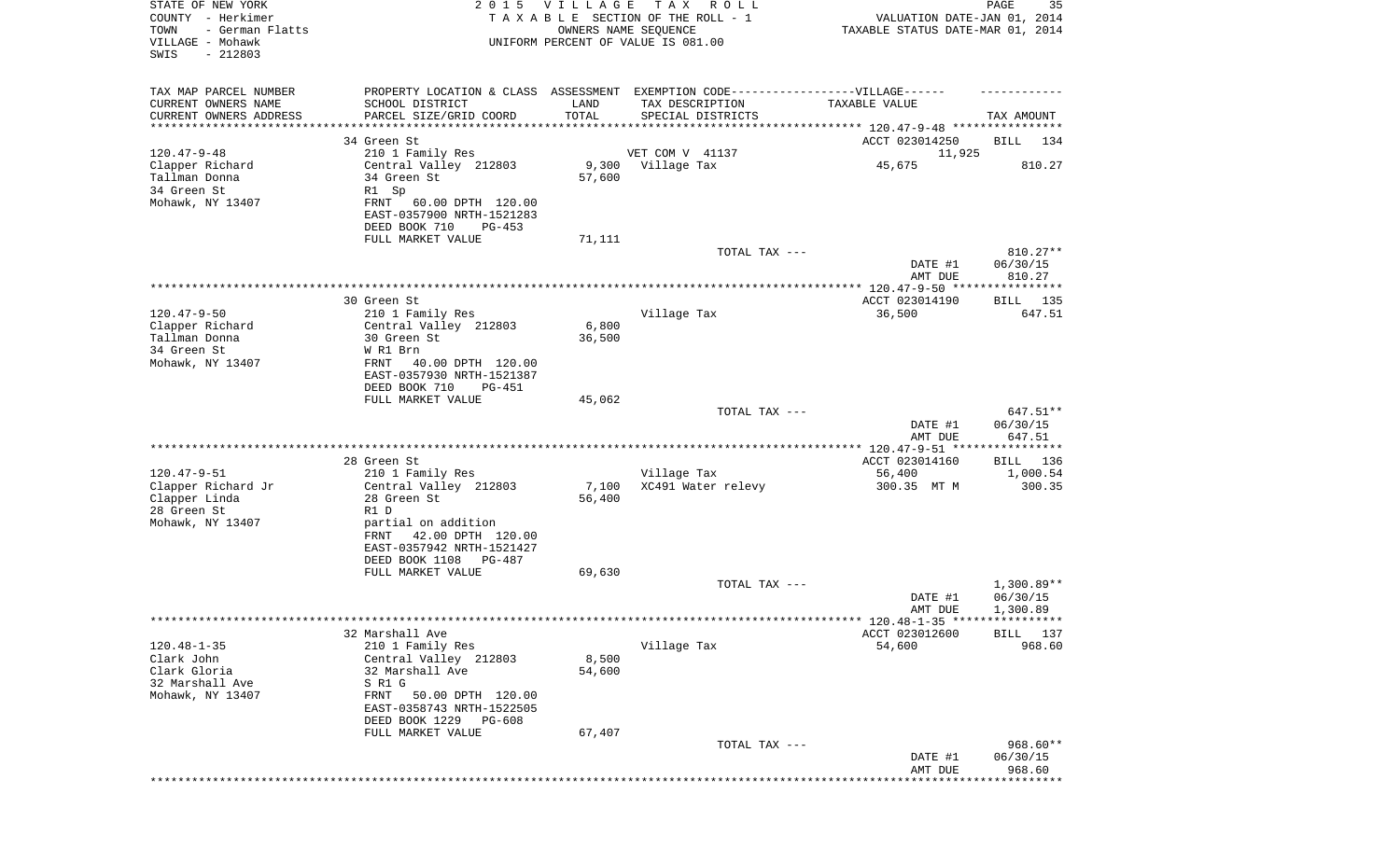| STATE OF NEW YORK<br>COUNTY - Herkimer<br>- German Flatts<br>TOWN<br>VILLAGE - Mohawk<br>SWIS<br>$-212803$ |                                                                                   | 2015 VILLAGE<br>OWNERS NAME SEQUENCE | TAX ROLL<br>TAXABLE SECTION OF THE ROLL - 1<br>UNIFORM PERCENT OF VALUE IS 081.00 | VALUATION DATE-JAN 01, 2014<br>TAXABLE STATUS DATE-MAR 01, 2014 | PAGE<br>36  |
|------------------------------------------------------------------------------------------------------------|-----------------------------------------------------------------------------------|--------------------------------------|-----------------------------------------------------------------------------------|-----------------------------------------------------------------|-------------|
| TAX MAP PARCEL NUMBER                                                                                      | PROPERTY LOCATION & CLASS ASSESSMENT EXEMPTION CODE-----------------VILLAGE------ |                                      |                                                                                   |                                                                 |             |
| CURRENT OWNERS NAME<br>CURRENT OWNERS ADDRESS                                                              | SCHOOL DISTRICT<br>PARCEL SIZE/GRID COORD                                         | LAND<br>TOTAL                        | TAX DESCRIPTION<br>SPECIAL DISTRICTS                                              | TAXABLE VALUE                                                   | TAX AMOUNT  |
| ***********************                                                                                    | **********************************                                                |                                      |                                                                                   |                                                                 |             |
|                                                                                                            | 13-15 North St                                                                    |                                      |                                                                                   | ACCT 174607                                                     | BILL<br>138 |
| $120.47 - 2 - 19$                                                                                          | 411 Apartment                                                                     |                                      | Village Tax                                                                       | 64,500                                                          | 1,144.23    |
| Collea Eric                                                                                                | Central Valley 212803                                                             | 6,900                                |                                                                                   |                                                                 |             |
| Collea Joseph III                                                                                          | 13-15 North St                                                                    | 64,500                               |                                                                                   |                                                                 |             |
| 60 Spring St                                                                                               | FRNT<br>98.00 DPTH<br>80.00                                                       |                                      |                                                                                   |                                                                 |             |
| Afton, NY 13730                                                                                            | EAST-0356016 NRTH-1522497                                                         |                                      |                                                                                   |                                                                 |             |
|                                                                                                            | DEED BOOK 1451<br>PG-400                                                          |                                      |                                                                                   |                                                                 |             |
|                                                                                                            | FULL MARKET VALUE                                                                 | 79,630                               |                                                                                   |                                                                 |             |
|                                                                                                            |                                                                                   |                                      | TOTAL TAX ---                                                                     |                                                                 | 1,144.23**  |
|                                                                                                            |                                                                                   |                                      |                                                                                   | DATE #1                                                         | 06/30/15    |
|                                                                                                            |                                                                                   |                                      |                                                                                   | AMT DUE                                                         | 1,144.23    |
|                                                                                                            |                                                                                   |                                      |                                                                                   |                                                                 |             |
|                                                                                                            | 6 W Center St                                                                     |                                      |                                                                                   | ACCT 023025680                                                  | 139<br>BILL |
| $120.47 - 5 - 19$                                                                                          | 220 2 Family Res                                                                  |                                      | Village Tax                                                                       | 45,600                                                          | 808.94      |
| Collins Robert<br>Collins Shawn                                                                            | Central Valley 212803                                                             | 7,500                                |                                                                                   |                                                                 |             |
| PO Box 314                                                                                                 | 6 W Center St<br>W R2                                                             | 45,600                               |                                                                                   |                                                                 |             |
| Mohawk, NY 13407                                                                                           | FRNT<br>75.00 DPTH<br>63.30                                                       |                                      |                                                                                   |                                                                 |             |
|                                                                                                            | EAST-0356715 NRTH-1521295                                                         |                                      |                                                                                   |                                                                 |             |
|                                                                                                            | DEED BOOK 1304 PG-890                                                             |                                      |                                                                                   |                                                                 |             |
|                                                                                                            | FULL MARKET VALUE                                                                 | 56,296                               |                                                                                   |                                                                 |             |
|                                                                                                            |                                                                                   |                                      | TOTAL TAX ---                                                                     |                                                                 | 808.94**    |
|                                                                                                            |                                                                                   |                                      |                                                                                   | DATE #1                                                         | 06/30/15    |
|                                                                                                            |                                                                                   |                                      |                                                                                   | AMT DUE                                                         | 808.94      |
|                                                                                                            |                                                                                   |                                      |                                                                                   |                                                                 |             |
|                                                                                                            | 8-10 West St                                                                      |                                      |                                                                                   | ACCT 023001410                                                  | 140<br>BILL |
| $120.47 - 2 - 23$                                                                                          | 220 2 Family Res                                                                  |                                      | Village Tax                                                                       | 48,442                                                          | 859.36      |
| Collins Shelly                                                                                             | Central Valley 212803                                                             | 5,600                                |                                                                                   |                                                                 |             |
| Smith Bryan                                                                                                | 8-10 West St                                                                      | 48,442                               |                                                                                   |                                                                 |             |
| 10 West St                                                                                                 | FRNT<br>57.00 DPTH 78.00                                                          |                                      |                                                                                   |                                                                 |             |
| Mohawk, NY 13357                                                                                           | EAST-0356141 NRTH-1522536                                                         |                                      |                                                                                   |                                                                 |             |
|                                                                                                            | DEED BOOK 1310<br>PG-571                                                          |                                      |                                                                                   |                                                                 |             |
|                                                                                                            | FULL MARKET VALUE                                                                 | 59,805                               |                                                                                   |                                                                 |             |
|                                                                                                            |                                                                                   |                                      | TOTAL TAX ---                                                                     |                                                                 | 859.36**    |
|                                                                                                            |                                                                                   |                                      |                                                                                   | DATE #1                                                         | 06/30/15    |
|                                                                                                            |                                                                                   |                                      |                                                                                   | AMT DUE                                                         | 859.36      |
|                                                                                                            |                                                                                   |                                      |                                                                                   |                                                                 |             |
|                                                                                                            | 9 Fulmer St                                                                       |                                      |                                                                                   | ACCT 023023070                                                  | 141<br>BILL |
| $120.55 - 1 - 25$                                                                                          | 210 1 Family Res                                                                  |                                      | VET COM V 41137                                                                   | 11,925                                                          |             |
| Collis Arthur                                                                                              | Central Valley 212803                                                             |                                      | 11,200 Village Tax                                                                | 63,950                                                          | 1,134.47    |
| Collis Doris                                                                                               | 9 Fulmer St                                                                       | 75,875                               |                                                                                   |                                                                 |             |
| 9 Fulmer St                                                                                                | N R1 G                                                                            |                                      |                                                                                   |                                                                 |             |
| Mohawk, NY 13407                                                                                           | FRNT<br>50.00 DPTH 115.70<br>EAST-0356115 NRTH-1519937                            |                                      |                                                                                   |                                                                 |             |
|                                                                                                            | DEED BOOK 788<br><b>PG-481</b>                                                    |                                      |                                                                                   |                                                                 |             |
|                                                                                                            | FULL MARKET VALUE                                                                 | 93,673                               |                                                                                   |                                                                 |             |
|                                                                                                            |                                                                                   |                                      | TOTAL TAX ---                                                                     |                                                                 | 1,134.47**  |
|                                                                                                            |                                                                                   |                                      |                                                                                   | DATE #1                                                         | 06/30/15    |
|                                                                                                            |                                                                                   |                                      |                                                                                   | AMT DUE                                                         | 1,134.47    |
|                                                                                                            |                                                                                   |                                      |                                                                                   |                                                                 |             |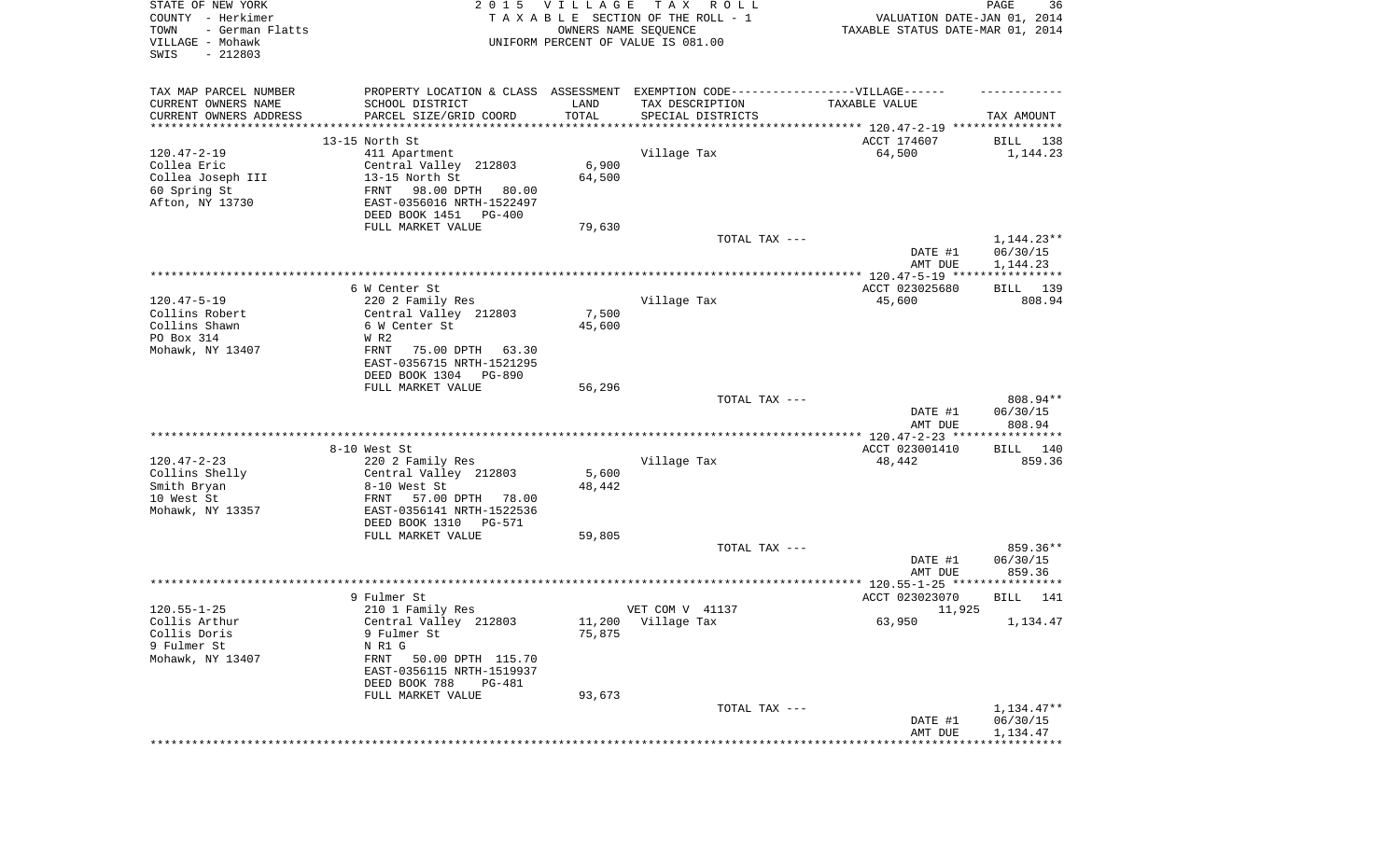| STATE OF NEW YORK<br>COUNTY - Herkimer<br>- German Flatts<br>TOWN<br>VILLAGE - Mohawk<br>SWIS<br>$-212803$ |                                                        | 2015 VILLAGE | TAX ROLL<br>TAXABLE SECTION OF THE ROLL - 1<br>OWNERS NAME SEQUENCE<br>UNIFORM PERCENT OF VALUE IS 081.00 | VALUATION DATE-JAN 01, 2014<br>TAXABLE STATUS DATE-MAR 01, 2014 | PAGE<br>37           |
|------------------------------------------------------------------------------------------------------------|--------------------------------------------------------|--------------|-----------------------------------------------------------------------------------------------------------|-----------------------------------------------------------------|----------------------|
| TAX MAP PARCEL NUMBER                                                                                      |                                                        |              | PROPERTY LOCATION & CLASS ASSESSMENT EXEMPTION CODE-----------------VILLAGE------                         |                                                                 |                      |
| CURRENT OWNERS NAME                                                                                        | SCHOOL DISTRICT                                        | LAND         | TAX DESCRIPTION                                                                                           | TAXABLE VALUE                                                   |                      |
| CURRENT OWNERS ADDRESS<br>*********************                                                            | PARCEL SIZE/GRID COORD                                 | TOTAL        | SPECIAL DISTRICTS                                                                                         |                                                                 | TAX AMOUNT           |
|                                                                                                            | 9 Canal St                                             |              |                                                                                                           | ACCT 180610                                                     | BILL 142             |
| $120.39 - 3 - 29.1$                                                                                        | 311 Res vac land                                       |              | Village Tax                                                                                               | 11,900                                                          | 211.11               |
| Columbia Center LLC                                                                                        | Central Valley 212803                                  | 11,900       |                                                                                                           |                                                                 |                      |
| 1021 Jordanville Rd                                                                                        | Canal St                                               | 11,900       |                                                                                                           |                                                                 |                      |
| Ilion, NY 13357                                                                                            | FRNT 241.10 DPTH 110.00                                |              |                                                                                                           |                                                                 |                      |
|                                                                                                            | EAST-0357618 NRTH-1523038                              |              |                                                                                                           |                                                                 |                      |
|                                                                                                            | DEED BOOK 1498<br>PG-863                               |              |                                                                                                           |                                                                 |                      |
|                                                                                                            | FULL MARKET VALUE                                      | 14,691       |                                                                                                           |                                                                 |                      |
|                                                                                                            |                                                        |              | TOTAL TAX ---                                                                                             |                                                                 | $211.11**$           |
|                                                                                                            |                                                        |              |                                                                                                           | DATE #1<br>AMT DUE                                              | 06/30/15<br>211.11   |
|                                                                                                            |                                                        |              |                                                                                                           |                                                                 |                      |
|                                                                                                            | 1 North St                                             |              |                                                                                                           | ACCT 186311                                                     | BILL 143             |
| $120.47 - 2 - 28$                                                                                          | 220 2 Family Res                                       |              | VET COM V 41137                                                                                           | 10,933                                                          |                      |
| Conant Jeremy                                                                                              | Central Valley 212803                                  | 6,600        | Village Tax                                                                                               | 32,799                                                          | 581.85               |
| 1 North St                                                                                                 | 1 North St E                                           | 43,732       |                                                                                                           |                                                                 |                      |
| Mohawk, NY 13407                                                                                           | FRNT<br>51.00 DPTH 125.00<br>EAST-0356369 NRTH-1522542 |              |                                                                                                           |                                                                 |                      |
| PRIOR OWNER ON 3/01/2014                                                                                   | DEED BOOK 1533 PG-764                                  |              |                                                                                                           |                                                                 |                      |
| Conant Jeffrey                                                                                             | FULL MARKET VALUE                                      | 53,990       |                                                                                                           |                                                                 |                      |
|                                                                                                            |                                                        |              | TOTAL TAX ---                                                                                             |                                                                 | 581.85**             |
|                                                                                                            |                                                        |              |                                                                                                           | DATE #1                                                         | 06/30/15             |
|                                                                                                            |                                                        |              |                                                                                                           | AMT DUE                                                         | 581.85               |
|                                                                                                            |                                                        |              |                                                                                                           |                                                                 |                      |
| $120.55 - 1 - 21$                                                                                          | 22 Fulmer St<br>210 1 Family Res                       |              | Village Tax                                                                                               | ACCT 023023490<br>76,900                                        | BILL 144<br>1,364.21 |
| Conant Paul                                                                                                | Central Valley 212803                                  | 14,300       |                                                                                                           |                                                                 |                      |
| Conant Cathy                                                                                               | 22 Fulmer St                                           | 76,900       |                                                                                                           |                                                                 |                      |
| 22 Fulmer St                                                                                               | R1 3G                                                  |              |                                                                                                           |                                                                 |                      |
| Mohawk, NY 13407                                                                                           | FRNT 161.80 DPTH 105.00                                |              |                                                                                                           |                                                                 |                      |
|                                                                                                            | EAST-0355811 NRTH-1520165                              |              |                                                                                                           |                                                                 |                      |
|                                                                                                            | DEED BOOK 851<br>PG-450<br>FULL MARKET VALUE           | 94,938       |                                                                                                           |                                                                 |                      |
|                                                                                                            |                                                        |              | TOTAL TAX ---                                                                                             |                                                                 | $1,364.21**$         |
|                                                                                                            |                                                        |              |                                                                                                           | DATE #1                                                         | 06/30/15             |
|                                                                                                            |                                                        |              |                                                                                                           | AMT DUE                                                         | 1,364.21             |
|                                                                                                            |                                                        |              |                                                                                                           |                                                                 |                      |
|                                                                                                            | 127 W Main St                                          |              |                                                                                                           | ACCT 023004770                                                  | BILL<br>145          |
| $120.46 - 2 - 29$                                                                                          | 483 Converted Re                                       | 9,600        | Village Tax                                                                                               | 121,100                                                         | 2,148.31             |
| Conigilaro Joseph<br>Conigliaro Carol                                                                      | Central Valley 212803<br>127 W Main St                 | 121,100      |                                                                                                           |                                                                 |                      |
| 1121 Herkimer Rd                                                                                           | FRNT 120.00 DPTH 92.00                                 |              |                                                                                                           |                                                                 |                      |
| Utica, NY 13502                                                                                            | EAST-0353862 NRTH-1521824                              |              |                                                                                                           |                                                                 |                      |
|                                                                                                            | DEED BOOK 1229 PG-97                                   |              |                                                                                                           |                                                                 |                      |
|                                                                                                            | FULL MARKET VALUE                                      | 149,506      |                                                                                                           |                                                                 |                      |
|                                                                                                            |                                                        |              | TOTAL TAX ---                                                                                             |                                                                 | $2,148.31**$         |
|                                                                                                            |                                                        |              |                                                                                                           | DATE #1<br>AMT DUE                                              | 06/30/15<br>2,148.31 |
|                                                                                                            |                                                        |              |                                                                                                           |                                                                 |                      |
|                                                                                                            |                                                        |              |                                                                                                           |                                                                 |                      |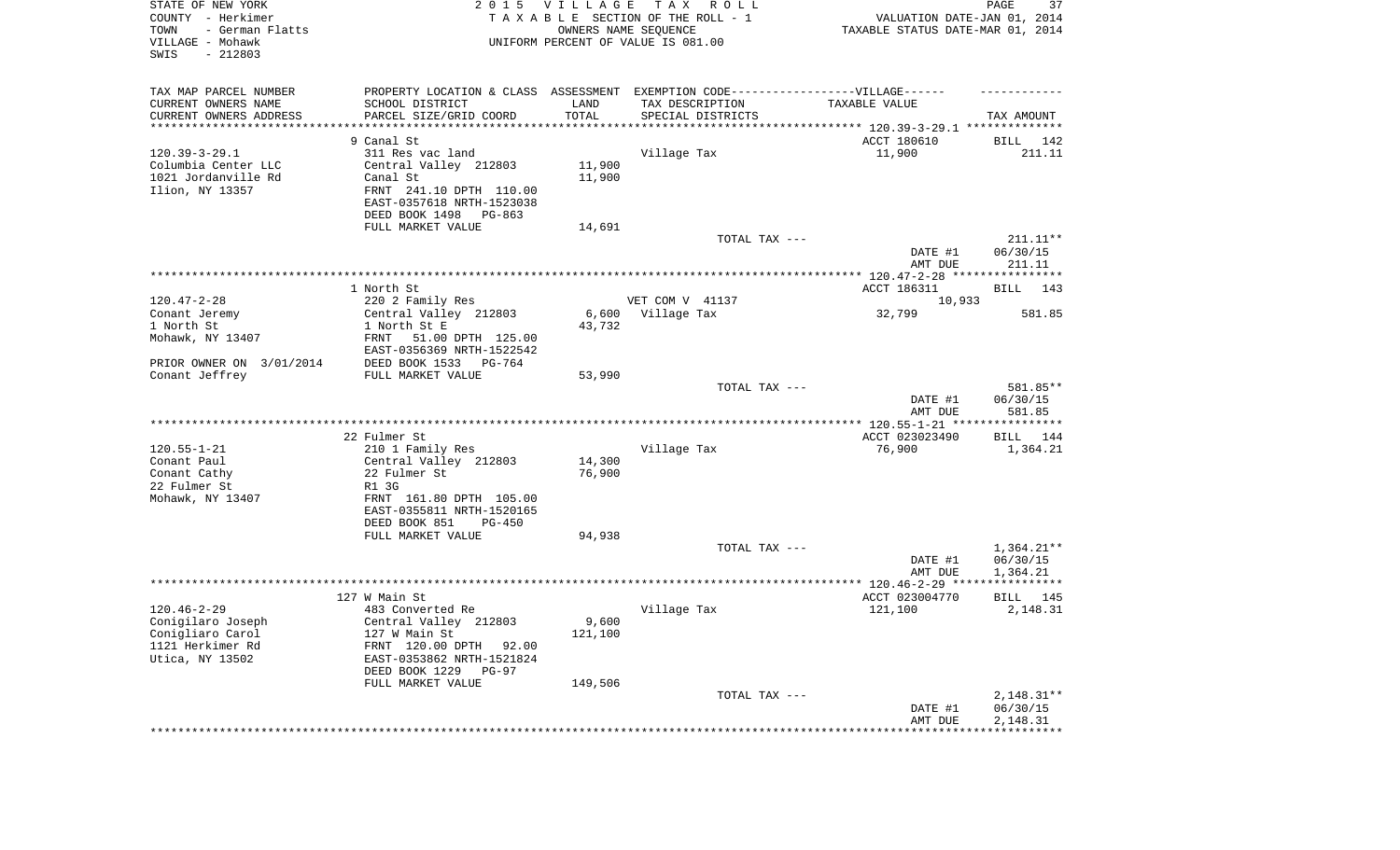| STATE OF NEW YORK<br>COUNTY - Herkimer<br>TOWN<br>- German Flatts<br>VILLAGE - Mohawk<br>SWIS<br>$-212803$ | 2 0 1 5                                                                          | <b>VILLAGE</b><br>OWNERS NAME SEQUENCE | TAX ROLL<br>TAXABLE SECTION OF THE ROLL - 1<br>UNIFORM PERCENT OF VALUE IS 081.00 | VALUATION DATE-JAN 01, 2014<br>TAXABLE STATUS DATE-MAR 01, 2014 | PAGE<br>38               |
|------------------------------------------------------------------------------------------------------------|----------------------------------------------------------------------------------|----------------------------------------|-----------------------------------------------------------------------------------|-----------------------------------------------------------------|--------------------------|
|                                                                                                            |                                                                                  |                                        |                                                                                   |                                                                 |                          |
| TAX MAP PARCEL NUMBER                                                                                      | PROPERTY LOCATION & CLASS ASSESSMENT EXEMPTION CODE----------------VILLAGE------ |                                        |                                                                                   |                                                                 |                          |
| CURRENT OWNERS NAME                                                                                        | SCHOOL DISTRICT                                                                  | LAND                                   | TAX DESCRIPTION                                                                   | TAXABLE VALUE                                                   |                          |
| CURRENT OWNERS ADDRESS<br>*********************                                                            | PARCEL SIZE/GRID COORD<br>************************                               | TOTAL                                  | SPECIAL DISTRICTS                                                                 |                                                                 | TAX AMOUNT               |
|                                                                                                            | 81 Walnut St                                                                     |                                        |                                                                                   | ACCT 023017070                                                  | BILL 146                 |
| $120.55 - 2 - 36$                                                                                          | 210 1 Family Res                                                                 |                                        | Village Tax                                                                       | 63,700                                                          | 1,130.04                 |
| Conte Carolyn                                                                                              | Central Valley 212803                                                            | 12,600                                 |                                                                                   |                                                                 |                          |
| 81 Walnut St                                                                                               | 81 Walnut St                                                                     | 63,700                                 |                                                                                   |                                                                 |                          |
| Mohawk, NY 13407                                                                                           | E R1 G L4                                                                        |                                        |                                                                                   |                                                                 |                          |
|                                                                                                            | FRNT<br>70.00 DPTH 126.85                                                        |                                        |                                                                                   |                                                                 |                          |
|                                                                                                            | EAST-0357087 NRTH-1520032                                                        |                                        |                                                                                   |                                                                 |                          |
|                                                                                                            | DEED BOOK 1342 PG-866                                                            |                                        |                                                                                   |                                                                 |                          |
|                                                                                                            | FULL MARKET VALUE                                                                | 78,642                                 | TOTAL TAX ---                                                                     |                                                                 | $1,130.04**$             |
|                                                                                                            |                                                                                  |                                        |                                                                                   | DATE #1                                                         | 06/30/15                 |
|                                                                                                            |                                                                                  |                                        |                                                                                   | AMT DUE                                                         | 1,130.04                 |
|                                                                                                            |                                                                                  |                                        |                                                                                   |                                                                 |                          |
|                                                                                                            | 30 E Center St                                                                   |                                        |                                                                                   | ACCT 023018480                                                  | BILL 147                 |
| $120.47 - 9 - 43$                                                                                          | 210 1 Family Res                                                                 |                                        | Village Tax                                                                       | 36,000                                                          | 638.64                   |
| Cook Kenneth R<br>Cook Helen                                                                               | Central Valley 212803                                                            | 8,500                                  |                                                                                   |                                                                 |                          |
| 30 E Center St                                                                                             | 30 E Center St<br>R1 Cpt G                                                       | 36,000                                 |                                                                                   |                                                                 |                          |
| Mohawk, NY 13407                                                                                           | FRNT 50.00 DPTH 120.00                                                           |                                        |                                                                                   |                                                                 |                          |
|                                                                                                            | EAST-0357764 NRTH-1520923                                                        |                                        |                                                                                   |                                                                 |                          |
|                                                                                                            | DEED BOOK 00579 PG-00586                                                         |                                        |                                                                                   |                                                                 |                          |
|                                                                                                            | FULL MARKET VALUE                                                                | 44,444                                 |                                                                                   |                                                                 |                          |
|                                                                                                            |                                                                                  |                                        | TOTAL TAX ---                                                                     |                                                                 | 638.64**                 |
|                                                                                                            |                                                                                  |                                        |                                                                                   | DATE #1<br>AMT DUE                                              | 06/30/15<br>638.64       |
|                                                                                                            |                                                                                  |                                        |                                                                                   |                                                                 |                          |
|                                                                                                            | 8 Canal St                                                                       |                                        |                                                                                   | ACCT 023006540                                                  | BILL 148                 |
| $120.39 - 3 - 46$                                                                                          | 220 2 Family Res                                                                 |                                        | Village Tax                                                                       | 19,050                                                          | 337.95                   |
| Cool Clay                                                                                                  | Central Valley 212803                                                            | 7,100                                  |                                                                                   |                                                                 |                          |
| 324 Third Ave                                                                                              | 8 Canal St                                                                       | 19,050                                 |                                                                                   |                                                                 |                          |
| Frankfort, NY 13340                                                                                        | FRNT<br>60.00 DPTH 120.00                                                        |                                        |                                                                                   |                                                                 |                          |
|                                                                                                            | EAST-0357517 NRTH-1522807<br>DEED BOOK 1166 PG-111                               |                                        |                                                                                   |                                                                 |                          |
|                                                                                                            | FULL MARKET VALUE                                                                | 23,519                                 |                                                                                   |                                                                 |                          |
|                                                                                                            |                                                                                  |                                        | TOTAL TAX ---                                                                     |                                                                 | 337.95**                 |
|                                                                                                            |                                                                                  |                                        |                                                                                   | DATE #1                                                         | 06/30/15                 |
|                                                                                                            |                                                                                  |                                        |                                                                                   | AMT DUE                                                         | 337.95                   |
|                                                                                                            |                                                                                  |                                        |                                                                                   |                                                                 |                          |
| $120.47 - 8 - 49$                                                                                          | 17 E Center St                                                                   |                                        |                                                                                   | ACCT 023018180<br>74,200                                        | BILL 149<br>1,316.31     |
| Cool Ryan                                                                                                  | 210 1 Family Res<br>Central Valley 212803                                        | 8,100                                  | Village Tax                                                                       |                                                                 |                          |
| Cool Anne                                                                                                  | 17 E Center St                                                                   | 74,200                                 |                                                                                   |                                                                 |                          |
| 17 E Center St                                                                                             | R1 D G                                                                           |                                        |                                                                                   |                                                                 |                          |
| Mohawk, NY 13407                                                                                           | FRNT 60.00 DPTH 90.00                                                            |                                        |                                                                                   |                                                                 |                          |
|                                                                                                            | EAST-0357595 NRTH-1521130                                                        |                                        |                                                                                   |                                                                 |                          |
|                                                                                                            | DEED BOOK 928<br>PG-107                                                          |                                        |                                                                                   |                                                                 |                          |
|                                                                                                            | FULL MARKET VALUE                                                                | 91,605                                 |                                                                                   |                                                                 |                          |
|                                                                                                            |                                                                                  |                                        | TOTAL TAX ---                                                                     | DATE #1                                                         | $1,316.31**$<br>06/30/15 |
|                                                                                                            |                                                                                  |                                        |                                                                                   | AMT DUE                                                         | 1,316.31                 |
|                                                                                                            |                                                                                  |                                        |                                                                                   | **************                                                  |                          |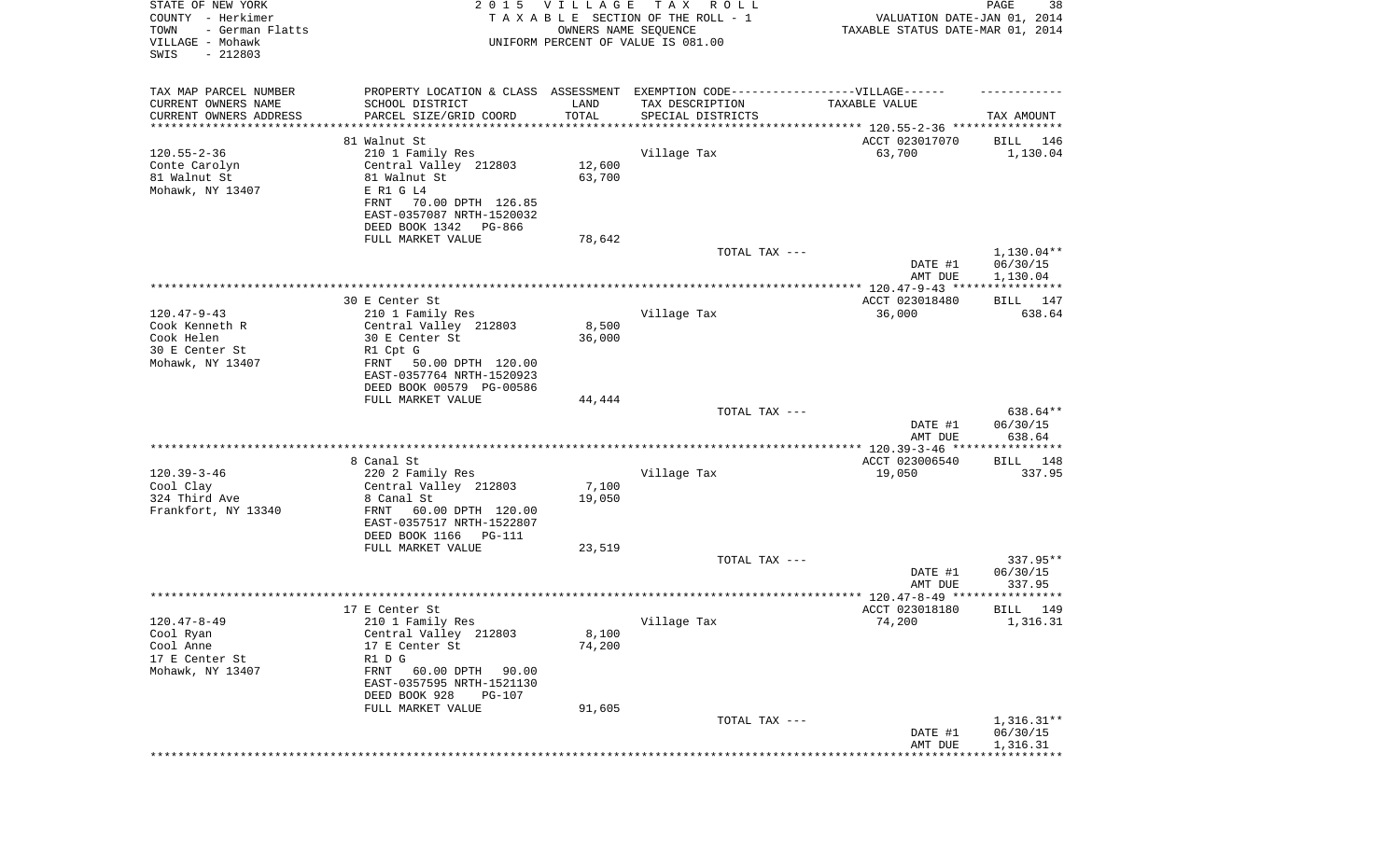| STATE OF NEW YORK<br>COUNTY - Herkimer<br>TOWN<br>- German Flatts<br>VILLAGE - Mohawk<br>SWIS<br>$-212803$ |                                                                                  | 2015 VILLAGE     | T A X<br>R O L L<br>TAXABLE SECTION OF THE ROLL - 1<br>OWNERS NAME SEQUENCE<br>UNIFORM PERCENT OF VALUE IS 081.00 | VALUATION DATE-JAN 01, 2014<br>TAXABLE STATUS DATE-MAR 01, 2014 | PAGE<br>39               |
|------------------------------------------------------------------------------------------------------------|----------------------------------------------------------------------------------|------------------|-------------------------------------------------------------------------------------------------------------------|-----------------------------------------------------------------|--------------------------|
| TAX MAP PARCEL NUMBER                                                                                      | PROPERTY LOCATION & CLASS ASSESSMENT EXEMPTION CODE----------------VILLAGE------ |                  |                                                                                                                   |                                                                 |                          |
| CURRENT OWNERS NAME                                                                                        | SCHOOL DISTRICT                                                                  | LAND             | TAX DESCRIPTION                                                                                                   | TAXABLE VALUE                                                   |                          |
| CURRENT OWNERS ADDRESS<br>***********************                                                          | PARCEL SIZE/GRID COORD                                                           | TOTAL            | SPECIAL DISTRICTS                                                                                                 |                                                                 | TAX AMOUNT               |
|                                                                                                            | 124 W Main St                                                                    |                  |                                                                                                                   | ACCT 023002880                                                  | 150<br>BILL              |
| $120.46 - 1 - 29$                                                                                          | 210 1 Family Res                                                                 |                  | Village Tax                                                                                                       | 41,300                                                          | 732.66                   |
| Cool Toni Lee                                                                                              | Central Valley 212803                                                            | 9,000            |                                                                                                                   |                                                                 |                          |
| 124 W Main St                                                                                              | 124 W Main St                                                                    | 41,300           |                                                                                                                   |                                                                 |                          |
| Mohawk, NY 13407                                                                                           | FRNT<br>50.00 DPTH 110.00<br>EAST-0354602 NRTH-1522038                           |                  |                                                                                                                   |                                                                 |                          |
|                                                                                                            | DEED BOOK 1396 PG-482                                                            |                  |                                                                                                                   |                                                                 |                          |
|                                                                                                            | FULL MARKET VALUE                                                                | 50,988           |                                                                                                                   |                                                                 |                          |
|                                                                                                            |                                                                                  |                  | TOTAL TAX ---                                                                                                     |                                                                 | 732.66**                 |
|                                                                                                            |                                                                                  |                  |                                                                                                                   | DATE #1<br>AMT DUE                                              | 06/30/15<br>732.66       |
|                                                                                                            |                                                                                  |                  |                                                                                                                   |                                                                 |                          |
|                                                                                                            | 18 Henry St                                                                      |                  |                                                                                                                   | ACCT 184211                                                     | BILL<br>151              |
| $120.55 - 2 - 6$                                                                                           | 210 1 Family Res                                                                 |                  | VET COM V 41137                                                                                                   | 11,925                                                          |                          |
| Cormia Barbara<br>Sidelko Elizabeth                                                                        | Central Valley 212803<br>18 Henry St                                             | 12,000<br>69,637 | Village Tax                                                                                                       | 57,712                                                          | 1,023.81                 |
| Ann Osley                                                                                                  | S R1 1G                                                                          |                  |                                                                                                                   |                                                                 |                          |
| 18 Henry St                                                                                                | Life Use Ann Osley                                                               |                  |                                                                                                                   |                                                                 |                          |
| Mohawk, NY 13407                                                                                           | 58.70 DPTH 120.00<br>FRNT                                                        |                  |                                                                                                                   |                                                                 |                          |
|                                                                                                            | EAST-0357218 NRTH-1520311<br>DEED BOOK 1521 PG-516                               |                  |                                                                                                                   |                                                                 |                          |
|                                                                                                            | FULL MARKET VALUE                                                                | 85,972           |                                                                                                                   |                                                                 |                          |
|                                                                                                            |                                                                                  |                  | TOTAL TAX ---                                                                                                     |                                                                 | $1,023.81**$             |
|                                                                                                            |                                                                                  |                  |                                                                                                                   | DATE #1                                                         | 06/30/15                 |
|                                                                                                            |                                                                                  |                  |                                                                                                                   | AMT DUE                                                         | 1,023.81<br>************ |
|                                                                                                            | 68 E Main St                                                                     |                  |                                                                                                                   | ACCT 023009180                                                  | BILL 152                 |
| $120.40 - 2 - 64$                                                                                          | 411 Apartment                                                                    |                  | Village Tax                                                                                                       | 45,000                                                          | 798.30                   |
| Corrigan Christine                                                                                         | Central Valley 212803                                                            | 16,100           |                                                                                                                   |                                                                 |                          |
| E Lake Rd                                                                                                  | 68 E Main St<br>FRNT<br>82.00 DPTH 237.50                                        | 45,000           |                                                                                                                   |                                                                 |                          |
| Richfield Springs, NY 13439                                                                                | EAST-0358776 NRTH-1522951                                                        |                  |                                                                                                                   |                                                                 |                          |
|                                                                                                            | DEED BOOK 825<br>PG-215                                                          |                  |                                                                                                                   |                                                                 |                          |
|                                                                                                            | FULL MARKET VALUE                                                                | 55,556           |                                                                                                                   |                                                                 |                          |
|                                                                                                            |                                                                                  |                  | TOTAL TAX ---                                                                                                     |                                                                 | 798.30**                 |
|                                                                                                            |                                                                                  |                  |                                                                                                                   | DATE #1<br>AMT DUE                                              | 06/30/15<br>798.30       |
|                                                                                                            |                                                                                  |                  |                                                                                                                   |                                                                 |                          |
|                                                                                                            | 70-72 E Main St                                                                  |                  |                                                                                                                   | ACCT 023009210                                                  | 153<br>BILL              |
| $120.40 - 2 - 65$<br>Corrigan Christine                                                                    | 483 Converted Re                                                                 |                  | Village Tax                                                                                                       | 62,500                                                          | 1,108.75                 |
| E Lake Rd                                                                                                  | Central Valley 212803<br>70-72 E Main St                                         | 14,900<br>62,500 |                                                                                                                   |                                                                 |                          |
| Richfield Springs, NY 13439                                                                                | 60.00 DPTH 237.00<br>FRNT                                                        |                  |                                                                                                                   |                                                                 |                          |
|                                                                                                            | EAST-0358845 NRTH-1522976                                                        |                  |                                                                                                                   |                                                                 |                          |
|                                                                                                            | DEED BOOK 830<br>PG-497                                                          |                  |                                                                                                                   |                                                                 |                          |
|                                                                                                            | FULL MARKET VALUE                                                                | 77,160           | TOTAL TAX ---                                                                                                     |                                                                 | 1,108.75**               |
|                                                                                                            |                                                                                  |                  |                                                                                                                   | DATE #1                                                         | 06/30/15                 |
|                                                                                                            |                                                                                  |                  |                                                                                                                   | AMT DUE                                                         | 1,108.75                 |
|                                                                                                            |                                                                                  |                  |                                                                                                                   |                                                                 |                          |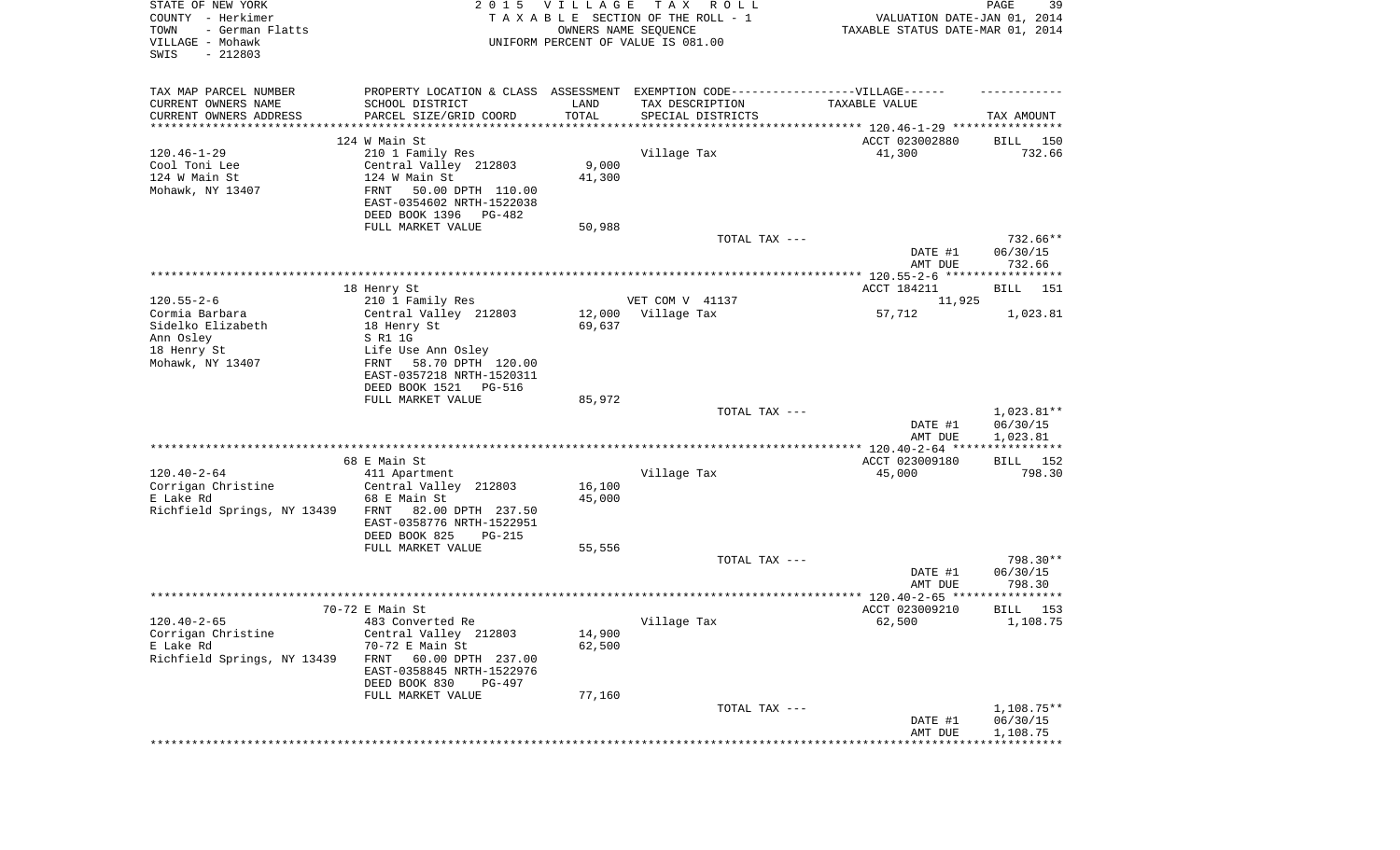| STATE OF NEW YORK<br>COUNTY - Herkimer<br>TOWN<br>- German Flatts<br>VILLAGE - Mohawk<br>SWIS<br>$-212803$ | 2 0 1 5                                                | <b>VILLAGE</b>        | T A X<br>R O L L<br>TAXABLE SECTION OF THE ROLL - 1<br>OWNERS NAME SEQUENCE<br>UNIFORM PERCENT OF VALUE IS 081.00 | VALUATION DATE-JAN 01, 2014<br>TAXABLE STATUS DATE-MAR 01, 2014 | PAGE<br>40               |
|------------------------------------------------------------------------------------------------------------|--------------------------------------------------------|-----------------------|-------------------------------------------------------------------------------------------------------------------|-----------------------------------------------------------------|--------------------------|
| TAX MAP PARCEL NUMBER                                                                                      |                                                        |                       | PROPERTY LOCATION & CLASS ASSESSMENT EXEMPTION CODE-----------------VILLAGE------                                 |                                                                 |                          |
| CURRENT OWNERS NAME                                                                                        | SCHOOL DISTRICT                                        | LAND<br>TOTAL         | TAX DESCRIPTION                                                                                                   | TAXABLE VALUE                                                   |                          |
| CURRENT OWNERS ADDRESS<br>********************                                                             | PARCEL SIZE/GRID COORD                                 | * * * * * * * * * * * | SPECIAL DISTRICTS                                                                                                 |                                                                 | TAX AMOUNT               |
|                                                                                                            | 19 W Center St                                         |                       |                                                                                                                   | ACCT 023025440                                                  | 154<br>BILL              |
| $120.47 - 4 - 41$                                                                                          | 220 2 Family Res                                       |                       | Village Tax                                                                                                       | 45,555                                                          | 808.15                   |
| Corvo Michael<br>19 W Center St                                                                            | Central Valley 212803<br>19 W Center St                | 10,800<br>45,555      |                                                                                                                   |                                                                 |                          |
| Mohawk, NY 13407                                                                                           | R2                                                     |                       |                                                                                                                   |                                                                 |                          |
|                                                                                                            | FRNT<br>50.00 DPTH 112.00                              |                       |                                                                                                                   |                                                                 |                          |
|                                                                                                            | EAST-0356262 NRTH-1521110                              |                       |                                                                                                                   |                                                                 |                          |
|                                                                                                            | DEED BOOK 916<br>PG-392<br>FULL MARKET VALUE           | 56,241                |                                                                                                                   |                                                                 |                          |
|                                                                                                            |                                                        |                       | TOTAL TAX ---                                                                                                     |                                                                 | 808.15**                 |
|                                                                                                            |                                                        |                       |                                                                                                                   | DATE #1                                                         | 06/30/15                 |
|                                                                                                            |                                                        |                       |                                                                                                                   | AMT DUE                                                         | 808.15                   |
|                                                                                                            | 4 Fisher Ave                                           |                       |                                                                                                                   | ACCT 023019620                                                  | BILL<br>155              |
| $120.55 - 3 - 3$                                                                                           | 210 1 Family Res                                       |                       | VET WAR V 41127                                                                                                   | 7,155                                                           |                          |
| Cote Ronald                                                                                                | Central Valley 212803                                  | 12,100                | Village Tax                                                                                                       | 56,245                                                          | 997.79                   |
| Cote Priscilla<br>4 Fisher Ave                                                                             | 4 Fisher Ave<br>R1 1G Sh                               | 63,400                |                                                                                                                   |                                                                 |                          |
| Mohawk, NY 13407                                                                                           | FRNT 124.02 DPTH 123.89                                |                       |                                                                                                                   |                                                                 |                          |
|                                                                                                            | EAST-0356719 NRTH-1519834                              |                       |                                                                                                                   |                                                                 |                          |
|                                                                                                            | DEED BOOK 1267 PG-260                                  |                       |                                                                                                                   |                                                                 |                          |
|                                                                                                            | FULL MARKET VALUE                                      | 78,272                | TOTAL TAX ---                                                                                                     |                                                                 | 997.79**                 |
|                                                                                                            |                                                        |                       |                                                                                                                   | DATE #1                                                         | 06/30/15                 |
|                                                                                                            |                                                        |                       |                                                                                                                   | AMT DUE                                                         | 997.79                   |
|                                                                                                            |                                                        |                       |                                                                                                                   |                                                                 | * * * * * * * * * * *    |
| $120.47 - 3 - 57$                                                                                          | 32 Firman St<br>210 1 Family Res                       |                       | Village Tax                                                                                                       | ACCT 023025110<br>69,400                                        | BILL<br>156<br>1,231.16  |
| Countryman Alan                                                                                            | Central Valley 212803                                  | 13,900                |                                                                                                                   |                                                                 |                          |
| Jensen Elaine                                                                                              | 32 Firman St                                           | 69,400                |                                                                                                                   |                                                                 |                          |
| Attn: Joyce Countryman<br>32 Firman St                                                                     | Life Use Joyce Countryman<br>FRNT 100.00 DPTH 172.00   |                       |                                                                                                                   |                                                                 |                          |
| Mohawk, NY 13407                                                                                           | EAST-0355630 NRTH-1520358                              |                       |                                                                                                                   |                                                                 |                          |
|                                                                                                            | DEED BOOK 888<br>PG-375                                |                       |                                                                                                                   |                                                                 |                          |
|                                                                                                            | FULL MARKET VALUE                                      | 85,679                |                                                                                                                   |                                                                 |                          |
|                                                                                                            |                                                        |                       | TOTAL TAX ---                                                                                                     | DATE #1                                                         | $1,231.16**$<br>06/30/15 |
|                                                                                                            |                                                        |                       |                                                                                                                   | AMT DUE                                                         | 1,231.16                 |
|                                                                                                            |                                                        |                       |                                                                                                                   |                                                                 |                          |
|                                                                                                            | 81 Columbia St                                         |                       |                                                                                                                   | ACCT 023020730                                                  | BILL 157                 |
| $120.55 - 2 - 51$<br>County of Herkimer                                                                    | 210 1 Family Res<br>Central Valley 212803              | 9,400                 | Village Tax                                                                                                       | 52,011                                                          | 922.68                   |
| 109 Mary St                                                                                                | 81 Columbia St                                         | 52,011                |                                                                                                                   |                                                                 |                          |
| Herkimer, NY 13350                                                                                         | E R1 G L3 D                                            |                       |                                                                                                                   |                                                                 |                          |
| PRIOR OWNER ON 3/01/2014                                                                                   | FRNT<br>40.00 DPTH 125.00<br>EAST-0356712 NRTH-1520227 |                       |                                                                                                                   |                                                                 |                          |
| Hopkinson Wendell Jr                                                                                       | DEED BOOK 1526<br>PG-99                                |                       |                                                                                                                   |                                                                 |                          |
|                                                                                                            | FULL MARKET VALUE                                      | 64,211                |                                                                                                                   |                                                                 |                          |
|                                                                                                            |                                                        |                       | TOTAL TAX ---                                                                                                     |                                                                 | 922.68**                 |
|                                                                                                            |                                                        |                       |                                                                                                                   | DATE #1<br>AMT DUE                                              | 06/30/15<br>922.68       |
|                                                                                                            |                                                        |                       |                                                                                                                   |                                                                 | **********               |
|                                                                                                            |                                                        |                       |                                                                                                                   |                                                                 |                          |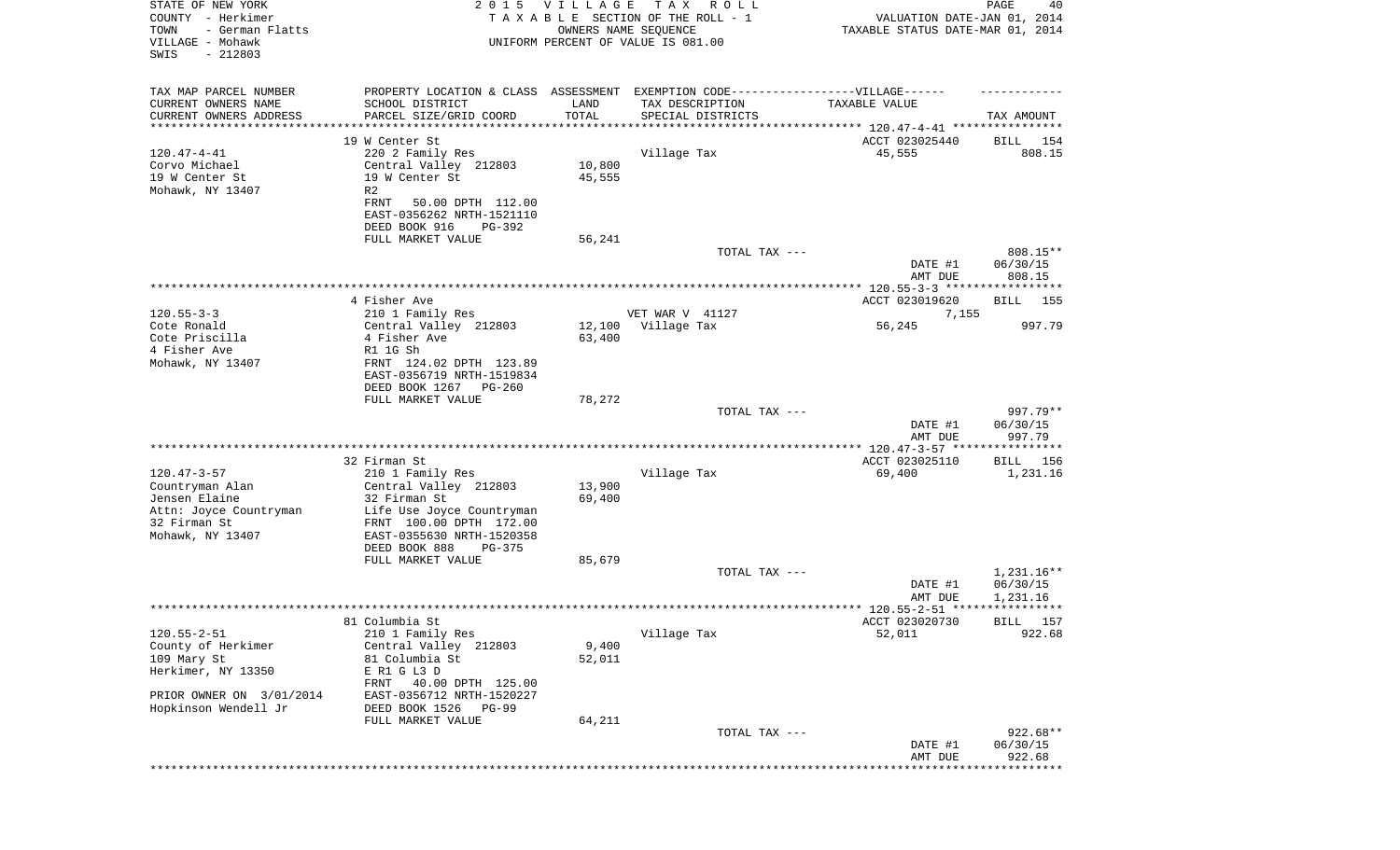| STATE OF NEW YORK<br>COUNTY - Herkimer<br>- German Flatts<br>TOWN<br>VILLAGE - Mohawk<br>$-212803$<br>SWIS |                                                                                                                                                                                            | 2015 VILLAGE         | TAX ROLL<br>TAXABLE SECTION OF THE ROLL - 1<br>OWNERS NAME SEQUENCE<br>UNIFORM PERCENT OF VALUE IS 081.00 | VALUATION DATE-JAN 01, 2014<br>TAXABLE STATUS DATE-MAR 01, 2014 | PAGE<br>41                       |
|------------------------------------------------------------------------------------------------------------|--------------------------------------------------------------------------------------------------------------------------------------------------------------------------------------------|----------------------|-----------------------------------------------------------------------------------------------------------|-----------------------------------------------------------------|----------------------------------|
| TAX MAP PARCEL NUMBER                                                                                      |                                                                                                                                                                                            |                      | PROPERTY LOCATION & CLASS ASSESSMENT EXEMPTION CODE-----------------VILLAGE------                         |                                                                 |                                  |
| CURRENT OWNERS NAME<br>CURRENT OWNERS ADDRESS<br>*********************                                     | SCHOOL DISTRICT<br>PARCEL SIZE/GRID COORD<br>************************                                                                                                                      | LAND<br><b>TOTAL</b> | TAX DESCRIPTION<br>SPECIAL DISTRICTS                                                                      | TAXABLE VALUE                                                   | TAX AMOUNT                       |
|                                                                                                            | 56 Marshall Ave                                                                                                                                                                            |                      |                                                                                                           | ACCT 023012960                                                  | <b>BILL</b><br>158               |
| $120.48 - 1 - 45$                                                                                          | 210 1 Family Res                                                                                                                                                                           |                      | VET WAR V 41127                                                                                           | 6,855                                                           |                                  |
| Coveleski James<br>Coveleski Brenda<br>Attn: Santa Rose Coveleski<br>56 Marshall Ave<br>Mohawk, NY 13407   | Central Valley 212803<br>56 Marshall Ave<br>R1 Ple Brn 1.03 Outside<br>Life Use Sr Coveleski<br>48.00 DPTH<br>FRNT<br>22.00<br>EAST-0359243 NRTH-1522771<br>DEED BOOK 903<br><b>PG-328</b> | 5,000<br>45,700      | Village Tax                                                                                               | 38,845                                                          | 689.11                           |
|                                                                                                            | FULL MARKET VALUE                                                                                                                                                                          | 56,420               |                                                                                                           |                                                                 |                                  |
|                                                                                                            |                                                                                                                                                                                            |                      | TOTAL TAX ---                                                                                             | DATE #1<br>AMT DUE                                              | 689.11**<br>06/30/15<br>689.11   |
|                                                                                                            |                                                                                                                                                                                            |                      |                                                                                                           | *********** 120.47-9-45 *****************                       |                                  |
|                                                                                                            | 25 E Center St                                                                                                                                                                             |                      |                                                                                                           | ACCT 170837                                                     | <b>BILL</b><br>159               |
| $120.47 - 9 - 45$<br>Coveleski Stanley<br>25 E Center St<br>Mohawk, NY 13407                               | 210 1 Family Res<br>Central Valley 212803<br>25 E Center St<br>N R1<br>1/4a<br>FRNT 120.00 DPTH 122.00<br>EAST-0357845 NRTH-1521085<br>DEED BOOK 1435<br>PG-356                            | 11,400<br>38,300     | Village Tax                                                                                               | 38,300                                                          | 679.44                           |
|                                                                                                            | FULL MARKET VALUE                                                                                                                                                                          | 47,284               |                                                                                                           |                                                                 |                                  |
|                                                                                                            |                                                                                                                                                                                            |                      | TOTAL TAX ---                                                                                             | DATE #1<br>AMT DUE                                              | $679.44**$<br>06/30/15<br>679.44 |
|                                                                                                            |                                                                                                                                                                                            |                      |                                                                                                           |                                                                 |                                  |
| $120.55 - 2 - 9$                                                                                           | 26 Henry St<br>210 1 Family Res                                                                                                                                                            |                      | VET COM V 41137                                                                                           | ACCT 023018990<br>11,925                                        | <b>BILL</b><br>160               |
| Cramer David                                                                                               | Central Valley 212803                                                                                                                                                                      |                      | 12,800 VET DIS V 41147                                                                                    | 23,850                                                          |                                  |
| Cramer Linda<br>26 Henry St<br>Mohawk, NY 13407                                                            | 26 Henry St<br>R1 D G<br>75.00 DPTH 120.00<br>FRNT<br>EAST-0357476 NRTH-1520247<br>DEED BOOK 00639 PG-00725<br>FULL MARKET VALUE                                                           | 120,000              | 97,200 Village Tax                                                                                        | 61,425                                                          | 1,089.68                         |
|                                                                                                            |                                                                                                                                                                                            |                      | TOTAL TAX ---                                                                                             |                                                                 | 1,089.68**                       |
|                                                                                                            |                                                                                                                                                                                            |                      |                                                                                                           | DATE #1                                                         | 06/30/15                         |
|                                                                                                            |                                                                                                                                                                                            |                      |                                                                                                           | AMT DUE                                                         | 1,089.68                         |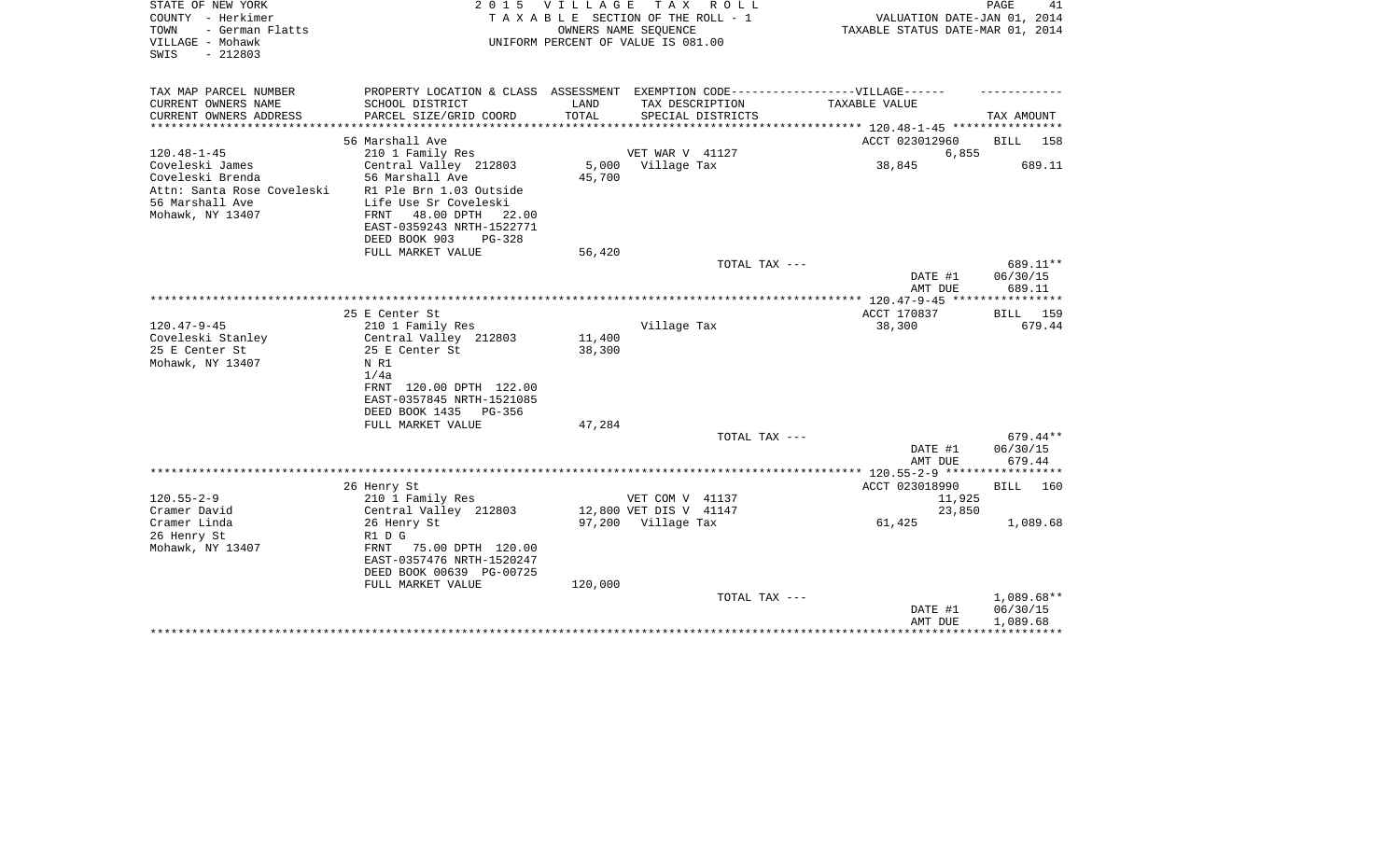| STATE OF NEW YORK<br>COUNTY - Herkimer<br>- German Flatts<br>TOWN<br>VILLAGE - Mohawk<br>SWIS<br>$-212803$ |                                                                                                                               | 2015 VILLAGE<br>OWNERS NAME SEQUENCE | T A X<br>R O L L<br>TAXABLE SECTION OF THE ROLL - 1<br>UNIFORM PERCENT OF VALUE IS 081.00 | VALUATION DATE-JAN 01, 2014<br>TAXABLE STATUS DATE-MAR 01, 2014 | PAGE<br>42                     |
|------------------------------------------------------------------------------------------------------------|-------------------------------------------------------------------------------------------------------------------------------|--------------------------------------|-------------------------------------------------------------------------------------------|-----------------------------------------------------------------|--------------------------------|
| TAX MAP PARCEL NUMBER<br>CURRENT OWNERS NAME<br>CURRENT OWNERS ADDRESS                                     | PROPERTY LOCATION & CLASS ASSESSMENT EXEMPTION CODE----------------VILLAGE------<br>SCHOOL DISTRICT<br>PARCEL SIZE/GRID COORD | LAND<br>TOTAL                        | TAX DESCRIPTION<br>SPECIAL DISTRICTS                                                      | TAXABLE VALUE                                                   | TAX AMOUNT                     |
| *******************                                                                                        |                                                                                                                               |                                      |                                                                                           | ********************************* 120.55-1-57 ****************  |                                |
|                                                                                                            | 72-74 Columbia St                                                                                                             |                                      |                                                                                           | ACCT 023022170                                                  | BILL<br>161                    |
| $120.55 - 1 - 57$                                                                                          | 230 3 Family Res                                                                                                              |                                      | Village Tax                                                                               | 56,100                                                          | 995.21                         |
| Crewell Ronald                                                                                             | Central Valley 212803                                                                                                         | 16,700                               |                                                                                           |                                                                 |                                |
| Crewell Kathy                                                                                              | 72-74 Columbia                                                                                                                | 56,100                               |                                                                                           |                                                                 |                                |
| 72 Columbia St                                                                                             | R2 G Sp                                                                                                                       |                                      |                                                                                           |                                                                 |                                |
| Mohawk, NY 13407                                                                                           | 78.40 DPTH 270.90<br>FRNT                                                                                                     |                                      |                                                                                           |                                                                 |                                |
|                                                                                                            | EAST-0356204 NRTH-1519340                                                                                                     |                                      |                                                                                           |                                                                 |                                |
|                                                                                                            | DEED BOOK 935<br>PG-326                                                                                                       |                                      |                                                                                           |                                                                 |                                |
|                                                                                                            | FULL MARKET VALUE                                                                                                             | 69,259                               |                                                                                           |                                                                 |                                |
|                                                                                                            |                                                                                                                               |                                      | TOTAL TAX ---                                                                             | DATE #1<br>AMT DUE                                              | 995.21**<br>06/30/15<br>995.21 |
|                                                                                                            |                                                                                                                               |                                      |                                                                                           |                                                                 |                                |
|                                                                                                            | 5 Petrie Ave                                                                                                                  |                                      |                                                                                           | ACCT 023028800                                                  | BILL 162                       |
| $120.47 - 1 - 57$                                                                                          | 210 1 Family Res                                                                                                              |                                      | Village Tax                                                                               | 54,400                                                          | 965.06                         |
| Crim Agnes                                                                                                 | Central Valley 212803                                                                                                         | 11,800                               |                                                                                           |                                                                 |                                |
| 5 Petrie Ave                                                                                               | 5 Petrie Ave E                                                                                                                | 54,400                               |                                                                                           |                                                                 |                                |
| Mohawk, NY 13407                                                                                           | 43.80 DPTH 186.50<br>FRNT<br>EAST-0355287 NRTH-1521909                                                                        |                                      |                                                                                           |                                                                 |                                |
|                                                                                                            | DEED BOOK 816<br>PG-681                                                                                                       |                                      |                                                                                           |                                                                 |                                |
|                                                                                                            | FULL MARKET VALUE                                                                                                             | 67,160                               |                                                                                           |                                                                 | 965.06**                       |
|                                                                                                            |                                                                                                                               |                                      | TOTAL TAX ---                                                                             | DATE #1<br>AMT DUE                                              | 06/30/15<br>965.06             |
|                                                                                                            |                                                                                                                               |                                      |                                                                                           | ************** 120.39-2-4 ******************                    |                                |
|                                                                                                            | 10 N Richfield St                                                                                                             |                                      |                                                                                           | ACCT 023001140                                                  | 163<br>BILL                    |
| $120.39 - 2 - 4$                                                                                           | 210 1 Family Res                                                                                                              |                                      | Village Tax                                                                               | 49,200                                                          | 872.81                         |
| Crisino Joseph Jr                                                                                          | Central Valley 212803                                                                                                         | 5,300                                |                                                                                           |                                                                 |                                |
| 10 N Richfield St                                                                                          | 10 N Richfield                                                                                                                | 49,200                               |                                                                                           |                                                                 |                                |
| Mohawk, NY 13407                                                                                           | FRNT<br>60.00 DPTH<br>68.00<br>EAST-0356559 NRTH-1522700                                                                      |                                      |                                                                                           |                                                                 |                                |
|                                                                                                            | DEED BOOK 855<br>PG-332                                                                                                       |                                      |                                                                                           |                                                                 |                                |
|                                                                                                            | FULL MARKET VALUE                                                                                                             | 60,741                               |                                                                                           |                                                                 | 872.81**                       |
|                                                                                                            |                                                                                                                               |                                      | TOTAL TAX ---                                                                             | DATE #1<br>AMT DUE                                              | 06/30/15<br>872.81             |
|                                                                                                            |                                                                                                                               |                                      |                                                                                           |                                                                 |                                |
|                                                                                                            | $42-44$ W Main St                                                                                                             |                                      |                                                                                           | ACCT 023002070                                                  | 164<br>BILL                    |
| $120.39 - 2 - 8$                                                                                           | 220 2 Family Res                                                                                                              |                                      | VET WAR V 41127                                                                           | 7,155                                                           |                                |
| Crisino Joseph Jr et a                                                                                     | Central Valley 212803                                                                                                         |                                      | 10,900 Village Tax                                                                        | 51,045                                                          | 905.54                         |
| Attn: J & C Crisino                                                                                        | $42-44$ W Main St                                                                                                             | 58,200                               |                                                                                           |                                                                 |                                |
| $42-44$ W Main St                                                                                          | Life Use J & C Crisino                                                                                                        |                                      |                                                                                           |                                                                 |                                |
| Mohawk, NY 13407                                                                                           | 60.00 DPTH 100.00<br>FRNT                                                                                                     |                                      |                                                                                           |                                                                 |                                |
|                                                                                                            | EAST-0356598 NRTH-1522446                                                                                                     |                                      |                                                                                           |                                                                 |                                |
|                                                                                                            | DEED BOOK 1077 PG-175                                                                                                         |                                      |                                                                                           |                                                                 |                                |
|                                                                                                            | FULL MARKET VALUE                                                                                                             | 71,852                               |                                                                                           |                                                                 |                                |
|                                                                                                            |                                                                                                                               |                                      | TOTAL TAX ---                                                                             |                                                                 | 905.54**                       |
|                                                                                                            |                                                                                                                               |                                      |                                                                                           | DATE #1<br>AMT DUE                                              | 06/30/15<br>905.54             |
|                                                                                                            |                                                                                                                               |                                      |                                                                                           |                                                                 | ************                   |
|                                                                                                            |                                                                                                                               |                                      |                                                                                           |                                                                 |                                |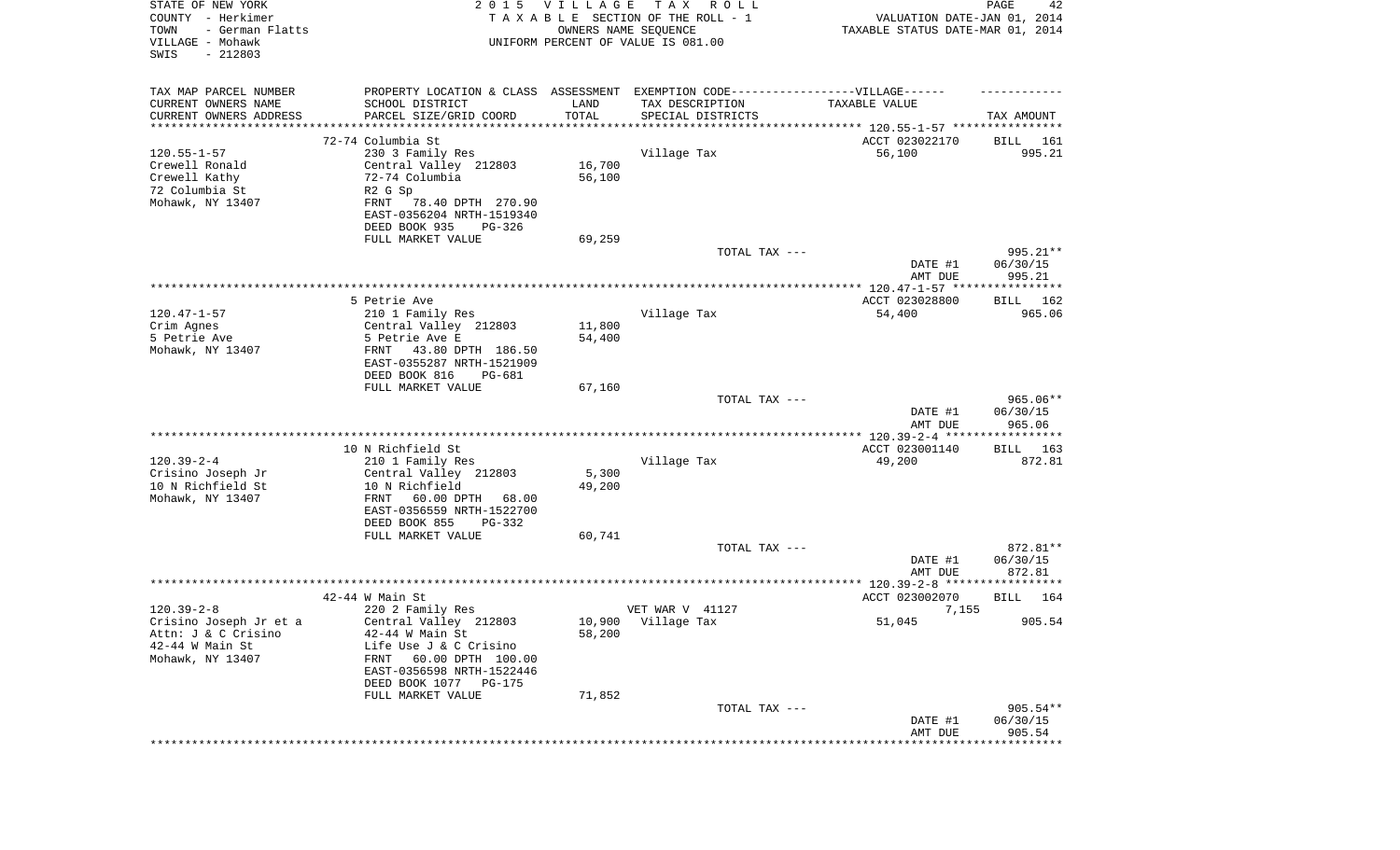| STATE OF NEW YORK<br>COUNTY - Herkimer<br>TOWN<br>- German Flatts<br>VILLAGE - Mohawk<br>SWIS<br>$-212803$ |                                                                                                      | 2015 VILLAGE<br>OWNERS NAME SEQUENCE | T A X<br>R O L L<br>TAXABLE SECTION OF THE ROLL - 1<br>UNIFORM PERCENT OF VALUE IS 081.00 | VALUATION DATE-JAN 01, 2014<br>TAXABLE STATUS DATE-MAR 01, 2014 | PAGE<br>43           |
|------------------------------------------------------------------------------------------------------------|------------------------------------------------------------------------------------------------------|--------------------------------------|-------------------------------------------------------------------------------------------|-----------------------------------------------------------------|----------------------|
| TAX MAP PARCEL NUMBER<br>CURRENT OWNERS NAME                                                               | PROPERTY LOCATION & CLASS ASSESSMENT EXEMPTION CODE-----------------VILLAGE------<br>SCHOOL DISTRICT | LAND                                 | TAX DESCRIPTION                                                                           | TAXABLE VALUE                                                   |                      |
| CURRENT OWNERS ADDRESS<br>*********************                                                            | PARCEL SIZE/GRID COORD<br>***********************                                                    | TOTAL<br>* * * * * * * * * * *       | SPECIAL DISTRICTS<br>********************************* 120.46-2-54 ****************       |                                                                 | TAX AMOUNT           |
|                                                                                                            | 111 W Main St                                                                                        |                                      |                                                                                           | ACCT 023004650                                                  | BILL<br>165          |
| $120.46 - 2 - 54$                                                                                          | 421 Restaurant                                                                                       |                                      | Village Tax                                                                               | 129,000                                                         | 2,288.46             |
| Cristiano Antonio                                                                                          | Central Valley 212803                                                                                | 17,000                               |                                                                                           |                                                                 |                      |
| 9431 Chapman Rd                                                                                            | 111 W Main St S                                                                                      | 129,000                              |                                                                                           |                                                                 |                      |
| New Hartford, NY 13413                                                                                     | FRNT<br>77.90 DPTH 161.20                                                                            |                                      |                                                                                           |                                                                 |                      |
|                                                                                                            | EAST-0354420 NRTH-1521788                                                                            |                                      |                                                                                           |                                                                 |                      |
|                                                                                                            | DEED BOOK 925<br>PG-430                                                                              |                                      |                                                                                           |                                                                 |                      |
|                                                                                                            | FULL MARKET VALUE                                                                                    | 159,259                              | TOTAL TAX ---                                                                             |                                                                 | $2,288.46**$         |
|                                                                                                            |                                                                                                      |                                      |                                                                                           | DATE #1<br>AMT DUE                                              | 06/30/15<br>2,288.46 |
|                                                                                                            |                                                                                                      |                                      |                                                                                           |                                                                 |                      |
|                                                                                                            | 122 W Main St                                                                                        |                                      |                                                                                           | ACCT 182768                                                     | BILL 166             |
| $120.47 - 1 - 1$                                                                                           | 210 1 Family Res                                                                                     |                                      | Village Tax                                                                               | 52,700                                                          | 934.90               |
| Crossway James                                                                                             | Central Valley 212803                                                                                | 12,100                               | XC491 Water relevy                                                                        | 507.67 MT M                                                     | 507.67               |
| 122 W Main St<br>Mohawk, NY 13407                                                                          | 122 W Main St<br>70.00 DPTH 113.00<br>FRNT                                                           | 52,700                               |                                                                                           |                                                                 |                      |
|                                                                                                            | EAST-0354656 NRTH-1522064                                                                            |                                      |                                                                                           |                                                                 |                      |
|                                                                                                            | DEED BOOK 1512<br>PG-523                                                                             |                                      |                                                                                           |                                                                 |                      |
|                                                                                                            | FULL MARKET VALUE                                                                                    | 65,062                               |                                                                                           |                                                                 |                      |
|                                                                                                            |                                                                                                      |                                      | TOTAL TAX ---                                                                             |                                                                 | $1,442.57**$         |
|                                                                                                            |                                                                                                      |                                      |                                                                                           | DATE #1<br>AMT DUE                                              | 06/30/15<br>1,442.57 |
|                                                                                                            |                                                                                                      |                                      |                                                                                           |                                                                 |                      |
|                                                                                                            | 65 Church St                                                                                         |                                      |                                                                                           | ACCT 023015090                                                  | BILL 167             |
| $120.47 - 9 - 27$                                                                                          | 210 1 Family Res                                                                                     |                                      | Village Tax                                                                               | 37,500                                                          | 665.25               |
| Crouch Jason                                                                                               | Central Valley 212803                                                                                | 8,800                                |                                                                                           |                                                                 |                      |
| 4353 Poseidon Cir                                                                                          | 65 Church St                                                                                         | 37,500                               |                                                                                           |                                                                 |                      |
| Liverpool, NY 13090                                                                                        | E R1 G<br>60x120                                                                                     |                                      |                                                                                           |                                                                 |                      |
|                                                                                                            | FRNT<br>54.00 DPTH 120.00                                                                            |                                      |                                                                                           |                                                                 |                      |
|                                                                                                            | EAST-0357630 NRTH-1520742                                                                            |                                      |                                                                                           |                                                                 |                      |
|                                                                                                            | DEED BOOK 1104 PG-787                                                                                |                                      |                                                                                           |                                                                 |                      |
|                                                                                                            | FULL MARKET VALUE                                                                                    | 46,296                               |                                                                                           |                                                                 |                      |
|                                                                                                            |                                                                                                      |                                      | TOTAL TAX ---                                                                             |                                                                 | 665.25**             |
|                                                                                                            |                                                                                                      |                                      |                                                                                           | DATE #1<br>AMT DUE                                              | 06/30/15<br>665.25   |
|                                                                                                            |                                                                                                      |                                      |                                                                                           |                                                                 |                      |
|                                                                                                            | 76 W Main St                                                                                         |                                      |                                                                                           | ACCT 023002460                                                  | 168<br>BILL          |
| 120.47-2-46                                                                                                | 210 1 Family Res                                                                                     |                                      | Village Tax                                                                               | 45,900                                                          | 814.27               |
| Crouch Thomas                                                                                              | Central Valley 212803                                                                                | 12,000                               |                                                                                           |                                                                 |                      |
| Crouch Eleanor<br>PO Box 146                                                                               | 76 W Main St                                                                                         | 45,900                               |                                                                                           |                                                                 |                      |
| Nelliston, NY 13410                                                                                        | FRNT<br>60.00 DPTH 120.00<br>EAST-0355779 NRTH-1522304                                               |                                      |                                                                                           |                                                                 |                      |
|                                                                                                            | DEED BOOK 668<br><b>PG-221</b>                                                                       |                                      |                                                                                           |                                                                 |                      |
|                                                                                                            | FULL MARKET VALUE                                                                                    | 56,667                               |                                                                                           |                                                                 |                      |
|                                                                                                            |                                                                                                      |                                      | TOTAL TAX ---                                                                             |                                                                 | 814.27**             |
|                                                                                                            |                                                                                                      |                                      |                                                                                           | DATE #1                                                         | 06/30/15             |
|                                                                                                            |                                                                                                      |                                      |                                                                                           | AMT DUE                                                         | 814.27               |
|                                                                                                            |                                                                                                      |                                      |                                                                                           |                                                                 |                      |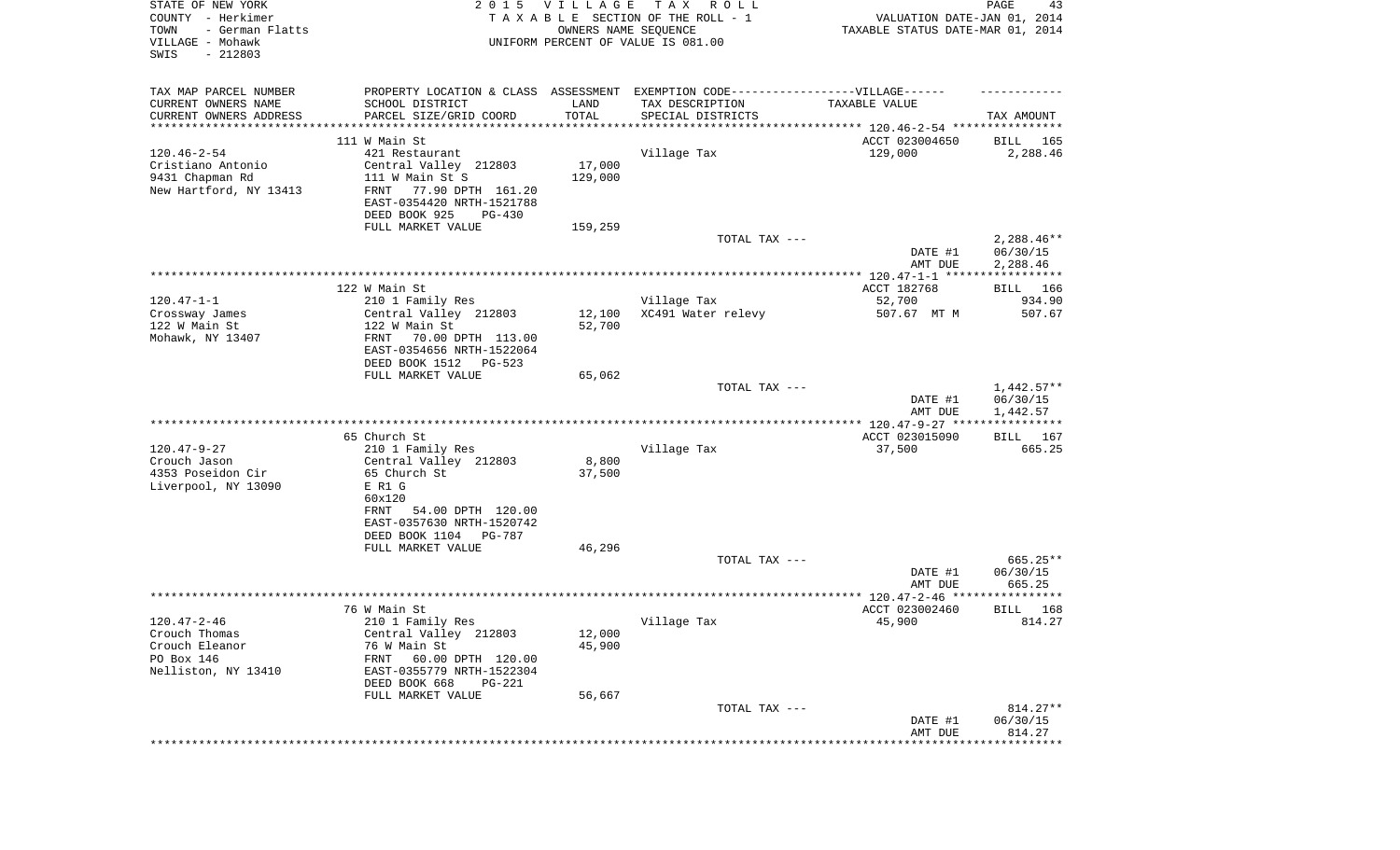| STATE OF NEW YORK<br>COUNTY - Herkimer<br>- German Flatts<br>TOWN<br>VILLAGE - Mohawk<br>SWIS<br>$-212803$ | 2 0 1 5                                                                           | <b>VILLAGE</b><br>OWNERS NAME SEQUENCE | T A X<br>R O L L<br>TAXABLE SECTION OF THE ROLL - 1<br>UNIFORM PERCENT OF VALUE IS 081.00 | VALUATION DATE-JAN 01, 2014<br>TAXABLE STATUS DATE-MAR 01, 2014 | PAGE<br>44               |
|------------------------------------------------------------------------------------------------------------|-----------------------------------------------------------------------------------|----------------------------------------|-------------------------------------------------------------------------------------------|-----------------------------------------------------------------|--------------------------|
| TAX MAP PARCEL NUMBER                                                                                      | PROPERTY LOCATION & CLASS ASSESSMENT EXEMPTION CODE-----------------VILLAGE------ |                                        |                                                                                           |                                                                 |                          |
| CURRENT OWNERS NAME                                                                                        | SCHOOL DISTRICT                                                                   | LAND                                   | TAX DESCRIPTION                                                                           | TAXABLE VALUE                                                   |                          |
| CURRENT OWNERS ADDRESS<br>*********************                                                            | PARCEL SIZE/GRID COORD                                                            | TOTAL                                  | SPECIAL DISTRICTS                                                                         |                                                                 | TAX AMOUNT               |
|                                                                                                            | 18 Cary Ave                                                                       |                                        |                                                                                           | ACCT 023030000                                                  | 169<br>BILL              |
| $120.47 - 1 - 15$                                                                                          | 210 1 Family Res                                                                  |                                        | Village Tax                                                                               | 65,550                                                          | 1,162.86                 |
| Cryer George                                                                                               | Central Valley 212803                                                             | 9,400                                  |                                                                                           |                                                                 |                          |
| Cryer Roseann                                                                                              | 18 Cary Ave                                                                       | 65,550                                 |                                                                                           |                                                                 |                          |
| 18 Cary Ave                                                                                                | FRNT 100.00 DPTH 88.20                                                            |                                        |                                                                                           |                                                                 |                          |
| Mohawk, NY 13407                                                                                           | EAST-0354521 NRTH-1521409                                                         |                                        |                                                                                           |                                                                 |                          |
|                                                                                                            | DEED BOOK 872<br>PG-689<br>FULL MARKET VALUE                                      | 80,926                                 |                                                                                           |                                                                 |                          |
|                                                                                                            |                                                                                   |                                        | TOTAL TAX ---                                                                             |                                                                 | $1,162.86**$             |
|                                                                                                            |                                                                                   |                                        |                                                                                           | DATE #1<br>AMT DUE                                              | 06/30/15<br>1,162.86     |
|                                                                                                            |                                                                                   |                                        |                                                                                           |                                                                 |                          |
| $120.47 - 1 - 16.1$                                                                                        | 17 Cary Ave<br>311 Res vac land                                                   |                                        | Village Tax                                                                               | ACCT 023029790<br>700                                           | 170<br>BILL<br>12.42     |
| Cryer George                                                                                               | Central Valley 212803                                                             | 700                                    |                                                                                           |                                                                 |                          |
| Cryer Roseann                                                                                              | 17 Cary Ave                                                                       | 700                                    |                                                                                           |                                                                 |                          |
| 18 Cary Ave                                                                                                | 20.00 DPTH<br>FRNT                                                                |                                        |                                                                                           |                                                                 |                          |
| Mohawk, NY 13407                                                                                           | ACRES<br>1.40                                                                     |                                        |                                                                                           |                                                                 |                          |
|                                                                                                            | EAST-0354531 NRTH-1521215                                                         |                                        |                                                                                           |                                                                 |                          |
|                                                                                                            | DEED BOOK 872<br>PG-685<br>FULL MARKET VALUE                                      | 864                                    |                                                                                           |                                                                 |                          |
|                                                                                                            |                                                                                   |                                        | TOTAL TAX ---                                                                             |                                                                 | $12.42**$                |
|                                                                                                            |                                                                                   |                                        |                                                                                           | DATE #1<br>AMT DUE                                              | 06/30/15<br>12.42        |
|                                                                                                            |                                                                                   |                                        |                                                                                           | ************* 120.48-1-6 ******************                     |                          |
|                                                                                                            | 6 Marshall Ave                                                                    |                                        |                                                                                           | ACCT 023012270                                                  | 171<br>BILL              |
| $120.48 - 1 - 6$<br>Cullen Beth                                                                            | 210 1 Family Res<br>Central Valley 212803                                         | 6,400                                  | Village Tax                                                                               | 46,800                                                          | 830.23                   |
| Cullen Edward                                                                                              | 6 Marshall Ave                                                                    | 46,800                                 |                                                                                           |                                                                 |                          |
| 6 Marshall Ave                                                                                             | R1 G                                                                              |                                        |                                                                                           |                                                                 |                          |
| Mohawk, NY 13407                                                                                           | D                                                                                 |                                        |                                                                                           |                                                                 |                          |
|                                                                                                            | 68.00 DPTH<br>53.00<br>FRNT                                                       |                                        |                                                                                           |                                                                 |                          |
|                                                                                                            | EAST-0357967 NRTH-1522229                                                         |                                        |                                                                                           |                                                                 |                          |
|                                                                                                            | DEED BOOK 1246<br>PG-977                                                          |                                        |                                                                                           |                                                                 |                          |
|                                                                                                            | FULL MARKET VALUE                                                                 | 57,778                                 | TOTAL TAX ---                                                                             |                                                                 | 830.23**                 |
|                                                                                                            |                                                                                   |                                        |                                                                                           | DATE #1                                                         | 06/30/15                 |
|                                                                                                            |                                                                                   |                                        |                                                                                           | AMT DUE                                                         | 830.23                   |
|                                                                                                            |                                                                                   |                                        |                                                                                           |                                                                 |                          |
|                                                                                                            | 10 Firman St                                                                      |                                        |                                                                                           | ACCT 023024780                                                  | BILL 172                 |
| $120.47 - 3 - 47$                                                                                          | 210 1 Family Res                                                                  |                                        | Village Tax                                                                               | 64,080                                                          | 1,136.78                 |
| Currie Eleanor<br>Paul Currie                                                                              | Central Valley 212803<br>10 Firman St                                             | 10,800<br>64,080                       |                                                                                           |                                                                 |                          |
| % Paul Currie Jr                                                                                           | Life Use Eleanor Currie                                                           |                                        |                                                                                           |                                                                 |                          |
| 191 Meadow View Hts                                                                                        | 50.00 DPTH 107.00<br>FRNT                                                         |                                        |                                                                                           |                                                                 |                          |
| Norwich, NY 13815                                                                                          | EAST-0355797 NRTH-1520916                                                         |                                        |                                                                                           |                                                                 |                          |
|                                                                                                            | DEED BOOK 910<br>PG-543                                                           |                                        |                                                                                           |                                                                 |                          |
|                                                                                                            | FULL MARKET VALUE                                                                 | 79,111                                 |                                                                                           |                                                                 |                          |
|                                                                                                            |                                                                                   |                                        | TOTAL TAX ---                                                                             |                                                                 | $1,136.78**$<br>06/30/15 |
|                                                                                                            |                                                                                   |                                        |                                                                                           | DATE #1<br>AMT DUE                                              | 1,136.78                 |
|                                                                                                            |                                                                                   |                                        |                                                                                           |                                                                 | * * * * * * * * * * *    |
|                                                                                                            |                                                                                   |                                        |                                                                                           |                                                                 |                          |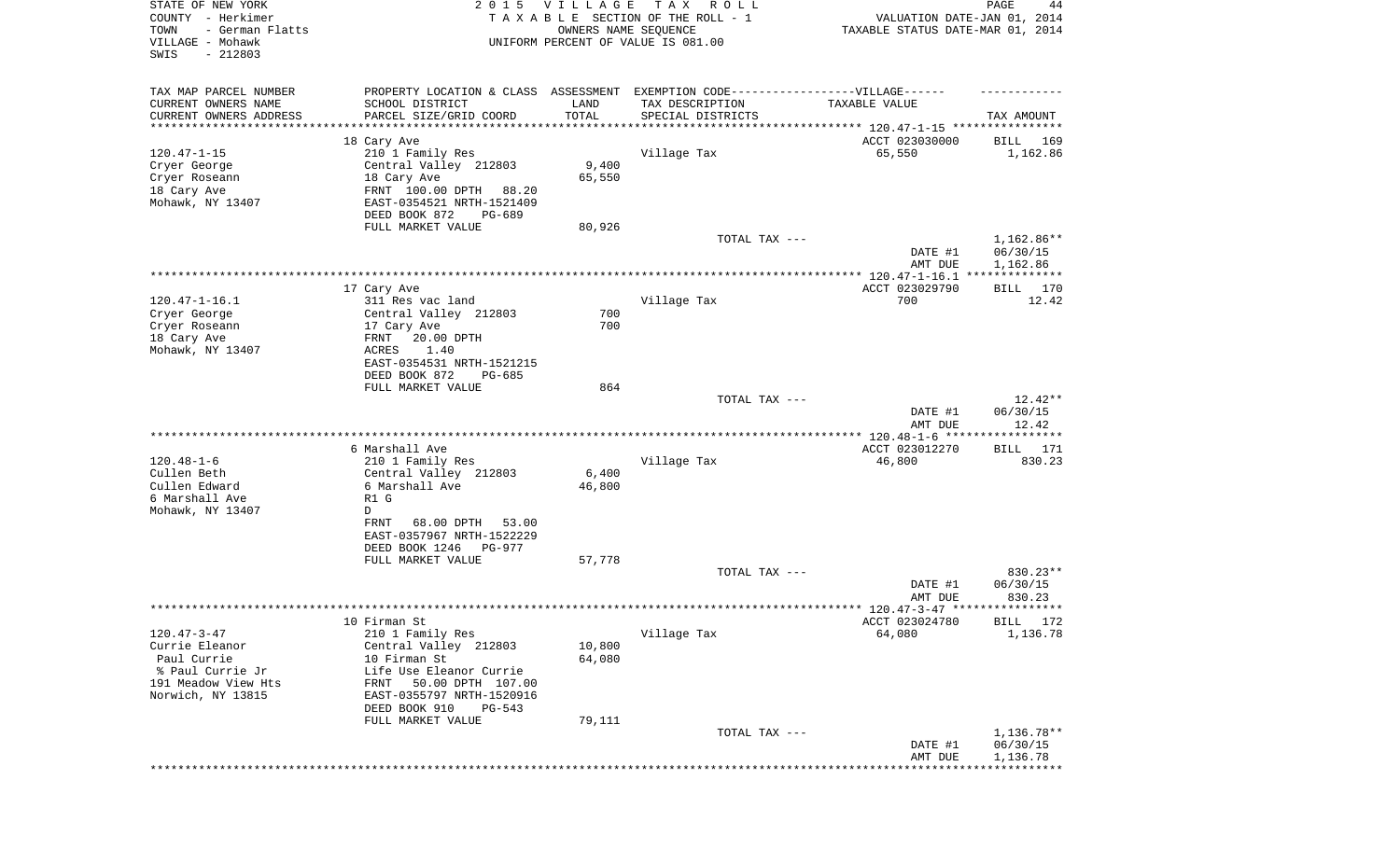| STATE OF NEW YORK<br>COUNTY - Herkimer<br>TOWN<br>- German Flatts<br>VILLAGE - Mohawk<br>SWIS<br>$-212803$                      | 2 0 1 5                                                                                                                                                                | VILLAGE<br>OWNERS NAME SEQUENCE | TAX ROLL<br>TAXABLE SECTION OF THE ROLL - 1<br>UNIFORM PERCENT OF VALUE IS 081.00 | VALUATION DATE-JAN 01, 2014<br>TAXABLE STATUS DATE-MAR 01, 2014 | PAGE<br>45                     |
|---------------------------------------------------------------------------------------------------------------------------------|------------------------------------------------------------------------------------------------------------------------------------------------------------------------|---------------------------------|-----------------------------------------------------------------------------------|-----------------------------------------------------------------|--------------------------------|
| TAX MAP PARCEL NUMBER                                                                                                           |                                                                                                                                                                        |                                 | PROPERTY LOCATION & CLASS ASSESSMENT EXEMPTION CODE-----------------VILLAGE------ |                                                                 |                                |
| CURRENT OWNERS NAME<br>CURRENT OWNERS ADDRESS<br>********************                                                           | SCHOOL DISTRICT<br>PARCEL SIZE/GRID COORD                                                                                                                              | LAND<br>TOTAL                   | TAX DESCRIPTION<br>SPECIAL DISTRICTS                                              | TAXABLE VALUE                                                   | TAX AMOUNT                     |
|                                                                                                                                 | Firman St                                                                                                                                                              |                                 |                                                                                   | ACCT 023024810                                                  | 173<br>BILL                    |
| $120.47 - 3 - 48$<br>Currie Eleanor & Paul Jr<br>Currie Colleen<br>% Paul Currie Jr<br>191 Meadow View Hts<br>Norwich, NY 13815 | 311 Res vac land<br>Central Valley 212803<br>Firman St<br>Life Use Eleanor Currie<br>50.00 DPTH 107.00<br>FRNT<br>EAST-0355780 NRTH-1520867<br>DEED BOOK 910<br>PG-543 | 8,000<br>8,000                  | Village Tax                                                                       | 8,000                                                           | 141.92                         |
|                                                                                                                                 | FULL MARKET VALUE                                                                                                                                                      | 9,877                           |                                                                                   |                                                                 |                                |
|                                                                                                                                 |                                                                                                                                                                        |                                 | TOTAL TAX ---                                                                     | DATE #1<br>AMT DUE                                              | 141.92**<br>06/30/15<br>141.92 |
|                                                                                                                                 |                                                                                                                                                                        |                                 |                                                                                   |                                                                 |                                |
| $120.47 - 3 - 39$                                                                                                               | Firman St Rear<br>311 Res vac land                                                                                                                                     |                                 | Village Tax                                                                       | ACCT 023024840<br>800                                           | BILL 174<br>14.19              |
| Currie Eleanor & Paul Jr Jr<br>Currie Colleen<br>% Paul Currie Jr<br>191 Meadow View Hts<br>Norwich, NY 13815                   | Central Valley 212803<br>Firman St Rear<br>Life Use Eleanor Currie<br>FRNT 410.00 DPTH<br>98.30<br>EAST-0355700 NRTH-1520911<br>DEED BOOK 910<br>$PG-543$              | 800<br>800                      |                                                                                   |                                                                 |                                |
|                                                                                                                                 | FULL MARKET VALUE                                                                                                                                                      | 988                             |                                                                                   |                                                                 |                                |
|                                                                                                                                 |                                                                                                                                                                        |                                 | TOTAL TAX ---                                                                     | DATE #1<br>AMT DUE                                              | 14.19**<br>06/30/15<br>14.19   |
|                                                                                                                                 |                                                                                                                                                                        |                                 |                                                                                   |                                                                 | * * * * * * * * * * *          |
|                                                                                                                                 | 4 Johnson Ave                                                                                                                                                          |                                 |                                                                                   | ACCT 023019500                                                  | BILL 175                       |
| $120.55 - 2 - 33$                                                                                                               | 210 1 Family Res                                                                                                                                                       |                                 | Village Tax                                                                       | 79,900                                                          | 1,417.43                       |
| Cusworth Daniel<br>Cusworth Vicki                                                                                               | Central Valley 212803<br>4 Johnson Ave                                                                                                                                 | 12,800<br>79,900                |                                                                                   |                                                                 |                                |
| 4 Johnson Ave                                                                                                                   | S R1 1G                                                                                                                                                                |                                 |                                                                                   |                                                                 |                                |
| Mohawk, NY 13407                                                                                                                | 70x120 L-13                                                                                                                                                            |                                 |                                                                                   |                                                                 |                                |
|                                                                                                                                 | 75.00 DPTH 122.30<br>FRNT<br>EAST-0356942 NRTH-1519794                                                                                                                 |                                 |                                                                                   |                                                                 |                                |
|                                                                                                                                 | DEED BOOK 943<br>PG-362<br>FULL MARKET VALUE                                                                                                                           | 98,642                          |                                                                                   |                                                                 |                                |
|                                                                                                                                 |                                                                                                                                                                        |                                 | TOTAL TAX ---                                                                     |                                                                 | $1,417.43**$                   |
|                                                                                                                                 |                                                                                                                                                                        |                                 |                                                                                   | DATE #1                                                         | 06/30/15                       |
|                                                                                                                                 |                                                                                                                                                                        |                                 |                                                                                   | AMT DUE                                                         | 1,417.43                       |
|                                                                                                                                 | 49 W Main St                                                                                                                                                           |                                 |                                                                                   | ***** 120.47-4-4 ******************<br>ACCT 023004050           | 176<br><b>BILL</b>             |
| $120.47 - 4 - 4$                                                                                                                | 220 2 Family Res                                                                                                                                                       |                                 | Village Tax                                                                       | 44,284                                                          | 785.60                         |
| Cusworth Mark                                                                                                                   | Central Valley 212803                                                                                                                                                  | 13,000                          |                                                                                   |                                                                 |                                |
| 49 W Main St                                                                                                                    | 49 W Main St                                                                                                                                                           | 44,284                          |                                                                                   |                                                                 |                                |
| Mohawk, NY 13407                                                                                                                | R2<br>FRNT<br>91.00 DPTH 115.00<br>EAST-0356109 NRTH-1522183<br>DEED BOOK 822<br>PG-225                                                                                |                                 |                                                                                   |                                                                 |                                |
|                                                                                                                                 | FULL MARKET VALUE                                                                                                                                                      | 54,672                          |                                                                                   |                                                                 |                                |
|                                                                                                                                 |                                                                                                                                                                        |                                 | TOTAL TAX ---                                                                     | DATE #1<br>AMT DUE                                              | 785.60**<br>06/30/15<br>785.60 |
|                                                                                                                                 |                                                                                                                                                                        |                                 |                                                                                   |                                                                 |                                |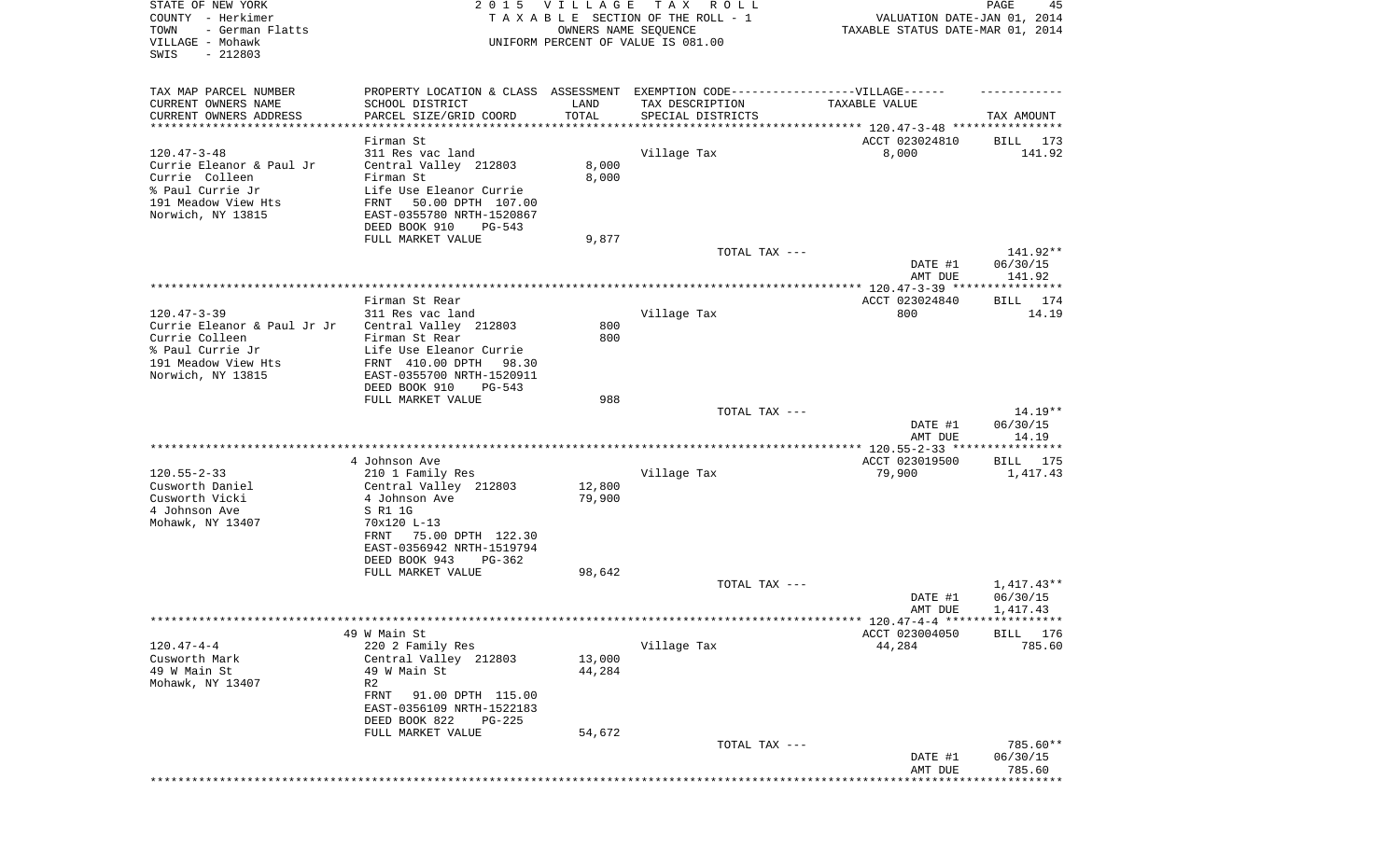| STATE OF NEW YORK<br>COUNTY - Herkimer<br>- German Flatts<br>TOWN<br>VILLAGE - Mohawk<br>$-212803$<br>SWIS | 2 0 1 5                                                                                                                                                                                             | <b>VILLAGE</b><br>OWNERS NAME SEQUENCE | T A X<br>R O L L<br>TAXABLE SECTION OF THE ROLL - 1<br>UNIFORM PERCENT OF VALUE IS 081.00            | VALUATION DATE-JAN 01, 2014<br>TAXABLE STATUS DATE-MAR 01, 2014 | PAGE<br>46                                  |
|------------------------------------------------------------------------------------------------------------|-----------------------------------------------------------------------------------------------------------------------------------------------------------------------------------------------------|----------------------------------------|------------------------------------------------------------------------------------------------------|-----------------------------------------------------------------|---------------------------------------------|
| TAX MAP PARCEL NUMBER<br>CURRENT OWNERS NAME                                                               | SCHOOL DISTRICT                                                                                                                                                                                     | LAND                                   | PROPERTY LOCATION & CLASS ASSESSMENT EXEMPTION CODE-----------------VILLAGE------<br>TAX DESCRIPTION | TAXABLE VALUE                                                   |                                             |
| CURRENT OWNERS ADDRESS<br>********************                                                             | PARCEL SIZE/GRID COORD<br>********************                                                                                                                                                      | TOTAL<br>*************                 | SPECIAL DISTRICTS<br>********************************* 120.47-8-1 *****************                  |                                                                 | TAX AMOUNT                                  |
|                                                                                                            | 14 Michigan St                                                                                                                                                                                      |                                        |                                                                                                      | ACCT 023011220                                                  | <b>BILL</b><br>177                          |
| $120.47 - 8 - 1$                                                                                           | 210 1 Family Res                                                                                                                                                                                    |                                        | Village Tax                                                                                          | 64,300                                                          | 1,140.68                                    |
| Daly Catherine<br>14 Michigan St<br>Mohawk, NY 13407                                                       | Central Valley 212803<br>14 Michigan St<br>E R1 1G<br>60.00 DPTH<br>FRNT<br>90.00<br>EAST-0357582 NRTH-1522149                                                                                      | 8,100<br>64,300                        |                                                                                                      |                                                                 |                                             |
|                                                                                                            | DEED BOOK 709<br><b>PG-411</b>                                                                                                                                                                      |                                        |                                                                                                      |                                                                 |                                             |
|                                                                                                            | FULL MARKET VALUE                                                                                                                                                                                   | 79,383                                 |                                                                                                      |                                                                 |                                             |
|                                                                                                            |                                                                                                                                                                                                     |                                        | TOTAL TAX ---                                                                                        | DATE #1<br>AMT DUE                                              | $1,140.68**$<br>06/30/15<br>1,140.68        |
|                                                                                                            |                                                                                                                                                                                                     |                                        |                                                                                                      |                                                                 | * * * * * * * * * * *                       |
|                                                                                                            | 16-18 S Washington St                                                                                                                                                                               |                                        |                                                                                                      | ACCT 168729                                                     | BILL<br>178                                 |
| $120.47 - 5 - 31$<br>Dandrea Nicholas<br>18 S Washington St<br>Mohawk, NY 13407                            | 220 2 Family Res<br>Central Valley 212803<br>16-18 S Wsnngtn<br>W R2 4G<br>67x100<br>FRNT<br>67.60 DPTH 124.00<br>EAST-0356772 NRTH-1521865<br>DEED BOOK 1421<br><b>PG-805</b><br>FULL MARKET VALUE | 10,200<br>45,800<br>56,543             | Village Tax                                                                                          | 45,800                                                          | 812.49                                      |
|                                                                                                            |                                                                                                                                                                                                     |                                        | TOTAL TAX ---                                                                                        |                                                                 | $812.49**$                                  |
|                                                                                                            |                                                                                                                                                                                                     |                                        |                                                                                                      | DATE #1<br>AMT DUE                                              | 06/30/15<br>812.49                          |
|                                                                                                            |                                                                                                                                                                                                     |                                        |                                                                                                      |                                                                 | **********                                  |
|                                                                                                            | 45 Church St                                                                                                                                                                                        |                                        |                                                                                                      | ACCT 181076                                                     | 179<br>BILL                                 |
| $120.47 - 9 - 19$<br>Darling Joshua<br>Archer Victoria<br>45 Church St<br>Mohawk, NY 13407                 | 210 1 Family Res<br>Central Valley 212803<br>45 Church St<br>E R1 G<br>L Use J & C Crowe<br><b>FRNT</b><br>60.00 DPTH 120.00<br>EAST-0357748 NRTH-1521191<br>DEED BOOK 1501<br>PG-981               | 9,300<br>49,365                        | Village Tax                                                                                          | 49,365                                                          | 875.74                                      |
|                                                                                                            | FULL MARKET VALUE                                                                                                                                                                                   | 60,944                                 | TOTAL TAX ---                                                                                        | DATE #1<br>AMT DUE                                              | 875.74**<br>06/30/15<br>875.74<br>********* |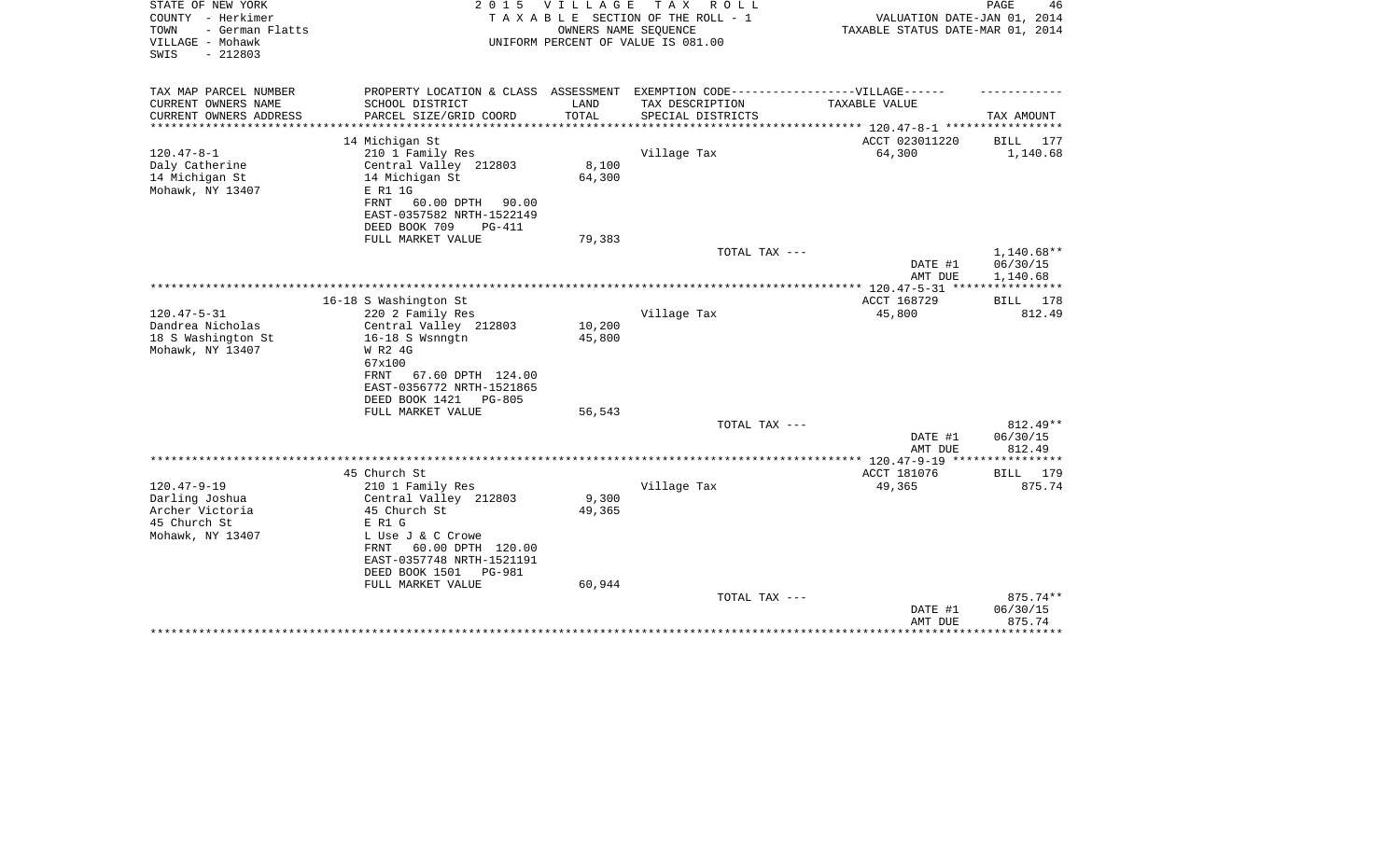| STATE OF NEW YORK<br>COUNTY - Herkimer<br>TOWN<br>- German Flatts<br>VILLAGE - Mohawk<br>SWIS<br>$-212803$ | 2 0 1 5                                                                          | VILLAGE       | T A X<br>R O L L<br>TAXABLE SECTION OF THE ROLL - 1<br>OWNERS NAME SEQUENCE<br>UNIFORM PERCENT OF VALUE IS 081.00 | VALUATION DATE-JAN 01, 2014<br>TAXABLE STATUS DATE-MAR 01, 2014 | PAGE<br>47                     |
|------------------------------------------------------------------------------------------------------------|----------------------------------------------------------------------------------|---------------|-------------------------------------------------------------------------------------------------------------------|-----------------------------------------------------------------|--------------------------------|
| TAX MAP PARCEL NUMBER                                                                                      | PROPERTY LOCATION & CLASS ASSESSMENT EXEMPTION CODE----------------VILLAGE------ |               |                                                                                                                   |                                                                 |                                |
| CURRENT OWNERS NAME                                                                                        | SCHOOL DISTRICT                                                                  | LAND<br>TOTAL | TAX DESCRIPTION                                                                                                   | TAXABLE VALUE                                                   |                                |
| CURRENT OWNERS ADDRESS<br>*********************                                                            | PARCEL SIZE/GRID COORD                                                           |               | SPECIAL DISTRICTS                                                                                                 |                                                                 | TAX AMOUNT                     |
|                                                                                                            | 25 Marmet St                                                                     |               |                                                                                                                   | ACCT 023023730                                                  | BILL<br>180                    |
| $120.55 - 1 - 1$                                                                                           | 210 1 Family Res                                                                 |               | VET WAR V 41127                                                                                                   | 6,750                                                           |                                |
| Darrow Albert                                                                                              | Central Valley 212803                                                            | 12,600        | Village Tax                                                                                                       | 38,250                                                          | 678.56                         |
| Darrow Elizabeth                                                                                           | 25 Marmet St                                                                     | 45,000        |                                                                                                                   |                                                                 |                                |
| 25 Marmet St                                                                                               | S R1 L11-2                                                                       |               |                                                                                                                   |                                                                 |                                |
| Mohawk, NY 13407                                                                                           | FRNT 100.00 DPTH 105.00<br>EAST-0355789 NRTH-1520279                             |               |                                                                                                                   |                                                                 |                                |
|                                                                                                            | DEED BOOK 00658 PG-00559                                                         |               |                                                                                                                   |                                                                 |                                |
|                                                                                                            | FULL MARKET VALUE                                                                | 55,556        |                                                                                                                   |                                                                 |                                |
|                                                                                                            |                                                                                  |               | TOTAL TAX ---                                                                                                     |                                                                 | 678.56**                       |
|                                                                                                            |                                                                                  |               |                                                                                                                   | DATE #1<br>AMT DUE                                              | 06/30/15<br>678.56             |
|                                                                                                            |                                                                                  |               |                                                                                                                   |                                                                 |                                |
| $120.47 - 2 - 24$                                                                                          | 11 North St                                                                      |               | Village Tax                                                                                                       | ACCT 023000210<br>39,900                                        | BILL 181<br>707.83             |
| David Roberta                                                                                              | 210 1 Family Res<br>Central Valley 212803                                        | 4,900         |                                                                                                                   |                                                                 |                                |
| 11 North St                                                                                                | 11 North St                                                                      | 39,900        |                                                                                                                   |                                                                 |                                |
| Mohawk, NY 13407                                                                                           | FRNT<br>60.00 DPTH<br>57.00<br>EAST-0356202 NRTH-1522541                         |               |                                                                                                                   |                                                                 |                                |
|                                                                                                            | DEED BOOK 1232<br>PG-106                                                         |               |                                                                                                                   |                                                                 |                                |
|                                                                                                            | FULL MARKET VALUE                                                                | 49,259        |                                                                                                                   |                                                                 |                                |
|                                                                                                            |                                                                                  |               | TOTAL TAX ---                                                                                                     | DATE #1<br>AMT DUE                                              | 707.83**<br>06/30/15<br>707.83 |
|                                                                                                            |                                                                                  |               |                                                                                                                   | ************* 120.48-1-10 *****************                     |                                |
|                                                                                                            | 25 Michigan St                                                                   |               |                                                                                                                   | ACCT 023010980                                                  | <b>BILL</b><br>182             |
| $120.48 - 1 - 10$                                                                                          | 210 1 Family Res                                                                 |               | Village Tax                                                                                                       | 38,000                                                          | 674.12                         |
| Davis Jane                                                                                                 | Central Valley 212803                                                            | 6,000         | XC491 Water relevy                                                                                                | 52.61 MT M                                                      | 52.61                          |
| 25 Michigan St<br>Mohawk, NY 13407                                                                         | 25 Michigan St<br>FRNT<br>50.00 DPTH<br>73.00                                    | 38,000        |                                                                                                                   |                                                                 |                                |
|                                                                                                            | EAST-0358032 NRTH-1522158                                                        |               |                                                                                                                   |                                                                 |                                |
|                                                                                                            | DEED BOOK 818<br><b>PG-505</b>                                                   |               |                                                                                                                   |                                                                 |                                |
|                                                                                                            | FULL MARKET VALUE                                                                | 46,914        |                                                                                                                   |                                                                 |                                |
|                                                                                                            |                                                                                  |               | TOTAL TAX ---                                                                                                     |                                                                 | $726.73**$                     |
|                                                                                                            |                                                                                  |               |                                                                                                                   | DATE #1                                                         | 06/30/15                       |
|                                                                                                            |                                                                                  |               |                                                                                                                   | AMT DUE                                                         | 726.73                         |
|                                                                                                            | 5 Warren Rd                                                                      |               |                                                                                                                   | ACCT 023032070                                                  | 183<br>BILL                    |
| $120.46 - 2 - 24$                                                                                          | 210 1 Family Res                                                                 |               | Village Tax                                                                                                       | 37,500                                                          | 665.25                         |
| Davis Leslie                                                                                               | Central Valley 212803                                                            | 9,300         |                                                                                                                   |                                                                 |                                |
| Davis Doris                                                                                                | 5 Warren Rd E                                                                    | 37,500        |                                                                                                                   |                                                                 |                                |
| %Milton Davis                                                                                              | FRNT<br>60.00 DPTH 120.00                                                        |               |                                                                                                                   |                                                                 |                                |
| 295 E Clark St<br>Ilion, NY 13365                                                                          | EAST-0353696 NRTH-1521672<br>DEED BOOK 00550 PG-00818                            |               |                                                                                                                   |                                                                 |                                |
|                                                                                                            | FULL MARKET VALUE                                                                | 46,296        |                                                                                                                   |                                                                 |                                |
|                                                                                                            |                                                                                  |               | TOTAL TAX ---                                                                                                     |                                                                 | 665.25**                       |
|                                                                                                            |                                                                                  |               |                                                                                                                   | DATE #1                                                         | 06/30/15                       |
|                                                                                                            |                                                                                  |               |                                                                                                                   | AMT DUE                                                         | 665.25                         |
|                                                                                                            |                                                                                  |               |                                                                                                                   | *********************************                               |                                |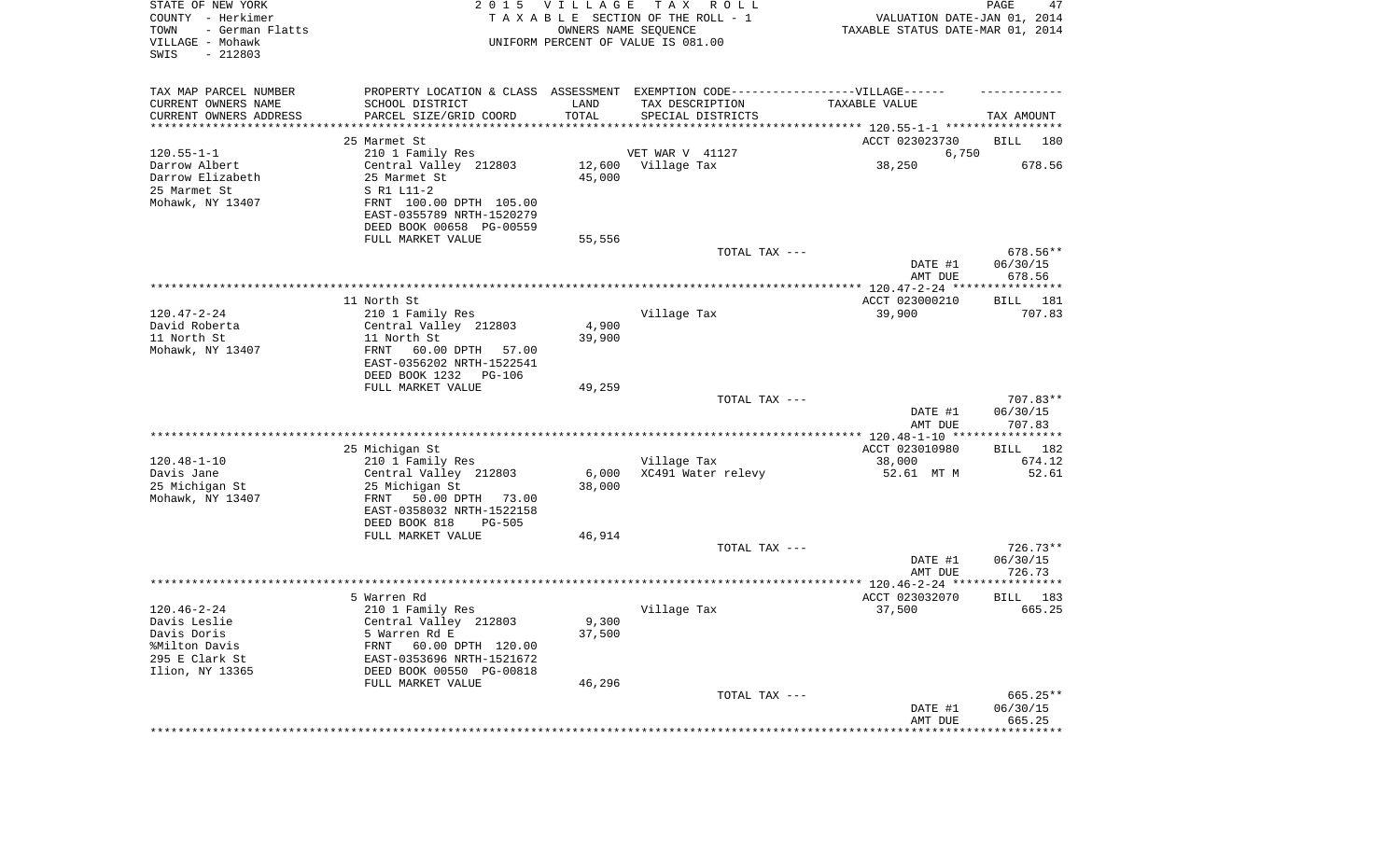| STATE OF NEW YORK<br>COUNTY - Herkimer<br>- German Flatts<br>TOWN<br>VILLAGE - Mohawk<br>SWIS<br>$-212803$ | 2 0 1 5                                                | <b>VILLAGE</b>       | T A X<br>R O L L<br>TAXABLE SECTION OF THE ROLL - 1<br>OWNERS NAME SEQUENCE<br>UNIFORM PERCENT OF VALUE IS 081.00 | VALUATION DATE-JAN 01, 2014<br>TAXABLE STATUS DATE-MAR 01, 2014 | PAGE<br>48               |
|------------------------------------------------------------------------------------------------------------|--------------------------------------------------------|----------------------|-------------------------------------------------------------------------------------------------------------------|-----------------------------------------------------------------|--------------------------|
| TAX MAP PARCEL NUMBER                                                                                      | PROPERTY LOCATION & CLASS ASSESSMENT                   |                      | EXEMPTION CODE-----------------VILLAGE------                                                                      |                                                                 |                          |
| CURRENT OWNERS NAME                                                                                        | SCHOOL DISTRICT                                        | LAND                 | TAX DESCRIPTION                                                                                                   | TAXABLE VALUE                                                   |                          |
| CURRENT OWNERS ADDRESS<br>*********************                                                            | PARCEL SIZE/GRID COORD                                 | TOTAL<br>*********** | SPECIAL DISTRICTS                                                                                                 |                                                                 | TAX AMOUNT               |
|                                                                                                            | 93 Columbia St                                         |                      |                                                                                                                   | ACCT 023020910                                                  | BILL<br>184              |
| $120.55 - 3 - 32$                                                                                          | 210 1 Family Res                                       |                      | Village Tax                                                                                                       | 56,600                                                          | 1,004.08                 |
| Dawley Stanton                                                                                             | Central Valley 212803                                  | 9,400                |                                                                                                                   |                                                                 |                          |
| Dawley Deborah                                                                                             | 93 Columbia St                                         | 56,600               |                                                                                                                   |                                                                 |                          |
| 93 Columbia St                                                                                             | R1 Igp                                                 |                      |                                                                                                                   |                                                                 |                          |
| Mohawk, NY 13407                                                                                           | 40.00 DPTH 125.00<br>FRNT<br>EAST-0356635 NRTH-1519957 |                      |                                                                                                                   |                                                                 |                          |
|                                                                                                            | DEED BOOK 708<br>PG-961                                |                      |                                                                                                                   |                                                                 |                          |
|                                                                                                            | FULL MARKET VALUE                                      | 69,877               |                                                                                                                   |                                                                 |                          |
|                                                                                                            |                                                        |                      | TOTAL TAX ---                                                                                                     |                                                                 | $1,004.08**$             |
|                                                                                                            |                                                        |                      |                                                                                                                   | DATE #1                                                         | 06/30/15                 |
|                                                                                                            |                                                        |                      |                                                                                                                   | AMT DUE                                                         | 1,004.08                 |
|                                                                                                            | 41/2 Otsego St                                         |                      |                                                                                                                   |                                                                 | BILL 185                 |
| $120.47 - 5 - 40.2$                                                                                        | 312 Vac w/imprv                                        |                      | Village Tax                                                                                                       | 12,400                                                          | 219.98                   |
| DDKeeler LLC                                                                                               | Central Valley 212803                                  | 400                  |                                                                                                                   |                                                                 |                          |
| 2 Hillview Dr<br>Mohawk, NY 13407                                                                          | Apt G<br>33.00 DPTH<br>FRNT<br>46.50                   | 12,400               |                                                                                                                   |                                                                 |                          |
|                                                                                                            | EAST-0356947 NRTH-1522322                              |                      |                                                                                                                   |                                                                 |                          |
|                                                                                                            | DEED BOOK 1377<br>PG-550                               |                      |                                                                                                                   |                                                                 |                          |
|                                                                                                            | FULL MARKET VALUE                                      | 15,309               |                                                                                                                   |                                                                 |                          |
|                                                                                                            |                                                        |                      | TOTAL TAX ---                                                                                                     |                                                                 | 219.98**                 |
|                                                                                                            |                                                        |                      |                                                                                                                   | DATE #1<br>AMT DUE                                              | 06/30/15<br>219.98       |
|                                                                                                            |                                                        |                      |                                                                                                                   | ************** 120.47-5-55 *****************                    |                          |
|                                                                                                            | S Otsego St                                            |                      |                                                                                                                   | ACCT 023025770                                                  | BILL 186                 |
| $120.47 - 5 - 55$<br>DDKeeler LLC                                                                          | 438 Parking lot                                        | 11,200               | Village Tax                                                                                                       | 13,900                                                          | 246.59                   |
| 2 Hillview Dr                                                                                              | Central Valley 212803<br>S Otsego St                   | 13,900               |                                                                                                                   |                                                                 |                          |
| Mohawk, NY 13407                                                                                           | Com Pkg                                                |                      |                                                                                                                   |                                                                 |                          |
|                                                                                                            | 68x105                                                 |                      |                                                                                                                   |                                                                 |                          |
|                                                                                                            | 68.00 DPTH 100.00<br>FRNT                              |                      |                                                                                                                   |                                                                 |                          |
|                                                                                                            | EAST-0356987 NRTH-1522256<br>DEED BOOK 1377<br>PG-550  |                      |                                                                                                                   |                                                                 |                          |
|                                                                                                            | FULL MARKET VALUE                                      | 17,160               |                                                                                                                   |                                                                 |                          |
|                                                                                                            |                                                        |                      | TOTAL TAX ---                                                                                                     |                                                                 | $246.59**$               |
|                                                                                                            |                                                        |                      |                                                                                                                   | DATE #1                                                         | 06/30/15                 |
|                                                                                                            |                                                        |                      |                                                                                                                   | AMT DUE                                                         | 246.59                   |
|                                                                                                            | 2 S Otsego St                                          |                      |                                                                                                                   | ACCT 023025740                                                  | BILL 187                 |
| $120.47 - 5 - 56$                                                                                          | 482 Det row bldg                                       |                      | Village Tax                                                                                                       | 88,100                                                          | 1,562.89                 |
| DDKeeler LLC                                                                                               | Central Valley 212803                                  | 7,600                |                                                                                                                   |                                                                 |                          |
| 2 Hillview Dr                                                                                              | 2 S Otsego St                                          | 88,100               |                                                                                                                   |                                                                 |                          |
| Mohawk, NY 13407                                                                                           | W Com Apt<br>FRNT 45.00 DPTH<br>65.00                  |                      |                                                                                                                   |                                                                 |                          |
|                                                                                                            | EAST-0356997 NRTH-1522314                              |                      |                                                                                                                   |                                                                 |                          |
|                                                                                                            | DEED BOOK 1377<br><b>PG-550</b>                        |                      |                                                                                                                   |                                                                 |                          |
|                                                                                                            | FULL MARKET VALUE                                      | 108,765              |                                                                                                                   |                                                                 |                          |
|                                                                                                            |                                                        |                      | TOTAL TAX ---                                                                                                     | DATE #1                                                         | $1,562.89**$<br>06/30/15 |
|                                                                                                            |                                                        |                      |                                                                                                                   | AMT DUE                                                         | 1,562.89                 |
|                                                                                                            |                                                        |                      |                                                                                                                   |                                                                 | * * * * * * * * * * *    |
|                                                                                                            |                                                        |                      |                                                                                                                   |                                                                 |                          |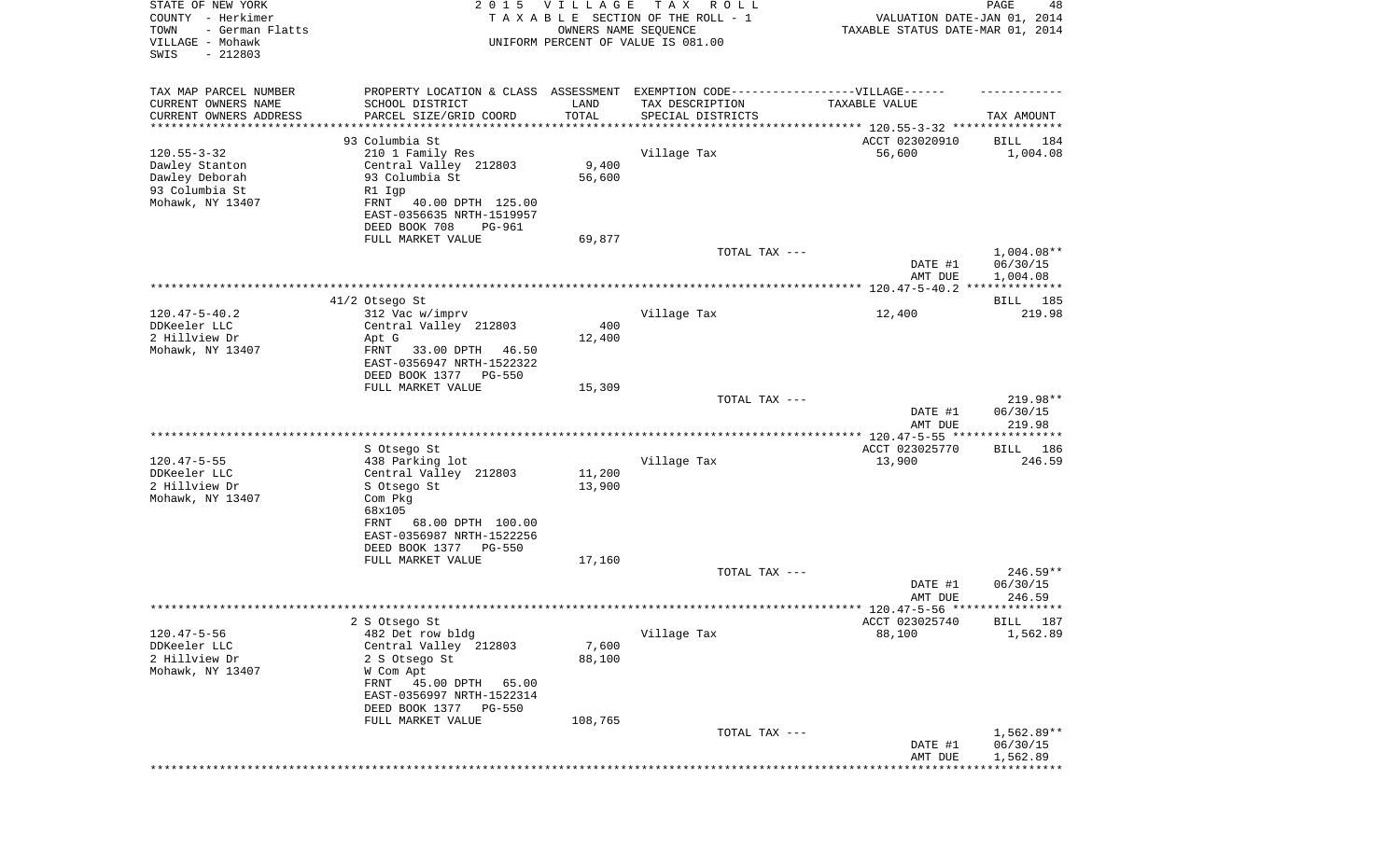| STATE OF NEW YORK<br>COUNTY - Herkimer<br>TOWN<br>- German Flatts<br>VILLAGE - Mohawk<br>SWIS<br>$-212803$ | 2 0 1 5                                                                           | <b>VILLAGE</b><br>OWNERS NAME SEQUENCE | T A X<br>R O L L<br>TAXABLE SECTION OF THE ROLL - 1<br>UNIFORM PERCENT OF VALUE IS 081.00 | VALUATION DATE-JAN 01, 2014<br>TAXABLE STATUS DATE-MAR 01, 2014     | PAGE<br>49             |
|------------------------------------------------------------------------------------------------------------|-----------------------------------------------------------------------------------|----------------------------------------|-------------------------------------------------------------------------------------------|---------------------------------------------------------------------|------------------------|
| TAX MAP PARCEL NUMBER                                                                                      | PROPERTY LOCATION & CLASS ASSESSMENT EXEMPTION CODE-----------------VILLAGE------ |                                        |                                                                                           |                                                                     |                        |
| CURRENT OWNERS NAME<br>CURRENT OWNERS ADDRESS                                                              | SCHOOL DISTRICT<br>PARCEL SIZE/GRID COORD                                         | LAND<br>TOTAL                          | TAX DESCRIPTION<br>SPECIAL DISTRICTS                                                      | TAXABLE VALUE                                                       | TAX AMOUNT             |
| *********************                                                                                      |                                                                                   | **********                             |                                                                                           | ************************************* 120.47-2-45 ***************** |                        |
|                                                                                                            | 72 W Main St                                                                      |                                        |                                                                                           | ACCT 023002430                                                      | BILL<br>188            |
| $120.47 - 2 - 45$                                                                                          | 220 2 Family Res                                                                  |                                        | Village Tax                                                                               | 43,100                                                              | 764.59                 |
| Debora Marrone as Trustee                                                                                  | Central Valley 212803                                                             | 12,000                                 |                                                                                           |                                                                     |                        |
| R & J Gloo Irr Trust<br>60 Douglas St                                                                      | 72 W Main St<br>life use R & J Gloo                                               | 43,100                                 |                                                                                           |                                                                     |                        |
| Little Falls, NY 13365                                                                                     | 60.00 DPTH 120.00<br>FRNT                                                         |                                        |                                                                                           |                                                                     |                        |
|                                                                                                            | EAST-0355840 NRTH-1522327                                                         |                                        |                                                                                           |                                                                     |                        |
|                                                                                                            | DEED BOOK 1398<br>PG-372                                                          |                                        |                                                                                           |                                                                     |                        |
|                                                                                                            | FULL MARKET VALUE                                                                 | 53,210                                 |                                                                                           |                                                                     |                        |
|                                                                                                            |                                                                                   |                                        | TOTAL TAX ---                                                                             | DATE #1                                                             | $764.59**$<br>06/30/15 |
|                                                                                                            |                                                                                   |                                        |                                                                                           | AMT DUE                                                             | 764.59                 |
|                                                                                                            |                                                                                   |                                        |                                                                                           |                                                                     |                        |
|                                                                                                            | 55 Columbia St                                                                    |                                        |                                                                                           | ACCT 023020400                                                      | 189<br>BILL            |
| $120.47 - 7 - 24$                                                                                          | 230 3 Family Res                                                                  |                                        | Village Tax                                                                               | 54,900                                                              | 973.93                 |
| Debora Marrone Trustee<br>Richard & Josephine Gloo IrrTr 55 Columbia St                                    | Central Valley 212803                                                             | 10,300<br>54,900                       |                                                                                           |                                                                     |                        |
| 60 Douglas St                                                                                              | E R2 Brn                                                                          |                                        |                                                                                           |                                                                     |                        |
| Little Falls, NY 13365                                                                                     | L Use R & J Gloo                                                                  |                                        |                                                                                           |                                                                     |                        |
|                                                                                                            | 60.00 DPTH 150.00<br>FRNT                                                         |                                        |                                                                                           |                                                                     |                        |
|                                                                                                            | EAST-0356912 NRTH-1520870<br>DEED BOOK 1398<br>PG-361                             |                                        |                                                                                           |                                                                     |                        |
|                                                                                                            | FULL MARKET VALUE                                                                 | 67,778                                 |                                                                                           |                                                                     |                        |
|                                                                                                            |                                                                                   |                                        | TOTAL TAX ---                                                                             |                                                                     | 973.93**               |
|                                                                                                            |                                                                                   |                                        |                                                                                           | DATE #1                                                             | 06/30/15               |
|                                                                                                            |                                                                                   |                                        |                                                                                           | AMT DUE                                                             | 973.93                 |
|                                                                                                            | 10 Fulmer St                                                                      |                                        |                                                                                           | ************** 120.55-1-15 *****************<br>ACCT 023023310      | 190<br>BILL            |
| $120.55 - 1 - 15$                                                                                          | 210 1 Family Res                                                                  |                                        | Village Tax                                                                               | 61,128                                                              | 1,084.41               |
| DeCamilla Ann                                                                                              | Central Valley 212803                                                             | 10,700                                 |                                                                                           |                                                                     |                        |
| DeCamilla Thomas                                                                                           | 10 Fulmer St                                                                      | 61,128                                 |                                                                                           |                                                                     |                        |
| 10 Fulmer St<br>Mohawk, NY 13407-0082                                                                      | 50.00 DPTH 105.00<br>FRNT<br>EAST-0356204 NRTH-1520085                            |                                        |                                                                                           |                                                                     |                        |
|                                                                                                            | DEED BOOK 813<br>$PG-226$                                                         |                                        |                                                                                           |                                                                     |                        |
|                                                                                                            | FULL MARKET VALUE                                                                 | 75,467                                 |                                                                                           |                                                                     |                        |
|                                                                                                            |                                                                                   |                                        | TOTAL TAX ---                                                                             |                                                                     | 1,084.41**             |
|                                                                                                            |                                                                                   |                                        |                                                                                           | DATE #1                                                             | 06/30/15               |
|                                                                                                            |                                                                                   |                                        |                                                                                           | AMT DUE                                                             | 1,084.41               |
|                                                                                                            | 28 E Center St                                                                    |                                        |                                                                                           | ACCT 023018450                                                      | BILL 191               |
| $120.47 - 9 - 23$                                                                                          | 210 1 Family Res                                                                  |                                        | Village Tax                                                                               | 51,042                                                              | 905.49                 |
| Decker Bernard                                                                                             | Central Valley 212803                                                             | 6,800                                  |                                                                                           |                                                                     |                        |
| Decker Kathleen                                                                                            | 28 E Center St                                                                    | 51,042                                 |                                                                                           |                                                                     |                        |
| 28 E Center St<br>Mohawk, NY 13407                                                                         | S R1 G L2<br>64.00 DPTH<br>FRNT<br>60.00                                          |                                        |                                                                                           |                                                                     |                        |
|                                                                                                            | EAST-0357716 NRTH-1520968                                                         |                                        |                                                                                           |                                                                     |                        |
|                                                                                                            | DEED BOOK 832<br>PG-246                                                           |                                        |                                                                                           |                                                                     |                        |
|                                                                                                            | FULL MARKET VALUE                                                                 | 63,015                                 |                                                                                           |                                                                     |                        |
|                                                                                                            |                                                                                   |                                        | TOTAL TAX ---                                                                             | DATE #1                                                             | $905.49**$<br>06/30/15 |
|                                                                                                            |                                                                                   |                                        |                                                                                           | AMT DUE                                                             | 905.49                 |
|                                                                                                            |                                                                                   |                                        |                                                                                           |                                                                     | ************           |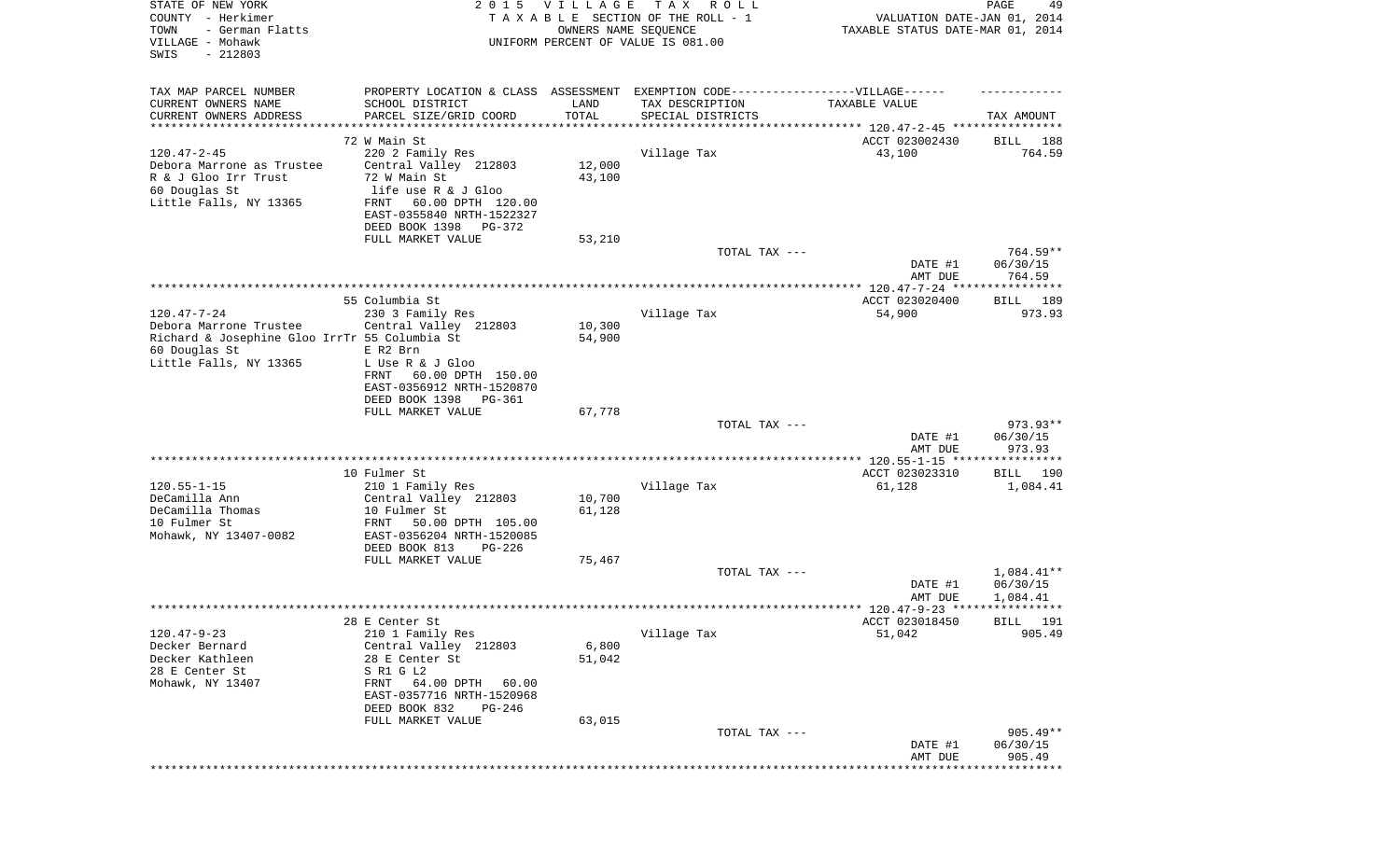| STATE OF NEW YORK<br>COUNTY - Herkimer<br>- German Flatts<br>TOWN<br>VILLAGE - Mohawk<br>$-212803$<br>SWIS | 2 0 1 5                                               | <b>VILLAGE</b>   | T A X<br>R O L L<br>TAXABLE SECTION OF THE ROLL - 1<br>OWNERS NAME SEQUENCE<br>UNIFORM PERCENT OF VALUE IS 081.00 | VALUATION DATE-JAN 01, 2014<br>TAXABLE STATUS DATE-MAR 01, 2014 | PAGE<br>50                       |
|------------------------------------------------------------------------------------------------------------|-------------------------------------------------------|------------------|-------------------------------------------------------------------------------------------------------------------|-----------------------------------------------------------------|----------------------------------|
| TAX MAP PARCEL NUMBER                                                                                      |                                                       |                  | PROPERTY LOCATION & CLASS ASSESSMENT EXEMPTION CODE-----------------VILLAGE------                                 |                                                                 |                                  |
| CURRENT OWNERS NAME                                                                                        | SCHOOL DISTRICT                                       | LAND             | TAX DESCRIPTION                                                                                                   | TAXABLE VALUE                                                   |                                  |
| CURRENT OWNERS ADDRESS<br>********************                                                             | PARCEL SIZE/GRID COORD                                | TOTAL<br>******* | SPECIAL DISTRICTS                                                                                                 |                                                                 | TAX AMOUNT                       |
|                                                                                                            | 51 E Main St                                          |                  |                                                                                                                   | *************************** 120.40-1-27 ****************        |                                  |
| $120.40 - 1 - 27$                                                                                          | 483 Converted Re                                      |                  | Village Tax                                                                                                       | ACCT 023007980<br>91,550                                        | <b>BILL</b><br>192<br>1,624.10   |
| Deepak Buch                                                                                                | Central Valley 212803                                 | 16,600           |                                                                                                                   |                                                                 |                                  |
| For Shivji                                                                                                 | 51 E Main St                                          | 91,550           |                                                                                                                   |                                                                 |                                  |
| 140 Burwell St                                                                                             | 60.00 DPTH 322.00<br>FRNT                             |                  |                                                                                                                   |                                                                 |                                  |
| Little Falls, NY 13365                                                                                     | EAST-0358245 NRTH-1523089                             |                  |                                                                                                                   |                                                                 |                                  |
|                                                                                                            | DEED BOOK 852<br>PG-641                               |                  |                                                                                                                   |                                                                 |                                  |
|                                                                                                            | FULL MARKET VALUE                                     | 113,025          |                                                                                                                   |                                                                 |                                  |
|                                                                                                            |                                                       |                  | TOTAL TAX ---                                                                                                     |                                                                 | $1,624.10**$                     |
|                                                                                                            |                                                       |                  |                                                                                                                   | DATE #1                                                         | 06/30/15                         |
|                                                                                                            |                                                       |                  |                                                                                                                   | AMT DUE<br>******** 120.39-1-1 ******************               | 1,624.10                         |
|                                                                                                            | Casey Flatts                                          |                  |                                                                                                                   | ACCT 023006330                                                  | 193<br><b>BILL</b>               |
| $120.39 - 1 - 1$                                                                                           | 105 Vac farmland                                      |                  | AGRIC 10 Y 42100                                                                                                  | 500                                                             |                                  |
| Degristina Carl                                                                                            | Central Valley 212803                                 | 5,510            | Village Tax                                                                                                       | 15,010                                                          | 266.28                           |
| Degristina Florence                                                                                        | Casey Flatts                                          | 15,510           |                                                                                                                   |                                                                 |                                  |
| 800 State Route 5S                                                                                         | ACRES 55.10                                           |                  |                                                                                                                   |                                                                 |                                  |
| Mohawk, NY 13407                                                                                           | EAST-0356090 NRTH-1523676                             |                  |                                                                                                                   |                                                                 |                                  |
|                                                                                                            | DEED BOOK 839<br><b>PG-505</b>                        |                  |                                                                                                                   |                                                                 |                                  |
|                                                                                                            | FULL MARKET VALUE                                     | 19,148           |                                                                                                                   |                                                                 |                                  |
|                                                                                                            |                                                       |                  | TOTAL TAX ---                                                                                                     | DATE #1<br>AMT DUE                                              | $266.28**$<br>06/30/15<br>266.28 |
|                                                                                                            |                                                       |                  |                                                                                                                   | ** $120.39 - 1 - 10$ **                                         |                                  |
|                                                                                                            | Casey Flatts                                          |                  |                                                                                                                   | ACCT 023006300                                                  | 194<br><b>BILL</b>               |
| $120.39 - 1 - 10$                                                                                          | 312 Vac w/imprv                                       |                  | Village Tax                                                                                                       | 500                                                             | 8.87                             |
| Degristina Florence                                                                                        | Central Valley 212803                                 | 500              |                                                                                                                   |                                                                 |                                  |
| Degristina Carl                                                                                            | Casey Flatts                                          | 500              |                                                                                                                   |                                                                 |                                  |
| 800 State Route 5S                                                                                         | FRNT 195.00 DPTH 234.20                               |                  |                                                                                                                   |                                                                 |                                  |
| Mohawk, NY 13407                                                                                           | EAST-0356072 NRTH-1523094                             |                  |                                                                                                                   |                                                                 |                                  |
|                                                                                                            | DEED BOOK 835<br>$PG-19$<br>FULL MARKET VALUE         | 617              |                                                                                                                   |                                                                 |                                  |
|                                                                                                            |                                                       |                  | TOTAL TAX ---                                                                                                     |                                                                 | $8.87**$                         |
|                                                                                                            |                                                       |                  |                                                                                                                   | DATE #1                                                         | 06/30/15                         |
|                                                                                                            |                                                       |                  |                                                                                                                   | AMT DUE                                                         | 8.87                             |
| ********************                                                                                       |                                                       |                  |                                                                                                                   | ********* 120.40-2-48 ***                                       | ********                         |
|                                                                                                            | 26A E Main St                                         |                  |                                                                                                                   | ACCT 176509                                                     | BILL 195                         |
| $120.40 - 2 - 48$                                                                                          | 210 1 Family Res                                      |                  | Village Tax                                                                                                       | 24,500                                                          | 434.63                           |
| Dekanek Claire                                                                                             | Central Valley 212803                                 | 4,400            |                                                                                                                   |                                                                 |                                  |
| 3370 Silverton Ave                                                                                         | 26a E Main St                                         | 24,500           |                                                                                                                   |                                                                 |                                  |
| Wantagh, NY 11793                                                                                          | FRNT<br>33.00 DPTH 75.00<br>EAST-0357622 NRTH-1522451 |                  |                                                                                                                   |                                                                 |                                  |
|                                                                                                            | DEED BOOK 1472<br>$PG-150$                            |                  |                                                                                                                   |                                                                 |                                  |
|                                                                                                            | FULL MARKET VALUE                                     | 30,247           |                                                                                                                   |                                                                 |                                  |
|                                                                                                            |                                                       |                  | TOTAL TAX ---                                                                                                     |                                                                 | 434.63**                         |
|                                                                                                            |                                                       |                  |                                                                                                                   | DATE #1                                                         | 06/30/15                         |
|                                                                                                            |                                                       |                  |                                                                                                                   | AMT DUE                                                         | 434.63                           |
|                                                                                                            |                                                       |                  |                                                                                                                   |                                                                 |                                  |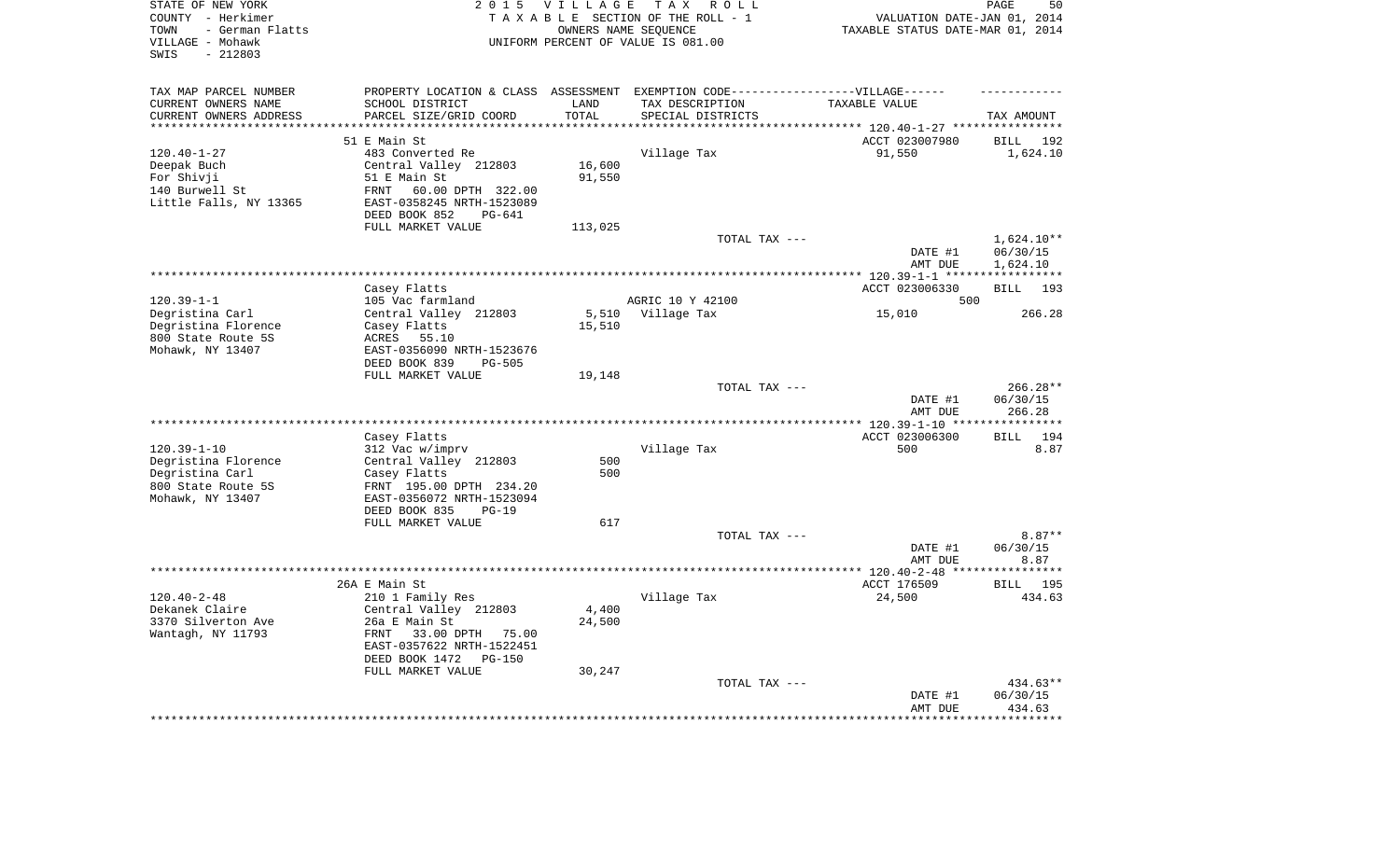| STATE OF NEW YORK<br>COUNTY - Herkimer<br>TOWN<br>- German Flatts<br>VILLAGE - Mohawk<br>SWIS<br>$-212803$ |                                                                                                                                                                           | 2015 VILLAGE<br>OWNERS NAME SEQUENCE | T A X<br>R O L L<br>TAXABLE SECTION OF THE ROLL - 1<br>UNIFORM PERCENT OF VALUE IS 081.00            | VALUATION DATE-JAN 01, 2014<br>TAXABLE STATUS DATE-MAR 01, 2014 | PAGE<br>51                         |
|------------------------------------------------------------------------------------------------------------|---------------------------------------------------------------------------------------------------------------------------------------------------------------------------|--------------------------------------|------------------------------------------------------------------------------------------------------|-----------------------------------------------------------------|------------------------------------|
| TAX MAP PARCEL NUMBER<br>CURRENT OWNERS NAME                                                               | SCHOOL DISTRICT                                                                                                                                                           | LAND                                 | PROPERTY LOCATION & CLASS ASSESSMENT EXEMPTION CODE-----------------VILLAGE------<br>TAX DESCRIPTION | TAXABLE VALUE                                                   |                                    |
| CURRENT OWNERS ADDRESS                                                                                     | PARCEL SIZE/GRID COORD                                                                                                                                                    | TOTAL                                | SPECIAL DISTRICTS                                                                                    |                                                                 | TAX AMOUNT                         |
| *********************                                                                                      |                                                                                                                                                                           |                                      |                                                                                                      |                                                                 |                                    |
|                                                                                                            | 35 Marshall Ave                                                                                                                                                           |                                      |                                                                                                      | ACCT 023012030                                                  | BILL<br>196                        |
| $120.40 - 2 - 23$<br>DeLosSantos Victoria<br>35 Marshall Ave<br>Mohawk, NY 13407                           | 210 1 Family Res<br>Central Valley 212803<br>35 Marshall Ave<br>42.00 DPTH 106.00<br>FRNT<br>EAST-0358813 NRTH-1522706<br>DEED BOOK 1313<br>PG-852                        | 6,700<br>46,800                      | Village Tax                                                                                          | 46,800                                                          | 830.23                             |
|                                                                                                            | FULL MARKET VALUE                                                                                                                                                         | 57,778                               |                                                                                                      |                                                                 |                                    |
|                                                                                                            |                                                                                                                                                                           |                                      | TOTAL TAX ---                                                                                        | DATE #1<br>AMT DUE                                              | 830.23**<br>06/30/15<br>830.23     |
|                                                                                                            | 6 Marmet St                                                                                                                                                               |                                      |                                                                                                      | ACCT 023023790                                                  | 197<br>BILL                        |
| $120.47 - 4 - 51$                                                                                          | 210 1 Family Res                                                                                                                                                          |                                      | Village Tax                                                                                          | 58,500                                                          | 1,037.79                           |
| Derella Joseph                                                                                             | Central Valley 212803                                                                                                                                                     | 12,700                               |                                                                                                      |                                                                 |                                    |
| Derella Rose Ann<br>6 Marmet St                                                                            | 6 Marmet St<br>R1 G Sp                                                                                                                                                    | 58,500                               |                                                                                                      |                                                                 |                                    |
| Mohawk, NY 13407                                                                                           | FRNT 100.00 DPTH 107.00<br>EAST-0356331 NRTH-1520320<br>DEED BOOK 00652 PG-00319                                                                                          |                                      |                                                                                                      |                                                                 |                                    |
|                                                                                                            | FULL MARKET VALUE                                                                                                                                                         | 72,222                               |                                                                                                      |                                                                 |                                    |
|                                                                                                            |                                                                                                                                                                           |                                      | TOTAL TAX ---                                                                                        | DATE #1<br>AMT DUE                                              | 1,037.79**<br>06/30/15<br>1,037.79 |
|                                                                                                            |                                                                                                                                                                           |                                      |                                                                                                      | ************* 120.47-6-11 *****************                     |                                    |
| $120.47 - 6 - 11$                                                                                          | 9 Marshall Ave                                                                                                                                                            |                                      |                                                                                                      | ACCT 023011700                                                  | BILL<br>198                        |
| Derosa John                                                                                                | 210 1 Family Res<br>Central Valley 212803                                                                                                                                 | 6,200                                | VET COM V 41137<br>Village Tax                                                                       | 9,750<br>29,250                                                 | 518.90                             |
| Derosa Audrey<br>9 Marshall Ave<br>Mohawk, NY 13407                                                        | 9 Marshall Ave<br>N R1<br>40x90<br>40.00 DPTH 100.00<br>FRNT<br>EAST-0357907 NRTH-1522333                                                                                 | 39,000                               |                                                                                                      |                                                                 |                                    |
|                                                                                                            | DEED BOOK 00494 PG-00390                                                                                                                                                  |                                      |                                                                                                      |                                                                 |                                    |
|                                                                                                            | FULL MARKET VALUE                                                                                                                                                         | 48,148                               | TOTAL TAX ---                                                                                        |                                                                 | 518.90**                           |
|                                                                                                            |                                                                                                                                                                           |                                      |                                                                                                      | DATE #1<br>AMT DUE                                              | 06/30/15<br>518.90                 |
|                                                                                                            | 86 Church St                                                                                                                                                              |                                      |                                                                                                      | ACCT 023016110                                                  | BILL 199                           |
| $120.55 - 2 - 30$                                                                                          | 210 1 Family Res                                                                                                                                                          |                                      | Village Tax                                                                                          | 73,800                                                          | 1,309.21                           |
| Derosa John<br>Derosa Bonnie<br>84 Church St<br>Mohawk, NY 13407                                           | Central Valley 212803<br>86 Church St<br>S R1 1G L-9<br>65x109<br>FRNT 109.00 DPTH<br>71.30<br>EAST-0357188 NRTH-1519691<br>DEED BOOK 00657 PG-00394<br>FULL MARKET VALUE | 10,300<br>73,800<br>91,111           |                                                                                                      |                                                                 |                                    |
|                                                                                                            |                                                                                                                                                                           |                                      | TOTAL TAX ---                                                                                        |                                                                 | 1,309.21**                         |
|                                                                                                            |                                                                                                                                                                           |                                      |                                                                                                      | DATE #1<br>AMT DUE                                              | 06/30/15<br>1,309.21               |
|                                                                                                            |                                                                                                                                                                           |                                      |                                                                                                      |                                                                 |                                    |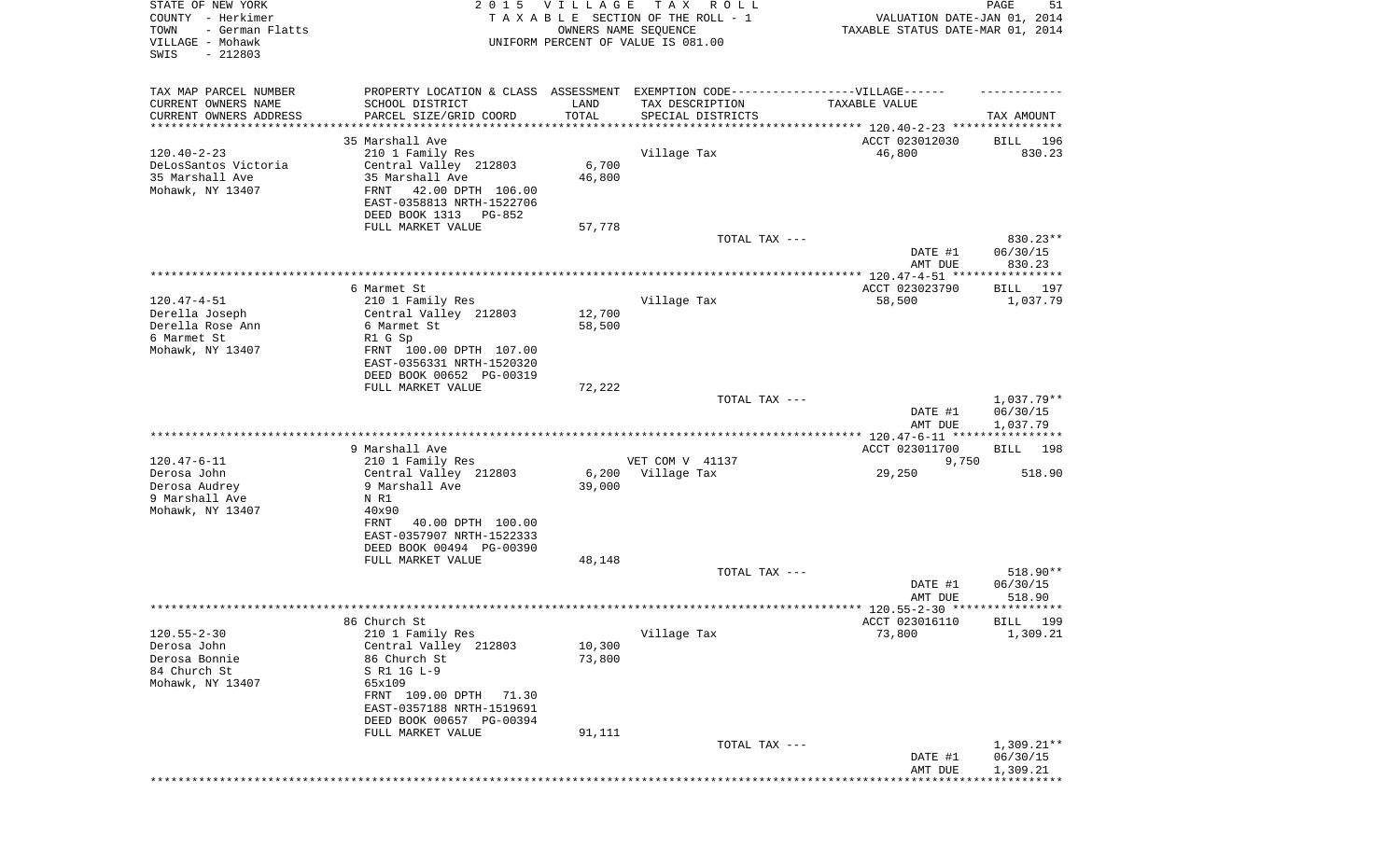| STATE OF NEW YORK<br>COUNTY - Herkimer<br>TOWN<br>- German Flatts<br>VILLAGE - Mohawk<br>SWIS<br>$-212803$ | 2 0 1 5                                                  | <b>VILLAGE</b><br>OWNERS NAME SEQUENCE | T A X<br>R O L L<br>TAXABLE SECTION OF THE ROLL - 1<br>UNIFORM PERCENT OF VALUE IS 081.00 | VALUATION DATE-JAN 01, 2014<br>TAXABLE STATUS DATE-MAR 01, 2014 | PAGE<br>52           |
|------------------------------------------------------------------------------------------------------------|----------------------------------------------------------|----------------------------------------|-------------------------------------------------------------------------------------------|-----------------------------------------------------------------|----------------------|
| TAX MAP PARCEL NUMBER                                                                                      |                                                          |                                        | PROPERTY LOCATION & CLASS ASSESSMENT EXEMPTION CODE----------------VILLAGE------          |                                                                 |                      |
| CURRENT OWNERS NAME                                                                                        | SCHOOL DISTRICT                                          | LAND                                   | TAX DESCRIPTION                                                                           | TAXABLE VALUE                                                   |                      |
| CURRENT OWNERS ADDRESS<br>********************                                                             | PARCEL SIZE/GRID COORD                                   | TOTAL                                  | SPECIAL DISTRICTS                                                                         |                                                                 | TAX AMOUNT           |
|                                                                                                            | 18 Marshall Ave                                          |                                        |                                                                                           | ACCT 023012420                                                  | 200<br>BILL          |
| $120.48 - 1 - 24$                                                                                          | 210 1 Family Res                                         |                                        | Village Tax                                                                               | 58,000                                                          | 1,028.92             |
| Derosa Timothy                                                                                             | Central Valley 212803                                    | 7,300                                  |                                                                                           |                                                                 |                      |
| 18 Marshall Ave                                                                                            | 18 Marshall Ave                                          | 58,000                                 |                                                                                           |                                                                 |                      |
| Mohawk, NY 13407                                                                                           | S R1 G                                                   |                                        |                                                                                           |                                                                 |                      |
|                                                                                                            | 45x132<br>FRNT<br>45.00 DPTH 110.00                      |                                        |                                                                                           |                                                                 |                      |
|                                                                                                            | EAST-0358393 NRTH-1522363                                |                                        |                                                                                           |                                                                 |                      |
|                                                                                                            | DEED BOOK 882<br>$PG-203$                                |                                        |                                                                                           |                                                                 |                      |
|                                                                                                            | FULL MARKET VALUE                                        | 71,605                                 |                                                                                           |                                                                 |                      |
|                                                                                                            |                                                          |                                        | TOTAL TAX ---                                                                             |                                                                 | 1,028.92**           |
|                                                                                                            |                                                          |                                        |                                                                                           | DATE #1<br>AMT DUE                                              | 06/30/15<br>1,028.92 |
|                                                                                                            |                                                          |                                        |                                                                                           |                                                                 | ***********          |
|                                                                                                            | 39 Columbia St                                           |                                        |                                                                                           | ACCT 023020190                                                  | 201<br>BILL          |
| $120.47 - 7 - 17$                                                                                          | 220 2 Family Res                                         |                                        | Village Tax                                                                               | 53,350                                                          | 946.43               |
| DesJardins Ronald<br>1164 Shoemaker Rd                                                                     | Central Valley 212803<br>39 Columbia St                  | 9,100<br>53,350                        |                                                                                           |                                                                 |                      |
| Mohawk, NY 13357                                                                                           | E R2 2G                                                  |                                        |                                                                                           |                                                                 |                      |
|                                                                                                            | 57x115                                                   |                                        |                                                                                           |                                                                 |                      |
|                                                                                                            | FRNT<br>57.00 DPTH 120.00                                |                                        |                                                                                           |                                                                 |                      |
|                                                                                                            | EAST-0357026 NRTH-1521328                                |                                        |                                                                                           |                                                                 |                      |
|                                                                                                            | DEED BOOK 1293<br>PG-424<br>FULL MARKET VALUE            | 65,864                                 |                                                                                           |                                                                 |                      |
|                                                                                                            |                                                          |                                        | TOTAL TAX ---                                                                             |                                                                 | $946.43**$           |
|                                                                                                            |                                                          |                                        |                                                                                           | DATE #1                                                         | 06/30/15             |
|                                                                                                            |                                                          |                                        |                                                                                           | AMT DUE                                                         | 946.43               |
|                                                                                                            | 3 N Washington St                                        |                                        |                                                                                           | *********** 120.39-2-13 *****************<br>ACCT 023005130     | BILL<br>202          |
| $120.39 - 2 - 13$                                                                                          | 210 1 Family Res                                         |                                        | VET WAR V 41127                                                                           | 7,155                                                           |                      |
| Dibble Charles                                                                                             | Central Valley 212803                                    | 6,100                                  | Village Tax                                                                               | 44,845                                                          | 795.55               |
| 3 North Washington St                                                                                      | 3 N Wshngtn St                                           | 52,000                                 |                                                                                           |                                                                 |                      |
| Mohawk, NY 13407                                                                                           | FRNT<br>55.00 DPTH 100.00                                |                                        |                                                                                           |                                                                 |                      |
|                                                                                                            | EAST-0356686 NRTH-1522603<br>DEED BOOK 674<br>$PG-80$    |                                        |                                                                                           |                                                                 |                      |
|                                                                                                            | FULL MARKET VALUE                                        | 64,198                                 |                                                                                           |                                                                 |                      |
|                                                                                                            |                                                          |                                        | TOTAL TAX ---                                                                             |                                                                 | $795.55**$           |
|                                                                                                            |                                                          |                                        |                                                                                           | DATE #1                                                         | 06/30/15             |
|                                                                                                            |                                                          |                                        |                                                                                           | AMT DUE                                                         | 795.55               |
|                                                                                                            | 55 E Main St                                             |                                        |                                                                                           | ACCT 023008040                                                  | 203<br>BILL          |
| $120.40 - 1 - 25$                                                                                          | 480 Mult-use bld                                         |                                        | Village Tax                                                                               | 48,000                                                          | 851.52               |
| Diedrich Clyde                                                                                             | Central Valley 212803                                    | 10,100                                 |                                                                                           |                                                                 |                      |
| 55 E Main St                                                                                               | 55 E Main St                                             | 48,000                                 |                                                                                           |                                                                 |                      |
| Mohawk, NY 13407                                                                                           | 60.00 DPTH<br>FRNT<br>85.00<br>EAST-0358372 NRTH-1523012 |                                        |                                                                                           |                                                                 |                      |
|                                                                                                            | DEED BOOK 791<br>$PG-303$                                |                                        |                                                                                           |                                                                 |                      |
|                                                                                                            | FULL MARKET VALUE                                        | 59,259                                 |                                                                                           |                                                                 |                      |
|                                                                                                            |                                                          |                                        | TOTAL TAX ---                                                                             |                                                                 | 851.52**             |
|                                                                                                            |                                                          |                                        |                                                                                           | DATE #1                                                         | 06/30/15             |
|                                                                                                            |                                                          |                                        |                                                                                           | AMT DUE                                                         | 851.52<br>*********  |
|                                                                                                            |                                                          |                                        |                                                                                           |                                                                 |                      |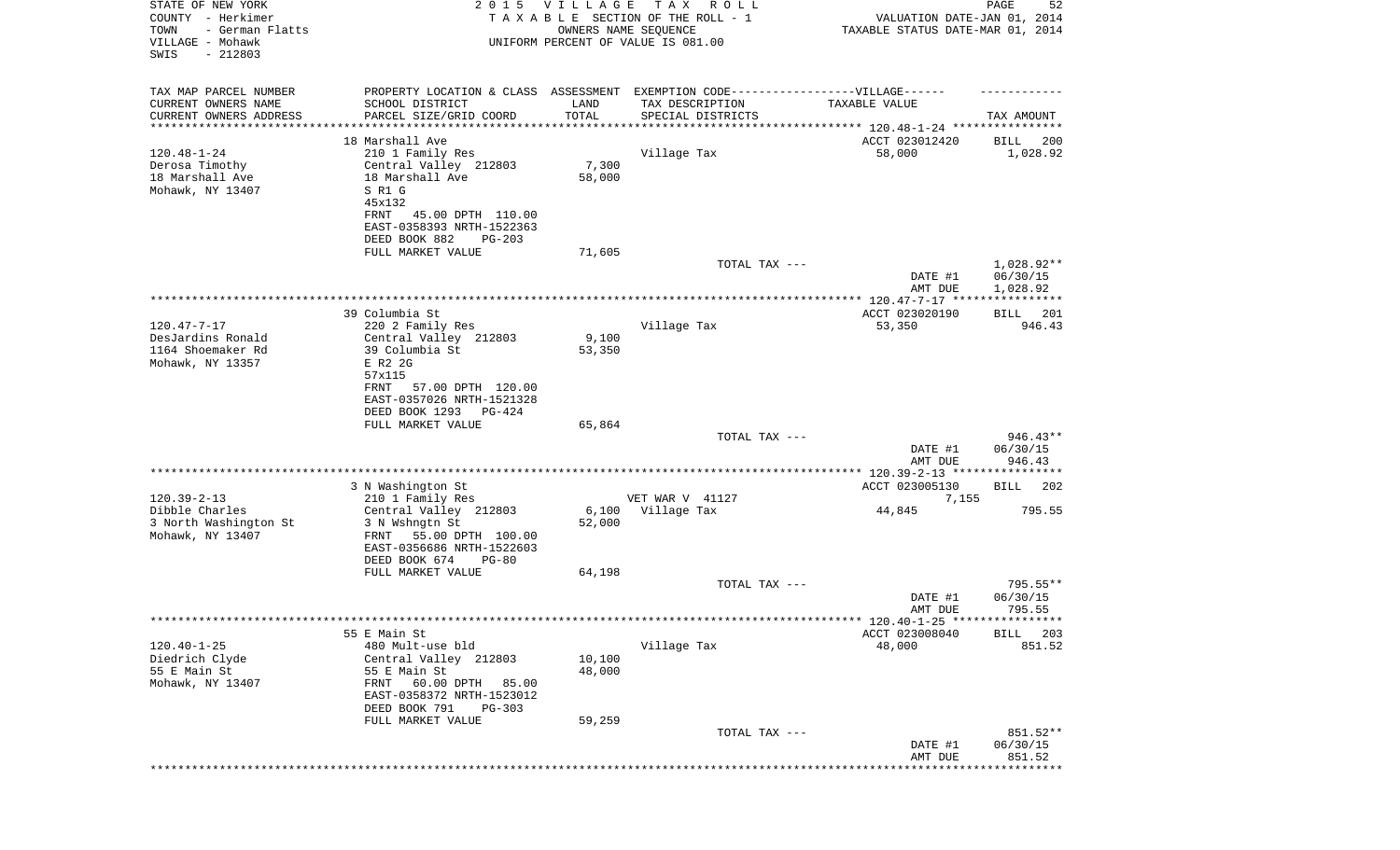| STATE OF NEW YORK<br>COUNTY - Herkimer<br>- German Flatts<br>TOWN<br>VILLAGE - Mohawk<br>SWIS<br>$-212803$ | 2 0 1 5                                                                           | <b>VILLAGE</b><br>OWNERS NAME SEQUENCE | T A X<br>R O L L<br>TAXABLE SECTION OF THE ROLL - 1<br>UNIFORM PERCENT OF VALUE IS 081.00 | VALUATION DATE-JAN 01, 2014<br>TAXABLE STATUS DATE-MAR 01, 2014 | PAGE<br>53              |
|------------------------------------------------------------------------------------------------------------|-----------------------------------------------------------------------------------|----------------------------------------|-------------------------------------------------------------------------------------------|-----------------------------------------------------------------|-------------------------|
| TAX MAP PARCEL NUMBER                                                                                      | PROPERTY LOCATION & CLASS ASSESSMENT EXEMPTION CODE-----------------VILLAGE------ |                                        |                                                                                           |                                                                 |                         |
| CURRENT OWNERS NAME                                                                                        | SCHOOL DISTRICT                                                                   | LAND                                   | TAX DESCRIPTION                                                                           | TAXABLE VALUE                                                   |                         |
| CURRENT OWNERS ADDRESS<br>*********************                                                            | PARCEL SIZE/GRID COORD<br>*******************                                     | TOTAL<br>* * * * * * * * * * *         | SPECIAL DISTRICTS                                                                         |                                                                 | TAX AMOUNT              |
|                                                                                                            | 28 Henry St                                                                       |                                        |                                                                                           | ACCT 023019020                                                  | 204<br>BILL             |
| $120.55 - 2 - 10$                                                                                          | 210 1 Family Res                                                                  |                                        | Village Tax                                                                               | 64,554                                                          | 1,145.19                |
| Diedrich Clyde                                                                                             | Central Valley 212803                                                             | 12,800                                 |                                                                                           |                                                                 |                         |
| Diedrich Tricia                                                                                            | 28 Henry St                                                                       | 64,554                                 |                                                                                           |                                                                 |                         |
| 28 Henry St                                                                                                | S R1 1G                                                                           |                                        |                                                                                           |                                                                 |                         |
| Mohawk, NY 13407                                                                                           | FRNT<br>75.00 DPTH 120.00                                                         |                                        |                                                                                           |                                                                 |                         |
|                                                                                                            | EAST-0357549 NRTH-1520233                                                         |                                        |                                                                                           |                                                                 |                         |
|                                                                                                            | DEED BOOK 900<br>PG-524<br>FULL MARKET VALUE                                      | 79,696                                 |                                                                                           |                                                                 |                         |
|                                                                                                            |                                                                                   |                                        | TOTAL TAX ---                                                                             |                                                                 | 1,145.19**              |
|                                                                                                            |                                                                                   |                                        |                                                                                           | DATE #1                                                         | 06/30/15                |
|                                                                                                            |                                                                                   |                                        |                                                                                           | AMT DUE                                                         | 1,145.19                |
|                                                                                                            |                                                                                   |                                        |                                                                                           |                                                                 |                         |
|                                                                                                            | 20 North St                                                                       |                                        |                                                                                           | ACCT 023000630                                                  | BILL 205                |
| $120.39 - 1 - 18$<br>Digeorgio Patrick                                                                     | 210 1 Family Res<br>Central Valley 212803                                         | 6,300                                  | Village Tax                                                                               | 46,700                                                          | 828.46                  |
| Digeorgio Barbara                                                                                          | 20 North St                                                                       | 46,700                                 |                                                                                           |                                                                 |                         |
| 20 North St                                                                                                | 40.00 DPTH 235.00<br>FRNT                                                         |                                        |                                                                                           |                                                                 |                         |
| Mohawk, NY 13407                                                                                           | EAST-0356048 NRTH-1522697                                                         |                                        |                                                                                           |                                                                 |                         |
|                                                                                                            | DEED BOOK 824<br>PG-576                                                           |                                        |                                                                                           |                                                                 |                         |
|                                                                                                            | FULL MARKET VALUE                                                                 | 57,654                                 |                                                                                           |                                                                 |                         |
|                                                                                                            |                                                                                   |                                        | TOTAL TAX ---                                                                             |                                                                 | 828.46**                |
|                                                                                                            |                                                                                   |                                        |                                                                                           | DATE #1<br>AMT DUE                                              | 06/30/15<br>828.46      |
|                                                                                                            |                                                                                   |                                        |                                                                                           | **************** 120.46-1-18 *****************                  |                         |
|                                                                                                            | W Main St                                                                         |                                        |                                                                                           | ACCT 023003240                                                  | 206<br>BILL             |
| $120.46 - 1 - 18$                                                                                          | 484 1 use sm bld                                                                  |                                        | Village Tax                                                                               | 55,800                                                          | 989.89                  |
| Dinardo Joseph                                                                                             | Central Valley 212803                                                             | 20,400                                 |                                                                                           |                                                                 |                         |
| Attn: %Back Break Acres                                                                                    | W Main St                                                                         | 55,800                                 |                                                                                           |                                                                 |                         |
| 395 E Main<br>Ilion, NY 13357                                                                              | FRNT 500.00 DPTH<br>88.00<br>EAST-0353195 NRTH-1522036                            |                                        |                                                                                           |                                                                 |                         |
|                                                                                                            | DEED BOOK 845<br>PG-56                                                            |                                        |                                                                                           |                                                                 |                         |
|                                                                                                            | FULL MARKET VALUE                                                                 | 68,889                                 |                                                                                           |                                                                 |                         |
|                                                                                                            |                                                                                   |                                        | TOTAL TAX ---                                                                             |                                                                 | 989.89**                |
|                                                                                                            |                                                                                   |                                        |                                                                                           | DATE #1                                                         | 06/30/15                |
|                                                                                                            |                                                                                   |                                        |                                                                                           | AMT DUE                                                         | 989.89                  |
|                                                                                                            | 45 Walnut St                                                                      |                                        |                                                                                           | ACCT 023016620                                                  | 207<br><b>BILL</b>      |
| $120.47 - 8 - 20$                                                                                          | 210 1 Family Res                                                                  |                                        | Village Tax                                                                               | 43,896                                                          | 778.72                  |
| Disotelle Michael                                                                                          | Central Valley 212803                                                             | 7,600                                  |                                                                                           |                                                                 |                         |
| 45 Walnut St                                                                                               | 45 Walnut St                                                                      | 43,896                                 |                                                                                           |                                                                 |                         |
| Mohawk, NY 13407                                                                                           | E R1 1G L-35                                                                      |                                        |                                                                                           |                                                                 |                         |
|                                                                                                            | 60.00 DPTH<br>FRNT<br>80.00                                                       |                                        |                                                                                           |                                                                 |                         |
|                                                                                                            | EAST-0357329 NRTH-1521192                                                         |                                        |                                                                                           |                                                                 |                         |
|                                                                                                            | DEED BOOK 918<br>PG-617                                                           |                                        |                                                                                           |                                                                 |                         |
|                                                                                                            | FULL MARKET VALUE                                                                 | 54,193                                 | TOTAL TAX ---                                                                             |                                                                 | 778.72**                |
|                                                                                                            |                                                                                   |                                        |                                                                                           | DATE #1                                                         | 06/30/15                |
|                                                                                                            |                                                                                   |                                        |                                                                                           | AMT DUE                                                         | 778.72                  |
|                                                                                                            |                                                                                   |                                        |                                                                                           |                                                                 | * * * * * * * * * * * * |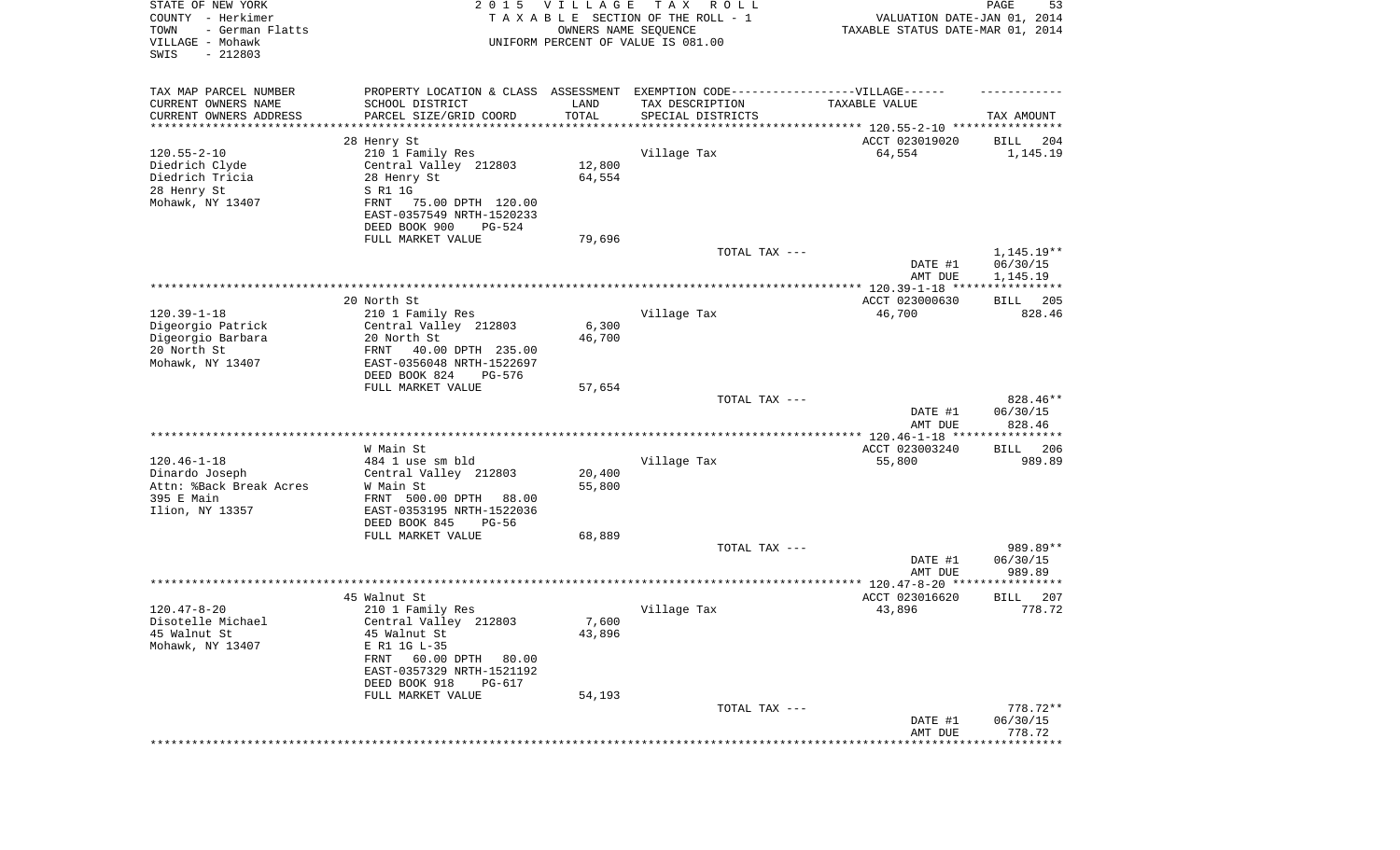| STATE OF NEW YORK<br>COUNTY - Herkimer<br>- German Flatts<br>TOWN<br>VILLAGE - Mohawk<br>SWIS<br>$-212803$ |                                                                                   | 2015 VILLAGE<br>OWNERS NAME SEQUENCE | T A X<br>R O L L<br>TAXABLE SECTION OF THE ROLL - 1<br>UNIFORM PERCENT OF VALUE IS 081.00 | VALUATION DATE-JAN 01, 2014<br>TAXABLE STATUS DATE-MAR 01, 2014 | PAGE<br>54                       |
|------------------------------------------------------------------------------------------------------------|-----------------------------------------------------------------------------------|--------------------------------------|-------------------------------------------------------------------------------------------|-----------------------------------------------------------------|----------------------------------|
| TAX MAP PARCEL NUMBER                                                                                      | PROPERTY LOCATION & CLASS ASSESSMENT EXEMPTION CODE-----------------VILLAGE------ |                                      |                                                                                           |                                                                 |                                  |
| CURRENT OWNERS NAME<br>CURRENT OWNERS ADDRESS                                                              | SCHOOL DISTRICT<br>PARCEL SIZE/GRID COORD                                         | LAND<br>TOTAL                        | TAX DESCRIPTION<br>SPECIAL DISTRICTS                                                      | TAXABLE VALUE                                                   | TAX AMOUNT                       |
| *********************                                                                                      | ********************                                                              |                                      |                                                                                           |                                                                 |                                  |
|                                                                                                            | 63 Church St                                                                      |                                      |                                                                                           | ACCT 023015060                                                  | 208<br>BILL                      |
| $120.47 - 9 - 26$<br>Domion Gail                                                                           | 220 2 Family Res<br>Central Valley 212803                                         | 9,300                                | Village Tax                                                                               | 51,100                                                          | 906.51                           |
| 63 Church St                                                                                               | 63 Church St                                                                      | 51,100                               |                                                                                           |                                                                 |                                  |
| Mohawk, NY 13407                                                                                           | R2 2G                                                                             |                                      |                                                                                           |                                                                 |                                  |
|                                                                                                            | 60x125                                                                            |                                      |                                                                                           |                                                                 |                                  |
|                                                                                                            | FRNT<br>60.00 DPTH 120.00                                                         |                                      |                                                                                           |                                                                 |                                  |
|                                                                                                            | EAST-0357647 NRTH-1520797                                                         |                                      |                                                                                           |                                                                 |                                  |
|                                                                                                            | DEED BOOK 701<br>PG-612                                                           |                                      |                                                                                           |                                                                 |                                  |
|                                                                                                            | FULL MARKET VALUE                                                                 | 63,086                               |                                                                                           |                                                                 |                                  |
|                                                                                                            |                                                                                   |                                      | TOTAL TAX ---                                                                             | DATE #1<br>AMT DUE                                              | $906.51**$<br>06/30/15<br>906.51 |
|                                                                                                            |                                                                                   |                                      |                                                                                           |                                                                 |                                  |
|                                                                                                            | 79 Church St                                                                      |                                      |                                                                                           | ACCT 023015220                                                  | 209<br>BILL                      |
| $120.47 - 9 - 32$                                                                                          | 210 1 Family Res                                                                  |                                      | Village Tax                                                                               | 70,000                                                          | 1,241.80                         |
| Doremus Fred & Judith                                                                                      | Central Valley 212803                                                             | 11,000                               |                                                                                           |                                                                 |                                  |
| 79 Church St                                                                                               | 79 Church St                                                                      | 70,000                               |                                                                                           |                                                                 |                                  |
| Mohawk, NY 13407                                                                                           | E R1 2G<br>FRNT 118.48 DPTH 106.00                                                |                                      |                                                                                           |                                                                 |                                  |
|                                                                                                            | EAST-0357534 NRTH-1520394                                                         |                                      |                                                                                           |                                                                 |                                  |
|                                                                                                            | DEED BOOK 1270<br>PG-109                                                          |                                      |                                                                                           |                                                                 |                                  |
|                                                                                                            | FULL MARKET VALUE                                                                 | 86,420                               |                                                                                           |                                                                 |                                  |
|                                                                                                            |                                                                                   |                                      | TOTAL TAX ---                                                                             |                                                                 | 1,241.80**                       |
|                                                                                                            |                                                                                   |                                      |                                                                                           | DATE #1                                                         | 06/30/15                         |
|                                                                                                            |                                                                                   |                                      |                                                                                           | AMT DUE                                                         | 1,241.80                         |
|                                                                                                            | 41 Catherine St                                                                   |                                      |                                                                                           | ACCT 168551                                                     | 210<br>BILL                      |
| $120.46 - 2 - 71$                                                                                          | 210 1 Family Res                                                                  |                                      | Village Tax                                                                               | 35,000                                                          | 620.90                           |
| Douglas Philip                                                                                             | Central Valley 212803                                                             | 12,200                               |                                                                                           |                                                                 |                                  |
| 41 Catherine St                                                                                            | 41 Catherine St                                                                   | 35,000                               |                                                                                           |                                                                 |                                  |
| Mohawk, NY 13407                                                                                           | FRNT<br>45.00 DPTH 183.00                                                         |                                      |                                                                                           |                                                                 |                                  |
|                                                                                                            | EAST-0354369 NRTH-1520820                                                         |                                      |                                                                                           |                                                                 |                                  |
|                                                                                                            | DEED BOOK 1420<br>PG-241                                                          |                                      |                                                                                           |                                                                 |                                  |
|                                                                                                            | FULL MARKET VALUE                                                                 | 43,210                               |                                                                                           |                                                                 |                                  |
|                                                                                                            |                                                                                   |                                      | TOTAL TAX ---                                                                             | DATE #1                                                         | 620.90**<br>06/30/15             |
|                                                                                                            |                                                                                   |                                      |                                                                                           | AMT DUE                                                         | 620.90                           |
|                                                                                                            |                                                                                   |                                      |                                                                                           |                                                                 |                                  |
|                                                                                                            | Catherine St                                                                      |                                      |                                                                                           | ACCT 168551                                                     | BILL 211                         |
| $120.46 - 2 - 78$                                                                                          | 312 Vac w/imprv                                                                   |                                      | Village Tax                                                                               | 9,000                                                           | 159.66                           |
| Douglas Philip                                                                                             | Central Valley 212803                                                             | 2,000                                |                                                                                           |                                                                 |                                  |
| 41 Catherine St                                                                                            | East Of Catherine St                                                              | 9,000                                |                                                                                           |                                                                 |                                  |
| Mohawk, NY 13407                                                                                           | ACRES<br>2.00                                                                     |                                      |                                                                                           |                                                                 |                                  |
|                                                                                                            | EAST-0354444 NRTH-1520705<br>DEED BOOK 1420<br><b>PG-241</b>                      |                                      |                                                                                           |                                                                 |                                  |
|                                                                                                            | FULL MARKET VALUE                                                                 | 11,111                               |                                                                                           |                                                                 |                                  |
|                                                                                                            |                                                                                   |                                      | TOTAL TAX ---                                                                             |                                                                 | 159.66**                         |
|                                                                                                            |                                                                                   |                                      |                                                                                           | DATE #1                                                         | 06/30/15                         |
|                                                                                                            |                                                                                   |                                      |                                                                                           | AMT DUE                                                         | 159.66                           |
|                                                                                                            |                                                                                   |                                      |                                                                                           |                                                                 | * * * * * * * * *                |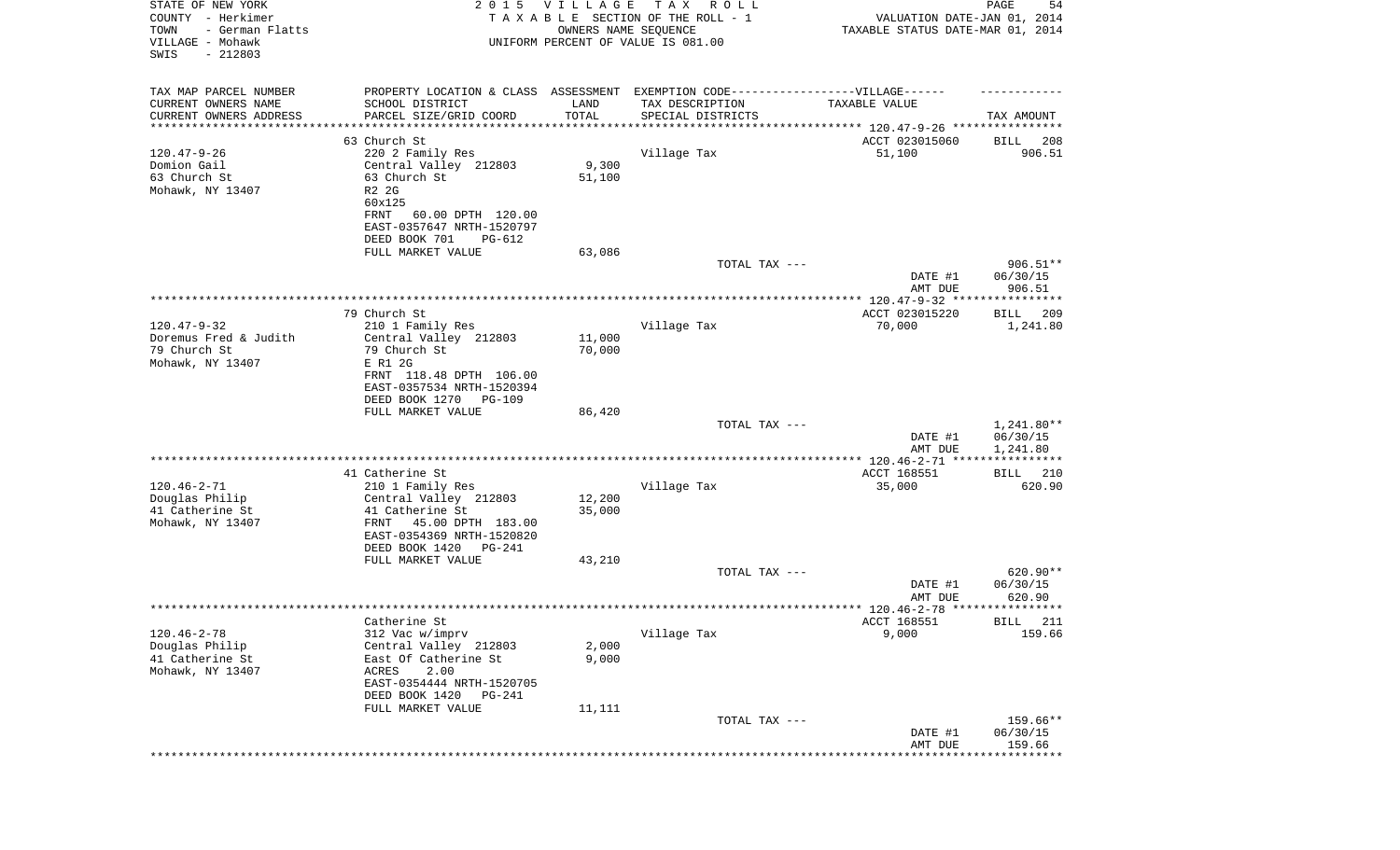| STATE OF NEW YORK<br>COUNTY - Herkimer<br>TOWN<br>- German Flatts<br>VILLAGE - Mohawk<br>SWIS<br>$-212803$ |                                                                                  | 2015 VILLAGE<br>OWNERS NAME SEQUENCE | T A X<br>R O L L<br>TAXABLE SECTION OF THE ROLL - 1<br>UNIFORM PERCENT OF VALUE IS 081.00 | VALUATION DATE-JAN 01, 2014<br>TAXABLE STATUS DATE-MAR 01, 2014 | PAGE<br>55           |
|------------------------------------------------------------------------------------------------------------|----------------------------------------------------------------------------------|--------------------------------------|-------------------------------------------------------------------------------------------|-----------------------------------------------------------------|----------------------|
| TAX MAP PARCEL NUMBER                                                                                      | PROPERTY LOCATION & CLASS ASSESSMENT EXEMPTION CODE----------------VILLAGE------ |                                      |                                                                                           |                                                                 |                      |
| CURRENT OWNERS NAME<br>CURRENT OWNERS ADDRESS                                                              | SCHOOL DISTRICT<br>PARCEL SIZE/GRID COORD                                        | LAND<br>TOTAL                        | TAX DESCRIPTION<br>SPECIAL DISTRICTS                                                      | TAXABLE VALUE                                                   | TAX AMOUNT           |
| *********************                                                                                      | ************************                                                         | * * * * * * * * * * *                | ********************************* 120.39-3-27 ****************                            |                                                                 |                      |
|                                                                                                            | 13 Johnson St                                                                    |                                      |                                                                                           | ACCT 023005940                                                  | BILL<br>212          |
| $120.39 - 3 - 27$                                                                                          | 446 Cold storage                                                                 |                                      | Village Tax                                                                               | 8,400                                                           | 149.02               |
| Drabent Berdella<br>31 Walnut St                                                                           | Central Valley 212803<br>13 Johnson St                                           | 5,500<br>8,400                       |                                                                                           |                                                                 |                      |
| Mohawk, NY 13407                                                                                           | FRNT 122.00 DPTH 102.00                                                          |                                      |                                                                                           |                                                                 |                      |
|                                                                                                            | EAST-0357247 NRTH-1523068                                                        |                                      |                                                                                           |                                                                 |                      |
|                                                                                                            | DEED BOOK 888<br>PG-134                                                          |                                      |                                                                                           |                                                                 |                      |
|                                                                                                            | FULL MARKET VALUE                                                                | 10,370                               |                                                                                           |                                                                 |                      |
|                                                                                                            |                                                                                  |                                      | TOTAL TAX ---                                                                             |                                                                 | 149.02**             |
|                                                                                                            |                                                                                  |                                      |                                                                                           | DATE #1                                                         | 06/30/15             |
|                                                                                                            |                                                                                  |                                      |                                                                                           | AMT DUE                                                         | 149.02               |
|                                                                                                            | Casey Flatts                                                                     |                                      |                                                                                           | ACCT 023006150                                                  | 213<br>BILL          |
| $120.40 - 1 - 39$                                                                                          | 330 Vacant comm                                                                  |                                      | Village Tax                                                                               | 6,300                                                           | 111.76               |
| Drabent Berdella                                                                                           | Central Valley 212803                                                            | 6,300                                |                                                                                           |                                                                 |                      |
| 31 Walnut St                                                                                               | Casey Flats                                                                      | 6,300                                |                                                                                           |                                                                 |                      |
| Mohawk, NY 13407                                                                                           | ACRES<br>3.50                                                                    |                                      |                                                                                           |                                                                 |                      |
|                                                                                                            | EAST-0357828 NRTH-1523431                                                        |                                      |                                                                                           |                                                                 |                      |
|                                                                                                            | DEED BOOK 888<br>PG-134                                                          |                                      |                                                                                           |                                                                 |                      |
|                                                                                                            | FULL MARKET VALUE                                                                | 7,778                                |                                                                                           |                                                                 |                      |
|                                                                                                            |                                                                                  |                                      | TOTAL TAX ---                                                                             |                                                                 | $111.76**$           |
|                                                                                                            |                                                                                  |                                      |                                                                                           | DATE #1<br>AMT DUE                                              | 06/30/15<br>111.76   |
|                                                                                                            |                                                                                  |                                      |                                                                                           |                                                                 |                      |
|                                                                                                            | 31 Walnut St                                                                     |                                      |                                                                                           | ACCT 023016470                                                  | <b>BILL</b><br>214   |
| $120.47 - 8 - 15$                                                                                          | 210 1 Family Res                                                                 |                                      | VET WAR V 41127                                                                           | 7,155                                                           |                      |
| Drabent Berdella                                                                                           | Central Valley 212803                                                            | 7,900                                | Village Tax                                                                               | 56,445                                                          | 1,001.33             |
| Drabent Robert                                                                                             | 31 Walnut St                                                                     | 63,600                               |                                                                                           |                                                                 |                      |
| 31 Walnut St                                                                                               | R1 2G                                                                            |                                      |                                                                                           |                                                                 |                      |
| Mohawk, NY 13407                                                                                           | 42x120<br>FRNT                                                                   |                                      |                                                                                           |                                                                 |                      |
|                                                                                                            | 42.00 DPTH 150.00<br>EAST-0357433 NRTH-1521443                                   |                                      |                                                                                           |                                                                 |                      |
|                                                                                                            | DEED BOOK 00574 PG-00168                                                         |                                      |                                                                                           |                                                                 |                      |
|                                                                                                            | FULL MARKET VALUE                                                                | 78,519                               |                                                                                           |                                                                 |                      |
|                                                                                                            |                                                                                  |                                      | TOTAL TAX ---                                                                             |                                                                 | $1,001.33**$         |
|                                                                                                            |                                                                                  |                                      |                                                                                           | DATE #1                                                         | 06/30/15             |
|                                                                                                            |                                                                                  |                                      |                                                                                           | AMT DUE                                                         | 1,001.33             |
|                                                                                                            |                                                                                  |                                      |                                                                                           |                                                                 |                      |
|                                                                                                            | 13 Orchard St                                                                    |                                      |                                                                                           | ACCT 023009750                                                  | BILL 215             |
| $120.48 - 1 - 23$<br>Drabent Nancy                                                                         | 210 1 Family Res<br>Central Valley 212803                                        | 7,700                                | Village Tax                                                                               | 69,778                                                          | 1,237.86             |
| Wallace James Jr                                                                                           | 13 Orchard St                                                                    | 69,778                               |                                                                                           |                                                                 |                      |
| 13 Orchard St                                                                                              | E R1 2G                                                                          |                                      |                                                                                           |                                                                 |                      |
| Mohawk, NY 13407                                                                                           | FRNT 55.00 DPTH<br>88.00                                                         |                                      |                                                                                           |                                                                 |                      |
|                                                                                                            | EAST-0358318 NRTH-1522365                                                        |                                      |                                                                                           |                                                                 |                      |
|                                                                                                            | DEED BOOK 916<br>$PG-423$                                                        |                                      |                                                                                           |                                                                 |                      |
|                                                                                                            | FULL MARKET VALUE                                                                | 86,146                               |                                                                                           |                                                                 |                      |
|                                                                                                            |                                                                                  |                                      | TOTAL TAX ---                                                                             |                                                                 | 1,237.86**           |
|                                                                                                            |                                                                                  |                                      |                                                                                           | DATE #1<br>AMT DUE                                              | 06/30/15<br>1,237.86 |
|                                                                                                            |                                                                                  |                                      |                                                                                           |                                                                 |                      |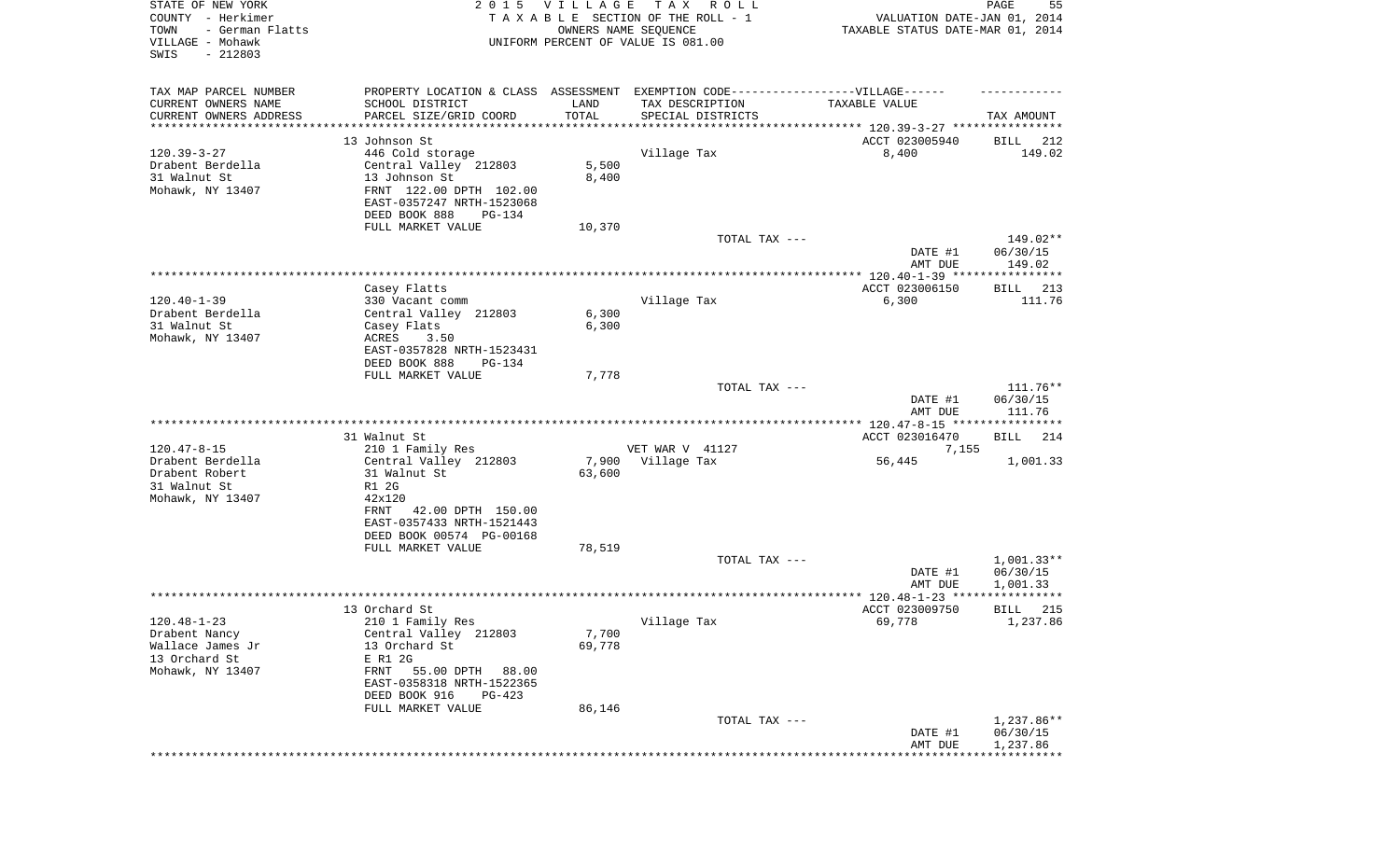| STATE OF NEW YORK<br>COUNTY - Herkimer<br>TOWN<br>- German Flatts<br>VILLAGE - Mohawk<br>SWIS<br>$-212803$ | 2 0 1 5                                                                           | <b>VILLAGE</b><br>OWNERS NAME SEQUENCE | TAX ROLL<br>TAXABLE SECTION OF THE ROLL - 1<br>UNIFORM PERCENT OF VALUE IS 081.00 | VALUATION DATE-JAN 01, 2014<br>TAXABLE STATUS DATE-MAR 01, 2014 | 56<br>PAGE                     |
|------------------------------------------------------------------------------------------------------------|-----------------------------------------------------------------------------------|----------------------------------------|-----------------------------------------------------------------------------------|-----------------------------------------------------------------|--------------------------------|
| TAX MAP PARCEL NUMBER                                                                                      | PROPERTY LOCATION & CLASS ASSESSMENT EXEMPTION CODE-----------------VILLAGE------ |                                        |                                                                                   |                                                                 |                                |
| CURRENT OWNERS NAME                                                                                        | SCHOOL DISTRICT                                                                   | LAND                                   | TAX DESCRIPTION                                                                   | TAXABLE VALUE                                                   |                                |
| CURRENT OWNERS ADDRESS                                                                                     | PARCEL SIZE/GRID COORD                                                            | TOTAL<br>***********                   | SPECIAL DISTRICTS                                                                 |                                                                 | TAX AMOUNT                     |
| *********************                                                                                      | 15 Warren St                                                                      |                                        |                                                                                   |                                                                 |                                |
| $120.39 - 3 - 20$                                                                                          | 210 1 Family Res                                                                  |                                        | Village Tax                                                                       | ACCT 023006870<br>47,100                                        | BILL<br>216<br>835.55          |
| Drabent Robert                                                                                             | Central Valley 212803                                                             | 4,900                                  |                                                                                   |                                                                 |                                |
| Drabent Berdella                                                                                           | 15 Warren St                                                                      | 47,100                                 |                                                                                   |                                                                 |                                |
| 31 Walnut St                                                                                               | FRNT 100.00 DPTH 146.65                                                           |                                        |                                                                                   |                                                                 |                                |
| Mohawk, NY 13407                                                                                           | EAST-0357293 NRTH-1522881                                                         |                                        |                                                                                   |                                                                 |                                |
|                                                                                                            | DEED BOOK 764<br>PG-650                                                           |                                        |                                                                                   |                                                                 |                                |
|                                                                                                            | FULL MARKET VALUE                                                                 | 58,148                                 |                                                                                   |                                                                 |                                |
|                                                                                                            |                                                                                   |                                        | TOTAL TAX ---                                                                     | DATE #1<br>AMT DUE                                              | 835.55**<br>06/30/15<br>835.55 |
|                                                                                                            |                                                                                   |                                        |                                                                                   |                                                                 |                                |
|                                                                                                            | 14-18 Johnson St                                                                  |                                        |                                                                                   | ACCT 023006060                                                  | 217<br>BILL                    |
| $120.39 - 3 - 22$                                                                                          | 411 Apartment                                                                     |                                        | Village Tax                                                                       | 59,300                                                          | 1,051.98                       |
| Drabent Robert                                                                                             | Central Valley 212803                                                             | 4,800                                  |                                                                                   |                                                                 |                                |
| Drabent Berdella                                                                                           | 14-18 Johnson S                                                                   | 59,300                                 |                                                                                   |                                                                 |                                |
| 31 Walnut St                                                                                               | 78.00 DPTH<br>FRNT<br>35.50                                                       |                                        |                                                                                   |                                                                 |                                |
| Mohawk, NY 13407                                                                                           | EAST-0357321 NRTH-1522949<br>DEED BOOK 778<br>PG-547                              |                                        |                                                                                   |                                                                 |                                |
|                                                                                                            | FULL MARKET VALUE                                                                 | 73,210                                 |                                                                                   |                                                                 |                                |
|                                                                                                            |                                                                                   |                                        | TOTAL TAX ---                                                                     |                                                                 | $1,051.98**$                   |
|                                                                                                            |                                                                                   |                                        |                                                                                   | DATE #1                                                         | 06/30/15                       |
|                                                                                                            |                                                                                   |                                        |                                                                                   | AMT DUE                                                         | 1,051.98                       |
|                                                                                                            |                                                                                   |                                        |                                                                                   |                                                                 | ***********                    |
| $120.39 - 3 - 23$                                                                                          | 10 Johnson St<br>330 Vacant comm                                                  |                                        | Village Tax                                                                       | ACCT 023006030<br>4,100                                         | 218<br>BILL<br>72.73           |
| Drabent Robert                                                                                             | Central Valley 212803                                                             | 4,100                                  |                                                                                   |                                                                 |                                |
| Drabent Berdella                                                                                           | 10 Johnson St                                                                     | 4,100                                  |                                                                                   |                                                                 |                                |
| 31 Walnut St                                                                                               | FRNT<br>95.00 DPTH<br>60.00                                                       |                                        |                                                                                   |                                                                 |                                |
| Mohawk, NY 13407                                                                                           | EAST-0357235 NRTH-1522924                                                         |                                        |                                                                                   |                                                                 |                                |
|                                                                                                            | DEED BOOK 778<br>PG-547                                                           |                                        |                                                                                   |                                                                 |                                |
|                                                                                                            | FULL MARKET VALUE                                                                 | 5,062                                  |                                                                                   |                                                                 |                                |
|                                                                                                            |                                                                                   |                                        | TOTAL TAX ---                                                                     |                                                                 | $72.73**$                      |
|                                                                                                            |                                                                                   |                                        |                                                                                   | DATE #1<br>AMT DUE                                              | 06/30/15<br>72.73              |
|                                                                                                            |                                                                                   |                                        |                                                                                   |                                                                 |                                |
|                                                                                                            | 33 Walnut St                                                                      |                                        |                                                                                   | ACCT 023016500                                                  | 219<br>BILL                    |
| $120.47 - 8 - 16$                                                                                          | 311 Res vac land                                                                  |                                        | Village Tax                                                                       | 5,500                                                           | 97.57                          |
| Drabent Robert                                                                                             | Central Valley 212803                                                             | 5,500                                  |                                                                                   |                                                                 |                                |
| Drabent Berdella                                                                                           | 33 Walnut St                                                                      | 5,500                                  |                                                                                   |                                                                 |                                |
| 31 Walnut St                                                                                               | E V19                                                                             |                                        |                                                                                   |                                                                 |                                |
| Mohawk, NY 13407                                                                                           | 42x120                                                                            |                                        |                                                                                   |                                                                 |                                |
|                                                                                                            | FRNT<br>50.00 DPTH 150.00<br>EAST-0357422 NRTH-1521401                            |                                        |                                                                                   |                                                                 |                                |
|                                                                                                            | DEED BOOK 00574 PG-00168                                                          |                                        |                                                                                   |                                                                 |                                |
|                                                                                                            | FULL MARKET VALUE                                                                 | 6,790                                  |                                                                                   |                                                                 |                                |
|                                                                                                            |                                                                                   |                                        | TOTAL TAX ---                                                                     |                                                                 | $97.57**$                      |
|                                                                                                            |                                                                                   |                                        |                                                                                   | DATE #1                                                         | 06/30/15                       |
|                                                                                                            |                                                                                   |                                        |                                                                                   | AMT DUE                                                         | 97.57                          |
|                                                                                                            |                                                                                   |                                        |                                                                                   | **************************                                      |                                |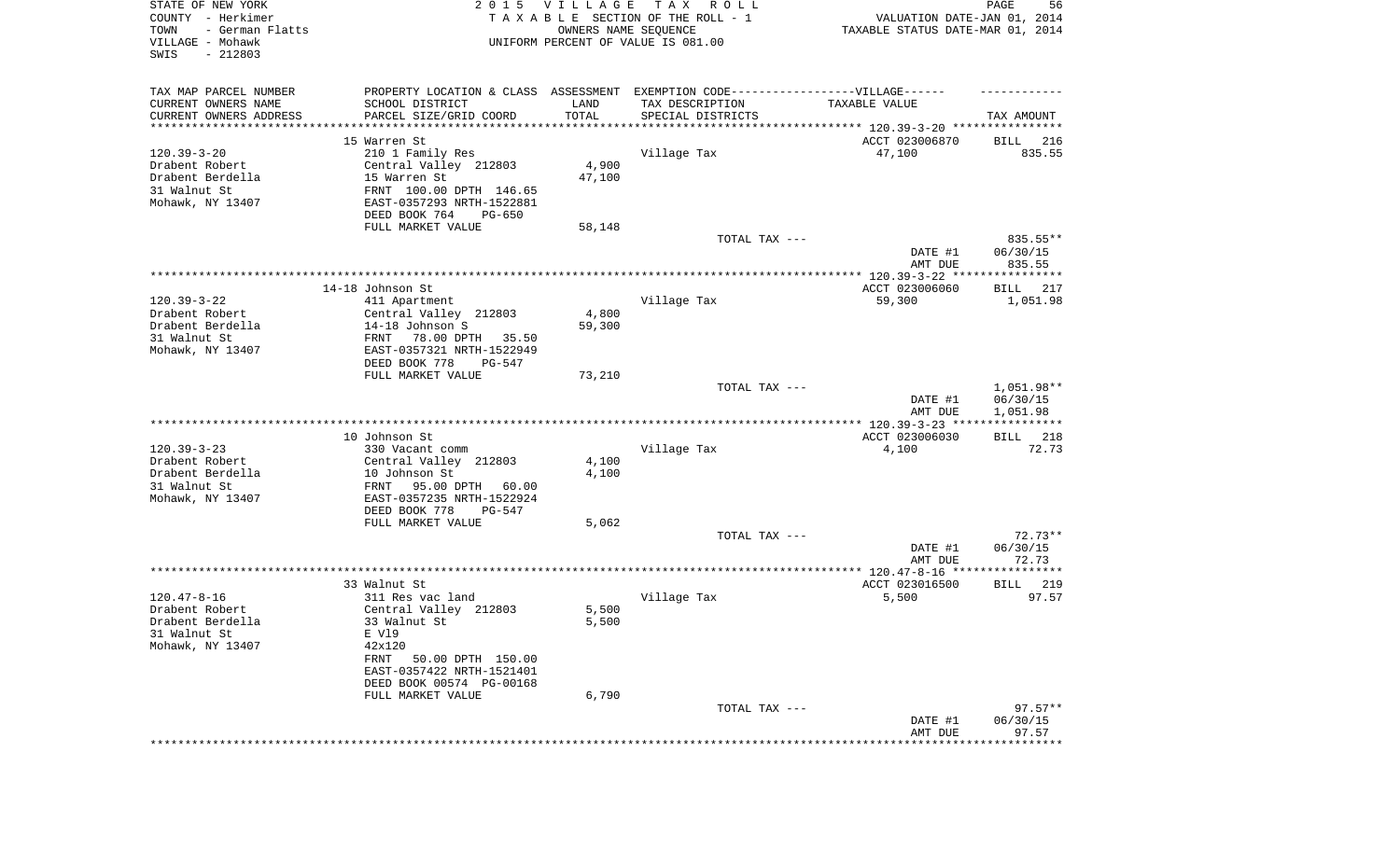| STATE OF NEW YORK<br>COUNTY - Herkimer<br>- German Flatts<br>TOWN<br>VILLAGE - Mohawk<br>SWIS<br>$-212803$ |                                                                                   | 2015 VILLAGE<br>OWNERS NAME SEQUENCE | TAX ROLL<br>TAXABLE SECTION OF THE ROLL - 1<br>UNIFORM PERCENT OF VALUE IS 081.00 | VALUATION DATE-JAN 01, 2014<br>TAXABLE STATUS DATE-MAR 01, 2014 | PAGE<br>57           |
|------------------------------------------------------------------------------------------------------------|-----------------------------------------------------------------------------------|--------------------------------------|-----------------------------------------------------------------------------------|-----------------------------------------------------------------|----------------------|
| TAX MAP PARCEL NUMBER                                                                                      | PROPERTY LOCATION & CLASS ASSESSMENT EXEMPTION CODE-----------------VILLAGE------ |                                      |                                                                                   |                                                                 |                      |
| CURRENT OWNERS NAME                                                                                        | SCHOOL DISTRICT                                                                   | LAND                                 | TAX DESCRIPTION                                                                   | TAXABLE VALUE                                                   |                      |
| CURRENT OWNERS ADDRESS<br>********************                                                             | PARCEL SIZE/GRID COORD                                                            | TOTAL                                | SPECIAL DISTRICTS                                                                 |                                                                 | TAX AMOUNT           |
|                                                                                                            | 35 Walnut St                                                                      |                                      |                                                                                   | ACCT 023016530                                                  | BILL 220             |
| $120.47 - 8 - 17$                                                                                          | 311 Res vac land                                                                  |                                      | Village Tax                                                                       | 7,000                                                           | 124.18               |
| Drabent Robert                                                                                             | Central Valley 212803                                                             | 7,000                                |                                                                                   |                                                                 |                      |
| Drabent Berdella                                                                                           | 35 Walnut St                                                                      | 7,000                                |                                                                                   |                                                                 |                      |
| 31 Walnut St                                                                                               | E V19                                                                             |                                      |                                                                                   |                                                                 |                      |
| Mohawk, NY 13407                                                                                           | 60x120                                                                            |                                      |                                                                                   |                                                                 |                      |
|                                                                                                            | 60.00 DPTH 150.00<br>FRNT<br>EAST-0357403 NRTH-1521350                            |                                      |                                                                                   |                                                                 |                      |
|                                                                                                            | DEED BOOK 00574 PG-00168                                                          |                                      |                                                                                   |                                                                 |                      |
|                                                                                                            | FULL MARKET VALUE                                                                 | 8,642                                |                                                                                   |                                                                 |                      |
|                                                                                                            |                                                                                   |                                      | TOTAL TAX ---                                                                     |                                                                 | 124.18**             |
|                                                                                                            |                                                                                   |                                      |                                                                                   | DATE #1<br>AMT DUE                                              | 06/30/15<br>124.18   |
|                                                                                                            | 16 Canal St                                                                       |                                      |                                                                                   | ACCT 023006630                                                  | BILL 221             |
| $120.39 - 3 - 51$                                                                                          | 210 1 Family Res                                                                  |                                      | Village Tax                                                                       | 33,300                                                          | 590.74               |
| Drobot John                                                                                                | Central Valley 212803                                                             | 7,100                                |                                                                                   |                                                                 |                      |
| Drobot Ellena                                                                                              | 16 Canal St                                                                       | 33,300                               |                                                                                   |                                                                 |                      |
| 16 Canal St                                                                                                | FRNT 60.00 DPTH 120.00                                                            |                                      |                                                                                   |                                                                 |                      |
| Mohawk, NY 13407                                                                                           | EAST-0357727 NRTH-1522896                                                         |                                      |                                                                                   |                                                                 |                      |
|                                                                                                            | DEED BOOK 826<br>PG-443                                                           |                                      |                                                                                   |                                                                 |                      |
|                                                                                                            | FULL MARKET VALUE                                                                 | 41,111                               | TOTAL TAX ---                                                                     |                                                                 | 590.74**             |
|                                                                                                            |                                                                                   |                                      |                                                                                   | DATE #1                                                         | 06/30/15             |
|                                                                                                            |                                                                                   |                                      |                                                                                   | AMT DUE                                                         | 590.74               |
|                                                                                                            |                                                                                   |                                      |                                                                                   |                                                                 |                      |
|                                                                                                            | 15 W Center St                                                                    |                                      |                                                                                   | ACCT 023025380                                                  | BILL 222             |
| $120.47 - 4 - 39$<br>Drumm Richard                                                                         | 210 1 Family Res<br>Central Valley 212803                                         | 11,300                               | Village Tax                                                                       | 50,100                                                          | 888.77               |
| Drumm Kathy                                                                                                | 15 W Center St                                                                    | 50,100                               |                                                                                   |                                                                 |                      |
| 15 W Center St                                                                                             | S R1 Brn                                                                          |                                      |                                                                                   |                                                                 |                      |
| Mohawk, NY 13407                                                                                           | 53x118                                                                            |                                      |                                                                                   |                                                                 |                      |
|                                                                                                            | 55.00 DPTH 116.00<br>FRNT                                                         |                                      |                                                                                   |                                                                 |                      |
|                                                                                                            | EAST-0356374 NRTH-1521122                                                         |                                      |                                                                                   |                                                                 |                      |
|                                                                                                            | DEED BOOK 00631 PG-00172<br>FULL MARKET VALUE                                     | 61,852                               |                                                                                   |                                                                 |                      |
|                                                                                                            |                                                                                   |                                      | TOTAL TAX ---                                                                     |                                                                 | 888.77**             |
|                                                                                                            |                                                                                   |                                      |                                                                                   | DATE #1                                                         | 06/30/15             |
|                                                                                                            |                                                                                   |                                      |                                                                                   | AMT DUE                                                         | 888.77               |
|                                                                                                            |                                                                                   |                                      |                                                                                   |                                                                 |                      |
|                                                                                                            | 24 Devendorf St                                                                   |                                      |                                                                                   | ACCT 023028080                                                  | <b>BILL</b><br>223   |
| $120.47 - 3 - 29$<br>Drury Carolyn                                                                         | 210 1 Family Res<br>Central Valley 212803                                         | 8,500                                | Village Tax                                                                       | 55,000                                                          | 975.70               |
| 24 Devendorf St                                                                                            | 24 Devendorf St                                                                   | 55,000                               |                                                                                   |                                                                 |                      |
| Mohawk, NY 13407                                                                                           | 50.00 DPTH 120.00<br>FRNT                                                         |                                      |                                                                                   |                                                                 |                      |
|                                                                                                            | EAST-0355721 NRTH-1521612                                                         |                                      |                                                                                   |                                                                 |                      |
|                                                                                                            | DEED BOOK 1077<br>PG-315                                                          |                                      |                                                                                   |                                                                 |                      |
|                                                                                                            | FULL MARKET VALUE                                                                 | 67,901                               |                                                                                   |                                                                 |                      |
|                                                                                                            |                                                                                   |                                      | TOTAL TAX ---                                                                     | DATE #1                                                         | 975.70**<br>06/30/15 |
|                                                                                                            |                                                                                   |                                      |                                                                                   | AMT DUE                                                         | 975.70               |
|                                                                                                            |                                                                                   |                                      |                                                                                   |                                                                 | ********             |
|                                                                                                            |                                                                                   |                                      |                                                                                   |                                                                 |                      |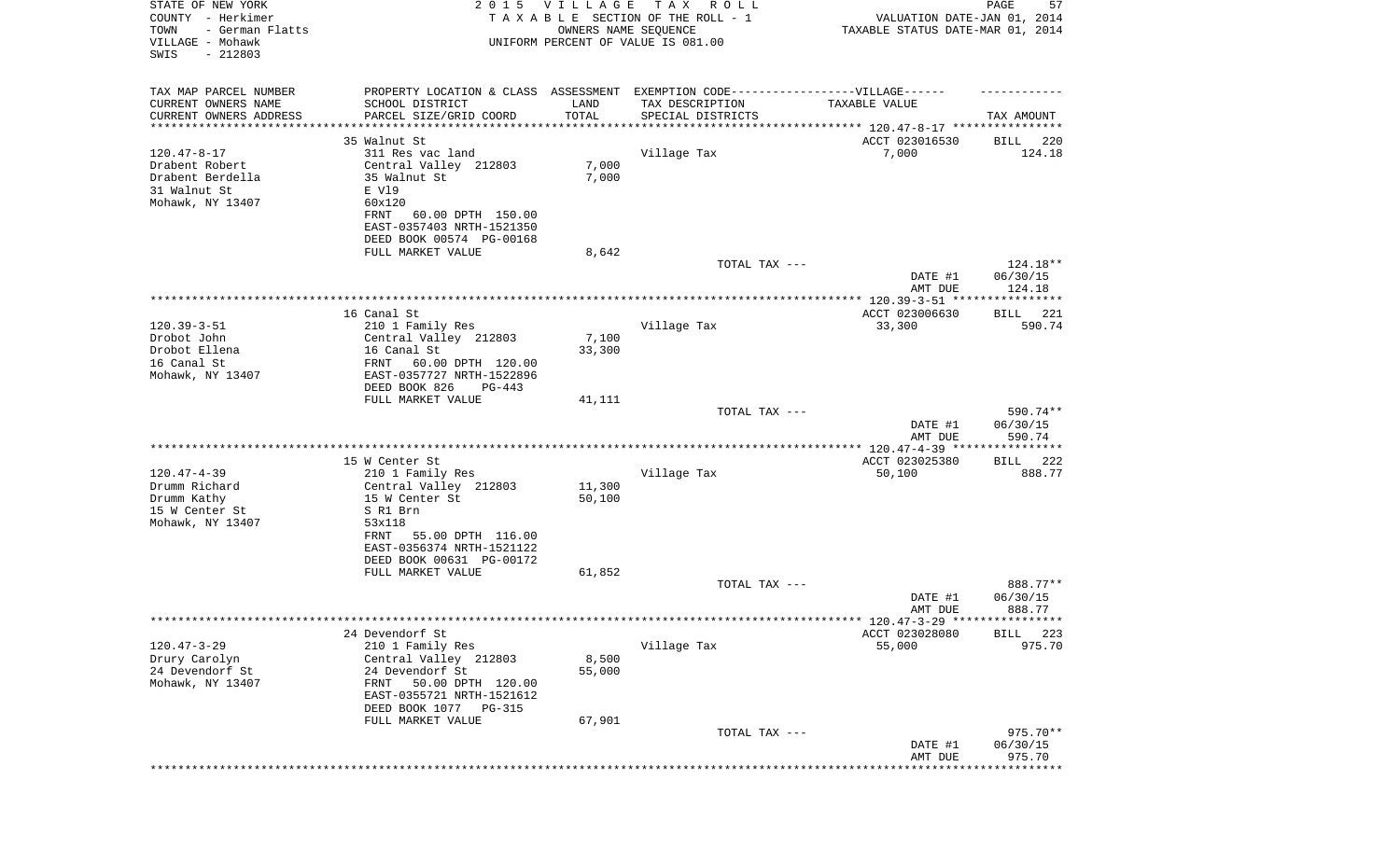| STATE OF NEW YORK<br>COUNTY - Herkimer<br>- German Flatts<br>TOWN<br>VILLAGE - Mohawk<br>SWIS<br>$-212803$ | 2 0 1 5                                                                           | V I L L A G E<br>OWNERS NAME SEQUENCE | TAX ROLL<br>TAXABLE SECTION OF THE ROLL - 1<br>UNIFORM PERCENT OF VALUE IS 081.00 | VALUATION DATE-JAN 01, 2014<br>TAXABLE STATUS DATE-MAR 01, 2014 | PAGE<br>58            |
|------------------------------------------------------------------------------------------------------------|-----------------------------------------------------------------------------------|---------------------------------------|-----------------------------------------------------------------------------------|-----------------------------------------------------------------|-----------------------|
| TAX MAP PARCEL NUMBER                                                                                      | PROPERTY LOCATION & CLASS ASSESSMENT EXEMPTION CODE-----------------VILLAGE------ |                                       |                                                                                   |                                                                 |                       |
| CURRENT OWNERS NAME                                                                                        | SCHOOL DISTRICT                                                                   | LAND                                  | TAX DESCRIPTION                                                                   | TAXABLE VALUE                                                   |                       |
| CURRENT OWNERS ADDRESS<br>********************                                                             | PARCEL SIZE/GRID COORD                                                            | TOTAL<br>**********                   | SPECIAL DISTRICTS                                                                 |                                                                 | TAX AMOUNT            |
|                                                                                                            | 13 W Center St                                                                    |                                       |                                                                                   | ACCT 023025350                                                  | 224<br>BILL           |
| $120.47 - 4 - 38$                                                                                          | 210 1 Family Res                                                                  |                                       | Village Tax                                                                       | 63,922                                                          | 1,133.98              |
| Duesler Mark                                                                                               | Central Valley 212803                                                             | 11,800                                |                                                                                   |                                                                 |                       |
| Duesler Victoria                                                                                           | 13 W Center St                                                                    | 63,922                                |                                                                                   |                                                                 |                       |
| 13 W Center St<br>Mohawk, NY 13407                                                                         | E R1 1G<br>55x116 L5                                                              |                                       |                                                                                   |                                                                 |                       |
|                                                                                                            | FRNT<br>55.00 DPTH 122.00                                                         |                                       |                                                                                   |                                                                 |                       |
|                                                                                                            | EAST-0356431 NRTH-1521122                                                         |                                       |                                                                                   |                                                                 |                       |
|                                                                                                            | DEED BOOK 747<br>PG-227                                                           |                                       |                                                                                   |                                                                 |                       |
|                                                                                                            | FULL MARKET VALUE                                                                 | 78,916                                | TOTAL TAX ---                                                                     |                                                                 | 1,133.98**            |
|                                                                                                            |                                                                                   |                                       |                                                                                   | DATE #1                                                         | 06/30/15              |
|                                                                                                            |                                                                                   |                                       |                                                                                   | AMT DUE                                                         | 1,133.98              |
|                                                                                                            |                                                                                   |                                       |                                                                                   |                                                                 |                       |
| $120.47 - 1 - 20$                                                                                          | 9 Cary Ave<br>210 1 Family Res                                                    |                                       | Village Tax                                                                       | ACCT 174068<br>52,000                                           | 225<br>BILL<br>922.48 |
| Duga Steven                                                                                                | Central Valley 212803                                                             | 7,200                                 |                                                                                   |                                                                 |                       |
| 9 Cary Ave                                                                                                 | 9 Cary Ave                                                                        | 52,000                                |                                                                                   |                                                                 |                       |
| Mohawk, NY 13407                                                                                           | 50.00 DPTH<br>FRNT<br>87.30                                                       |                                       |                                                                                   |                                                                 |                       |
|                                                                                                            | EAST-0354698 NRTH-1521597<br>DEED BOOK 1455<br>PG-678                             |                                       |                                                                                   |                                                                 |                       |
|                                                                                                            | FULL MARKET VALUE                                                                 | 64,198                                |                                                                                   |                                                                 |                       |
|                                                                                                            |                                                                                   |                                       | TOTAL TAX ---                                                                     |                                                                 | $922.48**$            |
|                                                                                                            |                                                                                   |                                       |                                                                                   | DATE #1                                                         | 06/30/15              |
|                                                                                                            |                                                                                   |                                       |                                                                                   | AMT DUE                                                         | 922.48<br>*********** |
|                                                                                                            | 26 North St                                                                       |                                       |                                                                                   | ACCT 023000720                                                  | 226<br>BILL           |
| $120.39 - 1 - 15$                                                                                          | 210 1 Family Res                                                                  |                                       | Village Tax                                                                       | 46,600                                                          | 826.68                |
| Dunckel Betsey                                                                                             | Central Valley 212803                                                             | 6,700                                 |                                                                                   |                                                                 |                       |
| Korce Barbara<br>26 North St                                                                               | 26 North St<br>FRNT<br>43.00 DPTH 200.00                                          | 46,600                                |                                                                                   |                                                                 |                       |
| Mohawk, NY 13407                                                                                           | EAST-0355926 NRTH-1522658                                                         |                                       |                                                                                   |                                                                 |                       |
|                                                                                                            | DEED BOOK 1144 PG-564                                                             |                                       |                                                                                   |                                                                 |                       |
|                                                                                                            | FULL MARKET VALUE                                                                 | 57,531                                |                                                                                   |                                                                 |                       |
|                                                                                                            |                                                                                   |                                       | TOTAL TAX ---                                                                     |                                                                 | 826.68**              |
|                                                                                                            |                                                                                   |                                       |                                                                                   | DATE #1<br>AMT DUE                                              | 06/30/15<br>826.68    |
|                                                                                                            |                                                                                   |                                       |                                                                                   |                                                                 | * * * * * *           |
|                                                                                                            | Warren Rd                                                                         |                                       |                                                                                   | ACCT 023032250                                                  | 227<br>BILL           |
| 120.46-2-17                                                                                                | 311 Res vac land                                                                  |                                       | Village Tax                                                                       | 2,300                                                           | 40.80                 |
| Dunckel Martin<br>982 Warren Rd                                                                            | Central Valley 212803<br>27 Warren Rd                                             | 2,300<br>2,300                        |                                                                                   |                                                                 |                       |
| Mohawk, NY 13407                                                                                           | 20.00 DPTH 120.00<br>FRNT                                                         |                                       |                                                                                   |                                                                 |                       |
|                                                                                                            | EAST-0353584 NRTH-1521267                                                         |                                       |                                                                                   |                                                                 |                       |
|                                                                                                            | DEED BOOK 787<br>PG-683                                                           |                                       |                                                                                   |                                                                 |                       |
|                                                                                                            | FULL MARKET VALUE                                                                 | 2,840                                 | TOTAL TAX ---                                                                     |                                                                 | 40.80**               |
|                                                                                                            |                                                                                   |                                       |                                                                                   | DATE #1                                                         | 06/30/15              |
|                                                                                                            |                                                                                   |                                       |                                                                                   | AMT DUE                                                         | 40.80                 |
|                                                                                                            |                                                                                   |                                       |                                                                                   |                                                                 | **********            |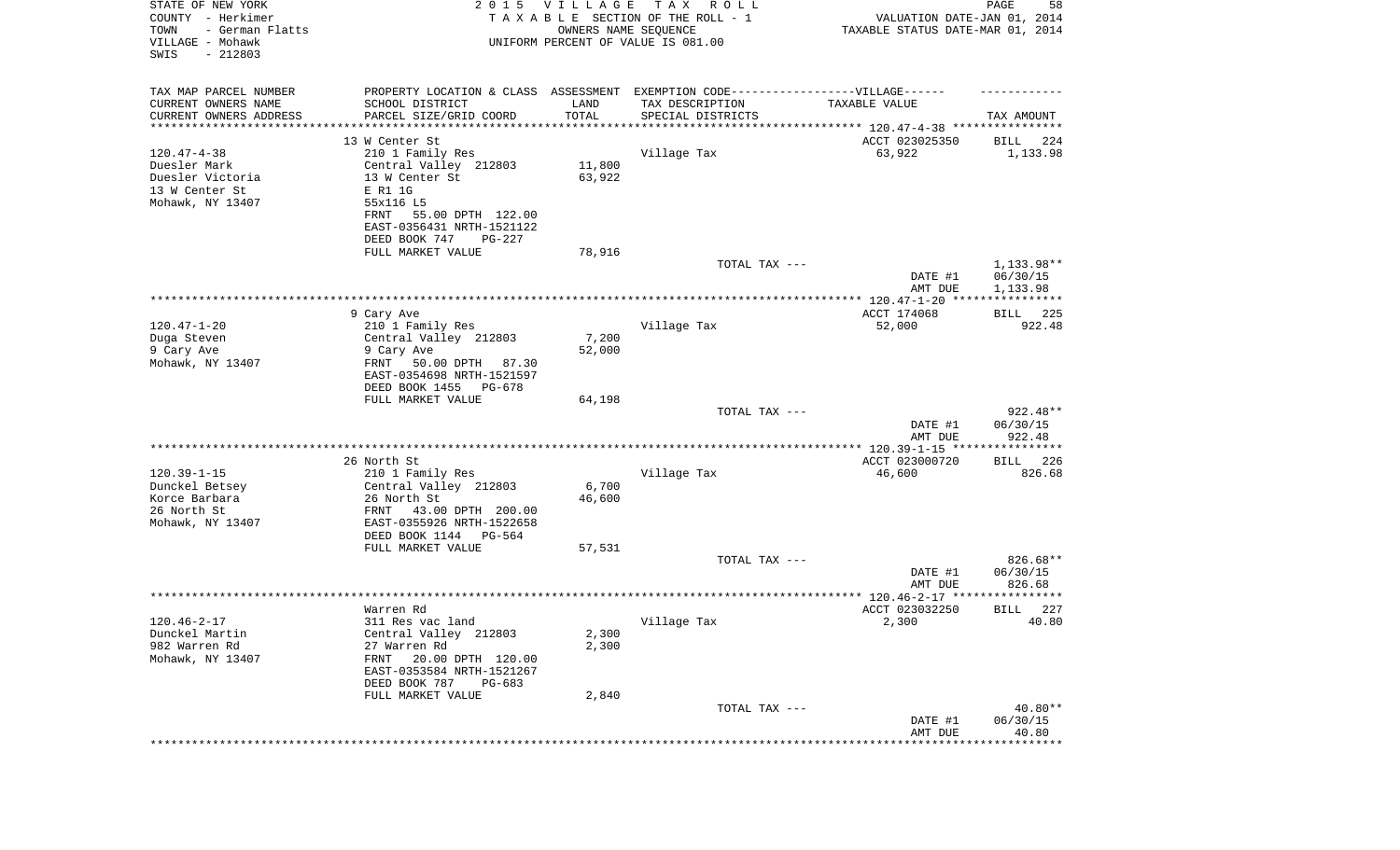| STATE OF NEW YORK<br>COUNTY - Herkimer<br>- German Flatts<br>TOWN<br>VILLAGE - Mohawk<br>SWIS<br>$-212803$ |                                             | 2015 VILLAGE    | T A X<br>R O L L<br>TAXABLE SECTION OF THE ROLL - 1<br>OWNERS NAME SEQUENCE<br>UNIFORM PERCENT OF VALUE IS 081.00 | VALUATION DATE-JAN 01, 2014<br>TAXABLE STATUS DATE-MAR 01, 2014 | PAGE<br>59                     |
|------------------------------------------------------------------------------------------------------------|---------------------------------------------|-----------------|-------------------------------------------------------------------------------------------------------------------|-----------------------------------------------------------------|--------------------------------|
| TAX MAP PARCEL NUMBER                                                                                      |                                             |                 | PROPERTY LOCATION & CLASS ASSESSMENT EXEMPTION CODE----------------VILLAGE------                                  |                                                                 |                                |
| CURRENT OWNERS NAME                                                                                        | SCHOOL DISTRICT                             | LAND            | TAX DESCRIPTION                                                                                                   | TAXABLE VALUE                                                   |                                |
| CURRENT OWNERS ADDRESS<br>*********************                                                            | PARCEL SIZE/GRID COORD                      | TOTAL           | SPECIAL DISTRICTS                                                                                                 |                                                                 | TAX AMOUNT                     |
|                                                                                                            | 54 Marshall Ave                             |                 |                                                                                                                   | ACCT 023012930                                                  | 228<br>BILL                    |
| $120.48 - 1 - 44$                                                                                          | 210 1 Family Res                            |                 | Village Tax                                                                                                       | 25,000                                                          | 443.50                         |
| Dunckel Scott                                                                                              | Central Valley 212803                       | 5,300           |                                                                                                                   |                                                                 |                                |
| Dunckel Tina                                                                                               | 54 Marshall Ave                             | 25,000          |                                                                                                                   |                                                                 |                                |
| 54 Marshall Ave                                                                                            | S R2 1G                                     |                 |                                                                                                                   |                                                                 |                                |
| Mohawk, NY 13407                                                                                           | 60x120<br>60.00 DPTH<br>FRNT<br>55.00       |                 |                                                                                                                   |                                                                 |                                |
|                                                                                                            | EAST-0359202 NRTH-1522737                   |                 |                                                                                                                   |                                                                 |                                |
|                                                                                                            | DEED BOOK 1399 PG-650                       |                 |                                                                                                                   |                                                                 |                                |
|                                                                                                            | FULL MARKET VALUE                           | 30,864          |                                                                                                                   |                                                                 |                                |
|                                                                                                            |                                             |                 | TOTAL TAX ---                                                                                                     |                                                                 | 443.50**                       |
|                                                                                                            |                                             |                 |                                                                                                                   | DATE #1<br>AMT DUE                                              | 06/30/15<br>443.50             |
|                                                                                                            |                                             |                 |                                                                                                                   |                                                                 |                                |
|                                                                                                            | 14 N Richfield St                           |                 |                                                                                                                   | ACCT 023001200                                                  | 229<br>BILL                    |
| $120.39 - 2 - 2$                                                                                           | 210 1 Family Res                            |                 | Village Tax                                                                                                       | 23,000                                                          | 408.02                         |
| Dunn Donald                                                                                                | Central Valley 212803                       | 6,500           |                                                                                                                   |                                                                 |                                |
| Dunn Loretta<br>14 N Richfield St                                                                          | 14 N Richfield<br>60.00 DPTH 100.00<br>FRNT | 23,000          |                                                                                                                   |                                                                 |                                |
| Mohawk, NY 13407                                                                                           | EAST-0356545 NRTH-1522818                   |                 |                                                                                                                   |                                                                 |                                |
|                                                                                                            | DEED BOOK 00616 PG-00283                    |                 |                                                                                                                   |                                                                 |                                |
|                                                                                                            | FULL MARKET VALUE                           | 28,395          |                                                                                                                   |                                                                 |                                |
|                                                                                                            |                                             |                 | TOTAL TAX ---                                                                                                     | DATE #1<br>AMT DUE                                              | 408.02**<br>06/30/15<br>408.02 |
|                                                                                                            |                                             |                 |                                                                                                                   |                                                                 |                                |
|                                                                                                            | 20 Green St                                 |                 |                                                                                                                   | ACCT 023014040                                                  | BILL<br>230                    |
| $120.47 - 9 - 55$                                                                                          | 210 1 Family Res                            |                 | VET WAR V 41127                                                                                                   | 7,155                                                           |                                |
| Dunn Timothy                                                                                               | Central Valley 212803                       | 10,200          | Village Tax                                                                                                       | 56,845                                                          | 1,008.43                       |
| Dunn Pearl<br>20 Green St                                                                                  | 20 Green St<br>R1 2G Sp                     | 64,000          |                                                                                                                   |                                                                 |                                |
| Mohawk, NY 13407                                                                                           | FRNT 120.00 DPTH 120.00                     |                 |                                                                                                                   |                                                                 |                                |
|                                                                                                            | EAST-0358003 NRTH-1521636                   |                 |                                                                                                                   |                                                                 |                                |
|                                                                                                            | DEED BOOK 00614 PG-00819                    |                 |                                                                                                                   |                                                                 |                                |
|                                                                                                            | FULL MARKET VALUE                           | 79,012          |                                                                                                                   |                                                                 |                                |
|                                                                                                            |                                             |                 | TOTAL TAX ---                                                                                                     | DATE #1                                                         | $1,008.43**$<br>06/30/15       |
|                                                                                                            |                                             |                 |                                                                                                                   | AMT DUE                                                         | 1,008.43                       |
|                                                                                                            |                                             |                 |                                                                                                                   |                                                                 |                                |
|                                                                                                            | 2 Towpath Ln                                |                 |                                                                                                                   | ACCT 023006120                                                  | BILL 231                       |
| $120.39 - 1 - 4$                                                                                           | 210 1 Family Res                            |                 | Village Tax                                                                                                       | 29,700                                                          | 526.88                         |
| Dunnavant James<br>4 Towpath Ln                                                                            | Central Valley 212803<br>Casey Flatts       | 7,200<br>29,700 |                                                                                                                   |                                                                 |                                |
| Mohawk, NY 13407                                                                                           | FRNT 80.30 DPTH<br>99.10                    |                 |                                                                                                                   |                                                                 |                                |
|                                                                                                            | EAST-0357219 NRTH-1523249                   |                 |                                                                                                                   |                                                                 |                                |
|                                                                                                            | DEED BOOK 928<br>PG-238                     |                 |                                                                                                                   |                                                                 |                                |
|                                                                                                            | FULL MARKET VALUE                           | 36,667          |                                                                                                                   |                                                                 |                                |
|                                                                                                            |                                             |                 | TOTAL TAX ---                                                                                                     | DATE #1                                                         | 526.88**<br>06/30/15           |
|                                                                                                            |                                             |                 |                                                                                                                   | AMT DUE                                                         | 526.88                         |
|                                                                                                            |                                             |                 |                                                                                                                   |                                                                 | ********                       |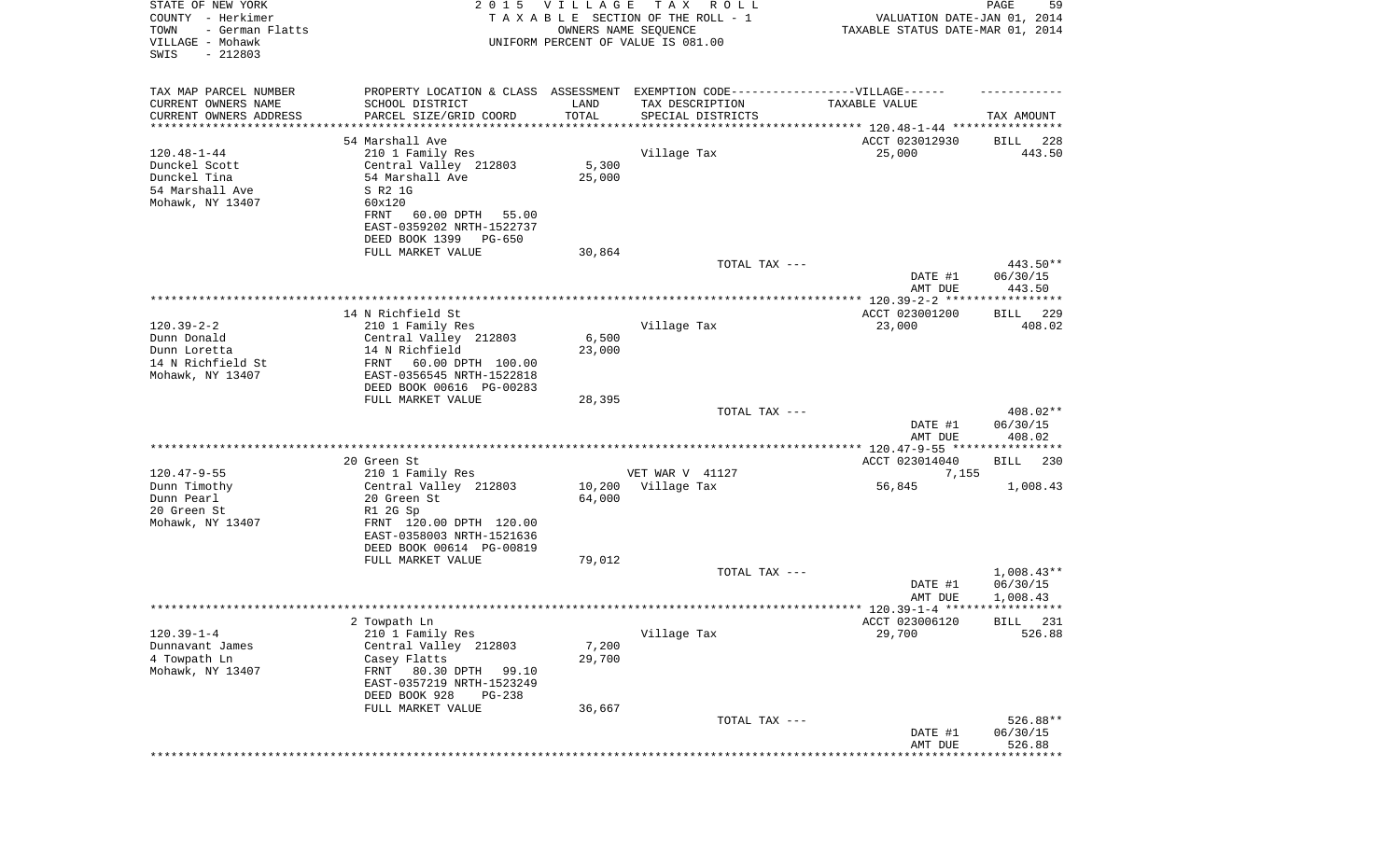| STATE OF NEW YORK<br>COUNTY - Herkimer<br>TOWN<br>- German Flatts<br>VILLAGE - Mohawk<br>SWIS<br>$-212803$ | 2 0 1 5                                                                                                                                                                 | <b>VILLAGE</b>   | T A X<br>R O L L<br>TAXABLE SECTION OF THE ROLL - 1<br>OWNERS NAME SEQUENCE<br>UNIFORM PERCENT OF VALUE IS 081.00 | VALUATION DATE-JAN 01, 2014<br>TAXABLE STATUS DATE-MAR 01, 2014          | PAGE<br>60                           |
|------------------------------------------------------------------------------------------------------------|-------------------------------------------------------------------------------------------------------------------------------------------------------------------------|------------------|-------------------------------------------------------------------------------------------------------------------|--------------------------------------------------------------------------|--------------------------------------|
| TAX MAP PARCEL NUMBER<br>CURRENT OWNERS NAME<br>CURRENT OWNERS ADDRESS<br>*********************            | PROPERTY LOCATION & CLASS ASSESSMENT EXEMPTION CODE-----------------VILLAGE------<br>SCHOOL DISTRICT<br>PARCEL SIZE/GRID COORD<br>******************                    | LAND<br>TOTAL    | TAX DESCRIPTION<br>SPECIAL DISTRICTS                                                                              | TAXABLE VALUE                                                            | TAX AMOUNT                           |
| $120.39 - 1 - 5$<br>Dunnavant James<br>Dougherty JoAnn<br>4 Towpath Ln<br>Mohawk, NY 13407                 | 4 Towpath Ln<br>210 1 Family Res<br>Central Valley 212803<br>Casey Flatts<br>FRNT 127.60 DPTH 161.70<br>EAST-0357119 NRTH-1523252<br>DEED BOOK 1180<br>PG-894           | 10,500<br>36,400 | Village Tax                                                                                                       | ACCT 023006090<br>36,400                                                 | BILL<br>232<br>645.74                |
|                                                                                                            | FULL MARKET VALUE                                                                                                                                                       | 44,938           | TOTAL TAX ---                                                                                                     | DATE #1                                                                  | 645.74**<br>06/30/15                 |
|                                                                                                            |                                                                                                                                                                         |                  |                                                                                                                   | AMT DUE                                                                  | 645.74                               |
| $120.55 - 1 - 43$<br>Dutcher Judy<br>4 Garden St<br>Mohawk, NY 13407                                       | 4 Garden St<br>210 1 Family Res<br>Central Valley 212803<br>4 Garden St<br>R1 G<br>FRNT 103.50 DPTH 100.00<br>EAST-0356108 NRTH-1519829<br>DEED BOOK 00622 PG-00383     | 12,400<br>69,000 | Village Tax                                                                                                       | ACCT 023022500<br>69,000                                                 | BILL<br>233<br>1,224.06              |
|                                                                                                            | FULL MARKET VALUE                                                                                                                                                       | 85,185           | TOTAL TAX ---                                                                                                     | DATE #1<br>AMT DUE                                                       | $1,224.06**$<br>06/30/15<br>1,224.06 |
| $120.55 - 2 - 20$                                                                                          | 80 Church St<br>210 1 Family Res                                                                                                                                        |                  | VET WAR V 41127                                                                                                   | *************** 120.55-2-20 *****************<br>ACCT 023016050<br>7,155 | <b>BILL</b><br>234                   |
| DV Pellegrino Trustee<br>K Benes Irr Trust<br>Attn: Dorothy Lescynski<br>80 Church St<br>Mohawk, NY 13407  | Central Valley 212803<br>80 Church St<br>W R1 1G<br>Life Use Lescynski D<br>88.00 DPTH 176.00<br>FRNT<br>EAST-0357217 NRTH-1519970                                      |                  | 15,200 VET DIS V 41147<br>71,059 Village Tax                                                                      | 7,106<br>56,798                                                          | 1,007.60                             |
|                                                                                                            | DEED BOOK 925<br>PG-372<br>FULL MARKET VALUE                                                                                                                            | 87,727           | TOTAL TAX ---                                                                                                     | DATE #1<br>AMT DUE                                                       | $1,007.60**$<br>06/30/15<br>1,007.60 |
| $120.47 - 7 - 56$<br>Dygert Clarence<br>Dygert Sandra<br>30 Walnut St<br>Mohawk, NY 13407                  | 30 Walnut St<br>210 1 Family Res<br>Central Valley 212803<br>30 Walnut St<br>R1 Gd<br>FRNT<br>64.00 DPTH 119.00<br>EAST-0357263 NRTH-1521570<br>DEED BOOK 881<br>PG-325 | 9,600<br>60,400  | Village Tax                                                                                                       | ACCT 023017340<br>60,400                                                 | BILL 235<br>1,071.50                 |
|                                                                                                            | FULL MARKET VALUE                                                                                                                                                       | 74,568           | TOTAL TAX ---                                                                                                     | DATE #1<br>AMT DUE                                                       | 1,071.50**<br>06/30/15<br>1,071.50   |
|                                                                                                            |                                                                                                                                                                         |                  |                                                                                                                   |                                                                          | * * * * * * * * * * *                |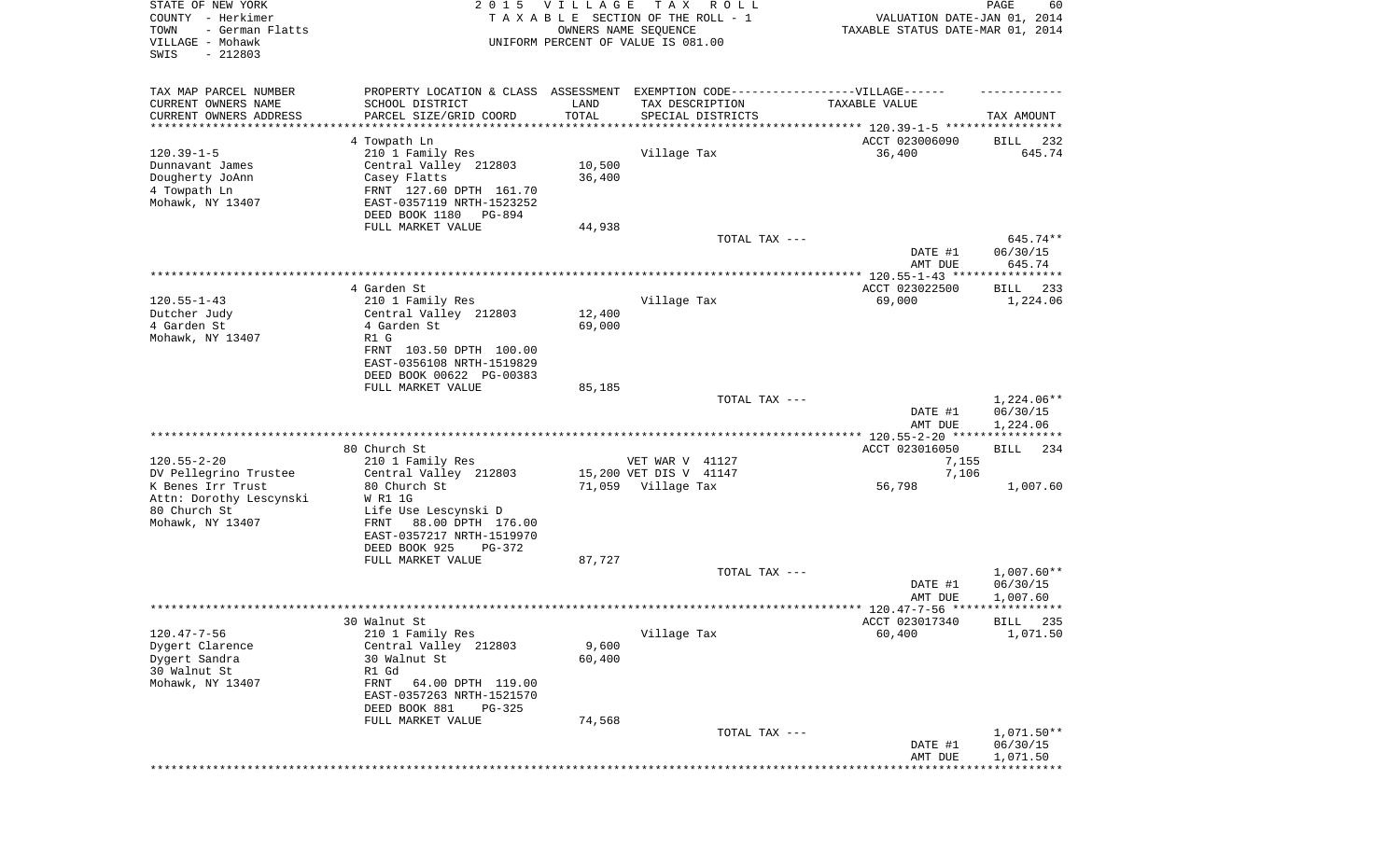| STATE OF NEW YORK<br>COUNTY - Herkimer<br>TOWN<br>- German Flatts<br>VILLAGE - Mohawk<br>SWIS<br>$-212803$ |                                                                                  | 2015 VILLAGE  | T A X<br>R O L L<br>TAXABLE SECTION OF THE ROLL - 1<br>OWNERS NAME SEQUENCE<br>UNIFORM PERCENT OF VALUE IS 081.00 | VALUATION DATE-JAN 01, 2014<br>TAXABLE STATUS DATE-MAR 01, 2014 | PAGE<br>61  |
|------------------------------------------------------------------------------------------------------------|----------------------------------------------------------------------------------|---------------|-------------------------------------------------------------------------------------------------------------------|-----------------------------------------------------------------|-------------|
| TAX MAP PARCEL NUMBER                                                                                      | PROPERTY LOCATION & CLASS ASSESSMENT EXEMPTION CODE----------------VILLAGE------ |               |                                                                                                                   |                                                                 |             |
| CURRENT OWNERS NAME<br>CURRENT OWNERS ADDRESS                                                              | SCHOOL DISTRICT                                                                  | LAND<br>TOTAL | TAX DESCRIPTION                                                                                                   | TAXABLE VALUE                                                   |             |
| *********************                                                                                      | PARCEL SIZE/GRID COORD                                                           |               | SPECIAL DISTRICTS                                                                                                 |                                                                 | TAX AMOUNT  |
|                                                                                                            | 31 Marshall Ave                                                                  |               |                                                                                                                   | ACCT 023011970                                                  | BILL<br>236 |
| $120.40 - 2 - 25$                                                                                          | 210 1 Family Res                                                                 |               | VET COM V 41137                                                                                                   | 11,925                                                          |             |
| Dygert William                                                                                             | Central Valley 212803                                                            |               | 10,200 VET DIS V 41147                                                                                            | 10,000                                                          |             |
| Dygert Mary                                                                                                | 31 Marshall Ave                                                                  |               | 50,000 Village Tax                                                                                                | 28,075                                                          | 498.05      |
| 31 Marshall Ave                                                                                            | FRNT<br>55.00 DPTH 162.50                                                        |               |                                                                                                                   |                                                                 |             |
| Mohawk, NY 13407                                                                                           | EAST-0358697 NRTH-1522691                                                        |               |                                                                                                                   |                                                                 |             |
|                                                                                                            | DEED BOOK 00522 PG-00403                                                         |               |                                                                                                                   |                                                                 |             |
|                                                                                                            | FULL MARKET VALUE                                                                | 61,728        | TOTAL TAX ---                                                                                                     |                                                                 | 498.05**    |
|                                                                                                            |                                                                                  |               |                                                                                                                   | DATE #1                                                         | 06/30/15    |
|                                                                                                            |                                                                                  |               |                                                                                                                   | AMT DUE                                                         | 498.05      |
|                                                                                                            |                                                                                  |               |                                                                                                                   |                                                                 |             |
|                                                                                                            | 46-48 Marshall Ave                                                               |               |                                                                                                                   | ACCT 023012840                                                  | 237<br>BILL |
| $120.48 - 1 - 41$                                                                                          | 230 3 Family Res                                                                 |               | Village Tax                                                                                                       | 44,717                                                          | 793.28      |
| Eaker Charles                                                                                              | Central Valley 212803                                                            | 9,500         |                                                                                                                   |                                                                 |             |
| Eaker Shannon<br>48 Marshall Ave                                                                           | 46-48 Marshall<br>S R3 1G                                                        | 44,717        |                                                                                                                   |                                                                 |             |
| Mohawk, NY 13407                                                                                           | 60x132                                                                           |               |                                                                                                                   |                                                                 |             |
|                                                                                                            | FRNT<br>60.00 DPTH 140.00                                                        |               |                                                                                                                   |                                                                 |             |
|                                                                                                            | EAST-0359051 NRTH-1522634                                                        |               |                                                                                                                   |                                                                 |             |
|                                                                                                            | DEED BOOK 1377 PG-100                                                            |               |                                                                                                                   |                                                                 |             |
|                                                                                                            | FULL MARKET VALUE                                                                | 55,206        |                                                                                                                   |                                                                 |             |
|                                                                                                            |                                                                                  |               | TOTAL TAX ---                                                                                                     |                                                                 | 793.28**    |
|                                                                                                            |                                                                                  |               |                                                                                                                   | DATE #1                                                         | 06/30/15    |
|                                                                                                            |                                                                                  |               |                                                                                                                   | AMT DUE                                                         | 793.28      |
|                                                                                                            | 31 Catherine St                                                                  |               |                                                                                                                   | ACCT 186099                                                     | 238<br>BILL |
| $120.46 - 2 - 66$                                                                                          | 210 1 Family Res                                                                 |               | Village Tax                                                                                                       | 44,000                                                          | 780.56      |
| Eaker Valerie                                                                                              | Central Valley 212803                                                            | 5,600         |                                                                                                                   |                                                                 |             |
| 31 Catherine St                                                                                            | 31 Catherine St                                                                  | 44,000        |                                                                                                                   |                                                                 |             |
| Mohawk, NY 13407                                                                                           | Life Use Tucker C                                                                |               |                                                                                                                   |                                                                 |             |
|                                                                                                            | FRNT<br>33.70 DPTH 111.25                                                        |               |                                                                                                                   |                                                                 |             |
| PRIOR OWNER ON 3/01/2014                                                                                   | EAST-0354341 NRTH-1521051                                                        |               |                                                                                                                   |                                                                 |             |
| Getman Polly                                                                                               | DEED BOOK 1532<br>PG-654<br>FULL MARKET VALUE                                    | 54,321        |                                                                                                                   |                                                                 |             |
|                                                                                                            |                                                                                  |               | TOTAL TAX ---                                                                                                     |                                                                 | 780.56**    |
|                                                                                                            |                                                                                  |               |                                                                                                                   | DATE #1                                                         | 06/30/15    |
|                                                                                                            |                                                                                  |               |                                                                                                                   | AMT DUE                                                         | 780.56      |
|                                                                                                            |                                                                                  |               |                                                                                                                   |                                                                 |             |
|                                                                                                            | 130A W Main St                                                                   |               |                                                                                                                   | ACCT 023002980                                                  | BILL 239    |
| $120.46 - 1 - 26.2$                                                                                        | 470 Misc service                                                                 |               | Village Tax                                                                                                       | 55,000                                                          | 975.70      |
| Eastern Country Inc                                                                                        | Central Valley 212803                                                            | 9,000         |                                                                                                                   |                                                                 |             |
| PO Box 479<br>Ilion, NY 13357                                                                              | 130a W Main Street<br>75.34 DPTH<br>83.94<br>FRNT                                | 55,000        |                                                                                                                   |                                                                 |             |
|                                                                                                            | EAST-0354376 NRTH-1521977                                                        |               |                                                                                                                   |                                                                 |             |
|                                                                                                            | DEED BOOK 821<br>$PG-373$                                                        |               |                                                                                                                   |                                                                 |             |
|                                                                                                            | FULL MARKET VALUE                                                                | 67,901        |                                                                                                                   |                                                                 |             |
|                                                                                                            |                                                                                  |               | TOTAL TAX ---                                                                                                     |                                                                 | 975.70**    |
|                                                                                                            |                                                                                  |               |                                                                                                                   | DATE #1                                                         | 06/30/15    |
|                                                                                                            |                                                                                  |               |                                                                                                                   | AMT DUE                                                         | 975.70      |
|                                                                                                            |                                                                                  |               |                                                                                                                   |                                                                 |             |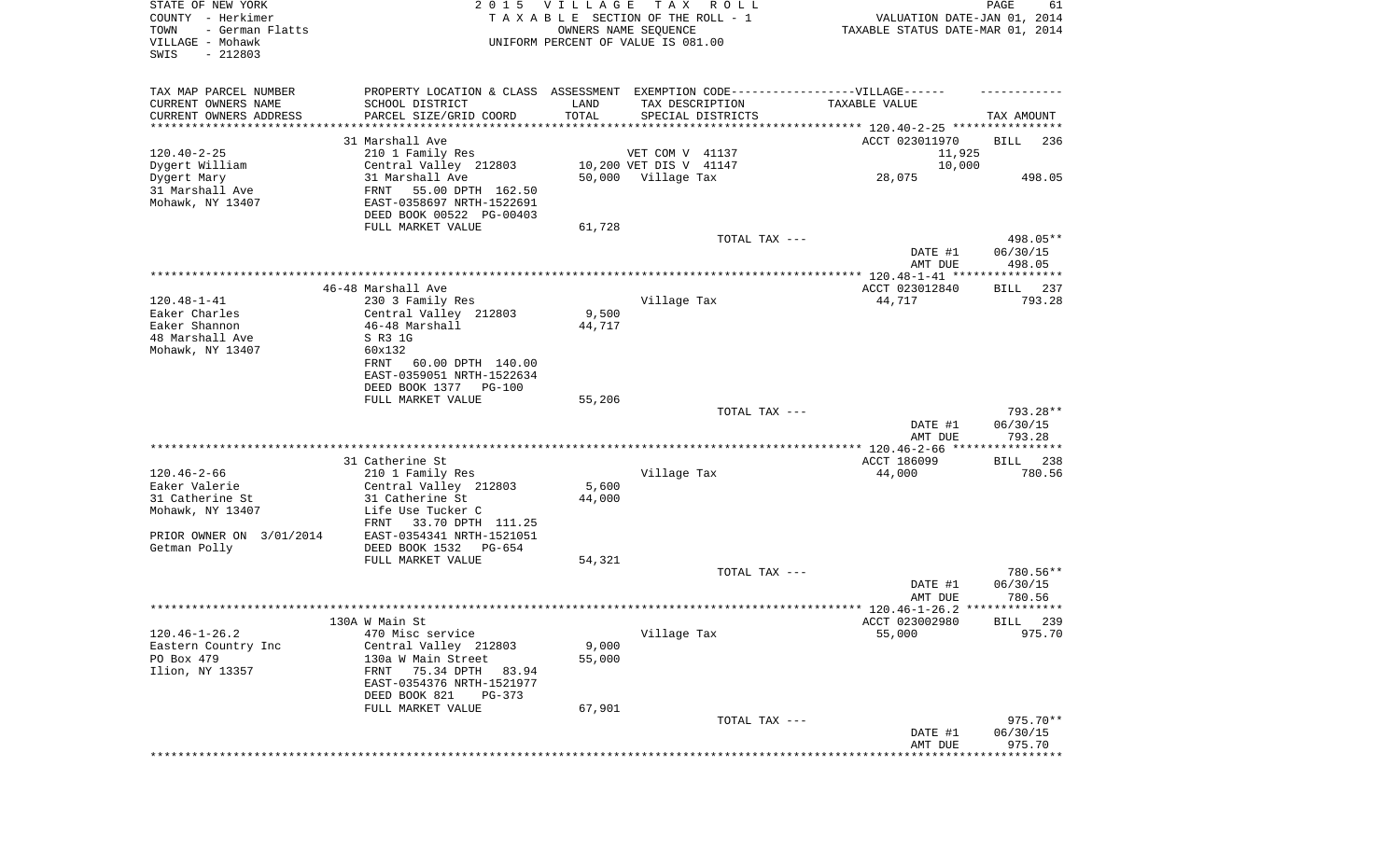| STATE OF NEW YORK<br>COUNTY - Herkimer<br>TOWN<br>- German Flatts<br>VILLAGE - Mohawk<br>SWIS<br>$-212803$ |                                                                                   | 2015 VILLAGE<br>OWNERS NAME SEQUENCE | T A X<br>R O L L<br>TAXABLE SECTION OF THE ROLL - 1<br>UNIFORM PERCENT OF VALUE IS 081.00 | VALUATION DATE-JAN 01, 2014<br>TAXABLE STATUS DATE-MAR 01, 2014 | PAGE<br>62             |
|------------------------------------------------------------------------------------------------------------|-----------------------------------------------------------------------------------|--------------------------------------|-------------------------------------------------------------------------------------------|-----------------------------------------------------------------|------------------------|
| TAX MAP PARCEL NUMBER                                                                                      | PROPERTY LOCATION & CLASS ASSESSMENT EXEMPTION CODE-----------------VILLAGE------ |                                      |                                                                                           |                                                                 |                        |
| CURRENT OWNERS NAME                                                                                        | SCHOOL DISTRICT                                                                   | LAND                                 | TAX DESCRIPTION                                                                           | TAXABLE VALUE                                                   |                        |
| CURRENT OWNERS ADDRESS<br>*********************                                                            | PARCEL SIZE/GRID COORD<br>*******************                                     | TOTAL<br>* * * * * * * * * * *       | SPECIAL DISTRICTS                                                                         |                                                                 | TAX AMOUNT             |
|                                                                                                            | 15 Catherine St                                                                   |                                      |                                                                                           | ACCT 023030120                                                  | BILL<br>240            |
| $120.46 - 2 - 59$                                                                                          | 210 1 Family Res                                                                  |                                      | Village Tax                                                                               | 56,000                                                          | 993.44                 |
| Edick Christopher                                                                                          | Central Valley 212803                                                             | 7,600                                | XC491 Water relevy                                                                        | 414.61 MT M                                                     | 414.61                 |
| Edick Brenda                                                                                               | 15 Catherine St                                                                   | 56,000                               |                                                                                           |                                                                 |                        |
| 15 Catherine St                                                                                            | FRNT<br>45.00 DPTH 120.00                                                         |                                      |                                                                                           |                                                                 |                        |
| Mohawk, NY 13407                                                                                           | EAST-0354428 NRTH-1521425                                                         |                                      |                                                                                           |                                                                 |                        |
|                                                                                                            | DEED BOOK 855<br>PG-340                                                           |                                      |                                                                                           |                                                                 |                        |
|                                                                                                            | FULL MARKET VALUE                                                                 | 69,136                               |                                                                                           |                                                                 |                        |
|                                                                                                            |                                                                                   |                                      | TOTAL TAX ---                                                                             | DATE #1                                                         | 1,408.05**<br>06/30/15 |
|                                                                                                            |                                                                                   |                                      |                                                                                           | AMT DUE                                                         | 1,408.05               |
|                                                                                                            | 6 West St                                                                         |                                      |                                                                                           | ACCT 023001380                                                  | 241<br>BILL            |
| $120.47 - 2 - 22$                                                                                          | 210 1 Family Res                                                                  |                                      | Village Tax                                                                               | 42,100                                                          | 746.85                 |
| Edmunds Lisa                                                                                               | Central Valley 212803                                                             | 3,200                                |                                                                                           |                                                                 |                        |
| 6 West St                                                                                                  | 6 West St                                                                         | 42,100                               |                                                                                           |                                                                 |                        |
| Mohawk, NY 13407                                                                                           | includes part of lot 21                                                           |                                      |                                                                                           |                                                                 |                        |
|                                                                                                            | FRNT<br>25.00 DPTH 124.00                                                         |                                      |                                                                                           |                                                                 |                        |
|                                                                                                            | EAST-0356169 NRTH-1522497                                                         |                                      |                                                                                           |                                                                 |                        |
|                                                                                                            | DEED BOOK 1174<br>PG-709<br>FULL MARKET VALUE                                     | 51,975                               |                                                                                           |                                                                 |                        |
|                                                                                                            |                                                                                   |                                      | TOTAL TAX ---                                                                             |                                                                 | 746.85**               |
|                                                                                                            |                                                                                   |                                      |                                                                                           | DATE #1<br>AMT DUE                                              | 06/30/15<br>746.85     |
|                                                                                                            |                                                                                   |                                      |                                                                                           | *************** 120.47-3-17 *****************                   |                        |
|                                                                                                            | 1 Harter St                                                                       |                                      |                                                                                           | ACCT 023028710                                                  | 242<br>BILL            |
| $120.47 - 3 - 17$                                                                                          | 210 1 Family Res                                                                  |                                      | Village Tax                                                                               | 33,650                                                          | 596.95                 |
| Edmunds Mathew<br>1 Harter St                                                                              | Central Valley 212803                                                             | 5,500                                |                                                                                           |                                                                 |                        |
| Mohawk, NY 13407                                                                                           | 1 Harter St<br>FRNT 130.00 DPTH<br>88.00                                          | 33,650                               |                                                                                           |                                                                 |                        |
|                                                                                                            | EAST-0355524 NRTH-1521982                                                         |                                      |                                                                                           |                                                                 |                        |
|                                                                                                            | DEED BOOK 1338<br>PG-752                                                          |                                      |                                                                                           |                                                                 |                        |
|                                                                                                            | FULL MARKET VALUE                                                                 | 41,543                               |                                                                                           |                                                                 |                        |
|                                                                                                            |                                                                                   |                                      | TOTAL TAX ---                                                                             |                                                                 | 596.95**               |
|                                                                                                            |                                                                                   |                                      |                                                                                           | DATE #1                                                         | 06/30/15               |
|                                                                                                            |                                                                                   |                                      |                                                                                           | AMT DUE                                                         | 596.95                 |
|                                                                                                            |                                                                                   |                                      |                                                                                           |                                                                 | 243                    |
| $120.47 - 3 - 18$                                                                                          | Harter St<br>311 Res vac land                                                     |                                      | Village Tax                                                                               | ACCT 023028680<br>1,000                                         | BILL<br>17.74          |
| Edmunds Mathew                                                                                             | Central Valley 212803                                                             | 1,000                                |                                                                                           |                                                                 |                        |
| 1 Harter St                                                                                                | Harter St                                                                         | 1,000                                |                                                                                           |                                                                 |                        |
| Mohawk, NY 13407                                                                                           | 38.00 DPTH 88.00<br>FRNT                                                          |                                      |                                                                                           |                                                                 |                        |
|                                                                                                            | EAST-0355516 NRTH-1521907                                                         |                                      |                                                                                           |                                                                 |                        |
|                                                                                                            | DEED BOOK 1338<br>PG-752                                                          |                                      |                                                                                           |                                                                 |                        |
|                                                                                                            | FULL MARKET VALUE                                                                 | 1,235                                |                                                                                           |                                                                 |                        |
|                                                                                                            |                                                                                   |                                      | TOTAL TAX ---                                                                             |                                                                 | $17.74**$              |
|                                                                                                            |                                                                                   |                                      |                                                                                           | DATE #1                                                         | 06/30/15               |
|                                                                                                            |                                                                                   |                                      |                                                                                           | AMT DUE<br>***********************************                  | 17.74                  |
|                                                                                                            |                                                                                   |                                      |                                                                                           |                                                                 |                        |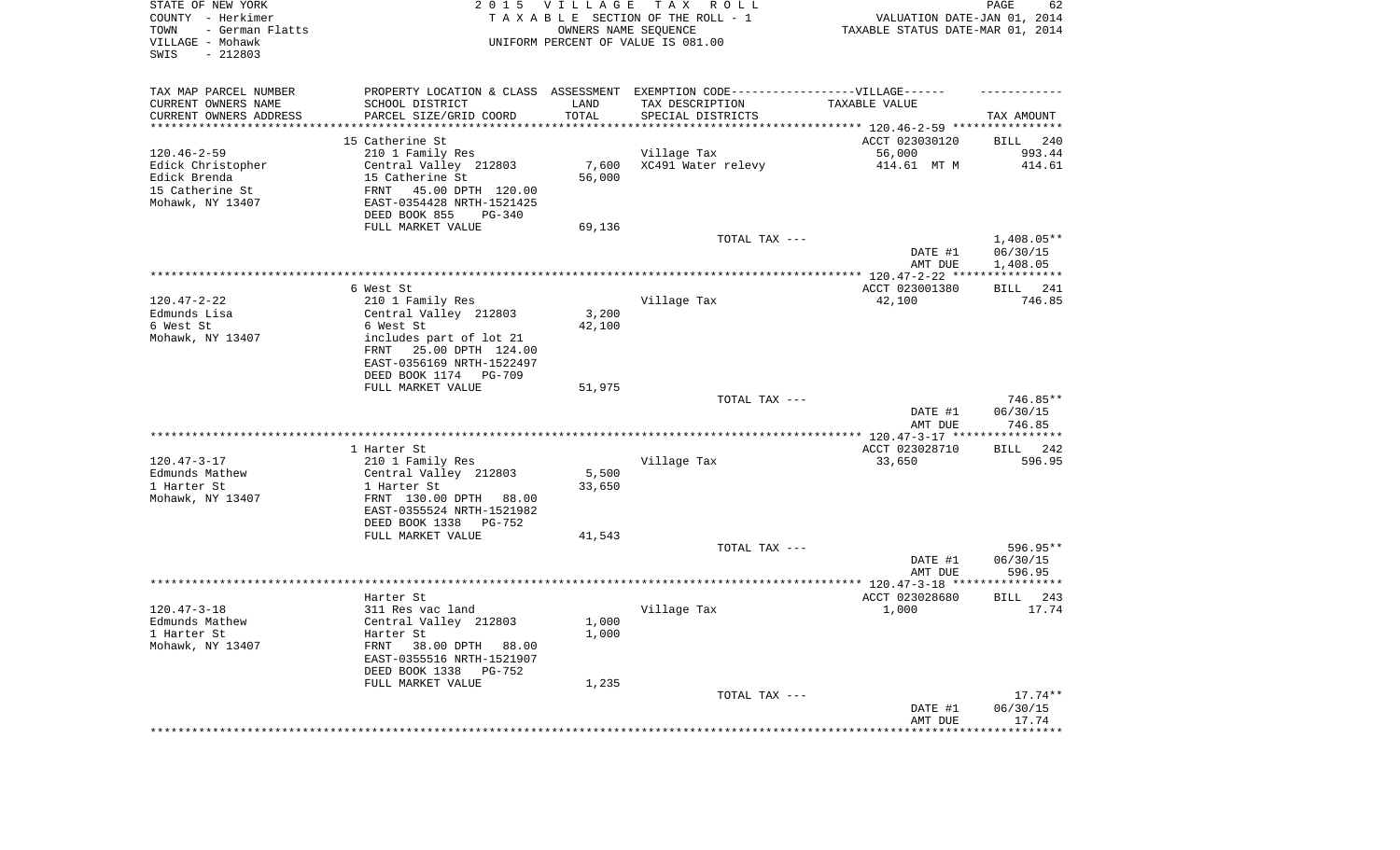| STATE OF NEW YORK<br>COUNTY - Herkimer<br>TOWN<br>- German Flatts<br>VILLAGE - Mohawk<br>SWIS<br>$-212803$ | 2 0 1 5                                                                           | VILLAGE<br>OWNERS NAME SEQUENCE | TAX ROLL<br>TAXABLE SECTION OF THE ROLL - 1<br>UNIFORM PERCENT OF VALUE IS 081.00 | VALUATION DATE-JAN 01, 2014<br>TAXABLE STATUS DATE-MAR 01, 2014 | PAGE<br>63              |
|------------------------------------------------------------------------------------------------------------|-----------------------------------------------------------------------------------|---------------------------------|-----------------------------------------------------------------------------------|-----------------------------------------------------------------|-------------------------|
| TAX MAP PARCEL NUMBER                                                                                      | PROPERTY LOCATION & CLASS ASSESSMENT EXEMPTION CODE-----------------VILLAGE------ |                                 |                                                                                   |                                                                 |                         |
| CURRENT OWNERS NAME                                                                                        | SCHOOL DISTRICT                                                                   | LAND                            | TAX DESCRIPTION                                                                   | TAXABLE VALUE                                                   |                         |
| CURRENT OWNERS ADDRESS<br>*********************                                                            | PARCEL SIZE/GRID COORD<br>****************************                            | TOTAL<br>*************          | SPECIAL DISTRICTS                                                                 |                                                                 | TAX AMOUNT              |
|                                                                                                            | 17 Michigan St                                                                    |                                 |                                                                                   | ACCT 185831                                                     | BILL<br>244             |
| $120.47 - 6 - 16$                                                                                          | 210 1 Family Res                                                                  |                                 | Village Tax                                                                       | 53,150                                                          | 942.88                  |
| Edward Loomis Trustee                                                                                      | Central Valley 212803                                                             | 10,800                          |                                                                                   |                                                                 |                         |
| Edward Loomis Trust                                                                                        | 17 Michigan St                                                                    | 53,150                          |                                                                                   |                                                                 |                         |
| 17 Michigan St                                                                                             | R1 2G                                                                             |                                 |                                                                                   |                                                                 |                         |
| Mohawk, NY 13407                                                                                           | 68x145                                                                            |                                 |                                                                                   |                                                                 |                         |
|                                                                                                            | FRNT<br>68.00 DPTH 140.00                                                         |                                 |                                                                                   |                                                                 |                         |
| PRIOR OWNER ON 3/01/2014<br>Loomis Edward                                                                  | EAST-0357706 NRTH-1522275<br>DEED BOOK 1531<br>PG-139                             |                                 |                                                                                   |                                                                 |                         |
|                                                                                                            | FULL MARKET VALUE                                                                 | 65,617                          |                                                                                   |                                                                 |                         |
|                                                                                                            |                                                                                   |                                 | TOTAL TAX ---                                                                     |                                                                 | 942.88**                |
|                                                                                                            |                                                                                   |                                 |                                                                                   | DATE #1                                                         | 06/30/15                |
|                                                                                                            |                                                                                   |                                 |                                                                                   | AMT DUE                                                         | 942.88                  |
|                                                                                                            | 7 Columbia Cir                                                                    |                                 |                                                                                   |                                                                 |                         |
| $120.55 - 3 - 22$                                                                                          | 210 1 Family Res                                                                  |                                 | Village Tax                                                                       | ACCT 023022860<br>80,000                                        | BILL 245<br>1,419.20    |
| Eisenhut Gregory                                                                                           | Central Valley 212803                                                             | 17,200                          |                                                                                   |                                                                 |                         |
| Eisenhut Kathleen                                                                                          | 7 Columbia Cr                                                                     | 80,000                          |                                                                                   |                                                                 |                         |
| 7 Columbia Cir                                                                                             | R1 2G                                                                             |                                 |                                                                                   |                                                                 |                         |
| Mohawk, NY 13407                                                                                           | FRNT<br>52.00 DPTH 154.30                                                         |                                 |                                                                                   |                                                                 |                         |
|                                                                                                            | EAST-0356754 NRTH-1519465                                                         |                                 |                                                                                   |                                                                 |                         |
|                                                                                                            | DEED BOOK 678<br><b>PG-709</b><br>FULL MARKET VALUE                               | 98,765                          |                                                                                   |                                                                 |                         |
|                                                                                                            |                                                                                   |                                 | TOTAL TAX ---                                                                     |                                                                 | $1,419.20**$            |
|                                                                                                            |                                                                                   |                                 |                                                                                   | DATE #1                                                         | 06/30/15                |
|                                                                                                            |                                                                                   |                                 |                                                                                   | AMT DUE                                                         | 1,419.20                |
|                                                                                                            |                                                                                   |                                 |                                                                                   |                                                                 | ***********             |
| $120.47 - 8 - 66$                                                                                          | 2 Church St<br>210 1 Family Res                                                   |                                 | Village Tax                                                                       | ACCT 167818<br>61,100                                           | 246<br>BILL<br>1,083.91 |
| Eisert Eric                                                                                                | Central Valley 212803                                                             | 6,800                           |                                                                                   |                                                                 |                         |
| Eisert Debra                                                                                               | 2 Church St                                                                       | 61,100                          |                                                                                   |                                                                 |                         |
| 2 Church St                                                                                                | W R1 G                                                                            |                                 |                                                                                   |                                                                 |                         |
| Mohawk, NY 13407                                                                                           | 40.00 DPTH 120.00<br>FRNT                                                         |                                 |                                                                                   |                                                                 |                         |
|                                                                                                            | EAST-0357811 NRTH-1522010                                                         |                                 |                                                                                   |                                                                 |                         |
|                                                                                                            | DEED BOOK 1415<br>PG-505                                                          |                                 |                                                                                   |                                                                 |                         |
|                                                                                                            | FULL MARKET VALUE                                                                 | 75,432                          | TOTAL TAX ---                                                                     |                                                                 | $1,083.91**$            |
|                                                                                                            |                                                                                   |                                 |                                                                                   | DATE #1                                                         | 06/30/15                |
|                                                                                                            |                                                                                   |                                 |                                                                                   | AMT DUE                                                         | 1,083.91                |
|                                                                                                            |                                                                                   |                                 |                                                                                   | ****** 120.47-3-55 *****************                            |                         |
|                                                                                                            | 28 Firman St                                                                      |                                 |                                                                                   | ACCT 023025050                                                  | BILL<br>247             |
| $120.47 - 3 - 55$                                                                                          | 210 1 Family Res                                                                  |                                 | Village Tax                                                                       | 51,000                                                          | 904.74                  |
| Eldred Linn H<br>Eldred Jean Leslie K                                                                      | Central Valley 212803<br>28 Firman St                                             | 14,100<br>51,000                |                                                                                   |                                                                 |                         |
| 28 Firman St                                                                                               | 50.00 DPTH 223.00<br>FRNT                                                         |                                 |                                                                                   |                                                                 |                         |
| Mohawk, NY 13407                                                                                           | EAST-0355646 NRTH-1520489                                                         |                                 |                                                                                   |                                                                 |                         |
|                                                                                                            | DEED BOOK 00546 PG-00038                                                          |                                 |                                                                                   |                                                                 |                         |
|                                                                                                            | FULL MARKET VALUE                                                                 | 62,963                          |                                                                                   |                                                                 |                         |
|                                                                                                            |                                                                                   |                                 | TOTAL TAX ---                                                                     |                                                                 | 904.74**                |
|                                                                                                            |                                                                                   |                                 |                                                                                   | DATE #1                                                         | 06/30/15<br>904.74      |
|                                                                                                            |                                                                                   |                                 |                                                                                   | AMT DUE                                                         | * * * * * * * * * *     |
|                                                                                                            |                                                                                   |                                 |                                                                                   |                                                                 |                         |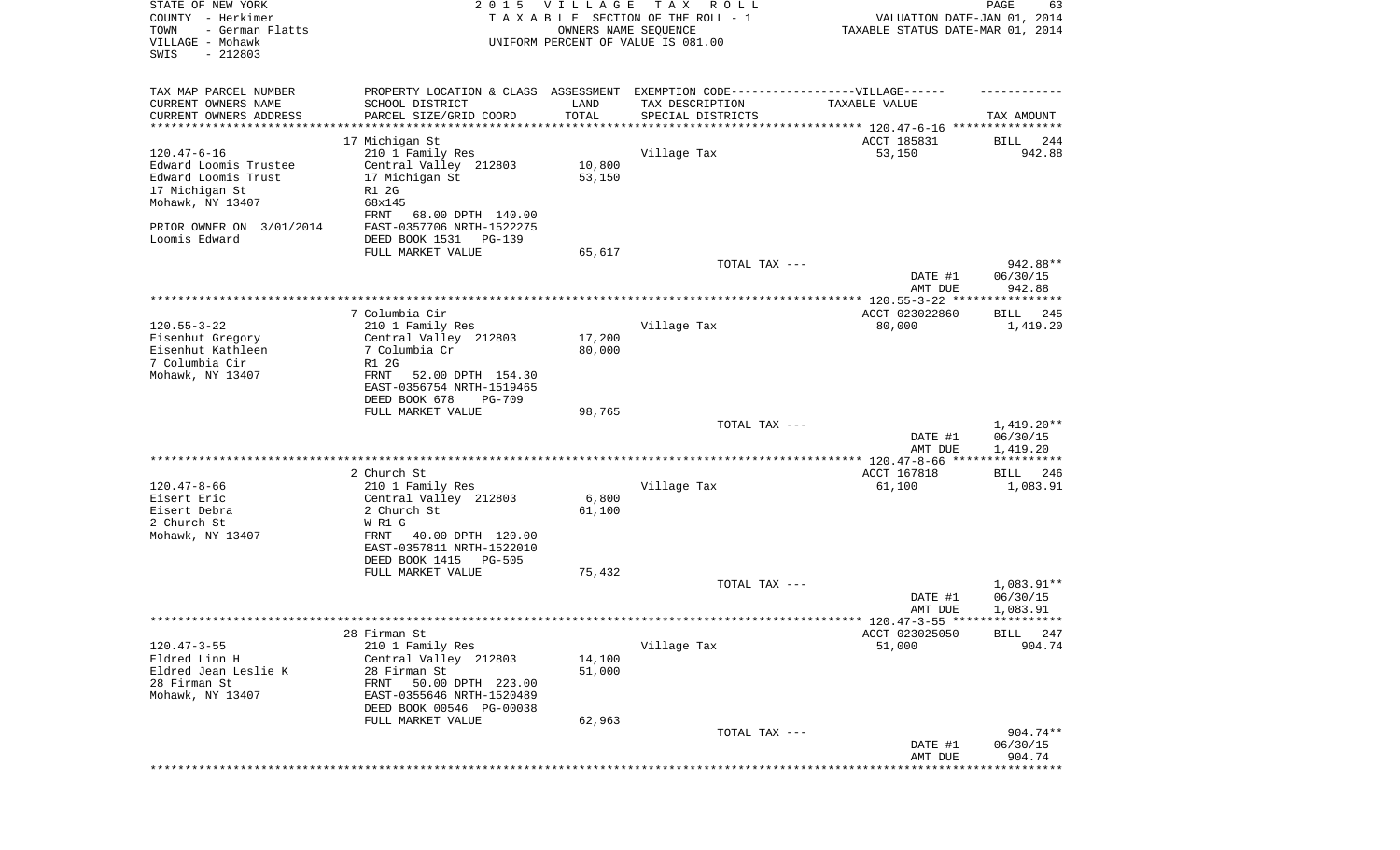| STATE OF NEW YORK<br>COUNTY - Herkimer<br>- German Flatts<br>TOWN<br>VILLAGE - Mohawk<br>$-212803$<br>SWIS |                                                                                                                   | 2015 VILLAGE    | TAX ROLL<br>TAXABLE SECTION OF THE ROLL - 1<br>OWNERS NAME SEQUENCE<br>UNIFORM PERCENT OF VALUE IS 081.00 | VALUATION DATE-JAN 01, 2014<br>TAXABLE STATUS DATE-MAR 01, 2014 | PAGE<br>64                       |
|------------------------------------------------------------------------------------------------------------|-------------------------------------------------------------------------------------------------------------------|-----------------|-----------------------------------------------------------------------------------------------------------|-----------------------------------------------------------------|----------------------------------|
| TAX MAP PARCEL NUMBER<br>CURRENT OWNERS NAME                                                               | SCHOOL DISTRICT                                                                                                   | LAND            | PROPERTY LOCATION & CLASS ASSESSMENT EXEMPTION CODE------------------VILLAGE------<br>TAX DESCRIPTION     | TAXABLE VALUE                                                   |                                  |
| CURRENT OWNERS ADDRESS<br>*******************                                                              | PARCEL SIZE/GRID COORD<br>*********************                                                                   | TOTAL           | SPECIAL DISTRICTS                                                                                         |                                                                 | TAX AMOUNT                       |
|                                                                                                            | 69 Columbia St                                                                                                    |                 |                                                                                                           | ACCT 023020580                                                  | <b>BILL</b><br>248               |
| $120.47 - 7 - 30$                                                                                          | 210 1 Family Res                                                                                                  |                 | VET WAR V 41127                                                                                           | 6,135                                                           |                                  |
| Elthorp Donald<br>Elthorp Carol<br>69 Columbia St<br>Mohawk, NY 13407                                      | Central Valley 212803<br>69 Columbia St<br>R1<br>43x100<br>FRNT<br>43.00 DPTH 108.00<br>EAST-0356798 NRTH-1520582 | 6,900<br>40,900 | Village Tax                                                                                               | 34,765                                                          | 616.73                           |
|                                                                                                            | DEED BOOK 00625 PG-00774                                                                                          |                 |                                                                                                           |                                                                 |                                  |
|                                                                                                            | FULL MARKET VALUE                                                                                                 | 50,494          |                                                                                                           |                                                                 |                                  |
|                                                                                                            |                                                                                                                   |                 | TOTAL TAX ---                                                                                             | DATE #1<br>AMT DUE                                              | $616.73**$<br>06/30/15<br>616.73 |
|                                                                                                            |                                                                                                                   |                 |                                                                                                           | $* 120.55 - 2 - 50$ **                                          | * * * * * * * * * *              |
|                                                                                                            | 83 Columbia St                                                                                                    |                 |                                                                                                           | ACCT 023020760                                                  | 249<br><b>BILL</b>               |
| $120.55 - 2 - 50$                                                                                          | 210 1 Family Res                                                                                                  |                 | Village Tax                                                                                               | 50,147                                                          | 889.61                           |
| Elthorp Tanya                                                                                              | Central Valley 212803                                                                                             | 9,400           |                                                                                                           |                                                                 |                                  |
| 83 Columbia St<br>Mohawk, NY 13407                                                                         | 83 Columbia St<br>R1 G Agp D<br>FRNT 40.00 DPTH 125.00<br>EAST-0356702 NRTH-1520186<br>DEED BOOK 1393<br>$PG-439$ | 50,147          |                                                                                                           |                                                                 |                                  |
|                                                                                                            | FULL MARKET VALUE                                                                                                 | 61,910          |                                                                                                           |                                                                 |                                  |
|                                                                                                            |                                                                                                                   |                 | TOTAL TAX ---                                                                                             | DATE #1<br>AMT DUE                                              | 889.61**<br>06/30/15<br>889.61   |
|                                                                                                            |                                                                                                                   |                 |                                                                                                           |                                                                 |                                  |
|                                                                                                            | 53 Walnut St                                                                                                      |                 |                                                                                                           | ACCT 023016710                                                  | 250<br>BILL                      |
| $120.47 - 8 - 25$                                                                                          | 210 1 Family Res                                                                                                  |                 | Village Tax                                                                                               | 53,500                                                          | 949.09                           |
| Elthorp William                                                                                            | Central Valley 212803<br>53 Walnut St                                                                             | 9,400<br>53,500 |                                                                                                           |                                                                 |                                  |
| Elthorp Carolyn<br>53 Walnut St                                                                            | E R1                                                                                                              |                 |                                                                                                           |                                                                 |                                  |
| Mohawk, NY 13407                                                                                           | S                                                                                                                 |                 |                                                                                                           |                                                                 |                                  |
|                                                                                                            | <b>FRNT</b><br>50.00 DPTH 150.00<br>EAST-0357298 NRTH-1520961<br>DEED BOOK 735<br>PG-348                          |                 |                                                                                                           |                                                                 |                                  |
|                                                                                                            | FULL MARKET VALUE                                                                                                 | 66,049          |                                                                                                           |                                                                 |                                  |
|                                                                                                            |                                                                                                                   |                 | TOTAL TAX ---                                                                                             | DATE #1<br>AMT DUE                                              | 949.09**<br>06/30/15<br>949.09   |
|                                                                                                            |                                                                                                                   |                 |                                                                                                           |                                                                 |                                  |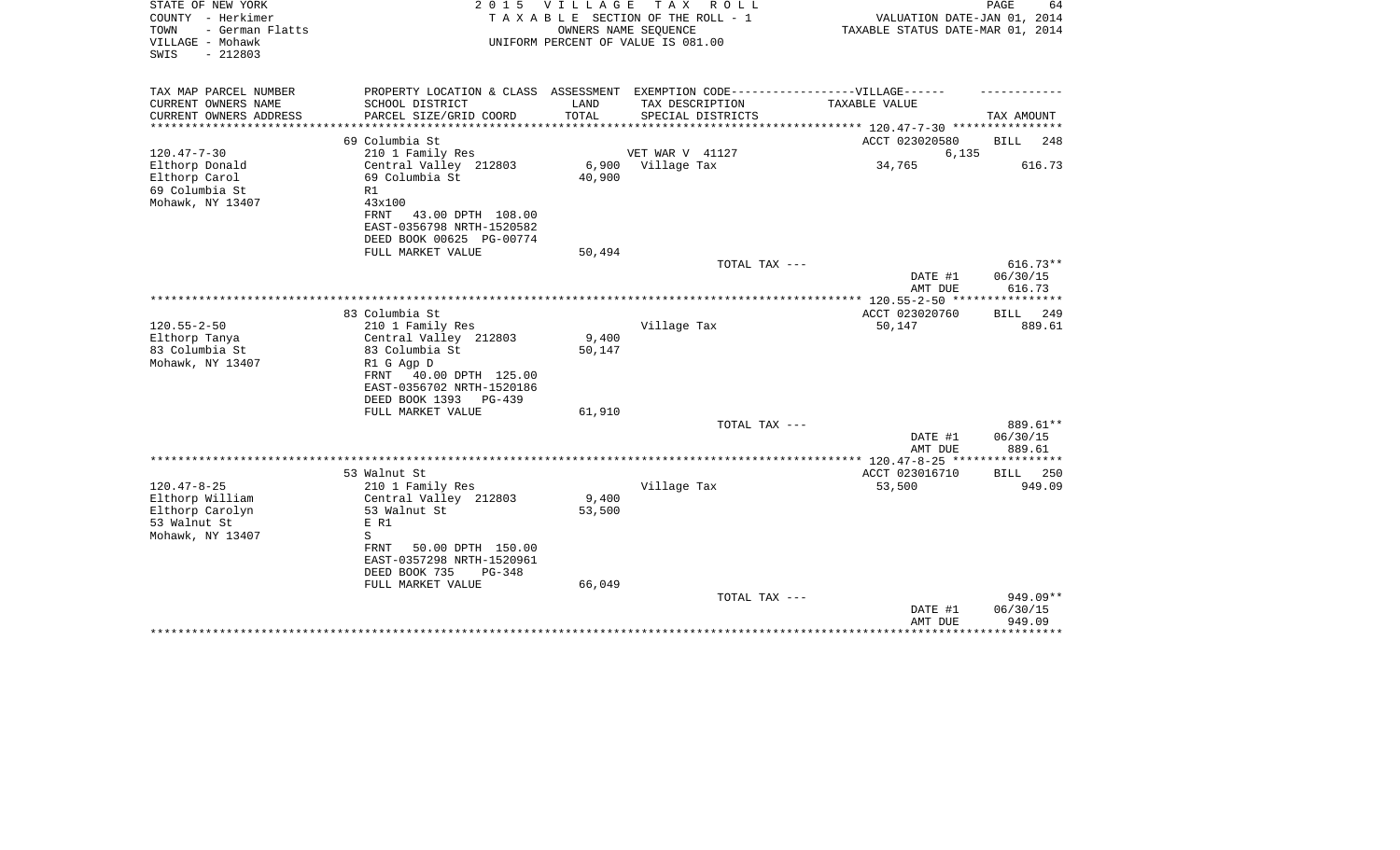| STATE OF NEW YORK<br>COUNTY - Herkimer<br>- German Flatts<br>TOWN<br>VILLAGE - Mohawk<br>$-212803$<br>SWIS |                                                                                                     | 2015 VILLAGE<br>OWNERS NAME SEQUENCE | T A X<br>R O L L<br>TAXABLE SECTION OF THE ROLL - 1<br>UNIFORM PERCENT OF VALUE IS 081.00 | VALUATION DATE-JAN 01, 2014<br>TAXABLE STATUS DATE-MAR 01, 2014 | PAGE<br>65               |
|------------------------------------------------------------------------------------------------------------|-----------------------------------------------------------------------------------------------------|--------------------------------------|-------------------------------------------------------------------------------------------|-----------------------------------------------------------------|--------------------------|
| TAX MAP PARCEL NUMBER<br>CURRENT OWNERS NAME                                                               | PROPERTY LOCATION & CLASS ASSESSMENT EXEMPTION CODE----------------VILLAGE------<br>SCHOOL DISTRICT | LAND                                 | TAX DESCRIPTION                                                                           | TAXABLE VALUE                                                   |                          |
| CURRENT OWNERS ADDRESS<br>*********************                                                            | PARCEL SIZE/GRID COORD                                                                              | TOTAL<br>**********                  | SPECIAL DISTRICTS                                                                         |                                                                 | TAX AMOUNT               |
|                                                                                                            | 48 E Main St                                                                                        |                                      |                                                                                           | ACCT 023009000                                                  | 251<br>BILL              |
| $120.40 - 2 - 57$                                                                                          | $215$ 1 Fam Res w/                                                                                  |                                      | Village Tax                                                                               | 100,000                                                         | 1,774.00                 |
| Enea Harry Jr                                                                                              | Central Valley 212803                                                                               | 15,100                               |                                                                                           |                                                                 |                          |
| 24 W Monroe St                                                                                             | 48 E Main St                                                                                        | 100,000                              |                                                                                           |                                                                 |                          |
| Little Falls, NY 13365                                                                                     | FRNT 120.00 DPTH 136.00                                                                             |                                      |                                                                                           |                                                                 |                          |
|                                                                                                            | EAST-0358179 NRTH-1522748                                                                           |                                      |                                                                                           |                                                                 |                          |
|                                                                                                            | DEED BOOK 940<br>PG-666                                                                             |                                      |                                                                                           |                                                                 |                          |
|                                                                                                            | FULL MARKET VALUE                                                                                   | 123,457                              | TOTAL TAX ---                                                                             |                                                                 | $1,774.00**$             |
|                                                                                                            |                                                                                                     |                                      |                                                                                           | DATE #1                                                         | 06/30/15                 |
|                                                                                                            |                                                                                                     |                                      |                                                                                           | AMT DUE                                                         | 1,774.00                 |
|                                                                                                            | 36 S Washington St                                                                                  |                                      |                                                                                           | ACCT 023026610                                                  | 252<br>BILL              |
| $120.47 - 5 - 22$                                                                                          | 220 2 Family Res                                                                                    |                                      | Village Tax                                                                               | 47,090                                                          | 835.38                   |
| Engells Grant                                                                                              | Central Valley 212803                                                                               | 9,900                                |                                                                                           |                                                                 |                          |
| Engells Marian                                                                                             | 36 S Wsgngtn St                                                                                     | 47,090                               |                                                                                           |                                                                 |                          |
| 36 S Washington St                                                                                         | W R2 2G                                                                                             |                                      |                                                                                           |                                                                 |                          |
| Mohawk, NY 13407                                                                                           | 60.00 DPTH 129.00<br>FRNT<br>EAST-0356803 NRTH-1521364                                              |                                      |                                                                                           |                                                                 |                          |
|                                                                                                            | DEED BOOK 772<br>$PG-263$                                                                           |                                      |                                                                                           |                                                                 |                          |
|                                                                                                            | FULL MARKET VALUE                                                                                   | 58,136                               |                                                                                           |                                                                 |                          |
|                                                                                                            |                                                                                                     |                                      | TOTAL TAX ---                                                                             |                                                                 | 835.38**                 |
|                                                                                                            |                                                                                                     |                                      |                                                                                           | DATE #1<br>AMT DUE                                              | 06/30/15<br>835.38       |
|                                                                                                            |                                                                                                     |                                      |                                                                                           | ************** 120.47-7-37 *****************                    |                          |
|                                                                                                            | 62 Walnut St                                                                                        |                                      |                                                                                           | ACCT 023017760                                                  | 253<br>BILL              |
| $120.47 - 7 - 37$                                                                                          | 210 1 Family Res                                                                                    |                                      | Village Tax                                                                               | 60,276                                                          | 1,069.30                 |
| Etienne Rebecca                                                                                            | Central Valley 212803                                                                               | 8,500                                |                                                                                           |                                                                 |                          |
| Etienne Peter<br>62 Walnut St                                                                              | 62 Walnut St<br>R1                                                                                  | 60,276                               |                                                                                           |                                                                 |                          |
| Mohawk, NY 13407                                                                                           | <b>FRNT</b><br>60.00 DPTH 100.00                                                                    |                                      |                                                                                           |                                                                 |                          |
|                                                                                                            | EAST-0357019 NRTH-1520662                                                                           |                                      |                                                                                           |                                                                 |                          |
|                                                                                                            | DEED BOOK 1090 PG-384                                                                               |                                      |                                                                                           |                                                                 |                          |
|                                                                                                            | FULL MARKET VALUE                                                                                   | 74,415                               |                                                                                           |                                                                 |                          |
|                                                                                                            |                                                                                                     |                                      | TOTAL TAX ---                                                                             | DATE #1                                                         | $1,069.30**$<br>06/30/15 |
|                                                                                                            |                                                                                                     |                                      |                                                                                           | AMT DUE                                                         | 1,069.30                 |
|                                                                                                            |                                                                                                     |                                      |                                                                                           |                                                                 | *****                    |
|                                                                                                            | 17 Steele St                                                                                        |                                      |                                                                                           | ACCT 023029220                                                  | 254<br>BILL              |
| $120.47 - 1 - 44$                                                                                          | 210 1 Family Res                                                                                    |                                      | Village Tax                                                                               | 49,200                                                          | 872.81                   |
| Evans Gina                                                                                                 | Central Valley 212803<br>17 Steele St                                                               | 13,100                               |                                                                                           |                                                                 |                          |
| Seeley Bridget<br>3634 May Cir                                                                             | FRNT<br>60.00 DPTH 114.30                                                                           | 49,200                               |                                                                                           |                                                                 |                          |
| Salt Lake City, UT 84120                                                                                   | EAST-0355102 NRTH-1521636                                                                           |                                      |                                                                                           |                                                                 |                          |
|                                                                                                            | DEED BOOK 1271<br>PG-55                                                                             |                                      |                                                                                           |                                                                 |                          |
|                                                                                                            | FULL MARKET VALUE                                                                                   | 60,741                               |                                                                                           |                                                                 |                          |
|                                                                                                            |                                                                                                     |                                      | TOTAL TAX ---                                                                             |                                                                 | 872.81**                 |
|                                                                                                            |                                                                                                     |                                      |                                                                                           | DATE #1<br>AMT DUE                                              | 06/30/15<br>872.81       |
|                                                                                                            |                                                                                                     |                                      |                                                                                           |                                                                 | ************             |
|                                                                                                            |                                                                                                     |                                      |                                                                                           |                                                                 |                          |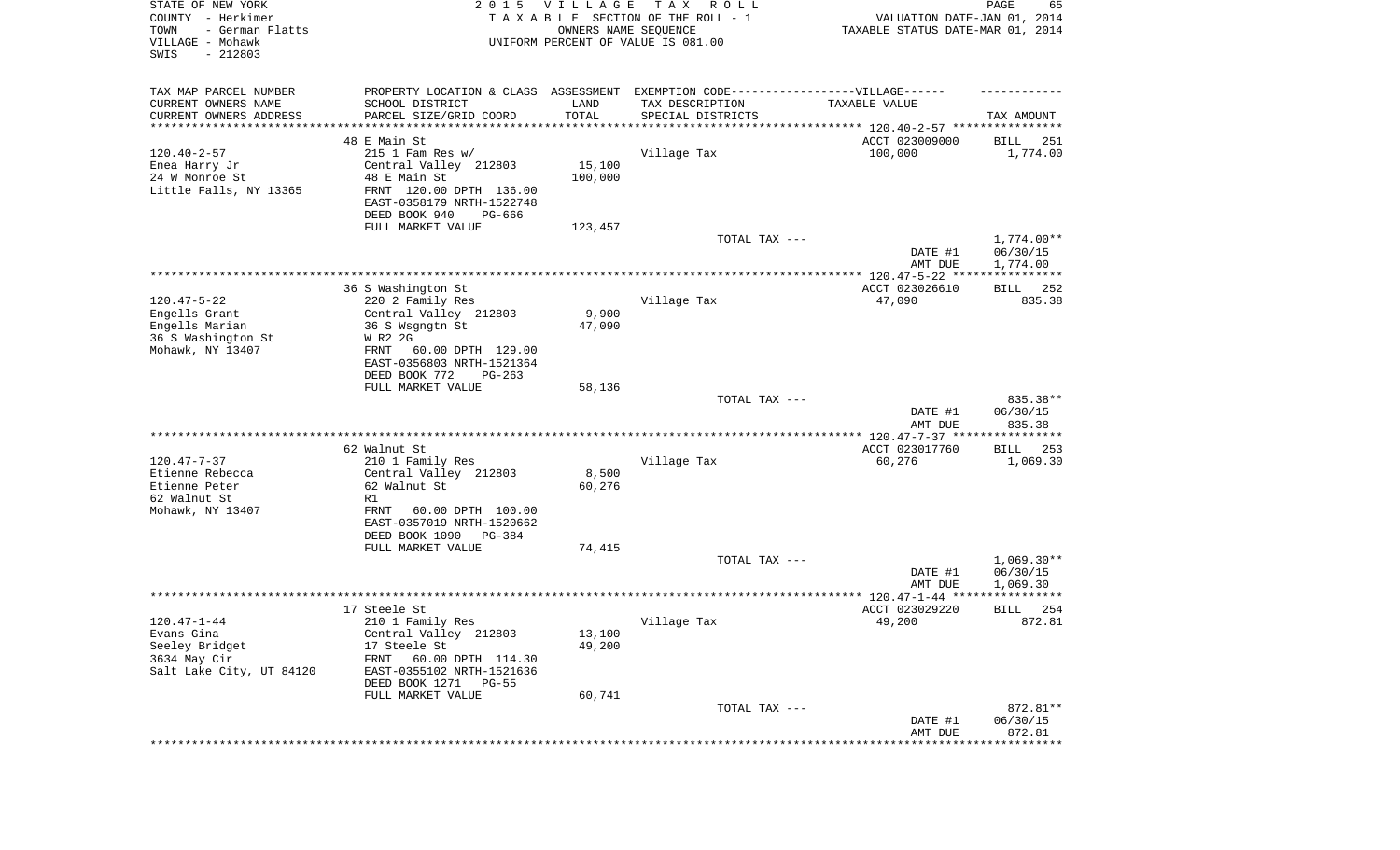| STATE OF NEW YORK<br>COUNTY - Herkimer<br>TOWN<br>- German Flatts<br>VILLAGE - Mohawk<br>SWIS<br>$-212803$ | 2 0 1 5                                                                          | <b>VILLAGE</b><br>OWNERS NAME SEQUENCE | T A X<br>R O L L<br>TAXABLE SECTION OF THE ROLL - 1<br>UNIFORM PERCENT OF VALUE IS 081.00 | VALUATION DATE-JAN 01, 2014<br>TAXABLE STATUS DATE-MAR 01, 2014 | PAGE<br>66            |
|------------------------------------------------------------------------------------------------------------|----------------------------------------------------------------------------------|----------------------------------------|-------------------------------------------------------------------------------------------|-----------------------------------------------------------------|-----------------------|
| TAX MAP PARCEL NUMBER                                                                                      | PROPERTY LOCATION & CLASS ASSESSMENT EXEMPTION CODE----------------VILLAGE------ |                                        |                                                                                           |                                                                 |                       |
| CURRENT OWNERS NAME                                                                                        | SCHOOL DISTRICT                                                                  | LAND                                   | TAX DESCRIPTION                                                                           | TAXABLE VALUE                                                   |                       |
| CURRENT OWNERS ADDRESS<br>*********************                                                            | PARCEL SIZE/GRID COORD                                                           | TOTAL<br>**********                    | SPECIAL DISTRICTS                                                                         |                                                                 | TAX AMOUNT            |
|                                                                                                            | 7 Petrie Ave                                                                     |                                        |                                                                                           | ACCT 023028820                                                  | BILL<br>255           |
| $120.47 - 1 - 58.3$                                                                                        | 210 1 Family Res                                                                 |                                        | Village Tax                                                                               | 38,700                                                          | 686.54                |
| Evans Mark                                                                                                 | Central Valley 212803                                                            | 16,800                                 |                                                                                           |                                                                 |                       |
| Dunham Tamika                                                                                              | 7 Petrie Ave                                                                     | 38,700                                 |                                                                                           |                                                                 |                       |
| 7 Petrie Ave                                                                                               | FRNT<br>93.00 DPTH 288.00                                                        |                                        |                                                                                           |                                                                 |                       |
| Mohawk, NY 13407                                                                                           | 0.81<br>ACRES                                                                    |                                        |                                                                                           |                                                                 |                       |
|                                                                                                            | EAST-0355278 NRTH-1521815                                                        |                                        |                                                                                           |                                                                 |                       |
|                                                                                                            | DEED BOOK 848<br>$PG-258$                                                        |                                        |                                                                                           |                                                                 |                       |
|                                                                                                            | FULL MARKET VALUE                                                                | 47,778                                 |                                                                                           |                                                                 |                       |
|                                                                                                            |                                                                                  |                                        | TOTAL TAX ---                                                                             | DATE #1                                                         | 686.54**<br>06/30/15  |
|                                                                                                            |                                                                                  |                                        |                                                                                           | AMT DUE                                                         | 686.54                |
|                                                                                                            |                                                                                  |                                        |                                                                                           |                                                                 |                       |
|                                                                                                            | 11 Steele St                                                                     |                                        |                                                                                           | ACCT 023029130                                                  | BILL 256              |
| $120.47 - 1 - 47$                                                                                          | 210 1 Family Res                                                                 |                                        | Village Tax                                                                               | 51,000                                                          | 904.74                |
| Evans Robert                                                                                               | Central Valley 212803                                                            | 7,000                                  |                                                                                           |                                                                 |                       |
| 11 Steele St                                                                                               | 11 Steele St<br>40.00 DPTH 136.90                                                | 51,000                                 |                                                                                           |                                                                 |                       |
| Mohawk, NY 13407                                                                                           | FRNT<br>EAST-0355079 NRTH-1521763                                                |                                        |                                                                                           |                                                                 |                       |
|                                                                                                            | DEED BOOK 779<br>PG-382                                                          |                                        |                                                                                           |                                                                 |                       |
|                                                                                                            | FULL MARKET VALUE                                                                | 62,963                                 |                                                                                           |                                                                 |                       |
|                                                                                                            |                                                                                  |                                        | TOTAL TAX ---                                                                             |                                                                 | 904.74**              |
|                                                                                                            |                                                                                  |                                        |                                                                                           | DATE #1<br>AMT DUE                                              | 06/30/15<br>904.74    |
|                                                                                                            |                                                                                  |                                        |                                                                                           | **************** 120.40-2-15 *****************                  |                       |
| $120.40 - 2 - 15$                                                                                          | 8 Bellinger St                                                                   |                                        |                                                                                           | ACCT 178019                                                     | 257<br>BILL<br>784.11 |
| Everson Stanley                                                                                            | 220 2 Family Res<br>Central Valley 212803                                        | 10,600                                 | Village Tax                                                                               | 44,200                                                          |                       |
| Terns Cathy                                                                                                | 8 Bellinger St                                                                   | 44,200                                 |                                                                                           |                                                                 |                       |
| 27 Marshall Ave                                                                                            | FRNT<br>56.00 DPTH 180.00                                                        |                                        |                                                                                           |                                                                 |                       |
| Mohawk, NY 13407                                                                                           | EAST-0359015 NRTH-1522874                                                        |                                        |                                                                                           |                                                                 |                       |
|                                                                                                            | DEED BOOK 1482<br>PG-442                                                         |                                        |                                                                                           |                                                                 |                       |
|                                                                                                            | FULL MARKET VALUE                                                                | 54,568                                 |                                                                                           |                                                                 |                       |
|                                                                                                            |                                                                                  |                                        | TOTAL TAX ---                                                                             |                                                                 | 784.11**              |
|                                                                                                            |                                                                                  |                                        |                                                                                           | DATE #1                                                         | 06/30/15              |
|                                                                                                            |                                                                                  |                                        |                                                                                           | AMT DUE                                                         | 784.11                |
|                                                                                                            | 27 Marshall Ave                                                                  |                                        |                                                                                           | ACCT 023011910                                                  | 258<br>BILL           |
| $120.40 - 2 - 27$                                                                                          | 210 1 Family Res                                                                 |                                        | VET COM V 41137                                                                           | 11,925                                                          |                       |
| Everson Stanley                                                                                            | Central Valley 212803                                                            |                                        | 9,300 Village Tax                                                                         | 51,675                                                          | 916.71                |
| 27 Marshall Ave                                                                                            | 27 Marshall Ave                                                                  | 63,600                                 |                                                                                           |                                                                 |                       |
| Mohawk, NY 13407                                                                                           | FRNT<br>60.00 DPTH 120.00                                                        |                                        |                                                                                           |                                                                 |                       |
|                                                                                                            | EAST-0358600 NRTH-1522611                                                        |                                        |                                                                                           |                                                                 |                       |
|                                                                                                            | DEED BOOK 884<br>$PG-520$<br>FULL MARKET VALUE                                   | 78,519                                 |                                                                                           |                                                                 |                       |
|                                                                                                            |                                                                                  |                                        | TOTAL TAX ---                                                                             |                                                                 | $916.71**$            |
|                                                                                                            |                                                                                  |                                        |                                                                                           | DATE #1                                                         | 06/30/15              |
|                                                                                                            |                                                                                  |                                        |                                                                                           | AMT DUE                                                         | 916.71                |
|                                                                                                            |                                                                                  |                                        |                                                                                           | ***********************************                             |                       |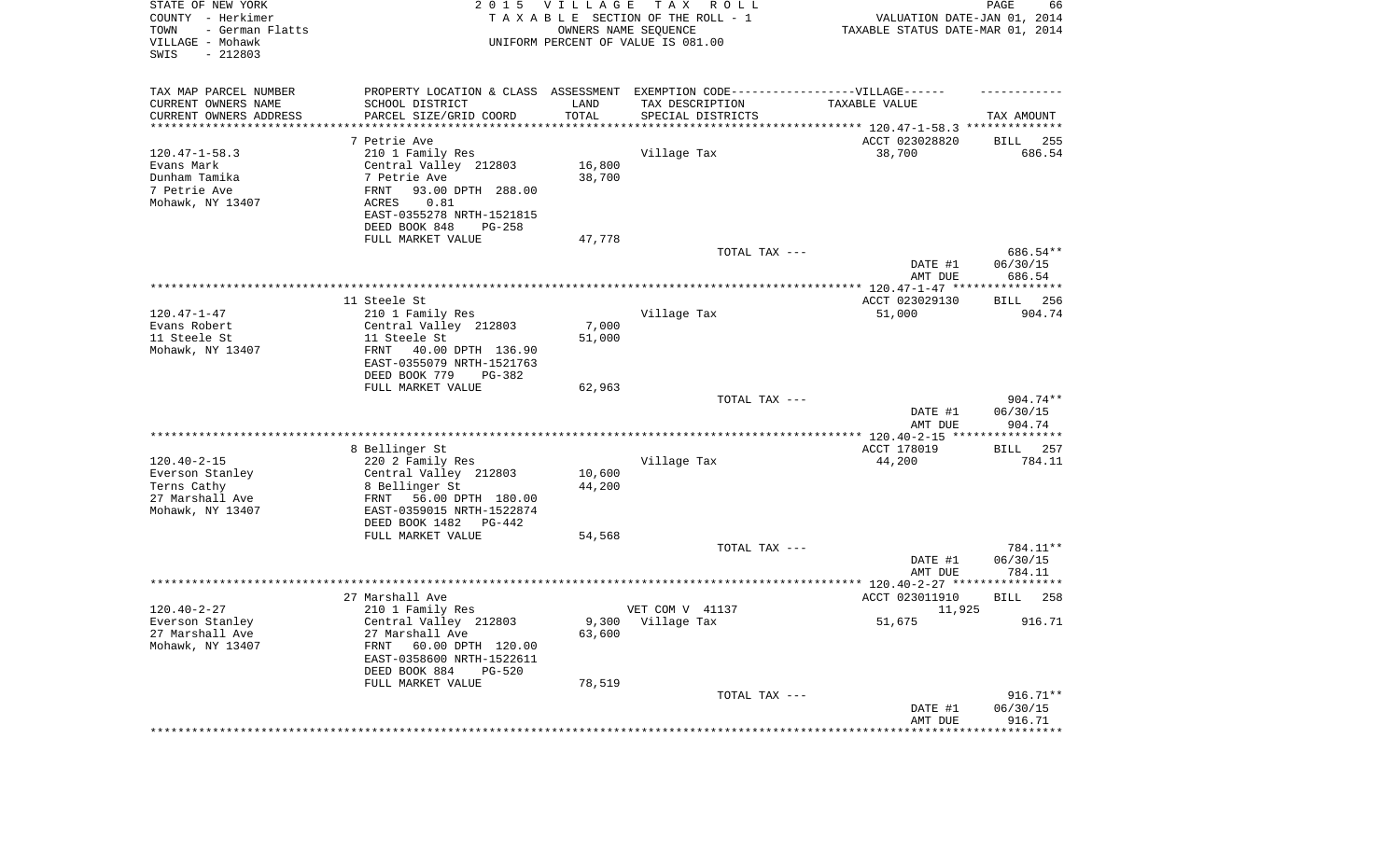| TAX MAP PARCEL NUMBER<br>PROPERTY LOCATION & CLASS ASSESSMENT EXEMPTION CODE-----------------VILLAGE------<br>CURRENT OWNERS NAME<br>SCHOOL DISTRICT<br>TAX DESCRIPTION<br>LAND<br>TAXABLE VALUE<br>TOTAL<br>CURRENT OWNERS ADDRESS<br>PARCEL SIZE/GRID COORD<br>SPECIAL DISTRICTS<br>TAX AMOUNT<br>*********************<br>4 Marion St<br>ACCT 023029490<br>259<br>BILL<br>$120.47 - 1 - 34$<br>210 1 Family Res<br>Village Tax<br>45,300<br>803.62<br>9,000<br>Eysaman Timothy<br>Central Valley 212803<br>Eysaman Sandra<br>4 Marion St<br>45,300<br>4 Marion St<br>FRNT<br>45.00 DPTH 180.00<br>Mohawk, NY 13407<br>EAST-0354831 NRTH-1521623<br>DEED BOOK 673<br>PG-348<br>FULL MARKET VALUE<br>55,926<br>TOTAL TAX ---<br>803.62**<br>DATE #1<br>06/30/15<br>AMT DUE<br>803.62<br>12 Green St<br>ACCT 172158<br>260<br>BILL<br>$120.47 - 9 - 57$<br>Village Tax<br>9,300<br>311 Res vac land<br>164.98<br>9,300<br>F & D TR Street Develop. LLC<br>Central Valley 212803<br>9,300<br>19 Marshall Ave<br>12-14 Green St<br>Mohawk, NY 13407<br>FRNT<br>60.00 DPTH 120.00<br>EAST-0358023 NRTH-1521723<br>DEED BOOK 1443<br>PG-546<br>FULL MARKET VALUE<br>11,481<br>TOTAL TAX ---<br>164.98**<br>DATE #1<br>06/30/15<br>164.98<br>AMT DUE<br>7 Canal St<br>ACCT 023006420<br>BILL 261<br>$120.39 - 3 - 30$<br>Village Tax<br>210 1 Family Res<br>20,000<br>354.80<br>4,300<br>F&DTr Street Development LLC<br>Central Valley 212803<br>19 Marshall Ave<br>7 Canal St<br>20,000<br>Mohawk, NY 13407<br>FRNT<br>38.00 DPTH 100.00<br>EAST-0357468 NRTH-1522960<br>DEED BOOK 1400<br>PG-731<br>FULL MARKET VALUE<br>24,691<br>TOTAL TAX ---<br>354.80**<br>DATE #1<br>06/30/15<br>AMT DUE<br>354.80<br>102 E Main St<br>ACCT 023009420<br>262<br>BILL<br>$120.40 - 2 - 5$<br>Village Tax<br>263,500<br>4,674.49<br>416 Mfg hsing pk<br>21,700<br>Fahy Michael<br>Central Valley 212803<br>263,500<br>Paratore Salvatore<br>102 E Main St<br>292 Pine Grove Rd<br>FRNT 78.84 DPTH<br>E Herkimer, NY 13350<br><b>ACRES</b><br>2.40<br>EAST-0359713 NRTH-1523335<br>DEED BOOK 759<br>$PG-279$<br>FULL MARKET VALUE<br>325,309<br>$4,674.49**$<br>TOTAL TAX ---<br>06/30/15<br>DATE #1<br>4,674.49<br>AMT DUE | STATE OF NEW YORK<br>COUNTY - Herkimer<br>- German Flatts<br>TOWN<br>VILLAGE - Mohawk<br>SWIS<br>$-212803$ | 2 0 1 5 | <b>VILLAGE</b><br>OWNERS NAME SEQUENCE | T A X<br>R O L L<br>TAXABLE SECTION OF THE ROLL - 1<br>UNIFORM PERCENT OF VALUE IS 081.00 | VALUATION DATE-JAN 01, 2014<br>TAXABLE STATUS DATE-MAR 01, 2014 | PAGE<br>67 |
|--------------------------------------------------------------------------------------------------------------------------------------------------------------------------------------------------------------------------------------------------------------------------------------------------------------------------------------------------------------------------------------------------------------------------------------------------------------------------------------------------------------------------------------------------------------------------------------------------------------------------------------------------------------------------------------------------------------------------------------------------------------------------------------------------------------------------------------------------------------------------------------------------------------------------------------------------------------------------------------------------------------------------------------------------------------------------------------------------------------------------------------------------------------------------------------------------------------------------------------------------------------------------------------------------------------------------------------------------------------------------------------------------------------------------------------------------------------------------------------------------------------------------------------------------------------------------------------------------------------------------------------------------------------------------------------------------------------------------------------------------------------------------------------------------------------------------------------------------------------------------------------------------------------------------------------------------------------------------------------------------------------------------------------------------------------------------------------------------------------------------------------------------------------------------------------------------------------|------------------------------------------------------------------------------------------------------------|---------|----------------------------------------|-------------------------------------------------------------------------------------------|-----------------------------------------------------------------|------------|
|                                                                                                                                                                                                                                                                                                                                                                                                                                                                                                                                                                                                                                                                                                                                                                                                                                                                                                                                                                                                                                                                                                                                                                                                                                                                                                                                                                                                                                                                                                                                                                                                                                                                                                                                                                                                                                                                                                                                                                                                                                                                                                                                                                                                              |                                                                                                            |         |                                        |                                                                                           |                                                                 |            |
|                                                                                                                                                                                                                                                                                                                                                                                                                                                                                                                                                                                                                                                                                                                                                                                                                                                                                                                                                                                                                                                                                                                                                                                                                                                                                                                                                                                                                                                                                                                                                                                                                                                                                                                                                                                                                                                                                                                                                                                                                                                                                                                                                                                                              |                                                                                                            |         |                                        |                                                                                           |                                                                 |            |
|                                                                                                                                                                                                                                                                                                                                                                                                                                                                                                                                                                                                                                                                                                                                                                                                                                                                                                                                                                                                                                                                                                                                                                                                                                                                                                                                                                                                                                                                                                                                                                                                                                                                                                                                                                                                                                                                                                                                                                                                                                                                                                                                                                                                              |                                                                                                            |         |                                        |                                                                                           |                                                                 |            |
|                                                                                                                                                                                                                                                                                                                                                                                                                                                                                                                                                                                                                                                                                                                                                                                                                                                                                                                                                                                                                                                                                                                                                                                                                                                                                                                                                                                                                                                                                                                                                                                                                                                                                                                                                                                                                                                                                                                                                                                                                                                                                                                                                                                                              |                                                                                                            |         |                                        |                                                                                           |                                                                 |            |
|                                                                                                                                                                                                                                                                                                                                                                                                                                                                                                                                                                                                                                                                                                                                                                                                                                                                                                                                                                                                                                                                                                                                                                                                                                                                                                                                                                                                                                                                                                                                                                                                                                                                                                                                                                                                                                                                                                                                                                                                                                                                                                                                                                                                              |                                                                                                            |         |                                        |                                                                                           |                                                                 |            |
|                                                                                                                                                                                                                                                                                                                                                                                                                                                                                                                                                                                                                                                                                                                                                                                                                                                                                                                                                                                                                                                                                                                                                                                                                                                                                                                                                                                                                                                                                                                                                                                                                                                                                                                                                                                                                                                                                                                                                                                                                                                                                                                                                                                                              |                                                                                                            |         |                                        |                                                                                           |                                                                 |            |
|                                                                                                                                                                                                                                                                                                                                                                                                                                                                                                                                                                                                                                                                                                                                                                                                                                                                                                                                                                                                                                                                                                                                                                                                                                                                                                                                                                                                                                                                                                                                                                                                                                                                                                                                                                                                                                                                                                                                                                                                                                                                                                                                                                                                              |                                                                                                            |         |                                        |                                                                                           |                                                                 |            |
|                                                                                                                                                                                                                                                                                                                                                                                                                                                                                                                                                                                                                                                                                                                                                                                                                                                                                                                                                                                                                                                                                                                                                                                                                                                                                                                                                                                                                                                                                                                                                                                                                                                                                                                                                                                                                                                                                                                                                                                                                                                                                                                                                                                                              |                                                                                                            |         |                                        |                                                                                           |                                                                 |            |
|                                                                                                                                                                                                                                                                                                                                                                                                                                                                                                                                                                                                                                                                                                                                                                                                                                                                                                                                                                                                                                                                                                                                                                                                                                                                                                                                                                                                                                                                                                                                                                                                                                                                                                                                                                                                                                                                                                                                                                                                                                                                                                                                                                                                              |                                                                                                            |         |                                        |                                                                                           |                                                                 |            |
|                                                                                                                                                                                                                                                                                                                                                                                                                                                                                                                                                                                                                                                                                                                                                                                                                                                                                                                                                                                                                                                                                                                                                                                                                                                                                                                                                                                                                                                                                                                                                                                                                                                                                                                                                                                                                                                                                                                                                                                                                                                                                                                                                                                                              |                                                                                                            |         |                                        |                                                                                           |                                                                 |            |
|                                                                                                                                                                                                                                                                                                                                                                                                                                                                                                                                                                                                                                                                                                                                                                                                                                                                                                                                                                                                                                                                                                                                                                                                                                                                                                                                                                                                                                                                                                                                                                                                                                                                                                                                                                                                                                                                                                                                                                                                                                                                                                                                                                                                              |                                                                                                            |         |                                        |                                                                                           |                                                                 |            |
|                                                                                                                                                                                                                                                                                                                                                                                                                                                                                                                                                                                                                                                                                                                                                                                                                                                                                                                                                                                                                                                                                                                                                                                                                                                                                                                                                                                                                                                                                                                                                                                                                                                                                                                                                                                                                                                                                                                                                                                                                                                                                                                                                                                                              |                                                                                                            |         |                                        |                                                                                           |                                                                 |            |
|                                                                                                                                                                                                                                                                                                                                                                                                                                                                                                                                                                                                                                                                                                                                                                                                                                                                                                                                                                                                                                                                                                                                                                                                                                                                                                                                                                                                                                                                                                                                                                                                                                                                                                                                                                                                                                                                                                                                                                                                                                                                                                                                                                                                              |                                                                                                            |         |                                        |                                                                                           |                                                                 |            |
|                                                                                                                                                                                                                                                                                                                                                                                                                                                                                                                                                                                                                                                                                                                                                                                                                                                                                                                                                                                                                                                                                                                                                                                                                                                                                                                                                                                                                                                                                                                                                                                                                                                                                                                                                                                                                                                                                                                                                                                                                                                                                                                                                                                                              |                                                                                                            |         |                                        |                                                                                           |                                                                 |            |
|                                                                                                                                                                                                                                                                                                                                                                                                                                                                                                                                                                                                                                                                                                                                                                                                                                                                                                                                                                                                                                                                                                                                                                                                                                                                                                                                                                                                                                                                                                                                                                                                                                                                                                                                                                                                                                                                                                                                                                                                                                                                                                                                                                                                              |                                                                                                            |         |                                        |                                                                                           |                                                                 |            |
|                                                                                                                                                                                                                                                                                                                                                                                                                                                                                                                                                                                                                                                                                                                                                                                                                                                                                                                                                                                                                                                                                                                                                                                                                                                                                                                                                                                                                                                                                                                                                                                                                                                                                                                                                                                                                                                                                                                                                                                                                                                                                                                                                                                                              |                                                                                                            |         |                                        |                                                                                           |                                                                 |            |
|                                                                                                                                                                                                                                                                                                                                                                                                                                                                                                                                                                                                                                                                                                                                                                                                                                                                                                                                                                                                                                                                                                                                                                                                                                                                                                                                                                                                                                                                                                                                                                                                                                                                                                                                                                                                                                                                                                                                                                                                                                                                                                                                                                                                              |                                                                                                            |         |                                        |                                                                                           |                                                                 |            |
|                                                                                                                                                                                                                                                                                                                                                                                                                                                                                                                                                                                                                                                                                                                                                                                                                                                                                                                                                                                                                                                                                                                                                                                                                                                                                                                                                                                                                                                                                                                                                                                                                                                                                                                                                                                                                                                                                                                                                                                                                                                                                                                                                                                                              |                                                                                                            |         |                                        |                                                                                           |                                                                 |            |
|                                                                                                                                                                                                                                                                                                                                                                                                                                                                                                                                                                                                                                                                                                                                                                                                                                                                                                                                                                                                                                                                                                                                                                                                                                                                                                                                                                                                                                                                                                                                                                                                                                                                                                                                                                                                                                                                                                                                                                                                                                                                                                                                                                                                              |                                                                                                            |         |                                        |                                                                                           |                                                                 |            |
|                                                                                                                                                                                                                                                                                                                                                                                                                                                                                                                                                                                                                                                                                                                                                                                                                                                                                                                                                                                                                                                                                                                                                                                                                                                                                                                                                                                                                                                                                                                                                                                                                                                                                                                                                                                                                                                                                                                                                                                                                                                                                                                                                                                                              |                                                                                                            |         |                                        |                                                                                           |                                                                 |            |
|                                                                                                                                                                                                                                                                                                                                                                                                                                                                                                                                                                                                                                                                                                                                                                                                                                                                                                                                                                                                                                                                                                                                                                                                                                                                                                                                                                                                                                                                                                                                                                                                                                                                                                                                                                                                                                                                                                                                                                                                                                                                                                                                                                                                              |                                                                                                            |         |                                        |                                                                                           |                                                                 |            |
|                                                                                                                                                                                                                                                                                                                                                                                                                                                                                                                                                                                                                                                                                                                                                                                                                                                                                                                                                                                                                                                                                                                                                                                                                                                                                                                                                                                                                                                                                                                                                                                                                                                                                                                                                                                                                                                                                                                                                                                                                                                                                                                                                                                                              |                                                                                                            |         |                                        |                                                                                           |                                                                 |            |
|                                                                                                                                                                                                                                                                                                                                                                                                                                                                                                                                                                                                                                                                                                                                                                                                                                                                                                                                                                                                                                                                                                                                                                                                                                                                                                                                                                                                                                                                                                                                                                                                                                                                                                                                                                                                                                                                                                                                                                                                                                                                                                                                                                                                              |                                                                                                            |         |                                        |                                                                                           |                                                                 |            |
|                                                                                                                                                                                                                                                                                                                                                                                                                                                                                                                                                                                                                                                                                                                                                                                                                                                                                                                                                                                                                                                                                                                                                                                                                                                                                                                                                                                                                                                                                                                                                                                                                                                                                                                                                                                                                                                                                                                                                                                                                                                                                                                                                                                                              |                                                                                                            |         |                                        |                                                                                           |                                                                 |            |
|                                                                                                                                                                                                                                                                                                                                                                                                                                                                                                                                                                                                                                                                                                                                                                                                                                                                                                                                                                                                                                                                                                                                                                                                                                                                                                                                                                                                                                                                                                                                                                                                                                                                                                                                                                                                                                                                                                                                                                                                                                                                                                                                                                                                              |                                                                                                            |         |                                        |                                                                                           |                                                                 |            |
|                                                                                                                                                                                                                                                                                                                                                                                                                                                                                                                                                                                                                                                                                                                                                                                                                                                                                                                                                                                                                                                                                                                                                                                                                                                                                                                                                                                                                                                                                                                                                                                                                                                                                                                                                                                                                                                                                                                                                                                                                                                                                                                                                                                                              |                                                                                                            |         |                                        |                                                                                           |                                                                 |            |
|                                                                                                                                                                                                                                                                                                                                                                                                                                                                                                                                                                                                                                                                                                                                                                                                                                                                                                                                                                                                                                                                                                                                                                                                                                                                                                                                                                                                                                                                                                                                                                                                                                                                                                                                                                                                                                                                                                                                                                                                                                                                                                                                                                                                              |                                                                                                            |         |                                        |                                                                                           |                                                                 |            |
|                                                                                                                                                                                                                                                                                                                                                                                                                                                                                                                                                                                                                                                                                                                                                                                                                                                                                                                                                                                                                                                                                                                                                                                                                                                                                                                                                                                                                                                                                                                                                                                                                                                                                                                                                                                                                                                                                                                                                                                                                                                                                                                                                                                                              |                                                                                                            |         |                                        |                                                                                           |                                                                 |            |
|                                                                                                                                                                                                                                                                                                                                                                                                                                                                                                                                                                                                                                                                                                                                                                                                                                                                                                                                                                                                                                                                                                                                                                                                                                                                                                                                                                                                                                                                                                                                                                                                                                                                                                                                                                                                                                                                                                                                                                                                                                                                                                                                                                                                              |                                                                                                            |         |                                        |                                                                                           |                                                                 |            |
|                                                                                                                                                                                                                                                                                                                                                                                                                                                                                                                                                                                                                                                                                                                                                                                                                                                                                                                                                                                                                                                                                                                                                                                                                                                                                                                                                                                                                                                                                                                                                                                                                                                                                                                                                                                                                                                                                                                                                                                                                                                                                                                                                                                                              |                                                                                                            |         |                                        |                                                                                           |                                                                 |            |
|                                                                                                                                                                                                                                                                                                                                                                                                                                                                                                                                                                                                                                                                                                                                                                                                                                                                                                                                                                                                                                                                                                                                                                                                                                                                                                                                                                                                                                                                                                                                                                                                                                                                                                                                                                                                                                                                                                                                                                                                                                                                                                                                                                                                              |                                                                                                            |         |                                        |                                                                                           |                                                                 |            |
|                                                                                                                                                                                                                                                                                                                                                                                                                                                                                                                                                                                                                                                                                                                                                                                                                                                                                                                                                                                                                                                                                                                                                                                                                                                                                                                                                                                                                                                                                                                                                                                                                                                                                                                                                                                                                                                                                                                                                                                                                                                                                                                                                                                                              |                                                                                                            |         |                                        |                                                                                           |                                                                 |            |
|                                                                                                                                                                                                                                                                                                                                                                                                                                                                                                                                                                                                                                                                                                                                                                                                                                                                                                                                                                                                                                                                                                                                                                                                                                                                                                                                                                                                                                                                                                                                                                                                                                                                                                                                                                                                                                                                                                                                                                                                                                                                                                                                                                                                              |                                                                                                            |         |                                        |                                                                                           |                                                                 |            |
|                                                                                                                                                                                                                                                                                                                                                                                                                                                                                                                                                                                                                                                                                                                                                                                                                                                                                                                                                                                                                                                                                                                                                                                                                                                                                                                                                                                                                                                                                                                                                                                                                                                                                                                                                                                                                                                                                                                                                                                                                                                                                                                                                                                                              |                                                                                                            |         |                                        |                                                                                           |                                                                 |            |
|                                                                                                                                                                                                                                                                                                                                                                                                                                                                                                                                                                                                                                                                                                                                                                                                                                                                                                                                                                                                                                                                                                                                                                                                                                                                                                                                                                                                                                                                                                                                                                                                                                                                                                                                                                                                                                                                                                                                                                                                                                                                                                                                                                                                              |                                                                                                            |         |                                        |                                                                                           |                                                                 |            |
|                                                                                                                                                                                                                                                                                                                                                                                                                                                                                                                                                                                                                                                                                                                                                                                                                                                                                                                                                                                                                                                                                                                                                                                                                                                                                                                                                                                                                                                                                                                                                                                                                                                                                                                                                                                                                                                                                                                                                                                                                                                                                                                                                                                                              |                                                                                                            |         |                                        |                                                                                           |                                                                 |            |
|                                                                                                                                                                                                                                                                                                                                                                                                                                                                                                                                                                                                                                                                                                                                                                                                                                                                                                                                                                                                                                                                                                                                                                                                                                                                                                                                                                                                                                                                                                                                                                                                                                                                                                                                                                                                                                                                                                                                                                                                                                                                                                                                                                                                              |                                                                                                            |         |                                        |                                                                                           |                                                                 |            |
|                                                                                                                                                                                                                                                                                                                                                                                                                                                                                                                                                                                                                                                                                                                                                                                                                                                                                                                                                                                                                                                                                                                                                                                                                                                                                                                                                                                                                                                                                                                                                                                                                                                                                                                                                                                                                                                                                                                                                                                                                                                                                                                                                                                                              |                                                                                                            |         |                                        |                                                                                           |                                                                 |            |
|                                                                                                                                                                                                                                                                                                                                                                                                                                                                                                                                                                                                                                                                                                                                                                                                                                                                                                                                                                                                                                                                                                                                                                                                                                                                                                                                                                                                                                                                                                                                                                                                                                                                                                                                                                                                                                                                                                                                                                                                                                                                                                                                                                                                              |                                                                                                            |         |                                        |                                                                                           |                                                                 |            |
|                                                                                                                                                                                                                                                                                                                                                                                                                                                                                                                                                                                                                                                                                                                                                                                                                                                                                                                                                                                                                                                                                                                                                                                                                                                                                                                                                                                                                                                                                                                                                                                                                                                                                                                                                                                                                                                                                                                                                                                                                                                                                                                                                                                                              |                                                                                                            |         |                                        |                                                                                           |                                                                 |            |
|                                                                                                                                                                                                                                                                                                                                                                                                                                                                                                                                                                                                                                                                                                                                                                                                                                                                                                                                                                                                                                                                                                                                                                                                                                                                                                                                                                                                                                                                                                                                                                                                                                                                                                                                                                                                                                                                                                                                                                                                                                                                                                                                                                                                              |                                                                                                            |         |                                        |                                                                                           |                                                                 |            |
|                                                                                                                                                                                                                                                                                                                                                                                                                                                                                                                                                                                                                                                                                                                                                                                                                                                                                                                                                                                                                                                                                                                                                                                                                                                                                                                                                                                                                                                                                                                                                                                                                                                                                                                                                                                                                                                                                                                                                                                                                                                                                                                                                                                                              |                                                                                                            |         |                                        |                                                                                           |                                                                 |            |
|                                                                                                                                                                                                                                                                                                                                                                                                                                                                                                                                                                                                                                                                                                                                                                                                                                                                                                                                                                                                                                                                                                                                                                                                                                                                                                                                                                                                                                                                                                                                                                                                                                                                                                                                                                                                                                                                                                                                                                                                                                                                                                                                                                                                              |                                                                                                            |         |                                        |                                                                                           |                                                                 |            |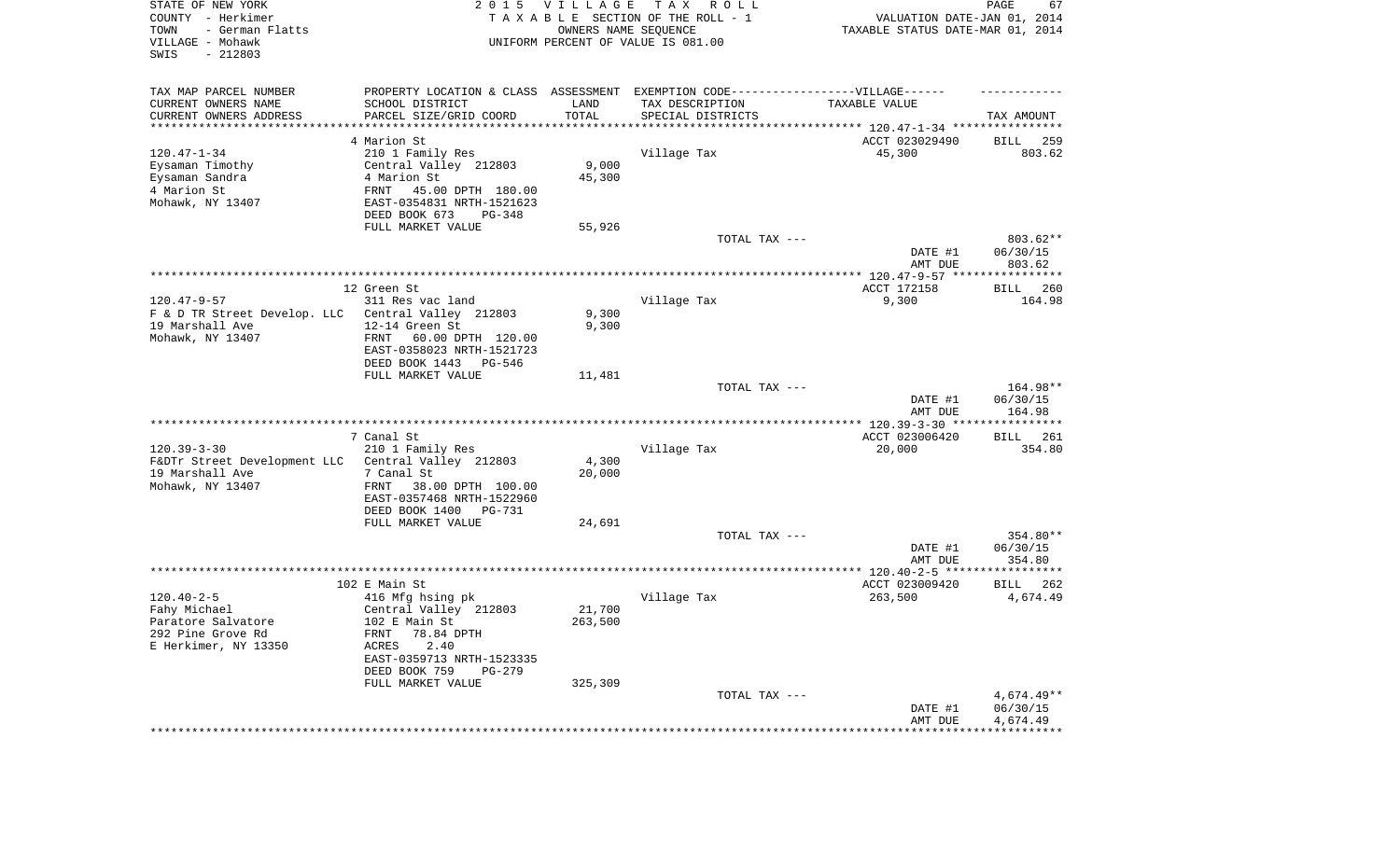| STATE OF NEW YORK<br>COUNTY - Herkimer<br>- German Flatts<br>TOWN<br>VILLAGE - Mohawk<br>SWIS<br>$-212803$ |                                                                                   | 2015 VILLAGE<br>OWNERS NAME SEQUENCE | T A X<br>R O L L<br>TAXABLE SECTION OF THE ROLL - 1<br>UNIFORM PERCENT OF VALUE IS 081.00 | VALUATION DATE-JAN 01, 2014<br>TAXABLE STATUS DATE-MAR 01, 2014 | PAGE<br>68                          |
|------------------------------------------------------------------------------------------------------------|-----------------------------------------------------------------------------------|--------------------------------------|-------------------------------------------------------------------------------------------|-----------------------------------------------------------------|-------------------------------------|
| TAX MAP PARCEL NUMBER                                                                                      | PROPERTY LOCATION & CLASS ASSESSMENT EXEMPTION CODE-----------------VILLAGE------ |                                      |                                                                                           |                                                                 |                                     |
| CURRENT OWNERS NAME<br>CURRENT OWNERS ADDRESS                                                              | SCHOOL DISTRICT<br>PARCEL SIZE/GRID COORD                                         | LAND<br>TOTAL                        | TAX DESCRIPTION<br>SPECIAL DISTRICTS                                                      | TAXABLE VALUE                                                   | TAX AMOUNT                          |
| **********************                                                                                     |                                                                                   |                                      |                                                                                           |                                                                 |                                     |
|                                                                                                            | E Main St                                                                         |                                      |                                                                                           | ACCT 023009425                                                  | 263<br>BILL                         |
| $120.40 - 2 - 73.2$                                                                                        | 311 Res vac land                                                                  |                                      | Village Tax                                                                               | 400                                                             | 7.10                                |
| Fahy Michael                                                                                               | Central Valley 212803                                                             | 400                                  |                                                                                           |                                                                 |                                     |
| Paratore Salvatore                                                                                         | E Main St Rear                                                                    | 400                                  |                                                                                           |                                                                 |                                     |
| 292 Pine Grove Rd                                                                                          | FRNT 284.30 DPTH 62.00                                                            |                                      |                                                                                           |                                                                 |                                     |
| Herkimer, NY 13350                                                                                         | EAST-0359758 NRTH-1523157<br>DEED BOOK 759<br>PG-279                              |                                      |                                                                                           |                                                                 |                                     |
|                                                                                                            | FULL MARKET VALUE                                                                 | 494                                  |                                                                                           |                                                                 |                                     |
|                                                                                                            |                                                                                   |                                      | TOTAL TAX ---                                                                             |                                                                 | $7.10**$                            |
|                                                                                                            |                                                                                   |                                      |                                                                                           | DATE #1                                                         | 06/30/15                            |
|                                                                                                            |                                                                                   |                                      |                                                                                           | AMT DUE                                                         | 7.10                                |
|                                                                                                            |                                                                                   |                                      |                                                                                           |                                                                 |                                     |
|                                                                                                            | 67 Columbia St                                                                    |                                      |                                                                                           | ACCT 023020550                                                  | 264<br>BILL                         |
| $120.47 - 7 - 29$                                                                                          | 210 1 Family Res                                                                  |                                      | Village Tax                                                                               | 35,500                                                          | 629.77                              |
| Feeney Patricia M                                                                                          | Central Valley 212803                                                             | 4,700                                | XC491 Water relevy                                                                        | 373.07 MT M                                                     | 373.07                              |
| 67 Columbia St<br>Mohawk, NY 13407                                                                         | 67 Columbia St<br>E R1                                                            | 35,500                               |                                                                                           |                                                                 |                                     |
|                                                                                                            | FRNT<br>25.00 DPTH 150.00                                                         |                                      |                                                                                           |                                                                 |                                     |
|                                                                                                            | EAST-0356839 NRTH-1520606                                                         |                                      |                                                                                           |                                                                 |                                     |
|                                                                                                            | DEED BOOK 840<br><b>PG-410</b>                                                    |                                      |                                                                                           |                                                                 |                                     |
|                                                                                                            | FULL MARKET VALUE                                                                 | 43,827                               |                                                                                           |                                                                 |                                     |
|                                                                                                            |                                                                                   |                                      | TOTAL TAX ---                                                                             |                                                                 | $1,002.84**$                        |
|                                                                                                            |                                                                                   |                                      |                                                                                           | DATE #1                                                         | 06/30/15                            |
|                                                                                                            |                                                                                   |                                      |                                                                                           | AMT DUE                                                         | 1,002.84<br>* * * * * * * * * * * * |
|                                                                                                            | 11 S Richfield St                                                                 |                                      |                                                                                           | *************** 120.47-5-7 *****<br>ACCT 178319                 | <b>BILL</b><br>265                  |
| $120.47 - 5 - 7$                                                                                           | 210 1 Family Res                                                                  |                                      | Village Tax                                                                               | 56,081                                                          | 994.88                              |
| Ferguson Joel                                                                                              | Central Valley 212803                                                             | 6,300                                |                                                                                           |                                                                 |                                     |
| 11 S Richfield St                                                                                          | 11 S Richfield                                                                    | 56,081                               |                                                                                           |                                                                 |                                     |
| Mohawk, NY 13407                                                                                           | E R1 1G                                                                           |                                      |                                                                                           |                                                                 |                                     |
|                                                                                                            | 40x106                                                                            |                                      |                                                                                           |                                                                 |                                     |
|                                                                                                            | 40.00 DPTH 103.00<br>FRNT                                                         |                                      |                                                                                           |                                                                 |                                     |
|                                                                                                            | EAST-0356663 NRTH-1521941                                                         |                                      |                                                                                           |                                                                 |                                     |
|                                                                                                            | DEED BOOK 1484<br>PG-427                                                          |                                      |                                                                                           |                                                                 |                                     |
|                                                                                                            | FULL MARKET VALUE                                                                 | 69,236                               |                                                                                           |                                                                 |                                     |
|                                                                                                            |                                                                                   |                                      | TOTAL TAX ---                                                                             | DATE #1                                                         | 994.88**<br>06/30/15                |
|                                                                                                            |                                                                                   |                                      |                                                                                           | AMT DUE                                                         | 994.88                              |
|                                                                                                            |                                                                                   |                                      |                                                                                           |                                                                 |                                     |
|                                                                                                            | 62 W Main St                                                                      |                                      |                                                                                           | ACCT 172085                                                     | BILL 266                            |
| $120.47 - 2 - 41$                                                                                          | 210 1 Family Res                                                                  |                                      | Village Tax                                                                               | 59,000                                                          | 1,046.66                            |
| Ferlo Kennedy Caroline                                                                                     | Central Valley 212803                                                             | 10,000                               |                                                                                           |                                                                 |                                     |
| 62 W Main St                                                                                               | 62 W Main St                                                                      | 59,000                               |                                                                                           |                                                                 |                                     |
| Mohawk, NY 13407                                                                                           | 50.00 DPTH<br>FRNT<br>90.00                                                       |                                      |                                                                                           |                                                                 |                                     |
|                                                                                                            | EAST-0356068 NRTH-1522352                                                         |                                      |                                                                                           |                                                                 |                                     |
|                                                                                                            | DEED BOOK 1443<br>PG-245                                                          |                                      |                                                                                           |                                                                 |                                     |
|                                                                                                            | FULL MARKET VALUE                                                                 | 72,840                               | TOTAL TAX ---                                                                             |                                                                 | 1,046.66**                          |
|                                                                                                            |                                                                                   |                                      |                                                                                           | DATE #1                                                         | 06/30/15                            |
|                                                                                                            |                                                                                   |                                      |                                                                                           | AMT DUE                                                         | 1,046.66                            |
|                                                                                                            |                                                                                   |                                      |                                                                                           |                                                                 |                                     |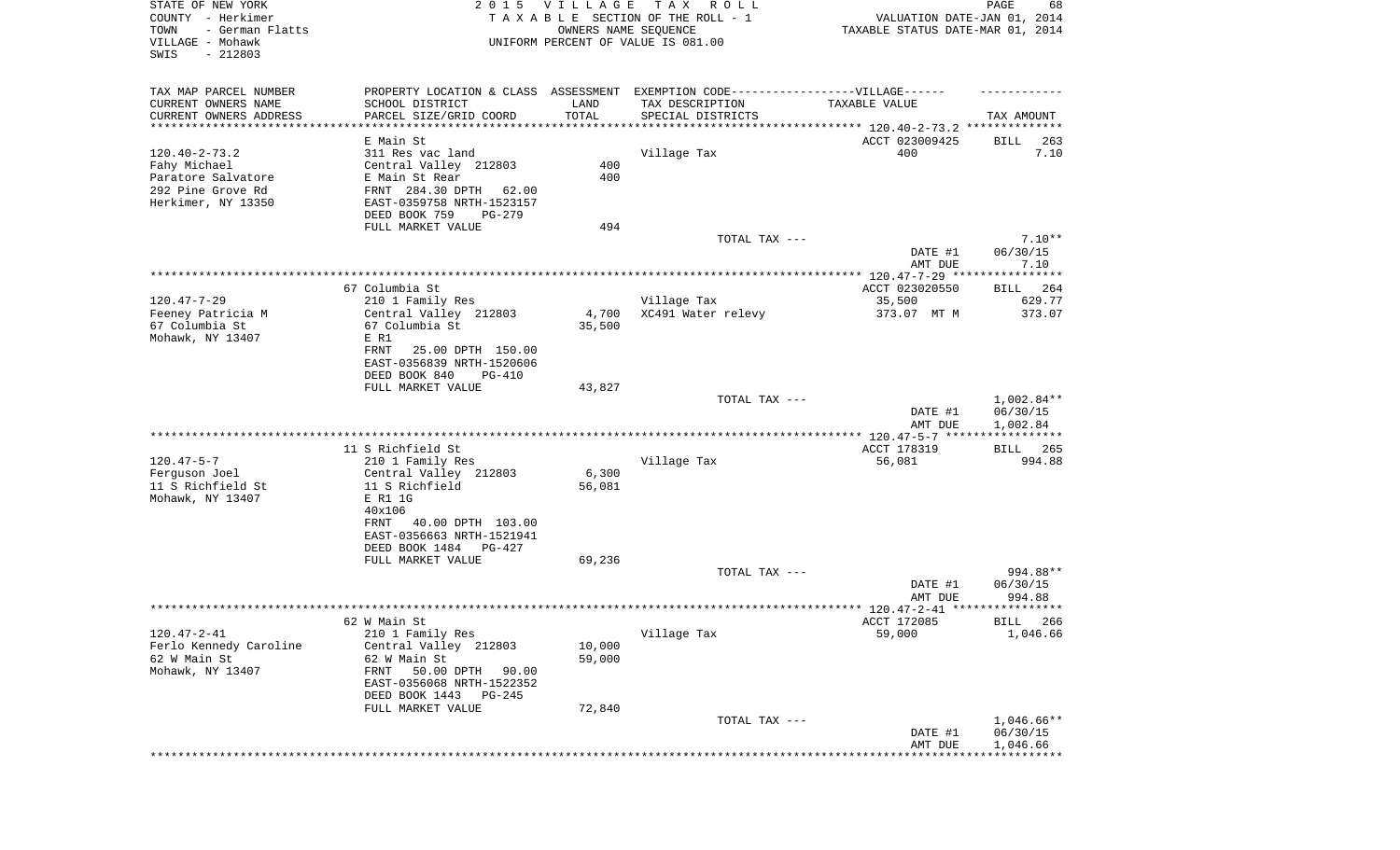| STATE OF NEW YORK<br>COUNTY - Herkimer<br>TOWN<br>- German Flatts<br>VILLAGE - Mohawk<br>SWIS<br>$-212803$ | 2 0 1 5                                                                                                                                                                                        | VILLAGE<br>OWNERS NAME SEQUENCE | TAX ROLL<br>TAXABLE SECTION OF THE ROLL - 1<br>UNIFORM PERCENT OF VALUE IS 081.00                                         | VALUATION DATE-JAN 01, 2014<br>TAXABLE STATUS DATE-MAR 01, 2014 | $\mathop{\mathtt{PAGE}}$<br>69       |
|------------------------------------------------------------------------------------------------------------|------------------------------------------------------------------------------------------------------------------------------------------------------------------------------------------------|---------------------------------|---------------------------------------------------------------------------------------------------------------------------|-----------------------------------------------------------------|--------------------------------------|
| TAX MAP PARCEL NUMBER<br>CURRENT OWNERS NAME<br>CURRENT OWNERS ADDRESS<br>*********************            | SCHOOL DISTRICT<br>PARCEL SIZE/GRID COORD<br>*******************                                                                                                                               | LAND<br>TOTAL                   | PROPERTY LOCATION & CLASS ASSESSMENT EXEMPTION CODE-----------------VILLAGE------<br>TAX DESCRIPTION<br>SPECIAL DISTRICTS | TAXABLE VALUE                                                   | TAX AMOUNT                           |
|                                                                                                            | 70 W Main St                                                                                                                                                                                   |                                 |                                                                                                                           | ACCT 023002400                                                  | 267<br>BILL                          |
| $120.47 - 2 - 44$<br>Ferlo Morgan Erin<br>70 W Main St<br>Mohawk, NY 13407                                 | 210 1 Family Res<br>Central Valley 212803<br>70 W Main St<br>FRNT<br>40.00 DPTH 130.00<br>EAST-0355896 NRTH-1522345<br>DEED BOOK 924<br>PG-364                                                 | 9,600<br>46,000                 | Village Tax<br>XC491 Water relevy                                                                                         | 46,000<br>85.55 MT M                                            | 816.04<br>85.55                      |
|                                                                                                            | FULL MARKET VALUE                                                                                                                                                                              | 56,790                          | TOTAL TAX ---                                                                                                             |                                                                 | $901.59**$                           |
|                                                                                                            |                                                                                                                                                                                                |                                 |                                                                                                                           | DATE #1<br>AMT DUE                                              | 06/30/15<br>901.59                   |
|                                                                                                            |                                                                                                                                                                                                |                                 |                                                                                                                           |                                                                 |                                      |
| $120.55 - 1 - 24$<br>Ferreira Louis<br>11 Fulmer St                                                        | 11 Fulmer St<br>210 1 Family Res<br>Central Valley 212803<br>11 Fulmer St                                                                                                                      | 12,800<br>77,400                | Village Tax                                                                                                               | ACCT 023023100<br>77,400                                        | BILL<br>268<br>1,373.08              |
| Mohawk, NY 13407                                                                                           | R1 G Sp<br>FRNT 100.00 DPTH 112.96<br>EAST-0356043 NRTH-1519958<br>DEED BOOK 709<br>PG-510                                                                                                     |                                 |                                                                                                                           |                                                                 |                                      |
|                                                                                                            | FULL MARKET VALUE                                                                                                                                                                              | 95,556                          | TOTAL TAX ---                                                                                                             | DATE #1<br>AMT DUE                                              | $1,373.08**$<br>06/30/15<br>1,373.08 |
|                                                                                                            |                                                                                                                                                                                                |                                 |                                                                                                                           | ************** 120.47-4-48 *****************                    |                                      |
| $120.47 - 4 - 48$<br>Finnigan James<br>Oswald Mary<br>16 Marmet St<br>Mohawk, NY 13407                     | 16 Marmet St<br>210 1 Family Res<br>Central Valley 212803<br>16 Marmet St<br>N R1 1G<br>FRNT<br>50.00 DPTH 107.00<br>EAST-0356107 NRTH-1520368<br>DEED BOOK 1386 PG-357                        | 10,800<br>68,700                | Village Tax                                                                                                               | ACCT 023023880<br>68,700                                        | <b>BILL</b><br>269<br>1,218.74       |
|                                                                                                            | FULL MARKET VALUE                                                                                                                                                                              | 84,815                          |                                                                                                                           |                                                                 |                                      |
|                                                                                                            |                                                                                                                                                                                                |                                 | TOTAL TAX ---                                                                                                             | DATE #1<br>AMT DUE                                              | $1,218.74**$<br>06/30/15<br>1,218.74 |
|                                                                                                            |                                                                                                                                                                                                |                                 |                                                                                                                           |                                                                 | * * * * * *                          |
| $120.47 - 4 - 2$<br>Fischer Ryan<br>Fischer Craig<br>117 Walnut Ave<br>E Herkimer, NY 13350                | 55 W Main St<br>220 2 Family Res<br>Central Valley 212803<br>55 W Main St<br>S R2<br>FRNT<br>35.00 DPTH<br>80.00<br>EAST-0355958 NRTH-1522172<br>DEED BOOK 854<br>$PG-35$<br>FULL MARKET VALUE | 6,600<br>44,900<br>55,432       | Village Tax                                                                                                               | ACCT 023004110<br>44,900                                        | 270<br>BILL<br>796.53                |
|                                                                                                            |                                                                                                                                                                                                |                                 | TOTAL TAX ---                                                                                                             | DATE #1                                                         | 796.53**<br>06/30/15                 |
|                                                                                                            |                                                                                                                                                                                                |                                 |                                                                                                                           | AMT DUE                                                         | 796.53<br>*********                  |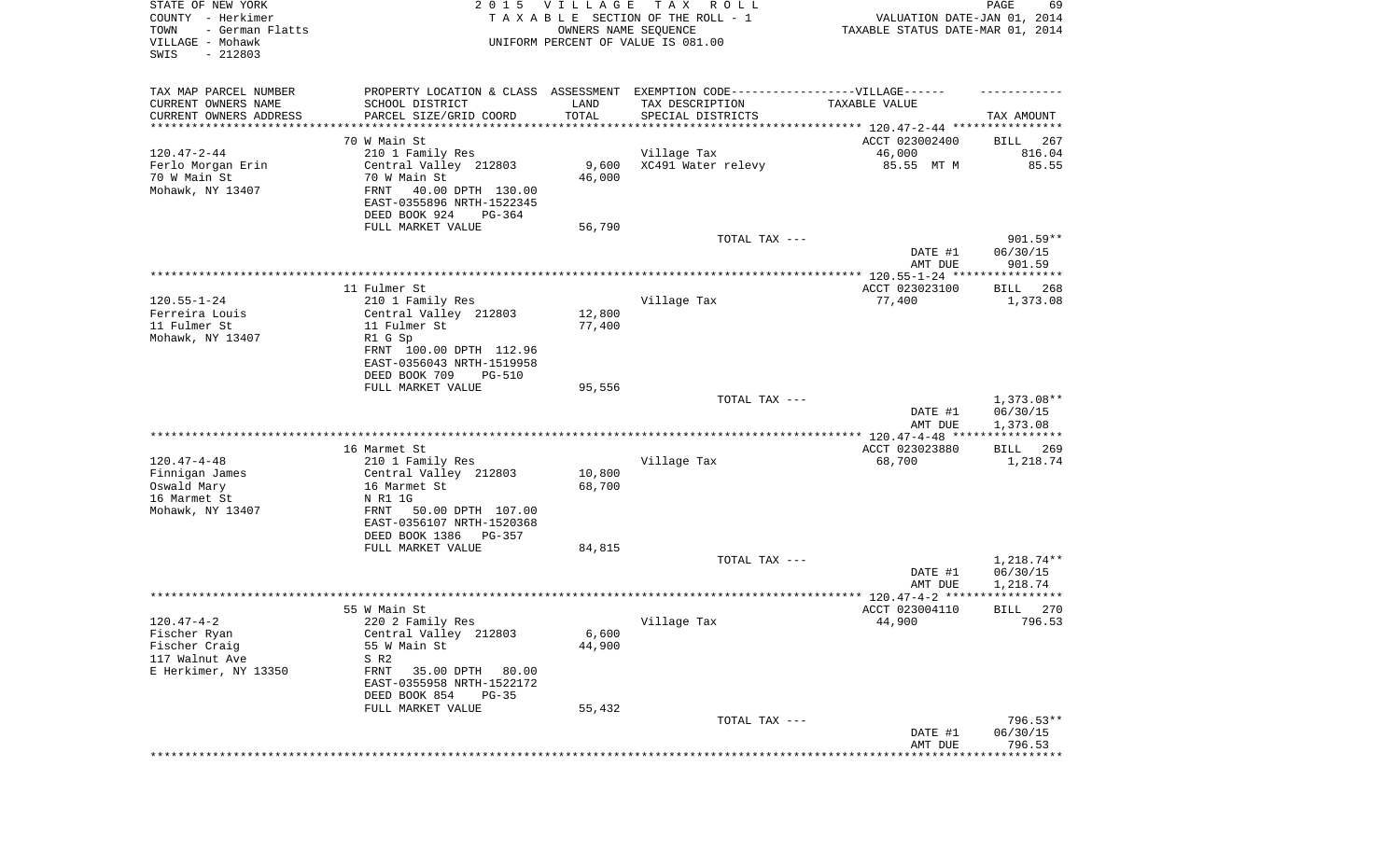| PROPERTY LOCATION & CLASS ASSESSMENT EXEMPTION CODE----------------VILLAGE------<br>SCHOOL DISTRICT<br>LAND<br>TAX DESCRIPTION<br>TAXABLE VALUE<br>TOTAL<br>CURRENT OWNERS ADDRESS<br>PARCEL SIZE/GRID COORD<br>SPECIAL DISTRICTS<br>TAX AMOUNT<br>*******************<br>44 Columbia St<br>ACCT 023021810<br>BILL<br>271<br>210 1 Family Res<br>AGED-ALL<br>41800<br>36,277<br>36,277<br>643.55<br>Central Valley 212803<br>13,000 Village Tax<br>Camille Fisher<br>44 Columbia St<br>72,554<br>44 Columbia St<br>W R1 G<br>Mohawk, NY 13407<br>L Use Camille Fisher<br>FRNT<br>96.80 DPTH 105.50<br>EAST-0356472 NRTH-1520022<br>DEED BOOK 1129<br>PG-772<br>FULL MARKET VALUE<br>89,573<br>643.55**<br>TOTAL TAX ---<br>DATE #1<br>06/30/15<br>643.55<br>AMT DUE<br>23 Brookside Dr<br>ACCT 180503<br>272<br>BILL<br>210 1 Family Res<br>Village Tax<br>113,100<br>2,006.39<br>Fisher Michael<br>Central Valley 212803<br>17,500<br>23 Brookside Dr<br>23 Brookside Dr<br>113,100<br>Mohawk, NY 13407<br>FRNT 100.00 DPTH 120.00<br>EAST-0355428 NRTH-1520888<br>DEED BOOK 1498<br>PG-195<br>FULL MARKET VALUE<br>139,630<br>$2,006.39**$<br>TOTAL TAX ---<br>06/30/15<br>DATE #1<br>AMT DUE<br>2,006.39<br>ACCT 188122<br>3 Canal St<br>273<br>BILL<br>785.88<br>220 2 Family Res<br>Village Tax<br>44,300<br>5,600<br>Flanagan Bertram<br>Central Valley 212803<br>44,300<br>210 Shoemaker Rd<br>3 Canal St<br>Mohawk, NY 13407<br>FRNT<br>40.00 DPTH 100.00<br>EAST-0357434 NRTH-1522938<br>DEED BOOK 1544 PG-810<br>FULL MARKET VALUE<br>54,691<br>785.88**<br>TOTAL TAX ---<br>06/30/15<br>DATE #1<br>785.88<br>AMT DUE<br>******<br>ACCT 023000330<br>274<br>21 North St<br>BILL<br>45,417<br>805.70<br>210 1 Family Res<br>Village Tax<br>Central Valley 212803<br>5,000<br>Fleming James<br>Fleming Kim<br>21 North St<br>45,417<br>21 North St<br>FRNT<br>40.00 DPTH 115.00<br>Mohawk, NY 13407<br>EAST-0355871 NRTH-1522449<br>DEED BOOK 820<br>PG-413<br>56,070<br>FULL MARKET VALUE<br>805.70**<br>TOTAL TAX ---<br>DATE #1<br>06/30/15<br>AMT DUE<br>805.70<br>************************** | STATE OF NEW YORK<br>COUNTY - Herkimer<br>TOWN<br>- German Flatts<br>VILLAGE - Mohawk<br>SWIS<br>$-212803$ | 2015 VILLAGE<br>OWNERS NAME SEQUENCE | T A X<br>R O L L<br>TAXABLE SECTION OF THE ROLL - 1<br>UNIFORM PERCENT OF VALUE IS 081.00 | VALUATION DATE-JAN 01, 2014<br>TAXABLE STATUS DATE-MAR 01, 2014 | PAGE<br>70 |
|-----------------------------------------------------------------------------------------------------------------------------------------------------------------------------------------------------------------------------------------------------------------------------------------------------------------------------------------------------------------------------------------------------------------------------------------------------------------------------------------------------------------------------------------------------------------------------------------------------------------------------------------------------------------------------------------------------------------------------------------------------------------------------------------------------------------------------------------------------------------------------------------------------------------------------------------------------------------------------------------------------------------------------------------------------------------------------------------------------------------------------------------------------------------------------------------------------------------------------------------------------------------------------------------------------------------------------------------------------------------------------------------------------------------------------------------------------------------------------------------------------------------------------------------------------------------------------------------------------------------------------------------------------------------------------------------------------------------------------------------------------------------------------------------------------------------------------------------------------------------------------------------------------------------------------------------------------------------------------------------------------------------------------------------------------------------------------------------------------------|------------------------------------------------------------------------------------------------------------|--------------------------------------|-------------------------------------------------------------------------------------------|-----------------------------------------------------------------|------------|
|                                                                                                                                                                                                                                                                                                                                                                                                                                                                                                                                                                                                                                                                                                                                                                                                                                                                                                                                                                                                                                                                                                                                                                                                                                                                                                                                                                                                                                                                                                                                                                                                                                                                                                                                                                                                                                                                                                                                                                                                                                                                                                           | TAX MAP PARCEL NUMBER<br>CURRENT OWNERS NAME                                                               |                                      |                                                                                           |                                                                 |            |
|                                                                                                                                                                                                                                                                                                                                                                                                                                                                                                                                                                                                                                                                                                                                                                                                                                                                                                                                                                                                                                                                                                                                                                                                                                                                                                                                                                                                                                                                                                                                                                                                                                                                                                                                                                                                                                                                                                                                                                                                                                                                                                           | *********************                                                                                      |                                      |                                                                                           |                                                                 |            |
|                                                                                                                                                                                                                                                                                                                                                                                                                                                                                                                                                                                                                                                                                                                                                                                                                                                                                                                                                                                                                                                                                                                                                                                                                                                                                                                                                                                                                                                                                                                                                                                                                                                                                                                                                                                                                                                                                                                                                                                                                                                                                                           |                                                                                                            |                                      |                                                                                           |                                                                 |            |
|                                                                                                                                                                                                                                                                                                                                                                                                                                                                                                                                                                                                                                                                                                                                                                                                                                                                                                                                                                                                                                                                                                                                                                                                                                                                                                                                                                                                                                                                                                                                                                                                                                                                                                                                                                                                                                                                                                                                                                                                                                                                                                           | $120.55 - 1 - 10$                                                                                          |                                      |                                                                                           |                                                                 |            |
|                                                                                                                                                                                                                                                                                                                                                                                                                                                                                                                                                                                                                                                                                                                                                                                                                                                                                                                                                                                                                                                                                                                                                                                                                                                                                                                                                                                                                                                                                                                                                                                                                                                                                                                                                                                                                                                                                                                                                                                                                                                                                                           | Fisher Edward                                                                                              |                                      |                                                                                           |                                                                 |            |
|                                                                                                                                                                                                                                                                                                                                                                                                                                                                                                                                                                                                                                                                                                                                                                                                                                                                                                                                                                                                                                                                                                                                                                                                                                                                                                                                                                                                                                                                                                                                                                                                                                                                                                                                                                                                                                                                                                                                                                                                                                                                                                           |                                                                                                            |                                      |                                                                                           |                                                                 |            |
|                                                                                                                                                                                                                                                                                                                                                                                                                                                                                                                                                                                                                                                                                                                                                                                                                                                                                                                                                                                                                                                                                                                                                                                                                                                                                                                                                                                                                                                                                                                                                                                                                                                                                                                                                                                                                                                                                                                                                                                                                                                                                                           |                                                                                                            |                                      |                                                                                           |                                                                 |            |
|                                                                                                                                                                                                                                                                                                                                                                                                                                                                                                                                                                                                                                                                                                                                                                                                                                                                                                                                                                                                                                                                                                                                                                                                                                                                                                                                                                                                                                                                                                                                                                                                                                                                                                                                                                                                                                                                                                                                                                                                                                                                                                           |                                                                                                            |                                      |                                                                                           |                                                                 |            |
|                                                                                                                                                                                                                                                                                                                                                                                                                                                                                                                                                                                                                                                                                                                                                                                                                                                                                                                                                                                                                                                                                                                                                                                                                                                                                                                                                                                                                                                                                                                                                                                                                                                                                                                                                                                                                                                                                                                                                                                                                                                                                                           |                                                                                                            |                                      |                                                                                           |                                                                 |            |
|                                                                                                                                                                                                                                                                                                                                                                                                                                                                                                                                                                                                                                                                                                                                                                                                                                                                                                                                                                                                                                                                                                                                                                                                                                                                                                                                                                                                                                                                                                                                                                                                                                                                                                                                                                                                                                                                                                                                                                                                                                                                                                           |                                                                                                            |                                      |                                                                                           |                                                                 |            |
|                                                                                                                                                                                                                                                                                                                                                                                                                                                                                                                                                                                                                                                                                                                                                                                                                                                                                                                                                                                                                                                                                                                                                                                                                                                                                                                                                                                                                                                                                                                                                                                                                                                                                                                                                                                                                                                                                                                                                                                                                                                                                                           |                                                                                                            |                                      |                                                                                           |                                                                 |            |
|                                                                                                                                                                                                                                                                                                                                                                                                                                                                                                                                                                                                                                                                                                                                                                                                                                                                                                                                                                                                                                                                                                                                                                                                                                                                                                                                                                                                                                                                                                                                                                                                                                                                                                                                                                                                                                                                                                                                                                                                                                                                                                           |                                                                                                            |                                      |                                                                                           |                                                                 |            |
|                                                                                                                                                                                                                                                                                                                                                                                                                                                                                                                                                                                                                                                                                                                                                                                                                                                                                                                                                                                                                                                                                                                                                                                                                                                                                                                                                                                                                                                                                                                                                                                                                                                                                                                                                                                                                                                                                                                                                                                                                                                                                                           |                                                                                                            |                                      |                                                                                           |                                                                 |            |
|                                                                                                                                                                                                                                                                                                                                                                                                                                                                                                                                                                                                                                                                                                                                                                                                                                                                                                                                                                                                                                                                                                                                                                                                                                                                                                                                                                                                                                                                                                                                                                                                                                                                                                                                                                                                                                                                                                                                                                                                                                                                                                           |                                                                                                            |                                      |                                                                                           |                                                                 |            |
|                                                                                                                                                                                                                                                                                                                                                                                                                                                                                                                                                                                                                                                                                                                                                                                                                                                                                                                                                                                                                                                                                                                                                                                                                                                                                                                                                                                                                                                                                                                                                                                                                                                                                                                                                                                                                                                                                                                                                                                                                                                                                                           |                                                                                                            |                                      |                                                                                           |                                                                 |            |
|                                                                                                                                                                                                                                                                                                                                                                                                                                                                                                                                                                                                                                                                                                                                                                                                                                                                                                                                                                                                                                                                                                                                                                                                                                                                                                                                                                                                                                                                                                                                                                                                                                                                                                                                                                                                                                                                                                                                                                                                                                                                                                           | $120.47 - 1 - 70$                                                                                          |                                      |                                                                                           |                                                                 |            |
|                                                                                                                                                                                                                                                                                                                                                                                                                                                                                                                                                                                                                                                                                                                                                                                                                                                                                                                                                                                                                                                                                                                                                                                                                                                                                                                                                                                                                                                                                                                                                                                                                                                                                                                                                                                                                                                                                                                                                                                                                                                                                                           |                                                                                                            |                                      |                                                                                           |                                                                 |            |
|                                                                                                                                                                                                                                                                                                                                                                                                                                                                                                                                                                                                                                                                                                                                                                                                                                                                                                                                                                                                                                                                                                                                                                                                                                                                                                                                                                                                                                                                                                                                                                                                                                                                                                                                                                                                                                                                                                                                                                                                                                                                                                           |                                                                                                            |                                      |                                                                                           |                                                                 |            |
|                                                                                                                                                                                                                                                                                                                                                                                                                                                                                                                                                                                                                                                                                                                                                                                                                                                                                                                                                                                                                                                                                                                                                                                                                                                                                                                                                                                                                                                                                                                                                                                                                                                                                                                                                                                                                                                                                                                                                                                                                                                                                                           |                                                                                                            |                                      |                                                                                           |                                                                 |            |
|                                                                                                                                                                                                                                                                                                                                                                                                                                                                                                                                                                                                                                                                                                                                                                                                                                                                                                                                                                                                                                                                                                                                                                                                                                                                                                                                                                                                                                                                                                                                                                                                                                                                                                                                                                                                                                                                                                                                                                                                                                                                                                           |                                                                                                            |                                      |                                                                                           |                                                                 |            |
|                                                                                                                                                                                                                                                                                                                                                                                                                                                                                                                                                                                                                                                                                                                                                                                                                                                                                                                                                                                                                                                                                                                                                                                                                                                                                                                                                                                                                                                                                                                                                                                                                                                                                                                                                                                                                                                                                                                                                                                                                                                                                                           |                                                                                                            |                                      |                                                                                           |                                                                 |            |
|                                                                                                                                                                                                                                                                                                                                                                                                                                                                                                                                                                                                                                                                                                                                                                                                                                                                                                                                                                                                                                                                                                                                                                                                                                                                                                                                                                                                                                                                                                                                                                                                                                                                                                                                                                                                                                                                                                                                                                                                                                                                                                           |                                                                                                            |                                      |                                                                                           |                                                                 |            |
|                                                                                                                                                                                                                                                                                                                                                                                                                                                                                                                                                                                                                                                                                                                                                                                                                                                                                                                                                                                                                                                                                                                                                                                                                                                                                                                                                                                                                                                                                                                                                                                                                                                                                                                                                                                                                                                                                                                                                                                                                                                                                                           |                                                                                                            |                                      |                                                                                           |                                                                 |            |
|                                                                                                                                                                                                                                                                                                                                                                                                                                                                                                                                                                                                                                                                                                                                                                                                                                                                                                                                                                                                                                                                                                                                                                                                                                                                                                                                                                                                                                                                                                                                                                                                                                                                                                                                                                                                                                                                                                                                                                                                                                                                                                           |                                                                                                            |                                      |                                                                                           |                                                                 |            |
|                                                                                                                                                                                                                                                                                                                                                                                                                                                                                                                                                                                                                                                                                                                                                                                                                                                                                                                                                                                                                                                                                                                                                                                                                                                                                                                                                                                                                                                                                                                                                                                                                                                                                                                                                                                                                                                                                                                                                                                                                                                                                                           |                                                                                                            |                                      |                                                                                           |                                                                 |            |
|                                                                                                                                                                                                                                                                                                                                                                                                                                                                                                                                                                                                                                                                                                                                                                                                                                                                                                                                                                                                                                                                                                                                                                                                                                                                                                                                                                                                                                                                                                                                                                                                                                                                                                                                                                                                                                                                                                                                                                                                                                                                                                           | $120.39 - 3 - 31$                                                                                          |                                      |                                                                                           |                                                                 |            |
|                                                                                                                                                                                                                                                                                                                                                                                                                                                                                                                                                                                                                                                                                                                                                                                                                                                                                                                                                                                                                                                                                                                                                                                                                                                                                                                                                                                                                                                                                                                                                                                                                                                                                                                                                                                                                                                                                                                                                                                                                                                                                                           |                                                                                                            |                                      |                                                                                           |                                                                 |            |
|                                                                                                                                                                                                                                                                                                                                                                                                                                                                                                                                                                                                                                                                                                                                                                                                                                                                                                                                                                                                                                                                                                                                                                                                                                                                                                                                                                                                                                                                                                                                                                                                                                                                                                                                                                                                                                                                                                                                                                                                                                                                                                           |                                                                                                            |                                      |                                                                                           |                                                                 |            |
|                                                                                                                                                                                                                                                                                                                                                                                                                                                                                                                                                                                                                                                                                                                                                                                                                                                                                                                                                                                                                                                                                                                                                                                                                                                                                                                                                                                                                                                                                                                                                                                                                                                                                                                                                                                                                                                                                                                                                                                                                                                                                                           |                                                                                                            |                                      |                                                                                           |                                                                 |            |
|                                                                                                                                                                                                                                                                                                                                                                                                                                                                                                                                                                                                                                                                                                                                                                                                                                                                                                                                                                                                                                                                                                                                                                                                                                                                                                                                                                                                                                                                                                                                                                                                                                                                                                                                                                                                                                                                                                                                                                                                                                                                                                           | PRIOR OWNER ON 3/01/2014                                                                                   |                                      |                                                                                           |                                                                 |            |
|                                                                                                                                                                                                                                                                                                                                                                                                                                                                                                                                                                                                                                                                                                                                                                                                                                                                                                                                                                                                                                                                                                                                                                                                                                                                                                                                                                                                                                                                                                                                                                                                                                                                                                                                                                                                                                                                                                                                                                                                                                                                                                           | Flanagan Bertram                                                                                           |                                      |                                                                                           |                                                                 |            |
|                                                                                                                                                                                                                                                                                                                                                                                                                                                                                                                                                                                                                                                                                                                                                                                                                                                                                                                                                                                                                                                                                                                                                                                                                                                                                                                                                                                                                                                                                                                                                                                                                                                                                                                                                                                                                                                                                                                                                                                                                                                                                                           |                                                                                                            |                                      |                                                                                           |                                                                 |            |
|                                                                                                                                                                                                                                                                                                                                                                                                                                                                                                                                                                                                                                                                                                                                                                                                                                                                                                                                                                                                                                                                                                                                                                                                                                                                                                                                                                                                                                                                                                                                                                                                                                                                                                                                                                                                                                                                                                                                                                                                                                                                                                           |                                                                                                            |                                      |                                                                                           |                                                                 |            |
|                                                                                                                                                                                                                                                                                                                                                                                                                                                                                                                                                                                                                                                                                                                                                                                                                                                                                                                                                                                                                                                                                                                                                                                                                                                                                                                                                                                                                                                                                                                                                                                                                                                                                                                                                                                                                                                                                                                                                                                                                                                                                                           |                                                                                                            |                                      |                                                                                           |                                                                 |            |
|                                                                                                                                                                                                                                                                                                                                                                                                                                                                                                                                                                                                                                                                                                                                                                                                                                                                                                                                                                                                                                                                                                                                                                                                                                                                                                                                                                                                                                                                                                                                                                                                                                                                                                                                                                                                                                                                                                                                                                                                                                                                                                           |                                                                                                            |                                      |                                                                                           |                                                                 |            |
|                                                                                                                                                                                                                                                                                                                                                                                                                                                                                                                                                                                                                                                                                                                                                                                                                                                                                                                                                                                                                                                                                                                                                                                                                                                                                                                                                                                                                                                                                                                                                                                                                                                                                                                                                                                                                                                                                                                                                                                                                                                                                                           | $120.47 - 2 - 16$                                                                                          |                                      |                                                                                           |                                                                 |            |
|                                                                                                                                                                                                                                                                                                                                                                                                                                                                                                                                                                                                                                                                                                                                                                                                                                                                                                                                                                                                                                                                                                                                                                                                                                                                                                                                                                                                                                                                                                                                                                                                                                                                                                                                                                                                                                                                                                                                                                                                                                                                                                           |                                                                                                            |                                      |                                                                                           |                                                                 |            |
|                                                                                                                                                                                                                                                                                                                                                                                                                                                                                                                                                                                                                                                                                                                                                                                                                                                                                                                                                                                                                                                                                                                                                                                                                                                                                                                                                                                                                                                                                                                                                                                                                                                                                                                                                                                                                                                                                                                                                                                                                                                                                                           |                                                                                                            |                                      |                                                                                           |                                                                 |            |
|                                                                                                                                                                                                                                                                                                                                                                                                                                                                                                                                                                                                                                                                                                                                                                                                                                                                                                                                                                                                                                                                                                                                                                                                                                                                                                                                                                                                                                                                                                                                                                                                                                                                                                                                                                                                                                                                                                                                                                                                                                                                                                           |                                                                                                            |                                      |                                                                                           |                                                                 |            |
|                                                                                                                                                                                                                                                                                                                                                                                                                                                                                                                                                                                                                                                                                                                                                                                                                                                                                                                                                                                                                                                                                                                                                                                                                                                                                                                                                                                                                                                                                                                                                                                                                                                                                                                                                                                                                                                                                                                                                                                                                                                                                                           |                                                                                                            |                                      |                                                                                           |                                                                 |            |
|                                                                                                                                                                                                                                                                                                                                                                                                                                                                                                                                                                                                                                                                                                                                                                                                                                                                                                                                                                                                                                                                                                                                                                                                                                                                                                                                                                                                                                                                                                                                                                                                                                                                                                                                                                                                                                                                                                                                                                                                                                                                                                           |                                                                                                            |                                      |                                                                                           |                                                                 |            |
|                                                                                                                                                                                                                                                                                                                                                                                                                                                                                                                                                                                                                                                                                                                                                                                                                                                                                                                                                                                                                                                                                                                                                                                                                                                                                                                                                                                                                                                                                                                                                                                                                                                                                                                                                                                                                                                                                                                                                                                                                                                                                                           |                                                                                                            |                                      |                                                                                           |                                                                 |            |
|                                                                                                                                                                                                                                                                                                                                                                                                                                                                                                                                                                                                                                                                                                                                                                                                                                                                                                                                                                                                                                                                                                                                                                                                                                                                                                                                                                                                                                                                                                                                                                                                                                                                                                                                                                                                                                                                                                                                                                                                                                                                                                           |                                                                                                            |                                      |                                                                                           |                                                                 |            |
|                                                                                                                                                                                                                                                                                                                                                                                                                                                                                                                                                                                                                                                                                                                                                                                                                                                                                                                                                                                                                                                                                                                                                                                                                                                                                                                                                                                                                                                                                                                                                                                                                                                                                                                                                                                                                                                                                                                                                                                                                                                                                                           |                                                                                                            |                                      |                                                                                           |                                                                 |            |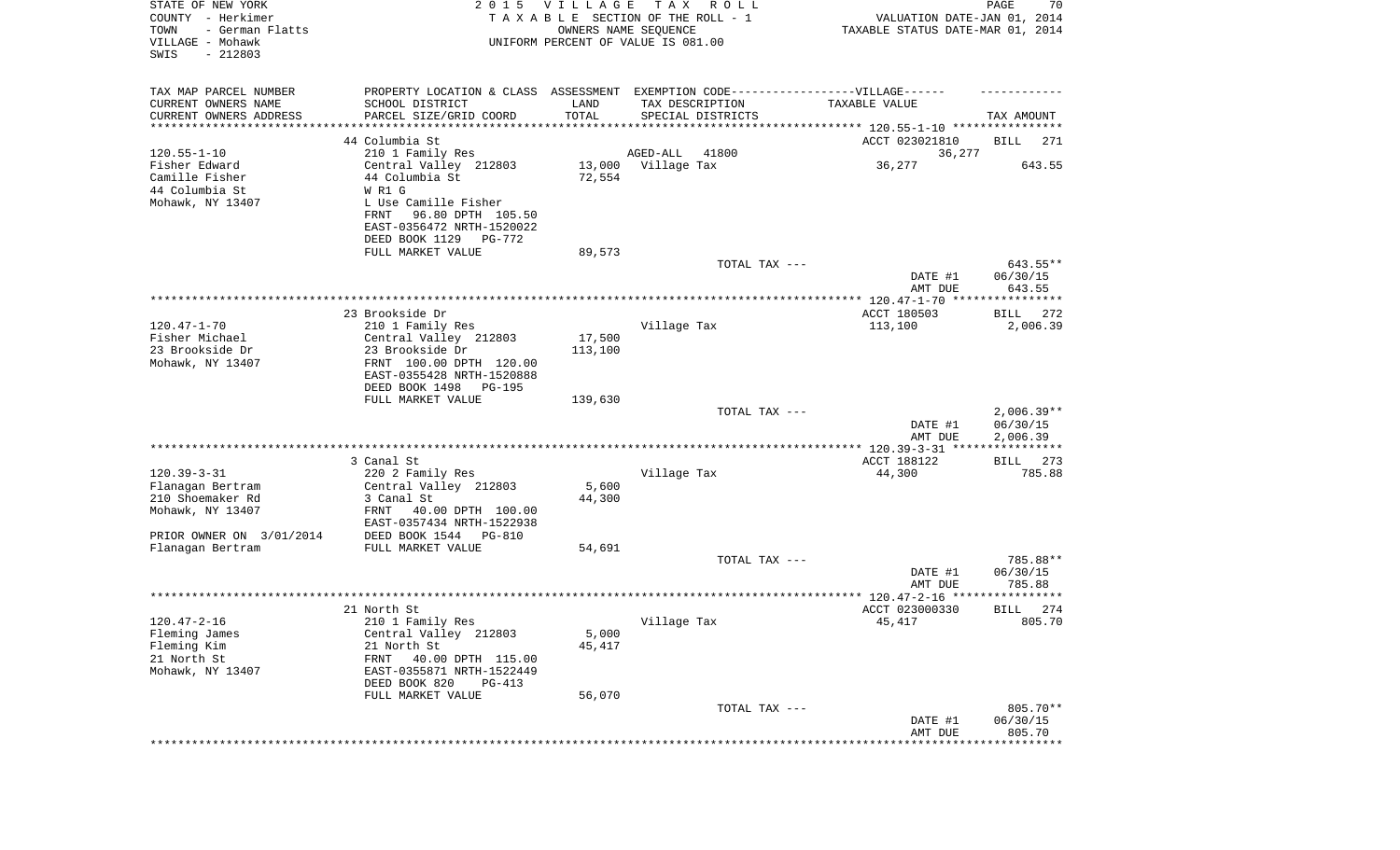| STATE OF NEW YORK<br>COUNTY - Herkimer<br>TOWN<br>- German Flatts<br>VILLAGE - Mohawk<br>SWIS<br>$-212803$ |                                                        | 2015 VILLAGE  | TAX ROLL<br>TAXABLE SECTION OF THE ROLL - 1<br>OWNERS NAME SEQUENCE<br>UNIFORM PERCENT OF VALUE IS 081.00 | VALUATION DATE-JAN 01, 2014<br>TAXABLE STATUS DATE-MAR 01, 2014 | PAGE<br>71             |
|------------------------------------------------------------------------------------------------------------|--------------------------------------------------------|---------------|-----------------------------------------------------------------------------------------------------------|-----------------------------------------------------------------|------------------------|
| TAX MAP PARCEL NUMBER                                                                                      |                                                        |               | PROPERTY LOCATION & CLASS ASSESSMENT EXEMPTION CODE-----------------VILLAGE------                         |                                                                 |                        |
| CURRENT OWNERS NAME<br>CURRENT OWNERS ADDRESS                                                              | SCHOOL DISTRICT<br>PARCEL SIZE/GRID COORD              | LAND<br>TOTAL | TAX DESCRIPTION<br>SPECIAL DISTRICTS                                                                      | TAXABLE VALUE                                                   | TAX AMOUNT             |
| *********************                                                                                      | *****************                                      |               |                                                                                                           |                                                                 |                        |
|                                                                                                            | 83 Walnut St                                           |               |                                                                                                           | ACCT 023017100                                                  | BILL<br>275            |
| $120.55 - 2 - 35$                                                                                          | 210 1 Family Res                                       |               | VET WAR V 41127                                                                                           | 7,155                                                           |                        |
| Fleming Kim et al<br>Attn: A & R Fazio                                                                     | Central Valley 212803<br>83 Walnut St                  | 74,200        | 11,600 Village Tax                                                                                        | 67,045                                                          | 1,189.38               |
| 83 Walnut St                                                                                               | N R1 1G L-5                                            |               |                                                                                                           |                                                                 |                        |
| Mohawk, NY 13407                                                                                           | Life Use A & R Fazio                                   |               |                                                                                                           |                                                                 |                        |
|                                                                                                            | FRNT 126.15 DPTH 93.10                                 |               |                                                                                                           |                                                                 |                        |
|                                                                                                            | EAST-0357053 NRTH-1519933                              |               |                                                                                                           |                                                                 |                        |
|                                                                                                            | DEED BOOK 1075 PG-774<br>FULL MARKET VALUE             | 91,605        |                                                                                                           |                                                                 |                        |
|                                                                                                            |                                                        |               | TOTAL TAX ---                                                                                             |                                                                 | 1,189.38**             |
|                                                                                                            |                                                        |               |                                                                                                           | DATE #1                                                         | 06/30/15               |
|                                                                                                            |                                                        |               |                                                                                                           | AMT DUE                                                         | 1,189.38               |
|                                                                                                            | 8 Green St                                             |               |                                                                                                           | ACCT 023013920                                                  | 276<br>BILL            |
| $120.47 - 9 - 59$                                                                                          | 210 1 Family Res                                       |               | VET WAR V 41127                                                                                           | 7,155                                                           |                        |
| Foley Jill                                                                                                 | Central Valley 212803                                  | 6,800         | Village Tax                                                                                               | 57,045                                                          | 1,011.98               |
| Foley Kristen                                                                                              | 8 Green St W                                           | 64,200        |                                                                                                           |                                                                 |                        |
| 8 Green St                                                                                                 | R1 G Cpt Agp                                           |               |                                                                                                           |                                                                 |                        |
| Mohawk, NY 13407                                                                                           | L Use R Foley<br>FRNT<br>40.00 DPTH 120.00             |               |                                                                                                           |                                                                 |                        |
|                                                                                                            | EAST-0358047 NRTH-1521813                              |               |                                                                                                           |                                                                 |                        |
|                                                                                                            | DEED BOOK 1354<br>PG-295                               |               |                                                                                                           |                                                                 |                        |
|                                                                                                            | FULL MARKET VALUE                                      | 79,259        |                                                                                                           |                                                                 |                        |
|                                                                                                            |                                                        |               | TOTAL TAX ---                                                                                             | DATE #1                                                         | 1,011.98**<br>06/30/15 |
|                                                                                                            |                                                        |               |                                                                                                           | AMT DUE                                                         | 1,011.98               |
|                                                                                                            | New York St                                            |               |                                                                                                           | *************** 120.40-1-38 ****<br>ACCT 023007410              | <b>BILL</b><br>277     |
| $120.40 - 1 - 38$                                                                                          | 442 MiniWhseSelf                                       |               | Village Tax                                                                                               | 338,700                                                         | 6,008.54               |
| Foor Donald                                                                                                | Central Valley 212803                                  | 19,400        |                                                                                                           |                                                                 |                        |
| 10 New York St                                                                                             | 8 Storage Units/sm bldg                                | 338,700       |                                                                                                           |                                                                 |                        |
| Mohawk, NY 13407                                                                                           | ACRES<br>3.00                                          |               |                                                                                                           |                                                                 |                        |
|                                                                                                            | EAST-0358409 NRTH-1523533<br>DEED BOOK 905<br>$PG-602$ |               |                                                                                                           |                                                                 |                        |
|                                                                                                            | FULL MARKET VALUE                                      | 418,148       |                                                                                                           |                                                                 |                        |
|                                                                                                            |                                                        |               | TOTAL TAX ---                                                                                             |                                                                 | $6,008.54**$           |
|                                                                                                            |                                                        |               |                                                                                                           | DATE #1                                                         | 06/30/15               |
|                                                                                                            |                                                        |               |                                                                                                           | AMT DUE                                                         | 6,008.54               |
|                                                                                                            | W Main St                                              |               |                                                                                                           | ACCT 023003215                                                  | 278<br>BILL            |
| $120.46 - 1 - 19.2$                                                                                        | 444 Lumber yd/ml                                       |               | Village Tax                                                                                               | 23,700                                                          | 420.44                 |
| Foor Donald                                                                                                | Central Valley 212803                                  | 9,100         |                                                                                                           |                                                                 |                        |
| 156 W Main St<br>Mohawk, NY 13407                                                                          | W Main St<br>70.00 DPTH<br>FRNT<br>65.00               | 23,700        |                                                                                                           |                                                                 |                        |
|                                                                                                            | EAST-0353498 NRTH-1521995                              |               |                                                                                                           |                                                                 |                        |
|                                                                                                            | DEED BOOK 864<br>PG-281                                |               |                                                                                                           |                                                                 |                        |
|                                                                                                            | FULL MARKET VALUE                                      | 29,259        |                                                                                                           |                                                                 |                        |
|                                                                                                            |                                                        |               | TOTAL TAX ---                                                                                             |                                                                 | 420.44**               |
|                                                                                                            |                                                        |               |                                                                                                           | DATE #1<br>AMT DUE                                              | 06/30/15<br>420.44     |
|                                                                                                            |                                                        |               |                                                                                                           |                                                                 | **********             |
|                                                                                                            |                                                        |               |                                                                                                           |                                                                 |                        |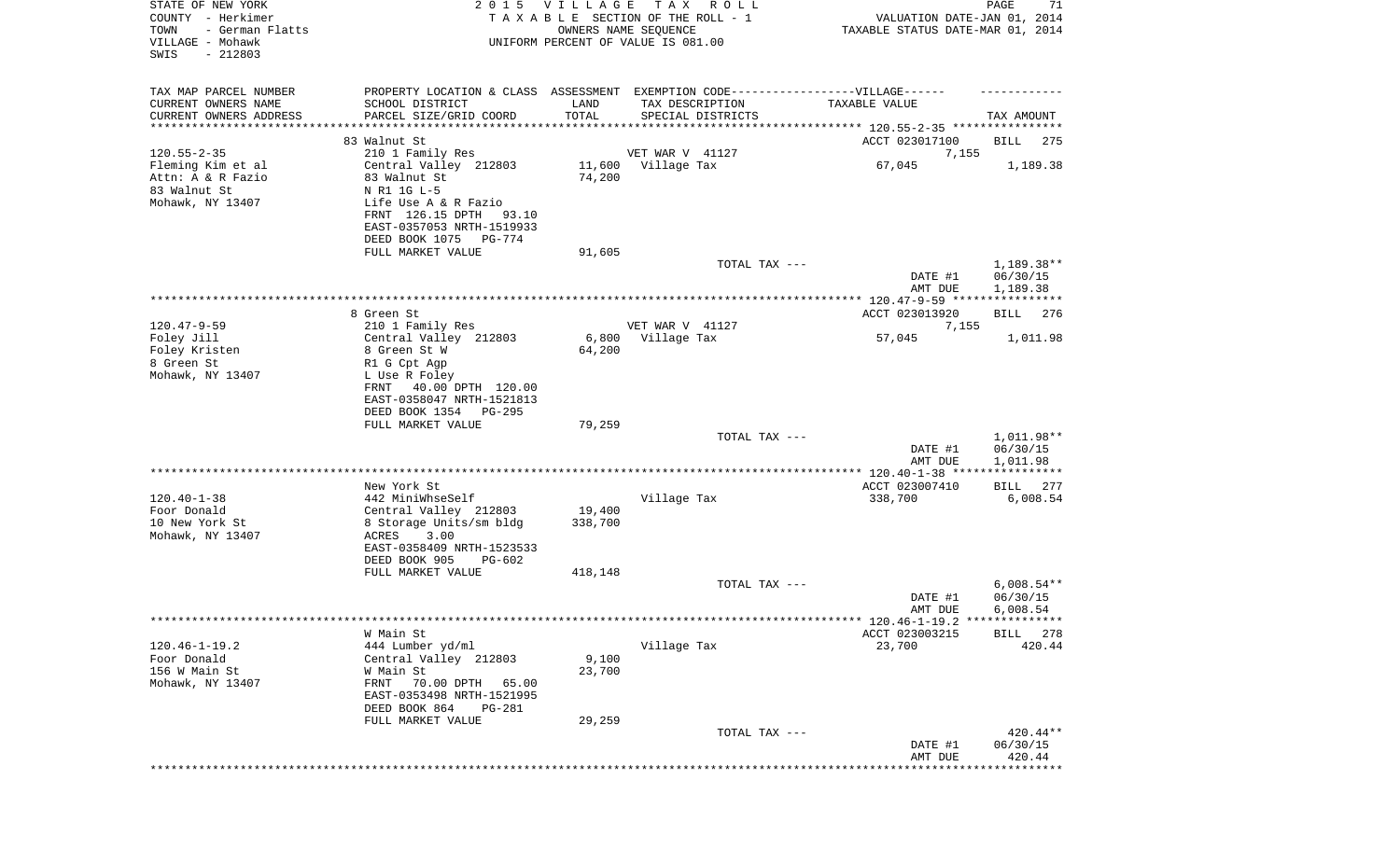| STATE OF NEW YORK<br>COUNTY - Herkimer<br>- German Flatts<br>TOWN<br>VILLAGE - Mohawk<br>$-212803$<br>SWIS | 2 0 1 5                                                                           | VILLAGE         | TAX ROLL<br>TAXABLE SECTION OF THE ROLL - 1<br>OWNERS NAME SEQUENCE<br>UNIFORM PERCENT OF VALUE IS 081.00 | VALUATION DATE-JAN 01, 2014<br>TAXABLE STATUS DATE-MAR 01, 2014 | 72<br>PAGE            |
|------------------------------------------------------------------------------------------------------------|-----------------------------------------------------------------------------------|-----------------|-----------------------------------------------------------------------------------------------------------|-----------------------------------------------------------------|-----------------------|
| TAX MAP PARCEL NUMBER                                                                                      | PROPERTY LOCATION & CLASS ASSESSMENT EXEMPTION CODE-----------------VILLAGE------ |                 |                                                                                                           |                                                                 |                       |
| CURRENT OWNERS NAME                                                                                        | SCHOOL DISTRICT                                                                   | LAND            | TAX DESCRIPTION                                                                                           | TAXABLE VALUE                                                   |                       |
| CURRENT OWNERS ADDRESS                                                                                     | PARCEL SIZE/GRID COORD                                                            | TOTAL           | SPECIAL DISTRICTS                                                                                         |                                                                 | TAX AMOUNT            |
| **********************                                                                                     |                                                                                   |                 |                                                                                                           |                                                                 |                       |
|                                                                                                            | W Main St                                                                         |                 |                                                                                                           |                                                                 | <b>BILL</b><br>279    |
| $120.46 - 1 - 19.3$<br>Foor Donald                                                                         | 330 Vacant comm                                                                   | 500             | Village Tax                                                                                               | 500                                                             | 8.87                  |
| 156 W Main St                                                                                              | Central Valley 212803<br>W Main St                                                | 500             |                                                                                                           |                                                                 |                       |
| Mohawk, NY 13407                                                                                           | FRNT<br>50.00 DPTH<br>63.00                                                       |                 |                                                                                                           |                                                                 |                       |
|                                                                                                            | EAST-0353697 NRTH-1521987<br>DEED BOOK 868<br>$PG-373$                            |                 |                                                                                                           |                                                                 |                       |
|                                                                                                            | FULL MARKET VALUE                                                                 | 617             |                                                                                                           |                                                                 |                       |
|                                                                                                            |                                                                                   |                 | TOTAL TAX ---                                                                                             |                                                                 | $8.87**$              |
|                                                                                                            |                                                                                   |                 |                                                                                                           | DATE #1                                                         | 06/30/15              |
|                                                                                                            |                                                                                   |                 |                                                                                                           | AMT DUE                                                         | 8.87                  |
|                                                                                                            |                                                                                   |                 |                                                                                                           | *********** 120.46-1-20 ****                                    | **********            |
|                                                                                                            | 156 W Main St                                                                     |                 |                                                                                                           | ACCT 023003180                                                  | 280<br>BILL           |
| $120.46 - 1 - 20$                                                                                          | 439 Sm park gar                                                                   |                 | Village Tax                                                                                               | 73,500                                                          | 1,303.89              |
| Foor Donald                                                                                                | Central Valley 212803                                                             | 10,700          |                                                                                                           |                                                                 |                       |
| 156 West Main St                                                                                           | W Main St                                                                         | 73,500          |                                                                                                           |                                                                 |                       |
| Mohawk, NY 13407                                                                                           | FRNT 102.00 DPTH 86.93                                                            |                 |                                                                                                           |                                                                 |                       |
|                                                                                                            | EAST-0353773 NRTH-1521977<br>DEED BOOK 669<br>PG-481                              |                 |                                                                                                           |                                                                 |                       |
|                                                                                                            | FULL MARKET VALUE                                                                 | 90,741          |                                                                                                           |                                                                 |                       |
|                                                                                                            |                                                                                   |                 | TOTAL TAX ---                                                                                             |                                                                 | 1,303.89**            |
|                                                                                                            |                                                                                   |                 |                                                                                                           | DATE #1<br>AMT DUE                                              | 06/30/15<br>1,303.89  |
|                                                                                                            |                                                                                   |                 |                                                                                                           | $***$ 120.46-1-24 ***                                           | * * * * * * * * * * * |
|                                                                                                            | W Main St                                                                         |                 |                                                                                                           | ACCT 023003030                                                  | BILL 281              |
| $120.46 - 1 - 24$                                                                                          | 484 1 use sm bld                                                                  |                 | Village Tax                                                                                               | 24,600                                                          | 436.40                |
| Foor Donald                                                                                                | Central Valley 212803                                                             | 9,600           |                                                                                                           |                                                                 |                       |
| 156 W Main St                                                                                              | 140 W Main                                                                        | 24,600          |                                                                                                           |                                                                 |                       |
| Mohawk, NY 13407                                                                                           | FRNT<br>81.00 DPTH 68.14<br>EAST-0354229 NRTH-1521952                             |                 |                                                                                                           |                                                                 |                       |
|                                                                                                            | DEED BOOK 705<br>$PG-68$                                                          |                 |                                                                                                           |                                                                 |                       |
|                                                                                                            | FULL MARKET VALUE                                                                 | 30,370          |                                                                                                           |                                                                 |                       |
|                                                                                                            |                                                                                   |                 | TOTAL TAX ---                                                                                             |                                                                 | $436.40**$            |
|                                                                                                            |                                                                                   |                 |                                                                                                           | DATE #1                                                         | 06/30/15              |
|                                                                                                            |                                                                                   |                 |                                                                                                           | AMT DUE                                                         | 436.40                |
|                                                                                                            |                                                                                   |                 |                                                                                                           |                                                                 | * * * * * * * * * * * |
|                                                                                                            | 132 W Main St                                                                     |                 |                                                                                                           | ACCT 023003000                                                  | <b>BILL</b> 282       |
| $120.46 - 1 - 25$                                                                                          | 484 1 use sm bld                                                                  |                 | Village Tax                                                                                               | 64,100                                                          | 1,137.13              |
| Foor Donald<br>156 W Main St                                                                               | Central Valley 212803<br>132 W Main St                                            | 8,900<br>64,100 |                                                                                                           |                                                                 |                       |
| Mohawk, NY 13407                                                                                           | FRNT 70.00 DPTH 63.70                                                             |                 |                                                                                                           |                                                                 |                       |
|                                                                                                            | EAST-0354307 NRTH-1521958                                                         |                 |                                                                                                           |                                                                 |                       |
|                                                                                                            | DEED BOOK 940<br>$PG-487$                                                         |                 |                                                                                                           |                                                                 |                       |
|                                                                                                            | FULL MARKET VALUE                                                                 | 79,136          |                                                                                                           |                                                                 |                       |
|                                                                                                            |                                                                                   |                 | TOTAL TAX ---                                                                                             |                                                                 | $1,137.13**$          |
|                                                                                                            |                                                                                   |                 |                                                                                                           | DATE #1                                                         | 06/30/15              |
|                                                                                                            |                                                                                   |                 |                                                                                                           | AMT DUE                                                         | 1,137.13              |
|                                                                                                            |                                                                                   |                 |                                                                                                           |                                                                 |                       |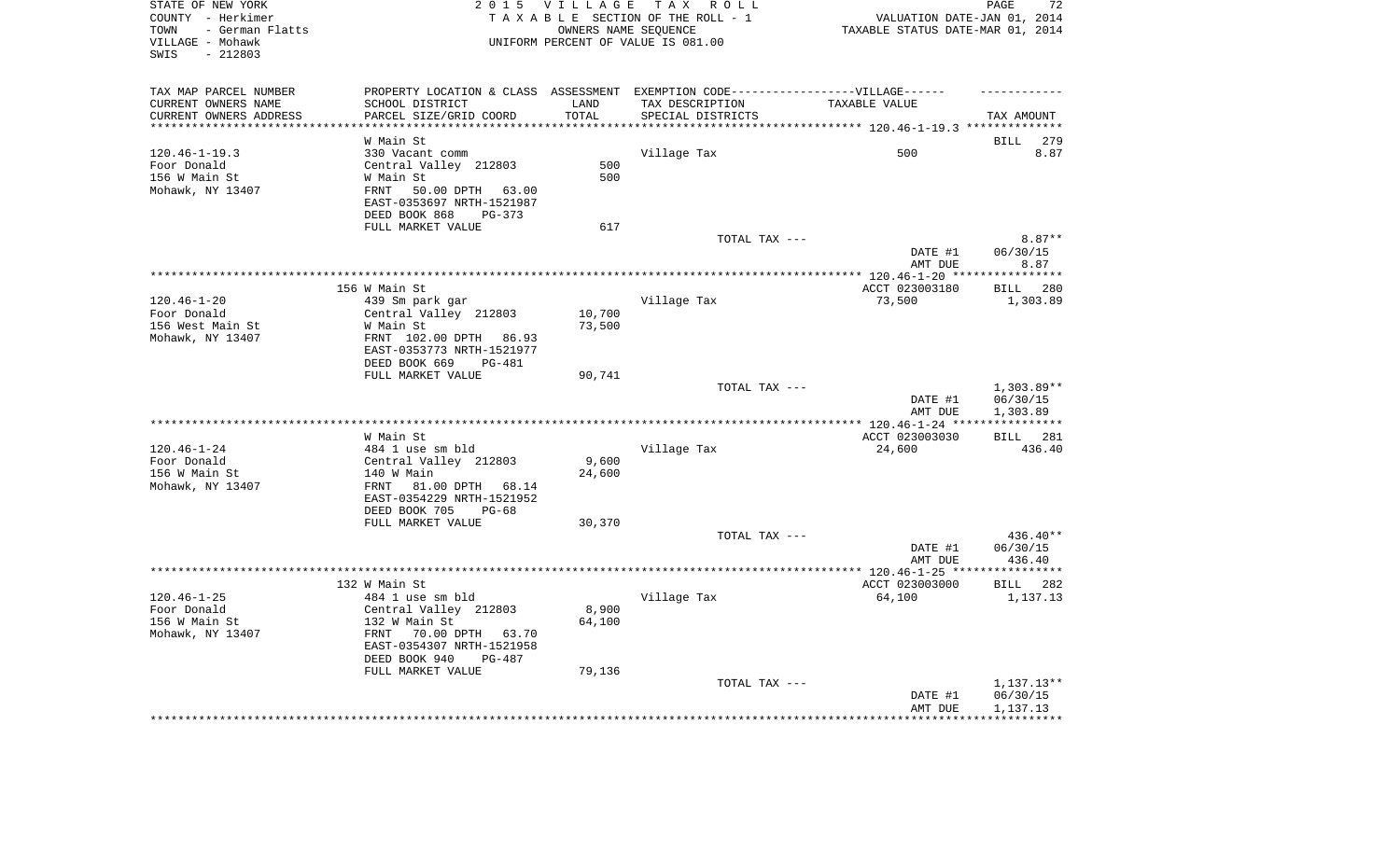| STATE OF NEW YORK<br>COUNTY - Herkimer<br>TOWN<br>- German Flatts<br>VILLAGE - Mohawk<br>SWIS<br>$-212803$ | 2 0 1 5                                                                                                                                                                               | VILLAGE<br>OWNERS NAME SEQUENCE        | TAX ROLL<br>TAXABLE SECTION OF THE ROLL - 1<br>UNIFORM PERCENT OF VALUE IS 081.00                                        | VALUATION DATE-JAN 01, 2014<br>TAXABLE STATUS DATE-MAR 01, 2014 | PAGE<br>73                           |
|------------------------------------------------------------------------------------------------------------|---------------------------------------------------------------------------------------------------------------------------------------------------------------------------------------|----------------------------------------|--------------------------------------------------------------------------------------------------------------------------|-----------------------------------------------------------------|--------------------------------------|
| TAX MAP PARCEL NUMBER<br>CURRENT OWNERS NAME<br>CURRENT OWNERS ADDRESS<br>********************             | SCHOOL DISTRICT<br>PARCEL SIZE/GRID COORD<br>*******************************                                                                                                          | LAND<br>TOTAL<br>* * * * * * * * * * * | PROPERTY LOCATION & CLASS ASSESSMENT EXEMPTION CODE----------------VILLAGE------<br>TAX DESCRIPTION<br>SPECIAL DISTRICTS | TAXABLE VALUE                                                   | TAX AMOUNT                           |
| $120.47 - 5 - 45$<br>Forbes Christopher<br>15 S Washington St<br>Mohawk, NY 13407                          | 15 S Washington St<br>220 2 Family Res<br>Central Valley 212803<br>15 S Washington<br>R1 2G Igp<br>FRNT<br>55.00 DPTH 100.00<br>EAST-0356911 NRTH-1521971<br>DEED BOOK 1455<br>PG-257 | 8,100<br>54,000                        | Village Tax<br>XC491 Water relevy                                                                                        | ACCT 174000<br>54,000<br>2,405.55 MT M                          | 283<br>BILL<br>957.96<br>2,405.55    |
|                                                                                                            | FULL MARKET VALUE                                                                                                                                                                     | 66,667                                 | TOTAL TAX ---                                                                                                            | DATE #1<br>AMT DUE                                              | $3,363.51**$<br>06/30/15<br>3,363.51 |
|                                                                                                            |                                                                                                                                                                                       |                                        |                                                                                                                          |                                                                 |                                      |
| $120.40 - 2 - 49$<br>Forbes Daniel                                                                         | 30 E Main St<br>411 Apartment<br>Central Valley 212803                                                                                                                                | 17,500                                 | Village Tax<br>XC491 Water relevy                                                                                        | ACCT 023008790<br>75,000<br>1,145.57 MT M                       | BILL<br>284<br>1,330.50<br>1,145.57  |
| 30 E Main St<br>Mohawk, NY 13407                                                                           | 30 E Main St<br>FRNT<br>81.00 DPTH 300.00<br>EAST-0357672 NRTH-1522491<br>DEED BOOK 924<br>$PG-13$                                                                                    | 75,000                                 |                                                                                                                          |                                                                 |                                      |
|                                                                                                            | FULL MARKET VALUE                                                                                                                                                                     | 92,593                                 | TOTAL TAX ---                                                                                                            | DATE #1<br>AMT DUE                                              | $2,476.07**$<br>06/30/15<br>2,476.07 |
|                                                                                                            |                                                                                                                                                                                       |                                        |                                                                                                                          | ************* 120.40-2-50.1 ***************                     |                                      |
|                                                                                                            | 32 E Main St                                                                                                                                                                          |                                        |                                                                                                                          | ACCT 023008820                                                  | <b>BILL</b><br>285                   |
| $120.40 - 2 - 50.1$<br>Forbes Daniel                                                                       | 500 Rec & Entert<br>Central Valley 212803                                                                                                                                             | 15,600                                 | Village Tax<br>XC491 Water relevy                                                                                        | 90,000<br>2,663.65 MT M                                         | 1,596.60<br>2,663.65                 |
| Forbes Susan<br>30 E Main St<br>Mohawk, NY 13407                                                           | E Main St S<br>76.00 DPTH 204.00<br>FRNT<br>EAST-0357743 NRTH-1522533<br>DEED BOOK 924<br>$PG-17$<br>FULL MARKET VALUE                                                                | 90,000<br>111,111                      |                                                                                                                          |                                                                 |                                      |
|                                                                                                            |                                                                                                                                                                                       |                                        | TOTAL TAX ---                                                                                                            | DATE #1<br>AMT DUE                                              | $4,260.25**$<br>06/30/15<br>4,260.25 |
|                                                                                                            |                                                                                                                                                                                       |                                        |                                                                                                                          |                                                                 |                                      |
|                                                                                                            | 4 Pettingill St                                                                                                                                                                       |                                        |                                                                                                                          | ACCT 023031590                                                  | 286<br>BILL                          |
| $120.46 - 2 - 31$<br>Forbes Timothy<br>Forbes Cheryl<br>4 Pettingill St<br>Mohawk, NY 13407                | 210 1 Family Res<br>Central Valley 212803<br>4 Pettingill St<br>50.00 DPTH 120.00<br>FRNT<br>EAST-0353817 NRTH-1521711<br>DEED BOOK 786<br>$PG-360$                                   | 8,500<br>50,900                        | Village Tax                                                                                                              | 50,900                                                          | 902.97                               |
|                                                                                                            | FULL MARKET VALUE                                                                                                                                                                     | 62,840                                 | TOTAL TAX ---                                                                                                            | DATE #1<br>AMT DUE                                              | $902.97**$<br>06/30/15<br>902.97     |
|                                                                                                            |                                                                                                                                                                                       |                                        |                                                                                                                          | *************************************                           |                                      |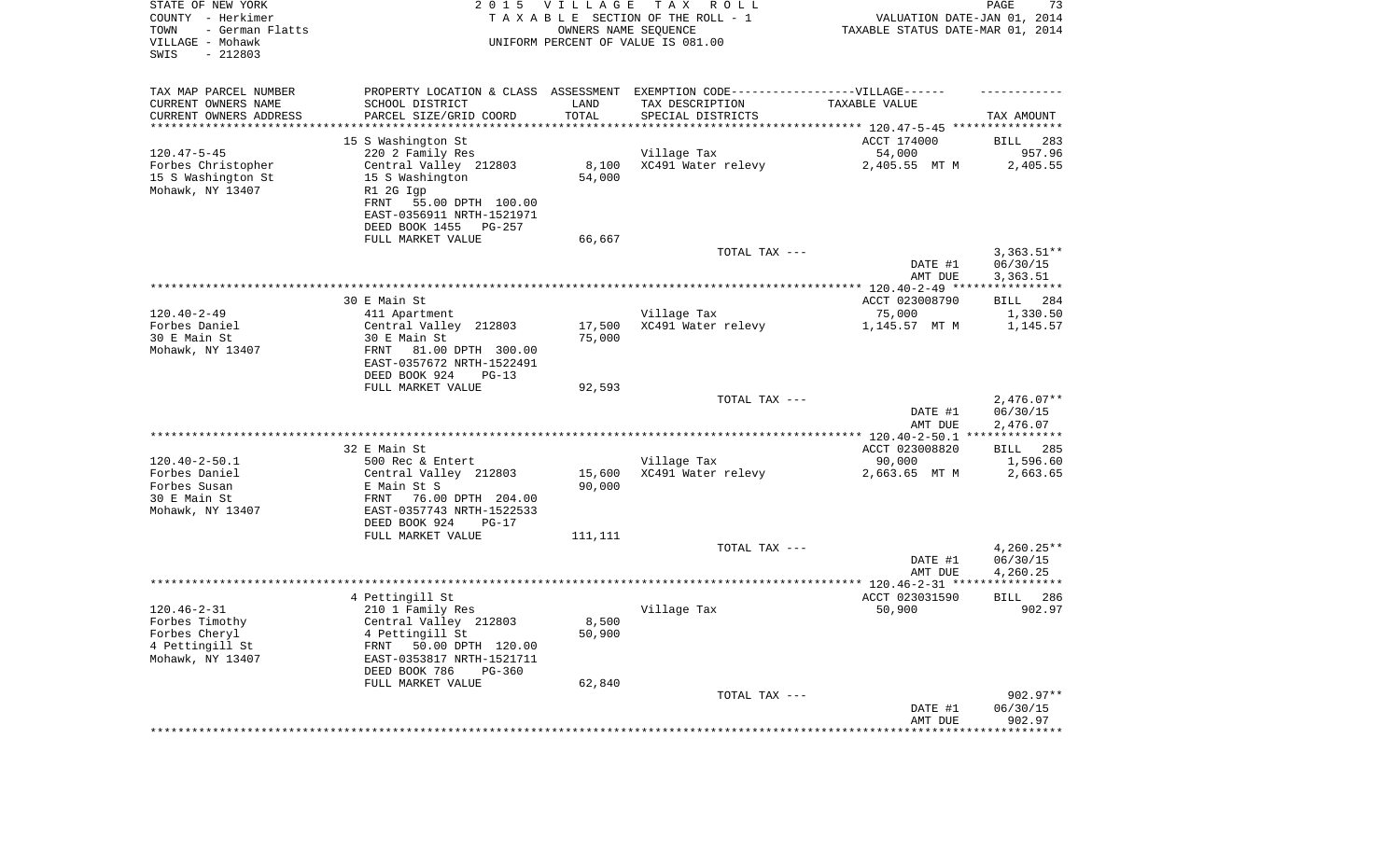| STATE OF NEW YORK<br>COUNTY - Herkimer<br>- German Flatts<br>TOWN | 2 0 1 5                                       | <b>VILLAGE</b><br>OWNERS NAME SEQUENCE | TAX ROLL<br>TAXABLE SECTION OF THE ROLL - 1                                      | VALUATION DATE-JAN 01, 2014<br>TAXABLE STATUS DATE-MAR 01, 2014 | PAGE<br>74            |
|-------------------------------------------------------------------|-----------------------------------------------|----------------------------------------|----------------------------------------------------------------------------------|-----------------------------------------------------------------|-----------------------|
| VILLAGE - Mohawk<br>SWIS<br>$-212803$                             |                                               |                                        | UNIFORM PERCENT OF VALUE IS 081.00                                               |                                                                 |                       |
| TAX MAP PARCEL NUMBER                                             |                                               |                                        | PROPERTY LOCATION & CLASS ASSESSMENT EXEMPTION CODE----------------VILLAGE------ |                                                                 |                       |
| CURRENT OWNERS NAME                                               | SCHOOL DISTRICT                               | LAND                                   | TAX DESCRIPTION                                                                  | TAXABLE VALUE                                                   |                       |
| CURRENT OWNERS ADDRESS                                            | PARCEL SIZE/GRID COORD                        | TOTAL                                  | SPECIAL DISTRICTS                                                                |                                                                 | TAX AMOUNT            |
| **********************                                            | ****************************                  |                                        |                                                                                  |                                                                 |                       |
|                                                                   | 27 Catherine St                               |                                        |                                                                                  | ACCT 023030270                                                  | 287<br>BILL           |
| $120.46 - 2 - 64$                                                 | 210 1 Family Res                              |                                        | Village Tax                                                                      | 49,600                                                          | 879.90                |
| Fox Jason                                                         | Central Valley 212803                         | 5,600                                  |                                                                                  |                                                                 |                       |
| Turner Kristy                                                     | 27 Catherine St                               | 49,600                                 |                                                                                  |                                                                 |                       |
| 27 Catherine St                                                   | FRNT<br>33.70 DPTH 114.30                     |                                        |                                                                                  |                                                                 |                       |
| Mohawk, NY 13407                                                  | EAST-0354357 NRTH-1521115                     |                                        |                                                                                  |                                                                 |                       |
|                                                                   | DEED BOOK 1275<br>PG-205                      |                                        |                                                                                  |                                                                 |                       |
|                                                                   | FULL MARKET VALUE                             | 61,235                                 |                                                                                  |                                                                 |                       |
|                                                                   |                                               |                                        | TOTAL TAX ---                                                                    |                                                                 | 879.90**              |
|                                                                   |                                               |                                        |                                                                                  | DATE #1<br>AMT DUE                                              | 06/30/15<br>879.90    |
|                                                                   |                                               |                                        |                                                                                  |                                                                 |                       |
|                                                                   | Henry St                                      |                                        |                                                                                  | ACCT 177035                                                     | BILL<br>288           |
| $120.55 - 2 - 1.1$                                                | 311 Res vac land                              |                                        | Village Tax                                                                      | 6,000                                                           | 106.44                |
| Francesca Capelouto Trustee                                       | Central Valley 212803                         | 6,000                                  |                                                                                  |                                                                 |                       |
| Living Trust                                                      | 4 Henry St                                    | 6,000                                  |                                                                                  |                                                                 |                       |
| 75 Columbia St                                                    | Land                                          |                                        |                                                                                  |                                                                 |                       |
| Mohawk, NY 13407                                                  | No Frontage                                   |                                        |                                                                                  |                                                                 |                       |
|                                                                   | FRNT 120.00 DPTH 196.00                       |                                        |                                                                                  |                                                                 |                       |
|                                                                   | EAST-0356821 NRTH-1520221                     |                                        |                                                                                  |                                                                 |                       |
|                                                                   | DEED BOOK 1475<br>PG-934<br>FULL MARKET VALUE | 7,407                                  |                                                                                  |                                                                 |                       |
|                                                                   |                                               |                                        | TOTAL TAX ---                                                                    |                                                                 | $106.44**$            |
|                                                                   |                                               |                                        |                                                                                  | DATE #1                                                         | 06/30/15              |
|                                                                   |                                               |                                        |                                                                                  | AMT DUE                                                         | 106.44                |
|                                                                   |                                               |                                        |                                                                                  |                                                                 |                       |
|                                                                   | 75 Columbia St                                |                                        |                                                                                  | ACCT 177035                                                     | BILL<br>289           |
| $120.55 - 2 - 1.2$                                                | 210 1 Family Res                              |                                        | Village Tax                                                                      | 121,400                                                         | 2,153.64              |
| Francesca CapeloutoTrustee                                        | Central Valley 212803                         | 19,000                                 |                                                                                  |                                                                 |                       |
| Living Trust                                                      | 75 Columbia St                                | 121,400                                |                                                                                  |                                                                 |                       |
| 75 Columbia St                                                    | R1 3G                                         |                                        |                                                                                  |                                                                 |                       |
| Mohawk, NY 13407                                                  | FRNT 267.00 DPTH 189.00                       |                                        |                                                                                  |                                                                 |                       |
|                                                                   | EAST-0356788 NRTH-1520409                     |                                        |                                                                                  |                                                                 |                       |
|                                                                   | DEED BOOK 1475<br>PG-934                      |                                        |                                                                                  |                                                                 |                       |
|                                                                   | FULL MARKET VALUE                             | 149,877                                | TOTAL TAX ---                                                                    |                                                                 | $2,153.64**$          |
|                                                                   |                                               |                                        |                                                                                  | DATE #1                                                         | 06/30/15              |
|                                                                   |                                               |                                        |                                                                                  | AMT DUE                                                         | 2,153.64              |
|                                                                   |                                               |                                        |                                                                                  |                                                                 |                       |
|                                                                   | 7 Bushnell St                                 |                                        |                                                                                  | ACCT 023022260                                                  | BILL 290              |
| $120.55 - 1 - 53$                                                 | 210 1 Family Res                              |                                        | VET COM V 41137                                                                  | 11,925                                                          |                       |
| Frank & Mary Cushman Trust                                        | Central Valley 212803                         | 12,200                                 | Village Tax                                                                      | 56,575                                                          | 1,003.64              |
| % Mary Cushman                                                    | 7 Bushnell St                                 | 68,500                                 |                                                                                  |                                                                 |                       |
| 7 Bushnell St                                                     | S R1g L4-5                                    |                                        |                                                                                  |                                                                 |                       |
| Mohawk, NY 13407                                                  | FRNT 95.00 DPTH<br>98.00                      |                                        |                                                                                  |                                                                 |                       |
|                                                                   | EAST-0356132 NRTH-1519451                     |                                        |                                                                                  |                                                                 |                       |
|                                                                   | DEED BOOK 1202<br>PG-749                      |                                        |                                                                                  |                                                                 |                       |
|                                                                   | FULL MARKET VALUE                             | 84,568                                 | TOTAL TAX ---                                                                    |                                                                 | $1,003.64**$          |
|                                                                   |                                               |                                        |                                                                                  | DATE #1                                                         | 06/30/15              |
|                                                                   |                                               |                                        |                                                                                  | AMT DUE                                                         | 1,003.64              |
|                                                                   |                                               |                                        |                                                                                  |                                                                 | * * * * * * * * * * * |
|                                                                   |                                               |                                        |                                                                                  |                                                                 |                       |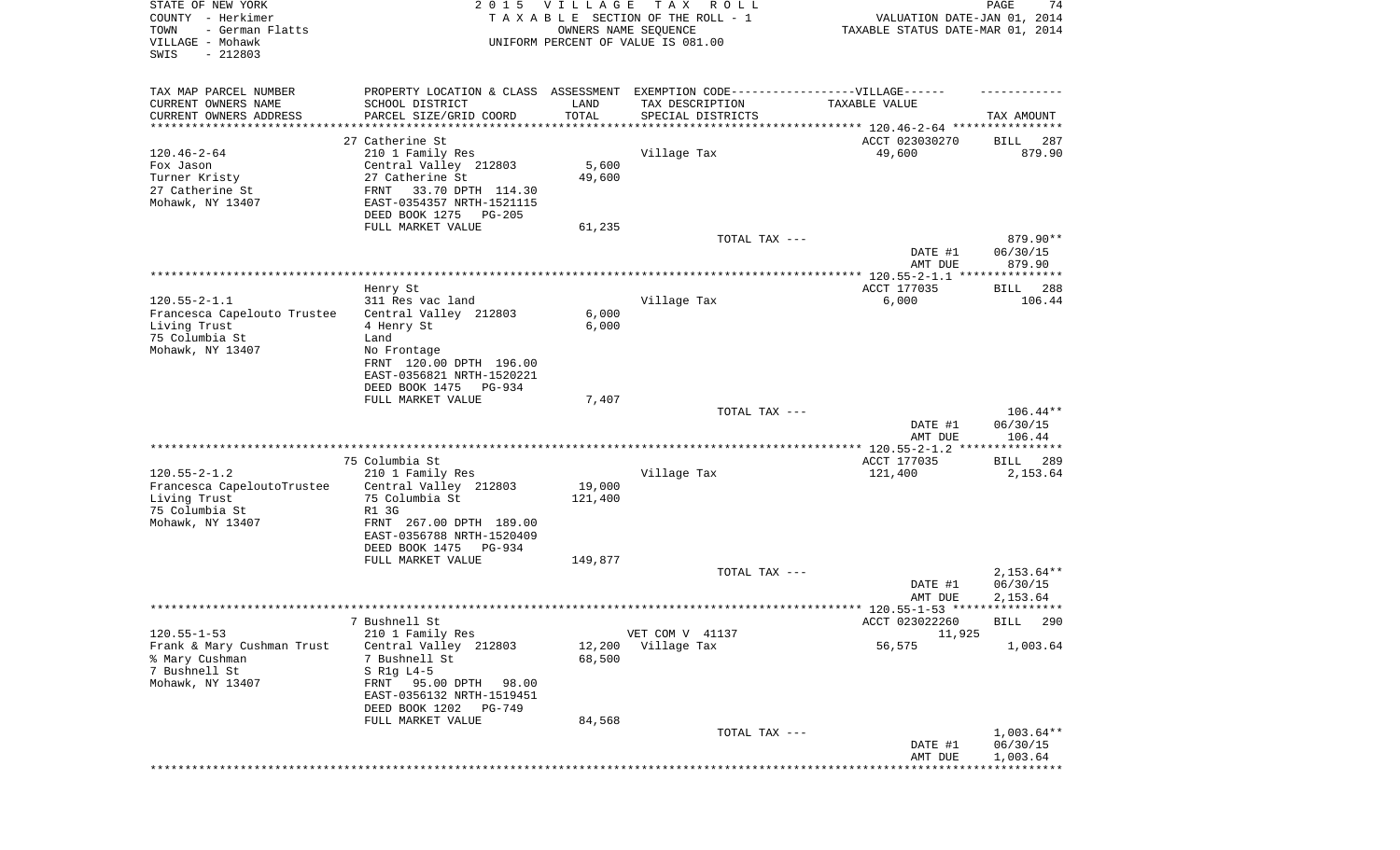| STATE OF NEW YORK<br>COUNTY - Herkimer                           |                                                                                   | 2015 VILLAGE   | T A X<br>R O L L<br>TAXABLE SECTION OF THE ROLL - 1        | VALUATION DATE-JAN 01, 2014                                | PAGE<br>75             |
|------------------------------------------------------------------|-----------------------------------------------------------------------------------|----------------|------------------------------------------------------------|------------------------------------------------------------|------------------------|
| TOWN<br>- German Flatts<br>VILLAGE - Mohawk<br>$-212803$<br>SWIS |                                                                                   |                | OWNERS NAME SEQUENCE<br>UNIFORM PERCENT OF VALUE IS 081.00 | TAXABLE STATUS DATE-MAR 01, 2014                           |                        |
| TAX MAP PARCEL NUMBER                                            | PROPERTY LOCATION & CLASS ASSESSMENT EXEMPTION CODE-----------------VILLAGE------ |                |                                                            |                                                            |                        |
| CURRENT OWNERS NAME                                              | SCHOOL DISTRICT                                                                   | LAND           | TAX DESCRIPTION                                            | TAXABLE VALUE                                              |                        |
| CURRENT OWNERS ADDRESS<br>********************                   | PARCEL SIZE/GRID COORD                                                            | TOTAL          | SPECIAL DISTRICTS                                          | ***************************** 120.46-2-39.2 ************** | TAX AMOUNT             |
|                                                                  | W Main St                                                                         |                |                                                            | ACCT 023004720                                             | BILL<br>291            |
| $120.46 - 2 - 39.2$                                              | 311 Res vac land                                                                  |                | Village Tax                                                | 120                                                        | 2.13                   |
| Frank Richard                                                    | Central Valley 212803                                                             | 120            |                                                            |                                                            |                        |
| Frank Barbara                                                    | W Main St Rear                                                                    | 120            |                                                            |                                                            |                        |
| 393 Warren Rd<br>Mohawk, NY 13407                                | FRNT 152.00 DPTH<br>37.20<br>EAST-0354113 NRTH-1521720                            |                |                                                            |                                                            |                        |
|                                                                  | DEED BOOK 747<br>PG-202<br>FULL MARKET VALUE                                      | 148            |                                                            |                                                            |                        |
|                                                                  |                                                                                   |                | TOTAL TAX ---                                              |                                                            | $2.13**$               |
|                                                                  |                                                                                   |                |                                                            | DATE #1<br>AMT DUE                                         | 06/30/15<br>2.13       |
|                                                                  |                                                                                   |                |                                                            |                                                            |                        |
|                                                                  | 123 W Main St                                                                     |                |                                                            | ACCT 023004710                                             | BILL 292               |
| $120.46 - 2 - 42$                                                | 433 Auto body                                                                     |                | Village Tax                                                | 100,000                                                    | 1,774.00               |
| Frank Richard                                                    | Central Valley 212803                                                             | 13,200         | XC491 Water relevy                                         | 433.61 MT M                                                | 433.61                 |
| Frank Barbara<br>393 Warren Rd                                   | 123 W Main St<br>90.00 DPTH 122.00<br>FRNT                                        | 100,000        |                                                            |                                                            |                        |
| Mohawk, NY 13407                                                 | EAST-0354074 NRTH-1521800                                                         |                |                                                            |                                                            |                        |
|                                                                  | DEED BOOK 806<br>PG-605<br>FULL MARKET VALUE                                      | 123,457        |                                                            |                                                            |                        |
|                                                                  |                                                                                   |                | TOTAL TAX ---                                              |                                                            | $2,207.61**$           |
|                                                                  |                                                                                   |                |                                                            | DATE #1<br>AMT DUE                                         | 06/30/15<br>2,207.61   |
|                                                                  |                                                                                   |                |                                                            |                                                            |                        |
|                                                                  | W Main St                                                                         |                |                                                            | ACCT 188710                                                | BILL 293               |
| $120.46 - 1 - 22$                                                | 311 Res vac land                                                                  |                | Village Tax                                                | 6,400                                                      | 113.54                 |
| Frank Thomas<br>143 George St                                    | Central Valley 212803<br>W Main St                                                | 6,400<br>6,400 |                                                            |                                                            |                        |
| Green Island, NY 12183                                           | Lot                                                                               |                |                                                            |                                                            |                        |
|                                                                  | FRNT<br>50.00 DPTH<br>68.00                                                       |                |                                                            |                                                            |                        |
| PRIOR OWNER ON 3/01/2014                                         | EAST-0354017 NRTH-1521959                                                         |                |                                                            |                                                            |                        |
| Guido Salvatore                                                  | DEED BOOK 1548<br>PG-114                                                          |                |                                                            |                                                            |                        |
|                                                                  | FULL MARKET VALUE                                                                 | 7,901          |                                                            |                                                            |                        |
|                                                                  |                                                                                   |                | TOTAL TAX ---                                              | DATE #1                                                    | $113.54**$<br>06/30/15 |
|                                                                  |                                                                                   |                |                                                            | AMT DUE                                                    | 113.54                 |
|                                                                  |                                                                                   |                |                                                            |                                                            |                        |
|                                                                  | Pettingill St                                                                     |                |                                                            | ACCT 023031520                                             | 294<br>BILL            |
| $120.46 - 2 - 39.3$                                              | 311 Res vac land                                                                  |                | Village Tax                                                | 3,800                                                      | 67.41                  |
| Frank Thomas                                                     | Central Valley 212803                                                             | 3,800          |                                                            |                                                            |                        |
| 125 W Main St<br>Mohawk, NY 13407                                | Pettingill St<br>42.00 DPTH 82.60<br>FRNT                                         | 3,800          |                                                            |                                                            |                        |
|                                                                  | EAST-0353983 NRTH-1521705                                                         |                |                                                            |                                                            |                        |
|                                                                  | DEED BOOK 1387<br>PG-938                                                          |                |                                                            |                                                            |                        |
|                                                                  | FULL MARKET VALUE                                                                 | 4,691          |                                                            |                                                            |                        |
|                                                                  |                                                                                   |                | TOTAL TAX ---                                              |                                                            | $67.41**$              |
|                                                                  |                                                                                   |                |                                                            | DATE #1                                                    | 06/30/15               |
|                                                                  |                                                                                   |                |                                                            | AMT DUE<br>*******************                             | 67.41<br>************  |
|                                                                  |                                                                                   |                |                                                            |                                                            |                        |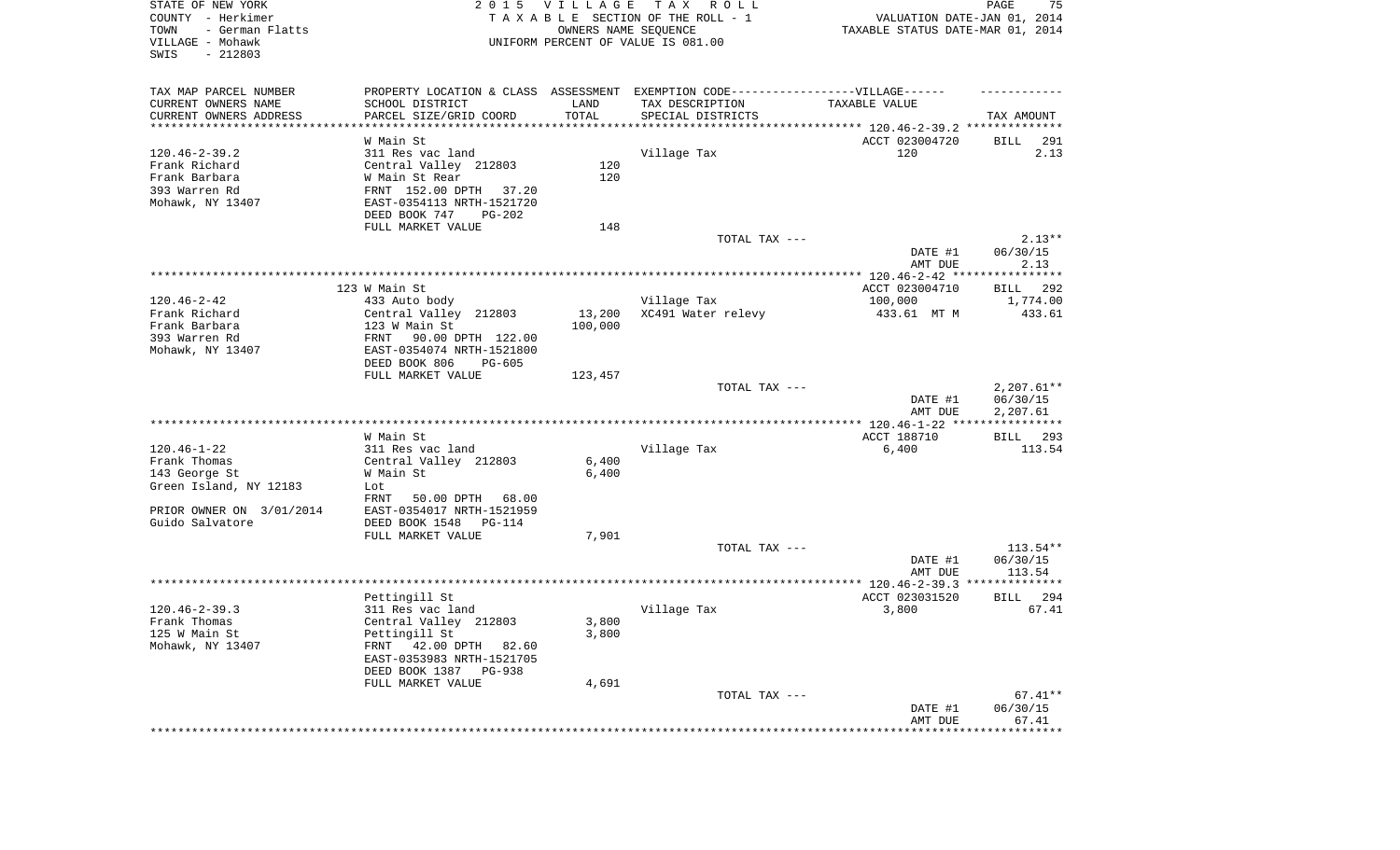| STATE OF NEW YORK<br>COUNTY - Herkimer<br>TOWN<br>- German Flatts<br>VILLAGE - Mohawk<br>SWIS<br>$-212803$ | 2 0 1 5                                                | VILLAGE<br>OWNERS NAME SEQUENCE | T A X<br>R O L L<br>TAXABLE SECTION OF THE ROLL - 1<br>UNIFORM PERCENT OF VALUE IS 081.00 | VALUATION DATE-JAN 01, 2014<br>TAXABLE STATUS DATE-MAR 01, 2014 | PAGE<br>76                         |
|------------------------------------------------------------------------------------------------------------|--------------------------------------------------------|---------------------------------|-------------------------------------------------------------------------------------------|-----------------------------------------------------------------|------------------------------------|
| TAX MAP PARCEL NUMBER                                                                                      | PROPERTY LOCATION & CLASS ASSESSMENT                   |                                 | EXEMPTION CODE------------------VILLAGE------                                             |                                                                 |                                    |
| CURRENT OWNERS NAME                                                                                        | SCHOOL DISTRICT                                        | LAND                            | TAX DESCRIPTION                                                                           | TAXABLE VALUE                                                   |                                    |
| CURRENT OWNERS ADDRESS<br>*********************                                                            | PARCEL SIZE/GRID COORD                                 | TOTAL<br>* * * * * * * * * * *  | SPECIAL DISTRICTS                                                                         |                                                                 | TAX AMOUNT                         |
|                                                                                                            | 125 W Main St                                          |                                 |                                                                                           | ACCT 023004740                                                  | BILL<br>295                        |
| $120.46 - 2 - 41$                                                                                          | 484 1 use sm bld                                       |                                 | Village Tax                                                                               | 64,000                                                          | 1,135.36                           |
| Frank Thomas                                                                                               | Central Valley 212803                                  | 11,500                          |                                                                                           |                                                                 |                                    |
| 125 W Main St                                                                                              | 125 W Main St                                          | 64,000                          |                                                                                           |                                                                 |                                    |
| Mohawk, NY 13407                                                                                           | FRNT<br>50.00 DPTH 121.85                              |                                 |                                                                                           |                                                                 |                                    |
|                                                                                                            | EAST-0353993 NRTH-1521807                              |                                 |                                                                                           |                                                                 |                                    |
|                                                                                                            | DEED BOOK 1387<br>PG-938                               |                                 |                                                                                           |                                                                 |                                    |
|                                                                                                            | FULL MARKET VALUE                                      | 79,012                          |                                                                                           |                                                                 |                                    |
|                                                                                                            |                                                        |                                 | TOTAL TAX ---                                                                             | DATE #1<br>AMT DUE                                              | 1,135.36**<br>06/30/15<br>1,135.36 |
|                                                                                                            |                                                        |                                 |                                                                                           |                                                                 |                                    |
|                                                                                                            | 87 W Main St                                           |                                 |                                                                                           | ACCT 023004470                                                  | 296<br>BILL                        |
| $120.47 - 1 - 52$                                                                                          | 330 Vacant comm                                        |                                 | Village Tax                                                                               | 6,300                                                           | 111.76                             |
| Franklin Terry                                                                                             | Central Valley 212803                                  | 6,300                           |                                                                                           |                                                                 |                                    |
| 3539 State Route 168                                                                                       | 87 W Main St                                           | 6,300                           |                                                                                           |                                                                 |                                    |
| Mohawk, NY 13407                                                                                           | FRNT<br>40.00 DPTH 105.00<br>EAST-0355079 NRTH-1521982 |                                 |                                                                                           |                                                                 |                                    |
|                                                                                                            | DEED BOOK 1330<br>PG-319                               |                                 |                                                                                           |                                                                 |                                    |
|                                                                                                            | FULL MARKET VALUE                                      | 7,778                           |                                                                                           |                                                                 |                                    |
|                                                                                                            |                                                        |                                 | TOTAL TAX ---                                                                             |                                                                 | 111.76**                           |
|                                                                                                            |                                                        |                                 |                                                                                           | DATE #1                                                         | 06/30/15                           |
|                                                                                                            |                                                        |                                 |                                                                                           | AMT DUE                                                         | 111.76                             |
|                                                                                                            |                                                        |                                 |                                                                                           |                                                                 |                                    |
| $120.47 - 1 - 53$                                                                                          | 83-85 W Main St<br>312 Vac w/imprv                     |                                 | Village Tax                                                                               | ACCT 023004440<br>36,600                                        | 297<br>BILL<br>649.28              |
| Franklin Terry                                                                                             | Central Valley 212803                                  | 13,500                          |                                                                                           |                                                                 |                                    |
| 3539 State Route 168                                                                                       | 83-85 W Main St                                        | 36,600                          |                                                                                           |                                                                 |                                    |
| Mohawk, NY 13407                                                                                           | FRNT 117.70 DPTH 116.00                                |                                 |                                                                                           |                                                                 |                                    |
|                                                                                                            | EAST-0355139 NRTH-1522000                              |                                 |                                                                                           |                                                                 |                                    |
|                                                                                                            | DEED BOOK 1330<br>PG-319                               |                                 |                                                                                           |                                                                 |                                    |
|                                                                                                            | FULL MARKET VALUE                                      | 45,185                          |                                                                                           |                                                                 |                                    |
|                                                                                                            |                                                        |                                 | TOTAL TAX ---                                                                             |                                                                 | 649.28**                           |
|                                                                                                            |                                                        |                                 |                                                                                           | DATE #1<br>AMT DUE                                              | 06/30/15<br>649.28                 |
|                                                                                                            |                                                        |                                 |                                                                                           |                                                                 |                                    |
|                                                                                                            | 23 Columbia St                                         |                                 |                                                                                           | ACCT 023020010                                                  | BILL<br>298                        |
| $120.47 - 7 - 11$                                                                                          | 411 Apartment                                          |                                 | Village Tax                                                                               | 93,900                                                          | 1,665.79                           |
| Frederick Larry                                                                                            | Central Valley 212803                                  | 13,700                          |                                                                                           |                                                                 |                                    |
| Cox Michael                                                                                                | 23 Columbia St                                         | 93,900                          |                                                                                           |                                                                 |                                    |
| 12 Chestnut Ln                                                                                             | 5 Apt                                                  |                                 |                                                                                           |                                                                 |                                    |
| Niskayuna, NY 12309                                                                                        | 103x203<br>FRNT 113.70 DPTH 202.00                     |                                 |                                                                                           |                                                                 |                                    |
|                                                                                                            | EAST-0357199 NRTH-1521806                              |                                 |                                                                                           |                                                                 |                                    |
|                                                                                                            | DEED BOOK 1121<br>PG-518                               |                                 |                                                                                           |                                                                 |                                    |
|                                                                                                            | FULL MARKET VALUE                                      | 115,926                         |                                                                                           |                                                                 |                                    |
|                                                                                                            |                                                        |                                 | TOTAL TAX ---                                                                             |                                                                 | $1,665.79**$                       |
|                                                                                                            |                                                        |                                 |                                                                                           | DATE #1                                                         | 06/30/15                           |
|                                                                                                            |                                                        |                                 |                                                                                           | AMT DUE                                                         | 1,665.79                           |
|                                                                                                            |                                                        |                                 |                                                                                           |                                                                 |                                    |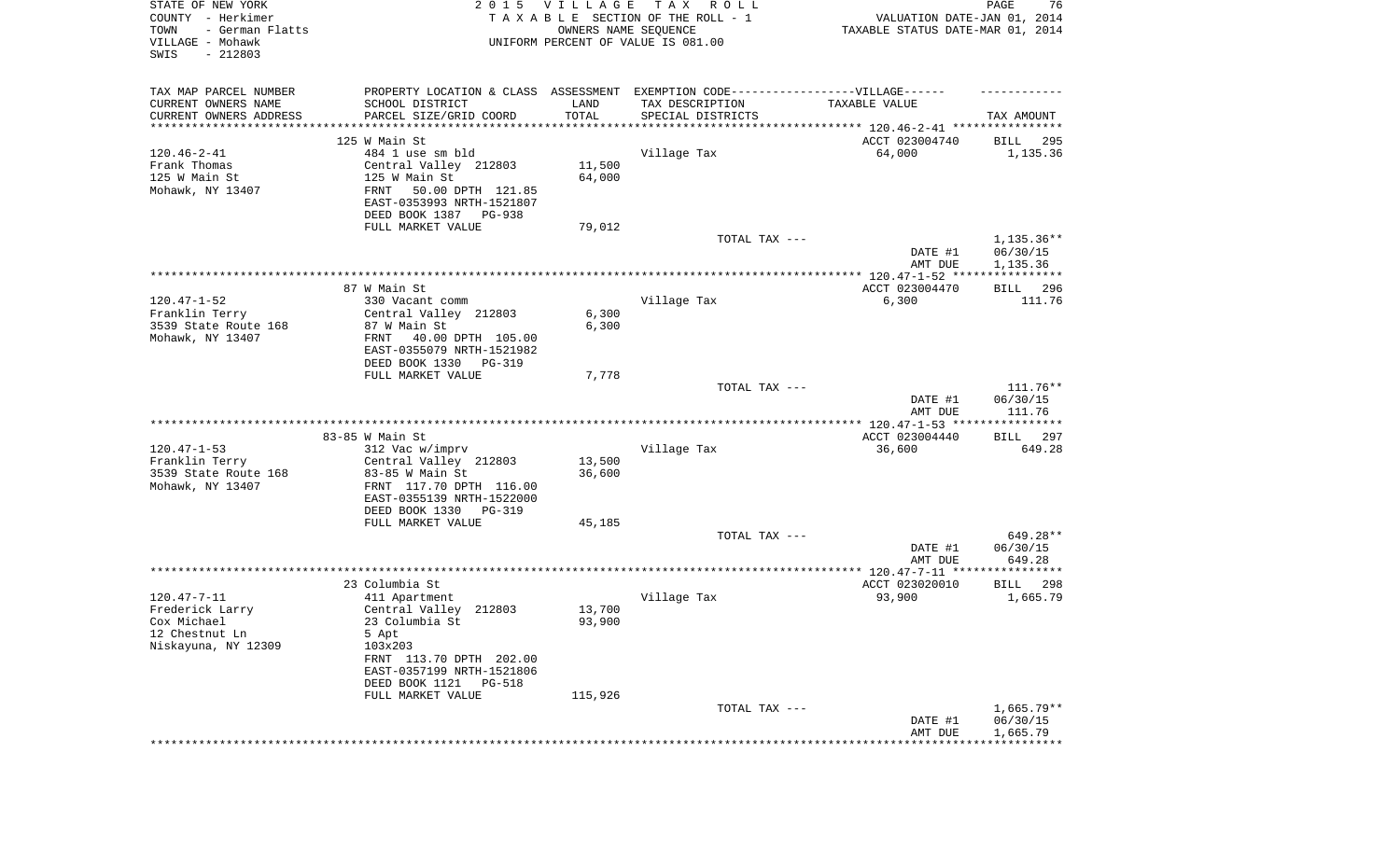| STATE OF NEW YORK<br>COUNTY - Herkimer<br>- German Flatts<br>TOWN<br>VILLAGE - Mohawk<br>SWIS<br>$-212803$ | 2 0 1 5                                                                          | <b>VILLAGE</b><br>OWNERS NAME SEQUENCE | T A X<br>R O L L<br>TAXABLE SECTION OF THE ROLL - 1<br>UNIFORM PERCENT OF VALUE IS 081.00 | VALUATION DATE-JAN 01, 2014<br>TAXABLE STATUS DATE-MAR 01, 2014 | PAGE<br>77               |
|------------------------------------------------------------------------------------------------------------|----------------------------------------------------------------------------------|----------------------------------------|-------------------------------------------------------------------------------------------|-----------------------------------------------------------------|--------------------------|
| TAX MAP PARCEL NUMBER                                                                                      | PROPERTY LOCATION & CLASS ASSESSMENT EXEMPTION CODE----------------VILLAGE------ |                                        |                                                                                           |                                                                 |                          |
| CURRENT OWNERS NAME<br>CURRENT OWNERS ADDRESS<br>*********************                                     | SCHOOL DISTRICT<br>PARCEL SIZE/GRID COORD                                        | LAND<br>TOTAL<br>**********            | TAX DESCRIPTION<br>SPECIAL DISTRICTS                                                      | TAXABLE VALUE                                                   | TAX AMOUNT               |
|                                                                                                            |                                                                                  |                                        |                                                                                           |                                                                 |                          |
| $120.47 - 6 - 14$                                                                                          | 3 Marshall Ave<br>210 1 Family Res                                               |                                        | Village Tax                                                                               | ACCT 023011610<br>47,200                                        | 299<br>BILL<br>837.33    |
| Frederick Larry Jr                                                                                         | Central Valley 212803                                                            | 10,400                                 |                                                                                           |                                                                 |                          |
| Cox Michael                                                                                                | 3 Marshall Ave                                                                   | 47,200                                 |                                                                                           |                                                                 |                          |
| 12 Chestnut Ln                                                                                             | S R1 1G                                                                          |                                        |                                                                                           |                                                                 |                          |
| Niskayuna, NY 12301                                                                                        | 51.02 DPTH 199.20<br>FRNT                                                        |                                        |                                                                                           |                                                                 |                          |
|                                                                                                            | EAST-0357797 NRTH-1522333                                                        |                                        |                                                                                           |                                                                 |                          |
|                                                                                                            | DEED BOOK 1312<br>PG-65                                                          |                                        |                                                                                           |                                                                 |                          |
|                                                                                                            | FULL MARKET VALUE                                                                | 58,272                                 | TOTAL TAX ---                                                                             |                                                                 | $837.33**$               |
|                                                                                                            |                                                                                  |                                        |                                                                                           | DATE #1                                                         | 06/30/15                 |
|                                                                                                            |                                                                                  |                                        |                                                                                           | AMT DUE                                                         | 837.33                   |
|                                                                                                            |                                                                                  |                                        |                                                                                           |                                                                 |                          |
|                                                                                                            | 41 E Main St                                                                     |                                        |                                                                                           | ACCT 023007890                                                  | BILL 300                 |
| $120.40 - 1 - 31$                                                                                          | 220 2 Family Res                                                                 |                                        | Village Tax                                                                               | 59,900                                                          | 1,062.63                 |
| Freed Elizabeth                                                                                            | Central Valley 212803                                                            | 12,000                                 |                                                                                           |                                                                 |                          |
| Mroz Florence<br>41 E Main St                                                                              | 41 E Main St<br>60.00 DPTH 120.00<br>FRNT                                        | 59,900                                 |                                                                                           |                                                                 |                          |
| Mohawk, NY 13407                                                                                           | EAST-0358042 NRTH-1522898                                                        |                                        |                                                                                           |                                                                 |                          |
|                                                                                                            | DEED BOOK 1204<br>PG-261                                                         |                                        |                                                                                           |                                                                 |                          |
|                                                                                                            | FULL MARKET VALUE                                                                | 73,951                                 |                                                                                           |                                                                 |                          |
|                                                                                                            |                                                                                  |                                        | TOTAL TAX ---                                                                             |                                                                 | $1,062.63**$             |
|                                                                                                            |                                                                                  |                                        |                                                                                           | DATE #1                                                         | 06/30/15                 |
|                                                                                                            |                                                                                  |                                        |                                                                                           | AMT DUE<br>*************** 120.47-5-57 ****                     | 1,062.63<br>***********  |
|                                                                                                            | 21 W Main St                                                                     |                                        |                                                                                           | ACCT 187332                                                     | BILL 301                 |
| $120.47 - 5 - 57$                                                                                          | 481 Att row bldg                                                                 |                                        | Village Tax                                                                               | 30,000                                                          | 532.20                   |
| Fresco Mark                                                                                                | Central Valley 212803                                                            | 3,100                                  |                                                                                           |                                                                 |                          |
| 113 Elm St                                                                                                 | 21 W Main St                                                                     | 30,000                                 |                                                                                           |                                                                 |                          |
| Ilion, NY 13357                                                                                            | 20.00 DPTH<br>FRNT<br>55.00                                                      |                                        |                                                                                           |                                                                 |                          |
|                                                                                                            | EAST-0356933 NRTH-1522367                                                        |                                        |                                                                                           |                                                                 |                          |
| PRIOR OWNER ON 3/01/2014<br>Gonyea Grant Sr                                                                | DEED BOOK 1539<br>PG-670<br>FULL MARKET VALUE                                    | 37,037                                 |                                                                                           |                                                                 |                          |
|                                                                                                            |                                                                                  |                                        | TOTAL TAX ---                                                                             |                                                                 | 532.20**                 |
|                                                                                                            |                                                                                  |                                        |                                                                                           | DATE #1                                                         | 06/30/15                 |
|                                                                                                            |                                                                                  |                                        |                                                                                           | AMT DUE                                                         | 532.20                   |
|                                                                                                            |                                                                                  |                                        |                                                                                           |                                                                 |                          |
|                                                                                                            | 17 Catherine St                                                                  |                                        |                                                                                           | ACCT 023030150                                                  | 302<br>BILL              |
| $120.46 - 2 - 60$                                                                                          | 210 1 Family Res                                                                 |                                        | VET COM V 41137                                                                           | 11,925                                                          |                          |
| Frey Richard<br>Frey Mary Ann                                                                              | Central Valley 212803<br>17 Cath St                                              | 51,800                                 | 10,500 Village Tax                                                                        | 39,875                                                          | 707.38                   |
| 17 Catherine St                                                                                            | FRNT<br>95.00 DPTH 115.00                                                        |                                        |                                                                                           |                                                                 |                          |
| Mohawk, NY 13407                                                                                           | EAST-0354406 NRTH-1521350                                                        |                                        |                                                                                           |                                                                 |                          |
|                                                                                                            | DEED BOOK 915<br>PG-379                                                          |                                        |                                                                                           |                                                                 |                          |
|                                                                                                            | FULL MARKET VALUE                                                                | 63,951                                 |                                                                                           |                                                                 |                          |
|                                                                                                            |                                                                                  |                                        | TOTAL TAX ---                                                                             |                                                                 | 707.38**                 |
|                                                                                                            |                                                                                  |                                        |                                                                                           | DATE #1                                                         | 06/30/15                 |
|                                                                                                            |                                                                                  |                                        |                                                                                           | AMT DUE                                                         | 707.38<br>************** |
|                                                                                                            |                                                                                  |                                        |                                                                                           |                                                                 |                          |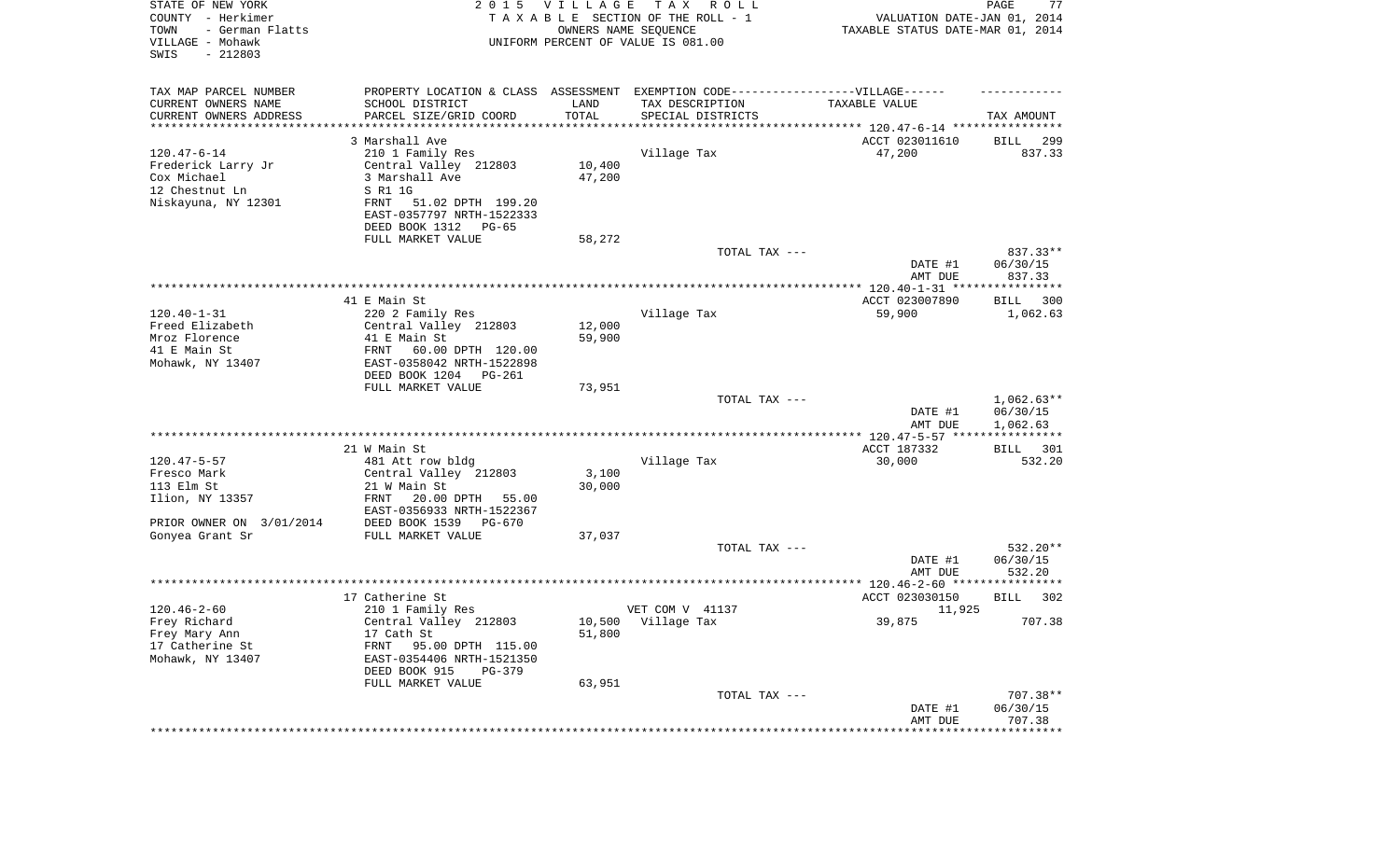| STATE OF NEW YORK<br>COUNTY - Herkimer<br>- German Flatts<br>TOWN<br>VILLAGE - Mohawk<br>SWIS<br>$-212803$ | 2 0 1 5                                                                                                                                                                     | <b>VILLAGE</b><br>OWNERS NAME SEQUENCE | T A X<br>R O L L<br>TAXABLE SECTION OF THE ROLL - 1<br>UNIFORM PERCENT OF VALUE IS 081.00                                 | VALUATION DATE-JAN 01, 2014<br>TAXABLE STATUS DATE-MAR 01, 2014 | 78<br>PAGE                           |
|------------------------------------------------------------------------------------------------------------|-----------------------------------------------------------------------------------------------------------------------------------------------------------------------------|----------------------------------------|---------------------------------------------------------------------------------------------------------------------------|-----------------------------------------------------------------|--------------------------------------|
| TAX MAP PARCEL NUMBER<br>CURRENT OWNERS NAME<br>CURRENT OWNERS ADDRESS                                     | SCHOOL DISTRICT<br>PARCEL SIZE/GRID COORD                                                                                                                                   | LAND<br>TOTAL                          | PROPERTY LOCATION & CLASS ASSESSMENT EXEMPTION CODE-----------------VILLAGE------<br>TAX DESCRIPTION<br>SPECIAL DISTRICTS | TAXABLE VALUE                                                   | TAX AMOUNT                           |
| ********************                                                                                       |                                                                                                                                                                             |                                        |                                                                                                                           | .**************************** 120.55-1-42 ******                |                                      |
| $120.55 - 1 - 42$<br>Friemann Russell<br>Friemann Barbara<br>3 Garden St<br>Mohawk, NY 13407               | 3 Garden St<br>210 1 Family Res<br>Central Valley 212803<br>3 Garden St<br>E R1 L22<br>54.60 DPTH<br>FRNT<br>90.00<br>EAST-0356258 NRTH-1519814<br>DEED BOOK 1497<br>PG-263 | 10,200<br>70,000                       | Village Tax                                                                                                               | ACCT 180372<br>70,000                                           | 303<br>BILL<br>1,241.80              |
|                                                                                                            | FULL MARKET VALUE                                                                                                                                                           | 86,420                                 |                                                                                                                           |                                                                 |                                      |
|                                                                                                            |                                                                                                                                                                             |                                        | TOTAL TAX ---                                                                                                             | DATE #1<br>AMT DUE                                              | $1,241.80**$<br>06/30/15<br>1,241.80 |
|                                                                                                            |                                                                                                                                                                             |                                        |                                                                                                                           |                                                                 | * * * * * * * * * * *                |
| $120.48 - 1 - 11$<br>Fuentes Celio                                                                         | 27 Michigan St<br>220 2 Family Res<br>Central Valley 212803                                                                                                                 | 5,000                                  | Village Tax                                                                                                               | ACCT 023011010<br>28,600                                        | 304<br>BILL<br>507.36                |
| 42 Pine St B<br>Rochester, NH 03867                                                                        | 27 Michigan St<br>N R2<br>37x80<br>FRNT<br>37.00 DPTH<br>77.00<br>EAST-0358071 NRTH-1522150<br>DEED BOOK 1118<br><b>PG-331</b>                                              | 28,600                                 |                                                                                                                           |                                                                 |                                      |
|                                                                                                            | FULL MARKET VALUE                                                                                                                                                           | 35,309                                 |                                                                                                                           |                                                                 |                                      |
|                                                                                                            |                                                                                                                                                                             |                                        | TOTAL TAX ---                                                                                                             | DATE #1<br>AMT DUE                                              | 507.36**<br>06/30/15<br>507.36       |
|                                                                                                            | 5 N Richfield St                                                                                                                                                            |                                        |                                                                                                                           | ************ 120.47-2-29 ****<br>ACCT 023000900                 | *********<br>305<br>BILL             |
| $120.47 - 2 - 29$                                                                                          | 210 1 Family Res                                                                                                                                                            |                                        | Village Tax                                                                                                               | 43,100                                                          | 764.59                               |
| Fuhrer Gregory<br>5 N Richfield St                                                                         | Central Valley 212803<br>5 N Richfd St                                                                                                                                      | 5,600<br>43,100                        |                                                                                                                           |                                                                 |                                      |
| Mohawk, NY 13407                                                                                           | 47.50 DPTH 100.00<br>FRNT<br>EAST-0356439 NRTH-1522594<br>DEED BOOK 1365<br>PG-575                                                                                          |                                        |                                                                                                                           |                                                                 |                                      |
|                                                                                                            | FULL MARKET VALUE                                                                                                                                                           | 53,210                                 |                                                                                                                           |                                                                 |                                      |
|                                                                                                            |                                                                                                                                                                             |                                        | TOTAL TAX ---                                                                                                             | DATE #1<br>AMT DUE                                              | 764.59**<br>06/30/15<br>764.59       |
|                                                                                                            |                                                                                                                                                                             |                                        |                                                                                                                           |                                                                 | BILL 306                             |
| $120.47 - 9 - 12$<br>Fuller Carlotta                                                                       | 29 Church St<br>210 1 Family Res<br>Central Valley 212803                                                                                                                   | 6,800                                  | Village Tax                                                                                                               | ACCT 187771<br>37,500                                           | 665.25                               |
| 308 Downey Ave<br>Herkimer, NY 13350                                                                       | 29 Church St<br>E R1 1G                                                                                                                                                     | 37,500                                 |                                                                                                                           |                                                                 |                                      |
| PRIOR OWNER ON 3/01/2014<br>Hilts Richard                                                                  | FRNT<br>40.00 DPTH 120.00<br>EAST-0357847 NRTH-1521521<br>DEED BOOK 1542<br><b>PG-505</b>                                                                                   |                                        |                                                                                                                           |                                                                 |                                      |
|                                                                                                            | FULL MARKET VALUE                                                                                                                                                           | 46,296                                 |                                                                                                                           |                                                                 |                                      |
|                                                                                                            |                                                                                                                                                                             |                                        | TOTAL TAX ---                                                                                                             | DATE #1<br>AMT DUE                                              | 665.25**<br>06/30/15<br>665.25       |
|                                                                                                            |                                                                                                                                                                             |                                        |                                                                                                                           | * * * * * * * * * * * * * * * * * *                             | ***********                          |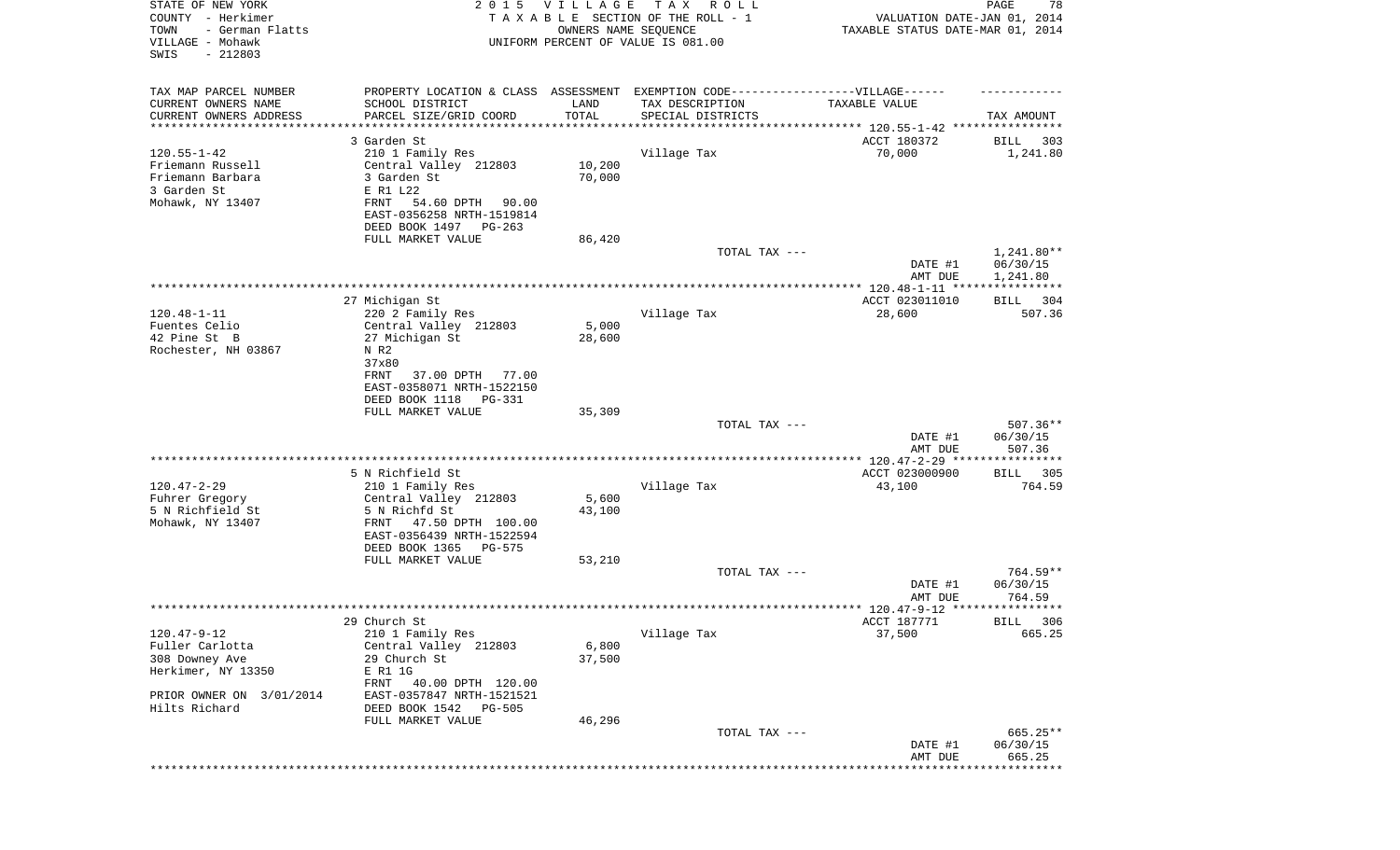| TAX MAP PARCEL NUMBER<br>PROPERTY LOCATION & CLASS ASSESSMENT EXEMPTION CODE-----------------VILLAGE------<br>CURRENT OWNERS NAME<br>SCHOOL DISTRICT<br>TAX DESCRIPTION<br>LAND<br>TAXABLE VALUE<br>TOTAL<br>CURRENT OWNERS ADDRESS<br>PARCEL SIZE/GRID COORD<br>SPECIAL DISTRICTS<br>TAX AMOUNT<br>********************<br>***************************** 120.46-2-46 ****************<br>16 Catherine St<br>ACCT 179785<br>307<br>BILL<br>$120.46 - 2 - 46$<br>210 1 Family Res<br>Village Tax<br>53,500<br>949.09<br>Fuller Shawn<br>Central Valley 212803<br>11,800<br>16 Catherine St<br>16 Catherine St<br>53,500<br>Mohawk, NY 13407<br>FRNT<br>95.05 DPTH 173.04<br>EAST-0354243 NRTH-1521410<br>DEED BOOK 1493<br>PG-635<br>FULL MARKET VALUE<br>66,049<br>TOTAL TAX ---<br>949.09**<br>DATE #1<br>06/30/15<br>AMT DUE<br>949.09<br>50 Marshall Ave<br>ACCT 023012870<br>308<br>BILL<br>$120.48 - 1 - 42$<br>Village Tax<br>210 1 Family Res<br>33,200<br>588.97<br>Gage David<br>Central Valley 212803<br>8,300<br>Gage Cornelia<br>Marshall Ave Ple Brn<br>33,200<br>50 Marshall Ave<br>S R1 2G<br>Mohawk, NY 13407<br>60x132<br>60.00 DPTH 110.00<br>FRNT<br>EAST-0359100 NRTH-1522668<br>DEED BOOK 844<br><b>PG-545</b><br>FULL MARKET VALUE<br>40,988<br>588.97**<br>TOTAL TAX ---<br>DATE #1<br>06/30/15<br>AMT DUE<br>588.97<br>ACCT 023023610<br>15 Marmet St<br>309<br>BILL<br>$120.55 - 1 - 5$<br>Village Tax<br>210 1 Family Res<br>56,700<br>1,005.86<br>8,900<br>Gage Susan<br>Central Valley 212803<br>56,700<br>15 Marmet St<br>15 Marmet St<br>Mohawk, NY 13407<br>S R1 1G<br>$L-42$<br>50.00 DPTH 105.00<br>FRNT<br>EAST-0356119 NRTH-1520207<br>DEED BOOK 1302<br>PG-285<br>70,000<br>FULL MARKET VALUE<br>$1,005.86**$<br>TOTAL TAX ---<br>06/30/15<br>DATE #1<br>1,005.86<br>AMT DUE<br>******* 120.47-5-20 *****************<br>4 W Center St<br>ACCT 023025650<br>BILL<br>310<br>$120.47 - 5 - 20$<br>210 1 Family Res<br>Village Tax<br>46,200<br>819.59<br>Central Valley 212803<br>4,600<br>Gaherty Lillian<br>5 Garden St<br>4 W Center St<br>46,200<br>Mohawk, NY 13407<br>N R1<br>FRNT<br>36.00 DPTH<br>66.70<br>EAST-0356768 NRTH-1521302<br>DEED BOOK 1232<br>PG-860<br>FULL MARKET VALUE<br>57,037<br>819.59**<br>TOTAL TAX ---<br>DATE #1<br>06/30/15<br>819.59<br>AMT DUE | STATE OF NEW YORK<br>COUNTY - Herkimer<br>TOWN<br>- German Flatts<br>VILLAGE - Mohawk<br>SWIS<br>$-212803$ | 2015 VILLAGE<br>OWNERS NAME SEQUENCE | T A X<br>R O L L<br>TAXABLE SECTION OF THE ROLL - 1<br>UNIFORM PERCENT OF VALUE IS 081.00 | VALUATION DATE-JAN 01, 2014<br>TAXABLE STATUS DATE-MAR 01, 2014 | PAGE<br>79 |
|--------------------------------------------------------------------------------------------------------------------------------------------------------------------------------------------------------------------------------------------------------------------------------------------------------------------------------------------------------------------------------------------------------------------------------------------------------------------------------------------------------------------------------------------------------------------------------------------------------------------------------------------------------------------------------------------------------------------------------------------------------------------------------------------------------------------------------------------------------------------------------------------------------------------------------------------------------------------------------------------------------------------------------------------------------------------------------------------------------------------------------------------------------------------------------------------------------------------------------------------------------------------------------------------------------------------------------------------------------------------------------------------------------------------------------------------------------------------------------------------------------------------------------------------------------------------------------------------------------------------------------------------------------------------------------------------------------------------------------------------------------------------------------------------------------------------------------------------------------------------------------------------------------------------------------------------------------------------------------------------------------------------------------------------------------------------------------------------------------------------------------------------------------------------------------------------------------------------------------------------------------------------------------------------------------------------|------------------------------------------------------------------------------------------------------------|--------------------------------------|-------------------------------------------------------------------------------------------|-----------------------------------------------------------------|------------|
|                                                                                                                                                                                                                                                                                                                                                                                                                                                                                                                                                                                                                                                                                                                                                                                                                                                                                                                                                                                                                                                                                                                                                                                                                                                                                                                                                                                                                                                                                                                                                                                                                                                                                                                                                                                                                                                                                                                                                                                                                                                                                                                                                                                                                                                                                                                    |                                                                                                            |                                      |                                                                                           |                                                                 |            |
|                                                                                                                                                                                                                                                                                                                                                                                                                                                                                                                                                                                                                                                                                                                                                                                                                                                                                                                                                                                                                                                                                                                                                                                                                                                                                                                                                                                                                                                                                                                                                                                                                                                                                                                                                                                                                                                                                                                                                                                                                                                                                                                                                                                                                                                                                                                    |                                                                                                            |                                      |                                                                                           |                                                                 |            |
|                                                                                                                                                                                                                                                                                                                                                                                                                                                                                                                                                                                                                                                                                                                                                                                                                                                                                                                                                                                                                                                                                                                                                                                                                                                                                                                                                                                                                                                                                                                                                                                                                                                                                                                                                                                                                                                                                                                                                                                                                                                                                                                                                                                                                                                                                                                    |                                                                                                            |                                      |                                                                                           |                                                                 |            |
|                                                                                                                                                                                                                                                                                                                                                                                                                                                                                                                                                                                                                                                                                                                                                                                                                                                                                                                                                                                                                                                                                                                                                                                                                                                                                                                                                                                                                                                                                                                                                                                                                                                                                                                                                                                                                                                                                                                                                                                                                                                                                                                                                                                                                                                                                                                    |                                                                                                            |                                      |                                                                                           |                                                                 |            |
|                                                                                                                                                                                                                                                                                                                                                                                                                                                                                                                                                                                                                                                                                                                                                                                                                                                                                                                                                                                                                                                                                                                                                                                                                                                                                                                                                                                                                                                                                                                                                                                                                                                                                                                                                                                                                                                                                                                                                                                                                                                                                                                                                                                                                                                                                                                    |                                                                                                            |                                      |                                                                                           |                                                                 |            |
|                                                                                                                                                                                                                                                                                                                                                                                                                                                                                                                                                                                                                                                                                                                                                                                                                                                                                                                                                                                                                                                                                                                                                                                                                                                                                                                                                                                                                                                                                                                                                                                                                                                                                                                                                                                                                                                                                                                                                                                                                                                                                                                                                                                                                                                                                                                    |                                                                                                            |                                      |                                                                                           |                                                                 |            |
|                                                                                                                                                                                                                                                                                                                                                                                                                                                                                                                                                                                                                                                                                                                                                                                                                                                                                                                                                                                                                                                                                                                                                                                                                                                                                                                                                                                                                                                                                                                                                                                                                                                                                                                                                                                                                                                                                                                                                                                                                                                                                                                                                                                                                                                                                                                    |                                                                                                            |                                      |                                                                                           |                                                                 |            |
|                                                                                                                                                                                                                                                                                                                                                                                                                                                                                                                                                                                                                                                                                                                                                                                                                                                                                                                                                                                                                                                                                                                                                                                                                                                                                                                                                                                                                                                                                                                                                                                                                                                                                                                                                                                                                                                                                                                                                                                                                                                                                                                                                                                                                                                                                                                    |                                                                                                            |                                      |                                                                                           |                                                                 |            |
|                                                                                                                                                                                                                                                                                                                                                                                                                                                                                                                                                                                                                                                                                                                                                                                                                                                                                                                                                                                                                                                                                                                                                                                                                                                                                                                                                                                                                                                                                                                                                                                                                                                                                                                                                                                                                                                                                                                                                                                                                                                                                                                                                                                                                                                                                                                    |                                                                                                            |                                      |                                                                                           |                                                                 |            |
|                                                                                                                                                                                                                                                                                                                                                                                                                                                                                                                                                                                                                                                                                                                                                                                                                                                                                                                                                                                                                                                                                                                                                                                                                                                                                                                                                                                                                                                                                                                                                                                                                                                                                                                                                                                                                                                                                                                                                                                                                                                                                                                                                                                                                                                                                                                    |                                                                                                            |                                      |                                                                                           |                                                                 |            |
|                                                                                                                                                                                                                                                                                                                                                                                                                                                                                                                                                                                                                                                                                                                                                                                                                                                                                                                                                                                                                                                                                                                                                                                                                                                                                                                                                                                                                                                                                                                                                                                                                                                                                                                                                                                                                                                                                                                                                                                                                                                                                                                                                                                                                                                                                                                    |                                                                                                            |                                      |                                                                                           |                                                                 |            |
|                                                                                                                                                                                                                                                                                                                                                                                                                                                                                                                                                                                                                                                                                                                                                                                                                                                                                                                                                                                                                                                                                                                                                                                                                                                                                                                                                                                                                                                                                                                                                                                                                                                                                                                                                                                                                                                                                                                                                                                                                                                                                                                                                                                                                                                                                                                    |                                                                                                            |                                      |                                                                                           |                                                                 |            |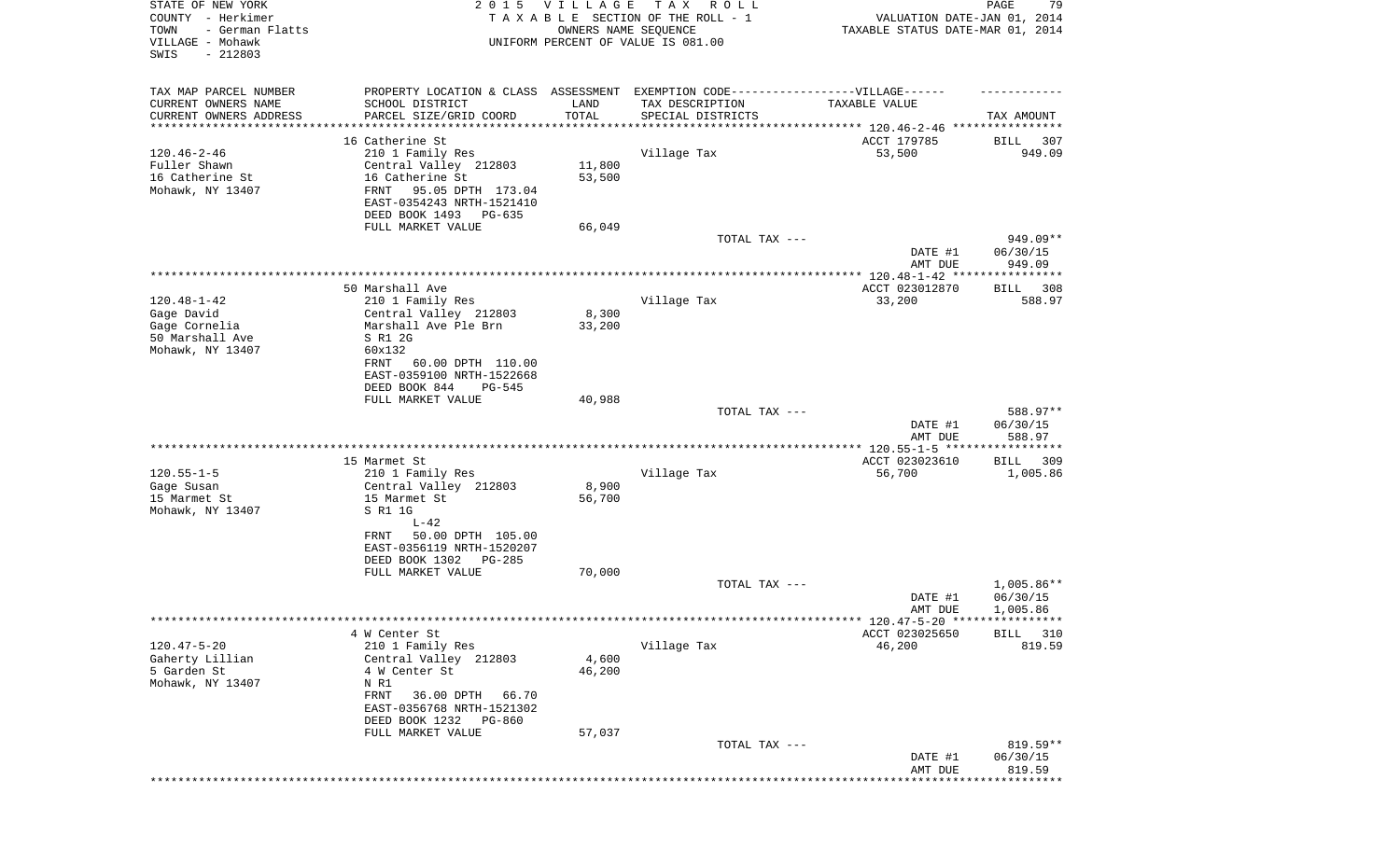| STATE OF NEW YORK<br>COUNTY - Herkimer<br>- German Flatts<br>TOWN<br>VILLAGE - Mohawk<br>$-212803$<br>SWIS |                                                                                                                                                                                                           | 2015 VILLAGE<br>OWNERS NAME SEQUENCE | TAX ROLL<br>TAXABLE SECTION OF THE ROLL - 1<br>UNIFORM PERCENT OF VALUE IS 081.00 | VALUATION DATE-JAN 01, 2014<br>TAXABLE STATUS DATE-MAR 01, 2014 | PAGE<br>80                           |
|------------------------------------------------------------------------------------------------------------|-----------------------------------------------------------------------------------------------------------------------------------------------------------------------------------------------------------|--------------------------------------|-----------------------------------------------------------------------------------|-----------------------------------------------------------------|--------------------------------------|
| TAX MAP PARCEL NUMBER                                                                                      |                                                                                                                                                                                                           |                                      | PROPERTY LOCATION & CLASS ASSESSMENT EXEMPTION CODE-----------------VILLAGE------ |                                                                 |                                      |
| CURRENT OWNERS NAME<br>CURRENT OWNERS ADDRESS<br>*******************                                       | SCHOOL DISTRICT<br>PARCEL SIZE/GRID COORD<br>*******************                                                                                                                                          | LAND<br>TOTAL<br>***********         | TAX DESCRIPTION<br>SPECIAL DISTRICTS                                              | TAXABLE VALUE<br>************ 120.55-1-41 ************          | TAX AMOUNT                           |
|                                                                                                            | 5 Garden St                                                                                                                                                                                               |                                      |                                                                                   | ACCT 023022590                                                  | <b>BILL</b><br>311                   |
| $120.55 - 1 - 41$                                                                                          | 210 1 Family Res                                                                                                                                                                                          |                                      | VET WAR V 41127                                                                   | 7,155                                                           |                                      |
| Gaherty Lillian<br>5 Garden St<br>Mohawk, NY 13407                                                         | Central Valley 212803<br>5 Garden St<br>E R1 G L21<br>FRNT<br>75.00 DPTH<br>90.00<br>EAST-0356242 NRTH-1519754<br>DEED BOOK 1232<br>$PG-863$                                                              | 11,100<br>75,400                     | Village Tax                                                                       | 68,245                                                          | 1,210.67                             |
|                                                                                                            | FULL MARKET VALUE                                                                                                                                                                                         | 93,086                               |                                                                                   |                                                                 |                                      |
|                                                                                                            |                                                                                                                                                                                                           |                                      | TOTAL TAX ---                                                                     | DATE #1<br>AMT DUE                                              | $1,210.67**$<br>06/30/15<br>1,210.67 |
|                                                                                                            |                                                                                                                                                                                                           |                                      |                                                                                   |                                                                 | ************                         |
|                                                                                                            | 23 Henry St                                                                                                                                                                                               |                                      |                                                                                   | ACCT 023018750                                                  | BILL<br>312                          |
| $120.47 - 9 - 34$<br>Gallagher Anne<br>23 Henry St<br>Mohawk, NY 13407                                     | 210 1 Family Res<br>Central Valley 212803<br>23 Henry St<br>$N$ $L10-4$<br>Life Use G Gallagher<br>FRNT<br>58.48 DPTH 180.00<br>EAST-0357684 NRTH-1520390<br>DEED BOOK 892<br>PG-475<br>FULL MARKET VALUE | 10,300<br>58,200<br>71,852           | Village Tax                                                                       | 58,200                                                          | 1,032.47                             |
|                                                                                                            |                                                                                                                                                                                                           |                                      | TOTAL TAX ---                                                                     |                                                                 | 1,032.47**                           |
|                                                                                                            |                                                                                                                                                                                                           |                                      |                                                                                   | DATE #1<br>AMT DUE                                              | 06/30/15<br>1,032.47                 |
|                                                                                                            |                                                                                                                                                                                                           |                                      |                                                                                   |                                                                 |                                      |
|                                                                                                            | 8 John St                                                                                                                                                                                                 |                                      |                                                                                   | ACCT 023024000                                                  | 313<br>BILL                          |
| $120.47 - 3 - 71$                                                                                          | 210 1 Family Res                                                                                                                                                                                          |                                      | Village Tax                                                                       | 32,600                                                          | 578.32                               |
| Garbera Francis<br>Garbera Mattie<br>8 John St<br>Mohawk, NY 13407                                         | Central Valley 212803<br>8 John St<br>W R1<br>D<br><b>FRNT</b><br>50.00 DPTH<br>98.00<br>EAST-0356068 NRTH-1520947<br>DEED BOOK 919<br>$PG-624$                                                           | 8,000<br>32,600                      | XC491 Water relevy                                                                | 430.71 MT M                                                     | 430.71                               |
|                                                                                                            | FULL MARKET VALUE                                                                                                                                                                                         | 40,247                               | TOTAL TAX ---                                                                     |                                                                 | $1,009.03**$                         |
|                                                                                                            |                                                                                                                                                                                                           |                                      |                                                                                   | DATE #1<br>AMT DUE                                              | 06/30/15<br>1,009.03                 |
|                                                                                                            |                                                                                                                                                                                                           |                                      |                                                                                   |                                                                 |                                      |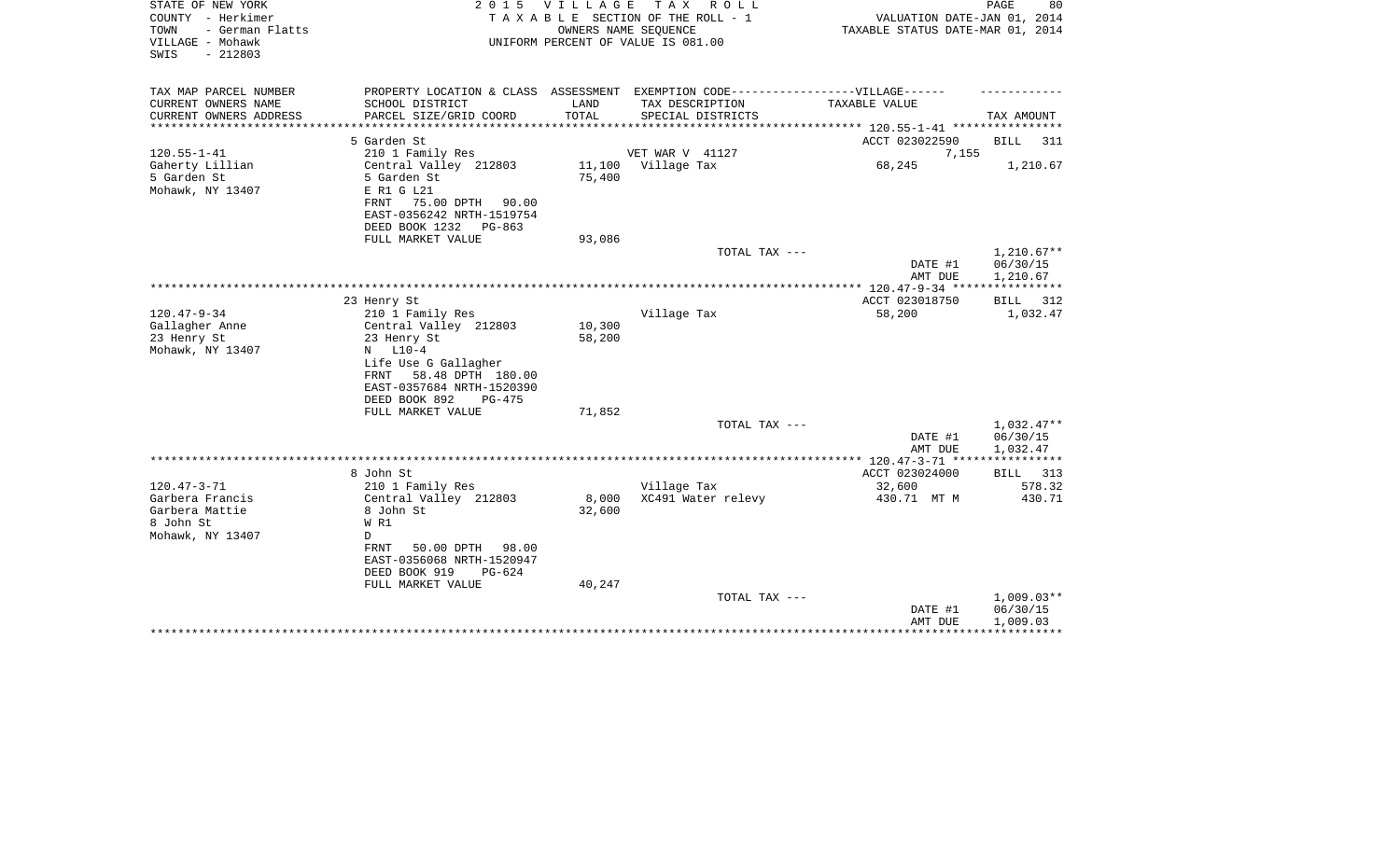| STATE OF NEW YORK<br>COUNTY - Herkimer<br>- German Flatts<br>TOWN<br>VILLAGE - Mohawk<br>$-212803$<br>SWIS | 2 0 1 5                                                                                             | V I L L A G E | TAX ROLL<br>TAXABLE SECTION OF THE ROLL - 1<br>OWNERS NAME SEQUENCE<br>UNIFORM PERCENT OF VALUE IS 081.00 | VALUATION DATE-JAN 01, 2014<br>TAXABLE STATUS DATE-MAR 01, 2014 | PAGE<br>81            |
|------------------------------------------------------------------------------------------------------------|-----------------------------------------------------------------------------------------------------|---------------|-----------------------------------------------------------------------------------------------------------|-----------------------------------------------------------------|-----------------------|
| TAX MAP PARCEL NUMBER<br>CURRENT OWNERS NAME                                                               | PROPERTY LOCATION & CLASS ASSESSMENT EXEMPTION CODE----------------VILLAGE------<br>SCHOOL DISTRICT | LAND          | TAX DESCRIPTION                                                                                           | <b>TAXABLE VALUE</b>                                            |                       |
| CURRENT OWNERS ADDRESS                                                                                     | PARCEL SIZE/GRID COORD                                                                              | TOTAL         | SPECIAL DISTRICTS                                                                                         |                                                                 | TAX AMOUNT            |
| ***************                                                                                            | **********************                                                                              |               |                                                                                                           |                                                                 |                       |
|                                                                                                            | 28 Orchard St                                                                                       |               |                                                                                                           | ACCT 023010200                                                  | BILL 314              |
| $120.48 - 1 - 17$                                                                                          | 220 2 Family Res                                                                                    |               | Village Tax                                                                                               | 42,800                                                          | 759.27                |
| Garcia Heriberto Jr                                                                                        | Central Valley 212803                                                                               | 6,600         |                                                                                                           |                                                                 |                       |
| 28 Orchard St                                                                                              | 28 Orchard St                                                                                       | 42,800        |                                                                                                           |                                                                 |                       |
| Mohawk, NY 13407                                                                                           | W R1                                                                                                |               |                                                                                                           |                                                                 |                       |
|                                                                                                            | 75x80<br>FRNT 129.00 DPTH 96.50                                                                     |               |                                                                                                           |                                                                 |                       |
|                                                                                                            | EAST-0358299 NRTH-1522082                                                                           |               |                                                                                                           |                                                                 |                       |
|                                                                                                            | DEED BOOK 1348<br><b>PG-291</b>                                                                     |               |                                                                                                           |                                                                 |                       |
|                                                                                                            | FULL MARKET VALUE                                                                                   | 52,840        |                                                                                                           |                                                                 |                       |
|                                                                                                            |                                                                                                     |               | TOTAL TAX ---                                                                                             |                                                                 | $759.27**$            |
|                                                                                                            |                                                                                                     |               |                                                                                                           | DATE #1                                                         | 06/30/15              |
|                                                                                                            |                                                                                                     |               |                                                                                                           | AMT DUE                                                         | 759.27                |
|                                                                                                            | 29 Columbia St                                                                                      |               |                                                                                                           |                                                                 |                       |
| $120.47 - 7 - 13$                                                                                          | 411 Apartment                                                                                       |               | Village Tax                                                                                               | ACCT 179809<br>50,000                                           | 315<br>BILL<br>887.00 |
| Gauthier Jeffrey                                                                                           | Central Valley 212803                                                                               | 10,200        |                                                                                                           |                                                                 |                       |
| Gauthier Pamela                                                                                            | 29 Columbia St                                                                                      | 50,000        |                                                                                                           |                                                                 |                       |
| 1352 Travis Rd                                                                                             | 6 Apts                                                                                              |               |                                                                                                           |                                                                 |                       |
| Mohawk, NY 13407                                                                                           | FRNT 65.00 DPTH 132.70                                                                              |               |                                                                                                           |                                                                 |                       |
|                                                                                                            | EAST-0357110 NRTH-1521609                                                                           |               |                                                                                                           |                                                                 |                       |
|                                                                                                            | DEED BOOK 1493<br><b>PG-841</b>                                                                     |               |                                                                                                           |                                                                 |                       |
|                                                                                                            | FULL MARKET VALUE                                                                                   | 61,728        |                                                                                                           |                                                                 |                       |
|                                                                                                            |                                                                                                     |               | TOTAL TAX ---                                                                                             | DATE #1                                                         | 887.00**<br>06/30/15  |
|                                                                                                            |                                                                                                     |               |                                                                                                           | AMT DUE                                                         | 887.00                |
|                                                                                                            |                                                                                                     |               |                                                                                                           |                                                                 | ************          |
|                                                                                                            | 37 Columbia St                                                                                      |               |                                                                                                           | ACCT 023020160                                                  | 316<br>BILL           |
| $120.47 - 7 - 16$                                                                                          | 210 1 Family Res                                                                                    |               | Village Tax                                                                                               | 30,900                                                          | 548.17                |
| Gauthier Larrie                                                                                            | Central Valley 212803                                                                               | 10,500        |                                                                                                           |                                                                 |                       |
| Gauthier Jacquene                                                                                          | 37 Columbia St                                                                                      | 30,900        |                                                                                                           |                                                                 |                       |
| 37 Columbia St<br>Mohawk, NY 13407                                                                         | E R1 3G<br>62x140                                                                                   |               |                                                                                                           |                                                                 |                       |
|                                                                                                            | 62.00 DPTH 150.00<br>FRNT                                                                           |               |                                                                                                           |                                                                 |                       |
|                                                                                                            | EAST-0357054 NRTH-1521383                                                                           |               |                                                                                                           |                                                                 |                       |
|                                                                                                            | DEED BOOK 1090<br>$PG-279$                                                                          |               |                                                                                                           |                                                                 |                       |
|                                                                                                            | FULL MARKET VALUE                                                                                   | 38,148        |                                                                                                           |                                                                 |                       |
|                                                                                                            |                                                                                                     |               | TOTAL TAX ---                                                                                             |                                                                 | 548.17**              |
|                                                                                                            |                                                                                                     |               |                                                                                                           | DATE #1                                                         | 06/30/15              |
|                                                                                                            |                                                                                                     |               |                                                                                                           | AMT DUE                                                         | 548.17                |
|                                                                                                            |                                                                                                     |               |                                                                                                           |                                                                 |                       |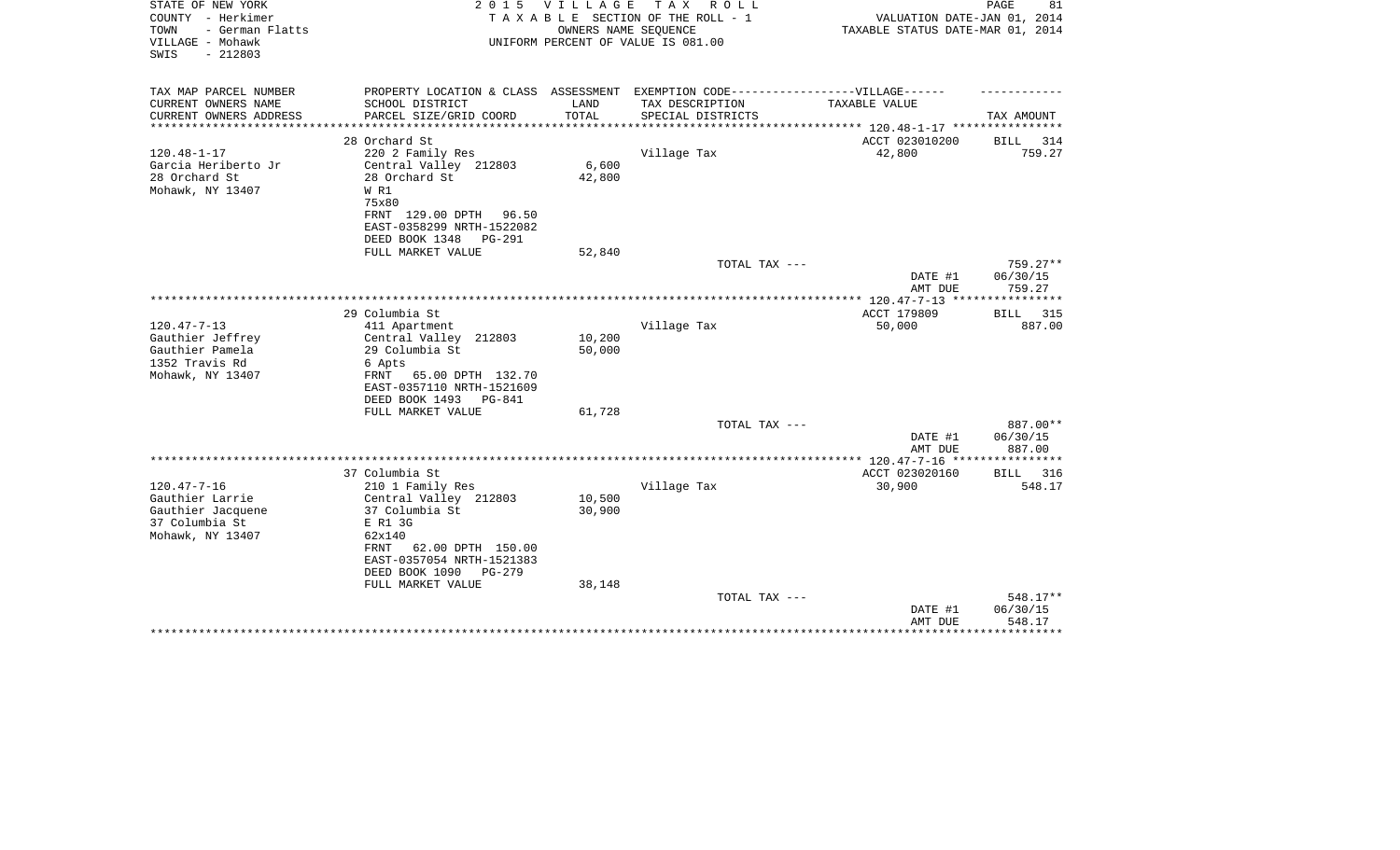| STATE OF NEW YORK<br>COUNTY - Herkimer<br>- German Flatts<br>TOWN<br>VILLAGE - Mohawk<br>SWIS<br>$-212803$ | 2 0 1 5                                                                          | <b>VILLAGE</b><br>OWNERS NAME SEQUENCE | T A X<br>R O L L<br>TAXABLE SECTION OF THE ROLL - 1<br>UNIFORM PERCENT OF VALUE IS 081.00 | VALUATION DATE-JAN 01, 2014<br>TAXABLE STATUS DATE-MAR 01, 2014 | PAGE<br>82               |
|------------------------------------------------------------------------------------------------------------|----------------------------------------------------------------------------------|----------------------------------------|-------------------------------------------------------------------------------------------|-----------------------------------------------------------------|--------------------------|
| TAX MAP PARCEL NUMBER                                                                                      | PROPERTY LOCATION & CLASS ASSESSMENT EXEMPTION CODE----------------VILLAGE------ |                                        |                                                                                           |                                                                 |                          |
| CURRENT OWNERS NAME                                                                                        | SCHOOL DISTRICT                                                                  | LAND                                   | TAX DESCRIPTION                                                                           | TAXABLE VALUE                                                   |                          |
| CURRENT OWNERS ADDRESS<br>********************                                                             | PARCEL SIZE/GRID COORD                                                           | TOTAL<br>* * * * * * * * * * *         | SPECIAL DISTRICTS                                                                         |                                                                 | TAX AMOUNT               |
|                                                                                                            | 56 Church St                                                                     |                                        |                                                                                           | ACCT 177678                                                     | 317<br>BILL              |
| $120.47 - 8 - 39$                                                                                          | 210 1 Family Res                                                                 |                                        | Village Tax                                                                               | 51,646                                                          | 916.20                   |
| Gay David                                                                                                  | Central Valley 212803                                                            | 9,300                                  |                                                                                           |                                                                 |                          |
| 56 Church St                                                                                               | 56 Church St                                                                     | 51,646                                 |                                                                                           |                                                                 |                          |
| Mohawk, NY 13407                                                                                           | W R1<br><b>FRNT</b><br>60.00 DPTH 120.00                                         |                                        |                                                                                           |                                                                 |                          |
|                                                                                                            | EAST-0357458 NRTH-1520722                                                        |                                        |                                                                                           |                                                                 |                          |
|                                                                                                            | DEED BOOK 1480<br>PG-403                                                         |                                        |                                                                                           |                                                                 |                          |
|                                                                                                            | FULL MARKET VALUE                                                                | 63,760                                 |                                                                                           |                                                                 |                          |
|                                                                                                            |                                                                                  |                                        | TOTAL TAX ---                                                                             | DATE #1                                                         | $916.20**$<br>06/30/15   |
|                                                                                                            |                                                                                  |                                        |                                                                                           | AMT DUE                                                         | 916.20                   |
|                                                                                                            |                                                                                  |                                        |                                                                                           |                                                                 |                          |
|                                                                                                            | 4 Michigan St                                                                    |                                        |                                                                                           | ACCT 178011                                                     | BILL<br>318              |
| $120.47 - 7 - 2$<br>GDJ Properties LLC                                                                     | 210 1 Family Res<br>Central Valley 212803                                        | 4,200                                  | Village Tax                                                                               | 53,000                                                          | 940.22                   |
| 629 Robinson Rd                                                                                            | 4 Michigan St                                                                    | 53,000                                 |                                                                                           |                                                                 |                          |
| Mohawk, NY 13407                                                                                           | S R1                                                                             |                                        |                                                                                           |                                                                 |                          |
|                                                                                                            | 35.00 DPTH<br>FRNT<br>60.00                                                      |                                        |                                                                                           |                                                                 |                          |
|                                                                                                            | EAST-0357331 NRTH-1522230<br>DEED BOOK 1482<br>PG-393                            |                                        |                                                                                           |                                                                 |                          |
|                                                                                                            | FULL MARKET VALUE                                                                | 65,432                                 |                                                                                           |                                                                 |                          |
|                                                                                                            |                                                                                  |                                        | TOTAL TAX ---                                                                             |                                                                 | 940.22**                 |
|                                                                                                            |                                                                                  |                                        |                                                                                           | DATE #1                                                         | 06/30/15                 |
|                                                                                                            |                                                                                  |                                        |                                                                                           | AMT DUE                                                         | 940.22                   |
|                                                                                                            | 11 Charles St                                                                    |                                        |                                                                                           | ACCT 023028440                                                  | BILL<br>319              |
| $120.47 - 3 - 21$                                                                                          | 210 1 Family Res                                                                 |                                        | Village Tax                                                                               | 79,800                                                          | 1,415.65                 |
| Gebo Joan                                                                                                  | Central Valley 212803                                                            | 11,400                                 |                                                                                           |                                                                 |                          |
| Gebo Robert Jr<br>11 Charles St                                                                            | 11 Charles St<br>FRNT<br>30.00 DPTH 140.00                                       | 79,800                                 |                                                                                           |                                                                 |                          |
| Mohawk, NY 13407                                                                                           | EAST-0355594 NRTH-1521657                                                        |                                        |                                                                                           |                                                                 |                          |
|                                                                                                            | DEED BOOK 1090<br>PG-435                                                         |                                        |                                                                                           |                                                                 |                          |
|                                                                                                            | FULL MARKET VALUE                                                                | 98,519                                 |                                                                                           |                                                                 |                          |
|                                                                                                            |                                                                                  |                                        | TOTAL TAX ---                                                                             | DATE #1                                                         | $1,415.65**$<br>06/30/15 |
|                                                                                                            |                                                                                  |                                        |                                                                                           | AMT DUE                                                         | 1,415.65                 |
|                                                                                                            |                                                                                  |                                        |                                                                                           |                                                                 | *****                    |
|                                                                                                            | 13 Charles St                                                                    |                                        |                                                                                           | ACCT 023028470                                                  | 320<br>BILL              |
| $120.47 - 3 - 20$<br>Gebo Robert                                                                           | 210 1 Family Res<br>Central Valley 212803                                        | 10,400                                 | Village Tax                                                                               | 53,400                                                          | 947.32                   |
| 11 Charles St                                                                                              | 13 Charles St                                                                    | 53,400                                 |                                                                                           |                                                                 |                          |
| Mohawk, NY 13407                                                                                           | FRNT<br>89.00 DPTH 134.20                                                        |                                        |                                                                                           |                                                                 |                          |
|                                                                                                            | EAST-0355514 NRTH-1521714                                                        |                                        |                                                                                           |                                                                 |                          |
|                                                                                                            | DEED BOOK 1112<br>PG-661                                                         |                                        |                                                                                           |                                                                 |                          |
|                                                                                                            | FULL MARKET VALUE                                                                | 65,926                                 | TOTAL TAX ---                                                                             |                                                                 | 947.32**                 |
|                                                                                                            |                                                                                  |                                        |                                                                                           | DATE #1                                                         | 06/30/15                 |
|                                                                                                            |                                                                                  |                                        |                                                                                           | AMT DUE                                                         | 947.32                   |
|                                                                                                            |                                                                                  |                                        |                                                                                           | **************************                                      |                          |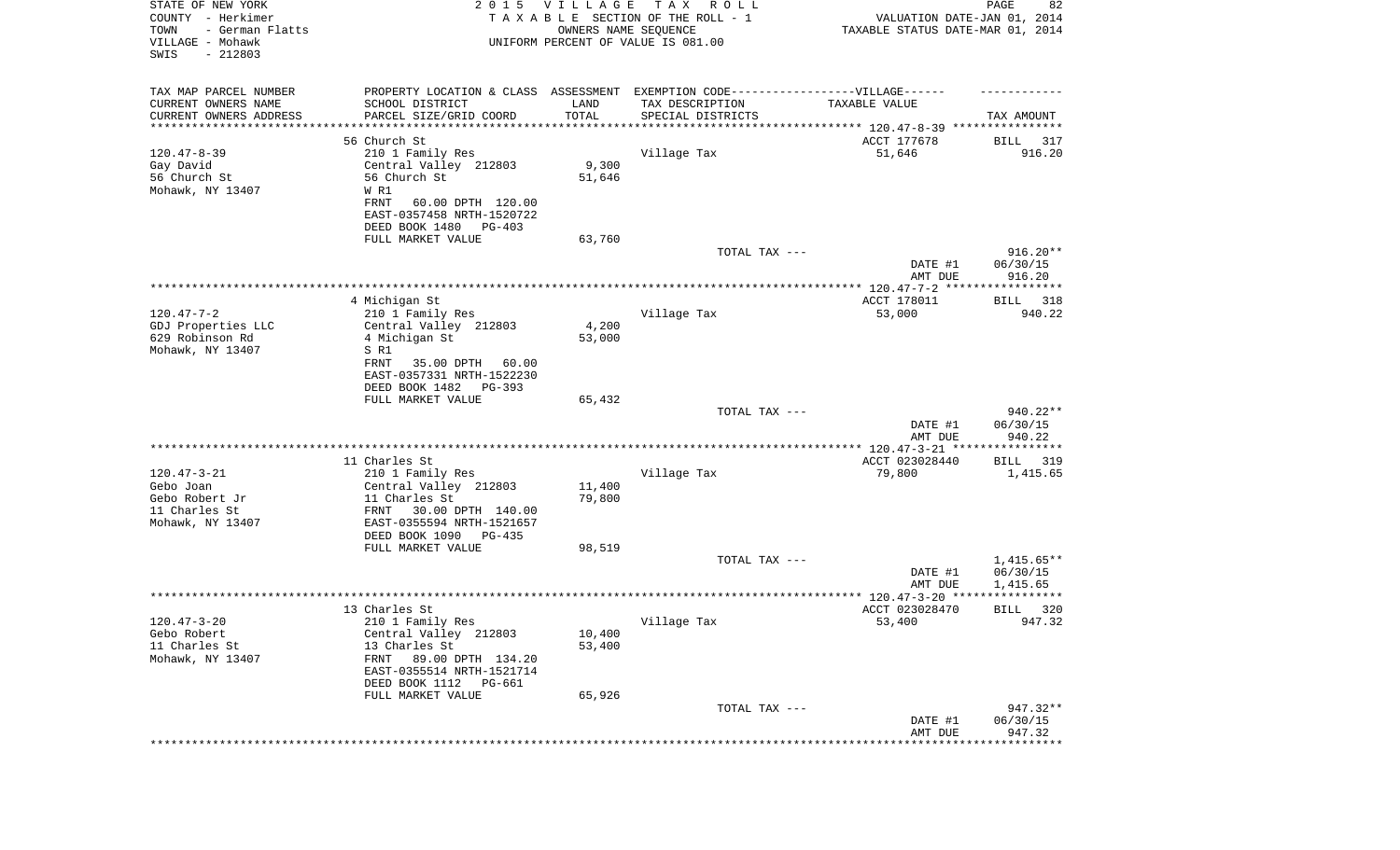| STATE OF NEW YORK<br>COUNTY - Herkimer<br>TOWN<br>- German Flatts<br>VILLAGE - Mohawk<br>SWIS<br>$-212803$ | 2 0 1 5                                                                          | V I L L A G E<br>OWNERS NAME SEQUENCE | T A X<br>R O L L<br>TAXABLE SECTION OF THE ROLL - 1<br>UNIFORM PERCENT OF VALUE IS 081.00 | VALUATION DATE-JAN 01, 2014<br>TAXABLE STATUS DATE-MAR 01, 2014    | 83<br>PAGE              |
|------------------------------------------------------------------------------------------------------------|----------------------------------------------------------------------------------|---------------------------------------|-------------------------------------------------------------------------------------------|--------------------------------------------------------------------|-------------------------|
| TAX MAP PARCEL NUMBER                                                                                      | PROPERTY LOCATION & CLASS ASSESSMENT EXEMPTION CODE----------------VILLAGE------ |                                       |                                                                                           |                                                                    |                         |
| CURRENT OWNERS NAME                                                                                        | SCHOOL DISTRICT                                                                  | LAND                                  | TAX DESCRIPTION                                                                           | TAXABLE VALUE                                                      |                         |
| CURRENT OWNERS ADDRESS<br>*********************                                                            | PARCEL SIZE/GRID COORD<br>**********************                                 | TOTAL                                 | SPECIAL DISTRICTS                                                                         | ************************************* 120.47-3-30.2 ************** | TAX AMOUNT              |
|                                                                                                            | Charles St                                                                       |                                       |                                                                                           | ACCT 023028475                                                     | BILL 321                |
| $120.47 - 3 - 30.2$                                                                                        | 311 Res vac land                                                                 |                                       | Village Tax                                                                               | 4,000                                                              | 70.96                   |
| Gebo Robert                                                                                                | Central Valley 212803                                                            | 4,000                                 |                                                                                           |                                                                    |                         |
| 11 Charles St                                                                                              | Charles St                                                                       | 4,000                                 |                                                                                           |                                                                    |                         |
| Mohawk, NY 13407                                                                                           | FRNT<br>9.00 DPTH 134.20<br>EAST-0355479 NRTH-1521679                            |                                       |                                                                                           |                                                                    |                         |
|                                                                                                            | DEED BOOK 1112<br>PG-661                                                         |                                       |                                                                                           |                                                                    |                         |
|                                                                                                            | FULL MARKET VALUE                                                                | 4,938                                 |                                                                                           |                                                                    |                         |
|                                                                                                            |                                                                                  |                                       | TOTAL TAX ---                                                                             |                                                                    | 70.96**                 |
|                                                                                                            |                                                                                  |                                       |                                                                                           | DATE #1<br>AMT DUE                                                 | 06/30/15<br>70.96       |
|                                                                                                            |                                                                                  |                                       |                                                                                           |                                                                    |                         |
|                                                                                                            | 27 Green St.                                                                     |                                       |                                                                                           | ACCT 023013410                                                     | 322<br>BILL             |
| $120.48 - 1 - 57$<br>Gerhardt Dale                                                                         | 210 1 Family Res<br>Central Valley 212803                                        | 8,700                                 | Village Tax                                                                               | 32,000                                                             | 567.68                  |
| N10960 Somo Lake Dr                                                                                        | 27 Green St                                                                      | 32,000                                |                                                                                           |                                                                    |                         |
| Tomahawk, WI 54487                                                                                         | E R1                                                                             |                                       |                                                                                           |                                                                    |                         |
|                                                                                                            | 53x200                                                                           |                                       |                                                                                           |                                                                    |                         |
|                                                                                                            | 53.00 DPTH 120.00<br>FRNT<br>EAST-0358077 NRTH-1521322                           |                                       |                                                                                           |                                                                    |                         |
|                                                                                                            | DEED BOOK 1368<br>PG-951                                                         |                                       |                                                                                           |                                                                    |                         |
|                                                                                                            | FULL MARKET VALUE                                                                | 39,506                                |                                                                                           |                                                                    |                         |
|                                                                                                            |                                                                                  |                                       | TOTAL TAX ---                                                                             |                                                                    | $567.68**$              |
|                                                                                                            |                                                                                  |                                       |                                                                                           | DATE #1<br>AMT DUE                                                 | 06/30/15<br>567.68      |
|                                                                                                            |                                                                                  |                                       |                                                                                           |                                                                    |                         |
|                                                                                                            | 29 Green St                                                                      |                                       |                                                                                           | ACCT 023013440                                                     | BILL 323                |
| $120.48 - 1 - 58.1$                                                                                        | 210 1 Family Res                                                                 |                                       | Village Tax                                                                               | 36,800                                                             | 652.83                  |
| Gerhardt Ward                                                                                              | Central Valley 212803                                                            | 10,200                                |                                                                                           |                                                                    |                         |
| 110 Elm St<br>Ilion, NY 13357                                                                              | 29 Green St<br>E R1                                                              | 36,800                                |                                                                                           |                                                                    |                         |
|                                                                                                            | FRNT 135.00 DPTH 143.00                                                          |                                       |                                                                                           |                                                                    |                         |
|                                                                                                            | EAST-0358065 NRTH-1521260                                                        |                                       |                                                                                           |                                                                    |                         |
|                                                                                                            | DEED BOOK 1408<br>PG-657                                                         |                                       |                                                                                           |                                                                    |                         |
|                                                                                                            | FULL MARKET VALUE                                                                | 45,432                                | TOTAL TAX ---                                                                             |                                                                    | 652.83**                |
|                                                                                                            |                                                                                  |                                       |                                                                                           | DATE #1                                                            | 06/30/15                |
|                                                                                                            |                                                                                  |                                       |                                                                                           | AMT DUE                                                            | 652.83                  |
|                                                                                                            |                                                                                  |                                       |                                                                                           |                                                                    |                         |
| $120.55 - 1 - 40$                                                                                          | 9 Garden St<br>210 1 Family Res                                                  |                                       | Village Tax                                                                               | ACCT 023022620<br>80,000                                           | BILL 324<br>1,419.20    |
| Gerhardt Wayne                                                                                             | Central Valley 212803                                                            | 11,500                                |                                                                                           |                                                                    |                         |
| 9 Garden St                                                                                                | 9 Garden St                                                                      | 80,000                                |                                                                                           |                                                                    |                         |
| Mohawk, NY 13407                                                                                           | R1 G Sp                                                                          |                                       |                                                                                           |                                                                    |                         |
|                                                                                                            | 90.00 DPTH<br>FRNT<br>90.00                                                      |                                       |                                                                                           |                                                                    |                         |
|                                                                                                            | EAST-0356219 NRTH-1519671<br>DEED BOOK 823<br>PG-676                             |                                       |                                                                                           |                                                                    |                         |
|                                                                                                            | FULL MARKET VALUE                                                                | 98,765                                |                                                                                           |                                                                    |                         |
|                                                                                                            |                                                                                  |                                       | TOTAL TAX ---                                                                             |                                                                    | $1,419.20**$            |
|                                                                                                            |                                                                                  |                                       |                                                                                           | DATE #1                                                            | 06/30/15                |
|                                                                                                            |                                                                                  |                                       |                                                                                           | AMT DUE                                                            | 1,419.20<br>*********** |
|                                                                                                            |                                                                                  |                                       |                                                                                           |                                                                    |                         |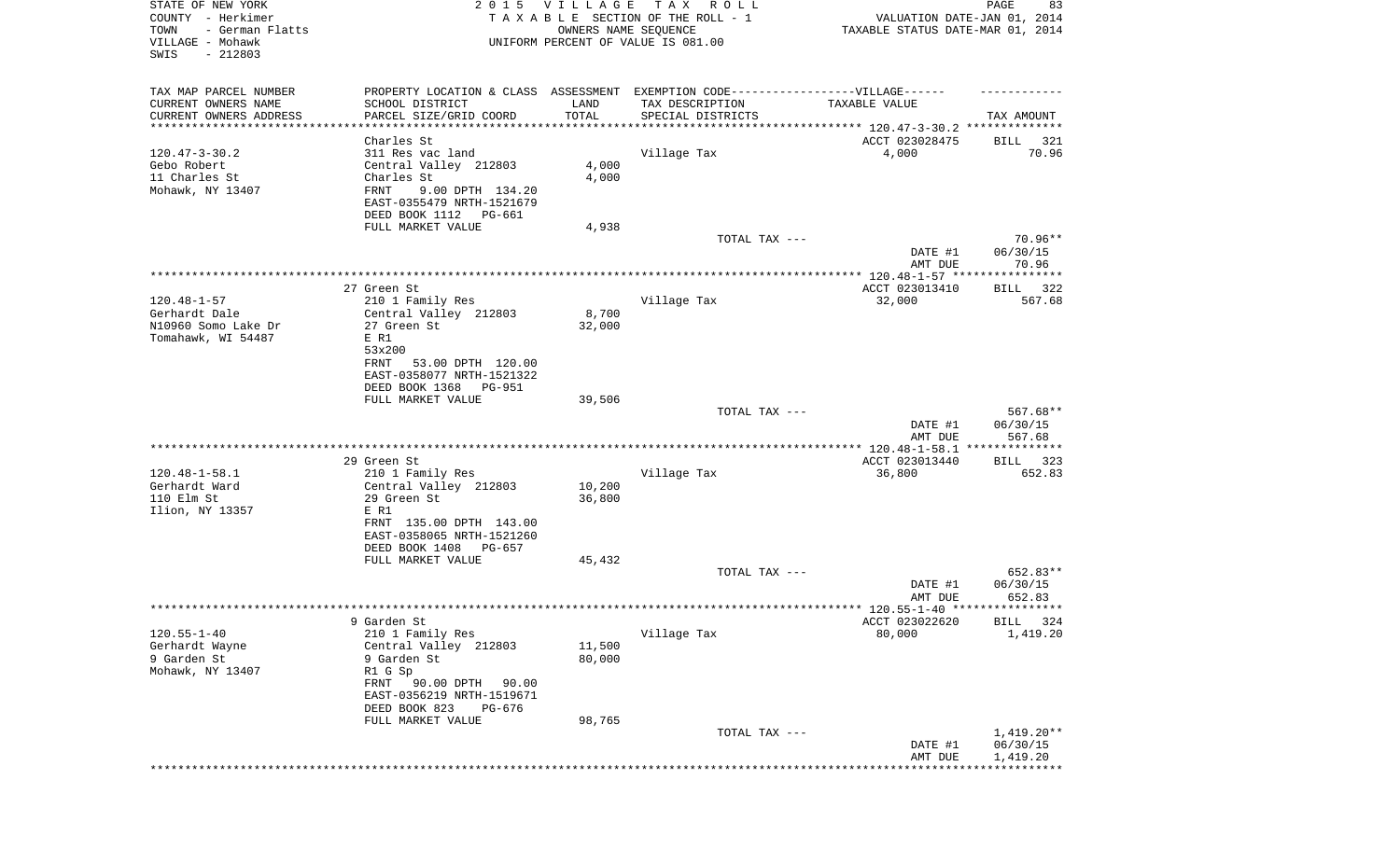| STATE OF NEW YORK<br>COUNTY - Herkimer<br>- German Flatts<br>TOWN<br>VILLAGE - Mohawk<br>SWIS<br>$-212803$ | 2 0 1 5                                                                                                                                                                                                 | <b>VILLAGE</b><br>OWNERS NAME SEQUENCE | T A X<br>R O L L<br>TAXABLE SECTION OF THE ROLL - 1<br>UNIFORM PERCENT OF VALUE IS 081.00                                | VALUATION DATE-JAN 01, 2014<br>TAXABLE STATUS DATE-MAR 01, 2014 | PAGE<br>84                             |
|------------------------------------------------------------------------------------------------------------|---------------------------------------------------------------------------------------------------------------------------------------------------------------------------------------------------------|----------------------------------------|--------------------------------------------------------------------------------------------------------------------------|-----------------------------------------------------------------|----------------------------------------|
| TAX MAP PARCEL NUMBER<br>CURRENT OWNERS NAME<br>CURRENT OWNERS ADDRESS                                     | SCHOOL DISTRICT<br>PARCEL SIZE/GRID COORD                                                                                                                                                               | LAND<br>TOTAL                          | PROPERTY LOCATION & CLASS ASSESSMENT EXEMPTION CODE----------------VILLAGE------<br>TAX DESCRIPTION<br>SPECIAL DISTRICTS | TAXABLE VALUE                                                   | TAX AMOUNT                             |
| ********************                                                                                       |                                                                                                                                                                                                         | **********                             |                                                                                                                          |                                                                 |                                        |
| $120.55 - 1 - 28$<br>Giarrusso Rodney<br>Giarrusso Kehli<br>48 Columbia St<br>Mohawk, NY 13407             | 48 Columbia St<br>210 1 Family Res<br>Central Valley 212803<br>48 Columbia St<br>R1 2G Sun Rm Sp<br>48.26 DPTH 199.85<br>FRNT<br>EAST-0356412 NRTH-1519913<br>DEED BOOK 1117<br>PG-453                  | 13,500<br>72,100                       | Village Tax                                                                                                              | ACCT 023021840<br>72,100                                        | 325<br>BILL<br>1,279.05                |
|                                                                                                            | FULL MARKET VALUE                                                                                                                                                                                       | 89,012                                 | TOTAL TAX ---                                                                                                            | DATE #1                                                         | $1,279.05**$<br>06/30/15               |
|                                                                                                            |                                                                                                                                                                                                         |                                        |                                                                                                                          | AMT DUE                                                         | 1,279.05                               |
| $120.47 - 3 - 11$<br>Gilbert Darrell<br>629 Robinson Rd<br>Mohawk, NY 13407                                | 8 Devendorf St<br>210 1 Family Res<br>Central Valley 212803<br>8 Devendorf St<br>30.00 DPTH 213.00<br>FRNT<br>EAST-0355786 NRTH-1521954<br>DEED BOOK 836<br>$PG-28$                                     | 6,200<br>54,800                        | Village Tax                                                                                                              | ACCT 023027870<br>54,800                                        | BILL 326<br>972.15                     |
|                                                                                                            | FULL MARKET VALUE                                                                                                                                                                                       | 67,654                                 | TOTAL TAX ---                                                                                                            |                                                                 | $972.15**$                             |
|                                                                                                            |                                                                                                                                                                                                         |                                        |                                                                                                                          | DATE #1<br>AMT DUE                                              | 06/30/15<br>972.15                     |
|                                                                                                            | 67 Walnut St                                                                                                                                                                                            |                                        |                                                                                                                          | ************ 120.47-8-30 ****<br>ACCT 023016890                 | * * * * * * * * * * * *<br>BILL<br>327 |
| $120.47 - 8 - 30$<br>Glogowski John<br>67 Walnut St<br>Mohawk, NY 13407                                    | 210 1 Family Res<br>Central Valley 212803<br>67 Walnut St<br>G R1<br>60x155<br>60.00 DPTH 150.00<br>FRNT<br>EAST-0357217 NRTH-1520665<br>DEED BOOK 1211<br>PG-856                                       | 10,300<br>41,900                       | Village Tax                                                                                                              | 41,900                                                          | 743.31                                 |
|                                                                                                            | FULL MARKET VALUE                                                                                                                                                                                       | 51,728                                 |                                                                                                                          |                                                                 |                                        |
|                                                                                                            |                                                                                                                                                                                                         |                                        | TOTAL TAX ---                                                                                                            | DATE #1<br>AMT DUE                                              | 743.31**<br>06/30/15<br>743.31         |
|                                                                                                            | 46 Green St                                                                                                                                                                                             |                                        |                                                                                                                          | ACCT 023014340                                                  | BILL 328                               |
| $120.47 - 9 - 42$<br>Glogowski Steve<br>Attn: Steve Glogowski<br>46 Green St<br>Mohawk, NY 13407           | 210 1 Family Res<br>Central Valley 212803<br>46 Green St<br>W R1 2G<br>Life Use Steve Glogowski<br>FRNT 186.00 DPTH 115.00<br>EAST-0357757 NRTH-1520766<br>DEED BOOK 804<br>PG-631<br>FULL MARKET VALUE | 12,800<br>39,500<br>48,765             | Village Tax                                                                                                              | 39,500                                                          | 700.73                                 |
|                                                                                                            |                                                                                                                                                                                                         |                                        | TOTAL TAX ---                                                                                                            | DATE #1<br>AMT DUE                                              | 700.73**<br>06/30/15<br>700.73         |
|                                                                                                            |                                                                                                                                                                                                         |                                        |                                                                                                                          |                                                                 |                                        |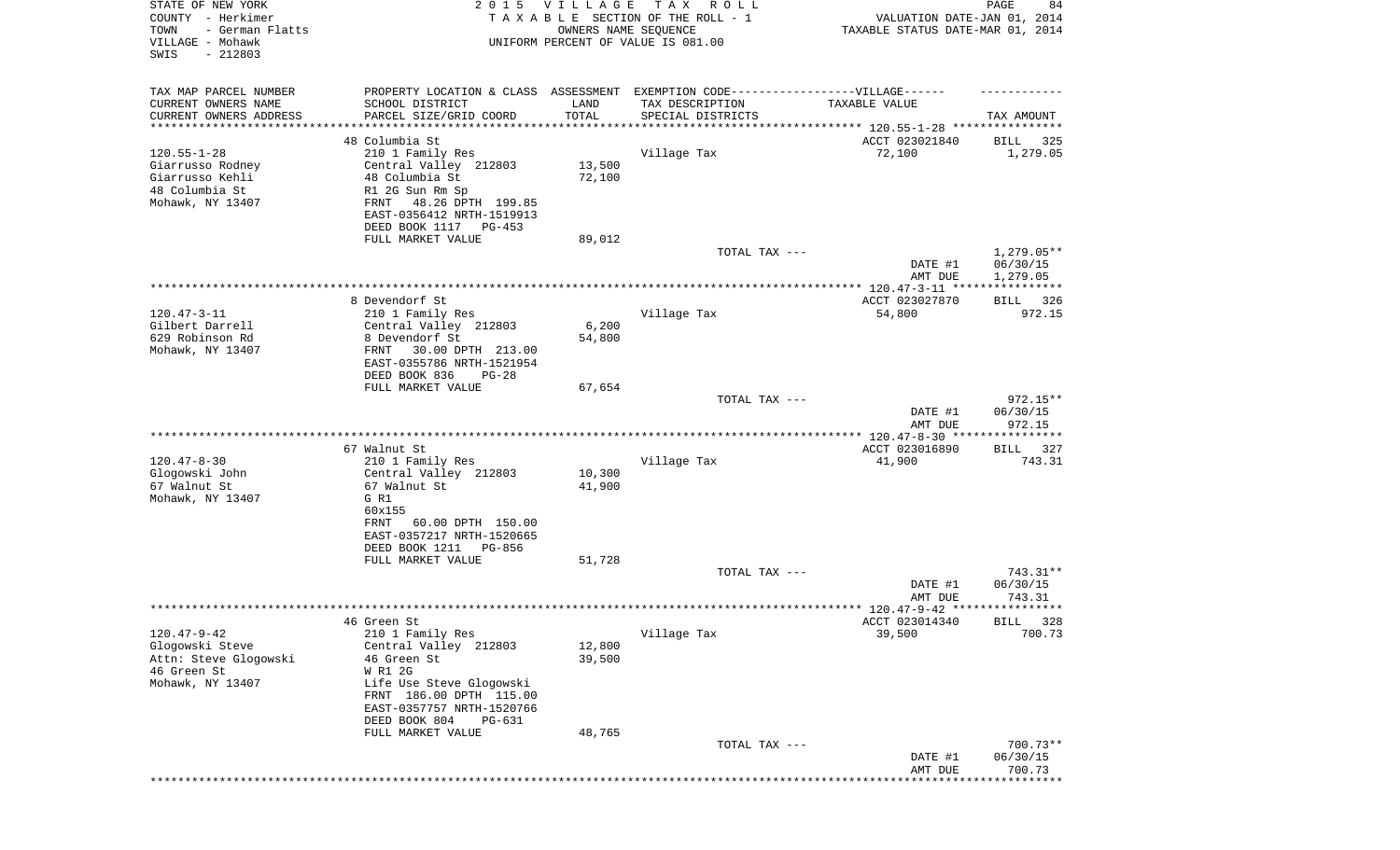| STATE OF NEW YORK<br>COUNTY - Herkimer<br>TOWN<br>- German Flatts<br>VILLAGE - Mohawk<br>SWIS<br>$-212803$ |                                                                                                                                                                                 | 2015 VILLAGE     | TAX ROLL<br>TAXABLE SECTION OF THE ROLL - 1<br>OWNERS NAME SEQUENCE<br>UNIFORM PERCENT OF VALUE IS 081.00 | VALUATION DATE-JAN 01, 2014<br>TAXABLE STATUS DATE-MAR 01, 2014 | PAGE<br>85                           |
|------------------------------------------------------------------------------------------------------------|---------------------------------------------------------------------------------------------------------------------------------------------------------------------------------|------------------|-----------------------------------------------------------------------------------------------------------|-----------------------------------------------------------------|--------------------------------------|
| TAX MAP PARCEL NUMBER<br>CURRENT OWNERS NAME<br>CURRENT OWNERS ADDRESS                                     | PROPERTY LOCATION & CLASS ASSESSMENT EXEMPTION CODE----------------VILLAGE------<br>SCHOOL DISTRICT<br>PARCEL SIZE/GRID COORD                                                   | LAND<br>TOTAL    | TAX DESCRIPTION<br>SPECIAL DISTRICTS                                                                      | TAXABLE VALUE                                                   | TAX AMOUNT                           |
| *********************                                                                                      |                                                                                                                                                                                 |                  |                                                                                                           |                                                                 |                                      |
|                                                                                                            | 5 Hammond St                                                                                                                                                                    |                  |                                                                                                           | ACCT 023021150                                                  | BILL<br>329                          |
| $120.55 - 3 - 16$<br>Gloo Donald<br>Gloo Joan<br>5 Hammond St<br>Mohawk, NY 13407                          | 210 1 Family Res<br>Central Valley 212803<br>5 Hammond St<br>E R1 2G<br>133x236<br>FRNT 133.00 DPTH 270.00<br>EAST-0356498 NRTH-1519145<br>DEED BOOK 00517 PG-00580             | 81,963           | VET WAR V 41127<br>18,100 Village Tax                                                                     | 7,155<br>74,808                                                 | 1,327.09                             |
|                                                                                                            | FULL MARKET VALUE                                                                                                                                                               | 101,189          |                                                                                                           |                                                                 |                                      |
|                                                                                                            |                                                                                                                                                                                 |                  | TOTAL TAX ---                                                                                             | DATE #1<br>AMT DUE                                              | 1,327.09**<br>06/30/15<br>1,327.09   |
|                                                                                                            |                                                                                                                                                                                 |                  |                                                                                                           |                                                                 |                                      |
|                                                                                                            | 17 Columbia St                                                                                                                                                                  |                  |                                                                                                           | ACCT 023019950                                                  | BILL<br>330                          |
| $120.47 - 7 - 9$<br>Goldsmith Margaret<br>Berrie Michael                                                   | 210 1 Family Res<br>Central Valley 212803<br>17 Columbia St                                                                                                                     | 11,000<br>55,000 | VET COM V 41137<br>Village Tax                                                                            | 11,925<br>43,075                                                | 764.15                               |
| 17 Columbia St<br>Mohawk, NY 13407                                                                         | E R1 1G<br>FRNT<br>56.00 DPTH 202.00<br>EAST-0357227 NRTH-1521932<br>DEED BOOK 754<br>PG-230                                                                                    |                  |                                                                                                           |                                                                 |                                      |
|                                                                                                            | FULL MARKET VALUE                                                                                                                                                               | 67,901           |                                                                                                           |                                                                 |                                      |
|                                                                                                            |                                                                                                                                                                                 |                  | TOTAL TAX ---                                                                                             | DATE #1<br>AMT DUE                                              | 764.15**<br>06/30/15<br>764.15       |
|                                                                                                            |                                                                                                                                                                                 |                  |                                                                                                           |                                                                 |                                      |
|                                                                                                            | 14 Grove St                                                                                                                                                                     |                  |                                                                                                           | ACCT 023027300                                                  | 331<br>BILL                          |
| $120.47 - 4 - 20$<br>Goldstein Ronald Jr<br>Goldstein Norma<br>14 Grove St<br>Mohawk, NY 13407             | 210 1 Family Res<br>Central Valley 212803<br>14 Grove St<br>W R1 1G<br>50.00 DPTH 100.00<br>FRNT                                                                                | 7,700<br>80,700  | Village Tax                                                                                               | 80,700                                                          | 1,431.62                             |
|                                                                                                            | EAST-0356289 NRTH-1521809<br>DEED BOOK 933<br>PG-335                                                                                                                            |                  |                                                                                                           |                                                                 |                                      |
|                                                                                                            | FULL MARKET VALUE                                                                                                                                                               | 99,630           | TOTAL TAX ---                                                                                             |                                                                 | $1,431.62**$                         |
|                                                                                                            |                                                                                                                                                                                 |                  |                                                                                                           | DATE #1<br>AMT DUE                                              | 06/30/15<br>1,431.62                 |
|                                                                                                            |                                                                                                                                                                                 |                  |                                                                                                           |                                                                 |                                      |
| $120.55 - 3 - 26$<br>Goodale Gregory<br>Goodale Denise<br>109 Columbia St<br>Mohawk, NY 13407              | 109 Columbia St<br>220 2 Family Res<br>Central Valley 212803<br>109 Columbia St<br>E R2 2G<br>94.23 DPTH 175.00<br>FRNT<br>EAST-0356558 NRTH-1519586<br>DEED BOOK 685<br>PG-996 | 15,600<br>77,600 | Village Tax                                                                                               | ACCT 023021090<br>77,600                                        | <b>BILL</b><br>332<br>1,376.62       |
|                                                                                                            | FULL MARKET VALUE                                                                                                                                                               | 95,802           | TOTAL TAX ---                                                                                             | DATE #1<br>AMT DUE                                              | $1,376.62**$<br>06/30/15<br>1,376.62 |
|                                                                                                            |                                                                                                                                                                                 |                  |                                                                                                           |                                                                 |                                      |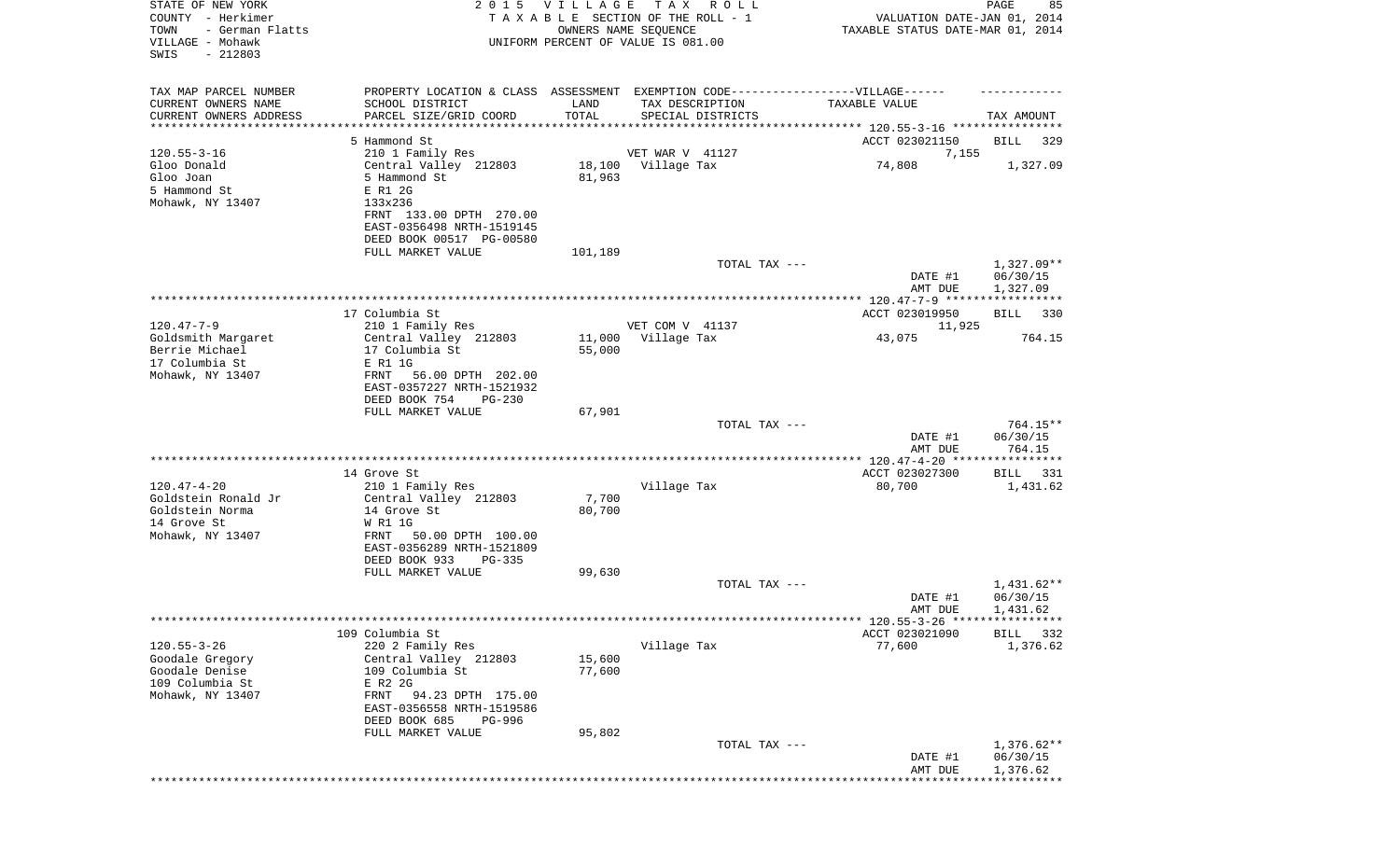| STATE OF NEW YORK<br>COUNTY - Herkimer<br>TOWN<br>- German Flatts<br>VILLAGE - Mohawk<br>SWIS<br>$-212803$ | 2 0 1 5                                                                                                                                                                                                             | <b>VILLAGE</b><br>OWNERS NAME SEQUENCE | T A X<br>R O L L<br>TAXABLE SECTION OF THE ROLL - 1<br>UNIFORM PERCENT OF VALUE IS 081.00                                 | VALUATION DATE-JAN 01, 2014<br>TAXABLE STATUS DATE-MAR 01, 2014 | 86<br>PAGE                           |
|------------------------------------------------------------------------------------------------------------|---------------------------------------------------------------------------------------------------------------------------------------------------------------------------------------------------------------------|----------------------------------------|---------------------------------------------------------------------------------------------------------------------------|-----------------------------------------------------------------|--------------------------------------|
| TAX MAP PARCEL NUMBER<br>CURRENT OWNERS NAME<br>CURRENT OWNERS ADDRESS                                     | SCHOOL DISTRICT<br>PARCEL SIZE/GRID COORD                                                                                                                                                                           | LAND<br>TOTAL                          | PROPERTY LOCATION & CLASS ASSESSMENT EXEMPTION CODE-----------------VILLAGE------<br>TAX DESCRIPTION<br>SPECIAL DISTRICTS | TAXABLE VALUE                                                   | TAX AMOUNT                           |
| *******************                                                                                        |                                                                                                                                                                                                                     |                                        |                                                                                                                           |                                                                 |                                      |
| $120.47 - 4 - 50$<br>Goodale Zachary<br>10 Marmet St<br>Mohawk, NY 13407                                   | 10 Marmet St<br>210 1 Family Res<br>Central Valley 212803<br>10 Marmet St<br>N R1 L50<br>50.00 DPTH 107.00<br>FRNT<br>EAST-0356252 NRTH-1520336<br>DEED BOOK 1463<br>PG-756                                         | 10,800<br>68,200                       | Village Tax                                                                                                               | ACCT 175244<br>68,200                                           | BILL<br>333<br>1,209.87              |
|                                                                                                            | FULL MARKET VALUE                                                                                                                                                                                                   | 84,198                                 | TOTAL TAX ---                                                                                                             | DATE #1<br>AMT DUE                                              | $1,209.87**$<br>06/30/15<br>1,209.87 |
|                                                                                                            |                                                                                                                                                                                                                     |                                        |                                                                                                                           |                                                                 |                                      |
| $120.55 - 2 - 45$<br>Goodson Barbara<br>5 Johnson Ave<br>Mohawk, NY 13407                                  | 5 Johnson Ave<br>210 1 Family Res<br>Central Valley 212803<br>5 Johnson Ave N<br>R1 G<br>FRNT<br>88.90 DPTH 157.50                                                                                                  | 14,200<br>56,300                       | Village Tax                                                                                                               | ACCT 023019410<br>56,300                                        | BILL 334<br>998.76                   |
|                                                                                                            | EAST-0356812 NRTH-1520057<br>DEED BOOK 1131<br>PG-215<br>FULL MARKET VALUE                                                                                                                                          | 69,506                                 | TOTAL TAX ---                                                                                                             |                                                                 | 998.76**                             |
|                                                                                                            |                                                                                                                                                                                                                     |                                        |                                                                                                                           | DATE #1<br>AMT DUE                                              | 06/30/15<br>998.76                   |
|                                                                                                            |                                                                                                                                                                                                                     |                                        |                                                                                                                           | *************** 120.55-1-44 *****************                   |                                      |
|                                                                                                            | 6 Garden St                                                                                                                                                                                                         |                                        |                                                                                                                           | ACCT 023022530                                                  | BILL<br>335                          |
| $120.55 - 1 - 44$                                                                                          | 210 1 Family Res                                                                                                                                                                                                    |                                        | VET WAR V 41127                                                                                                           | 7,155                                                           |                                      |
| Graham Thomas<br>Graham Donna<br>6 Garden St<br>Mohawk, NY 13407                                           | Central Valley 212803<br>6 Garden St W<br>R1 2G Sp<br>FRNT 100.00 DPTH 100.00<br>EAST-0356078 NRTH-1519727<br>DEED BOOK 756<br>PG-111                                                                               | 12,300<br>79,068                       | Village Tax                                                                                                               | 71,913                                                          | 1,275.74                             |
|                                                                                                            | FULL MARKET VALUE                                                                                                                                                                                                   | 97,615                                 |                                                                                                                           |                                                                 |                                      |
|                                                                                                            |                                                                                                                                                                                                                     |                                        | TOTAL TAX ---                                                                                                             | DATE #1<br>AMT DUE                                              | 1,275.74**<br>06/30/15<br>1,275.74   |
|                                                                                                            |                                                                                                                                                                                                                     |                                        |                                                                                                                           |                                                                 | BILL 336                             |
| $120.55 - 3 - 4$<br>Gray James<br>6 Fisher Ave<br>Mohawk, NY 13407                                         | 6 Fisher Ave<br>210 1 Family Res<br>Central Valley 212803<br>6 Fisher Ave<br>W R1 G<br>Life Use Doreen Gray<br>93.00 DPTH 160.83<br>FRNT<br>EAST-0356713 NRTH-1519754<br>DEED BOOK 1279 PG-890<br>FULL MARKET VALUE | 14,500<br>71,300<br>88,025             | Village Tax                                                                                                               | ACCT 023019650<br>71,300                                        | 1,264.86                             |
|                                                                                                            |                                                                                                                                                                                                                     |                                        | TOTAL TAX ---                                                                                                             | DATE #1<br>AMT DUE                                              | $1,264.86**$<br>06/30/15<br>1,264.86 |
|                                                                                                            |                                                                                                                                                                                                                     |                                        |                                                                                                                           |                                                                 |                                      |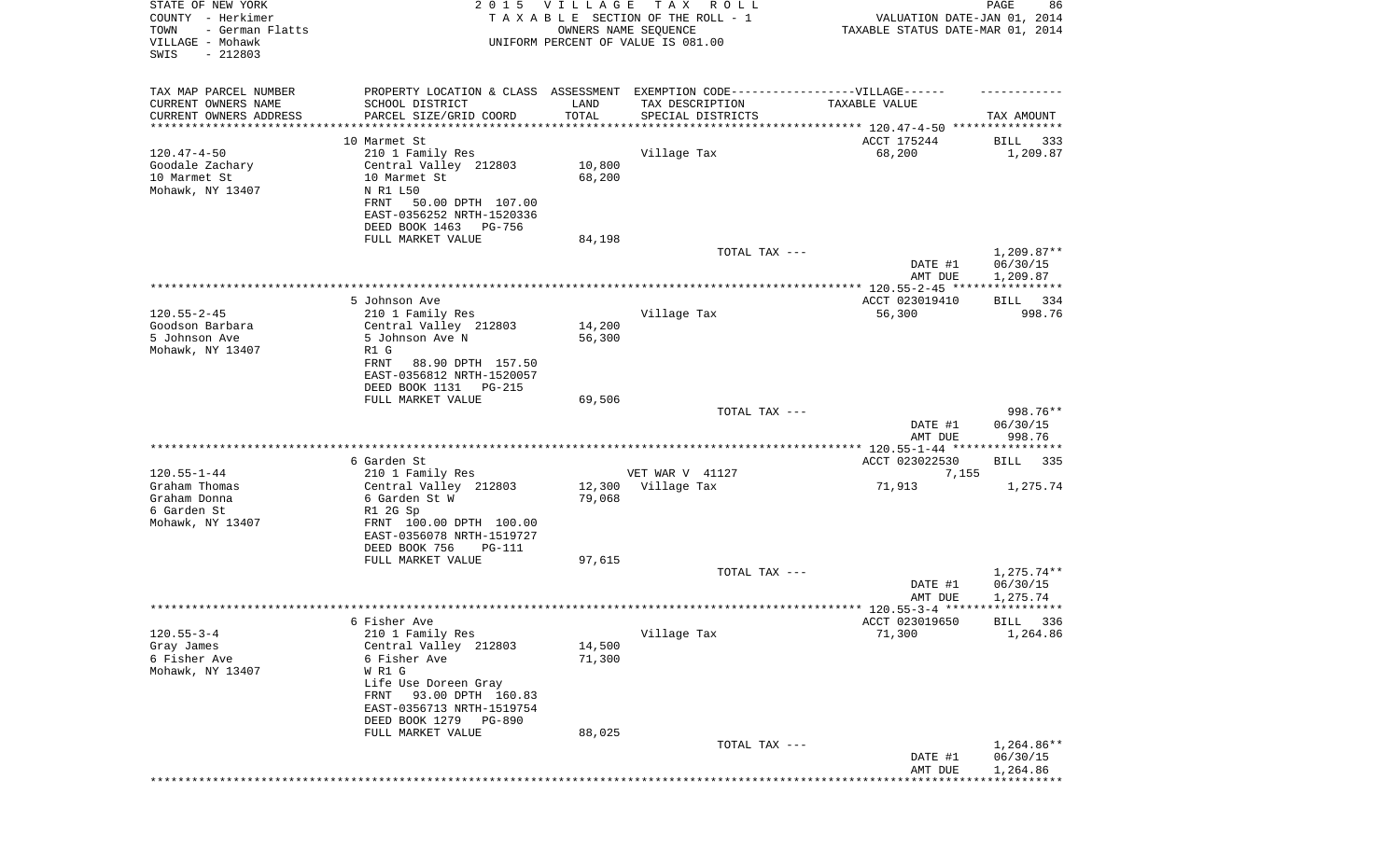| STATE OF NEW YORK<br>COUNTY - Herkimer<br>- German Flatts<br>TOWN<br>VILLAGE - Mohawk<br>SWIS<br>$-212803$ | 2 0 1 5                                                                          | <b>VILLAGE</b><br>OWNERS NAME SEQUENCE | T A X<br>R O L L<br>TAXABLE SECTION OF THE ROLL - 1<br>UNIFORM PERCENT OF VALUE IS 081.00 | VALUATION DATE-JAN 01, 2014<br>TAXABLE STATUS DATE-MAR 01, 2014 | PAGE<br>87                     |
|------------------------------------------------------------------------------------------------------------|----------------------------------------------------------------------------------|----------------------------------------|-------------------------------------------------------------------------------------------|-----------------------------------------------------------------|--------------------------------|
| TAX MAP PARCEL NUMBER                                                                                      | PROPERTY LOCATION & CLASS ASSESSMENT EXEMPTION CODE----------------VILLAGE------ |                                        |                                                                                           |                                                                 |                                |
| CURRENT OWNERS NAME                                                                                        | SCHOOL DISTRICT                                                                  | LAND                                   | TAX DESCRIPTION                                                                           | TAXABLE VALUE                                                   |                                |
| CURRENT OWNERS ADDRESS<br>**********************                                                           | PARCEL SIZE/GRID COORD                                                           | TOTAL                                  | SPECIAL DISTRICTS                                                                         |                                                                 | TAX AMOUNT                     |
|                                                                                                            | 38 W Main St                                                                     |                                        |                                                                                           | ACCT 023002010                                                  | 337<br>BILL                    |
| $120.39 - 2 - 10$                                                                                          | 210 1 Family Res                                                                 |                                        | Village Tax                                                                               | 50,000                                                          | 887.00                         |
| Gray Robert                                                                                                | Central Valley 212803                                                            | 9,200                                  |                                                                                           |                                                                 |                                |
| Feehan Ellen                                                                                               | 38 W Main St                                                                     | 50,000                                 |                                                                                           |                                                                 |                                |
| 12650 Pleasant Ridge Dr                                                                                    | FRNT<br>45.00 DPTH 100.00                                                        |                                        |                                                                                           |                                                                 |                                |
| Walker, LA 70785                                                                                           | EAST-0356682 NRTH-1522460                                                        |                                        |                                                                                           |                                                                 |                                |
|                                                                                                            | DEED BOOK 1117<br>PG-518                                                         |                                        |                                                                                           |                                                                 |                                |
|                                                                                                            | FULL MARKET VALUE                                                                | 61,728                                 |                                                                                           |                                                                 |                                |
|                                                                                                            |                                                                                  |                                        | TOTAL TAX ---                                                                             | DATE #1<br>AMT DUE                                              | 887.00**<br>06/30/15<br>887.00 |
|                                                                                                            |                                                                                  |                                        |                                                                                           |                                                                 |                                |
|                                                                                                            | 6 Erie St                                                                        |                                        |                                                                                           | ACCT 023001560                                                  | 338<br>BILL                    |
| $120.47 - 2 - 14$                                                                                          | 210 1 Family Res                                                                 |                                        | Village Tax                                                                               | 43,500                                                          | 771.69                         |
| Green Mark                                                                                                 | Central Valley 212803                                                            | 7,100                                  |                                                                                           |                                                                 |                                |
| 6 Erie St                                                                                                  | 6 Erie St                                                                        | 43,500                                 |                                                                                           |                                                                 |                                |
| Mohawk, NY 13407                                                                                           | FRNT<br>60.00 DPTH 120.00<br>EAST-0355784 NRTH-1522464                           |                                        |                                                                                           |                                                                 |                                |
|                                                                                                            | DEED BOOK 923<br><b>PG-301</b><br>FULL MARKET VALUE                              | 53,704                                 |                                                                                           |                                                                 |                                |
|                                                                                                            |                                                                                  |                                        | TOTAL TAX ---                                                                             |                                                                 | $771.69**$                     |
|                                                                                                            |                                                                                  |                                        |                                                                                           | DATE #1<br>AMT DUE                                              | 06/30/15<br>771.69             |
|                                                                                                            |                                                                                  |                                        |                                                                                           |                                                                 |                                |
|                                                                                                            | 8 Elizabeth St                                                                   |                                        |                                                                                           | ACCT 023006570                                                  | <b>BILL</b><br>339             |
| $120.39 - 3 - 49$                                                                                          | 210 1 Family Res                                                                 |                                        | VET COM V 41137                                                                           | 6,250                                                           |                                |
| Greene Edward<br>8 Elizabeth St                                                                            | Central Valley 212803<br>10-12 Canal St                                          | 5,000<br>25,000                        | Village Tax                                                                               | 18,750                                                          | 332.63                         |
| Mohawk, NY 13407                                                                                           | Life Use Vena Greene                                                             |                                        |                                                                                           |                                                                 |                                |
|                                                                                                            | 60.00 DPTH 60.00<br>FRNT                                                         |                                        |                                                                                           |                                                                 |                                |
|                                                                                                            | EAST-0357604 NRTH-1522883                                                        |                                        |                                                                                           |                                                                 |                                |
|                                                                                                            | DEED BOOK 861<br>PG-322                                                          |                                        |                                                                                           |                                                                 |                                |
|                                                                                                            | FULL MARKET VALUE                                                                | 30,864                                 |                                                                                           |                                                                 |                                |
|                                                                                                            |                                                                                  |                                        | TOTAL TAX ---                                                                             |                                                                 | $332.63**$                     |
|                                                                                                            |                                                                                  |                                        |                                                                                           | DATE #1                                                         | 06/30/15                       |
|                                                                                                            |                                                                                  |                                        |                                                                                           | AMT DUE                                                         | 332.63                         |
|                                                                                                            | 23 S Richfield St                                                                |                                        |                                                                                           | ACCT 023027000                                                  | BILL<br>340                    |
| $120.47 - 5 - 13$                                                                                          | 210 1 Family Res                                                                 |                                        | Village Tax                                                                               | 65,500                                                          | 1,161.97                       |
| Greene Richard                                                                                             | Central Valley 212803                                                            | 7,900                                  |                                                                                           |                                                                 |                                |
| Greene Mary                                                                                                | 23 S Richfd St                                                                   | 65,500                                 |                                                                                           |                                                                 |                                |
| 23 S Richfield St                                                                                          | E R1 G                                                                           |                                        |                                                                                           |                                                                 |                                |
| Mohawk, NY 13407                                                                                           | FRNT<br>51.00 DPTH 102.00                                                        |                                        |                                                                                           |                                                                 |                                |
|                                                                                                            | EAST-0356695 NRTH-1521622                                                        |                                        |                                                                                           |                                                                 |                                |
|                                                                                                            | DEED BOOK 00655 PG-00183                                                         |                                        |                                                                                           |                                                                 |                                |
|                                                                                                            | FULL MARKET VALUE                                                                | 80,864                                 |                                                                                           |                                                                 |                                |
|                                                                                                            |                                                                                  |                                        | TOTAL TAX ---                                                                             | DATE #1                                                         | $1,161.97**$<br>06/30/15       |
|                                                                                                            |                                                                                  |                                        |                                                                                           | AMT DUE                                                         | 1,161.97                       |
|                                                                                                            |                                                                                  |                                        |                                                                                           |                                                                 |                                |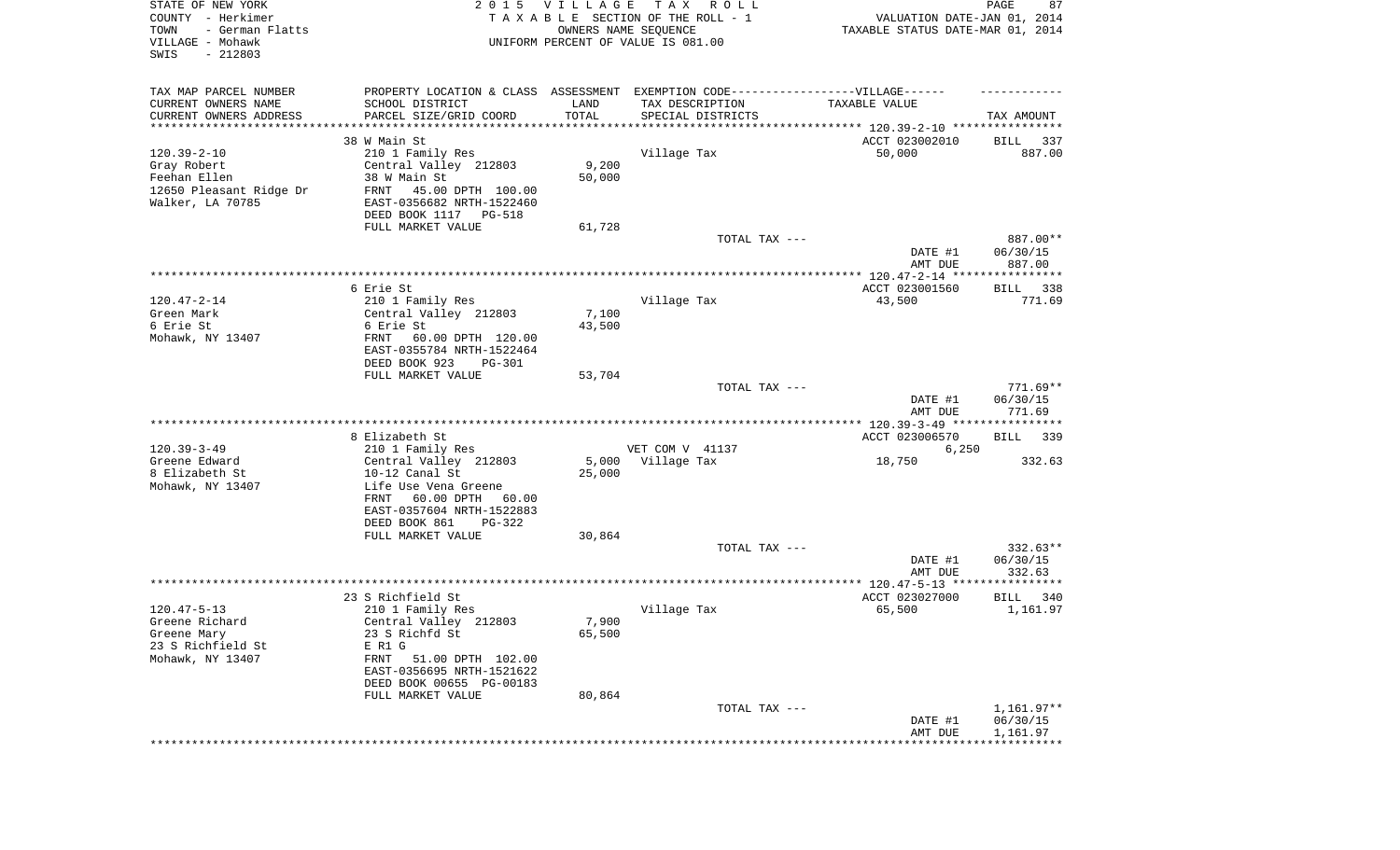| STATE OF NEW YORK<br>COUNTY - Herkimer<br>- German Flatts<br>TOWN<br>VILLAGE - Mohawk<br>SWIS<br>$-212803$ |                                                                                   | 2015 VILLAGE<br>OWNERS NAME SEQUENCE | T A X<br>R O L L<br>TAXABLE SECTION OF THE ROLL - 1<br>UNIFORM PERCENT OF VALUE IS 081.00 | VALUATION DATE-JAN 01, 2014<br>TAXABLE STATUS DATE-MAR 01, 2014 | PAGE<br>88                     |
|------------------------------------------------------------------------------------------------------------|-----------------------------------------------------------------------------------|--------------------------------------|-------------------------------------------------------------------------------------------|-----------------------------------------------------------------|--------------------------------|
| TAX MAP PARCEL NUMBER                                                                                      | PROPERTY LOCATION & CLASS ASSESSMENT EXEMPTION CODE-----------------VILLAGE------ |                                      |                                                                                           |                                                                 |                                |
| CURRENT OWNERS NAME                                                                                        | SCHOOL DISTRICT                                                                   | LAND                                 | TAX DESCRIPTION                                                                           | TAXABLE VALUE                                                   |                                |
| CURRENT OWNERS ADDRESS<br>*********************                                                            | PARCEL SIZE/GRID COORD<br>*********************                                   | TOTAL                                | SPECIAL DISTRICTS                                                                         |                                                                 | TAX AMOUNT                     |
|                                                                                                            | 16 Firman St                                                                      |                                      |                                                                                           | ACCT 023024900                                                  | BILL<br>341                    |
| $120.47 - 3 - 50$                                                                                          | 210 1 Family Res                                                                  |                                      | VET COM V 41137                                                                           | 11,925                                                          |                                |
| Gressel Francis                                                                                            | Central Valley 212803                                                             | 10,800                               | Village Tax                                                                               | 50,375                                                          | 893.65                         |
| Gressel Myra                                                                                               | 16 Firman St W                                                                    | 62,300                               |                                                                                           |                                                                 |                                |
| 16 Firman St                                                                                               | FRNT<br>50.00 DPTH 107.00                                                         |                                      |                                                                                           |                                                                 |                                |
| Mohawk, NY 13407                                                                                           | EAST-0355756 NRTH-1520767                                                         |                                      |                                                                                           |                                                                 |                                |
|                                                                                                            | DEED BOOK 927<br>PG-121                                                           |                                      |                                                                                           |                                                                 |                                |
|                                                                                                            | FULL MARKET VALUE                                                                 | 76,914                               |                                                                                           |                                                                 |                                |
|                                                                                                            |                                                                                   |                                      | TOTAL TAX ---                                                                             | DATE #1<br>AMT DUE                                              | 893.65**<br>06/30/15<br>893.65 |
|                                                                                                            |                                                                                   |                                      |                                                                                           |                                                                 |                                |
|                                                                                                            | 13-15 Marshall Ave                                                                |                                      |                                                                                           | ACCT 023011790                                                  | 342<br>BILL                    |
| $120.47 - 6 - 8$                                                                                           | 220 2 Family Res                                                                  |                                      | Village Tax                                                                               | 42,158                                                          | 747.88                         |
| Gressler Christopher & Cara                                                                                | Central Valley 212803                                                             | 9,300                                |                                                                                           |                                                                 |                                |
| 13-15 Marshall Ave                                                                                         | 13-15 Marshall                                                                    | 42,158                               |                                                                                           |                                                                 |                                |
| Mohawk, NY 13407                                                                                           | R2 2G<br>FRNT<br>60.00 DPTH 120.00                                                |                                      |                                                                                           |                                                                 |                                |
|                                                                                                            | EAST-0357987 NRTH-1522371                                                         |                                      |                                                                                           |                                                                 |                                |
|                                                                                                            | DEED BOOK 1259<br>PG-444                                                          |                                      |                                                                                           |                                                                 |                                |
|                                                                                                            | FULL MARKET VALUE                                                                 | 52,047                               |                                                                                           |                                                                 |                                |
|                                                                                                            |                                                                                   |                                      | TOTAL TAX ---                                                                             |                                                                 | 747.88**                       |
|                                                                                                            |                                                                                   |                                      |                                                                                           | DATE #1<br>AMT DUE                                              | 06/30/15<br>747.88             |
|                                                                                                            | 1 Columbia St                                                                     |                                      |                                                                                           | ************* 120.47-6-21 *****************<br>ACCT 023019740   | 343<br>BILL                    |
| $120.47 - 6 - 21$                                                                                          | 483 Converted Re                                                                  |                                      | Village Tax                                                                               | 74,200                                                          | 1,316.31                       |
| Grey Vincent Jr                                                                                            | Central Valley 212803                                                             | 9,800                                |                                                                                           |                                                                 |                                |
| Grey Nancy                                                                                                 | 1 Columbia St                                                                     | 74,200                               |                                                                                           |                                                                 |                                |
| 1 Columbia St                                                                                              | E Com                                                                             |                                      |                                                                                           |                                                                 |                                |
| Mohawk, NY 13407                                                                                           | <b>FRNT</b><br>40.00 DPTH 136.20                                                  |                                      |                                                                                           |                                                                 |                                |
|                                                                                                            | EAST-0357310 NRTH-1522347                                                         |                                      |                                                                                           |                                                                 |                                |
|                                                                                                            | DEED BOOK 769<br>PG-454                                                           |                                      |                                                                                           |                                                                 |                                |
|                                                                                                            | FULL MARKET VALUE                                                                 | 91,605                               | TOTAL TAX ---                                                                             |                                                                 | $1,316.31**$                   |
|                                                                                                            |                                                                                   |                                      |                                                                                           | DATE #1                                                         | 06/30/15                       |
|                                                                                                            |                                                                                   |                                      |                                                                                           | AMT DUE                                                         | 1,316.31                       |
|                                                                                                            |                                                                                   |                                      |                                                                                           |                                                                 | ************                   |
|                                                                                                            | 61 E Main St                                                                      |                                      |                                                                                           | ACCT 023008100                                                  | 344<br>BILL                    |
| $120.40 - 1 - 16$                                                                                          | 220 2 Family Res                                                                  |                                      | Village Tax                                                                               | 45,450                                                          | 806.28                         |
| Griffith Marsha                                                                                            | Central Valley 212803                                                             | 15,200                               |                                                                                           |                                                                 |                                |
| 61 E Main St<br>Mohawk, NY 13407                                                                           | 61 E Main St N<br>60.00 DPTH 252.00<br>FRNT                                       | 45,450                               |                                                                                           |                                                                 |                                |
|                                                                                                            | EAST-0358493 NRTH-1523177                                                         |                                      |                                                                                           |                                                                 |                                |
|                                                                                                            | DEED BOOK 1323<br>PG-273                                                          |                                      |                                                                                           |                                                                 |                                |
|                                                                                                            | FULL MARKET VALUE                                                                 | 56,111                               |                                                                                           |                                                                 |                                |
|                                                                                                            |                                                                                   |                                      | TOTAL TAX ---                                                                             |                                                                 | 806.28**                       |
|                                                                                                            |                                                                                   |                                      |                                                                                           | DATE #1                                                         | 06/30/15                       |
|                                                                                                            |                                                                                   |                                      |                                                                                           | AMT DUE                                                         | 806.28<br>*****************    |
|                                                                                                            |                                                                                   |                                      |                                                                                           |                                                                 |                                |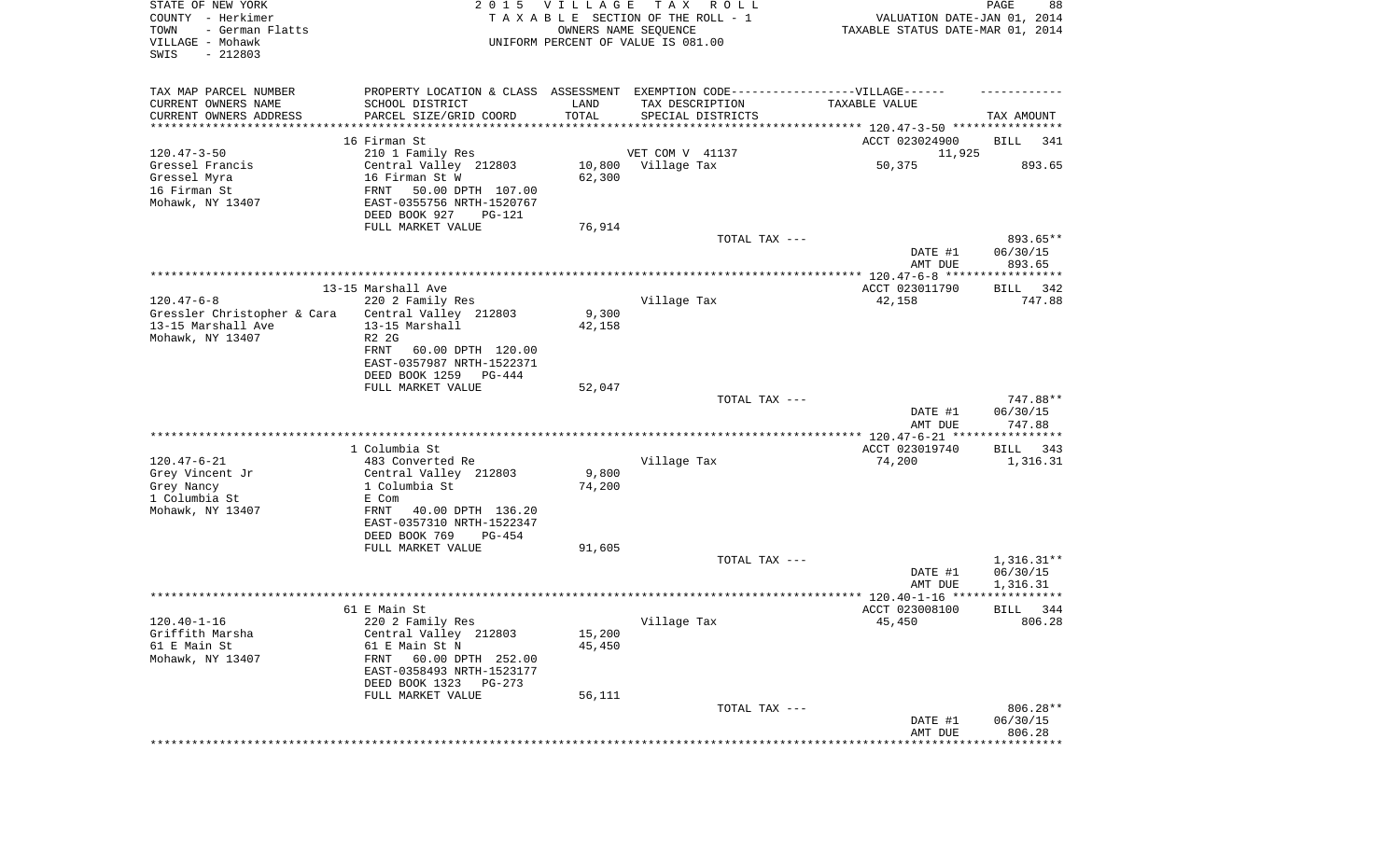| STATE OF NEW YORK<br>COUNTY - Herkimer<br>- German Flatts<br>TOWN<br>VILLAGE - Mohawk<br>SWIS<br>$-212803$ |                                                                                   | 2015 VILLAGE<br>OWNERS NAME SEQUENCE | TAX ROLL<br>TAXABLE SECTION OF THE ROLL - 1<br>UNIFORM PERCENT OF VALUE IS 081.00 | VALUATION DATE-JAN 01, 2014<br>TAXABLE STATUS DATE-MAR 01, 2014 | PAGE<br>89                        |
|------------------------------------------------------------------------------------------------------------|-----------------------------------------------------------------------------------|--------------------------------------|-----------------------------------------------------------------------------------|-----------------------------------------------------------------|-----------------------------------|
| TAX MAP PARCEL NUMBER                                                                                      | PROPERTY LOCATION & CLASS ASSESSMENT EXEMPTION CODE-----------------VILLAGE------ |                                      |                                                                                   |                                                                 |                                   |
| CURRENT OWNERS NAME<br>CURRENT OWNERS ADDRESS                                                              | SCHOOL DISTRICT<br>PARCEL SIZE/GRID COORD                                         | LAND<br>TOTAL                        | TAX DESCRIPTION<br>SPECIAL DISTRICTS                                              | TAXABLE VALUE                                                   | TAX AMOUNT                        |
| ********************                                                                                       |                                                                                   |                                      |                                                                                   |                                                                 |                                   |
| $120.47 - 5 - 62$                                                                                          | 12 Columbia St<br>426 Fast food                                                   |                                      | Village Tax                                                                       | ACCT 023021450<br>101,100                                       | 345<br>BILL<br>1,793.51           |
| Grimaldi Jon                                                                                               | Central Valley 212803                                                             | 10,700                               |                                                                                   |                                                                 |                                   |
| 2250 State Route 5                                                                                         | 12 Columbia St                                                                    | 101,100                              |                                                                                   |                                                                 |                                   |
| Utica, NY 13502                                                                                            | W Com                                                                             |                                      |                                                                                   |                                                                 |                                   |
|                                                                                                            | FRNT 139.00 DPTH<br>88.56                                                         |                                      |                                                                                   |                                                                 |                                   |
|                                                                                                            | EAST-0357124 NRTH-1522226                                                         |                                      |                                                                                   |                                                                 |                                   |
|                                                                                                            | DEED BOOK 1257<br><b>PG-711</b>                                                   |                                      |                                                                                   |                                                                 |                                   |
|                                                                                                            | FULL MARKET VALUE                                                                 | 124,815                              |                                                                                   |                                                                 |                                   |
|                                                                                                            |                                                                                   |                                      | TOTAL TAX ---                                                                     |                                                                 | 1,793.51**                        |
|                                                                                                            |                                                                                   |                                      |                                                                                   | DATE #1                                                         | 06/30/15                          |
|                                                                                                            |                                                                                   |                                      |                                                                                   | AMT DUE                                                         | 1,793.51<br>* * * * * * * * * * * |
|                                                                                                            | 10 Johnson Ave                                                                    |                                      |                                                                                   | ACCT 176560                                                     | <b>BILL</b><br>346                |
| $120.55 - 2 - 31$                                                                                          | 210 1 Family Res                                                                  |                                      | VET WAR V 41127                                                                   | 7,155                                                           |                                   |
| Grogan James                                                                                               | Central Valley 212803                                                             | 15,300                               | Village Tax                                                                       | 70,245                                                          | 1,246.15                          |
| Grogan Stephanie Ann                                                                                       | 10 Johnson Ave                                                                    | 77,400                               |                                                                                   |                                                                 |                                   |
| 10 Johnson Ave                                                                                             | S R1 1G L10-11                                                                    |                                      |                                                                                   |                                                                 |                                   |
| Mohawk, NY 13407                                                                                           | 95.00 DPTH 152.00<br>FRNT                                                         |                                      |                                                                                   |                                                                 |                                   |
|                                                                                                            | EAST-0357107 NRTH-1519703                                                         |                                      |                                                                                   |                                                                 |                                   |
|                                                                                                            | DEED BOOK 1472<br>$PG-463$                                                        |                                      |                                                                                   |                                                                 |                                   |
|                                                                                                            | FULL MARKET VALUE                                                                 | 95,556                               | TOTAL TAX ---                                                                     |                                                                 |                                   |
|                                                                                                            |                                                                                   |                                      |                                                                                   | DATE #1                                                         | $1,246.15**$<br>06/30/15          |
|                                                                                                            |                                                                                   |                                      |                                                                                   | AMT DUE                                                         | 1,246.15                          |
|                                                                                                            |                                                                                   |                                      |                                                                                   |                                                                 |                                   |
|                                                                                                            | 48 Walnut St                                                                      |                                      |                                                                                   | ACCT 023017580                                                  | BILL<br>347                       |
| $120.47 - 7 - 43$                                                                                          | 210 1 Family Res                                                                  |                                      | Village Tax                                                                       | 50,689                                                          | 899.22                            |
| Grower Audrey                                                                                              | Central Valley 212803                                                             | 10,300                               |                                                                                   |                                                                 |                                   |
| 48 Walnut St                                                                                               | 48 Walnut St                                                                      | 50,689                               |                                                                                   |                                                                 |                                   |
| Mohawk, NY 13407                                                                                           | W R1 Mh                                                                           |                                      |                                                                                   |                                                                 |                                   |
|                                                                                                            | 60.00 DPTH 150.00<br>FRNT<br>EAST-0357105 NRTH-1521003                            |                                      |                                                                                   |                                                                 |                                   |
|                                                                                                            | DEED BOOK 1276<br>PG-886                                                          |                                      |                                                                                   |                                                                 |                                   |
|                                                                                                            | FULL MARKET VALUE                                                                 | 62,579                               |                                                                                   |                                                                 |                                   |
|                                                                                                            |                                                                                   |                                      | TOTAL TAX ---                                                                     |                                                                 | 899.22**                          |
|                                                                                                            |                                                                                   |                                      |                                                                                   | DATE #1                                                         | 06/30/15                          |
|                                                                                                            |                                                                                   |                                      |                                                                                   | AMT DUE                                                         | 899.22                            |
|                                                                                                            |                                                                                   |                                      |                                                                                   |                                                                 |                                   |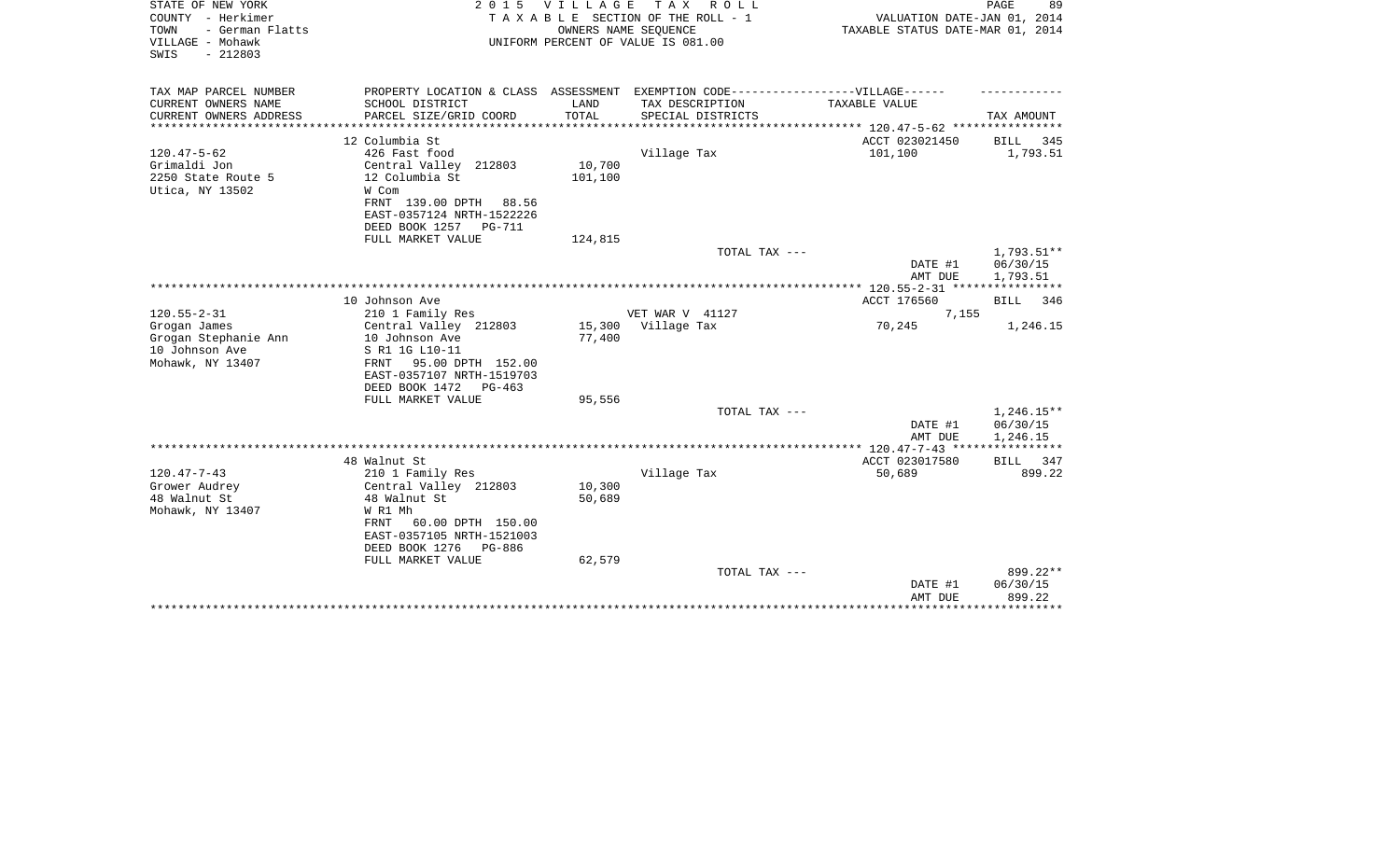| STATE OF NEW YORK<br>COUNTY - Herkimer<br>TOWN<br>- German Flatts |                                                                                   | 2015 VILLAGE | T A X<br>R O L L<br>TAXABLE SECTION OF THE ROLL - 1<br>OWNERS NAME SEQUENCE      | VALUATION DATE-JAN 01, 2014<br>TAXABLE STATUS DATE-MAR 01, 2014 | PAGE<br>90                     |
|-------------------------------------------------------------------|-----------------------------------------------------------------------------------|--------------|----------------------------------------------------------------------------------|-----------------------------------------------------------------|--------------------------------|
| VILLAGE - Mohawk<br>SWIS<br>$-212803$                             |                                                                                   |              | UNIFORM PERCENT OF VALUE IS 081.00                                               |                                                                 |                                |
| TAX MAP PARCEL NUMBER                                             |                                                                                   |              | PROPERTY LOCATION & CLASS ASSESSMENT EXEMPTION CODE----------------VILLAGE------ |                                                                 |                                |
| CURRENT OWNERS NAME                                               | SCHOOL DISTRICT                                                                   | LAND         | TAX DESCRIPTION                                                                  | TAXABLE VALUE                                                   |                                |
| CURRENT OWNERS ADDRESS<br>**********************                  | PARCEL SIZE/GRID COORD                                                            | TOTAL        | SPECIAL DISTRICTS                                                                |                                                                 | TAX AMOUNT                     |
|                                                                   | 45 Catherine St                                                                   |              |                                                                                  | ACCT 023030570                                                  | BILL<br>348                    |
| $120.46 - 2 - 73$                                                 | 210 1 Family Res                                                                  |              | VET COM V 41137                                                                  | 11,925                                                          |                                |
| Gruendike Norma                                                   | Central Valley 212803                                                             |              | 7,100 VET DIS V 41147                                                            | 15,994                                                          |                                |
| Attn: N & H Beauchamp                                             | 45 Catherine St                                                                   |              | 53,314 Village Tax                                                               | 25,395                                                          | 450.51                         |
| 45 Catherine St<br>Mohawk, NY 13407                               | L Use N & H Beauchamp<br>FRNT 45.00 DPTH 105.70<br>EAST-0354273 NRTH-1520759      |              |                                                                                  |                                                                 |                                |
|                                                                   | DEED BOOK 894<br>$PG-14$                                                          |              |                                                                                  |                                                                 |                                |
|                                                                   | FULL MARKET VALUE                                                                 | 65,820       | TOTAL TAX ---                                                                    |                                                                 | 450.51**                       |
|                                                                   |                                                                                   |              |                                                                                  | DATE #1<br>AMT DUE                                              | 06/30/15<br>450.51             |
|                                                                   |                                                                                   |              |                                                                                  |                                                                 |                                |
|                                                                   | Catherine St                                                                      |              |                                                                                  |                                                                 | BILL 349                       |
| $120.46 - 2 - 86$<br>Guido Daniel                                 | 311 Res vac land<br>Central Valley 212803                                         | 3,700        | Village Tax                                                                      | 3,700                                                           | 65.64                          |
| Guido Salvatore                                                   | FRNT 48.00 DPTH<br>90.00                                                          | 3,700        |                                                                                  |                                                                 |                                |
| 35 Catherine St                                                   | EAST-0354334 NRTH-1520662                                                         |              |                                                                                  |                                                                 |                                |
| Mohawk, NY 13407                                                  | DEED BOOK 1382<br>PG-739                                                          |              |                                                                                  |                                                                 |                                |
|                                                                   | FULL MARKET VALUE                                                                 | 4,568        | TOTAL TAX ---                                                                    |                                                                 | 65.64**                        |
|                                                                   |                                                                                   |              |                                                                                  | DATE #1<br>AMT DUE                                              | 06/30/15<br>65.64              |
|                                                                   |                                                                                   |              |                                                                                  |                                                                 |                                |
|                                                                   | 49 Catherine St                                                                   |              |                                                                                  |                                                                 | BILL 350                       |
| $120.46 - 4 - 17$<br>Guido Daniel                                 | 210 1 Family Res<br>Central Valley 212803                                         | 6,900        | Village Tax                                                                      | 63,000                                                          | 1,117.62                       |
| Guido Salvatore                                                   | Inc lot 18- 90'                                                                   | 63,000       |                                                                                  |                                                                 |                                |
| 49 Catherine St                                                   | FRNT<br>90.00 DPTH 157.00                                                         |              |                                                                                  |                                                                 |                                |
| Mohawk, NY 13407                                                  | EAST-0317450 NRTH-1096102                                                         |              |                                                                                  |                                                                 |                                |
|                                                                   | DEED BOOK 1382<br>PG-739<br>FULL MARKET VALUE                                     | 77,778       |                                                                                  |                                                                 |                                |
|                                                                   |                                                                                   |              | TOTAL TAX ---                                                                    |                                                                 | 1,117.62**                     |
|                                                                   |                                                                                   |              |                                                                                  | DATE #1<br>AMT DUE                                              | 06/30/15<br>1,117.62           |
|                                                                   |                                                                                   |              |                                                                                  |                                                                 |                                |
|                                                                   | 17 W Center St                                                                    |              |                                                                                  | ACCT 023025410                                                  | BILL<br>351                    |
| $120.47 - 4 - 40$<br>Guido Daniel                                 | 210 1 Family Res<br>Central Valley 212803                                         | 11,000       | Village Tax                                                                      | 44,000                                                          | 780.56                         |
| Guido Salvatore                                                   | 17 W Center St                                                                    | 44,000       |                                                                                  |                                                                 |                                |
| 35 Catherine St                                                   | R1                                                                                |              |                                                                                  |                                                                 |                                |
| Mohawk, NY 13407                                                  | FRNT<br>60.00 DPTH 106.00<br>EAST-0356318 NRTH-1521117<br>DEED BOOK 729<br>PG-222 |              |                                                                                  |                                                                 |                                |
|                                                                   | FULL MARKET VALUE                                                                 | 54,321       |                                                                                  |                                                                 |                                |
|                                                                   |                                                                                   |              | TOTAL TAX ---                                                                    | DATE #1<br>AMT DUE                                              | 780.56**<br>06/30/15<br>780.56 |
|                                                                   |                                                                                   |              |                                                                                  |                                                                 | *************                  |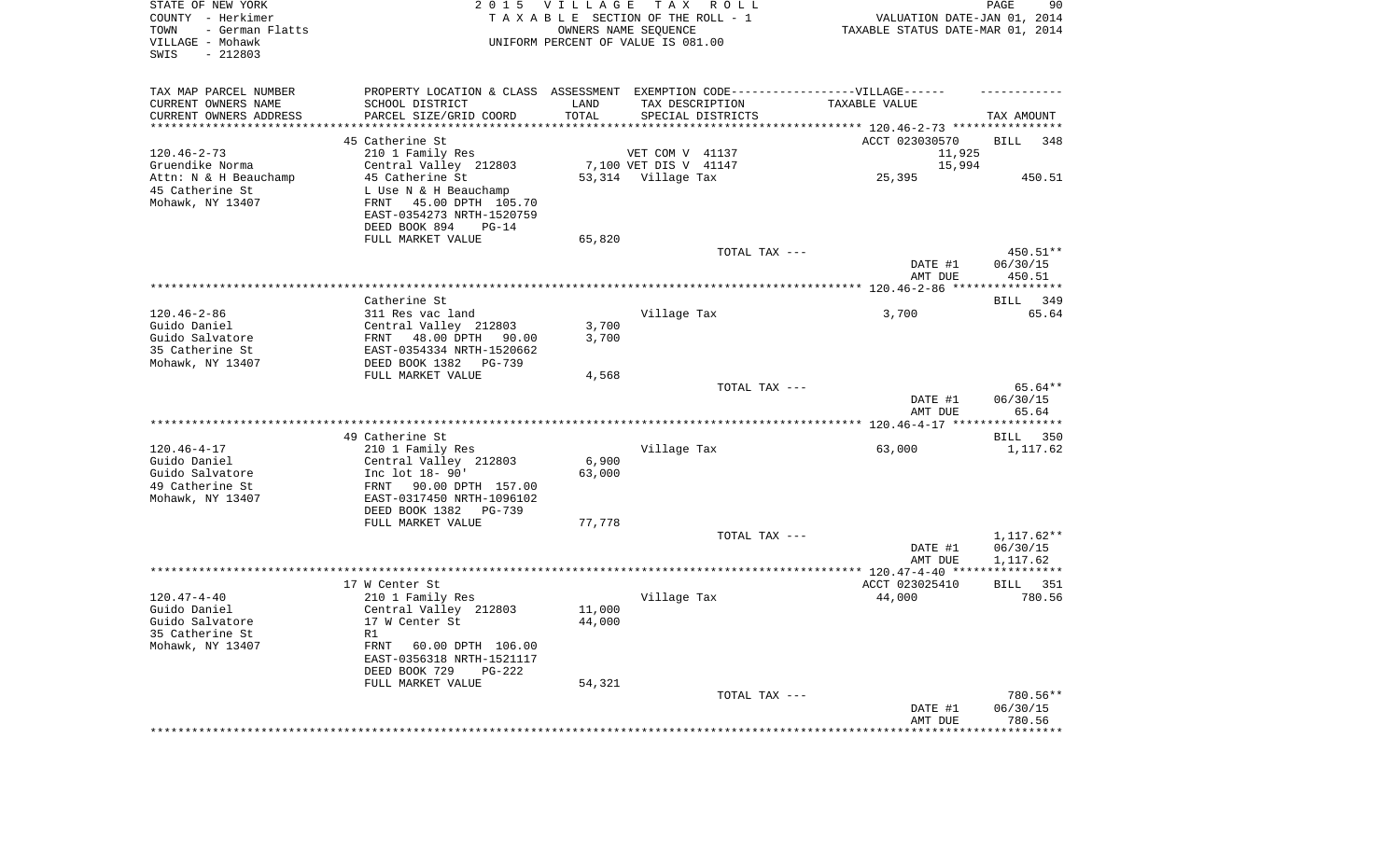| STATE OF NEW YORK<br>COUNTY - Herkimer<br>- German Flatts<br>TOWN<br>VILLAGE - Mohawk<br>SWIS<br>$-212803$ |                                                                                  | 2015 VILLAGE    | T A X<br>R O L L<br>TAXABLE SECTION OF THE ROLL - 1<br>OWNERS NAME SEQUENCE<br>UNIFORM PERCENT OF VALUE IS 081.00 | VALUATION DATE-JAN 01, 2014<br>TAXABLE STATUS DATE-MAR 01, 2014 | 91<br>PAGE                     |
|------------------------------------------------------------------------------------------------------------|----------------------------------------------------------------------------------|-----------------|-------------------------------------------------------------------------------------------------------------------|-----------------------------------------------------------------|--------------------------------|
| TAX MAP PARCEL NUMBER                                                                                      | PROPERTY LOCATION & CLASS ASSESSMENT EXEMPTION CODE----------------VILLAGE------ |                 |                                                                                                                   |                                                                 |                                |
| CURRENT OWNERS NAME<br>CURRENT OWNERS ADDRESS                                                              | SCHOOL DISTRICT<br>PARCEL SIZE/GRID COORD                                        | LAND<br>TOTAL   | TAX DESCRIPTION<br>SPECIAL DISTRICTS                                                                              | TAXABLE VALUE                                                   | TAX AMOUNT                     |
| ********************                                                                                       |                                                                                  |                 |                                                                                                                   |                                                                 |                                |
|                                                                                                            | 6 N Richfield St                                                                 |                 |                                                                                                                   | ACCT 023001080                                                  | 352<br>BILL                    |
| $120.39 - 2 - 6$                                                                                           | 210 1 Family Res                                                                 |                 | Village Tax                                                                                                       | 43,500                                                          | 771.69                         |
| Guido Dominick Jr<br>141 Ward Rd                                                                           | Central Valley 212803<br>6 N Rchfld St                                           | 6,500           |                                                                                                                   |                                                                 |                                |
| Mohawk, NY 13407                                                                                           | FRNT<br>60.00 DPTH 100.00                                                        | 43,500          |                                                                                                                   |                                                                 |                                |
|                                                                                                            | EAST-0356592 NRTH-1522581                                                        |                 |                                                                                                                   |                                                                 |                                |
|                                                                                                            | DEED BOOK 1095<br>PG-854                                                         |                 |                                                                                                                   |                                                                 |                                |
|                                                                                                            | FULL MARKET VALUE                                                                | 53,704          |                                                                                                                   |                                                                 |                                |
|                                                                                                            |                                                                                  |                 | TOTAL TAX ---                                                                                                     | DATE #1                                                         | $771.69**$<br>06/30/15         |
|                                                                                                            |                                                                                  |                 |                                                                                                                   | AMT DUE                                                         | 771.69                         |
|                                                                                                            |                                                                                  |                 |                                                                                                                   |                                                                 |                                |
|                                                                                                            | 4 S Washington St                                                                |                 |                                                                                                                   | ACCT 023026160                                                  | 353<br>BILL                    |
| $120.47 - 5 - 37$<br>Guido Laura                                                                           | 220 2 Family Res                                                                 |                 | Village Tax                                                                                                       | 47,000                                                          | 833.78                         |
| 176 Folts Rd                                                                                               | Central Valley 212803<br>4 S Washton St                                          | 8,500<br>47,000 |                                                                                                                   |                                                                 |                                |
| Herkimer, NY 13350                                                                                         | W R2 G                                                                           |                 |                                                                                                                   |                                                                 |                                |
|                                                                                                            | 60.00 DPTH 100.00<br>FRNT<br>EAST-0356737 NRTH-1522233                           |                 |                                                                                                                   |                                                                 |                                |
|                                                                                                            | DEED BOOK 1095<br><b>PG-850</b>                                                  |                 |                                                                                                                   |                                                                 |                                |
|                                                                                                            | FULL MARKET VALUE                                                                | 58,025          |                                                                                                                   |                                                                 |                                |
|                                                                                                            |                                                                                  |                 | TOTAL TAX ---                                                                                                     | DATE #1<br>AMT DUE                                              | 833.78**<br>06/30/15<br>833.78 |
|                                                                                                            |                                                                                  |                 |                                                                                                                   | **************** 120.40-2-41 *****************                  |                                |
|                                                                                                            | Orchard St                                                                       |                 |                                                                                                                   | ACCT 023009930                                                  | 354<br>BILL                    |
| $120.40 - 2 - 41$                                                                                          | 311 Res vac land                                                                 |                 | Village Tax                                                                                                       | 4,300                                                           | 76.28                          |
| Guido Louis                                                                                                | Central Valley 212803                                                            | 4,300           |                                                                                                                   |                                                                 |                                |
| 44 E Main St<br>Mohawk, NY 13407                                                                           | Orchard St<br>FRNT<br>41.00 DPTH 110.00                                          | 4,300           |                                                                                                                   |                                                                 |                                |
|                                                                                                            | EAST-0358056 NRTH-1522607                                                        |                 |                                                                                                                   |                                                                 |                                |
|                                                                                                            | DEED BOOK 1471<br>PG-320                                                         |                 |                                                                                                                   |                                                                 |                                |
|                                                                                                            | FULL MARKET VALUE                                                                | 5,309           |                                                                                                                   |                                                                 |                                |
|                                                                                                            |                                                                                  |                 | TOTAL TAX ---                                                                                                     | DATE #1                                                         | $76.28**$<br>06/30/15          |
|                                                                                                            |                                                                                  |                 |                                                                                                                   | AMT DUE                                                         | 76.28                          |
|                                                                                                            |                                                                                  |                 |                                                                                                                   |                                                                 | **********                     |
|                                                                                                            | 44-46 E Main St                                                                  |                 |                                                                                                                   | ACCT 176369                                                     | 355<br>BILL                    |
| $120.40 - 2 - 56$                                                                                          | 220 2 Family Res                                                                 | 13,600          | Village Tax                                                                                                       | 38,400                                                          | 681.22                         |
| Guido Louis<br>44 E Main St                                                                                | Central Valley 212803<br>44-46 E Main St                                         | 38,400          |                                                                                                                   |                                                                 |                                |
| Mohawk, NY 13407                                                                                           | 79.00 DPTH 134.00<br>FRNT                                                        |                 |                                                                                                                   |                                                                 |                                |
|                                                                                                            | EAST-0358038 NRTH-1522685                                                        |                 |                                                                                                                   |                                                                 |                                |
|                                                                                                            | DEED BOOK 1471 PG-320                                                            |                 |                                                                                                                   |                                                                 |                                |
|                                                                                                            | FULL MARKET VALUE                                                                | 47,407          | TOTAL TAX ---                                                                                                     |                                                                 | 681.22**                       |
|                                                                                                            |                                                                                  |                 |                                                                                                                   | DATE #1                                                         | 06/30/15                       |
|                                                                                                            |                                                                                  |                 |                                                                                                                   | AMT DUE                                                         | 681.22                         |
|                                                                                                            |                                                                                  |                 |                                                                                                                   | ***********************************                             |                                |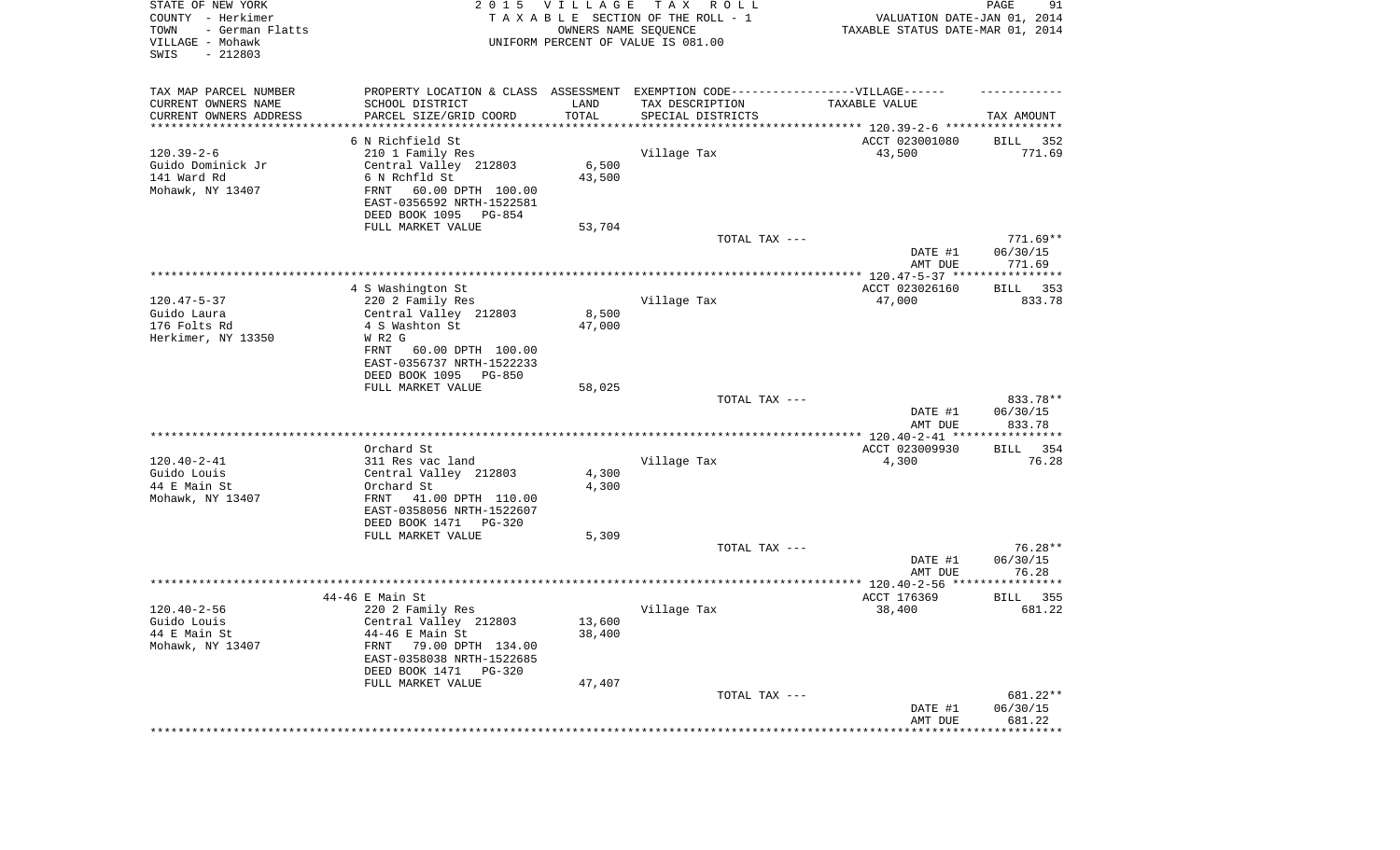| STATE OF NEW YORK<br>COUNTY - Herkimer<br>- German Flatts<br>TOWN<br>VILLAGE - Mohawk<br>SWIS<br>$-212803$ |                                                                                   | 2015 VILLAGE | T A X<br>R O L L<br>TAXABLE SECTION OF THE ROLL - 1<br>OWNERS NAME SEQUENCE<br>UNIFORM PERCENT OF VALUE IS 081.00 | VALUATION DATE-JAN 01, 2014<br>TAXABLE STATUS DATE-MAR 01, 2014 | 92<br>PAGE               |
|------------------------------------------------------------------------------------------------------------|-----------------------------------------------------------------------------------|--------------|-------------------------------------------------------------------------------------------------------------------|-----------------------------------------------------------------|--------------------------|
| TAX MAP PARCEL NUMBER                                                                                      | PROPERTY LOCATION & CLASS ASSESSMENT EXEMPTION CODE-----------------VILLAGE------ |              |                                                                                                                   |                                                                 |                          |
| CURRENT OWNERS NAME                                                                                        | SCHOOL DISTRICT                                                                   | LAND         | TAX DESCRIPTION                                                                                                   | TAXABLE VALUE                                                   |                          |
| CURRENT OWNERS ADDRESS<br>********************                                                             | PARCEL SIZE/GRID COORD                                                            | TOTAL        | SPECIAL DISTRICTS                                                                                                 | ********************************* 120.46-2-68 ****************  | TAX AMOUNT               |
|                                                                                                            | 35 Catherine St                                                                   |              |                                                                                                                   | ACCT 023030420                                                  | 356<br>BILL              |
| $120.46 - 2 - 68$                                                                                          | 210 1 Family Res                                                                  |              | Village Tax                                                                                                       | 43,500                                                          | 771.69                   |
| Guido Salvatore                                                                                            | Central Valley 212803                                                             | 7,300        |                                                                                                                   |                                                                 |                          |
| Guido Daniel                                                                                               | 35 Catherine St                                                                   | 43,500       |                                                                                                                   |                                                                 |                          |
| 35 Catherine St<br>Mohawk, NY 13407                                                                        | FRNT<br>45.00 DPTH 110.20<br>EAST-0354324 NRTH-1520981                            |              |                                                                                                                   |                                                                 |                          |
|                                                                                                            | DEED BOOK 00658 PG-00981                                                          |              |                                                                                                                   |                                                                 |                          |
|                                                                                                            | FULL MARKET VALUE                                                                 | 53,704       |                                                                                                                   |                                                                 |                          |
|                                                                                                            |                                                                                   |              | TOTAL TAX ---                                                                                                     |                                                                 | $771.69**$               |
|                                                                                                            |                                                                                   |              |                                                                                                                   | DATE #1                                                         | 06/30/15                 |
|                                                                                                            |                                                                                   |              |                                                                                                                   | AMT DUE                                                         | 771.69                   |
|                                                                                                            | Catherine St.                                                                     |              |                                                                                                                   | ACCT 023030945                                                  | 357<br>BILL              |
| $120.46 - 2 - 80$                                                                                          | 311 Res vac land                                                                  |              | Village Tax                                                                                                       | 5,200                                                           | 92.25                    |
| Guido Salvatore                                                                                            | Central Valley 212803                                                             | 5,200        |                                                                                                                   |                                                                 |                          |
| Guido Daniel                                                                                               | Catherine St W                                                                    | 5,200        |                                                                                                                   |                                                                 |                          |
| 35 Catherine St                                                                                            | Historical Line                                                                   |              |                                                                                                                   |                                                                 |                          |
| Mohawk, NY 13407                                                                                           | 52.00 DPTH 100.00<br>FRNT<br>EAST-0352934 NRTH-1521852                            |              |                                                                                                                   |                                                                 |                          |
|                                                                                                            | DEED BOOK 911<br>$PG-590$                                                         |              |                                                                                                                   |                                                                 |                          |
|                                                                                                            | FULL MARKET VALUE                                                                 | 6,420        |                                                                                                                   |                                                                 |                          |
|                                                                                                            |                                                                                   |              | TOTAL TAX ---                                                                                                     |                                                                 | $92.25**$                |
|                                                                                                            |                                                                                   |              |                                                                                                                   | DATE #1                                                         | 06/30/15                 |
|                                                                                                            |                                                                                   |              |                                                                                                                   | AMT DUE<br>************* 120.47-1-50 ********                   | 92.25<br>* * * * * * * * |
|                                                                                                            | 91 W Main St                                                                      |              |                                                                                                                   | ACCT 023004530                                                  | 358<br>BILL              |
| $120.47 - 1 - 50$                                                                                          | 220 2 Family Res                                                                  |              | Village Tax                                                                                                       | 47,300                                                          | 839.10                   |
| Guido Salvatore                                                                                            | Central Valley 212803                                                             | 10,700       |                                                                                                                   |                                                                 |                          |
| Guido Daniel                                                                                               | 91 W Main St                                                                      | 47,300       |                                                                                                                   |                                                                 |                          |
| 35 Catherine St<br>Mohawk, NY 13407                                                                        | 50.00 DPTH 105.00<br>FRNT<br>EAST-0354988 NRTH-1521962                            |              |                                                                                                                   |                                                                 |                          |
|                                                                                                            | DEED BOOK 00658 PG-00984                                                          |              |                                                                                                                   |                                                                 |                          |
|                                                                                                            | FULL MARKET VALUE                                                                 | 58,395       |                                                                                                                   |                                                                 |                          |
|                                                                                                            |                                                                                   |              | TOTAL TAX ---                                                                                                     |                                                                 | 839.10**                 |
|                                                                                                            |                                                                                   |              |                                                                                                                   | DATE #1                                                         | 06/30/15                 |
|                                                                                                            |                                                                                   |              |                                                                                                                   | AMT DUE                                                         | 839.10                   |
|                                                                                                            | 7 Catherine St                                                                    |              |                                                                                                                   | ACCT 023030060                                                  | 359<br>BILL              |
| $120.46 - 2 - 57$                                                                                          | 220 2 Family Res                                                                  |              | Village Tax                                                                                                       | 50,300                                                          | 892.32                   |
| Guido Salvatore Jr                                                                                         | Central Valley 212803                                                             | 11,900       |                                                                                                                   |                                                                 |                          |
| Guido Daniel                                                                                               | 7 Catherine St                                                                    | 50,300       |                                                                                                                   |                                                                 |                          |
| 35 Catherine St                                                                                            | FRNT<br>90.00 DPTH 162.00                                                         |              |                                                                                                                   |                                                                 |                          |
| Mohawk, NY 13407                                                                                           | EAST-0354445 NRTH-1521591<br>DEED BOOK 697<br>PG-854                              |              |                                                                                                                   |                                                                 |                          |
|                                                                                                            | FULL MARKET VALUE                                                                 | 62,099       |                                                                                                                   |                                                                 |                          |
|                                                                                                            |                                                                                   |              | TOTAL TAX ---                                                                                                     |                                                                 | 892.32**                 |
|                                                                                                            |                                                                                   |              |                                                                                                                   | DATE #1                                                         | 06/30/15                 |
|                                                                                                            |                                                                                   |              |                                                                                                                   | AMT DUE                                                         | 892.32                   |
|                                                                                                            |                                                                                   |              |                                                                                                                   | *********************                                           | **************           |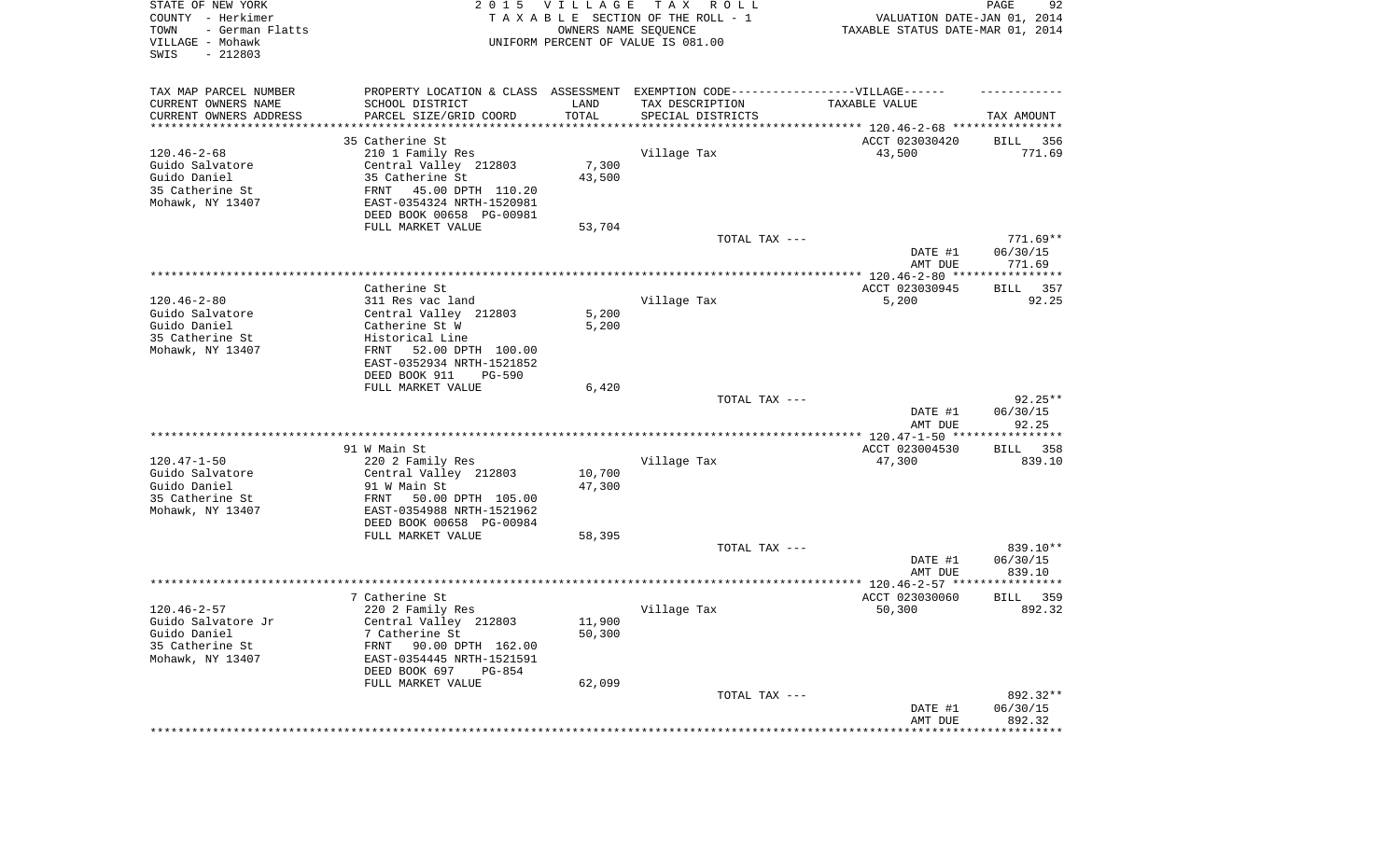| STATE OF NEW YORK<br>COUNTY - Herkimer<br>- German Flatts<br>TOWN<br>VILLAGE - Mohawk<br>SWIS<br>$-212803$ |                                                                                   | 2015 VILLAGE    | T A X<br>R O L L<br>TAXABLE SECTION OF THE ROLL - 1<br>OWNERS NAME SEQUENCE<br>UNIFORM PERCENT OF VALUE IS 081.00 | VALUATION DATE-JAN 01, 2014<br>TAXABLE STATUS DATE-MAR 01, 2014 | 93<br>PAGE           |
|------------------------------------------------------------------------------------------------------------|-----------------------------------------------------------------------------------|-----------------|-------------------------------------------------------------------------------------------------------------------|-----------------------------------------------------------------|----------------------|
| TAX MAP PARCEL NUMBER                                                                                      | PROPERTY LOCATION & CLASS ASSESSMENT EXEMPTION CODE-----------------VILLAGE------ |                 |                                                                                                                   |                                                                 |                      |
| CURRENT OWNERS NAME                                                                                        | SCHOOL DISTRICT                                                                   | LAND            | TAX DESCRIPTION                                                                                                   | TAXABLE VALUE                                                   |                      |
| CURRENT OWNERS ADDRESS<br>************************                                                         | PARCEL SIZE/GRID COORD                                                            | TOTAL           | SPECIAL DISTRICTS                                                                                                 |                                                                 | TAX AMOUNT           |
|                                                                                                            | Catherine St                                                                      |                 |                                                                                                                   | ACCT 023030935                                                  | BILL<br>360          |
| $120.46 - 2 - 53$                                                                                          | 311 Res vac land                                                                  |                 | Village Tax                                                                                                       | 4,500                                                           | 79.83                |
| Guido Steven                                                                                               | Central Valley 212803                                                             | 4,500           |                                                                                                                   |                                                                 |                      |
| 165 Monroe St                                                                                              | Catherine St                                                                      | 4,500           |                                                                                                                   |                                                                 |                      |
| Massapequa Park, NY 11762                                                                                  | FRNT 180.00 DPTH 110.00<br>EAST-0354162 NRTH-1520940                              |                 |                                                                                                                   |                                                                 |                      |
|                                                                                                            | DEED BOOK 1395<br>PG-88                                                           |                 |                                                                                                                   |                                                                 |                      |
|                                                                                                            | FULL MARKET VALUE                                                                 | 5,556           | TOTAL TAX ---                                                                                                     |                                                                 | 79.83**              |
|                                                                                                            |                                                                                   |                 |                                                                                                                   | DATE #1<br>AMT DUE                                              | 06/30/15<br>79.83    |
|                                                                                                            |                                                                                   |                 |                                                                                                                   |                                                                 |                      |
|                                                                                                            | 39 Catherine St                                                                   |                 |                                                                                                                   | ACCT 023030480                                                  | BILL<br>361          |
| $120.46 - 2 - 70$                                                                                          | 220 2 Family Res                                                                  |                 | Village Tax                                                                                                       | 36,000                                                          | 638.64               |
| Guido Steven<br>165 Monroe St                                                                              | Central Valley 212803<br>39 Catherine St                                          | 7,300<br>36,000 |                                                                                                                   |                                                                 |                      |
| Massapequa Park, NY 11762                                                                                  | FRNT<br>45.00 DPTH 108.40                                                         |                 |                                                                                                                   |                                                                 |                      |
|                                                                                                            | EAST-0354307 NRTH-1520894<br>DEED BOOK 1395<br>PG-88                              |                 |                                                                                                                   |                                                                 |                      |
|                                                                                                            | FULL MARKET VALUE                                                                 | 44,444          |                                                                                                                   |                                                                 |                      |
|                                                                                                            |                                                                                   |                 | TOTAL TAX ---                                                                                                     | DATE #1                                                         | 638.64**<br>06/30/15 |
|                                                                                                            |                                                                                   |                 |                                                                                                                   | AMT DUE                                                         | 638.64               |
|                                                                                                            | 15 Orchard St                                                                     |                 |                                                                                                                   | ACCT 023009780                                                  | <b>BILL</b><br>362   |
| $120.48 - 1 - 22$                                                                                          | 210 1 Family Res                                                                  |                 | VET WAR V 41127                                                                                                   | 6,750                                                           |                      |
| Guile Duane                                                                                                | Central Valley 212803                                                             | 7,700           | Village Tax                                                                                                       | 38,250                                                          | 678.56               |
| Guile Sharon                                                                                               | 15 Orchard St                                                                     | 45,000          |                                                                                                                   |                                                                 |                      |
| 15 Orchard St                                                                                              | E R1<br>FRNT<br>88.00                                                             |                 |                                                                                                                   |                                                                 |                      |
| Mohawk, NY 13407                                                                                           | 55.00 DPTH<br>EAST-0358337 NRTH-1522314                                           |                 |                                                                                                                   |                                                                 |                      |
|                                                                                                            | DEED BOOK 940<br>PG-122                                                           |                 |                                                                                                                   |                                                                 |                      |
|                                                                                                            | FULL MARKET VALUE                                                                 | 55,556          |                                                                                                                   |                                                                 |                      |
|                                                                                                            |                                                                                   |                 | TOTAL TAX ---                                                                                                     |                                                                 | 678.56**             |
|                                                                                                            |                                                                                   |                 |                                                                                                                   | DATE #1<br>AMT DUE                                              | 06/30/15<br>678.56   |
|                                                                                                            |                                                                                   |                 |                                                                                                                   |                                                                 |                      |
|                                                                                                            | 32 Devendorf St                                                                   |                 |                                                                                                                   | ACCT 023028200                                                  | BILL<br>363          |
| $120.47 - 3 - 33$                                                                                          | 210 1 Family Res                                                                  |                 | VET WAR V 41127                                                                                                   | 7,155                                                           |                      |
| Gydesen Richard                                                                                            | Central Valley 212803<br>32 Devendorf St                                          |                 | 10,600 Village Tax                                                                                                | 49,545                                                          | 878.93               |
| Gydesen Pamela<br>32 Devendorf St                                                                          | FRNT<br>50.00 DPTH 286.00                                                         | 56,700          |                                                                                                                   |                                                                 |                      |
| Mohawk, NY 13407                                                                                           | EAST-0355588 NRTH-1521437                                                         |                 |                                                                                                                   |                                                                 |                      |
|                                                                                                            | DEED BOOK 702<br>PG-242                                                           |                 |                                                                                                                   |                                                                 |                      |
|                                                                                                            | FULL MARKET VALUE                                                                 | 70,000          |                                                                                                                   |                                                                 |                      |
|                                                                                                            |                                                                                   |                 | TOTAL TAX ---                                                                                                     | DATE #1                                                         | 878.93**<br>06/30/15 |
|                                                                                                            |                                                                                   |                 |                                                                                                                   | AMT DUE                                                         | 878.93               |
|                                                                                                            |                                                                                   |                 |                                                                                                                   | **********************                                          | **************       |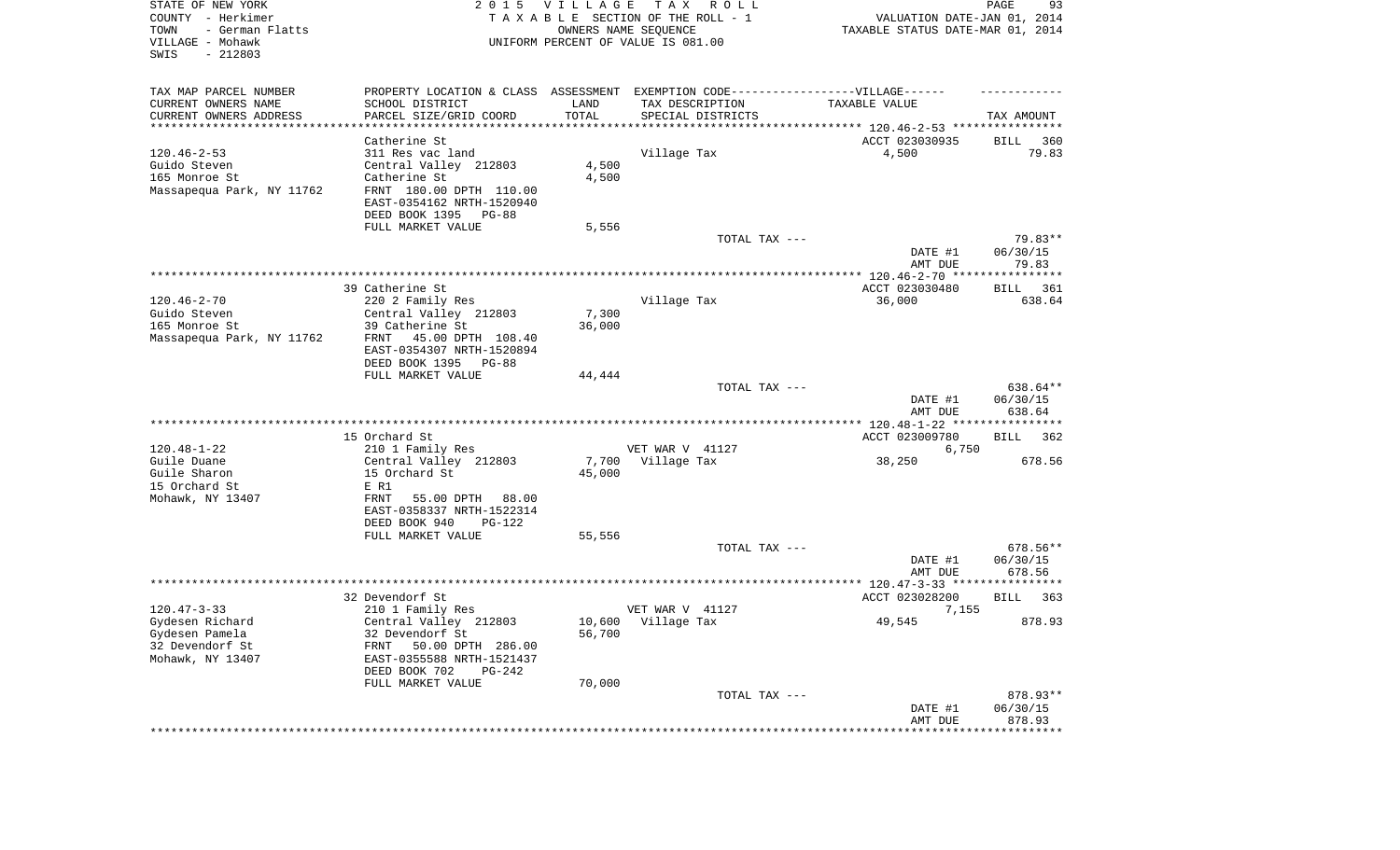| STATE OF NEW YORK<br>COUNTY - Herkimer<br>TOWN<br>- German Flatts<br>VILLAGE - Mohawk<br>SWIS<br>$-212803$ |                                                                                                                                                                       | 2015 VILLAGE     | TAX ROLL<br>TAXABLE SECTION OF THE ROLL - 1<br>OWNERS NAME SEQUENCE<br>UNIFORM PERCENT OF VALUE IS 081.00 | VALUATION DATE-JAN 01, 2014<br>TAXABLE STATUS DATE-MAR 01, 2014 | 94<br>PAGE                           |
|------------------------------------------------------------------------------------------------------------|-----------------------------------------------------------------------------------------------------------------------------------------------------------------------|------------------|-----------------------------------------------------------------------------------------------------------|-----------------------------------------------------------------|--------------------------------------|
| TAX MAP PARCEL NUMBER<br>CURRENT OWNERS NAME<br>CURRENT OWNERS ADDRESS<br>***********************          | PROPERTY LOCATION & CLASS ASSESSMENT EXEMPTION CODE-----------------VILLAGE------<br>SCHOOL DISTRICT<br>PARCEL SIZE/GRID COORD                                        | LAND<br>TOTAL    | TAX DESCRIPTION<br>SPECIAL DISTRICTS                                                                      | TAXABLE VALUE                                                   | TAX AMOUNT                           |
|                                                                                                            | 37 Catherine St                                                                                                                                                       |                  |                                                                                                           | ACCT 023030450                                                  | 364<br>BILL                          |
| $120.46 - 2 - 69$<br>Hadcock Richard & Elizabeth<br>37 Catherine St<br>Mohawk, NY 13407                    | 210 1 Family Res<br>Central Valley 212803<br>37 Cath St<br>FRNT<br>45.00 DPTH 109.50<br>EAST-0354314 NRTH-1520938<br>DEED BOOK 00516 PG-00526                         | 7,300<br>25,700  | Village Tax                                                                                               | 25,700                                                          | 455.92                               |
|                                                                                                            | FULL MARKET VALUE                                                                                                                                                     | 31,728           |                                                                                                           |                                                                 |                                      |
|                                                                                                            |                                                                                                                                                                       |                  | TOTAL TAX ---                                                                                             | DATE #1<br>AMT DUE                                              | 455.92**<br>06/30/15<br>455.92       |
|                                                                                                            |                                                                                                                                                                       |                  |                                                                                                           |                                                                 |                                      |
| $120.47 - 3 - 30.1$<br>Haefele Robert<br>Haefele Mary<br>26 Devendorf St<br>Mohawk, NY 13407               | 26 Devendorf St<br>210 1 Family Res<br>Central Valley 212803<br>26 Devendorf St<br>50.00 DPTH 255.00<br>FRNT<br>EAST-0355538 NRTH-1521586<br>DEED BOOK 00637 PG-00420 | 13,800<br>58,773 | Village Tax                                                                                               | ACCT 023028110<br>58,773                                        | BILL<br>365<br>1,042.63              |
|                                                                                                            | FULL MARKET VALUE                                                                                                                                                     | 72,559           |                                                                                                           |                                                                 |                                      |
|                                                                                                            |                                                                                                                                                                       |                  | TOTAL TAX ---                                                                                             | DATE #1<br>AMT DUE                                              | $1,042.63**$<br>06/30/15<br>1,042.63 |
|                                                                                                            |                                                                                                                                                                       |                  |                                                                                                           |                                                                 |                                      |
|                                                                                                            | 11 E Center St                                                                                                                                                        |                  |                                                                                                           | ACCT 023018090                                                  | <b>BILL</b><br>366                   |
| $120.47 - 8 - 21$<br>Hagadorn Debra Hall<br>11 E Center St<br>Mohawk, NY 13407                             | 210 1 Family Res<br>Central Valley 212803<br>11 E Center St<br>N R1 1G<br>FRNT<br>70.00 DPTH<br>60.00<br>EAST-0357395 NRTH-1521171<br>DEED BOOK 790<br>PG-281         | 7,100<br>49,100  | VET WAR V 41127<br>Village Tax                                                                            | 7,155<br>41,945                                                 | 744.10                               |
|                                                                                                            | FULL MARKET VALUE                                                                                                                                                     | 60,617           |                                                                                                           |                                                                 |                                      |
|                                                                                                            |                                                                                                                                                                       |                  | TOTAL TAX ---                                                                                             | DATE #1<br>AMT DUE                                              | 744.10**<br>06/30/15<br>744.10       |
|                                                                                                            |                                                                                                                                                                       |                  |                                                                                                           |                                                                 |                                      |
|                                                                                                            | 5 Henry St                                                                                                                                                            |                  |                                                                                                           | ACCT 023018600                                                  | 367<br>BILL                          |
| $120.47 - 7 - 34$<br>Haggerty James<br>Haggerty Rosaria<br>5 Henry St<br>Mohawk, NY 13407                  | 210 1 Family Res<br>Central Valley 212803<br>5 Henry St<br>R1 2G Sp<br>86x102<br>86.00 DPTH 106.00<br>FRNT<br>EAST-0356933 NRTH-1520537<br>DEED BOOK 774<br>PG-474    |                  | VET COM V 41137<br>9,600 VET DIS V 41147<br>55,800 Village Tax                                            | 11,925<br>13,950<br>29,925                                      | 530.87                               |
|                                                                                                            | FULL MARKET VALUE                                                                                                                                                     | 68,889           |                                                                                                           |                                                                 |                                      |
|                                                                                                            |                                                                                                                                                                       |                  | TOTAL TAX ---                                                                                             | DATE #1<br>AMT DUE                                              | 530.87**<br>06/30/15<br>530.87       |
|                                                                                                            |                                                                                                                                                                       |                  |                                                                                                           | *********************************                               |                                      |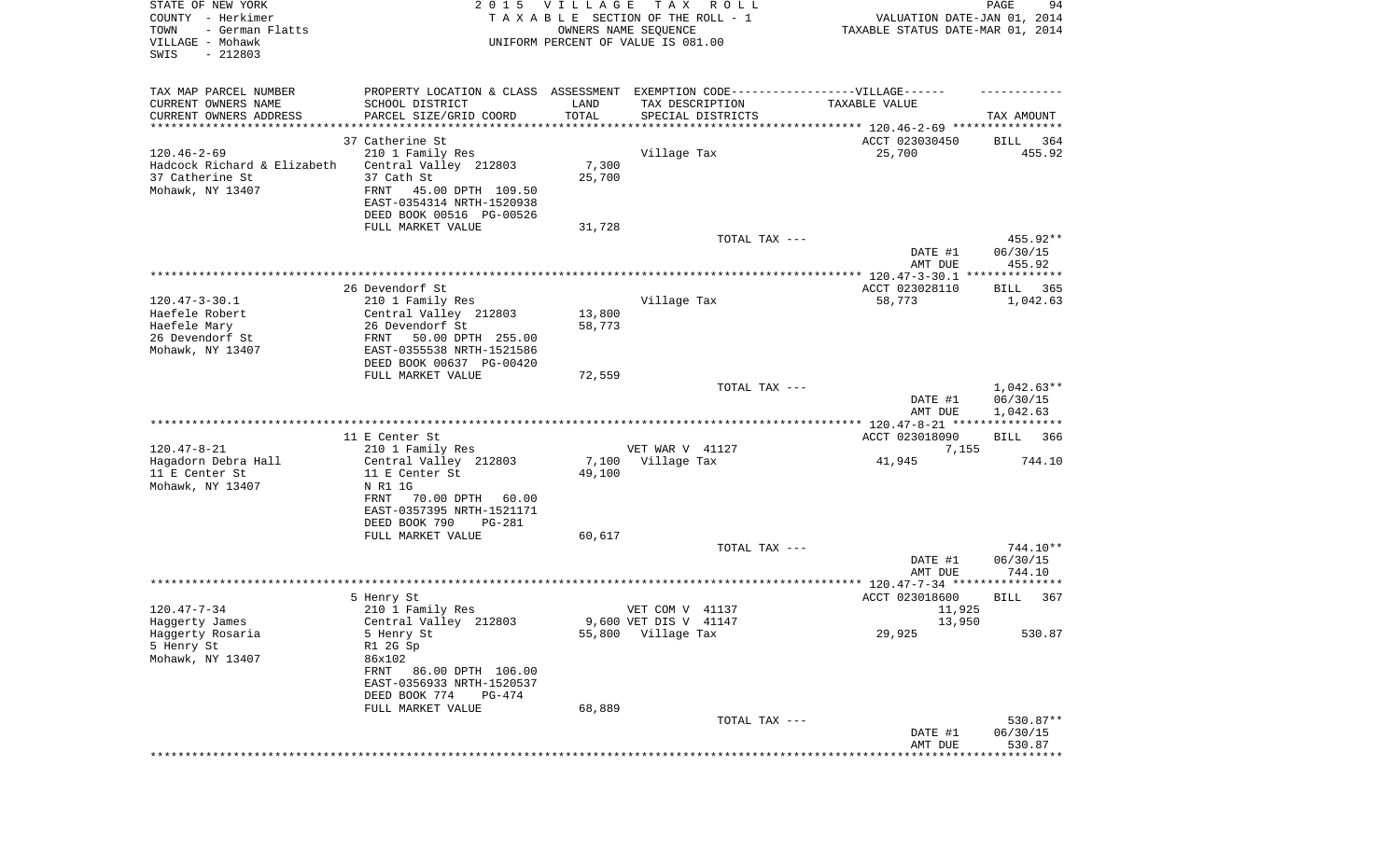| STATE OF NEW YORK<br>COUNTY - Herkimer                           | 2 0 1 5                         | VILLAGE | T A X<br>R O L L<br>TAXABLE SECTION OF THE ROLL - 1                               | VALUATION DATE-JAN 01, 2014      | PAGE<br>95            |
|------------------------------------------------------------------|---------------------------------|---------|-----------------------------------------------------------------------------------|----------------------------------|-----------------------|
| - German Flatts<br>TOWN<br>VILLAGE - Mohawk<br>$-212803$<br>SWIS |                                 |         | OWNERS NAME SEOUENCE<br>UNIFORM PERCENT OF VALUE IS 081.00                        | TAXABLE STATUS DATE-MAR 01, 2014 |                       |
| TAX MAP PARCEL NUMBER                                            |                                 |         | PROPERTY LOCATION & CLASS ASSESSMENT EXEMPTION CODE-----------------VILLAGE------ |                                  |                       |
| CURRENT OWNERS NAME                                              | SCHOOL DISTRICT                 | LAND    | TAX DESCRIPTION                                                                   | TAXABLE VALUE                    |                       |
| CURRENT OWNERS ADDRESS<br>**********************                 | PARCEL SIZE/GRID COORD          | TOTAL   | SPECIAL DISTRICTS                                                                 |                                  | TAX AMOUNT            |
|                                                                  | 24 Walnut St                    |         |                                                                                   | ACCT 023017310                   | BILL<br>368           |
| $120.47 - 7 - 57$                                                | 210 1 Family Res                |         | Village Tax                                                                       | 74,500                           | 1,321.63              |
| Hall Dayton                                                      | Central Valley 212803           | 11,500  |                                                                                   |                                  |                       |
| Hall Carol                                                       | 24 Walnut St                    | 74,500  |                                                                                   |                                  |                       |
| 24 Walnut St                                                     | W R1 2G                         |         |                                                                                   |                                  |                       |
| Mohawk, NY 13407                                                 | 123x110                         |         |                                                                                   |                                  |                       |
|                                                                  | FRNT 118.00 DPTH 119.00         |         |                                                                                   |                                  |                       |
|                                                                  | EAST-0357305 NRTH-1521654       |         |                                                                                   |                                  |                       |
|                                                                  | DEED BOOK 1130<br>$PG-21$       |         |                                                                                   |                                  |                       |
|                                                                  | FULL MARKET VALUE               | 91,975  | TOTAL TAX ---                                                                     |                                  | $1,321.63**$          |
|                                                                  |                                 |         |                                                                                   | DATE #1                          | 06/30/15              |
|                                                                  |                                 |         |                                                                                   | AMT DUE                          | 1,321.63              |
|                                                                  |                                 |         |                                                                                   |                                  | * * * * * * * * * * * |
|                                                                  | 62 Church St                    |         |                                                                                   | ACCT 023015930                   | BILL<br>369           |
| $120.47 - 8 - 37$                                                | 210 1 Family Res                |         | Village Tax                                                                       | 66,937                           | 1,187.46              |
| Hall Eric & Christine                                            | Central Valley 212803           | 12,200  |                                                                                   |                                  |                       |
| 62 Church St                                                     | 62 Church St<br>W R1 G          | 66,937  |                                                                                   |                                  |                       |
| Mohawk, NY 13407                                                 | 100x150                         |         |                                                                                   |                                  |                       |
|                                                                  | FRNT 100.00 DPTH 151.30         |         |                                                                                   |                                  |                       |
|                                                                  | EAST-0357407 NRTH-1520588       |         |                                                                                   |                                  |                       |
|                                                                  | DEED BOOK 1286<br>$PG-280$      |         |                                                                                   |                                  |                       |
|                                                                  | FULL MARKET VALUE               | 82,638  |                                                                                   |                                  |                       |
|                                                                  |                                 |         | TOTAL TAX ---                                                                     |                                  | 1,187.46**            |
|                                                                  |                                 |         |                                                                                   | DATE #1                          | 06/30/15              |
|                                                                  |                                 |         |                                                                                   | AMT DUE                          | 1,187.46              |
|                                                                  | 21 Catherine St                 |         |                                                                                   | ACCT 023030180                   | BILL 370              |
| $120.46 - 2 - 61$                                                | 210 1 Family Res                |         | Village Tax                                                                       | 53,400                           | 947.32                |
| Hall Philip                                                      | Central Valley 212803           | 10,300  |                                                                                   |                                  |                       |
| Hall Brown Melissa                                               | 21 Catherine St                 | 53,400  |                                                                                   |                                  |                       |
| 21 Catherine St                                                  | FRNT<br>85.00 DPTH 115.00       |         |                                                                                   |                                  |                       |
| Mohawk, NY 13407                                                 | EAST-0354384 NRTH-1521261       |         |                                                                                   |                                  |                       |
|                                                                  | DEED BOOK 1346<br><b>PG-102</b> |         |                                                                                   |                                  |                       |
|                                                                  | FULL MARKET VALUE               | 65,926  |                                                                                   |                                  |                       |
|                                                                  |                                 |         | TOTAL TAX ---                                                                     | DATE #1                          | 947.32**<br>06/30/15  |
|                                                                  |                                 |         |                                                                                   | AMT DUE                          | 947.32                |
|                                                                  |                                 |         |                                                                                   |                                  | ********              |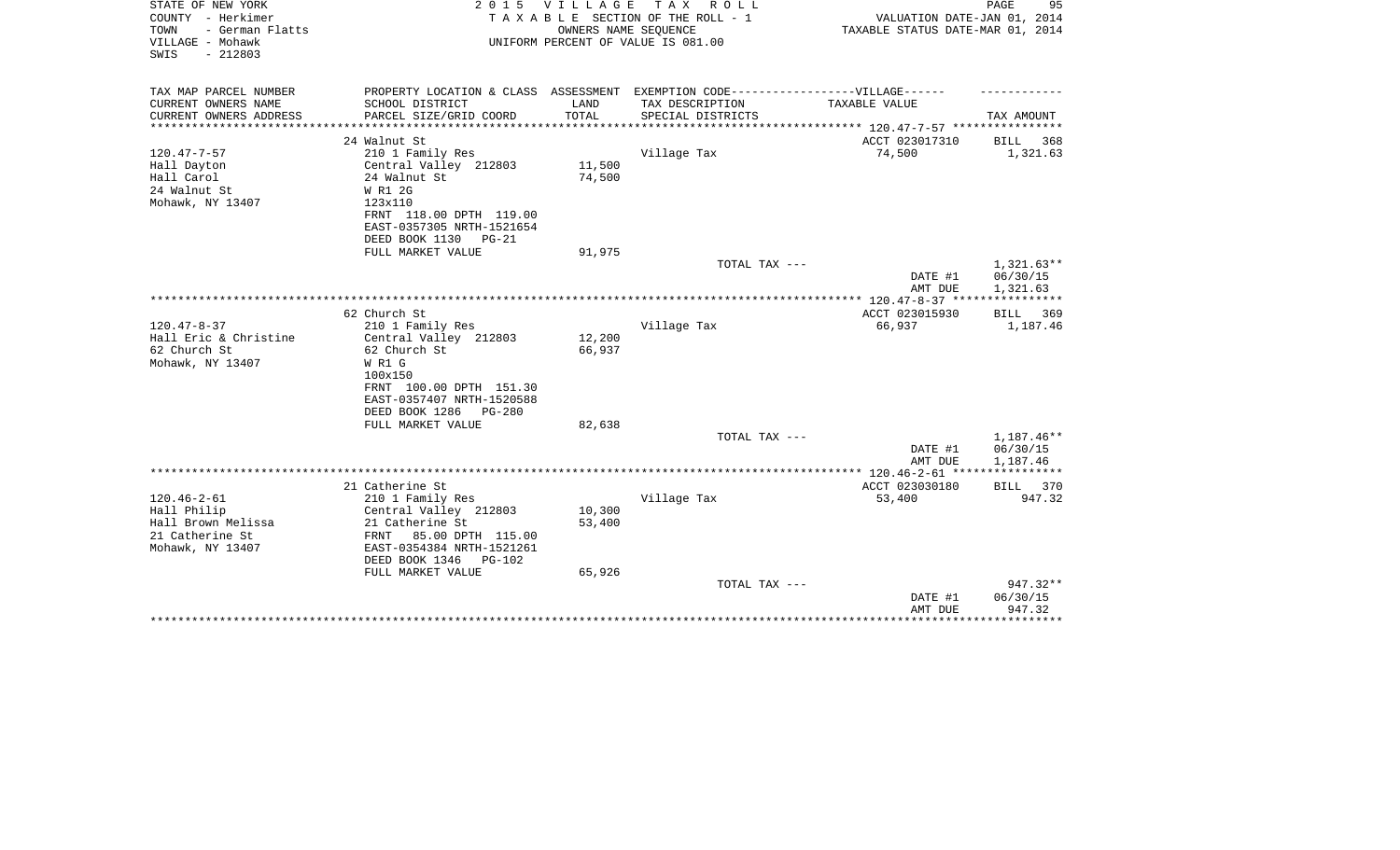| STATE OF NEW YORK<br>COUNTY - Herkimer<br>TOWN<br>- German Flatts<br>VILLAGE - Mohawk<br>SWIS<br>$-212803$ |                                                                                                                                                                                            | 2015 VILLAGE               | TAX ROLL<br>TAXABLE SECTION OF THE ROLL - 1<br>OWNERS NAME SEQUENCE<br>UNIFORM PERCENT OF VALUE IS 081.00                 | VALUATION DATE-JAN 01, 2014<br>TAXABLE STATUS DATE-MAR 01, 2014 | PAGE<br>96                     |
|------------------------------------------------------------------------------------------------------------|--------------------------------------------------------------------------------------------------------------------------------------------------------------------------------------------|----------------------------|---------------------------------------------------------------------------------------------------------------------------|-----------------------------------------------------------------|--------------------------------|
| TAX MAP PARCEL NUMBER<br>CURRENT OWNERS NAME<br>CURRENT OWNERS ADDRESS<br>*********************            | SCHOOL DISTRICT<br>PARCEL SIZE/GRID COORD<br>***********************                                                                                                                       | LAND<br>TOTAL              | PROPERTY LOCATION & CLASS ASSESSMENT EXEMPTION CODE-----------------VILLAGE------<br>TAX DESCRIPTION<br>SPECIAL DISTRICTS | TAXABLE VALUE                                                   | TAX AMOUNT                     |
| $120.39 - 1 - 29$                                                                                          | 7 N Richfield St<br>210 1 Family Res                                                                                                                                                       |                            | Village Tax                                                                                                               | ACCT 023000930<br>43,500                                        | BILL<br>371<br>771.69          |
| Ham Jasper<br>Ham Sandra<br>7 N Richfield St<br>Mohawk, NY 13407                                           | Central Valley 212803<br>7 N Richfd St<br>FRNT<br>60.00 DPTH 80.00<br>EAST-0356409 NRTH-1522767<br>DEED BOOK 1225<br>PG-267                                                                | 4,600<br>43,500            | XC491 Water relevy                                                                                                        | 64.85 MT M                                                      | 64.85                          |
|                                                                                                            | FULL MARKET VALUE                                                                                                                                                                          | 53,704                     |                                                                                                                           |                                                                 |                                |
|                                                                                                            |                                                                                                                                                                                            |                            | TOTAL TAX ---                                                                                                             | DATE #1<br>AMT DUE                                              | 836.54**<br>06/30/15<br>836.54 |
|                                                                                                            |                                                                                                                                                                                            |                            |                                                                                                                           |                                                                 |                                |
| $120.55 - 2 - 2$                                                                                           | 6 Henry St<br>210 1 Family Res                                                                                                                                                             |                            | VET COM V 41137                                                                                                           | ACCT 190068<br>11,925                                           | BILL<br>372                    |
| Hammond Mark<br>6 Henry St<br>Mohawk, NY 13407                                                             | Central Valley 212803<br>6 Henry St<br>S R1 1G                                                                                                                                             | 10,800<br>51,900           | Village Tax                                                                                                               | 39,975                                                          | 709.16                         |
| PRIOR OWNER ON 3/01/2014<br>Hammond Frederick                                                              | FRNT<br>60.00 DPTH<br>97.50<br>EAST-0356879 NRTH-1520409<br>DEED BOOK 1556<br>$PG-328$                                                                                                     |                            |                                                                                                                           |                                                                 |                                |
|                                                                                                            | FULL MARKET VALUE                                                                                                                                                                          | 64,074                     | TOTAL TAX ---                                                                                                             | DATE #1<br>AMT DUE                                              | 709.16**<br>06/30/15<br>709.16 |
|                                                                                                            |                                                                                                                                                                                            |                            |                                                                                                                           | ***************** 120.47-1-43 *****************                 |                                |
| $120.47 - 1 - 43$<br>Hancock James<br>Hancock Janet<br>1 Marion St<br>Mohawk, NY 13407                     | 1 Marion St<br>210 1 Family Res<br>Central Valley 212803<br>1 Marion St<br>FRNT<br>63.00 DPTH 150.00<br>EAST-0355049 NRTH-1521500<br>DEED BOOK 829<br>PG-568                               | 6,200<br>45,300            | Village Tax                                                                                                               | ACCT 023029250<br>45,300                                        | <b>BILL</b><br>373<br>803.62   |
|                                                                                                            | FULL MARKET VALUE                                                                                                                                                                          | 55,926                     |                                                                                                                           |                                                                 |                                |
|                                                                                                            |                                                                                                                                                                                            |                            | TOTAL TAX ---                                                                                                             | DATE #1<br>AMT DUE                                              | 803.62**<br>06/30/15<br>803.62 |
|                                                                                                            |                                                                                                                                                                                            |                            |                                                                                                                           |                                                                 |                                |
|                                                                                                            | 82 Church St                                                                                                                                                                               |                            |                                                                                                                           | ACCT 023016080                                                  | BILL<br>374                    |
| $120.55 - 2 - 22$<br>Hannon Patrick<br>Hannon Jean<br>82 Church St<br>Mohawk, NY 13407                     | 210 1 Family Res<br>Central Valley 212803<br>82 Church St<br>R1 G Cpt<br>97x120<br>FRNT 120.00 DPTH<br>97.50<br>EAST-0357218 NRTH-1519865<br>DEED BOOK 00625 PG-00889<br>FULL MARKET VALUE | 12,700<br>75,448<br>93,146 | Village Tax                                                                                                               | 75,448                                                          | 1,338.45                       |
|                                                                                                            |                                                                                                                                                                                            |                            | TOTAL TAX ---                                                                                                             |                                                                 | $1,338.45**$                   |
|                                                                                                            |                                                                                                                                                                                            |                            |                                                                                                                           | DATE #1<br>AMT DUE<br>**************                            | 06/30/15<br>1,338.45           |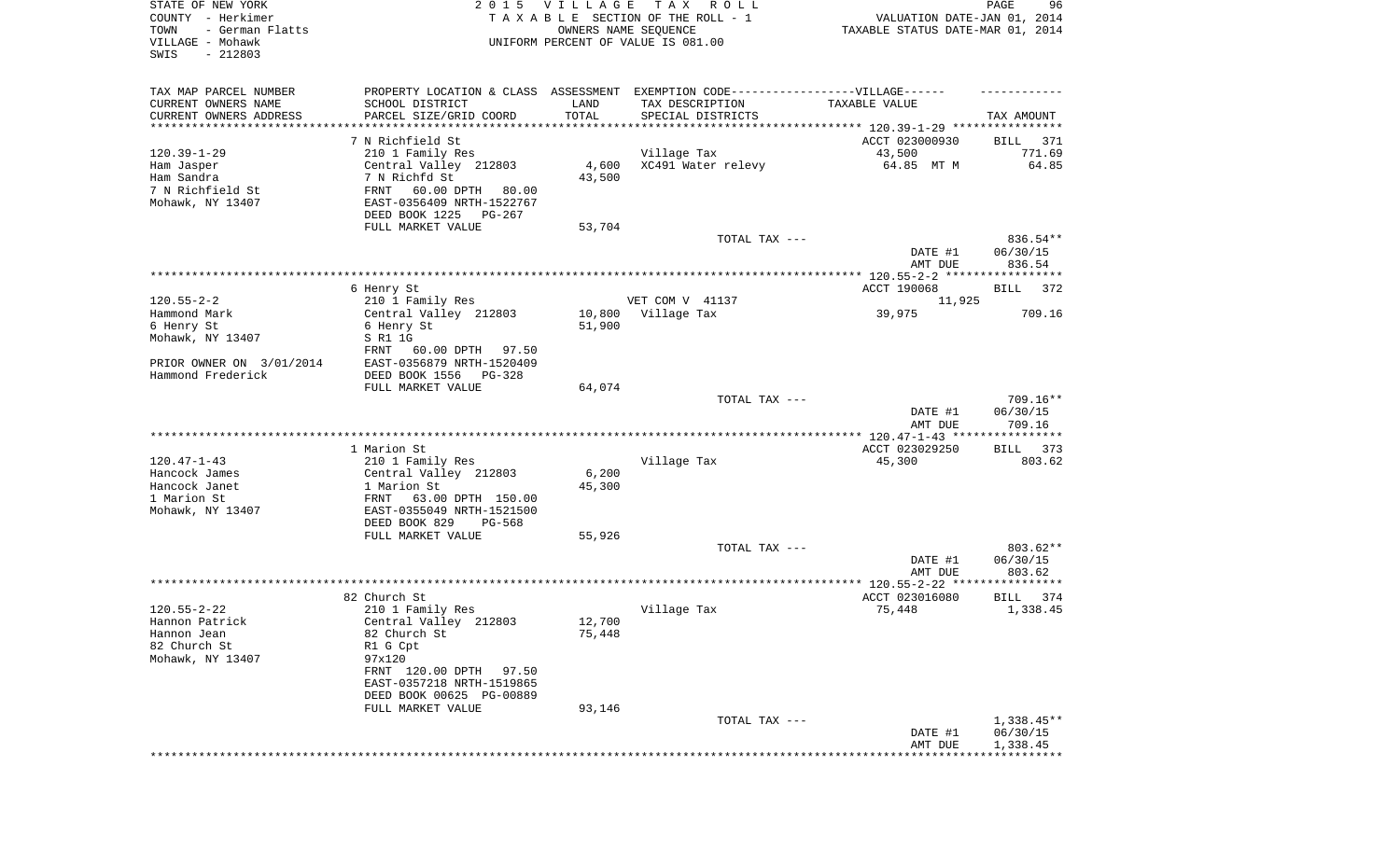| STATE OF NEW YORK<br>COUNTY - Herkimer<br>TOWN<br>- German Flatts<br>VILLAGE - Mohawk<br>SWIS<br>$-212803$ |                                                                                   | 2015 VILLAGE<br>OWNERS NAME SEQUENCE | T A X<br>R O L L<br>TAXABLE SECTION OF THE ROLL - 1<br>UNIFORM PERCENT OF VALUE IS 081.00 | VALUATION DATE-JAN 01, 2014<br>TAXABLE STATUS DATE-MAR 01, 2014 | PAGE<br>97               |
|------------------------------------------------------------------------------------------------------------|-----------------------------------------------------------------------------------|--------------------------------------|-------------------------------------------------------------------------------------------|-----------------------------------------------------------------|--------------------------|
| TAX MAP PARCEL NUMBER                                                                                      | PROPERTY LOCATION & CLASS ASSESSMENT EXEMPTION CODE-----------------VILLAGE------ |                                      |                                                                                           |                                                                 |                          |
| CURRENT OWNERS NAME                                                                                        | SCHOOL DISTRICT                                                                   | LAND                                 | TAX DESCRIPTION                                                                           | TAXABLE VALUE                                                   |                          |
| CURRENT OWNERS ADDRESS<br>*********************                                                            | PARCEL SIZE/GRID COORD<br>******************                                      | TOTAL                                | SPECIAL DISTRICTS                                                                         |                                                                 | TAX AMOUNT               |
|                                                                                                            | 16 North St                                                                       |                                      |                                                                                           | ACCT 023000570                                                  | 375<br>BILL              |
| $120.39 - 1 - 20$                                                                                          | 210 1 Family Res                                                                  |                                      | Village Tax                                                                               | 44,800                                                          | 794.75                   |
| Harris Larre                                                                                               | Central Valley 212803                                                             | 8,000                                | XC491 Water relevy                                                                        | 652.57 MT M                                                     | 652.57                   |
| Harris Nora                                                                                                | 16 North St                                                                       | 44,800                               |                                                                                           |                                                                 |                          |
| 16 North St<br>Mohawk, NY 13407                                                                            | FRNT<br>50.00 DPTH 268.52                                                         |                                      |                                                                                           |                                                                 |                          |
|                                                                                                            | EAST-0356141 NRTH-1522726<br>DEED BOOK 795<br>PG-367                              |                                      |                                                                                           |                                                                 |                          |
|                                                                                                            | FULL MARKET VALUE                                                                 | 55,309                               |                                                                                           |                                                                 |                          |
|                                                                                                            |                                                                                   |                                      | TOTAL TAX ---                                                                             |                                                                 | $1,447.32**$             |
|                                                                                                            |                                                                                   |                                      |                                                                                           | DATE #1                                                         | 06/30/15                 |
|                                                                                                            |                                                                                   |                                      |                                                                                           | AMT DUE                                                         | 1,447.32                 |
|                                                                                                            | 36 Michigan St                                                                    |                                      |                                                                                           | ACCT 023011460                                                  | 376<br>BILL              |
| $120.47 - 9 - 63$                                                                                          | 210 1 Family Res                                                                  |                                      | Village Tax                                                                               | 48,300                                                          | 856.84                   |
| Harrod Brian                                                                                               | Central Valley 212803                                                             | 9,300                                |                                                                                           |                                                                 |                          |
| Harrod Kimberly                                                                                            | 36 Michigan St                                                                    | 48,300                               |                                                                                           |                                                                 |                          |
| 36 Michigan St                                                                                             | R1 G                                                                              |                                      |                                                                                           |                                                                 |                          |
| Mohawk, NY 13407                                                                                           | FRNT<br>60.00 DPTH 120.00<br>EAST-0358065 NRTH-1522003                            |                                      |                                                                                           |                                                                 |                          |
|                                                                                                            | DEED BOOK 1244<br><b>PG-700</b>                                                   |                                      |                                                                                           |                                                                 |                          |
|                                                                                                            | FULL MARKET VALUE                                                                 | 59,630                               |                                                                                           |                                                                 |                          |
|                                                                                                            |                                                                                   |                                      | TOTAL TAX ---                                                                             |                                                                 | 856.84**                 |
|                                                                                                            |                                                                                   |                                      |                                                                                           | DATE #1<br>AMT DUE                                              | 06/30/15<br>856.84       |
|                                                                                                            |                                                                                   |                                      |                                                                                           | ************* 120.47-7-47 ****                                  | * * * * * * * * * * * *  |
|                                                                                                            | 3 E Center St                                                                     |                                      |                                                                                           | ACCT 023018030                                                  | <b>BILL</b><br>377       |
| $120.47 - 7 - 47$                                                                                          | 210 1 Family Res                                                                  |                                      | Village Tax                                                                               | 56,900                                                          | 1,009.41                 |
| Harrod Elizabeth                                                                                           | Central Valley 212803                                                             | 9,200                                |                                                                                           |                                                                 |                          |
| 3 E Center St<br>Mohawk, NY 13407                                                                          | 3 E Center St<br>N R1 G                                                           | 56,900                               |                                                                                           |                                                                 |                          |
|                                                                                                            | <b>FRNT</b><br>60.00 DPTH 119.80                                                  |                                      |                                                                                           |                                                                 |                          |
|                                                                                                            | EAST-0357104 NRTH-1521277                                                         |                                      |                                                                                           |                                                                 |                          |
|                                                                                                            | DEED BOOK 896<br>PG-218                                                           |                                      |                                                                                           |                                                                 |                          |
|                                                                                                            | FULL MARKET VALUE                                                                 | 70,247                               |                                                                                           |                                                                 |                          |
|                                                                                                            |                                                                                   |                                      | TOTAL TAX ---                                                                             | DATE #1                                                         | $1,009.41**$<br>06/30/15 |
|                                                                                                            |                                                                                   |                                      |                                                                                           | AMT DUE                                                         | 1,009.41                 |
|                                                                                                            |                                                                                   |                                      |                                                                                           |                                                                 | ***********              |
|                                                                                                            | 12 Fulmer St                                                                      |                                      |                                                                                           | ACCT 023023340                                                  | 378<br>BILL              |
| $120.55 - 1 - 16$                                                                                          | 210 1 Family Res                                                                  |                                      | Village Tax                                                                               | 57,800                                                          | 1,025.37                 |
| Hart Tom Et Al<br>12 Fulmer St                                                                             | Central Valley 212803<br>12 Fulmer St                                             | 10,700<br>57,800                     |                                                                                           |                                                                 |                          |
| Mohawk, NY 13407                                                                                           | FRNT<br>50.00 DPTH 105.00                                                         |                                      |                                                                                           |                                                                 |                          |
|                                                                                                            | EAST-0356154 NRTH-1520093                                                         |                                      |                                                                                           |                                                                 |                          |
|                                                                                                            | DEED BOOK 869<br>$PG-303$                                                         |                                      |                                                                                           |                                                                 |                          |
|                                                                                                            | FULL MARKET VALUE                                                                 | 71,358                               |                                                                                           |                                                                 |                          |
|                                                                                                            |                                                                                   |                                      | TOTAL TAX ---                                                                             | DATE #1                                                         | $1,025.37**$<br>06/30/15 |
|                                                                                                            |                                                                                   |                                      |                                                                                           | AMT DUE                                                         | 1,025.37                 |
|                                                                                                            |                                                                                   |                                      |                                                                                           |                                                                 |                          |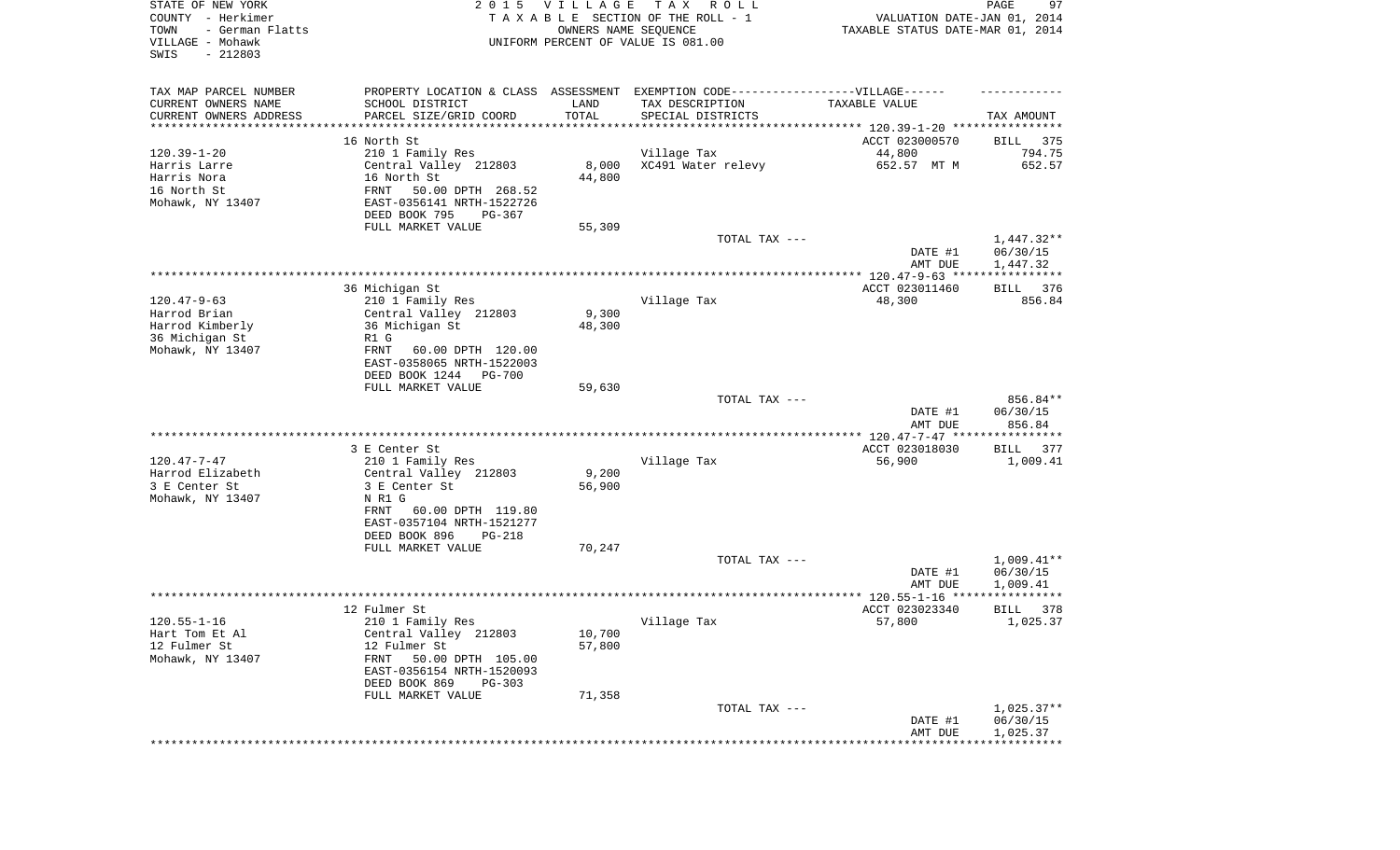| STATE OF NEW YORK<br>COUNTY - Herkimer<br>- German Flatts<br>TOWN<br>VILLAGE - Mohawk<br>$-212803$<br>SWIS |                                                                                  | 2015 VILLAGE                | TAX ROLL<br>TAXABLE SECTION OF THE ROLL - 1<br>OWNERS NAME SEQUENCE<br>UNIFORM PERCENT OF VALUE IS 081.00 | VALUATION DATE-JAN 01, 2014<br>TAXABLE STATUS DATE-MAR 01, 2014 | PAGE<br>98           |
|------------------------------------------------------------------------------------------------------------|----------------------------------------------------------------------------------|-----------------------------|-----------------------------------------------------------------------------------------------------------|-----------------------------------------------------------------|----------------------|
| TAX MAP PARCEL NUMBER                                                                                      | PROPERTY LOCATION & CLASS ASSESSMENT EXEMPTION CODE----------------VILLAGE------ |                             |                                                                                                           |                                                                 |                      |
| CURRENT OWNERS NAME<br>CURRENT OWNERS ADDRESS<br>******************                                        | SCHOOL DISTRICT<br>PARCEL SIZE/GRID COORD                                        | LAND<br>TOTAL<br>********** | TAX DESCRIPTION<br>SPECIAL DISTRICTS                                                                      | <b>TAXABLE VALUE</b>                                            | TAX AMOUNT           |
|                                                                                                            | 55-57 Church St                                                                  |                             |                                                                                                           | ACCT 023015000                                                  | BILL<br>379          |
| $120.47 - 9 - 24$                                                                                          | 220 2 Family Res                                                                 |                             | Village Tax                                                                                               | 78,000                                                          | 1,383.72             |
| Harter Daniel                                                                                              | Central Valley 212803                                                            | 9,300                       |                                                                                                           |                                                                 |                      |
| Harter Denise                                                                                              | 55-57 Church St                                                                  | 78,000                      |                                                                                                           |                                                                 |                      |
| 4 Hillview Dr                                                                                              | E R2 2G                                                                          |                             |                                                                                                           |                                                                 |                      |
| Mohawk, NY 13407                                                                                           | 60.00 DPTH 120.00<br>FRNT                                                        |                             |                                                                                                           |                                                                 |                      |
|                                                                                                            | EAST-0357674 NRTH-1520913                                                        |                             |                                                                                                           |                                                                 |                      |
|                                                                                                            | DEED BOOK 793<br>$PG-19$                                                         |                             |                                                                                                           |                                                                 |                      |
|                                                                                                            | FULL MARKET VALUE                                                                | 96,296                      |                                                                                                           |                                                                 |                      |
|                                                                                                            |                                                                                  |                             | TOTAL TAX ---                                                                                             |                                                                 | $1,383.72**$         |
|                                                                                                            |                                                                                  |                             |                                                                                                           | DATE #1                                                         | 06/30/15             |
|                                                                                                            |                                                                                  |                             |                                                                                                           | AMT DUE<br>*************** 120.47-9-25 *****************        | 1,383.72             |
|                                                                                                            | 59 Church St                                                                     |                             |                                                                                                           | ACCT 023015030                                                  | <b>BILL</b><br>380   |
| $120.47 - 9 - 25$                                                                                          | 312 Vac w/imprv                                                                  |                             | Village Tax                                                                                               | 6,500                                                           | 115.31               |
| Harter Daniel                                                                                              | Central Valley 212803                                                            | 6,300                       |                                                                                                           |                                                                 |                      |
| Harter Denise                                                                                              | 59 Church St                                                                     | 6,500                       |                                                                                                           |                                                                 |                      |
| 4 Hillview Dr                                                                                              | Lot                                                                              |                             |                                                                                                           |                                                                 |                      |
| Mohawk, NY 13407                                                                                           | FRNT<br>60.00 DPTH 120.00                                                        |                             |                                                                                                           |                                                                 |                      |
|                                                                                                            | EAST-0357655 NRTH-1520856                                                        |                             |                                                                                                           |                                                                 |                      |
|                                                                                                            | DEED BOOK 793<br>$PG-19$                                                         |                             |                                                                                                           |                                                                 |                      |
|                                                                                                            | FULL MARKET VALUE                                                                | 8,025                       |                                                                                                           |                                                                 |                      |
|                                                                                                            |                                                                                  |                             | TOTAL TAX ---                                                                                             |                                                                 | $115.31**$           |
|                                                                                                            |                                                                                  |                             |                                                                                                           | DATE #1                                                         | 06/30/15             |
|                                                                                                            |                                                                                  |                             |                                                                                                           | AMT DUE                                                         | 115.31               |
|                                                                                                            | 4 Hillview Dr                                                                    |                             |                                                                                                           | ACCT 023019260                                                  | BILL 381             |
| $120.55 - 2 - 24$                                                                                          | 210 1 Family Res                                                                 |                             | Village Tax                                                                                               | 84,200                                                          | 1,493.71             |
| Harter Daniel                                                                                              | Central Valley 212803                                                            | 21,600                      | XC491 Water relevy                                                                                        | 280.19 MT M                                                     | 280.19               |
| Harter Denise                                                                                              | 4 Hill View Dr                                                                   | 84,200                      |                                                                                                           |                                                                 |                      |
| 4 Hillview Dr                                                                                              | R1 G Sp                                                                          |                             |                                                                                                           |                                                                 |                      |
| Mohawk, NY 13407                                                                                           | 120x322.27                                                                       |                             |                                                                                                           |                                                                 |                      |
|                                                                                                            | FRNT 120.00 DPTH 236.42                                                          |                             |                                                                                                           |                                                                 |                      |
|                                                                                                            | EAST-0357501 NRTH-1519784                                                        |                             |                                                                                                           |                                                                 |                      |
|                                                                                                            | DEED BOOK 902<br>$PG-21$                                                         |                             |                                                                                                           |                                                                 |                      |
|                                                                                                            | FULL MARKET VALUE                                                                | 103,951                     |                                                                                                           |                                                                 |                      |
|                                                                                                            |                                                                                  |                             | TOTAL TAX ---                                                                                             |                                                                 | 1,773.90**           |
|                                                                                                            |                                                                                  |                             |                                                                                                           | DATE #1<br>AMT DUE                                              | 06/30/15<br>1,773.90 |
|                                                                                                            |                                                                                  |                             |                                                                                                           |                                                                 |                      |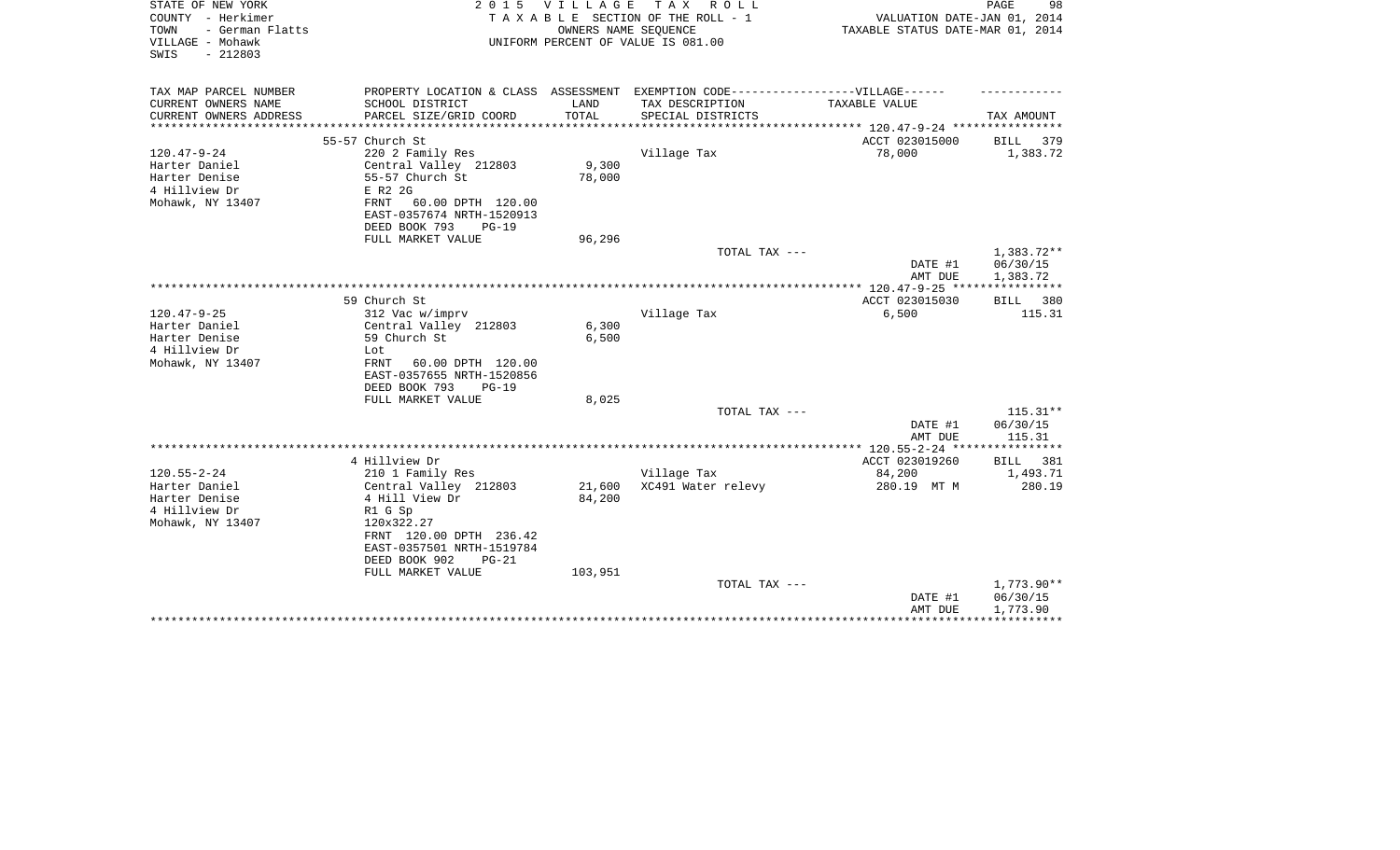| STATE OF NEW YORK<br>COUNTY - Herkimer<br>TOWN<br>- German Flatts<br>VILLAGE - Mohawk<br>SWIS<br>$-212803$ | 2 0 1 5                                                                           | VILLAGE | T A X<br>R O L L<br>TAXABLE SECTION OF THE ROLL - 1<br>OWNERS NAME SEQUENCE<br>UNIFORM PERCENT OF VALUE IS 081.00 | VALUATION DATE-JAN 01, 2014<br>TAXABLE STATUS DATE-MAR 01, 2014 | PAGE<br>99             |
|------------------------------------------------------------------------------------------------------------|-----------------------------------------------------------------------------------|---------|-------------------------------------------------------------------------------------------------------------------|-----------------------------------------------------------------|------------------------|
| TAX MAP PARCEL NUMBER                                                                                      | PROPERTY LOCATION & CLASS ASSESSMENT EXEMPTION CODE-----------------VILLAGE------ |         |                                                                                                                   |                                                                 |                        |
| CURRENT OWNERS NAME                                                                                        | SCHOOL DISTRICT                                                                   | LAND    | TAX DESCRIPTION                                                                                                   | TAXABLE VALUE                                                   |                        |
| CURRENT OWNERS ADDRESS<br>********************                                                             | PARCEL SIZE/GRID COORD                                                            | TOTAL   | SPECIAL DISTRICTS                                                                                                 |                                                                 | TAX AMOUNT             |
|                                                                                                            |                                                                                   |         |                                                                                                                   |                                                                 |                        |
| $120.40 - 2 - 43$                                                                                          | 8 Orchard St<br>210 1 Family Res                                                  |         | VET WAR V 41127                                                                                                   | ACCT 023009990<br>7,155                                         | 382<br>BILL            |
| Harter Franklin                                                                                            | Central Valley 212803                                                             | 9,200   | Village Tax                                                                                                       | 41,845                                                          | 742.33                 |
| Harter Florence                                                                                            | 8 Orchard St                                                                      | 49,000  |                                                                                                                   |                                                                 |                        |
| 8 Orchard St                                                                                               | FRNT<br>58.00 DPTH 120.00                                                         |         |                                                                                                                   |                                                                 |                        |
| Mohawk, NY 13407                                                                                           | EAST-0358094 NRTH-1522502                                                         |         |                                                                                                                   |                                                                 |                        |
|                                                                                                            | DEED BOOK 00635 PG-01004                                                          |         |                                                                                                                   |                                                                 |                        |
|                                                                                                            | FULL MARKET VALUE                                                                 | 60,494  |                                                                                                                   |                                                                 |                        |
|                                                                                                            |                                                                                   |         | TOTAL TAX ---                                                                                                     |                                                                 | $742.33**$             |
|                                                                                                            |                                                                                   |         |                                                                                                                   | DATE #1                                                         | 06/30/15               |
|                                                                                                            |                                                                                   |         |                                                                                                                   | AMT DUE                                                         | 742.33                 |
|                                                                                                            | 36 Church St                                                                      |         |                                                                                                                   | ACCT 175373                                                     | 383<br>BILL            |
| $120.47 - 8 - 53$                                                                                          | 210 1 Family Res                                                                  |         | Village Tax                                                                                                       | 55,800                                                          | 989.89                 |
| Harvey Marissa                                                                                             | Central Valley 212803                                                             | 9,300   |                                                                                                                   |                                                                 |                        |
| 36 Church St                                                                                               | 36 Church St                                                                      | 55,800  |                                                                                                                   |                                                                 |                        |
| Mohawk, NY 13407                                                                                           | W R1 1G                                                                           |         |                                                                                                                   |                                                                 |                        |
|                                                                                                            | FRNT<br>45.00 DPTH 196.00                                                         |         |                                                                                                                   |                                                                 |                        |
|                                                                                                            | EAST-0357603 NRTH-1521368                                                         |         |                                                                                                                   |                                                                 |                        |
|                                                                                                            | DEED BOOK 1464<br>PG-745<br>FULL MARKET VALUE                                     | 68,889  |                                                                                                                   |                                                                 |                        |
|                                                                                                            |                                                                                   |         | TOTAL TAX ---                                                                                                     |                                                                 | 989.89**               |
|                                                                                                            |                                                                                   |         |                                                                                                                   | DATE #1<br>AMT DUE                                              | 06/30/15<br>989.89     |
|                                                                                                            |                                                                                   |         |                                                                                                                   | ************** 120.47-3-27 *****************                    |                        |
|                                                                                                            | 20 Devendorf St                                                                   |         |                                                                                                                   | ACCT 023028020                                                  | <b>BILL</b><br>384     |
| $120.47 - 3 - 27$                                                                                          | 210 1 Family Res                                                                  |         | VET COM V 41137                                                                                                   | 11,925                                                          |                        |
| Harvey Robert                                                                                              | Central Valley 212803                                                             |         | 7,100 VET DIS V 41147                                                                                             | 8,100                                                           |                        |
| Harvey Naomi<br>20 Devendorf St                                                                            | 20 Devendorf St<br>FRNT<br>45.00 DPTH 105.00                                      |         | 54,000 Village Tax                                                                                                | 33,975                                                          | 602.72                 |
| Mohawk, NY 13407                                                                                           | EAST-0355747 NRTH-1521702                                                         |         |                                                                                                                   |                                                                 |                        |
|                                                                                                            | DEED BOOK 00649 PG-00237                                                          |         |                                                                                                                   |                                                                 |                        |
|                                                                                                            | FULL MARKET VALUE                                                                 | 66,667  |                                                                                                                   |                                                                 |                        |
|                                                                                                            |                                                                                   |         | TOTAL TAX ---                                                                                                     |                                                                 | 602.72**               |
|                                                                                                            |                                                                                   |         |                                                                                                                   | DATE #1                                                         | 06/30/15               |
|                                                                                                            |                                                                                   |         |                                                                                                                   | AMT DUE                                                         | 602.72                 |
|                                                                                                            |                                                                                   |         |                                                                                                                   |                                                                 |                        |
| $120.39 - 2 - 24$                                                                                          | 12 N Washington St<br>210 1 Family Res                                            |         | VET WAR V 41127                                                                                                   | ACCT 023005430<br>6,150                                         | 385<br>BILL            |
| Harwick Walter                                                                                             | Central Valley 212803                                                             |         | 3,400 Village Tax                                                                                                 | 34,850                                                          | 618.24                 |
| Harwick Janet                                                                                              | 12 N Wshngtn St                                                                   |         | 41,000 XC491 Water relevy                                                                                         | 524.47 MT M                                                     | 524.47                 |
| 12 N Washington St                                                                                         | 30.00 DPTH 95.00<br>FRNT                                                          |         |                                                                                                                   |                                                                 |                        |
| Mohawk, NY 13407                                                                                           | EAST-0356806 NRTH-1522733                                                         |         |                                                                                                                   |                                                                 |                        |
|                                                                                                            | DEED BOOK 741<br>PG-336                                                           |         |                                                                                                                   |                                                                 |                        |
|                                                                                                            | FULL MARKET VALUE                                                                 | 50,617  |                                                                                                                   |                                                                 |                        |
|                                                                                                            |                                                                                   |         | TOTAL TAX ---                                                                                                     | DATE #1                                                         | 1,142.71**<br>06/30/15 |
|                                                                                                            |                                                                                   |         |                                                                                                                   | AMT DUE                                                         | 1,142.71               |
|                                                                                                            |                                                                                   |         |                                                                                                                   |                                                                 |                        |
|                                                                                                            |                                                                                   |         |                                                                                                                   |                                                                 |                        |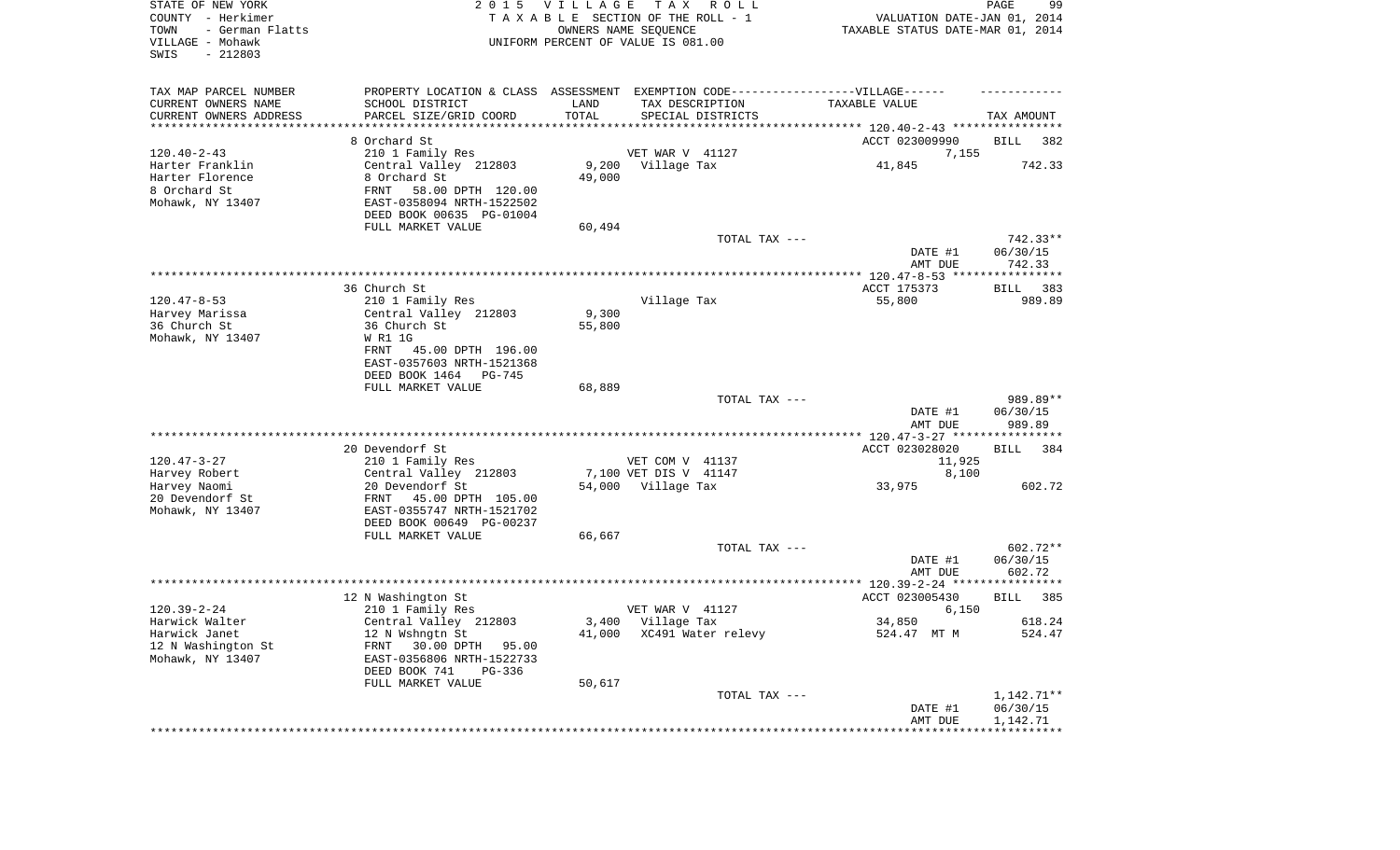| STATE OF NEW YORK<br>COUNTY - Herkimer<br>- German Flatts<br>TOWN<br>VILLAGE - Mohawk<br>SWIS<br>$-212803$ | 2 0 1 5                                                  | <b>VILLAGE</b><br>OWNERS NAME SEQUENCE | T A X<br>R O L L<br>TAXABLE SECTION OF THE ROLL - 1<br>UNIFORM PERCENT OF VALUE IS 081.00 | VALUATION DATE-JAN 01, 2014<br>TAXABLE STATUS DATE-MAR 01, 2014 | PAGE<br>100                    |
|------------------------------------------------------------------------------------------------------------|----------------------------------------------------------|----------------------------------------|-------------------------------------------------------------------------------------------|-----------------------------------------------------------------|--------------------------------|
| TAX MAP PARCEL NUMBER                                                                                      | PROPERTY LOCATION & CLASS ASSESSMENT                     |                                        | EXEMPTION CODE-----------------VILLAGE------                                              |                                                                 |                                |
| CURRENT OWNERS NAME<br>CURRENT OWNERS ADDRESS                                                              | SCHOOL DISTRICT<br>PARCEL SIZE/GRID COORD                | LAND<br>TOTAL                          | TAX DESCRIPTION                                                                           | TAXABLE VALUE                                                   |                                |
| *********************                                                                                      |                                                          | ***********                            | SPECIAL DISTRICTS                                                                         | ********************************** 120.47-5-18 **************** | TAX AMOUNT                     |
|                                                                                                            | 33 S Richfield St                                        |                                        |                                                                                           | ACCT 023027150                                                  | 386<br>BILL                    |
| $120.47 - 5 - 18$                                                                                          | 210 1 Family Res                                         |                                        | Village Tax                                                                               | 52,900                                                          | 938.45                         |
| Hassett Michael & Jade                                                                                     | Central Valley 212803                                    | 7,600                                  |                                                                                           |                                                                 |                                |
| 33 S Richfield St<br>Mohawk, NY 13407                                                                      | 33 S Richfield<br>E R1 1G                                | 52,900                                 |                                                                                           |                                                                 |                                |
|                                                                                                            | 63.30 DPTH<br>FRNT<br>75.00                              |                                        |                                                                                           |                                                                 |                                |
|                                                                                                            | EAST-0356705 NRTH-1521355                                |                                        |                                                                                           |                                                                 |                                |
|                                                                                                            | DEED BOOK 1263<br>PG-317                                 |                                        |                                                                                           |                                                                 |                                |
|                                                                                                            | FULL MARKET VALUE                                        | 65,309                                 | TOTAL TAX ---                                                                             |                                                                 |                                |
|                                                                                                            |                                                          |                                        |                                                                                           | DATE #1                                                         | 938.45**<br>06/30/15           |
|                                                                                                            |                                                          |                                        |                                                                                           | AMT DUE                                                         | 938.45                         |
|                                                                                                            |                                                          |                                        |                                                                                           |                                                                 |                                |
|                                                                                                            | 76 E Main St                                             |                                        |                                                                                           | ACCT 023009270                                                  | BILL 387                       |
| $120.40 - 2 - 67$<br>Hawkins Lynn                                                                          | 210 1 Family Res<br>Central Valley 212803                | 14,900                                 | Village Tax                                                                               | 35,900                                                          | 636.87                         |
| Hawkins James                                                                                              | 76 E Main St                                             | 35,900                                 |                                                                                           |                                                                 |                                |
| 76 E Main St                                                                                               | 60.00 DPTH 237.00<br>FRNT                                |                                        |                                                                                           |                                                                 |                                |
| Mohawk, NY 13407                                                                                           | EAST-0358953 NRTH-1523016                                |                                        |                                                                                           |                                                                 |                                |
|                                                                                                            | DEED BOOK 940<br>$PG-4$                                  |                                        |                                                                                           |                                                                 |                                |
|                                                                                                            | FULL MARKET VALUE                                        | 44,321                                 | TOTAL TAX ---                                                                             |                                                                 | 636.87**                       |
|                                                                                                            |                                                          |                                        |                                                                                           | DATE #1                                                         | 06/30/15                       |
|                                                                                                            |                                                          |                                        |                                                                                           | AMT DUE                                                         | 636.87                         |
|                                                                                                            |                                                          |                                        |                                                                                           | ************** 120.47-6-2 ******************                    |                                |
| $120.47 - 6 - 2$                                                                                           | 10 E Main St<br>283 Res w/Comuse                         |                                        | Village Tax                                                                               | ACCT 184629<br>56,600                                           | <b>BILL</b><br>388<br>1,004.08 |
| He Lin Dan                                                                                                 | Central Valley 212803                                    | 5,000                                  |                                                                                           |                                                                 |                                |
| Dong Wen Fang                                                                                              | 10 E Main St                                             | 56,600                                 |                                                                                           |                                                                 |                                |
| 10 E Main St                                                                                               | S Com Apt                                                |                                        |                                                                                           |                                                                 |                                |
| Mohawk, NY 13407                                                                                           | 27x60                                                    |                                        |                                                                                           |                                                                 |                                |
| PRIOR OWNER ON 3/01/2014                                                                                   | 27.00 DPTH<br>FRNT<br>89.00<br>EAST-0357385 NRTH-1522452 |                                        |                                                                                           |                                                                 |                                |
| He Lin Dan                                                                                                 | DEED BOOK 1523<br>PG-984                                 |                                        |                                                                                           |                                                                 |                                |
|                                                                                                            | FULL MARKET VALUE                                        | 69,877                                 |                                                                                           |                                                                 |                                |
|                                                                                                            |                                                          |                                        | TOTAL TAX ---                                                                             |                                                                 | 1,004.08**                     |
|                                                                                                            |                                                          |                                        |                                                                                           | DATE #1<br>AMT DUE                                              | 06/30/15<br>1,004.08           |
|                                                                                                            |                                                          |                                        |                                                                                           |                                                                 |                                |
|                                                                                                            | 34 Devendorf St                                          |                                        |                                                                                           | ACCT 023028230                                                  | BILL 389                       |
| $120.47 - 3 - 34$                                                                                          | 210 1 Family Res                                         |                                        | Village Tax                                                                               | 38,500                                                          | 682.99                         |
| Healey Richard & Emma                                                                                      | Central Valley 212803                                    | 10,600                                 |                                                                                           |                                                                 |                                |
| 34 Devendorf St<br>Mohawk, NY 13407                                                                        | 34 Devendorf St<br>50.00 DPTH 268.00<br>FRNT             | 38,500                                 |                                                                                           |                                                                 |                                |
|                                                                                                            | EAST-0355584 NRTH-1521389                                |                                        |                                                                                           |                                                                 |                                |
|                                                                                                            | DEED BOOK 923<br>PG-477                                  |                                        |                                                                                           |                                                                 |                                |
|                                                                                                            | FULL MARKET VALUE                                        | 47,531                                 |                                                                                           |                                                                 |                                |
|                                                                                                            |                                                          |                                        | TOTAL TAX ---                                                                             |                                                                 | 682.99**                       |
|                                                                                                            |                                                          |                                        |                                                                                           | DATE #1<br>AMT DUE                                              | 06/30/15<br>682.99             |
|                                                                                                            |                                                          |                                        |                                                                                           |                                                                 | ********                       |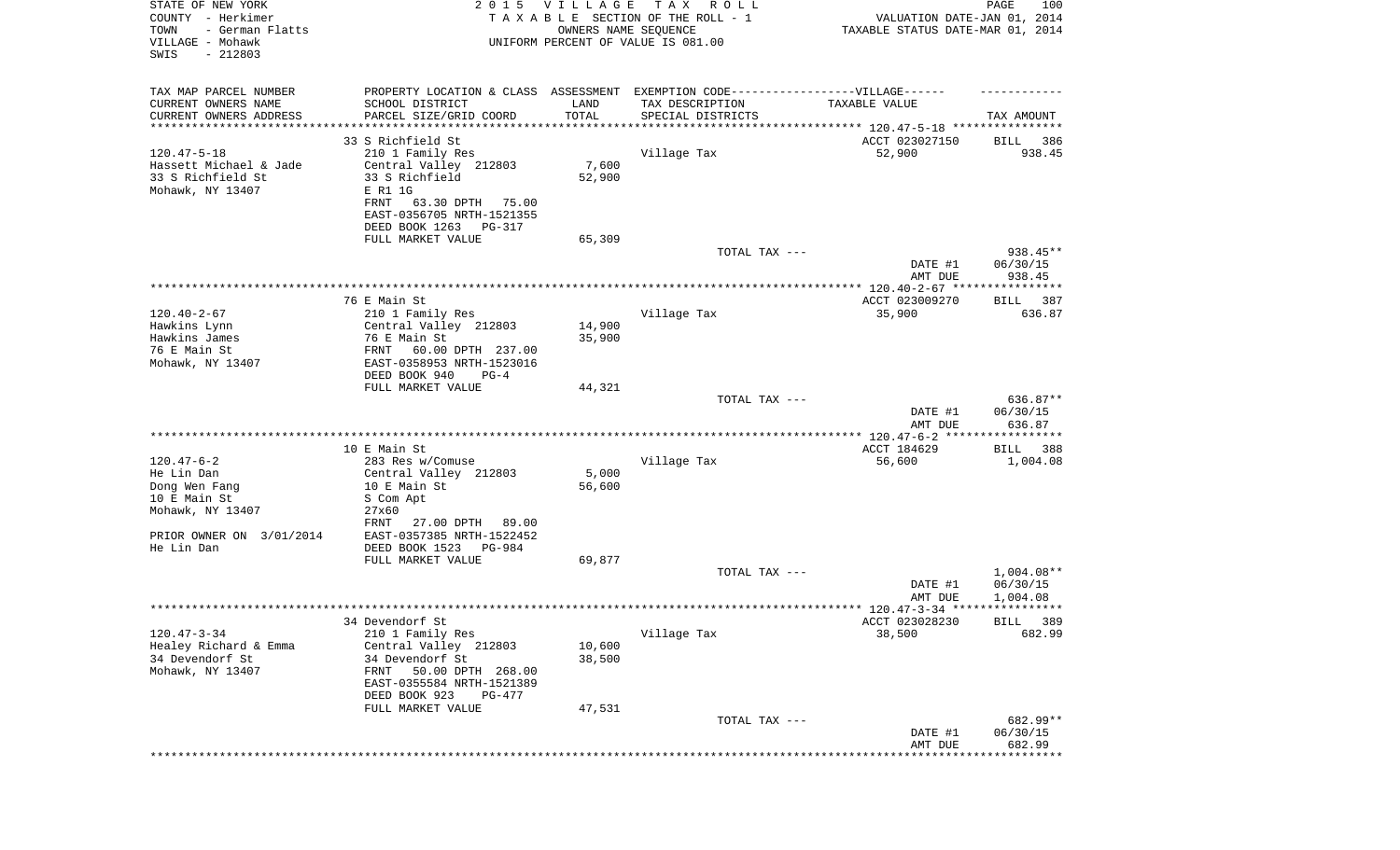| STATE OF NEW YORK<br>COUNTY - Herkimer<br>- German Flatts<br>TOWN<br>VILLAGE - Mohawk<br>$-212803$<br>SWIS | 2 0 1 5                                                                           | <b>VILLAGE</b><br>OWNERS NAME SEQUENCE | T A X<br>R O L L<br>TAXABLE SECTION OF THE ROLL - 1<br>UNIFORM PERCENT OF VALUE IS 081.00 | VALUATION DATE-JAN 01, 2014<br>TAXABLE STATUS DATE-MAR 01, 2014 | PAGE<br>101          |
|------------------------------------------------------------------------------------------------------------|-----------------------------------------------------------------------------------|----------------------------------------|-------------------------------------------------------------------------------------------|-----------------------------------------------------------------|----------------------|
| TAX MAP PARCEL NUMBER                                                                                      | PROPERTY LOCATION & CLASS ASSESSMENT EXEMPTION CODE-----------------VILLAGE------ |                                        |                                                                                           |                                                                 |                      |
| CURRENT OWNERS NAME<br>CURRENT OWNERS ADDRESS                                                              | SCHOOL DISTRICT<br>PARCEL SIZE/GRID COORD                                         | LAND<br>TOTAL                          | TAX DESCRIPTION<br>SPECIAL DISTRICTS                                                      | TAXABLE VALUE                                                   | TAX AMOUNT           |
| ********************                                                                                       | ********************                                                              | ********                               |                                                                                           |                                                                 |                      |
|                                                                                                            | 5 N Washington St                                                                 |                                        |                                                                                           | ACCT 023005160                                                  | <b>BILL</b><br>390   |
| $120.39 - 2 - 14$                                                                                          | 220 2 Family Res                                                                  |                                        | Village Tax                                                                               | 32,300                                                          | 573.00               |
| Heiland John                                                                                               | Central Valley 212803                                                             | 6,700                                  |                                                                                           |                                                                 |                      |
| Heiland Sheila<br>5 N Washington St                                                                        | 5 N Wshngtn W<br>64.00 DPTH 100.00<br>FRNT                                        | 32,300                                 |                                                                                           |                                                                 |                      |
| Mohawk, NY 13407                                                                                           | EAST-0356676 NRTH-1522657<br>DEED BOOK 792<br><b>PG-401</b>                       |                                        |                                                                                           |                                                                 |                      |
|                                                                                                            | FULL MARKET VALUE                                                                 | 39,877                                 |                                                                                           |                                                                 |                      |
|                                                                                                            |                                                                                   |                                        | TOTAL TAX ---                                                                             |                                                                 | 573.00**             |
|                                                                                                            |                                                                                   |                                        |                                                                                           | DATE #1<br>AMT DUE                                              | 06/30/15<br>573.00   |
|                                                                                                            |                                                                                   |                                        |                                                                                           | ******** 120.47-3-28 **                                         | *******              |
|                                                                                                            | 22 Devendorf St                                                                   |                                        |                                                                                           | ACCT 023028050                                                  | 391<br><b>BILL</b>   |
| $120.47 - 3 - 28$<br>Hein Crystal                                                                          | 210 1 Family Res<br>Central Valley 212803                                         | 8,500                                  | Village Tax                                                                               | 50,000                                                          | 887.00               |
| 22 Devendorf St                                                                                            | 22 Devendorf St                                                                   | 50,000                                 |                                                                                           |                                                                 |                      |
| Mohawk, NY 13407                                                                                           | FRNT<br>50.00 DPTH 120.00                                                         |                                        |                                                                                           |                                                                 |                      |
|                                                                                                            | EAST-0355733 NRTH-1521657                                                         |                                        |                                                                                           |                                                                 |                      |
|                                                                                                            | DEED BOOK 1162<br>$PG-89$                                                         |                                        |                                                                                           |                                                                 |                      |
|                                                                                                            | FULL MARKET VALUE                                                                 | 61,728                                 | TOTAL TAX ---                                                                             |                                                                 | 887.00**             |
|                                                                                                            |                                                                                   |                                        |                                                                                           | DATE #1<br>AMT DUE                                              | 06/30/15<br>887.00   |
|                                                                                                            |                                                                                   |                                        |                                                                                           | ** 120.46-1-27 **                                               | *********            |
|                                                                                                            | 128 W Main St                                                                     |                                        |                                                                                           | ACCT 023002940                                                  | 392<br><b>BILL</b>   |
| $120.46 - 1 - 27$                                                                                          | 210 1 Family Res                                                                  |                                        | Village Tax                                                                               | 55,000                                                          | 975.70               |
| Helen McGowan Living Trust<br>% Gordon Marquissee                                                          | Central Valley 212803<br>128 W Main St                                            | 11,000<br>55,000                       |                                                                                           |                                                                 |                      |
| 128 W Main St                                                                                              | FRNT<br>60.00 DPTH 108.00                                                         |                                        |                                                                                           |                                                                 |                      |
| Mohawk, NY 13407                                                                                           | EAST-0354496 NRTH-1522015                                                         |                                        |                                                                                           |                                                                 |                      |
|                                                                                                            | DEED BOOK 1360<br><b>PG-954</b>                                                   |                                        |                                                                                           |                                                                 |                      |
|                                                                                                            | FULL MARKET VALUE                                                                 | 67,901                                 |                                                                                           |                                                                 |                      |
|                                                                                                            |                                                                                   |                                        | TOTAL TAX ---                                                                             |                                                                 | 975.70**             |
|                                                                                                            |                                                                                   |                                        |                                                                                           | DATE #1<br>AMT DUE                                              | 06/30/15<br>975.70   |
|                                                                                                            |                                                                                   |                                        |                                                                                           | ************ 120.39-2-19 ***                                    | * * * * * * * * *    |
|                                                                                                            | 10 Murphy Ln                                                                      |                                        |                                                                                           | ACCT 023000030                                                  | <b>BILL</b><br>393   |
| $120.39 - 2 - 19$                                                                                          | 210 1 Family Res                                                                  |                                        | Village Tax                                                                               | 16,100                                                          | 285.61               |
| Helmer Fern<br>77 Church St                                                                                | Central Valley 212803                                                             | 4,800                                  |                                                                                           |                                                                 |                      |
| Mohawk, NY 13407                                                                                           | Murphy Lane<br>FRNT<br>43.00 DPTH<br>90.00                                        | 16,100                                 |                                                                                           |                                                                 |                      |
|                                                                                                            | EAST-0356792 NRTH-1522921                                                         |                                        |                                                                                           |                                                                 |                      |
|                                                                                                            | DEED BOOK 780<br>$PG-469$                                                         |                                        |                                                                                           |                                                                 |                      |
|                                                                                                            | FULL MARKET VALUE                                                                 | 19,877                                 |                                                                                           |                                                                 |                      |
|                                                                                                            |                                                                                   |                                        | TOTAL TAX ---                                                                             | DATE #1                                                         | 285.61**<br>06/30/15 |
|                                                                                                            |                                                                                   |                                        |                                                                                           | AMT DUE                                                         | 285.61               |
|                                                                                                            |                                                                                   |                                        |                                                                                           |                                                                 | ********             |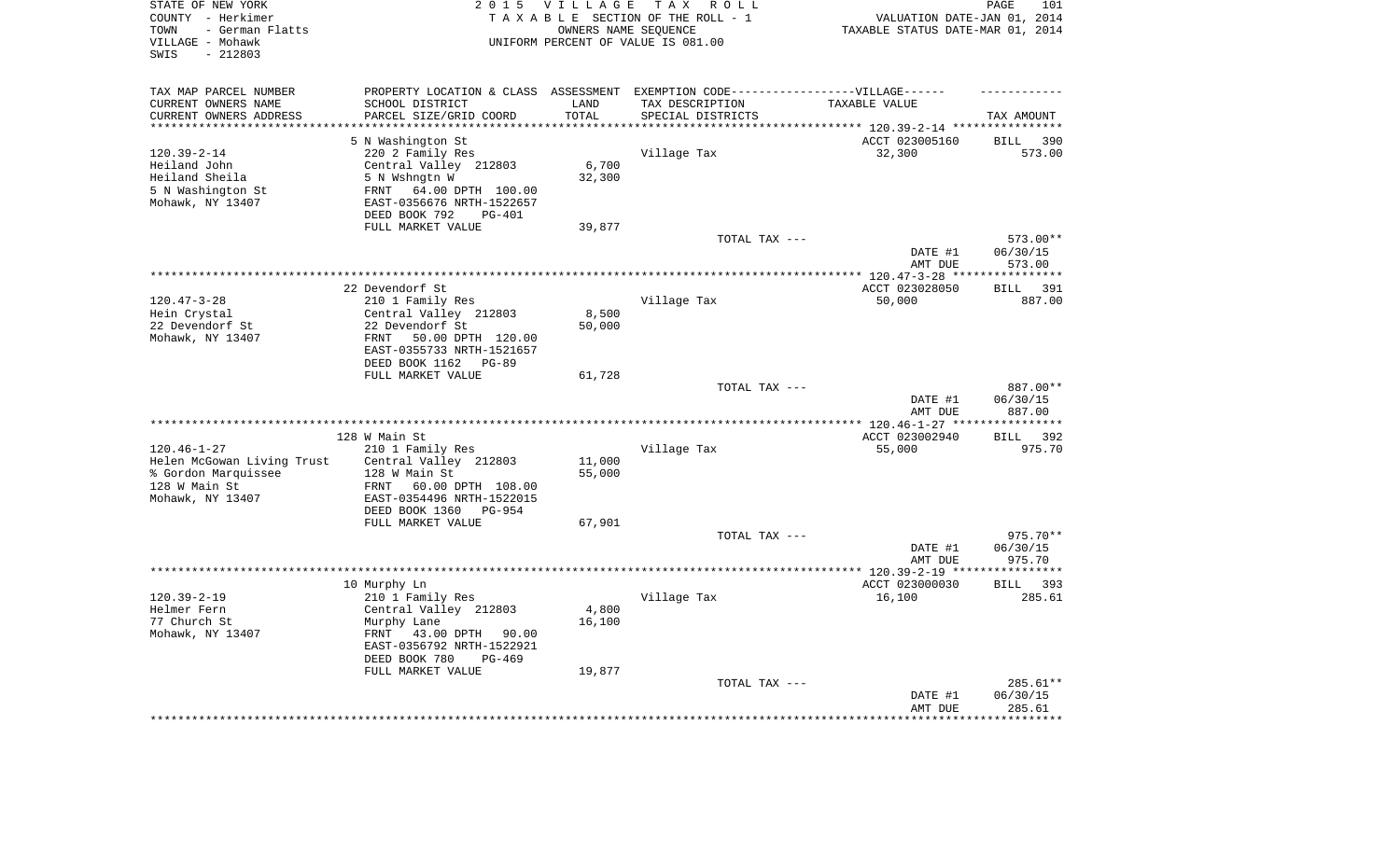| TAX MAP PARCEL NUMBER<br>PROPERTY LOCATION & CLASS ASSESSMENT EXEMPTION CODE----------------VILLAGE------<br>CURRENT OWNERS NAME<br>SCHOOL DISTRICT<br>LAND<br>TAX DESCRIPTION<br>TAXABLE VALUE<br>TOTAL<br>CURRENT OWNERS ADDRESS<br>PARCEL SIZE/GRID COORD<br>SPECIAL DISTRICTS<br>TAX AMOUNT<br>**********************<br>ACCT 023018690<br>19 Henry St<br>394<br>BILL<br>$120.47 - 8 - 36$<br>220 2 Family Res<br>Village Tax<br>58,000<br>1,028.92<br>Helmer Fern<br>Central Valley 212803<br>13,300<br>77 Church St<br>58,000<br>19 Henry St<br>Mohawk, NY 13407<br>R2 Cpt Apt<br>94x170<br>PRIOR OWNER ON 3/01/2014<br>94.00 DPTH 163.00<br>FRNT<br>Helmer James<br>EAST-0357398 NRTH-1520468<br>DEED BOOK 1529 PG-934<br>FULL MARKET VALUE<br>71,605<br>1,028.92**<br>TOTAL TAX ---<br>06/30/15<br>DATE #1<br>1,028.92<br>AMT DUE<br>24 E Center St<br>ACCT 023018420<br>BILL 395<br>Village Tax<br>$120.47 - 8 - 44$<br>220 2 Family Res<br>45,721<br>811.09<br>Helmer Fern<br>8,500<br>Central Valley 212803<br>77 Church St<br>24 E Center St<br>45,721<br>Mohawk, NY 13407<br>R2 2G<br>FRNT<br>50.00 DPTH 120.00<br>EAST-0357562 NRTH-1520978<br>PRIOR OWNER ON 3/01/2014<br>Helmer James<br>DEED BOOK 1529 PG-934<br>FULL MARKET VALUE<br>56,446<br>811.09**<br>TOTAL TAX ---<br>06/30/15<br>DATE #1<br>AMT DUE<br>811.09<br>71 Church St<br>ACCT 023015180<br>396<br>BILL<br>$120.47 - 9 - 30$<br>Village Tax<br>220 2 Family Res<br>46,000<br>816.04<br>Central Valley 212803<br>13,200<br>Helmer Fern<br>77 Church St<br>71 Church St<br>46,000<br>Mohawk, NY 13407<br>E R1 2G<br>FRNT<br>90.00 DPTH 237.50<br>PRIOR OWNER ON 3/01/2014<br>EAST-0357630 NRTH-1520541<br>Helmer James<br>DEED BOOK 1529<br>PG-934<br>FULL MARKET VALUE<br>56,790<br>816.04**<br>TOTAL TAX ---<br>06/30/15<br>DATE #1<br>816.04<br>AMT DUE<br>77 Church St<br>ACCT 185596<br><b>BILL</b><br>397<br>$120.47 - 9 - 31$<br>57,597<br>210 1 Family Res<br>Village Tax<br>1,021.77<br>Helmer Fern<br>Central Valley 212803<br>10,200<br>77 Church St<br>77 Church St<br>57,597<br>Mohawk, NY 13407<br>E R1 2G<br>74.00 DPTH 120.10<br>FRNT<br>PRIOR OWNER ON 3/01/2014<br>EAST-0357558 NRTH-1520474<br>Helmer James<br>DEED BOOK 1529<br>PG-934<br>FULL MARKET VALUE<br>71,107<br>$1,021.77**$<br>TOTAL TAX ---<br>06/30/15<br>DATE #1<br>1,021.77<br>AMT DUE | STATE OF NEW YORK<br>COUNTY - Herkimer<br>TOWN<br>- German Flatts<br>VILLAGE - Mohawk<br>SWIS<br>$-212803$ | 2015 VILLAGE<br>OWNERS NAME SEQUENCE | TAX ROLL<br>TAXABLE SECTION OF THE ROLL - 1<br>UNIFORM PERCENT OF VALUE IS 081.00 | VALUATION DATE-JAN 01, 2014<br>TAXABLE STATUS DATE-MAR 01, 2014 | PAGE<br>102 |
|--------------------------------------------------------------------------------------------------------------------------------------------------------------------------------------------------------------------------------------------------------------------------------------------------------------------------------------------------------------------------------------------------------------------------------------------------------------------------------------------------------------------------------------------------------------------------------------------------------------------------------------------------------------------------------------------------------------------------------------------------------------------------------------------------------------------------------------------------------------------------------------------------------------------------------------------------------------------------------------------------------------------------------------------------------------------------------------------------------------------------------------------------------------------------------------------------------------------------------------------------------------------------------------------------------------------------------------------------------------------------------------------------------------------------------------------------------------------------------------------------------------------------------------------------------------------------------------------------------------------------------------------------------------------------------------------------------------------------------------------------------------------------------------------------------------------------------------------------------------------------------------------------------------------------------------------------------------------------------------------------------------------------------------------------------------------------------------------------------------------------------------------------------------------------------------------------------------------------------------------------------------------------------------------------------------------------------------------------------|------------------------------------------------------------------------------------------------------------|--------------------------------------|-----------------------------------------------------------------------------------|-----------------------------------------------------------------|-------------|
|                                                                                                                                                                                                                                                                                                                                                                                                                                                                                                                                                                                                                                                                                                                                                                                                                                                                                                                                                                                                                                                                                                                                                                                                                                                                                                                                                                                                                                                                                                                                                                                                                                                                                                                                                                                                                                                                                                                                                                                                                                                                                                                                                                                                                                                                                                                                                        |                                                                                                            |                                      |                                                                                   |                                                                 |             |
|                                                                                                                                                                                                                                                                                                                                                                                                                                                                                                                                                                                                                                                                                                                                                                                                                                                                                                                                                                                                                                                                                                                                                                                                                                                                                                                                                                                                                                                                                                                                                                                                                                                                                                                                                                                                                                                                                                                                                                                                                                                                                                                                                                                                                                                                                                                                                        |                                                                                                            |                                      |                                                                                   |                                                                 |             |
|                                                                                                                                                                                                                                                                                                                                                                                                                                                                                                                                                                                                                                                                                                                                                                                                                                                                                                                                                                                                                                                                                                                                                                                                                                                                                                                                                                                                                                                                                                                                                                                                                                                                                                                                                                                                                                                                                                                                                                                                                                                                                                                                                                                                                                                                                                                                                        |                                                                                                            |                                      |                                                                                   |                                                                 |             |
|                                                                                                                                                                                                                                                                                                                                                                                                                                                                                                                                                                                                                                                                                                                                                                                                                                                                                                                                                                                                                                                                                                                                                                                                                                                                                                                                                                                                                                                                                                                                                                                                                                                                                                                                                                                                                                                                                                                                                                                                                                                                                                                                                                                                                                                                                                                                                        |                                                                                                            |                                      |                                                                                   |                                                                 |             |
|                                                                                                                                                                                                                                                                                                                                                                                                                                                                                                                                                                                                                                                                                                                                                                                                                                                                                                                                                                                                                                                                                                                                                                                                                                                                                                                                                                                                                                                                                                                                                                                                                                                                                                                                                                                                                                                                                                                                                                                                                                                                                                                                                                                                                                                                                                                                                        |                                                                                                            |                                      |                                                                                   |                                                                 |             |
|                                                                                                                                                                                                                                                                                                                                                                                                                                                                                                                                                                                                                                                                                                                                                                                                                                                                                                                                                                                                                                                                                                                                                                                                                                                                                                                                                                                                                                                                                                                                                                                                                                                                                                                                                                                                                                                                                                                                                                                                                                                                                                                                                                                                                                                                                                                                                        |                                                                                                            |                                      |                                                                                   |                                                                 |             |
|                                                                                                                                                                                                                                                                                                                                                                                                                                                                                                                                                                                                                                                                                                                                                                                                                                                                                                                                                                                                                                                                                                                                                                                                                                                                                                                                                                                                                                                                                                                                                                                                                                                                                                                                                                                                                                                                                                                                                                                                                                                                                                                                                                                                                                                                                                                                                        |                                                                                                            |                                      |                                                                                   |                                                                 |             |
|                                                                                                                                                                                                                                                                                                                                                                                                                                                                                                                                                                                                                                                                                                                                                                                                                                                                                                                                                                                                                                                                                                                                                                                                                                                                                                                                                                                                                                                                                                                                                                                                                                                                                                                                                                                                                                                                                                                                                                                                                                                                                                                                                                                                                                                                                                                                                        |                                                                                                            |                                      |                                                                                   |                                                                 |             |
|                                                                                                                                                                                                                                                                                                                                                                                                                                                                                                                                                                                                                                                                                                                                                                                                                                                                                                                                                                                                                                                                                                                                                                                                                                                                                                                                                                                                                                                                                                                                                                                                                                                                                                                                                                                                                                                                                                                                                                                                                                                                                                                                                                                                                                                                                                                                                        |                                                                                                            |                                      |                                                                                   |                                                                 |             |
|                                                                                                                                                                                                                                                                                                                                                                                                                                                                                                                                                                                                                                                                                                                                                                                                                                                                                                                                                                                                                                                                                                                                                                                                                                                                                                                                                                                                                                                                                                                                                                                                                                                                                                                                                                                                                                                                                                                                                                                                                                                                                                                                                                                                                                                                                                                                                        |                                                                                                            |                                      |                                                                                   |                                                                 |             |
|                                                                                                                                                                                                                                                                                                                                                                                                                                                                                                                                                                                                                                                                                                                                                                                                                                                                                                                                                                                                                                                                                                                                                                                                                                                                                                                                                                                                                                                                                                                                                                                                                                                                                                                                                                                                                                                                                                                                                                                                                                                                                                                                                                                                                                                                                                                                                        |                                                                                                            |                                      |                                                                                   |                                                                 |             |
|                                                                                                                                                                                                                                                                                                                                                                                                                                                                                                                                                                                                                                                                                                                                                                                                                                                                                                                                                                                                                                                                                                                                                                                                                                                                                                                                                                                                                                                                                                                                                                                                                                                                                                                                                                                                                                                                                                                                                                                                                                                                                                                                                                                                                                                                                                                                                        |                                                                                                            |                                      |                                                                                   |                                                                 |             |
|                                                                                                                                                                                                                                                                                                                                                                                                                                                                                                                                                                                                                                                                                                                                                                                                                                                                                                                                                                                                                                                                                                                                                                                                                                                                                                                                                                                                                                                                                                                                                                                                                                                                                                                                                                                                                                                                                                                                                                                                                                                                                                                                                                                                                                                                                                                                                        |                                                                                                            |                                      |                                                                                   |                                                                 |             |
|                                                                                                                                                                                                                                                                                                                                                                                                                                                                                                                                                                                                                                                                                                                                                                                                                                                                                                                                                                                                                                                                                                                                                                                                                                                                                                                                                                                                                                                                                                                                                                                                                                                                                                                                                                                                                                                                                                                                                                                                                                                                                                                                                                                                                                                                                                                                                        |                                                                                                            |                                      |                                                                                   |                                                                 |             |
|                                                                                                                                                                                                                                                                                                                                                                                                                                                                                                                                                                                                                                                                                                                                                                                                                                                                                                                                                                                                                                                                                                                                                                                                                                                                                                                                                                                                                                                                                                                                                                                                                                                                                                                                                                                                                                                                                                                                                                                                                                                                                                                                                                                                                                                                                                                                                        |                                                                                                            |                                      |                                                                                   |                                                                 |             |
|                                                                                                                                                                                                                                                                                                                                                                                                                                                                                                                                                                                                                                                                                                                                                                                                                                                                                                                                                                                                                                                                                                                                                                                                                                                                                                                                                                                                                                                                                                                                                                                                                                                                                                                                                                                                                                                                                                                                                                                                                                                                                                                                                                                                                                                                                                                                                        |                                                                                                            |                                      |                                                                                   |                                                                 |             |
|                                                                                                                                                                                                                                                                                                                                                                                                                                                                                                                                                                                                                                                                                                                                                                                                                                                                                                                                                                                                                                                                                                                                                                                                                                                                                                                                                                                                                                                                                                                                                                                                                                                                                                                                                                                                                                                                                                                                                                                                                                                                                                                                                                                                                                                                                                                                                        |                                                                                                            |                                      |                                                                                   |                                                                 |             |
|                                                                                                                                                                                                                                                                                                                                                                                                                                                                                                                                                                                                                                                                                                                                                                                                                                                                                                                                                                                                                                                                                                                                                                                                                                                                                                                                                                                                                                                                                                                                                                                                                                                                                                                                                                                                                                                                                                                                                                                                                                                                                                                                                                                                                                                                                                                                                        |                                                                                                            |                                      |                                                                                   |                                                                 |             |
|                                                                                                                                                                                                                                                                                                                                                                                                                                                                                                                                                                                                                                                                                                                                                                                                                                                                                                                                                                                                                                                                                                                                                                                                                                                                                                                                                                                                                                                                                                                                                                                                                                                                                                                                                                                                                                                                                                                                                                                                                                                                                                                                                                                                                                                                                                                                                        |                                                                                                            |                                      |                                                                                   |                                                                 |             |
|                                                                                                                                                                                                                                                                                                                                                                                                                                                                                                                                                                                                                                                                                                                                                                                                                                                                                                                                                                                                                                                                                                                                                                                                                                                                                                                                                                                                                                                                                                                                                                                                                                                                                                                                                                                                                                                                                                                                                                                                                                                                                                                                                                                                                                                                                                                                                        |                                                                                                            |                                      |                                                                                   |                                                                 |             |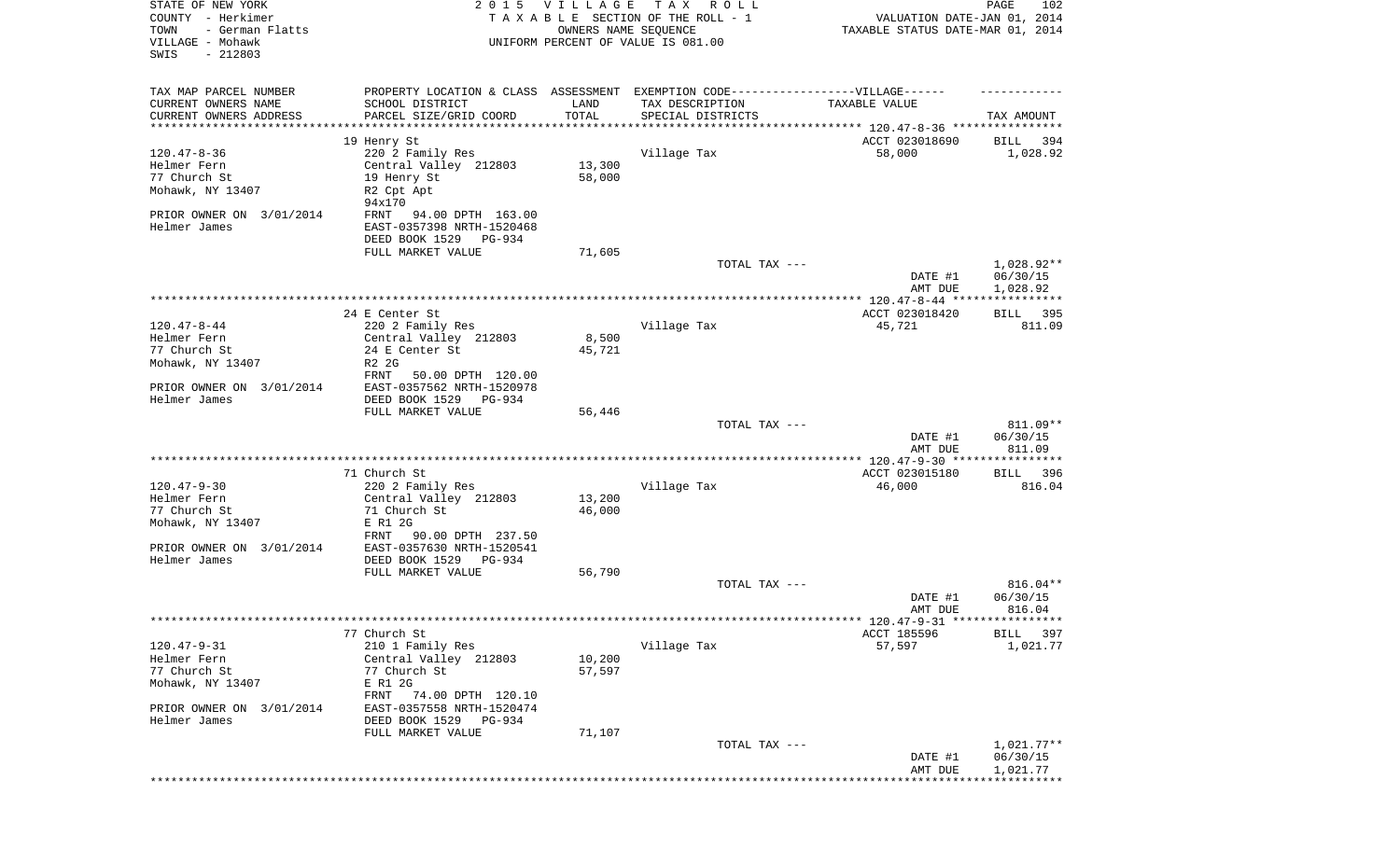| STATE OF NEW YORK<br>COUNTY - Herkimer                           | 2 0 1 5                                       | V I L L A G E | T A X<br>R O L L<br>TAXABLE SECTION OF THE ROLL - 1        | VALUATION DATE-JAN 01, 2014      | PAGE<br>103        |
|------------------------------------------------------------------|-----------------------------------------------|---------------|------------------------------------------------------------|----------------------------------|--------------------|
| TOWN<br>- German Flatts<br>VILLAGE - Mohawk<br>SWIS<br>$-212803$ |                                               |               | OWNERS NAME SEQUENCE<br>UNIFORM PERCENT OF VALUE IS 081.00 | TAXABLE STATUS DATE-MAR 01, 2014 |                    |
| TAX MAP PARCEL NUMBER                                            | PROPERTY LOCATION & CLASS ASSESSMENT          |               | EXEMPTION CODE------------------VILLAGE------              |                                  |                    |
| CURRENT OWNERS NAME                                              | SCHOOL DISTRICT                               | LAND          | TAX DESCRIPTION                                            | TAXABLE VALUE                    |                    |
| CURRENT OWNERS ADDRESS                                           | PARCEL SIZE/GRID COORD                        | TOTAL         | SPECIAL DISTRICTS                                          |                                  | TAX AMOUNT         |
| ******************                                               |                                               |               |                                                            |                                  |                    |
|                                                                  | 40 Michigan St                                |               |                                                            | ACCT 023011520                   | 398<br>BILL        |
| $120.48 - 1 - 48$                                                | 220 2 Family Res                              |               | Village Tax                                                | 52,800                           | 936.67             |
| Helmer James                                                     | Central Valley 212803                         | 8,900         |                                                            |                                  |                    |
| Helmer Karen                                                     | 40 Michigan St                                | 52,800        |                                                            |                                  |                    |
| 40 Michigan St                                                   | R2 2G D<br>89x92                              |               |                                                            |                                  |                    |
| Mohawk, NY 13407                                                 | FRNT<br>89.00 DPTH<br>80.00                   |               |                                                            |                                  |                    |
|                                                                  | EAST-0358245 NRTH-1521977                     |               |                                                            |                                  |                    |
|                                                                  | DEED BOOK 00647 PG-00556                      |               |                                                            |                                  |                    |
|                                                                  | FULL MARKET VALUE                             | 65,185        |                                                            |                                  |                    |
|                                                                  |                                               |               | TOTAL TAX ---                                              |                                  | $936.67**$         |
|                                                                  |                                               |               |                                                            | DATE #1                          | 06/30/15           |
|                                                                  |                                               |               |                                                            | AMT DUE                          | 936.67             |
|                                                                  |                                               |               |                                                            |                                  |                    |
|                                                                  | 9 New York St                                 |               |                                                            | ACCT 023007290                   | 399<br><b>BILL</b> |
| $120.40 - 1 - 21$                                                | 210 1 Family Res                              |               | Village Tax                                                | 49,200                           | 872.81             |
| Hennings James                                                   | Central Valley 212803                         | 8,000         |                                                            |                                  |                    |
| Hennings Marie                                                   | 9 N Y St                                      | 49,200        |                                                            |                                  |                    |
| 9 New York St                                                    | FRNT 110.00 DPTH<br>67.00                     |               |                                                            |                                  |                    |
| Mohawk, NY 13407                                                 | EAST-0358297 NRTH-1523210                     |               |                                                            |                                  |                    |
|                                                                  | DEED BOOK 00624 PG-00979<br>FULL MARKET VALUE | 60,741        |                                                            |                                  |                    |
|                                                                  |                                               |               | TOTAL TAX ---                                              |                                  | 872.81**           |
|                                                                  |                                               |               |                                                            | DATE #1                          | 06/30/15           |
|                                                                  |                                               |               |                                                            | AMT DUE                          | 872.81             |
|                                                                  |                                               |               |                                                            |                                  |                    |
|                                                                  | 14 Orchard St                                 |               |                                                            | ACCT 023010080                   | <b>BILL</b><br>400 |
| $120.48 - 1 - 1$                                                 | 210 1 Family Res                              |               | Village Tax                                                | 68,968                           | 1,223.49           |
| Henschke Barbara                                                 | Central Valley 212803                         | 9,700         |                                                            |                                  |                    |
| 14 Orchard St                                                    | 14 Orchard St                                 | 68,968        |                                                            |                                  |                    |
| Mohawk, NY 13407                                                 | W R1 1G                                       |               |                                                            |                                  |                    |
|                                                                  | FRNT 112.00 DPTH<br>90.00                     |               |                                                            |                                  |                    |
|                                                                  | EAST-0358203 NRTH-1522288                     |               |                                                            |                                  |                    |
|                                                                  | DEED BOOK 680<br>$PG-170$                     |               |                                                            |                                  |                    |
|                                                                  | FULL MARKET VALUE                             | 85,146        |                                                            |                                  |                    |
|                                                                  |                                               |               | TOTAL TAX ---                                              |                                  | $1,223.49**$       |
|                                                                  |                                               |               |                                                            | DATE #1                          | 06/30/15           |
|                                                                  |                                               |               |                                                            | AMT DUE                          | 1,223.49           |
|                                                                  |                                               |               |                                                            |                                  |                    |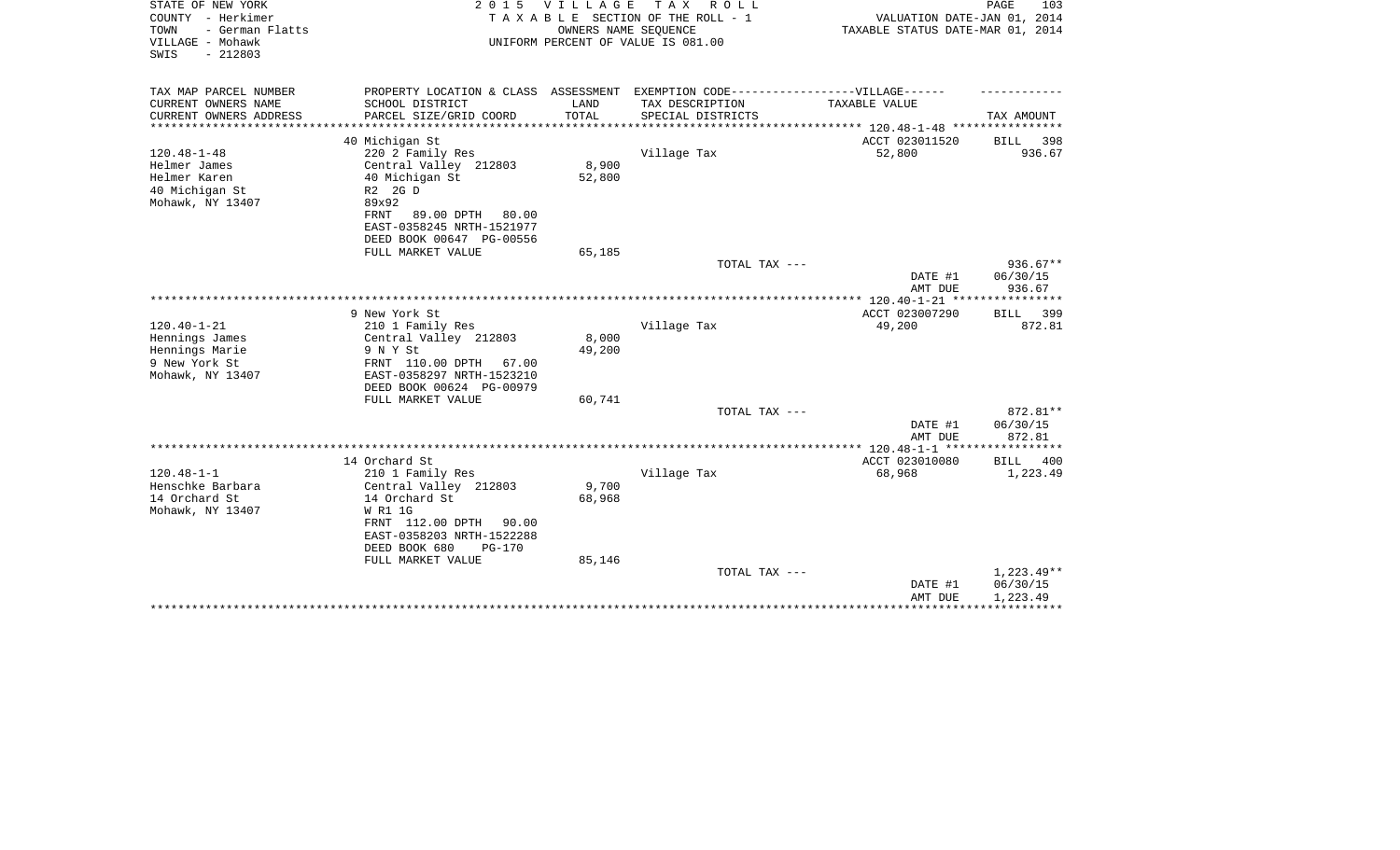| STATE OF NEW YORK<br>COUNTY - Herkimer<br>TOWN<br>- German Flatts<br>VILLAGE - Mohawk<br>SWIS<br>$-212803$ |                                                                                                                                                             | 2015 VILLAGE<br>TAXABLE SECTION OF THE ROLL - 1<br>UNIFORM PERCENT OF VALUE IS 081.00 | T A X<br>OWNERS NAME SEQUENCE             | R O L L       | VALUATION DATE-JAN 01, 2014<br>TAXABLE STATUS DATE-MAR 01, 2014 | PAGE<br>104             |
|------------------------------------------------------------------------------------------------------------|-------------------------------------------------------------------------------------------------------------------------------------------------------------|---------------------------------------------------------------------------------------|-------------------------------------------|---------------|-----------------------------------------------------------------|-------------------------|
| TAX MAP PARCEL NUMBER<br>CURRENT OWNERS NAME<br>CURRENT OWNERS ADDRESS<br>**********************           | PROPERTY LOCATION & CLASS ASSESSMENT EXEMPTION CODE-----------------VILLAGE------<br>SCHOOL DISTRICT<br>PARCEL SIZE/GRID COORD<br>************************* | LAND<br>TOTAL                                                                         | TAX DESCRIPTION<br>SPECIAL DISTRICTS      |               | TAXABLE VALUE                                                   | TAX AMOUNT              |
|                                                                                                            | 2 Fulmer St                                                                                                                                                 |                                                                                       |                                           |               | ACCT 190394                                                     | BILL<br>401             |
| $120.55 - 1 - 11$<br>Herkel Carol                                                                          | 210 1 Family Res<br>Central Valley 212803                                                                                                                   |                                                                                       | VET WAR V 41127<br>18,600 VET WAR V 41127 |               | 7,155<br>7,155                                                  |                         |
| 2 Fulmer St                                                                                                | 2 Fulmer St                                                                                                                                                 |                                                                                       | 65,000 Village Tax                        |               | 50,690                                                          | 899.24                  |
| Mohawk, NY 13407                                                                                           | N R1 1G<br>FRNT 107.00 DPTH 105.00                                                                                                                          |                                                                                       |                                           |               |                                                                 |                         |
| PRIOR OWNER ON 3/01/2014<br>Bachorik Stephen                                                               | EAST-0356378 NRTH-1520049<br>DEED BOOK 1558 PG-244                                                                                                          |                                                                                       |                                           |               |                                                                 |                         |
|                                                                                                            | FULL MARKET VALUE                                                                                                                                           | 80,247                                                                                |                                           |               |                                                                 |                         |
|                                                                                                            |                                                                                                                                                             |                                                                                       |                                           | TOTAL TAX --- | DATE #1                                                         | 899.24**<br>06/30/15    |
|                                                                                                            |                                                                                                                                                             |                                                                                       |                                           |               | AMT DUE                                                         | 899.24                  |
|                                                                                                            | W Main St                                                                                                                                                   |                                                                                       |                                           |               | ACCT 023003100                                                  | BILL 402                |
| $120.38 - 1 - 1.1$                                                                                         | 853 Sewage                                                                                                                                                  |                                                                                       | Village Tax                               |               | 33,200                                                          | 588.97                  |
| Herkimer Cty Sewer Dist                                                                                    | Central Valley 212803                                                                                                                                       | 33,200                                                                                |                                           |               |                                                                 |                         |
| 106 W Main St                                                                                              | W Main St N                                                                                                                                                 | 33,200                                                                                |                                           |               |                                                                 |                         |
| Mohawk, NY 13407                                                                                           | Sewer Plant Land<br>14.5 A                                                                                                                                  |                                                                                       |                                           |               |                                                                 |                         |
|                                                                                                            | ACRES<br>20.40                                                                                                                                              |                                                                                       |                                           |               |                                                                 |                         |
|                                                                                                            | EAST-0317928 NRTH-1098401                                                                                                                                   |                                                                                       |                                           |               |                                                                 |                         |
|                                                                                                            | DEED BOOK 00397 PG-00243                                                                                                                                    |                                                                                       |                                           |               |                                                                 |                         |
|                                                                                                            | FULL MARKET VALUE                                                                                                                                           | 40,988                                                                                |                                           | TOTAL TAX --- |                                                                 | 588.97**                |
|                                                                                                            |                                                                                                                                                             |                                                                                       |                                           |               | DATE #1                                                         | 06/30/15                |
|                                                                                                            |                                                                                                                                                             |                                                                                       |                                           |               | AMT DUE                                                         | 588.97                  |
|                                                                                                            | W Main St                                                                                                                                                   |                                                                                       |                                           |               |                                                                 | 403                     |
| $120.47 - 1 - 5$                                                                                           | 853 Sewage                                                                                                                                                  |                                                                                       | Village Tax                               |               | ACCT 023002730<br>7,800                                         | BILL<br>138.37          |
| Herkimer Cty Sewer Dist                                                                                    | Central Valley 212803                                                                                                                                       | 7,800                                                                                 |                                           |               |                                                                 |                         |
| 106 W Main St                                                                                              | W Main St                                                                                                                                                   | 7,800                                                                                 |                                           |               |                                                                 |                         |
| Mohawk, NY 13407                                                                                           | FRNT<br>40.00 DPTH 170.00<br>EAST-0354923 NRTH-1522150                                                                                                      |                                                                                       |                                           |               |                                                                 |                         |
|                                                                                                            | DEED BOOK 00354 PG-00562                                                                                                                                    |                                                                                       |                                           |               |                                                                 |                         |
|                                                                                                            | FULL MARKET VALUE                                                                                                                                           | 9,630                                                                                 |                                           |               |                                                                 |                         |
|                                                                                                            |                                                                                                                                                             |                                                                                       |                                           | TOTAL TAX --- |                                                                 | 138.37**                |
|                                                                                                            |                                                                                                                                                             |                                                                                       |                                           |               | DATE #1<br>AMT DUE                                              | 06/30/15<br>138.37      |
|                                                                                                            |                                                                                                                                                             |                                                                                       |                                           |               |                                                                 |                         |
|                                                                                                            | 30 John St                                                                                                                                                  |                                                                                       |                                           |               | ACCT 023024300                                                  | <b>BTLL</b> 404         |
| $120.47 - 3 - 81$                                                                                          | 210 1 Family Res                                                                                                                                            |                                                                                       | Village Tax                               |               | 70,000                                                          | 1,241.80                |
| Herlehy Timothy<br>Herlehy Jane                                                                            | Central Valley 212803<br>30 John St W                                                                                                                       | 11,900<br>70,000                                                                      |                                           |               |                                                                 |                         |
| 30 John St                                                                                                 | R1 G                                                                                                                                                        |                                                                                       |                                           |               |                                                                 |                         |
| Mohawk, NY 13407                                                                                           | FRNT<br>85.10 DPTH 100.00                                                                                                                                   |                                                                                       |                                           |               |                                                                 |                         |
|                                                                                                            | EAST-0355925 NRTH-1520396                                                                                                                                   |                                                                                       |                                           |               |                                                                 |                         |
|                                                                                                            | DEED BOOK 00663 PG-00937<br>FULL MARKET VALUE                                                                                                               | 86,420                                                                                |                                           |               |                                                                 |                         |
|                                                                                                            |                                                                                                                                                             |                                                                                       |                                           | TOTAL TAX --- |                                                                 | $1,241.80**$            |
|                                                                                                            |                                                                                                                                                             |                                                                                       |                                           |               | DATE #1<br>AMT DUE                                              | 06/30/15<br>1,241.80    |
|                                                                                                            |                                                                                                                                                             |                                                                                       |                                           |               |                                                                 | * * * * * * * * * * * * |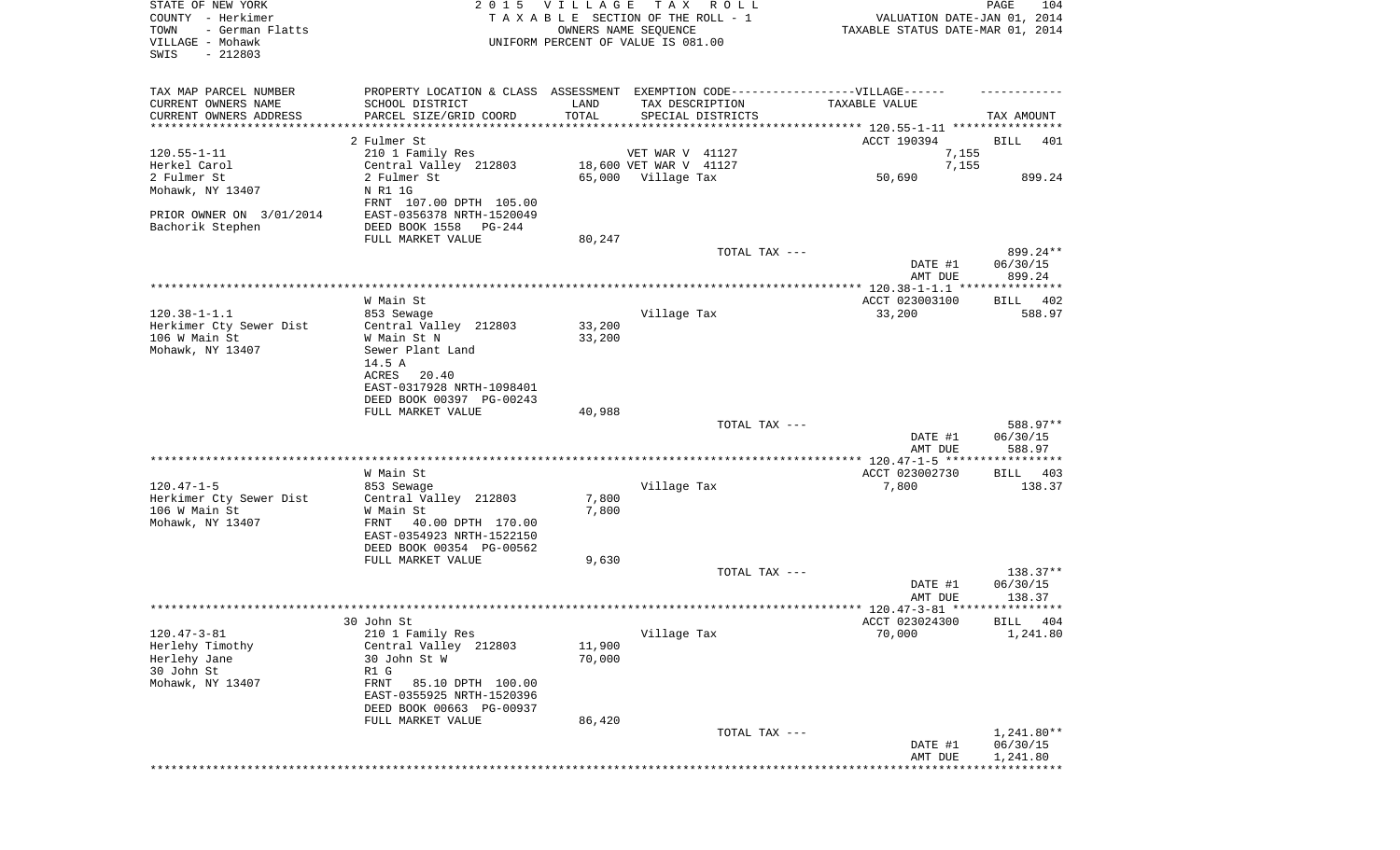| SWIS<br>$-212803$<br>TAX MAP PARCEL NUMBER<br>EXEMPTION CODE------------------VILLAGE------<br>PROPERTY LOCATION & CLASS ASSESSMENT<br>CURRENT OWNERS NAME<br>SCHOOL DISTRICT<br>LAND<br>TAX DESCRIPTION<br>TAXABLE VALUE<br>CURRENT OWNERS ADDRESS<br>PARCEL SIZE/GRID COORD<br>TOTAL<br>SPECIAL DISTRICTS<br>TAX AMOUNT<br>*********************<br>************************************** 120.39-3-17 ****************<br>7 Warren St<br>ACCT 023006780<br>BILL<br>$120.39 - 3 - 17$<br>VET WAR V 41127<br>210 1 Family Res<br>5,550 | 405<br>557.92<br>597.19 |
|-----------------------------------------------------------------------------------------------------------------------------------------------------------------------------------------------------------------------------------------------------------------------------------------------------------------------------------------------------------------------------------------------------------------------------------------------------------------------------------------------------------------------------------------|-------------------------|
|                                                                                                                                                                                                                                                                                                                                                                                                                                                                                                                                         |                         |
|                                                                                                                                                                                                                                                                                                                                                                                                                                                                                                                                         |                         |
|                                                                                                                                                                                                                                                                                                                                                                                                                                                                                                                                         |                         |
|                                                                                                                                                                                                                                                                                                                                                                                                                                                                                                                                         |                         |
|                                                                                                                                                                                                                                                                                                                                                                                                                                                                                                                                         |                         |
|                                                                                                                                                                                                                                                                                                                                                                                                                                                                                                                                         |                         |
| Herringshaw David<br>Central Valley 212803<br>4,800<br>Village Tax<br>31,450                                                                                                                                                                                                                                                                                                                                                                                                                                                            |                         |
| Herringshaw Nancy<br>7 Warren St<br>37,000<br>XC491 Water relevy<br>597.19 MT M<br>7 Warren St<br>FRNT<br>39.70 DPTH 115.00                                                                                                                                                                                                                                                                                                                                                                                                             |                         |
| Mohawk, NY 13407<br>EAST-0357239 NRTH-1522707                                                                                                                                                                                                                                                                                                                                                                                                                                                                                           |                         |
| DEED BOOK 682<br>PG-727                                                                                                                                                                                                                                                                                                                                                                                                                                                                                                                 |                         |
| FULL MARKET VALUE<br>45,679                                                                                                                                                                                                                                                                                                                                                                                                                                                                                                             |                         |
| TOTAL TAX ---                                                                                                                                                                                                                                                                                                                                                                                                                                                                                                                           | $1,155.11**$            |
| 06/30/15<br>DATE #1<br>AMT DUE<br>1,155.11                                                                                                                                                                                                                                                                                                                                                                                                                                                                                              |                         |
|                                                                                                                                                                                                                                                                                                                                                                                                                                                                                                                                         |                         |
| 3 Petrie Ave<br>ACCT 023028770<br>BILL                                                                                                                                                                                                                                                                                                                                                                                                                                                                                                  | 406                     |
| $120.47 - 1 - 56$<br>210 1 Family Res<br>Village Tax<br>54,000                                                                                                                                                                                                                                                                                                                                                                                                                                                                          | 957.96                  |
| Herringshaw Rosa<br>Central Valley 212803<br>6,000                                                                                                                                                                                                                                                                                                                                                                                                                                                                                      |                         |
| 3 Petrie Ave<br>3 Petrie Ave<br>54,000<br>Mohawk, NY 13407<br>FRNT<br>38.80 DPTH 105.70                                                                                                                                                                                                                                                                                                                                                                                                                                                 |                         |
| EAST-0355252 NRTH-1521962                                                                                                                                                                                                                                                                                                                                                                                                                                                                                                               |                         |
| DEED BOOK 1159<br>PG-285                                                                                                                                                                                                                                                                                                                                                                                                                                                                                                                |                         |
| FULL MARKET VALUE<br>66,667                                                                                                                                                                                                                                                                                                                                                                                                                                                                                                             |                         |
| TOTAL TAX ---                                                                                                                                                                                                                                                                                                                                                                                                                                                                                                                           | 957.96**                |
| DATE #1<br>06/30/15<br>AMT DUE                                                                                                                                                                                                                                                                                                                                                                                                                                                                                                          | 957.96                  |
| **************                                                                                                                                                                                                                                                                                                                                                                                                                                                                                                                          |                         |
| 50 Columbia St<br>ACCT 023021870<br><b>BILL</b>                                                                                                                                                                                                                                                                                                                                                                                                                                                                                         | 407                     |
| $120.55 - 1 - 29.1$<br>210 1 Family Res<br>Village Tax<br>62,300                                                                                                                                                                                                                                                                                                                                                                                                                                                                        | 1,105.20                |
| Herringshaw Russell<br>11,000<br>Central Valley 212803<br>50 Columbia St<br>50 Columbia St<br>62,300                                                                                                                                                                                                                                                                                                                                                                                                                                    |                         |
| Mohawk, NY 13407<br>W R1 G L2                                                                                                                                                                                                                                                                                                                                                                                                                                                                                                           |                         |
| FRNT<br>40.00 DPTH 189.00                                                                                                                                                                                                                                                                                                                                                                                                                                                                                                               |                         |
| EAST-0356384 NRTH-1519875                                                                                                                                                                                                                                                                                                                                                                                                                                                                                                               |                         |
| DEED BOOK 1083<br>PG-703                                                                                                                                                                                                                                                                                                                                                                                                                                                                                                                |                         |
| FULL MARKET VALUE<br>76,914<br>TOTAL TAX ---                                                                                                                                                                                                                                                                                                                                                                                                                                                                                            | $1,105.20**$            |
| 06/30/15<br>DATE #1                                                                                                                                                                                                                                                                                                                                                                                                                                                                                                                     |                         |
| AMT DUE<br>1,105.20                                                                                                                                                                                                                                                                                                                                                                                                                                                                                                                     |                         |
|                                                                                                                                                                                                                                                                                                                                                                                                                                                                                                                                         |                         |
| 5 S Washington St<br>ACCT 023025980<br>BILL<br>$120.47 - 5 - 41$                                                                                                                                                                                                                                                                                                                                                                                                                                                                        | 408                     |
| Village Tax<br>43,700<br>230 3 Family Res<br>7,300<br>Hess Michael<br>Central Valley 212803                                                                                                                                                                                                                                                                                                                                                                                                                                             | 775.24                  |
| PO Box 271<br>5 S Wshngtn St<br>43,700                                                                                                                                                                                                                                                                                                                                                                                                                                                                                                  |                         |
| Inlet, NY 13360<br>3 Apt                                                                                                                                                                                                                                                                                                                                                                                                                                                                                                                |                         |
| easement from Casey 1/200                                                                                                                                                                                                                                                                                                                                                                                                                                                                                                               |                         |
| 48.00 DPTH 95.00<br>FRNT<br>EAST-0356891 NRTH-1522184                                                                                                                                                                                                                                                                                                                                                                                                                                                                                   |                         |
| DEED BOOK 661<br>PG-933                                                                                                                                                                                                                                                                                                                                                                                                                                                                                                                 |                         |
| 53,951<br>FULL MARKET VALUE                                                                                                                                                                                                                                                                                                                                                                                                                                                                                                             |                         |
| TOTAL TAX ---                                                                                                                                                                                                                                                                                                                                                                                                                                                                                                                           | $775.24**$              |
| DATE #1<br>06/30/15                                                                                                                                                                                                                                                                                                                                                                                                                                                                                                                     |                         |
| AMT DUE<br>******************************                                                                                                                                                                                                                                                                                                                                                                                                                                                                                               | 775.24                  |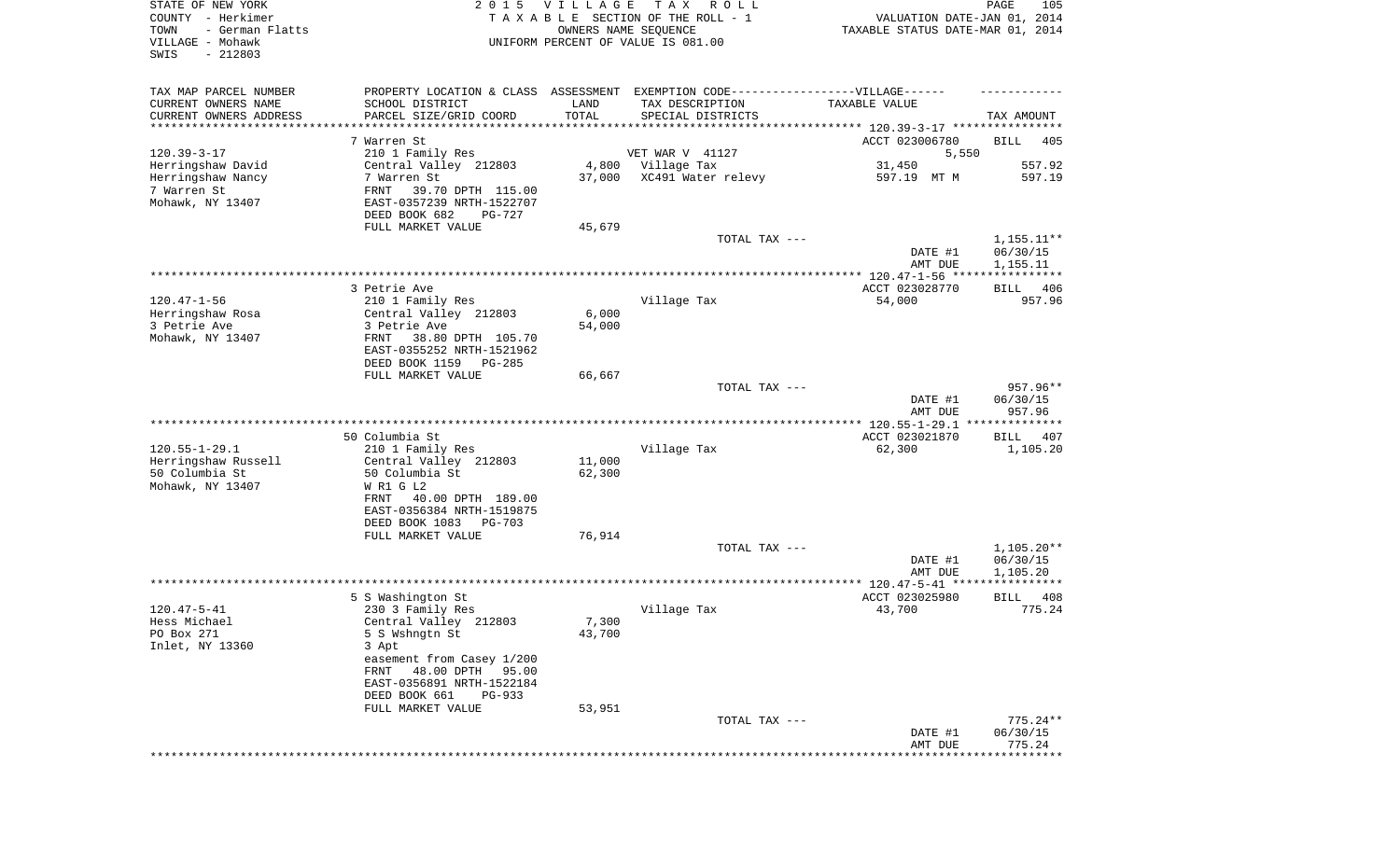| STATE OF NEW YORK<br>COUNTY - Herkimer<br>TOWN<br>- German Flatts<br>VILLAGE - Mohawk<br>SWIS<br>$-212803$ | 2 0 1 5                                                                           | VILLAGE<br>OWNERS NAME SEQUENCE | TAX ROLL<br>TAXABLE SECTION OF THE ROLL - 1<br>UNIFORM PERCENT OF VALUE IS 081.00 | VALUATION DATE-JAN 01, 2014<br>TAXABLE STATUS DATE-MAR 01, 2014 | PAGE<br>106             |
|------------------------------------------------------------------------------------------------------------|-----------------------------------------------------------------------------------|---------------------------------|-----------------------------------------------------------------------------------|-----------------------------------------------------------------|-------------------------|
| TAX MAP PARCEL NUMBER                                                                                      | PROPERTY LOCATION & CLASS ASSESSMENT EXEMPTION CODE-----------------VILLAGE------ |                                 |                                                                                   |                                                                 |                         |
| CURRENT OWNERS NAME                                                                                        | SCHOOL DISTRICT                                                                   | LAND                            | TAX DESCRIPTION                                                                   | TAXABLE VALUE                                                   |                         |
| CURRENT OWNERS ADDRESS<br>**********************                                                           | PARCEL SIZE/GRID COORD                                                            | TOTAL                           | SPECIAL DISTRICTS                                                                 |                                                                 | TAX AMOUNT              |
|                                                                                                            | 28 S Washington St                                                                |                                 |                                                                                   | ACCT 023026490                                                  | BILL<br>409             |
| $120.47 - 5 - 26$                                                                                          | 210 1 Family Res                                                                  |                                 | Village Tax                                                                       | 53,300                                                          | 945.54                  |
| Hess Patricia                                                                                              | Central Valley 212803                                                             | 7,900                           |                                                                                   |                                                                 |                         |
| 28 S Washington St                                                                                         | 28 S Wshngtn St                                                                   | 53,300                          |                                                                                   |                                                                 |                         |
| Mohawk, NY 13407                                                                                           | W R1 1G<br>51x105                                                                 |                                 |                                                                                   |                                                                 |                         |
|                                                                                                            | FRNT<br>51.00 DPTH 103.00                                                         |                                 |                                                                                   |                                                                 |                         |
|                                                                                                            | EAST-0356797 NRTH-1521580                                                         |                                 |                                                                                   |                                                                 |                         |
|                                                                                                            | DEED BOOK 859<br>PG-429                                                           |                                 |                                                                                   |                                                                 |                         |
|                                                                                                            | FULL MARKET VALUE                                                                 | 65,802                          |                                                                                   |                                                                 |                         |
|                                                                                                            |                                                                                   |                                 | TOTAL TAX ---                                                                     | DATE #1                                                         | 945.54**<br>06/30/15    |
|                                                                                                            |                                                                                   |                                 |                                                                                   | AMT DUE                                                         | 945.54                  |
|                                                                                                            |                                                                                   |                                 |                                                                                   |                                                                 |                         |
| $120.39 - 2 - 36$                                                                                          | 9 N Otsego St<br>210 1 Family Res                                                 |                                 | Village Tax                                                                       | ACCT 183144<br>36,600                                           | 410<br>BILL<br>649.28   |
| Heston Elmer                                                                                               | Central Valley 212803                                                             | 6,700                           |                                                                                   |                                                                 |                         |
| Heston Patricia                                                                                            | 9 N Otsego St                                                                     | 36,600                          |                                                                                   |                                                                 |                         |
| 9 N Otsego St                                                                                              | FRNT 50.00 DPTH 132.00                                                            |                                 |                                                                                   |                                                                 |                         |
| Mohawk, NY 13407                                                                                           | EAST-0356929 NRTH-1522719                                                         |                                 |                                                                                   |                                                                 |                         |
|                                                                                                            | DEED BOOK 1514 PG-897<br>FULL MARKET VALUE                                        | 45,185                          |                                                                                   |                                                                 |                         |
|                                                                                                            |                                                                                   |                                 | TOTAL TAX ---                                                                     |                                                                 | 649.28**                |
|                                                                                                            |                                                                                   |                                 |                                                                                   | DATE #1                                                         | 06/30/15                |
|                                                                                                            |                                                                                   |                                 |                                                                                   | AMT DUE                                                         | 649.28                  |
|                                                                                                            |                                                                                   |                                 |                                                                                   |                                                                 |                         |
| $120.39 - 1 - 17$                                                                                          | 22 North St<br>210 1 Family Res                                                   |                                 | Village Tax                                                                       | ACCT 023000660<br>46,700                                        | BILL 411<br>828.46      |
| Heston Keith                                                                                               | Central Valley 212803                                                             | 6,800                           |                                                                                   |                                                                 |                         |
| Snyder Tracie                                                                                              | 22 North St                                                                       | 46,700                          |                                                                                   |                                                                 |                         |
| 22 North St                                                                                                | FRNT<br>43.00 DPTH 228.00                                                         |                                 |                                                                                   |                                                                 |                         |
| Mohawk, NY 13407                                                                                           | EAST-0356008 NRTH-1522685                                                         |                                 |                                                                                   |                                                                 |                         |
|                                                                                                            | DEED BOOK 1226 PG-83<br>FULL MARKET VALUE                                         | 57,654                          |                                                                                   |                                                                 |                         |
|                                                                                                            |                                                                                   |                                 | TOTAL TAX ---                                                                     |                                                                 | 828.46**                |
|                                                                                                            |                                                                                   |                                 |                                                                                   | DATE #1                                                         | 06/30/15                |
|                                                                                                            |                                                                                   |                                 |                                                                                   | AMT DUE                                                         | 828.46                  |
|                                                                                                            |                                                                                   |                                 |                                                                                   |                                                                 |                         |
| $120.40 - 1 - 28$                                                                                          | 47 E Main St<br>210 1 Family Res                                                  |                                 | Village Tax                                                                       | ACCT 186361<br>80,000                                           | 412<br>BILL<br>1,419.20 |
| Hicks Richard                                                                                              | Central Valley 212803                                                             | 17,500                          |                                                                                   |                                                                 |                         |
| PO Box 10512                                                                                               | 47 E Main St                                                                      | 80,000                          |                                                                                   |                                                                 |                         |
| Marina Delray, CA 90295                                                                                    | FRNT 110.00 DPTH 340.00                                                           |                                 |                                                                                   |                                                                 |                         |
|                                                                                                            | EAST-0358147 NRTH-1523040                                                         |                                 |                                                                                   |                                                                 |                         |
| PRIOR OWNER ON 3/01/2014<br>Bergendahl Peter                                                               | DEED BOOK 1534 PG-97<br>FULL MARKET VALUE                                         | 98,765                          |                                                                                   |                                                                 |                         |
|                                                                                                            |                                                                                   |                                 | TOTAL TAX ---                                                                     |                                                                 | $1,419.20**$            |
|                                                                                                            |                                                                                   |                                 |                                                                                   | DATE #1                                                         | 06/30/15                |
|                                                                                                            |                                                                                   |                                 |                                                                                   | AMT DUE                                                         | 1,419.20                |
|                                                                                                            |                                                                                   |                                 |                                                                                   |                                                                 |                         |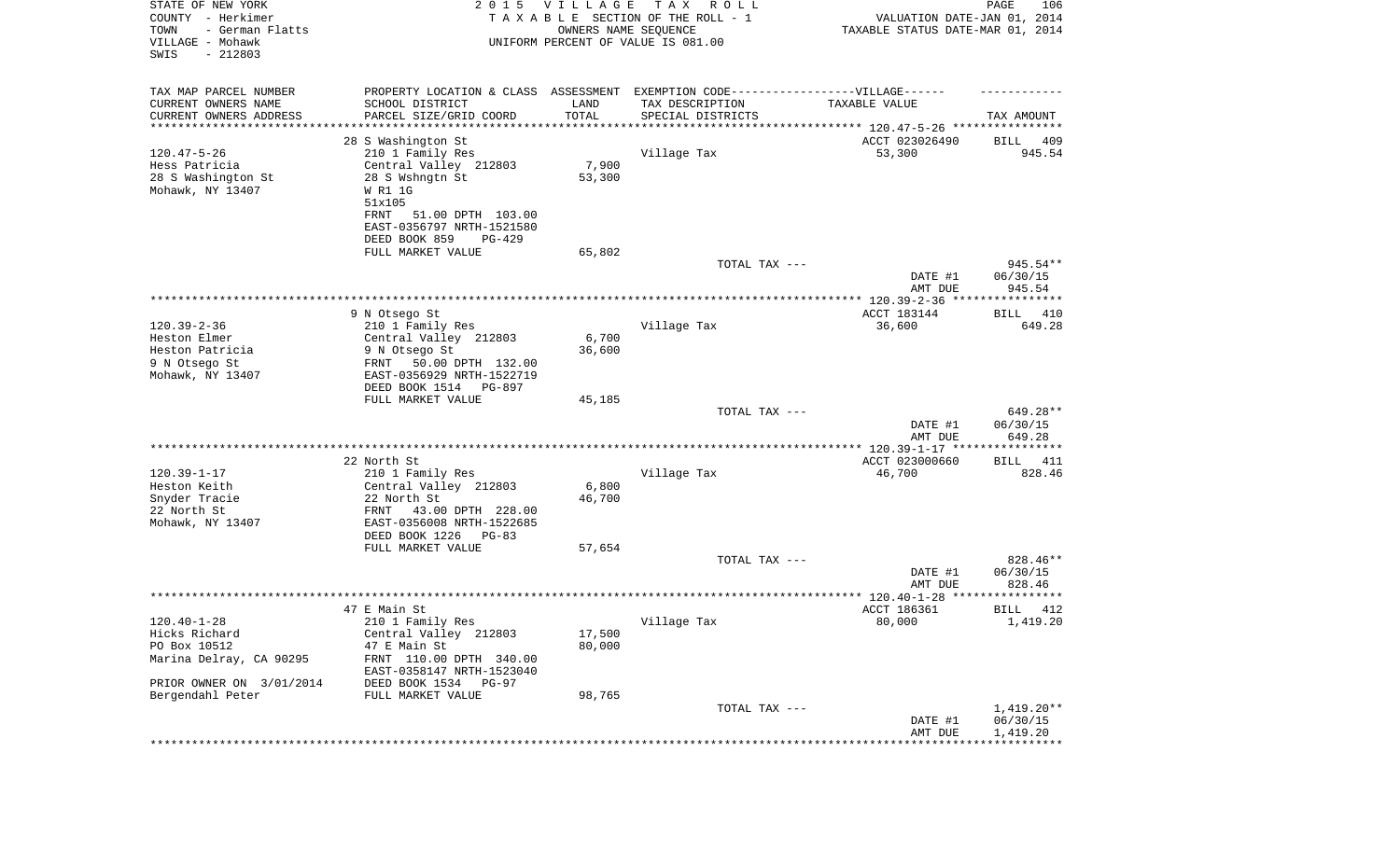| STATE OF NEW YORK<br>COUNTY - Herkimer<br>TOWN<br>- German Flatts<br>VILLAGE - Mohawk<br>SWIS<br>$-212803$ | <b>VILLAGE</b><br>T A X<br>2 0 1 5<br>R O L L<br>TAXABLE SECTION OF THE ROLL - 1<br>OWNERS NAME SEQUENCE<br>UNIFORM PERCENT OF VALUE IS 081.00                                        |                                |                                                                      | PAGE<br>107<br>VALUATION DATE-JAN 01, 2014<br>TAXABLE STATUS DATE-MAR 01, 2014 |                                      |  |
|------------------------------------------------------------------------------------------------------------|---------------------------------------------------------------------------------------------------------------------------------------------------------------------------------------|--------------------------------|----------------------------------------------------------------------|--------------------------------------------------------------------------------|--------------------------------------|--|
| TAX MAP PARCEL NUMBER<br>CURRENT OWNERS NAME<br>CURRENT OWNERS ADDRESS                                     | PROPERTY LOCATION & CLASS ASSESSMENT EXEMPTION CODE----------------VILLAGE------<br>SCHOOL DISTRICT<br>PARCEL SIZE/GRID COORD                                                         | LAND<br>TOTAL                  | TAX DESCRIPTION<br>SPECIAL DISTRICTS                                 | TAXABLE VALUE                                                                  | TAX AMOUNT                           |  |
| *********************                                                                                      | ******************                                                                                                                                                                    | **********                     | ************************************** 120.55-2-37 ***************** |                                                                                |                                      |  |
| $120.55 - 2 - 37$<br>Hill Gerald<br>Hill Verla<br>79 Walnut St<br>Mohawk, NY 13407                         | 79 Walnut St<br>210 1 Family Res<br>Central Valley 212803<br>79-81 Walnut St<br>$L-2-3 R1 1G$<br>FRNT 140.00 DPTH 120.00<br>EAST-0357087 NRTH-1520140<br>DEED BOOK 825<br>PG-537      | 14,700<br>85,000               | Village Tax                                                          | ACCT 023017040<br>85,000                                                       | BILL<br>413<br>1,507.90              |  |
|                                                                                                            | FULL MARKET VALUE                                                                                                                                                                     | 104,938                        |                                                                      |                                                                                |                                      |  |
|                                                                                                            |                                                                                                                                                                                       |                                | TOTAL TAX ---                                                        | DATE #1<br>AMT DUE                                                             | $1,507.90**$<br>06/30/15<br>1,507.90 |  |
|                                                                                                            |                                                                                                                                                                                       |                                |                                                                      |                                                                                |                                      |  |
|                                                                                                            | 60 W Main St                                                                                                                                                                          |                                |                                                                      | ACCT 023002280                                                                 | BILL 414                             |  |
| $120.47 - 2 - 38$<br>Hilts Donald<br>Hilts Michele<br>60 W Main St<br>Mohawk, NY 13407                     | 210 1 Family Res<br>Central Valley 212803<br>60 W Main St<br>FRNT<br>50.00 DPTH<br>81.00<br>EAST-0356158 NRTH-1522361<br>DEED BOOK 826<br>PG-387                                      | 9,400<br>56,600                | Village Tax                                                          | 56,600                                                                         | 1,004.08                             |  |
|                                                                                                            | FULL MARKET VALUE                                                                                                                                                                     | 69,877                         | TOTAL TAX ---                                                        | DATE #1<br>AMT DUE                                                             | $1,004.08**$<br>06/30/15<br>1,004.08 |  |
|                                                                                                            | 10 Bellinger St                                                                                                                                                                       |                                |                                                                      | **************** 120.40-2-16 *****************<br>ACCT 171217                  | <b>BILL</b> 415                      |  |
| $120.40 - 2 - 16$<br>Hilts Kirk<br>320 Bell Hill Rd<br>Ilion, NY 13357                                     | 220 2 Family Res<br>Central Valley 212803<br>10 Bellinger St<br>FRNT<br>44.00 DPTH 128.00<br>EAST-0359080 NRTH-1522846<br>DEED BOOK 1437<br>PG-918                                    | 7,700<br>45,800                | Village Tax                                                          | 45,800                                                                         | 812.49                               |  |
|                                                                                                            | FULL MARKET VALUE                                                                                                                                                                     | 56,543                         |                                                                      |                                                                                |                                      |  |
|                                                                                                            |                                                                                                                                                                                       |                                | TOTAL TAX ---                                                        | DATE #1<br>AMT DUE                                                             | 812.49**<br>06/30/15<br>812.49       |  |
|                                                                                                            |                                                                                                                                                                                       |                                |                                                                      |                                                                                |                                      |  |
|                                                                                                            | 16 S Otsego St                                                                                                                                                                        |                                |                                                                      | ACCT 023025830                                                                 | 416<br><b>BILL</b>                   |  |
| $120.47 - 5 - 53$<br>Hilts Kirk<br>Hilts Jamie<br>320 Bell Hill Rd<br>Ilion, NY 13357                      | 230 3 Family Res<br>Central Valley 212803<br>16 S Otsego St<br>3 Apt<br>40x105<br>FRNT 40.50 DPTH<br>96.00<br>EAST-0356996 NRTH-1522129<br>DEED BOOK 1315 PG-475<br>FULL MARKET VALUE | $8\,, 400$<br>43,914<br>54,215 | Village Tax                                                          | 43,914                                                                         | 779.03                               |  |
|                                                                                                            |                                                                                                                                                                                       |                                | TOTAL TAX ---                                                        |                                                                                | $779.03**$                           |  |
|                                                                                                            |                                                                                                                                                                                       |                                |                                                                      | DATE #1<br>AMT DUE                                                             | 06/30/15<br>779.03<br>************** |  |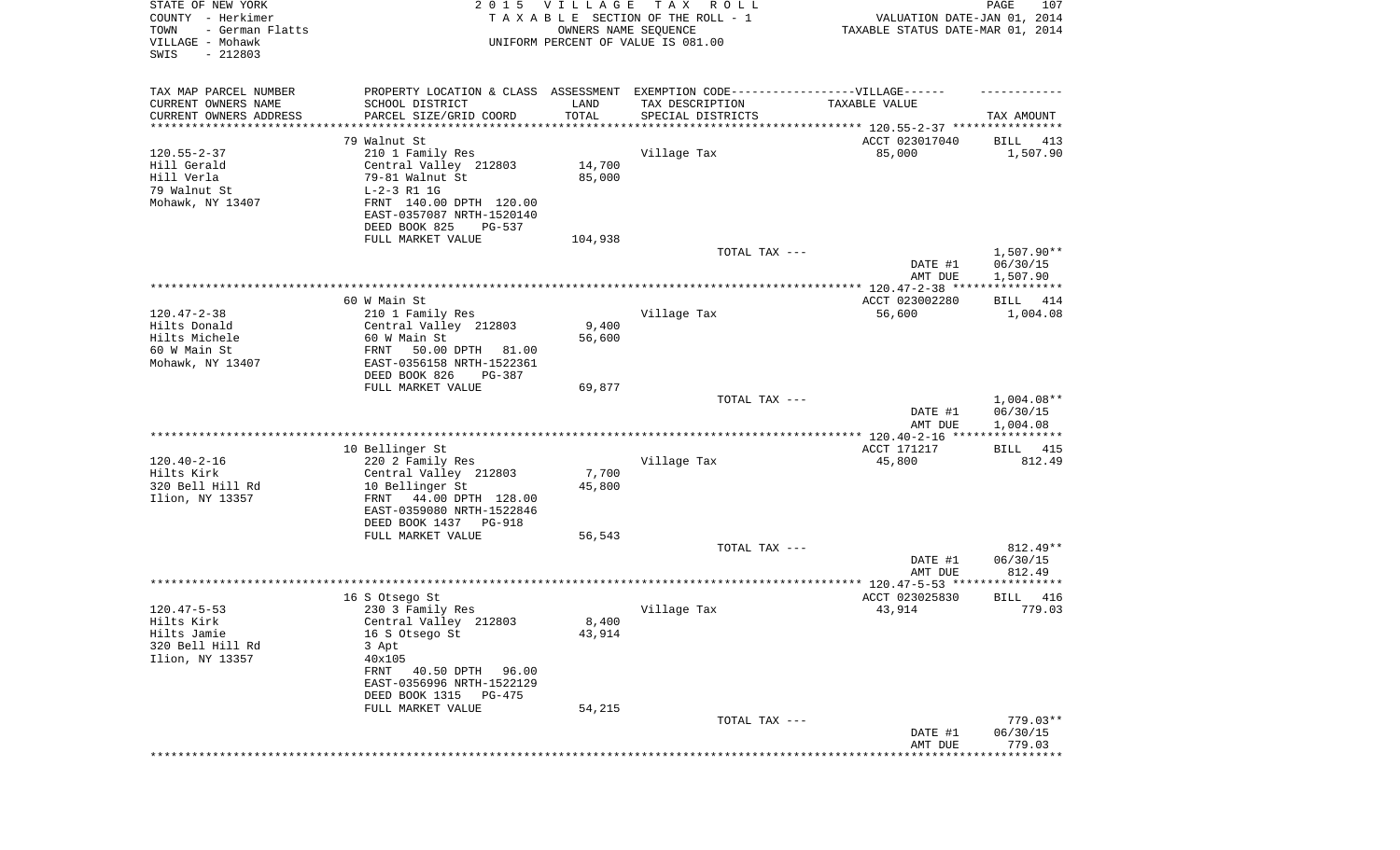| STATE OF NEW YORK<br>COUNTY - Herkimer<br>TOWN<br>- German Flatts<br>VILLAGE - Mohawk<br>SWIS<br>$-212803$ |                                                                                   | 2015 VILLAGE<br>OWNERS NAME SEQUENCE | TAX ROLL<br>TAXABLE SECTION OF THE ROLL - 1<br>UNIFORM PERCENT OF VALUE IS 081.00 | VALUATION DATE-JAN 01, 2014<br>TAXABLE STATUS DATE-MAR 01, 2014 | PAGE<br>108                        |
|------------------------------------------------------------------------------------------------------------|-----------------------------------------------------------------------------------|--------------------------------------|-----------------------------------------------------------------------------------|-----------------------------------------------------------------|------------------------------------|
| TAX MAP PARCEL NUMBER                                                                                      | PROPERTY LOCATION & CLASS ASSESSMENT EXEMPTION CODE-----------------VILLAGE------ |                                      |                                                                                   |                                                                 |                                    |
| CURRENT OWNERS NAME                                                                                        | SCHOOL DISTRICT                                                                   | LAND                                 | TAX DESCRIPTION                                                                   | TAXABLE VALUE                                                   |                                    |
| CURRENT OWNERS ADDRESS<br>**********************                                                           | PARCEL SIZE/GRID COORD                                                            | TOTAL                                | SPECIAL DISTRICTS                                                                 |                                                                 | TAX AMOUNT                         |
|                                                                                                            | 105 W Main St                                                                     |                                      |                                                                                   | ACCT 023004620                                                  | BILL<br>417                        |
| $120.46 - 2 - 55$                                                                                          | 422 Diner/lunch                                                                   |                                      | Village Tax                                                                       | 100,000                                                         | 1,774.00                           |
| Hilts Richard                                                                                              | Central Valley 212803                                                             | 14,800                               |                                                                                   |                                                                 |                                    |
| 521 Doe Rd                                                                                                 | 105 W Main St                                                                     | 100,000                              |                                                                                   |                                                                 |                                    |
| Waterville, NY 13480                                                                                       | FRNT 150.00 DPTH 121.60                                                           |                                      |                                                                                   |                                                                 |                                    |
|                                                                                                            | EAST-0354517 NRTH-1521843                                                         |                                      |                                                                                   |                                                                 |                                    |
|                                                                                                            | DEED BOOK 1175<br>PG-540<br>FULL MARKET VALUE                                     | 123,457                              |                                                                                   |                                                                 |                                    |
|                                                                                                            |                                                                                   |                                      | TOTAL TAX ---                                                                     |                                                                 | 1,774.00**                         |
|                                                                                                            |                                                                                   |                                      |                                                                                   | DATE #1<br>AMT DUE                                              | 06/30/15<br>1,774.00               |
|                                                                                                            |                                                                                   |                                      |                                                                                   |                                                                 |                                    |
|                                                                                                            | 63-65 E Main St                                                                   |                                      |                                                                                   | ACCT 023008130                                                  | BILL<br>418                        |
| $120.40 - 1 - 15$                                                                                          | 220 2 Family Res                                                                  |                                      | Village Tax                                                                       | 57,100                                                          | 1,012.95                           |
| Hoke Brenda<br>65 E Main St                                                                                | Central Valley 212803<br>$63-65$ E Main St                                        | 17,100<br>57,100                     |                                                                                   |                                                                 |                                    |
| Mohawk, NY 13407                                                                                           | FRNT 100.00 DPTH 345.00                                                           |                                      |                                                                                   |                                                                 |                                    |
|                                                                                                            | EAST-0358562 NRTH-1523208                                                         |                                      |                                                                                   |                                                                 |                                    |
|                                                                                                            | DEED BOOK 936<br>PG-694                                                           |                                      |                                                                                   |                                                                 |                                    |
|                                                                                                            | FULL MARKET VALUE                                                                 | 70,494                               |                                                                                   |                                                                 |                                    |
|                                                                                                            |                                                                                   |                                      | TOTAL TAX ---                                                                     | DATE #1<br>AMT DUE                                              | 1,012.95**<br>06/30/15<br>1,012.95 |
|                                                                                                            |                                                                                   |                                      |                                                                                   |                                                                 |                                    |
|                                                                                                            | 5 Church St                                                                       |                                      |                                                                                   | ACCT 023014430                                                  | BILL 419                           |
| $120.47 - 9 - 4$                                                                                           | 210 1 Family Res                                                                  |                                      | Village Tax                                                                       | 23,500                                                          | 416.89                             |
| Hoke John<br>Hoke Norma                                                                                    | Central Valley 212803<br>5 Church St                                              | 5,300<br>23,500                      |                                                                                   |                                                                 |                                    |
| 5 Church St                                                                                                | E R1 D                                                                            |                                      |                                                                                   |                                                                 |                                    |
| Mohawk, NY 13407                                                                                           | 31.00 DPTH 120.00<br>FRNT<br>EAST-0357967 NRTH-1521955                            |                                      |                                                                                   |                                                                 |                                    |
|                                                                                                            | DEED BOOK 00662 PG-00568<br>FULL MARKET VALUE                                     | 29,012                               |                                                                                   |                                                                 |                                    |
|                                                                                                            |                                                                                   |                                      | TOTAL TAX ---                                                                     |                                                                 | $416.89**$                         |
|                                                                                                            |                                                                                   |                                      |                                                                                   | DATE #1<br>AMT DUE                                              | 06/30/15<br>416.89                 |
|                                                                                                            |                                                                                   |                                      |                                                                                   |                                                                 |                                    |
|                                                                                                            | 27 S Richfield St                                                                 |                                      |                                                                                   | ACCT 023027060                                                  | <b>BILL</b><br>420                 |
| $120.47 - 5 - 15$                                                                                          | 210 1 Family Res                                                                  |                                      | VET COM V 41137                                                                   | 11,925                                                          |                                    |
| Hoke Philip & Jeanette<br>Smith Donald                                                                     | Central Valley 212803<br>27 S Richfield                                           | 61,900                               | 7,100 Village Tax                                                                 | 49,975                                                          | 886.56                             |
| 27 S Richfield St                                                                                          | E R1 1G                                                                           |                                      |                                                                                   |                                                                 |                                    |
| Mohawk, NY 13407                                                                                           | FRNT<br>50.00 DPTH<br>85.00                                                       |                                      |                                                                                   |                                                                 |                                    |
|                                                                                                            | EAST-0356699 NRTH-1521524                                                         |                                      |                                                                                   |                                                                 |                                    |
|                                                                                                            | DEED BOOK 1136 PG-466                                                             |                                      |                                                                                   |                                                                 |                                    |
|                                                                                                            | FULL MARKET VALUE                                                                 | 76,420                               | TOTAL TAX ---                                                                     |                                                                 | 886.56**                           |
|                                                                                                            |                                                                                   |                                      |                                                                                   | DATE #1                                                         | 06/30/15                           |
|                                                                                                            |                                                                                   |                                      |                                                                                   | AMT DUE                                                         | 886.56                             |
|                                                                                                            |                                                                                   |                                      |                                                                                   |                                                                 | ************                       |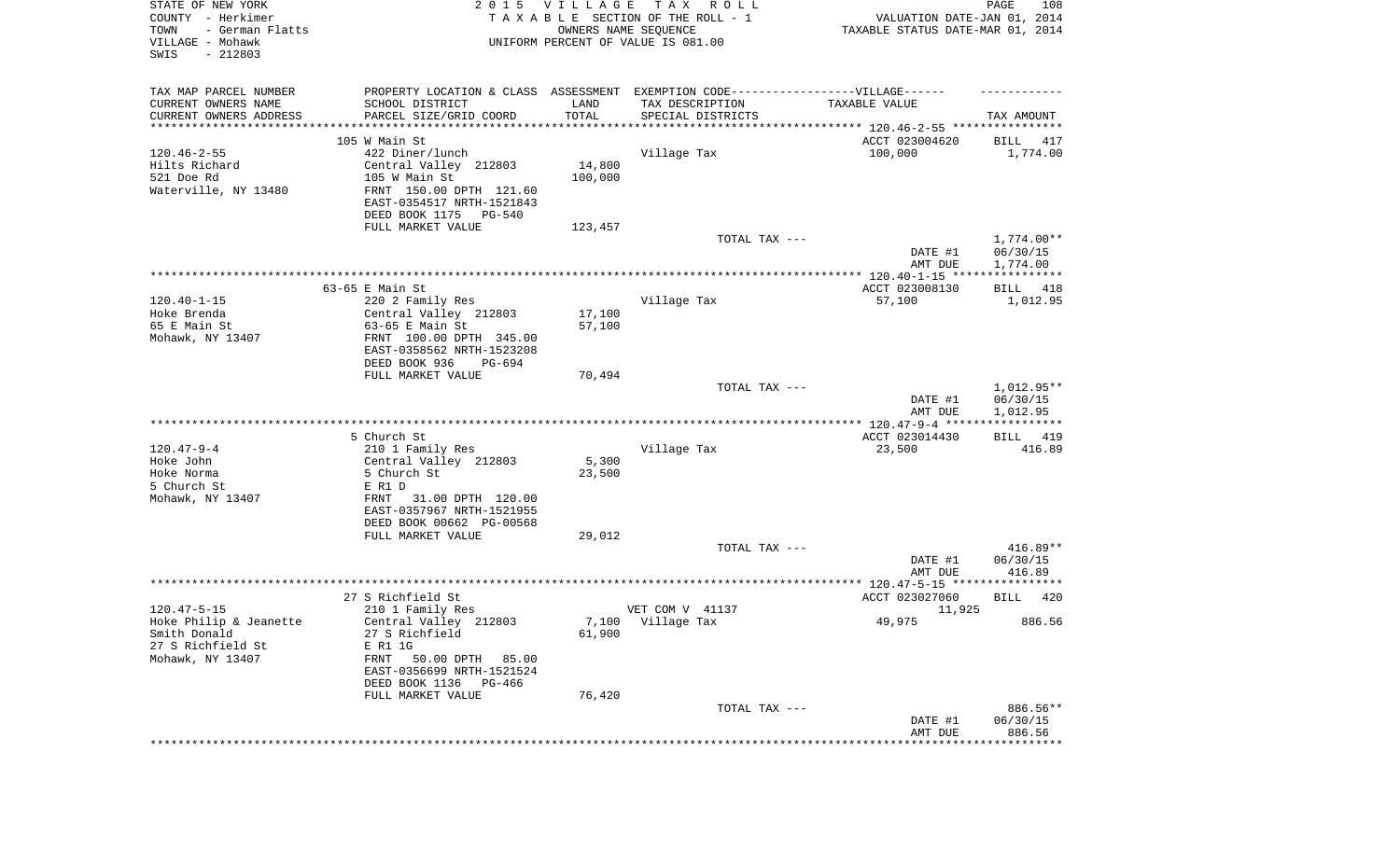| STATE OF NEW YORK<br>COUNTY - Herkimer<br>TOWN<br>- German Flatts<br>VILLAGE - Mohawk<br>SWIS<br>$-212803$ | 2 0 1 5                                          | <b>VILLAGE</b>    | T A X<br>R O L L<br>TAXABLE SECTION OF THE ROLL - 1<br>OWNERS NAME SEQUENCE<br>UNIFORM PERCENT OF VALUE IS 081.00 | VALUATION DATE-JAN 01, 2014<br>TAXABLE STATUS DATE-MAR 01, 2014 | PAGE<br>109              |
|------------------------------------------------------------------------------------------------------------|--------------------------------------------------|-------------------|-------------------------------------------------------------------------------------------------------------------|-----------------------------------------------------------------|--------------------------|
| TAX MAP PARCEL NUMBER                                                                                      |                                                  |                   | PROPERTY LOCATION & CLASS ASSESSMENT EXEMPTION CODE----------------VILLAGE------                                  |                                                                 |                          |
| CURRENT OWNERS NAME                                                                                        | SCHOOL DISTRICT                                  | LAND              | TAX DESCRIPTION                                                                                                   | TAXABLE VALUE                                                   |                          |
| CURRENT OWNERS ADDRESS<br>*********************                                                            | PARCEL SIZE/GRID COORD<br>*****************      | TOTAL             | SPECIAL DISTRICTS                                                                                                 |                                                                 | TAX AMOUNT               |
|                                                                                                            | 16 John St                                       |                   |                                                                                                                   | ACCT 172763                                                     | BILL<br>421              |
| $120.47 - 3 - 75$                                                                                          | 210 1 Family Res                                 |                   | VET COM V 41137                                                                                                   | 11,925                                                          |                          |
| Holden Jason                                                                                               | Central Valley 212803                            | 11,300            | Village Tax                                                                                                       | 61,825                                                          | 1,096.78                 |
| 16 John St                                                                                                 | 16 John St                                       | 73,750            |                                                                                                                   |                                                                 |                          |
| Mohawk, NY 13407                                                                                           | W R1 G L31-8<br>50.00 DPTH 115.00<br>FRNT        |                   |                                                                                                                   |                                                                 |                          |
|                                                                                                            | EAST-0356017 NRTH-1520757                        |                   |                                                                                                                   |                                                                 |                          |
|                                                                                                            | DEED BOOK 1447<br>PG-401                         |                   |                                                                                                                   |                                                                 |                          |
|                                                                                                            | FULL MARKET VALUE                                | 91,049            |                                                                                                                   |                                                                 |                          |
|                                                                                                            |                                                  |                   | TOTAL TAX ---                                                                                                     |                                                                 | 1,096.78**               |
|                                                                                                            |                                                  |                   |                                                                                                                   | DATE #1<br>AMT DUE                                              | 06/30/15<br>1,096.78     |
|                                                                                                            |                                                  |                   |                                                                                                                   |                                                                 |                          |
|                                                                                                            | 28 Devendorf St                                  |                   |                                                                                                                   | ACCT 023028140                                                  | 422<br>BILL              |
| $120.47 - 3 - 31$                                                                                          | 210 1 Family Res                                 |                   | Village Tax                                                                                                       | 44,000                                                          | 780.56                   |
| Holden Trevor<br>Holden Mary                                                                               | Central Valley 212803<br>28 Devendorf St         | 9,500<br>44,000   |                                                                                                                   |                                                                 |                          |
| 28 Devendorf St                                                                                            | FRNT<br>50.00 DPTH 195.00                        |                   |                                                                                                                   |                                                                 |                          |
| Mohawk, NY 13407                                                                                           | EAST-0355670 NRTH-1521513                        |                   |                                                                                                                   |                                                                 |                          |
|                                                                                                            | DEED BOOK 1174<br>PG-922                         |                   |                                                                                                                   |                                                                 |                          |
|                                                                                                            | FULL MARKET VALUE                                | 54,321            | TOTAL TAX ---                                                                                                     |                                                                 | 780.56**                 |
|                                                                                                            |                                                  |                   |                                                                                                                   | DATE #1<br>AMT DUE                                              | 06/30/15<br>780.56       |
|                                                                                                            |                                                  |                   |                                                                                                                   | *************** 120.47-1-77.2 **************                    |                          |
|                                                                                                            | 14 Brookside Dr                                  |                   |                                                                                                                   | ACCT 023031370                                                  | BILL<br>423              |
| $120.47 - 1 - 77.2$                                                                                        | 210 1 Family Res                                 |                   | Village Tax                                                                                                       | 114,400                                                         | 2,029.46                 |
| Holk Theodore<br>Holk Deborah                                                                              | Central Valley 212803<br>FRNT 222.90 DPTH 180.00 | 21,400<br>114,400 |                                                                                                                   |                                                                 |                          |
| 14 Brookside Dr                                                                                            | EAST-0355226 NRTH-1521122                        |                   |                                                                                                                   |                                                                 |                          |
| Mohawk, NY 13407                                                                                           | DEED BOOK 942<br>$PG-91$                         |                   |                                                                                                                   |                                                                 |                          |
|                                                                                                            | FULL MARKET VALUE                                | 141,235           |                                                                                                                   |                                                                 |                          |
|                                                                                                            |                                                  |                   | TOTAL TAX ---                                                                                                     | DATE #1                                                         | $2,029.46**$<br>06/30/15 |
|                                                                                                            |                                                  |                   |                                                                                                                   | AMT DUE                                                         | 2,029.46                 |
|                                                                                                            |                                                  |                   |                                                                                                                   |                                                                 |                          |
|                                                                                                            | 155 W Main St                                    |                   |                                                                                                                   | ACCT 023005040                                                  | BILL<br>424              |
| $120.46 - 2 - 2$                                                                                           | 210 1 Family Res                                 |                   | Village Tax                                                                                                       | 113,000                                                         | 2,004.62                 |
| Holleran David<br>Holleran Darlene                                                                         | Central Valley 212803<br>155 W Main St           | 40,900<br>113,000 |                                                                                                                   |                                                                 |                          |
| 380 E Main St                                                                                              | FRNT 303.50 DPTH                                 |                   |                                                                                                                   |                                                                 |                          |
| Ilion, NY 13357                                                                                            | ACRES<br>4.10                                    |                   |                                                                                                                   |                                                                 |                          |
|                                                                                                            | EAST-0353203 NRTH-1521693                        |                   |                                                                                                                   |                                                                 |                          |
|                                                                                                            | DEED BOOK 755<br>$PG-7$<br>FULL MARKET VALUE     | 139,506           |                                                                                                                   |                                                                 |                          |
|                                                                                                            |                                                  |                   | TOTAL TAX ---                                                                                                     |                                                                 | $2,004.62**$             |
|                                                                                                            |                                                  |                   |                                                                                                                   | DATE #1                                                         | 06/30/15                 |
|                                                                                                            |                                                  |                   |                                                                                                                   | AMT DUE                                                         | 2,004.62                 |
|                                                                                                            |                                                  |                   |                                                                                                                   | ************************************                            |                          |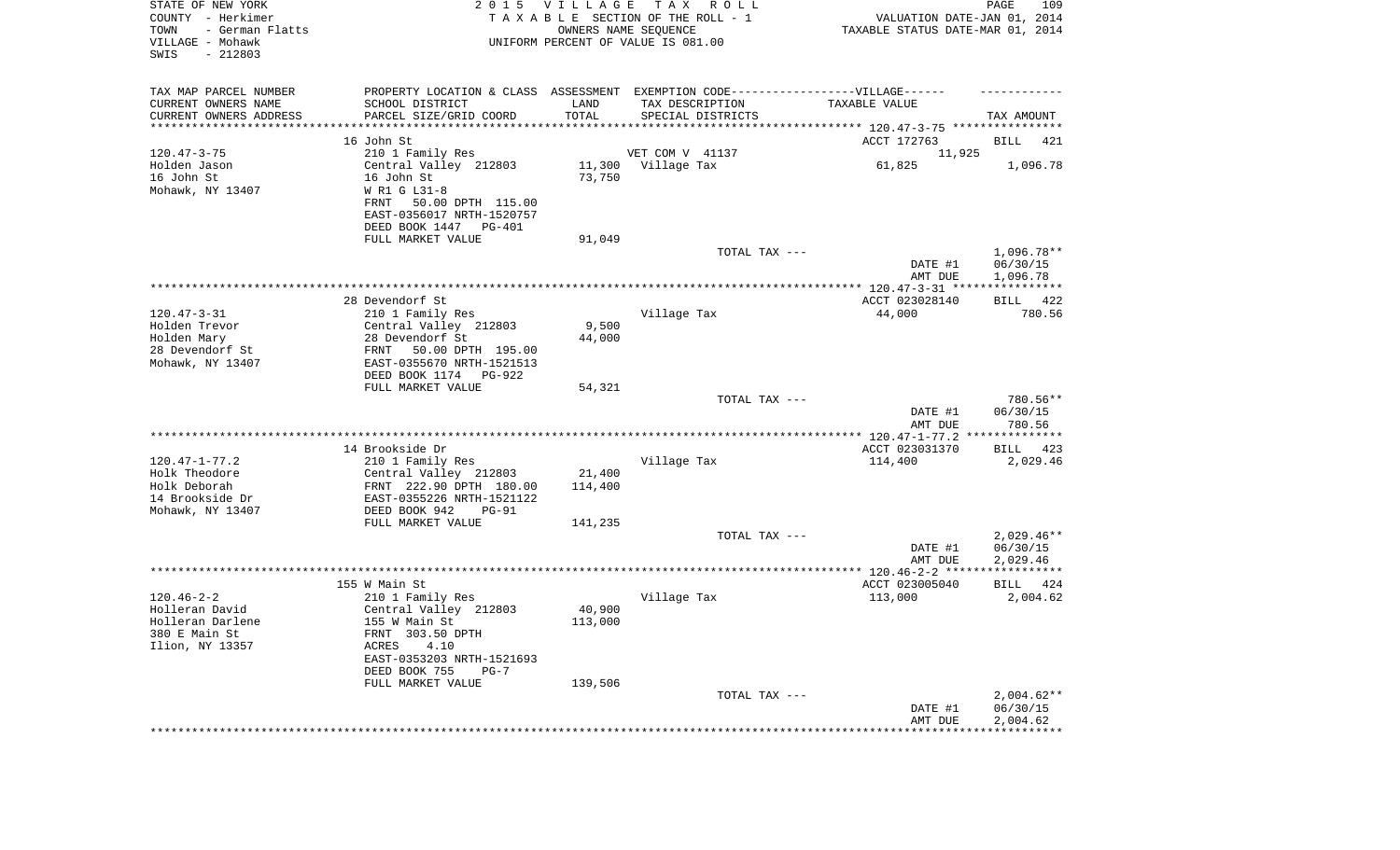| STATE OF NEW YORK<br>COUNTY - Herkimer<br>- German Flatts<br>TOWN<br>VILLAGE - Mohawk<br>$-212803$<br>SWIS | 2 0 1 5                                                                                              | <b>VILLAGE</b><br>OWNERS NAME SEQUENCE | TAX ROLL<br>TAXABLE SECTION OF THE ROLL - 1<br>UNIFORM PERCENT OF VALUE IS 081.00 | VALUATION DATE-JAN 01, 2014<br>TAXABLE STATUS DATE-MAR 01, 2014 | PAGE<br>110          |
|------------------------------------------------------------------------------------------------------------|------------------------------------------------------------------------------------------------------|----------------------------------------|-----------------------------------------------------------------------------------|-----------------------------------------------------------------|----------------------|
| TAX MAP PARCEL NUMBER<br>CURRENT OWNERS NAME                                                               | PROPERTY LOCATION & CLASS ASSESSMENT EXEMPTION CODE-----------------VILLAGE------<br>SCHOOL DISTRICT | LAND                                   | TAX DESCRIPTION                                                                   | TAXABLE VALUE                                                   |                      |
| CURRENT OWNERS ADDRESS                                                                                     | PARCEL SIZE/GRID COORD                                                                               | TOTAL                                  | SPECIAL DISTRICTS                                                                 |                                                                 | TAX AMOUNT           |
| ***********************                                                                                    |                                                                                                      |                                        |                                                                                   |                                                                 |                      |
|                                                                                                            | 12 Charles St                                                                                        |                                        |                                                                                   | ACCT 182667                                                     | <b>BILL</b><br>425   |
| $120.47 - 3 - 19$                                                                                          | 210 1 Family Res                                                                                     |                                        | Village Tax                                                                       | 29,750                                                          | 527.77               |
| Holleran Joseph<br>Jasper Melissa                                                                          | Central Valley 212803<br>12 Charles St                                                               | 9,500<br>29,750                        | XC491 Water relevy                                                                | 417.33 MT M                                                     | 417.33               |
| 380 E Main St                                                                                              | FRNT 120.00 DPTH<br>85.00                                                                            |                                        |                                                                                   |                                                                 |                      |
| Ilion, NY 13357                                                                                            | EAST-0355535 NRTH-1521843<br>DEED BOOK 1511<br>PG-907                                                |                                        |                                                                                   |                                                                 |                      |
|                                                                                                            | FULL MARKET VALUE                                                                                    | 36,728                                 |                                                                                   |                                                                 |                      |
|                                                                                                            |                                                                                                      |                                        | TOTAL TAX ---                                                                     |                                                                 | 945.10**             |
|                                                                                                            |                                                                                                      |                                        |                                                                                   | DATE #1<br>AMT DUE                                              | 06/30/15<br>945.10   |
|                                                                                                            |                                                                                                      |                                        |                                                                                   |                                                                 |                      |
|                                                                                                            | 100 W Main St                                                                                        |                                        |                                                                                   | ACCT 023002700                                                  | <b>BILL</b><br>426   |
| $120.47 - 1 - 6$<br>Holt Bros Inc                                                                          | 432 Gas station<br>Central Valley 212803                                                             | 17,000                                 | Village Tax<br>XC491 Water relevy                                                 | 69,800<br>356.97 MT M                                           | 1,238.25<br>356.97   |
| 94 W Main St                                                                                               | 100 W Main St N                                                                                      | 69,800                                 |                                                                                   |                                                                 |                      |
| Mohawk, NY 13407                                                                                           | FRNT 125.00 DPTH 204.00                                                                              |                                        |                                                                                   |                                                                 |                      |
|                                                                                                            | EAST-0355003 NRTH-1522198                                                                            |                                        |                                                                                   |                                                                 |                      |
|                                                                                                            | FULL MARKET VALUE                                                                                    | 86,173                                 |                                                                                   |                                                                 |                      |
|                                                                                                            |                                                                                                      |                                        | TOTAL TAX ---                                                                     |                                                                 | 1,595.22**           |
|                                                                                                            |                                                                                                      |                                        |                                                                                   | DATE #1<br>AMT DUE                                              | 06/30/15<br>1,595.22 |
|                                                                                                            | 8 Lock St                                                                                            |                                        |                                                                                   | ACCT 023002625                                                  | <b>BILL</b><br>427   |
| $120.47 - 2 - 3$                                                                                           | 210 1 Family Res                                                                                     |                                        | Village Tax                                                                       | 36,000                                                          | 638.64               |
| Homa Therese                                                                                               | Central Valley 212803                                                                                | 3,800                                  |                                                                                   |                                                                 |                      |
| Sterling Lance                                                                                             | 8 Lock St                                                                                            | 36,000                                 |                                                                                   |                                                                 |                      |
| 8 Lock St                                                                                                  | 33.00 DPTH 98.00<br>FRNT                                                                             |                                        |                                                                                   |                                                                 |                      |
| Mohawk, NY 13407                                                                                           | EAST-0355508 NRTH-1522367                                                                            |                                        |                                                                                   |                                                                 |                      |
|                                                                                                            | DEED BOOK 1272<br><b>PG-97</b>                                                                       |                                        |                                                                                   |                                                                 |                      |
|                                                                                                            | FULL MARKET VALUE                                                                                    | 44,444                                 | TOTAL TAX ---                                                                     |                                                                 | 638.64**             |
|                                                                                                            |                                                                                                      |                                        |                                                                                   | DATE #1                                                         | 06/30/15             |
|                                                                                                            |                                                                                                      |                                        |                                                                                   | AMT DUE                                                         | 638.64               |
|                                                                                                            |                                                                                                      |                                        |                                                                                   |                                                                 |                      |
|                                                                                                            | 5 Spring St                                                                                          |                                        |                                                                                   | ACCT 023022740                                                  | BILL<br>428          |
| $120.55 - 1 - 47$                                                                                          | 210 1 Family Res                                                                                     |                                        | Village Tax                                                                       | 71,500                                                          | 1,268.41             |
| Honaker David & Monica                                                                                     | Central Valley 212803                                                                                | 11,500                                 |                                                                                   |                                                                 |                      |
| 5 Spring St<br>Mohawk, NY 13407                                                                            | 5 Spring St<br>R1 G                                                                                  | 71,500                                 |                                                                                   |                                                                 |                      |
|                                                                                                            | FRNT 100.00 DPTH 90.00                                                                               |                                        |                                                                                   |                                                                 |                      |
|                                                                                                            | EAST-0355997 NRTH-1519757                                                                            |                                        |                                                                                   |                                                                 |                      |
|                                                                                                            | DEED BOOK 1247<br>PG-672                                                                             |                                        |                                                                                   |                                                                 |                      |
|                                                                                                            | FULL MARKET VALUE                                                                                    | 88,272                                 |                                                                                   |                                                                 |                      |
|                                                                                                            |                                                                                                      |                                        | TOTAL TAX ---                                                                     |                                                                 | $1,268.41**$         |
|                                                                                                            |                                                                                                      |                                        |                                                                                   | DATE #1<br>AMT DUE                                              | 06/30/15<br>1,268.41 |
|                                                                                                            |                                                                                                      |                                        |                                                                                   |                                                                 | ***********          |
|                                                                                                            |                                                                                                      |                                        |                                                                                   |                                                                 |                      |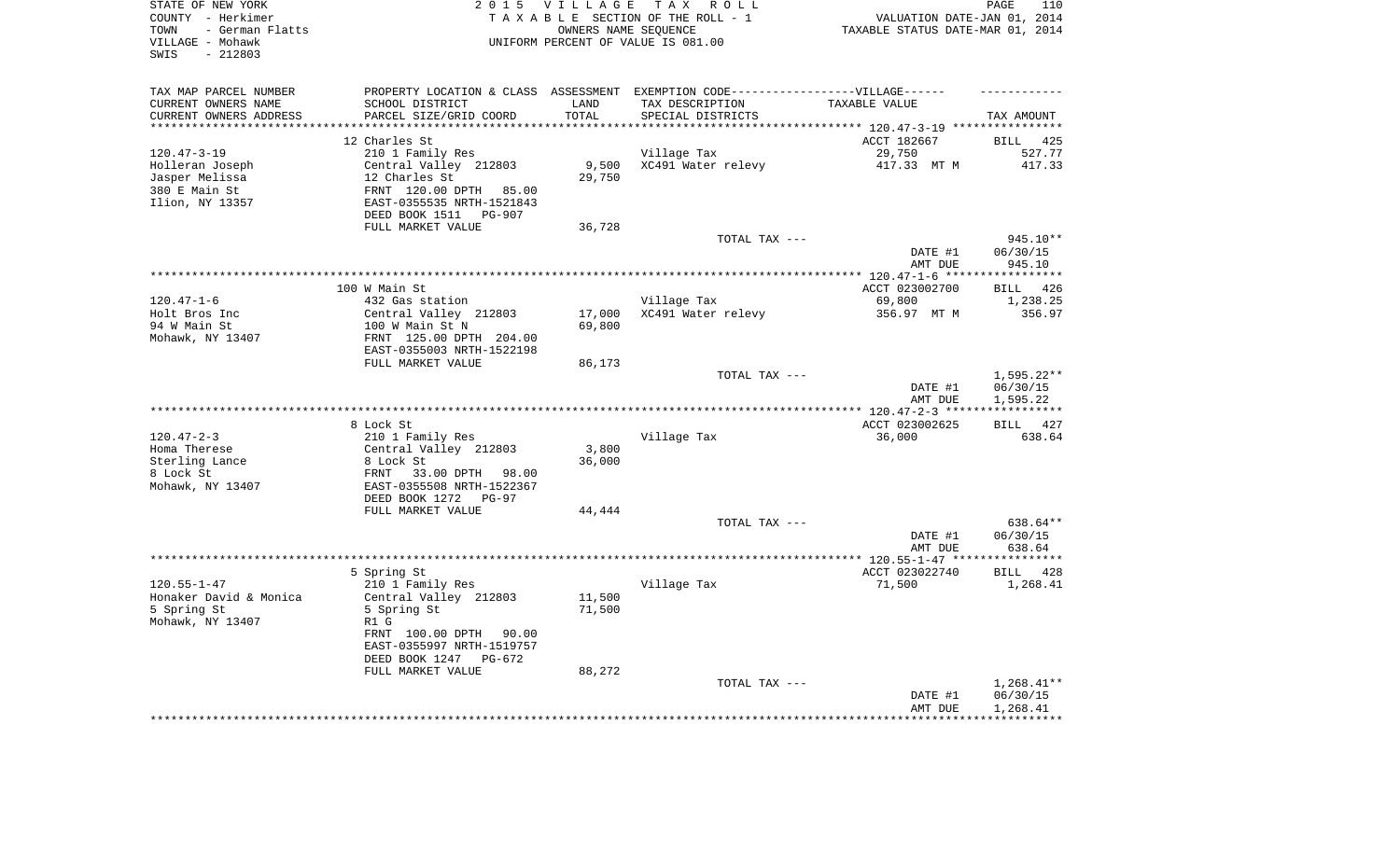| STATE OF NEW YORK<br>COUNTY - Herkimer<br>TOWN<br>- German Flatts<br>VILLAGE - Mohawk<br>SWIS<br>$-212803$ | 2 0 1 5                                                                                                                                                                                   | VILLAGE<br>OWNERS NAME SEQUENCE | T A X<br>R O L L<br>TAXABLE SECTION OF THE ROLL - 1<br>UNIFORM PERCENT OF VALUE IS 081.00                                | VALUATION DATE-JAN 01, 2014<br>TAXABLE STATUS DATE-MAR 01, 2014 | PAGE<br>111                          |
|------------------------------------------------------------------------------------------------------------|-------------------------------------------------------------------------------------------------------------------------------------------------------------------------------------------|---------------------------------|--------------------------------------------------------------------------------------------------------------------------|-----------------------------------------------------------------|--------------------------------------|
| TAX MAP PARCEL NUMBER<br>CURRENT OWNERS NAME<br>CURRENT OWNERS ADDRESS                                     | SCHOOL DISTRICT<br>PARCEL SIZE/GRID COORD                                                                                                                                                 | LAND<br>TOTAL                   | PROPERTY LOCATION & CLASS ASSESSMENT EXEMPTION CODE----------------VILLAGE------<br>TAX DESCRIPTION<br>SPECIAL DISTRICTS | TAXABLE VALUE                                                   | TAX AMOUNT                           |
| ********************                                                                                       |                                                                                                                                                                                           | **********                      | ********************************* 120.47-6-18 ****************                                                           |                                                                 |                                      |
| $120.47 - 6 - 18$<br>Hoskey Ronald<br>Hoskey Dorothy<br>13 Michigan St<br>Mohawk, NY 13407                 | 13 Michigan St<br>210 1 Family Res<br>Central Valley 212803<br>13 Michigan St<br>N R1 G<br>50x120<br>64.00 DPTH 140.00<br>FRNT<br>EAST-0357610 NRTH-1522298                               | 10,200<br>54,427                | Village Tax                                                                                                              | ACCT 023010800<br>54,427                                        | 429<br>BILL<br>965.53                |
|                                                                                                            | DEED BOOK 669<br><b>PG-102</b><br>FULL MARKET VALUE                                                                                                                                       | 67,194                          |                                                                                                                          |                                                                 |                                      |
|                                                                                                            |                                                                                                                                                                                           |                                 | TOTAL TAX ---                                                                                                            | DATE #1                                                         | $965.53**$<br>06/30/15               |
|                                                                                                            |                                                                                                                                                                                           |                                 |                                                                                                                          | AMT DUE                                                         | 965.53                               |
|                                                                                                            | 95 Columbia St                                                                                                                                                                            |                                 |                                                                                                                          | ACCT 023020940                                                  | BILL<br>430                          |
| $120.55 - 3 - 31$<br>Hotaling Frank<br>95 Columbia St                                                      | 210 1 Family Res<br>Central Valley 212803<br>95 Columbia St                                                                                                                               | 12,900<br>56,800                | Village Tax                                                                                                              | 56,800                                                          | 1,007.63                             |
| Mohawk, NY 13407                                                                                           | E R1 G L11<br>L Use Cynthia Hotaling<br>FRNT<br>60.00 DPTH 125.00<br>EAST-0356623 NRTH-1519917<br>DEED BOOK 1400<br>PG-165                                                                |                                 |                                                                                                                          |                                                                 |                                      |
|                                                                                                            | FULL MARKET VALUE                                                                                                                                                                         | 70,123                          | TOTAL TAX ---                                                                                                            |                                                                 | $1,007.63**$                         |
|                                                                                                            |                                                                                                                                                                                           |                                 |                                                                                                                          | DATE #1<br>AMT DUE                                              | 06/30/15<br>1,007.63                 |
|                                                                                                            | 44 Devendorf St                                                                                                                                                                           |                                 |                                                                                                                          | *********** 120.47-3-37 ****<br>ACCT 023028320                  | ***********<br>BILL 431              |
| $120.47 - 3 - 37$<br>Hughes Thomas<br>44 Devendorf St<br>Mohawk, NY 13407                                  | 220 2 Family Res<br>Central Valley 212803<br>44 Devendorf St<br>ACRES<br>1.05<br>EAST-0355575 NRTH-1521116<br>DEED BOOK 943<br>$PG-238$                                                   | 21,400<br>67,500                | Village Tax                                                                                                              | 67,500                                                          | 1,197.45                             |
|                                                                                                            | FULL MARKET VALUE                                                                                                                                                                         | 83,333                          |                                                                                                                          |                                                                 |                                      |
|                                                                                                            |                                                                                                                                                                                           |                                 | TOTAL TAX ---                                                                                                            | DATE #1<br>AMT DUE                                              | $1,197.45**$<br>06/30/15<br>1,197.45 |
|                                                                                                            |                                                                                                                                                                                           |                                 |                                                                                                                          | ****** 120.40-1-37 *****************                            |                                      |
| $120.40 - 1 - 37$<br>Hummel Harrison III<br>Hummel Judith<br>25 Canal St<br>Mohawk, NY 13407               | 25 Canal St<br>710 Manufacture<br>Central Valley 212803<br>25 Canal St<br>FRNT 270.50 DPTH<br>1.60<br>ACRES<br>EAST-0357888 NRTH-1523132<br>DEED BOOK 1476<br>PG-526<br>FULL MARKET VALUE | 29,200<br>948,150<br>1170,556   | Village Tax                                                                                                              | ACCT 177116<br>948,150                                          | <b>BILL</b><br>432<br>16,820.18      |
|                                                                                                            |                                                                                                                                                                                           |                                 | TOTAL TAX ---                                                                                                            | DATE #1<br>AMT DUE                                              | 16,820.18**<br>06/30/15<br>16,820.18 |
|                                                                                                            |                                                                                                                                                                                           |                                 |                                                                                                                          |                                                                 |                                      |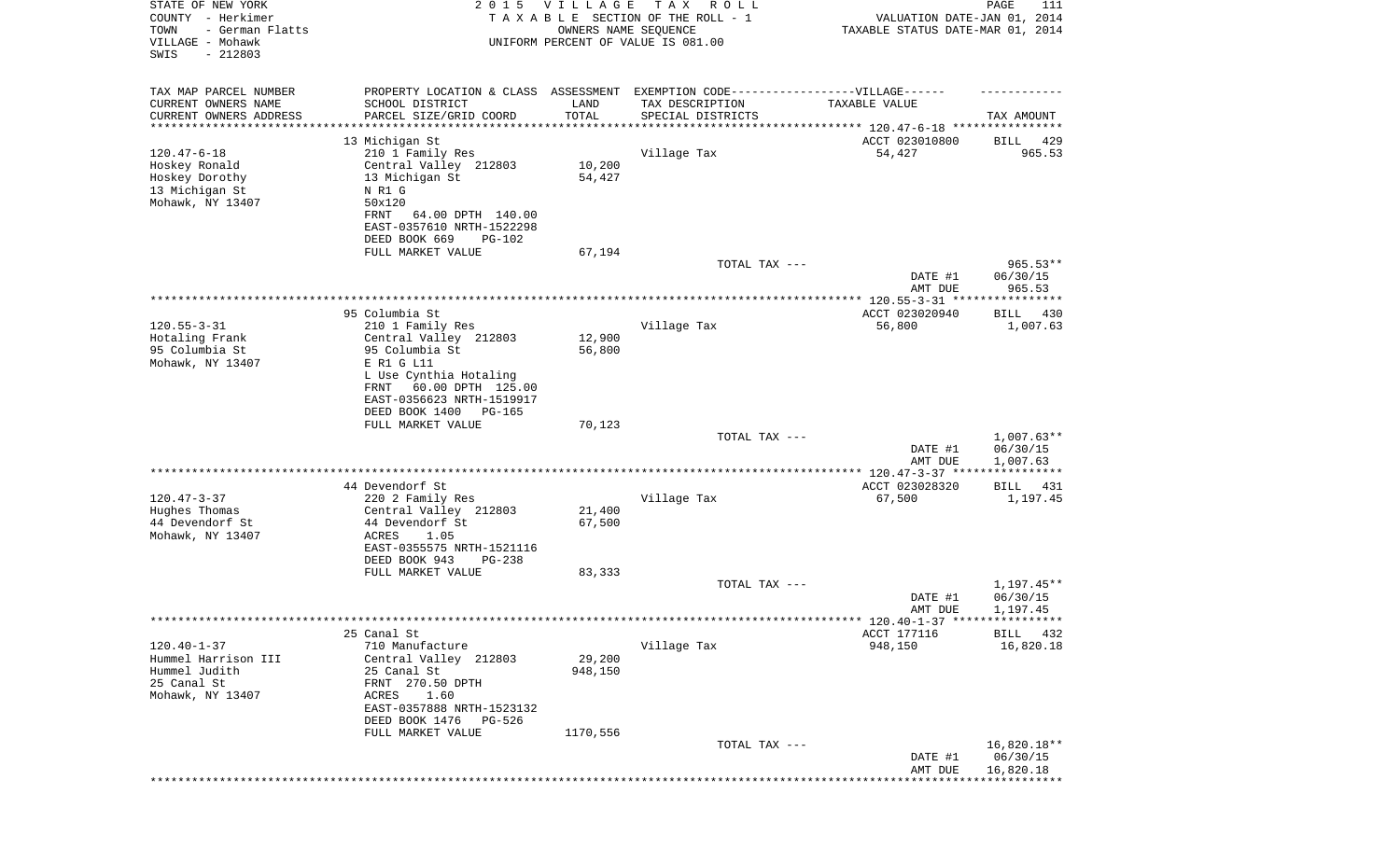| STATE OF NEW YORK<br>COUNTY - Herkimer<br>TOWN<br>- German Flatts<br>VILLAGE - Mohawk<br>SWIS<br>$-212803$ | 2 0 1 5                                                                          | VILLAGE<br>OWNERS NAME SEQUENCE | TAX ROLL<br>TAXABLE SECTION OF THE ROLL - 1<br>UNIFORM PERCENT OF VALUE IS 081.00 | VALUATION DATE-JAN 01, 2014<br>TAXABLE STATUS DATE-MAR 01, 2014 | PAGE<br>112        |
|------------------------------------------------------------------------------------------------------------|----------------------------------------------------------------------------------|---------------------------------|-----------------------------------------------------------------------------------|-----------------------------------------------------------------|--------------------|
| TAX MAP PARCEL NUMBER                                                                                      | PROPERTY LOCATION & CLASS ASSESSMENT EXEMPTION CODE----------------VILLAGE------ |                                 |                                                                                   |                                                                 |                    |
| CURRENT OWNERS NAME                                                                                        | SCHOOL DISTRICT                                                                  | LAND<br>TOTAL                   | TAX DESCRIPTION                                                                   | TAXABLE VALUE                                                   |                    |
| CURRENT OWNERS ADDRESS<br>*********************                                                            | PARCEL SIZE/GRID COORD<br>********************                                   |                                 | SPECIAL DISTRICTS                                                                 |                                                                 | TAX AMOUNT         |
|                                                                                                            | 26 Brookside Dr                                                                  |                                 |                                                                                   | ACCT 023031440                                                  | BILL<br>433        |
| $120.47 - 1 - 75$                                                                                          | 210 1 Family Res                                                                 |                                 | Village Tax                                                                       | 88,000                                                          | 1,561.12           |
| Humphrey Timothy                                                                                           | Central Valley 212803                                                            | 20,200                          |                                                                                   |                                                                 |                    |
| PO Box 13803                                                                                               | 26 Brookside Dr                                                                  | 88,000                          |                                                                                   |                                                                 |                    |
| Albany, NY 12212                                                                                           | FRNT 126.00 DPTH 150.00<br>EAST-0355278 NRTH-1520626                             |                                 |                                                                                   |                                                                 |                    |
|                                                                                                            | DEED BOOK 1352<br>PG-137                                                         |                                 |                                                                                   |                                                                 |                    |
|                                                                                                            | FULL MARKET VALUE                                                                | 108,642                         |                                                                                   |                                                                 |                    |
|                                                                                                            |                                                                                  |                                 | TOTAL TAX ---                                                                     |                                                                 | $1,561.12**$       |
|                                                                                                            |                                                                                  |                                 |                                                                                   | DATE #1                                                         | 06/30/15           |
|                                                                                                            |                                                                                  |                                 |                                                                                   | AMT DUE                                                         | 1,561.12           |
|                                                                                                            | 17 Warren Rd                                                                     |                                 |                                                                                   | ACCT 023032190                                                  | 434<br>BILL        |
| $120.46 - 2 - 20$                                                                                          | 280 Res Multiple                                                                 |                                 | Village Tax                                                                       | 67,800                                                          | 1,202.77           |
| Hunt Andy et al                                                                                            | Central Valley 212803                                                            | 4,000                           |                                                                                   |                                                                 |                    |
| 1 Newton St                                                                                                | 17 Warren Rd                                                                     | 67,800                          |                                                                                   |                                                                 |                    |
| Mohawk, NY 13407                                                                                           | FRNT<br>28.00 DPTH 120.00                                                        |                                 |                                                                                   |                                                                 |                    |
|                                                                                                            | EAST-0353645 NRTH-1521485<br>DEED BOOK 1286<br>PG-603                            |                                 |                                                                                   |                                                                 |                    |
|                                                                                                            | FULL MARKET VALUE                                                                | 83,704                          |                                                                                   |                                                                 |                    |
|                                                                                                            |                                                                                  |                                 | TOTAL TAX ---                                                                     |                                                                 | $1,202.77**$       |
|                                                                                                            |                                                                                  |                                 |                                                                                   | DATE #1                                                         | 06/30/15           |
|                                                                                                            |                                                                                  |                                 |                                                                                   | AMT DUE                                                         | 1,202.77           |
|                                                                                                            | 101 W Main St                                                                    |                                 |                                                                                   | ACCT 184529                                                     | BILL 435           |
| $120.47 - 1 - 8$                                                                                           | 484 1 use sm bld                                                                 |                                 | Village Tax                                                                       | 66,100                                                          | 1,172.61           |
| Hunt Irrevocable Trust                                                                                     | Central Valley 212803                                                            | 14,000                          |                                                                                   |                                                                 |                    |
| 101 W Main St                                                                                              | 101 W Main St                                                                    | 66,100                          |                                                                                   |                                                                 |                    |
| Mohawk, NY 13407                                                                                           | FRNT<br>83.50 DPTH 121.60                                                        |                                 |                                                                                   |                                                                 |                    |
|                                                                                                            | EAST-0354629 NRTH-1521866                                                        |                                 |                                                                                   |                                                                 |                    |
| PRIOR OWNER ON 3/01/2014<br>Hunt Allen                                                                     | DEED BOOK 1523<br>PG-404<br>FULL MARKET VALUE                                    | 81,605                          |                                                                                   |                                                                 |                    |
|                                                                                                            |                                                                                  |                                 | TOTAL TAX ---                                                                     |                                                                 | $1,172.61**$       |
|                                                                                                            |                                                                                  |                                 |                                                                                   | DATE #1                                                         | 06/30/15           |
|                                                                                                            |                                                                                  |                                 |                                                                                   | AMT DUE                                                         | 1,172.61           |
|                                                                                                            |                                                                                  |                                 |                                                                                   |                                                                 |                    |
| $120.47 - 7 - 18$                                                                                          | 41 Columbia St                                                                   |                                 | Village Tax                                                                       | ACCT 023020220                                                  | <b>BILL</b><br>436 |
| Hunt Randel                                                                                                | 280 Res Multiple<br>Central Valley 212803                                        | 9,300                           |                                                                                   | 73,000                                                          | 1,295.02           |
| Hunt Dawn                                                                                                  | 41 Columbia St                                                                   | 73,000                          |                                                                                   |                                                                 |                    |
| 41 Columbia St                                                                                             | R1 2G-Apt                                                                        |                                 |                                                                                   |                                                                 |                    |
| Mohawk, NY 13407                                                                                           | FRNT<br>60.00 DPTH 120.00                                                        |                                 |                                                                                   |                                                                 |                    |
|                                                                                                            | EAST-0357005 NRTH-1521275                                                        |                                 |                                                                                   |                                                                 |                    |
|                                                                                                            | DEED BOOK 1204 PG-862                                                            |                                 |                                                                                   |                                                                 |                    |
|                                                                                                            | FULL MARKET VALUE                                                                | 90,123                          | TOTAL TAX ---                                                                     |                                                                 | $1,295.02**$       |
|                                                                                                            |                                                                                  |                                 |                                                                                   | DATE #1                                                         | 06/30/15           |
|                                                                                                            |                                                                                  |                                 |                                                                                   | AMT DUE                                                         | 1,295.02           |
|                                                                                                            |                                                                                  |                                 |                                                                                   | ********************************                                |                    |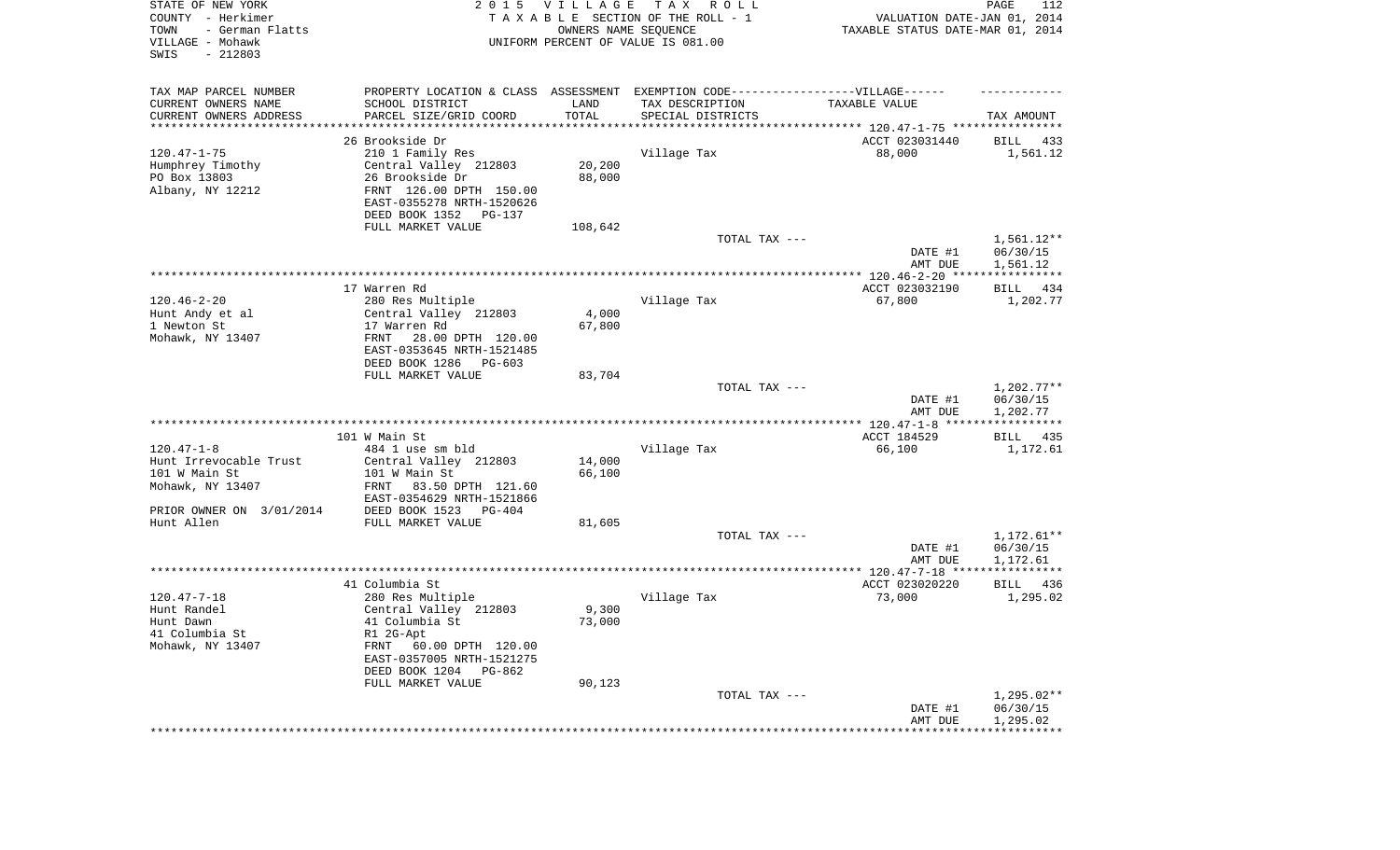| TAXABLE STATUS DATE-MAR 01, 2014<br>TOWN<br>- German Flatts<br>OWNERS NAME SEQUENCE<br>VILLAGE - Mohawk<br>UNIFORM PERCENT OF VALUE IS 081.00<br>$-212803$<br>SWIS | VALUATION DATE-JAN 01, 2014 |
|--------------------------------------------------------------------------------------------------------------------------------------------------------------------|-----------------------------|
| TAX MAP PARCEL NUMBER<br>PROPERTY LOCATION & CLASS ASSESSMENT EXEMPTION CODE-----------------VILLAGE------                                                         |                             |
| CURRENT OWNERS NAME<br>SCHOOL DISTRICT<br>LAND<br>TAX DESCRIPTION<br>TAXABLE VALUE                                                                                 |                             |
| CURRENT OWNERS ADDRESS<br>PARCEL SIZE/GRID COORD<br>TOTAL<br>SPECIAL DISTRICTS<br>*********<br>********************<br>*********************                       | TAX AMOUNT                  |
| 43 Marshall Ave                                                                                                                                                    |                             |
| ACCT 023012150<br><b>BILL</b><br>$120.40 - 2 - 19$<br>210 1 Family Res<br>Village Tax<br>49,700                                                                    | 437<br>881.68               |
| 8,700<br>Hunt William III<br>Central Valley 212803                                                                                                                 |                             |
| 49,700<br>Hunt Susan<br>43 Marshall Ave                                                                                                                            |                             |
| 43 Marshall Ave<br>45.00 DPTH 106.00<br>FRNT                                                                                                                       |                             |
| Mohawk, NY 13407<br>EAST-0358993 NRTH-1522774                                                                                                                      |                             |
| DEED BOOK 725<br>PG-134<br>FULL MARKET VALUE<br>61,358                                                                                                             |                             |
| TOTAL TAX ---                                                                                                                                                      | 881.68**                    |
| DATE #1<br>AMT DUE                                                                                                                                                 | 06/30/15<br>881.68          |
| *************************************<br>*** $120.39 - 2 - 21$ **                                                                                                  | ***********                 |
| 17 N Otsego St<br>ACCT 180251<br><b>BILL</b>                                                                                                                       | 438                         |
| $120.39 - 2 - 21$<br>230 3 Family Res<br>Village Tax<br>45,000                                                                                                     | 798.30                      |
| 7,900<br>Hyde James<br>Central Valley 212803                                                                                                                       |                             |
| 45,000<br>Hyde Margaret<br>17 N Otsego St                                                                                                                          |                             |
| PO Box 12<br>FRNT 100.00 DPTH 117.00                                                                                                                               |                             |
| Mohawk, NY 13407<br>EAST-0356922 NRTH-1522950<br>DEED BOOK 1496 PG-484                                                                                             |                             |
| FULL MARKET VALUE<br>55,556                                                                                                                                        |                             |
| TOTAL TAX ---<br>DATE #1                                                                                                                                           | 798.30**<br>06/30/15        |
| AMT DUE<br>*********************                                                                                                                                   | 798.30<br>*********         |
| $***$ 120.40-2-72 **<br>80-84 E Main St<br>ACCT 023009330<br>BILL                                                                                                  | 439                         |
| $120.40 - 2 - 72$<br>311 Res vac land<br>Village Tax<br>15,600                                                                                                     | 276.74                      |
| Hyde James<br>Central Valley 212803<br>15,600                                                                                                                      |                             |
| 15,600<br>Hyde Jean<br>80-84 E Main St                                                                                                                             |                             |
| 5 Burns Ave<br>FRNT 118.00 DPTH 185.00                                                                                                                             |                             |
| Mohawk, NY 13407<br>EAST-0359129 NRTH-1523128                                                                                                                      |                             |
| DEED BOOK 833<br>$PG-177$                                                                                                                                          |                             |
| FULL MARKET VALUE<br>19,259                                                                                                                                        |                             |
| TOTAL TAX ---                                                                                                                                                      | $276.74**$                  |
| DATE #1                                                                                                                                                            | 06/30/15                    |
| AMT DUE<br>*******************<br>************ 120.40-2-37 *****************                                                                                       | 276.74                      |
| ACCT 023009720<br>11 Orchard St<br>BILL                                                                                                                            | 440                         |
| $120.40 - 2 - 37$<br>Village Tax<br>61,700<br>210 1 Family Res                                                                                                     | 1,094.56                    |
| 8,200<br>Hyde Jane<br>Central Valley 212803                                                                                                                        |                             |
| 61,700<br>%Robert Hyde<br>11 Orchard St                                                                                                                            |                             |
| 5 Burns Ave<br>FRNT<br>55.00 DPTH 102.00                                                                                                                           |                             |
| Mohawk, NY 13407<br>EAST-0358283 NRTH-1522464                                                                                                                      |                             |
| DEED BOOK 817<br>$PG-001$                                                                                                                                          |                             |
| FULL MARKET VALUE<br>76,173                                                                                                                                        |                             |
| TOTAL TAX ---                                                                                                                                                      | $1,094.56**$                |
| DATE #1<br>AMT DUE                                                                                                                                                 | 06/30/15<br>1,094.56        |
|                                                                                                                                                                    |                             |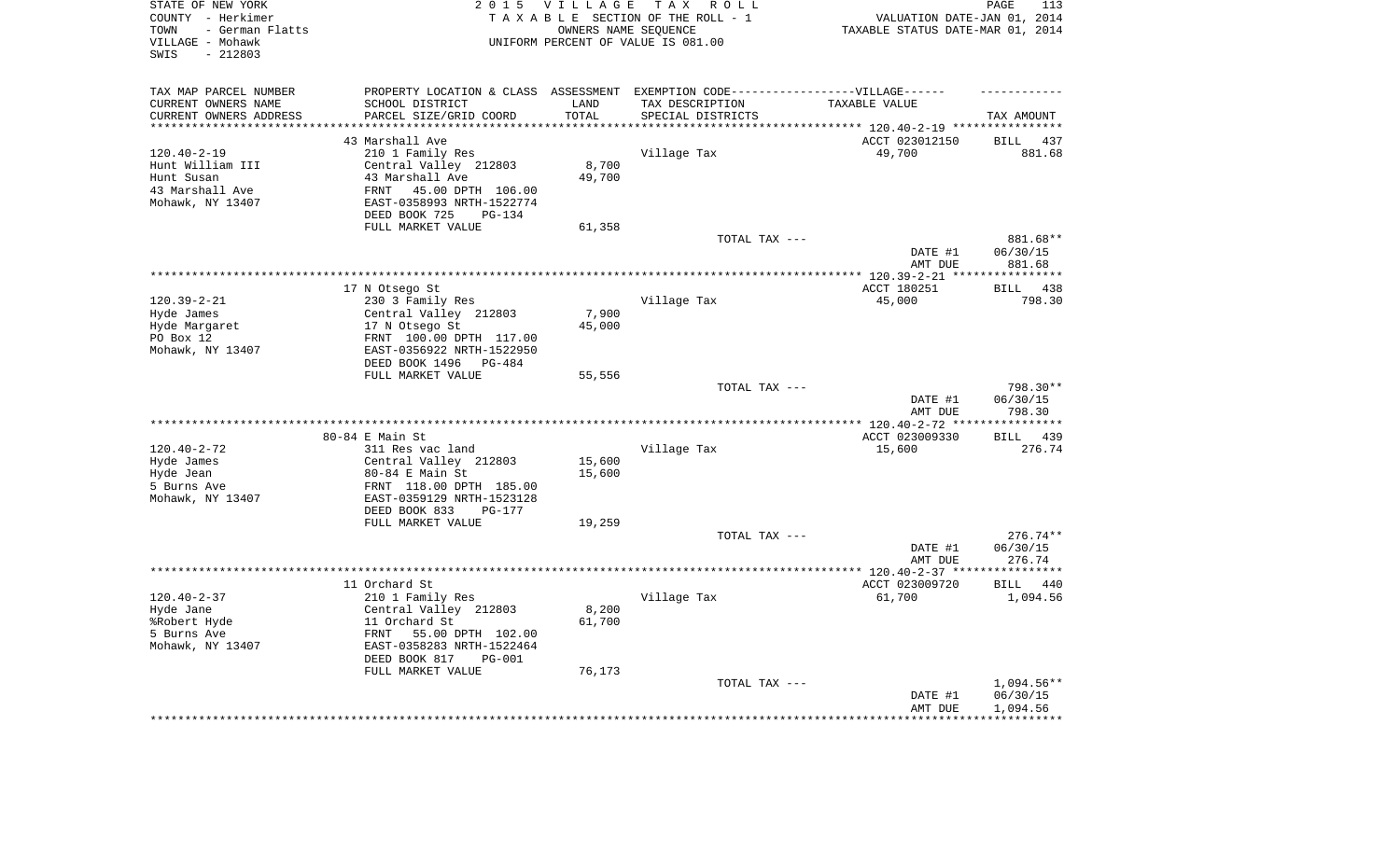| STATE OF NEW YORK<br>COUNTY - Herkimer<br>- German Flatts<br>TOWN<br>VILLAGE - Mohawk<br>SWIS<br>$-212803$ | 2 0 1 5                                   | <b>VILLAGE</b> | T A X<br>R O L L<br>TAXABLE SECTION OF THE ROLL - 1<br>OWNERS NAME SEQUENCE<br>UNIFORM PERCENT OF VALUE IS 081.00 | VALUATION DATE-JAN 01, 2014<br>TAXABLE STATUS DATE-MAR 01, 2014 | PAGE<br>114                  |
|------------------------------------------------------------------------------------------------------------|-------------------------------------------|----------------|-------------------------------------------------------------------------------------------------------------------|-----------------------------------------------------------------|------------------------------|
| TAX MAP PARCEL NUMBER                                                                                      |                                           |                | PROPERTY LOCATION & CLASS ASSESSMENT EXEMPTION CODE-----------------VILLAGE------                                 |                                                                 |                              |
| CURRENT OWNERS NAME                                                                                        | SCHOOL DISTRICT                           | LAND           | TAX DESCRIPTION                                                                                                   | TAXABLE VALUE                                                   |                              |
| CURRENT OWNERS ADDRESS<br>********************                                                             | PARCEL SIZE/GRID COORD                    | TOTAL          | SPECIAL DISTRICTS                                                                                                 |                                                                 | TAX AMOUNT                   |
|                                                                                                            | 11 N Otsego St                            |                |                                                                                                                   | ACCT 023005580                                                  | BILL 441                     |
| $120.39 - 2 - 37$                                                                                          | 411 Apartment                             |                | Village Tax                                                                                                       | 75,000                                                          | 1,330.50                     |
| Hyde Robert                                                                                                | Central Valley 212803                     | 7,700          |                                                                                                                   |                                                                 |                              |
| Hyde Jean                                                                                                  | 11 N Otsego St                            | 75,000         |                                                                                                                   |                                                                 |                              |
| 5 Burns Ave                                                                                                | FRNT<br>63.00 DPTH 133.00                 |                |                                                                                                                   |                                                                 |                              |
| Mohawk, NY 13407                                                                                           | EAST-0356923 NRTH-1522775                 |                |                                                                                                                   |                                                                 |                              |
|                                                                                                            | DEED BOOK 00655 PG-00108                  |                |                                                                                                                   |                                                                 |                              |
|                                                                                                            | FULL MARKET VALUE                         | 92,593         | TOTAL TAX ---                                                                                                     |                                                                 | $1,330.50**$                 |
|                                                                                                            |                                           |                |                                                                                                                   | DATE #1<br>AMT DUE                                              | 06/30/15<br>1,330.50         |
|                                                                                                            |                                           |                |                                                                                                                   |                                                                 |                              |
|                                                                                                            | 13 N Otsego St                            |                |                                                                                                                   | ACCT 023005610                                                  | 442<br>BILL                  |
| $120.39 - 2 - 38$<br>Hyde Robert                                                                           | 311 Res vac land<br>Central Valley 212803 | 3,300          | Village Tax                                                                                                       | 3,300                                                           | 58.54                        |
| Hyde Jean                                                                                                  | 13 N Otsego St                            | 3,300          |                                                                                                                   |                                                                 |                              |
| 5 Burns Ave                                                                                                | 45.00 DPTH 134.00<br>FRNT                 |                |                                                                                                                   |                                                                 |                              |
| Mohawk, NY 13407                                                                                           | EAST-0356912 NRTH-1522829                 |                |                                                                                                                   |                                                                 |                              |
|                                                                                                            | DEED BOOK 00655 PG-00108                  |                |                                                                                                                   |                                                                 |                              |
|                                                                                                            | FULL MARKET VALUE                         | 4,074          |                                                                                                                   |                                                                 |                              |
|                                                                                                            |                                           |                | TOTAL TAX ---                                                                                                     | DATE #1<br>AMT DUE                                              | 58.54**<br>06/30/15<br>58.54 |
|                                                                                                            |                                           |                |                                                                                                                   |                                                                 |                              |
|                                                                                                            | 11 Marshall Ave                           |                |                                                                                                                   | ACCT 023011760                                                  | BILL 443                     |
| $120.47 - 6 - 9$                                                                                           | 210 1 Family Res                          |                | Village Tax                                                                                                       | 27,000                                                          | 478.98                       |
| Hyde Robert                                                                                                | Central Valley 212803                     | 5,400          |                                                                                                                   |                                                                 |                              |
| Hyde Jean                                                                                                  | 11 Marshall Ave                           | 27,000         |                                                                                                                   |                                                                 |                              |
| 5 Burns Ave<br>Mohawk, NY 13407                                                                            | R1 Cpt<br>40x100                          |                |                                                                                                                   |                                                                 |                              |
|                                                                                                            | 35.00 DPTH 100.00<br>FRNT                 |                |                                                                                                                   |                                                                 |                              |
|                                                                                                            | EAST-0357940 NRTH-1522338                 |                |                                                                                                                   |                                                                 |                              |
|                                                                                                            | DEED BOOK 00608 PG-00700                  |                |                                                                                                                   |                                                                 |                              |
|                                                                                                            | FULL MARKET VALUE                         | 33,333         |                                                                                                                   |                                                                 |                              |
|                                                                                                            |                                           |                | TOTAL TAX ---                                                                                                     |                                                                 | 478.98**                     |
|                                                                                                            |                                           |                |                                                                                                                   | DATE #1<br>AMT DUE                                              | 06/30/15<br>478.98           |
|                                                                                                            |                                           |                |                                                                                                                   |                                                                 |                              |
|                                                                                                            | 11A-B Marshall Ave                        |                |                                                                                                                   | ACCT 023011730                                                  | 444<br>BILL                  |
| $120.47 - 6 - 10$                                                                                          | 411 Apartment                             |                | Village Tax                                                                                                       | 60,000                                                          | 1,064.40                     |
| Hyde Robert                                                                                                | Central Valley 212803                     | 9,500          |                                                                                                                   |                                                                 |                              |
| Hyde Jean                                                                                                  | 11a-B Marshal A                           | 60,000         |                                                                                                                   |                                                                 |                              |
| 5 Burns Ave<br>Mohawk, NY 13407                                                                            | N 4Apt<br>95x93                           |                |                                                                                                                   |                                                                 |                              |
|                                                                                                            | FRNT 93.00 DPTH<br>97.00                  |                |                                                                                                                   |                                                                 |                              |
|                                                                                                            | EAST-0357877 NRTH-1522423                 |                |                                                                                                                   |                                                                 |                              |
|                                                                                                            | DEED BOOK 00640 PG-00753                  |                |                                                                                                                   |                                                                 |                              |
|                                                                                                            | FULL MARKET VALUE                         | 74,074         |                                                                                                                   |                                                                 |                              |
|                                                                                                            |                                           |                | TOTAL TAX ---                                                                                                     |                                                                 | $1,064.40**$                 |
|                                                                                                            |                                           |                |                                                                                                                   | DATE #1                                                         | 06/30/15                     |
|                                                                                                            |                                           |                |                                                                                                                   | AMT DUE                                                         | 1,064.40<br>**************   |
|                                                                                                            |                                           |                |                                                                                                                   |                                                                 |                              |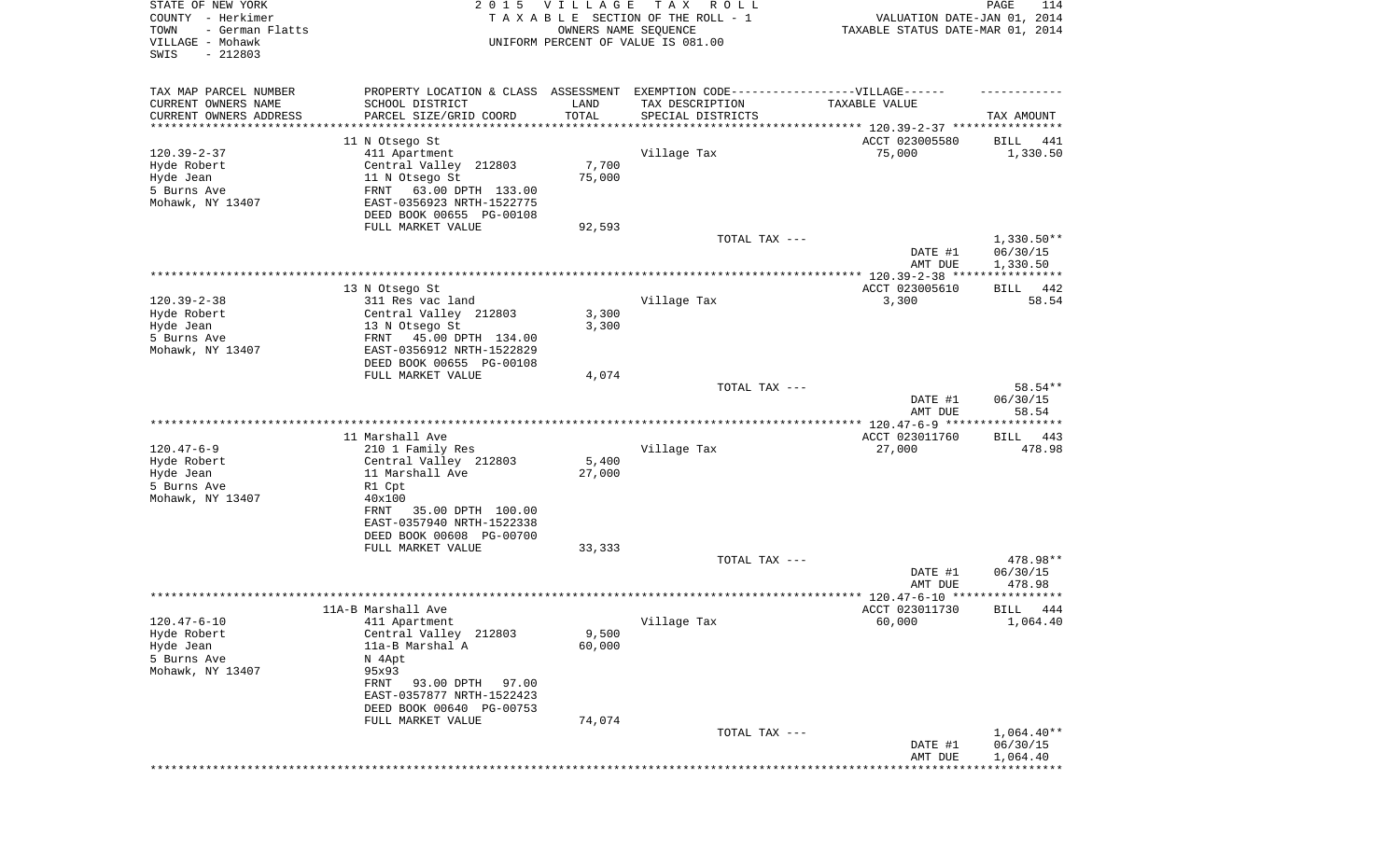| STATE OF NEW YORK<br>COUNTY - Herkimer<br>- German Flatts<br>TOWN<br>VILLAGE - Mohawk | 2 0 1 5                                                | V I L L A G E        | T A X<br>R O L L<br>TAXABLE SECTION OF THE ROLL - 1<br>OWNERS NAME SEQUENCE<br>UNIFORM PERCENT OF VALUE IS 081.00 | VALUATION DATE-JAN 01, 2014<br>TAXABLE STATUS DATE-MAR 01, 2014 | 115<br>PAGE  |
|---------------------------------------------------------------------------------------|--------------------------------------------------------|----------------------|-------------------------------------------------------------------------------------------------------------------|-----------------------------------------------------------------|--------------|
| SWIS<br>$-212803$                                                                     |                                                        |                      |                                                                                                                   |                                                                 |              |
| TAX MAP PARCEL NUMBER                                                                 | PROPERTY LOCATION & CLASS ASSESSMENT                   |                      | EXEMPTION CODE------------------VILLAGE------                                                                     |                                                                 |              |
| CURRENT OWNERS NAME                                                                   | SCHOOL DISTRICT                                        | LAND                 | TAX DESCRIPTION                                                                                                   | TAXABLE VALUE                                                   |              |
| CURRENT OWNERS ADDRESS<br>**************                                              | PARCEL SIZE/GRID COORD<br>*************************    | TOTAL<br>*********** | SPECIAL DISTRICTS                                                                                                 | ******************** 120.47-6-13 *****************              | TAX AMOUNT   |
|                                                                                       | 5 Marshall Ave                                         |                      |                                                                                                                   | ACCT 023011640                                                  | BILL 445     |
| $120.47 - 6 - 13$                                                                     | 210 1 Family Res                                       |                      | Village Tax                                                                                                       | 35,000                                                          | 620.90       |
| Hyde Robert                                                                           | Central Valley 212803                                  | 5,400                |                                                                                                                   |                                                                 |              |
| Hyde Jean                                                                             | 5 Marshall Ave                                         | 35,000               |                                                                                                                   |                                                                 |              |
| 5 Burns Ave                                                                           | N R1 1G                                                |                      |                                                                                                                   |                                                                 |              |
| Mohawk, NY 13407                                                                      | 37x87                                                  |                      |                                                                                                                   |                                                                 |              |
|                                                                                       | 37.00 DPTH 90.00<br>FRNT                               |                      |                                                                                                                   |                                                                 |              |
|                                                                                       | EAST-0357838 NRTH-1522288<br>DEED BOOK 821<br>$PG-122$ |                      |                                                                                                                   |                                                                 |              |
|                                                                                       | FULL MARKET VALUE                                      | 43,210               |                                                                                                                   |                                                                 |              |
|                                                                                       |                                                        |                      | TOTAL TAX ---                                                                                                     |                                                                 | 620.90**     |
|                                                                                       |                                                        |                      |                                                                                                                   | DATE #1                                                         | 06/30/15     |
|                                                                                       |                                                        |                      |                                                                                                                   | AMT DUE                                                         | 620.90       |
|                                                                                       |                                                        |                      |                                                                                                                   |                                                                 |              |
|                                                                                       | 1 Marshall Ave                                         |                      |                                                                                                                   | ACCT 023011580                                                  | BILL 446     |
| $120.47 - 6 - 15$                                                                     | 312 Vac w/imprv                                        |                      | Village Tax                                                                                                       | 8,800                                                           | 156.11       |
| Hyde Robert<br>Hyde Jean                                                              | Central Valley 212803<br>1 Marshall Ave                | 5,700<br>8,800       |                                                                                                                   |                                                                 |              |
| 5 Burns Ave                                                                           | Lot                                                    |                      |                                                                                                                   |                                                                 |              |
| Mohawk, NY 13407                                                                      | 68x145                                                 |                      |                                                                                                                   |                                                                 |              |
|                                                                                       | 70.00 DPTH 140.00<br>FRNT                              |                      |                                                                                                                   |                                                                 |              |
|                                                                                       | EAST-0357760 NRTH-1522265                              |                      |                                                                                                                   |                                                                 |              |
|                                                                                       | DEED BOOK 763<br>PG-476                                |                      |                                                                                                                   |                                                                 |              |
|                                                                                       | FULL MARKET VALUE                                      | 10,864               |                                                                                                                   |                                                                 |              |
|                                                                                       |                                                        |                      | TOTAL TAX ---                                                                                                     |                                                                 | $156.11**$   |
|                                                                                       |                                                        |                      |                                                                                                                   | DATE #1                                                         | 06/30/15     |
|                                                                                       |                                                        |                      |                                                                                                                   | AMT DUE<br>************ 120.47-8-65 *****************           | 156.11       |
|                                                                                       | 4 Church St                                            |                      |                                                                                                                   | ACCT 023015300                                                  | BILL 447     |
| $120.47 - 8 - 65$                                                                     | 411 Apartment                                          |                      | Village Tax                                                                                                       | 125,000                                                         | 2,217.50     |
| Hyde Robert                                                                           | Central Valley 212803                                  | 11,000               |                                                                                                                   |                                                                 |              |
| 5 Burns Ave                                                                           | 4 Church St                                            | 125,000              |                                                                                                                   |                                                                 |              |
| Mohawk, NY 13407                                                                      | 6 Apt                                                  |                      |                                                                                                                   |                                                                 |              |
|                                                                                       | 64x170                                                 |                      |                                                                                                                   |                                                                 |              |
|                                                                                       | 63.00 DPTH 170.00<br>FRNT                              |                      |                                                                                                                   |                                                                 |              |
|                                                                                       | EAST-0357770 NRTH-1521961                              |                      |                                                                                                                   |                                                                 |              |
|                                                                                       | DEED BOOK 670<br>PG-661                                |                      |                                                                                                                   |                                                                 |              |
|                                                                                       | FULL MARKET VALUE                                      | 154,321              | TOTAL TAX ---                                                                                                     |                                                                 | $2,217.50**$ |
|                                                                                       |                                                        |                      |                                                                                                                   | DATE #1                                                         | 06/30/15     |
|                                                                                       |                                                        |                      |                                                                                                                   | AMT DUE                                                         | 2,217.50     |
|                                                                                       |                                                        |                      |                                                                                                                   |                                                                 |              |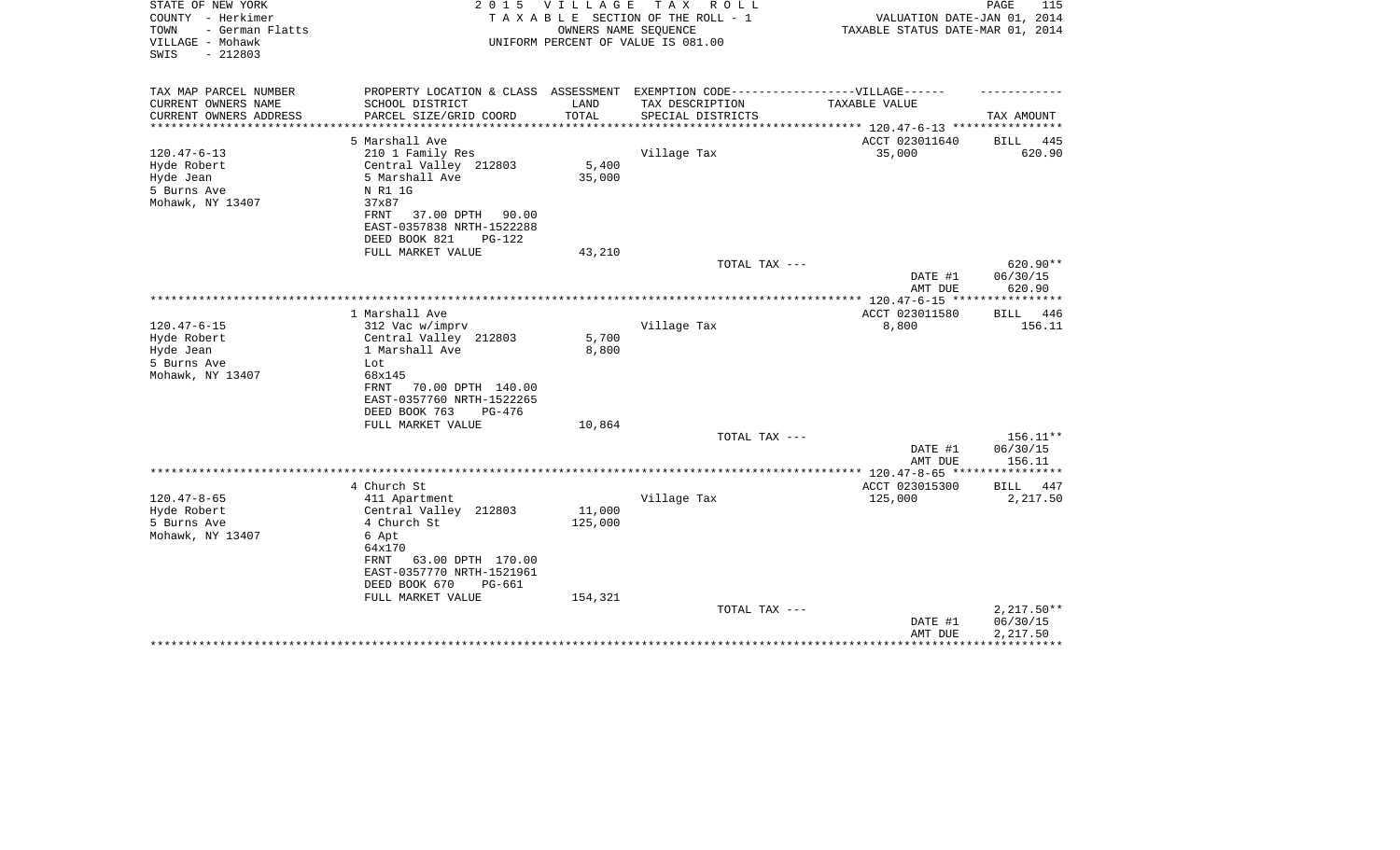| STATE OF NEW YORK<br>COUNTY - Herkimer<br>TOWN<br>- German Flatts<br>VILLAGE - Mohawk<br>$-212803$<br>SWIS | 2 0 1 5                                                                                              | <b>VILLAGE</b> | TAX ROLL<br>TAXABLE SECTION OF THE ROLL - 1<br>OWNERS NAME SEQUENCE<br>UNIFORM PERCENT OF VALUE IS 081.00 | VALUATION DATE-JAN 01, 2014<br>TAXABLE STATUS DATE-MAR 01, 2014 | PAGE<br>116             |
|------------------------------------------------------------------------------------------------------------|------------------------------------------------------------------------------------------------------|----------------|-----------------------------------------------------------------------------------------------------------|-----------------------------------------------------------------|-------------------------|
|                                                                                                            |                                                                                                      |                |                                                                                                           |                                                                 |                         |
| TAX MAP PARCEL NUMBER<br>CURRENT OWNERS NAME                                                               | PROPERTY LOCATION & CLASS ASSESSMENT EXEMPTION CODE-----------------VILLAGE------<br>SCHOOL DISTRICT | LAND           | TAX DESCRIPTION                                                                                           | TAXABLE VALUE                                                   |                         |
| CURRENT OWNERS ADDRESS                                                                                     | PARCEL SIZE/GRID COORD                                                                               | TOTAL          | SPECIAL DISTRICTS                                                                                         |                                                                 | TAX AMOUNT              |
| ********************                                                                                       |                                                                                                      |                |                                                                                                           |                                                                 |                         |
| $120.47 - 8 - 69$                                                                                          | 22 Michigan St<br>411 Apartment                                                                      |                | Village Tax                                                                                               | ACCT 023011310<br>88,900                                        | BILL<br>448<br>1,577.09 |
| Hyde Robert                                                                                                | Central Valley 212803                                                                                | 10,200         |                                                                                                           |                                                                 |                         |
| Hyde Jean                                                                                                  | 22 Michigan St                                                                                       | 88,900         |                                                                                                           |                                                                 |                         |
| 5 Burns Ave                                                                                                | 5 Apt                                                                                                |                |                                                                                                           |                                                                 |                         |
| Mohawk, NY 13407                                                                                           | 60x120                                                                                               |                |                                                                                                           |                                                                 |                         |
|                                                                                                            | FRNT<br>60.00 DPTH 144.00                                                                            |                |                                                                                                           |                                                                 |                         |
|                                                                                                            | EAST-0357732 NRTH-1522086                                                                            |                |                                                                                                           |                                                                 |                         |
|                                                                                                            | DEED BOOK 00608 PG-00700                                                                             |                |                                                                                                           |                                                                 |                         |
|                                                                                                            | FULL MARKET VALUE                                                                                    | 109,753        |                                                                                                           |                                                                 |                         |
|                                                                                                            |                                                                                                      |                | TOTAL TAX ---                                                                                             |                                                                 | $1,577.09**$            |
|                                                                                                            |                                                                                                      |                |                                                                                                           | DATE #1                                                         | 06/30/15                |
|                                                                                                            |                                                                                                      |                |                                                                                                           | AMT DUE<br>*************** 120.48-1-8 *****                     | 1,577.09<br>*********** |
|                                                                                                            | 21 Michigan St                                                                                       |                |                                                                                                           | ACCT 023010920                                                  | 449<br>BILL             |
| $120.48 - 1 - 8$                                                                                           | 210 1 Family Res                                                                                     |                | Village Tax                                                                                               | 38,500                                                          | 682.99                  |
| Hyde Robert                                                                                                | Central Valley 212803                                                                                | 4,800          |                                                                                                           |                                                                 |                         |
| Hyde Jean                                                                                                  | 21 Michigan St                                                                                       | 38,500         |                                                                                                           |                                                                 |                         |
| 5 Burns Ave                                                                                                | N R1                                                                                                 |                |                                                                                                           |                                                                 |                         |
| Mohawk, NY 13407                                                                                           | FRNT<br>43.00 DPTH<br>61.90                                                                          |                |                                                                                                           |                                                                 |                         |
|                                                                                                            | EAST-0357941 NRTH-1522176                                                                            |                |                                                                                                           |                                                                 |                         |
|                                                                                                            | DEED BOOK 690<br><b>PG-166</b>                                                                       |                |                                                                                                           |                                                                 |                         |
|                                                                                                            | FULL MARKET VALUE                                                                                    | 47,531         |                                                                                                           |                                                                 |                         |
|                                                                                                            |                                                                                                      |                | TOTAL TAX ---                                                                                             | DATE #1                                                         | 682.99**<br>06/30/15    |
|                                                                                                            |                                                                                                      |                |                                                                                                           | AMT DUE                                                         | 682.99                  |
|                                                                                                            |                                                                                                      |                |                                                                                                           |                                                                 |                         |
|                                                                                                            | 5 Burns Ave                                                                                          |                |                                                                                                           | ACCT 023013110                                                  | <b>BILL</b><br>450      |
| $120.48 - 1 - 32$                                                                                          | 210 1 Family Res                                                                                     |                | VET WAR V 41127                                                                                           | 7,155                                                           |                         |
| Hyde Robert                                                                                                | Central Valley 212803                                                                                | 22,400         | Village Tax                                                                                               | 82,445                                                          | 1,462.57                |
| Hyde Jean                                                                                                  | 5 Burns Ave                                                                                          | 89,600         |                                                                                                           |                                                                 |                         |
| 5 Burns Ave                                                                                                | E L5                                                                                                 |                |                                                                                                           |                                                                 |                         |
| Mohawk, NY 13407                                                                                           | R1 2G Cpt                                                                                            |                |                                                                                                           |                                                                 |                         |
|                                                                                                            | FRNT 180.00 DPTH 305.00                                                                              |                |                                                                                                           |                                                                 |                         |
|                                                                                                            | EAST-0358789 NRTH-1522368                                                                            |                |                                                                                                           |                                                                 |                         |
|                                                                                                            | DEED BOOK 869<br><b>PG-508</b><br>FULL MARKET VALUE                                                  | 110,617        |                                                                                                           |                                                                 |                         |
|                                                                                                            |                                                                                                      |                | TOTAL TAX ---                                                                                             |                                                                 | $1,462.57**$            |
|                                                                                                            |                                                                                                      |                |                                                                                                           | DATE #1                                                         | 06/30/15                |
|                                                                                                            |                                                                                                      |                |                                                                                                           | AMT DUE                                                         | 1,462.57                |
|                                                                                                            |                                                                                                      |                |                                                                                                           |                                                                 |                         |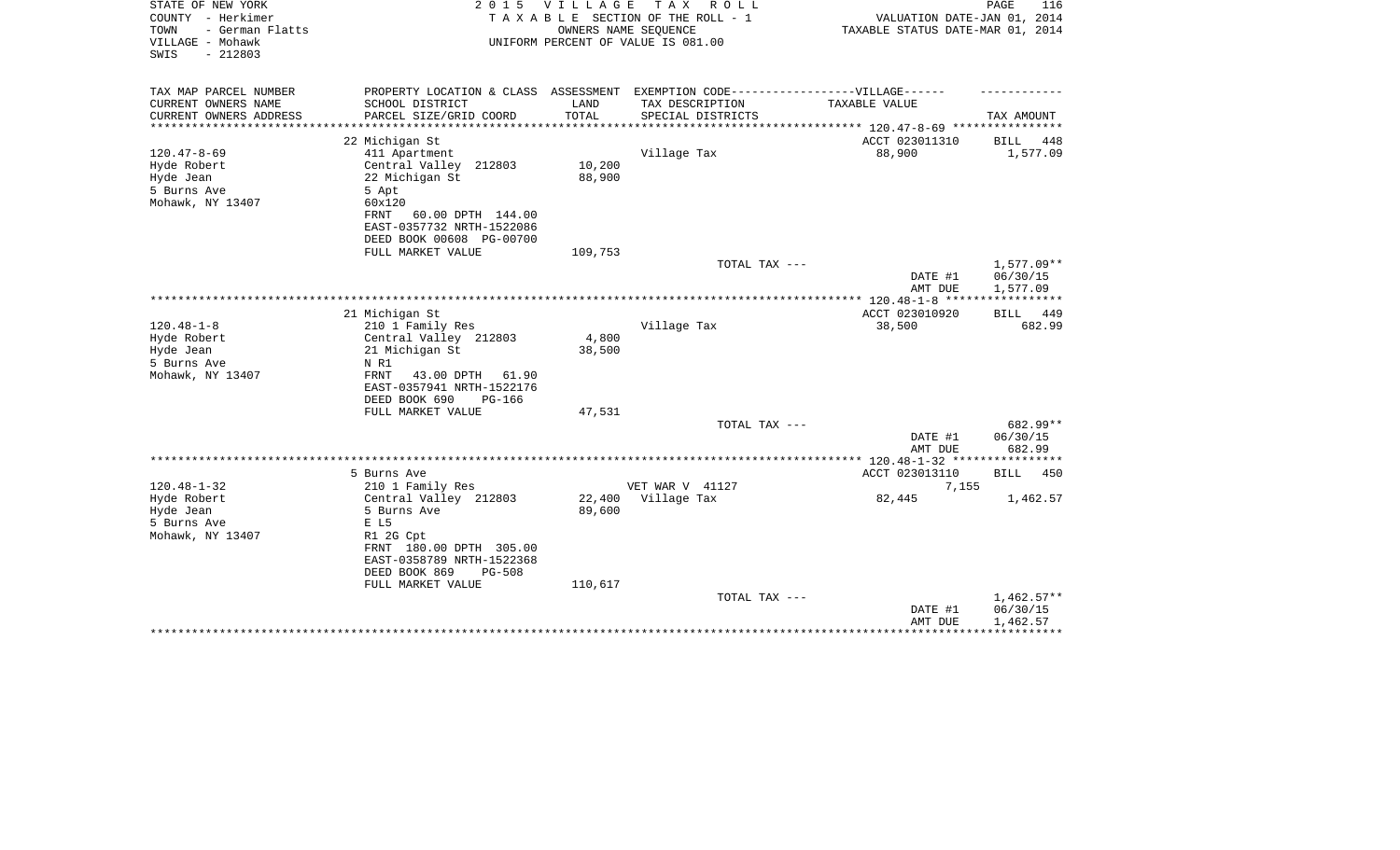| STATE OF NEW YORK<br>COUNTY - Herkimer<br>- German Flatts<br>TOWN<br>VILLAGE - Mohawk<br>$-212803$<br>SWIS |                                                        | 2015 VILLAGE<br>OWNERS NAME SEQUENCE | T A X<br>R O L L<br>TAXABLE SECTION OF THE ROLL - 1<br>UNIFORM PERCENT OF VALUE IS 081.00            | VALUATION DATE-JAN 01, 2014<br>TAXABLE STATUS DATE-MAR 01, 2014 | PAGE<br>117                        |
|------------------------------------------------------------------------------------------------------------|--------------------------------------------------------|--------------------------------------|------------------------------------------------------------------------------------------------------|-----------------------------------------------------------------|------------------------------------|
| TAX MAP PARCEL NUMBER<br>CURRENT OWNERS NAME                                                               | SCHOOL DISTRICT                                        | LAND                                 | PROPERTY LOCATION & CLASS ASSESSMENT EXEMPTION CODE-----------------VILLAGE------<br>TAX DESCRIPTION | TAXABLE VALUE                                                   |                                    |
| CURRENT OWNERS ADDRESS                                                                                     | PARCEL SIZE/GRID COORD                                 | TOTAL                                | SPECIAL DISTRICTS                                                                                    |                                                                 | TAX AMOUNT                         |
| *********************                                                                                      |                                                        |                                      | ********************************* 120.47-1-74 ****************                                       |                                                                 |                                    |
|                                                                                                            | 28 Brookside Dr                                        |                                      |                                                                                                      | ACCT 185904                                                     | BILL<br>451                        |
| $120.47 - 1 - 74$<br>Incze Maria                                                                           | 210 1 Family Res<br>Central Valley 212803              | 15,800                               | Village Tax                                                                                          | 80,600                                                          | 1,429.84                           |
| 28 Brookside Dr                                                                                            | 28 Brookside Dr                                        | 80,600                               |                                                                                                      |                                                                 |                                    |
| Mohawk, NY 13407                                                                                           | FRNT<br>54.60 DPTH 127.00<br>EAST-0355308 NRTH-1520483 |                                      |                                                                                                      |                                                                 |                                    |
| PRIOR OWNER ON 3/01/2014                                                                                   | DEED BOOK 1531<br>PG-527                               |                                      |                                                                                                      |                                                                 |                                    |
| Zuccaro Joseph                                                                                             | FULL MARKET VALUE                                      | 99,506                               |                                                                                                      |                                                                 |                                    |
|                                                                                                            |                                                        |                                      | TOTAL TAX ---                                                                                        | DATE #1<br>AMT DUE                                              | 1,429.84**<br>06/30/15<br>1,429.84 |
|                                                                                                            |                                                        |                                      |                                                                                                      |                                                                 |                                    |
|                                                                                                            | Catherine St                                           |                                      |                                                                                                      | ACCT 023030930                                                  | 452<br><b>BILL</b>                 |
| $120.46 - 2 - 52$                                                                                          | 311 Res vac land                                       |                                      | Village Tax                                                                                          | 4,000                                                           | 70.96                              |
| Ingerham Joseph                                                                                            | Central Valley 212803                                  | 4,000                                |                                                                                                      |                                                                 |                                    |
| Ingerham Valerie                                                                                           | Catherine St                                           | 4,000                                |                                                                                                      |                                                                 |                                    |
| 2 Pettingill St                                                                                            | FRNT 135.00 DPTH 100.00                                |                                      |                                                                                                      |                                                                 |                                    |
| Mohawk, NY 13407                                                                                           | EAST-0354194 NRTH-1521074                              |                                      |                                                                                                      |                                                                 |                                    |
|                                                                                                            | DEED BOOK 677<br>PG-439<br>FULL MARKET VALUE           | 4,938                                |                                                                                                      |                                                                 |                                    |
|                                                                                                            |                                                        |                                      | TOTAL TAX ---                                                                                        |                                                                 | $70.96**$                          |
|                                                                                                            |                                                        |                                      |                                                                                                      | DATE #1<br>AMT DUE                                              | 06/30/15<br>70.96                  |
|                                                                                                            | 12 Church St                                           |                                      |                                                                                                      | ACCT 023015390                                                  | <b>BILL</b><br>453                 |
| $120.47 - 8 - 62$                                                                                          | 210 1 Family Res                                       |                                      | Village Tax                                                                                          | 45,000                                                          | 798.30                             |
| Innes Ronald                                                                                               | Central Valley 212803                                  | 11,000                               |                                                                                                      |                                                                 |                                    |
| 12 Church St                                                                                               | 12 Church St W                                         | 45,000                               |                                                                                                      |                                                                 |                                    |
| Mohawk, NY 13407                                                                                           | R1 2G                                                  |                                      |                                                                                                      |                                                                 |                                    |
|                                                                                                            | Life Use L & F Innes                                   |                                      |                                                                                                      |                                                                 |                                    |
|                                                                                                            | FRNT<br>93.00 DPTH 170.00                              |                                      |                                                                                                      |                                                                 |                                    |
|                                                                                                            | EAST-0357742 NRTH-1521839<br>DEED BOOK 912<br>PG-259   |                                      |                                                                                                      |                                                                 |                                    |
|                                                                                                            | FULL MARKET VALUE                                      | 55,556                               |                                                                                                      |                                                                 |                                    |
|                                                                                                            |                                                        |                                      | TOTAL TAX ---                                                                                        |                                                                 | 798.30**                           |
|                                                                                                            |                                                        |                                      |                                                                                                      | DATE #1<br>AMT DUE                                              | 06/30/15<br>798.30                 |
|                                                                                                            |                                                        |                                      |                                                                                                      |                                                                 | * * * * * * *                      |
|                                                                                                            | 43 Catherine St                                        |                                      |                                                                                                      | ACCT 023030540                                                  | BILL<br>454                        |
| $120.46 - 2 - 72$                                                                                          | 210 1 Family Res                                       |                                      | Village Tax                                                                                          | 57,000                                                          | 1,011.18                           |
| Jackson Dinardo, Podevin Chris Central Valley 212803                                                       |                                                        | 7,200                                |                                                                                                      |                                                                 |                                    |
| 43 Catherine St                                                                                            | 43 Catherine St                                        | 57,000                               |                                                                                                      |                                                                 |                                    |
| Mohawk, NY 13407                                                                                           | FRNT<br>45.00 DPTH 106.40<br>EAST-0354283 NRTH-1520803 |                                      |                                                                                                      |                                                                 |                                    |
|                                                                                                            | DEED BOOK 934<br>PG-462                                |                                      |                                                                                                      |                                                                 |                                    |
|                                                                                                            | FULL MARKET VALUE                                      | 70,370                               |                                                                                                      |                                                                 |                                    |
|                                                                                                            |                                                        |                                      | TOTAL TAX ---                                                                                        |                                                                 | 1,011.18**                         |
|                                                                                                            |                                                        |                                      |                                                                                                      | DATE #1                                                         | 06/30/15                           |
|                                                                                                            |                                                        |                                      |                                                                                                      | AMT DUE                                                         | 1,011.18                           |
|                                                                                                            |                                                        |                                      |                                                                                                      |                                                                 |                                    |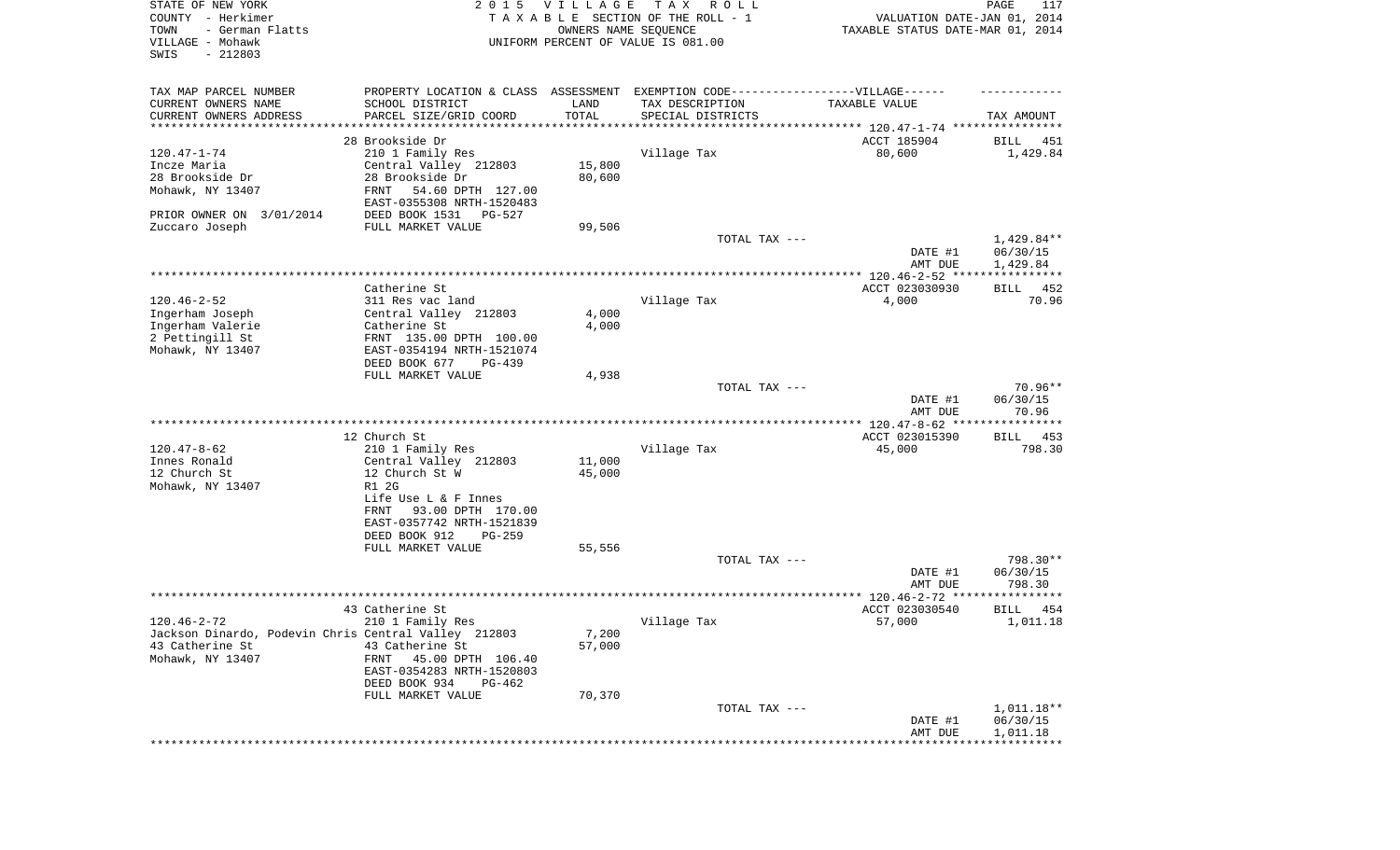| STATE OF NEW YORK<br>COUNTY - Herkimer<br>- German Flatts<br>TOWN<br>VILLAGE - Mohawk<br>$-212803$<br>SWIS | 2 0 1 5                                                | <b>VILLAGE</b><br>OWNERS NAME SEQUENCE | TAX ROLL<br>TAXABLE SECTION OF THE ROLL - 1<br>UNIFORM PERCENT OF VALUE IS 081.00                    | VALUATION DATE-JAN 01, 2014<br>TAXABLE STATUS DATE-MAR 01, 2014 | PAGE<br>118           |
|------------------------------------------------------------------------------------------------------------|--------------------------------------------------------|----------------------------------------|------------------------------------------------------------------------------------------------------|-----------------------------------------------------------------|-----------------------|
| TAX MAP PARCEL NUMBER<br>CURRENT OWNERS NAME                                                               | SCHOOL DISTRICT                                        | LAND                                   | PROPERTY LOCATION & CLASS ASSESSMENT EXEMPTION CODE-----------------VILLAGE------<br>TAX DESCRIPTION | TAXABLE VALUE                                                   |                       |
| CURRENT OWNERS ADDRESS<br>**********************                                                           | PARCEL SIZE/GRID COORD<br>**************************** | TOTAL<br>***************               | SPECIAL DISTRICTS                                                                                    |                                                                 | TAX AMOUNT            |
|                                                                                                            | 150 W Main St                                          |                                        |                                                                                                      |                                                                 | 455                   |
| $120.46 - 1 - 21.1$                                                                                        | 484 1 use sm bld                                       |                                        | Village Tax                                                                                          | ACCT 023003150<br>49,700                                        | <b>BILL</b><br>881.68 |
| Jackson Gary & Colleen                                                                                     | Central Valley 212803                                  | 10,200                                 | XC491 Water relevy                                                                                   | 258.05 MT M                                                     | 258.05                |
| PO Box 135                                                                                                 | W Main St                                              | 49,700                                 |                                                                                                      |                                                                 |                       |
| Ilion, NY 13357                                                                                            | FRNT 120.00 DPTH<br>65.00<br>EAST-0353889 NRTH-1521970 |                                        |                                                                                                      |                                                                 |                       |
|                                                                                                            | DEED BOOK 1257<br>$PG-493$                             |                                        |                                                                                                      |                                                                 |                       |
|                                                                                                            | FULL MARKET VALUE                                      | 61,358                                 |                                                                                                      |                                                                 |                       |
|                                                                                                            |                                                        |                                        | TOTAL TAX ---                                                                                        | DATE #1                                                         | 1,139.73**            |
|                                                                                                            |                                                        |                                        |                                                                                                      | AMT DUE                                                         | 06/30/15<br>1,139.73  |
|                                                                                                            |                                                        |                                        |                                                                                                      |                                                                 |                       |
|                                                                                                            | W Main St                                              |                                        |                                                                                                      | ACCT 023003155                                                  | 456<br><b>BILL</b>    |
| $120.46 - 1 - 21.2$                                                                                        | 484 1 use sm bld                                       |                                        | Village Tax                                                                                          | 11,500                                                          | 204.01                |
| Jackson Gary & Colleen                                                                                     | Central Valley 212803                                  | 1,900                                  |                                                                                                      |                                                                 |                       |
| PO Box 135                                                                                                 | W Main St                                              | 11,500                                 |                                                                                                      |                                                                 |                       |
| Ilion, NY 13357                                                                                            | FRNT 120.00 DPTH 16.00                                 |                                        |                                                                                                      |                                                                 |                       |
|                                                                                                            | EAST-0353877 NRTH-1522008                              |                                        |                                                                                                      |                                                                 |                       |
|                                                                                                            | DEED BOOK 1257 PG-493                                  |                                        |                                                                                                      |                                                                 |                       |
|                                                                                                            | FULL MARKET VALUE                                      | 14,198                                 |                                                                                                      |                                                                 | 204.01**              |
|                                                                                                            |                                                        |                                        | TOTAL TAX ---                                                                                        | DATE #1                                                         | 06/30/15              |
|                                                                                                            |                                                        |                                        |                                                                                                      | AMT DUE                                                         | 204.01                |
|                                                                                                            |                                                        |                                        |                                                                                                      |                                                                 |                       |
|                                                                                                            | 2 Marion St                                            |                                        |                                                                                                      | ACCT 023029460                                                  | 457<br><b>BILL</b>    |
| $120.47 - 1 - 33$                                                                                          | 210 1 Family Res                                       |                                        | Village Tax                                                                                          | 55,200                                                          | 979.25                |
| Jacquays Alberts Jessica                                                                                   | Central Valley 212803                                  | 6,700                                  |                                                                                                      |                                                                 |                       |
| Jacquays Alberts Sarah                                                                                     | 2 Marion St                                            | 55,200                                 |                                                                                                      |                                                                 |                       |
| 2 Marion St                                                                                                | 45.00 DPTH 90.00<br>FRNT                               |                                        |                                                                                                      |                                                                 |                       |
| Mohawk, NY 13407                                                                                           | EAST-0354879 NRTH-1521591<br>DEED BOOK 1403<br>PG-749  |                                        |                                                                                                      |                                                                 |                       |
|                                                                                                            | FULL MARKET VALUE                                      | 68,148                                 |                                                                                                      |                                                                 |                       |
|                                                                                                            |                                                        |                                        | TOTAL TAX ---                                                                                        |                                                                 | $979.25**$            |
|                                                                                                            |                                                        |                                        |                                                                                                      | DATE #1                                                         | 06/30/15              |
|                                                                                                            |                                                        |                                        |                                                                                                      | AMT DUE                                                         | 979.25                |
|                                                                                                            |                                                        |                                        |                                                                                                      |                                                                 |                       |
|                                                                                                            | 14 Canal St                                            |                                        |                                                                                                      | ACCT 023006600                                                  | BILL 458              |
| $120.39 - 3 - 50$                                                                                          | 210 1 Family Res                                       |                                        | Village Tax                                                                                          | 29,600                                                          | 525.10                |
| Jacquays Georgiann                                                                                         | Central Valley 212803                                  | 7,100                                  |                                                                                                      |                                                                 |                       |
| 14 Canal St<br>Mohawk, NY 13407                                                                            | 14 Canal St<br>FRNT<br>60.00 DPTH 120.00               | 29,600                                 |                                                                                                      |                                                                 |                       |
|                                                                                                            | EAST-0357668 NRTH-1522875                              |                                        |                                                                                                      |                                                                 |                       |
|                                                                                                            | DEED BOOK 700<br>$PG-22$                               |                                        |                                                                                                      |                                                                 |                       |
|                                                                                                            | FULL MARKET VALUE                                      | 36,543                                 |                                                                                                      |                                                                 |                       |
|                                                                                                            |                                                        |                                        | TOTAL TAX ---                                                                                        |                                                                 | 525.10**              |
|                                                                                                            |                                                        |                                        |                                                                                                      | DATE #1                                                         | 06/30/15              |
|                                                                                                            |                                                        |                                        |                                                                                                      | AMT DUE                                                         | 525.10                |
|                                                                                                            |                                                        |                                        |                                                                                                      | ****************                                                | ***********           |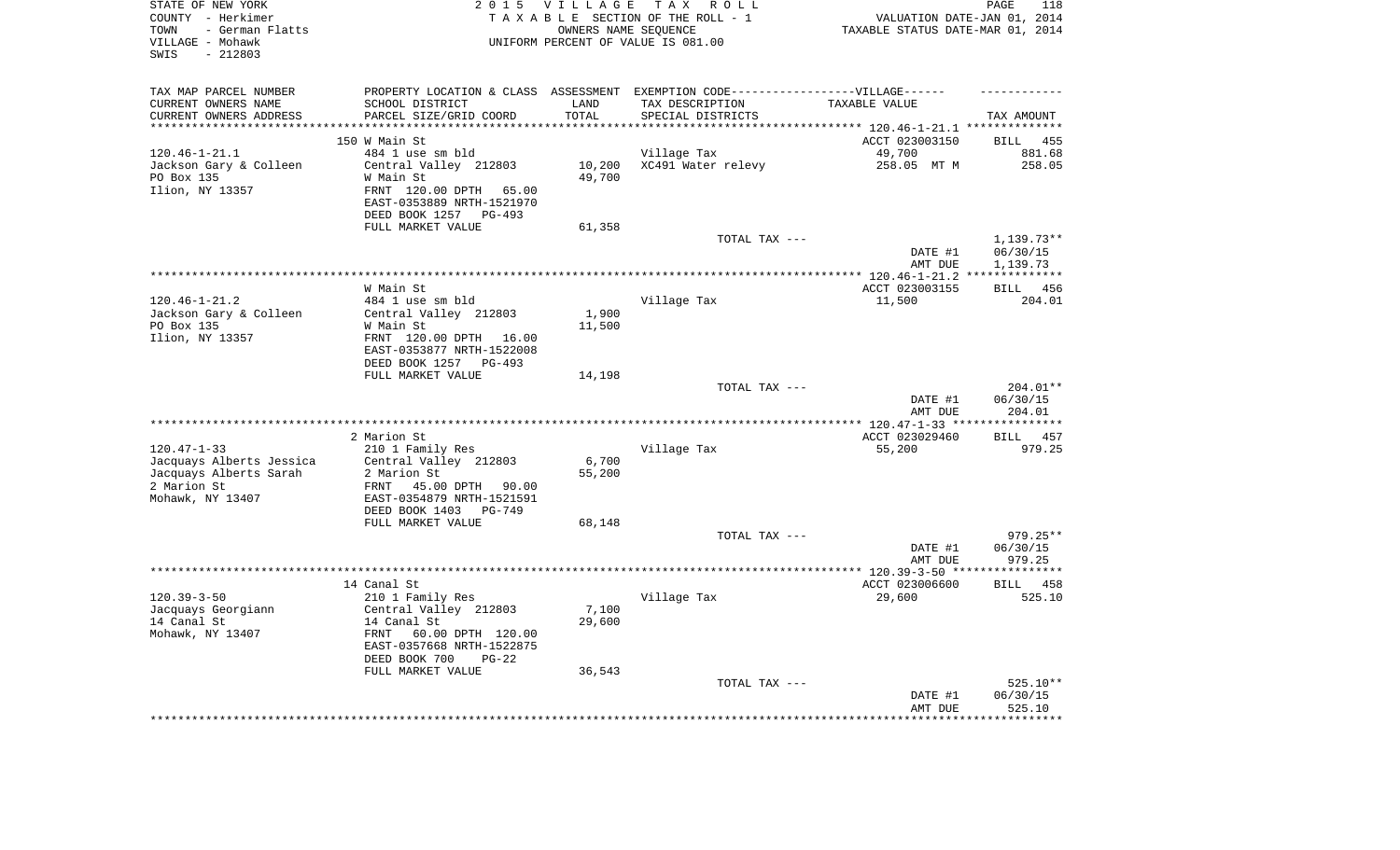| STATE OF NEW YORK<br>COUNTY - Herkimer<br>TOWN<br>- German Flatts<br>VILLAGE - Mohawk<br>SWIS<br>$-212803$ |                                                        | 2015 VILLAGE<br>OWNERS NAME SEQUENCE | T A X<br>R O L L<br>TAXABLE SECTION OF THE ROLL - 1<br>UNIFORM PERCENT OF VALUE IS 081.00 | VALUATION DATE-JAN 01, 2014<br>TAXABLE STATUS DATE-MAR 01, 2014 | PAGE<br>119            |
|------------------------------------------------------------------------------------------------------------|--------------------------------------------------------|--------------------------------------|-------------------------------------------------------------------------------------------|-----------------------------------------------------------------|------------------------|
| TAX MAP PARCEL NUMBER                                                                                      |                                                        |                                      | PROPERTY LOCATION & CLASS ASSESSMENT EXEMPTION CODE-----------------VILLAGE------         |                                                                 |                        |
| CURRENT OWNERS NAME<br>CURRENT OWNERS ADDRESS                                                              | SCHOOL DISTRICT<br>PARCEL SIZE/GRID COORD              | LAND<br>TOTAL                        | TAX DESCRIPTION<br>SPECIAL DISTRICTS                                                      | TAXABLE VALUE                                                   | TAX AMOUNT             |
| **********************                                                                                     |                                                        |                                      |                                                                                           |                                                                 |                        |
|                                                                                                            | 17 Cary Ave                                            |                                      |                                                                                           |                                                                 | BILL<br>459            |
| $120.47 - 1 - 16.2$                                                                                        | 210 1 Family Res                                       |                                      | Village Tax                                                                               | 77,200                                                          | 1,369.53               |
| Jacquays Michael                                                                                           | Central Valley 212803                                  | 11,300                               |                                                                                           |                                                                 |                        |
| 17 Cary Ave                                                                                                | 17 Cary Ave                                            | 77,200                               |                                                                                           |                                                                 |                        |
| Mohawk, NY 13407                                                                                           | FRNT 111.00 DPTH                                       |                                      |                                                                                           |                                                                 |                        |
|                                                                                                            | ACRES<br>0.50                                          |                                      |                                                                                           |                                                                 |                        |
|                                                                                                            | EAST-0354648 NRTH-1521368<br>DEED BOOK 858<br>$PG-363$ |                                      |                                                                                           |                                                                 |                        |
|                                                                                                            | FULL MARKET VALUE                                      | 95,309                               |                                                                                           |                                                                 |                        |
|                                                                                                            |                                                        |                                      | TOTAL TAX ---                                                                             |                                                                 | $1,369.53**$           |
|                                                                                                            |                                                        |                                      |                                                                                           | DATE #1                                                         | 06/30/15               |
|                                                                                                            |                                                        |                                      |                                                                                           | AMT DUE                                                         | 1,369.53               |
|                                                                                                            |                                                        |                                      |                                                                                           |                                                                 |                        |
| $120.47 - 1 - 38.2$                                                                                        | Marion St                                              |                                      |                                                                                           | 500                                                             | 460<br>BILL            |
| Jacquays Michael                                                                                           | 311 Res vac land<br>Central Valley 212803              | 500                                  | Village Tax                                                                               |                                                                 | 8.87                   |
| 17 Cary Ave                                                                                                | FRNT 140.00 DPTH 187.00                                | 500                                  |                                                                                           |                                                                 |                        |
| Mohawk, NY 13407                                                                                           | ACRES<br>0.25                                          |                                      |                                                                                           |                                                                 |                        |
|                                                                                                            | EAST-0354740 NRTH-1521345                              |                                      |                                                                                           |                                                                 |                        |
|                                                                                                            | DEED BOOK 1296<br>PG-239                               |                                      |                                                                                           |                                                                 |                        |
|                                                                                                            | FULL MARKET VALUE                                      | 617                                  |                                                                                           |                                                                 |                        |
|                                                                                                            |                                                        |                                      | TOTAL TAX ---                                                                             | DATE #1                                                         | $8.87**$<br>06/30/15   |
|                                                                                                            |                                                        |                                      |                                                                                           | AMT DUE                                                         | 8.87                   |
|                                                                                                            |                                                        |                                      |                                                                                           |                                                                 |                        |
| $120.40 - 2 - 71$                                                                                          | 3 Bellinger St                                         |                                      | Village Tax                                                                               | ACCT 176585                                                     | BILL 461               |
| James II & David Harter Truste Central Valley 212803                                                       | 411 Apartment                                          | 4,500                                |                                                                                           | 58,000                                                          | 1,028.92               |
| James & Sharon Harter Irr Tr                                                                               | 3 Bellinger St                                         | 58,000                               |                                                                                           |                                                                 |                        |
| 134 Shoemaker Rd                                                                                           | FRNT 68.30 DPTH 120.00                                 |                                      |                                                                                           |                                                                 |                        |
| Mohawk, NY 13407                                                                                           | EAST-0359157 NRTH-1523025                              |                                      |                                                                                           |                                                                 |                        |
|                                                                                                            | DEED BOOK 1472<br>PG-720                               |                                      |                                                                                           |                                                                 |                        |
|                                                                                                            | FULL MARKET VALUE                                      | 71,605                               |                                                                                           |                                                                 |                        |
|                                                                                                            |                                                        |                                      | TOTAL TAX ---                                                                             | DATE #1                                                         | 1,028.92**<br>06/30/15 |
|                                                                                                            |                                                        |                                      |                                                                                           | AMT DUE                                                         | 1,028.92               |
|                                                                                                            |                                                        |                                      |                                                                                           |                                                                 |                        |
|                                                                                                            | 3 Charles St                                           |                                      |                                                                                           | ACCT 172891                                                     | BILL<br>462            |
| $120.47 - 3 - 24$                                                                                          | 210 1 Family Res                                       |                                      | VET WAR V 41127                                                                           | 5,850                                                           |                        |
| James McKinney Trustee                                                                                     | Central Valley 212803                                  |                                      | 6,000 Village Tax                                                                         | 33,150                                                          | 588.08                 |
| Beverly McKinney Irr Trust<br>3 Charles St                                                                 | 3 Charles St                                           | 39,000                               |                                                                                           |                                                                 |                        |
| Mohawk, NY 13407                                                                                           | FRNT<br>50.00 DPTH 100.00<br>EAST-0355685 NRTH-1521748 |                                      |                                                                                           |                                                                 |                        |
|                                                                                                            | DEED BOOK 1448<br>PG-174                               |                                      |                                                                                           |                                                                 |                        |
|                                                                                                            | FULL MARKET VALUE                                      | 48,148                               |                                                                                           |                                                                 |                        |
|                                                                                                            |                                                        |                                      | TOTAL TAX ---                                                                             |                                                                 | 588.08**               |
|                                                                                                            |                                                        |                                      |                                                                                           | DATE #1                                                         | 06/30/15               |
|                                                                                                            |                                                        |                                      |                                                                                           | AMT DUE                                                         | 588.08                 |
|                                                                                                            |                                                        |                                      |                                                                                           |                                                                 |                        |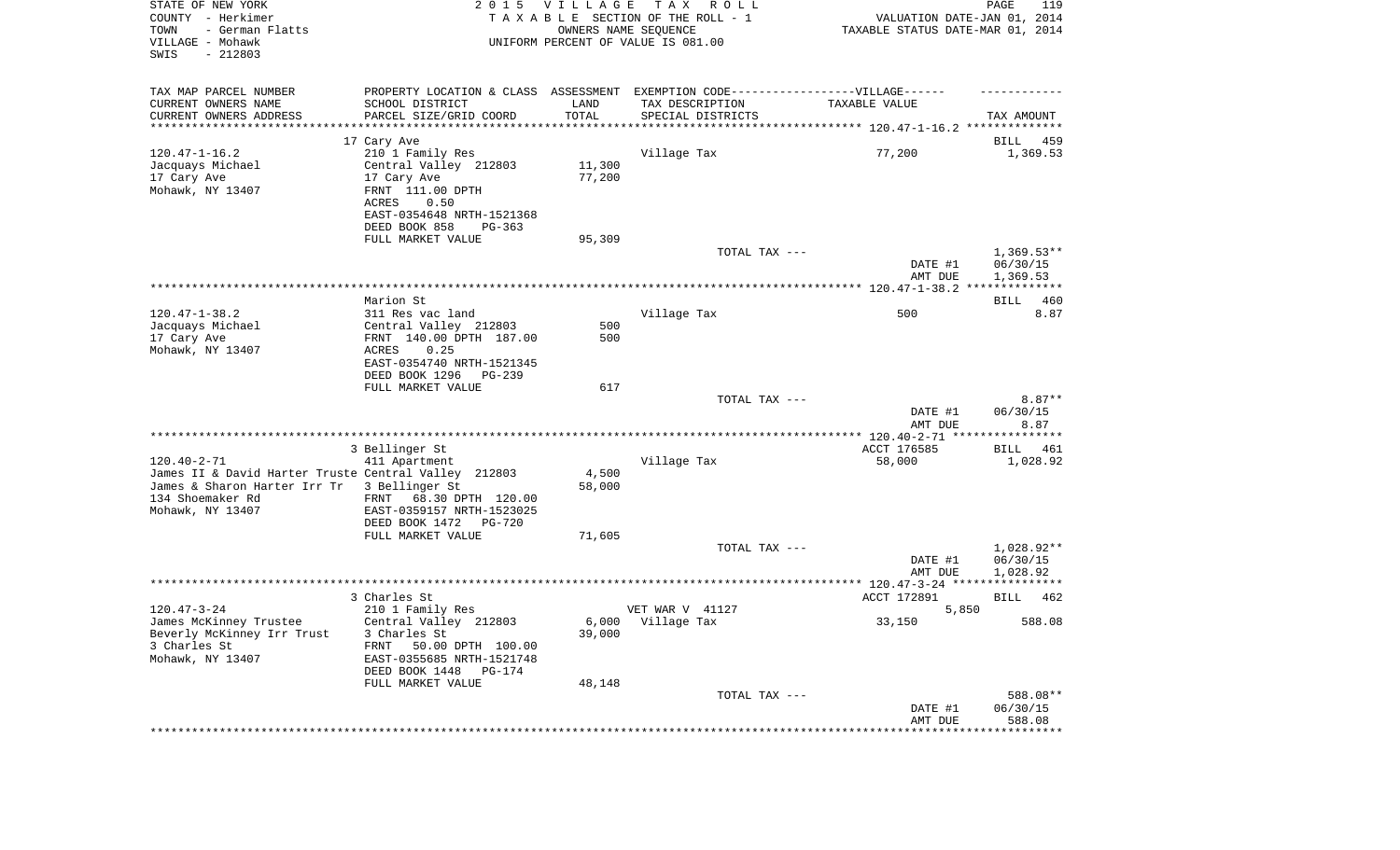| STATE OF NEW YORK<br>COUNTY - Herkimer<br>- German Flatts<br>TOWN<br>VILLAGE - Mohawk<br>SWIS<br>$-212803$ | 2 0 1 5                                                                                                                                                                                                         | <b>VILLAGE</b><br>OWNERS NAME SEQUENCE | T A X<br>R O L L<br>TAXABLE SECTION OF THE ROLL - 1<br>UNIFORM PERCENT OF VALUE IS 081.00 | VALUATION DATE-JAN 01, 2014<br>TAXABLE STATUS DATE-MAR 01, 2014 | PAGE<br>120                          |
|------------------------------------------------------------------------------------------------------------|-----------------------------------------------------------------------------------------------------------------------------------------------------------------------------------------------------------------|----------------------------------------|-------------------------------------------------------------------------------------------|-----------------------------------------------------------------|--------------------------------------|
| TAX MAP PARCEL NUMBER<br>CURRENT OWNERS NAME<br>CURRENT OWNERS ADDRESS                                     | PROPERTY LOCATION & CLASS ASSESSMENT<br>SCHOOL DISTRICT<br>PARCEL SIZE/GRID COORD                                                                                                                               | LAND<br>TOTAL                          | EXEMPTION CODE-----------------VILLAGE------<br>TAX DESCRIPTION<br>SPECIAL DISTRICTS      | TAXABLE VALUE                                                   | TAX AMOUNT                           |
| ********************                                                                                       |                                                                                                                                                                                                                 | * * * * * * * * * * *                  | ************************************* 120.48-1-18 *****************                       |                                                                 |                                      |
| $120.48 - 1 - 18$<br>Johnson Michael<br>Johnson Jean<br>23 Orchard St<br>Mohawk, NY 13407                  | 23 Orchard St<br>210 1 Family Res<br>Central Valley 212803<br>23 Orchard St<br>R1 2G Sp<br>50.00 DPTH 200.00<br>FRNT<br>EAST-0358469 NRTH-1522161<br>DEED BOOK 00616 PG-00199                                   | 10,400<br>48,900                       | Village Tax                                                                               | ACCT 023009900<br>48,900                                        | 463<br>BILL<br>867.49                |
|                                                                                                            | FULL MARKET VALUE                                                                                                                                                                                               | 60,370                                 | TOTAL TAX ---                                                                             | DATE #1<br>AMT DUE                                              | 867.49**<br>06/30/15<br>867.49       |
|                                                                                                            |                                                                                                                                                                                                                 |                                        |                                                                                           |                                                                 |                                      |
| $120.47 - 5 - 21$<br>Johnson Woodus Jr<br>123 First Ave<br>Herkimer, NY 13350                              | 38 S Washington St<br>230 3 Family Res<br>Central Valley 212803<br>38 S Wshngtn St<br>3 Apt<br>66.70 DPTH<br>FRNT<br>93.00<br>EAST-0356828 NRTH-1521303                                                         | 8,700<br>42,000                        | Village Tax                                                                               | ACCT 023026640<br>42,000                                        | BILL 464<br>745.08                   |
|                                                                                                            | DEED BOOK 714<br><b>PG-206</b><br>FULL MARKET VALUE                                                                                                                                                             | 51,852                                 | TOTAL TAX ---                                                                             | DATE #1                                                         | 745.08**<br>06/30/15                 |
|                                                                                                            |                                                                                                                                                                                                                 |                                        |                                                                                           | AMT DUE                                                         | 745.08                               |
| $120.47 - 5 - 11$<br>Jones Daniel<br>Jones Pamela<br>19 S Richfield St<br>Mohawk, NY 13407                 | 19 S Richfield St<br>210 1 Family Res<br>Central Valley 212803<br>19 S Richfield<br>E R1 2G<br>63.00 DPTH 102.00<br>FRNT<br>EAST-0356683 NRTH-1521733<br>DEED BOOK 705<br>PG-294                                | 8,800<br>60,708                        | Village Tax                                                                               | ACCT 023026940<br>60,708                                        | BILL<br>465<br>1,076.96              |
|                                                                                                            | FULL MARKET VALUE                                                                                                                                                                                               | 74,948                                 |                                                                                           |                                                                 |                                      |
|                                                                                                            |                                                                                                                                                                                                                 |                                        | TOTAL TAX ---                                                                             | DATE #1<br>AMT DUE                                              | 1,076.96**<br>06/30/15<br>1,076.96   |
|                                                                                                            |                                                                                                                                                                                                                 |                                        |                                                                                           |                                                                 |                                      |
| $120.55 - 1 - 31$<br>Jones Donald<br>Jones Ann<br>54 Columbia St<br>Mohawk, NY 13407                       | 54 Columbia St<br>411 Apartment<br>Central Valley<br>212803<br>54 Columbia St<br>3 Apt 2G D<br>60x150<br>60.00 DPTH 153.00<br>FRNT<br>EAST-0356381 NRTH-1519778<br>DEED BOOK 712<br>PG-133<br>FULL MARKET VALUE | 13,400<br>67,400<br>83,210             | Village Tax                                                                               | ACCT 023021930<br>67,400                                        | BILL 466<br>1,195.68                 |
|                                                                                                            |                                                                                                                                                                                                                 |                                        | TOTAL TAX ---                                                                             | DATE #1<br>AMT DUE                                              | $1,195.68**$<br>06/30/15<br>1,195.68 |
|                                                                                                            |                                                                                                                                                                                                                 |                                        |                                                                                           |                                                                 |                                      |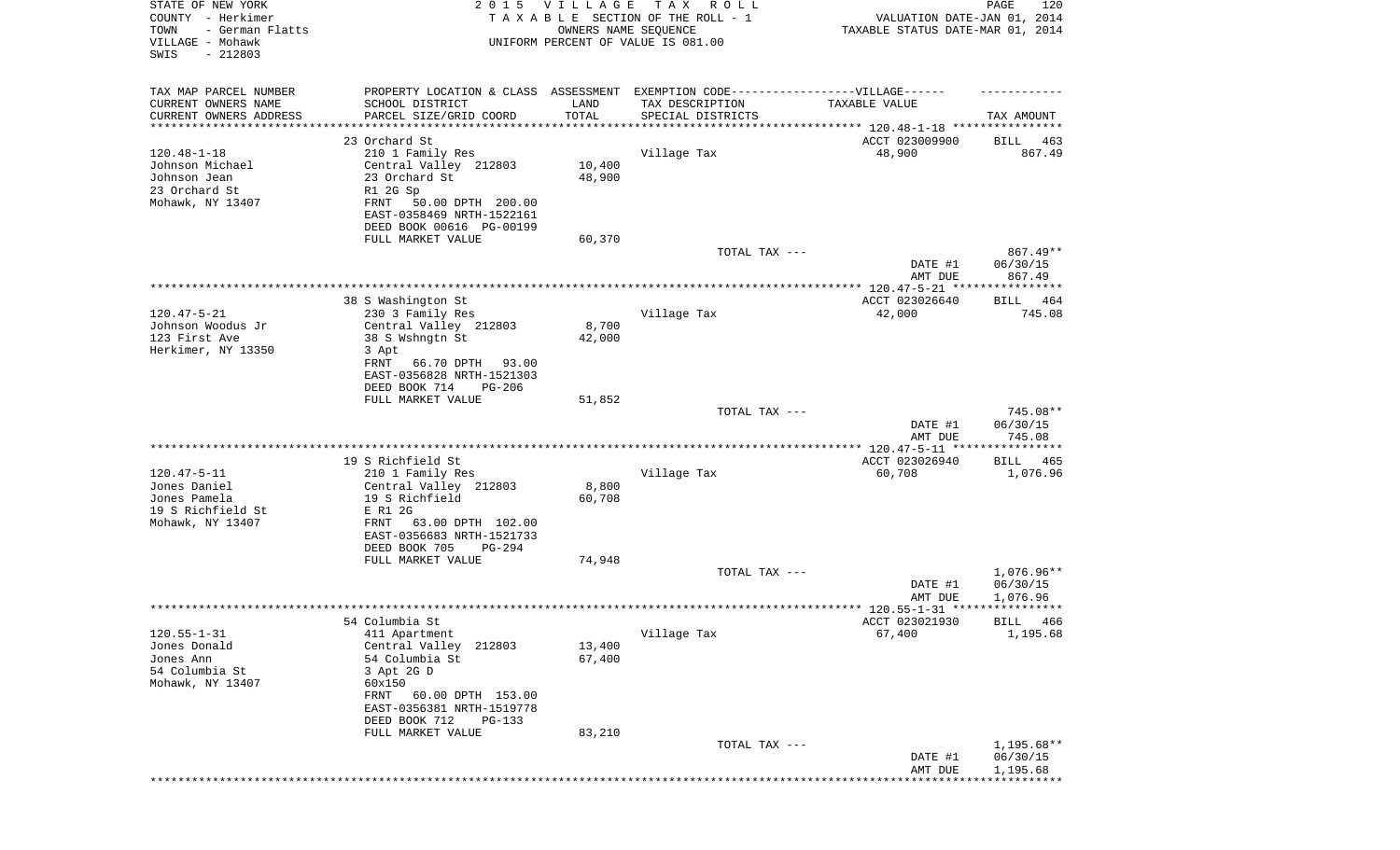| STATE OF NEW YORK<br>COUNTY - Herkimer<br>- German Flatts<br>TOWN<br>VILLAGE - Mohawk<br>SWIS<br>$-212803$     | 2 0 1 5                                                                                                                                                                   | <b>VILLAGE</b><br>OWNERS NAME SEQUENCE | T A X<br>R O L L<br>TAXABLE SECTION OF THE ROLL - 1<br>UNIFORM PERCENT OF VALUE IS 081.00 | VALUATION DATE-JAN 01, 2014<br>TAXABLE STATUS DATE-MAR 01, 2014 | 121<br>PAGE                        |
|----------------------------------------------------------------------------------------------------------------|---------------------------------------------------------------------------------------------------------------------------------------------------------------------------|----------------------------------------|-------------------------------------------------------------------------------------------|-----------------------------------------------------------------|------------------------------------|
| TAX MAP PARCEL NUMBER<br>CURRENT OWNERS NAME<br>CURRENT OWNERS ADDRESS                                         | PROPERTY LOCATION & CLASS ASSESSMENT<br>SCHOOL DISTRICT<br>PARCEL SIZE/GRID COORD                                                                                         | LAND<br>TOTAL                          | EXEMPTION CODE-----------------VILLAGE------<br>TAX DESCRIPTION<br>SPECIAL DISTRICTS      | TAXABLE VALUE                                                   | TAX AMOUNT                         |
| *********************                                                                                          |                                                                                                                                                                           |                                        |                                                                                           |                                                                 |                                    |
|                                                                                                                | 2 Pettingill St                                                                                                                                                           |                                        |                                                                                           | ACCT 173144                                                     | 467<br>BILL                        |
| $120.46 - 2 - 30$<br>Joseph & Robyn Ingerham Rv T<br>% Valerie Ingerham<br>2 Pettingill St<br>Mohawk, NY 13407 | 210 1 Family Res<br>Central Valley 212803<br>2 Pettingill St<br>Life Use V Ingerham<br>53.00 DPTH 118.10<br>FRNT<br>EAST-0353845 NRTH-1521763<br>DEED BOOK 1449<br>PG-812 | 8,600<br>49,200                        | Village Tax                                                                               | 49,200                                                          | 872.81                             |
|                                                                                                                | FULL MARKET VALUE                                                                                                                                                         | 60,741                                 |                                                                                           |                                                                 |                                    |
|                                                                                                                |                                                                                                                                                                           |                                        | TOTAL TAX ---                                                                             | DATE #1<br>AMT DUE                                              | 872.81**<br>06/30/15<br>872.81     |
|                                                                                                                |                                                                                                                                                                           |                                        |                                                                                           |                                                                 |                                    |
| $120.47 - 5 - 43$                                                                                              | 11 S Washington St<br>210 1 Family Res                                                                                                                                    |                                        | Village Tax                                                                               | ACCT 023026040<br>66,000                                        | BILL<br>468<br>1,170.84            |
| Jouben Pamela<br>11 S Washington St<br>Mohawk, NY 13407                                                        | Central Valley 212803<br>11 S Wsgngtn St<br>E R1 G<br>46.00 DPTH 100.00<br>FRNT<br>EAST-0356906 NRTH-1522065<br>DEED BOOK 1329<br>PG-981                                  | 7,100<br>66,000                        |                                                                                           |                                                                 |                                    |
|                                                                                                                | FULL MARKET VALUE                                                                                                                                                         | 81,481                                 |                                                                                           |                                                                 |                                    |
|                                                                                                                |                                                                                                                                                                           |                                        | TOTAL TAX ---                                                                             | DATE #1<br>AMT DUE                                              | 1,170.84**<br>06/30/15<br>1,170.84 |
|                                                                                                                |                                                                                                                                                                           |                                        |                                                                                           |                                                                 | ***********                        |
| $120.47 - 9 - 20$<br>Joyce Kevin                                                                               | 49 Church St<br>210 1 Family Res<br>Central Valley 212803                                                                                                                 | 9,300                                  | Village Tax                                                                               | ACCT 023014910<br>53,400                                        | BILL<br>469<br>947.32              |
| Joyce Julie<br>49 Church St                                                                                    | 49 Church St<br>E R1 G<br>60.00 DPTH 120.00<br>FRNT                                                                                                                       | 53,400                                 |                                                                                           |                                                                 |                                    |
| Mohawk, NY 13407                                                                                               | EAST-0357734 NRTH-1521132<br>DEED BOOK 1372<br>PG-258                                                                                                                     |                                        |                                                                                           |                                                                 |                                    |
|                                                                                                                | FULL MARKET VALUE                                                                                                                                                         | 65,926                                 | TOTAL TAX ---                                                                             |                                                                 | $947.32**$                         |
|                                                                                                                |                                                                                                                                                                           |                                        |                                                                                           | DATE #1<br>AMT DUE                                              | 06/30/15<br>947.32                 |
|                                                                                                                |                                                                                                                                                                           |                                        |                                                                                           |                                                                 |                                    |
|                                                                                                                | 1 Firman St                                                                                                                                                               |                                        |                                                                                           | ACCT 169974                                                     | BILL 470                           |
| $120.47 - 3 - 67$<br>Juby Wade<br>105 John St<br>Ilion, NY 13357                                               | 210 1 Family Res<br>Central Valley 212803<br>1 Firman St<br>S R1 1G<br>56x115<br>FRNT 116.20 DPTH<br>75.05<br>EAST-0355983 NRTH-1521117<br>DEED BOOK 1429<br>PG-710       | 10,300<br>50,000                       | Village Tax                                                                               | 50,000                                                          | 887.00                             |
|                                                                                                                | FULL MARKET VALUE                                                                                                                                                         | 61,728                                 |                                                                                           |                                                                 |                                    |
|                                                                                                                |                                                                                                                                                                           |                                        | TOTAL TAX ---                                                                             | DATE #1<br>AMT DUE                                              | 887.00**<br>06/30/15<br>887.00     |
|                                                                                                                |                                                                                                                                                                           |                                        |                                                                                           |                                                                 |                                    |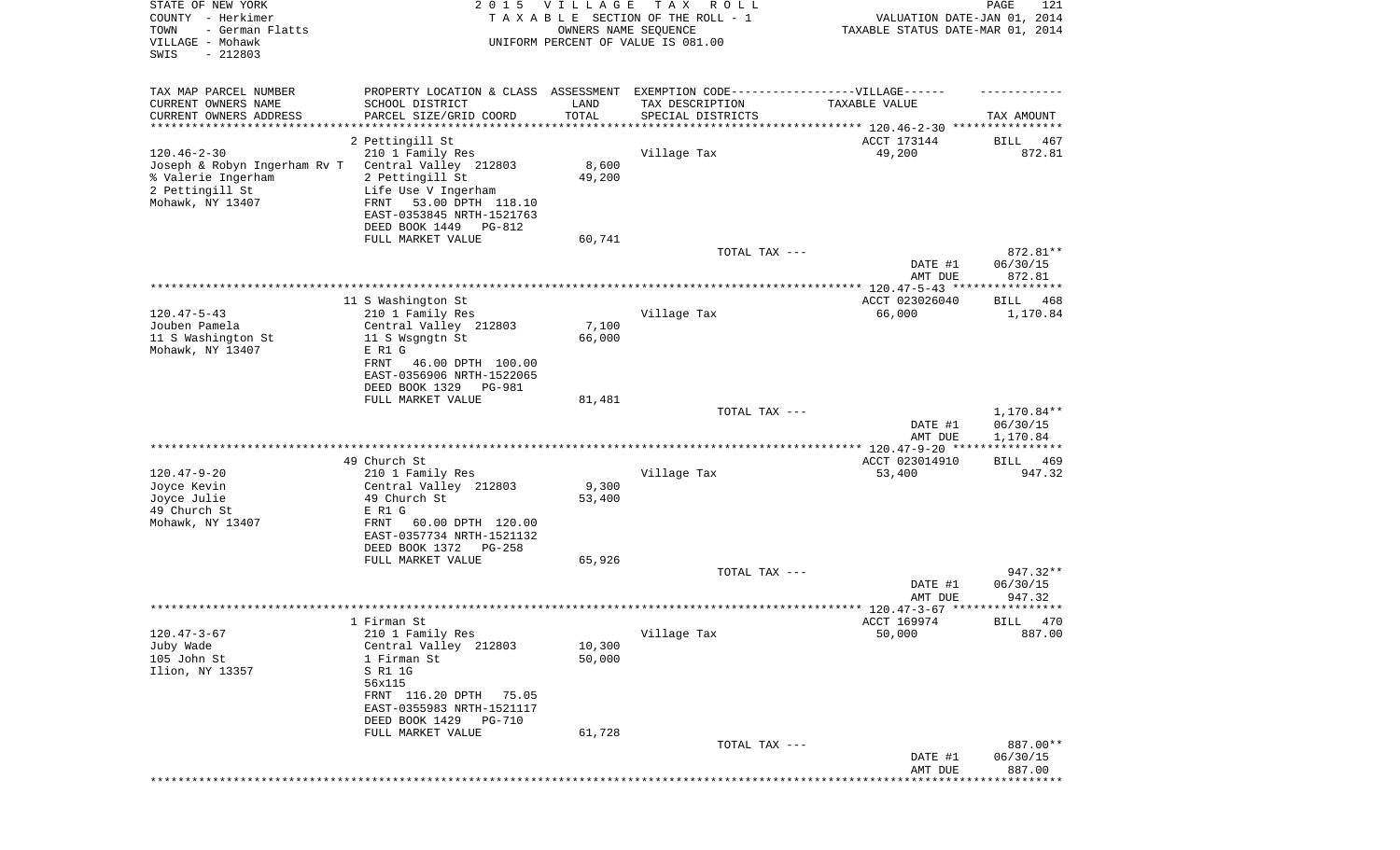| STATE OF NEW YORK<br>COUNTY - Herkimer<br>TOWN<br>- German Flatts<br>VILLAGE - Mohawk<br>SWIS<br>$-212803$ |                                                                                                                                  | 2015 VILLAGE<br>OWNERS NAME SEQUENCE | T A X<br>R O L L<br>TAXABLE SECTION OF THE ROLL - 1<br>UNIFORM PERCENT OF VALUE IS 081.00           | VALUATION DATE-JAN 01, 2014<br>TAXABLE STATUS DATE-MAR 01, 2014 | PAGE<br>122                        |
|------------------------------------------------------------------------------------------------------------|----------------------------------------------------------------------------------------------------------------------------------|--------------------------------------|-----------------------------------------------------------------------------------------------------|-----------------------------------------------------------------|------------------------------------|
| TAX MAP PARCEL NUMBER<br>CURRENT OWNERS NAME                                                               | SCHOOL DISTRICT                                                                                                                  | LAND                                 | PROPERTY LOCATION & CLASS ASSESSMENT EXEMPTION CODE----------------VILLAGE------<br>TAX DESCRIPTION | TAXABLE VALUE                                                   |                                    |
| CURRENT OWNERS ADDRESS<br>**********************                                                           | PARCEL SIZE/GRID COORD<br>**********************                                                                                 | TOTAL                                | SPECIAL DISTRICTS                                                                                   |                                                                 | TAX AMOUNT                         |
|                                                                                                            | 10 Bushnell St                                                                                                                   |                                      |                                                                                                     | ACCT 023022440                                                  | BILL<br>471                        |
| $120.55 - 1 - 45$<br>Judd Lucas<br>10 Bushnell St<br>Mohawk, NY 13407                                      | 210 1 Family Res<br>Central Valley 212803<br>10 Bushnell St<br>N R1 1G<br>FRNT<br>89.00 DPTH 105.00<br>EAST-0356064 NRTH-1519627 | 12,200<br>67,200                     | Village Tax                                                                                         | 67,200                                                          | 1,192.13                           |
|                                                                                                            | DEED BOOK 927<br>PG-466                                                                                                          |                                      |                                                                                                     |                                                                 |                                    |
|                                                                                                            | FULL MARKET VALUE                                                                                                                | 82,963                               | TOTAL TAX ---                                                                                       | DATE #1                                                         | $1,192.13**$<br>06/30/15           |
|                                                                                                            |                                                                                                                                  |                                      |                                                                                                     | AMT DUE                                                         | 1,192.13                           |
|                                                                                                            | 2 John St                                                                                                                        |                                      |                                                                                                     |                                                                 | 472                                |
| $120.47 - 3 - 69$                                                                                          | 210 1 Family Res                                                                                                                 |                                      | VET COM V 41137                                                                                     | ACCT 023023940<br>11,925                                        | BILL                               |
| Julian Frank                                                                                               | Central Valley 212803                                                                                                            | 9,900                                | Village Tax                                                                                         | 61,778                                                          | 1,095.94                           |
| Julian Viola                                                                                               | 2 John St                                                                                                                        | 73,703                               | PRVIL Prorated village                                                                              | 42.05 MT M                                                      | 42.05                              |
| 2 John St<br>Mohawk, NY 13407                                                                              | R1 1G L-13<br>FRNT 116.20 DPTH<br>67.50<br>EAST-0356102 NRTH-1521108<br>DEED BOOK 907<br>PG-662                                  |                                      |                                                                                                     |                                                                 |                                    |
|                                                                                                            | FULL MARKET VALUE                                                                                                                | 90,991                               |                                                                                                     |                                                                 |                                    |
|                                                                                                            |                                                                                                                                  |                                      | TOTAL TAX ---                                                                                       | DATE #1<br>AMT DUE                                              | 1,137.99**<br>06/30/15<br>1,137.99 |
|                                                                                                            |                                                                                                                                  |                                      |                                                                                                     |                                                                 |                                    |
| $120.47 - 7 - 33$                                                                                          | 3 Henry St<br>210 1 Family Res                                                                                                   |                                      | Village Tax                                                                                         | ACCT 023018570<br>45,326                                        | BILL 473<br>804.08                 |
| Kalka Barbara                                                                                              | Central Valley 212803                                                                                                            | 5,600                                |                                                                                                     |                                                                 |                                    |
| 3 Henry St                                                                                                 | 3 Henry St                                                                                                                       | 45,326                               |                                                                                                     |                                                                 |                                    |
| Mohawk, NY 13407                                                                                           | Comm R1 G<br>40.00 DPTH<br>FRNT<br>81.00<br>EAST-0356873 NRTH-1520543<br>DEED BOOK 846<br>PG-540                                 |                                      |                                                                                                     |                                                                 |                                    |
|                                                                                                            | FULL MARKET VALUE                                                                                                                | 55,958                               |                                                                                                     |                                                                 |                                    |
|                                                                                                            |                                                                                                                                  |                                      | TOTAL TAX ---                                                                                       | DATE #1                                                         | 804.08**<br>06/30/15               |
|                                                                                                            |                                                                                                                                  |                                      |                                                                                                     | AMT DUE                                                         | 804.08                             |
|                                                                                                            | 1 Devendorf St                                                                                                                   |                                      |                                                                                                     | ACCT 023027510                                                  | BILL 474                           |
| $120.47 - 4 - 5$                                                                                           | 210 1 Family Res                                                                                                                 |                                      | Village Tax                                                                                         | 38,000                                                          | 674.12                             |
| Kane Denise<br>1 Devendorf St                                                                              | Central Valley 212803                                                                                                            | 5,300                                |                                                                                                     |                                                                 |                                    |
| Mohawk, NY 13407                                                                                           | 1 Devendorf St<br>E R1 G L3                                                                                                      | 38,000                               |                                                                                                     |                                                                 |                                    |
|                                                                                                            | FRNT<br>40.00 DPTH<br>73.70<br>EAST-0355945 NRTH-1522111<br>DEED BOOK 1401<br>PG-274                                             |                                      |                                                                                                     |                                                                 |                                    |
|                                                                                                            | FULL MARKET VALUE                                                                                                                | 46,914                               |                                                                                                     |                                                                 |                                    |
|                                                                                                            |                                                                                                                                  |                                      | TOTAL TAX ---                                                                                       | DATE #1<br>AMT DUE                                              | 674.12**<br>06/30/15<br>674.12     |
|                                                                                                            |                                                                                                                                  |                                      |                                                                                                     |                                                                 | * * * * * * * * * * * * * *        |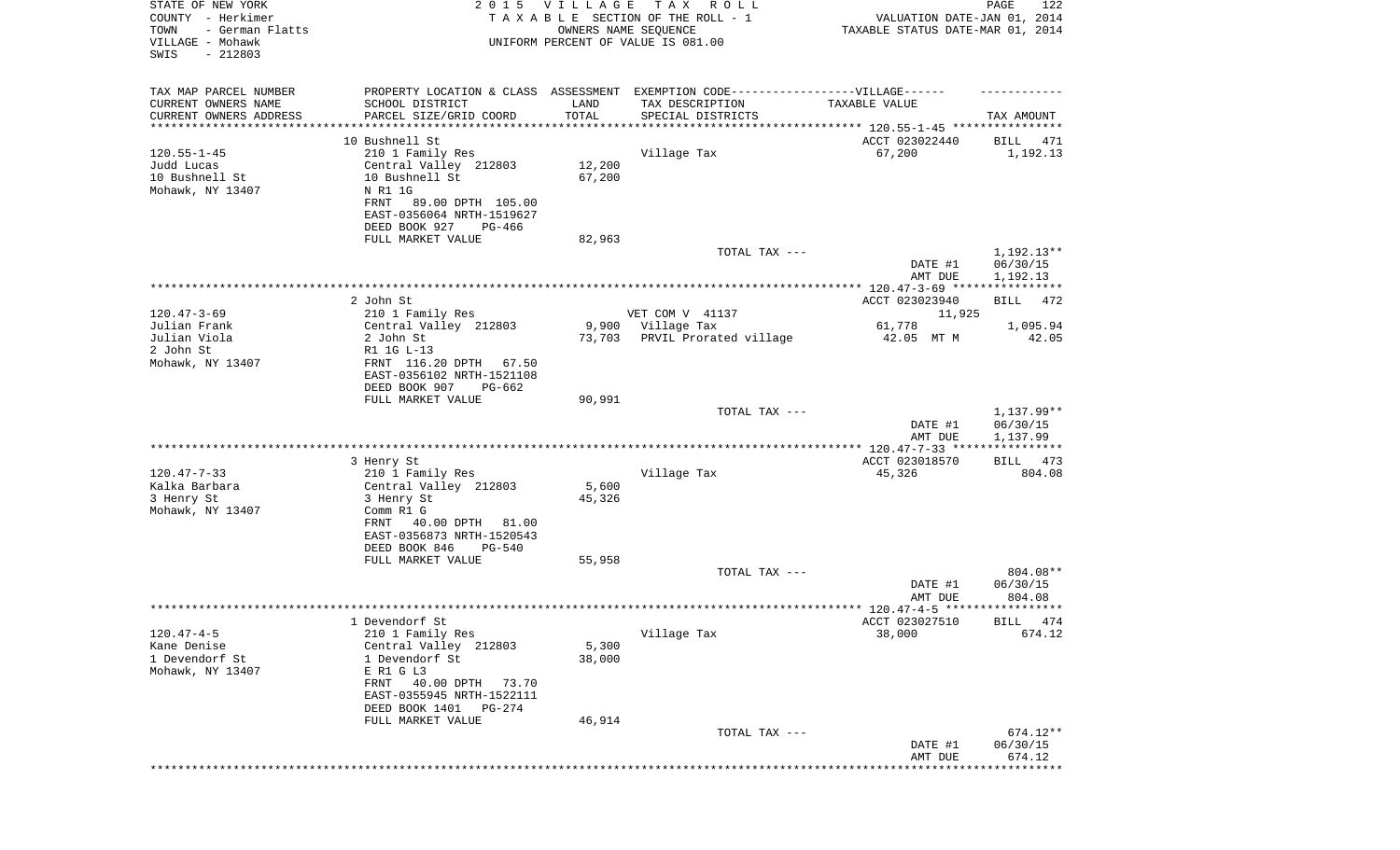| STATE OF NEW YORK<br>COUNTY - Herkimer<br>TOWN<br>- German Flatts<br>VILLAGE - Mohawk<br>SWIS<br>$-212803$ | 2 0 1 5                                                                           | <b>VILLAGE</b><br>OWNERS NAME SEQUENCE | T A X<br>R O L L<br>TAXABLE SECTION OF THE ROLL - 1<br>UNIFORM PERCENT OF VALUE IS 081.00 | VALUATION DATE-JAN 01, 2014<br>TAXABLE STATUS DATE-MAR 01, 2014 | PAGE<br>123             |
|------------------------------------------------------------------------------------------------------------|-----------------------------------------------------------------------------------|----------------------------------------|-------------------------------------------------------------------------------------------|-----------------------------------------------------------------|-------------------------|
| TAX MAP PARCEL NUMBER                                                                                      | PROPERTY LOCATION & CLASS ASSESSMENT EXEMPTION CODE-----------------VILLAGE------ |                                        |                                                                                           |                                                                 |                         |
| CURRENT OWNERS NAME                                                                                        | SCHOOL DISTRICT                                                                   | LAND                                   | TAX DESCRIPTION                                                                           | TAXABLE VALUE                                                   |                         |
| CURRENT OWNERS ADDRESS<br>*********************                                                            | PARCEL SIZE/GRID COORD                                                            | TOTAL<br>* * * * * * * * * * *         | SPECIAL DISTRICTS                                                                         |                                                                 | TAX AMOUNT              |
|                                                                                                            | 4 Marmet St                                                                       |                                        |                                                                                           | ACCT 175745                                                     | 475<br>BILL             |
| $120.47 - 4 - 52$                                                                                          | 210 1 Family Res                                                                  |                                        | Village Tax                                                                               | 51,000                                                          | 904.74                  |
| Kane Kathryn                                                                                               | Central Valley 212803                                                             | 12,000                                 |                                                                                           |                                                                 |                         |
| 4 Marmet St                                                                                                | 4 Marmet St                                                                       | 51,000                                 |                                                                                           |                                                                 |                         |
| Mohawk, NY 13407                                                                                           | R1 1G L53-4                                                                       |                                        |                                                                                           |                                                                 |                         |
|                                                                                                            | 75x107<br>FRNT<br>75.00 DPTH 107.00                                               |                                        |                                                                                           |                                                                 |                         |
|                                                                                                            | EAST-0356410 NRTH-1520304                                                         |                                        |                                                                                           |                                                                 |                         |
|                                                                                                            | DEED BOOK 1467<br>PG-254                                                          |                                        |                                                                                           |                                                                 |                         |
|                                                                                                            | FULL MARKET VALUE                                                                 | 62,963                                 |                                                                                           |                                                                 |                         |
|                                                                                                            |                                                                                   |                                        | TOTAL TAX ---                                                                             |                                                                 | 904.74**                |
|                                                                                                            |                                                                                   |                                        |                                                                                           | DATE #1<br>AMT DUE                                              | 06/30/15<br>904.74      |
|                                                                                                            |                                                                                   |                                        |                                                                                           |                                                                 |                         |
|                                                                                                            | 11 Warren Rd                                                                      |                                        |                                                                                           | ACCT 023032160                                                  | 476<br>BILL             |
| $120.46 - 2 - 21$                                                                                          | 210 1 Family Res                                                                  |                                        | Village Tax                                                                               | 50,200                                                          | 890.55                  |
| Kaples William                                                                                             | Central Valley 212803                                                             | 7,100                                  |                                                                                           |                                                                 |                         |
| Kaples Joyce<br>11 Warren Rd                                                                               | 11 Warren Rd<br>42.00 DPTH 120.00<br>FRNT                                         | 50,200                                 |                                                                                           |                                                                 |                         |
| Mohawk, NY 13407                                                                                           | EAST-0353654 NRTH-1521516                                                         |                                        |                                                                                           |                                                                 |                         |
|                                                                                                            | DEED BOOK 00584 PG-00228                                                          |                                        |                                                                                           |                                                                 |                         |
|                                                                                                            | FULL MARKET VALUE                                                                 | 61,975                                 |                                                                                           |                                                                 |                         |
|                                                                                                            |                                                                                   |                                        | TOTAL TAX ---                                                                             |                                                                 | 890.55**                |
|                                                                                                            |                                                                                   |                                        |                                                                                           | DATE #1<br>AMT DUE                                              | 06/30/15<br>890.55      |
|                                                                                                            |                                                                                   |                                        |                                                                                           |                                                                 |                         |
|                                                                                                            | 10 W Main St                                                                      |                                        |                                                                                           | ACCT 185723                                                     | BILL<br>477             |
| $120.39 - 3 - 10$                                                                                          | 481 Att row bldg                                                                  |                                        | Village Tax                                                                               | 90,000                                                          | 1,596.60                |
| Kara & Travis Robinson Truste Central Valley 212803<br>Kim & Cheryl Robinson Irr Tr                        | 10 W Main St                                                                      | 11,200<br>90,000                       |                                                                                           |                                                                 |                         |
| 71 S Third Ave                                                                                             | Life Use D Robinson                                                               |                                        |                                                                                           |                                                                 |                         |
| Ilion, NY 13357                                                                                            | FRNT<br>43.47 DPTH 123.50                                                         |                                        |                                                                                           |                                                                 |                         |
|                                                                                                            | EAST-0357140 NRTH-1522564                                                         |                                        |                                                                                           |                                                                 |                         |
| PRIOR OWNER ON 3/01/2014                                                                                   | DEED BOOK 1530<br>PG-567                                                          |                                        |                                                                                           |                                                                 |                         |
| Robinson Kim                                                                                               | FULL MARKET VALUE                                                                 | 111,111                                | TOTAL TAX ---                                                                             |                                                                 | $1,596.60**$            |
|                                                                                                            |                                                                                   |                                        |                                                                                           | DATE #1                                                         | 06/30/15                |
|                                                                                                            |                                                                                   |                                        |                                                                                           | AMT DUE                                                         | 1,596.60                |
|                                                                                                            |                                                                                   |                                        |                                                                                           |                                                                 |                         |
| $120.47 - 1 - 66$                                                                                          | 13 Brookside Dr<br>210 1 Family Res                                               |                                        | Village Tax                                                                               | ACCT 023031050<br>89,500                                        | BILL 478<br>1,587.73    |
| Kazmir & Eleanor Karpowich                                                                                 | Central Valley 212803                                                             | 14,500                                 |                                                                                           |                                                                 |                         |
| Irrev Trust                                                                                                | 13 Brookside Dr                                                                   | 89,500                                 |                                                                                           |                                                                 |                         |
| 13 Brookside Dr                                                                                            | Greg Karpowich Trustee                                                            |                                        |                                                                                           |                                                                 |                         |
| Mohawk, NY 13407                                                                                           | FRNT 79.00 DPTH 120.00                                                            |                                        |                                                                                           |                                                                 |                         |
|                                                                                                            | EAST-0355393 NRTH-1521316<br>DEED BOOK 1379                                       |                                        |                                                                                           |                                                                 |                         |
|                                                                                                            | PG-510<br>FULL MARKET VALUE                                                       | 110,494                                |                                                                                           |                                                                 |                         |
|                                                                                                            |                                                                                   |                                        | TOTAL TAX ---                                                                             |                                                                 | 1,587.73**              |
|                                                                                                            |                                                                                   |                                        |                                                                                           | DATE #1                                                         | 06/30/15                |
|                                                                                                            |                                                                                   |                                        |                                                                                           | AMT DUE                                                         | 1,587.73<br>*********** |
|                                                                                                            |                                                                                   |                                        |                                                                                           |                                                                 |                         |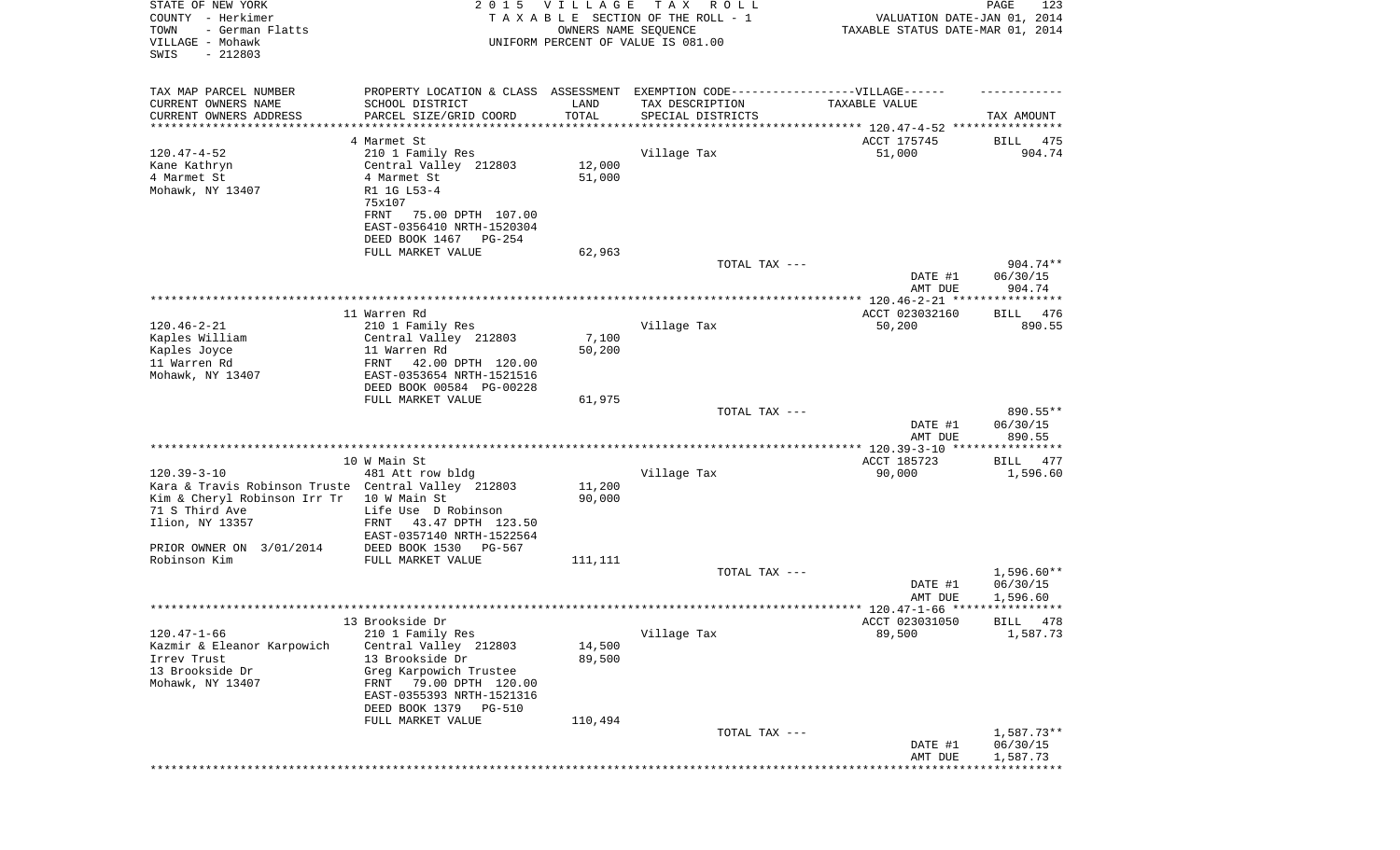| STATE OF NEW YORK<br>COUNTY - Herkimer<br>TOWN<br>- German Flatts<br>VILLAGE - Mohawk<br>SWIS<br>$-212803$ |                                                                                   | 2015 VILLAGE<br>OWNERS NAME SEQUENCE | TAX ROLL<br>TAXABLE SECTION OF THE ROLL - 1<br>UNIFORM PERCENT OF VALUE IS 081.00 | VALUATION DATE-JAN 01, 2014<br>TAXABLE STATUS DATE-MAR 01, 2014 | PAGE<br>124             |
|------------------------------------------------------------------------------------------------------------|-----------------------------------------------------------------------------------|--------------------------------------|-----------------------------------------------------------------------------------|-----------------------------------------------------------------|-------------------------|
| TAX MAP PARCEL NUMBER                                                                                      | PROPERTY LOCATION & CLASS ASSESSMENT EXEMPTION CODE-----------------VILLAGE------ |                                      |                                                                                   |                                                                 |                         |
| CURRENT OWNERS NAME                                                                                        | SCHOOL DISTRICT                                                                   | LAND                                 | TAX DESCRIPTION                                                                   | TAXABLE VALUE                                                   |                         |
| CURRENT OWNERS ADDRESS<br>*********************                                                            | PARCEL SIZE/GRID COORD<br>****************                                        | TOTAL<br>* * * * * * * * * * *       | SPECIAL DISTRICTS                                                                 |                                                                 | TAX AMOUNT              |
|                                                                                                            | 25 Walnut St                                                                      |                                      |                                                                                   | ACCT 023016380                                                  | 479<br>BILL             |
| $120.47 - 8 - 12$                                                                                          | 210 1 Family Res                                                                  |                                      | Village Tax                                                                       | 79,300                                                          | 1,406.78                |
| Keeler Donald Jr                                                                                           | Central Valley 212803                                                             | 12,000                               |                                                                                   |                                                                 |                         |
| Keeler Ernestine                                                                                           | 25 Walnut St                                                                      | 79,300                               |                                                                                   |                                                                 |                         |
| 25 Walnut St                                                                                               | R12G                                                                              |                                      |                                                                                   |                                                                 |                         |
| Mohawk, NY 13407                                                                                           | <b>FRNT</b><br>65.00 DPTH 180.00                                                  |                                      |                                                                                   |                                                                 |                         |
|                                                                                                            | EAST-0357491 NRTH-1521592                                                         |                                      |                                                                                   |                                                                 |                         |
|                                                                                                            | DEED BOOK 794<br>PG-296                                                           |                                      |                                                                                   |                                                                 |                         |
|                                                                                                            | FULL MARKET VALUE                                                                 | 97,901                               | TOTAL TAX ---                                                                     |                                                                 | 1,406.78**              |
|                                                                                                            |                                                                                   |                                      |                                                                                   | DATE #1                                                         | 06/30/15                |
|                                                                                                            |                                                                                   |                                      |                                                                                   | AMT DUE                                                         | 1,406.78                |
|                                                                                                            |                                                                                   |                                      |                                                                                   |                                                                 |                         |
|                                                                                                            | 2 Hillview Dr                                                                     |                                      |                                                                                   | ACCT 023019230                                                  | BILL 480                |
| $120.55 - 2 - 23$                                                                                          | 210 1 Family Res                                                                  |                                      | Village Tax                                                                       | 112,700                                                         | 1,999.30                |
| Keeler Richard                                                                                             | Central Valley 212803                                                             | 22,000                               |                                                                                   |                                                                 |                         |
| 2 Hillview Dr                                                                                              | 2 Hill View Dr                                                                    | 112,700                              |                                                                                   |                                                                 |                         |
| Mohawk, NY 13407                                                                                           | R1 G 2G Sp<br>FRNT 120.00 DPTH 260.77                                             |                                      |                                                                                   |                                                                 |                         |
|                                                                                                            | EAST-0357375 NRTH-1519805                                                         |                                      |                                                                                   |                                                                 |                         |
|                                                                                                            | DEED BOOK 1204<br>PG-421                                                          |                                      |                                                                                   |                                                                 |                         |
|                                                                                                            | FULL MARKET VALUE                                                                 | 139,136                              |                                                                                   |                                                                 |                         |
|                                                                                                            |                                                                                   |                                      | TOTAL TAX ---                                                                     |                                                                 | $1,999.30**$            |
|                                                                                                            |                                                                                   |                                      |                                                                                   | DATE #1                                                         | 06/30/15                |
|                                                                                                            |                                                                                   |                                      |                                                                                   | AMT DUE                                                         | 1,999.30<br>*********** |
|                                                                                                            | Firman St                                                                         |                                      |                                                                                   | ACCT 023024685                                                  | BILL<br>481             |
| $120.47 - 3 - 38$                                                                                          | 311 Res vac land                                                                  |                                      | Village Tax                                                                       | 1,100                                                           | 19.51                   |
| Kehl John                                                                                                  | Central Valley 212803                                                             | 1,100                                |                                                                                   |                                                                 |                         |
| Kehl Jody                                                                                                  | Firman St Rear                                                                    | 1,100                                |                                                                                   |                                                                 |                         |
| 26 Firman St                                                                                               | ACRES<br>1.20                                                                     |                                      |                                                                                   |                                                                 |                         |
| Mohawk, NY 13407                                                                                           | EAST-0355569 NRTH-1520833                                                         |                                      |                                                                                   |                                                                 |                         |
|                                                                                                            | DEED BOOK 896<br>PG-214                                                           |                                      |                                                                                   |                                                                 |                         |
|                                                                                                            | FULL MARKET VALUE                                                                 | 1,358                                | TOTAL TAX ---                                                                     |                                                                 | $19.51**$               |
|                                                                                                            |                                                                                   |                                      |                                                                                   | DATE #1                                                         | 06/30/15                |
|                                                                                                            |                                                                                   |                                      |                                                                                   | AMT DUE                                                         | 19.51                   |
|                                                                                                            |                                                                                   |                                      |                                                                                   |                                                                 |                         |
|                                                                                                            | 26 Firman St                                                                      |                                      |                                                                                   | ACCT 023025020                                                  | 482<br>BILL             |
| $120.47 - 3 - 54$                                                                                          | 210 1 Family Res                                                                  |                                      | Village Tax                                                                       | 74,500                                                          | 1,321.63                |
| Kehl John                                                                                                  | Central Valley 212803                                                             | 16,600                               |                                                                                   |                                                                 |                         |
| Kehl Jody<br>26 Firman St                                                                                  | 26 Firman St<br>FRNT<br>95.00 DPTH 250.00                                         | 74,500                               |                                                                                   |                                                                 |                         |
| Mohawk, NY 13407                                                                                           | EAST-0355645 NRTH-1520565                                                         |                                      |                                                                                   |                                                                 |                         |
|                                                                                                            | DEED BOOK 815<br>PG-198                                                           |                                      |                                                                                   |                                                                 |                         |
|                                                                                                            | FULL MARKET VALUE                                                                 | 91,975                               |                                                                                   |                                                                 |                         |
|                                                                                                            |                                                                                   |                                      | TOTAL TAX ---                                                                     |                                                                 | $1,321.63**$            |
|                                                                                                            |                                                                                   |                                      |                                                                                   | DATE #1                                                         | 06/30/15                |
|                                                                                                            |                                                                                   |                                      |                                                                                   | AMT DUE                                                         | 1,321.63                |
|                                                                                                            |                                                                                   |                                      |                                                                                   |                                                                 |                         |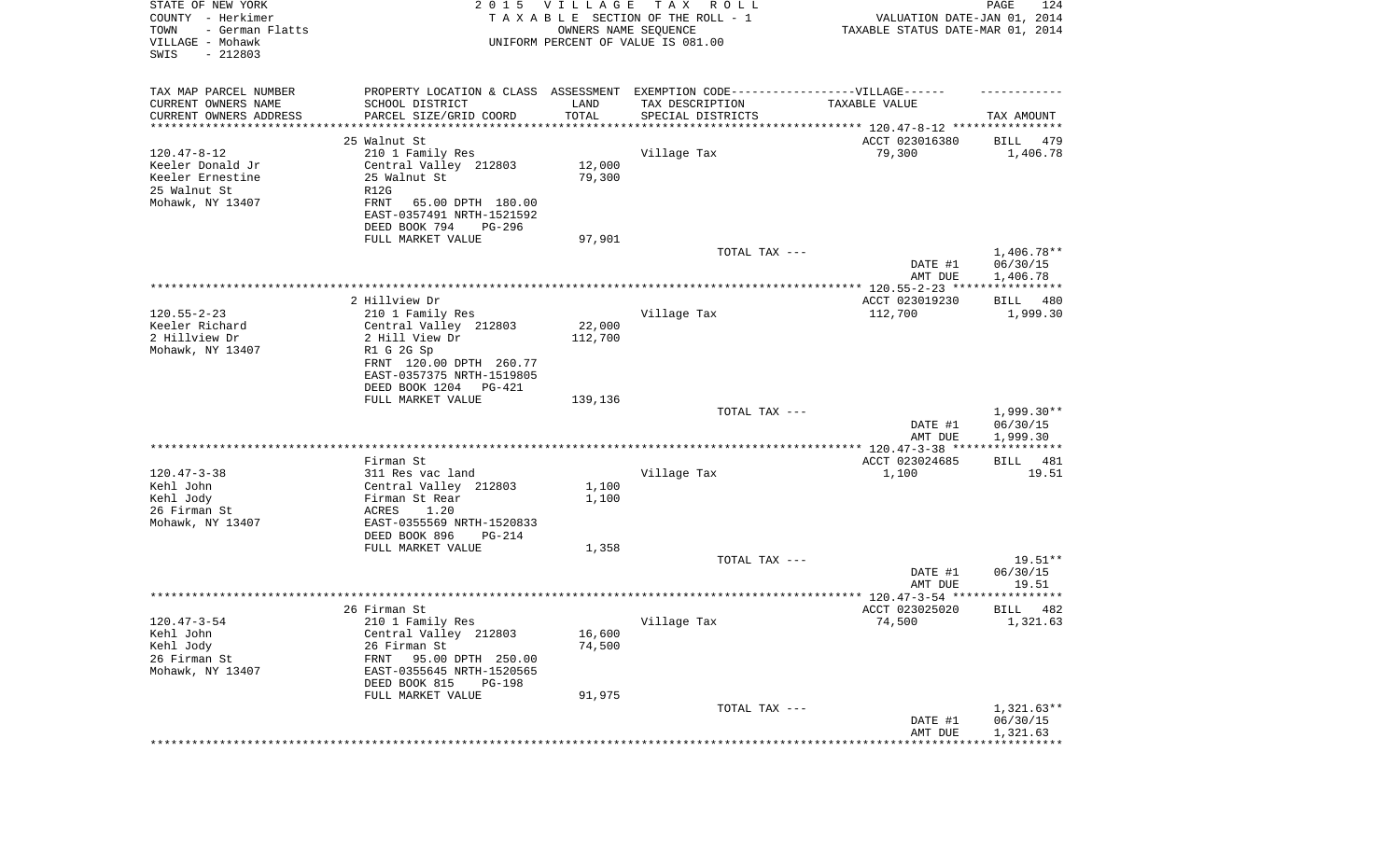| STATE OF NEW YORK<br>COUNTY - Herkimer<br>TOWN<br>- German Flatts<br>VILLAGE - Mohawk<br>SWIS<br>$-212803$ | 2 0 1 5                                               | <b>VILLAGE</b>  | T A X<br>R O L L<br>TAXABLE SECTION OF THE ROLL - 1<br>OWNERS NAME SEQUENCE<br>UNIFORM PERCENT OF VALUE IS 081.00 | VALUATION DATE-JAN 01, 2014<br>TAXABLE STATUS DATE-MAR 01, 2014 | PAGE<br>125              |
|------------------------------------------------------------------------------------------------------------|-------------------------------------------------------|-----------------|-------------------------------------------------------------------------------------------------------------------|-----------------------------------------------------------------|--------------------------|
| TAX MAP PARCEL NUMBER                                                                                      | PROPERTY LOCATION & CLASS ASSESSMENT                  |                 | EXEMPTION CODE------------------VILLAGE------                                                                     |                                                                 |                          |
| CURRENT OWNERS NAME<br>CURRENT OWNERS ADDRESS                                                              | SCHOOL DISTRICT<br>PARCEL SIZE/GRID COORD             | LAND<br>TOTAL   | TAX DESCRIPTION<br>SPECIAL DISTRICTS                                                                              | TAXABLE VALUE                                                   | TAX AMOUNT               |
| ***********************                                                                                    | ************************                              |                 |                                                                                                                   |                                                                 |                          |
|                                                                                                            | 12 Henry St                                           |                 |                                                                                                                   | ACCT 023018870                                                  | BILL<br>483              |
| $120.55 - 2 - 5$                                                                                           | 210 1 Family Res                                      |                 | Village Tax                                                                                                       | 73,100                                                          | 1,296.79                 |
| Kelly Briana                                                                                               | Central Valley 212803                                 | 13,200          |                                                                                                                   |                                                                 |                          |
| 12 Henry St<br>Mohawk, NY 13407                                                                            | 12 Henry St<br>S R1 1G                                | 73,100          |                                                                                                                   |                                                                 |                          |
|                                                                                                            | FRNT<br>90.00 DPTH 120.00                             |                 |                                                                                                                   |                                                                 |                          |
|                                                                                                            | EAST-0357142 NRTH-1520333                             |                 |                                                                                                                   |                                                                 |                          |
|                                                                                                            | DEED BOOK 1182 PG-609                                 |                 |                                                                                                                   |                                                                 |                          |
|                                                                                                            | FULL MARKET VALUE                                     | 90,247          | TOTAL TAX ---                                                                                                     |                                                                 | 1,296.79**               |
|                                                                                                            |                                                       |                 |                                                                                                                   | DATE #1<br>AMT DUE                                              | 06/30/15<br>1,296.79     |
|                                                                                                            |                                                       |                 |                                                                                                                   |                                                                 |                          |
|                                                                                                            | 14 W Main St                                          |                 |                                                                                                                   | ACCT 023001770                                                  | BILL 484                 |
| $120.39 - 3 - 8$                                                                                           | 481 Att row bldg                                      |                 | Village Tax                                                                                                       | 60,000                                                          | 1,064.40                 |
| Kelly Green LLC<br>31 Apache Ridge Rd                                                                      | Central Valley 212803<br>14 W Main St N               | 6,400<br>60,000 |                                                                                                                   |                                                                 |                          |
| Sante Fe, NM 87505                                                                                         | FRNT<br>27.00 DPTH 128.00                             |                 |                                                                                                                   |                                                                 |                          |
|                                                                                                            | EAST-0357107 NRTH-1522550                             |                 |                                                                                                                   |                                                                 |                          |
|                                                                                                            | DEED BOOK 1217<br>PG-355                              |                 |                                                                                                                   |                                                                 |                          |
|                                                                                                            | FULL MARKET VALUE                                     | 74,074          | TOTAL TAX ---                                                                                                     |                                                                 | $1,064.40**$             |
|                                                                                                            |                                                       |                 |                                                                                                                   | DATE #1<br>AMT DUE                                              | 06/30/15<br>1,064.40     |
|                                                                                                            |                                                       |                 |                                                                                                                   | **************** 120.47-9-1 ******************                  |                          |
|                                                                                                            | 30-32 Michigan St                                     |                 |                                                                                                                   | ACCT 023011400                                                  | BILL 485                 |
| $120.47 - 9 - 1$<br>Kelly James                                                                            | 220 2 Family Res<br>Central Valley 212803             | 6,500           | Village Tax                                                                                                       | 34,800                                                          | 617.35                   |
| Kelly Joseph                                                                                               | 30-32 Michigan                                        | 34,800          |                                                                                                                   |                                                                 |                          |
| 15 Rocket Dr                                                                                               | S R2                                                  |                 |                                                                                                                   |                                                                 |                          |
| Islip Terrace, NY 11752                                                                                    | 60x70                                                 |                 |                                                                                                                   |                                                                 |                          |
|                                                                                                            | 60.00 DPTH<br>FRNT<br>60.00                           |                 |                                                                                                                   |                                                                 |                          |
|                                                                                                            | EAST-0357963 NRTH-1522063<br>DEED BOOK 1310<br>PG-441 |                 |                                                                                                                   |                                                                 |                          |
|                                                                                                            | FULL MARKET VALUE                                     | 42,963          |                                                                                                                   |                                                                 |                          |
|                                                                                                            |                                                       |                 | TOTAL TAX ---                                                                                                     |                                                                 | $617.35**$               |
|                                                                                                            |                                                       |                 |                                                                                                                   | DATE #1                                                         | 06/30/15                 |
|                                                                                                            |                                                       |                 |                                                                                                                   | AMT DUE                                                         | 617.35                   |
|                                                                                                            | 30 Grove St                                           |                 |                                                                                                                   | ACCT 023027420                                                  | BILL 486                 |
| $120.47 - 4 - 16$                                                                                          | 210 1 Family Res                                      |                 | Village Tax                                                                                                       | 53,000                                                          | 940.22                   |
| Kennedy John                                                                                               | Central Valley 212803                                 | 9,300           | XC491 Water relevy                                                                                                | 396.85 MT M                                                     | 396.85                   |
| 2706 State Route 28                                                                                        | 30 Grove St                                           | 53,000          |                                                                                                                   |                                                                 |                          |
| Mohawk, NY 13407                                                                                           | W R1 3G<br>FRNT<br>60.00 DPTH 120.00                  |                 |                                                                                                                   |                                                                 |                          |
|                                                                                                            | EAST-0356332 NRTH-1521252                             |                 |                                                                                                                   |                                                                 |                          |
|                                                                                                            | DEED BOOK 1148<br>PG-944                              |                 |                                                                                                                   |                                                                 |                          |
|                                                                                                            | FULL MARKET VALUE                                     | 65,432          |                                                                                                                   |                                                                 |                          |
|                                                                                                            |                                                       |                 | TOTAL TAX ---                                                                                                     | DATE #1                                                         | $1,337.07**$<br>06/30/15 |
|                                                                                                            |                                                       |                 |                                                                                                                   | AMT DUE                                                         | 1,337.07                 |
|                                                                                                            |                                                       |                 |                                                                                                                   | ******************                                              | * * * * * * * * * * * *  |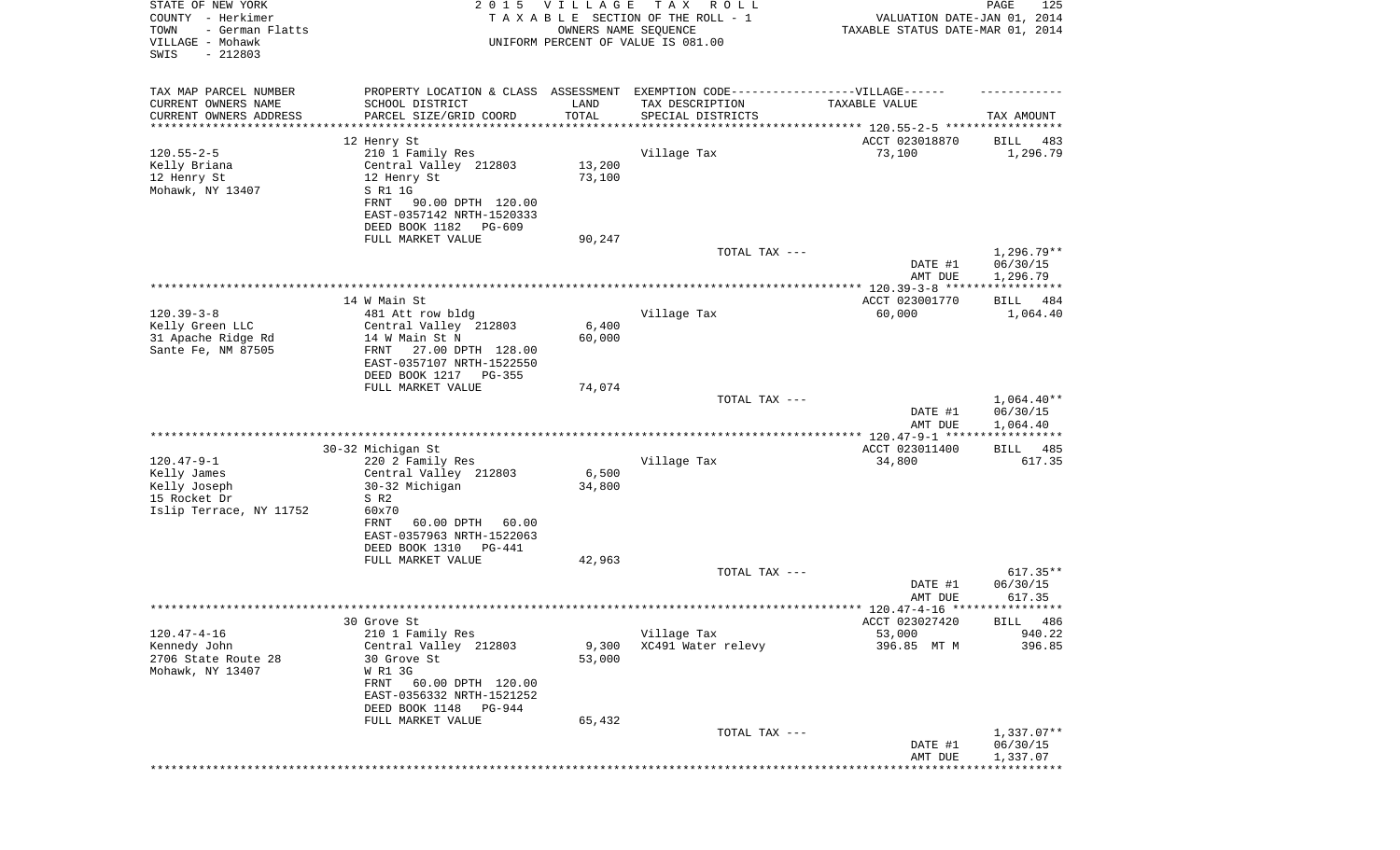| STATE OF NEW YORK<br>COUNTY - Herkimer<br>TOWN<br>- German Flatts<br>VILLAGE - Mohawk<br>SWIS<br>$-212803$ | 2 0 1 5                                                | VILLAGE | TAX ROLL<br>TAXABLE SECTION OF THE ROLL - 1<br>OWNERS NAME SEQUENCE<br>UNIFORM PERCENT OF VALUE IS 081.00 | VALUATION DATE-JAN 01, 2014<br>TAXABLE STATUS DATE-MAR 01, 2014 | PAGE<br>126                    |
|------------------------------------------------------------------------------------------------------------|--------------------------------------------------------|---------|-----------------------------------------------------------------------------------------------------------|-----------------------------------------------------------------|--------------------------------|
| TAX MAP PARCEL NUMBER<br>CURRENT OWNERS NAME                                                               | SCHOOL DISTRICT                                        | LAND    | PROPERTY LOCATION & CLASS ASSESSMENT EXEMPTION CODE----------------VILLAGE------<br>TAX DESCRIPTION       | TAXABLE VALUE                                                   |                                |
| CURRENT OWNERS ADDRESS                                                                                     | PARCEL SIZE/GRID COORD                                 | TOTAL   | SPECIAL DISTRICTS                                                                                         |                                                                 | TAX AMOUNT                     |
| **********************                                                                                     | 5 Pettingill St                                        |         |                                                                                                           |                                                                 |                                |
| $120.46 - 2 - 40$                                                                                          | 210 1 Family Res                                       |         | Village Tax                                                                                               | ACCT 023031500<br>47,000                                        | BILL<br>487<br>833.78          |
| Kennedy Stuart                                                                                             | Central Valley 212803                                  | 8,100   |                                                                                                           |                                                                 |                                |
| 5 Pettingill St                                                                                            | 5 Pettingill St                                        | 47,000  |                                                                                                           |                                                                 |                                |
| Mohawk, NY 13407                                                                                           | 75.00 DPTH<br>FRNT<br>82.60<br>ACRES<br>0.14           |         |                                                                                                           |                                                                 |                                |
|                                                                                                            | EAST-0353965 NRTH-1521648                              |         |                                                                                                           |                                                                 |                                |
|                                                                                                            | DEED BOOK 874<br>PG-104                                |         |                                                                                                           |                                                                 |                                |
|                                                                                                            | FULL MARKET VALUE                                      | 58,025  | TOTAL TAX ---                                                                                             |                                                                 | 833.78**                       |
|                                                                                                            |                                                        |         |                                                                                                           | DATE #1                                                         | 06/30/15                       |
|                                                                                                            |                                                        |         |                                                                                                           | AMT DUE                                                         | 833.78                         |
|                                                                                                            | 9 Steele St                                            |         |                                                                                                           |                                                                 | 488                            |
| $120.47 - 1 - 48$                                                                                          | 210 1 Family Res                                       |         | VET COM V 41137                                                                                           | ACCT 023029100<br>11,925                                        | BILL                           |
| Kenyon Fred                                                                                                | Central Valley 212803                                  | 7,500   | Village Tax                                                                                               | 39,375                                                          | 698.51                         |
| Kenyon Susan                                                                                               | 9 Steele St E                                          | 51,300  |                                                                                                           |                                                                 |                                |
| 9 Steele St<br>Mohawk, NY 13407                                                                            | FRNT<br>40.00 DPTH 157.60<br>EAST-0355078 NRTH-1521805 |         |                                                                                                           |                                                                 |                                |
|                                                                                                            | DEED BOOK 00596 PG-00482                               |         |                                                                                                           |                                                                 |                                |
|                                                                                                            | FULL MARKET VALUE                                      | 63,333  |                                                                                                           |                                                                 |                                |
|                                                                                                            |                                                        |         | TOTAL TAX ---                                                                                             | DATE #1<br>AMT DUE                                              | 698.51**<br>06/30/15<br>698.51 |
|                                                                                                            |                                                        |         |                                                                                                           | ************* 120.55-1-46 *****************                     |                                |
| $120.55 - 1 - 46$                                                                                          | 14 Bushnell St                                         |         | VET COM V 41137                                                                                           | ACCT 023022470                                                  | BILL<br>489                    |
| Kenyon Fred P Betty J                                                                                      | 210 1 Family Res<br>Central Valley 212803              | 12,200  | Village Tax                                                                                               | 11,925<br>56,535                                                | 1,002.93                       |
| 14 Bushnell St                                                                                             | 14 Bushnell St                                         | 68,460  |                                                                                                           |                                                                 |                                |
| Mohawk, NY 13407                                                                                           | N R1 1G                                                |         |                                                                                                           |                                                                 |                                |
|                                                                                                            | 100x105<br>89.00 DPTH 105.00<br>FRNT                   |         |                                                                                                           |                                                                 |                                |
|                                                                                                            | EAST-0355980 NRTH-1519651                              |         |                                                                                                           |                                                                 |                                |
|                                                                                                            | DEED BOOK 00429 PG-00584                               |         |                                                                                                           |                                                                 |                                |
|                                                                                                            | FULL MARKET VALUE                                      | 84,519  | TOTAL TAX ---                                                                                             |                                                                 | $1,002.93**$                   |
|                                                                                                            |                                                        |         |                                                                                                           | DATE #1                                                         | 06/30/15                       |
|                                                                                                            |                                                        |         |                                                                                                           | AMT DUE                                                         | 1,002.93                       |
|                                                                                                            | 50 Walnut St                                           |         |                                                                                                           | ACCT 023017610                                                  | BILL 490                       |
| $120.47 - 7 - 42$                                                                                          | 210 1 Family Res                                       |         | Village Tax                                                                                               | 49,500                                                          | 878.13                         |
| King Marcia                                                                                                | Central Valley 212803                                  | 11,200  |                                                                                                           |                                                                 |                                |
| 50 Walnut St<br>Mohawk, NY 13407                                                                           | 50 Walnut St<br>W R1 2G                                | 49,500  |                                                                                                           |                                                                 |                                |
|                                                                                                            | FRNT<br>70.00 DPTH 150.00                              |         |                                                                                                           |                                                                 |                                |
|                                                                                                            | EAST-0357091 NRTH-1520947                              |         |                                                                                                           |                                                                 |                                |
|                                                                                                            | DEED BOOK 788<br>PG-286                                |         |                                                                                                           |                                                                 |                                |
|                                                                                                            | FULL MARKET VALUE                                      | 61,111  | TOTAL TAX ---                                                                                             |                                                                 | 878.13**                       |
|                                                                                                            |                                                        |         |                                                                                                           | DATE #1                                                         | 06/30/15                       |
|                                                                                                            |                                                        |         |                                                                                                           | AMT DUE                                                         | 878.13<br>**********           |
|                                                                                                            |                                                        |         |                                                                                                           |                                                                 |                                |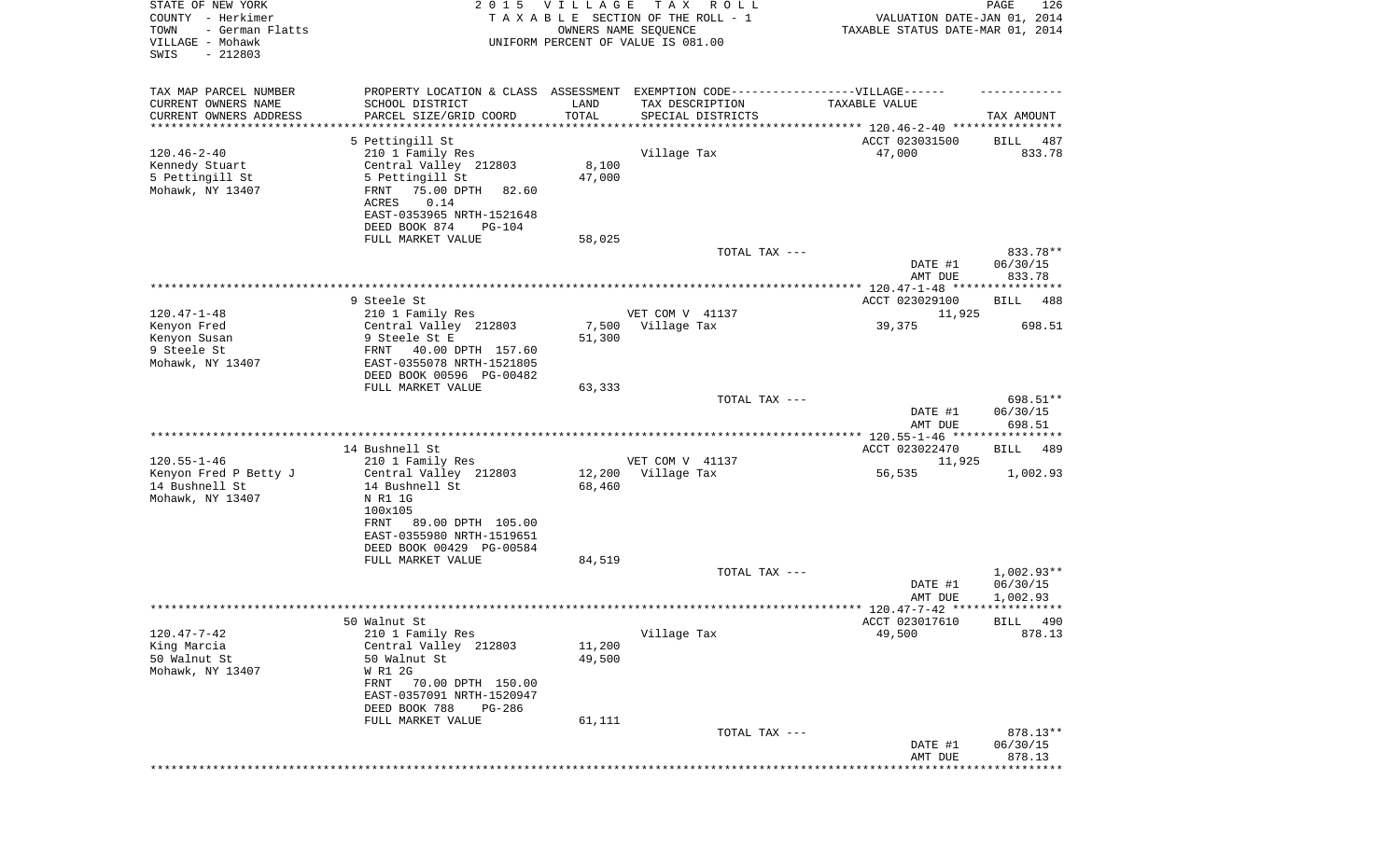| STATE OF NEW YORK<br>COUNTY - Herkimer<br>- German Flatts<br>TOWN<br>VILLAGE - Mohawk<br>SWIS<br>$-212803$ |                                           | 2015 VILLAGE<br>OWNERS NAME SEQUENCE | TAX ROLL<br>TAXABLE SECTION OF THE ROLL - 1<br>UNIFORM PERCENT OF VALUE IS 081.00 | VALUATION DATE-JAN 01, 2014<br>TAXABLE STATUS DATE-MAR 01, 2014 | PAGE<br>127        |
|------------------------------------------------------------------------------------------------------------|-------------------------------------------|--------------------------------------|-----------------------------------------------------------------------------------|-----------------------------------------------------------------|--------------------|
| TAX MAP PARCEL NUMBER                                                                                      |                                           |                                      | PROPERTY LOCATION & CLASS ASSESSMENT EXEMPTION CODE-----------------VILLAGE------ |                                                                 |                    |
| CURRENT OWNERS NAME<br>CURRENT OWNERS ADDRESS                                                              | SCHOOL DISTRICT<br>PARCEL SIZE/GRID COORD | LAND<br>TOTAL                        | TAX DESCRIPTION<br>SPECIAL DISTRICTS                                              | TAXABLE VALUE                                                   | TAX AMOUNT         |
| *********************                                                                                      | *******************                       | **********                           | ********************************* 120.55-1-6 *****************                    |                                                                 |                    |
|                                                                                                            | 11 Marmet St                              |                                      |                                                                                   | ACCT 023023580                                                  | BILL<br>491        |
| $120.55 - 1 - 6$                                                                                           | 210 1 Family Res                          |                                      | Village Tax                                                                       | 79,800                                                          | 1,415.65           |
| Kirsteuer Donald                                                                                           | Central Valley 212803                     | 12,600                               |                                                                                   |                                                                 |                    |
| 24 Norwood Ave                                                                                             | 11 Marmet St                              | 79,800                               |                                                                                   |                                                                 |                    |
| Clifton, NJ 07011                                                                                          | S R1 1G                                   |                                      |                                                                                   |                                                                 |                    |
|                                                                                                            | Life Use A Labaro                         |                                      |                                                                                   |                                                                 |                    |
|                                                                                                            | FRNT 100.00 DPTH 105.00                   |                                      |                                                                                   |                                                                 |                    |
|                                                                                                            | EAST-0356196 NRTH-1520189                 |                                      |                                                                                   |                                                                 |                    |
|                                                                                                            | DEED BOOK 1324 PG-830                     |                                      |                                                                                   |                                                                 |                    |
|                                                                                                            | FULL MARKET VALUE                         | 98,519                               |                                                                                   |                                                                 |                    |
|                                                                                                            |                                           |                                      | TOTAL TAX ---                                                                     |                                                                 | $1,415.65**$       |
|                                                                                                            |                                           |                                      |                                                                                   | DATE #1                                                         | 06/30/15           |
|                                                                                                            |                                           |                                      |                                                                                   | AMT DUE                                                         | 1,415.65           |
|                                                                                                            |                                           |                                      |                                                                                   |                                                                 |                    |
|                                                                                                            | 59 W Main St                              |                                      |                                                                                   | ACCT 186986                                                     | 492<br>BILL        |
| $120.47 - 3 - 8$                                                                                           | 210 1 Family Res                          |                                      | Village Tax                                                                       | 54,000                                                          | 957.96             |
| Klosner Jacqueline                                                                                         | Central Valley 212803                     | 11,900                               |                                                                                   |                                                                 |                    |
| 59 W Main St                                                                                               | 59 W Main St                              | 54,000                               |                                                                                   |                                                                 |                    |
| Mohawk, NY 13407                                                                                           | 58.00 DPTH 120.00<br>FRNT                 |                                      |                                                                                   |                                                                 |                    |
|                                                                                                            | EAST-0355842 NRTH-1522128                 |                                      |                                                                                   |                                                                 |                    |
| PRIOR OWNER ON 3/01/2014                                                                                   | DEED BOOK 1537 PG-759                     |                                      |                                                                                   |                                                                 |                    |
| Brandano Benny                                                                                             | FULL MARKET VALUE                         | 66,667                               |                                                                                   |                                                                 |                    |
|                                                                                                            |                                           |                                      | TOTAL TAX ---                                                                     |                                                                 | 957.96**           |
|                                                                                                            |                                           |                                      |                                                                                   | DATE #1<br>AMT DUE                                              | 06/30/15<br>957.96 |
|                                                                                                            |                                           |                                      |                                                                                   |                                                                 |                    |
|                                                                                                            | 22 Brookside Dr                           |                                      |                                                                                   | ACCT 023031410                                                  | BILL<br>493        |
| $120.47 - 1 - 76$                                                                                          | 210 1 Family Res                          |                                      | Village Tax                                                                       | 84,655                                                          | 1,501.78           |
| Knox Cornelia                                                                                              | Central Valley 212803                     | 17,200                               |                                                                                   |                                                                 |                    |
| PO Box 24                                                                                                  | 22 Brookside Dr                           | 84,655                               |                                                                                   |                                                                 |                    |
| Mohawk, NY 13407                                                                                           | FRNT<br>80.00 DPTH 150.00                 |                                      |                                                                                   |                                                                 |                    |
|                                                                                                            | EAST-0355267 NRTH-1520743                 |                                      |                                                                                   |                                                                 |                    |
|                                                                                                            | DEED BOOK 1265 PG-105                     |                                      |                                                                                   |                                                                 |                    |
|                                                                                                            | FULL MARKET VALUE                         | 104,512                              |                                                                                   |                                                                 |                    |
|                                                                                                            |                                           |                                      | TOTAL TAX ---                                                                     |                                                                 | 1,501.78**         |
|                                                                                                            |                                           |                                      |                                                                                   | DATE #1                                                         | 06/30/15           |
|                                                                                                            |                                           |                                      |                                                                                   | AMT DUE                                                         | 1,501.78           |
|                                                                                                            |                                           |                                      |                                                                                   |                                                                 | *****              |
|                                                                                                            | Brookside Dr                              |                                      |                                                                                   |                                                                 | 494<br>BILL        |
| $120.47 - 1 - 77.3$                                                                                        | 311 Res vac land                          |                                      | Village Tax                                                                       | 5,700                                                           | 101.12             |
| Knox Cornelia                                                                                              | Central Valley 212803                     | 5,700                                |                                                                                   |                                                                 |                    |
| PO Box 24                                                                                                  | Brookside Dr                              | 5,700                                |                                                                                   |                                                                 |                    |
| Mohawk, NY 13407                                                                                           | FRNT 222.90 DPTH 150.00                   |                                      |                                                                                   |                                                                 |                    |
|                                                                                                            | EAST-0355257 NRTH-1520899                 |                                      |                                                                                   |                                                                 |                    |
|                                                                                                            | DEED BOOK 1265 PG-105                     |                                      |                                                                                   |                                                                 |                    |
|                                                                                                            | FULL MARKET VALUE                         | 7,037                                |                                                                                   |                                                                 |                    |
|                                                                                                            |                                           |                                      | TOTAL TAX ---                                                                     |                                                                 | 101.12**           |
|                                                                                                            |                                           |                                      |                                                                                   | DATE #1                                                         | 06/30/15           |
|                                                                                                            |                                           |                                      |                                                                                   | AMT DUE                                                         | 101.12             |
|                                                                                                            |                                           |                                      |                                                                                   | ***************************                                     |                    |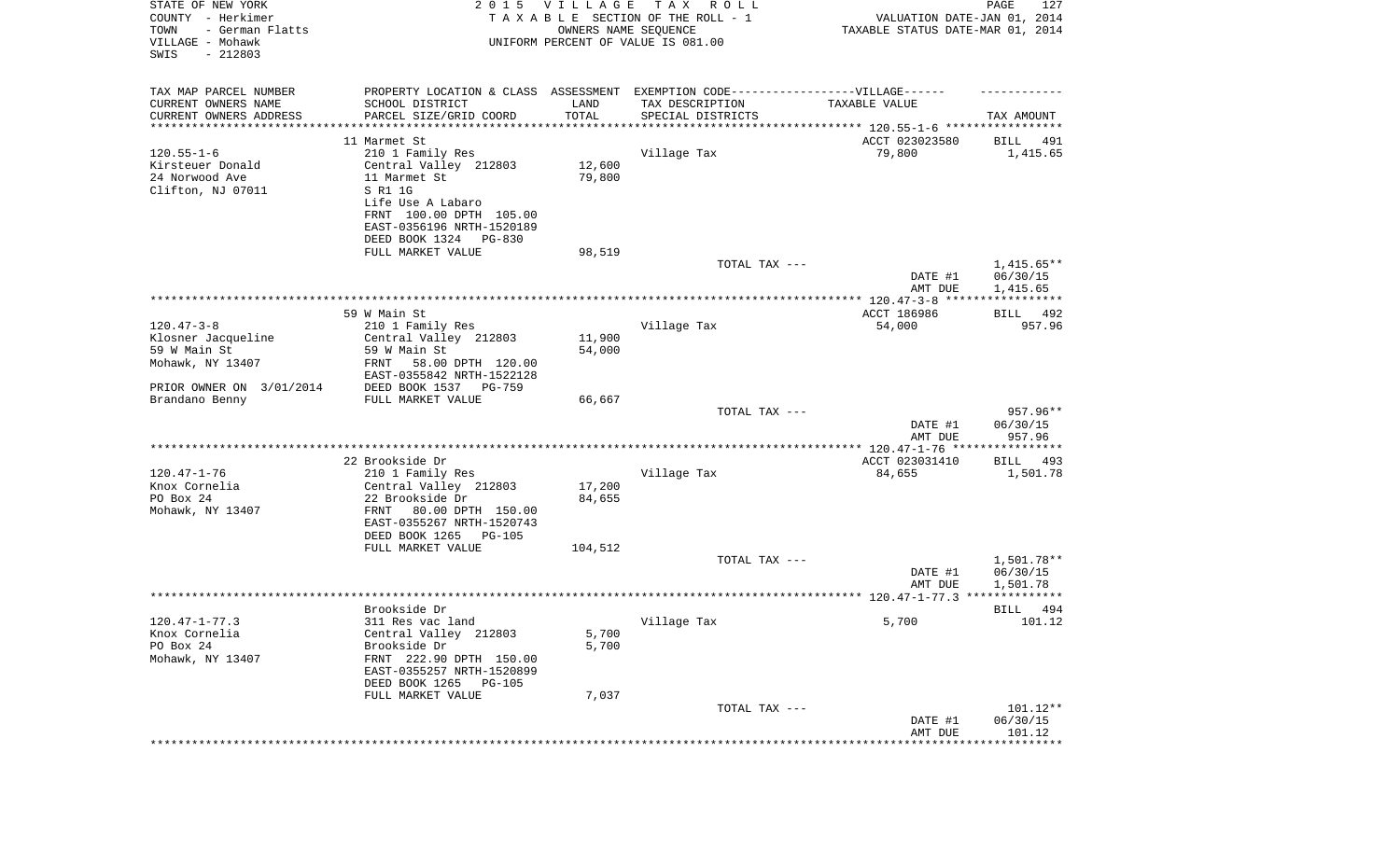| STATE OF NEW YORK<br>COUNTY - Herkimer<br>- German Flatts<br>TOWN<br>VILLAGE - Mohawk<br>SWIS<br>$-212803$ |                                           | 2015 VILLAGE<br>OWNERS NAME SEQUENCE | T A X<br>R O L L<br>TAXABLE SECTION OF THE ROLL - 1<br>UNIFORM PERCENT OF VALUE IS 081.00 | VALUATION DATE-JAN 01, 2014<br>TAXABLE STATUS DATE-MAR 01, 2014 | PAGE<br>128          |
|------------------------------------------------------------------------------------------------------------|-------------------------------------------|--------------------------------------|-------------------------------------------------------------------------------------------|-----------------------------------------------------------------|----------------------|
| TAX MAP PARCEL NUMBER                                                                                      |                                           |                                      | PROPERTY LOCATION & CLASS ASSESSMENT EXEMPTION CODE----------------VILLAGE------          |                                                                 |                      |
| CURRENT OWNERS NAME<br>CURRENT OWNERS ADDRESS                                                              | SCHOOL DISTRICT<br>PARCEL SIZE/GRID COORD | LAND<br>TOTAL                        | TAX DESCRIPTION<br>SPECIAL DISTRICTS                                                      | TAXABLE VALUE                                                   | TAX AMOUNT           |
| ********************                                                                                       |                                           |                                      |                                                                                           |                                                                 |                      |
|                                                                                                            | 3 Church St                               |                                      |                                                                                           | ACCT 023014400                                                  | BILL<br>495          |
| $120.47 - 9 - 3$                                                                                           | 220 2 Family Res                          |                                      | Village Tax                                                                               | 32,440                                                          | 575.49               |
| Kolar Kimberley                                                                                            | Central Valley 212803                     | 6,100                                | XC491 Water relevy                                                                        | 637.77 MT M                                                     | 637.77               |
| 3 Church St                                                                                                | 3 Church St                               | 32,440                               |                                                                                           |                                                                 |                      |
| Mohawk, NY 13407                                                                                           | E R2<br><b>FRNT</b><br>53.00 DPTH 60.00   |                                      |                                                                                           |                                                                 |                      |
|                                                                                                            | EAST-0357948 NRTH-1522008                 |                                      |                                                                                           |                                                                 |                      |
|                                                                                                            | DEED BOOK 1392 PG-853                     |                                      |                                                                                           |                                                                 |                      |
|                                                                                                            | FULL MARKET VALUE                         | 40,049                               |                                                                                           |                                                                 |                      |
|                                                                                                            |                                           |                                      | TOTAL TAX ---                                                                             |                                                                 | $1,213.26**$         |
|                                                                                                            |                                           |                                      |                                                                                           | DATE #1                                                         | 06/30/15             |
|                                                                                                            |                                           |                                      |                                                                                           | AMT DUE                                                         | 1,213.26             |
|                                                                                                            |                                           |                                      |                                                                                           |                                                                 |                      |
| $120.46 - 2 - 34$                                                                                          | 3 Newton St<br>210 1 Family Res           |                                      | Village Tax                                                                               | ACCT 023031710<br>40,700                                        | BILL 496<br>722.02   |
| Kraszewski Stanley                                                                                         | Central Valley 212803                     | 10,600                               | XC491 Water relevy                                                                        | 579.81 MT M                                                     | 579.81               |
| PO Box 262                                                                                                 | 3 Newton St                               | 40,700                               |                                                                                           |                                                                 |                      |
| Mohawk, NY 13407                                                                                           | 90.00 DPTH 120.00<br>FRNT                 |                                      |                                                                                           |                                                                 |                      |
|                                                                                                            | EAST-0353759 NRTH-1521501                 |                                      |                                                                                           |                                                                 |                      |
|                                                                                                            | DEED BOOK 909<br>$PG-328$                 |                                      |                                                                                           |                                                                 |                      |
|                                                                                                            | FULL MARKET VALUE                         | 50,247                               |                                                                                           |                                                                 |                      |
|                                                                                                            |                                           |                                      | TOTAL TAX ---                                                                             |                                                                 | $1,301.83**$         |
|                                                                                                            |                                           |                                      |                                                                                           | DATE #1<br>AMT DUE                                              | 06/30/15<br>1,301.83 |
|                                                                                                            |                                           |                                      |                                                                                           | ************** 120.47-8-28 *****************                    |                      |
|                                                                                                            | 61 Walnut St                              |                                      |                                                                                           | ACCT 023016830                                                  | BILL<br>497          |
| $120.47 - 8 - 28$                                                                                          | 210 1 Family Res                          |                                      | Village Tax                                                                               | 55,948                                                          | 992.52               |
| Kryshchuk Chester                                                                                          | Central Valley 212803                     | 10,300                               |                                                                                           |                                                                 |                      |
| Countryman Diana                                                                                           | 61 Walnut St E                            | 55,948                               |                                                                                           |                                                                 |                      |
| 61 Walnut St                                                                                               | R1                                        |                                      |                                                                                           |                                                                 |                      |
| Mohawk, NY 13407                                                                                           | 60x155<br>60.00 DPTH 150.00<br>FRNT       |                                      |                                                                                           |                                                                 |                      |
|                                                                                                            | EAST-0357248 NRTH-1520784                 |                                      |                                                                                           |                                                                 |                      |
|                                                                                                            | DEED BOOK 00651 PG-00792                  |                                      |                                                                                           |                                                                 |                      |
|                                                                                                            | FULL MARKET VALUE                         | 69,072                               |                                                                                           |                                                                 |                      |
|                                                                                                            |                                           |                                      | TOTAL TAX ---                                                                             |                                                                 | 992.52**             |
|                                                                                                            |                                           |                                      |                                                                                           | DATE #1                                                         | 06/30/15             |
|                                                                                                            |                                           |                                      |                                                                                           | AMT DUE                                                         | 992.52               |
|                                                                                                            |                                           |                                      |                                                                                           | ACCT 023001230                                                  | BILL 498             |
| $120.39 - 2 - 1$                                                                                           | 16 N Richfield St<br>210 1 Family Res     |                                      | Village Tax                                                                               | 47,700                                                          | 846.20               |
| Kubecka Barbara                                                                                            | Central Valley 212803                     | 5,500                                |                                                                                           |                                                                 |                      |
| Ray Majewicz                                                                                               | 16 N Richfield                            | 47,700                               |                                                                                           |                                                                 |                      |
| PO Box 64                                                                                                  | 66.52 DPTH<br>FRNT<br>66.36               |                                      |                                                                                           |                                                                 |                      |
| Herkimer, NY 13350                                                                                         | EAST-0356514 NRTH-1522890                 |                                      |                                                                                           |                                                                 |                      |
|                                                                                                            | DEED BOOK 1200<br>PG-396                  |                                      |                                                                                           |                                                                 |                      |
|                                                                                                            | FULL MARKET VALUE                         | 58,889                               |                                                                                           |                                                                 |                      |
|                                                                                                            |                                           |                                      | TOTAL TAX ---                                                                             | DATE #1                                                         | 846.20**<br>06/30/15 |
|                                                                                                            |                                           |                                      |                                                                                           | AMT DUE                                                         | 846.20               |
|                                                                                                            |                                           |                                      |                                                                                           |                                                                 |                      |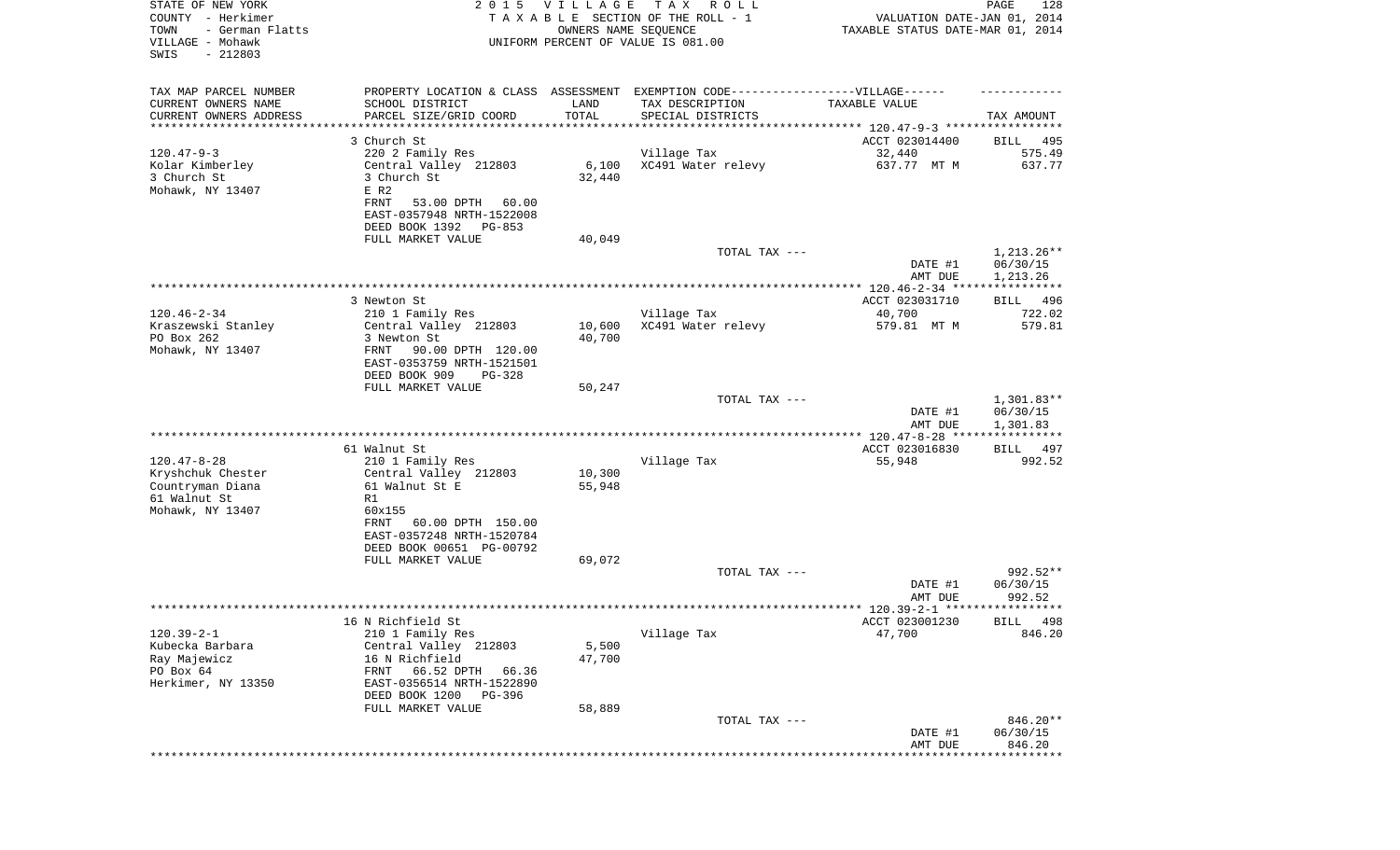| STATE OF NEW YORK<br>COUNTY - Herkimer<br>TOWN<br>- German Flatts<br>VILLAGE - Mohawk | 2 0 1 5                                                                           | VILLAGE<br>OWNERS NAME SEQUENCE | T A X<br>R O L L<br>TAXABLE SECTION OF THE ROLL - 1<br>UNIFORM PERCENT OF VALUE IS 081.00 | VALUATION DATE-JAN 01, 2014<br>TAXABLE STATUS DATE-MAR 01, 2014 | PAGE<br>129        |
|---------------------------------------------------------------------------------------|-----------------------------------------------------------------------------------|---------------------------------|-------------------------------------------------------------------------------------------|-----------------------------------------------------------------|--------------------|
| SWIS<br>$-212803$                                                                     |                                                                                   |                                 |                                                                                           |                                                                 |                    |
| TAX MAP PARCEL NUMBER                                                                 | PROPERTY LOCATION & CLASS ASSESSMENT EXEMPTION CODE-----------------VILLAGE------ |                                 |                                                                                           |                                                                 |                    |
| CURRENT OWNERS NAME                                                                   | SCHOOL DISTRICT                                                                   | LAND                            | TAX DESCRIPTION                                                                           | TAXABLE VALUE                                                   |                    |
| CURRENT OWNERS ADDRESS                                                                | PARCEL SIZE/GRID COORD                                                            | TOTAL                           | SPECIAL DISTRICTS                                                                         |                                                                 | TAX AMOUNT         |
| *********************                                                                 | *********************                                                             | * * * * * * * * * * *           |                                                                                           | ********************************* 120.46-2-65 ****************  |                    |
|                                                                                       | 29 Catherine St                                                                   |                                 |                                                                                           | ACCT 190344<br>43,900                                           | 499<br>BILL        |
| $120.46 - 2 - 65$<br>LaFountain Carol                                                 | 210 1 Family Res<br>Central Valley 212803                                         | 5,600                           | Village Tax                                                                               |                                                                 | 778.79             |
| Moore Timothy                                                                         | 29 Catherine St                                                                   | 43,900                          |                                                                                           |                                                                 |                    |
| 29 Catherine St                                                                       | FRNT<br>33.70 DPTH 113.20                                                         |                                 |                                                                                           |                                                                 |                    |
| Mohawk, NY 13407                                                                      | EAST-0354349 NRTH-1521083                                                         |                                 |                                                                                           |                                                                 |                    |
|                                                                                       | DEED BOOK 1557 PG-972                                                             |                                 |                                                                                           |                                                                 |                    |
| PRIOR OWNER ON 3/01/2014                                                              | FULL MARKET VALUE                                                                 | 54,198                          |                                                                                           |                                                                 |                    |
| Gay Gerald                                                                            |                                                                                   |                                 |                                                                                           |                                                                 |                    |
|                                                                                       |                                                                                   |                                 | TOTAL TAX ---                                                                             |                                                                 | 778.79**           |
|                                                                                       |                                                                                   |                                 |                                                                                           | DATE #1<br>AMT DUE                                              | 06/30/15<br>778.79 |
|                                                                                       |                                                                                   |                                 |                                                                                           |                                                                 |                    |
|                                                                                       | 12 Fulton St                                                                      |                                 |                                                                                           | ACCT 023010410                                                  | BILL<br>500        |
| $120.40 - 2 - 34$                                                                     | 210 1 Family Res                                                                  |                                 | Village Tax                                                                               | 44,800                                                          | 794.75             |
| Lalonde Robert                                                                        | Central Valley 212803                                                             | 8,200                           |                                                                                           |                                                                 |                    |
| Lalonde Christine                                                                     | 12 Fulton St                                                                      | 44,800                          |                                                                                           |                                                                 |                    |
| 12 Fulton St                                                                          | 60.00 DPTH 103.00<br>FRNT                                                         |                                 |                                                                                           |                                                                 |                    |
| Mohawk, NY 13407                                                                      | EAST-0358355 NRTH-1522553<br>DEED BOOK 716<br>$PG-73$                             |                                 |                                                                                           |                                                                 |                    |
|                                                                                       | FULL MARKET VALUE                                                                 | 55,309                          |                                                                                           |                                                                 |                    |
|                                                                                       |                                                                                   |                                 | TOTAL TAX ---                                                                             |                                                                 | 794.75**           |
|                                                                                       |                                                                                   |                                 |                                                                                           | DATE #1                                                         | 06/30/15           |
|                                                                                       |                                                                                   |                                 |                                                                                           | AMT DUE                                                         | 794.75             |
|                                                                                       |                                                                                   |                                 |                                                                                           | ************* 120.47-9-28 *****************                     |                    |
|                                                                                       | 67 Church St                                                                      |                                 |                                                                                           | ACCT 171446                                                     | 501<br>BILL        |
| $120.47 - 9 - 28$                                                                     | 210 1 Family Res                                                                  |                                 | Village Tax                                                                               | 45,000                                                          | 798.30             |
| Lamanna Anthony<br>67 Church St                                                       | Central Valley 212803<br>67 Church St                                             | 9,500<br>45,000                 |                                                                                           |                                                                 |                    |
| Mohawk, NY 13407                                                                      | E R1 2G                                                                           |                                 |                                                                                           |                                                                 |                    |
|                                                                                       | FRNT<br>62.00 DPTH 120.00                                                         |                                 |                                                                                           |                                                                 |                    |
|                                                                                       | EAST-0357620 NRTH-1520685                                                         |                                 |                                                                                           |                                                                 |                    |
|                                                                                       | DEED BOOK 1439 PG-519                                                             |                                 |                                                                                           |                                                                 |                    |
|                                                                                       | FULL MARKET VALUE                                                                 | 55,556                          |                                                                                           |                                                                 |                    |
|                                                                                       |                                                                                   |                                 | TOTAL TAX ---                                                                             |                                                                 | 798.30**           |
|                                                                                       |                                                                                   |                                 |                                                                                           | DATE #1                                                         | 06/30/15<br>798.30 |
|                                                                                       |                                                                                   |                                 |                                                                                           | AMT DUE                                                         | * * * * * *        |
|                                                                                       | Green St                                                                          |                                 |                                                                                           | ACCT 023014370                                                  | 502<br>BILL        |
| 120.47-9-41                                                                           | 311 Res vac land                                                                  |                                 | Village Tax                                                                               | 7,900                                                           | 140.15             |
| Lamanna Anthony                                                                       | Central Valley 212803                                                             | 7,900                           |                                                                                           |                                                                 |                    |
| 67 Church St                                                                          | Green St                                                                          | 7,900                           |                                                                                           |                                                                 |                    |
| Mohawk, NY 13407                                                                      | W Vl9                                                                             |                                 |                                                                                           |                                                                 |                    |
|                                                                                       | FRNT 108.00 DPTH 115.00                                                           |                                 |                                                                                           |                                                                 |                    |
|                                                                                       | EAST-0357717 NRTH-1520621<br>DEED BOOK 1439 PG-519                                |                                 |                                                                                           |                                                                 |                    |
|                                                                                       | FULL MARKET VALUE                                                                 | 9,753                           |                                                                                           |                                                                 |                    |
|                                                                                       |                                                                                   |                                 | TOTAL TAX ---                                                                             |                                                                 | 140.15**           |
|                                                                                       |                                                                                   |                                 |                                                                                           | DATE #1                                                         | 06/30/15           |
|                                                                                       |                                                                                   |                                 |                                                                                           | AMT DUE                                                         | 140.15             |
|                                                                                       |                                                                                   |                                 |                                                                                           |                                                                 |                    |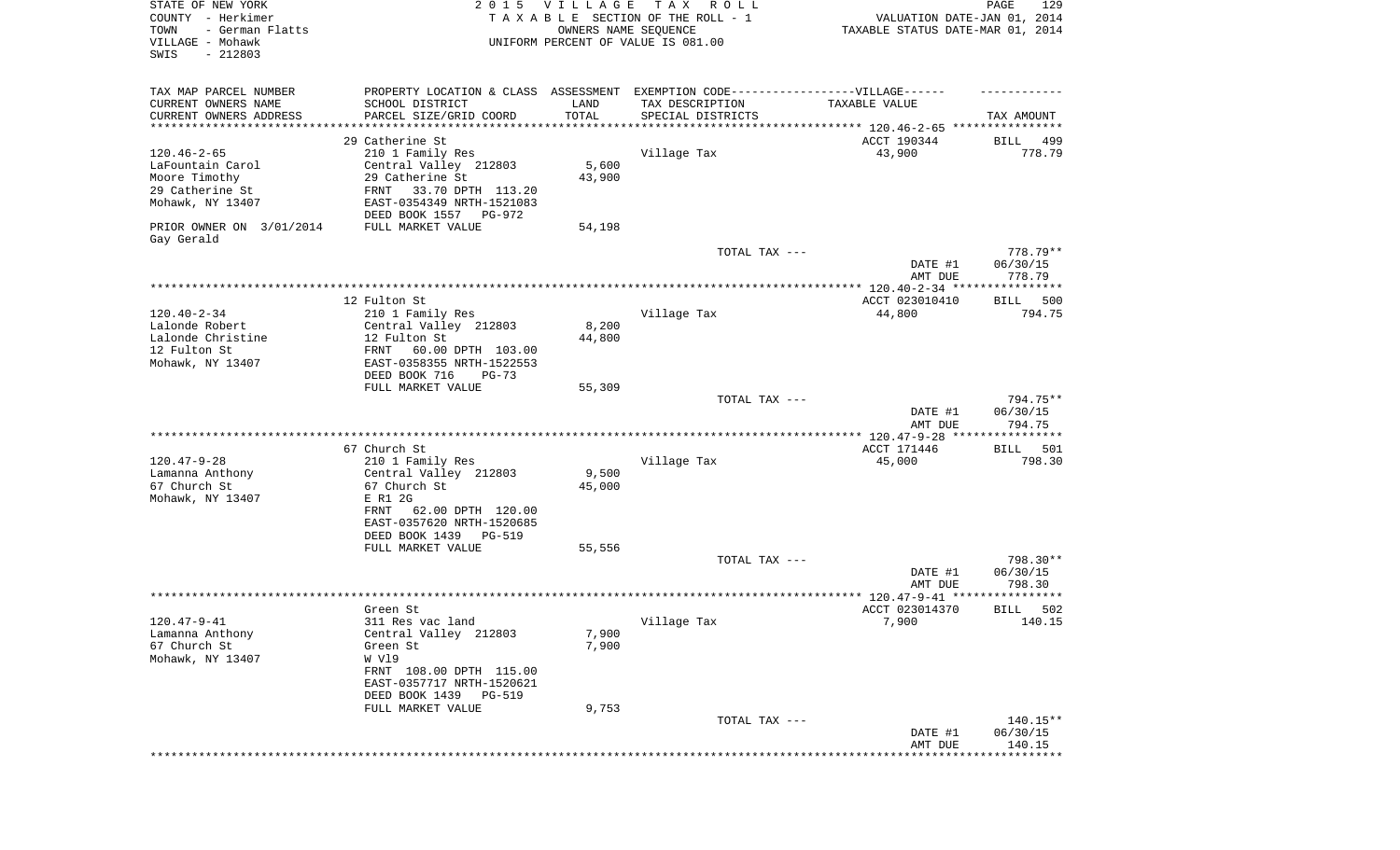| STATE OF NEW YORK<br>COUNTY - Herkimer<br>- German Flatts<br>TOWN<br>VILLAGE - Mohawk<br>SWIS<br>$-212803$ | 2 0 1 5                                                                          | VILLAGE<br>OWNERS NAME SEQUENCE | TAX ROLL<br>TAXABLE SECTION OF THE ROLL - 1<br>UNIFORM PERCENT OF VALUE IS 081.00 | VALUATION DATE-JAN 01, 2014<br>TAXABLE STATUS DATE-MAR 01, 2014 | PAGE<br>130              |
|------------------------------------------------------------------------------------------------------------|----------------------------------------------------------------------------------|---------------------------------|-----------------------------------------------------------------------------------|-----------------------------------------------------------------|--------------------------|
| TAX MAP PARCEL NUMBER                                                                                      | PROPERTY LOCATION & CLASS ASSESSMENT EXEMPTION CODE----------------VILLAGE------ |                                 |                                                                                   |                                                                 |                          |
| CURRENT OWNERS NAME                                                                                        | SCHOOL DISTRICT                                                                  | LAND                            | TAX DESCRIPTION                                                                   | TAXABLE VALUE                                                   |                          |
| CURRENT OWNERS ADDRESS<br>********************                                                             | PARCEL SIZE/GRID COORD                                                           | TOTAL<br>**********             | SPECIAL DISTRICTS                                                                 |                                                                 | TAX AMOUNT               |
|                                                                                                            | 12 Brookside Dr                                                                  |                                 |                                                                                   | ACCT 023031380                                                  | 503<br>BILL              |
| $120.47 - 1 - 60$                                                                                          | 210 1 Family Res                                                                 |                                 | Village Tax                                                                       | 124,500                                                         | 2,208.63                 |
| Lamanna Raymond                                                                                            | Central Valley 212803                                                            | 21,200                          |                                                                                   |                                                                 |                          |
| Lamanna Joanne                                                                                             | 12 Brookside Dr                                                                  | 124,500                         |                                                                                   |                                                                 |                          |
| 12 Brookside Dr                                                                                            | FRNT 160.00 DPTH 193.00                                                          |                                 |                                                                                   |                                                                 |                          |
| Mohawk, NY 13407                                                                                           | EAST-0355203 NRTH-1521310<br>DEED BOOK 672<br>PG-719                             |                                 |                                                                                   |                                                                 |                          |
|                                                                                                            | FULL MARKET VALUE                                                                | 153,704                         |                                                                                   |                                                                 |                          |
|                                                                                                            |                                                                                  |                                 | TOTAL TAX ---                                                                     | DATE #1                                                         | $2,208.63**$<br>06/30/15 |
|                                                                                                            |                                                                                  |                                 |                                                                                   | AMT DUE                                                         | 2,208.63                 |
|                                                                                                            | 13 Steele St                                                                     |                                 |                                                                                   | ACCT 023029160                                                  | 504<br>BILL              |
| $120.47 - 1 - 46$                                                                                          | 210 1 Family Res                                                                 |                                 | Village Tax                                                                       | 50,500                                                          | 895.87                   |
| Landry Laurie                                                                                              | Central Valley 212803                                                            | 6,600                           |                                                                                   |                                                                 |                          |
| 13 Steele St                                                                                               | 13 Steele St E                                                                   | 50,500                          |                                                                                   |                                                                 |                          |
| Mohawk, NY 13407                                                                                           | FRNT<br>40.00 DPTH 114.30<br>EAST-0355085 NRTH-1521723                           |                                 |                                                                                   |                                                                 |                          |
|                                                                                                            | DEED BOOK 905<br>$PG-287$<br>FULL MARKET VALUE                                   | 62,346                          |                                                                                   |                                                                 |                          |
|                                                                                                            |                                                                                  |                                 | TOTAL TAX ---                                                                     |                                                                 | 895.87**                 |
|                                                                                                            |                                                                                  |                                 |                                                                                   | DATE #1<br>AMT DUE                                              | 06/30/15<br>895.87       |
|                                                                                                            |                                                                                  |                                 |                                                                                   |                                                                 |                          |
| $120.47 - 9 - 33$                                                                                          | 21 Henry St<br>210 1 Family Res                                                  |                                 | Village Tax                                                                       | ACCT 023018720<br>65,300                                        | BILL<br>505<br>1,158.42  |
| Laporte Orbano                                                                                             | Central Valley 212803                                                            | 9,300                           |                                                                                   |                                                                 |                          |
| Laporte Ruth                                                                                               | 21 Henry St                                                                      | 65,300                          |                                                                                   |                                                                 |                          |
| 21 Henry St                                                                                                | N R1 1G                                                                          |                                 |                                                                                   |                                                                 |                          |
| Mohawk, NY 13407                                                                                           | 60.00 DPTH 120.00<br>FRNT                                                        |                                 |                                                                                   |                                                                 |                          |
|                                                                                                            | EAST-0357623 NRTH-1520383                                                        |                                 |                                                                                   |                                                                 |                          |
|                                                                                                            | DEED BOOK 673<br>$PG-825$<br>FULL MARKET VALUE                                   | 80,617                          |                                                                                   |                                                                 |                          |
|                                                                                                            |                                                                                  |                                 | TOTAL TAX ---                                                                     |                                                                 | 1,158.42**               |
|                                                                                                            |                                                                                  |                                 |                                                                                   | DATE #1                                                         | 06/30/15                 |
|                                                                                                            |                                                                                  |                                 |                                                                                   | AMT DUE                                                         | 1,158.42                 |
|                                                                                                            |                                                                                  |                                 |                                                                                   |                                                                 |                          |
| $120.47 - 5 - 10$                                                                                          | 17 S Richfield St<br>210 1 Family Res                                            |                                 |                                                                                   | ACCT 023026910                                                  | 506<br>BILL<br>1,132.43  |
| Lasher Larraine Foley                                                                                      | Central Valley 212803                                                            | 8,800                           | Village Tax                                                                       | 63,835                                                          |                          |
| 17 S Richfield St                                                                                          | 17 S Richfd St                                                                   | 63,835                          |                                                                                   |                                                                 |                          |
| Mohawk, NY 13407                                                                                           | E R1 2G                                                                          |                                 |                                                                                   |                                                                 |                          |
|                                                                                                            | FRNT<br>63.00 DPTH 102.00                                                        |                                 |                                                                                   |                                                                 |                          |
|                                                                                                            | EAST-0356678 NRTH-1521797                                                        |                                 |                                                                                   |                                                                 |                          |
|                                                                                                            | DEED BOOK 778<br>PG-696<br>FULL MARKET VALUE                                     | 78,809                          |                                                                                   |                                                                 |                          |
|                                                                                                            |                                                                                  |                                 | TOTAL TAX ---                                                                     |                                                                 | 1,132.43**               |
|                                                                                                            |                                                                                  |                                 |                                                                                   | DATE #1<br>AMT DUE                                              | 06/30/15<br>1,132.43     |
|                                                                                                            |                                                                                  |                                 |                                                                                   |                                                                 |                          |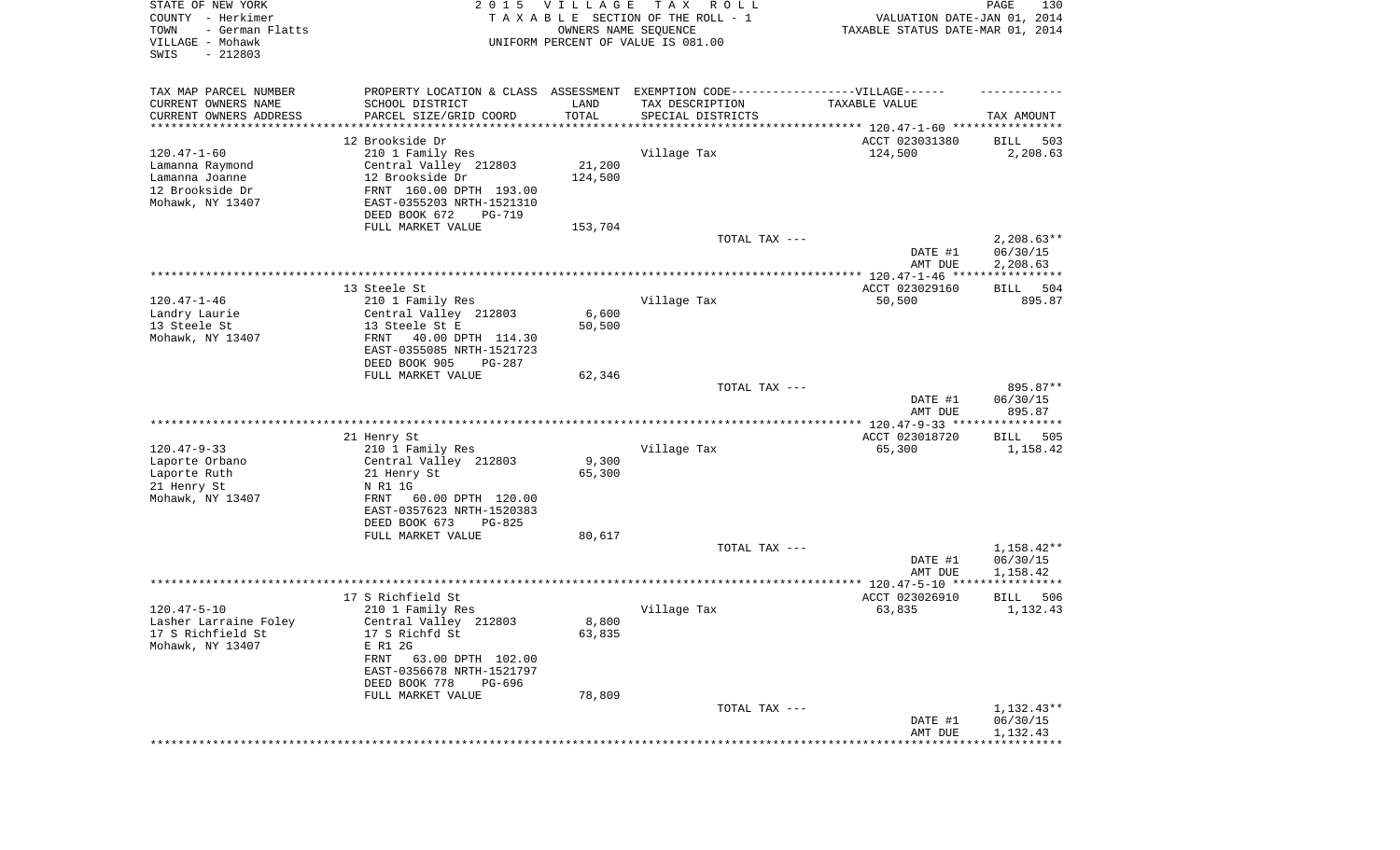| STATE OF NEW YORK<br>COUNTY - Herkimer<br>TOWN<br>- German Flatts<br>VILLAGE - Mohawk<br>$-212803$<br>SWIS | 2 0 1 5                                                                                                                            | <b>VILLAGE</b><br>OWNERS NAME SEQUENCE | TAX ROLL<br>TAXABLE SECTION OF THE ROLL - 1<br>UNIFORM PERCENT OF VALUE IS 081.00 | VALUATION DATE-JAN 01, 2014<br>TAXABLE STATUS DATE-MAR 01, 2014 | PAGE<br>131                        |
|------------------------------------------------------------------------------------------------------------|------------------------------------------------------------------------------------------------------------------------------------|----------------------------------------|-----------------------------------------------------------------------------------|-----------------------------------------------------------------|------------------------------------|
| TAX MAP PARCEL NUMBER<br>CURRENT OWNERS NAME                                                               | PROPERTY LOCATION & CLASS ASSESSMENT EXEMPTION CODE-----------------VILLAGE------<br>SCHOOL DISTRICT                               | LAND                                   | TAX DESCRIPTION                                                                   | TAXABLE VALUE                                                   |                                    |
| CURRENT OWNERS ADDRESS                                                                                     | PARCEL SIZE/GRID COORD                                                                                                             | TOTAL                                  | SPECIAL DISTRICTS                                                                 |                                                                 | TAX AMOUNT                         |
|                                                                                                            |                                                                                                                                    |                                        |                                                                                   | *********** 120.47-7-7 *************                            |                                    |
|                                                                                                            | 13 Columbia St                                                                                                                     |                                        |                                                                                   | ACCT 189115                                                     | BILL<br>507                        |
| $120.47 - 7 - 7$<br>Lawrence Kenneth Jr<br>15 Columbia St<br>Mohawk, NY 13407                              | 311 Res vac land<br>Central Valley 212803<br>13 Columbia St<br>E V19<br>50x200                                                     | 6,500<br>6,500                         | Village Tax                                                                       | 6,500                                                           | 115.31                             |
| PRIOR OWNER ON 3/01/2014<br>Hess Mary                                                                      | 50.00 DPTH 186.00<br>FRNT<br>EAST-0357260 NRTH-1522072<br>DEED BOOK 1550<br><b>PG-760</b>                                          |                                        |                                                                                   |                                                                 |                                    |
|                                                                                                            | FULL MARKET VALUE                                                                                                                  | 8,025                                  | TOTAL TAX ---                                                                     |                                                                 | $115.31**$                         |
|                                                                                                            |                                                                                                                                    |                                        |                                                                                   | DATE #1<br>AMT DUE                                              | 06/30/15<br>115.31                 |
|                                                                                                            |                                                                                                                                    |                                        |                                                                                   |                                                                 |                                    |
| $120.47 - 7 - 8$                                                                                           | 15 Columbia St<br>220 2 Family Res                                                                                                 |                                        | Village Tax                                                                       | ACCT 189115<br>82,400                                           | <b>BILL</b><br>508<br>1,461.78     |
| Lawrence Kenneth Jr<br>15 Columbia St                                                                      | Central Valley 212803<br>15 Columbia St                                                                                            | 12,800<br>82,400                       |                                                                                   |                                                                 |                                    |
| Mohawk, NY 13407                                                                                           | $E$ R2                                                                                                                             |                                        |                                                                                   |                                                                 |                                    |
| PRIOR OWNER ON 3/01/2014<br>Hess Mary                                                                      | 94x170<br>FRNT<br>94.00 DPTH 186.00<br>EAST-0357249 NRTH-1522001<br>DEED BOOK 1550<br><b>PG-760</b><br>FULL MARKET VALUE           | 101,728                                |                                                                                   |                                                                 |                                    |
|                                                                                                            |                                                                                                                                    |                                        | TOTAL TAX ---                                                                     |                                                                 | 1,461.78**                         |
|                                                                                                            |                                                                                                                                    |                                        |                                                                                   | DATE #1<br>AMT DUE                                              | 06/30/15<br>1,461.78               |
|                                                                                                            |                                                                                                                                    |                                        |                                                                                   |                                                                 |                                    |
| $120.47 - 9 - 29$                                                                                          | 69 Church St                                                                                                                       |                                        |                                                                                   | ACCT 023015150                                                  | BILL<br>509                        |
| Lawrence Kenneth Jr<br>Lawrence Sara<br>69 Church St<br>Mohawk, NY 13407                                   | 210 1 Family Res<br>Central Valley 212803<br>69 Church St<br>E R1<br>IGP<br>60.00 DPTH 120.00<br>FRNT<br>EAST-0357600 NRTH-1520632 | 9,300<br>66,200                        | Village Tax                                                                       | 66,200                                                          | 1,174.39                           |
|                                                                                                            | DEED BOOK 905<br><b>PG-417</b><br>FULL MARKET VALUE                                                                                | 81,728                                 |                                                                                   |                                                                 |                                    |
|                                                                                                            |                                                                                                                                    |                                        | TOTAL TAX ---                                                                     | DATE #1<br>AMT DUE                                              | 1,174.39**<br>06/30/15<br>1,174.39 |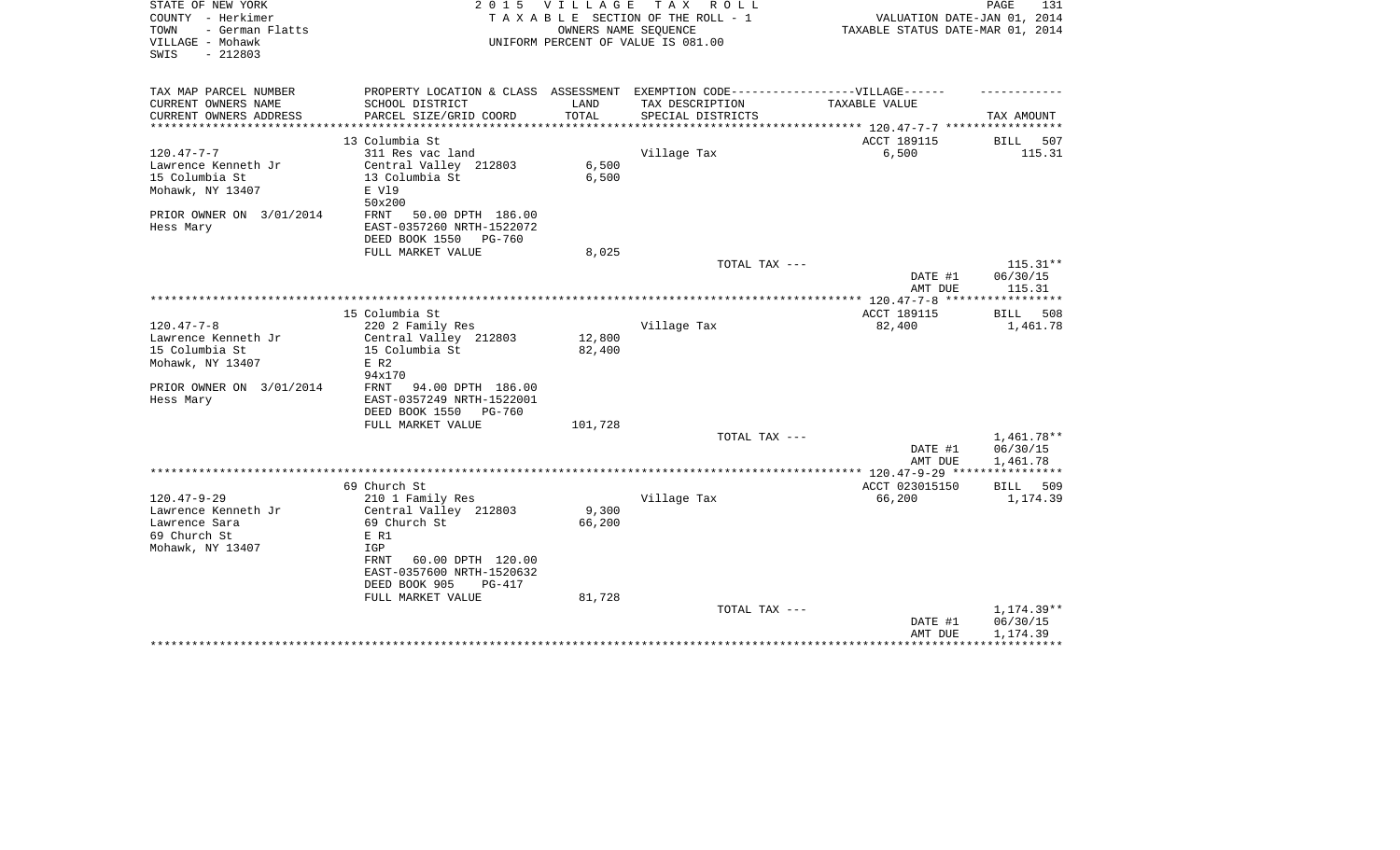| STATE OF NEW YORK<br>COUNTY - Herkimer<br>- German Flatts<br>TOWN<br>VILLAGE - Mohawk<br>SWIS<br>$-212803$ | 2 0 1 5                                                                          | V I L L A G E<br>OWNERS NAME SEQUENCE | T A X<br>R O L L<br>TAXABLE SECTION OF THE ROLL - 1<br>UNIFORM PERCENT OF VALUE IS 081.00 | VALUATION DATE-JAN 01, 2014<br>TAXABLE STATUS DATE-MAR 01, 2014 | PAGE<br>132           |
|------------------------------------------------------------------------------------------------------------|----------------------------------------------------------------------------------|---------------------------------------|-------------------------------------------------------------------------------------------|-----------------------------------------------------------------|-----------------------|
| TAX MAP PARCEL NUMBER                                                                                      | PROPERTY LOCATION & CLASS ASSESSMENT EXEMPTION CODE----------------VILLAGE------ |                                       |                                                                                           |                                                                 |                       |
| CURRENT OWNERS NAME<br>CURRENT OWNERS ADDRESS                                                              | SCHOOL DISTRICT<br>PARCEL SIZE/GRID COORD                                        | LAND<br>TOTAL                         | TAX DESCRIPTION<br>SPECIAL DISTRICTS                                                      | TAXABLE VALUE                                                   | TAX AMOUNT            |
| ********************                                                                                       |                                                                                  |                                       |                                                                                           |                                                                 |                       |
|                                                                                                            | 1 Hillview Dr                                                                    |                                       |                                                                                           | ACCT 023019110                                                  | BILL<br>510           |
| $120.55 - 2 - 16$<br>Lawton Kenneth                                                                        | 210 1 Family Res                                                                 | 21,600                                | Village Tax                                                                               | 85,400                                                          | 1,515.00              |
| Lawton Barbara                                                                                             | Central Valley 212803<br>1 Hill View Dr                                          | 85,400                                |                                                                                           |                                                                 |                       |
| 1 Hill View Dr                                                                                             | R1 G Sp                                                                          |                                       |                                                                                           |                                                                 |                       |
| Mohawk, NY 13407                                                                                           | FRNT 120.00 DPTH 220.00                                                          |                                       |                                                                                           |                                                                 |                       |
|                                                                                                            | EAST-0357455 NRTH-1520081                                                        |                                       |                                                                                           |                                                                 |                       |
|                                                                                                            | DEED BOOK 00656 PG-00621                                                         |                                       |                                                                                           |                                                                 |                       |
|                                                                                                            | FULL MARKET VALUE                                                                | 105,432                               |                                                                                           |                                                                 |                       |
|                                                                                                            |                                                                                  |                                       | TOTAL TAX ---                                                                             |                                                                 | $1,515.00**$          |
|                                                                                                            |                                                                                  |                                       |                                                                                           | DATE #1                                                         | 06/30/15              |
|                                                                                                            |                                                                                  |                                       |                                                                                           | AMT DUE                                                         | 1,515.00              |
|                                                                                                            | 6 Orchard St                                                                     |                                       |                                                                                           | ACCT 184916                                                     | BILL<br>511           |
| $120.40 - 2 - 42$                                                                                          | 210 1 Family Res                                                                 |                                       | Village Tax                                                                               | 72,600                                                          | 1,287.92              |
| Lebert Paul                                                                                                | Central Valley 212803                                                            | 9,300                                 |                                                                                           |                                                                 |                       |
| 6 Orchard St                                                                                               | 6 Orchard St                                                                     | 72,600                                |                                                                                           |                                                                 |                       |
| Mohawk, NY 13407                                                                                           | 60.00 DPTH 120.00<br>FRNT                                                        |                                       |                                                                                           |                                                                 |                       |
| PRIOR OWNER ON 3/01/2014                                                                                   | EAST-0358071 NRTH-1522554<br>DEED BOOK 1525<br><b>PG-751</b>                     |                                       |                                                                                           |                                                                 |                       |
| Douglass Nathan                                                                                            | FULL MARKET VALUE                                                                | 89,630                                |                                                                                           |                                                                 |                       |
|                                                                                                            |                                                                                  |                                       | TOTAL TAX ---                                                                             |                                                                 | 1,287.92**            |
|                                                                                                            |                                                                                  |                                       |                                                                                           | DATE #1                                                         | 06/30/15              |
|                                                                                                            |                                                                                  |                                       |                                                                                           | AMT DUE                                                         | 1,287.92              |
|                                                                                                            | **************************                                                       |                                       | ********************************                                                          | ************ 120.47-2-39 *****                                  | ***********           |
| $120.47 - 2 - 39$                                                                                          | 2 West St<br>220 2 Family Res                                                    |                                       | Village Tax                                                                               | ACCT 023001320<br>45,265                                        | 512<br>BILL<br>803.00 |
| Leclair Aimee                                                                                              | Central Valley 212803                                                            | 4,000                                 |                                                                                           |                                                                 |                       |
| 2 West St                                                                                                  | 2 West St                                                                        | 45,265                                |                                                                                           |                                                                 |                       |
| Mohawk, NY 13407                                                                                           | E R2 Cpt                                                                         |                                       |                                                                                           |                                                                 |                       |
|                                                                                                            | FRNT<br>49.00 DPTH<br>50.00                                                      |                                       |                                                                                           |                                                                 |                       |
|                                                                                                            | EAST-0356147 NRTH-1522420                                                        |                                       |                                                                                           |                                                                 |                       |
|                                                                                                            | DEED BOOK 867<br>PG-189                                                          |                                       |                                                                                           |                                                                 |                       |
|                                                                                                            | FULL MARKET VALUE                                                                | 55,883                                | TOTAL TAX ---                                                                             |                                                                 | 803.00**              |
|                                                                                                            |                                                                                  |                                       |                                                                                           | DATE #1                                                         | 06/30/15              |
|                                                                                                            |                                                                                  |                                       |                                                                                           | AMT DUE                                                         | 803.00                |
|                                                                                                            |                                                                                  |                                       |                                                                                           | ***************** 120.47-3-68 *****************                 |                       |
|                                                                                                            | 25 W Center St                                                                   |                                       |                                                                                           | ACCT 023025500                                                  | 513<br>BILL           |
| $120.47 - 3 - 68$                                                                                          | 210 1 Family Res                                                                 |                                       | Village Tax                                                                               | 77,000                                                          | 1,365.98              |
| LeClair Coveleski Sandra<br>25 W Center St                                                                 | Central Valley 212803<br>25 W Center St                                          | 11,600<br>77,000                      |                                                                                           |                                                                 |                       |
| Mohawk, NY 13407                                                                                           | S R1 1G                                                                          |                                       |                                                                                           |                                                                 |                       |
|                                                                                                            | FRNT 56.00 DPTH 115.00                                                           |                                       |                                                                                           |                                                                 |                       |
|                                                                                                            | EAST-0356040 NRTH-1521112                                                        |                                       |                                                                                           |                                                                 |                       |
|                                                                                                            | DEED BOOK 1359<br>PG-772                                                         |                                       |                                                                                           |                                                                 |                       |
|                                                                                                            | FULL MARKET VALUE                                                                | 95,062                                |                                                                                           |                                                                 |                       |
|                                                                                                            |                                                                                  |                                       | TOTAL TAX ---                                                                             |                                                                 | $1,365.98**$          |
|                                                                                                            |                                                                                  |                                       |                                                                                           | DATE #1<br>AMT DUE                                              | 06/30/15<br>1,365.98  |
|                                                                                                            |                                                                                  |                                       |                                                                                           |                                                                 |                       |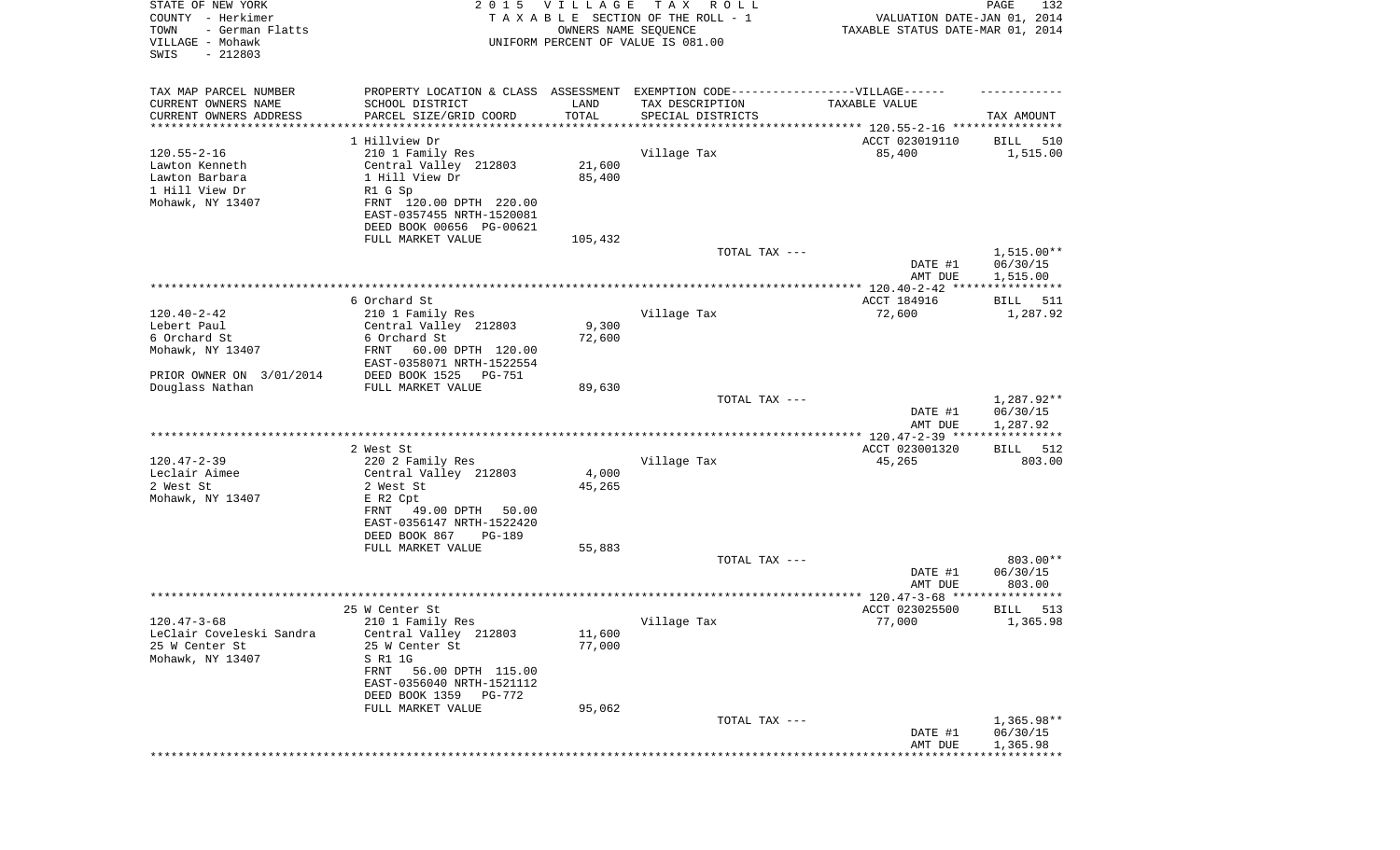| STATE OF NEW YORK<br>COUNTY - Herkimer<br>TOWN<br>- German Flatts<br>VILLAGE - Mohawk<br>SWIS<br>$-212803$ | 2 0 1 5                                                                                       | VILLAGE<br>OWNERS NAME SEQUENCE | TAX ROLL<br>TAXABLE SECTION OF THE ROLL - 1<br>UNIFORM PERCENT OF VALUE IS 081.00                    | VALUATION DATE-JAN 01, 2014<br>TAXABLE STATUS DATE-MAR 01, 2014 | PAGE<br>133                          |
|------------------------------------------------------------------------------------------------------------|-----------------------------------------------------------------------------------------------|---------------------------------|------------------------------------------------------------------------------------------------------|-----------------------------------------------------------------|--------------------------------------|
| TAX MAP PARCEL NUMBER<br>CURRENT OWNERS NAME                                                               | SCHOOL DISTRICT                                                                               | LAND                            | PROPERTY LOCATION & CLASS ASSESSMENT EXEMPTION CODE-----------------VILLAGE------<br>TAX DESCRIPTION | TAXABLE VALUE                                                   |                                      |
| CURRENT OWNERS ADDRESS<br>********************                                                             | PARCEL SIZE/GRID COORD                                                                        | TOTAL<br>***********            | SPECIAL DISTRICTS                                                                                    |                                                                 | TAX AMOUNT                           |
|                                                                                                            | 10 Cary Ave                                                                                   |                                 |                                                                                                      | ACCT 023029850                                                  | 514<br>BILL                          |
| $120.47 - 1 - 10$                                                                                          | 210 1 Family Res                                                                              |                                 | Village Tax                                                                                          | 53,223                                                          | 944.18                               |
| Leclair John<br>Leclair Joanne<br>10 Cary Ave<br>Mohawk, NY 13407                                          | Central Valley 212803<br>10 Cary Ave<br>FRNT<br>75.00 DPTH 87.30<br>EAST-0354588 NRTH-1521685 | 8,700<br>53,223                 | XC491 Water relevy                                                                                   | 289.67 MT M                                                     | 289.67                               |
|                                                                                                            | DEED BOOK 768<br>PG-610                                                                       |                                 |                                                                                                      |                                                                 |                                      |
|                                                                                                            | FULL MARKET VALUE                                                                             | 65,707                          |                                                                                                      |                                                                 |                                      |
|                                                                                                            |                                                                                               |                                 | TOTAL TAX ---                                                                                        | DATE #1<br>AMT DUE                                              | $1,233.85**$<br>06/30/15<br>1,233.85 |
|                                                                                                            | 33 Green St                                                                                   |                                 |                                                                                                      | ACCT 023013470                                                  | 515<br>BILL                          |
| $120.48 - 1 - 59$                                                                                          | 220 2 Family Res                                                                              |                                 | Village Tax                                                                                          | 41,000                                                          | 727.34                               |
| Lee Ethel Jean                                                                                             | Central Valley 212803                                                                         | 9,800                           |                                                                                                      |                                                                 |                                      |
| 301 Highmount Ter                                                                                          | 33 Green St                                                                                   | 41,000                          |                                                                                                      |                                                                 |                                      |
| Upper Nyack, NY 10960                                                                                      | $E$ R2<br>50x150                                                                              |                                 |                                                                                                      |                                                                 |                                      |
|                                                                                                            | FRNT<br>52.00 DPTH 155.00                                                                     |                                 |                                                                                                      |                                                                 |                                      |
|                                                                                                            | EAST-0358057 NRTH-1521184                                                                     |                                 |                                                                                                      |                                                                 |                                      |
|                                                                                                            | DEED BOOK 1354<br><b>PG-337</b><br>FULL MARKET VALUE                                          | 50,617                          |                                                                                                      |                                                                 |                                      |
|                                                                                                            |                                                                                               |                                 | TOTAL TAX ---                                                                                        |                                                                 | $727.34**$                           |
|                                                                                                            |                                                                                               |                                 |                                                                                                      | DATE #1                                                         | 06/30/15                             |
|                                                                                                            |                                                                                               |                                 |                                                                                                      | AMT DUE                                                         | 727.34                               |
|                                                                                                            | 47 Catherine St                                                                               |                                 |                                                                                                      | ACCT 023030600                                                  | 516<br>BILL                          |
| $120.46 - 2 - 74$                                                                                          | 210 1 Family Res                                                                              |                                 | Village Tax                                                                                          | 61,600                                                          | 1,092.78                             |
| Lee Paul                                                                                                   | Central Valley 212803                                                                         | 4,800                           |                                                                                                      |                                                                 |                                      |
| Lee Nancy<br>47 Catherine St                                                                               | 47 Catherine St<br>FRNT<br>45.00 DPTH 182.20                                                  | 61,600                          |                                                                                                      |                                                                 |                                      |
| Mohawk, NY 13407                                                                                           | EAST-0354322 NRTH-1520705                                                                     |                                 |                                                                                                      |                                                                 |                                      |
|                                                                                                            | DEED BOOK 814<br>PG-237                                                                       |                                 |                                                                                                      |                                                                 |                                      |
|                                                                                                            | FULL MARKET VALUE                                                                             | 76,049                          |                                                                                                      |                                                                 |                                      |
|                                                                                                            |                                                                                               |                                 | TOTAL TAX ---                                                                                        | DATE #1                                                         | 1,092.78**<br>06/30/15               |
|                                                                                                            |                                                                                               |                                 |                                                                                                      | AMT DUE                                                         | 1,092.78                             |
|                                                                                                            |                                                                                               |                                 |                                                                                                      |                                                                 | * * * * * * * * * * * *              |
| $120.47 - 5 - 23$                                                                                          | 34 S Washington St                                                                            |                                 | Village Tax                                                                                          | ACCT 023026580<br>61,600                                        | 517<br>BILL<br>1,092.78              |
| Leve Jacqueline                                                                                            | 210 1 Family Res<br>Central Valley 212803                                                     | 8,800                           |                                                                                                      |                                                                 |                                      |
| Leve Stephen                                                                                               | W R1 Shed                                                                                     | 61,600                          |                                                                                                      |                                                                 |                                      |
| 34 S Washington St                                                                                         | 62x130                                                                                        |                                 |                                                                                                      |                                                                 |                                      |
| Mohawk, NY 13407                                                                                           | FRNT<br>63.30 DPTH 102.00<br>EAST-0356812 NRTH-1521426                                        |                                 |                                                                                                      |                                                                 |                                      |
|                                                                                                            | DEED BOOK 1146<br><b>PG-525</b>                                                               |                                 |                                                                                                      |                                                                 |                                      |
|                                                                                                            | FULL MARKET VALUE                                                                             | 76,049                          |                                                                                                      |                                                                 |                                      |
|                                                                                                            |                                                                                               |                                 | TOTAL TAX ---                                                                                        | DATE #1                                                         | 1,092.78**<br>06/30/15               |
|                                                                                                            |                                                                                               |                                 |                                                                                                      | AMT DUE                                                         | 1,092.78                             |
|                                                                                                            |                                                                                               |                                 |                                                                                                      | ***********************************                             |                                      |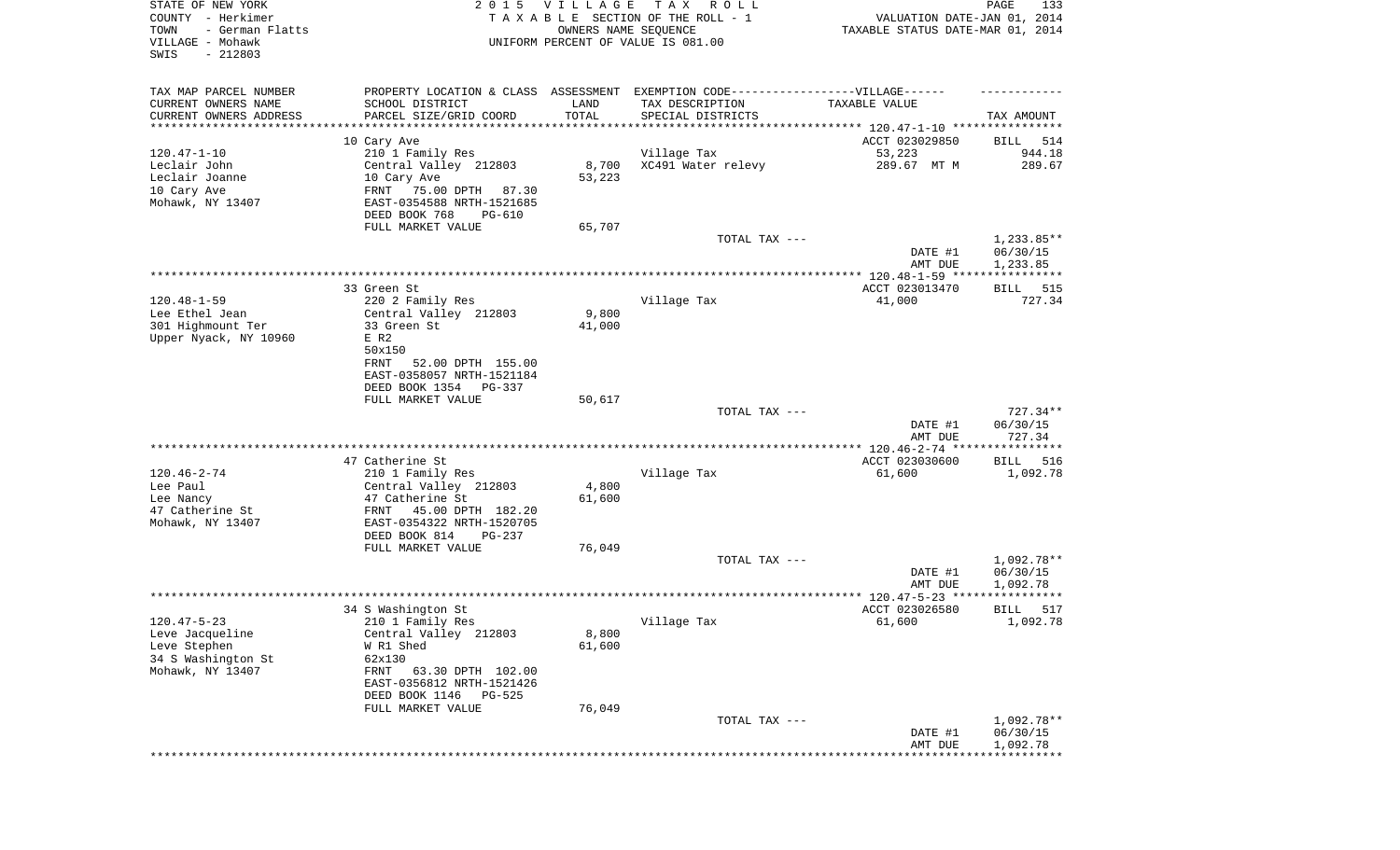| STATE OF NEW YORK<br>COUNTY - Herkimer<br>- German Flatts<br>TOWN<br>VILLAGE - Mohawk<br>SWIS<br>$-212803$ |                                                                                  | 2015 VILLAGE    | T A X<br>R O L L<br>TAXABLE SECTION OF THE ROLL - 1<br>OWNERS NAME SEQUENCE<br>UNIFORM PERCENT OF VALUE IS 081.00 | VALUATION DATE-JAN 01, 2014<br>TAXABLE STATUS DATE-MAR 01, 2014 | PAGE<br>134             |
|------------------------------------------------------------------------------------------------------------|----------------------------------------------------------------------------------|-----------------|-------------------------------------------------------------------------------------------------------------------|-----------------------------------------------------------------|-------------------------|
| TAX MAP PARCEL NUMBER                                                                                      | PROPERTY LOCATION & CLASS ASSESSMENT EXEMPTION CODE----------------VILLAGE------ |                 |                                                                                                                   |                                                                 |                         |
| CURRENT OWNERS NAME                                                                                        | SCHOOL DISTRICT                                                                  | LAND            | TAX DESCRIPTION                                                                                                   | TAXABLE VALUE                                                   |                         |
| CURRENT OWNERS ADDRESS<br>**********************                                                           | PARCEL SIZE/GRID COORD                                                           | TOTAL           | SPECIAL DISTRICTS                                                                                                 |                                                                 | TAX AMOUNT              |
|                                                                                                            | 80 W Main St                                                                     |                 |                                                                                                                   | ACCT 023002520                                                  | 518<br>BILL             |
| $120.47 - 2 - 9$                                                                                           | 210 1 Family Res                                                                 |                 | Village Tax                                                                                                       | 40,372                                                          | 716.20                  |
| Lewandroski Ann                                                                                            | Central Valley 212803                                                            | 7,000           |                                                                                                                   |                                                                 |                         |
| 3772 State Route 168<br>Mohawk, NY 13407                                                                   | 80 W Main St<br>FRNT                                                             | 40,372          |                                                                                                                   |                                                                 |                         |
|                                                                                                            | 30.00 DPTH 121.80<br>EAST-0355637 NRTH-1522270                                   |                 |                                                                                                                   |                                                                 |                         |
|                                                                                                            | DEED BOOK 861<br>$PG-10$                                                         |                 |                                                                                                                   |                                                                 |                         |
|                                                                                                            | FULL MARKET VALUE                                                                | 49,842          |                                                                                                                   |                                                                 |                         |
|                                                                                                            |                                                                                  |                 | TOTAL TAX ---                                                                                                     |                                                                 | $716.20**$              |
|                                                                                                            |                                                                                  |                 |                                                                                                                   | DATE #1<br>AMT DUE                                              | 06/30/15<br>716.20      |
|                                                                                                            |                                                                                  |                 |                                                                                                                   |                                                                 |                         |
|                                                                                                            | 16 E Center St                                                                   |                 |                                                                                                                   | ACCT 023018330                                                  | 519<br>BILL             |
| $120.47 - 8 - 23$                                                                                          | 210 1 Family Res                                                                 |                 | Village Tax                                                                                                       | 39,933                                                          | 708.41                  |
| Lewis Richard<br>16 E Center St                                                                            | Central Valley 212803                                                            | 6,500<br>39,933 |                                                                                                                   |                                                                 |                         |
| Mohawk, NY 13407                                                                                           | 16 E Center St<br>S R1 1G                                                        |                 |                                                                                                                   |                                                                 |                         |
|                                                                                                            | 60.00 DPTH<br>FRNT<br>60.00                                                      |                 |                                                                                                                   |                                                                 |                         |
|                                                                                                            | EAST-0357374 NRTH-1521063                                                        |                 |                                                                                                                   |                                                                 |                         |
|                                                                                                            | DEED BOOK 924<br>PG-478                                                          |                 |                                                                                                                   |                                                                 |                         |
|                                                                                                            | FULL MARKET VALUE                                                                | 49,300          | TOTAL TAX ---                                                                                                     |                                                                 | 708.41**                |
|                                                                                                            |                                                                                  |                 |                                                                                                                   | DATE #1                                                         | 06/30/15                |
|                                                                                                            |                                                                                  |                 |                                                                                                                   | AMT DUE                                                         | 708.41                  |
|                                                                                                            |                                                                                  |                 |                                                                                                                   | **************** 120.46-2-5 ******************                  |                         |
| $120.46 - 2 - 5$                                                                                           | 145 W Main St<br>220 2 Family Res                                                |                 | Village Tax                                                                                                       | ACCT 023004950<br>42,600                                        | 520<br>BILL<br>755.72   |
| LiBritz Hopson Kimberly                                                                                    | Central Valley 212803                                                            | 9,200           |                                                                                                                   |                                                                 |                         |
| 388 E Main St                                                                                              | 145 W Main St                                                                    | 42,600          |                                                                                                                   |                                                                 |                         |
| Ilion, NY 13357                                                                                            | 40.00 DPTH 120.00<br>FRNT                                                        |                 |                                                                                                                   |                                                                 |                         |
|                                                                                                            | EAST-0353422 NRTH-1521854                                                        |                 |                                                                                                                   |                                                                 |                         |
|                                                                                                            | DEED BOOK 827<br>PG-110<br>FULL MARKET VALUE                                     | 52,593          |                                                                                                                   |                                                                 |                         |
|                                                                                                            |                                                                                  |                 | TOTAL TAX ---                                                                                                     |                                                                 | $755.72**$              |
|                                                                                                            |                                                                                  |                 |                                                                                                                   | DATE #1                                                         | 06/30/15                |
|                                                                                                            |                                                                                  |                 |                                                                                                                   | AMT DUE                                                         | 755.72                  |
|                                                                                                            | 141 W Main St                                                                    |                 |                                                                                                                   | ACCT 023004920                                                  | 521<br>BILL             |
| $120.46 - 2 - 6$                                                                                           | 311 Res vac land                                                                 |                 | Village Tax                                                                                                       | 3,500                                                           | 62.09                   |
| LiBritz Hopson Kimberly                                                                                    | Central Valley 212803                                                            | 3,500           |                                                                                                                   |                                                                 |                         |
| 388 E Main St                                                                                              | 141 W Main St                                                                    | 3,500           |                                                                                                                   |                                                                 |                         |
| Ilion, NY 13357                                                                                            | 50.00 DPTH 120.00<br>FRNT<br>EAST-0353467 NRTH-1521850                           |                 |                                                                                                                   |                                                                 |                         |
|                                                                                                            | DEED BOOK 827<br><b>PG-110</b>                                                   |                 |                                                                                                                   |                                                                 |                         |
|                                                                                                            | FULL MARKET VALUE                                                                | 4,321           |                                                                                                                   |                                                                 |                         |
|                                                                                                            |                                                                                  |                 | TOTAL TAX ---                                                                                                     |                                                                 | $62.09**$               |
|                                                                                                            |                                                                                  |                 |                                                                                                                   | DATE #1                                                         | 06/30/15                |
|                                                                                                            |                                                                                  |                 |                                                                                                                   | AMT DUE<br>**********************                               | 62.09<br>************** |
|                                                                                                            |                                                                                  |                 |                                                                                                                   |                                                                 |                         |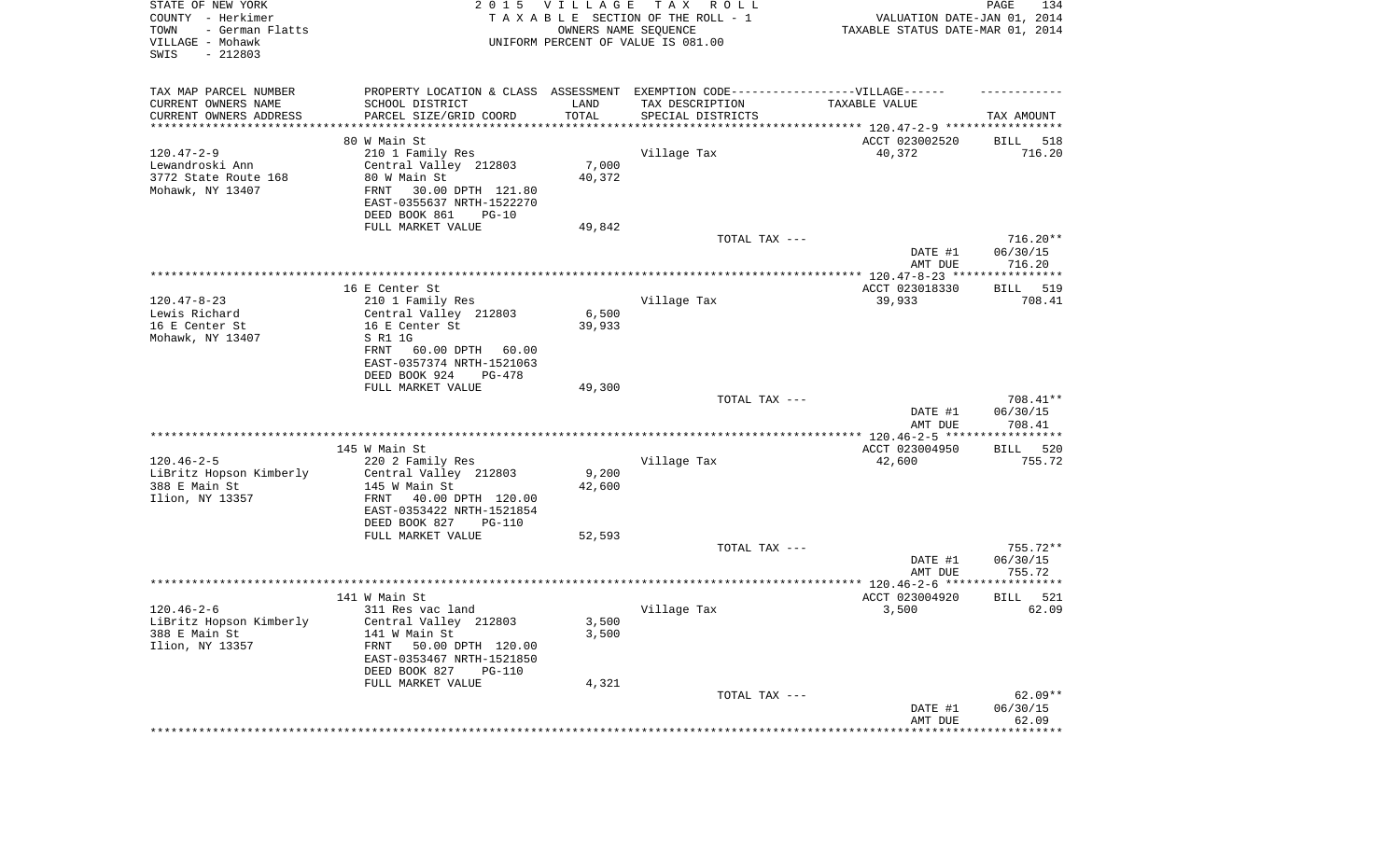| STATE OF NEW YORK<br>COUNTY - Herkimer<br>TOWN<br>- German Flatts<br>VILLAGE - Mohawk<br>SWIS<br>$-212803$ |                                                       | 2015 VILLAGE<br>OWNERS NAME SEQUENCE | T A X<br>R O L L<br>TAXABLE SECTION OF THE ROLL - 1<br>UNIFORM PERCENT OF VALUE IS 081.00 | VALUATION DATE-JAN 01, 2014<br>TAXABLE STATUS DATE-MAR 01, 2014 | PAGE<br>135                   |
|------------------------------------------------------------------------------------------------------------|-------------------------------------------------------|--------------------------------------|-------------------------------------------------------------------------------------------|-----------------------------------------------------------------|-------------------------------|
|                                                                                                            |                                                       |                                      |                                                                                           |                                                                 |                               |
| TAX MAP PARCEL NUMBER                                                                                      |                                                       |                                      | PROPERTY LOCATION & CLASS ASSESSMENT EXEMPTION CODE----------------VILLAGE------          |                                                                 |                               |
| CURRENT OWNERS NAME                                                                                        | SCHOOL DISTRICT                                       | LAND                                 | TAX DESCRIPTION                                                                           | TAXABLE VALUE                                                   |                               |
| CURRENT OWNERS ADDRESS<br>*************************                                                        | PARCEL SIZE/GRID COORD                                | TOTAL                                | SPECIAL DISTRICTS                                                                         |                                                                 | TAX AMOUNT                    |
|                                                                                                            | 139 W Main St                                         |                                      |                                                                                           | ACCT 023004890                                                  | 522<br>BILL                   |
| $120.46 - 2 - 7$                                                                                           | 311 Res vac land                                      |                                      | Village Tax                                                                               | 3,500                                                           | 62.09                         |
| LiBritz Hopson Kimberly                                                                                    | Central Valley 212803                                 | 3,500                                |                                                                                           |                                                                 |                               |
| 388 E Main St<br>Ilion, NY 13357                                                                           | 139 W Main St<br>FRNT<br>50.00 DPTH 120.00            | 3,500                                |                                                                                           |                                                                 |                               |
|                                                                                                            | EAST-0353515 NRTH-1521851                             |                                      |                                                                                           |                                                                 |                               |
|                                                                                                            | DEED BOOK 827<br>PG-110                               |                                      |                                                                                           |                                                                 |                               |
|                                                                                                            | FULL MARKET VALUE                                     | 4,321                                |                                                                                           |                                                                 |                               |
|                                                                                                            |                                                       |                                      | TOTAL TAX ---                                                                             |                                                                 | $62.09**$                     |
|                                                                                                            |                                                       |                                      |                                                                                           | DATE #1<br>AMT DUE                                              | 06/30/15<br>62.09             |
|                                                                                                            |                                                       |                                      |                                                                                           |                                                                 |                               |
|                                                                                                            | 94 W Main St                                          |                                      |                                                                                           | ACCT 174002                                                     | BILL<br>523                   |
| $120.47 - 1 - 7$                                                                                           | 431 Auto dealer                                       |                                      | Village Tax                                                                               | 220,000                                                         | 3,902.80                      |
| Light's Rental Properties<br>20 Harden Blvd                                                                | Central Valley 212803<br>94 W Main St                 | 21,400<br>220,000                    |                                                                                           |                                                                 |                               |
| Camden, NY 13316                                                                                           | ACRES<br>1.00                                         |                                      |                                                                                           |                                                                 |                               |
|                                                                                                            | EAST-0355152 NRTH-1522224                             |                                      |                                                                                           |                                                                 |                               |
|                                                                                                            | DEED BOOK 1455<br>PG-271                              |                                      |                                                                                           |                                                                 |                               |
|                                                                                                            | FULL MARKET VALUE                                     | 271,605                              | TOTAL TAX ---                                                                             |                                                                 | $3,902.80**$                  |
|                                                                                                            |                                                       |                                      |                                                                                           | DATE #1                                                         | 06/30/15                      |
|                                                                                                            |                                                       |                                      |                                                                                           | AMT DUE                                                         | 3,902.80                      |
|                                                                                                            |                                                       |                                      |                                                                                           |                                                                 |                               |
| $120.47 - 5 - 60$                                                                                          | 1 W Main St<br>486 Mini-mart                          |                                      | Village Tax                                                                               | ACCT 023003780<br>294,900                                       | BILL<br>524<br>5,231.53       |
| LMB Properties                                                                                             | Central Valley 212803                                 | 16,300                               |                                                                                           |                                                                 |                               |
| Attn: Fastrac Markets                                                                                      | 1 W Main St                                           | 294,900                              |                                                                                           |                                                                 |                               |
| 6500 New Venture Gear Dr<br>Com                                                                            |                                                       |                                      |                                                                                           |                                                                 |                               |
| E Syracuse, NY 13057                                                                                       | 241' Front<br>FRNT 104.00 DPTH 89.00                  |                                      |                                                                                           |                                                                 |                               |
|                                                                                                            | EAST-0357139 NRTH-1522386                             |                                      |                                                                                           |                                                                 |                               |
|                                                                                                            | DEED BOOK 744<br>PG-121                               |                                      |                                                                                           |                                                                 |                               |
|                                                                                                            | FULL MARKET VALUE                                     | 364,074                              |                                                                                           |                                                                 |                               |
|                                                                                                            |                                                       |                                      | TOTAL TAX ---                                                                             | DATE #1                                                         | $5,231.53**$<br>06/30/15      |
|                                                                                                            |                                                       |                                      |                                                                                           | AMT DUE                                                         | 5,231.53                      |
|                                                                                                            |                                                       |                                      |                                                                                           |                                                                 | * * * * * *                   |
|                                                                                                            | 8 Columbia St                                         |                                      |                                                                                           | ACCT 023021420                                                  | 525<br>BILL                   |
| $120.47 - 5 - 61$<br>LMB Properties                                                                        | 330 Vacant comm<br>Central Valley 212803              | 7,700                                | Village Tax                                                                               | 7,700                                                           | 136.60                        |
| Fastrac Markets                                                                                            | 8 Columbia St                                         | 7,700                                |                                                                                           |                                                                 |                               |
| 6500 New Venture Gear Dr                                                                                   | Land                                                  |                                      |                                                                                           |                                                                 |                               |
| E Syracuse, NY 13057                                                                                       | FRNT<br>37.00 DPTH<br>88.56                           |                                      |                                                                                           |                                                                 |                               |
|                                                                                                            | EAST-0357132 NRTH-1522301<br>DEED BOOK 816<br>$PG-44$ |                                      |                                                                                           |                                                                 |                               |
|                                                                                                            | FULL MARKET VALUE                                     | 9,506                                |                                                                                           |                                                                 |                               |
|                                                                                                            |                                                       |                                      | TOTAL TAX ---                                                                             |                                                                 | 136.60**                      |
|                                                                                                            |                                                       |                                      |                                                                                           | DATE #1                                                         | 06/30/15                      |
|                                                                                                            |                                                       |                                      |                                                                                           | AMT DUE                                                         | 136.60<br>* * * * * * * * * * |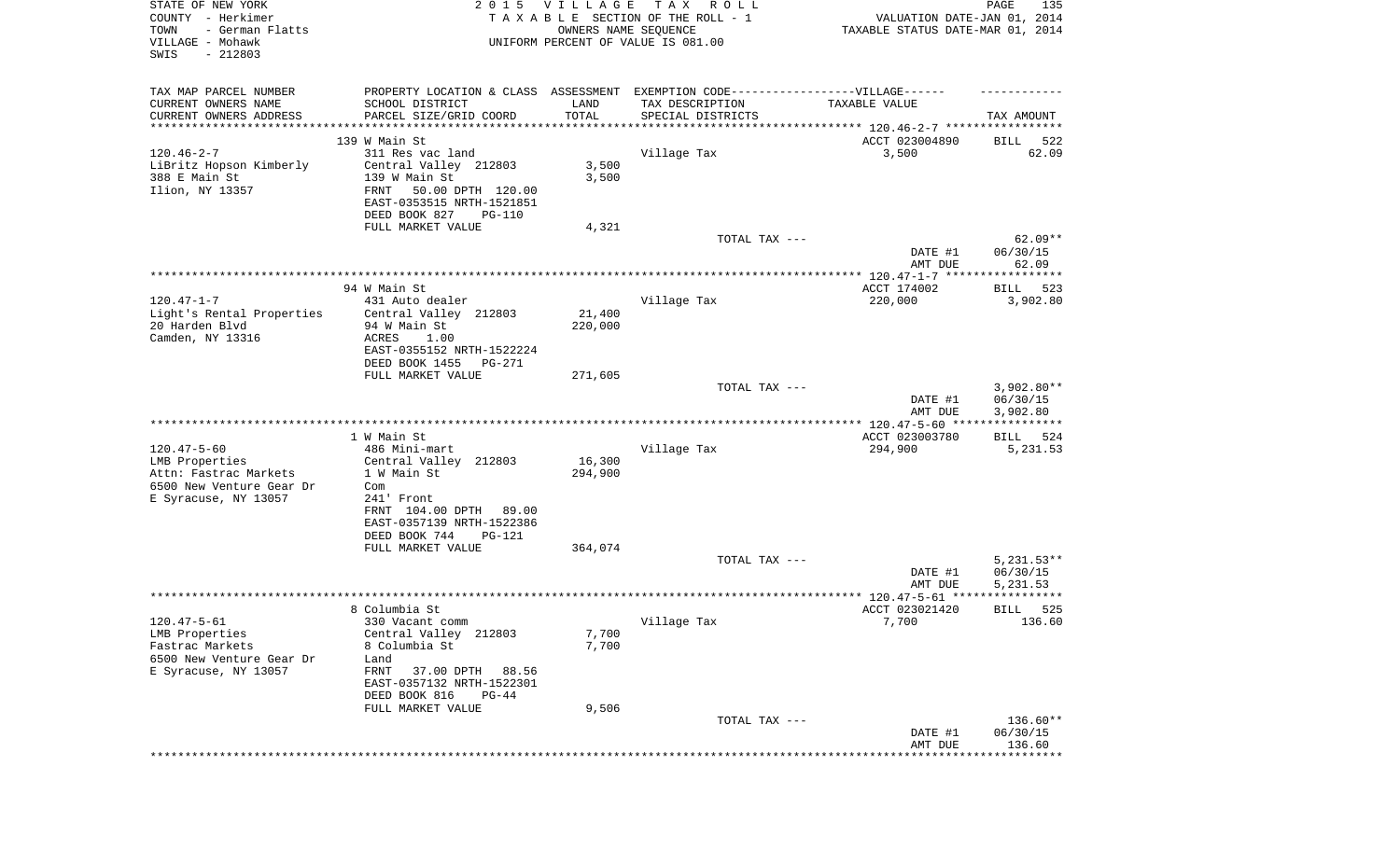| STATE OF NEW YORK<br>COUNTY - Herkimer<br>- German Flatts<br>TOWN<br>VILLAGE - Mohawk<br>SWIS<br>$-212803$ |                                                                                                                                                                             | 2015 VILLAGE     | TAX ROLL<br>TAXABLE SECTION OF THE ROLL - 1<br>OWNERS NAME SEQUENCE<br>UNIFORM PERCENT OF VALUE IS 081.00                | VALUATION DATE-JAN 01, 2014<br>TAXABLE STATUS DATE-MAR 01, 2014 | PAGE<br>136                    |
|------------------------------------------------------------------------------------------------------------|-----------------------------------------------------------------------------------------------------------------------------------------------------------------------------|------------------|--------------------------------------------------------------------------------------------------------------------------|-----------------------------------------------------------------|--------------------------------|
| TAX MAP PARCEL NUMBER<br>CURRENT OWNERS NAME<br>CURRENT OWNERS ADDRESS                                     | SCHOOL DISTRICT<br>PARCEL SIZE/GRID COORD<br>***********************                                                                                                        | LAND<br>TOTAL    | PROPERTY LOCATION & CLASS ASSESSMENT EXEMPTION CODE----------------VILLAGE------<br>TAX DESCRIPTION<br>SPECIAL DISTRICTS | TAXABLE VALUE                                                   | TAX AMOUNT                     |
| ********************                                                                                       | 71 W Main St                                                                                                                                                                | **********       |                                                                                                                          | ACCT 023004350                                                  | 526<br>BILL                    |
| $120.47 - 3 - 2$<br>Longwell Charles<br>Longwell Tonia<br>71 W Main St<br>Mohawk, NY 13407                 | 210 1 Family Res<br>Central Valley 212803<br>71 W Main St<br>FRNT<br>50.00 DPTH 189.20<br>EAST-0355571 NRTH-1522084<br>DEED BOOK 1131<br>PG-436                             | 10,800<br>26,650 | Village Tax                                                                                                              | 26,650                                                          | 472.77                         |
|                                                                                                            | FULL MARKET VALUE                                                                                                                                                           | 32,901           |                                                                                                                          |                                                                 |                                |
|                                                                                                            |                                                                                                                                                                             |                  | TOTAL TAX ---                                                                                                            | DATE #1<br>AMT DUE                                              | 472.77**<br>06/30/15<br>472.77 |
|                                                                                                            |                                                                                                                                                                             |                  |                                                                                                                          |                                                                 |                                |
|                                                                                                            | 91 Columbia St                                                                                                                                                              |                  |                                                                                                                          | ACCT 023020880                                                  | BILL<br>527                    |
| $120.55 - 3 - 1$<br>Looman Ainslee<br>91 Columbia St<br>Mohawk, NY 13407                                   | 210 1 Family Res<br>Central Valley 212803<br>91 Columbia St<br>R1 Bldg<br>FRNT<br>40.00 DPTH 125.00<br>EAST-0356629 NRTH-1520000                                            | 5,700<br>59,800  | Village Tax                                                                                                              | 59,800                                                          | 1,060.85                       |
|                                                                                                            | DEED BOOK 1385<br>PG-396                                                                                                                                                    |                  |                                                                                                                          |                                                                 |                                |
|                                                                                                            | FULL MARKET VALUE                                                                                                                                                           | 73,827           | TOTAL TAX ---                                                                                                            | DATE #1                                                         | $1,060.85**$<br>06/30/15       |
|                                                                                                            |                                                                                                                                                                             |                  |                                                                                                                          | AMT DUE                                                         | 1,060.85                       |
|                                                                                                            |                                                                                                                                                                             |                  |                                                                                                                          | ************ 120.48-1-52 ****                                   | * * * * * * * * * * *          |
| $120.48 - 1 - 52$<br>Loomis Laurie Anne<br>11 Green St<br>Mohawk, NY 13407                                 | 11 Green St<br>210 1 Family Res<br>Central Valley 212803<br>11 Green St<br>E R1 Bldg<br>FRNT<br>60.00 DPTH<br>92.00<br>EAST-0358168 NRTH-1521694<br>DEED BOOK 787<br>PG-556 | 8,100<br>32,000  | Village Tax                                                                                                              | ACCT 023013260<br>32,000                                        | 528<br>BILL<br>567.68          |
|                                                                                                            | FULL MARKET VALUE                                                                                                                                                           | 39,506           |                                                                                                                          |                                                                 |                                |
|                                                                                                            |                                                                                                                                                                             |                  | TOTAL TAX ---                                                                                                            | DATE #1<br>AMT DUE                                              | 567.68**<br>06/30/15<br>567.68 |
|                                                                                                            |                                                                                                                                                                             |                  |                                                                                                                          |                                                                 | ******                         |
| $120.48 - 1 - 36$<br>Loomis Robbin<br>34 Marshall Ave<br>Mohawk, NY 13407                                  | 34 Marshall Ave<br>210 1 Family Res<br>Central Valley 212803<br>34 Marshall Ave<br>S R2 G<br>60x132<br>FRNT 60.00 DPTH 120.00                                               | 9,300<br>46,477  | Village Tax                                                                                                              | ACCT 023012660<br>46,477                                        | 529<br>BILL<br>824.50          |
|                                                                                                            | EAST-0358794 NRTH-1522522<br>DEED BOOK 903<br>PG-656                                                                                                                        |                  |                                                                                                                          |                                                                 |                                |
|                                                                                                            | FULL MARKET VALUE                                                                                                                                                           | 57,379           | TOTAL TAX ---                                                                                                            | DATE #1<br>AMT DUE                                              | 824.50**<br>06/30/15<br>824.50 |
|                                                                                                            |                                                                                                                                                                             |                  |                                                                                                                          | *********************************                               |                                |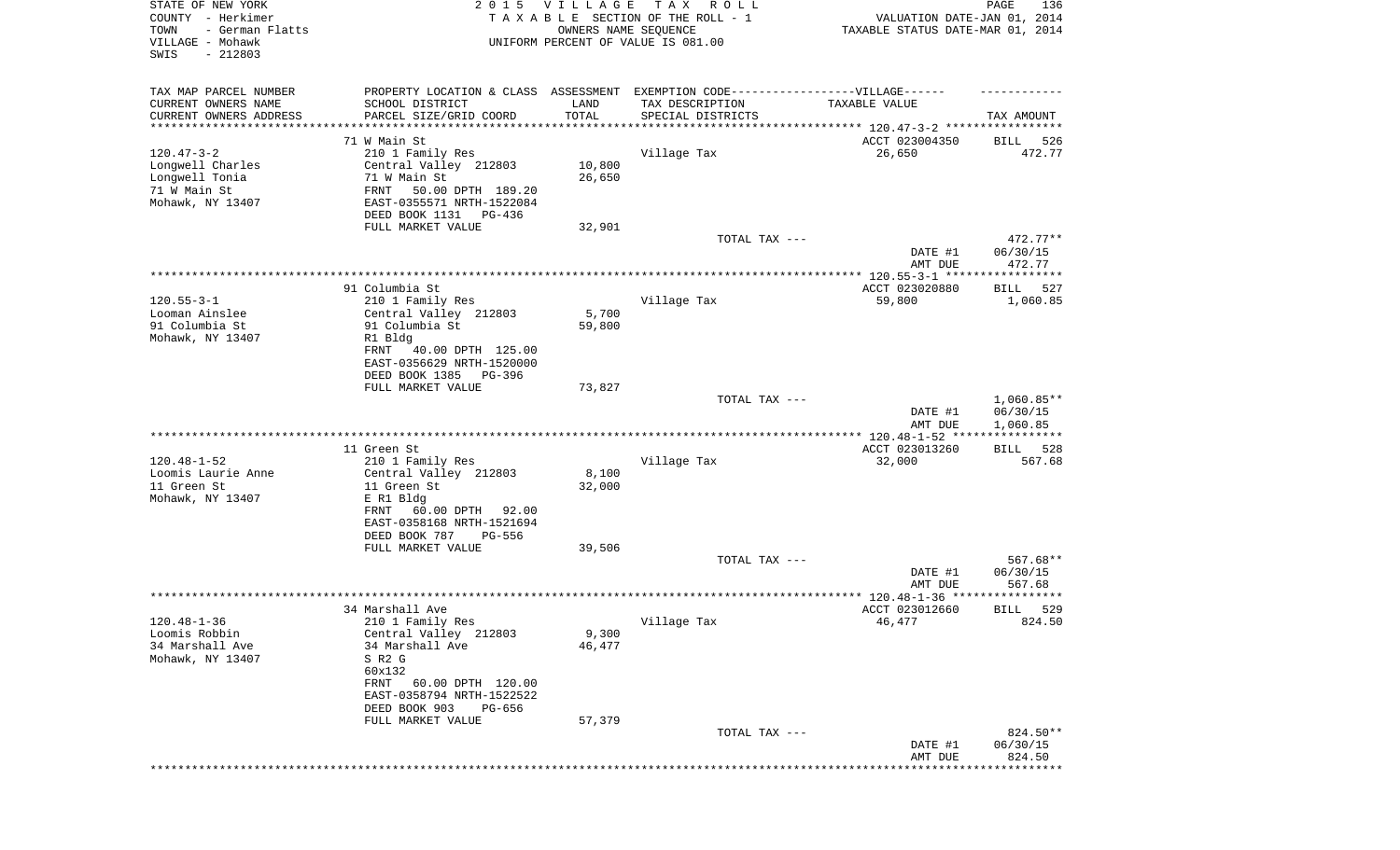| STATE OF NEW YORK<br>COUNTY - Herkimer<br>TOWN<br>- German Flatts<br>VILLAGE - Mohawk<br>SWIS<br>$-212803$ |                                                      | 2015 VILLAGE<br>OWNERS NAME SEQUENCE | T A X<br>R O L L<br>TAXABLE SECTION OF THE ROLL - 1<br>UNIFORM PERCENT OF VALUE IS 081.00            | VALUATION DATE-JAN 01, 2014<br>TAXABLE STATUS DATE-MAR 01, 2014 | PAGE<br>137        |
|------------------------------------------------------------------------------------------------------------|------------------------------------------------------|--------------------------------------|------------------------------------------------------------------------------------------------------|-----------------------------------------------------------------|--------------------|
| TAX MAP PARCEL NUMBER<br>CURRENT OWNERS NAME                                                               | SCHOOL DISTRICT                                      | LAND                                 | PROPERTY LOCATION & CLASS ASSESSMENT EXEMPTION CODE-----------------VILLAGE------<br>TAX DESCRIPTION | TAXABLE VALUE                                                   |                    |
| CURRENT OWNERS ADDRESS<br>********************                                                             | PARCEL SIZE/GRID COORD                               | TOTAL<br>* * * * * * * * * * *       | SPECIAL DISTRICTS<br>********************************* 120.48-1-12 ****************                  |                                                                 | TAX AMOUNT         |
|                                                                                                            | 29 Michigan St                                       |                                      |                                                                                                      | ACCT 181106                                                     | BILL<br>530        |
| $120.48 - 1 - 12$                                                                                          | 210 1 Family Res                                     |                                      | Village Tax                                                                                          | 46,100                                                          | 817.81             |
| Loomis Ronald                                                                                              | Central Valley 212803                                | 8,700                                |                                                                                                      |                                                                 |                    |
| Loomis Pamela                                                                                              | 29 Michigan St                                       | 46,100                               |                                                                                                      |                                                                 |                    |
| 29 Michigan St                                                                                             | N R1                                                 |                                      |                                                                                                      |                                                                 |                    |
| Mohawk, NY 13407                                                                                           | 64x80                                                |                                      |                                                                                                      |                                                                 |                    |
|                                                                                                            | FRNT<br>65.00 DPTH 115.77                            |                                      |                                                                                                      |                                                                 |                    |
|                                                                                                            | EAST-0358122 NRTH-1522146                            |                                      |                                                                                                      |                                                                 |                    |
|                                                                                                            | DEED BOOK 1502<br>PG-170                             |                                      |                                                                                                      |                                                                 |                    |
|                                                                                                            | FULL MARKET VALUE                                    | 56,914                               |                                                                                                      |                                                                 |                    |
|                                                                                                            |                                                      |                                      | TOTAL TAX ---                                                                                        |                                                                 | 817.81**           |
|                                                                                                            |                                                      |                                      |                                                                                                      | DATE #1<br>AMT DUE                                              | 06/30/15<br>817.81 |
|                                                                                                            |                                                      |                                      |                                                                                                      |                                                                 |                    |
|                                                                                                            | 69 Walnut St                                         |                                      |                                                                                                      | ACCT 023016920                                                  | 531<br>BILL        |
| $120.47 - 8 - 31$                                                                                          | 210 1 Family Res                                     |                                      | Village Tax                                                                                          | 57,700                                                          | 1,023.60           |
| Loomis William                                                                                             | Central Valley 212803                                | 10,300                               |                                                                                                      |                                                                 |                    |
| Loomis Kathleen                                                                                            | 69 Walnut St                                         | 57,700                               |                                                                                                      |                                                                 |                    |
| 69 Walnut St                                                                                               | R1 G Agp                                             |                                      |                                                                                                      |                                                                 |                    |
| Mohawk, NY 13407                                                                                           | FRNT<br>60.00 DPTH 150.00                            |                                      |                                                                                                      |                                                                 |                    |
|                                                                                                            | EAST-0357198 NRTH-1520609<br>DEED BOOK 731<br>PG-124 |                                      |                                                                                                      |                                                                 |                    |
|                                                                                                            | FULL MARKET VALUE                                    | 71,235                               |                                                                                                      |                                                                 |                    |
|                                                                                                            |                                                      |                                      | TOTAL TAX ---                                                                                        |                                                                 | $1,023.60**$       |
|                                                                                                            |                                                      |                                      |                                                                                                      | DATE #1                                                         | 06/30/15           |
|                                                                                                            |                                                      |                                      |                                                                                                      | AMT DUE                                                         | 1,023.60           |
|                                                                                                            |                                                      |                                      |                                                                                                      |                                                                 |                    |
|                                                                                                            | 29 W Center St                                       |                                      |                                                                                                      | ACCT 023025530                                                  | 532<br>BILL        |
| $120.47 - 3 - 43$                                                                                          | 210 1 Family Res                                     |                                      | Village Tax                                                                                          | 73,400                                                          | 1,302.12           |
| Loopman Robert                                                                                             | Central Valley 212803                                | 11,600                               |                                                                                                      |                                                                 |                    |
| Loopman Frances                                                                                            | 29 W Center St                                       | 73,400                               |                                                                                                      |                                                                 |                    |
| 29 W Center St                                                                                             | 56.00 DPTH 116.40<br>FRNT                            |                                      |                                                                                                      |                                                                 |                    |
| Mohawk, NY 13407                                                                                           | EAST-0355873 NRTH-1521129<br>FULL MARKET VALUE       | 90,617                               |                                                                                                      |                                                                 |                    |
|                                                                                                            |                                                      |                                      | TOTAL TAX ---                                                                                        |                                                                 | $1,302.12**$       |
|                                                                                                            |                                                      |                                      |                                                                                                      | DATE #1                                                         | 06/30/15           |
|                                                                                                            |                                                      |                                      |                                                                                                      | AMT DUE                                                         | 1,302.12           |
|                                                                                                            |                                                      |                                      |                                                                                                      |                                                                 |                    |
|                                                                                                            | 20 Warren Rd                                         |                                      |                                                                                                      |                                                                 | 533<br>BILL        |
| $120.46 - 2 - 82$                                                                                          | 210 1 Family Res                                     |                                      | Village Tax                                                                                          | 65,400                                                          | 1,160.20           |
| Lopez Jose                                                                                                 | Central Valley 212803                                | 11,200                               |                                                                                                      |                                                                 |                    |
| Lopez Tina                                                                                                 | 20 Warren Rd                                         | 65,400                               |                                                                                                      |                                                                 |                    |
| 20 Warren Rd                                                                                               | FRNT<br>72.00 DPTH 185.00                            |                                      |                                                                                                      |                                                                 |                    |
| Mohawk, NY 13407                                                                                           | EAST-0353426 NRTH-1521389                            |                                      |                                                                                                      |                                                                 |                    |
|                                                                                                            | DEED BOOK 1249 PG-145<br>FULL MARKET VALUE           | 80,741                               |                                                                                                      |                                                                 |                    |
|                                                                                                            |                                                      |                                      | TOTAL TAX ---                                                                                        |                                                                 | $1,160.20**$       |
|                                                                                                            |                                                      |                                      |                                                                                                      | DATE #1                                                         | 06/30/15           |
|                                                                                                            |                                                      |                                      |                                                                                                      | AMT DUE                                                         | 1,160.20           |
|                                                                                                            |                                                      |                                      |                                                                                                      |                                                                 |                    |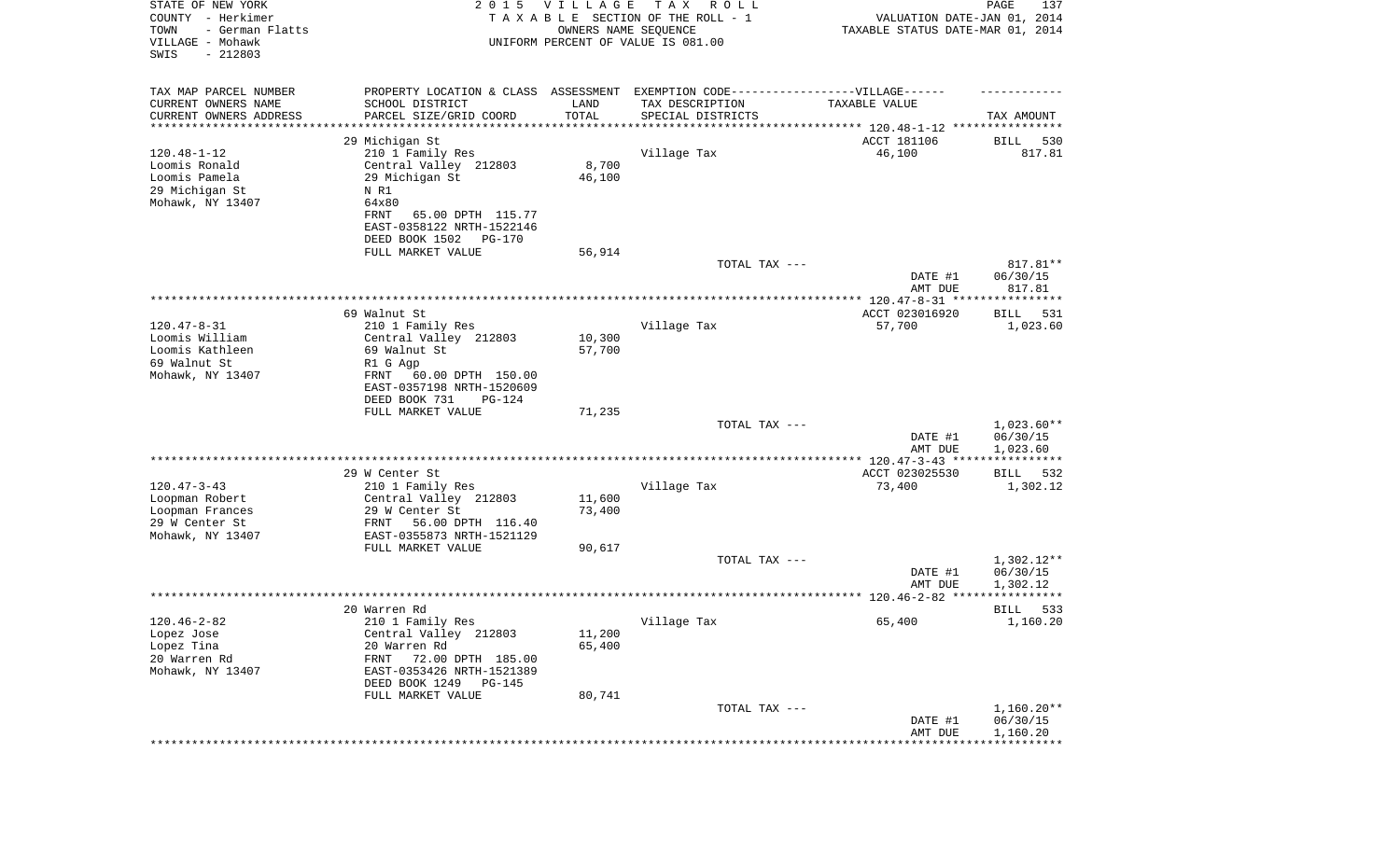| STATE OF NEW YORK<br>COUNTY - Herkimer<br>- German Flatts<br>TOWN<br>VILLAGE - Mohawk<br>SWIS<br>$-212803$ | 2 0 1 5                                                | VILLAGE          | T A X<br>R O L L<br>TAXABLE SECTION OF THE ROLL - 1<br>OWNERS NAME SEQUENCE<br>UNIFORM PERCENT OF VALUE IS 081.00 | VALUATION DATE-JAN 01, 2014<br>TAXABLE STATUS DATE-MAR 01, 2014 | PAGE<br>138          |
|------------------------------------------------------------------------------------------------------------|--------------------------------------------------------|------------------|-------------------------------------------------------------------------------------------------------------------|-----------------------------------------------------------------|----------------------|
| TAX MAP PARCEL NUMBER                                                                                      |                                                        |                  | PROPERTY LOCATION & CLASS ASSESSMENT EXEMPTION CODE----------------VILLAGE------                                  |                                                                 |                      |
| CURRENT OWNERS NAME<br>CURRENT OWNERS ADDRESS                                                              | SCHOOL DISTRICT<br>PARCEL SIZE/GRID COORD              | LAND<br>TOTAL    | TAX DESCRIPTION<br>SPECIAL DISTRICTS                                                                              | TAXABLE VALUE                                                   | TAX AMOUNT           |
| *********************                                                                                      |                                                        |                  |                                                                                                                   |                                                                 |                      |
|                                                                                                            | 1 N Washington St                                      |                  |                                                                                                                   | ACCT 023005100                                                  | 534<br>BILL          |
| $120.39 - 2 - 12$                                                                                          | 220 2 Family Res                                       |                  | Village Tax                                                                                                       | 41,400                                                          | 734.44               |
| Louis Judith<br>Frederick Larry Jr                                                                         | Central Valley 212803<br>1 N Wshngtn St                | 7,100<br>41,400  |                                                                                                                   |                                                                 |                      |
| 88 West St                                                                                                 | FRNT<br>69.60 DPTH 100.00                              |                  |                                                                                                                   |                                                                 |                      |
| Ilion, NY 13357                                                                                            | EAST-0356696 NRTH-1522544                              |                  |                                                                                                                   |                                                                 |                      |
|                                                                                                            | DEED BOOK 914<br>PG-641                                |                  |                                                                                                                   |                                                                 |                      |
|                                                                                                            | FULL MARKET VALUE                                      | 51,111           |                                                                                                                   |                                                                 |                      |
|                                                                                                            |                                                        |                  | TOTAL TAX ---                                                                                                     | DATE #1                                                         | 734.44**<br>06/30/15 |
|                                                                                                            |                                                        |                  |                                                                                                                   | AMT DUE                                                         | 734.44               |
|                                                                                                            |                                                        |                  |                                                                                                                   |                                                                 |                      |
|                                                                                                            | 44 Marshall Ave                                        |                  |                                                                                                                   | ACCT 023012810                                                  | 535<br>BILL          |
| $120.48 - 1 - 40$<br>Lowell Erik                                                                           | 210 1 Family Res<br>Central Valley 212803              | 9,700            | Village Tax                                                                                                       | 47,700                                                          | 846.20               |
| Edick Kelly                                                                                                | 44 Marshall Ave                                        | 47,700           |                                                                                                                   |                                                                 |                      |
| 44 Marshall Ave                                                                                            | S R1 1G                                                |                  |                                                                                                                   |                                                                 |                      |
| Mohawk, NY 13407                                                                                           | FRNT<br>55.00 DPTH 168.00                              |                  |                                                                                                                   |                                                                 |                      |
|                                                                                                            | ACRES<br>0.19<br>EAST-0359001 NRTH-1522605             |                  |                                                                                                                   |                                                                 |                      |
|                                                                                                            | DEED BOOK 1406<br>PG-51                                |                  |                                                                                                                   |                                                                 |                      |
|                                                                                                            | FULL MARKET VALUE                                      | 58,889           |                                                                                                                   |                                                                 |                      |
|                                                                                                            |                                                        |                  | TOTAL TAX ---                                                                                                     |                                                                 | 846.20**             |
|                                                                                                            |                                                        |                  |                                                                                                                   | DATE #1<br>AMT DUE                                              | 06/30/15<br>846.20   |
|                                                                                                            |                                                        |                  |                                                                                                                   |                                                                 |                      |
|                                                                                                            | 77 Columbia St                                         |                  |                                                                                                                   | ACCT 023020670                                                  | BILL<br>536          |
| $120.55 - 2 - 53$                                                                                          | 210 1 Family Res                                       |                  | VET COM V 41137                                                                                                   | 11,375                                                          |                      |
| Lundquist Alfred<br>Lundquist Doris                                                                        | Central Valley 212803<br>77 Columbia St                | 10,400<br>45,500 | Village Tax                                                                                                       | 34,125                                                          | 605.38               |
| 77 Columbia St                                                                                             | E R1 G                                                 |                  |                                                                                                                   |                                                                 |                      |
| Mohawk, NY 13407                                                                                           | 45.00 DPTH 120.00<br>FRNT                              |                  |                                                                                                                   |                                                                 |                      |
|                                                                                                            | EAST-0356747 NRTH-1520332                              |                  |                                                                                                                   |                                                                 |                      |
|                                                                                                            | DEED BOOK 00509 PG-00398                               |                  |                                                                                                                   |                                                                 |                      |
|                                                                                                            | FULL MARKET VALUE                                      | 56,173           | TOTAL TAX ---                                                                                                     |                                                                 | 605.38**             |
|                                                                                                            |                                                        |                  |                                                                                                                   | DATE #1                                                         | 06/30/15             |
|                                                                                                            |                                                        |                  |                                                                                                                   | AMT DUE                                                         | 605.38               |
|                                                                                                            |                                                        |                  |                                                                                                                   | ACCT 023027450                                                  |                      |
| $120.47 - 4 - 23$                                                                                          | 2 Carver St<br>210 1 Family Res                        |                  | VET WAR V 41127                                                                                                   | 7,155                                                           | BILL 537             |
| Luther Robert D                                                                                            | Central Valley 212803                                  | 9,600            | Village Tax                                                                                                       | 47,628                                                          | 844.92               |
| Luther Virginia T                                                                                          | 2 Carver St                                            | 54,783           |                                                                                                                   |                                                                 |                      |
| 2 Carver St                                                                                                | N R1 1G                                                |                  |                                                                                                                   |                                                                 |                      |
| Mohawk, NY 13407                                                                                           | 75.00 DPTH 100.00<br>FRNT<br>EAST-0356159 NRTH-1521973 |                  |                                                                                                                   |                                                                 |                      |
|                                                                                                            | DEED BOOK 00464 PG-00637                               |                  |                                                                                                                   |                                                                 |                      |
|                                                                                                            | FULL MARKET VALUE                                      | 67,633           |                                                                                                                   |                                                                 |                      |
|                                                                                                            |                                                        |                  | TOTAL TAX ---                                                                                                     |                                                                 | 844.92**             |
|                                                                                                            |                                                        |                  |                                                                                                                   | DATE #1<br>AMT DUE                                              | 06/30/15<br>844.92   |
|                                                                                                            |                                                        |                  |                                                                                                                   |                                                                 | ********             |
|                                                                                                            |                                                        |                  |                                                                                                                   |                                                                 |                      |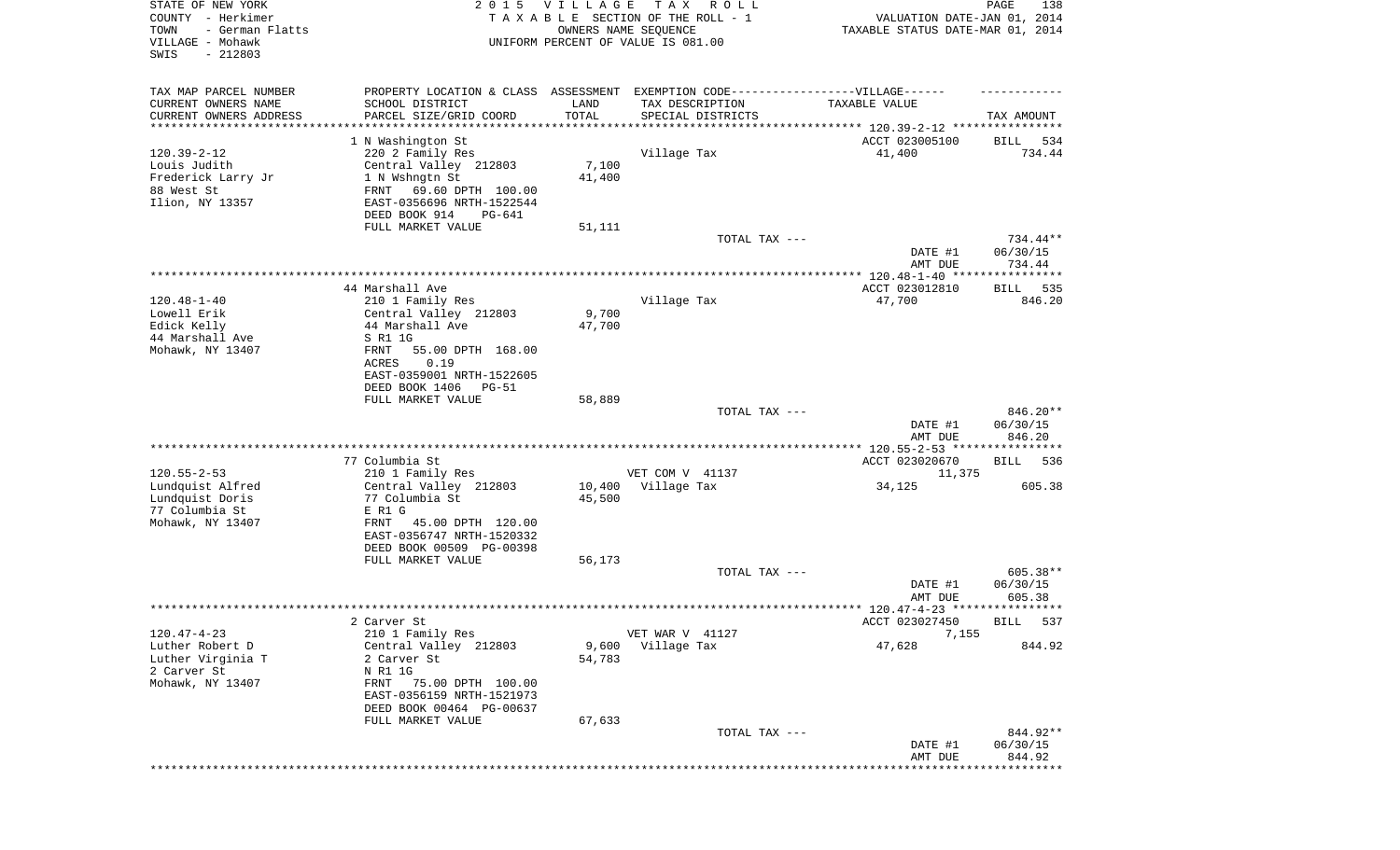| STATE OF NEW YORK<br>COUNTY - Herkimer<br>TOWN<br>- German Flatts<br>VILLAGE - Mohawk<br>SWIS<br>$-212803$ | 2 0 1 5                                                                                                                                                                                                     | VILLAGE<br>TAXABLE SECTION OF THE ROLL - 1<br>OWNERS NAME SEQUENCE<br>UNIFORM PERCENT OF VALUE IS 081.00 | T A X                                 | R O L L           | VALUATION DATE-JAN 01, 2014<br>TAXABLE STATUS DATE-MAR 01, 2014                              | PAGE<br>139                          |
|------------------------------------------------------------------------------------------------------------|-------------------------------------------------------------------------------------------------------------------------------------------------------------------------------------------------------------|----------------------------------------------------------------------------------------------------------|---------------------------------------|-------------------|----------------------------------------------------------------------------------------------|--------------------------------------|
| TAX MAP PARCEL NUMBER<br>CURRENT OWNERS NAME<br>CURRENT OWNERS ADDRESS<br>******************               | PROPERTY LOCATION & CLASS ASSESSMENT EXEMPTION CODE-----------------VILLAGE------<br>SCHOOL DISTRICT<br>PARCEL SIZE/GRID COORD<br>53 Columbia St                                                            | LAND<br>TOTAL                                                                                            | TAX DESCRIPTION                       | SPECIAL DISTRICTS | TAXABLE VALUE<br>**************************** 120.47-7-23 ****************<br>ACCT 023020370 | TAX AMOUNT<br>BILL<br>538            |
| $120.47 - 7 - 23$<br>Lynch Douglas<br>Lynch Carol<br>53 Columbia St<br>Mohawk, NY 13407                    | 210 1 Family Res<br>Central Valley 212803<br>53 Columbia St<br>E R1 G Sp<br>60.00 DPTH 150.00<br>FRNT<br>EAST-0356930 NRTH-1520931<br>DEED BOOK 00581 PG-00060<br>FULL MARKET VALUE                         | 58,777<br>72,564                                                                                         | VET WAR V 41127<br>10,300 Village Tax |                   | 7,155<br>51,622                                                                              | 915.77                               |
|                                                                                                            |                                                                                                                                                                                                             |                                                                                                          |                                       | TOTAL TAX ---     | DATE #1<br>AMT DUE                                                                           | $915.77**$<br>06/30/15<br>915.77     |
|                                                                                                            | 17 Brookside Dr                                                                                                                                                                                             |                                                                                                          |                                       |                   | ***************** 120.47-1-68 *****************<br>ACCT 023031110                            | 539<br>BILL                          |
| $120.47 - 1 - 68$                                                                                          | 210 1 Family Res                                                                                                                                                                                            |                                                                                                          | VET WAR V 41127                       |                   | 7,155                                                                                        |                                      |
| Lynch Robert<br>Lynch Colleen<br>17 Brookside Dr<br>Mohawk, NY 13407                                       | Central Valley 212803<br>17 Brookside Dr<br>FRNT 125.00 DPTH 120.00<br>EAST-0355406 NRTH-1521134<br>DEED BOOK 750<br>PG-289<br>FULL MARKET VALUE                                                            | 17,600<br>88,200<br>108,889                                                                              | Village Tax                           |                   | 81,045                                                                                       | 1,437.74                             |
|                                                                                                            |                                                                                                                                                                                                             |                                                                                                          |                                       | TOTAL TAX ---     | DATE #1<br>AMT DUE                                                                           | 1,437.74**<br>06/30/15<br>1,437.74   |
|                                                                                                            |                                                                                                                                                                                                             |                                                                                                          |                                       |                   | ************ 120.48-1-43 *****************                                                   |                                      |
| $120.48 - 1 - 43$<br>Lynch Teresa<br>52 Marshall Ave<br>Mohawk, NY 13407                                   | 52 Marshall Ave<br>220 2 Family Res<br>Central Valley 212803<br>52 Marshall Ave<br>R <sub>2</sub><br>FRNT<br>60.00 DPTH 120.00<br>EAST-0359152 NRTH-1522706<br>DEED BOOK 921<br>PG-555<br>FULL MARKET VALUE | 6,500<br>60,300<br>74,444                                                                                | Village Tax                           |                   | ACCT 023012900<br>60,300                                                                     | BILL<br>540<br>1,069.72              |
|                                                                                                            |                                                                                                                                                                                                             |                                                                                                          |                                       | TOTAL TAX ---     | DATE #1<br>AMT DUE                                                                           | $1,069.72**$<br>06/30/15<br>1,069.72 |
|                                                                                                            |                                                                                                                                                                                                             |                                                                                                          |                                       |                   |                                                                                              |                                      |
| $120.47 - 7 - 5$<br>Lynch William<br>Lynch Ina<br>11 Columbia St<br>Mohawk, NY 13407                       | 9 Columbia St<br>311 Res vac land<br>Central Valley 212803<br>9 Columbia St<br>Land<br>FRNT<br>31.10 DPTH 110.00<br>EAST-0357248 NRTH-1522154<br>DEED BOOK 827<br>$PG-57$<br>FULL MARKET VALUE              | 5,100<br>5,100<br>6,296                                                                                  | Village Tax                           |                   | ACCT 023019830<br>5,100                                                                      | 541<br>BILL<br>90.47                 |
|                                                                                                            |                                                                                                                                                                                                             |                                                                                                          |                                       | TOTAL TAX ---     | DATE #1<br>AMT DUE                                                                           | $90.47**$<br>06/30/15<br>90.47       |
|                                                                                                            |                                                                                                                                                                                                             |                                                                                                          |                                       |                   | *****************************                                                                |                                      |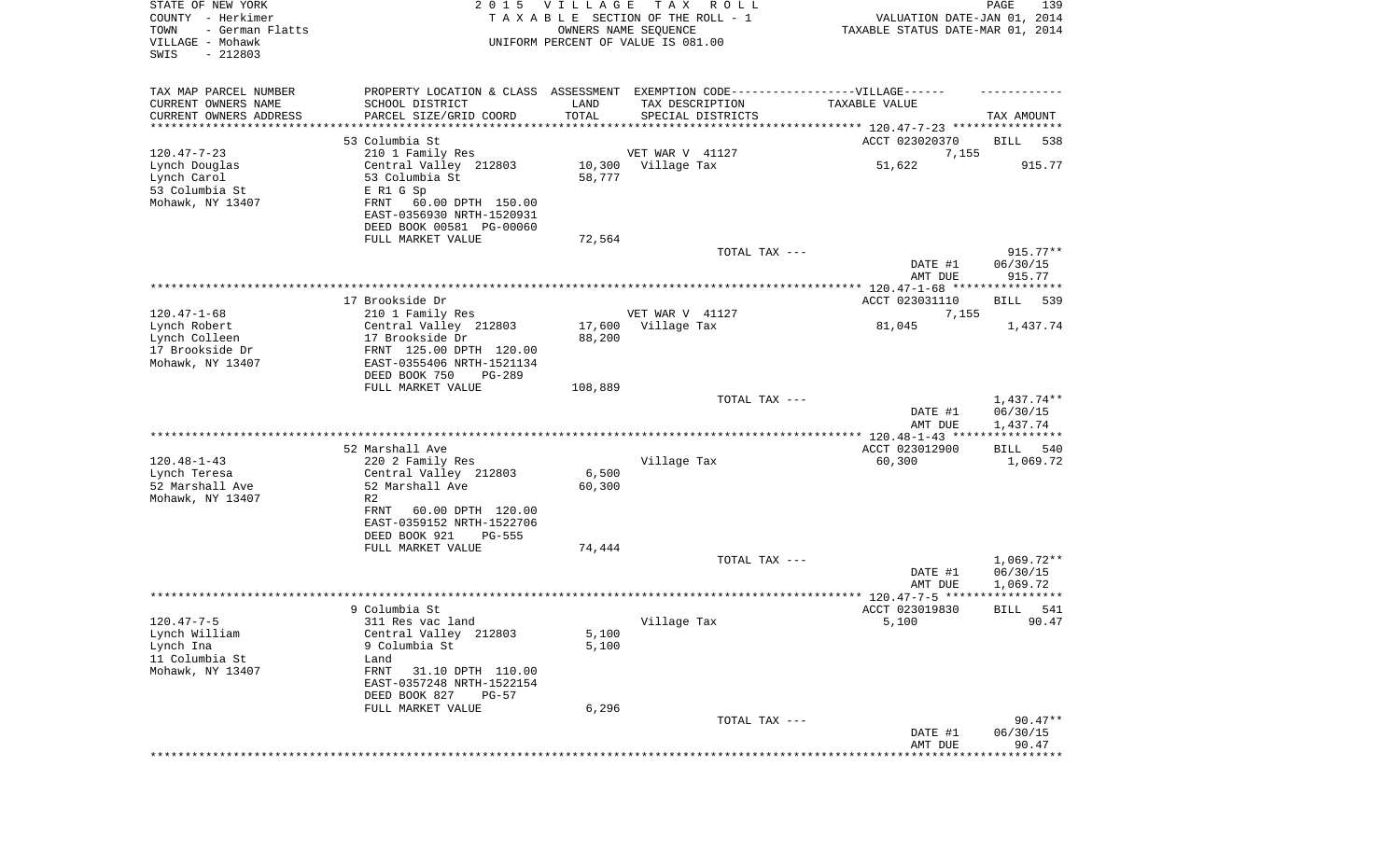| STATE OF NEW YORK<br>COUNTY - Herkimer<br>TOWN<br>- German Flatts<br>VILLAGE - Mohawk<br>SWIS<br>$-212803$ | 2 0 1 5                                                       | <b>VILLAGE</b><br>OWNERS NAME SEQUENCE | T A X<br>R O L L<br>TAXABLE SECTION OF THE ROLL - 1<br>UNIFORM PERCENT OF VALUE IS 081.00 | VALUATION DATE-JAN 01, 2014<br>TAXABLE STATUS DATE-MAR 01, 2014                  | PAGE<br>140          |
|------------------------------------------------------------------------------------------------------------|---------------------------------------------------------------|----------------------------------------|-------------------------------------------------------------------------------------------|----------------------------------------------------------------------------------|----------------------|
| TAX MAP PARCEL NUMBER                                                                                      | PROPERTY LOCATION & CLASS ASSESSMENT                          |                                        | EXEMPTION CODE-----------------VILLAGE------                                              |                                                                                  |                      |
| CURRENT OWNERS NAME<br>CURRENT OWNERS ADDRESS<br>*********************                                     | SCHOOL DISTRICT<br>PARCEL SIZE/GRID COORD<br>**************** | LAND<br>TOTAL<br>*********             | TAX DESCRIPTION<br>SPECIAL DISTRICTS                                                      | TAXABLE VALUE<br>********************************** 120.47-7-6 ***************** | TAX AMOUNT           |
|                                                                                                            | 11 Columbia St                                                |                                        |                                                                                           | ACCT 023019860                                                                   | <b>BILL</b><br>542   |
| $120.47 - 7 - 6$                                                                                           | 210 1 Family Res                                              |                                        | Village Tax                                                                               | 66,600                                                                           | 1,181.48             |
| Lynch William                                                                                              | Central Valley 212803                                         | 9,500                                  |                                                                                           |                                                                                  |                      |
| Lynch Ina                                                                                                  | 11 Columbia St                                                | 66,600                                 |                                                                                           |                                                                                  |                      |
| 11 Columbia St                                                                                             | E R1 G Bldg                                                   |                                        |                                                                                           |                                                                                  |                      |
| Mohawk, NY 13407                                                                                           | 31.17 DPTH 186.00<br>FRNT                                     |                                        |                                                                                           |                                                                                  |                      |
|                                                                                                            | EAST-0357328 NRTH-1522113<br>DEED BOOK 756<br><b>PG-310</b>   |                                        |                                                                                           |                                                                                  |                      |
|                                                                                                            | FULL MARKET VALUE                                             | 82,222                                 |                                                                                           |                                                                                  |                      |
|                                                                                                            |                                                               |                                        | TOTAL TAX ---                                                                             |                                                                                  | $1,181.48**$         |
|                                                                                                            |                                                               |                                        |                                                                                           | DATE #1<br>AMT DUE                                                               | 06/30/15<br>1,181.48 |
|                                                                                                            |                                                               |                                        |                                                                                           |                                                                                  |                      |
| $120.47 - 1 - 21$                                                                                          | 7 Cary Ave                                                    |                                        |                                                                                           | ACCT 023029640                                                                   | 543<br>BILL          |
| Mabbett Andrea                                                                                             | 312 Vac w/imprv<br>Central Valley 212803                      | 4,700                                  | Village Tax                                                                               | 5,700                                                                            | 101.12               |
| 5 Cary Ave                                                                                                 | 7 Cary Ave                                                    | 5,700                                  |                                                                                           |                                                                                  |                      |
| Mohawk, NY 13407                                                                                           | FRNT<br>50.00 DPTH<br>87.30                                   |                                        |                                                                                           |                                                                                  |                      |
|                                                                                                            | EAST-0354716 NRTH-1521644                                     |                                        |                                                                                           |                                                                                  |                      |
|                                                                                                            | DEED BOOK 936<br>PG-565                                       |                                        |                                                                                           |                                                                                  |                      |
|                                                                                                            | FULL MARKET VALUE                                             | 7,037                                  | TOTAL TAX ---                                                                             |                                                                                  | 101.12**             |
|                                                                                                            |                                                               |                                        |                                                                                           | DATE #1<br>AMT DUE                                                               | 06/30/15<br>101.12   |
|                                                                                                            | ***********************                                       |                                        | ***********************************                                                       | ************** 120.47-1-22 *****************                                     |                      |
|                                                                                                            | 5 Cary Ave                                                    |                                        |                                                                                           | ACCT 023029610                                                                   | 544<br>BILL          |
| $120.47 - 1 - 22$                                                                                          | 210 1 Family Res                                              |                                        | Village Tax                                                                               | 54,600                                                                           | 968.60               |
| Mabbett Andrea                                                                                             | Central Valley 212803                                         | 7,200                                  |                                                                                           |                                                                                  |                      |
| 5 Cary Ave<br>Mohawk, NY 13407                                                                             | 5 Cary Ave<br>FRNT<br>50.00 DPTH<br>87.30                     | 54,600                                 |                                                                                           |                                                                                  |                      |
|                                                                                                            | EAST-0354725 NRTH-1521692                                     |                                        |                                                                                           |                                                                                  |                      |
|                                                                                                            | DEED BOOK 936<br>PG-565                                       |                                        |                                                                                           |                                                                                  |                      |
|                                                                                                            | FULL MARKET VALUE                                             | 67,407                                 |                                                                                           |                                                                                  |                      |
|                                                                                                            |                                                               |                                        | TOTAL TAX ---                                                                             |                                                                                  | 968.60**             |
|                                                                                                            |                                                               |                                        |                                                                                           | DATE #1                                                                          | 06/30/15             |
|                                                                                                            | *****************************                                 |                                        |                                                                                           | AMT DUE                                                                          | 968.60               |
|                                                                                                            | 3 Cary Ave                                                    |                                        |                                                                                           | ACCT 023029580                                                                   | 545<br><b>BILL</b>   |
| $120.47 - 1 - 23$                                                                                          | 311 Res vac land                                              |                                        | Village Tax                                                                               | 4,700                                                                            | 83.38                |
| Mabbett Andrea                                                                                             | Central Valley 212803                                         | 4,700                                  |                                                                                           |                                                                                  |                      |
| 5 Cary Ave                                                                                                 | 3 Cary Ave                                                    | 4,700                                  |                                                                                           |                                                                                  |                      |
| Mohawk, NY 13407                                                                                           | FRNT<br>50.00 DPTH 87.30                                      |                                        |                                                                                           |                                                                                  |                      |
|                                                                                                            | EAST-0354737 NRTH-1521738<br>DEED BOOK 936<br>PG-565          |                                        |                                                                                           |                                                                                  |                      |
|                                                                                                            | FULL MARKET VALUE                                             | 5,802                                  |                                                                                           |                                                                                  |                      |
|                                                                                                            |                                                               |                                        | TOTAL TAX ---                                                                             |                                                                                  | 83.38**              |
|                                                                                                            |                                                               |                                        |                                                                                           | DATE #1                                                                          | 06/30/15             |
|                                                                                                            |                                                               |                                        |                                                                                           | AMT DUE                                                                          | 83.38                |
|                                                                                                            |                                                               |                                        |                                                                                           |                                                                                  | ************         |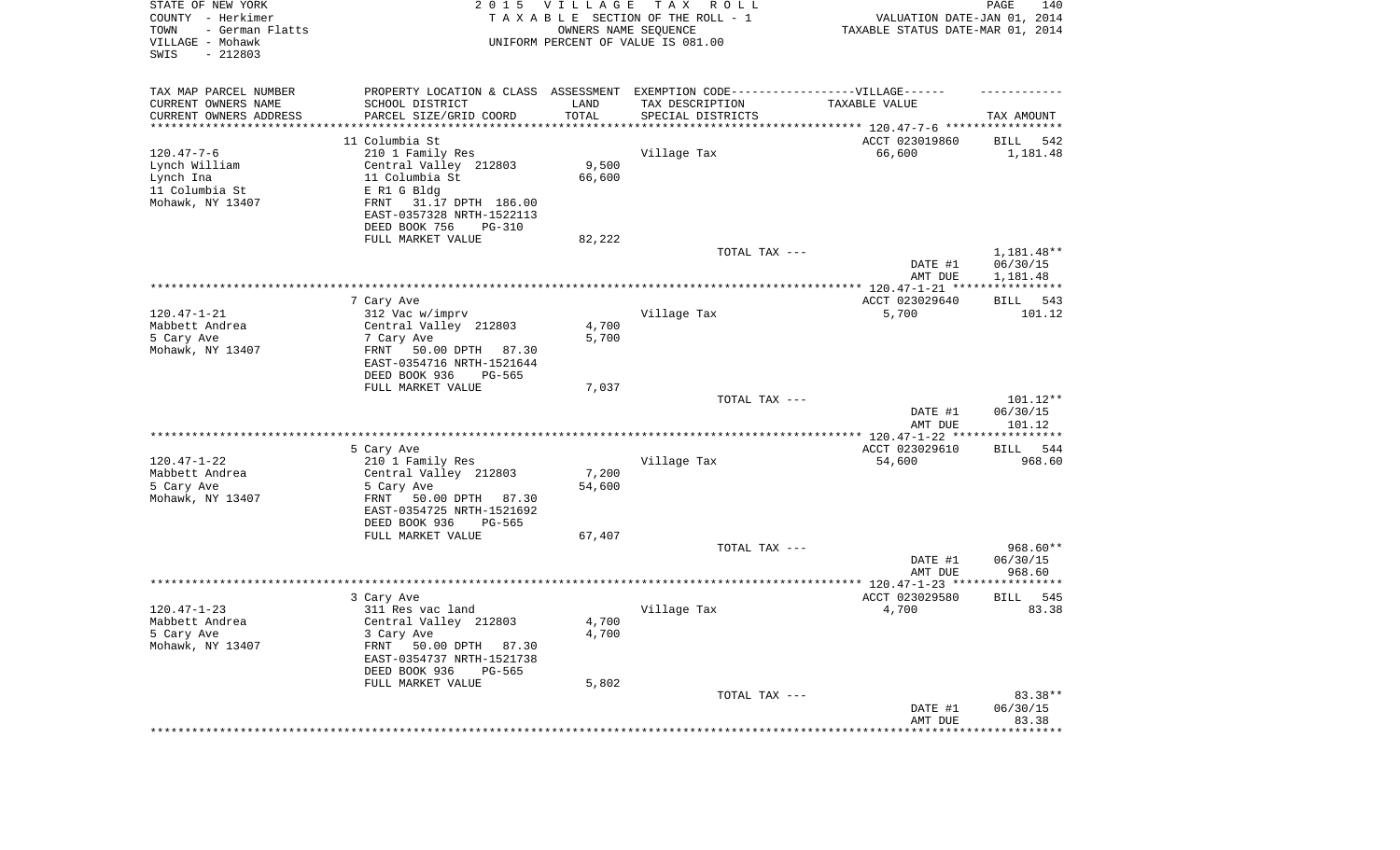| STATE OF NEW YORK<br>COUNTY - Herkimer<br>TOWN<br>- German Flatts<br>VILLAGE - Mohawk<br>SWIS<br>$-212803$ |                                                                                   | 2015 VILLAGE<br>OWNERS NAME SEQUENCE | TAX ROLL<br>TAXABLE SECTION OF THE ROLL - 1<br>UNIFORM PERCENT OF VALUE IS 081.00 | VALUATION DATE-JAN 01, 2014<br>TAXABLE STATUS DATE-MAR 01, 2014 | PAGE<br>141                        |
|------------------------------------------------------------------------------------------------------------|-----------------------------------------------------------------------------------|--------------------------------------|-----------------------------------------------------------------------------------|-----------------------------------------------------------------|------------------------------------|
| TAX MAP PARCEL NUMBER                                                                                      | PROPERTY LOCATION & CLASS ASSESSMENT EXEMPTION CODE-----------------VILLAGE------ |                                      |                                                                                   |                                                                 |                                    |
| CURRENT OWNERS NAME                                                                                        | SCHOOL DISTRICT                                                                   | LAND                                 | TAX DESCRIPTION                                                                   | TAXABLE VALUE                                                   |                                    |
| CURRENT OWNERS ADDRESS<br>********************                                                             | PARCEL SIZE/GRID COORD<br>***********************                                 | TOTAL<br>* * * * * * * * * * *       | SPECIAL DISTRICTS                                                                 |                                                                 | TAX AMOUNT                         |
|                                                                                                            | 10 Steele St                                                                      |                                      |                                                                                   | ACCT 023028920                                                  | 546<br>BILL                        |
| $120.47 - 1 - 28$                                                                                          | 210 1 Family Res                                                                  |                                      | Village Tax                                                                       | 68,200                                                          | 1,209.87                           |
| Mabbett Daniel                                                                                             | Central Valley 212803                                                             | 15,500                               |                                                                                   |                                                                 |                                    |
| Mabbett Denise                                                                                             | 10 Steele St                                                                      | 68,200                               |                                                                                   |                                                                 |                                    |
| 10 Steele St                                                                                               | FRNT 120.00 DPTH 192.60                                                           |                                      |                                                                                   |                                                                 |                                    |
| Mohawk, NY 13407                                                                                           | EAST-0354872 NRTH-1521749                                                         |                                      |                                                                                   |                                                                 |                                    |
|                                                                                                            | DEED BOOK 756<br>PG-47                                                            |                                      |                                                                                   |                                                                 |                                    |
|                                                                                                            | FULL MARKET VALUE                                                                 | 84,198                               |                                                                                   |                                                                 |                                    |
|                                                                                                            |                                                                                   |                                      | TOTAL TAX ---                                                                     | DATE #1<br>AMT DUE                                              | 1,209.87**<br>06/30/15<br>1,209.87 |
|                                                                                                            |                                                                                   |                                      |                                                                                   |                                                                 |                                    |
|                                                                                                            | 6 Burns Ave                                                                       |                                      |                                                                                   | ACCT 175851                                                     | BILL<br>547                        |
| $120.48 - 1 - 29$                                                                                          | 210 1 Family Res                                                                  |                                      | Village Tax                                                                       | 68,500                                                          | 1,215.19                           |
| Mabbett Daryl                                                                                              | Central Valley 212803                                                             | 18,000                               |                                                                                   |                                                                 |                                    |
| Smithson Candace<br>6 Burns Ave                                                                            | 6 Burns Ave<br>W R1 2G                                                            | 68,500                               |                                                                                   |                                                                 |                                    |
| Mohawk, NY 13407                                                                                           | FRNT 100.00 DPTH 129.80                                                           |                                      |                                                                                   |                                                                 |                                    |
|                                                                                                            | EAST-0358632 NRTH-1522199                                                         |                                      |                                                                                   |                                                                 |                                    |
|                                                                                                            | DEED BOOK 1467<br>PG-818                                                          |                                      |                                                                                   |                                                                 |                                    |
|                                                                                                            | FULL MARKET VALUE                                                                 | 84,568                               |                                                                                   |                                                                 |                                    |
|                                                                                                            |                                                                                   |                                      | TOTAL TAX ---                                                                     | DATE #1<br>AMT DUE                                              | 1,215.19**<br>06/30/15<br>1,215.19 |
|                                                                                                            |                                                                                   |                                      |                                                                                   | **************** 120.40-2-18 ****                               | ***********                        |
|                                                                                                            | 45 Marshall Ave                                                                   |                                      |                                                                                   | ACCT 180105                                                     | <b>BILL</b><br>548                 |
| $120.40 - 2 - 18$                                                                                          | 210 1 Family Res                                                                  |                                      | Village Tax                                                                       | 34,400                                                          | 610.26                             |
| Macrina Mark                                                                                               | Central Valley 212803                                                             | 5,200                                |                                                                                   |                                                                 |                                    |
| Macrina Katie                                                                                              | 45 Marshall Ave                                                                   | 34,400                               |                                                                                   |                                                                 |                                    |
| 45 Marshall Ave<br>Mohawk, NY 13407                                                                        | 39.80 DPTH<br>FRNT<br>71.00<br>EAST-0359038 NRTH-1522777                          |                                      |                                                                                   |                                                                 |                                    |
|                                                                                                            | DEED BOOK 1495<br>PG-665                                                          |                                      |                                                                                   |                                                                 |                                    |
|                                                                                                            | FULL MARKET VALUE                                                                 | 42,469                               |                                                                                   |                                                                 |                                    |
|                                                                                                            |                                                                                   |                                      | TOTAL TAX ---                                                                     |                                                                 | $610.26**$                         |
|                                                                                                            |                                                                                   |                                      |                                                                                   | DATE #1                                                         | 06/30/15                           |
|                                                                                                            |                                                                                   |                                      |                                                                                   | AMT DUE                                                         | 610.26                             |
|                                                                                                            | 10 Grove St                                                                       |                                      |                                                                                   | ACCT 023027240                                                  | 549<br>BILL                        |
| $120.47 - 4 - 24$                                                                                          | 210 1 Family Res                                                                  |                                      | Village Tax                                                                       | 60,300                                                          | 1,069.72                           |
| Maharajh Harry Louie                                                                                       | Central Valley 212803                                                             | 8,700                                |                                                                                   |                                                                 |                                    |
| 10 Grove St                                                                                                | 10 Grove St                                                                       | 60,300                               |                                                                                   |                                                                 |                                    |
| Mohawk, NY 13407                                                                                           | W R1 2G                                                                           |                                      |                                                                                   |                                                                 |                                    |
|                                                                                                            | FRNT<br>50.00 DPTH 125.00                                                         |                                      |                                                                                   |                                                                 |                                    |
|                                                                                                            | EAST-0356274 NRTH-1521956                                                         |                                      |                                                                                   |                                                                 |                                    |
|                                                                                                            | DEED BOOK 1403 PG-328<br>FULL MARKET VALUE                                        | 74,444                               |                                                                                   |                                                                 |                                    |
|                                                                                                            |                                                                                   |                                      | TOTAL TAX ---                                                                     |                                                                 | $1,069.72**$                       |
|                                                                                                            |                                                                                   |                                      |                                                                                   | DATE #1                                                         | 06/30/15                           |
|                                                                                                            |                                                                                   |                                      |                                                                                   | AMT DUE                                                         | 1,069.72                           |
|                                                                                                            |                                                                                   |                                      |                                                                                   |                                                                 |                                    |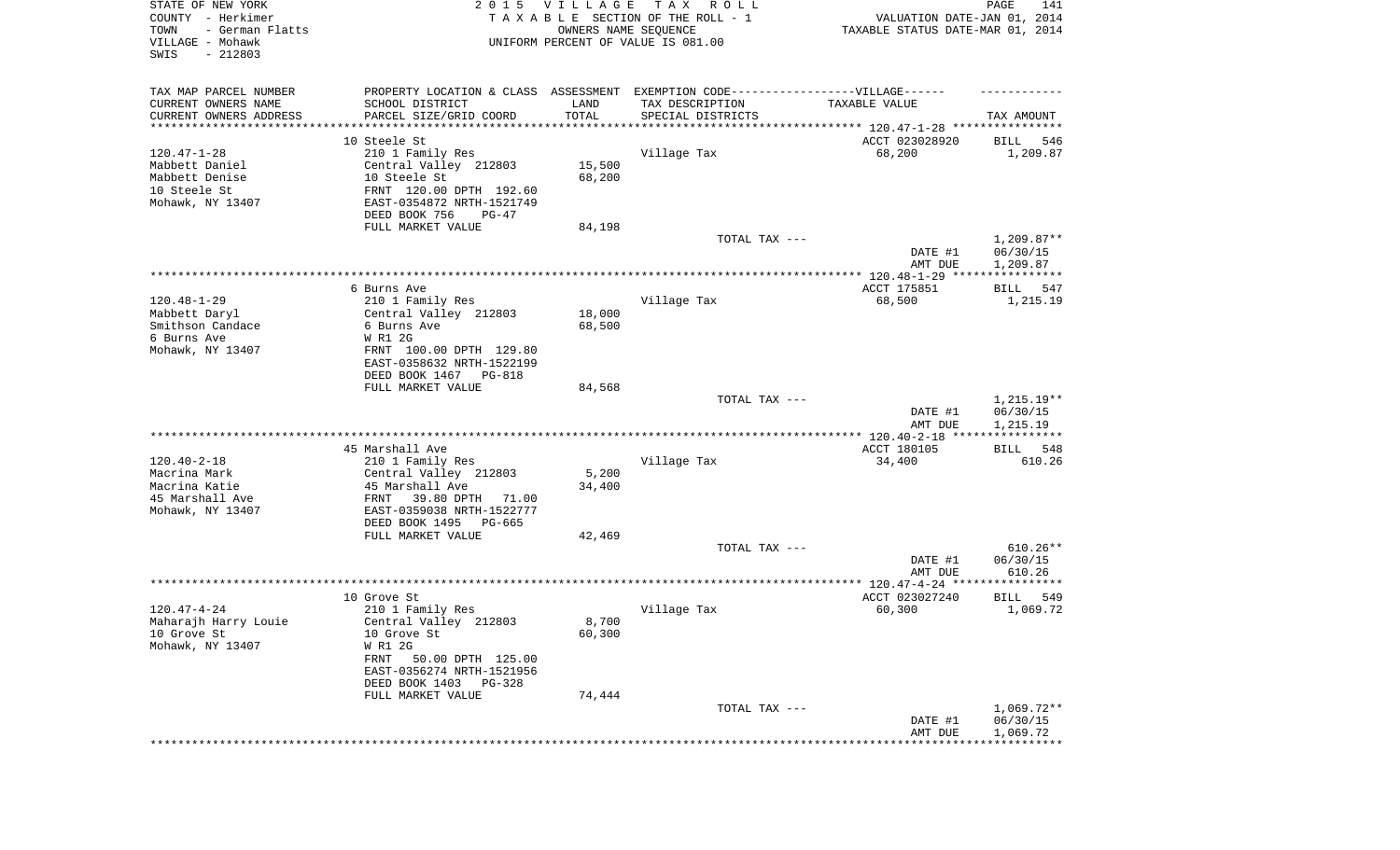| STATE OF NEW YORK<br>COUNTY - Herkimer<br>TOWN<br>- German Flatts<br>VILLAGE - Mohawk | 2015 VILLAGE<br>TAXABLE SECTION OF THE ROLL - 1<br>UNIFORM PERCENT OF VALUE IS 081.00 | PAGE<br>142<br>VALUATION DATE-JAN 01, 2014<br>TAXABLE STATUS DATE-MAR 01, 2014 |                                      |                          |                      |
|---------------------------------------------------------------------------------------|---------------------------------------------------------------------------------------|--------------------------------------------------------------------------------|--------------------------------------|--------------------------|----------------------|
| SWIS<br>$-212803$                                                                     |                                                                                       |                                                                                |                                      |                          |                      |
| TAX MAP PARCEL NUMBER                                                                 | PROPERTY LOCATION & CLASS ASSESSMENT EXEMPTION CODE-----------------VILLAGE------     |                                                                                |                                      |                          |                      |
| CURRENT OWNERS NAME<br>CURRENT OWNERS ADDRESS                                         | SCHOOL DISTRICT<br>PARCEL SIZE/GRID COORD                                             | LAND<br>TOTAL                                                                  | TAX DESCRIPTION<br>SPECIAL DISTRICTS | TAXABLE VALUE            | TAX AMOUNT           |
| ********************                                                                  |                                                                                       |                                                                                |                                      |                          |                      |
|                                                                                       | 4 E Center St                                                                         |                                                                                |                                      | ACCT 182048              | 550<br>BILL          |
| $120.47 - 7 - 46$                                                                     | 210 1 Family Res                                                                      |                                                                                | Village Tax                          | 46,900                   | 832.01               |
| Maida Kimberly<br>4 E Center St                                                       | Central Valley 212803<br>4 E Center St                                                | 4,500<br>46,900                                                                |                                      |                          |                      |
| Mohawk, NY 13357                                                                      | S R1 1G                                                                               |                                                                                |                                      |                          |                      |
|                                                                                       | 36.6x95                                                                               |                                                                                |                                      |                          |                      |
|                                                                                       | 38.00 DPTH<br>FRNT<br>60.00                                                           |                                                                                |                                      |                          |                      |
|                                                                                       | EAST-0357046 NRTH-1521150<br>DEED BOOK 1507 PG-956                                    |                                                                                |                                      |                          |                      |
|                                                                                       | FULL MARKET VALUE                                                                     | 57,901                                                                         |                                      |                          |                      |
|                                                                                       |                                                                                       |                                                                                | TOTAL TAX ---                        |                          | 832.01**             |
|                                                                                       |                                                                                       |                                                                                |                                      | DATE #1                  | 06/30/15             |
|                                                                                       |                                                                                       |                                                                                |                                      | AMT DUE                  | 832.01               |
|                                                                                       | 3 N Richfield St                                                                      |                                                                                |                                      | ACCT 023000870           | 551<br>BILL          |
| $120.47 - 2 - 30$                                                                     | 210 1 Family Res                                                                      |                                                                                | Village Tax                          | 47,100                   | 835.55               |
| Maine Eric                                                                            | Central Valley 212803                                                                 | 5,600                                                                          |                                      |                          |                      |
| Maine Kathleen<br>3 N Richfield St                                                    | 3 N Richfield S<br>FRNT 47.50 DPTH 100.00                                             | 47,100                                                                         |                                      |                          |                      |
| Mohawk, NY 13407                                                                      | EAST-0356445 NRTH-1522544                                                             |                                                                                |                                      |                          |                      |
|                                                                                       | DEED BOOK 922<br><b>PG-155</b>                                                        |                                                                                |                                      |                          |                      |
|                                                                                       | FULL MARKET VALUE                                                                     | 58,148                                                                         |                                      |                          |                      |
|                                                                                       |                                                                                       |                                                                                | TOTAL TAX ---                        | DATE #1                  | 835.55**<br>06/30/15 |
|                                                                                       |                                                                                       |                                                                                |                                      | AMT DUE                  | 835.55               |
|                                                                                       |                                                                                       |                                                                                |                                      |                          |                      |
| $120.47 - 4 - 35$                                                                     | 7 W Center St<br>220 2 Family Res                                                     |                                                                                | Village Tax                          | ACCT 023025260<br>39,376 | BILL 552<br>698.53   |
| Maltby Margaret                                                                       | Central Valley 212803                                                                 | 12,700                                                                         |                                      |                          |                      |
| 7 W Center St                                                                         | 7 W Center St                                                                         | 39,376                                                                         |                                      |                          |                      |
| Mohawk, NY 13407                                                                      | R2 Brn                                                                                |                                                                                |                                      |                          |                      |
|                                                                                       | 59x170                                                                                |                                                                                |                                      |                          |                      |
|                                                                                       | 60.00 DPTH 150.00<br>FRNT<br>EAST-0356607 NRTH-1521133                                |                                                                                |                                      |                          |                      |
|                                                                                       | DEED BOOK 00610 PG-00685                                                              |                                                                                |                                      |                          |                      |
|                                                                                       | FULL MARKET VALUE                                                                     | 48,612                                                                         |                                      |                          |                      |
|                                                                                       |                                                                                       |                                                                                | TOTAL TAX ---                        | DATE #1                  | 698.53**<br>06/30/15 |
|                                                                                       |                                                                                       |                                                                                |                                      | AMT DUE                  | 698.53               |
|                                                                                       |                                                                                       |                                                                                |                                      |                          |                      |
|                                                                                       | Hammond St                                                                            |                                                                                |                                      | ACCT 023021195           | 553<br>BILL          |
| $120.55 - 3 - 33$<br>March Claudette                                                  | 311 Res vac land<br>Central Valley 212803                                             | 1,500                                                                          | Village Tax                          | 1,500                    | 26.61                |
| 3781 State Route 168                                                                  | Hammond St                                                                            | 1,500                                                                          |                                      |                          |                      |
| Mohawk, NY 13407                                                                      | Lot                                                                                   |                                                                                |                                      |                          |                      |
|                                                                                       | FRNT<br>68.00 DPTH 604.00                                                             |                                                                                |                                      |                          |                      |
|                                                                                       | 0.17<br>ACRES<br>EAST-0356393 NRTH-1518837                                            |                                                                                |                                      |                          |                      |
|                                                                                       | DEED BOOK 920<br>PG-147                                                               |                                                                                |                                      |                          |                      |
|                                                                                       | FULL MARKET VALUE                                                                     | 1,852                                                                          |                                      |                          |                      |
|                                                                                       |                                                                                       |                                                                                | TOTAL TAX ---                        |                          | $26.61**$            |
|                                                                                       |                                                                                       |                                                                                |                                      | DATE #1<br>AMT DUE       | 06/30/15<br>26.61    |
|                                                                                       |                                                                                       |                                                                                |                                      |                          |                      |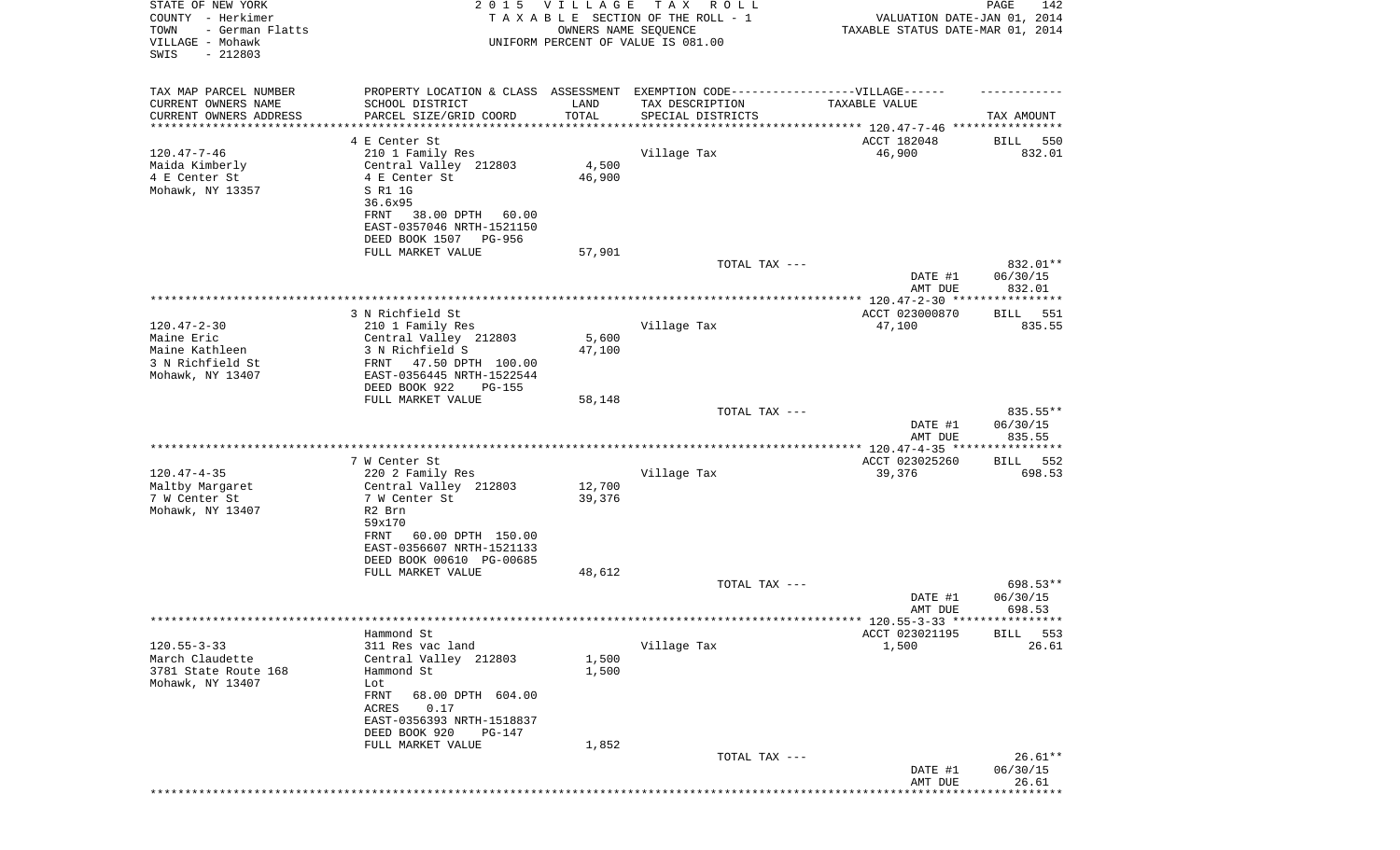| STATE OF NEW YORK<br>COUNTY - Herkimer<br>TOWN<br>- German Flatts<br>VILLAGE - Mohawk |                                                        | 2015 VILLAGE    | T A X<br>R O L L<br>TAXABLE SECTION OF THE ROLL - 1<br>OWNERS NAME SEQUENCE<br>UNIFORM PERCENT OF VALUE IS 081.00 | VALUATION DATE-JAN 01, 2014<br>TAXABLE STATUS DATE-MAR 01, 2014 | PAGE<br>143          |
|---------------------------------------------------------------------------------------|--------------------------------------------------------|-----------------|-------------------------------------------------------------------------------------------------------------------|-----------------------------------------------------------------|----------------------|
| SWIS<br>$-212803$                                                                     |                                                        |                 |                                                                                                                   |                                                                 |                      |
| TAX MAP PARCEL NUMBER                                                                 |                                                        |                 | PROPERTY LOCATION & CLASS ASSESSMENT EXEMPTION CODE----------------VILLAGE------                                  |                                                                 |                      |
| CURRENT OWNERS NAME                                                                   | SCHOOL DISTRICT                                        | LAND            | TAX DESCRIPTION                                                                                                   | TAXABLE VALUE                                                   |                      |
| CURRENT OWNERS ADDRESS<br>********************                                        | PARCEL SIZE/GRID COORD                                 | TOTAL           | SPECIAL DISTRICTS                                                                                                 |                                                                 | TAX AMOUNT           |
|                                                                                       | 21 W Center St                                         |                 |                                                                                                                   | ACCT 023025470                                                  | BILL<br>554          |
| $120.47 - 4 - 42$                                                                     | 220 2 Family Res                                       |                 | VET WAR V 41127                                                                                                   | 7,155                                                           |                      |
| March Owen                                                                            | Central Valley 212803                                  |                 | 11,300 Village Tax                                                                                                | 45,245                                                          | 802.65               |
| March Barbara<br>21 W Center St                                                       | 21 W Center St<br>S R2                                 | 52,400          |                                                                                                                   |                                                                 |                      |
| Mohawk, NY 13407                                                                      | 55x90 L-1                                              |                 |                                                                                                                   |                                                                 |                      |
|                                                                                       | FRNT<br>52.00 DPTH 112.00                              |                 |                                                                                                                   |                                                                 |                      |
|                                                                                       | EAST-0356212 NRTH-1521100<br>DEED BOOK 698<br>PG-402   |                 |                                                                                                                   |                                                                 |                      |
|                                                                                       | FULL MARKET VALUE                                      | 64,691          |                                                                                                                   |                                                                 |                      |
|                                                                                       |                                                        |                 | TOTAL TAX ---                                                                                                     |                                                                 | 802.65**             |
|                                                                                       |                                                        |                 |                                                                                                                   | DATE #1                                                         | 06/30/15             |
|                                                                                       |                                                        |                 |                                                                                                                   | AMT DUE                                                         | 802.65               |
|                                                                                       | John St                                                |                 |                                                                                                                   | ACCT 023024330                                                  | 555<br>BILL          |
| $120.47 - 4 - 43$                                                                     | 311 Res vac land                                       |                 | Village Tax                                                                                                       | 9,100                                                           | 161.43               |
| March Owen<br>March Barbara                                                           | Central Valley 212803<br>John St                       | 9,100<br>9,100  |                                                                                                                   |                                                                 |                      |
| 21 W Center St                                                                        | G Igp                                                  |                 |                                                                                                                   |                                                                 |                      |
| Mohawk, NY 13407                                                                      | 50x92 L-49                                             |                 |                                                                                                                   |                                                                 |                      |
|                                                                                       | 45.00 DPTH 127.00<br>FRNT                              |                 |                                                                                                                   |                                                                 |                      |
|                                                                                       | EAST-0356236 NRTH-1521019<br>DEED BOOK 698<br>$PG-402$ |                 |                                                                                                                   |                                                                 |                      |
|                                                                                       | FULL MARKET VALUE                                      | 11,235          |                                                                                                                   |                                                                 |                      |
|                                                                                       |                                                        |                 | TOTAL TAX ---                                                                                                     |                                                                 | $161.43**$           |
|                                                                                       |                                                        |                 |                                                                                                                   | DATE #1<br>AMT DUE                                              | 06/30/15<br>161.43   |
|                                                                                       |                                                        |                 |                                                                                                                   | **************** 120.39-1-19 ****                               | ************         |
|                                                                                       | 18 North St                                            |                 |                                                                                                                   | ACCT 023000600                                                  | BILL 556             |
| $120.39 - 1 - 19$<br>March Rankins Joanne Lee                                         | 210 1 Family Res<br>Central Valley 212803              | 8,000           | Village Tax                                                                                                       | 44,800                                                          | 794.75               |
| 18 North St                                                                           | 18 North St                                            | 44,800          |                                                                                                                   |                                                                 |                      |
| Mohawk, NY 13407                                                                      | FRNT<br>50.00 DPTH 252.00                              |                 |                                                                                                                   |                                                                 |                      |
|                                                                                       | EAST-0356095 NRTH-1522712<br>DEED BOOK 764<br>PG-117   |                 |                                                                                                                   |                                                                 |                      |
|                                                                                       | FULL MARKET VALUE                                      | 55,309          |                                                                                                                   |                                                                 |                      |
|                                                                                       |                                                        |                 | TOTAL TAX ---                                                                                                     |                                                                 | 794.75**             |
|                                                                                       |                                                        |                 |                                                                                                                   | DATE #1<br>AMT DUE                                              | 06/30/15<br>794.75   |
|                                                                                       |                                                        |                 |                                                                                                                   |                                                                 |                      |
|                                                                                       | 13 S Washington St                                     |                 |                                                                                                                   | ACCT 188184                                                     | BILL<br>557          |
| $120.47 - 5 - 44$                                                                     | 210 1 Family Res                                       |                 | Village Tax                                                                                                       | 40,000                                                          | 709.60               |
| Marineau Martin<br>Foley Jill                                                         | Central Valley 212803<br>13 S Wshntn St                | 6,500<br>40,000 |                                                                                                                   |                                                                 |                      |
| 13 S Washington St                                                                    | E R1 1G                                                |                 |                                                                                                                   |                                                                 |                      |
| Mohawk, NY 13407                                                                      | 42x95                                                  |                 |                                                                                                                   |                                                                 |                      |
| PRIOR OWNER ON 3/01/2014                                                              | FRNT<br>42.00 DPTH 100.00<br>EAST-0356911 NRTH-1522024 |                 |                                                                                                                   |                                                                 |                      |
| Marineau Martin                                                                       | DEED BOOK 1545<br>PG-191                               |                 |                                                                                                                   |                                                                 |                      |
|                                                                                       | FULL MARKET VALUE                                      | 49,383          |                                                                                                                   |                                                                 |                      |
|                                                                                       |                                                        |                 | TOTAL TAX ---                                                                                                     | DATE #1                                                         | 709.60**<br>06/30/15 |
|                                                                                       |                                                        |                 |                                                                                                                   | AMT DUE                                                         | 709.60               |
|                                                                                       |                                                        |                 |                                                                                                                   |                                                                 |                      |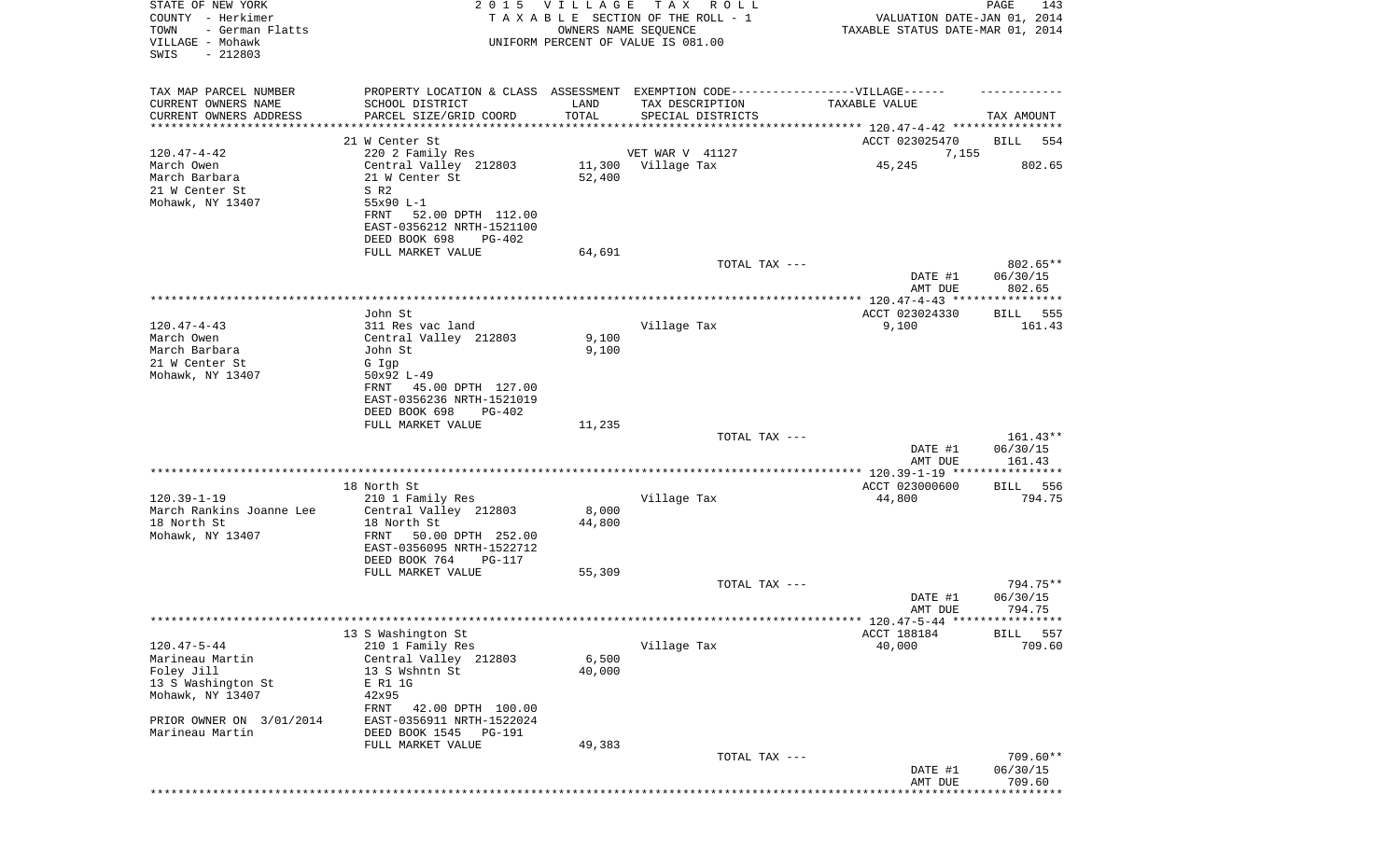| STATE OF NEW YORK<br>COUNTY - Herkimer |                                                                                  | 2015 VILLAGE | TAX ROLL<br>TAXABLE SECTION OF THE ROLL - 1 |               |                                     | PAGE<br>144<br>VALUATION DATE-JAN 01, 2014 |
|----------------------------------------|----------------------------------------------------------------------------------|--------------|---------------------------------------------|---------------|-------------------------------------|--------------------------------------------|
| TOWN<br>- German Flatts                |                                                                                  |              | OWNERS NAME SEQUENCE                        |               | TAXABLE STATUS DATE-MAR 01, 2014    |                                            |
| VILLAGE - Mohawk<br>$-212803$<br>SWIS  |                                                                                  |              | UNIFORM PERCENT OF VALUE IS 081.00          |               |                                     |                                            |
|                                        |                                                                                  |              |                                             |               |                                     |                                            |
| TAX MAP PARCEL NUMBER                  | PROPERTY LOCATION & CLASS ASSESSMENT EXEMPTION CODE----------------VILLAGE------ |              |                                             |               |                                     |                                            |
| CURRENT OWNERS NAME                    | SCHOOL DISTRICT                                                                  | LAND         | TAX DESCRIPTION                             |               | TAXABLE VALUE                       |                                            |
| CURRENT OWNERS ADDRESS                 | PARCEL SIZE/GRID COORD                                                           | TOTAL        | SPECIAL DISTRICTS                           |               |                                     | TAX AMOUNT                                 |
| *********************                  |                                                                                  |              |                                             |               |                                     |                                            |
|                                        | 4 Ann St                                                                         |              |                                             |               | ACCT 023007110                      | BILL<br>558                                |
| $120.40 - 1 - 33$                      | 210 1 Family Res                                                                 |              | VET WAR V 41127                             |               | 7,155                               |                                            |
| Markey James                           | Central Valley 212803                                                            |              | 13,900 VET DIS V 41147                      |               | 9,945                               |                                            |
| Markey Donna                           | 4 Ann St                                                                         |              | 66,300 Village Tax                          |               | 49,200                              | 872.81                                     |
| 4 Ann St                               | FRNT 105.00 DPTH 120.00                                                          |              |                                             |               |                                     |                                            |
| Mohawk, NY 13407                       | EAST-0357971 NRTH-1522905                                                        |              |                                             |               |                                     |                                            |
|                                        | DEED BOOK 00601 PG-00414                                                         |              |                                             |               |                                     |                                            |
|                                        | FULL MARKET VALUE                                                                | 81,852       |                                             | TOTAL TAX --- |                                     | 872.81**                                   |
|                                        |                                                                                  |              |                                             |               | DATE #1                             | 06/30/15                                   |
|                                        |                                                                                  |              |                                             |               | AMT DUE                             | 872.81                                     |
|                                        |                                                                                  |              |                                             |               |                                     |                                            |
|                                        | 9 Marion St                                                                      |              |                                             |               | ACCT 169540                         | 559<br>BILL                                |
| $120.47 - 1 - 37$                      | 210 1 Family Res                                                                 |              | Village Tax                                 |               | 50,100                              | 888.77                                     |
| Markwardt Kevin                        | Central Valley 212803                                                            | 9,300        |                                             |               |                                     |                                            |
| 9 Marion St                            | 9 Marion St                                                                      | 50,100       |                                             |               |                                     |                                            |
| Mohawk, NY 13407                       | 90.00 DPTH<br>90.00<br>FRNT                                                      |              |                                             |               |                                     |                                            |
|                                        | EAST-0354810 NRTH-1521442                                                        |              |                                             |               |                                     |                                            |
|                                        | DEED BOOK 1426<br>PG-972                                                         |              |                                             |               |                                     |                                            |
|                                        | FULL MARKET VALUE                                                                | 61,852       |                                             |               |                                     |                                            |
|                                        |                                                                                  |              |                                             | TOTAL TAX --- | DATE #1                             | 888.77**<br>06/30/15                       |
|                                        |                                                                                  |              |                                             |               | AMT DUE                             | 888.77                                     |
|                                        |                                                                                  |              |                                             |               |                                     |                                            |
|                                        | Petrie Ave                                                                       |              |                                             |               | ACCT 023028750                      | <b>BILL</b><br>560                         |
| $120.47 - 1 - 55$                      | 311 Res vac land                                                                 |              | Village Tax                                 |               | 800                                 | 14.19                                      |
| Markwardt Kristin                      | Central Valley 212803                                                            | 800          |                                             |               |                                     |                                            |
| 1 Petrie Ave                           | Petrie Ave E                                                                     | 800          |                                             |               |                                     |                                            |
| Mohawk, NY 13407                       | 61.00 DPTH 105.20<br>FRNT                                                        |              |                                             |               |                                     |                                            |
|                                        | EAST-0355315 NRTH-1521984                                                        |              |                                             |               |                                     |                                            |
|                                        | DEED BOOK 862<br>PG-669                                                          |              |                                             |               |                                     |                                            |
|                                        | FULL MARKET VALUE                                                                | 988          |                                             |               |                                     |                                            |
|                                        |                                                                                  |              |                                             | TOTAL TAX --- |                                     | $14.19**$                                  |
|                                        |                                                                                  |              |                                             |               | DATE #1<br>AMT DUE                  | 06/30/15<br>14.19                          |
|                                        |                                                                                  |              |                                             |               |                                     |                                            |
|                                        | 15 Firman St                                                                     |              |                                             |               | ACCT 171341                         | BILL<br>561                                |
| $120.47 - 3 - 62$                      | 210 1 Family Res                                                                 |              | Village Tax                                 |               | 77,000                              | 1,365.98                                   |
| Markwardt-Good Dianne                  | Central Valley 212803                                                            | 11,300       |                                             |               |                                     |                                            |
| 15 Firman St                           | 15 Firman St                                                                     | 77,000       |                                             |               |                                     |                                            |
| Mohawk, NY 13407                       | E R1 1G                                                                          |              |                                             |               |                                     |                                            |
|                                        | FRNT<br>75.00 DPTH 102.00                                                        |              |                                             |               |                                     |                                            |
|                                        | EAST-0355916 NRTH-1520767                                                        |              |                                             |               |                                     |                                            |
|                                        | DEED BOOK 1438<br>PG-681                                                         |              |                                             |               |                                     |                                            |
|                                        | FULL MARKET VALUE                                                                | 95,062       |                                             |               |                                     |                                            |
|                                        |                                                                                  |              |                                             | TOTAL TAX --- |                                     | $1,365.98**$                               |
|                                        |                                                                                  |              |                                             |               | DATE #1<br>AMT DUE                  | 06/30/15<br>1,365.98                       |
|                                        |                                                                                  |              |                                             |               | *********************************** |                                            |
|                                        |                                                                                  |              |                                             |               |                                     |                                            |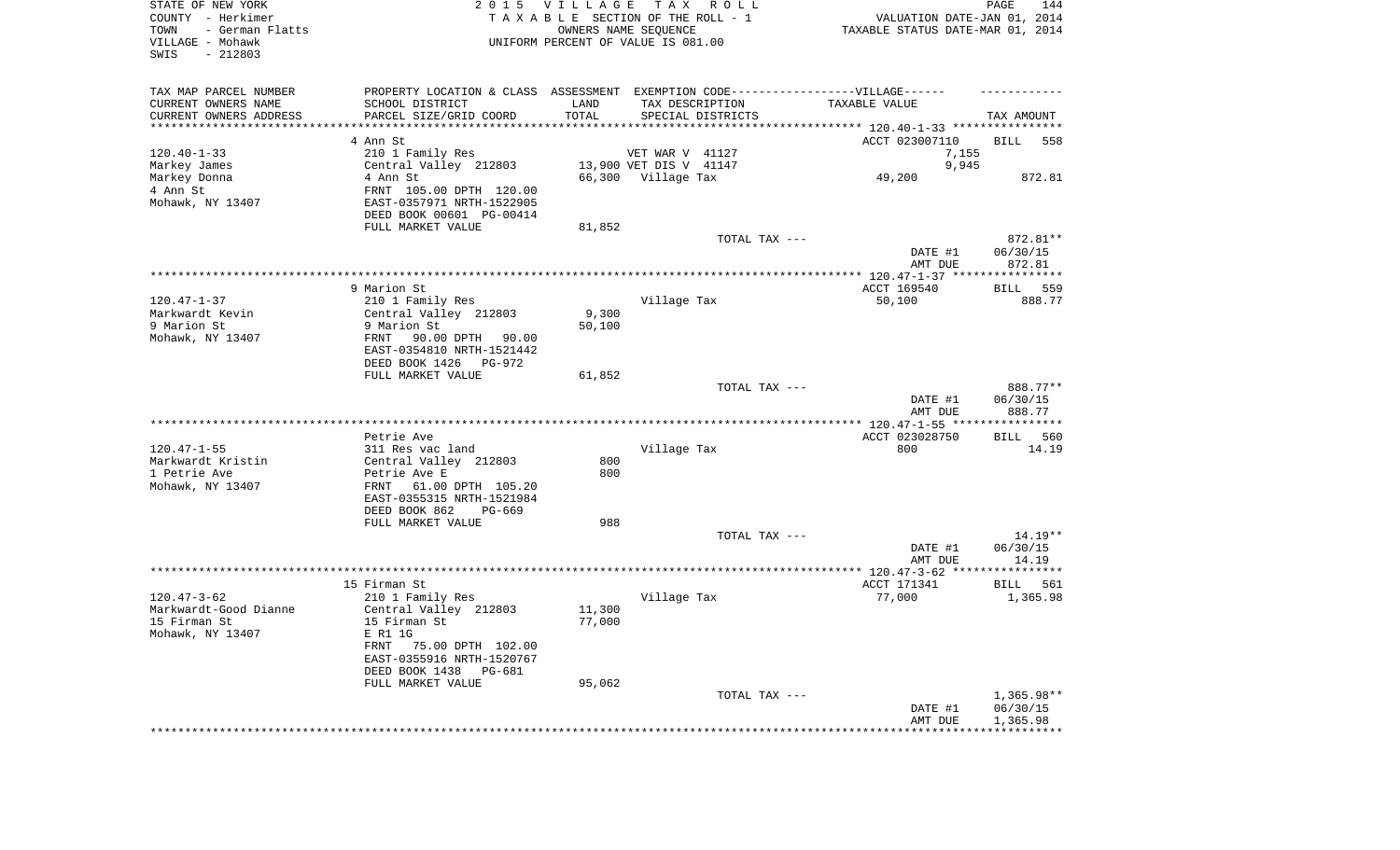| STATE OF NEW YORK<br>COUNTY - Herkimer<br>- German Flatts<br>TOWN<br>VILLAGE - Mohawk<br>SWIS<br>$-212803$ |                                                                                   | 2015 VILLAGE<br>OWNERS NAME SEQUENCE | T A X<br>R O L L<br>TAXABLE SECTION OF THE ROLL - 1<br>UNIFORM PERCENT OF VALUE IS 081.00 | VALUATION DATE-JAN 01, 2014<br>TAXABLE STATUS DATE-MAR 01, 2014 | PAGE<br>145                    |
|------------------------------------------------------------------------------------------------------------|-----------------------------------------------------------------------------------|--------------------------------------|-------------------------------------------------------------------------------------------|-----------------------------------------------------------------|--------------------------------|
| TAX MAP PARCEL NUMBER                                                                                      | PROPERTY LOCATION & CLASS ASSESSMENT EXEMPTION CODE-----------------VILLAGE------ |                                      |                                                                                           |                                                                 |                                |
| CURRENT OWNERS NAME                                                                                        | SCHOOL DISTRICT                                                                   | LAND                                 | TAX DESCRIPTION                                                                           | TAXABLE VALUE                                                   |                                |
| CURRENT OWNERS ADDRESS<br>*********************                                                            | PARCEL SIZE/GRID COORD<br>***********************                                 | TOTAL<br>* * * * * * * * * * *       | SPECIAL DISTRICTS                                                                         | ********************************* 120.47-8-52 ****************  | TAX AMOUNT                     |
|                                                                                                            | 38 Church St                                                                      |                                      |                                                                                           | ACCT 186030                                                     | 562<br>BILL                    |
| $120.47 - 8 - 52$                                                                                          | 210 1 Family Res                                                                  |                                      | Village Tax                                                                               | 55,000                                                          | 975.70                         |
| Marlowe Katie                                                                                              | Central Valley 212803                                                             | 10,800                               |                                                                                           |                                                                 |                                |
| 38 Church St                                                                                               | 38 Church St                                                                      | 55,000                               |                                                                                           |                                                                 |                                |
| Mohawk, NY 13407                                                                                           | 54.50 DPTH 197.00<br>FRNT                                                         |                                      |                                                                                           |                                                                 |                                |
|                                                                                                            | EAST-0357591 NRTH-1521318                                                         |                                      |                                                                                           |                                                                 |                                |
| PRIOR OWNER ON 3/01/2014                                                                                   | DEED BOOK 1532 PG-161                                                             |                                      |                                                                                           |                                                                 |                                |
| Morse Gary et al                                                                                           | FULL MARKET VALUE                                                                 | 67,901                               |                                                                                           |                                                                 |                                |
|                                                                                                            |                                                                                   |                                      | TOTAL TAX ---                                                                             | DATE #1                                                         | 975.70**<br>06/30/15<br>975.70 |
|                                                                                                            |                                                                                   |                                      |                                                                                           | AMT DUE                                                         |                                |
|                                                                                                            | 76 Church St                                                                      |                                      |                                                                                           | ACCT 023015990                                                  | 563<br>BILL                    |
| $120.55 - 2 - 18$                                                                                          | 210 1 Family Res                                                                  |                                      | Village Tax                                                                               | 72,200                                                          | 1,280.83                       |
| Marmet David Jr                                                                                            | Central Valley 212803                                                             | 15,600                               |                                                                                           |                                                                 |                                |
| Marmet Kathie                                                                                              | 76 Church St                                                                      | 72,200                               |                                                                                           |                                                                 |                                |
| 76 Church St                                                                                               | W R1 G Igp                                                                        |                                      |                                                                                           |                                                                 |                                |
| Mohawk, NY 13407                                                                                           | 75.00 DPTH 210.00<br>FRNT                                                         |                                      |                                                                                           |                                                                 |                                |
|                                                                                                            | EAST-0357255 NRTH-1520123                                                         |                                      |                                                                                           |                                                                 |                                |
|                                                                                                            | DEED BOOK 832<br>PG-017                                                           |                                      |                                                                                           |                                                                 |                                |
|                                                                                                            | FULL MARKET VALUE                                                                 | 89,136                               |                                                                                           |                                                                 |                                |
|                                                                                                            |                                                                                   |                                      | TOTAL TAX ---                                                                             |                                                                 | $1,280.83**$                   |
|                                                                                                            |                                                                                   |                                      |                                                                                           | DATE #1<br>AMT DUE                                              | 06/30/15<br>1,280.83           |
|                                                                                                            | 12 N Richfield St                                                                 |                                      |                                                                                           | ACCT 023001170                                                  | BILL<br>564                    |
| $120.39 - 2 - 3$                                                                                           | 210 1 Family Res                                                                  |                                      | VET COM V 41137                                                                           | 11,300                                                          |                                |
| Marquissee Gordon                                                                                          | Central Valley 212803                                                             |                                      | 6,500 Village Tax                                                                         | 33,900                                                          | 601.39                         |
| Hildebrandt K B                                                                                            | 12 N Richfield                                                                    | 45,200                               |                                                                                           |                                                                 |                                |
| 12 N Richfield St                                                                                          | FRNT<br>60.00 DPTH 100.00                                                         |                                      |                                                                                           |                                                                 |                                |
| Mohawk, NY 13407                                                                                           | EAST-0356556 NRTH-1522759                                                         |                                      |                                                                                           |                                                                 |                                |
|                                                                                                            | DEED BOOK 00596 PG-00382                                                          |                                      |                                                                                           |                                                                 |                                |
|                                                                                                            | FULL MARKET VALUE                                                                 | 55,802                               |                                                                                           |                                                                 |                                |
|                                                                                                            |                                                                                   |                                      | TOTAL TAX ---                                                                             |                                                                 | 601.39**                       |
|                                                                                                            |                                                                                   |                                      |                                                                                           | DATE #1                                                         | 06/30/15                       |
|                                                                                                            |                                                                                   |                                      |                                                                                           | AMT DUE                                                         | 601.39                         |
|                                                                                                            | 18 E Center St                                                                    |                                      |                                                                                           | ACCT 023018360                                                  | 565<br><b>BILL</b>             |
| $120.47 - 8 - 46$                                                                                          | 210 1 Family Res                                                                  |                                      | Village Tax                                                                               | 48,783                                                          | 865.41                         |
| Marquissee Mark                                                                                            | Central Valley 212803                                                             | 10,400                               |                                                                                           |                                                                 |                                |
| Marquissee Amy                                                                                             | 18 E Center St                                                                    | 48,783                               |                                                                                           |                                                                 |                                |
| 18 E Center St                                                                                             | S R1                                                                              |                                      |                                                                                           |                                                                 |                                |
| Mohawk, NY 13407                                                                                           | FRNT<br>80.00 DPTH 120.00                                                         |                                      |                                                                                           |                                                                 |                                |
|                                                                                                            | EAST-0357427 NRTH-1521013                                                         |                                      |                                                                                           |                                                                 |                                |
|                                                                                                            | DEED BOOK 857<br>$PG-239$                                                         |                                      |                                                                                           |                                                                 |                                |
|                                                                                                            | FULL MARKET VALUE                                                                 | 60,226                               |                                                                                           |                                                                 |                                |
|                                                                                                            |                                                                                   |                                      | TOTAL TAX ---                                                                             |                                                                 | 865.41**                       |
|                                                                                                            |                                                                                   |                                      |                                                                                           | DATE #1                                                         | 06/30/15                       |
|                                                                                                            |                                                                                   |                                      |                                                                                           | AMT DUE                                                         | 865.41                         |
|                                                                                                            |                                                                                   |                                      |                                                                                           |                                                                 |                                |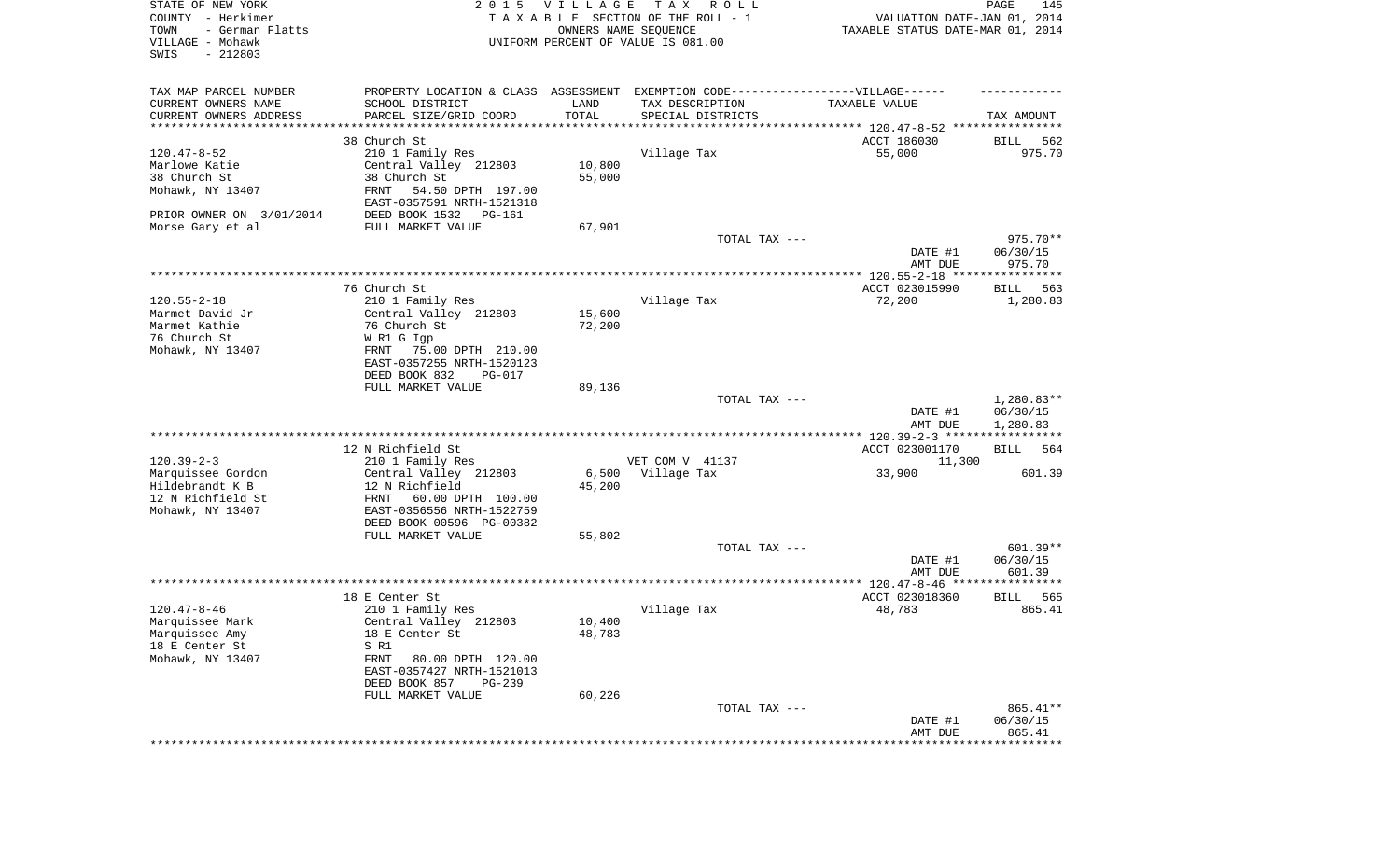| STATE OF NEW YORK<br>COUNTY - Herkimer<br>- German Flatts<br>TOWN<br>VILLAGE - Mohawk<br>$-212803$<br>SWIS                  | 2 0 1 5                                                                                                                                                                   | <b>VILLAGE</b><br>OWNERS NAME SEQUENCE | T A X<br>R O L L<br>TAXABLE SECTION OF THE ROLL - 1<br>UNIFORM PERCENT OF VALUE IS 081.00            | VALUATION DATE-JAN 01, 2014<br>TAXABLE STATUS DATE-MAR 01, 2014 | PAGE<br>146                                  |
|-----------------------------------------------------------------------------------------------------------------------------|---------------------------------------------------------------------------------------------------------------------------------------------------------------------------|----------------------------------------|------------------------------------------------------------------------------------------------------|-----------------------------------------------------------------|----------------------------------------------|
| TAX MAP PARCEL NUMBER<br>CURRENT OWNERS NAME                                                                                | SCHOOL DISTRICT                                                                                                                                                           | LAND                                   | PROPERTY LOCATION & CLASS ASSESSMENT EXEMPTION CODE-----------------VILLAGE------<br>TAX DESCRIPTION | TAXABLE VALUE                                                   |                                              |
| CURRENT OWNERS ADDRESS<br>********************                                                                              | PARCEL SIZE/GRID COORD<br>**********************                                                                                                                          | TOTAL<br>*************                 | SPECIAL DISTRICTS<br>********************************* 120.47-5-12 ****************                  |                                                                 | TAX AMOUNT                                   |
|                                                                                                                             | 21 S Richfield St                                                                                                                                                         |                                        |                                                                                                      | ACCT 023026970                                                  | 566<br>BILL                                  |
| $120.47 - 5 - 12$                                                                                                           | 210 1 Family Res                                                                                                                                                          |                                        | Village Tax                                                                                          | 62,800                                                          | 1,114.07                                     |
| Marriott Anne Rovazzi<br>21 S Richfield St<br>Mohawk, NY 13407<br>R1 G<br>FRNT                                              | Central Valley 212803<br>21 S Richfld E<br>51.00 DPTH 102.00<br>EAST-0356691 NRTH-1521678                                                                                 | 7,900<br>62,800                        |                                                                                                      |                                                                 |                                              |
|                                                                                                                             | DEED BOOK 686<br>$PG-978$                                                                                                                                                 |                                        |                                                                                                      |                                                                 |                                              |
|                                                                                                                             | FULL MARKET VALUE                                                                                                                                                         | 77,531                                 |                                                                                                      |                                                                 |                                              |
|                                                                                                                             |                                                                                                                                                                           |                                        | TOTAL TAX ---                                                                                        | DATE #1<br>AMT DUE                                              | $1,114.07**$<br>06/30/15<br>1,114.07         |
|                                                                                                                             |                                                                                                                                                                           |                                        |                                                                                                      |                                                                 |                                              |
|                                                                                                                             | 14 S Washington St                                                                                                                                                        |                                        |                                                                                                      | ACCT 023026310                                                  | BILL<br>567                                  |
| $120.47 - 5 - 32$<br>Marrone Thomas<br>Marrone Debora<br>14 S Washington St<br>Mohawk, NY 13407<br>60x101<br>FRNT           | 210 1 Family Res<br>Central Valley 212803<br>14 S Wshngtn St<br>W R1 2G<br>60.00 DPTH 102.00<br>EAST-0356765 NRTH-1521929<br>DEED BOOK 676<br>PG-294<br>FULL MARKET VALUE | 8,500<br>48,000<br>59,259              | Village Tax                                                                                          | 48,000                                                          | 851.52                                       |
|                                                                                                                             |                                                                                                                                                                           |                                        | TOTAL TAX ---                                                                                        |                                                                 | 851.52**                                     |
|                                                                                                                             |                                                                                                                                                                           |                                        |                                                                                                      | DATE #1<br>AMT DUE                                              | 06/30/15<br>851.52                           |
|                                                                                                                             |                                                                                                                                                                           |                                        |                                                                                                      |                                                                 | *********                                    |
|                                                                                                                             | 12 S Washington St                                                                                                                                                        |                                        |                                                                                                      | ACCT 023026280                                                  | 568<br><b>BILL</b>                           |
| $120.47 - 5 - 33$<br>Marrone Thomas<br>Marrone Debora<br>12 S Washington St<br>R1 G D<br>Mohawk, NY 13407<br>42x100<br>FRNT | 210 1 Family Res<br>Central Valley 212803<br>12 S Wshngtn St<br>46.50 DPTH 100.00<br>EAST-0356763 NRTH-1521984<br>DEED BOOK 903<br>PG-261                                 | 7,300<br>50,000                        | Village Tax                                                                                          | 50,000                                                          | 887.00                                       |
|                                                                                                                             | FULL MARKET VALUE                                                                                                                                                         | 61,728                                 | TOTAL TAX ---                                                                                        | DATE #1<br>AMT DUE                                              | 887.00**<br>06/30/15<br>887.00<br>********** |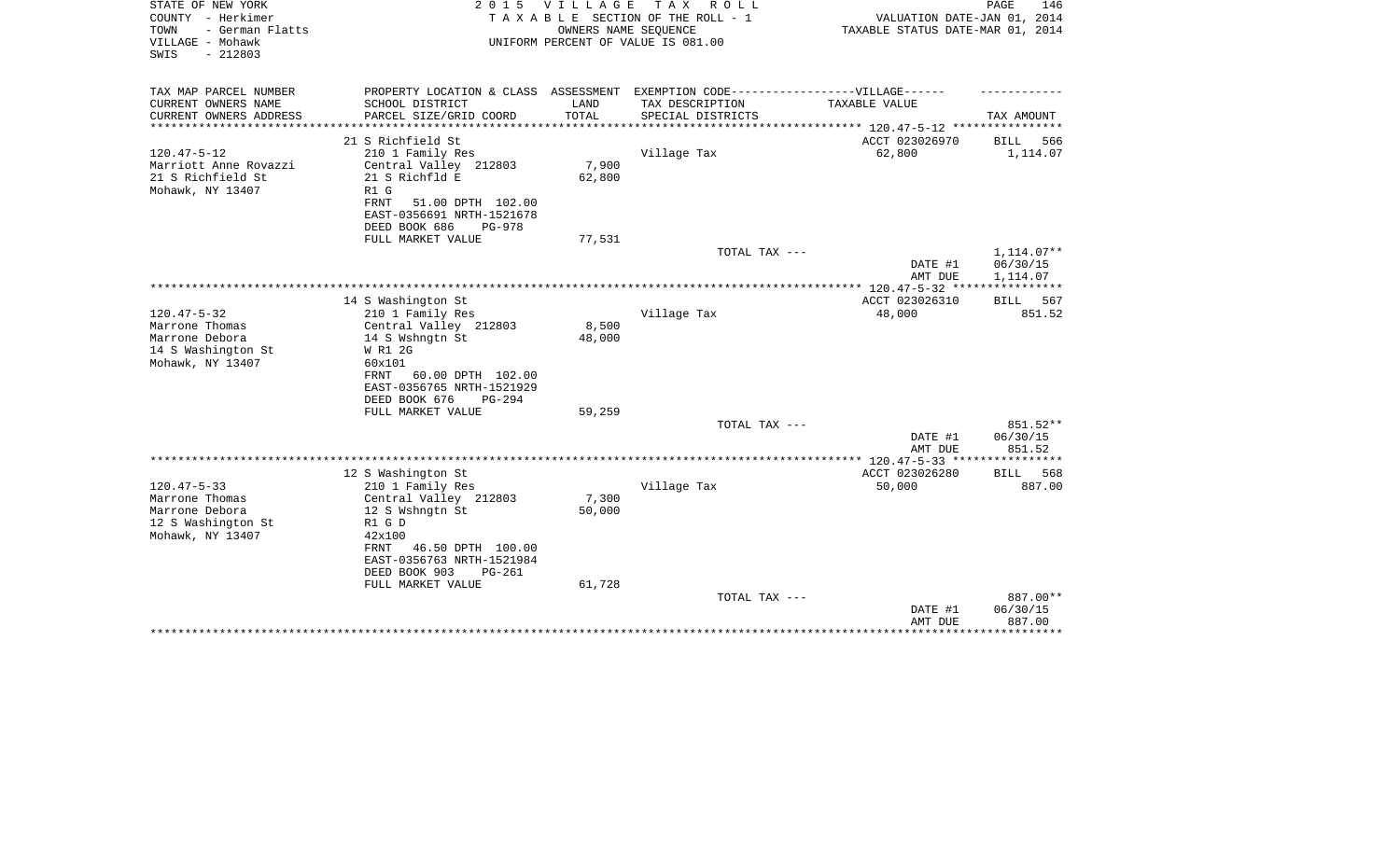| TAX MAP PARCEL NUMBER<br>PROPERTY LOCATION & CLASS ASSESSMENT EXEMPTION CODE----------------VILLAGE------<br>CURRENT OWNERS NAME<br>SCHOOL DISTRICT<br>LAND<br>TAX DESCRIPTION<br>TAXABLE VALUE<br>TOTAL<br>CURRENT OWNERS ADDRESS<br>PARCEL SIZE/GRID COORD<br>SPECIAL DISTRICTS<br>TAX AMOUNT<br>*********************<br>******************<br>54 Walnut St<br>ACCT 171084<br>569<br>BILL<br>46,300<br>$120.47 - 7 - 41$<br>210 1 Family Res<br>Village Tax<br>821.36<br>Marsh Tara<br>Central Valley 212803<br>9,400<br>Marsh Kevin<br>46,300<br>54 Walnut St<br>54 Walnut St<br>R1 2G<br>Mohawk, NY 13407<br>FRNT<br>50.00 DPTH 150.00<br>EAST-0357078 NRTH-1520889<br>DEED BOOK 1436<br>PG-874<br>FULL MARKET VALUE<br>57,160<br>821.36**<br>TOTAL TAX ---<br>06/30/15<br>DATE #1<br>821.36<br>AMT DUE<br>64 Columbia St<br>ACCT 023022050<br>BILL<br>570<br>$120.55 - 1 - 35$<br>210 1 Family Res<br>VET COM V 41137<br>11,925<br>Marshall Robert<br>Central Valley 212803<br>10,600<br>Village Tax<br>53,775<br>953.97<br>Marshall Jane<br>64 Columbia St<br>65,700<br>64 Columbia St<br>W R1<br>Mohawk, NY 13407<br>FRNT<br>46.25 DPTH 120.03<br>EAST-0356331 NRTH-1519567<br>DEED BOOK 1237<br>PG-239<br>FULL MARKET VALUE<br>81,111<br>953.97**<br>TOTAL TAX ---<br>DATE #1<br>06/30/15<br>AMT DUE<br>953.97<br>ACCT 023016650<br>47 Walnut St<br>BILL 571<br>$120.47 - 8 - 22$<br>Village Tax<br>38,900<br>210 1 Family Res<br>690.09<br>8,100<br>Martens Garrett<br>Central Valley 212803<br>47 Walnut St<br>38,900<br>47 Walnut St<br>Mohawk, NY 13407<br>E R1 G<br>60.00 DPTH<br>FRNT<br>90.00<br>EAST-0357302 NRTH-1521080<br>DEED BOOK 1411<br>PG-306<br>48,025<br>FULL MARKET VALUE<br>690.09**<br>TOTAL TAX ---<br>06/30/15<br>DATE #1<br>690.09<br>AMT DUE<br>ACCT 023016350<br>23 Walnut St<br>572<br>BILL<br>$120.47 - 8 - 11$<br>210 1 Family Res<br>Village Tax<br>75,900<br>1,346.47<br>Martin James<br>Central Valley 212803<br>11,900<br>23 Walnut St<br>23 Walnut St<br>75,900<br>Mohawk, NY 13407<br>E R1 Bldg<br>1G<br>60.00 DPTH 225.00<br>FRNT<br>EAST-0357512 NRTH-1521655<br>DEED BOOK 797<br>$PG-303$<br>93,704<br>FULL MARKET VALUE<br>$1,346.47**$<br>TOTAL TAX ---<br>06/30/15<br>DATE #1<br>AMT DUE<br>1,346.47 | STATE OF NEW YORK<br>COUNTY - Herkimer<br>TOWN<br>- German Flatts<br>VILLAGE - Mohawk<br>SWIS<br>$-212803$ | 2 0 1 5 | VILLAGE<br>OWNERS NAME SEQUENCE | T A X<br>R O L L<br>TAXABLE SECTION OF THE ROLL - 1<br>UNIFORM PERCENT OF VALUE IS 081.00 | VALUATION DATE-JAN 01, 2014<br>TAXABLE STATUS DATE-MAR 01, 2014 | PAGE<br>147 |
|--------------------------------------------------------------------------------------------------------------------------------------------------------------------------------------------------------------------------------------------------------------------------------------------------------------------------------------------------------------------------------------------------------------------------------------------------------------------------------------------------------------------------------------------------------------------------------------------------------------------------------------------------------------------------------------------------------------------------------------------------------------------------------------------------------------------------------------------------------------------------------------------------------------------------------------------------------------------------------------------------------------------------------------------------------------------------------------------------------------------------------------------------------------------------------------------------------------------------------------------------------------------------------------------------------------------------------------------------------------------------------------------------------------------------------------------------------------------------------------------------------------------------------------------------------------------------------------------------------------------------------------------------------------------------------------------------------------------------------------------------------------------------------------------------------------------------------------------------------------------------------------------------------------------------------------------------------------------------------------------------------------------------------------------------------------------------------------------------------------------------------------------------------------------------------------------------------------------------------------------------------|------------------------------------------------------------------------------------------------------------|---------|---------------------------------|-------------------------------------------------------------------------------------------|-----------------------------------------------------------------|-------------|
|                                                                                                                                                                                                                                                                                                                                                                                                                                                                                                                                                                                                                                                                                                                                                                                                                                                                                                                                                                                                                                                                                                                                                                                                                                                                                                                                                                                                                                                                                                                                                                                                                                                                                                                                                                                                                                                                                                                                                                                                                                                                                                                                                                                                                                                        |                                                                                                            |         |                                 |                                                                                           |                                                                 |             |
|                                                                                                                                                                                                                                                                                                                                                                                                                                                                                                                                                                                                                                                                                                                                                                                                                                                                                                                                                                                                                                                                                                                                                                                                                                                                                                                                                                                                                                                                                                                                                                                                                                                                                                                                                                                                                                                                                                                                                                                                                                                                                                                                                                                                                                                        |                                                                                                            |         |                                 |                                                                                           |                                                                 |             |
|                                                                                                                                                                                                                                                                                                                                                                                                                                                                                                                                                                                                                                                                                                                                                                                                                                                                                                                                                                                                                                                                                                                                                                                                                                                                                                                                                                                                                                                                                                                                                                                                                                                                                                                                                                                                                                                                                                                                                                                                                                                                                                                                                                                                                                                        |                                                                                                            |         |                                 |                                                                                           |                                                                 |             |
|                                                                                                                                                                                                                                                                                                                                                                                                                                                                                                                                                                                                                                                                                                                                                                                                                                                                                                                                                                                                                                                                                                                                                                                                                                                                                                                                                                                                                                                                                                                                                                                                                                                                                                                                                                                                                                                                                                                                                                                                                                                                                                                                                                                                                                                        |                                                                                                            |         |                                 |                                                                                           |                                                                 |             |
|                                                                                                                                                                                                                                                                                                                                                                                                                                                                                                                                                                                                                                                                                                                                                                                                                                                                                                                                                                                                                                                                                                                                                                                                                                                                                                                                                                                                                                                                                                                                                                                                                                                                                                                                                                                                                                                                                                                                                                                                                                                                                                                                                                                                                                                        |                                                                                                            |         |                                 |                                                                                           |                                                                 |             |
|                                                                                                                                                                                                                                                                                                                                                                                                                                                                                                                                                                                                                                                                                                                                                                                                                                                                                                                                                                                                                                                                                                                                                                                                                                                                                                                                                                                                                                                                                                                                                                                                                                                                                                                                                                                                                                                                                                                                                                                                                                                                                                                                                                                                                                                        |                                                                                                            |         |                                 |                                                                                           |                                                                 |             |
|                                                                                                                                                                                                                                                                                                                                                                                                                                                                                                                                                                                                                                                                                                                                                                                                                                                                                                                                                                                                                                                                                                                                                                                                                                                                                                                                                                                                                                                                                                                                                                                                                                                                                                                                                                                                                                                                                                                                                                                                                                                                                                                                                                                                                                                        |                                                                                                            |         |                                 |                                                                                           |                                                                 |             |
|                                                                                                                                                                                                                                                                                                                                                                                                                                                                                                                                                                                                                                                                                                                                                                                                                                                                                                                                                                                                                                                                                                                                                                                                                                                                                                                                                                                                                                                                                                                                                                                                                                                                                                                                                                                                                                                                                                                                                                                                                                                                                                                                                                                                                                                        |                                                                                                            |         |                                 |                                                                                           |                                                                 |             |
|                                                                                                                                                                                                                                                                                                                                                                                                                                                                                                                                                                                                                                                                                                                                                                                                                                                                                                                                                                                                                                                                                                                                                                                                                                                                                                                                                                                                                                                                                                                                                                                                                                                                                                                                                                                                                                                                                                                                                                                                                                                                                                                                                                                                                                                        |                                                                                                            |         |                                 |                                                                                           |                                                                 |             |
|                                                                                                                                                                                                                                                                                                                                                                                                                                                                                                                                                                                                                                                                                                                                                                                                                                                                                                                                                                                                                                                                                                                                                                                                                                                                                                                                                                                                                                                                                                                                                                                                                                                                                                                                                                                                                                                                                                                                                                                                                                                                                                                                                                                                                                                        |                                                                                                            |         |                                 |                                                                                           |                                                                 |             |
|                                                                                                                                                                                                                                                                                                                                                                                                                                                                                                                                                                                                                                                                                                                                                                                                                                                                                                                                                                                                                                                                                                                                                                                                                                                                                                                                                                                                                                                                                                                                                                                                                                                                                                                                                                                                                                                                                                                                                                                                                                                                                                                                                                                                                                                        |                                                                                                            |         |                                 |                                                                                           |                                                                 |             |
|                                                                                                                                                                                                                                                                                                                                                                                                                                                                                                                                                                                                                                                                                                                                                                                                                                                                                                                                                                                                                                                                                                                                                                                                                                                                                                                                                                                                                                                                                                                                                                                                                                                                                                                                                                                                                                                                                                                                                                                                                                                                                                                                                                                                                                                        |                                                                                                            |         |                                 |                                                                                           |                                                                 |             |
|                                                                                                                                                                                                                                                                                                                                                                                                                                                                                                                                                                                                                                                                                                                                                                                                                                                                                                                                                                                                                                                                                                                                                                                                                                                                                                                                                                                                                                                                                                                                                                                                                                                                                                                                                                                                                                                                                                                                                                                                                                                                                                                                                                                                                                                        |                                                                                                            |         |                                 |                                                                                           |                                                                 |             |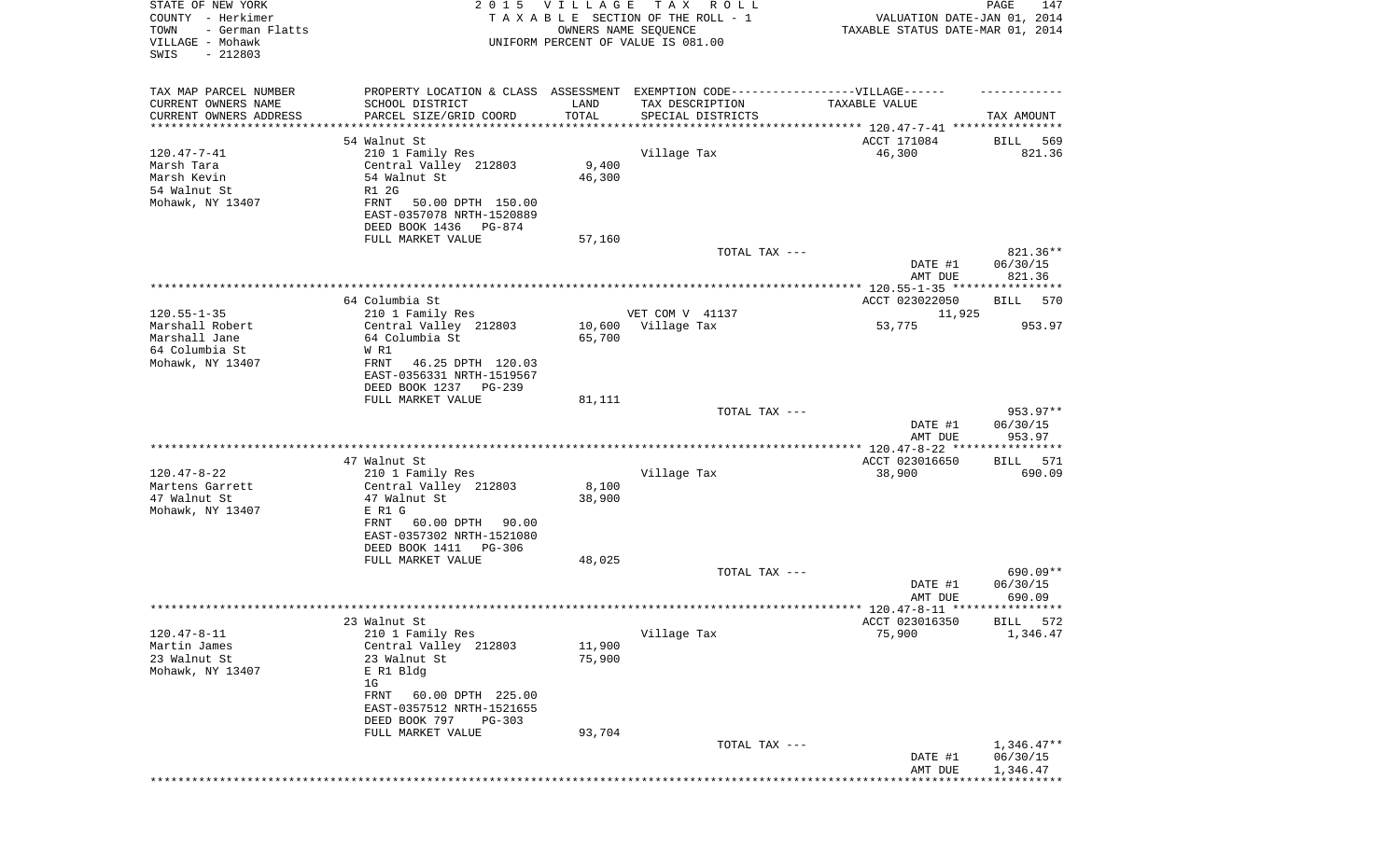| STATE OF NEW YORK<br>COUNTY - Herkimer<br>TOWN<br>- German Flatts<br>VILLAGE - Mohawk<br>SWIS<br>$-212803$ |                                                     | 2015 VILLAGE<br>OWNERS NAME SEQUENCE | T A X<br>R O L L<br>TAXABLE SECTION OF THE ROLL - 1<br>UNIFORM PERCENT OF VALUE IS 081.00 | VALUATION DATE-JAN 01, 2014<br>TAXABLE STATUS DATE-MAR 01, 2014 | PAGE<br>148           |
|------------------------------------------------------------------------------------------------------------|-----------------------------------------------------|--------------------------------------|-------------------------------------------------------------------------------------------|-----------------------------------------------------------------|-----------------------|
| TAX MAP PARCEL NUMBER                                                                                      |                                                     |                                      | PROPERTY LOCATION & CLASS ASSESSMENT EXEMPTION CODE-----------------VILLAGE------         |                                                                 |                       |
| CURRENT OWNERS NAME<br>CURRENT OWNERS ADDRESS                                                              | SCHOOL DISTRICT<br>PARCEL SIZE/GRID COORD           | LAND<br>TOTAL                        | TAX DESCRIPTION<br>SPECIAL DISTRICTS                                                      | TAXABLE VALUE                                                   | TAX AMOUNT            |
| ********************                                                                                       |                                                     |                                      |                                                                                           |                                                                 |                       |
|                                                                                                            | 68 Columbia St                                      |                                      |                                                                                           | ACCT 183553                                                     | BILL<br>573           |
| $120.55 - 1 - 55$<br>Martin Keith                                                                          | 210 1 Family Res<br>Central Valley 212803           |                                      | VET WAR V 41127<br>10,600 Village Tax                                                     | 7,155<br>43,075                                                 | 764.15                |
| % Doris Ludwig                                                                                             | 68 Columbia St                                      | 50,230                               |                                                                                           |                                                                 |                       |
| 68 Columbia St                                                                                             | W R1 2G                                             |                                      |                                                                                           |                                                                 |                       |
| Mohawk, NY 13407                                                                                           | L Use Doris Ludwig                                  |                                      |                                                                                           |                                                                 |                       |
|                                                                                                            | 46.25 DPTH 120.00<br>FRNT                           |                                      |                                                                                           |                                                                 |                       |
|                                                                                                            | EAST-0356292 NRTH-1519432                           |                                      |                                                                                           |                                                                 |                       |
|                                                                                                            | DEED BOOK 1517 PG-435                               | 62,012                               |                                                                                           |                                                                 |                       |
|                                                                                                            | FULL MARKET VALUE                                   |                                      | TOTAL TAX ---                                                                             |                                                                 | 764.15**              |
|                                                                                                            |                                                     |                                      |                                                                                           | DATE #1<br>AMT DUE                                              | 06/30/15<br>764.15    |
|                                                                                                            |                                                     |                                      |                                                                                           |                                                                 |                       |
| $120.47 - 4 - 9$                                                                                           | 11 Devendorf St<br>210 1 Family Res                 |                                      | Village Tax                                                                               | ACCT 023027630<br>51,000                                        | 574<br>BILL<br>904.74 |
| Martin Susan                                                                                               | Central Valley 212803                               | 8,200                                |                                                                                           |                                                                 |                       |
| 11 Devendorf St                                                                                            | 11 Devendorf St                                     | 51,000                               |                                                                                           |                                                                 |                       |
| Mohawk, NY 13407                                                                                           | E R1 G L2                                           |                                      |                                                                                           |                                                                 |                       |
|                                                                                                            | 66.67 DPTH<br>FRNT<br>84.00                         |                                      |                                                                                           |                                                                 |                       |
|                                                                                                            | EAST-0355928 NRTH-1521837                           |                                      |                                                                                           |                                                                 |                       |
|                                                                                                            | DEED BOOK 882<br><b>PG-410</b><br>FULL MARKET VALUE | 62,963                               |                                                                                           |                                                                 |                       |
|                                                                                                            |                                                     |                                      | TOTAL TAX ---                                                                             |                                                                 | 904.74**              |
|                                                                                                            |                                                     |                                      |                                                                                           | DATE #1                                                         | 06/30/15              |
|                                                                                                            |                                                     |                                      |                                                                                           | AMT DUE                                                         | 904.74                |
|                                                                                                            |                                                     |                                      |                                                                                           |                                                                 |                       |
| $120.47 - 1 - 32$                                                                                          | 18 Steele St<br>210 1 Family Res                    |                                      | Village Tax                                                                               | ACCT 023029040<br>50,337                                        | 575<br>BILL<br>892.98 |
| Massey Angela                                                                                              | Central Valley 212803                               | 6,700                                |                                                                                           |                                                                 |                       |
| 18 Steele St                                                                                               | 18 Steele St                                        | 50,337                               |                                                                                           |                                                                 |                       |
| Mohawk, NY 13407                                                                                           | FRNT<br>45.00 DPTH 90.00                            |                                      |                                                                                           |                                                                 |                       |
|                                                                                                            | EAST-0354946 NRTH-1521588                           |                                      |                                                                                           |                                                                 |                       |
|                                                                                                            | DEED BOOK 1250<br>PG-163                            |                                      |                                                                                           |                                                                 |                       |
|                                                                                                            | FULL MARKET VALUE                                   | 62,144                               |                                                                                           |                                                                 | 892.98**              |
|                                                                                                            |                                                     |                                      | TOTAL TAX ---                                                                             | DATE #1                                                         | 06/30/15              |
|                                                                                                            |                                                     |                                      |                                                                                           | AMT DUE                                                         | 892.98                |
|                                                                                                            |                                                     |                                      |                                                                                           |                                                                 |                       |
|                                                                                                            | 22 Firman St                                        |                                      |                                                                                           | ACCT 023024990                                                  | BILL 576              |
| $120.47 - 3 - 53$                                                                                          | 210 1 Family Res                                    |                                      | Village Tax                                                                               | 58,300                                                          | 1,034.24              |
| Massocco Webster Kathryn<br>22 Firman St                                                                   | Central Valley 212803<br>22 Firman St               | 11,000<br>58,300                     |                                                                                           |                                                                 |                       |
| Mohawk, NY 13407                                                                                           | 55.00 DPTH 107.00<br>FRNT                           |                                      |                                                                                           |                                                                 |                       |
|                                                                                                            | EAST-0355721 NRTH-1520620                           |                                      |                                                                                           |                                                                 |                       |
|                                                                                                            | DEED BOOK 696<br><b>PG-294</b>                      |                                      |                                                                                           |                                                                 |                       |
|                                                                                                            | FULL MARKET VALUE                                   | 71,975                               |                                                                                           |                                                                 |                       |
|                                                                                                            |                                                     |                                      | TOTAL TAX ---                                                                             |                                                                 | $1,034.24**$          |
|                                                                                                            |                                                     |                                      |                                                                                           | DATE #1                                                         | 06/30/15              |
|                                                                                                            |                                                     |                                      |                                                                                           | AMT DUE                                                         | 1,034.24              |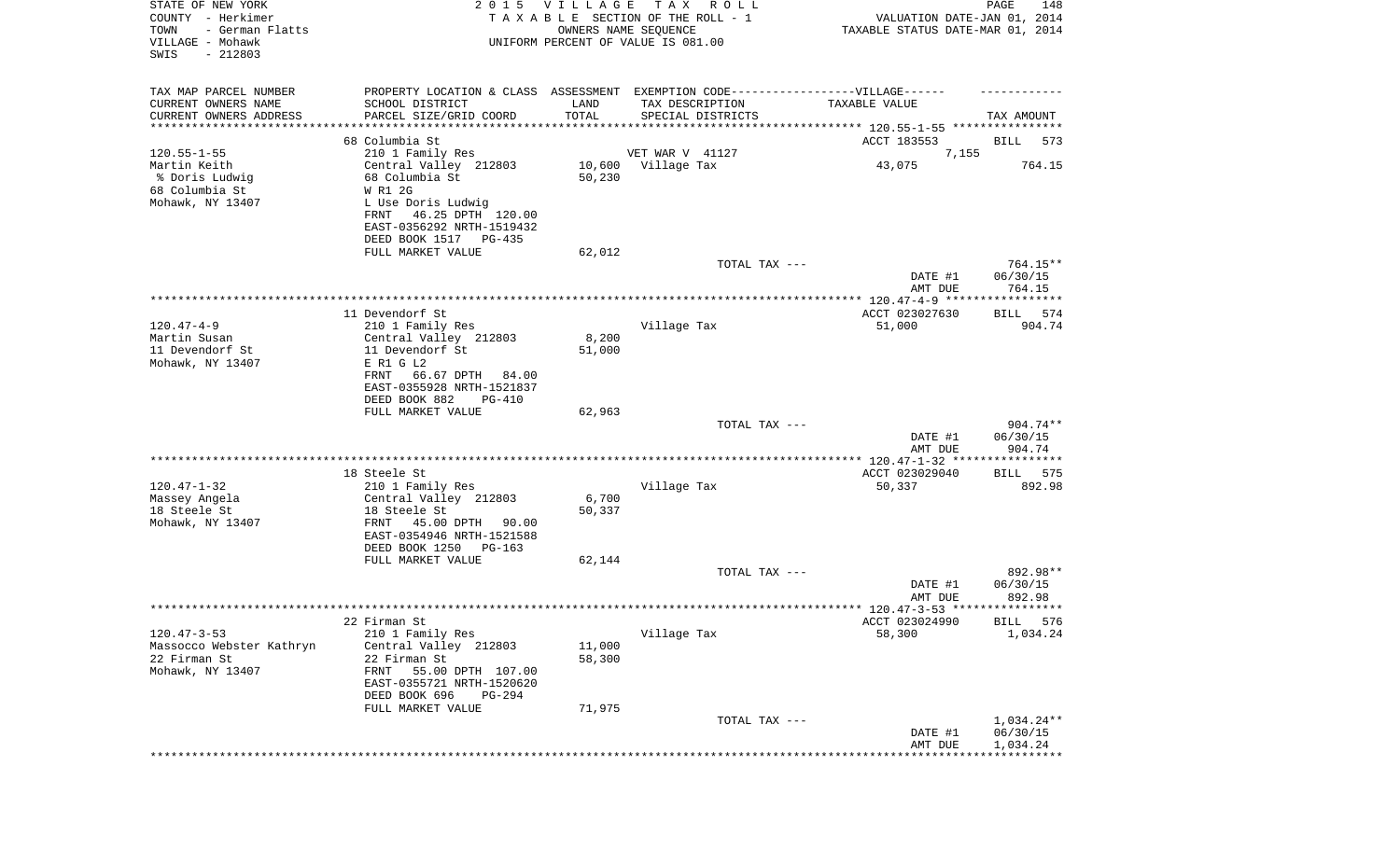| STATE OF NEW YORK<br>COUNTY - Herkimer<br>TOWN<br>- German Flatts<br>VILLAGE - Mohawk<br>SWIS<br>$-212803$ |                                                                                   | 2015 VILLAGE<br>OWNERS NAME SEQUENCE | T A X<br>R O L L<br>TAXABLE SECTION OF THE ROLL - 1<br>UNIFORM PERCENT OF VALUE IS 081.00 | VALUATION DATE-JAN 01, 2014<br>TAXABLE STATUS DATE-MAR 01, 2014 | PAGE<br>149        |
|------------------------------------------------------------------------------------------------------------|-----------------------------------------------------------------------------------|--------------------------------------|-------------------------------------------------------------------------------------------|-----------------------------------------------------------------|--------------------|
| TAX MAP PARCEL NUMBER                                                                                      | PROPERTY LOCATION & CLASS ASSESSMENT EXEMPTION CODE-----------------VILLAGE------ |                                      |                                                                                           |                                                                 |                    |
| CURRENT OWNERS NAME                                                                                        | SCHOOL DISTRICT                                                                   | LAND                                 | TAX DESCRIPTION                                                                           | TAXABLE VALUE                                                   |                    |
| CURRENT OWNERS ADDRESS<br>********************                                                             | PARCEL SIZE/GRID COORD                                                            | TOTAL<br>* * * * * * * * * * *       | SPECIAL DISTRICTS                                                                         | ********************************* 120.47-3-32 ****************  | TAX AMOUNT         |
|                                                                                                            | 30 Devendorf St                                                                   |                                      |                                                                                           | ACCT 023028170                                                  | 577<br>BILL        |
| $120.47 - 3 - 32$                                                                                          | 210 1 Family Res                                                                  |                                      | Village Tax                                                                               | 31,000                                                          | 549.94             |
| Mastracco Gregory                                                                                          | Central Valley 212803                                                             | 8,400                                |                                                                                           |                                                                 |                    |
| 30 Devendorf St                                                                                            | 30 Devendorf St                                                                   | 31,000                               |                                                                                           |                                                                 |                    |
| Mohawk, NY 13407                                                                                           | FRNT<br>50.00 DPTH 132.00                                                         |                                      |                                                                                           |                                                                 |                    |
|                                                                                                            | EAST-0355670 NRTH-1521467                                                         |                                      |                                                                                           |                                                                 |                    |
|                                                                                                            | DEED BOOK 788<br>PG-118                                                           |                                      |                                                                                           |                                                                 |                    |
|                                                                                                            | FULL MARKET VALUE                                                                 | 38,272                               | TOTAL TAX ---                                                                             |                                                                 | 549.94**           |
|                                                                                                            |                                                                                   |                                      |                                                                                           | DATE #1<br>AMT DUE                                              | 06/30/15<br>549.94 |
|                                                                                                            |                                                                                   |                                      |                                                                                           |                                                                 |                    |
|                                                                                                            | 87 Columbia St                                                                    |                                      |                                                                                           | ACCT 023020820                                                  | 578<br>BILL        |
| $120.55 - 2 - 48$                                                                                          | 210 1 Family Res                                                                  |                                      | Village Tax                                                                               | 52,850                                                          | 937.56             |
| Mathy Mark                                                                                                 | Central Valley 212803<br>87 Columbia St                                           | 9,400<br>52,850                      |                                                                                           |                                                                 |                    |
| Mathy Rachel<br>87 Columbia St                                                                             | R1 Sm Bldg Sp                                                                     |                                      |                                                                                           |                                                                 |                    |
| Mohawk, NY 13407                                                                                           | 40.00 DPTH 125.00<br>FRNT                                                         |                                      |                                                                                           |                                                                 |                    |
|                                                                                                            | EAST-0356682 NRTH-1520107                                                         |                                      |                                                                                           |                                                                 |                    |
|                                                                                                            | DEED BOOK 1335<br>PG-827                                                          |                                      |                                                                                           |                                                                 |                    |
|                                                                                                            | FULL MARKET VALUE                                                                 | 65,247                               |                                                                                           |                                                                 | 937.56**           |
|                                                                                                            |                                                                                   |                                      | TOTAL TAX ---                                                                             | DATE #1<br>AMT DUE                                              | 06/30/15<br>937.56 |
|                                                                                                            |                                                                                   |                                      |                                                                                           | ************** 120.40-2-12 *****************                    |                    |
|                                                                                                            | 11 Bellinger St                                                                   |                                      |                                                                                           | ACCT 023010560                                                  | 579<br>BILL        |
| $120.40 - 2 - 12$                                                                                          | 210 1 Family Res                                                                  |                                      | Village Tax                                                                               | 50,000                                                          | 887.00             |
| Matthie Carl                                                                                               | Central Valley 212803                                                             | 8,600                                |                                                                                           |                                                                 |                    |
| Matthie Carol                                                                                              | 11 Bellinger St                                                                   | 50,000                               |                                                                                           |                                                                 |                    |
| 11 Bellinger St                                                                                            | FRNT 50.50 DPTH 120.00                                                            |                                      |                                                                                           |                                                                 |                    |
| Mohawk, NY 13407                                                                                           | EAST-0359238 NRTH-1522849<br>DEED BOOK 690<br>PG-317                              |                                      |                                                                                           |                                                                 |                    |
|                                                                                                            | FULL MARKET VALUE                                                                 | 61,728                               |                                                                                           |                                                                 |                    |
|                                                                                                            |                                                                                   |                                      | TOTAL TAX ---                                                                             |                                                                 | 887.00**           |
|                                                                                                            |                                                                                   |                                      |                                                                                           | DATE #1                                                         | 06/30/15           |
|                                                                                                            |                                                                                   |                                      |                                                                                           | AMT DUE                                                         | 887.00             |
|                                                                                                            | 4-6 Firman St                                                                     |                                      |                                                                                           | ACCT 023024720                                                  | 580<br>BILL        |
| $120.47 - 3 - 45$                                                                                          | 210 1 Family Res                                                                  |                                      | VET WAR V 41127                                                                           | 7,155                                                           |                    |
| Mays Sandra Kay                                                                                            | Central Valley 212803                                                             |                                      | 13,500 Village Tax                                                                        | 86,245                                                          | 1,529.99           |
| Brault Jonathan                                                                                            | 4-6 Firman St                                                                     | 93,400                               |                                                                                           |                                                                 |                    |
| 6 Firman St                                                                                                | FRNT 145.80 DPTH 107.00                                                           |                                      |                                                                                           |                                                                 |                    |
| Mohawk, NY 13407                                                                                           | EAST-0355821 NRTH-1521015                                                         |                                      |                                                                                           |                                                                 |                    |
|                                                                                                            | DEED BOOK 814<br>PG-241                                                           |                                      |                                                                                           |                                                                 |                    |
|                                                                                                            | FULL MARKET VALUE                                                                 | 115,309                              | TOTAL TAX ---                                                                             |                                                                 | $1,529.99**$       |
|                                                                                                            |                                                                                   |                                      |                                                                                           | DATE #1                                                         | 06/30/15           |
|                                                                                                            |                                                                                   |                                      |                                                                                           | AMT DUE                                                         | 1,529.99           |
|                                                                                                            |                                                                                   |                                      |                                                                                           |                                                                 |                    |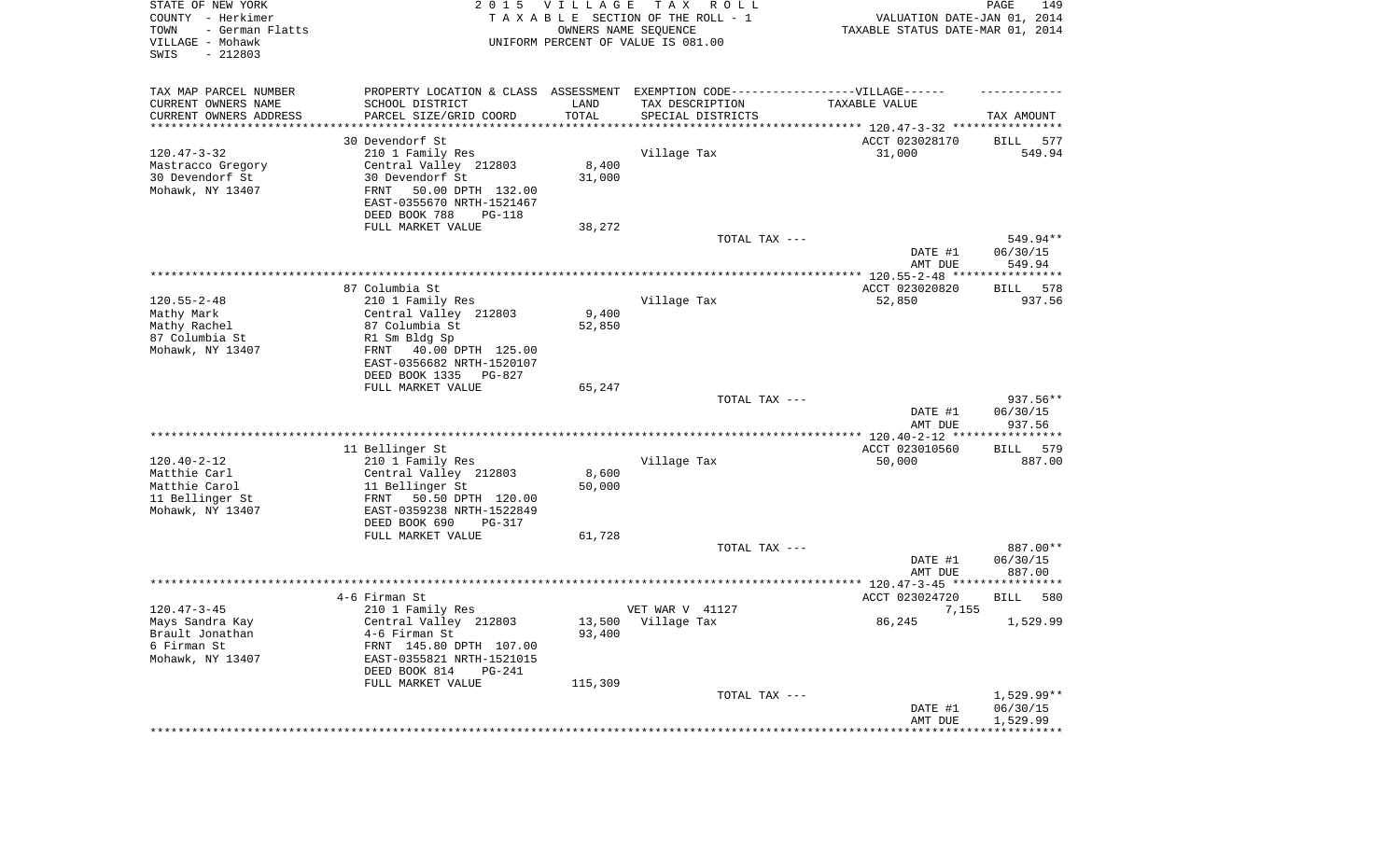| STATE OF NEW YORK<br>COUNTY - Herkimer<br>- German Flatts<br>TOWN<br>VILLAGE - Mohawk<br>SWIS<br>$-212803$ | 2 0 1 5                                                                                             | VILLAGE          | T A X<br>R O L L<br>TAXABLE SECTION OF THE ROLL - 1<br>OWNERS NAME SEQUENCE<br>UNIFORM PERCENT OF VALUE IS 081.00 | VALUATION DATE-JAN 01, 2014<br>TAXABLE STATUS DATE-MAR 01, 2014 | PAGE<br>150                        |
|------------------------------------------------------------------------------------------------------------|-----------------------------------------------------------------------------------------------------|------------------|-------------------------------------------------------------------------------------------------------------------|-----------------------------------------------------------------|------------------------------------|
| TAX MAP PARCEL NUMBER<br>CURRENT OWNERS NAME                                                               | PROPERTY LOCATION & CLASS ASSESSMENT EXEMPTION CODE----------------VILLAGE------<br>SCHOOL DISTRICT | LAND             | TAX DESCRIPTION                                                                                                   | TAXABLE VALUE                                                   |                                    |
| CURRENT OWNERS ADDRESS<br>********************                                                             | PARCEL SIZE/GRID COORD                                                                              | TOTAL            | SPECIAL DISTRICTS                                                                                                 |                                                                 | TAX AMOUNT                         |
|                                                                                                            | 58 W Main St                                                                                        |                  |                                                                                                                   | ACCT 023002250                                                  | 581<br>BILL                        |
| $120.47 - 2 - 37$                                                                                          | 210 1 Family Res                                                                                    |                  | Village Tax                                                                                                       | 49,834                                                          | 884.06                             |
| Mazzacua Brian<br>Mazzacua Sharon                                                                          | Central Valley 212803<br>58 W Main St                                                               | 12,000<br>49,834 |                                                                                                                   |                                                                 |                                    |
| 58 W Main St                                                                                               | FRNT<br>50.00 DPTH 130.00                                                                           |                  |                                                                                                                   |                                                                 |                                    |
| Mohawk, NY 13407                                                                                           | EAST-0356204 NRTH-1522382                                                                           |                  |                                                                                                                   |                                                                 |                                    |
|                                                                                                            | DEED BOOK 902<br>$PG-250$                                                                           |                  |                                                                                                                   |                                                                 |                                    |
|                                                                                                            | FULL MARKET VALUE                                                                                   | 61,523           | TOTAL TAX ---                                                                                                     |                                                                 | 884.06**                           |
|                                                                                                            |                                                                                                     |                  |                                                                                                                   | DATE #1<br>AMT DUE                                              | 06/30/15<br>884.06                 |
|                                                                                                            |                                                                                                     |                  |                                                                                                                   |                                                                 |                                    |
| $120.47 - 3 - 63$                                                                                          | 13 Firman St<br>210 1 Family Res                                                                    |                  | Village Tax                                                                                                       | ACCT 183016<br>74,520                                           | BILL<br>582<br>1,321.98            |
| McAllister Katelyn                                                                                         | Central Valley 212803                                                                               | 10,800           |                                                                                                                   |                                                                 |                                    |
| 13 Firman St                                                                                               | 13 Firman St                                                                                        | 74,520           |                                                                                                                   |                                                                 |                                    |
| Mohawk, NY 13407                                                                                           | E R1 1G                                                                                             |                  |                                                                                                                   |                                                                 |                                    |
|                                                                                                            | 50.00 DPTH 107.00<br>FRNT<br>EAST-0355933 NRTH-1520826                                              |                  |                                                                                                                   |                                                                 |                                    |
|                                                                                                            | DEED BOOK 1514<br>PG-148                                                                            |                  |                                                                                                                   |                                                                 |                                    |
|                                                                                                            | FULL MARKET VALUE                                                                                   | 92,000           |                                                                                                                   |                                                                 |                                    |
|                                                                                                            |                                                                                                     |                  | TOTAL TAX ---                                                                                                     | DATE #1<br>AMT DUE                                              | 1,321.98**<br>06/30/15<br>1,321.98 |
|                                                                                                            |                                                                                                     |                  |                                                                                                                   | ************ 120.55-3-2 *****                                   | ***********                        |
| $120.55 - 3 - 2$                                                                                           | 2 Fisher Ave                                                                                        |                  |                                                                                                                   | ACCT 023019590                                                  | BILL<br>583                        |
| McCumber Joan                                                                                              | 210 1 Family Res<br>Central Valley 212803                                                           | 10,200           | Village Tax                                                                                                       | 61,600                                                          | 1,092.78                           |
| 2 Fisher Ave                                                                                               | 2 Fisher Ave                                                                                        | 61,600           |                                                                                                                   |                                                                 |                                    |
| Mohawk, NY 13407                                                                                           | R1 1G                                                                                               |                  |                                                                                                                   |                                                                 |                                    |
|                                                                                                            | FRNT<br>74.33 DPTH<br>90.60<br>EAST-0356727 NRTH-1519907                                            |                  |                                                                                                                   |                                                                 |                                    |
|                                                                                                            | DEED BOOK 1109<br>PG-349                                                                            |                  |                                                                                                                   |                                                                 |                                    |
|                                                                                                            | FULL MARKET VALUE                                                                                   | 76,049           |                                                                                                                   |                                                                 |                                    |
|                                                                                                            |                                                                                                     |                  | TOTAL TAX ---                                                                                                     |                                                                 | 1,092.78**                         |
|                                                                                                            |                                                                                                     |                  |                                                                                                                   | DATE #1<br>AMT DUE                                              | 06/30/15<br>1,092.78               |
|                                                                                                            |                                                                                                     |                  |                                                                                                                   |                                                                 | * * * *                            |
|                                                                                                            | 11 Church St                                                                                        |                  |                                                                                                                   | ACCT 023014520                                                  | 584<br>BILL                        |
| 120.47-9-7<br>Mcgovern Joel                                                                                | 210 1 Family Res<br>Central Valley 212803                                                           | 9,300            | Village Tax                                                                                                       | 52,700                                                          | 934.90                             |
| Mcgovern Linda                                                                                             | 11 Church St                                                                                        | 52,700           |                                                                                                                   |                                                                 |                                    |
| 11 Church St                                                                                               | E R1 D                                                                                              |                  |                                                                                                                   |                                                                 |                                    |
| Mohawk, NY 13407                                                                                           | 63x120                                                                                              |                  |                                                                                                                   |                                                                 |                                    |
|                                                                                                            | FRNT<br>60.00 DPTH 120.00<br>EAST-0357929 NRTH-1521817                                              |                  |                                                                                                                   |                                                                 |                                    |
|                                                                                                            | DEED BOOK 00578 PG-00194                                                                            |                  |                                                                                                                   |                                                                 |                                    |
|                                                                                                            | FULL MARKET VALUE                                                                                   | 65,062           |                                                                                                                   |                                                                 |                                    |
|                                                                                                            |                                                                                                     |                  | TOTAL TAX ---                                                                                                     |                                                                 | 934.90**                           |
|                                                                                                            |                                                                                                     |                  |                                                                                                                   | DATE #1<br>AMT DUE                                              | 06/30/15<br>934.90                 |
|                                                                                                            |                                                                                                     |                  |                                                                                                                   | ********************************                                |                                    |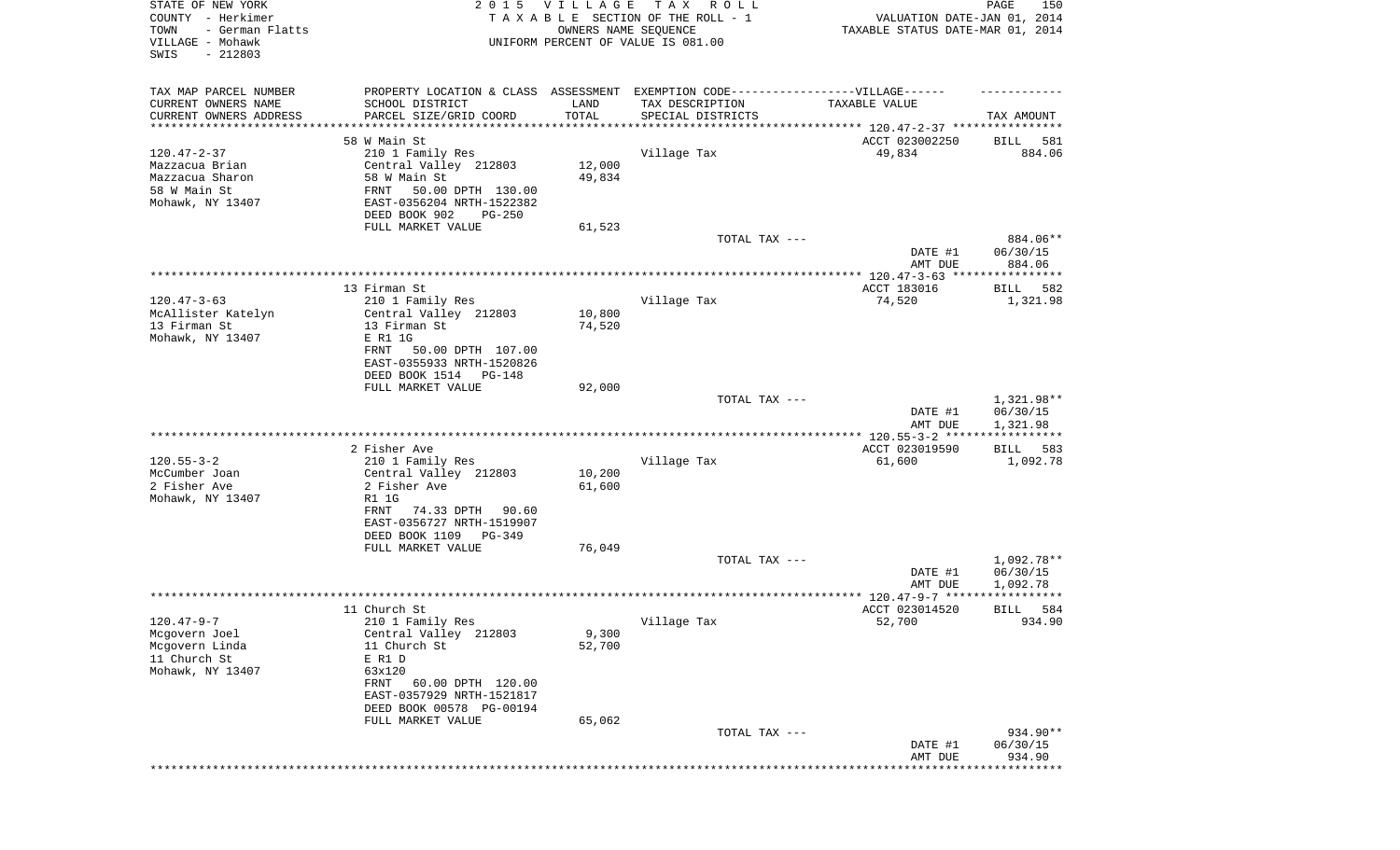| STATE OF NEW YORK<br>COUNTY - Herkimer<br>TOWN<br>- German Flatts<br>VILLAGE - Mohawk<br>SWIS<br>$-212803$ | 2 0 1 5                                                                                                                    | VILLAGE          | T A X<br>R O L L<br>TAXABLE SECTION OF THE ROLL - 1<br>OWNERS NAME SEQUENCE<br>UNIFORM PERCENT OF VALUE IS 081.00         | VALUATION DATE-JAN 01, 2014<br>TAXABLE STATUS DATE-MAR 01, 2014 | PAGE<br>151                          |
|------------------------------------------------------------------------------------------------------------|----------------------------------------------------------------------------------------------------------------------------|------------------|---------------------------------------------------------------------------------------------------------------------------|-----------------------------------------------------------------|--------------------------------------|
| TAX MAP PARCEL NUMBER<br>CURRENT OWNERS NAME<br>CURRENT OWNERS ADDRESS                                     | SCHOOL DISTRICT<br>PARCEL SIZE/GRID COORD                                                                                  | LAND<br>TOTAL    | PROPERTY LOCATION & CLASS ASSESSMENT EXEMPTION CODE-----------------VILLAGE------<br>TAX DESCRIPTION<br>SPECIAL DISTRICTS | TAXABLE VALUE                                                   | TAX AMOUNT                           |
| *********************                                                                                      | *******************<br>26 Green St                                                                                         |                  |                                                                                                                           | ACCT 023014130                                                  | BILL<br>585                          |
| $120.47 - 9 - 52$                                                                                          | 210 1 Family Res                                                                                                           |                  | VET WAR V 41127                                                                                                           | 6,630                                                           |                                      |
| McGraw Gerald<br>McGraw Ruth H<br>26 Green St<br>Mohawk, NY 13407                                          | Central Valley 212803<br>26 Green St<br>W R1 1G<br>40.6x120<br>FRNT<br>40.00 DPTH 120.00                                   | 6,800<br>44,200  | Village Tax                                                                                                               | 37,570                                                          | 666.49                               |
|                                                                                                            | EAST-0357952 NRTH-1521466<br>DEED BOOK 00577 PG-00375                                                                      |                  |                                                                                                                           |                                                                 |                                      |
|                                                                                                            | FULL MARKET VALUE                                                                                                          | 54,568           |                                                                                                                           |                                                                 |                                      |
|                                                                                                            |                                                                                                                            |                  | TOTAL TAX ---                                                                                                             |                                                                 | $666.49**$                           |
|                                                                                                            |                                                                                                                            |                  |                                                                                                                           | DATE #1<br>AMT DUE                                              | 06/30/15<br>666.49                   |
|                                                                                                            | 8 N Washington St                                                                                                          |                  |                                                                                                                           | ACCT 180309                                                     | 586<br>BILL                          |
| $120.39 - 2 - 26$                                                                                          | 210 1 Family Res                                                                                                           |                  | Village Tax                                                                                                               | 30,000                                                          | 532.20                               |
| McGraw Scott                                                                                               | Central Valley 212803                                                                                                      | 5,500            |                                                                                                                           |                                                                 |                                      |
| % Barbara McGraw<br>8 N Washington St                                                                      | 8 N Wsgngtn St<br>Life Use B McGraw                                                                                        | 30,000           |                                                                                                                           |                                                                 |                                      |
| Mohawk, NY 13407                                                                                           | FRNT<br>50.00 DPTH<br>90.00                                                                                                |                  |                                                                                                                           |                                                                 |                                      |
|                                                                                                            | EAST-0356818 NRTH-1522666                                                                                                  |                  |                                                                                                                           |                                                                 |                                      |
|                                                                                                            | DEED BOOK 1496<br>PG-910                                                                                                   |                  |                                                                                                                           |                                                                 |                                      |
|                                                                                                            | FULL MARKET VALUE                                                                                                          | 37,037           | TOTAL TAX ---                                                                                                             |                                                                 | 532.20**                             |
|                                                                                                            |                                                                                                                            |                  |                                                                                                                           | DATE #1<br>AMT DUE                                              | 06/30/15<br>532.20                   |
|                                                                                                            |                                                                                                                            |                  |                                                                                                                           | *************** 120.39-1-25 *****************                   |                                      |
| $120.39 - 1 - 25$                                                                                          | 13 N Richfield St<br>210 1 Family Res                                                                                      |                  | Village Tax                                                                                                               | ACCT 023001020<br>72,300                                        | 587<br>BILL<br>1,282.60              |
| McGuire Joshua                                                                                             | Central Valley 212803                                                                                                      | 8,200            |                                                                                                                           |                                                                 |                                      |
| 13 N Richfield St<br>Mohawk, NY 13407                                                                      | 13 N Richfd St<br>FRNT<br>92.00 DPTH 120.00<br>EAST-0356372 NRTH-1522896<br>DEED BOOK 1407<br>PG-722                       | 72,300           |                                                                                                                           |                                                                 |                                      |
|                                                                                                            | FULL MARKET VALUE                                                                                                          | 89,259           |                                                                                                                           |                                                                 |                                      |
|                                                                                                            |                                                                                                                            |                  | TOTAL TAX ---                                                                                                             | DATE #1                                                         | 1,282.60**<br>06/30/15               |
|                                                                                                            |                                                                                                                            |                  |                                                                                                                           | AMT DUE<br>ACCT 023022140                                       | 1,282.60<br>588<br><b>BILL</b>       |
| $120.55 - 1 - 56$                                                                                          | 70 Columbia St<br>210 1 Family Res                                                                                         |                  | Village Tax                                                                                                               | 57,400                                                          | 1,018.28                             |
| Mcguire Timothy<br>70 Columbia St<br>Mohawk, NY 13407                                                      | Central Valley 212803<br>70 Columbia St<br>W R1 2G<br>51x120 L-1<br>50.20 DPTH 120.30<br>FRNT<br>EAST-0356281 NRTH-1519392 | 11,500<br>57,400 |                                                                                                                           |                                                                 |                                      |
|                                                                                                            | DEED BOOK 1276 PG-56<br>FULL MARKET VALUE                                                                                  | 70,864           |                                                                                                                           |                                                                 |                                      |
|                                                                                                            |                                                                                                                            |                  | TOTAL TAX ---                                                                                                             | DATE #1<br>AMT DUE                                              | $1,018.28**$<br>06/30/15<br>1,018.28 |
|                                                                                                            |                                                                                                                            |                  |                                                                                                                           |                                                                 |                                      |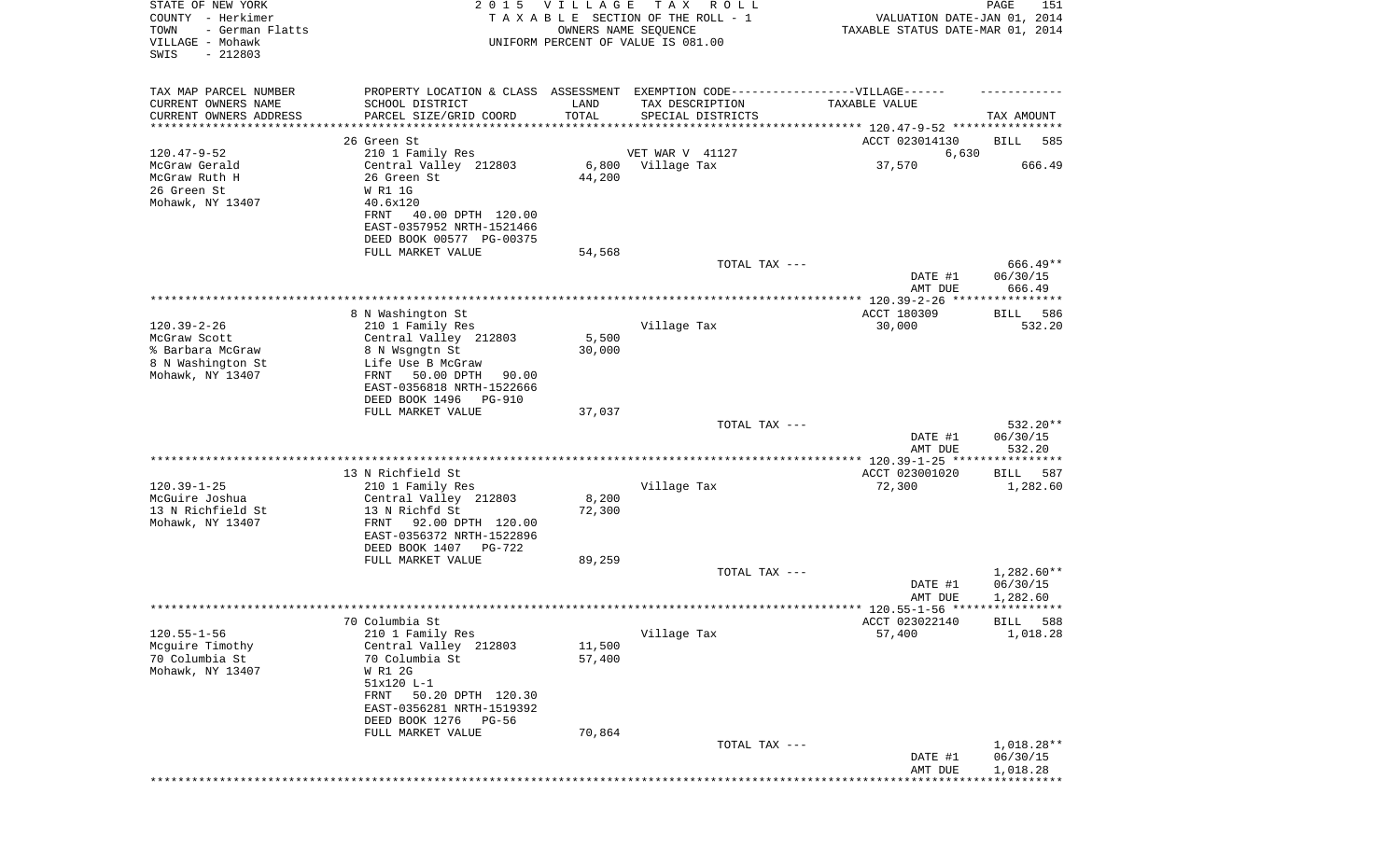| STATE OF NEW YORK<br>COUNTY - Herkimer<br>- German Flatts<br>TOWN<br>VILLAGE - Mohawk<br>SWIS<br>$-212803$ | 2 0 1 5                                                                          | <b>VILLAGE</b>  | T A X<br>R O L L<br>TAXABLE SECTION OF THE ROLL - 1<br>OWNERS NAME SEQUENCE<br>UNIFORM PERCENT OF VALUE IS 081.00 | VALUATION DATE-JAN 01, 2014<br>TAXABLE STATUS DATE-MAR 01, 2014 | PAGE<br>152           |
|------------------------------------------------------------------------------------------------------------|----------------------------------------------------------------------------------|-----------------|-------------------------------------------------------------------------------------------------------------------|-----------------------------------------------------------------|-----------------------|
| TAX MAP PARCEL NUMBER                                                                                      | PROPERTY LOCATION & CLASS ASSESSMENT EXEMPTION CODE----------------VILLAGE------ |                 |                                                                                                                   |                                                                 |                       |
| CURRENT OWNERS NAME                                                                                        | SCHOOL DISTRICT                                                                  | LAND<br>TOTAL   | TAX DESCRIPTION                                                                                                   | TAXABLE VALUE                                                   |                       |
| CURRENT OWNERS ADDRESS<br>*********************                                                            | PARCEL SIZE/GRID COORD                                                           |                 | SPECIAL DISTRICTS                                                                                                 |                                                                 | TAX AMOUNT            |
|                                                                                                            | 7-9 North St                                                                     |                 |                                                                                                                   | ACCT 023000150                                                  | 589<br>BILL           |
| $120.47 - 2 - 25$                                                                                          | 220 2 Family Res                                                                 |                 | Village Tax                                                                                                       | 41,744                                                          | 740.54                |
| McIntyre Randall                                                                                           | Central Valley 212803                                                            | 5,100           |                                                                                                                   |                                                                 |                       |
| PO Box 321<br>Mohawk, NY 13407                                                                             | 7-9 North St<br>FRNT<br>50.00 DPTH<br>75.00                                      | 41,744          |                                                                                                                   |                                                                 |                       |
|                                                                                                            | EAST-0356259 NRTH-1522546                                                        |                 |                                                                                                                   |                                                                 |                       |
|                                                                                                            | DEED BOOK 1360<br>PG-474                                                         |                 |                                                                                                                   |                                                                 |                       |
|                                                                                                            | FULL MARKET VALUE                                                                | 51,536          | TOTAL TAX ---                                                                                                     |                                                                 | 740.54**              |
|                                                                                                            |                                                                                  |                 |                                                                                                                   | DATE #1<br>AMT DUE                                              | 06/30/15<br>740.54    |
|                                                                                                            |                                                                                  |                 |                                                                                                                   |                                                                 |                       |
|                                                                                                            | 7 1/2 North St                                                                   |                 |                                                                                                                   | ACCT 023000180                                                  | 590<br>BILL           |
| $120.47 - 2 - 26$                                                                                          | 210 1 Family Res<br>Central Valley 212803                                        |                 | Village Tax                                                                                                       | 30,000                                                          | 532.20                |
| McIntyre Randall<br>PO Box 321                                                                             | 9a North St                                                                      | 4,800<br>30,000 |                                                                                                                   |                                                                 |                       |
| Mohawk, NY 13407                                                                                           | FRNT<br>47.00 DPTH<br>83.00                                                      |                 |                                                                                                                   |                                                                 |                       |
|                                                                                                            | EAST-0356262 NRTH-1522484                                                        |                 |                                                                                                                   |                                                                 |                       |
|                                                                                                            | DEED BOOK 1360<br>PG-474                                                         |                 |                                                                                                                   |                                                                 |                       |
|                                                                                                            | FULL MARKET VALUE                                                                | 37,037          | TOTAL TAX ---                                                                                                     |                                                                 | 532.20**              |
|                                                                                                            |                                                                                  |                 |                                                                                                                   | DATE #1                                                         | 06/30/15              |
|                                                                                                            |                                                                                  |                 |                                                                                                                   | AMT DUE                                                         | 532.20                |
|                                                                                                            |                                                                                  |                 |                                                                                                                   |                                                                 |                       |
| $120.48 - 1 - 19$                                                                                          | 21 Orchard St<br>210 1 Family Res                                                |                 | Village Tax                                                                                                       | ACCT 023009870<br>45,300                                        | BILL<br>591<br>803.62 |
| Mcintyre Randall                                                                                           | Central Valley 212803                                                            | 7,100           |                                                                                                                   |                                                                 |                       |
| 611 Second Ave Ext.                                                                                        | 21 Orchard St                                                                    | 45,300          |                                                                                                                   |                                                                 |                       |
| Frankfort, NY 13340                                                                                        | R1                                                                               |                 |                                                                                                                   |                                                                 |                       |
|                                                                                                            | 33.50 DPTH 203.00<br>FRNT                                                        |                 |                                                                                                                   |                                                                 |                       |
|                                                                                                            | EAST-0358450 NRTH-1522204<br>DEED BOOK 837<br>$PG-029$                           |                 |                                                                                                                   |                                                                 |                       |
|                                                                                                            | FULL MARKET VALUE                                                                | 55,926          |                                                                                                                   |                                                                 |                       |
|                                                                                                            |                                                                                  |                 | TOTAL TAX ---                                                                                                     |                                                                 | 803.62**              |
|                                                                                                            |                                                                                  |                 |                                                                                                                   | DATE #1                                                         | 06/30/15              |
|                                                                                                            |                                                                                  |                 |                                                                                                                   | AMT DUE                                                         | 803.62                |
|                                                                                                            | 8 Charles St                                                                     |                 |                                                                                                                   | ACCT 184054                                                     | 592<br>BILL           |
| $120.47 - 3 - 16$                                                                                          | 210 1 Family Res                                                                 |                 | Village Tax                                                                                                       | 36,300                                                          | 643.96                |
| McKenna Dorothy                                                                                            | Central Valley 212803                                                            | 9,700           |                                                                                                                   |                                                                 |                       |
| 398 Bald Mountain Rd                                                                                       | 8 Charles St                                                                     | 36,300          |                                                                                                                   |                                                                 |                       |
| Troy, NY 12180                                                                                             | FRNT<br>40.00 DPTH 149.00<br>EAST-0355611 NRTH-1521911                           |                 |                                                                                                                   |                                                                 |                       |
|                                                                                                            | DEED BOOK 1520<br>PG-701                                                         |                 |                                                                                                                   |                                                                 |                       |
|                                                                                                            | FULL MARKET VALUE                                                                | 44,815          |                                                                                                                   |                                                                 |                       |
|                                                                                                            |                                                                                  |                 | TOTAL TAX ---                                                                                                     |                                                                 | 643.96**              |
|                                                                                                            |                                                                                  |                 |                                                                                                                   | DATE #1<br>AMT DUE                                              | 06/30/15<br>643.96    |
|                                                                                                            |                                                                                  |                 |                                                                                                                   |                                                                 | **************        |
|                                                                                                            |                                                                                  |                 |                                                                                                                   |                                                                 |                       |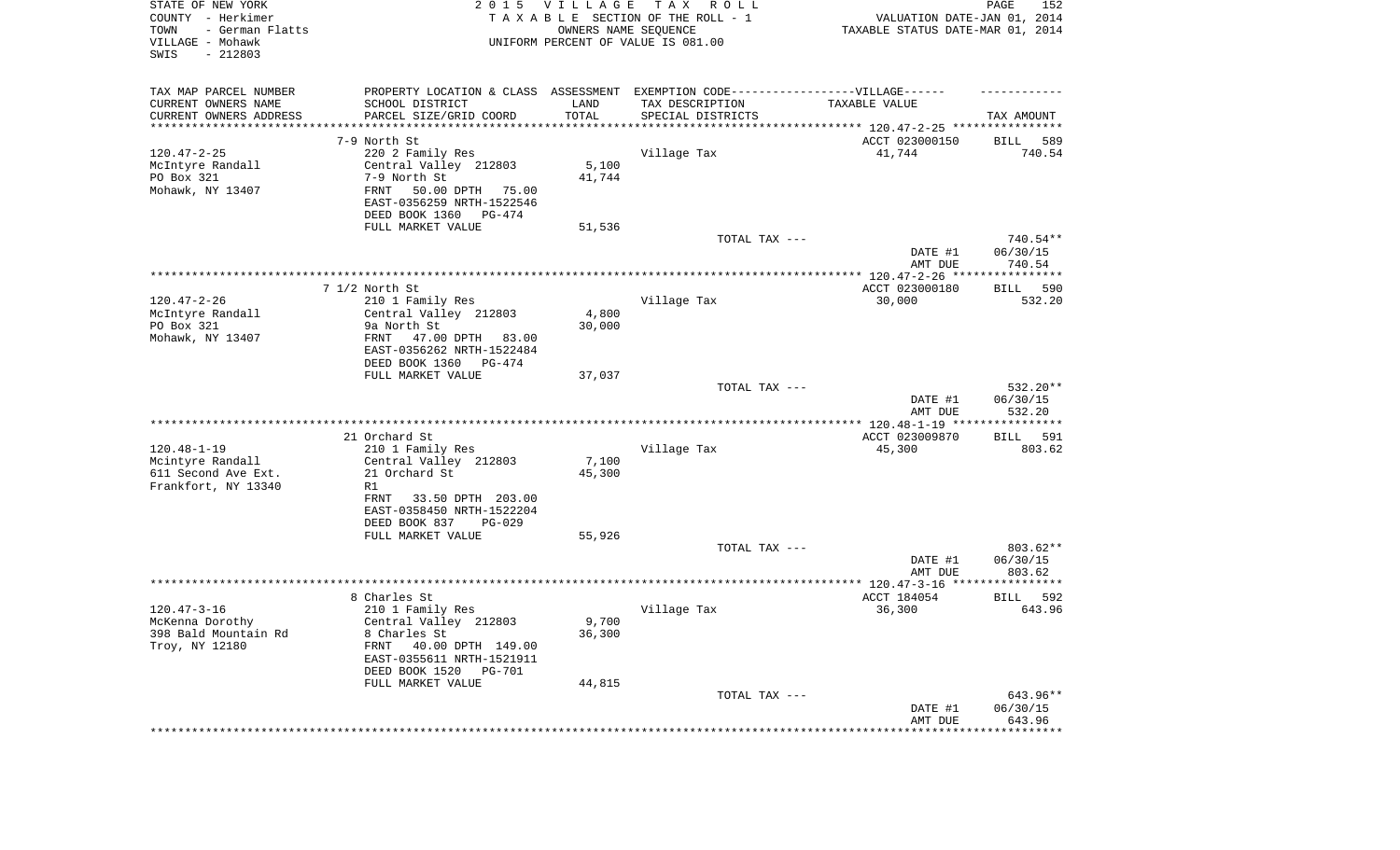| STATE OF NEW YORK<br>COUNTY - Herkimer<br>- German Flatts<br>TOWN<br>VILLAGE - Mohawk<br>SWIS<br>$-212803$ | 2 0 1 5                                                                           | VILLAGE       | T A X<br>R O L L<br>TAXABLE SECTION OF THE ROLL - 1<br>OWNERS NAME SEQUENCE<br>UNIFORM PERCENT OF VALUE IS 081.00 | VALUATION DATE-JAN 01, 2014<br>TAXABLE STATUS DATE-MAR 01, 2014 | PAGE<br>153             |
|------------------------------------------------------------------------------------------------------------|-----------------------------------------------------------------------------------|---------------|-------------------------------------------------------------------------------------------------------------------|-----------------------------------------------------------------|-------------------------|
| TAX MAP PARCEL NUMBER                                                                                      | PROPERTY LOCATION & CLASS ASSESSMENT EXEMPTION CODE-----------------VILLAGE------ |               |                                                                                                                   |                                                                 |                         |
| CURRENT OWNERS NAME<br>CURRENT OWNERS ADDRESS                                                              | SCHOOL DISTRICT<br>PARCEL SIZE/GRID COORD                                         | LAND<br>TOTAL | TAX DESCRIPTION<br>SPECIAL DISTRICTS                                                                              | TAXABLE VALUE                                                   | TAX AMOUNT              |
| *********************                                                                                      |                                                                                   |               |                                                                                                                   |                                                                 |                         |
|                                                                                                            | 9 Erie St                                                                         |               |                                                                                                                   | ACCT 023001500                                                  | 593<br>BILL             |
| $120.47 - 2 - 13$                                                                                          | 210 1 Family Res                                                                  |               | Village Tax                                                                                                       | 41,600                                                          | 737.98                  |
| Mckinney Paul                                                                                              | Central Valley 212803                                                             | 9,500         |                                                                                                                   |                                                                 |                         |
| 9 Erie St<br>Mohawk, NY 13407                                                                              | 9 Erie St<br>FRNT 104.00 DPTH 155.00                                              | 41,600        |                                                                                                                   |                                                                 |                         |
|                                                                                                            | EAST-0355602 NRTH-1522502<br>DEED BOOK 880<br>PG-387                              |               |                                                                                                                   |                                                                 |                         |
|                                                                                                            | FULL MARKET VALUE                                                                 | 51,358        |                                                                                                                   |                                                                 |                         |
|                                                                                                            |                                                                                   |               | TOTAL TAX ---                                                                                                     |                                                                 | 737.98**                |
|                                                                                                            |                                                                                   |               |                                                                                                                   | DATE #1<br>AMT DUE                                              | 06/30/15<br>737.98      |
|                                                                                                            |                                                                                   |               |                                                                                                                   |                                                                 |                         |
| $120.40 - 2 - 24$                                                                                          | 33 Marshall Ave<br>210 1 Family Res                                               |               | Village Tax                                                                                                       | ACCT 023012000<br>61,700                                        | BILL<br>594<br>1,094.56 |
| McMann Melinda                                                                                             | Central Valley 212803                                                             | 10,700        |                                                                                                                   |                                                                 |                         |
| 33 Marshall Ave                                                                                            | 33 Marshall Ave                                                                   | 61,700        |                                                                                                                   |                                                                 |                         |
| Mohawk, NY 13407                                                                                           | FRNT<br>60.00 DPTH 162.50                                                         |               |                                                                                                                   |                                                                 |                         |
|                                                                                                            | EAST-0358754 NRTH-1522713<br>DEED BOOK 1111<br>PG-734                             |               |                                                                                                                   |                                                                 |                         |
|                                                                                                            | FULL MARKET VALUE                                                                 | 76,173        |                                                                                                                   |                                                                 |                         |
|                                                                                                            |                                                                                   |               | TOTAL TAX ---                                                                                                     |                                                                 | $1,094.56**$            |
|                                                                                                            |                                                                                   |               |                                                                                                                   | DATE #1                                                         | 06/30/15                |
|                                                                                                            |                                                                                   |               |                                                                                                                   | AMT DUE                                                         | 1,094.56                |
|                                                                                                            | 26 Orchard St                                                                     |               |                                                                                                                   | ACCT 023010170                                                  | <b>BILL</b><br>595      |
| $120.48 - 1 - 16$                                                                                          | 210 1 Family Res                                                                  |               | VET WAR V 41127                                                                                                   | 6,368                                                           |                         |
| McPherson Robert                                                                                           | Central Valley 212803                                                             | 7,000         | Village Tax                                                                                                       | 36,082                                                          | 640.09                  |
| McPherson June                                                                                             | 26 Orchard St                                                                     | 42,450        |                                                                                                                   |                                                                 |                         |
| 26 Orchard St                                                                                              | R1 Cpt Sp                                                                         |               |                                                                                                                   |                                                                 |                         |
| Mohawk, NY 13407                                                                                           | FRNT 48.00 DPTH 133.00<br>EAST-0358261 NRTH-1522113                               |               |                                                                                                                   |                                                                 |                         |
|                                                                                                            | DEED BOOK 00654 PG-00124                                                          |               |                                                                                                                   |                                                                 |                         |
|                                                                                                            | FULL MARKET VALUE                                                                 | 52,407        |                                                                                                                   |                                                                 |                         |
|                                                                                                            |                                                                                   |               | TOTAL TAX ---                                                                                                     |                                                                 | 640.09**                |
|                                                                                                            |                                                                                   |               |                                                                                                                   | DATE #1                                                         | 06/30/15                |
|                                                                                                            |                                                                                   |               |                                                                                                                   | AMT DUE                                                         | 640.09                  |
|                                                                                                            | Murphy Ln                                                                         |               |                                                                                                                   | ACCT 178552                                                     | 596<br>BILL             |
| $120.39 - 2 - 20$                                                                                          | 411 Apartment                                                                     |               | Village Tax                                                                                                       | 50,000                                                          | 887.00                  |
| Mead Kenneth                                                                                               | Central Valley 212803                                                             |               | 6,400 XC491 Water relevy                                                                                          | 602.53 MT M                                                     | 602.53                  |
| 30 Grove St                                                                                                | Murphy Lane                                                                       | 50,000        |                                                                                                                   |                                                                 |                         |
| Mohawk, NY 13407                                                                                           | FRNT<br>63.00 DPTH 99.00<br>EAST-0356846 NRTH-1522924                             |               |                                                                                                                   |                                                                 |                         |
|                                                                                                            | DEED BOOK 1486<br>$PG-5$                                                          |               |                                                                                                                   |                                                                 |                         |
|                                                                                                            | FULL MARKET VALUE                                                                 | 61,728        |                                                                                                                   |                                                                 |                         |
|                                                                                                            |                                                                                   |               | TOTAL TAX ---                                                                                                     |                                                                 | $1,489.53**$            |
|                                                                                                            |                                                                                   |               |                                                                                                                   | DATE #1<br>AMT DUE                                              | 06/30/15                |
|                                                                                                            |                                                                                   |               |                                                                                                                   | *************************************                           | 1,489.53                |
|                                                                                                            |                                                                                   |               |                                                                                                                   |                                                                 |                         |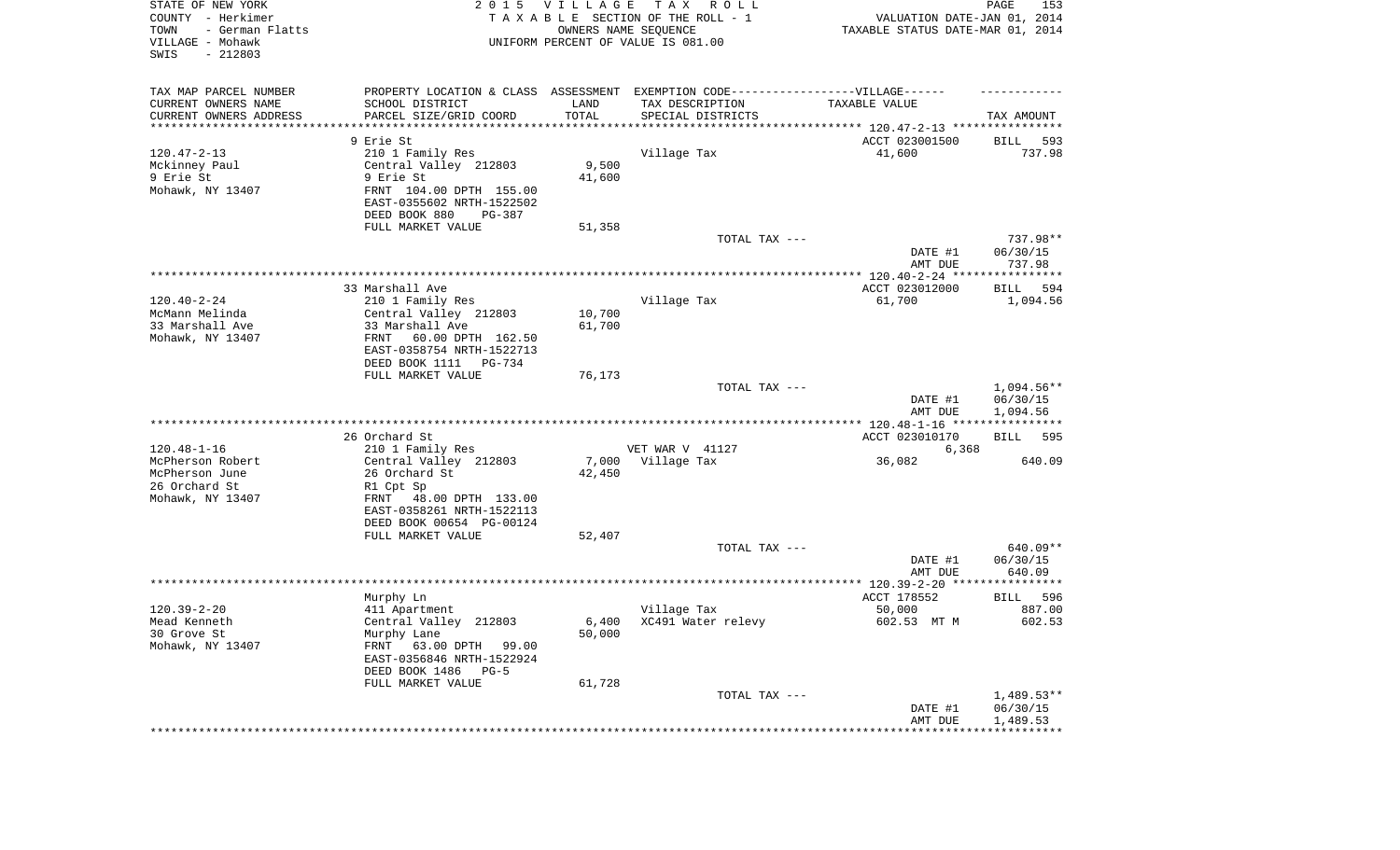| STATE OF NEW YORK<br>COUNTY - Herkimer<br>- German Flatts<br>TOWN<br>VILLAGE - Mohawk<br>SWIS<br>$-212803$                    |                                                                                                                                                                               | 2015 VILLAGE<br>OWNERS NAME SEQUENCE | T A X<br>R O L L<br>TAXABLE SECTION OF THE ROLL - 1<br>UNIFORM PERCENT OF VALUE IS 081.00 | VALUATION DATE-JAN 01, 2014<br>TAXABLE STATUS DATE-MAR 01, 2014 | PAGE<br>154                          |
|-------------------------------------------------------------------------------------------------------------------------------|-------------------------------------------------------------------------------------------------------------------------------------------------------------------------------|--------------------------------------|-------------------------------------------------------------------------------------------|-----------------------------------------------------------------|--------------------------------------|
| TAX MAP PARCEL NUMBER<br>CURRENT OWNERS NAME                                                                                  | PROPERTY LOCATION & CLASS ASSESSMENT EXEMPTION CODE-----------------VILLAGE------<br>SCHOOL DISTRICT                                                                          | LAND                                 | TAX DESCRIPTION                                                                           | TAXABLE VALUE                                                   |                                      |
| CURRENT OWNERS ADDRESS<br>********************                                                                                | PARCEL SIZE/GRID COORD<br>*******************                                                                                                                                 | TOTAL<br>* * * * * * * * * * *       | SPECIAL DISTRICTS<br>********************************* 120.47-3-12 ****************       |                                                                 | TAX AMOUNT                           |
|                                                                                                                               | 10 Devendorf St                                                                                                                                                               |                                      |                                                                                           | ACCT 023027900                                                  | 597<br>BILL                          |
| $120.47 - 3 - 12$<br>Mead Samuel<br>Mead Mary<br>10 Devendorf St<br>Mohawk, NY 13407                                          | 283 Res w/Comuse<br>Central Valley 212803<br>10 Devendorf St<br>FRNT<br>80.00 DPTH 138.00<br>EAST-0355815 NRTH-1521907<br>DEED BOOK 784<br>PG-549                             | 10,800<br>84,400                     | Village Tax                                                                               | 84,400                                                          | 1,497.26                             |
|                                                                                                                               | FULL MARKET VALUE                                                                                                                                                             | 104,198                              |                                                                                           |                                                                 |                                      |
|                                                                                                                               |                                                                                                                                                                               |                                      | TOTAL TAX ---                                                                             | DATE #1<br>AMT DUE                                              | 1,497.26**<br>06/30/15<br>1,497.26   |
|                                                                                                                               |                                                                                                                                                                               |                                      |                                                                                           | ACCT 023023130                                                  |                                      |
| $120.55 - 1 - 23$<br>Meeker Donald<br>Meeker Susan<br>13 Fulmer St                                                            | 13 Fulmer St<br>210 1 Family Res<br>Central Valley 212803<br>13 Fulmer St<br>S R1 G L13-14                                                                                    | 19,400<br>75,000                     | Village Tax                                                                               | 75,000                                                          | 598<br>BILL<br>1,330.50              |
| Mohawk, NY 13407                                                                                                              | FRNT 200.00 DPTH 106.00<br>EAST-0355842 NRTH-1520005<br>DEED BOOK 824<br>PG-249<br>FULL MARKET VALUE                                                                          | 92,593                               |                                                                                           |                                                                 |                                      |
|                                                                                                                               |                                                                                                                                                                               |                                      | TOTAL TAX ---                                                                             | DATE #1<br>AMT DUE                                              | $1,330.50**$<br>06/30/15<br>1,330.50 |
|                                                                                                                               | 6 S Washington St                                                                                                                                                             |                                      |                                                                                           | ************** 120.47-5-36 ****<br>ACCT 023026190               | ************<br>599<br>BILL          |
| $120.47 - 5 - 36$<br>Melissa Cobb & Wesley Bouck<br>Bouck Fam Irrev Tr<br>% Deborah Marrone<br>PO Box 192<br>Mohawk, NY 13407 | 210 1 Family Res<br>Central Valley 212803<br>6 S Wshngtn St<br>R1 G<br>FRNT<br>60.00 DPTH 100.00<br>EAST-0356745 NRTH-1522170                                                 | 8,500<br>94,300                      | Village Tax                                                                               | 94,300                                                          | 1,672.88                             |
|                                                                                                                               | DEED BOOK 1212 PG-54<br>FULL MARKET VALUE                                                                                                                                     | 116,420                              |                                                                                           |                                                                 |                                      |
|                                                                                                                               |                                                                                                                                                                               |                                      | TOTAL TAX ---                                                                             | DATE #1<br>AMT DUE                                              | 1,672.88**<br>06/30/15<br>1,672.88   |
|                                                                                                                               |                                                                                                                                                                               |                                      |                                                                                           |                                                                 | * * * * * *                          |
| 120.47-7-36<br>Merrick Calvin<br>64 Walnut St<br>Mohawk, NY 13407                                                             | 64 Walnut St<br>210 1 Family Res<br>Central Valley 212803<br>64 Walnut St<br>W R1<br>FRNT<br>60.00 DPTH 100.00<br>EAST-0357023 NRTH-1520596<br>DEED BOOK 811<br><b>PG-347</b> | 8,500<br>49,000                      | Village Tax                                                                               | ACCT 023017790<br>49,000                                        | 600<br>BILL<br>869.26                |
|                                                                                                                               | FULL MARKET VALUE                                                                                                                                                             | 60,494                               |                                                                                           |                                                                 |                                      |
|                                                                                                                               |                                                                                                                                                                               |                                      | TOTAL TAX ---                                                                             | DATE #1<br>AMT DUE                                              | 869.26**<br>06/30/15<br>869.26       |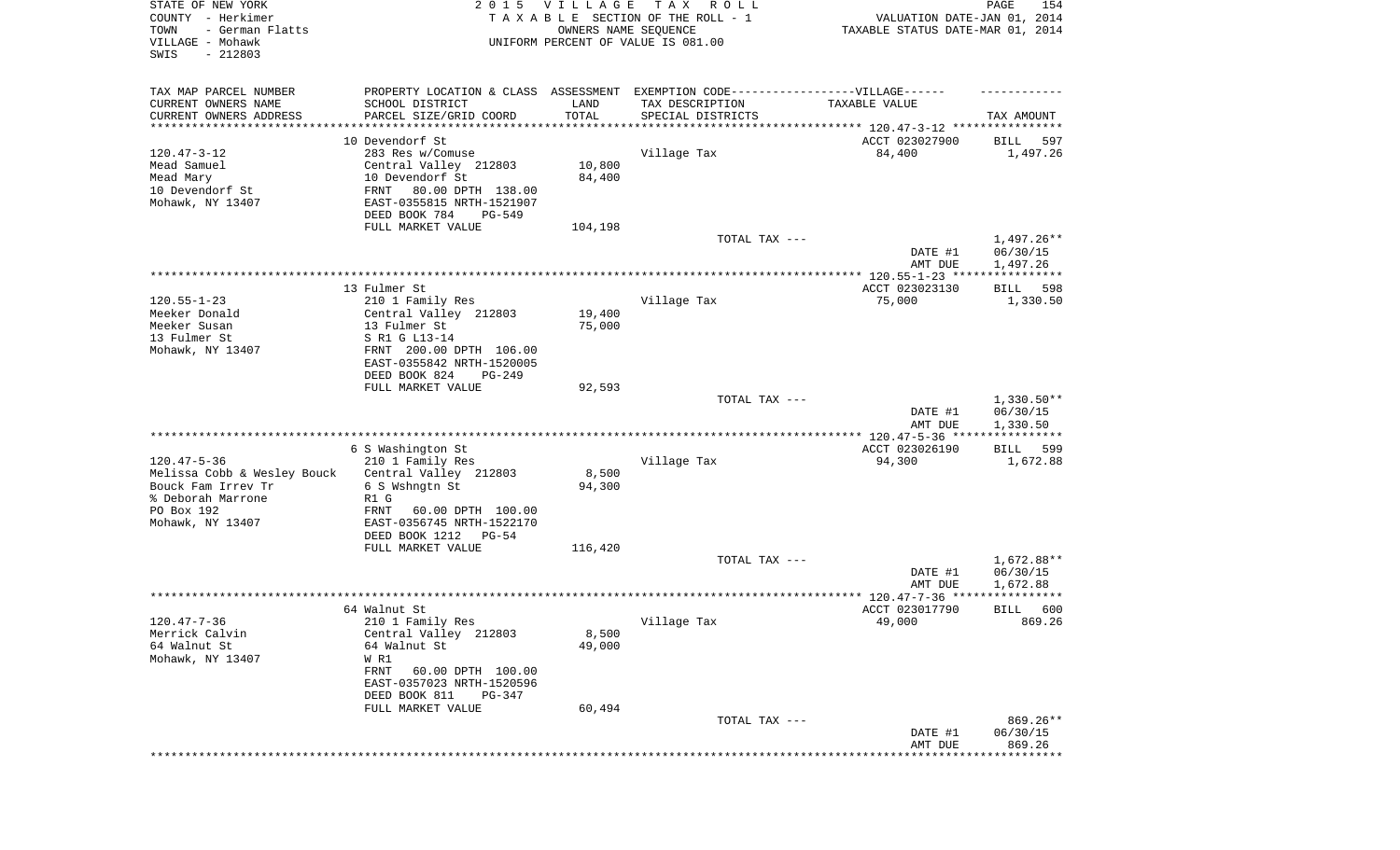| STATE OF NEW YORK<br>COUNTY - Herkimer<br>TOWN<br>- German Flatts<br>VILLAGE - Mohawk<br>SWIS<br>$-212803$ |                                                                                                                                     | 2015 VILLAGE<br>OWNERS NAME SEQUENCE | T A X<br>R O L L<br>TAXABLE SECTION OF THE ROLL - 1<br>UNIFORM PERCENT OF VALUE IS 081.00           | VALUATION DATE-JAN 01, 2014<br>TAXABLE STATUS DATE-MAR 01, 2014 | PAGE<br>155                        |
|------------------------------------------------------------------------------------------------------------|-------------------------------------------------------------------------------------------------------------------------------------|--------------------------------------|-----------------------------------------------------------------------------------------------------|-----------------------------------------------------------------|------------------------------------|
| TAX MAP PARCEL NUMBER<br>CURRENT OWNERS NAME                                                               | SCHOOL DISTRICT                                                                                                                     | LAND                                 | PROPERTY LOCATION & CLASS ASSESSMENT EXEMPTION CODE----------------VILLAGE------<br>TAX DESCRIPTION | TAXABLE VALUE                                                   |                                    |
| CURRENT OWNERS ADDRESS                                                                                     | PARCEL SIZE/GRID COORD                                                                                                              | TOTAL                                | SPECIAL DISTRICTS                                                                                   |                                                                 | TAX AMOUNT                         |
| *********************                                                                                      | * * * * * * * * * * * * * * * * * * * *                                                                                             |                                      |                                                                                                     |                                                                 |                                    |
|                                                                                                            | 77 Walnut St                                                                                                                        |                                      |                                                                                                     | ACCT 023017010                                                  | BILL<br>601                        |
| $120.55 - 2 - 38$                                                                                          | 210 1 Family Res                                                                                                                    |                                      | VET COM V 41137                                                                                     | 11,925                                                          |                                    |
| Merrick Frank et al<br>77 Walnut St<br>Mohawk, NY 13407                                                    | Central Valley 212803<br>77 Walnut St<br>E R1 G L1<br>L Use F & R Merrick<br>71.70 DPTH 121.85<br>FRNT<br>EAST-0357092 NRTH-1520247 | 63,500                               | 12,600 Village Tax                                                                                  | 51,575                                                          | 914.94                             |
|                                                                                                            | DEED BOOK 1404 PG-372                                                                                                               |                                      |                                                                                                     |                                                                 |                                    |
|                                                                                                            | FULL MARKET VALUE                                                                                                                   | 78,395                               |                                                                                                     |                                                                 |                                    |
|                                                                                                            |                                                                                                                                     |                                      | TOTAL TAX ---                                                                                       | DATE #1<br>AMT DUE                                              | 914.94**<br>06/30/15<br>914.94     |
|                                                                                                            |                                                                                                                                     |                                      |                                                                                                     |                                                                 |                                    |
|                                                                                                            | 22 John St                                                                                                                          |                                      |                                                                                                     | ACCT 181937                                                     | 602<br>BILL                        |
| $120.47 - 3 - 78$                                                                                          | 210 1 Family Res                                                                                                                    |                                      | Village Tax                                                                                         | 60,732                                                          | 1,077.39                           |
| Meszler Martha<br>22 John St<br>Mohawk, NY 13407                                                           | Central Valley 212803<br>22 John St<br>W R1 1G<br>50.00 DPTH 102.00<br>FRNT<br>EAST-0355983 NRTH-1520607                            | 10,600<br>60,732                     |                                                                                                     |                                                                 |                                    |
|                                                                                                            | DEED BOOK 1507 PG-295                                                                                                               |                                      |                                                                                                     |                                                                 |                                    |
|                                                                                                            | FULL MARKET VALUE                                                                                                                   | 74,978                               |                                                                                                     |                                                                 |                                    |
|                                                                                                            |                                                                                                                                     |                                      | TOTAL TAX ---                                                                                       | DATE #1<br>AMT DUE                                              | 1,077.39**<br>06/30/15<br>1,077.39 |
|                                                                                                            |                                                                                                                                     |                                      |                                                                                                     |                                                                 |                                    |
|                                                                                                            | 10 Pettingill St                                                                                                                    |                                      |                                                                                                     | ACCT 023031650                                                  | 603<br>BILL                        |
| $120.46 - 2 - 33$<br>Michaud Joseph                                                                        | 210 1 Family Res<br>Central Valley 212803                                                                                           | 10,600                               | Village Tax                                                                                         | 42,300                                                          | 750.40                             |
| Michaud Lougene<br>10 Pettengill St<br>Mohawk, NY 13407                                                    | 10 Pettengill<br>FRNT 90.00 DPTH 120.00<br>EAST-0353790 NRTH-1521583<br>DEED BOOK 822<br>PG-427                                     | 42,300                               |                                                                                                     |                                                                 |                                    |
|                                                                                                            | FULL MARKET VALUE                                                                                                                   | 52,222                               |                                                                                                     |                                                                 |                                    |
|                                                                                                            |                                                                                                                                     |                                      | TOTAL TAX ---                                                                                       | DATE #1<br>AMT DUE                                              | 750.40**<br>06/30/15<br>750.40     |
|                                                                                                            |                                                                                                                                     |                                      |                                                                                                     |                                                                 |                                    |
|                                                                                                            | 4 Bellinger St                                                                                                                      |                                      |                                                                                                     | ACCT 023010590                                                  | BILL 604                           |
| $120.40 - 2 - 69$                                                                                          | 210 1 Family Res                                                                                                                    |                                      | Village Tax                                                                                         | 65,500                                                          | 1,161.97                           |
| Michaud Pierre<br>Michaud Stacey                                                                           | Central Valley 212803<br>4 Bellinger St                                                                                             | 6,500<br>65,500                      |                                                                                                     |                                                                 |                                    |
| 4 Bellinger St<br>Mohawk, NY 13407                                                                         | 60.00 DPTH<br>FRNT<br>60.00<br>EAST-0359025 NRTH-1523004                                                                            |                                      |                                                                                                     |                                                                 |                                    |
|                                                                                                            | DEED BOOK 844<br>$PG-74$                                                                                                            | 80,864                               |                                                                                                     |                                                                 |                                    |
|                                                                                                            | FULL MARKET VALUE                                                                                                                   |                                      | TOTAL TAX ---                                                                                       |                                                                 | $1,161.97**$                       |
|                                                                                                            |                                                                                                                                     |                                      |                                                                                                     | DATE #1<br>AMT DUE                                              | 06/30/15<br>1,161.97               |
|                                                                                                            |                                                                                                                                     |                                      |                                                                                                     |                                                                 |                                    |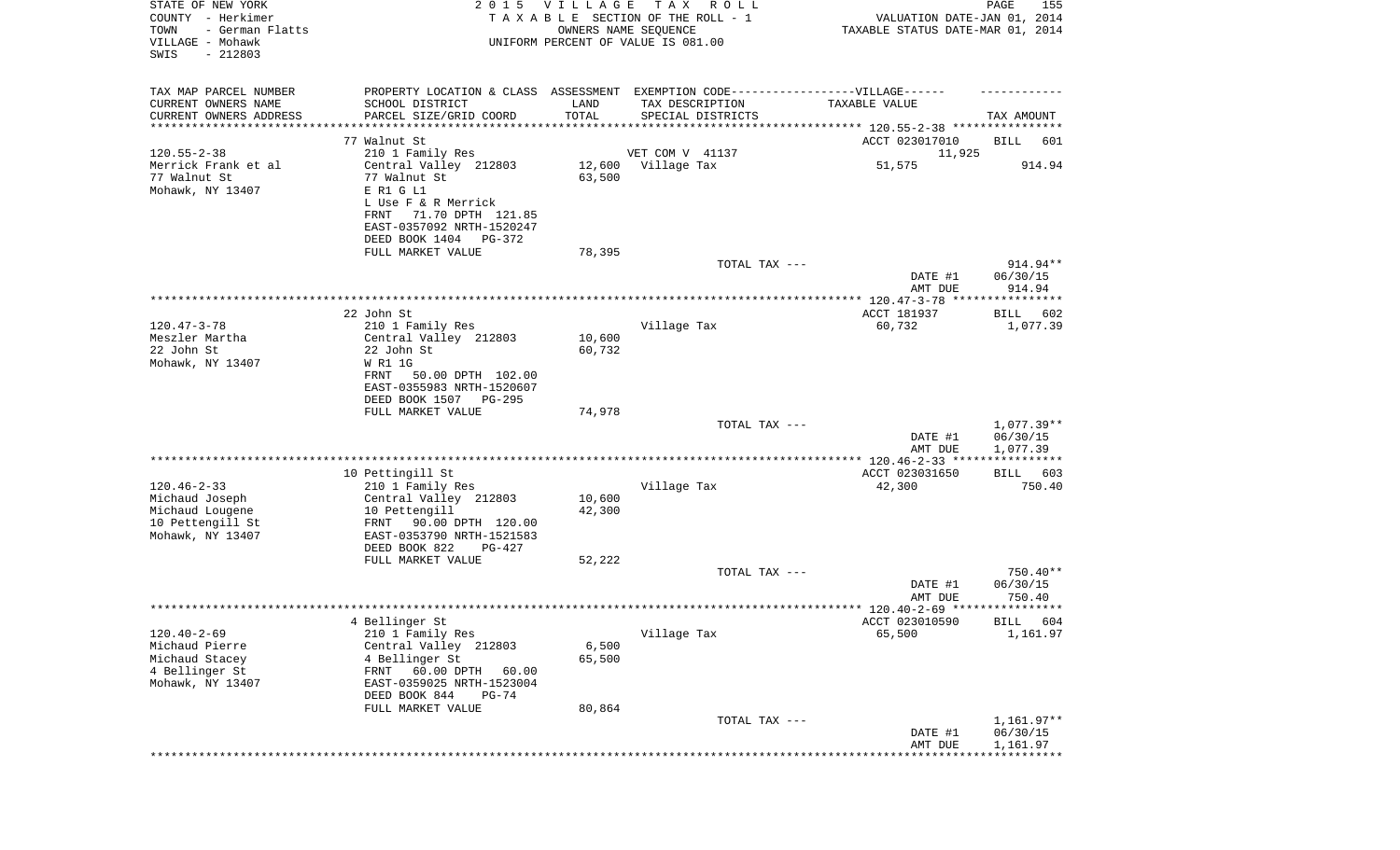| STATE OF NEW YORK<br>COUNTY - Herkimer<br>- German Flatts<br>TOWN<br>VILLAGE - Mohawk<br>SWIS<br>$-212803$ |                                                        | 2015 VILLAGE | T A X<br>R O L L<br>TAXABLE SECTION OF THE ROLL - 1<br>OWNERS NAME SEQUENCE<br>UNIFORM PERCENT OF VALUE IS 081.00 | VALUATION DATE-JAN 01, 2014<br>TAXABLE STATUS DATE-MAR 01, 2014 | PAGE<br>156                    |
|------------------------------------------------------------------------------------------------------------|--------------------------------------------------------|--------------|-------------------------------------------------------------------------------------------------------------------|-----------------------------------------------------------------|--------------------------------|
| TAX MAP PARCEL NUMBER<br>CURRENT OWNERS NAME                                                               | SCHOOL DISTRICT                                        | LAND         | PROPERTY LOCATION & CLASS ASSESSMENT EXEMPTION CODE----------------VILLAGE------<br>TAX DESCRIPTION               | TAXABLE VALUE                                                   |                                |
| CURRENT OWNERS ADDRESS<br>**********************                                                           | PARCEL SIZE/GRID COORD<br>**************************   | TOTAL        | SPECIAL DISTRICTS                                                                                                 |                                                                 | TAX AMOUNT                     |
|                                                                                                            | 78 E Main St                                           |              |                                                                                                                   | ACCT 1886551                                                    | BILL<br>605                    |
| $120.40 - 2 - 70$                                                                                          | 210 1 Family Res                                       |              | VET WAR V 41127                                                                                                   | 7,155                                                           |                                |
| Michaud Pierre                                                                                             | Central Valley 212803                                  |              | 12,000 Village Tax                                                                                                | 46,945                                                          | 832.80                         |
| Michaud Stacey<br>4 Bellinger St                                                                           | 78 E Main St<br>FRNT<br>60.00 DPTH 120.00              | 54,100       |                                                                                                                   |                                                                 |                                |
| Mohawk, NY 13407                                                                                           | EAST-0358993 NRTH-1523085                              |              |                                                                                                                   |                                                                 |                                |
|                                                                                                            | DEED BOOK 1535 PG-222                                  |              |                                                                                                                   |                                                                 |                                |
| PRIOR OWNER ON 3/01/2014                                                                                   | FULL MARKET VALUE                                      | 66,790       |                                                                                                                   |                                                                 |                                |
| Michaud Joseph et al                                                                                       |                                                        |              | TOTAL TAX ---                                                                                                     |                                                                 | 832.80**                       |
|                                                                                                            |                                                        |              |                                                                                                                   | DATE #1                                                         | 06/30/15                       |
|                                                                                                            |                                                        |              |                                                                                                                   | AMT DUE                                                         | 832.80                         |
|                                                                                                            | 5 North St                                             |              |                                                                                                                   | ACCT 023000120                                                  | BILL 606                       |
| $120.47 - 2 - 27$                                                                                          | 210 1 Family Res                                       |              | Village Tax                                                                                                       | 48,200                                                          | 855.07                         |
| Mielcarski Paul                                                                                            | Central Valley 212803                                  | 6,600        |                                                                                                                   |                                                                 |                                |
| Mielcarski Barbara<br>5 North St                                                                           | 5 North St                                             | 48,200       |                                                                                                                   |                                                                 |                                |
| Mohawk, NY 13407                                                                                           | 51.00 DPTH 125.00<br>FRNT<br>EAST-0356319 NRTH-1522528 |              |                                                                                                                   |                                                                 |                                |
|                                                                                                            | DEED BOOK 1122 PG-867                                  |              |                                                                                                                   |                                                                 |                                |
|                                                                                                            | FULL MARKET VALUE                                      | 59,506       |                                                                                                                   |                                                                 |                                |
|                                                                                                            |                                                        |              | TOTAL TAX ---                                                                                                     | DATE #1<br>AMT DUE                                              | 855.07**<br>06/30/15<br>855.07 |
|                                                                                                            |                                                        |              |                                                                                                                   | ************** 120.55-2-44 *****************                    |                                |
| $120.55 - 2 - 44$                                                                                          | 86 Walnut St<br>210 1 Family Res                       |              | VET COM V 41137                                                                                                   | ACCT 023018000<br>11,925                                        | 607<br>BILL                    |
| Miers Robert                                                                                               | Central Valley 212803                                  |              | 11,800 Village Tax                                                                                                | 72,915                                                          | 1,293.51                       |
| Miers Mary                                                                                                 | 86 Walnut St                                           | 84,840       |                                                                                                                   |                                                                 |                                |
| 86 Walnut St                                                                                               | W R1 L-15                                              |              |                                                                                                                   |                                                                 |                                |
| Mohawk, NY 13407                                                                                           | 75x120<br>75.00 DPTH 129.10<br>FRNT                    |              |                                                                                                                   |                                                                 |                                |
|                                                                                                            | EAST-0356909 NRTH-1519963                              |              |                                                                                                                   |                                                                 |                                |
|                                                                                                            | DEED BOOK 849<br>PG-359                                |              |                                                                                                                   |                                                                 |                                |
|                                                                                                            | FULL MARKET VALUE                                      | 104,741      | TOTAL TAX ---                                                                                                     |                                                                 | $1,293.51**$                   |
|                                                                                                            |                                                        |              |                                                                                                                   | DATE #1                                                         | 06/30/15                       |
|                                                                                                            |                                                        |              |                                                                                                                   | AMT DUE                                                         | 1,293.51                       |
|                                                                                                            | 16 Fulmer St                                           |              |                                                                                                                   | ACCT 023023400                                                  | BILL 608                       |
| $120.55 - 1 - 18$                                                                                          | 210 1 Family Res                                       |              | Village Tax                                                                                                       | 61,600                                                          | 1,092.78                       |
| Mikus Richard                                                                                              | Central Valley 212803                                  | 10,700       |                                                                                                                   |                                                                 |                                |
| Mikus Debra<br>16 Fulmer St                                                                                | 16 Fulmer St<br>N R1 1G                                | 61,600       |                                                                                                                   |                                                                 |                                |
| Mohawk, NY 13407                                                                                           | 50.00 DPTH 105.00<br>FRNT                              |              |                                                                                                                   |                                                                 |                                |
|                                                                                                            | EAST-0356057 NRTH-1520113                              |              |                                                                                                                   |                                                                 |                                |
|                                                                                                            | DEED BOOK 776<br><b>PG-97</b>                          |              |                                                                                                                   |                                                                 |                                |
|                                                                                                            | FULL MARKET VALUE                                      | 76,049       | TOTAL TAX ---                                                                                                     |                                                                 | 1,092.78**                     |
|                                                                                                            |                                                        |              |                                                                                                                   | DATE #1                                                         | 06/30/15                       |
|                                                                                                            |                                                        |              |                                                                                                                   |                                                                 |                                |
|                                                                                                            |                                                        |              |                                                                                                                   | AMT DUE                                                         | 1,092.78<br>************       |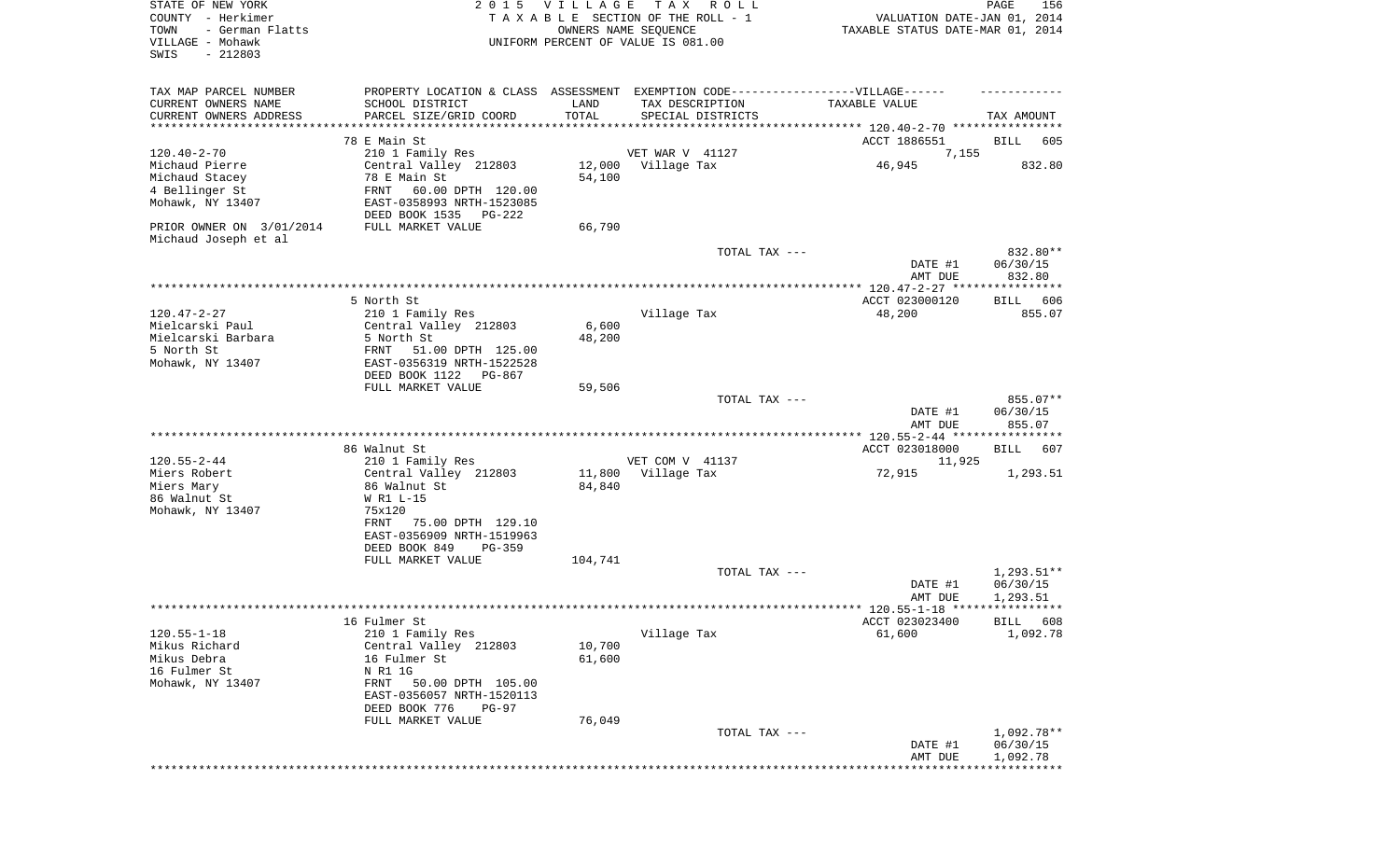| STATE OF NEW YORK<br>COUNTY - Herkimer<br>- German Flatts<br>TOWN |                                                                              |        | 2015 VILLAGE TAX ROLL<br>TAXABLE SECTION OF THE ROLL - 1                          | VALUATION DATE-JAN 01, 2014      | PAGE<br>157            |
|-------------------------------------------------------------------|------------------------------------------------------------------------------|--------|-----------------------------------------------------------------------------------|----------------------------------|------------------------|
| VILLAGE - Mohawk<br>$-212803$<br>SWIS                             | OWNERS NAME SEQUENCE<br>UNIFORM PERCENT OF VALUE IS 081.00                   |        |                                                                                   | TAXABLE STATUS DATE-MAR 01, 2014 |                        |
| TAX MAP PARCEL NUMBER                                             |                                                                              |        | PROPERTY LOCATION & CLASS ASSESSMENT EXEMPTION CODE-----------------VILLAGE------ |                                  |                        |
| CURRENT OWNERS NAME                                               | SCHOOL DISTRICT                                                              | LAND   | TAX DESCRIPTION                                                                   | TAXABLE VALUE                    |                        |
| CURRENT OWNERS ADDRESS                                            | PARCEL SIZE/GRID COORD                                                       | TOTAL  | SPECIAL DISTRICTS                                                                 |                                  | TAX AMOUNT             |
| *************************                                         |                                                                              |        |                                                                                   |                                  |                        |
| $120.47 - 5 - 24$                                                 | 32 S Washington St<br>230 3 Family Res                                       |        | VET WAR V 41127                                                                   | ACCT 184282<br>4,485             | BILL<br>609            |
| Miller Melanie                                                    | Central Valley 212803                                                        |        | 8,500 Village Tax                                                                 | 25,415                           | 450.86                 |
| Scott Megan                                                       | Fire partial assmt                                                           |        | 29,900 XC491 Water relevy                                                         | 344.13 MT M                      | 344.13                 |
| 32 S Washington St<br>Mohawk, NY 13407                            | FRNT 50.00 DPTH 119.00<br>EAST-0356799 NRTH-1521482<br>DEED BOOK 1521 PG-920 |        |                                                                                   |                                  |                        |
|                                                                   | FULL MARKET VALUE                                                            | 36,914 |                                                                                   |                                  |                        |
|                                                                   |                                                                              |        | TOTAL TAX ---                                                                     |                                  | 794.99**               |
|                                                                   |                                                                              |        |                                                                                   | DATE #1                          | 06/30/15               |
|                                                                   |                                                                              |        |                                                                                   | AMT DUE                          | 794.99                 |
|                                                                   |                                                                              |        |                                                                                   |                                  |                        |
| $120.39 - 1 - 12$                                                 | 32 North St<br>210 1 Family Res                                              |        |                                                                                   | ACCT 023000810<br>46,300         | BILL 610<br>821.36     |
| Miller Ronald                                                     | Central Valley 212803                                                        | 5,400  | Village Tax                                                                       |                                  |                        |
| Miller Ruth                                                       | 32 North St                                                                  | 46,300 |                                                                                   |                                  |                        |
| 32 North St                                                       | FRNT 50.00 DPTH 87.45                                                        |        |                                                                                   |                                  |                        |
| Mohawk, NY 13407                                                  | EAST-0355799 NRTH-1522580                                                    |        |                                                                                   |                                  |                        |
|                                                                   | DEED BOOK 00623 PG-00881                                                     |        |                                                                                   |                                  |                        |
|                                                                   | FULL MARKET VALUE                                                            | 57,160 |                                                                                   |                                  |                        |
|                                                                   |                                                                              |        | TOTAL TAX ---                                                                     |                                  | 821.36**               |
|                                                                   |                                                                              |        |                                                                                   | DATE #1<br>AMT DUE               | 06/30/15<br>821.36     |
|                                                                   | 22 S Washington St                                                           |        |                                                                                   | ACCT 023026400                   | BILL 611               |
| $120.47 - 5 - 29$                                                 | 210 1 Family Res                                                             |        | Village Tax                                                                       | 57,105                           | 1,013.04               |
| Miner Phillip                                                     | Central Valley 212803                                                        | 8,800  |                                                                                   |                                  |                        |
| Miner Jillian                                                     | 22 S Washton St                                                              | 57,105 |                                                                                   |                                  |                        |
| 22 S Washington St                                                | W R1                                                                         |        |                                                                                   |                                  |                        |
| Mohawk, NY 13407                                                  | 63x100                                                                       |        |                                                                                   |                                  |                        |
|                                                                   | FRNT 63.00 DPTH 102.00                                                       |        |                                                                                   |                                  |                        |
|                                                                   | EAST-0356783 NRTH-1521738<br>DEED BOOK 1154 PG-168                           |        |                                                                                   |                                  |                        |
|                                                                   | FULL MARKET VALUE                                                            | 70,500 |                                                                                   |                                  |                        |
|                                                                   |                                                                              |        | TOTAL TAX ---                                                                     |                                  | $1.013.04**$           |
|                                                                   |                                                                              |        |                                                                                   | DATE #1                          | 06/30/15               |
|                                                                   |                                                                              |        |                                                                                   | AMT DUE                          | 1,013.04               |
|                                                                   |                                                                              |        |                                                                                   |                                  |                        |
|                                                                   | 15 Devendorf St                                                              |        |                                                                                   | ACCT 187054<br>34,400            | BILL 612               |
| $120.47 - 4 - 10$<br>Miseikis Christine                           | 220 2 Family Res<br>Central Valley 212803                                    | 8,200  | Village Tax                                                                       |                                  | 610.26                 |
| 15 Devendorf St                                                   | 15 Devendorf St                                                              | 34,400 |                                                                                   |                                  |                        |
| Mohawk, NY 13407                                                  | E R2 2G L-4-5                                                                |        |                                                                                   |                                  |                        |
|                                                                   | FRNT 63.67 DPTH 87.00                                                        |        |                                                                                   |                                  |                        |
| PRIOR OWNER ON 3/01/2014                                          | EAST-0355914 NRTH-1521774                                                    |        |                                                                                   |                                  |                        |
| Bielanski Konstanty                                               | DEED BOOK 1538<br>PG-229                                                     |        |                                                                                   |                                  |                        |
|                                                                   | FULL MARKET VALUE                                                            | 42,469 |                                                                                   |                                  |                        |
|                                                                   |                                                                              |        | TOTAL TAX ---                                                                     |                                  | $610.26**$<br>06/30/15 |
|                                                                   |                                                                              |        |                                                                                   | DATE #1<br>AMT DUE               | 610.26                 |
|                                                                   |                                                                              |        |                                                                                   |                                  |                        |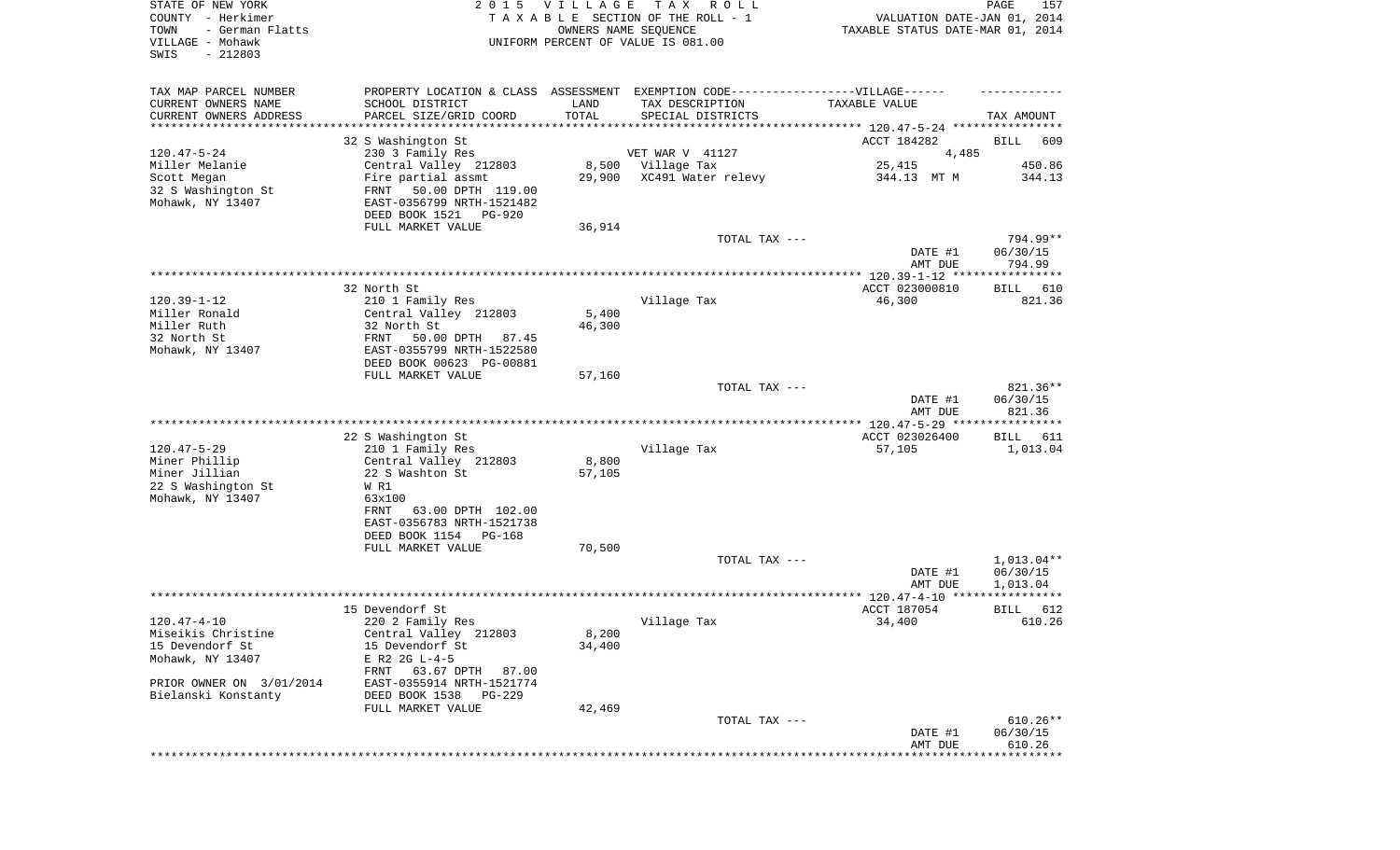| STATE OF NEW YORK<br>COUNTY - Herkimer<br>- German Flatts<br>TOWN<br>VILLAGE - Mohawk<br>$-212803$<br>SWIS | 2 0 1 5                                                                           | V I L L A G E<br>T A X<br>R O L L<br>TAXABLE SECTION OF THE ROLL - 1<br>OWNERS NAME SEQUENCE<br>UNIFORM PERCENT OF VALUE IS 081.00 |                                      |                                                |                                    |  |
|------------------------------------------------------------------------------------------------------------|-----------------------------------------------------------------------------------|------------------------------------------------------------------------------------------------------------------------------------|--------------------------------------|------------------------------------------------|------------------------------------|--|
| TAX MAP PARCEL NUMBER<br>CURRENT OWNERS NAME                                                               | PROPERTY LOCATION & CLASS ASSESSMENT EXEMPTION CODE-----------------VILLAGE------ | LAND                                                                                                                               |                                      | TAXABLE VALUE                                  |                                    |  |
| CURRENT OWNERS ADDRESS                                                                                     | SCHOOL DISTRICT<br>PARCEL SIZE/GRID COORD                                         | TOTAL                                                                                                                              | TAX DESCRIPTION<br>SPECIAL DISTRICTS |                                                | TAX AMOUNT                         |  |
|                                                                                                            |                                                                                   |                                                                                                                                    |                                      | **************** 120.55-2-14 ***************** |                                    |  |
|                                                                                                            | 5 Hillview Dr                                                                     |                                                                                                                                    |                                      | ACCT 023019170                                 | BILL 613                           |  |
| $120.55 - 2 - 14$                                                                                          | 210 1 Family Res                                                                  |                                                                                                                                    | Village Tax                          | 83,000                                         | 1,472.42                           |  |
| Mocko Lisa                                                                                                 | Central Valley 212803                                                             | 20,300                                                                                                                             |                                      |                                                |                                    |  |
| Lawton Geoffrey<br>5 Hillview Dr                                                                           | 5 Hill View Dr                                                                    | 83,000                                                                                                                             |                                      |                                                |                                    |  |
| Mohawk, NY 13407                                                                                           | <b>R1 1G</b><br>$90x220 L-3$                                                      |                                                                                                                                    |                                      |                                                |                                    |  |
|                                                                                                            | 90.00 DPTH 221.90<br>FRNT                                                         |                                                                                                                                    |                                      |                                                |                                    |  |
|                                                                                                            | EAST-0357665 NRTH-1520021                                                         |                                                                                                                                    |                                      |                                                |                                    |  |
|                                                                                                            | DEED BOOK 1235<br>PG-727                                                          |                                                                                                                                    |                                      |                                                |                                    |  |
|                                                                                                            | FULL MARKET VALUE                                                                 | 102,469                                                                                                                            |                                      |                                                |                                    |  |
|                                                                                                            |                                                                                   |                                                                                                                                    | TOTAL TAX ---                        | DATE #1<br>AMT DUE                             | 1,472.42**<br>06/30/15<br>1,472.42 |  |
|                                                                                                            |                                                                                   |                                                                                                                                    |                                      |                                                |                                    |  |
|                                                                                                            | 1 Greenwood Ter                                                                   |                                                                                                                                    |                                      | ACCT 023013655                                 | BILL 614                           |  |
| $120.48 - 1 - 67.1$                                                                                        | 411 Apartment                                                                     |                                                                                                                                    | Village Tax                          | 509,190                                        | 9,033.03                           |  |
| Mohawk Housing LP                                                                                          | Central Valley 212803                                                             | 25,100                                                                                                                             |                                      |                                                |                                    |  |
| 2 Grandview Ave                                                                                            | Green St E                                                                        | 509,190                                                                                                                            |                                      |                                                |                                    |  |
| Frankfort, NY 13340                                                                                        | Apts<br>FRNT 195.00 DPTH 112.00                                                   |                                                                                                                                    |                                      |                                                |                                    |  |
|                                                                                                            | 1.00<br>ACRES                                                                     |                                                                                                                                    |                                      |                                                |                                    |  |
|                                                                                                            | EAST-0357883 NRTH-1520622                                                         |                                                                                                                                    |                                      |                                                |                                    |  |
|                                                                                                            | DEED BOOK 828<br>$PG-713$                                                         |                                                                                                                                    |                                      |                                                |                                    |  |
|                                                                                                            | FULL MARKET VALUE                                                                 | 628,630                                                                                                                            |                                      |                                                |                                    |  |
|                                                                                                            |                                                                                   |                                                                                                                                    | TOTAL TAX ---                        |                                                | $9,033.03**$                       |  |
|                                                                                                            |                                                                                   |                                                                                                                                    |                                      | DATE #1                                        | 06/30/15                           |  |
|                                                                                                            |                                                                                   |                                                                                                                                    |                                      | AMT DUE                                        | 9,033.03<br>******                 |  |
|                                                                                                            | 25 Columbia St                                                                    |                                                                                                                                    |                                      | ACCT 023020040                                 | <b>BILL</b> 615                    |  |
| $120.47 - 7 - 12$                                                                                          | 485 >luse sm bld                                                                  |                                                                                                                                    | Village Tax                          | 245,200                                        | 4,349.85                           |  |
| Mohawk PO Realty LLC                                                                                       | Central Valley 212803                                                             | 25,900                                                                                                                             |                                      |                                                |                                    |  |
| 260 Mehrhof Rd                                                                                             | 25 Columbia St                                                                    | 245,200                                                                                                                            |                                      |                                                |                                    |  |
| Little Ferry, NJ 07643                                                                                     | E Com2 Post Office                                                                |                                                                                                                                    |                                      |                                                |                                    |  |
|                                                                                                            | FRNT 123.00 DPTH 184.00<br>EAST-0357162 NRTH-1521697                              |                                                                                                                                    |                                      |                                                |                                    |  |
|                                                                                                            | DEED BOOK 904<br>$PG-139$                                                         |                                                                                                                                    |                                      |                                                |                                    |  |
|                                                                                                            | FULL MARKET VALUE                                                                 | 302,716                                                                                                                            |                                      |                                                |                                    |  |
|                                                                                                            |                                                                                   |                                                                                                                                    | TOTAL TAX ---                        |                                                | 4,349.85**                         |  |
|                                                                                                            |                                                                                   |                                                                                                                                    |                                      | DATE #1                                        | 06/30/15                           |  |
|                                                                                                            |                                                                                   |                                                                                                                                    |                                      | AMT DUE                                        | 4,349.85                           |  |
|                                                                                                            |                                                                                   |                                                                                                                                    |                                      |                                                |                                    |  |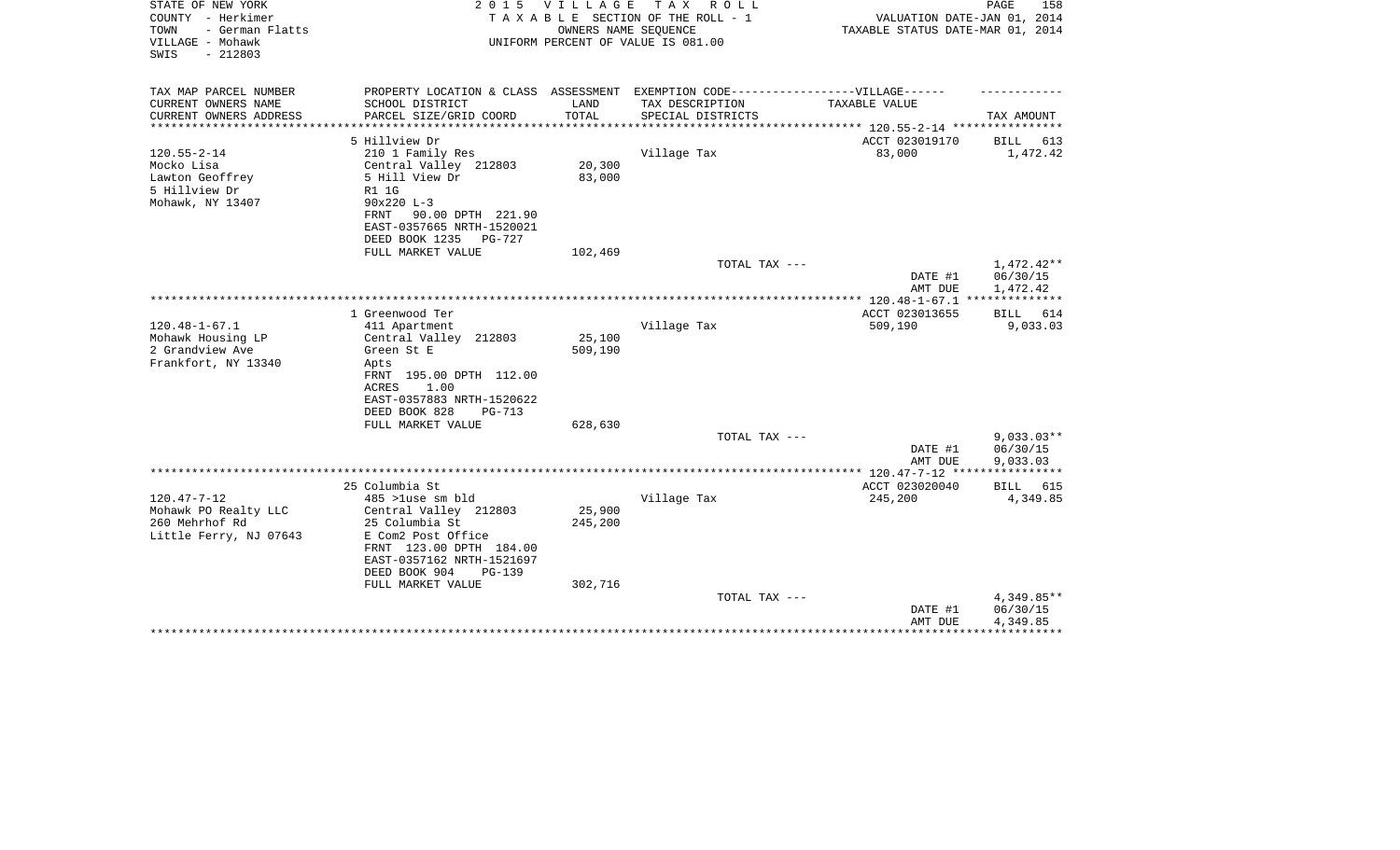| STATE OF NEW YORK<br>COUNTY - Herkimer<br>TOWN<br>- German Flatts<br>VILLAGE - Mohawk<br>SWIS<br>$-212803$ | <b>VILLAGE</b><br>2 0 1 5<br>TAXABLE SECTION OF THE ROLL - 1<br>UNIFORM PERCENT OF VALUE IS 081.00 | VALUATION DATE-JAN 01, 2014<br>TAXABLE STATUS DATE-MAR 01, 2014 | PAGE<br>159       |                    |                      |
|------------------------------------------------------------------------------------------------------------|----------------------------------------------------------------------------------------------------|-----------------------------------------------------------------|-------------------|--------------------|----------------------|
| TAX MAP PARCEL NUMBER                                                                                      | PROPERTY LOCATION & CLASS ASSESSMENT EXEMPTION CODE-----------------VILLAGE------                  |                                                                 |                   |                    |                      |
| CURRENT OWNERS NAME                                                                                        | SCHOOL DISTRICT                                                                                    | LAND                                                            | TAX DESCRIPTION   | TAXABLE VALUE      |                      |
| CURRENT OWNERS ADDRESS<br>**********************                                                           | PARCEL SIZE/GRID COORD<br>***********************                                                  | TOTAL                                                           | SPECIAL DISTRICTS |                    | TAX AMOUNT           |
|                                                                                                            | 38A E Main St                                                                                      |                                                                 |                   | ACCT 169228        | BILL<br>616          |
| $120.40 - 2 - 54$                                                                                          | 440 Warehouse                                                                                      |                                                                 | Village Tax       | 18,700             | 331.74               |
| Mohawk Valley Dwelling LLC                                                                                 | Central Valley 212803                                                                              | 8,100                                                           |                   |                    |                      |
| 251 Osborne Hill Rd<br>Herkimer, NY 13350                                                                  | 38a E Main St S<br>78.80 DPTH<br>FRNT<br>72.00                                                     | 18,700                                                          |                   |                    |                      |
|                                                                                                            | EAST-0357928 NRTH-1522533                                                                          |                                                                 |                   |                    |                      |
|                                                                                                            | DEED BOOK 1424 PG-856                                                                              |                                                                 |                   |                    |                      |
|                                                                                                            | FULL MARKET VALUE                                                                                  | 23,086                                                          |                   |                    |                      |
|                                                                                                            |                                                                                                    |                                                                 | TOTAL TAX ---     | DATE #1            | 331.74**<br>06/30/15 |
|                                                                                                            |                                                                                                    |                                                                 |                   | AMT DUE            | 331.74               |
|                                                                                                            |                                                                                                    |                                                                 |                   |                    |                      |
| $120.40 - 2 - 55$                                                                                          | 40 E Main St                                                                                       |                                                                 | Village Tax       | ACCT 023008950     | BILL 617             |
| Mohawk Valley Dwelling, LLC                                                                                | 411 Apartment<br>Central Valley 212803                                                             | 15,700                                                          |                   | 79,500             | 1,410.33             |
| 251 Osborne Hill Rd                                                                                        | 40 E Main St                                                                                       | 79,500                                                          |                   |                    |                      |
| Herkimer, NY 13350                                                                                         | FRNT<br>81.00 DPTH 281.00                                                                          |                                                                 |                   |                    |                      |
|                                                                                                            | EAST-0357964 NRTH-1522647<br>DEED BOOK 1360<br>PG-945                                              |                                                                 |                   |                    |                      |
|                                                                                                            | FULL MARKET VALUE                                                                                  | 98,148                                                          |                   |                    |                      |
|                                                                                                            |                                                                                                    |                                                                 | TOTAL TAX ---     |                    | $1,410.33**$         |
|                                                                                                            |                                                                                                    |                                                                 |                   | DATE #1<br>AMT DUE | 06/30/15<br>1,410.33 |
|                                                                                                            |                                                                                                    |                                                                 |                   |                    |                      |
|                                                                                                            | 8 N Richfield St                                                                                   |                                                                 |                   | ACCT 023001110     | BILL<br>618          |
| $120.39 - 2 - 5$                                                                                           | 210 1 Family Res                                                                                   |                                                                 | VET WAR V 41127   | 7,155              |                      |
| Mohler Penny<br>Brant John                                                                                 | Central Valley 212803<br>8 N Richfd St                                                             | 6,500<br>53,800                                                 | Village Tax       | 46,645             | 827.48               |
| %John Brant                                                                                                | Life Use Jean Brant                                                                                |                                                                 |                   |                    |                      |
| 60 Columbia St                                                                                             | FRNT<br>60.00 DPTH 100.00                                                                          |                                                                 |                   |                    |                      |
| Mohawk, NY 13407                                                                                           | EAST-0356582 NRTH-1522641                                                                          |                                                                 |                   |                    |                      |
|                                                                                                            | DEED BOOK 939<br>PG-676<br>FULL MARKET VALUE                                                       | 66,420                                                          |                   |                    |                      |
|                                                                                                            |                                                                                                    |                                                                 | TOTAL TAX ---     |                    | 827.48**             |
|                                                                                                            |                                                                                                    |                                                                 |                   | DATE #1            | 06/30/15             |
|                                                                                                            |                                                                                                    |                                                                 |                   | AMT DUE            | 827.48               |
|                                                                                                            | Catherine St                                                                                       |                                                                 |                   | <b>ACCT 188814</b> | 619<br>BILL          |
| $120.46 - 2 - 62$                                                                                          | 311 Res vac land                                                                                   |                                                                 | Village Tax       | 4,800              | 85.15                |
| Monahan Brian                                                                                              | Central Valley 212803                                                                              | 4,800                                                           |                   |                    |                      |
| Monahan Kayla<br>25 Catherine St                                                                           | Catherine St<br>45.00 DPTH 114.00<br>FRNT                                                          | 4,800                                                           |                   |                    |                      |
| Mohawk, NY 13407                                                                                           | EAST-0354372 NRTH-1521199                                                                          |                                                                 |                   |                    |                      |
|                                                                                                            | DEED BOOK 1548<br>PG-780                                                                           |                                                                 |                   |                    |                      |
| PRIOR OWNER ON 3/01/2014                                                                                   | FULL MARKET VALUE                                                                                  | 5,926                                                           |                   |                    |                      |
| Platts Hercules                                                                                            |                                                                                                    |                                                                 | TOTAL TAX ---     |                    | $85.15**$            |
|                                                                                                            |                                                                                                    |                                                                 |                   | DATE #1            | 06/30/15             |
|                                                                                                            |                                                                                                    |                                                                 |                   | AMT DUE            | 85.15                |
|                                                                                                            |                                                                                                    |                                                                 |                   |                    | **********           |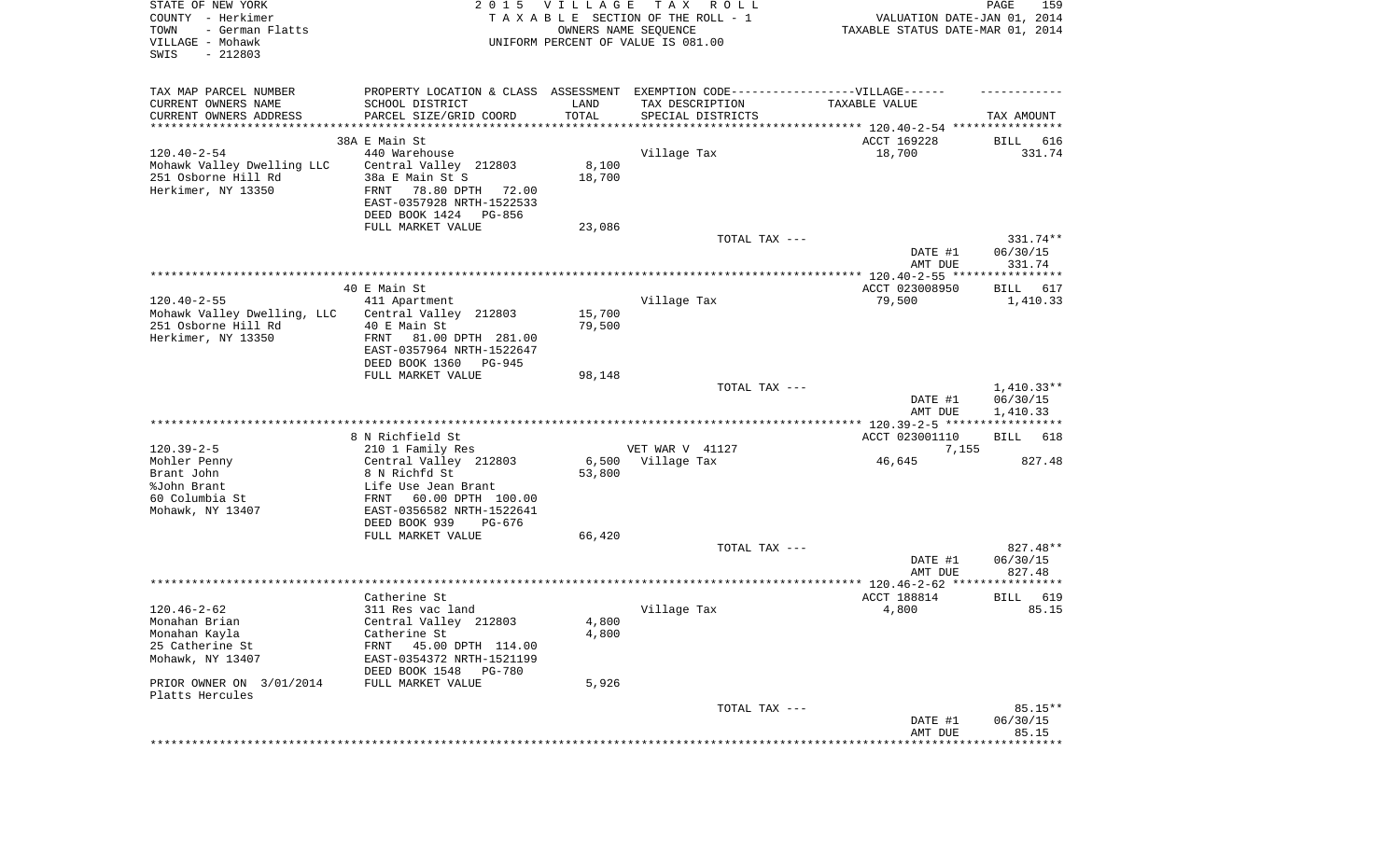| STATE OF NEW YORK<br>COUNTY - Herkimer<br>TOWN<br>- German Flatts<br>VILLAGE - Mohawk<br>SWIS<br>$-212803$ | VILLAGE<br>2 0 1 5<br>TAXABLE SECTION OF THE ROLL - 1<br>UNIFORM PERCENT OF VALUE IS 081.00 | VALUATION DATE-JAN 01, 2014<br>TAXABLE STATUS DATE-MAR 01, 2014 | PAGE<br>160       |                                                                      |                                |
|------------------------------------------------------------------------------------------------------------|---------------------------------------------------------------------------------------------|-----------------------------------------------------------------|-------------------|----------------------------------------------------------------------|--------------------------------|
| TAX MAP PARCEL NUMBER                                                                                      | PROPERTY LOCATION & CLASS ASSESSMENT EXEMPTION CODE----------------VILLAGE------            |                                                                 |                   |                                                                      |                                |
| CURRENT OWNERS NAME                                                                                        | SCHOOL DISTRICT                                                                             | LAND                                                            | TAX DESCRIPTION   | TAXABLE VALUE                                                        |                                |
| CURRENT OWNERS ADDRESS<br>*******************                                                              | PARCEL SIZE/GRID COORD                                                                      | TOTAL<br>**********                                             | SPECIAL DISTRICTS | ************************************** 120.46-2-63 ***************** | TAX AMOUNT                     |
|                                                                                                            | 25 Catherine St                                                                             |                                                                 |                   | ACCT 023030240                                                       | BILL<br>620                    |
| $120.46 - 2 - 63$                                                                                          | 210 1 Family Res                                                                            |                                                                 | VET WAR V 41127   | 7,155                                                                |                                |
| Monahan Richard                                                                                            | Central Valley 212803                                                                       |                                                                 | 7,400 Village Tax | 45,645                                                               | 809.74                         |
| Monahan Mary                                                                                               | 25 Catherine St                                                                             | 52,800                                                          |                   |                                                                      |                                |
| 25 Catherine St                                                                                            | FRNT<br>45.00 DPTH 114.30                                                                   |                                                                 |                   |                                                                      |                                |
| Mohawk, NY 13407                                                                                           | EAST-0354364 NRTH-1521153                                                                   |                                                                 |                   |                                                                      |                                |
|                                                                                                            | DEED BOOK 693<br>PG-906                                                                     |                                                                 |                   |                                                                      |                                |
|                                                                                                            | FULL MARKET VALUE                                                                           | 65,185                                                          |                   |                                                                      |                                |
|                                                                                                            |                                                                                             |                                                                 | TOTAL TAX ---     | DATE #1<br>AMT DUE                                                   | 809.74**<br>06/30/15<br>809.74 |
|                                                                                                            |                                                                                             |                                                                 |                   |                                                                      |                                |
|                                                                                                            | 4 N Otsego St                                                                               |                                                                 |                   | ACCT 023005700                                                       | BILL<br>621                    |
| $120.39 - 3 - 6$                                                                                           | 210 1 Family Res                                                                            |                                                                 | Village Tax       | 55,600                                                               | 986.34                         |
| Monohan Daniel                                                                                             | Central Valley 212803                                                                       | 5,800                                                           |                   |                                                                      |                                |
| 4 N Otsego St                                                                                              | 4 N Otsego St                                                                               | 55,600                                                          |                   |                                                                      |                                |
| Mohawk, NY 13407                                                                                           | 50.50 DPTH<br>FRNT<br>98.00<br>EAST-0357107 NRTH-1522646                                    |                                                                 |                   |                                                                      |                                |
|                                                                                                            | DEED BOOK 828<br>PG-472                                                                     |                                                                 |                   |                                                                      |                                |
|                                                                                                            | FULL MARKET VALUE                                                                           | 68,642                                                          | TOTAL TAX ---     |                                                                      | 986.34**                       |
|                                                                                                            |                                                                                             |                                                                 |                   | DATE #1<br>AMT DUE                                                   | 06/30/15<br>986.34             |
|                                                                                                            |                                                                                             |                                                                 |                   |                                                                      |                                |
|                                                                                                            | 71 Columbia St                                                                              |                                                                 |                   | ACCT 023020610                                                       | BILL<br>622                    |
| $120.47 - 7 - 31$                                                                                          | 220 2 Family Res                                                                            |                                                                 | Village Tax       | 43,786                                                               | 776.76                         |
| Montana Daniel Jr<br>71 Columbia St                                                                        | Central Valley 212803<br>71 Columbia St                                                     | 5,100<br>43,786                                                 |                   |                                                                      |                                |
| Mohawk, NY 13407                                                                                           | E R1                                                                                        |                                                                 |                   |                                                                      |                                |
|                                                                                                            | FRNT<br>38.00 DPTH<br>75.00<br>EAST-0356782 NRTH-1520549                                    |                                                                 |                   |                                                                      |                                |
|                                                                                                            | DEED BOOK 947<br>PG-369                                                                     |                                                                 |                   |                                                                      |                                |
|                                                                                                            | FULL MARKET VALUE                                                                           | 54,057                                                          | TOTAL TAX ---     |                                                                      | $776.76**$                     |
|                                                                                                            |                                                                                             |                                                                 |                   | DATE #1                                                              | 06/30/15                       |
|                                                                                                            |                                                                                             |                                                                 |                   | AMT DUE                                                              | 776.76                         |
|                                                                                                            |                                                                                             |                                                                 |                   | *************** 120.55-2-39 *****************                        |                                |
|                                                                                                            | 76 Walnut St                                                                                |                                                                 |                   | ACCT 023017850                                                       | BILL<br>623                    |
| $120.55 - 2 - 39$                                                                                          | 210 1 Family Res                                                                            |                                                                 | Village Tax       | 83,035                                                               | 1,473.04                       |
| Monteau James                                                                                              | Central Valley 212803                                                                       | 13,100                                                          |                   |                                                                      |                                |
| 76 Walnut St                                                                                               | 76 Walnut St W                                                                              | 83,035                                                          |                   |                                                                      |                                |
| Mohawk, NY 13407                                                                                           | R1 2G<br>FRNT 100.97 DPTH 125.70<br>EAST-0356932 NRTH-1520304                               |                                                                 |                   |                                                                      |                                |
|                                                                                                            | DEED BOOK 1267<br>PG-109                                                                    |                                                                 |                   |                                                                      |                                |
|                                                                                                            | FULL MARKET VALUE                                                                           | 102,512                                                         | TOTAL TAX ---     |                                                                      | $1,473.04**$                   |
|                                                                                                            |                                                                                             |                                                                 |                   | DATE #1                                                              | 06/30/15                       |
|                                                                                                            |                                                                                             |                                                                 |                   | AMT DUE                                                              | 1,473.04                       |
|                                                                                                            |                                                                                             |                                                                 |                   |                                                                      |                                |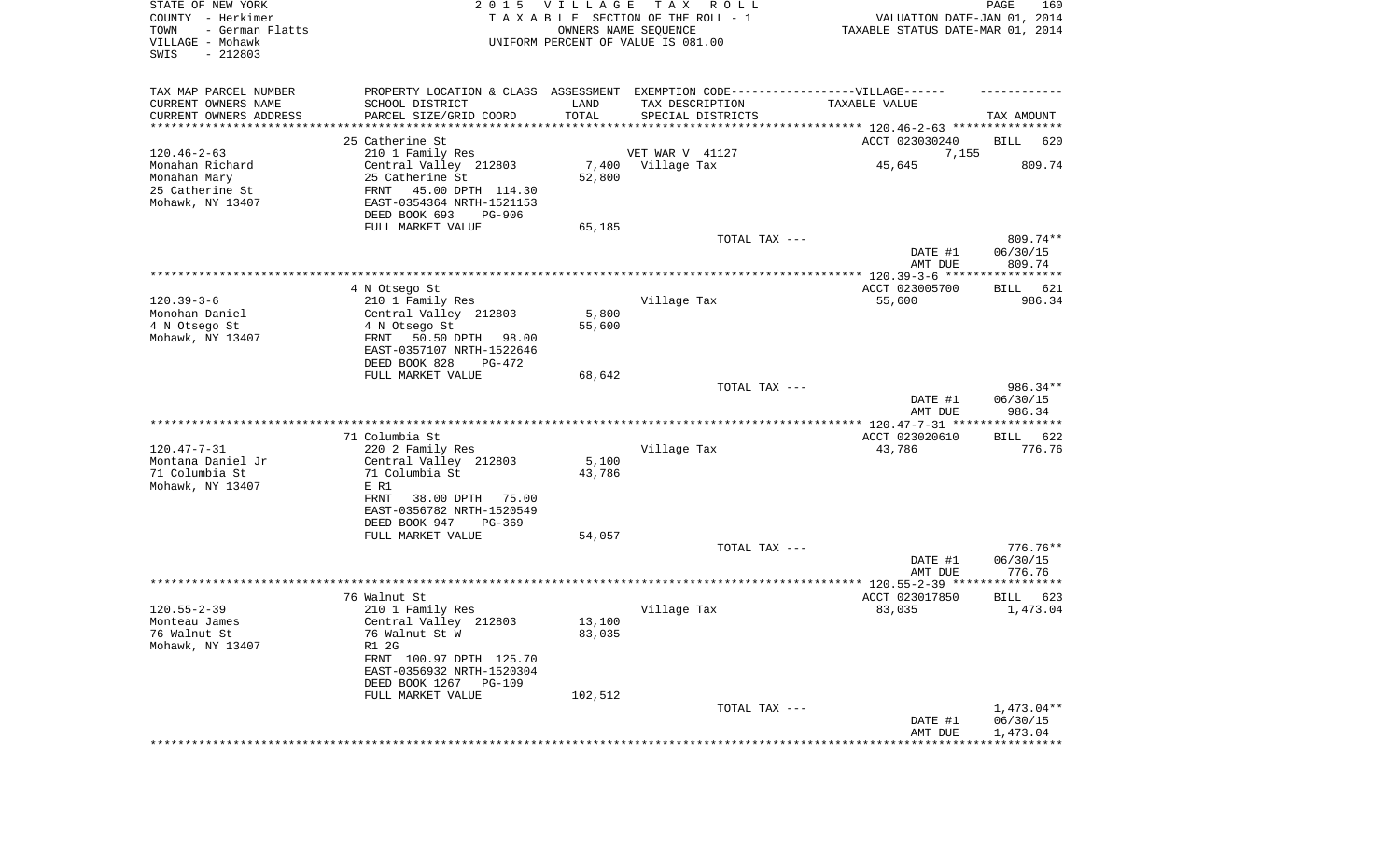| PROPERTY LOCATION & CLASS ASSESSMENT EXEMPTION CODE-----------------VILLAGE------<br>TAX MAP PARCEL NUMBER<br>CURRENT OWNERS NAME<br>SCHOOL DISTRICT<br>LAND<br>TAX DESCRIPTION<br>TAXABLE VALUE<br>TOTAL<br>CURRENT OWNERS ADDRESS<br>PARCEL SIZE/GRID COORD<br>SPECIAL DISTRICTS<br>TAX AMOUNT<br>**********************<br>********************<br>39 Walnut St<br>ACCT 023016560<br>624<br>BILL<br>$120.47 - 8 - 18$<br>210 1 Family Res<br>Village Tax<br>76,100<br>1,350.01<br>Central Valley 212803<br>11,500<br>Monteau Maurice<br>39-41 Walnut St<br>Monteau Margaret<br>76,100<br>39 Walnut St<br>R1 2G<br>Mohawk, NY 13407<br>80x120<br>80.00 DPTH 150.00<br>FRNT<br>EAST-0357389 NRTH-1521287<br>DEED BOOK 00622 PG-00385<br>93,951<br>FULL MARKET VALUE<br>$1,350.01**$<br>TOTAL TAX ---<br>06/30/15<br>DATE #1<br>AMT DUE<br>1,350.01<br>6 Elizabeth St<br>ACCT 023007050<br>BILL 625<br>$120.39 - 3 - 48$<br>Village Tax<br>22,500<br>399.15<br>210 1 Family Res<br>Moprop Of New York<br>Central Valley 212803<br>1,400<br>228 Main St<br>6 Elizabeth St<br>22,500<br>Jordanville, NY 13361<br>16.00 DPTH<br>FRNT<br>60.00<br>EAST-0357621 NRTH-1522849<br>DEED BOOK 864<br>PG-325<br>FULL MARKET VALUE<br>27,778<br>$399.15**$<br>TOTAL TAX ---<br>DATE #1<br>06/30/15<br>AMT DUE<br>399.15<br>ACCT 189446<br>35 E Main St<br>626<br>BILL<br>$120.40 - 1 - 32$<br>210 1 Family Res<br>Village Tax<br>55,300<br>981.02<br>9,500<br>Moreau Mark<br>Central Valley 212803<br>35 E Main St<br>35 E Main St<br>55,300<br>Mohawk, NY 13407<br>FRNT<br>60.00 DPTH<br>75.00<br>EAST-0357940 NRTH-1522833<br>PRIOR OWNER ON 3/01/2014<br>DEED BOOK 1552<br>PG-613<br>Feldman Mathew<br>FULL MARKET VALUE<br>68,272<br>981.02**<br>TOTAL TAX ---<br>06/30/15<br>DATE #1<br>AMT DUE<br>981.02<br>* * * * * *<br>ACCT 023019080<br>627<br>34 Henry St<br>BILL<br>48,000<br>851.52<br>210 1 Family Res<br>Village Tax<br>Central Valley 212803<br>9,200<br>Morey James<br>48,000<br>34 Henry St<br>34 Henry St<br>Mohawk, NY 13407<br>R1 1G L-14<br>FRNT 138.25 DPTH<br>93.00<br>EAST-0357715 NRTH-1520175<br>DEED BOOK 1234<br><b>PG-138</b><br>59,259<br>FULL MARKET VALUE<br>851.52**<br>TOTAL TAX ---<br>DATE #1<br>06/30/15<br>851.52<br>AMT DUE<br>************************** | STATE OF NEW YORK<br>COUNTY - Herkimer<br>- German Flatts<br>TOWN<br>VILLAGE - Mohawk<br>SWIS<br>$-212803$ | 2015 VILLAGE<br>OWNERS NAME SEQUENCE | T A X<br>R O L L<br>TAXABLE SECTION OF THE ROLL - 1<br>UNIFORM PERCENT OF VALUE IS 081.00 | VALUATION DATE-JAN 01, 2014<br>TAXABLE STATUS DATE-MAR 01, 2014 | PAGE<br>161 |
|-----------------------------------------------------------------------------------------------------------------------------------------------------------------------------------------------------------------------------------------------------------------------------------------------------------------------------------------------------------------------------------------------------------------------------------------------------------------------------------------------------------------------------------------------------------------------------------------------------------------------------------------------------------------------------------------------------------------------------------------------------------------------------------------------------------------------------------------------------------------------------------------------------------------------------------------------------------------------------------------------------------------------------------------------------------------------------------------------------------------------------------------------------------------------------------------------------------------------------------------------------------------------------------------------------------------------------------------------------------------------------------------------------------------------------------------------------------------------------------------------------------------------------------------------------------------------------------------------------------------------------------------------------------------------------------------------------------------------------------------------------------------------------------------------------------------------------------------------------------------------------------------------------------------------------------------------------------------------------------------------------------------------------------------------------------------------------------------------------------------------------------------------------------------------------------------------------------------------------------------------------------------------------------------|------------------------------------------------------------------------------------------------------------|--------------------------------------|-------------------------------------------------------------------------------------------|-----------------------------------------------------------------|-------------|
|                                                                                                                                                                                                                                                                                                                                                                                                                                                                                                                                                                                                                                                                                                                                                                                                                                                                                                                                                                                                                                                                                                                                                                                                                                                                                                                                                                                                                                                                                                                                                                                                                                                                                                                                                                                                                                                                                                                                                                                                                                                                                                                                                                                                                                                                                         |                                                                                                            |                                      |                                                                                           |                                                                 |             |
|                                                                                                                                                                                                                                                                                                                                                                                                                                                                                                                                                                                                                                                                                                                                                                                                                                                                                                                                                                                                                                                                                                                                                                                                                                                                                                                                                                                                                                                                                                                                                                                                                                                                                                                                                                                                                                                                                                                                                                                                                                                                                                                                                                                                                                                                                         |                                                                                                            |                                      |                                                                                           |                                                                 |             |
|                                                                                                                                                                                                                                                                                                                                                                                                                                                                                                                                                                                                                                                                                                                                                                                                                                                                                                                                                                                                                                                                                                                                                                                                                                                                                                                                                                                                                                                                                                                                                                                                                                                                                                                                                                                                                                                                                                                                                                                                                                                                                                                                                                                                                                                                                         |                                                                                                            |                                      |                                                                                           |                                                                 |             |
|                                                                                                                                                                                                                                                                                                                                                                                                                                                                                                                                                                                                                                                                                                                                                                                                                                                                                                                                                                                                                                                                                                                                                                                                                                                                                                                                                                                                                                                                                                                                                                                                                                                                                                                                                                                                                                                                                                                                                                                                                                                                                                                                                                                                                                                                                         |                                                                                                            |                                      |                                                                                           |                                                                 |             |
|                                                                                                                                                                                                                                                                                                                                                                                                                                                                                                                                                                                                                                                                                                                                                                                                                                                                                                                                                                                                                                                                                                                                                                                                                                                                                                                                                                                                                                                                                                                                                                                                                                                                                                                                                                                                                                                                                                                                                                                                                                                                                                                                                                                                                                                                                         |                                                                                                            |                                      |                                                                                           |                                                                 |             |
|                                                                                                                                                                                                                                                                                                                                                                                                                                                                                                                                                                                                                                                                                                                                                                                                                                                                                                                                                                                                                                                                                                                                                                                                                                                                                                                                                                                                                                                                                                                                                                                                                                                                                                                                                                                                                                                                                                                                                                                                                                                                                                                                                                                                                                                                                         |                                                                                                            |                                      |                                                                                           |                                                                 |             |
|                                                                                                                                                                                                                                                                                                                                                                                                                                                                                                                                                                                                                                                                                                                                                                                                                                                                                                                                                                                                                                                                                                                                                                                                                                                                                                                                                                                                                                                                                                                                                                                                                                                                                                                                                                                                                                                                                                                                                                                                                                                                                                                                                                                                                                                                                         |                                                                                                            |                                      |                                                                                           |                                                                 |             |
|                                                                                                                                                                                                                                                                                                                                                                                                                                                                                                                                                                                                                                                                                                                                                                                                                                                                                                                                                                                                                                                                                                                                                                                                                                                                                                                                                                                                                                                                                                                                                                                                                                                                                                                                                                                                                                                                                                                                                                                                                                                                                                                                                                                                                                                                                         |                                                                                                            |                                      |                                                                                           |                                                                 |             |
|                                                                                                                                                                                                                                                                                                                                                                                                                                                                                                                                                                                                                                                                                                                                                                                                                                                                                                                                                                                                                                                                                                                                                                                                                                                                                                                                                                                                                                                                                                                                                                                                                                                                                                                                                                                                                                                                                                                                                                                                                                                                                                                                                                                                                                                                                         |                                                                                                            |                                      |                                                                                           |                                                                 |             |
|                                                                                                                                                                                                                                                                                                                                                                                                                                                                                                                                                                                                                                                                                                                                                                                                                                                                                                                                                                                                                                                                                                                                                                                                                                                                                                                                                                                                                                                                                                                                                                                                                                                                                                                                                                                                                                                                                                                                                                                                                                                                                                                                                                                                                                                                                         |                                                                                                            |                                      |                                                                                           |                                                                 |             |
|                                                                                                                                                                                                                                                                                                                                                                                                                                                                                                                                                                                                                                                                                                                                                                                                                                                                                                                                                                                                                                                                                                                                                                                                                                                                                                                                                                                                                                                                                                                                                                                                                                                                                                                                                                                                                                                                                                                                                                                                                                                                                                                                                                                                                                                                                         |                                                                                                            |                                      |                                                                                           |                                                                 |             |
|                                                                                                                                                                                                                                                                                                                                                                                                                                                                                                                                                                                                                                                                                                                                                                                                                                                                                                                                                                                                                                                                                                                                                                                                                                                                                                                                                                                                                                                                                                                                                                                                                                                                                                                                                                                                                                                                                                                                                                                                                                                                                                                                                                                                                                                                                         |                                                                                                            |                                      |                                                                                           |                                                                 |             |
|                                                                                                                                                                                                                                                                                                                                                                                                                                                                                                                                                                                                                                                                                                                                                                                                                                                                                                                                                                                                                                                                                                                                                                                                                                                                                                                                                                                                                                                                                                                                                                                                                                                                                                                                                                                                                                                                                                                                                                                                                                                                                                                                                                                                                                                                                         |                                                                                                            |                                      |                                                                                           |                                                                 |             |
|                                                                                                                                                                                                                                                                                                                                                                                                                                                                                                                                                                                                                                                                                                                                                                                                                                                                                                                                                                                                                                                                                                                                                                                                                                                                                                                                                                                                                                                                                                                                                                                                                                                                                                                                                                                                                                                                                                                                                                                                                                                                                                                                                                                                                                                                                         |                                                                                                            |                                      |                                                                                           |                                                                 |             |
|                                                                                                                                                                                                                                                                                                                                                                                                                                                                                                                                                                                                                                                                                                                                                                                                                                                                                                                                                                                                                                                                                                                                                                                                                                                                                                                                                                                                                                                                                                                                                                                                                                                                                                                                                                                                                                                                                                                                                                                                                                                                                                                                                                                                                                                                                         |                                                                                                            |                                      |                                                                                           |                                                                 |             |
|                                                                                                                                                                                                                                                                                                                                                                                                                                                                                                                                                                                                                                                                                                                                                                                                                                                                                                                                                                                                                                                                                                                                                                                                                                                                                                                                                                                                                                                                                                                                                                                                                                                                                                                                                                                                                                                                                                                                                                                                                                                                                                                                                                                                                                                                                         |                                                                                                            |                                      |                                                                                           |                                                                 |             |
|                                                                                                                                                                                                                                                                                                                                                                                                                                                                                                                                                                                                                                                                                                                                                                                                                                                                                                                                                                                                                                                                                                                                                                                                                                                                                                                                                                                                                                                                                                                                                                                                                                                                                                                                                                                                                                                                                                                                                                                                                                                                                                                                                                                                                                                                                         |                                                                                                            |                                      |                                                                                           |                                                                 |             |
|                                                                                                                                                                                                                                                                                                                                                                                                                                                                                                                                                                                                                                                                                                                                                                                                                                                                                                                                                                                                                                                                                                                                                                                                                                                                                                                                                                                                                                                                                                                                                                                                                                                                                                                                                                                                                                                                                                                                                                                                                                                                                                                                                                                                                                                                                         |                                                                                                            |                                      |                                                                                           |                                                                 |             |
|                                                                                                                                                                                                                                                                                                                                                                                                                                                                                                                                                                                                                                                                                                                                                                                                                                                                                                                                                                                                                                                                                                                                                                                                                                                                                                                                                                                                                                                                                                                                                                                                                                                                                                                                                                                                                                                                                                                                                                                                                                                                                                                                                                                                                                                                                         |                                                                                                            |                                      |                                                                                           |                                                                 |             |
|                                                                                                                                                                                                                                                                                                                                                                                                                                                                                                                                                                                                                                                                                                                                                                                                                                                                                                                                                                                                                                                                                                                                                                                                                                                                                                                                                                                                                                                                                                                                                                                                                                                                                                                                                                                                                                                                                                                                                                                                                                                                                                                                                                                                                                                                                         |                                                                                                            |                                      |                                                                                           |                                                                 |             |
|                                                                                                                                                                                                                                                                                                                                                                                                                                                                                                                                                                                                                                                                                                                                                                                                                                                                                                                                                                                                                                                                                                                                                                                                                                                                                                                                                                                                                                                                                                                                                                                                                                                                                                                                                                                                                                                                                                                                                                                                                                                                                                                                                                                                                                                                                         |                                                                                                            |                                      |                                                                                           |                                                                 |             |
|                                                                                                                                                                                                                                                                                                                                                                                                                                                                                                                                                                                                                                                                                                                                                                                                                                                                                                                                                                                                                                                                                                                                                                                                                                                                                                                                                                                                                                                                                                                                                                                                                                                                                                                                                                                                                                                                                                                                                                                                                                                                                                                                                                                                                                                                                         |                                                                                                            |                                      |                                                                                           |                                                                 |             |
|                                                                                                                                                                                                                                                                                                                                                                                                                                                                                                                                                                                                                                                                                                                                                                                                                                                                                                                                                                                                                                                                                                                                                                                                                                                                                                                                                                                                                                                                                                                                                                                                                                                                                                                                                                                                                                                                                                                                                                                                                                                                                                                                                                                                                                                                                         |                                                                                                            |                                      |                                                                                           |                                                                 |             |
|                                                                                                                                                                                                                                                                                                                                                                                                                                                                                                                                                                                                                                                                                                                                                                                                                                                                                                                                                                                                                                                                                                                                                                                                                                                                                                                                                                                                                                                                                                                                                                                                                                                                                                                                                                                                                                                                                                                                                                                                                                                                                                                                                                                                                                                                                         |                                                                                                            |                                      |                                                                                           |                                                                 |             |
|                                                                                                                                                                                                                                                                                                                                                                                                                                                                                                                                                                                                                                                                                                                                                                                                                                                                                                                                                                                                                                                                                                                                                                                                                                                                                                                                                                                                                                                                                                                                                                                                                                                                                                                                                                                                                                                                                                                                                                                                                                                                                                                                                                                                                                                                                         |                                                                                                            |                                      |                                                                                           |                                                                 |             |
|                                                                                                                                                                                                                                                                                                                                                                                                                                                                                                                                                                                                                                                                                                                                                                                                                                                                                                                                                                                                                                                                                                                                                                                                                                                                                                                                                                                                                                                                                                                                                                                                                                                                                                                                                                                                                                                                                                                                                                                                                                                                                                                                                                                                                                                                                         |                                                                                                            |                                      |                                                                                           |                                                                 |             |
|                                                                                                                                                                                                                                                                                                                                                                                                                                                                                                                                                                                                                                                                                                                                                                                                                                                                                                                                                                                                                                                                                                                                                                                                                                                                                                                                                                                                                                                                                                                                                                                                                                                                                                                                                                                                                                                                                                                                                                                                                                                                                                                                                                                                                                                                                         |                                                                                                            |                                      |                                                                                           |                                                                 |             |
|                                                                                                                                                                                                                                                                                                                                                                                                                                                                                                                                                                                                                                                                                                                                                                                                                                                                                                                                                                                                                                                                                                                                                                                                                                                                                                                                                                                                                                                                                                                                                                                                                                                                                                                                                                                                                                                                                                                                                                                                                                                                                                                                                                                                                                                                                         |                                                                                                            |                                      |                                                                                           |                                                                 |             |
|                                                                                                                                                                                                                                                                                                                                                                                                                                                                                                                                                                                                                                                                                                                                                                                                                                                                                                                                                                                                                                                                                                                                                                                                                                                                                                                                                                                                                                                                                                                                                                                                                                                                                                                                                                                                                                                                                                                                                                                                                                                                                                                                                                                                                                                                                         |                                                                                                            |                                      |                                                                                           |                                                                 |             |
|                                                                                                                                                                                                                                                                                                                                                                                                                                                                                                                                                                                                                                                                                                                                                                                                                                                                                                                                                                                                                                                                                                                                                                                                                                                                                                                                                                                                                                                                                                                                                                                                                                                                                                                                                                                                                                                                                                                                                                                                                                                                                                                                                                                                                                                                                         |                                                                                                            |                                      |                                                                                           |                                                                 |             |
|                                                                                                                                                                                                                                                                                                                                                                                                                                                                                                                                                                                                                                                                                                                                                                                                                                                                                                                                                                                                                                                                                                                                                                                                                                                                                                                                                                                                                                                                                                                                                                                                                                                                                                                                                                                                                                                                                                                                                                                                                                                                                                                                                                                                                                                                                         |                                                                                                            |                                      |                                                                                           |                                                                 |             |
|                                                                                                                                                                                                                                                                                                                                                                                                                                                                                                                                                                                                                                                                                                                                                                                                                                                                                                                                                                                                                                                                                                                                                                                                                                                                                                                                                                                                                                                                                                                                                                                                                                                                                                                                                                                                                                                                                                                                                                                                                                                                                                                                                                                                                                                                                         |                                                                                                            |                                      |                                                                                           |                                                                 |             |
|                                                                                                                                                                                                                                                                                                                                                                                                                                                                                                                                                                                                                                                                                                                                                                                                                                                                                                                                                                                                                                                                                                                                                                                                                                                                                                                                                                                                                                                                                                                                                                                                                                                                                                                                                                                                                                                                                                                                                                                                                                                                                                                                                                                                                                                                                         |                                                                                                            |                                      |                                                                                           |                                                                 |             |
|                                                                                                                                                                                                                                                                                                                                                                                                                                                                                                                                                                                                                                                                                                                                                                                                                                                                                                                                                                                                                                                                                                                                                                                                                                                                                                                                                                                                                                                                                                                                                                                                                                                                                                                                                                                                                                                                                                                                                                                                                                                                                                                                                                                                                                                                                         |                                                                                                            |                                      |                                                                                           |                                                                 |             |
|                                                                                                                                                                                                                                                                                                                                                                                                                                                                                                                                                                                                                                                                                                                                                                                                                                                                                                                                                                                                                                                                                                                                                                                                                                                                                                                                                                                                                                                                                                                                                                                                                                                                                                                                                                                                                                                                                                                                                                                                                                                                                                                                                                                                                                                                                         |                                                                                                            |                                      |                                                                                           |                                                                 |             |
|                                                                                                                                                                                                                                                                                                                                                                                                                                                                                                                                                                                                                                                                                                                                                                                                                                                                                                                                                                                                                                                                                                                                                                                                                                                                                                                                                                                                                                                                                                                                                                                                                                                                                                                                                                                                                                                                                                                                                                                                                                                                                                                                                                                                                                                                                         |                                                                                                            |                                      |                                                                                           |                                                                 |             |
|                                                                                                                                                                                                                                                                                                                                                                                                                                                                                                                                                                                                                                                                                                                                                                                                                                                                                                                                                                                                                                                                                                                                                                                                                                                                                                                                                                                                                                                                                                                                                                                                                                                                                                                                                                                                                                                                                                                                                                                                                                                                                                                                                                                                                                                                                         | $120.55 - 2 - 12$                                                                                          |                                      |                                                                                           |                                                                 |             |
|                                                                                                                                                                                                                                                                                                                                                                                                                                                                                                                                                                                                                                                                                                                                                                                                                                                                                                                                                                                                                                                                                                                                                                                                                                                                                                                                                                                                                                                                                                                                                                                                                                                                                                                                                                                                                                                                                                                                                                                                                                                                                                                                                                                                                                                                                         |                                                                                                            |                                      |                                                                                           |                                                                 |             |
|                                                                                                                                                                                                                                                                                                                                                                                                                                                                                                                                                                                                                                                                                                                                                                                                                                                                                                                                                                                                                                                                                                                                                                                                                                                                                                                                                                                                                                                                                                                                                                                                                                                                                                                                                                                                                                                                                                                                                                                                                                                                                                                                                                                                                                                                                         |                                                                                                            |                                      |                                                                                           |                                                                 |             |
|                                                                                                                                                                                                                                                                                                                                                                                                                                                                                                                                                                                                                                                                                                                                                                                                                                                                                                                                                                                                                                                                                                                                                                                                                                                                                                                                                                                                                                                                                                                                                                                                                                                                                                                                                                                                                                                                                                                                                                                                                                                                                                                                                                                                                                                                                         |                                                                                                            |                                      |                                                                                           |                                                                 |             |
|                                                                                                                                                                                                                                                                                                                                                                                                                                                                                                                                                                                                                                                                                                                                                                                                                                                                                                                                                                                                                                                                                                                                                                                                                                                                                                                                                                                                                                                                                                                                                                                                                                                                                                                                                                                                                                                                                                                                                                                                                                                                                                                                                                                                                                                                                         |                                                                                                            |                                      |                                                                                           |                                                                 |             |
|                                                                                                                                                                                                                                                                                                                                                                                                                                                                                                                                                                                                                                                                                                                                                                                                                                                                                                                                                                                                                                                                                                                                                                                                                                                                                                                                                                                                                                                                                                                                                                                                                                                                                                                                                                                                                                                                                                                                                                                                                                                                                                                                                                                                                                                                                         |                                                                                                            |                                      |                                                                                           |                                                                 |             |
|                                                                                                                                                                                                                                                                                                                                                                                                                                                                                                                                                                                                                                                                                                                                                                                                                                                                                                                                                                                                                                                                                                                                                                                                                                                                                                                                                                                                                                                                                                                                                                                                                                                                                                                                                                                                                                                                                                                                                                                                                                                                                                                                                                                                                                                                                         |                                                                                                            |                                      |                                                                                           |                                                                 |             |
|                                                                                                                                                                                                                                                                                                                                                                                                                                                                                                                                                                                                                                                                                                                                                                                                                                                                                                                                                                                                                                                                                                                                                                                                                                                                                                                                                                                                                                                                                                                                                                                                                                                                                                                                                                                                                                                                                                                                                                                                                                                                                                                                                                                                                                                                                         |                                                                                                            |                                      |                                                                                           |                                                                 |             |
|                                                                                                                                                                                                                                                                                                                                                                                                                                                                                                                                                                                                                                                                                                                                                                                                                                                                                                                                                                                                                                                                                                                                                                                                                                                                                                                                                                                                                                                                                                                                                                                                                                                                                                                                                                                                                                                                                                                                                                                                                                                                                                                                                                                                                                                                                         |                                                                                                            |                                      |                                                                                           |                                                                 |             |
|                                                                                                                                                                                                                                                                                                                                                                                                                                                                                                                                                                                                                                                                                                                                                                                                                                                                                                                                                                                                                                                                                                                                                                                                                                                                                                                                                                                                                                                                                                                                                                                                                                                                                                                                                                                                                                                                                                                                                                                                                                                                                                                                                                                                                                                                                         |                                                                                                            |                                      |                                                                                           |                                                                 |             |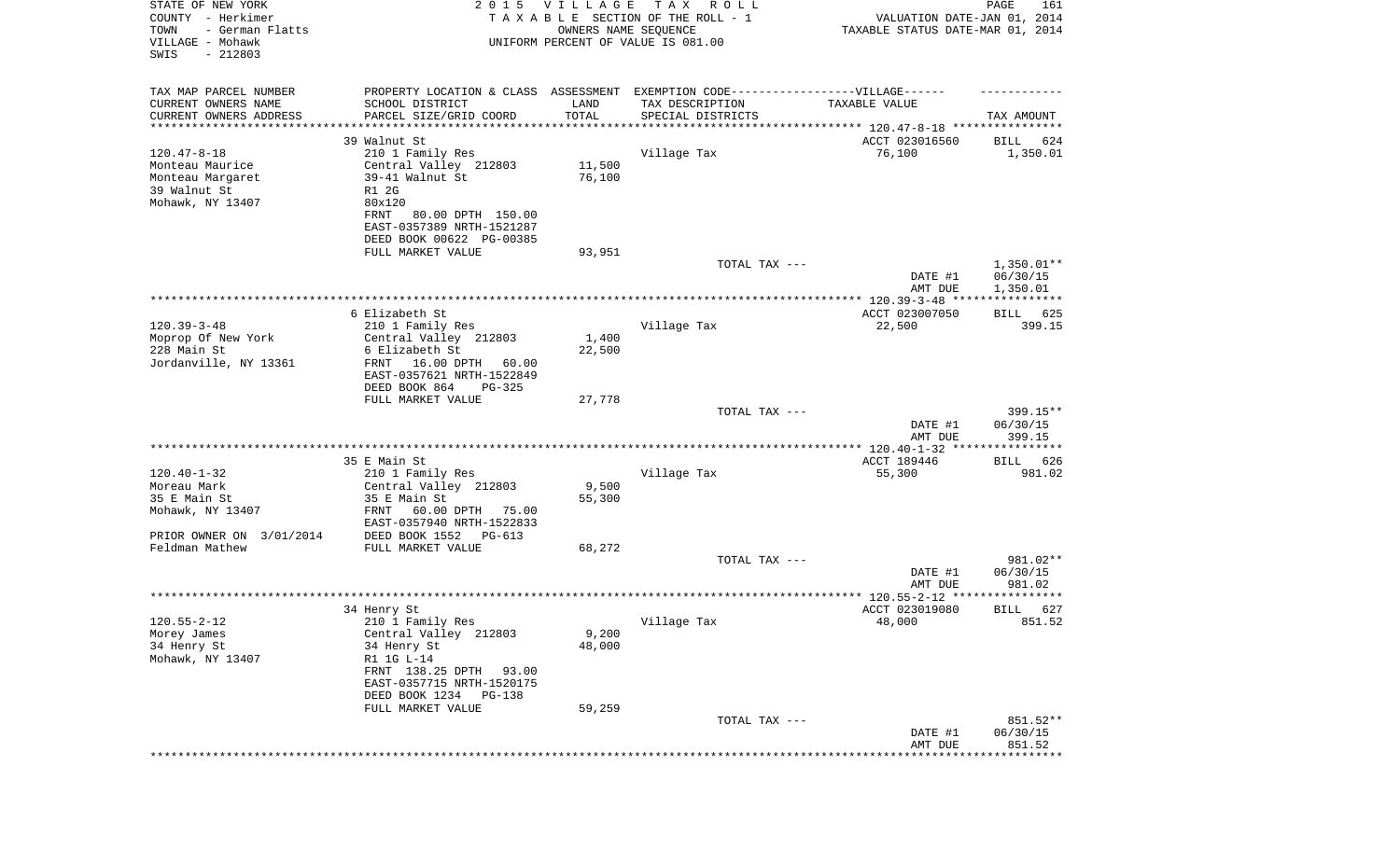| STATE OF NEW YORK<br>COUNTY - Herkimer<br>TOWN<br>- German Flatts<br>VILLAGE - Mohawk<br>SWIS<br>$-212803$ | 2 0 1 5                                                                          | VILLAGE    | TAX ROLL<br>TAXABLE SECTION OF THE ROLL - 1<br>OWNERS NAME SEQUENCE<br>UNIFORM PERCENT OF VALUE IS 081.00 | VALUATION DATE-JAN 01, 2014<br>TAXABLE STATUS DATE-MAR 01, 2014 | PAGE<br>162          |
|------------------------------------------------------------------------------------------------------------|----------------------------------------------------------------------------------|------------|-----------------------------------------------------------------------------------------------------------|-----------------------------------------------------------------|----------------------|
| TAX MAP PARCEL NUMBER                                                                                      | PROPERTY LOCATION & CLASS ASSESSMENT EXEMPTION CODE----------------VILLAGE------ |            |                                                                                                           |                                                                 |                      |
| CURRENT OWNERS NAME                                                                                        | SCHOOL DISTRICT                                                                  | LAND       | TAX DESCRIPTION                                                                                           | TAXABLE VALUE                                                   |                      |
| CURRENT OWNERS ADDRESS                                                                                     | PARCEL SIZE/GRID COORD                                                           | TOTAL      | SPECIAL DISTRICTS                                                                                         |                                                                 | TAX AMOUNT           |
| **********************                                                                                     | ********************************                                                 |            |                                                                                                           |                                                                 |                      |
| $120.46 - 2 - 44$                                                                                          | 12 Catherine St<br>210 1 Family Res                                              |            |                                                                                                           | ACCT 023030690                                                  | BILL<br>628          |
| Morganstern Michael                                                                                        | Central Valley 212803                                                            |            | VET WAR V 41127<br>10,600 Village Tax                                                                     | 7,155<br>49,245                                                 | 873.61               |
| Morganstern Shara                                                                                          | 12 Catherine St                                                                  | 56,400     |                                                                                                           |                                                                 |                      |
| 12 Catherine St                                                                                            | FRNT<br>90.00 DPTH 120.00                                                        |            |                                                                                                           |                                                                 |                      |
| Mohawk, NY 13407                                                                                           | EAST-0354271 NRTH-1521561                                                        |            |                                                                                                           |                                                                 |                      |
|                                                                                                            | DEED BOOK 700<br>PG-624                                                          |            |                                                                                                           |                                                                 |                      |
|                                                                                                            | FULL MARKET VALUE                                                                | 69,630     |                                                                                                           |                                                                 |                      |
|                                                                                                            |                                                                                  |            | TOTAL TAX ---                                                                                             |                                                                 | 873.61**             |
|                                                                                                            |                                                                                  |            |                                                                                                           | DATE #1                                                         | 06/30/15             |
|                                                                                                            |                                                                                  |            |                                                                                                           | AMT DUE                                                         | 873.61               |
|                                                                                                            | 37 Green St                                                                      |            |                                                                                                           | ACCT 023013530                                                  | BILL<br>629          |
| $120.48 - 1 - 61.1$                                                                                        | 210 1 Family Res                                                                 |            | Village Tax                                                                                               | 66,235                                                          | 1,175.01             |
| Morse Barbara                                                                                              | Central Valley 212803                                                            | 10,900     |                                                                                                           |                                                                 |                      |
| 37 Green St                                                                                                | 37 Green St                                                                      | 66,235     |                                                                                                           |                                                                 |                      |
| Mohawk, NY 13407                                                                                           | E R1 4G                                                                          |            |                                                                                                           |                                                                 |                      |
|                                                                                                            | FRNT<br>63.00 DPTH 201.00                                                        |            |                                                                                                           |                                                                 |                      |
|                                                                                                            | EAST-0358069 NRTH-1521121                                                        |            |                                                                                                           |                                                                 |                      |
|                                                                                                            | DEED BOOK 00000<br>FULL MARKET VALUE                                             | 81,772     |                                                                                                           |                                                                 |                      |
|                                                                                                            |                                                                                  |            | TOTAL TAX ---                                                                                             |                                                                 | $1,175.01**$         |
|                                                                                                            |                                                                                  |            |                                                                                                           | DATE #1<br>AMT DUE                                              | 06/30/15<br>1,175.01 |
|                                                                                                            |                                                                                  |            |                                                                                                           |                                                                 |                      |
|                                                                                                            | Green St                                                                         |            |                                                                                                           |                                                                 | BILL<br>630          |
| $120.48 - 1 - 63.2$                                                                                        | 310 Res Vac                                                                      |            | Village Tax                                                                                               | 400                                                             | 7.10                 |
| Morse Barbara<br>37 Green St                                                                               | Central Valley 212803<br>25.00 DPTH<br>FRNT<br>45.30                             | 400<br>400 |                                                                                                           |                                                                 |                      |
| Mohawk, NY 13407                                                                                           | EAST-0358003 NRTH-1520982                                                        |            |                                                                                                           |                                                                 |                      |
|                                                                                                            | FULL MARKET VALUE                                                                | 494        |                                                                                                           |                                                                 |                      |
|                                                                                                            |                                                                                  |            | TOTAL TAX ---                                                                                             |                                                                 | $7.10**$             |
|                                                                                                            |                                                                                  |            |                                                                                                           | DATE #1                                                         | 06/30/15             |
|                                                                                                            |                                                                                  |            |                                                                                                           | AMT DUE                                                         | 7.10                 |
|                                                                                                            | 5 W Center St                                                                    |            |                                                                                                           | ACCT 023025230                                                  | BILL<br>631          |
| $120.47 - 4 - 34$                                                                                          | 210 1 Family Res                                                                 |            | Village Tax                                                                                               | 57,200                                                          | 1,014.73             |
| Morse Brad                                                                                                 | Central Valley 212803                                                            | 13,600     |                                                                                                           |                                                                 |                      |
| 5 W Center St                                                                                              | 5 W Center St                                                                    | 57,200     |                                                                                                           |                                                                 |                      |
| Mohawk, NY 13407                                                                                           | R1 Bldg                                                                          |            |                                                                                                           |                                                                 |                      |
|                                                                                                            | 60x170                                                                           |            |                                                                                                           |                                                                 |                      |
|                                                                                                            | FRNT 60.00 DPTH 159.50                                                           |            |                                                                                                           |                                                                 |                      |
|                                                                                                            | EAST-0356670 NRTH-1521131<br>DEED BOOK 1322 PG-512                               |            |                                                                                                           |                                                                 |                      |
|                                                                                                            | FULL MARKET VALUE                                                                | 70,617     |                                                                                                           |                                                                 |                      |
|                                                                                                            |                                                                                  |            | TOTAL TAX ---                                                                                             |                                                                 | 1,014.73**           |
|                                                                                                            |                                                                                  |            |                                                                                                           | DATE #1                                                         | 06/30/15             |
|                                                                                                            |                                                                                  |            |                                                                                                           | AMT DUE                                                         | 1,014.73             |
|                                                                                                            |                                                                                  |            |                                                                                                           | ***********************************                             |                      |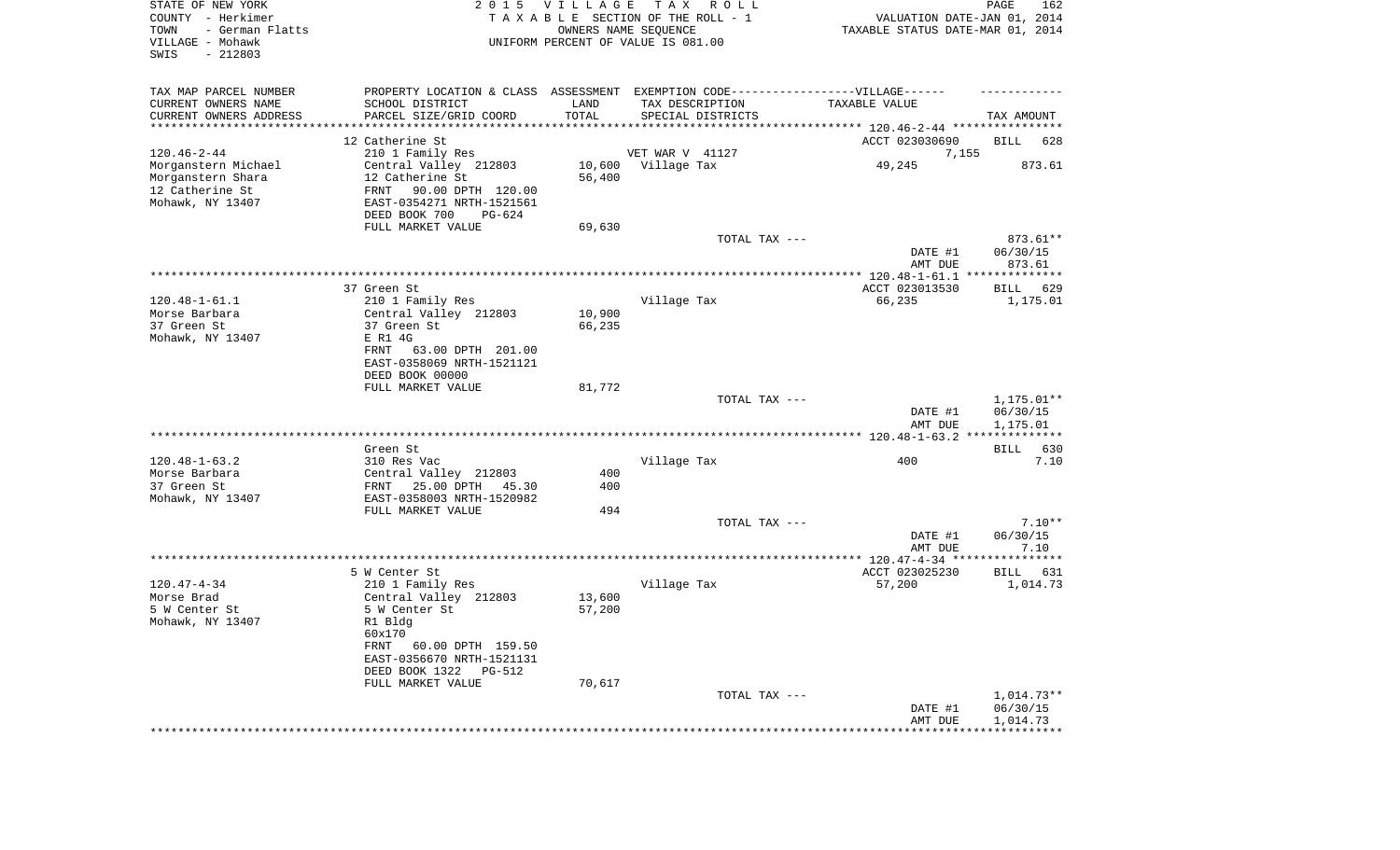| STATE OF NEW YORK<br>COUNTY - Herkimer<br>TOWN<br>- German Flatts<br>VILLAGE - Mohawk<br>SWIS<br>$-212803$         |                                                                                                                                                       | 2015 VILLAGE<br>OWNERS NAME SEQUENCE | TAX ROLL<br>TAXABLE SECTION OF THE ROLL - 1<br>UNIFORM PERCENT OF VALUE IS 081.00 | VALUATION DATE-JAN 01, 2014<br>TAXABLE STATUS DATE-MAR 01, 2014 | PAGE<br>163                      |
|--------------------------------------------------------------------------------------------------------------------|-------------------------------------------------------------------------------------------------------------------------------------------------------|--------------------------------------|-----------------------------------------------------------------------------------|-----------------------------------------------------------------|----------------------------------|
| TAX MAP PARCEL NUMBER<br>CURRENT OWNERS NAME<br>CURRENT OWNERS ADDRESS<br>**********************                   | PROPERTY LOCATION & CLASS ASSESSMENT EXEMPTION CODE----------------VILLAGE------<br>SCHOOL DISTRICT<br>PARCEL SIZE/GRID COORD                         | LAND<br>TOTAL                        | TAX DESCRIPTION<br>SPECIAL DISTRICTS                                              | TAXABLE VALUE                                                   | TAX AMOUNT                       |
|                                                                                                                    | 23 Green St                                                                                                                                           |                                      |                                                                                   | ACCT 023013350                                                  | BILL 632                         |
| $120.48 - 1 - 55$<br>Morse Jeffrey<br>37 Green St<br>Mohawk, NY 13407<br>PRIOR OWNER ON 3/01/2014<br>Morse Barbara | 210 1 Family Res<br>Central Valley 212803<br>23 Green St<br>E R1 2G<br>59x200<br>FRNT<br>55.00 DPTH 120.00<br>EAST-0358108 NRTH-1521434               | 8,900<br>49,000                      | Village Tax                                                                       | 49,000                                                          | 869.26                           |
|                                                                                                                    | DEED BOOK 1550 PG-282<br>FULL MARKET VALUE                                                                                                            | 60,494                               |                                                                                   |                                                                 |                                  |
|                                                                                                                    |                                                                                                                                                       |                                      | TOTAL TAX ---                                                                     | DATE #1<br>AMT DUE                                              | 869.26**<br>06/30/15<br>869.26   |
|                                                                                                                    |                                                                                                                                                       |                                      |                                                                                   |                                                                 |                                  |
| $120.48 - 1 - 56$<br>Morse Jeffrey<br>37 Green St<br>Mohawk, NY 13407<br>PRIOR OWNER ON 3/01/2014<br>Morse Barbara | 25 Green St<br>220 2 Family Res<br>Central Valley 212803<br>25 Green St<br>2 Apts<br>65x200<br>FRNT<br>68.00 DPTH 120.00<br>EAST-0358094 NRTH-1521379 | 10,000<br>43,305                     | Village Tax                                                                       | ACCT 023013380<br>43,305                                        | BILL 633<br>768.23               |
|                                                                                                                    | DEED BOOK 1550 PG-282<br>FULL MARKET VALUE                                                                                                            | 53,463                               |                                                                                   |                                                                 |                                  |
|                                                                                                                    |                                                                                                                                                       |                                      | TOTAL TAX ---                                                                     | DATE #1<br>AMT DUE                                              | 768.23**<br>06/30/15<br>768.23   |
|                                                                                                                    |                                                                                                                                                       |                                      |                                                                                   |                                                                 |                                  |
| $120.48 - 1 - 58.2$<br>Morse Jeffrey<br>37 Green St<br>Mohawk, NY 13407                                            | Green St<br>314 Rural vac<10<br>Central Valley 212803<br>24.00 DPTH 123.00<br>FRNT<br>EAST-0358065 NRTH-1521260<br>DEED BOOK 1550<br>PG-279           | 200<br>200                           | Village Tax                                                                       | ACCT 189038<br>200                                              | BILL 634<br>3.55                 |
| PRIOR OWNER ON 3/01/2014                                                                                           | FULL MARKET VALUE                                                                                                                                     | 247                                  |                                                                                   |                                                                 |                                  |
| Morse Karl                                                                                                         |                                                                                                                                                       |                                      | TOTAL TAX ---                                                                     | DATE #1<br>AMT DUE                                              | $3.55**$<br>06/30/15<br>3.55     |
|                                                                                                                    |                                                                                                                                                       |                                      |                                                                                   |                                                                 |                                  |
| $120.48 - 1 - 61.2$<br>Morse Jeffrey<br>37 Green St<br>Mohawk, NY 13407<br>PRIOR OWNER ON<br>3/01/2014             | 35 Green St<br>210 1 Family Res<br>Central Valley 212803<br>R1D<br>FRNT<br>50.00 DPTH 175.00<br>EAST-0258042 NRTH-1521070<br>DEED BOOK 1550<br>PG-282 | 9,100<br>40,500                      | Village Tax                                                                       | 40,500                                                          | <b>BILL</b><br>635<br>718.47     |
| Morse Barbara                                                                                                      | FULL MARKET VALUE                                                                                                                                     | 50,000                               | TOTAL TAX ---                                                                     | DATE #1<br>AMT DUE                                              | $718.47**$<br>06/30/15<br>718.47 |
|                                                                                                                    |                                                                                                                                                       |                                      |                                                                                   |                                                                 | *********                        |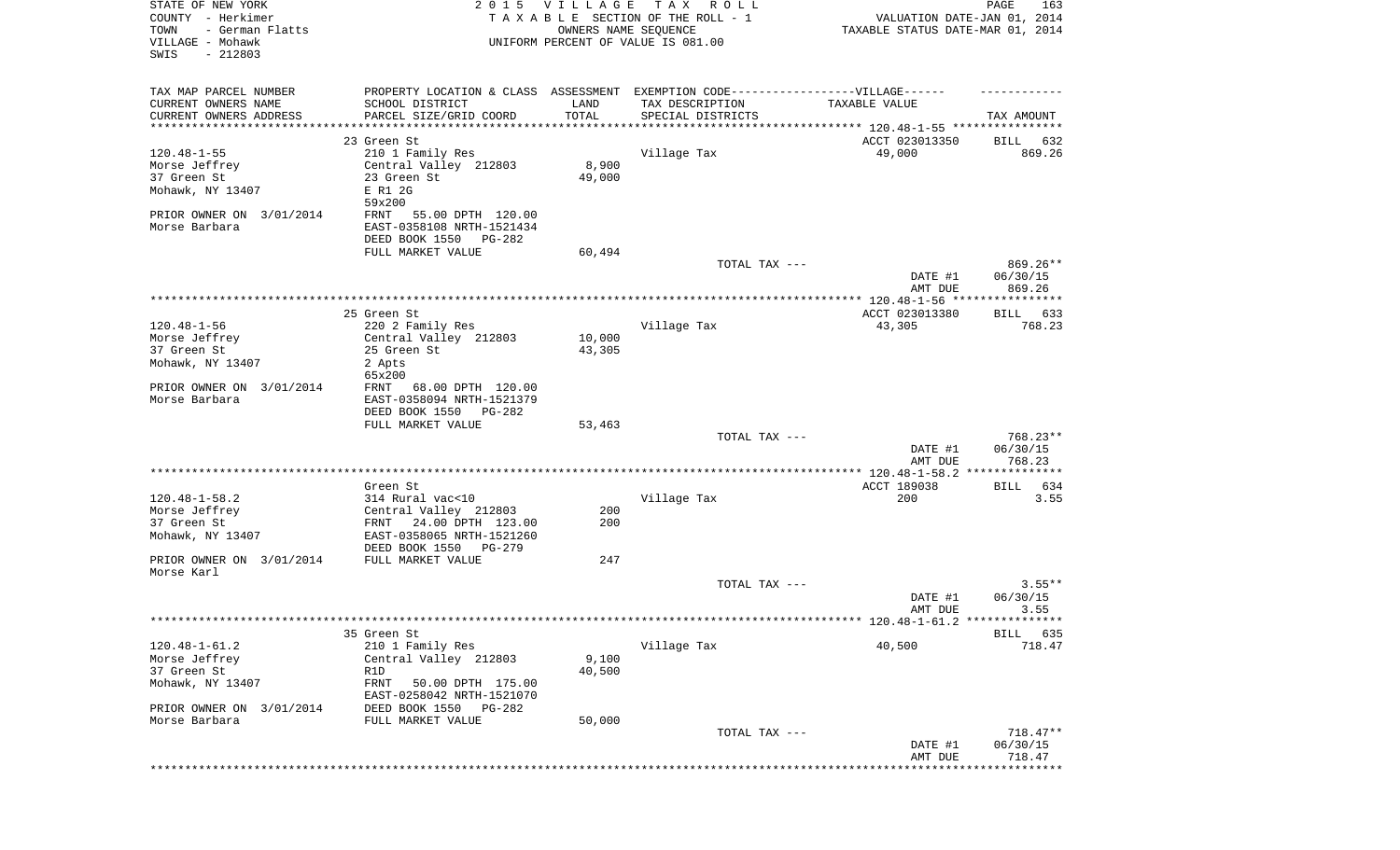| STATE OF NEW YORK<br>COUNTY - Herkimer<br>TOWN<br>- German Flatts<br>VILLAGE - Mohawk<br>SWIS<br>$-212803$ |                                                                                                                                | 2015 VILLAGE<br>TAXABLE SECTION OF THE ROLL - 1<br>OWNERS NAME SEQUENCE<br>UNIFORM PERCENT OF VALUE IS 081.00 |                       | TAX ROLL          | VALUATION DATE-JAN 01, 2014<br>TAXABLE STATUS DATE-MAR 01, 2014 | PAGE<br>164                          |
|------------------------------------------------------------------------------------------------------------|--------------------------------------------------------------------------------------------------------------------------------|---------------------------------------------------------------------------------------------------------------|-----------------------|-------------------|-----------------------------------------------------------------|--------------------------------------|
| TAX MAP PARCEL NUMBER<br>CURRENT OWNERS NAME<br>CURRENT OWNERS ADDRESS                                     | PROPERTY LOCATION & CLASS ASSESSMENT EXEMPTION CODE-----------------VILLAGE------<br>SCHOOL DISTRICT<br>PARCEL SIZE/GRID COORD | LAND<br>TOTAL                                                                                                 | TAX DESCRIPTION       | SPECIAL DISTRICTS | TAXABLE VALUE                                                   | TAX AMOUNT                           |
| *********************                                                                                      | *******************                                                                                                            | *************                                                                                                 |                       |                   |                                                                 |                                      |
|                                                                                                            | 39 Green St                                                                                                                    |                                                                                                               |                       |                   | ACCT 189038                                                     | BILL<br>636                          |
| $120.48 - 1 - 62$<br>Morse Jeffrey                                                                         | 210 1 Family Res<br>Central Valley 212803                                                                                      | 9,900                                                                                                         | Village Tax           |                   | 47,384                                                          | 840.59                               |
| 37 Green St                                                                                                | 39 Green St                                                                                                                    | 47,384                                                                                                        |                       |                   |                                                                 |                                      |
| Mohawk, NY 13407                                                                                           | E R1                                                                                                                           |                                                                                                               |                       |                   |                                                                 |                                      |
|                                                                                                            | 50x150                                                                                                                         |                                                                                                               |                       |                   |                                                                 |                                      |
| PRIOR OWNER ON 3/01/2014<br>Morse Barbara                                                                  | FRNT<br>50.00 DPTH 175.00<br>EAST-0358035 NRTH-1521020<br>DEED BOOK 1550 PG-282                                                |                                                                                                               |                       |                   |                                                                 |                                      |
|                                                                                                            | FULL MARKET VALUE                                                                                                              | 58,499                                                                                                        |                       |                   |                                                                 |                                      |
|                                                                                                            |                                                                                                                                |                                                                                                               |                       | TOTAL TAX ---     |                                                                 | 840.59**                             |
|                                                                                                            |                                                                                                                                |                                                                                                               |                       |                   | DATE #1<br>AMT DUE                                              | 06/30/15<br>840.59                   |
|                                                                                                            |                                                                                                                                |                                                                                                               |                       |                   |                                                                 |                                      |
| $120.55 - 3 - 17$                                                                                          | 123-125 Columbia St<br>710 Manufacture                                                                                         |                                                                                                               | Village Tax           |                   | ACCT 023021120<br>91,500                                        | BILL 637<br>1,623.21                 |
| Morse Mary                                                                                                 | Central Valley 212803                                                                                                          | 21,500                                                                                                        |                       |                   |                                                                 |                                      |
| PO Box 116                                                                                                 | 123-5 Columbia St                                                                                                              | 91,500                                                                                                        |                       |                   |                                                                 |                                      |
| Mohawk, NY 13407                                                                                           | E R1 2G Com                                                                                                                    |                                                                                                               |                       |                   |                                                                 |                                      |
|                                                                                                            | 190x339.55                                                                                                                     |                                                                                                               |                       |                   |                                                                 |                                      |
|                                                                                                            | ACRES<br>1.10                                                                                                                  |                                                                                                               |                       |                   |                                                                 |                                      |
|                                                                                                            | EAST-0356545 NRTH-1519267<br>DEED BOOK 784<br>PG-385                                                                           |                                                                                                               |                       |                   |                                                                 |                                      |
|                                                                                                            | FULL MARKET VALUE                                                                                                              | 112,963                                                                                                       |                       |                   |                                                                 |                                      |
|                                                                                                            |                                                                                                                                |                                                                                                               |                       | TOTAL TAX ---     | DATE #1<br>AMT DUE                                              | $1,623.21**$<br>06/30/15<br>1,623.21 |
|                                                                                                            | 5 Warren St                                                                                                                    |                                                                                                               |                       |                   | ************** 120.39-3-16 *****************<br>ACCT 023006750  | BILL<br>638                          |
| $120.39 - 3 - 16$                                                                                          | 210 1 Family Res                                                                                                               |                                                                                                               | VET COM V 41137       |                   | 9,625                                                           |                                      |
| Moschetto Peter                                                                                            | Central Valley 212803                                                                                                          |                                                                                                               | 4,500 VET DIS V 41147 |                   | 9,625                                                           |                                      |
| 5 Warren St                                                                                                | 5 Warren St                                                                                                                    |                                                                                                               | 38,500 Village Tax    |                   | 19,250                                                          | 341.50                               |
| Mohawk, NY 13407                                                                                           | 39.70 DPTH 98.00<br>FRNT                                                                                                       |                                                                                                               |                       |                   |                                                                 |                                      |
|                                                                                                            | EAST-0357238 NRTH-1522666<br>DEED BOOK 799<br>PG-18                                                                            |                                                                                                               |                       |                   |                                                                 |                                      |
|                                                                                                            | FULL MARKET VALUE                                                                                                              | 47,531                                                                                                        |                       |                   |                                                                 |                                      |
|                                                                                                            |                                                                                                                                |                                                                                                               |                       | TOTAL TAX ---     |                                                                 | 341.50**                             |
|                                                                                                            |                                                                                                                                |                                                                                                               |                       |                   | DATE #1                                                         | 06/30/15                             |
|                                                                                                            |                                                                                                                                |                                                                                                               |                       |                   | AMT DUE                                                         | 341.50                               |
|                                                                                                            |                                                                                                                                |                                                                                                               |                       |                   |                                                                 |                                      |
|                                                                                                            | 11 Cary Ave                                                                                                                    |                                                                                                               | Village Tax           |                   | ACCT 186308                                                     | BILL 639                             |
| $120.47 - 1 - 19$<br>Mosher Shauna                                                                         | 210 1 Family Res<br>Central Valley 212803                                                                                      | 7,000                                                                                                         |                       |                   | 54,200                                                          | 961.51                               |
| 11 Cary Ave                                                                                                | 11 Cary Ave                                                                                                                    | 54,200                                                                                                        |                       |                   |                                                                 |                                      |
| Mohawk, NY 13407                                                                                           | 53.00 DPTH<br>FRNT<br>87.30                                                                                                    |                                                                                                               |                       |                   |                                                                 |                                      |
|                                                                                                            | EAST-0354690 NRTH-1521547                                                                                                      |                                                                                                               |                       |                   |                                                                 |                                      |
| PRIOR OWNER ON 3/01/2014                                                                                   | DEED BOOK 1533<br>PG-746                                                                                                       |                                                                                                               |                       |                   |                                                                 |                                      |
| Bowman Kathleen                                                                                            | FULL MARKET VALUE                                                                                                              | 66,914                                                                                                        |                       |                   |                                                                 |                                      |
|                                                                                                            |                                                                                                                                |                                                                                                               |                       | TOTAL TAX ---     | DATE #1                                                         | 961.51**<br>06/30/15                 |
|                                                                                                            |                                                                                                                                |                                                                                                               |                       |                   | AMT DUE                                                         | 961.51                               |
|                                                                                                            |                                                                                                                                |                                                                                                               |                       |                   |                                                                 | * * * * * * * * * * *                |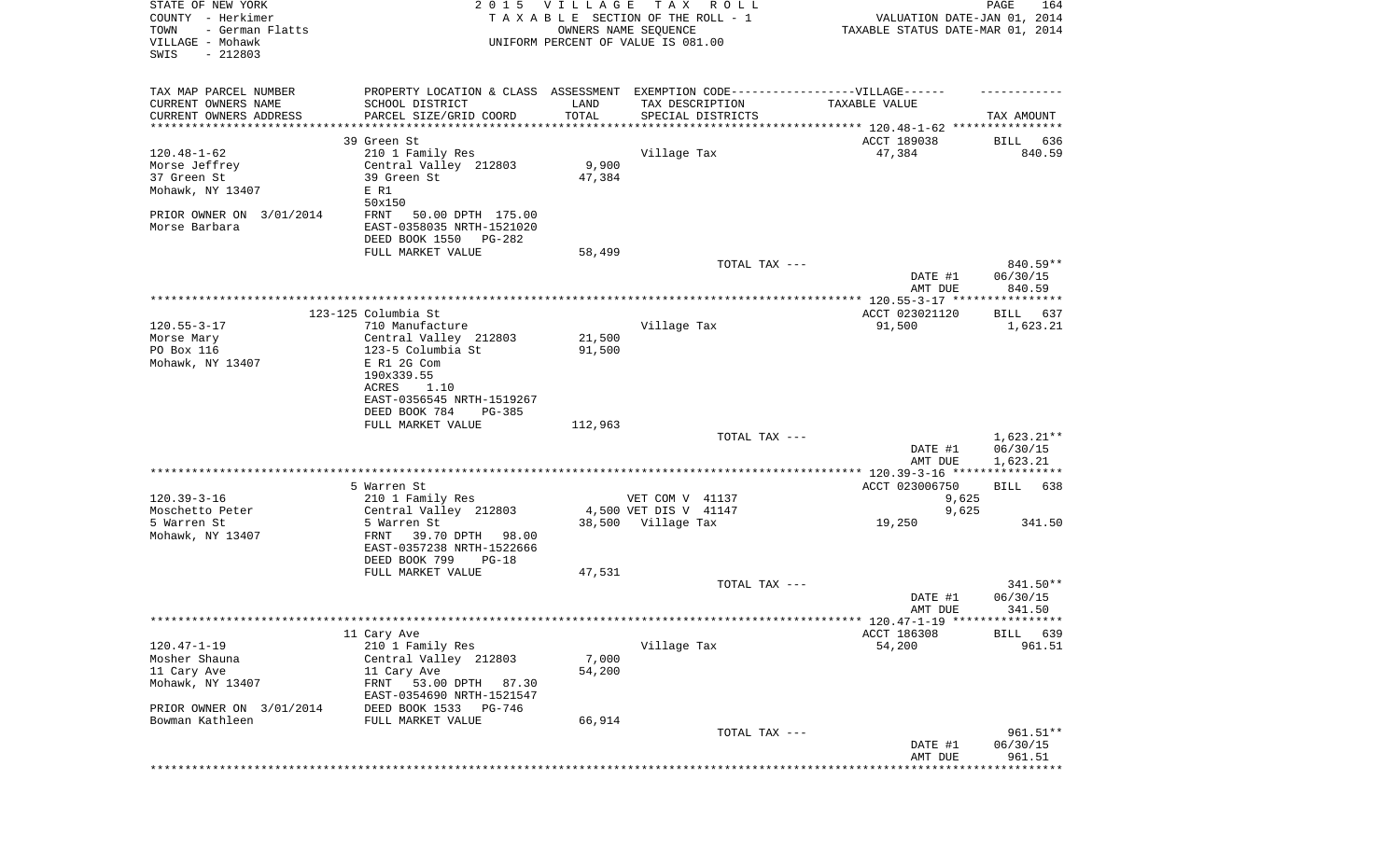| STATE OF NEW YORK<br>COUNTY - Herkimer<br>- German Flatts<br>TOWN<br>VILLAGE - Mohawk<br>SWIS<br>$-212803$ | 2 0 1 5                                                                          | <b>VILLAGE</b> | T A X<br>R O L L<br>TAXABLE SECTION OF THE ROLL - 1<br>OWNERS NAME SEQUENCE<br>UNIFORM PERCENT OF VALUE IS 081.00 | VALUATION DATE-JAN 01, 2014<br>TAXABLE STATUS DATE-MAR 01, 2014 | PAGE<br>165              |
|------------------------------------------------------------------------------------------------------------|----------------------------------------------------------------------------------|----------------|-------------------------------------------------------------------------------------------------------------------|-----------------------------------------------------------------|--------------------------|
| TAX MAP PARCEL NUMBER                                                                                      | PROPERTY LOCATION & CLASS ASSESSMENT EXEMPTION CODE----------------VILLAGE------ |                |                                                                                                                   |                                                                 |                          |
| CURRENT OWNERS NAME<br>CURRENT OWNERS ADDRESS                                                              | SCHOOL DISTRICT                                                                  | LAND<br>TOTAL  | TAX DESCRIPTION                                                                                                   | TAXABLE VALUE                                                   |                          |
| *********************                                                                                      | PARCEL SIZE/GRID COORD                                                           |                | SPECIAL DISTRICTS                                                                                                 |                                                                 | TAX AMOUNT               |
|                                                                                                            | 4 Warren Rd                                                                      |                |                                                                                                                   | ACCT 023031830                                                  | 640<br>BILL              |
| $120.46 - 2 - 9$                                                                                           | 210 1 Family Res                                                                 |                | Village Tax                                                                                                       | 52,000                                                          | 922.48                   |
| Mower Charles                                                                                              | Central Valley 212803                                                            | 7,200          |                                                                                                                   |                                                                 |                          |
| Mower Terry                                                                                                | 4 Warren Rd                                                                      | 52,000         |                                                                                                                   |                                                                 |                          |
| 4 Warren Rd                                                                                                | FRNT<br>65.00 DPTH 88.00                                                         |                |                                                                                                                   |                                                                 |                          |
| Mohawk, NY 13407                                                                                           | EAST-0353565 NRTH-1521771                                                        |                |                                                                                                                   |                                                                 |                          |
|                                                                                                            | DEED BOOK 721<br>PG-339<br>FULL MARKET VALUE                                     | 64,198         |                                                                                                                   |                                                                 |                          |
|                                                                                                            |                                                                                  |                | TOTAL TAX ---                                                                                                     |                                                                 | 922.48**                 |
|                                                                                                            |                                                                                  |                |                                                                                                                   | DATE #1<br>AMT DUE                                              | 06/30/15<br>922.48       |
|                                                                                                            |                                                                                  |                |                                                                                                                   |                                                                 |                          |
|                                                                                                            | 20 Catherine St                                                                  |                |                                                                                                                   | ACCT 023030810                                                  | BILL<br>641              |
| $120.46 - 2 - 48$                                                                                          | 210 1 Family Res                                                                 |                | Village Tax                                                                                                       | 92,200                                                          | 1,635.63                 |
| Mower Jeffrey<br>Demars Jennifer                                                                           | Central Valley 212803<br>20 Catherine St                                         | 10,300         |                                                                                                                   |                                                                 |                          |
| 20 Catherine St                                                                                            | 75.00 DPTH 120.00<br>FRNT                                                        | 92,200         |                                                                                                                   |                                                                 |                          |
| Mohawk, NY 13407                                                                                           | EAST-0354244 NRTH-1521328                                                        |                |                                                                                                                   |                                                                 |                          |
|                                                                                                            | DEED BOOK 842<br>$PG-30$                                                         |                |                                                                                                                   |                                                                 |                          |
|                                                                                                            | FULL MARKET VALUE                                                                | 113,827        |                                                                                                                   |                                                                 |                          |
|                                                                                                            |                                                                                  |                | TOTAL TAX ---                                                                                                     | DATE #1                                                         | $1,635.63**$<br>06/30/15 |
|                                                                                                            |                                                                                  |                |                                                                                                                   | AMT DUE                                                         | 1,635.63                 |
|                                                                                                            |                                                                                  |                |                                                                                                                   |                                                                 |                          |
| $120.47 - 3 - 51$                                                                                          | 18 Firman St<br>210 1 Family Res                                                 |                | VET WAR V 41127                                                                                                   | ACCT 023024930<br>7,155                                         | <b>BILL</b><br>642       |
| Mroz John                                                                                                  | Central Valley 212803                                                            | 10,800         | Village Tax                                                                                                       | 69,845                                                          | 1,239.05                 |
| Mroz Wanda                                                                                                 | 18 Firman St                                                                     | 77,000         |                                                                                                                   |                                                                 |                          |
| 18 Firman St                                                                                               | D                                                                                |                |                                                                                                                   |                                                                 |                          |
| Mohawk, NY 13407                                                                                           | FRNT<br>50.00 DPTH 107.00                                                        |                |                                                                                                                   |                                                                 |                          |
|                                                                                                            | EAST-0355744 NRTH-1520718                                                        |                |                                                                                                                   |                                                                 |                          |
|                                                                                                            | DEED BOOK 807<br>$PG-595$                                                        |                |                                                                                                                   |                                                                 |                          |
|                                                                                                            | FULL MARKET VALUE                                                                | 95,062         | TOTAL TAX ---                                                                                                     |                                                                 | $1,239.05**$             |
|                                                                                                            |                                                                                  |                |                                                                                                                   | DATE #1                                                         | 06/30/15                 |
|                                                                                                            |                                                                                  |                |                                                                                                                   | AMT DUE                                                         | 1,239.05                 |
|                                                                                                            |                                                                                  |                |                                                                                                                   |                                                                 |                          |
|                                                                                                            | Firman St                                                                        |                |                                                                                                                   | ACCT 023024960                                                  | 643<br>BILL              |
| $120.47 - 3 - 52$                                                                                          | 311 Res vac land                                                                 |                | Village Tax                                                                                                       | 8,000                                                           | 141.92                   |
| Mroz John                                                                                                  | Central Valley 212803                                                            | 8,000<br>8,000 |                                                                                                                   |                                                                 |                          |
| Mroz Wanda<br>18 Firman St                                                                                 | Firman St<br>50.00 DPTH 107.00<br>FRNT                                           |                |                                                                                                                   |                                                                 |                          |
| Mohawk, NY 13407                                                                                           | EAST-0355735 NRTH-1520673                                                        |                |                                                                                                                   |                                                                 |                          |
|                                                                                                            | DEED BOOK 807<br>PG-595                                                          |                |                                                                                                                   |                                                                 |                          |
|                                                                                                            | FULL MARKET VALUE                                                                | 9,877          |                                                                                                                   |                                                                 |                          |
|                                                                                                            |                                                                                  |                | TOTAL TAX ---                                                                                                     |                                                                 | 141.92**                 |
|                                                                                                            |                                                                                  |                |                                                                                                                   | DATE #1                                                         | 06/30/15                 |
|                                                                                                            |                                                                                  |                |                                                                                                                   | AMT DUE<br>*******************                                  | 141.92<br>************** |
|                                                                                                            |                                                                                  |                |                                                                                                                   |                                                                 |                          |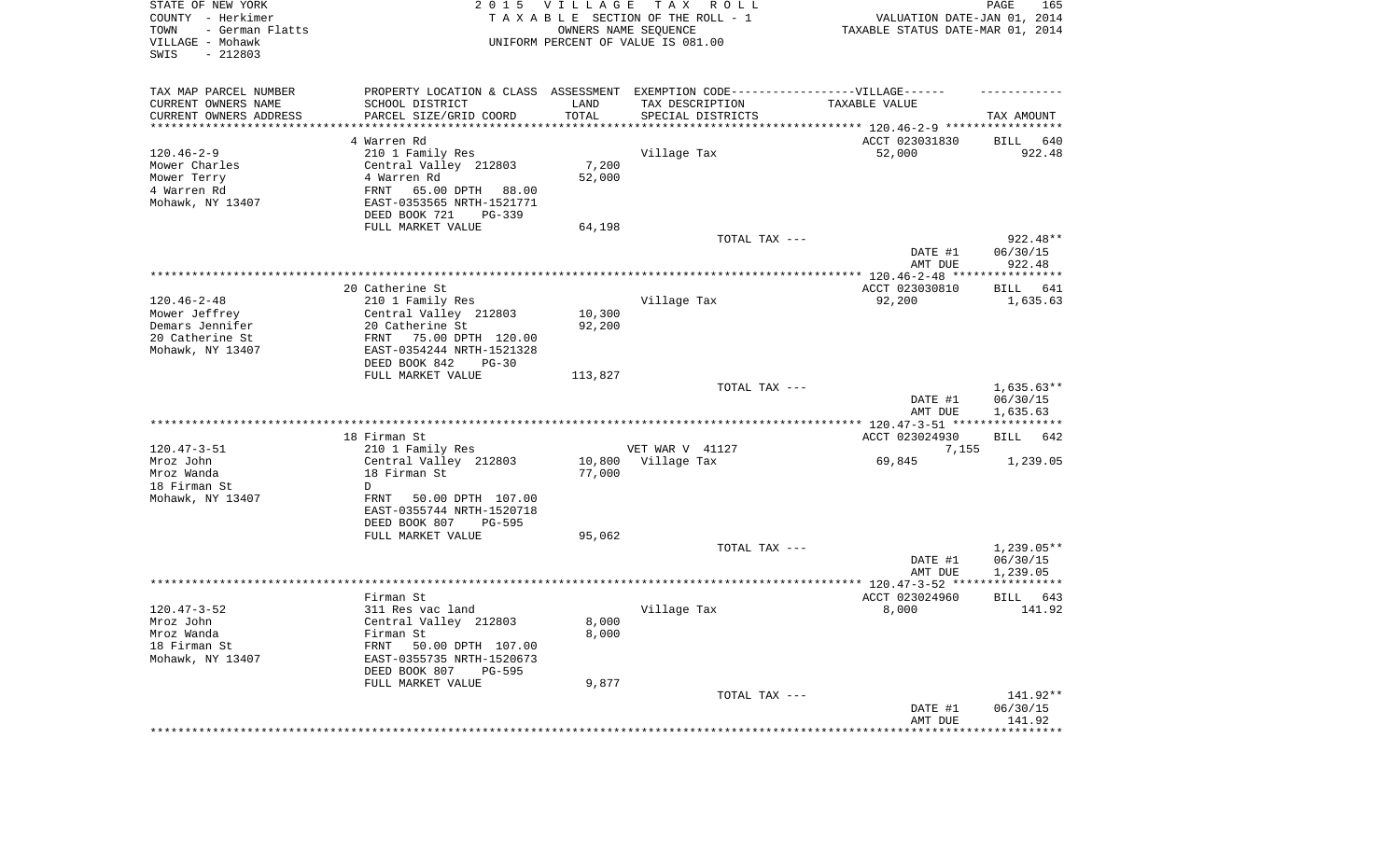| STATE OF NEW YORK<br>COUNTY - Herkimer<br>- German Flatts<br>TOWN | 2 0 1 5                                                | <b>VILLAGE</b><br>OWNERS NAME SEQUENCE | T A X<br>R O L L<br>TAXABLE SECTION OF THE ROLL - 1 | VALUATION DATE-JAN 01, 2014<br>TAXABLE STATUS DATE-MAR 01, 2014 | PAGE<br>166        |
|-------------------------------------------------------------------|--------------------------------------------------------|----------------------------------------|-----------------------------------------------------|-----------------------------------------------------------------|--------------------|
| VILLAGE - Mohawk<br>SWIS<br>$-212803$                             |                                                        |                                        | UNIFORM PERCENT OF VALUE IS 081.00                  |                                                                 |                    |
| TAX MAP PARCEL NUMBER                                             | PROPERTY LOCATION & CLASS ASSESSMENT                   |                                        | EXEMPTION CODE------------------VILLAGE------       |                                                                 |                    |
| CURRENT OWNERS NAME                                               | SCHOOL DISTRICT                                        | LAND                                   | TAX DESCRIPTION                                     | TAXABLE VALUE                                                   |                    |
| CURRENT OWNERS ADDRESS<br>********************                    | PARCEL SIZE/GRID COORD                                 | TOTAL                                  | SPECIAL DISTRICTS                                   | ***************************** 120.55-1-58 ****************      | TAX AMOUNT         |
|                                                                   | 76 Columbia St                                         |                                        |                                                     | ACCT 023022200                                                  | BILL<br>644        |
| $120.55 - 1 - 58$                                                 | 210 1 Family Res                                       |                                        | Village Tax                                         | 99,000                                                          | 1,756.26           |
| Mroz William<br>Mroz Julia                                        | Central Valley 212803<br>76 Columbia St                | 15,900<br>99,000                       |                                                     |                                                                 |                    |
| 76 Columbia St                                                    | R1 G Sp D                                              |                                        |                                                     |                                                                 |                    |
| Mohawk, NY 13407                                                  | FRNT 100.00 DPTH 275.00                                |                                        |                                                     |                                                                 |                    |
|                                                                   | EAST-0356204 NRTH-1519250                              |                                        |                                                     |                                                                 |                    |
|                                                                   | DEED BOOK 1211<br>PG-401<br>FULL MARKET VALUE          | 122,222                                |                                                     |                                                                 |                    |
|                                                                   |                                                        |                                        | TOTAL TAX ---                                       |                                                                 | $1,756.26**$       |
|                                                                   |                                                        |                                        |                                                     | DATE #1                                                         | 06/30/15           |
|                                                                   |                                                        |                                        |                                                     | AMT DUE                                                         | 1,756.26           |
|                                                                   | 57 Columbia St                                         |                                        |                                                     | ACCT 023020430                                                  | BILL<br>645        |
| $120.47 - 7 - 25$                                                 | 210 1 Family Res                                       |                                        | Village Tax                                         | 61,775                                                          | 1,095.89           |
| Mula James<br>57 Columbia St                                      | Central Valley 212803                                  | 10,300                                 |                                                     |                                                                 |                    |
| Mohawk, NY 13407                                                  | 57 Columbia St<br>R1 Brn                               | 61,775                                 |                                                     |                                                                 |                    |
|                                                                   | FRNT<br>60.00 DPTH 150.00                              |                                        |                                                     |                                                                 |                    |
|                                                                   | EAST-0356896 NRTH-1520816                              |                                        |                                                     |                                                                 |                    |
|                                                                   | DEED BOOK 1314<br>PG-661<br>FULL MARKET VALUE          | 76,265                                 |                                                     |                                                                 |                    |
|                                                                   |                                                        |                                        | TOTAL TAX ---                                       |                                                                 | $1,095.89**$       |
|                                                                   |                                                        |                                        |                                                     | DATE #1                                                         | 06/30/15           |
|                                                                   |                                                        |                                        |                                                     | AMT DUE                                                         | 1,095.89           |
|                                                                   | 8 Michigan St                                          |                                        |                                                     | ACCT 023011160                                                  | BILL<br>646        |
| $120.47 - 7 - 64$                                                 | 210 1 Family Res                                       |                                        | VET WAR V 41127                                     | 7,155                                                           |                    |
| Mundorff Bruce                                                    | Central Valley 212803                                  | 10,900                                 | Village Tax                                         | 41,778                                                          | 741.14             |
| Mundorff Edna<br>8 Michigan St                                    | 8 Michigan St<br>S R1 2G                               | 48,933                                 |                                                     |                                                                 |                    |
| Mohawk, NY 13407                                                  | 54.00 DPTH 210.00<br>FRNT                              |                                        |                                                     |                                                                 |                    |
|                                                                   | EAST-0357407 NRTH-1522159                              |                                        |                                                     |                                                                 |                    |
|                                                                   | DEED BOOK 783<br>PG-424<br>FULL MARKET VALUE           | 60,411                                 |                                                     |                                                                 |                    |
|                                                                   |                                                        |                                        | TOTAL TAX ---                                       |                                                                 | 741.14**           |
|                                                                   |                                                        |                                        |                                                     | DATE #1                                                         | 06/30/15           |
|                                                                   |                                                        |                                        |                                                     | AMT DUE                                                         | 741.14             |
|                                                                   | 16 Walnut St                                           |                                        |                                                     | ACCT 023017250                                                  | BILL 647           |
| $120.47 - 7 - 59$                                                 | 210 1 Family Res                                       |                                        | Village Tax                                         | 52,000                                                          | 922.48             |
| Murphy Amy                                                        | Central Valley 212803                                  | 5,000                                  |                                                     |                                                                 |                    |
| Murphy William<br>% Patti Hess                                    | 16 Walnut St<br>W R1 1G                                | 52,000                                 |                                                     |                                                                 |                    |
| 28 S Washington St                                                | 32x95                                                  |                                        |                                                     |                                                                 |                    |
| Mohawk, NY 13407                                                  | 32.00 DPTH 101.00<br>FRNT<br>EAST-0357371 NRTH-1521850 |                                        |                                                     |                                                                 |                    |
|                                                                   | DEED BOOK 1174<br>PG-894                               |                                        |                                                     |                                                                 |                    |
|                                                                   | FULL MARKET VALUE                                      | 64,198                                 |                                                     |                                                                 |                    |
|                                                                   |                                                        |                                        | TOTAL TAX ---                                       |                                                                 | $922.48**$         |
|                                                                   |                                                        |                                        |                                                     | DATE #1<br>AMT DUE                                              | 06/30/15<br>922.48 |
|                                                                   |                                                        |                                        |                                                     |                                                                 |                    |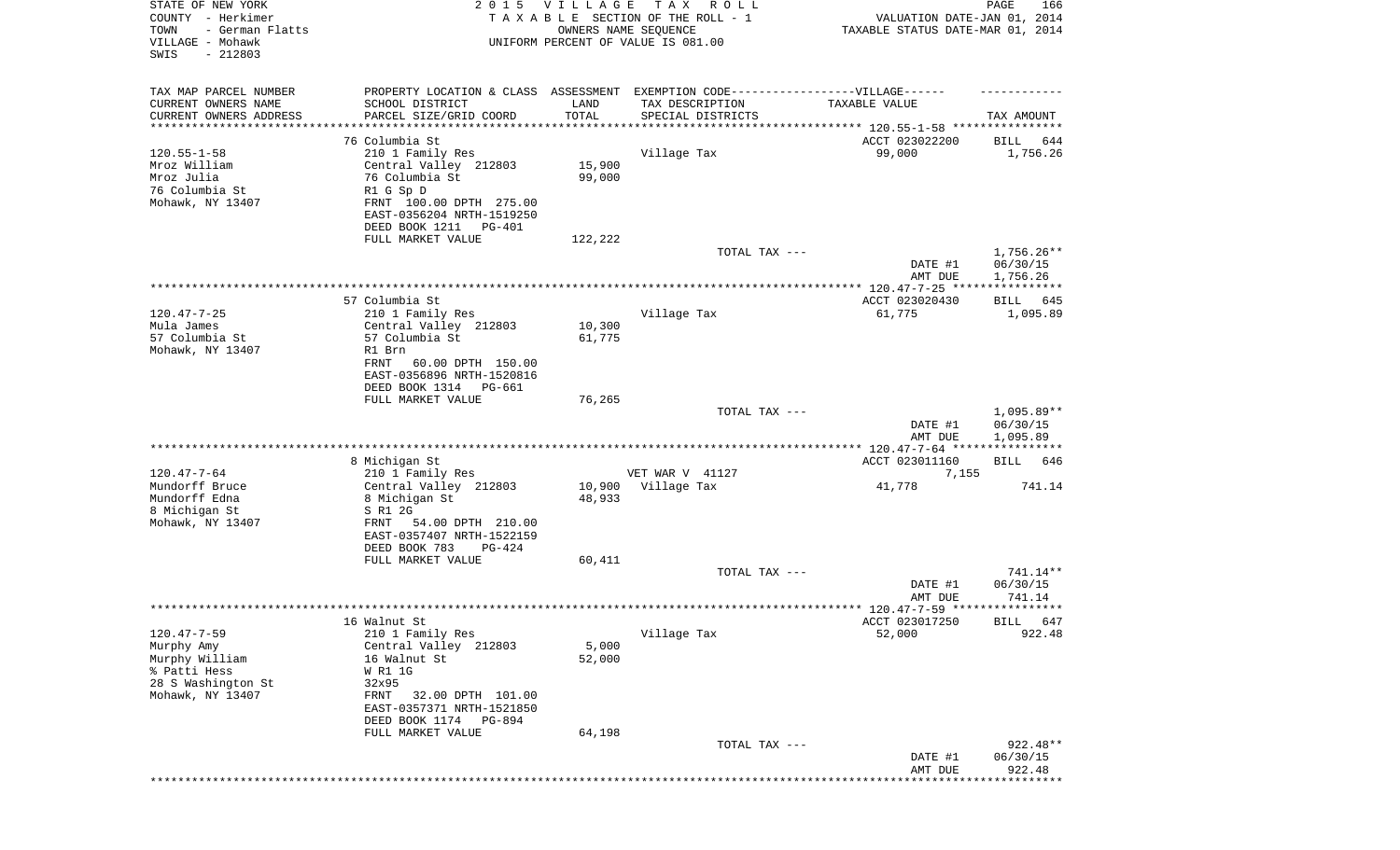| STATE OF NEW YORK<br>COUNTY - Herkimer<br>- German Flatts<br>TOWN<br>VILLAGE - Mohawk<br>$-212803$<br>SWIS | 2 0 1 5                                                                           | <b>VILLAGE</b> | TAX ROLL<br>TAXABLE SECTION OF THE ROLL - 1<br>OWNERS NAME SEQUENCE<br>UNIFORM PERCENT OF VALUE IS 081.00 | VALUATION DATE-JAN 01, 2014<br>TAXABLE STATUS DATE-MAR 01, 2014 | PAGE<br>167                    |
|------------------------------------------------------------------------------------------------------------|-----------------------------------------------------------------------------------|----------------|-----------------------------------------------------------------------------------------------------------|-----------------------------------------------------------------|--------------------------------|
| TAX MAP PARCEL NUMBER                                                                                      | PROPERTY LOCATION & CLASS ASSESSMENT EXEMPTION CODE-----------------VILLAGE------ |                |                                                                                                           |                                                                 |                                |
| CURRENT OWNERS NAME<br>CURRENT OWNERS ADDRESS                                                              | SCHOOL DISTRICT<br>PARCEL SIZE/GRID COORD                                         | LAND<br>TOTAL  | TAX DESCRIPTION<br>SPECIAL DISTRICTS                                                                      | TAXABLE VALUE                                                   | TAX AMOUNT                     |
| ********************                                                                                       |                                                                                   |                |                                                                                                           |                                                                 |                                |
|                                                                                                            | 24 Michigan St                                                                    |                |                                                                                                           | ACCT 023011340                                                  | BILL<br>648                    |
| $120.47 - 8 - 68$                                                                                          | 210 1 Family Res                                                                  |                | Village Tax                                                                                               | 35,000                                                          | 620.90                         |
| Murphy Douglas                                                                                             | Central Valley 212803                                                             | 6,800          |                                                                                                           |                                                                 |                                |
| Murphy Donna                                                                                               | 24 Michigan St                                                                    | 35,000         |                                                                                                           |                                                                 |                                |
| 24 Michigan St<br>Mohawk, NY 13407                                                                         | R1<br>44x95                                                                       |                |                                                                                                           |                                                                 |                                |
|                                                                                                            | FRNT<br>44.00 DPTH 100.00                                                         |                |                                                                                                           |                                                                 |                                |
|                                                                                                            | EAST-0357784 NRTH-1522080                                                         |                |                                                                                                           |                                                                 |                                |
|                                                                                                            | DEED BOOK 747<br>$PG-265$                                                         |                |                                                                                                           |                                                                 |                                |
|                                                                                                            | FULL MARKET VALUE                                                                 | 43,210         |                                                                                                           |                                                                 |                                |
|                                                                                                            |                                                                                   |                | TOTAL TAX ---                                                                                             | DATE #1<br>AMT DUE                                              | 620.90**<br>06/30/15<br>620.90 |
|                                                                                                            |                                                                                   |                |                                                                                                           |                                                                 |                                |
|                                                                                                            | 2 Bushnell St                                                                     |                |                                                                                                           | ACCT 023022350                                                  | BILL<br>649                    |
| $120.55 - 1 - 37$                                                                                          | 210 1 Family Res                                                                  |                | VET COM V 41137                                                                                           | 8,750                                                           |                                |
| Murphy Jacqueline                                                                                          | Central Valley 212803                                                             | 8,000          | Village Tax                                                                                               | 26,250                                                          | 465.68                         |
| 2 Bushnell St                                                                                              | 2 Bushnell St                                                                     | 35,000         |                                                                                                           |                                                                 |                                |
| Mohawk, NY 13407                                                                                           | N R1 L16                                                                          |                |                                                                                                           |                                                                 |                                |
|                                                                                                            | 40X91 porch<br>FRNT 40.00 DPTH 90.05                                              |                |                                                                                                           |                                                                 |                                |
|                                                                                                            | EAST-0356248 NRTH-1519566                                                         |                |                                                                                                           |                                                                 |                                |
|                                                                                                            | DEED BOOK 907<br>PG-397                                                           |                |                                                                                                           |                                                                 |                                |
|                                                                                                            | FULL MARKET VALUE                                                                 | 43,210         |                                                                                                           |                                                                 |                                |
|                                                                                                            |                                                                                   |                | TOTAL TAX ---                                                                                             |                                                                 | 465.68**                       |
|                                                                                                            |                                                                                   |                |                                                                                                           | DATE #1                                                         | 06/30/15                       |
|                                                                                                            |                                                                                   |                |                                                                                                           | AMT DUE                                                         | 465.68                         |
|                                                                                                            | 30 Henry St                                                                       |                |                                                                                                           | ACCT 023019050                                                  | BILL 650                       |
| $120.55 - 2 - 11$                                                                                          | 210 1 Family Res                                                                  |                | Village Tax                                                                                               | 69,600                                                          | 1,234.70                       |
| Murphy Judith Anderson                                                                                     | Central Valley 212803                                                             | 13,200         |                                                                                                           |                                                                 |                                |
| 30 Henry St                                                                                                | 30 Henry St                                                                       | 69,600         |                                                                                                           |                                                                 |                                |
| Mohawk, NY 13407                                                                                           | R1 1G                                                                             |                |                                                                                                           |                                                                 |                                |
|                                                                                                            | FRNT 102.10 DPTH 120.00<br>EAST-0357633 NRTH-1520206                              |                |                                                                                                           |                                                                 |                                |
|                                                                                                            | DEED BOOK 853<br>$PG-663$                                                         |                |                                                                                                           |                                                                 |                                |
|                                                                                                            | FULL MARKET VALUE                                                                 | 85,926         |                                                                                                           |                                                                 |                                |
|                                                                                                            |                                                                                   |                | TOTAL TAX ---                                                                                             |                                                                 | $1,234.70**$                   |
|                                                                                                            |                                                                                   |                |                                                                                                           | DATE #1                                                         | 06/30/15                       |
|                                                                                                            |                                                                                   |                |                                                                                                           | AMT DUE                                                         | 1,234.70                       |
|                                                                                                            |                                                                                   |                |                                                                                                           |                                                                 |                                |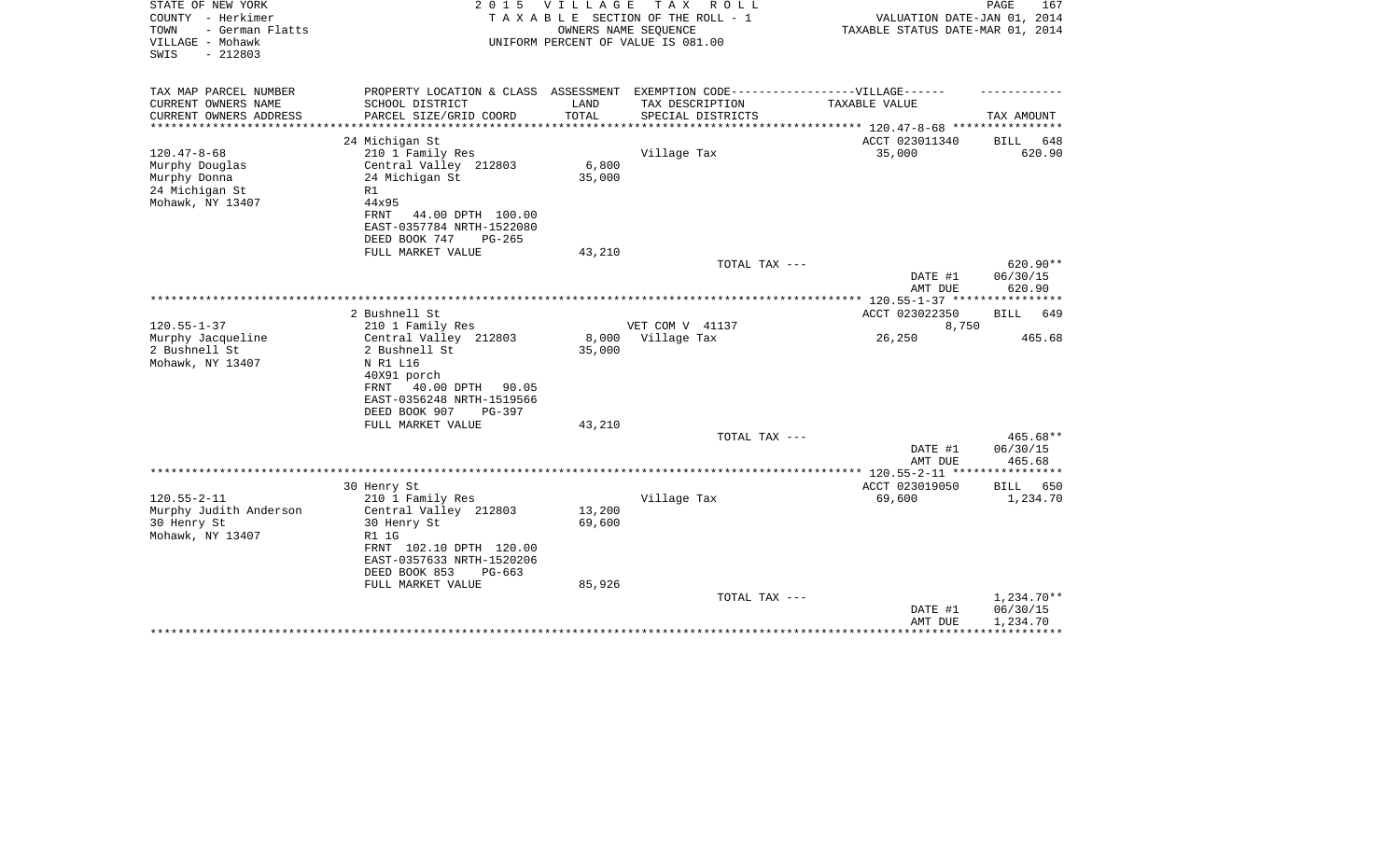| STATE OF NEW YORK<br>COUNTY - Herkimer<br>TOWN<br>- German Flatts<br>VILLAGE - Mohawk<br>SWIS<br>$-212803$ | 2 0 1 5                                                                           | VILLAGE<br>OWNERS NAME SEQUENCE | TAX ROLL<br>TAXABLE SECTION OF THE ROLL - 1<br>UNIFORM PERCENT OF VALUE IS 081.00 | VALUATION DATE-JAN 01, 2014<br>TAXABLE STATUS DATE-MAR 01, 2014 | 168<br>PAGE          |
|------------------------------------------------------------------------------------------------------------|-----------------------------------------------------------------------------------|---------------------------------|-----------------------------------------------------------------------------------|-----------------------------------------------------------------|----------------------|
| TAX MAP PARCEL NUMBER                                                                                      | PROPERTY LOCATION & CLASS ASSESSMENT EXEMPTION CODE-----------------VILLAGE------ |                                 |                                                                                   |                                                                 |                      |
| CURRENT OWNERS NAME                                                                                        | SCHOOL DISTRICT                                                                   | LAND                            | TAX DESCRIPTION                                                                   | TAXABLE VALUE                                                   |                      |
| CURRENT OWNERS ADDRESS<br>*********************                                                            | PARCEL SIZE/GRID COORD<br>************************                                | TOTAL<br>***********            | SPECIAL DISTRICTS                                                                 |                                                                 | TAX AMOUNT           |
|                                                                                                            | 36 E Main St                                                                      |                                 |                                                                                   | ACCT 180615                                                     | BILL<br>651          |
| $120.40 - 2 - 52$                                                                                          | 411 Apartment                                                                     |                                 | Village Tax                                                                       | 65,000                                                          | 1,153.10             |
| Murphy Patrick                                                                                             | Central Valley 212803                                                             | 12,800                          | XC491 Water relevy                                                                | 576.39 MT M                                                     | 576.39               |
| 36 E Main St                                                                                               | 36 E Main St                                                                      | 65,000                          |                                                                                   |                                                                 |                      |
| Mohawk, NY 13407                                                                                           | 60.00 DPTH 136.50<br>FRNT<br>EAST-0357850 NRTH-1522613                            |                                 |                                                                                   |                                                                 |                      |
|                                                                                                            | DEED BOOK 1498<br>PG-878                                                          |                                 |                                                                                   |                                                                 |                      |
|                                                                                                            | FULL MARKET VALUE                                                                 | 80,247                          |                                                                                   |                                                                 |                      |
|                                                                                                            |                                                                                   |                                 | TOTAL TAX ---                                                                     |                                                                 | 1,729.49**           |
|                                                                                                            |                                                                                   |                                 |                                                                                   | DATE #1                                                         | 06/30/15             |
|                                                                                                            |                                                                                   |                                 |                                                                                   | AMT DUE                                                         | 1,729.49             |
|                                                                                                            | 38 E Main St                                                                      |                                 |                                                                                   | ACCT 023008910                                                  | 652<br>BILL          |
| $120.40 - 2 - 53$                                                                                          | 210 1 Family Res                                                                  |                                 | Village Tax                                                                       | 30,600                                                          | 542.84               |
| Murphy Steven                                                                                              | Central Valley 212803                                                             | 11,800                          |                                                                                   |                                                                 |                      |
| 38 E Main St                                                                                               | 38 E Main St                                                                      | 30,600                          |                                                                                   |                                                                 |                      |
| Mohawk, NY 13407                                                                                           | FRNT<br>47.60 DPTH 130.00<br>EAST-0357903 NRTH-1522635                            |                                 |                                                                                   |                                                                 |                      |
|                                                                                                            | DEED BOOK 1276<br>PG-372                                                          |                                 |                                                                                   |                                                                 |                      |
|                                                                                                            | FULL MARKET VALUE                                                                 | 37,778                          |                                                                                   |                                                                 |                      |
|                                                                                                            |                                                                                   |                                 | TOTAL TAX ---                                                                     |                                                                 | 542.84**             |
|                                                                                                            |                                                                                   |                                 |                                                                                   | DATE #1<br>AMT DUE                                              | 06/30/15<br>542.84   |
|                                                                                                            |                                                                                   |                                 |                                                                                   |                                                                 |                      |
|                                                                                                            | 3-5 Orchard St                                                                    |                                 |                                                                                   | ACCT 023009630                                                  | BILL<br>653          |
| $120.40 - 2 - 40$                                                                                          | 220 2 Family Res                                                                  |                                 | Village Tax                                                                       | 64,600                                                          | 1,146.00             |
| Murphy Terrence                                                                                            | Central Valley 212803                                                             | 8,900                           |                                                                                   |                                                                 |                      |
| Murphy Mary<br>3-5 Orchard St                                                                              | 3-5 Orchard St<br>FRNT<br>85.00 DPTH 120.00                                       | 64,600                          |                                                                                   |                                                                 |                      |
| Mohawk, NY 13407                                                                                           | EAST-0358217 NRTH-1522639                                                         |                                 |                                                                                   |                                                                 |                      |
|                                                                                                            | DEED BOOK 00636 PG-00501                                                          |                                 |                                                                                   |                                                                 |                      |
|                                                                                                            | FULL MARKET VALUE                                                                 | 79,753                          |                                                                                   |                                                                 |                      |
|                                                                                                            |                                                                                   |                                 | TOTAL TAX ---                                                                     |                                                                 | $1,146.00**$         |
|                                                                                                            |                                                                                   |                                 |                                                                                   | DATE #1<br>AMT DUE                                              | 06/30/15<br>1,146.00 |
|                                                                                                            |                                                                                   |                                 |                                                                                   |                                                                 |                      |
|                                                                                                            | 3 S Richfield St                                                                  |                                 |                                                                                   | ACCT 183004                                                     | BILL<br>654          |
| $120.47 - 5 - 3$                                                                                           | 210 1 Family Res                                                                  |                                 | Village Tax                                                                       | 64,207                                                          | 1,139.03             |
| Murphy William III                                                                                         | Central Valley 212803                                                             | 7,100                           |                                                                                   |                                                                 |                      |
| Murphy Amy<br>3 S Richfield St                                                                             | 3 S Richfd St<br>R1 G Sp                                                          | 64,207                          |                                                                                   |                                                                 |                      |
| Mohawk, NY 13407                                                                                           | 43x106                                                                            |                                 |                                                                                   |                                                                 |                      |
|                                                                                                            | FRNT 45.00 DPTH 105.00                                                            |                                 |                                                                                   |                                                                 |                      |
|                                                                                                            | EAST-0356643 NRTH-1522133                                                         |                                 |                                                                                   |                                                                 |                      |
|                                                                                                            | DEED BOOK 1514 PG-85                                                              |                                 |                                                                                   |                                                                 |                      |
|                                                                                                            | FULL MARKET VALUE                                                                 | 79,268                          | TOTAL TAX ---                                                                     |                                                                 | $1,139.03**$         |
|                                                                                                            |                                                                                   |                                 |                                                                                   | DATE #1                                                         | 06/30/15             |
|                                                                                                            |                                                                                   |                                 |                                                                                   | AMT DUE                                                         | 1,139.03             |
|                                                                                                            |                                                                                   |                                 |                                                                                   |                                                                 |                      |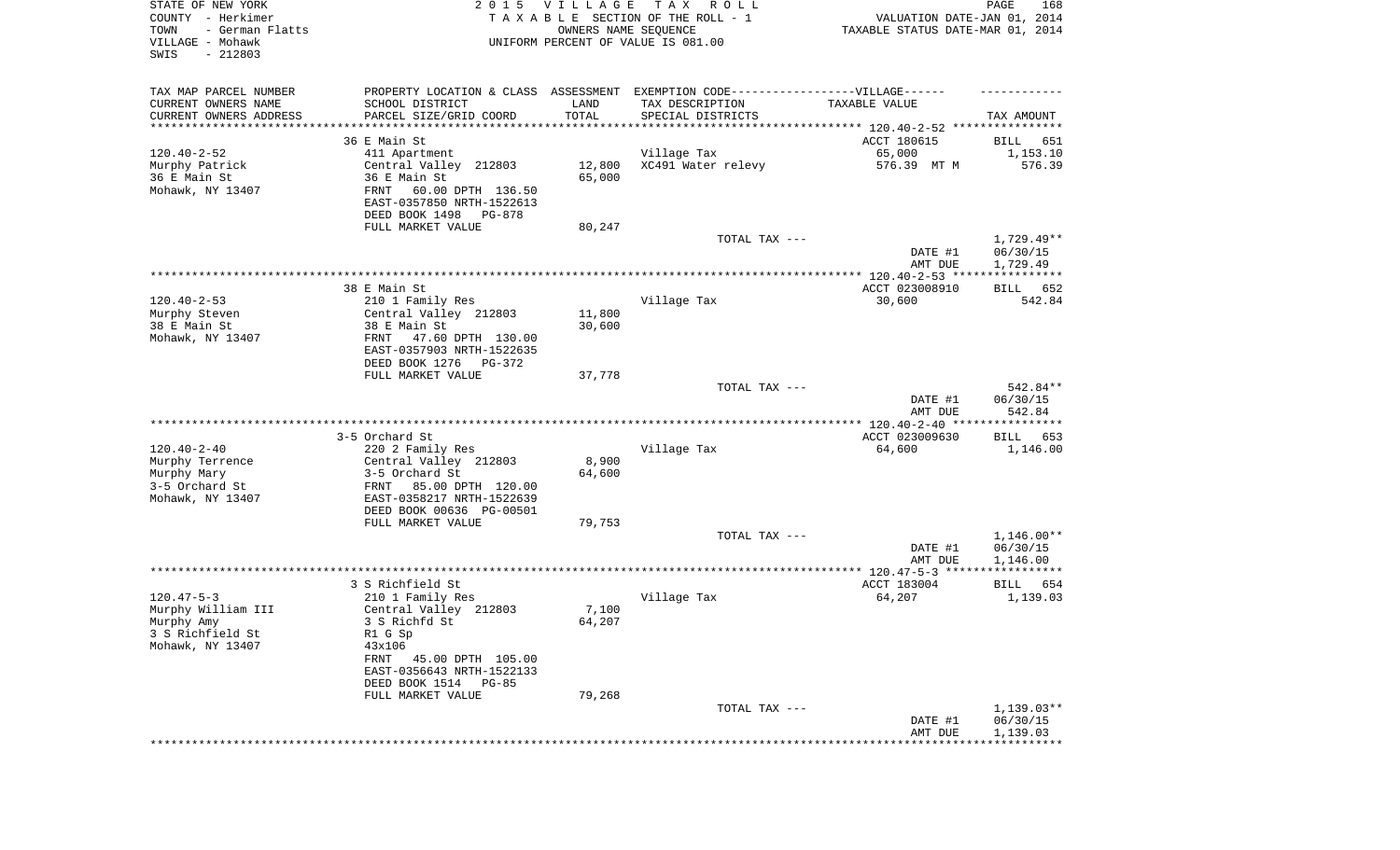| STATE OF NEW YORK<br>COUNTY - Herkimer<br>- German Flatts<br>TOWN<br>VILLAGE - Mohawk<br>SWIS<br>$-212803$ | 2 0 1 5                                                                          | <b>VILLAGE</b><br>OWNERS NAME SEQUENCE | T A X<br>R O L L<br>TAXABLE SECTION OF THE ROLL - 1<br>UNIFORM PERCENT OF VALUE IS 081.00 | VALUATION DATE-JAN 01, 2014<br>TAXABLE STATUS DATE-MAR 01, 2014 | PAGE<br>169        |
|------------------------------------------------------------------------------------------------------------|----------------------------------------------------------------------------------|----------------------------------------|-------------------------------------------------------------------------------------------|-----------------------------------------------------------------|--------------------|
| TAX MAP PARCEL NUMBER                                                                                      | PROPERTY LOCATION & CLASS ASSESSMENT EXEMPTION CODE----------------VILLAGE------ |                                        |                                                                                           |                                                                 |                    |
| CURRENT OWNERS NAME                                                                                        | SCHOOL DISTRICT                                                                  | LAND                                   | TAX DESCRIPTION                                                                           | TAXABLE VALUE                                                   |                    |
| CURRENT OWNERS ADDRESS<br>********************                                                             | PARCEL SIZE/GRID COORD                                                           | TOTAL                                  | SPECIAL DISTRICTS                                                                         | ********************************* 120.47-1-65 ****************  | TAX AMOUNT         |
|                                                                                                            | 11 Brookside Dr                                                                  |                                        |                                                                                           | ACCT 023031020                                                  | 655<br>BILL        |
| $120.47 - 1 - 65$                                                                                          | 210 1 Family Res                                                                 |                                        | Village Tax                                                                               | 78,700                                                          | 1,396.14           |
| Musella Michelle                                                                                           | Central Valley 212803                                                            | 15,400                                 |                                                                                           |                                                                 |                    |
| 11 Brookside Dr                                                                                            | 11 Brookside Dr                                                                  | 78,700                                 |                                                                                           |                                                                 |                    |
| Mohawk, NY 13407                                                                                           | FRNT<br>79.00 DPTH 120.00                                                        |                                        |                                                                                           |                                                                 |                    |
|                                                                                                            | EAST-0355383 NRTH-1521396<br>DEED BOOK 1258<br>PG-837                            |                                        |                                                                                           |                                                                 |                    |
|                                                                                                            | FULL MARKET VALUE                                                                | 97,160                                 |                                                                                           |                                                                 |                    |
|                                                                                                            |                                                                                  |                                        | TOTAL TAX ---                                                                             |                                                                 | $1,396.14**$       |
|                                                                                                            |                                                                                  |                                        |                                                                                           | DATE #1                                                         | 06/30/15           |
|                                                                                                            |                                                                                  |                                        |                                                                                           | AMT DUE                                                         | 1,396.14           |
|                                                                                                            | 8 Youngs Ave                                                                     |                                        |                                                                                           | ACCT 023009600                                                  | 656<br>BILL        |
| $120.40 - 2 - 9$                                                                                           | 210 1 Family Res                                                                 |                                        | Village Tax                                                                               | 42,100                                                          | 746.85             |
| Myers Charles                                                                                              | Central Valley 212803                                                            | 9,400                                  |                                                                                           |                                                                 |                    |
| 8 Youngs Ave                                                                                               | 8 Youngs Ave                                                                     | 42,100                                 |                                                                                           |                                                                 |                    |
| Mohawk, NY 13407                                                                                           | FRNT<br>56.00 DPTH 132.60                                                        |                                        |                                                                                           |                                                                 |                    |
|                                                                                                            | EAST-0359303 NRTH-1523054<br>DEED BOOK 1104<br>PG-5473                           |                                        |                                                                                           |                                                                 |                    |
|                                                                                                            | FULL MARKET VALUE                                                                | 51,975                                 |                                                                                           |                                                                 |                    |
|                                                                                                            |                                                                                  |                                        | TOTAL TAX ---                                                                             |                                                                 | 746.85**           |
|                                                                                                            |                                                                                  |                                        |                                                                                           | DATE #1                                                         | 06/30/15           |
|                                                                                                            |                                                                                  |                                        |                                                                                           | AMT DUE                                                         | 746.85             |
|                                                                                                            | 1 W Center St                                                                    |                                        |                                                                                           | ACCT 023025170                                                  | <b>BILL</b><br>657 |
| $120.47 - 4 - 30$                                                                                          | 210 1 Family Res                                                                 |                                        | Village Tax                                                                               | 43,900                                                          | 778.79             |
| Narracci Barbara                                                                                           | Central Valley 212803                                                            | 5,000                                  |                                                                                           |                                                                 |                    |
| 1 W Center St                                                                                              | 1 W Center St                                                                    | 43,900                                 |                                                                                           |                                                                 |                    |
| Mohawk, NY 13407                                                                                           | R1g<br>65.90                                                                     |                                        |                                                                                           |                                                                 |                    |
|                                                                                                            | 37.50 DPTH<br>FRNT<br>EAST-0356767 NRTH-1521181                                  |                                        |                                                                                           |                                                                 |                    |
|                                                                                                            | DEED BOOK 860<br>$PG-283$                                                        |                                        |                                                                                           |                                                                 |                    |
|                                                                                                            | FULL MARKET VALUE                                                                | 54,198                                 |                                                                                           |                                                                 |                    |
|                                                                                                            |                                                                                  |                                        | TOTAL TAX ---                                                                             |                                                                 | 778.79**           |
|                                                                                                            |                                                                                  |                                        |                                                                                           | DATE #1                                                         | 06/30/15           |
|                                                                                                            |                                                                                  |                                        |                                                                                           | AMT DUE                                                         | 778.79             |
|                                                                                                            | 35 Church St                                                                     |                                        |                                                                                           | ACCT 171381                                                     | 658<br>BILL        |
| $120.47 - 9 - 14$                                                                                          | 210 1 Family Res                                                                 |                                        | Village Tax                                                                               | 51,873                                                          | 920.23             |
| Narrea Christine                                                                                           | Central Valley 212803                                                            | 6,800                                  |                                                                                           |                                                                 |                    |
| 35 Church St                                                                                               | 35 Church St                                                                     | 51,873                                 |                                                                                           |                                                                 |                    |
| Mohawk, NY 13407                                                                                           | E R1 G<br>FRNT<br>40.00 DPTH 120.00                                              |                                        |                                                                                           |                                                                 |                    |
|                                                                                                            | EAST-0357811 NRTH-1521412                                                        |                                        |                                                                                           |                                                                 |                    |
|                                                                                                            | DEED BOOK 1438<br>PG-962                                                         |                                        |                                                                                           |                                                                 |                    |
|                                                                                                            | FULL MARKET VALUE                                                                | 64,041                                 |                                                                                           |                                                                 |                    |
|                                                                                                            |                                                                                  |                                        | TOTAL TAX ---                                                                             |                                                                 | $920.23**$         |
|                                                                                                            |                                                                                  |                                        |                                                                                           | DATE #1<br>AMT DUE                                              | 06/30/15<br>920.23 |
|                                                                                                            |                                                                                  |                                        |                                                                                           |                                                                 | ***********        |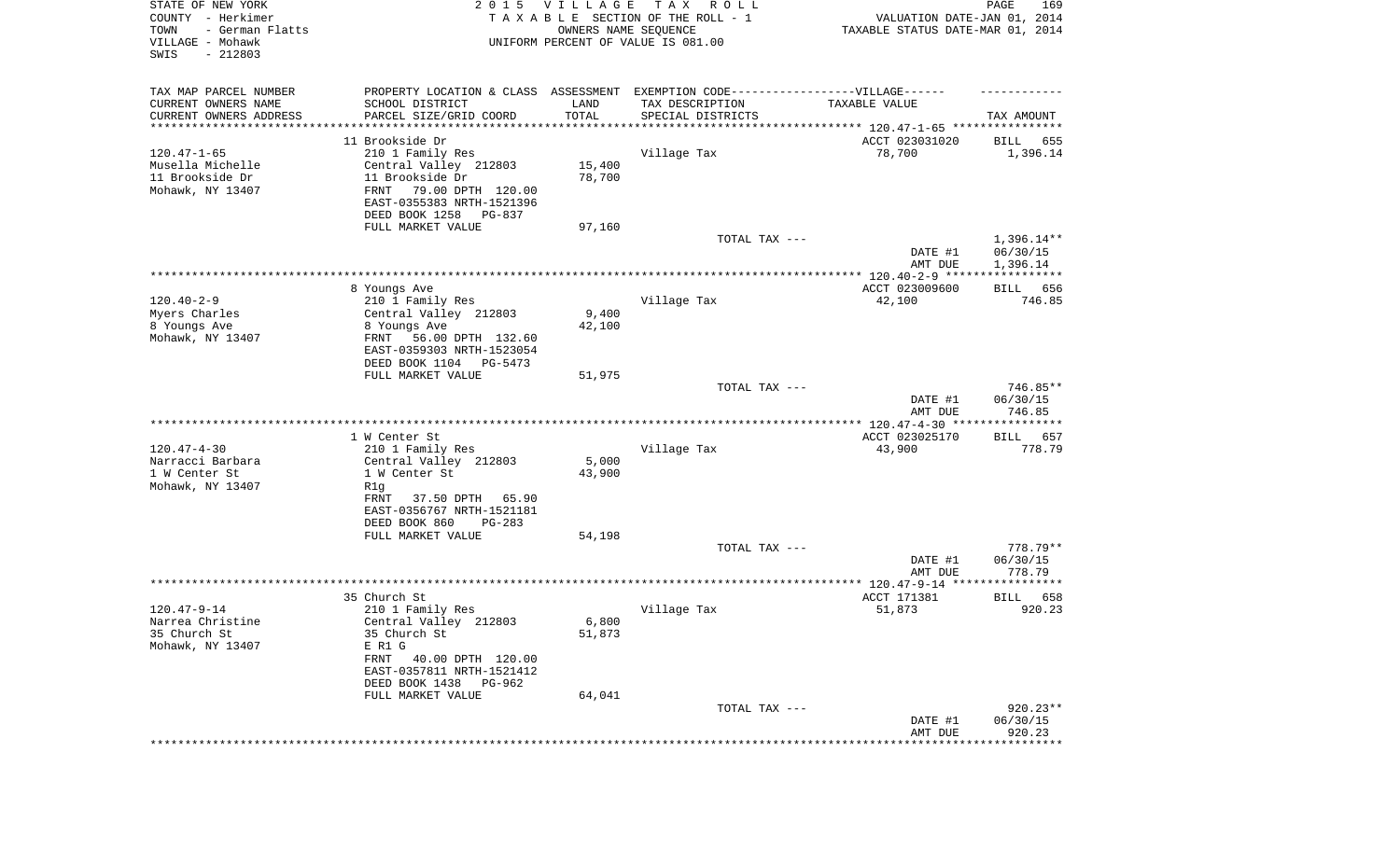| STATE OF NEW YORK<br>COUNTY - Herkimer<br>TOWN<br>- German Flatts<br>VILLAGE - Mohawk<br>SWIS<br>$-212803$ | 2 0 1 5                                               | VILLAGE          | TAX ROLL<br>TAXABLE SECTION OF THE ROLL - 1<br>OWNERS NAME SEQUENCE<br>UNIFORM PERCENT OF VALUE IS 081.00 | VALUATION DATE-JAN 01, 2014<br>TAXABLE STATUS DATE-MAR 01, 2014 | PAGE<br>170           |
|------------------------------------------------------------------------------------------------------------|-------------------------------------------------------|------------------|-----------------------------------------------------------------------------------------------------------|-----------------------------------------------------------------|-----------------------|
| TAX MAP PARCEL NUMBER                                                                                      |                                                       |                  | PROPERTY LOCATION & CLASS ASSESSMENT EXEMPTION CODE----------------VILLAGE------                          |                                                                 |                       |
| CURRENT OWNERS NAME                                                                                        | SCHOOL DISTRICT                                       | LAND             | TAX DESCRIPTION                                                                                           | TAXABLE VALUE                                                   |                       |
| CURRENT OWNERS ADDRESS<br>********************                                                             | PARCEL SIZE/GRID COORD<br>**********************      | TOTAL            | SPECIAL DISTRICTS                                                                                         |                                                                 | TAX AMOUNT            |
|                                                                                                            | 13 S Richfield St                                     |                  |                                                                                                           | ACCT 023026850                                                  | BILL<br>659           |
| $120.47 - 5 - 8$                                                                                           | 210 1 Family Res                                      |                  | VET COM V 41137                                                                                           | 11,925                                                          |                       |
| Neff Roger                                                                                                 | Central Valley 212803                                 |                  | 6,500 Village Tax                                                                                         | 46,075                                                          | 817.37                |
| Neff Tanya                                                                                                 | 13 S Richfd St<br>R1 G                                | 58,000           |                                                                                                           |                                                                 |                       |
| 13 S Richfield St<br>Mohawk, NY 13407                                                                      | 44x106                                                |                  |                                                                                                           |                                                                 |                       |
|                                                                                                            | FRNT<br>44.00 DPTH 102.00                             |                  |                                                                                                           |                                                                 |                       |
|                                                                                                            | EAST-0356667 NRTH-1521899                             |                  |                                                                                                           |                                                                 |                       |
|                                                                                                            | DEED BOOK 929<br>PG-468                               |                  |                                                                                                           |                                                                 |                       |
|                                                                                                            | FULL MARKET VALUE                                     | 71,605           | TOTAL TAX ---                                                                                             |                                                                 | $817.37**$            |
|                                                                                                            |                                                       |                  |                                                                                                           | DATE #1                                                         | 06/30/15              |
|                                                                                                            |                                                       |                  |                                                                                                           | AMT DUE                                                         | 817.37                |
|                                                                                                            |                                                       |                  |                                                                                                           |                                                                 |                       |
| $120.47 - 2 - 40$                                                                                          | 1 West St<br>210 1 Family Res                         |                  | Village Tax                                                                                               | ACCT 023001260<br>40,000                                        | 660<br>BILL<br>709.60 |
| Netti Frank Jr                                                                                             | Central Valley 212803                                 | 3,300            |                                                                                                           |                                                                 |                       |
| Netti Linda                                                                                                | 1 West St                                             | 40,000           |                                                                                                           |                                                                 |                       |
| 1 West St                                                                                                  | FRNT<br>40.00 DPTH<br>50.00                           |                  |                                                                                                           |                                                                 |                       |
| Mohawk, NY 13407                                                                                           | EAST-0356055 NRTH-1522409<br>DEED BOOK 00647 PG-00693 |                  |                                                                                                           |                                                                 |                       |
|                                                                                                            | FULL MARKET VALUE                                     | 49,383           |                                                                                                           |                                                                 |                       |
|                                                                                                            |                                                       |                  | TOTAL TAX ---                                                                                             |                                                                 | $709.60**$            |
|                                                                                                            |                                                       |                  |                                                                                                           | DATE #1<br>AMT DUE                                              | 06/30/15<br>709.60    |
|                                                                                                            |                                                       |                  |                                                                                                           |                                                                 |                       |
|                                                                                                            | 13 E Center St                                        |                  |                                                                                                           | ACCT 023018120                                                  | BILL 661              |
| $120.47 - 8 - 47$                                                                                          | 210 1 Family Res                                      |                  | Village Tax                                                                                               | 42,000                                                          | 745.08                |
| Nicastro Waterbury Cross<br>PO Box 464                                                                     | Central Valley 212803<br>13 E Center St               | 10,200<br>42,000 |                                                                                                           |                                                                 |                       |
| Herkimer, NY 13350                                                                                         | R1                                                    |                  |                                                                                                           |                                                                 |                       |
|                                                                                                            | 60.00 DPTH 144.00<br>FRNT                             |                  |                                                                                                           |                                                                 |                       |
|                                                                                                            | EAST-0357468 NRTH-1521196                             |                  |                                                                                                           |                                                                 |                       |
|                                                                                                            | DEED BOOK 1391<br>$PG-543$                            |                  |                                                                                                           |                                                                 |                       |
|                                                                                                            | FULL MARKET VALUE                                     | 51,852           | TOTAL TAX ---                                                                                             |                                                                 | 745.08**              |
|                                                                                                            |                                                       |                  |                                                                                                           | DATE #1                                                         | 06/30/15              |
|                                                                                                            |                                                       |                  |                                                                                                           | AMT DUE                                                         | 745.08                |
|                                                                                                            | 41 Church St                                          |                  |                                                                                                           | ACCT 170830                                                     | BILL 662              |
| $120.47 - 9 - 17$                                                                                          | 210 1 Family Res                                      |                  | Village Tax                                                                                               | 48,100                                                          | 853.29                |
| Nichols Todd Sr                                                                                            | Central Valley 212803                                 | 6,600            |                                                                                                           |                                                                 |                       |
| 41 Church St                                                                                               | 41 Church St W                                        | 48,100           |                                                                                                           |                                                                 |                       |
| Mohawk, NY 13407                                                                                           | R1 G Sp<br>FRNT<br>38.50 DPTH 120.00                  |                  |                                                                                                           |                                                                 |                       |
|                                                                                                            | EAST-0357782 NRTH-1521299                             |                  |                                                                                                           |                                                                 |                       |
|                                                                                                            | DEED BOOK 1435<br>PG-304                              |                  |                                                                                                           |                                                                 |                       |
|                                                                                                            | FULL MARKET VALUE                                     | 59,383           |                                                                                                           |                                                                 |                       |
|                                                                                                            |                                                       |                  | TOTAL TAX ---                                                                                             | DATE #1                                                         | 853.29**<br>06/30/15  |
|                                                                                                            |                                                       |                  |                                                                                                           | AMT DUE                                                         | 853.29                |
|                                                                                                            |                                                       |                  |                                                                                                           |                                                                 | **************        |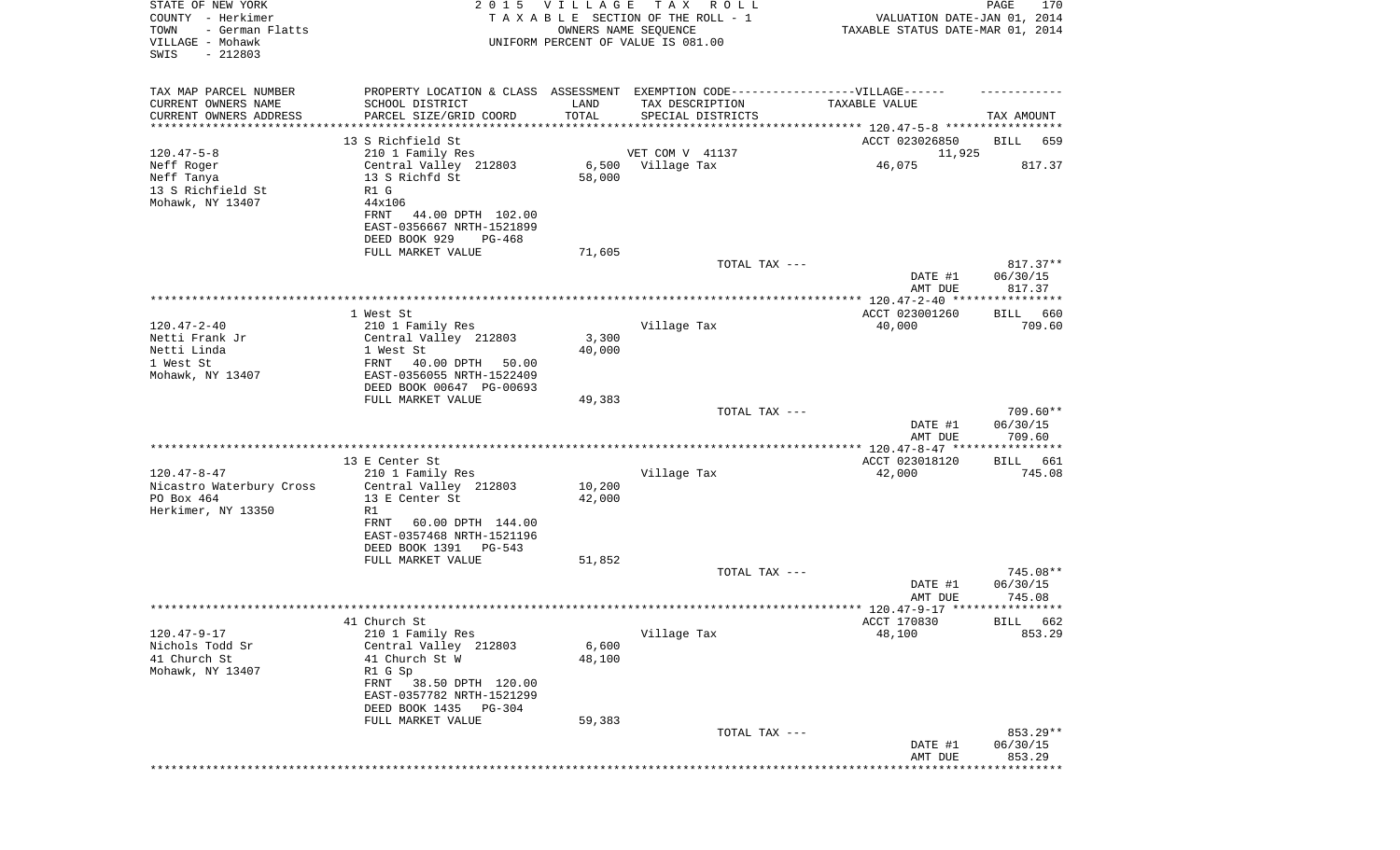| STATE OF NEW YORK<br>COUNTY - Herkimer<br>TOWN<br>- German Flatts<br>VILLAGE - Mohawk<br>SWIS<br>$-212803$ | 2 0 1 5                                                                                              | VILLAGE | T A X<br>R O L L<br>TAXABLE SECTION OF THE ROLL - 1<br>OWNERS NAME SEQUENCE<br>UNIFORM PERCENT OF VALUE IS 081.00 | VALUATION DATE-JAN 01, 2014<br>TAXABLE STATUS DATE-MAR 01, 2014 | PAGE<br>171            |
|------------------------------------------------------------------------------------------------------------|------------------------------------------------------------------------------------------------------|---------|-------------------------------------------------------------------------------------------------------------------|-----------------------------------------------------------------|------------------------|
| TAX MAP PARCEL NUMBER<br>CURRENT OWNERS NAME                                                               | PROPERTY LOCATION & CLASS ASSESSMENT EXEMPTION CODE-----------------VILLAGE------<br>SCHOOL DISTRICT | LAND    | TAX DESCRIPTION                                                                                                   | TAXABLE VALUE                                                   |                        |
| CURRENT OWNERS ADDRESS<br>***********************                                                          | PARCEL SIZE/GRID COORD                                                                               | TOTAL   | SPECIAL DISTRICTS                                                                                                 |                                                                 | TAX AMOUNT             |
|                                                                                                            | 8 S Washington St                                                                                    |         |                                                                                                                   | ACCT 023026220                                                  | BILL<br>663            |
| $120.47 - 5 - 35$                                                                                          | 220 2 Family Res                                                                                     |         | VET COM V 41137                                                                                                   | 11,775                                                          |                        |
| Nicolette Robert                                                                                           | Central Valley 212803                                                                                |         | 9,500 Village Tax                                                                                                 | 35,325                                                          | 626.67                 |
| Attn: Enos & Lillian Nicolette 8 S Wshngtn St                                                              |                                                                                                      | 47,100  |                                                                                                                   |                                                                 |                        |
| 8 S Washington St                                                                                          | R <sub>2</sub> G                                                                                     |         |                                                                                                                   |                                                                 |                        |
| Mohawk, NY 13407                                                                                           | Life Use E & L Nicolette                                                                             |         |                                                                                                                   |                                                                 |                        |
|                                                                                                            | FRNT<br>84.00 DPTH 100.00                                                                            |         |                                                                                                                   |                                                                 |                        |
|                                                                                                            | EAST-0356754 NRTH-1522102<br>DEED BOOK 781<br>PG-567                                                 |         |                                                                                                                   |                                                                 |                        |
|                                                                                                            | FULL MARKET VALUE                                                                                    | 58,148  |                                                                                                                   |                                                                 |                        |
|                                                                                                            |                                                                                                      |         | TOTAL TAX ---                                                                                                     |                                                                 | $626.67**$             |
|                                                                                                            |                                                                                                      |         |                                                                                                                   | DATE #1<br>AMT DUE                                              | 06/30/15<br>626.67     |
|                                                                                                            |                                                                                                      |         |                                                                                                                   |                                                                 |                        |
|                                                                                                            | 66 Columbia St                                                                                       |         |                                                                                                                   | ACCT 023022080                                                  | 664<br>BILL            |
| $120.55 - 1 - 36$<br>Noddings Thomas                                                                       | 210 1 Family Res<br>Central Valley 212803                                                            | 10,600  | VET COM V 41137<br>Village Tax                                                                                    | 11,500<br>34,500                                                | 612.03                 |
| Noddings Susan                                                                                             | 66 Columbia St                                                                                       | 46,000  |                                                                                                                   |                                                                 |                        |
| 66 Columbia St                                                                                             | W R1 3G L17                                                                                          |         |                                                                                                                   |                                                                 |                        |
| Mohawk, NY 13407                                                                                           | 46.25 DPTH 120.00<br>FRNT                                                                            |         |                                                                                                                   |                                                                 |                        |
|                                                                                                            | EAST-0356319 NRTH-1519527                                                                            |         |                                                                                                                   |                                                                 |                        |
|                                                                                                            | DEED BOOK 896<br>PG-352                                                                              |         |                                                                                                                   |                                                                 |                        |
|                                                                                                            | FULL MARKET VALUE                                                                                    | 56,790  |                                                                                                                   |                                                                 |                        |
|                                                                                                            |                                                                                                      |         | TOTAL TAX ---                                                                                                     | DATE #1                                                         | $612.03**$<br>06/30/15 |
|                                                                                                            |                                                                                                      |         |                                                                                                                   | AMT DUE                                                         | 612.03                 |
|                                                                                                            |                                                                                                      |         |                                                                                                                   |                                                                 |                        |
|                                                                                                            | 12 North St                                                                                          |         |                                                                                                                   | ACCT 023000510                                                  | 665<br>BILL            |
| $120.39 - 1 - 22$                                                                                          | 210 1 Family Res                                                                                     |         | Village Tax                                                                                                       | 44,900                                                          | 796.53                 |
| Norejko James                                                                                              | Central Valley 212803                                                                                | 6,500   |                                                                                                                   |                                                                 |                        |
| Norejko Elizabeth<br>12 North St                                                                           | 12 North St<br>FRNT<br>40.00 DPTH 290.50                                                             | 44,900  |                                                                                                                   |                                                                 |                        |
| Mohawk, NY 13407                                                                                           | EAST-0356223 NRTH-1522748                                                                            |         |                                                                                                                   |                                                                 |                        |
|                                                                                                            | DEED BOOK 00646 PG-00074                                                                             |         |                                                                                                                   |                                                                 |                        |
|                                                                                                            | FULL MARKET VALUE                                                                                    | 55,432  |                                                                                                                   |                                                                 |                        |
|                                                                                                            |                                                                                                      |         | TOTAL TAX ---                                                                                                     |                                                                 | 796.53**               |
|                                                                                                            |                                                                                                      |         |                                                                                                                   | DATE #1                                                         | 06/30/15               |
|                                                                                                            |                                                                                                      |         |                                                                                                                   | AMT DUE                                                         | 796.53                 |
|                                                                                                            | 7 Warren Rd                                                                                          |         |                                                                                                                   | ACCT 023032100                                                  | BILL 666               |
| $120.46 - 2 - 23$                                                                                          | 220 2 Family Res                                                                                     |         | Village Tax                                                                                                       | 44,125                                                          | 782.78                 |
| Novier John                                                                                                | Central Valley 212803                                                                                | 9,300   |                                                                                                                   |                                                                 |                        |
| 7 Warren Rd                                                                                                | 7 Warren Rd                                                                                          | 44,125  |                                                                                                                   |                                                                 |                        |
| Mohawk, NY 13407                                                                                           | 60.00 DPTH 120.00<br>FRNT                                                                            |         |                                                                                                                   |                                                                 |                        |
|                                                                                                            | EAST-0353679 NRTH-1521612                                                                            |         |                                                                                                                   |                                                                 |                        |
|                                                                                                            | DEED BOOK 754<br>PG-316<br>FULL MARKET VALUE                                                         | 54,475  |                                                                                                                   |                                                                 |                        |
|                                                                                                            |                                                                                                      |         | TOTAL TAX ---                                                                                                     |                                                                 | 782.78**               |
|                                                                                                            |                                                                                                      |         |                                                                                                                   | DATE #1                                                         | 06/30/15               |
|                                                                                                            |                                                                                                      |         |                                                                                                                   | AMT DUE                                                         | 782.78                 |
|                                                                                                            |                                                                                                      |         |                                                                                                                   |                                                                 |                        |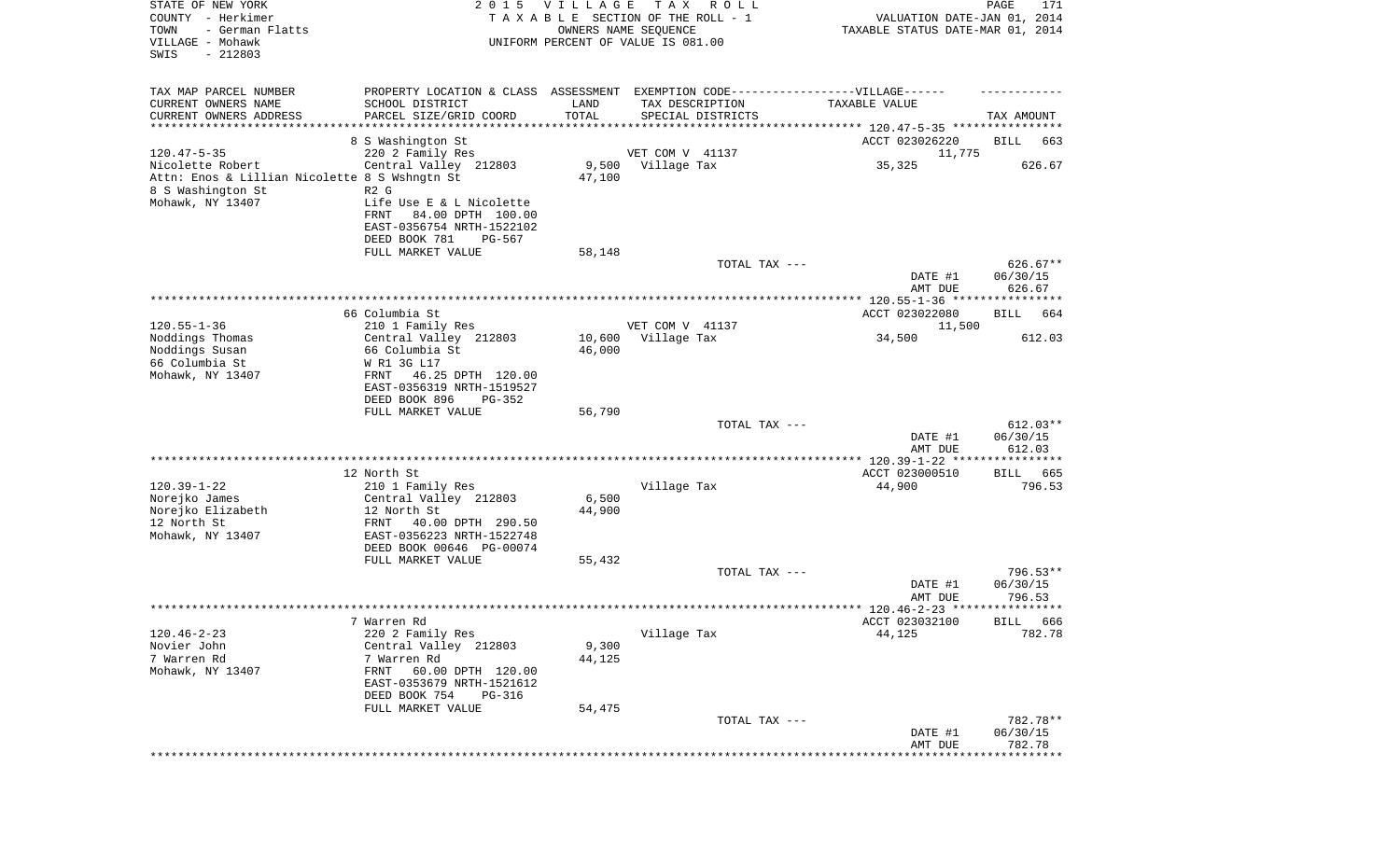| STATE OF NEW YORK<br>COUNTY - Herkimer<br>TOWN<br>- German Flatts<br>VILLAGE - Mohawk<br>SWIS<br>$-212803$ | 2 0 1 5                                                                                                                                                                           | <b>VILLAGE</b><br>OWNERS NAME SEQUENCE | T A X<br>R O L L<br>TAXABLE SECTION OF THE ROLL - 1<br>UNIFORM PERCENT OF VALUE IS 081.00 | VALUATION DATE-JAN 01, 2014<br>TAXABLE STATUS DATE-MAR 01, 2014 | PAGE<br>172                          |
|------------------------------------------------------------------------------------------------------------|-----------------------------------------------------------------------------------------------------------------------------------------------------------------------------------|----------------------------------------|-------------------------------------------------------------------------------------------|-----------------------------------------------------------------|--------------------------------------|
| TAX MAP PARCEL NUMBER<br>CURRENT OWNERS NAME<br>CURRENT OWNERS ADDRESS                                     | PROPERTY LOCATION & CLASS ASSESSMENT EXEMPTION CODE-----------------VILLAGE------<br>SCHOOL DISTRICT<br>PARCEL SIZE/GRID COORD                                                    | LAND<br>TOTAL                          | TAX DESCRIPTION<br>SPECIAL DISTRICTS                                                      | TAXABLE VALUE                                                   | TAX AMOUNT                           |
| ********************                                                                                       |                                                                                                                                                                                   |                                        |                                                                                           |                                                                 |                                      |
|                                                                                                            | 6 Columbia Cir                                                                                                                                                                    |                                        |                                                                                           | ACCT 023022950                                                  | 667<br>BILL                          |
| $120.55 - 3 - 20$<br>O'Connell Kevin<br>6 Columbia Cir<br>Mohawk, NY 13407                                 | 210 1 Family Res<br>Central Valley 212803<br>6 Col Cr<br>S R1<br>75x67.5<br>80.00 DPTH 67.50<br>FRNT<br>EAST-0356618 NRTH-1519350<br>DEED BOOK 828<br>PG-362                      | 8,800<br>51,933                        | Village Tax                                                                               | 51,933                                                          | 921.29                               |
|                                                                                                            | FULL MARKET VALUE                                                                                                                                                                 | 64,115                                 |                                                                                           |                                                                 |                                      |
|                                                                                                            |                                                                                                                                                                                   |                                        | TOTAL TAX ---                                                                             | DATE #1<br>AMT DUE                                              | 921.29**<br>06/30/15<br>921.29       |
|                                                                                                            |                                                                                                                                                                                   |                                        |                                                                                           | ACCT 023011430                                                  | 668                                  |
| $120.47 - 9 - 2$                                                                                           | 34 Michigan St<br>220 2 Family Res                                                                                                                                                |                                        | Village Tax                                                                               | 47,044                                                          | BILL<br>834.56                       |
| O'Connell Lynne<br>34 Michigan St<br>Mohawk, NY 13407                                                      | Central Valley 212803<br>34 Michigan St<br>S R2 2G<br>FRNT<br>60.00 DPTH 120.00<br>EAST-0358012 NRTH-1522017<br>DEED BOOK 1218<br>PG-711                                          | 9,300<br>47,044                        | XC491 Water relevy                                                                        | 302.87 MT M                                                     | 302.87                               |
|                                                                                                            | FULL MARKET VALUE                                                                                                                                                                 | 58,079                                 |                                                                                           |                                                                 |                                      |
|                                                                                                            |                                                                                                                                                                                   |                                        | TOTAL TAX ---                                                                             | DATE #1<br>AMT DUE                                              | $1,137.43**$<br>06/30/15<br>1,137.43 |
|                                                                                                            |                                                                                                                                                                                   |                                        |                                                                                           |                                                                 |                                      |
|                                                                                                            | 41 Green St                                                                                                                                                                       |                                        |                                                                                           | ACCT 184207                                                     | 669<br>BILL                          |
| $120.48 - 1 - 63.1$<br>OBrien David                                                                        | 210 1 Family Res<br>Central Valley 212803                                                                                                                                         | 8,000                                  | Village Tax                                                                               | 44,400                                                          | 787.66                               |
| OBrien Joan<br>41 Green St                                                                                 | 41 Green St<br>E R1                                                                                                                                                               | 44,400                                 |                                                                                           |                                                                 |                                      |
| Mohawk, NY 13407                                                                                           | FRNT<br>45.30 DPTH 150.00<br>EAST-0358003 NRTH-1520958<br>DEED BOOK 1521<br><b>PG-501</b>                                                                                         |                                        |                                                                                           |                                                                 |                                      |
|                                                                                                            | FULL MARKET VALUE                                                                                                                                                                 | 54,815                                 |                                                                                           |                                                                 |                                      |
|                                                                                                            |                                                                                                                                                                                   |                                        | TOTAL TAX ---                                                                             | DATE #1<br>AMT DUE                                              | 787.66**<br>06/30/15<br>787.66       |
|                                                                                                            |                                                                                                                                                                                   |                                        |                                                                                           | ****** 120.55-3-18 *****************                            |                                      |
| $120.55 - 3 - 18$                                                                                          | 2 Columbia Cir                                                                                                                                                                    |                                        |                                                                                           | ACCT 023022890                                                  | 670<br><b>BILL</b>                   |
| Olbrich Evelyn<br>2 Columbia Cir<br>Mohawk, NY 13407                                                       | 210 1 Family Res<br>Central Valley 212803<br>2 Col Circle<br>S R1 G Sp<br>FRNT 100.00 DPTH<br>67.50<br>EAST-0356466 NRTH-1519396<br>DEED BOOK 1131<br>PG-628<br>FULL MARKET VALUE | 10,100<br>64,400<br>79,506             | Village Tax                                                                               | 64,400                                                          | 1,142.46                             |
|                                                                                                            |                                                                                                                                                                                   |                                        | TOTAL TAX ---                                                                             |                                                                 | 1,142.46**                           |
|                                                                                                            |                                                                                                                                                                                   |                                        |                                                                                           | DATE #1<br>AMT DUE                                              | 06/30/15<br>1,142.46                 |
|                                                                                                            |                                                                                                                                                                                   |                                        |                                                                                           |                                                                 |                                      |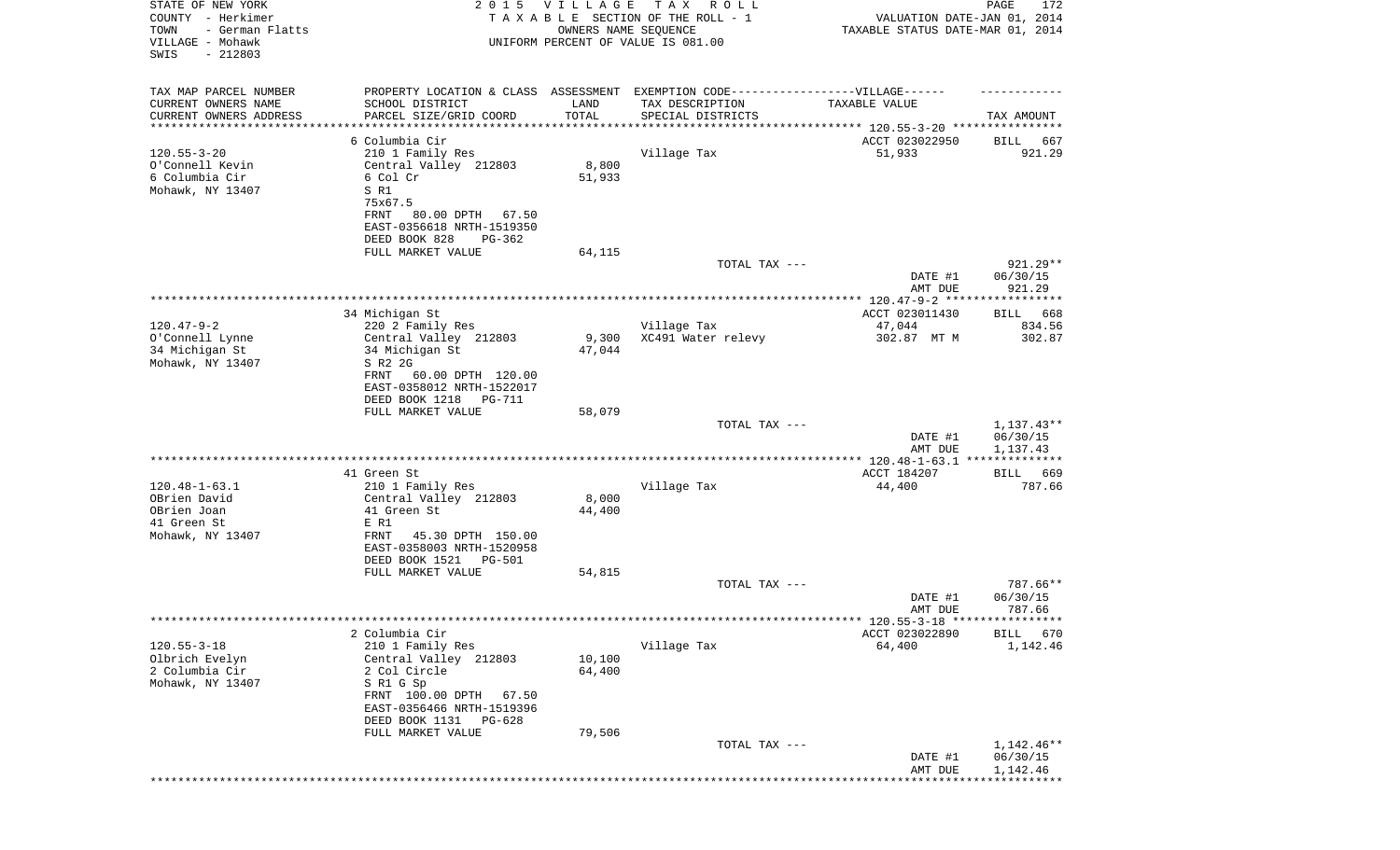| STATE OF NEW YORK<br>COUNTY - Herkimer<br>- German Flatts<br>TOWN<br>VILLAGE - Mohawk<br>SWIS<br>$-212803$ | 2 0 1 5                                                                            | <b>VILLAGE</b><br>OWNERS NAME SEQUENCE | T A X<br>R O L L<br>TAXABLE SECTION OF THE ROLL - 1<br>UNIFORM PERCENT OF VALUE IS 081.00 | VALUATION DATE-JAN 01, 2014<br>TAXABLE STATUS DATE-MAR 01, 2014 | PAGE<br>173          |
|------------------------------------------------------------------------------------------------------------|------------------------------------------------------------------------------------|----------------------------------------|-------------------------------------------------------------------------------------------|-----------------------------------------------------------------|----------------------|
| TAX MAP PARCEL NUMBER                                                                                      | PROPERTY LOCATION & CLASS ASSESSMENT EXEMPTION CODE-----------------VILLAGE------  |                                        |                                                                                           |                                                                 |                      |
| CURRENT OWNERS NAME                                                                                        | SCHOOL DISTRICT                                                                    | LAND                                   | TAX DESCRIPTION                                                                           | TAXABLE VALUE                                                   |                      |
| CURRENT OWNERS ADDRESS<br>***********************                                                          | PARCEL SIZE/GRID COORD                                                             | TOTAL                                  | SPECIAL DISTRICTS                                                                         |                                                                 | TAX AMOUNT           |
|                                                                                                            | N Washington St                                                                    |                                        |                                                                                           | ACCT 184768                                                     | BILL<br>671          |
| $120.39 - 2 - 22$                                                                                          | 311 Res vac land                                                                   |                                        | Village Tax                                                                               | 3,100                                                           | 54.99                |
| Olbrich Gregg                                                                                              | Central Valley 212803                                                              | 3,100                                  |                                                                                           |                                                                 |                      |
| Olbrich Mary                                                                                               | 16-18 N Washton                                                                    | 3,100                                  |                                                                                           |                                                                 |                      |
| 14 N Washington St<br>Mohawk, NY 13407                                                                     | FRNT<br>49.00 DPTH 105.00<br>EAST-0356792 NRTH-1522824<br>DEED BOOK 1524<br>PG-964 |                                        |                                                                                           |                                                                 |                      |
| PRIOR OWNER ON 3/01/2014<br>Hyde Robert & Jean                                                             | FULL MARKET VALUE                                                                  | 3,827                                  |                                                                                           |                                                                 |                      |
|                                                                                                            |                                                                                    |                                        | TOTAL TAX ---                                                                             |                                                                 | 54.99**              |
|                                                                                                            |                                                                                    |                                        |                                                                                           | DATE #1<br>AMT DUE                                              | 06/30/15<br>54.99    |
|                                                                                                            | 14 N Washington St                                                                 |                                        |                                                                                           | ACCT 023005460                                                  | BILL 672             |
| $120.39 - 2 - 23$                                                                                          | 210 1 Family Res                                                                   |                                        | Village Tax                                                                               | 23,500                                                          | 416.89               |
| Olbrich Gregg                                                                                              | Central Valley 212803                                                              | 5,800                                  |                                                                                           |                                                                 |                      |
| Olbrich Mary                                                                                               | 14 N Washton St                                                                    | 23,500                                 |                                                                                           |                                                                 |                      |
| 14 N Washington St<br>Mohawk, NY 13407                                                                     | 50.00 DPTH 100.00<br>FRNT<br>EAST-0356799 NRTH-1522776                             |                                        |                                                                                           |                                                                 |                      |
|                                                                                                            | DEED BOOK 1273<br>PG-748<br>FULL MARKET VALUE                                      | 29,012                                 |                                                                                           |                                                                 |                      |
|                                                                                                            |                                                                                    |                                        | TOTAL TAX ---                                                                             |                                                                 | $416.89**$           |
|                                                                                                            |                                                                                    |                                        |                                                                                           | DATE #1<br>AMT DUE                                              | 06/30/15<br>416.89   |
|                                                                                                            |                                                                                    |                                        |                                                                                           |                                                                 |                      |
| $120.39 - 3 - 2$                                                                                           | 14 N Otsego St                                                                     |                                        |                                                                                           | ACCT 023005820                                                  | <b>BILL</b><br>673   |
| Olbrich Gregg                                                                                              | 220 2 Family Res<br>Central Valley 212803                                          | 4,300                                  | Village Tax                                                                               | 36,900                                                          | 654.61               |
| Olbrich Mary                                                                                               | 14 N Otsego St                                                                     | 36,900                                 |                                                                                           |                                                                 |                      |
| 14 N Washington St                                                                                         | 40.00 DPTH<br>FRNT<br>85.00                                                        |                                        |                                                                                           |                                                                 |                      |
| Mohawk, NY 13407                                                                                           | EAST-0357081 NRTH-1522876                                                          |                                        |                                                                                           |                                                                 |                      |
|                                                                                                            | DEED BOOK 902<br>PG-599                                                            |                                        |                                                                                           |                                                                 |                      |
|                                                                                                            | FULL MARKET VALUE                                                                  | 45,556                                 |                                                                                           |                                                                 |                      |
|                                                                                                            |                                                                                    |                                        | TOTAL TAX ---                                                                             | DATE #1                                                         | 654.61**<br>06/30/15 |
|                                                                                                            |                                                                                    |                                        |                                                                                           | AMT DUE                                                         | 654.61               |
|                                                                                                            |                                                                                    |                                        |                                                                                           |                                                                 |                      |
|                                                                                                            | 147 W Main St                                                                      |                                        |                                                                                           | ACCT 023004980                                                  | 674<br><b>BILL</b>   |
| $120.46 - 2 - 4$                                                                                           | 210 1 Family Res                                                                   |                                        | Village Tax                                                                               | 36,750                                                          | 651.95               |
| Olney Barbara<br>147 W Main St                                                                             | Central Valley 212803<br>147 W Main St                                             | 36,750                                 | 12,000 XC491 Water relevy                                                                 | 727.73 MT M                                                     | 727.73               |
| Mohawk, NY 13407                                                                                           | 60.00 DPTH 120.00<br>FRNT                                                          |                                        |                                                                                           |                                                                 |                      |
|                                                                                                            | EAST-0353373 NRTH-1521858                                                          |                                        |                                                                                           |                                                                 |                      |
|                                                                                                            | DEED BOOK 1204 PG-587                                                              |                                        |                                                                                           |                                                                 |                      |
|                                                                                                            | FULL MARKET VALUE                                                                  | 45,370                                 |                                                                                           |                                                                 |                      |
|                                                                                                            |                                                                                    |                                        | TOTAL TAX ---                                                                             |                                                                 | $1,379.68**$         |
|                                                                                                            |                                                                                    |                                        |                                                                                           | DATE #1<br>AMT DUE                                              | 06/30/15<br>1,379.68 |
|                                                                                                            |                                                                                    |                                        |                                                                                           |                                                                 |                      |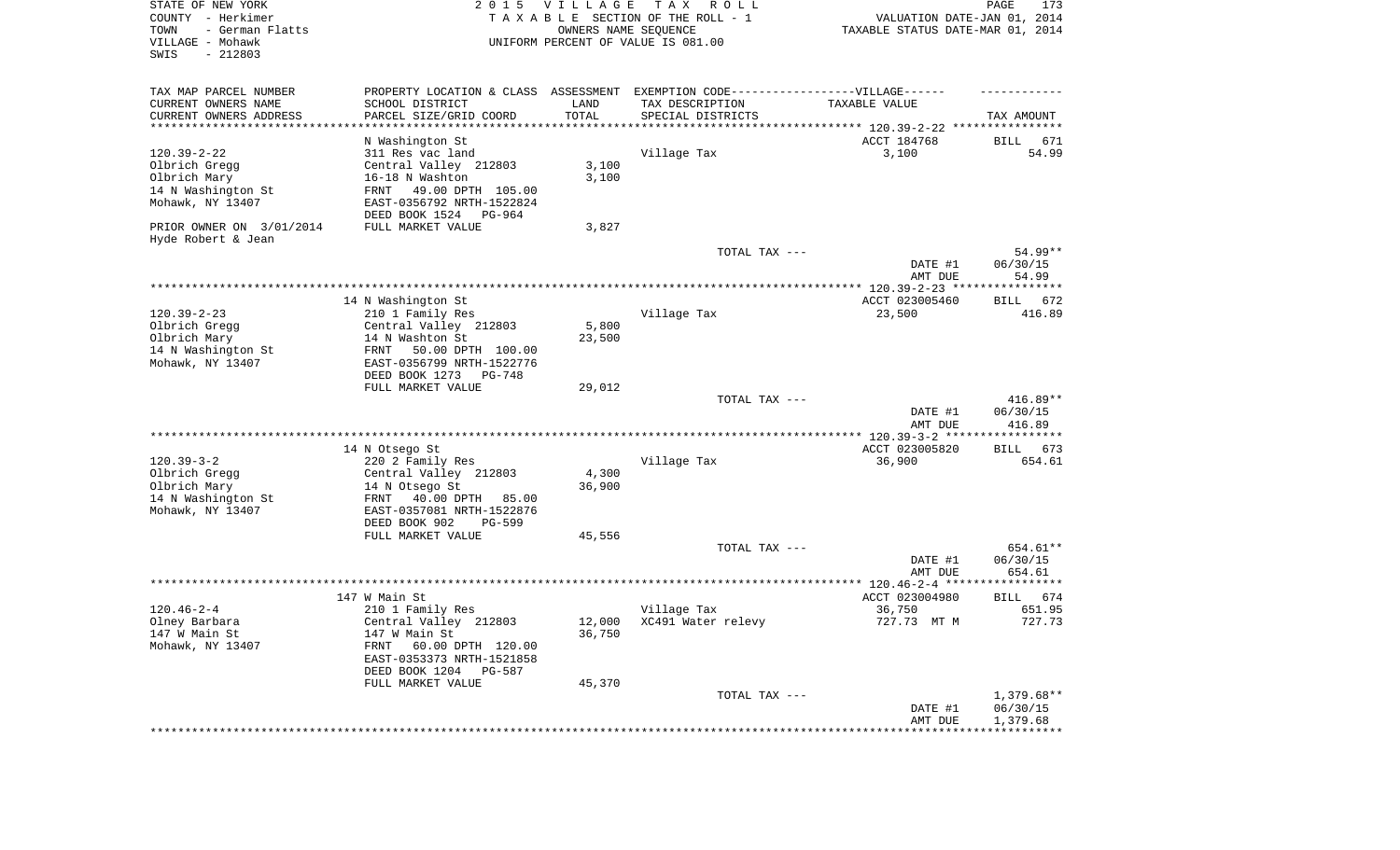| STATE OF NEW YORK<br>COUNTY - Herkimer<br>TOWN<br>- German Flatts<br>VILLAGE - Mohawk<br>SWIS<br>$-212803$ |                                                                                   | 2015 VILLAGE<br>TAXABLE SECTION OF THE ROLL - 1<br>UNIFORM PERCENT OF VALUE IS 081.00 | T A X<br>OWNERS NAME SEQUENCE        | R O L L       | VALUATION DATE-JAN 01, 2014<br>TAXABLE STATUS DATE-MAR 01, 2014 | PAGE<br>174          |
|------------------------------------------------------------------------------------------------------------|-----------------------------------------------------------------------------------|---------------------------------------------------------------------------------------|--------------------------------------|---------------|-----------------------------------------------------------------|----------------------|
| TAX MAP PARCEL NUMBER                                                                                      | PROPERTY LOCATION & CLASS ASSESSMENT EXEMPTION CODE-----------------VILLAGE------ |                                                                                       |                                      |               | TAXABLE VALUE                                                   |                      |
| CURRENT OWNERS NAME<br>CURRENT OWNERS ADDRESS                                                              | SCHOOL DISTRICT<br>PARCEL SIZE/GRID COORD                                         | LAND<br>TOTAL                                                                         | TAX DESCRIPTION<br>SPECIAL DISTRICTS |               |                                                                 | TAX AMOUNT           |
| *********************                                                                                      | *********************                                                             |                                                                                       |                                      |               |                                                                 |                      |
|                                                                                                            | 105 Columbia St                                                                   |                                                                                       |                                      |               | ACCT 023021060                                                  | BILL<br>675          |
| $120.55 - 3 - 27$                                                                                          | 220 2 Family Res                                                                  |                                                                                       | VET COM V 41137                      |               | 11,925                                                          |                      |
| Orr Russell Elizabeth                                                                                      | Central Valley 212803                                                             |                                                                                       | 17,700 Village Tax                   |               | 48,075                                                          | 852.85               |
| % Theodore & Jean Russell                                                                                  | 105 Columbia St                                                                   | 60,000                                                                                |                                      |               |                                                                 |                      |
| 105 Columbia St<br>Mohawk, NY 13407                                                                        | E R2 2G<br>L Use T & J Russell                                                    |                                                                                       |                                      |               |                                                                 |                      |
|                                                                                                            | FRNT 110.22 DPTH 395.70                                                           |                                                                                       |                                      |               |                                                                 |                      |
|                                                                                                            | EAST-0356690 NRTH-1519659                                                         |                                                                                       |                                      |               |                                                                 |                      |
|                                                                                                            | DEED BOOK 1257 PG-490                                                             |                                                                                       |                                      |               |                                                                 |                      |
|                                                                                                            | FULL MARKET VALUE                                                                 | 74,074                                                                                |                                      |               |                                                                 |                      |
|                                                                                                            |                                                                                   |                                                                                       |                                      | TOTAL TAX --- |                                                                 | 852.85**             |
|                                                                                                            |                                                                                   |                                                                                       |                                      |               | DATE #1<br>AMT DUE                                              | 06/30/15<br>852.85   |
|                                                                                                            |                                                                                   |                                                                                       |                                      |               |                                                                 |                      |
|                                                                                                            | 39 Marshall Ave                                                                   |                                                                                       |                                      |               | ACCT 188203                                                     | 676<br>BILL          |
| $120.40 - 2 - 21$                                                                                          | 210 1 Family Res                                                                  |                                                                                       | Village Tax                          |               | 48,200                                                          | 855.07               |
| Ostrander John                                                                                             | Central Valley 212803                                                             | 8,200                                                                                 |                                      |               |                                                                 |                      |
| Renee Ostrander<br>39 Marshall Ave                                                                         | 39 Marshall Ave<br>FRNT 42.00 DPTH 162.50                                         | 48,200                                                                                |                                      |               |                                                                 |                      |
| Mohawk, NY 13407                                                                                           | EAST-0358887 NRTH-1522767                                                         |                                                                                       |                                      |               |                                                                 |                      |
|                                                                                                            | DEED BOOK 1545 PG-264                                                             |                                                                                       |                                      |               |                                                                 |                      |
| PRIOR OWNER ON 3/01/2014                                                                                   | FULL MARKET VALUE                                                                 | 59,506                                                                                |                                      |               |                                                                 |                      |
| Krowinski Adeline                                                                                          |                                                                                   |                                                                                       |                                      |               |                                                                 | 855.07**             |
|                                                                                                            |                                                                                   |                                                                                       |                                      | TOTAL TAX --- | DATE #1                                                         | 06/30/15             |
|                                                                                                            |                                                                                   |                                                                                       |                                      |               | AMT DUE                                                         | 855.07               |
|                                                                                                            |                                                                                   |                                                                                       |                                      |               |                                                                 |                      |
|                                                                                                            | 78 W Main St                                                                      |                                                                                       |                                      |               | ACCT 023002490                                                  | 677<br>BILL          |
| $120.47 - 2 - 10$                                                                                          | 210 1 Family Res                                                                  |                                                                                       | Village Tax                          |               | 39,500                                                          | 700.73               |
| Owens Davida<br>78 W Main St                                                                               | Central Valley 212803<br>78 W Main St                                             | 11,800<br>39,500                                                                      |                                      |               |                                                                 |                      |
| Mohawk, NY 13407                                                                                           | FRNT<br>54.70 DPTH 121.80                                                         |                                                                                       |                                      |               |                                                                 |                      |
|                                                                                                            | EAST-0355686 NRTH-1522278                                                         |                                                                                       |                                      |               |                                                                 |                      |
|                                                                                                            | DEED BOOK 937<br>PG-406                                                           |                                                                                       |                                      |               |                                                                 |                      |
|                                                                                                            | FULL MARKET VALUE                                                                 | 48,765                                                                                |                                      |               |                                                                 |                      |
|                                                                                                            |                                                                                   |                                                                                       |                                      | TOTAL TAX --- |                                                                 | 700.73**<br>06/30/15 |
|                                                                                                            |                                                                                   |                                                                                       |                                      |               | DATE #1<br>AMT DUE                                              | 700.73               |
|                                                                                                            |                                                                                   |                                                                                       |                                      |               |                                                                 |                      |
|                                                                                                            | 19 Walnut St                                                                      |                                                                                       |                                      |               | ACCT 023016290                                                  | BILL 678             |
| $120.47 - 8 - 9$                                                                                           | 210 1 Family Res                                                                  |                                                                                       | Village Tax                          |               | 59,350                                                          | 1,052.87             |
| Palmer Kenneth                                                                                             | Central Valley 212803                                                             | 10,900                                                                                |                                      |               |                                                                 |                      |
| Palmer Sharon<br>19 Walnut St                                                                              | 19 Walnut St E<br>R1 D Brn                                                        | 59,350                                                                                |                                      |               |                                                                 |                      |
| Mohawk, NY 13407                                                                                           | 60.00 DPTH 175.00<br>FRNT                                                         |                                                                                       |                                      |               |                                                                 |                      |
|                                                                                                            | EAST-0357544 NRTH-1521771                                                         |                                                                                       |                                      |               |                                                                 |                      |
|                                                                                                            | DEED BOOK 00456 PG-00639                                                          |                                                                                       |                                      |               |                                                                 |                      |
|                                                                                                            | FULL MARKET VALUE                                                                 | 73,272                                                                                |                                      |               |                                                                 |                      |
|                                                                                                            |                                                                                   |                                                                                       |                                      | TOTAL TAX --- |                                                                 | $1,052.87**$         |
|                                                                                                            |                                                                                   |                                                                                       |                                      |               | DATE #1<br>AMT DUE                                              | 06/30/15<br>1,052.87 |
|                                                                                                            |                                                                                   |                                                                                       |                                      |               |                                                                 | *******              |
|                                                                                                            |                                                                                   |                                                                                       |                                      |               |                                                                 |                      |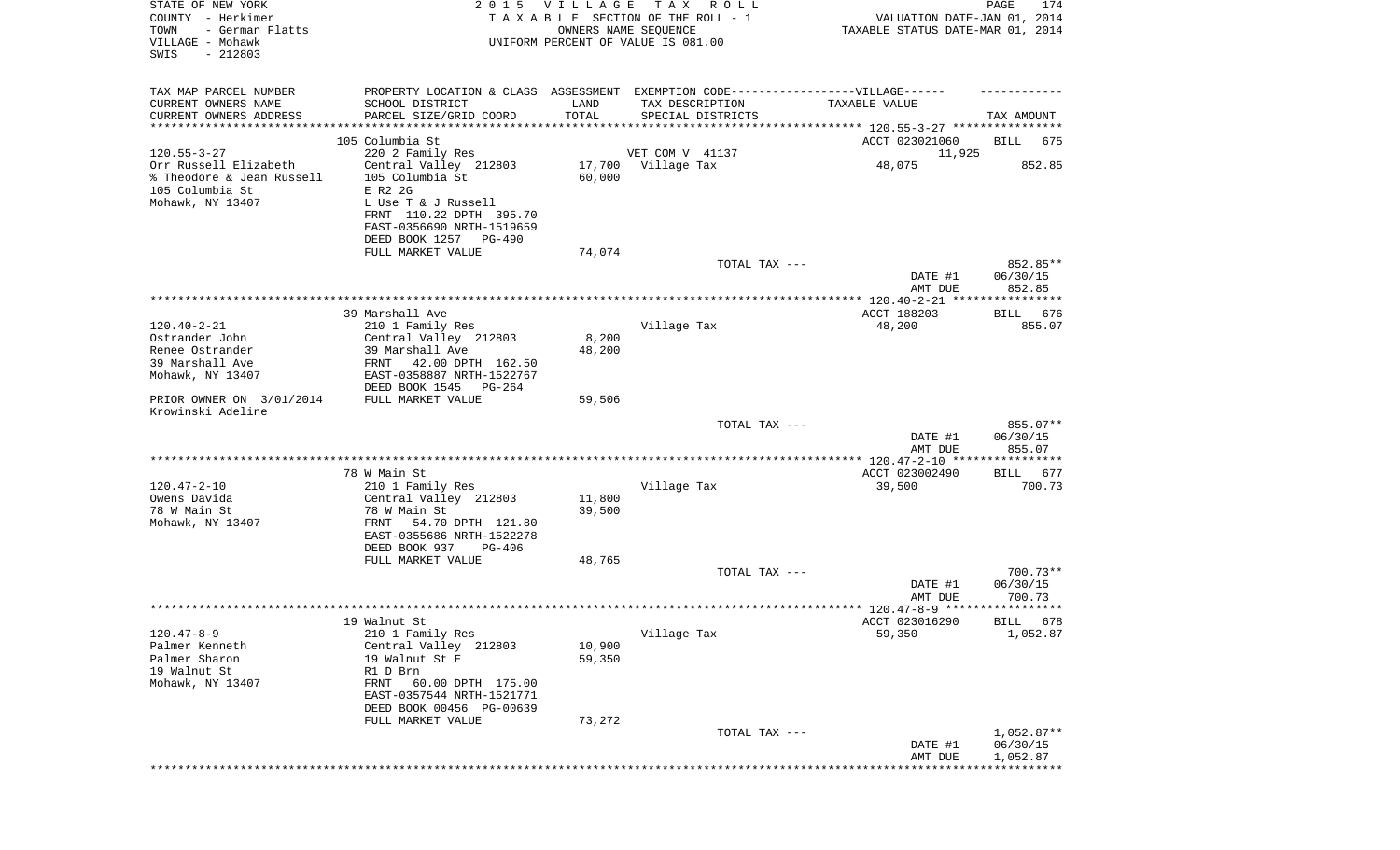| STATE OF NEW YORK<br>COUNTY - Herkimer<br>TOWN<br>- German Flatts<br>VILLAGE - Mohawk<br>SWIS<br>$-212803$ | 2 0 1 5                                                                                             | VILLAGE | T A X<br>TAXABLE SECTION OF THE ROLL - 1<br>OWNERS NAME SEQUENCE<br>UNIFORM PERCENT OF VALUE IS 081.00 | ROLL ROLL     | VALUATION DATE-JAN 01, 2014<br>TAXABLE STATUS DATE-MAR 01, 2014 | PAGE<br>175                    |
|------------------------------------------------------------------------------------------------------------|-----------------------------------------------------------------------------------------------------|---------|--------------------------------------------------------------------------------------------------------|---------------|-----------------------------------------------------------------|--------------------------------|
| TAX MAP PARCEL NUMBER<br>CURRENT OWNERS NAME                                                               | PROPERTY LOCATION & CLASS ASSESSMENT EXEMPTION CODE----------------VILLAGE------<br>SCHOOL DISTRICT | LAND    | TAX DESCRIPTION                                                                                        |               | TAXABLE VALUE                                                   |                                |
| CURRENT OWNERS ADDRESS                                                                                     | PARCEL SIZE/GRID COORD                                                                              | TOTAL   | SPECIAL DISTRICTS                                                                                      |               |                                                                 | TAX AMOUNT                     |
| *********************                                                                                      | * * * * * * * * * * * * * * * * * * *                                                               |         |                                                                                                        |               |                                                                 |                                |
| $120.40 - 2 - 33$                                                                                          | 8 Fulton St<br>210 1 Family Res                                                                     |         | VET WAR V 41127                                                                                        |               | ACCT 023010380<br>6,465                                         | BILL<br>679                    |
| Palmer Robert                                                                                              | Central Valley 212803                                                                               | 8,500   | Village Tax                                                                                            |               | 36,635                                                          | 649.90                         |
| Palmer Gloria                                                                                              | 8 Fulton St                                                                                         | 43,100  |                                                                                                        |               |                                                                 |                                |
| 8 Fulton St                                                                                                | FRNT<br>60.00 DPTH 100.00                                                                           |         |                                                                                                        |               |                                                                 |                                |
| Mohawk, NY 13407                                                                                           | EAST-0358337 NRTH-1522612<br>DEED BOOK 00528 PG-00119                                               |         |                                                                                                        |               |                                                                 |                                |
|                                                                                                            | FULL MARKET VALUE                                                                                   | 53,210  |                                                                                                        |               |                                                                 |                                |
|                                                                                                            |                                                                                                     |         |                                                                                                        | TOTAL TAX --- |                                                                 | 649.90**                       |
|                                                                                                            |                                                                                                     |         |                                                                                                        |               | DATE #1<br>AMT DUE                                              | 06/30/15<br>649.90             |
|                                                                                                            |                                                                                                     |         |                                                                                                        |               |                                                                 |                                |
|                                                                                                            | 32 Green St                                                                                         |         |                                                                                                        |               | ACCT 187585                                                     | 680<br>BILL                    |
| $120.47 - 9 - 49$<br>Palmer Scott                                                                          | 210 1 Family Res<br>Central Valley 212803                                                           | 8,900   | Village Tax                                                                                            |               | 34,200                                                          | 606.71                         |
| Beekman Susan                                                                                              | 32 Green St                                                                                         | 34,200  |                                                                                                        |               |                                                                 |                                |
| 32 Green St                                                                                                | W R1                                                                                                |         |                                                                                                        |               |                                                                 |                                |
| Mohawk, NY 13407                                                                                           | D S                                                                                                 |         |                                                                                                        |               |                                                                 |                                |
| PRIOR OWNER ON 3/01/2014                                                                                   | FRNT<br>55.00 DPTH 120.00<br>EAST-0357917 NRTH-1521342                                              |         |                                                                                                        |               |                                                                 |                                |
| Phillips Nicole                                                                                            | DEED BOOK 1541<br>PG-427                                                                            |         |                                                                                                        |               |                                                                 |                                |
|                                                                                                            | FULL MARKET VALUE                                                                                   | 42,222  |                                                                                                        |               |                                                                 |                                |
|                                                                                                            |                                                                                                     |         |                                                                                                        | TOTAL TAX --- | DATE #1                                                         | 606.71**<br>06/30/15<br>606.71 |
|                                                                                                            |                                                                                                     |         |                                                                                                        |               | AMT DUE                                                         |                                |
|                                                                                                            | 13 Church St                                                                                        |         |                                                                                                        |               | ACCT 023014550                                                  | 681<br>BILL                    |
| $120.47 - 9 - 8$                                                                                           | 210 1 Family Res                                                                                    |         | Village Tax                                                                                            |               | 42,400                                                          | 752.18                         |
| Palmieri William<br>Palmieri Diane                                                                         | Central Valley 212803                                                                               | 9,700   |                                                                                                        |               |                                                                 |                                |
| 13 Church St                                                                                               | 13 Church St<br>E R1 1G                                                                             | 42,400  |                                                                                                        |               |                                                                 |                                |
| Mohawk, NY 13407                                                                                           | 65.00 DPTH 120.00<br>FRNT                                                                           |         |                                                                                                        |               |                                                                 |                                |
|                                                                                                            | EAST-0357909 NRTH-1521756                                                                           |         |                                                                                                        |               |                                                                 |                                |
|                                                                                                            | DEED BOOK 708<br>PG-681                                                                             | 52,346  |                                                                                                        |               |                                                                 |                                |
|                                                                                                            | FULL MARKET VALUE                                                                                   |         |                                                                                                        | TOTAL TAX --- |                                                                 | 752.18**                       |
|                                                                                                            |                                                                                                     |         |                                                                                                        |               | DATE #1                                                         | 06/30/15                       |
|                                                                                                            |                                                                                                     |         |                                                                                                        |               | AMT DUE                                                         | 752.18                         |
|                                                                                                            | 45 Columbia St                                                                                      |         |                                                                                                        |               | ACCT 178222                                                     | BILL 682                       |
| $120.47 - 7 - 20$                                                                                          | 210 1 Family Res                                                                                    |         | Village Tax                                                                                            |               | 90,150                                                          | 1,599.26                       |
| Palumbo Richard                                                                                            | Central Valley 212803                                                                               | 9,300   |                                                                                                        |               |                                                                 |                                |
| 45 Columbia St                                                                                             | 45 Columbia St                                                                                      | 90,150  |                                                                                                        |               |                                                                 |                                |
| Mohawk, NY 13407                                                                                           | R1 2G Sp<br>FRNT<br>60.00 DPTH 150.00                                                               |         |                                                                                                        |               |                                                                 |                                |
|                                                                                                            | EAST-0356978 NRTH-1521105                                                                           |         |                                                                                                        |               |                                                                 |                                |
|                                                                                                            | DEED BOOK 1483<br>PG-880                                                                            |         |                                                                                                        |               |                                                                 |                                |
|                                                                                                            | FULL MARKET VALUE                                                                                   | 111,296 |                                                                                                        |               |                                                                 |                                |
|                                                                                                            |                                                                                                     |         |                                                                                                        | TOTAL TAX --- | DATE #1                                                         | $1,599.26**$<br>06/30/15       |
|                                                                                                            |                                                                                                     |         |                                                                                                        |               | AMT DUE                                                         | 1,599.26                       |
|                                                                                                            |                                                                                                     |         |                                                                                                        |               |                                                                 | ***********                    |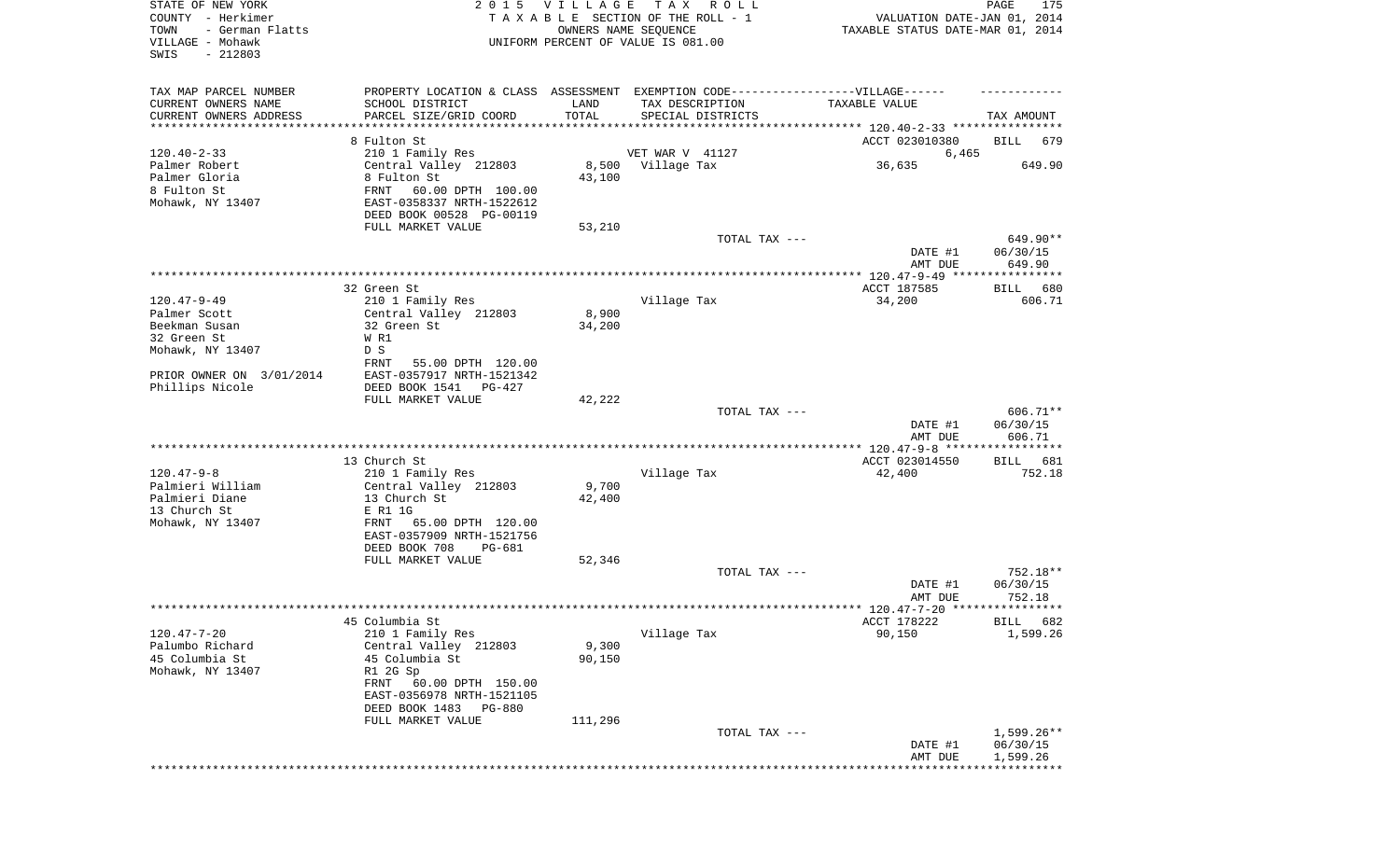| STATE OF NEW YORK<br>COUNTY - Herkimer<br>- German Flatts<br>TOWN<br>VILLAGE - Mohawk<br>$-212803$<br>SWIS | 2015 VILLAGE<br>TAXABLE SECTION OF THE ROLL - 1<br>UNIFORM PERCENT OF VALUE IS 081.00 | VALUATION DATE-JAN 01, 2014<br>TAXABLE STATUS DATE-MAR 01, 2014 | PAGE<br>176                                                                                         |                            |                      |
|------------------------------------------------------------------------------------------------------------|---------------------------------------------------------------------------------------|-----------------------------------------------------------------|-----------------------------------------------------------------------------------------------------|----------------------------|----------------------|
| TAX MAP PARCEL NUMBER<br>CURRENT OWNERS NAME                                                               | SCHOOL DISTRICT                                                                       | LAND                                                            | PROPERTY LOCATION & CLASS ASSESSMENT EXEMPTION CODE----------------VILLAGE------<br>TAX DESCRIPTION | TAXABLE VALUE              |                      |
| CURRENT OWNERS ADDRESS<br>*********************                                                            | PARCEL SIZE/GRID COORD                                                                | TOTAL<br>***********                                            | SPECIAL DISTRICTS                                                                                   |                            | TAX AMOUNT           |
|                                                                                                            | 26 W Main St                                                                          |                                                                 |                                                                                                     | ACCT 023001860             | 683<br>BILL          |
| $120.39 - 2 - 33$                                                                                          | 481 Att row bldg                                                                      |                                                                 | Village Tax                                                                                         | 121,800                    | 2,160.73             |
| Panko Charles                                                                                              | Central Valley 212803                                                                 | 4,500                                                           |                                                                                                     |                            |                      |
| Panko Maria                                                                                                | 26 W Main St                                                                          | 121,800                                                         |                                                                                                     |                            |                      |
| 584 Brown Rd                                                                                               | FRNT<br>25.00 DPTH<br>75.00                                                           |                                                                 |                                                                                                     |                            |                      |
| Frankfort, NY 13340                                                                                        | EAST-0356928 NRTH-1522501<br>DEED BOOK 838<br>PG-558                                  |                                                                 |                                                                                                     |                            |                      |
|                                                                                                            | FULL MARKET VALUE                                                                     | 150,370                                                         |                                                                                                     |                            |                      |
|                                                                                                            |                                                                                       |                                                                 | TOTAL TAX ---                                                                                       |                            | $2,160.73**$         |
|                                                                                                            |                                                                                       |                                                                 |                                                                                                     | DATE #1<br>AMT DUE         | 06/30/15<br>2,160.73 |
|                                                                                                            |                                                                                       |                                                                 |                                                                                                     |                            |                      |
|                                                                                                            | 20 Henry St                                                                           |                                                                 |                                                                                                     | ACCT 023018930             | BILL<br>684          |
| $120.55 - 2 - 7$                                                                                           | 210 1 Family Res                                                                      |                                                                 | Village Tax                                                                                         | 69,700                     | 1,236.48             |
| Parkhurst James                                                                                            | Central Valley 212803                                                                 | 11,500                                                          |                                                                                                     |                            |                      |
| 20 Henry St<br>Mohawk, NY 13407                                                                            | 20 Henry St<br>S R1 1G                                                                | 69,700                                                          |                                                                                                     |                            |                      |
|                                                                                                            | 53x120 L-7                                                                            |                                                                 |                                                                                                     |                            |                      |
|                                                                                                            | 50.00 DPTH 120.00<br>FRNT                                                             |                                                                 |                                                                                                     |                            |                      |
|                                                                                                            | EAST-0357268 NRTH-1520296                                                             |                                                                 |                                                                                                     |                            |                      |
|                                                                                                            | DEED BOOK 931<br><b>PG-507</b>                                                        |                                                                 |                                                                                                     |                            |                      |
|                                                                                                            | FULL MARKET VALUE                                                                     | 86,049                                                          |                                                                                                     |                            |                      |
|                                                                                                            |                                                                                       |                                                                 | TOTAL TAX ---                                                                                       |                            | $1,236.48**$         |
|                                                                                                            |                                                                                       |                                                                 |                                                                                                     | DATE #1<br>AMT DUE         | 06/30/15<br>1,236.48 |
|                                                                                                            |                                                                                       |                                                                 |                                                                                                     |                            |                      |
|                                                                                                            | 9 N Washington St                                                                     |                                                                 |                                                                                                     | ACCT 023005220             | BILL<br>685          |
| $120.39 - 2 - 16$<br>Parkhurst Kenneth                                                                     | 210 1 Family Res<br>Central Valley 212803                                             | 6,600                                                           | VET WAR V 41127<br>Village Tax                                                                      | 6,840<br>38,760            | 687.60               |
| Parkhurst Jean                                                                                             | 9 N Wshngtn St                                                                        | 45,600                                                          |                                                                                                     |                            |                      |
| 9 N Washington St                                                                                          | FRNT<br>61.50 DPTH 100.00                                                             |                                                                 |                                                                                                     |                            |                      |
| Mohawk, NY 13407                                                                                           | EAST-0356656 NRTH-1522776                                                             |                                                                 |                                                                                                     |                            |                      |
|                                                                                                            | DEED BOOK 00656 PG-00923                                                              |                                                                 |                                                                                                     |                            |                      |
|                                                                                                            | FULL MARKET VALUE                                                                     | 56,296                                                          |                                                                                                     |                            |                      |
|                                                                                                            |                                                                                       |                                                                 | TOTAL TAX ---                                                                                       |                            | 687.60**             |
|                                                                                                            |                                                                                       |                                                                 |                                                                                                     | DATE #1                    | 06/30/15             |
|                                                                                                            |                                                                                       |                                                                 |                                                                                                     | AMT DUE                    | 687.60<br>******     |
|                                                                                                            | 33 W Center St                                                                        |                                                                 |                                                                                                     | ACCT 023025590             | 686<br>BILL          |
| $120.47 - 3 - 41$                                                                                          | 210 1 Family Res                                                                      |                                                                 | Village Tax                                                                                         | 56,100                     | 995.21               |
| Parslow William                                                                                            | Central Valley 212803                                                                 | 11,600                                                          |                                                                                                     |                            |                      |
| Parslow Eleanor B                                                                                          | 33 W Center St                                                                        | 56,100                                                          |                                                                                                     |                            |                      |
| 33 W Center St                                                                                             | 56.00 DPTH 116.00<br>FRNT                                                             |                                                                 |                                                                                                     |                            |                      |
| Mohawk, NY 13407                                                                                           | EAST-0355767 NRTH-1521133                                                             |                                                                 |                                                                                                     |                            |                      |
|                                                                                                            | DEED BOOK 00587 PG-00137                                                              |                                                                 |                                                                                                     |                            |                      |
|                                                                                                            | FULL MARKET VALUE                                                                     | 69,259                                                          |                                                                                                     |                            |                      |
|                                                                                                            |                                                                                       |                                                                 | TOTAL TAX ---                                                                                       |                            | 995.21**             |
|                                                                                                            |                                                                                       |                                                                 |                                                                                                     | DATE #1<br>AMT DUE         | 06/30/15<br>995.21   |
|                                                                                                            |                                                                                       |                                                                 |                                                                                                     | ************************** |                      |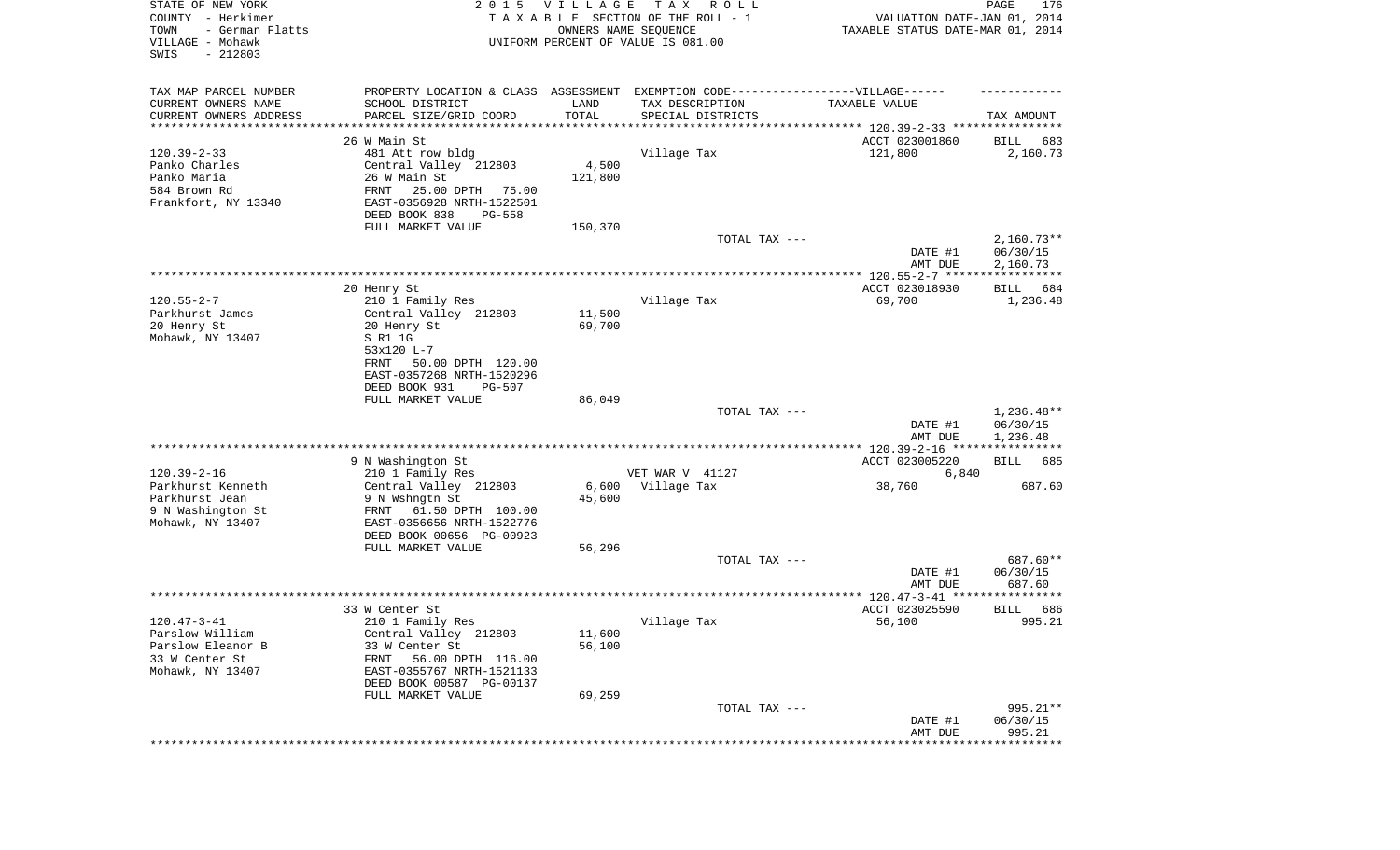| STATE OF NEW YORK<br>COUNTY - Herkimer<br>TOWN<br>- German Flatts<br>VILLAGE - Mohawk<br>SWIS<br>$-212803$                             |                                                                                                                                                                                              | 2015 VILLAGE<br>OWNERS NAME SEQUENCE | T A X<br>R O L L<br>TAXABLE SECTION OF THE ROLL - 1<br>UNIFORM PERCENT OF VALUE IS 081.00                                 | VALUATION DATE-JAN 01, 2014<br>TAXABLE STATUS DATE-MAR 01, 2014 | PAGE<br>177                          |
|----------------------------------------------------------------------------------------------------------------------------------------|----------------------------------------------------------------------------------------------------------------------------------------------------------------------------------------------|--------------------------------------|---------------------------------------------------------------------------------------------------------------------------|-----------------------------------------------------------------|--------------------------------------|
| TAX MAP PARCEL NUMBER<br>CURRENT OWNERS NAME<br>CURRENT OWNERS ADDRESS<br>***********************                                      | SCHOOL DISTRICT<br>PARCEL SIZE/GRID COORD                                                                                                                                                    | LAND<br>TOTAL                        | PROPERTY LOCATION & CLASS ASSESSMENT EXEMPTION CODE-----------------VILLAGE------<br>TAX DESCRIPTION<br>SPECIAL DISTRICTS | TAXABLE VALUE                                                   | TAX AMOUNT                           |
| $120.39 - 1 - 7$<br>Patterson Albert<br>Patterson Sandra<br>123 Sherwood Acres Dr Apt J-37 FRNT 100.00 DPTH 243.00<br>Herkimer, NY 133 | 16 Towpath Ln<br>210 1 Family Res<br>Central Valley 212803<br>Casey Flatts<br>EAST-0356694 NRTH-1523199<br>DEED BOOK 707<br>PG-189<br>FULL MARKET VALUE                                      | 8,000<br>29,000<br>35,802            | Village Tax                                                                                                               | ACCT 023006210<br>29,000                                        | BILL<br>687<br>514.46                |
|                                                                                                                                        |                                                                                                                                                                                              |                                      | TOTAL TAX ---                                                                                                             | DATE #1<br>AMT DUE                                              | $514.46**$<br>06/30/15<br>514.46     |
| $120.39 - 2 - 9$<br>Paul David<br>40 W Main St<br>Mohawk, NY 13407                                                                     | 40 W Main St<br>210 1 Family Res<br>Central Valley 212803<br>40 W Main St<br>FRNT<br>35.00 DPTH 100.00<br>EAST-0356640 NRTH-1522457<br>DEED BOOK 894<br>$PG-421$                             | 7,300<br>56,800                      | Village Tax<br>XC491 Water relevy                                                                                         | ACCT 023002040<br>56,800<br>427.38 MT M                         | 688<br>BILL<br>1,007.63<br>427.38    |
|                                                                                                                                        | FULL MARKET VALUE                                                                                                                                                                            | 70,123                               | TOTAL TAX ---                                                                                                             | DATE #1<br>AMT DUE                                              | $1,435.01**$<br>06/30/15<br>1,435.01 |
| $120.47 - 7 - 22$<br>Paul Patricia<br>40 W Main St<br>Mohawk, NY 13407                                                                 | 51 Columbia St<br>449 Other Storag<br>Central Valley 212803<br>51 Columbia St<br>E Com<br>60x149<br><b>FRNT</b><br>60.00 DPTH 150.00<br>EAST-0356943 NRTH-1520990<br>DEED BOOK 1308 PG-843   | 10,300<br>30,000                     | Village Tax                                                                                                               | ACCT 023020340<br>30,000                                        | BILL<br>689<br>532.20                |
|                                                                                                                                        | FULL MARKET VALUE                                                                                                                                                                            | 37,037                               | TOTAL TAX ---                                                                                                             | DATE #1<br>AMT DUE                                              | 532.20**<br>06/30/15<br>532.20       |
|                                                                                                                                        |                                                                                                                                                                                              |                                      |                                                                                                                           |                                                                 |                                      |
| $120.47 - 8 - 14$<br>Pauline Laurel<br>29 Walnut St<br>Mohawk, NY 13407                                                                | 29 Walnut St<br>210 1 Family Res<br>Central Valley 212803<br>29 Walnut St<br>E R1 1G<br>34.00 DPTH 150.00<br>FRNT<br>EAST-0357449 NRTH-1521480<br>DEED BOOK 1326 PG-893<br>FULL MARKET VALUE | 6,400<br>49,200<br>60,741            | Village Tax                                                                                                               | ACCT 023016440<br>49,200                                        | 690<br>BILL<br>872.81                |
|                                                                                                                                        |                                                                                                                                                                                              |                                      | TOTAL TAX ---                                                                                                             | DATE #1<br>AMT DUE                                              | 872.81**<br>06/30/15<br>872.81       |
|                                                                                                                                        |                                                                                                                                                                                              |                                      |                                                                                                                           |                                                                 |                                      |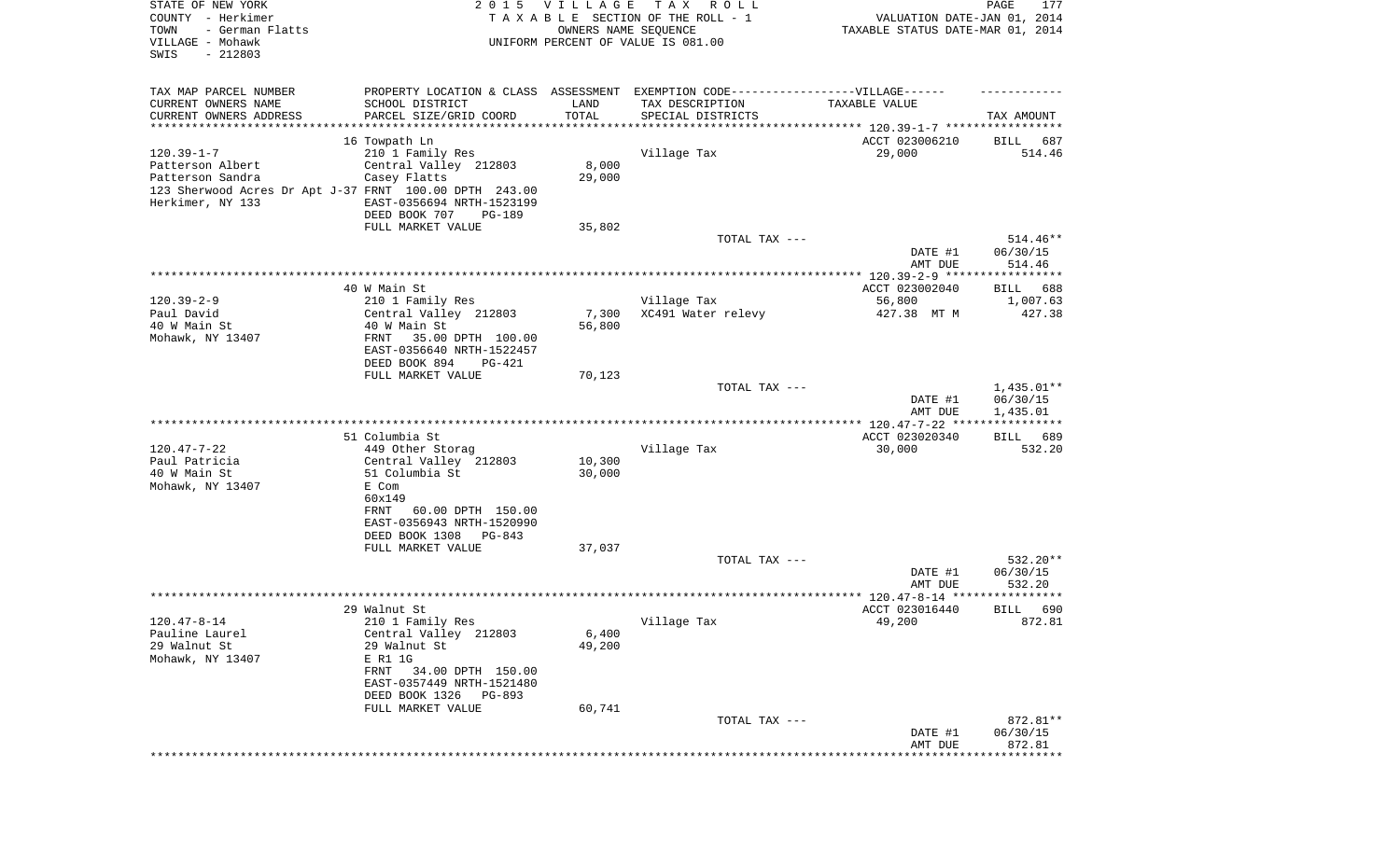| STATE OF NEW YORK<br>COUNTY - Herkimer<br>- German Flatts<br>TOWN<br>VILLAGE - Mohawk<br>SWIS<br>$-212803$ | 2 0 1 5                                                                                             | <b>VILLAGE</b><br>OWNERS NAME SEQUENCE | T A X<br>R O L L<br>TAXABLE SECTION OF THE ROLL - 1<br>UNIFORM PERCENT OF VALUE IS 081.00 | VALUATION DATE-JAN 01, 2014<br>TAXABLE STATUS DATE-MAR 01, 2014 | PAGE<br>178           |
|------------------------------------------------------------------------------------------------------------|-----------------------------------------------------------------------------------------------------|----------------------------------------|-------------------------------------------------------------------------------------------|-----------------------------------------------------------------|-----------------------|
| TAX MAP PARCEL NUMBER<br>CURRENT OWNERS NAME                                                               | PROPERTY LOCATION & CLASS ASSESSMENT EXEMPTION CODE----------------VILLAGE------<br>SCHOOL DISTRICT | LAND                                   | TAX DESCRIPTION                                                                           | TAXABLE VALUE                                                   |                       |
| CURRENT OWNERS ADDRESS<br>*********************                                                            | PARCEL SIZE/GRID COORD                                                                              | TOTAL<br>**********                    | SPECIAL DISTRICTS                                                                         |                                                                 | TAX AMOUNT            |
|                                                                                                            | 3 Marmet St                                                                                         |                                        |                                                                                           | ACCT 023023520                                                  | 691<br>BILL           |
| $120.55 - 1 - 8$                                                                                           | 210 1 Family Res                                                                                    |                                        | Village Tax                                                                               | 49,500                                                          | 878.13                |
| Paulson Esther                                                                                             | Central Valley 212803                                                                               | 12,600                                 |                                                                                           |                                                                 |                       |
| 3 Marmet St<br>Mohawk, NY 13407                                                                            | 3 Marmet St<br>S R1 1G                                                                              | 49,500                                 |                                                                                           |                                                                 |                       |
|                                                                                                            | FRNT 100.00 DPTH 105.00                                                                             |                                        |                                                                                           |                                                                 |                       |
|                                                                                                            | EAST-0356392 NRTH-1520151                                                                           |                                        |                                                                                           |                                                                 |                       |
|                                                                                                            | DEED BOOK 904<br>PG-462                                                                             |                                        |                                                                                           |                                                                 |                       |
|                                                                                                            | FULL MARKET VALUE                                                                                   | 61,111                                 |                                                                                           |                                                                 |                       |
|                                                                                                            |                                                                                                     |                                        | TOTAL TAX ---                                                                             | DATE #1                                                         | 878.13**<br>06/30/15  |
|                                                                                                            |                                                                                                     |                                        |                                                                                           | AMT DUE                                                         | 878.13                |
|                                                                                                            |                                                                                                     |                                        |                                                                                           |                                                                 |                       |
|                                                                                                            | 10 Orchard St                                                                                       |                                        |                                                                                           | ACCT 023010020                                                  | BILL 692              |
| $120.40 - 2 - 44$<br>Pavlik Steven                                                                         | 230 3 Family Res<br>Central Valley 212803                                                           | 8,200                                  | Village Tax                                                                               | 59,500                                                          | 1,055.53              |
| Pavlik Fay                                                                                                 | 10 Orchard St                                                                                       | 59,500                                 |                                                                                           |                                                                 |                       |
| 70 South St                                                                                                | 50.55 DPTH 119.32<br>FRNT                                                                           |                                        |                                                                                           |                                                                 |                       |
| West Winfield, NY 13491                                                                                    | EAST-0358117 NRTH-1522451                                                                           |                                        |                                                                                           |                                                                 |                       |
|                                                                                                            | DEED BOOK 1331<br>PG-15<br>FULL MARKET VALUE                                                        | 73,457                                 |                                                                                           |                                                                 |                       |
|                                                                                                            |                                                                                                     |                                        | TOTAL TAX ---                                                                             |                                                                 | $1,055.53**$          |
|                                                                                                            |                                                                                                     |                                        |                                                                                           | DATE #1<br>AMT DUE                                              | 06/30/15<br>1,055.53  |
|                                                                                                            |                                                                                                     |                                        |                                                                                           | *************** 120.47-3-15 ****                                | ***********           |
| $120.47 - 3 - 15$                                                                                          | 6 Charles St<br>312 Vac w/imprv                                                                     |                                        | Village Tax                                                                               | ACCT 023028530<br>6,100                                         | 693<br>BILL<br>108.21 |
| Penree Joseph Sr et al                                                                                     | Central Valley 212803                                                                               | 3,800                                  |                                                                                           |                                                                 |                       |
| 8 Pulver Blvd                                                                                              | 6 Charles St N                                                                                      | 6,100                                  |                                                                                           |                                                                 |                       |
| Gansevoort, NY 12831                                                                                       | 40.00 DPTH<br>FRNT<br>91.00                                                                         |                                        |                                                                                           |                                                                 |                       |
|                                                                                                            | EAST-0355660 NRTH-1521866                                                                           |                                        |                                                                                           |                                                                 |                       |
|                                                                                                            | DEED BOOK 941<br>PG-46<br>FULL MARKET VALUE                                                         | 7,531                                  |                                                                                           |                                                                 |                       |
|                                                                                                            |                                                                                                     |                                        | TOTAL TAX ---                                                                             |                                                                 | $108.21**$            |
|                                                                                                            |                                                                                                     |                                        |                                                                                           | DATE #1                                                         | 06/30/15              |
|                                                                                                            |                                                                                                     |                                        |                                                                                           | AMT DUE                                                         | 108.21                |
|                                                                                                            | 5-7 Charles St                                                                                      |                                        |                                                                                           | ACCT 023028380                                                  | 694<br>BILL           |
| $120.47 - 3 - 23$                                                                                          | 220 2 Family Res                                                                                    |                                        | Village Tax                                                                               | 47,300                                                          | 839.10                |
| Penree Joseph Sr et al                                                                                     | Central Valley 212803                                                                               | 6,200                                  |                                                                                           |                                                                 |                       |
| 8 Pulver Blvd                                                                                              | 5-7 Charles St<br>40.00 DPTH 100.00                                                                 | 47,300                                 |                                                                                           |                                                                 |                       |
| Gansevoort, NY 12831                                                                                       | FRNT<br>EAST-0355646 NRTH-1521736                                                                   |                                        |                                                                                           |                                                                 |                       |
|                                                                                                            | DEED BOOK 941<br>PG-46                                                                              |                                        |                                                                                           |                                                                 |                       |
|                                                                                                            | FULL MARKET VALUE                                                                                   | 58,395                                 |                                                                                           |                                                                 |                       |
|                                                                                                            |                                                                                                     |                                        | TOTAL TAX ---                                                                             |                                                                 | 839.10**              |
|                                                                                                            |                                                                                                     |                                        |                                                                                           | DATE #1<br>AMT DUE                                              | 06/30/15<br>839.10    |
|                                                                                                            |                                                                                                     |                                        |                                                                                           |                                                                 |                       |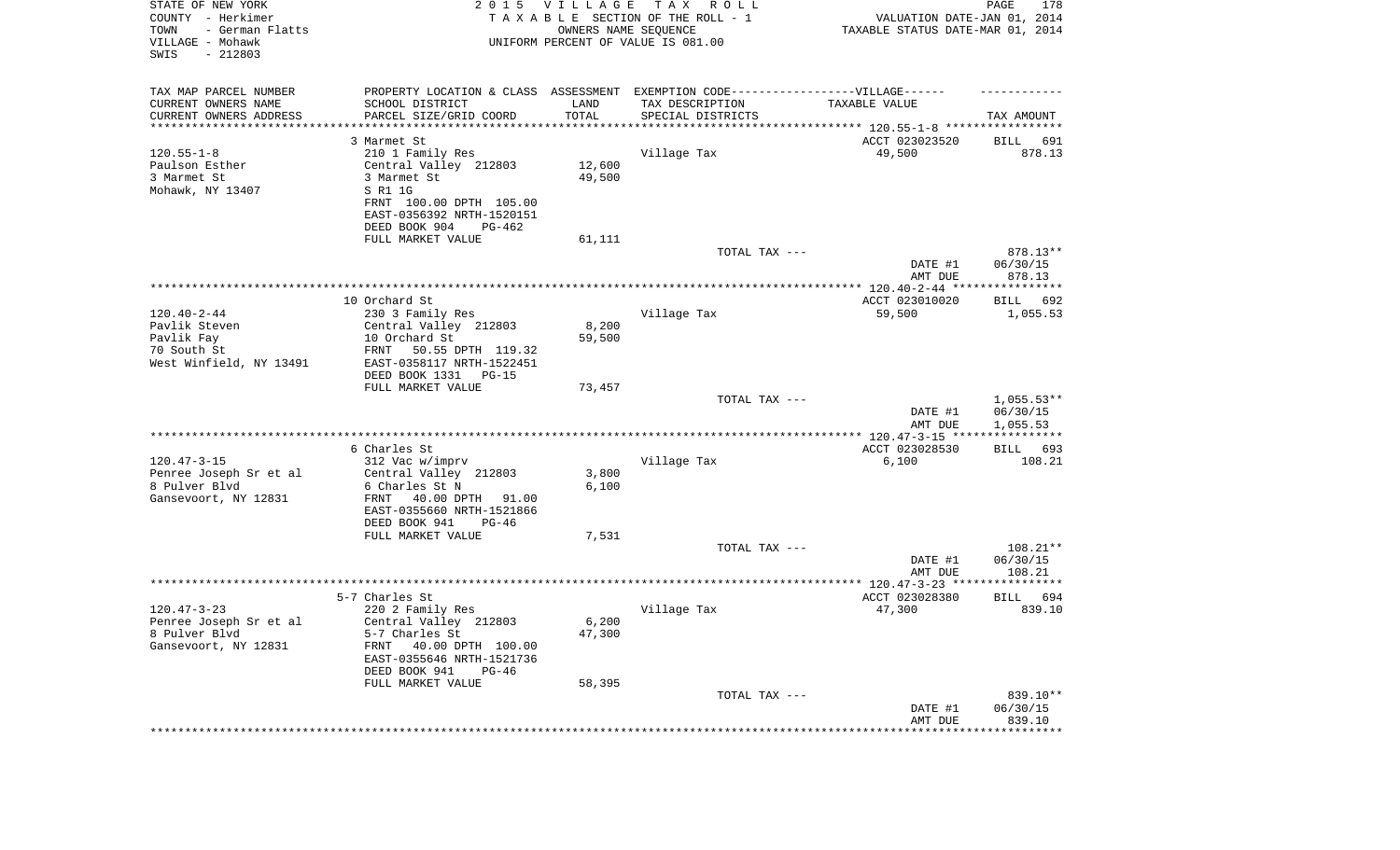| STATE OF NEW YORK<br>COUNTY - Herkimer<br>- German Flatts<br>TOWN<br>VILLAGE - Mohawk<br>SWIS<br>$-212803$ | 2 0 1 5                                                                          | <b>VILLAGE</b><br>OWNERS NAME SEQUENCE | T A X<br>R O L L<br>TAXABLE SECTION OF THE ROLL - 1<br>UNIFORM PERCENT OF VALUE IS 081.00 | VALUATION DATE-JAN 01, 2014<br>TAXABLE STATUS DATE-MAR 01, 2014 | PAGE<br>179            |
|------------------------------------------------------------------------------------------------------------|----------------------------------------------------------------------------------|----------------------------------------|-------------------------------------------------------------------------------------------|-----------------------------------------------------------------|------------------------|
| TAX MAP PARCEL NUMBER                                                                                      | PROPERTY LOCATION & CLASS ASSESSMENT EXEMPTION CODE----------------VILLAGE------ |                                        |                                                                                           |                                                                 |                        |
| CURRENT OWNERS NAME<br>CURRENT OWNERS ADDRESS                                                              | SCHOOL DISTRICT<br>PARCEL SIZE/GRID COORD                                        | LAND<br>TOTAL                          | TAX DESCRIPTION                                                                           | TAXABLE VALUE                                                   | TAX AMOUNT             |
| *********************                                                                                      |                                                                                  |                                        | SPECIAL DISTRICTS                                                                         |                                                                 |                        |
|                                                                                                            | 9 Church St                                                                      |                                        |                                                                                           | ACCT 188911                                                     | 695<br>BILL            |
| $120.47 - 9 - 6$                                                                                           | 210 1 Family Res                                                                 |                                        | Village Tax                                                                               | 50,500                                                          | 895.87                 |
| Penree Michael                                                                                             | Central Valley 212803                                                            | 9,300                                  |                                                                                           |                                                                 |                        |
| PO Box 632                                                                                                 | 9 Church St                                                                      | 50,500                                 |                                                                                           |                                                                 |                        |
| Ilion, NY 13357                                                                                            | E R1 1G                                                                          |                                        |                                                                                           |                                                                 |                        |
| PRIOR OWNER ON 3/01/2014                                                                                   | 60.00 DPTH 120.00<br>FRNT<br>EAST-0357942 NRTH-1521877                           |                                        |                                                                                           |                                                                 |                        |
| Christensen Robert                                                                                         | DEED BOOK 1546<br>PG-404                                                         |                                        |                                                                                           |                                                                 |                        |
|                                                                                                            | FULL MARKET VALUE                                                                | 62,346                                 |                                                                                           |                                                                 |                        |
|                                                                                                            |                                                                                  |                                        | TOTAL TAX ---                                                                             |                                                                 | 895.87**               |
|                                                                                                            |                                                                                  |                                        |                                                                                           | DATE #1                                                         | 06/30/15               |
|                                                                                                            |                                                                                  |                                        |                                                                                           | AMT DUE                                                         | 895.87                 |
|                                                                                                            |                                                                                  |                                        |                                                                                           |                                                                 |                        |
| $120.47 - 2 - 15$                                                                                          | 4 Erie St                                                                        |                                        | Village Tax                                                                               | ACCT 023001530                                                  | <b>BILL</b><br>696     |
| Peplinski Robert                                                                                           | 210 1 Family Res<br>Central Valley 212803                                        | 7,200                                  |                                                                                           | 47,500                                                          | 842.65                 |
| Peplinski Pamela                                                                                           | 4 Erie St                                                                        | 47,500                                 |                                                                                           |                                                                 |                        |
| 4 Erie St                                                                                                  | 62.00 DPTH 120.00<br>FRNT                                                        |                                        |                                                                                           |                                                                 |                        |
| Mohawk, NY 13407                                                                                           | EAST-0355793 NRTH-1522405                                                        |                                        |                                                                                           |                                                                 |                        |
|                                                                                                            | DEED BOOK 00660 PG-00596                                                         |                                        |                                                                                           |                                                                 |                        |
|                                                                                                            | FULL MARKET VALUE                                                                | 58,642                                 |                                                                                           |                                                                 |                        |
|                                                                                                            |                                                                                  |                                        | TOTAL TAX ---                                                                             |                                                                 | 842.65**               |
|                                                                                                            |                                                                                  |                                        |                                                                                           | DATE #1<br>AMT DUE                                              | 06/30/15<br>842.65     |
|                                                                                                            |                                                                                  |                                        |                                                                                           | ************ 120.47-4-3 ******************                      |                        |
|                                                                                                            | 53 W Main St                                                                     |                                        |                                                                                           | ACCT 023004080                                                  | <b>BILL</b><br>697     |
| $120.47 - 4 - 3$                                                                                           | 210 1 Family Res                                                                 |                                        | Village Tax                                                                               | 58,300                                                          | 1,034.24               |
| Perkett Michael                                                                                            | Central Valley 212803                                                            | 13,400                                 |                                                                                           |                                                                 |                        |
| Perkett Shannon                                                                                            | 53 W Main St                                                                     | 58,300                                 |                                                                                           |                                                                 |                        |
| 53 W Main St                                                                                               | Apts D Brn                                                                       |                                        |                                                                                           |                                                                 |                        |
| Mohawk, NY 13407                                                                                           | 76.67 DPTH 165.00<br>FRNT<br>EAST-0356030 NRTH-1522161                           |                                        |                                                                                           |                                                                 |                        |
|                                                                                                            | DEED BOOK 930<br>$PG-150$                                                        |                                        |                                                                                           |                                                                 |                        |
|                                                                                                            | FULL MARKET VALUE                                                                | 71,975                                 |                                                                                           |                                                                 |                        |
|                                                                                                            |                                                                                  |                                        | TOTAL TAX ---                                                                             |                                                                 | $1,034.24**$           |
|                                                                                                            |                                                                                  |                                        |                                                                                           | DATE #1                                                         | 06/30/15               |
|                                                                                                            |                                                                                  |                                        |                                                                                           | AMT DUE                                                         | 1,034.24               |
|                                                                                                            |                                                                                  |                                        |                                                                                           |                                                                 | *****                  |
|                                                                                                            | 6 Walnut St<br>210 1 Family Res                                                  |                                        |                                                                                           | ACCT 023017130<br>39,500                                        | 698<br>BILL<br>700.73  |
| 120.47-7-62<br>Peters Monica                                                                               | Central Valley 212803                                                            | 5,700                                  | Village Tax                                                                               |                                                                 |                        |
| 114 Zephyr Knl                                                                                             | 6 Walnut St                                                                      | 39,500                                 |                                                                                           |                                                                 |                        |
| Richfield Springs, NY 13439                                                                                | W R1 G                                                                           |                                        |                                                                                           |                                                                 |                        |
|                                                                                                            | 43.00 DPTH<br>FRNT<br>72.00                                                      |                                        |                                                                                           |                                                                 |                        |
|                                                                                                            | EAST-0357441 NRTH-1522058                                                        |                                        |                                                                                           |                                                                 |                        |
|                                                                                                            | DEED BOOK 858<br>PG-111                                                          |                                        |                                                                                           |                                                                 |                        |
|                                                                                                            | FULL MARKET VALUE                                                                | 48,765                                 |                                                                                           |                                                                 |                        |
|                                                                                                            |                                                                                  |                                        | TOTAL TAX ---                                                                             | DATE #1                                                         | $700.73**$<br>06/30/15 |
|                                                                                                            |                                                                                  |                                        |                                                                                           | AMT DUE                                                         | 700.73                 |
|                                                                                                            |                                                                                  |                                        |                                                                                           |                                                                 | *********              |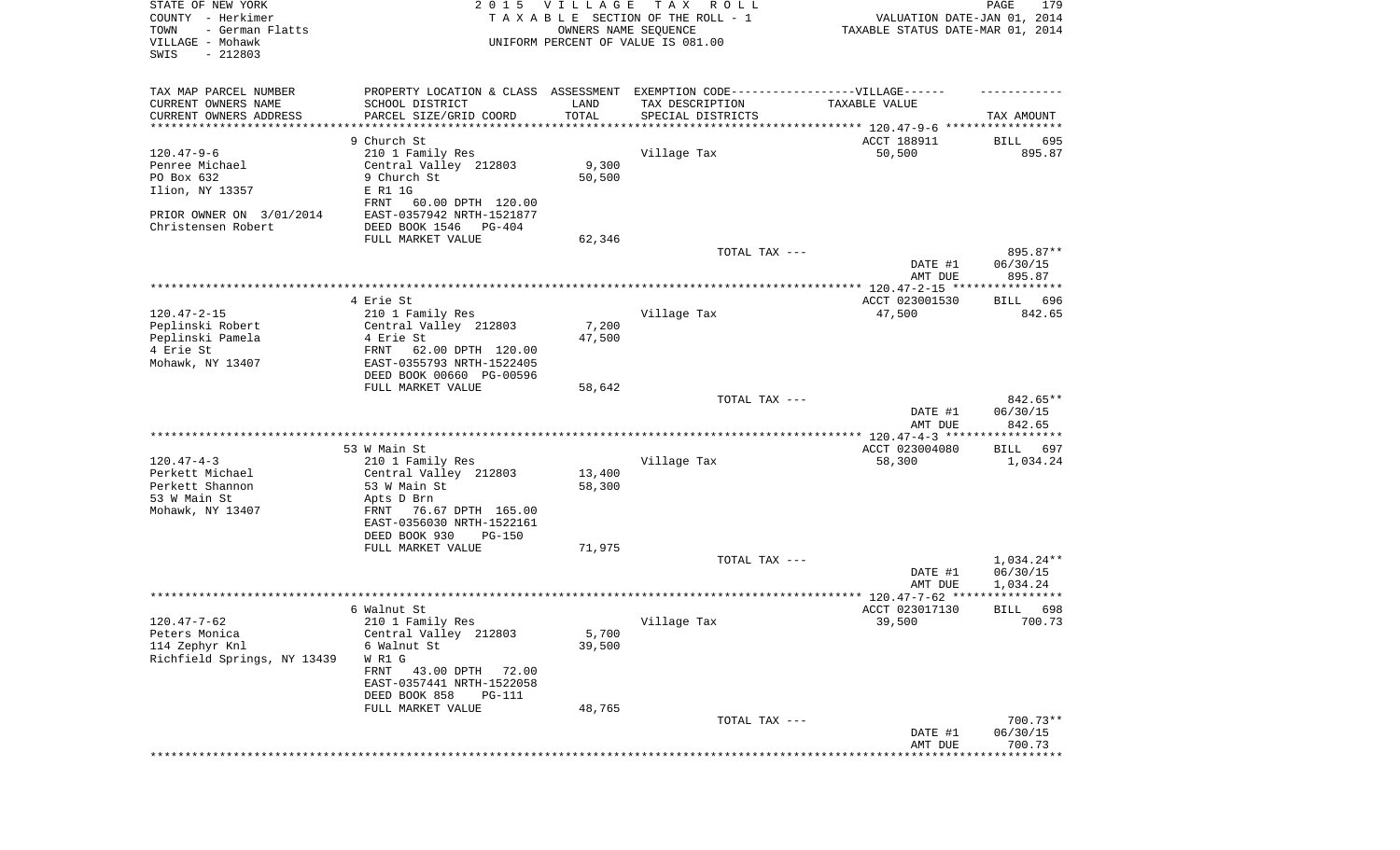| STATE OF NEW YORK<br>COUNTY - Herkimer<br>- German Flatts<br>TOWN<br>VILLAGE - Mohawk<br>SWIS<br>$-212803$ | 2 0 1 5                                              | <b>VILLAGE</b>  | T A X<br>R O L L<br>TAXABLE SECTION OF THE ROLL - 1<br>OWNERS NAME SEQUENCE<br>UNIFORM PERCENT OF VALUE IS 081.00 | VALUATION DATE-JAN 01, 2014<br>TAXABLE STATUS DATE-MAR 01, 2014 | 180<br>PAGE           |
|------------------------------------------------------------------------------------------------------------|------------------------------------------------------|-----------------|-------------------------------------------------------------------------------------------------------------------|-----------------------------------------------------------------|-----------------------|
| TAX MAP PARCEL NUMBER                                                                                      | PROPERTY LOCATION & CLASS ASSESSMENT                 |                 | EXEMPTION CODE------------------VILLAGE------                                                                     |                                                                 |                       |
| CURRENT OWNERS NAME                                                                                        | SCHOOL DISTRICT                                      | LAND            | TAX DESCRIPTION                                                                                                   | TAXABLE VALUE                                                   |                       |
| CURRENT OWNERS ADDRESS<br>*********************                                                            | PARCEL SIZE/GRID COORD                               | TOTAL           | SPECIAL DISTRICTS                                                                                                 | ***************************** 120.46-2-12 ****************      | TAX AMOUNT            |
|                                                                                                            | 10 Warren Rd                                         |                 |                                                                                                                   | ACCT 187479                                                     | BILL<br>699           |
| $120.46 - 2 - 12$                                                                                          | 210 1 Family Res                                     |                 | Village Tax                                                                                                       | 27,300                                                          | 484.30                |
| Peterson William                                                                                           | Central Valley 212803                                | 7,700           |                                                                                                                   |                                                                 |                       |
| Peterson Alicia                                                                                            | 10 Warren Rd                                         | 27,300          |                                                                                                                   |                                                                 |                       |
| PO Box 67                                                                                                  | L 25 Life use M White                                |                 |                                                                                                                   |                                                                 |                       |
| Little Falls, NY 13365                                                                                     | 50.00 DPTH 106.00<br>FRNT                            |                 |                                                                                                                   |                                                                 |                       |
|                                                                                                            | EAST-0353524 NRTH-1521625                            |                 |                                                                                                                   |                                                                 |                       |
| PRIOR OWNER ON 3/01/2014                                                                                   | DEED BOOK 1540<br>PG-707                             |                 |                                                                                                                   |                                                                 |                       |
| Doring Sandra et al                                                                                        | FULL MARKET VALUE                                    | 33,704          | TOTAL TAX ---                                                                                                     |                                                                 | 484.30**              |
|                                                                                                            |                                                      |                 |                                                                                                                   | DATE #1                                                         | 06/30/15              |
|                                                                                                            |                                                      |                 |                                                                                                                   | AMT DUE                                                         | 484.30                |
|                                                                                                            |                                                      |                 |                                                                                                                   |                                                                 |                       |
|                                                                                                            | 7 New York St                                        |                 |                                                                                                                   | ACCT 023007260                                                  | 700<br>BILL           |
| $120.40 - 1 - 22$                                                                                          | 220 2 Family Res                                     |                 | Village Tax                                                                                                       | 41,600                                                          | 737.98                |
| Pfalzgraf Craig                                                                                            | Central Valley 212803<br>7 New York St               | 4,300<br>41,600 |                                                                                                                   |                                                                 |                       |
| Pfalzgraf Elizabeth<br>2 Shepard Pl                                                                        | 36.00 DPTH<br>FRNT<br>60.00                          |                 |                                                                                                                   |                                                                 |                       |
| Morristown, NJ 07960                                                                                       | EAST-0358324 NRTH-1523138                            |                 |                                                                                                                   |                                                                 |                       |
|                                                                                                            | DEED BOOK 1179<br>PG-978                             |                 |                                                                                                                   |                                                                 |                       |
|                                                                                                            | FULL MARKET VALUE                                    | 51,358          |                                                                                                                   |                                                                 |                       |
|                                                                                                            |                                                      |                 | TOTAL TAX ---                                                                                                     |                                                                 | 737.98**              |
|                                                                                                            |                                                      |                 |                                                                                                                   | DATE #1                                                         | 06/30/15<br>737.98    |
|                                                                                                            |                                                      |                 |                                                                                                                   | AMT DUE<br>************** 120.39-3-5 ******                     | ***********           |
|                                                                                                            | 6 N Otsego St                                        |                 |                                                                                                                   | ACCT 023005730                                                  | 701<br>BILL           |
| $120.39 - 3 - 5$                                                                                           | 220 2 Family Res                                     |                 | Village Tax                                                                                                       | 37,000                                                          | 656.38                |
| Phalen Paul                                                                                                | Central Valley 212803                                | 7,000           |                                                                                                                   |                                                                 |                       |
| 86 W Main St                                                                                               | 6 N Otsego St                                        | 37,000          |                                                                                                                   |                                                                 |                       |
| Mohawk, NY 13407                                                                                           | FRNT<br>54.60 DPTH 130.00                            |                 |                                                                                                                   |                                                                 |                       |
|                                                                                                            | EAST-0357125 NRTH-1522701<br>DEED BOOK 827<br>PG-370 |                 |                                                                                                                   |                                                                 |                       |
|                                                                                                            | FULL MARKET VALUE                                    | 45,679          |                                                                                                                   |                                                                 |                       |
|                                                                                                            |                                                      |                 | TOTAL TAX ---                                                                                                     |                                                                 | 656.38**              |
|                                                                                                            |                                                      |                 |                                                                                                                   | DATE #1                                                         | 06/30/15              |
|                                                                                                            |                                                      |                 |                                                                                                                   | AMT DUE                                                         | 656.38                |
|                                                                                                            |                                                      |                 |                                                                                                                   |                                                                 |                       |
| $120.47 - 2 - 6$                                                                                           | 86 W Main St                                         |                 |                                                                                                                   | ACCT 023002610                                                  | 702<br>BILL<br>812.49 |
| Phalen Paul                                                                                                | 210 1 Family Res<br>Central Valley 212803            | 9,700           | Village Tax                                                                                                       | 45,800                                                          |                       |
| Phalen Diane                                                                                               | 86 W Main St                                         | 45,800          |                                                                                                                   |                                                                 |                       |
| 86 W Main St                                                                                               | 57.00 DPTH 79.80<br>FRNT                             |                 |                                                                                                                   |                                                                 |                       |
| Mohawk, NY 13407                                                                                           | EAST-0355527 NRTH-1522242                            |                 |                                                                                                                   |                                                                 |                       |
|                                                                                                            | DEED BOOK 809<br>PG-324                              |                 |                                                                                                                   |                                                                 |                       |
|                                                                                                            | FULL MARKET VALUE                                    | 56,543          |                                                                                                                   |                                                                 |                       |
|                                                                                                            |                                                      |                 | TOTAL TAX ---                                                                                                     | DATE #1                                                         | 812.49**<br>06/30/15  |
|                                                                                                            |                                                      |                 |                                                                                                                   | AMT DUE                                                         | 812.49                |
|                                                                                                            |                                                      |                 |                                                                                                                   | *********************************                               |                       |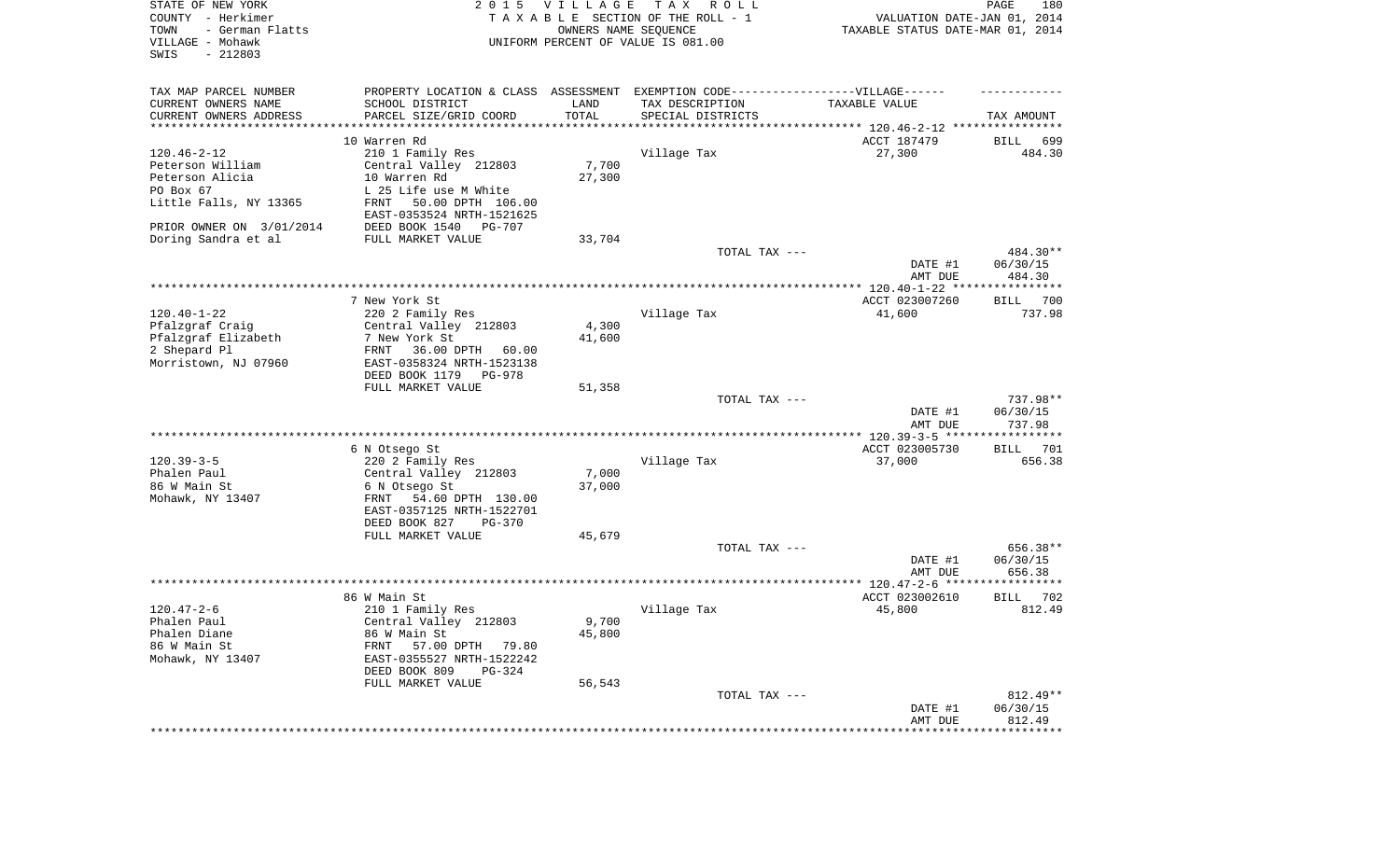| STATE OF NEW YORK<br>COUNTY - Herkimer<br>TOWN<br>- German Flatts<br>VILLAGE - Mohawk<br>SWIS<br>$-212803$ | 2 0 1 5                                                  | <b>VILLAGE</b> | T A X<br>R O L L<br>TAXABLE SECTION OF THE ROLL - 1<br>OWNERS NAME SEQUENCE<br>UNIFORM PERCENT OF VALUE IS 081.00 | VALUATION DATE-JAN 01, 2014<br>TAXABLE STATUS DATE-MAR 01, 2014 | PAGE<br>181              |
|------------------------------------------------------------------------------------------------------------|----------------------------------------------------------|----------------|-------------------------------------------------------------------------------------------------------------------|-----------------------------------------------------------------|--------------------------|
| TAX MAP PARCEL NUMBER                                                                                      |                                                          |                | PROPERTY LOCATION & CLASS ASSESSMENT EXEMPTION CODE----------------VILLAGE------                                  |                                                                 |                          |
| CURRENT OWNERS NAME<br>CURRENT OWNERS ADDRESS                                                              | SCHOOL DISTRICT<br>PARCEL SIZE/GRID COORD                | LAND<br>TOTAL  | TAX DESCRIPTION<br>SPECIAL DISTRICTS                                                                              | TAXABLE VALUE                                                   | TAX AMOUNT               |
| *********************                                                                                      |                                                          |                |                                                                                                                   |                                                                 |                          |
|                                                                                                            | 63 Walnut St                                             |                |                                                                                                                   | ACCT 023016860                                                  | BILL<br>703              |
| $120.47 - 8 - 29$<br>Phalen Thomas                                                                         | 210 1 Family Res<br>Central Valley 212803                | 10,300         | VET WAR V 41127<br>Village Tax                                                                                    | 7,155<br>52,145                                                 | 925.05                   |
| 63 Walnut St                                                                                               | 63 Walnut St                                             | 59,300         |                                                                                                                   |                                                                 |                          |
| Mohawk, NY 13407                                                                                           | R1 G                                                     |                |                                                                                                                   |                                                                 |                          |
|                                                                                                            | FRNT<br>60.00 DPTH 150.00                                |                |                                                                                                                   |                                                                 |                          |
|                                                                                                            | EAST-0357235 NRTH-1520723                                |                |                                                                                                                   |                                                                 |                          |
|                                                                                                            | DEED BOOK 743<br>PG-137<br>FULL MARKET VALUE             | 73,210         |                                                                                                                   |                                                                 |                          |
|                                                                                                            |                                                          |                | TOTAL TAX ---                                                                                                     |                                                                 | 925.05**                 |
|                                                                                                            |                                                          |                |                                                                                                                   | DATE #1                                                         | 06/30/15                 |
|                                                                                                            |                                                          |                |                                                                                                                   | AMT DUE                                                         | 925.05                   |
|                                                                                                            | 7 Hammond St                                             |                |                                                                                                                   | ACCT 023021180                                                  | BILL<br>704              |
| $120.55 - 3 - 15$                                                                                          | 210 1 Family Res                                         |                | VET WAR V 41127                                                                                                   | 7,155                                                           |                          |
| Phillips Richard                                                                                           | Central Valley 212803                                    | 17,300         | Village Tax                                                                                                       | 67,845                                                          | 1,203.57                 |
| Phillips Anne                                                                                              | 7 Hammond St                                             | 75,000         |                                                                                                                   |                                                                 |                          |
| 7 Hammond St                                                                                               | E R1 GD<br>65x227                                        |                |                                                                                                                   |                                                                 |                          |
| Mohawk, NY 13407                                                                                           | 65.00 DPTH 236.20<br>FRNT                                |                |                                                                                                                   |                                                                 |                          |
|                                                                                                            | EAST-0356519 NRTH-1519065                                |                |                                                                                                                   |                                                                 |                          |
|                                                                                                            | DEED BOOK 00657 PG-00681                                 |                |                                                                                                                   |                                                                 |                          |
|                                                                                                            | FULL MARKET VALUE                                        | 92,593         |                                                                                                                   |                                                                 |                          |
|                                                                                                            |                                                          |                | TOTAL TAX ---                                                                                                     | DATE #1                                                         | $1,203.57**$<br>06/30/15 |
|                                                                                                            |                                                          |                |                                                                                                                   | AMT DUE                                                         | 1,203.57                 |
|                                                                                                            |                                                          |                |                                                                                                                   |                                                                 |                          |
|                                                                                                            | 6 New York St                                            |                |                                                                                                                   | ACCT 023007350                                                  | 705<br>BILL              |
| $120.40 - 1 - 19$<br>Phillips Robert                                                                       | 220 2 Family Res<br>Central Valley 212803                | 3,000          | Village Tax                                                                                                       | 42,700                                                          | 757.50                   |
| Phillips Susan                                                                                             | 6 New York St                                            | 42,700         |                                                                                                                   |                                                                 |                          |
| 16 Michigan St                                                                                             | 25.00 DPTH<br>FRNT<br>60.00                              |                |                                                                                                                   |                                                                 |                          |
| Mohawk, NY 13407                                                                                           | EAST-0358420 NRTH-1523200                                |                |                                                                                                                   |                                                                 |                          |
|                                                                                                            | DEED BOOK 843<br>$PG-108$                                |                |                                                                                                                   |                                                                 |                          |
|                                                                                                            | FULL MARKET VALUE                                        | 52,716         | TOTAL TAX ---                                                                                                     |                                                                 | 757.50**                 |
|                                                                                                            |                                                          |                |                                                                                                                   | DATE #1                                                         | 06/30/15                 |
|                                                                                                            |                                                          |                |                                                                                                                   | AMT DUE                                                         | 757.50                   |
|                                                                                                            |                                                          |                |                                                                                                                   |                                                                 |                          |
| $120.47 - 7 - 3$                                                                                           | 6 Michigan St<br>210 1 Family Res                        |                | Village Tax                                                                                                       | ACCT 023011130<br>46,000                                        | BILL 706<br>816.04       |
| Phillips Robert                                                                                            | Central Valley 212803                                    | 5,000          |                                                                                                                   |                                                                 |                          |
| Phillips Susan                                                                                             | 6 Michigan St                                            | 46,000         |                                                                                                                   |                                                                 |                          |
| 16 Michigan St                                                                                             | S R1 G                                                   |                |                                                                                                                   |                                                                 |                          |
| Mohawk, NY 13407                                                                                           | 65.00<br>FRNT<br>42.00 DPTH<br>EAST-0357368 NRTH-1522220 |                |                                                                                                                   |                                                                 |                          |
|                                                                                                            | DEED BOOK 843<br>PG-106                                  |                |                                                                                                                   |                                                                 |                          |
|                                                                                                            | FULL MARKET VALUE                                        | 56,790         |                                                                                                                   |                                                                 |                          |
|                                                                                                            |                                                          |                | TOTAL TAX ---                                                                                                     |                                                                 | 816.04**                 |
|                                                                                                            |                                                          |                |                                                                                                                   | DATE #1                                                         | 06/30/15                 |
|                                                                                                            |                                                          |                |                                                                                                                   | AMT DUE                                                         | 816.04<br>**********     |
|                                                                                                            |                                                          |                |                                                                                                                   |                                                                 |                          |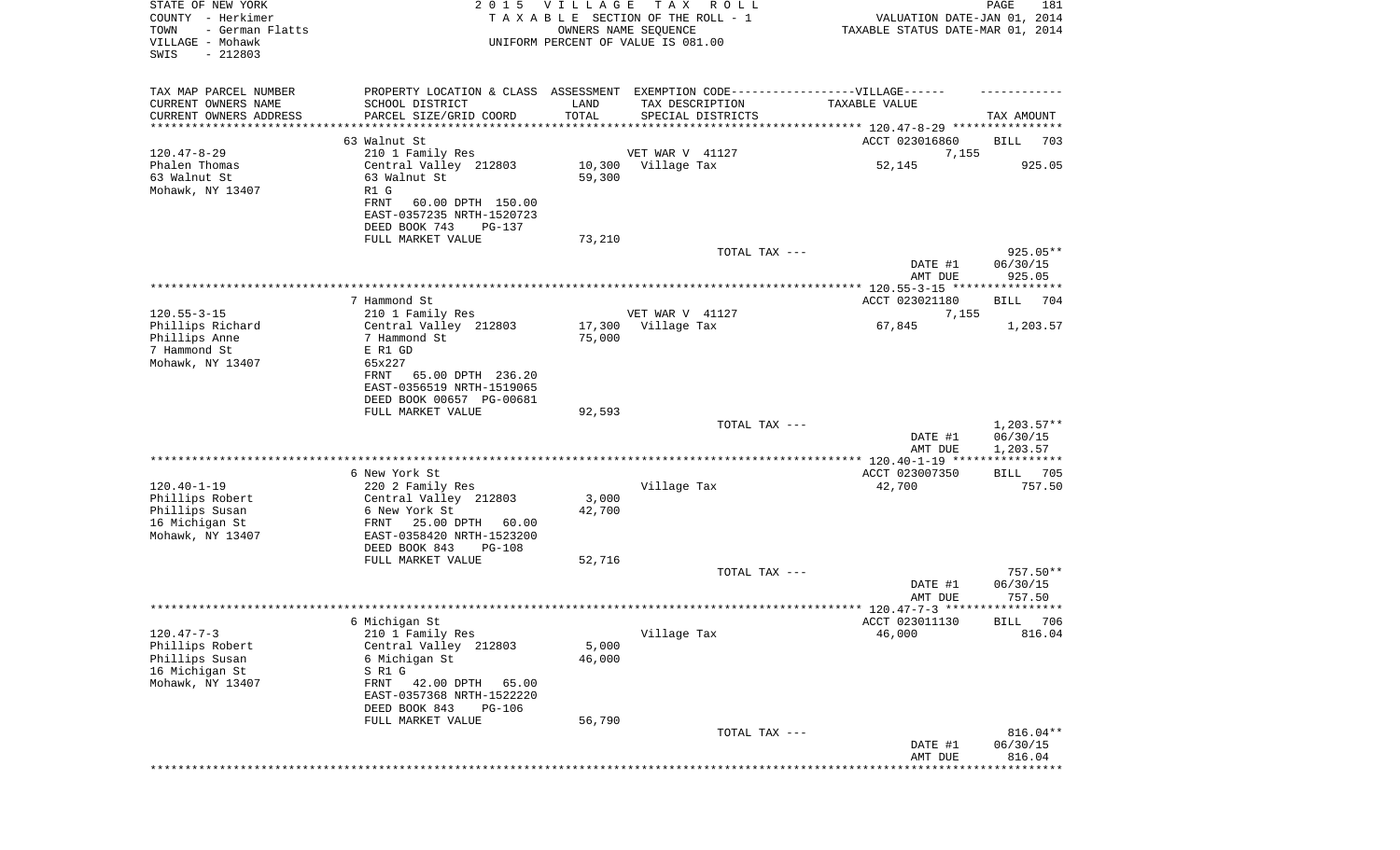| STATE OF NEW YORK<br>COUNTY - Herkimer<br>TOWN<br>- German Flatts<br>VILLAGE - Mohawk<br>SWIS<br>$-212803$          | 2 0 1 5                                                                                                                                                                                                            | VILLAGE<br>OWNERS NAME SEQUENCE        | TAX ROLL<br>TAXABLE SECTION OF THE ROLL - 1<br>UNIFORM PERCENT OF VALUE IS 081.00                                         | VALUATION DATE-JAN 01, 2014<br>TAXABLE STATUS DATE-MAR 01, 2014 | PAGE<br>182                          |
|---------------------------------------------------------------------------------------------------------------------|--------------------------------------------------------------------------------------------------------------------------------------------------------------------------------------------------------------------|----------------------------------------|---------------------------------------------------------------------------------------------------------------------------|-----------------------------------------------------------------|--------------------------------------|
| TAX MAP PARCEL NUMBER<br>CURRENT OWNERS NAME<br>CURRENT OWNERS ADDRESS<br>********************                      | SCHOOL DISTRICT<br>PARCEL SIZE/GRID COORD                                                                                                                                                                          | LAND<br>TOTAL<br>* * * * * * * * * * * | PROPERTY LOCATION & CLASS ASSESSMENT EXEMPTION CODE-----------------VILLAGE------<br>TAX DESCRIPTION<br>SPECIAL DISTRICTS | TAXABLE VALUE                                                   | TAX AMOUNT                           |
| $120.47 - 8 - 2$<br>Phillips Robert<br>Phillips Susan<br>16 Michigan St<br>Mohawk, NY 13407                         | 16 Michigan St<br>210 1 Family Res<br>Central Valley 212803<br>16 Michigan St<br>S R1 2G<br>100x234<br>FRNT 100.00 DPTH 144.00<br>EAST-0357672 NRTH-1522117<br>DEED BOOK 843<br><b>PG-110</b><br>FULL MARKET VALUE | 12,000<br>67,000<br>82,716             | Village Tax                                                                                                               | ACCT 023011250<br>67,000                                        | 707<br>BILL<br>1,188.58              |
|                                                                                                                     |                                                                                                                                                                                                                    |                                        | TOTAL TAX ---                                                                                                             | DATE #1<br>AMT DUE                                              | 1,188.58**<br>06/30/15<br>1,188.58   |
| $120.40 - 1 - 20$<br>Phillips Todd<br>8 New York St<br>Mohawk, NY 13407                                             | 8 New York St<br>210 1 Family Res<br>Central Valley 212803<br>8 New York St<br>FRNT 152.00 DPTH<br>62.00<br>EAST-0358389 NRTH-1523282<br>DEED BOOK 1449<br>PG-584<br>FULL MARKET VALUE                             | 8,700<br>47,100<br>58,148              | Village Tax                                                                                                               | ACCT 173100<br>47,100                                           | 708<br>BILL<br>835.55                |
|                                                                                                                     |                                                                                                                                                                                                                    |                                        | TOTAL TAX ---                                                                                                             | DATE #1<br>AMT DUE                                              | 835.55**<br>06/30/15<br>835.55       |
| $120.47 - 5 - 30$<br>Phillips Virginia<br>20 S Washington St<br>Mohawk, NY 13407                                    | 20 S Washington St<br>210 1 Family Res<br>Central Valley 212803<br>20 S Wshngtn St<br>W R1<br>64x104<br>63.30 DPTH 102.00<br>FRNT<br>EAST-0356778 NRTH-1521800<br>DEED BOOK 1171<br>PG-563<br>FULL MARKET VALUE    | 8,800<br>57,500<br>70,988              | Village Tax                                                                                                               | ACCT 023026370<br>57,500                                        | 709<br>BILL<br>1,020.05              |
|                                                                                                                     |                                                                                                                                                                                                                    |                                        | TOTAL TAX ---                                                                                                             | DATE #1<br>AMT DUE                                              | $1,020.05**$<br>06/30/15<br>1,020.05 |
| $120.55 - 3 - 23$<br>Pickett John<br>5 Columbia Cir<br>Mohawk, NY 13407<br>PRIOR OWNER ON 3/01/2014<br>Pickett John | 5 Columbia Cir<br>210 1 Family Res<br>Central Valley 212803<br>5 Columbia Cir<br>R1 D G<br>86.00 DPTH 191.70<br>FRNT<br>EAST-0356666 NRTH-1519521<br>DEED BOOK 1550<br>PG-96<br>FULL MARKET VALUE                  | 15,100<br>83,750<br>103,395            | Village Tax                                                                                                               | ******* 120.55-3-23 *****************<br>ACCT 189016<br>83,750  | 710<br><b>BILL</b><br>1,485.73       |
|                                                                                                                     |                                                                                                                                                                                                                    |                                        | TOTAL TAX ---                                                                                                             | DATE #1<br>AMT DUE                                              | $1,485.73**$<br>06/30/15<br>1,485.73 |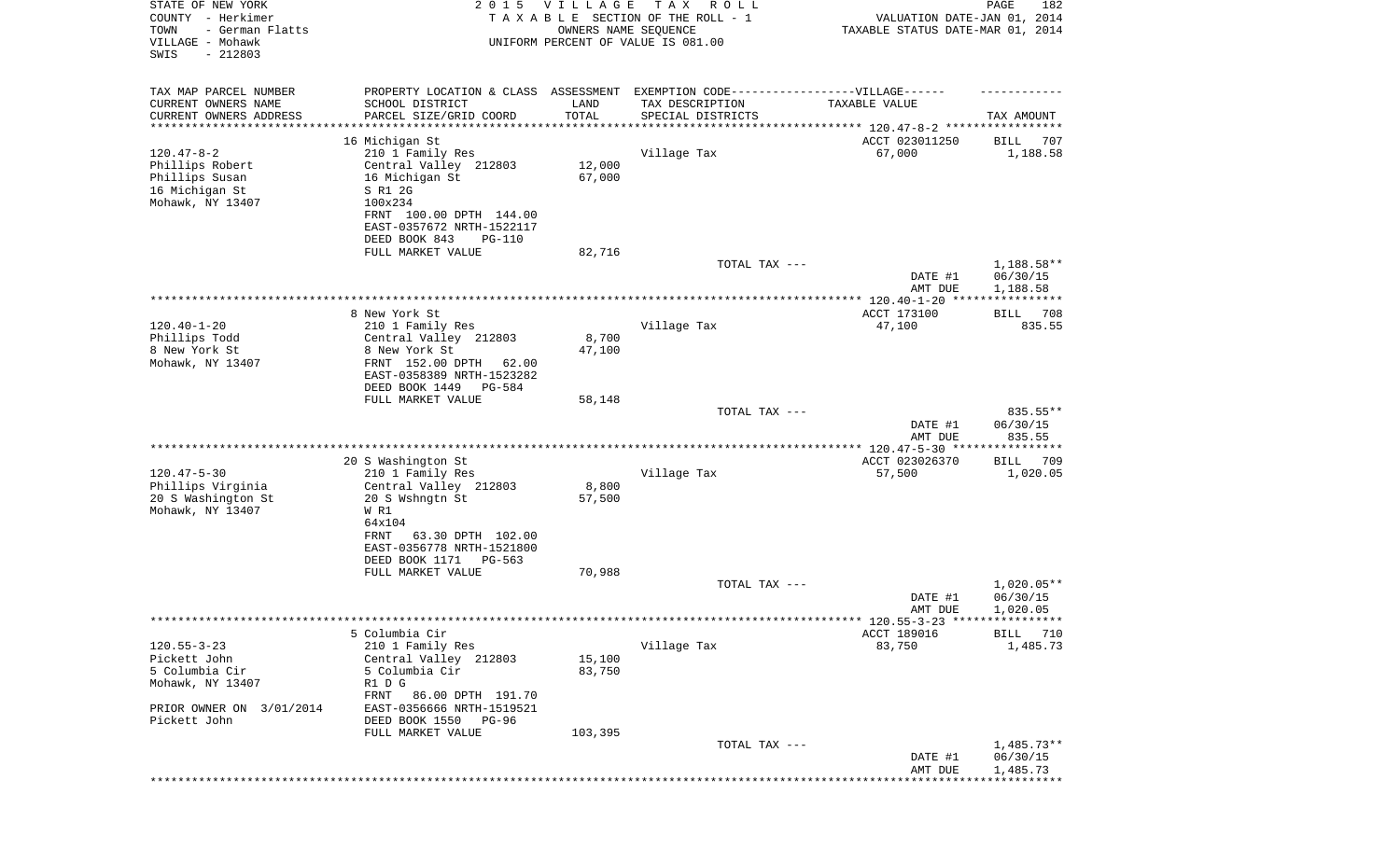| STATE OF NEW YORK<br>COUNTY - Herkimer<br>- German Flatts<br>TOWN<br>VILLAGE - Mohawk<br>$-212803$<br>SWIS |                                                                                   | 2015 VILLAGE<br>OWNERS NAME SEQUENCE | T A X<br>ROLL ROLL<br>TAXABLE SECTION OF THE ROLL - 1<br>UNIFORM PERCENT OF VALUE IS 081.00 | VALUATION DATE-JAN 01, 2014<br>TAXABLE STATUS DATE-MAR 01, 2014 | PAGE<br>183             |
|------------------------------------------------------------------------------------------------------------|-----------------------------------------------------------------------------------|--------------------------------------|---------------------------------------------------------------------------------------------|-----------------------------------------------------------------|-------------------------|
| TAX MAP PARCEL NUMBER                                                                                      | PROPERTY LOCATION & CLASS ASSESSMENT EXEMPTION CODE-----------------VILLAGE------ |                                      |                                                                                             |                                                                 |                         |
| CURRENT OWNERS NAME<br>CURRENT OWNERS ADDRESS                                                              | SCHOOL DISTRICT<br>PARCEL SIZE/GRID COORD                                         | LAND<br>TOTAL                        | TAX DESCRIPTION<br>SPECIAL DISTRICTS                                                        | TAXABLE VALUE                                                   | TAX AMOUNT              |
| ************************                                                                                   | ***********************                                                           |                                      |                                                                                             |                                                                 |                         |
|                                                                                                            | Keno Flatts                                                                       |                                      |                                                                                             | ACCT 023003480                                                  | 711<br>BILL             |
| $120.46 - 1 - 8$                                                                                           | 311 Res vac land                                                                  |                                      | Village Tax                                                                                 | 100                                                             | 1.77                    |
| Pizzo John Sr                                                                                              | Central Valley 212803                                                             | 100                                  |                                                                                             |                                                                 |                         |
| 3513 Wexford Dr                                                                                            | Jackson Ave                                                                       | 100                                  |                                                                                             |                                                                 |                         |
| Albany, GA 31721                                                                                           | FRNT<br>40.00 DPTH 120.00<br>EAST-0353553 NRTH-1522413                            |                                      |                                                                                             |                                                                 |                         |
|                                                                                                            | DEED BOOK 1304<br>PG-50                                                           |                                      |                                                                                             |                                                                 |                         |
|                                                                                                            | FULL MARKET VALUE                                                                 | 123                                  |                                                                                             |                                                                 |                         |
|                                                                                                            |                                                                                   |                                      | TOTAL TAX ---                                                                               |                                                                 | $1.77**$                |
|                                                                                                            |                                                                                   |                                      |                                                                                             | DATE #1                                                         | 06/30/15                |
|                                                                                                            |                                                                                   |                                      |                                                                                             | AMT DUE                                                         | 1.77                    |
|                                                                                                            | Keno Flatts                                                                       |                                      |                                                                                             | ACCT 023003510                                                  | 712<br>BILL             |
| $120.46 - 1 - 9$                                                                                           | 311 Res vac land                                                                  |                                      | Village Tax                                                                                 | 100                                                             | 1.77                    |
| Pizzo John Sr                                                                                              | Central Valley 212803                                                             | 100                                  |                                                                                             |                                                                 |                         |
| 3513 Wexford Dr                                                                                            | Jackson Ave                                                                       | 100                                  |                                                                                             |                                                                 |                         |
| Albany, GA 31721                                                                                           | 40.00 DPTH 120.00<br>FRNT                                                         |                                      |                                                                                             |                                                                 |                         |
|                                                                                                            | EAST-0353543 NRTH-1522373                                                         |                                      |                                                                                             |                                                                 |                         |
|                                                                                                            | DEED BOOK 1304<br>PG-50<br>FULL MARKET VALUE                                      | 123                                  |                                                                                             |                                                                 |                         |
|                                                                                                            |                                                                                   |                                      | TOTAL TAX ---                                                                               |                                                                 | $1.77**$                |
|                                                                                                            |                                                                                   |                                      |                                                                                             | DATE #1                                                         | 06/30/15                |
|                                                                                                            |                                                                                   |                                      |                                                                                             | AMT DUE                                                         | 1.77                    |
|                                                                                                            |                                                                                   |                                      |                                                                                             |                                                                 |                         |
| $120.47 - 5 - 38$                                                                                          | 31 W Main St<br>210 1 Family Res                                                  |                                      | Village Tax                                                                                 | ACCT 023003930<br>68,500                                        | BILL 713<br>1,215.19    |
| Plano Gary                                                                                                 | Central Valley 212803                                                             | 11,700                               |                                                                                             |                                                                 |                         |
| Plano Joan                                                                                                 | 31 W Main St                                                                      | 68,500                               |                                                                                             |                                                                 |                         |
| PO Box 277                                                                                                 | S R1 G                                                                            |                                      |                                                                                             |                                                                 |                         |
| Mohawk, NY 13407                                                                                           | FRNT 100.00 DPTH<br>90.00                                                         |                                      |                                                                                             |                                                                 |                         |
|                                                                                                            | EAST-0356730 NRTH-1522310<br>DEED BOOK 775<br><b>PG-200</b>                       |                                      |                                                                                             |                                                                 |                         |
|                                                                                                            | FULL MARKET VALUE                                                                 | 84,568                               |                                                                                             |                                                                 |                         |
|                                                                                                            |                                                                                   |                                      | TOTAL TAX ---                                                                               |                                                                 | 1,215.19**              |
|                                                                                                            |                                                                                   |                                      |                                                                                             | DATE #1                                                         | 06/30/15                |
|                                                                                                            |                                                                                   |                                      |                                                                                             | AMT DUE                                                         | 1,215.19                |
|                                                                                                            |                                                                                   |                                      |                                                                                             |                                                                 |                         |
| $120.47 - 9 - 35$                                                                                          | 25 Henry St<br>210 1 Family Res                                                   |                                      | Village Tax                                                                                 | ACCT 023013830<br>65,200                                        | BILL<br>714<br>1,156.65 |
| Plano Gary                                                                                                 | Central Valley 212803                                                             | 8,600                                |                                                                                             |                                                                 |                         |
| PO Box 277                                                                                                 | Green St Ext                                                                      | 65,200                               |                                                                                             |                                                                 |                         |
| Mohawk, NY 13407                                                                                           | R1                                                                                |                                      |                                                                                             |                                                                 |                         |
|                                                                                                            | FRNT<br>66.64 DPTH<br>80.00                                                       |                                      |                                                                                             |                                                                 |                         |
|                                                                                                            | EAST-0357747 NRTH-1520324                                                         |                                      |                                                                                             |                                                                 |                         |
|                                                                                                            | DEED BOOK 1313 PG-252<br>FULL MARKET VALUE                                        | 80,494                               |                                                                                             |                                                                 |                         |
|                                                                                                            |                                                                                   |                                      | TOTAL TAX ---                                                                               |                                                                 | $1,156.65**$            |
|                                                                                                            |                                                                                   |                                      |                                                                                             | DATE #1                                                         | 06/30/15                |
|                                                                                                            |                                                                                   |                                      |                                                                                             | AMT DUE                                                         | 1,156.65                |
|                                                                                                            |                                                                                   |                                      |                                                                                             |                                                                 |                         |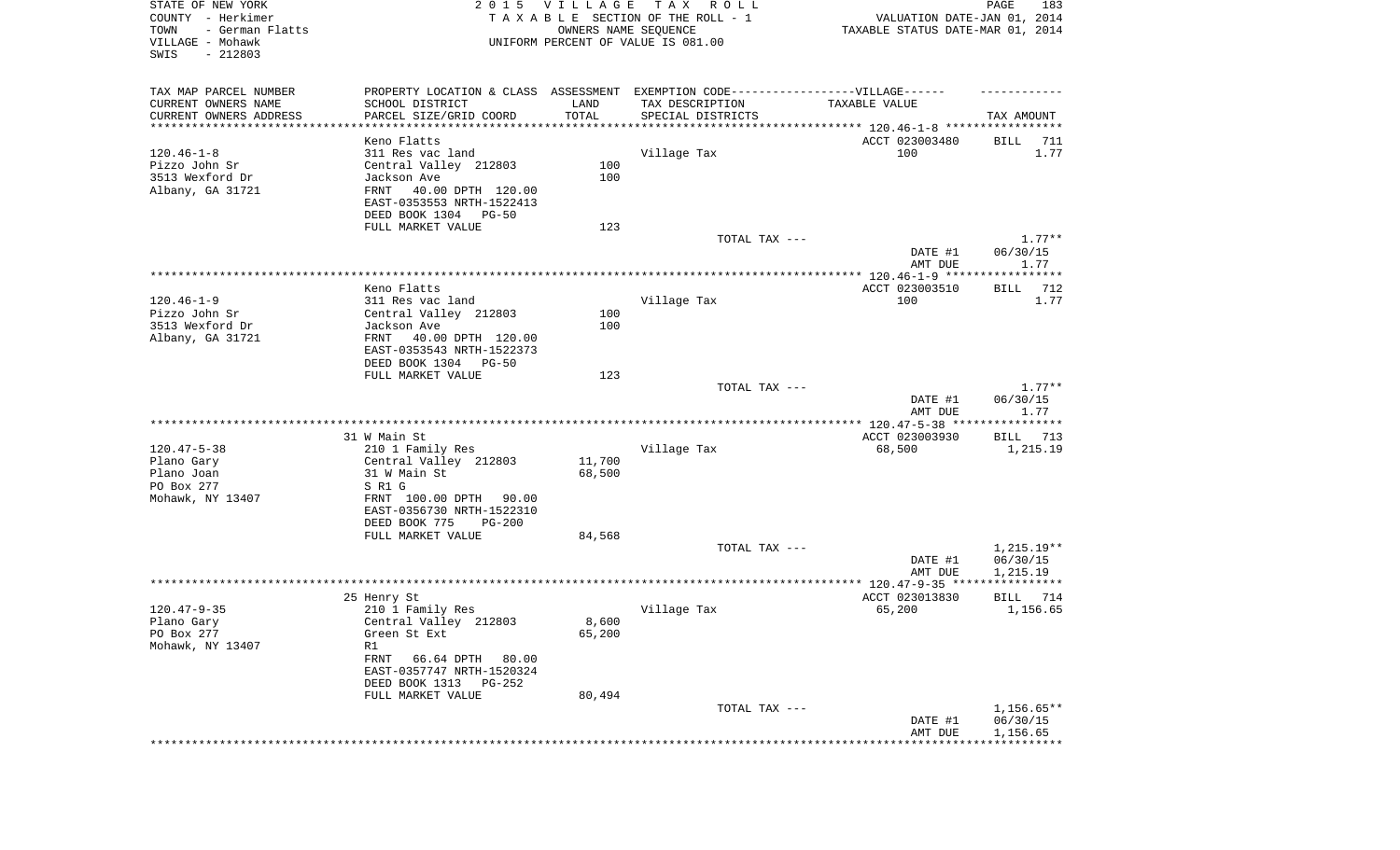| STATE OF NEW YORK<br>COUNTY - Herkimer<br>- German Flatts<br>TOWN<br>VILLAGE - Mohawk<br>SWIS<br>$-212803$ |                                                                                  | 2015 VILLAGE<br>OWNERS NAME SEQUENCE | T A X<br>R O L L<br>TAXABLE SECTION OF THE ROLL - 1<br>UNIFORM PERCENT OF VALUE IS 081.00 | VALUATION DATE-JAN 01, 2014<br>TAXABLE STATUS DATE-MAR 01, 2014    | PAGE<br>184      |
|------------------------------------------------------------------------------------------------------------|----------------------------------------------------------------------------------|--------------------------------------|-------------------------------------------------------------------------------------------|--------------------------------------------------------------------|------------------|
| TAX MAP PARCEL NUMBER                                                                                      | PROPERTY LOCATION & CLASS ASSESSMENT EXEMPTION CODE----------------VILLAGE------ |                                      |                                                                                           |                                                                    |                  |
| CURRENT OWNERS NAME<br>CURRENT OWNERS ADDRESS                                                              | SCHOOL DISTRICT<br>PARCEL SIZE/GRID COORD                                        | LAND<br>TOTAL                        | TAX DESCRIPTION<br>SPECIAL DISTRICTS                                                      | TAXABLE VALUE                                                      | TAX AMOUNT       |
| *********************                                                                                      | **********************                                                           |                                      |                                                                                           | ************************************* 120.47-9-36 **************** |                  |
|                                                                                                            | Green St Ext                                                                     |                                      |                                                                                           | ACCT 023013800                                                     | BILL<br>715      |
| $120.47 - 9 - 36$<br>Plano Gary                                                                            | 311 Res vac land<br>Central Valley 212803                                        | 100                                  | Village Tax                                                                               | 100                                                                | 1.77             |
| PO Box 277                                                                                                 | Green St Ext                                                                     | 100                                  |                                                                                           |                                                                    |                  |
| Mohawk, NY 13407                                                                                           | E V19                                                                            |                                      |                                                                                           |                                                                    |                  |
|                                                                                                            | FRNT<br>40.00 DPTH<br>91.00<br>EAST-0357767 NRTH-1520377                         |                                      |                                                                                           |                                                                    |                  |
|                                                                                                            | DEED BOOK 1313 PG-252                                                            |                                      |                                                                                           |                                                                    |                  |
|                                                                                                            | FULL MARKET VALUE                                                                | 123                                  |                                                                                           |                                                                    |                  |
|                                                                                                            |                                                                                  |                                      | TOTAL TAX ---                                                                             |                                                                    | $1.77**$         |
|                                                                                                            |                                                                                  |                                      |                                                                                           | DATE #1<br>AMT DUE                                                 | 06/30/15<br>1.77 |
|                                                                                                            |                                                                                  |                                      |                                                                                           |                                                                    |                  |
|                                                                                                            | Green St Ext                                                                     |                                      |                                                                                           | ACCT 023013770                                                     | 716<br>BILL      |
| $120.47 - 9 - 37$<br>Plano Gary                                                                            | 311 Res vac land<br>Central Valley 212803                                        | 100                                  | Village Tax                                                                               | 100                                                                | 1.77             |
| PO Box 277                                                                                                 | Green St Ext                                                                     | 100                                  |                                                                                           |                                                                    |                  |
| Mohawk, NY 13407                                                                                           | E V19                                                                            |                                      |                                                                                           |                                                                    |                  |
|                                                                                                            | 40.00 DPTH 102.00<br>FRNT                                                        |                                      |                                                                                           |                                                                    |                  |
|                                                                                                            | EAST-0357788 NRTH-1520414<br>DEED BOOK 1313 PG-252                               |                                      |                                                                                           |                                                                    |                  |
|                                                                                                            | FULL MARKET VALUE                                                                | 123                                  |                                                                                           |                                                                    |                  |
|                                                                                                            |                                                                                  |                                      | TOTAL TAX ---                                                                             |                                                                    | $1.77**$         |
|                                                                                                            |                                                                                  |                                      |                                                                                           | DATE #1<br>AMT DUE                                                 | 06/30/15<br>1.77 |
|                                                                                                            |                                                                                  |                                      |                                                                                           |                                                                    |                  |
|                                                                                                            | Green St Ext                                                                     |                                      |                                                                                           | ACCT 023013740                                                     | 717<br>BILL      |
| $120.47 - 9 - 38$<br>Plano Gary                                                                            | 311 Res vac land<br>Central Valley 212803                                        | 100                                  | Village Tax                                                                               | 100                                                                | 1.77             |
| PO Box 277                                                                                                 | Green St Ext                                                                     | 100                                  |                                                                                           |                                                                    |                  |
| Mohawk, NY 13407                                                                                           | E V19                                                                            |                                      |                                                                                           |                                                                    |                  |
|                                                                                                            | FRNT<br>35.00 DPTH 107.00                                                        |                                      |                                                                                           |                                                                    |                  |
|                                                                                                            | EAST-0357810 NRTH-1520446<br>DEED BOOK 1313<br>$PG-252$                          |                                      |                                                                                           |                                                                    |                  |
|                                                                                                            | FULL MARKET VALUE                                                                | 123                                  |                                                                                           |                                                                    |                  |
|                                                                                                            |                                                                                  |                                      | TOTAL TAX ---                                                                             |                                                                    | $1.77**$         |
|                                                                                                            |                                                                                  |                                      |                                                                                           | DATE #1<br>AMT DUE                                                 | 06/30/15<br>1.77 |
|                                                                                                            |                                                                                  |                                      |                                                                                           |                                                                    |                  |
|                                                                                                            | Green St Ext                                                                     |                                      |                                                                                           | ACCT 023013710 BILL 718                                            |                  |
| $120.47 - 9 - 39$                                                                                          | 311 Res vac land                                                                 |                                      | Village Tax                                                                               | 100                                                                | 1.77             |
| Plano Gary<br>PO Box 277                                                                                   | Central Valley 212803<br>Green St Ext                                            | 100<br>100                           |                                                                                           |                                                                    |                  |
| Mohawk, NY 13407                                                                                           | E V19                                                                            |                                      |                                                                                           |                                                                    |                  |
|                                                                                                            | FRNT<br>35.00 DPTH 117.00                                                        |                                      |                                                                                           |                                                                    |                  |
|                                                                                                            | EAST-0357821 NRTH-1520480<br>DEED BOOK 1313<br>PG-252                            |                                      |                                                                                           |                                                                    |                  |
|                                                                                                            | FULL MARKET VALUE                                                                | 123                                  |                                                                                           |                                                                    |                  |
|                                                                                                            |                                                                                  |                                      | TOTAL TAX ---                                                                             |                                                                    | $1.77**$         |
|                                                                                                            |                                                                                  |                                      |                                                                                           | DATE #1<br>AMT DUE                                                 | 06/30/15<br>1.77 |
|                                                                                                            |                                                                                  |                                      |                                                                                           | *******************************                                    |                  |
|                                                                                                            |                                                                                  |                                      |                                                                                           |                                                                    |                  |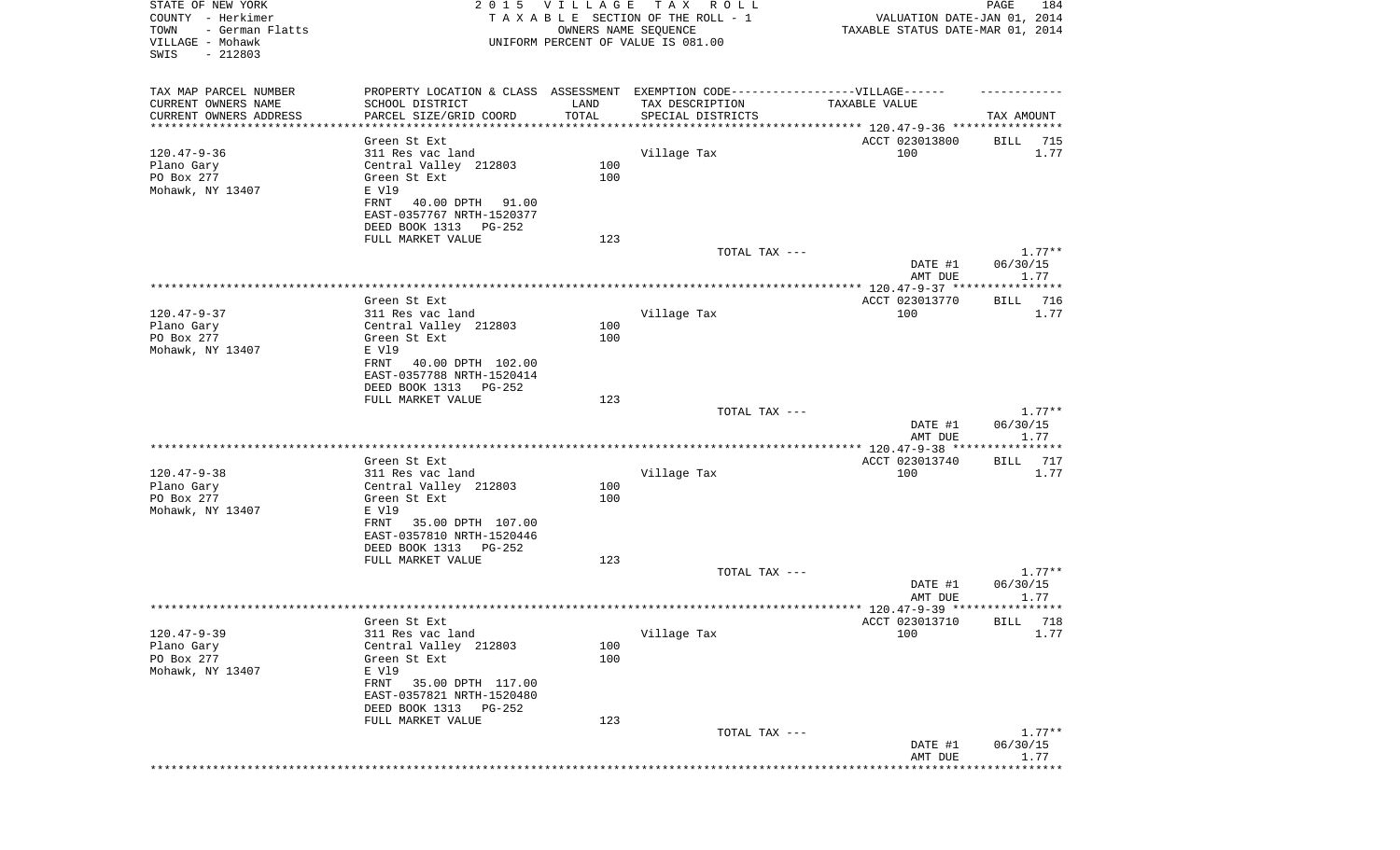| STATE OF NEW YORK<br>COUNTY - Herkimer<br>TOWN<br>- German Flatts<br>VILLAGE - Mohawk<br>SWIS<br>$-212803$ |                                                                                   | 2015 VILLAGE    | TAX ROLL<br>TAXABLE SECTION OF THE ROLL - 1<br>OWNERS NAME SEQUENCE<br>UNIFORM PERCENT OF VALUE IS 081.00 | VALUATION DATE-JAN 01, 2014<br>TAXABLE STATUS DATE-MAR 01, 2014 | PAGE<br>185           |
|------------------------------------------------------------------------------------------------------------|-----------------------------------------------------------------------------------|-----------------|-----------------------------------------------------------------------------------------------------------|-----------------------------------------------------------------|-----------------------|
| TAX MAP PARCEL NUMBER                                                                                      | PROPERTY LOCATION & CLASS ASSESSMENT EXEMPTION CODE-----------------VILLAGE------ |                 |                                                                                                           |                                                                 |                       |
| CURRENT OWNERS NAME<br>CURRENT OWNERS ADDRESS                                                              | SCHOOL DISTRICT<br>PARCEL SIZE/GRID COORD                                         | LAND<br>TOTAL   | TAX DESCRIPTION                                                                                           | TAXABLE VALUE                                                   |                       |
| ***********************                                                                                    | *****************************                                                     |                 | SPECIAL DISTRICTS                                                                                         |                                                                 | TAX AMOUNT            |
|                                                                                                            | Green St Ext                                                                      |                 |                                                                                                           | ACCT 023013680                                                  | BILL 719              |
| $120.47 - 9 - 40$                                                                                          | 311 Res vac land                                                                  |                 | Village Tax                                                                                               | 1,200                                                           | 21.29                 |
| Plano Gary                                                                                                 | Central Valley 212803                                                             | 1,200           |                                                                                                           |                                                                 |                       |
| PO Box 277<br>Mohawk, NY 13407                                                                             | Green St Ext<br>E V19                                                             | 1,200           |                                                                                                           |                                                                 |                       |
|                                                                                                            | FRNT<br>40.00 DPTH 127.00                                                         |                 |                                                                                                           |                                                                 |                       |
|                                                                                                            | EAST-0357836 NRTH-1520512                                                         |                 |                                                                                                           |                                                                 |                       |
|                                                                                                            | DEED BOOK 1313 PG-253                                                             |                 |                                                                                                           |                                                                 |                       |
|                                                                                                            | FULL MARKET VALUE                                                                 | 1,481           | TOTAL TAX ---                                                                                             |                                                                 | $21.29**$             |
|                                                                                                            |                                                                                   |                 |                                                                                                           | DATE #1                                                         | 06/30/15              |
|                                                                                                            |                                                                                   |                 |                                                                                                           | AMT DUE                                                         | 21.29                 |
|                                                                                                            |                                                                                   |                 |                                                                                                           |                                                                 |                       |
| $120.46 - 2 - 51$                                                                                          | 26 Catherine St                                                                   |                 | VET WAR V 41127                                                                                           | ACCT 023030900                                                  | BILL<br>720           |
| Platts Hercules & Helen                                                                                    | 210 1 Family Res<br>Central Valley 212803                                         | 10,000          | Village Tax                                                                                               | 7,155<br>53,245                                                 | 944.57                |
| Jean                                                                                                       | 26 Catherine St                                                                   | 60,400          |                                                                                                           |                                                                 |                       |
| 26 Catherine St                                                                                            | FRNT<br>90.00 DPTH 155.00                                                         |                 |                                                                                                           |                                                                 |                       |
| Mohawk, NY 13407                                                                                           | EAST-0354217 NRTH-1521190                                                         |                 |                                                                                                           |                                                                 |                       |
|                                                                                                            | DEED BOOK 00534 PG-00096<br>FULL MARKET VALUE                                     | 74,568          |                                                                                                           |                                                                 |                       |
|                                                                                                            |                                                                                   |                 | TOTAL TAX ---                                                                                             |                                                                 | $944.57**$            |
|                                                                                                            |                                                                                   |                 |                                                                                                           | DATE #1<br>AMT DUE                                              | 06/30/15<br>944.57    |
|                                                                                                            |                                                                                   |                 |                                                                                                           | **************** 120.47-9-15 *****************                  |                       |
| $120.47 - 9 - 15$                                                                                          | 37 Church St<br>210 1 Family Res                                                  |                 | Village Tax                                                                                               | ACCT 023014760<br>46,600                                        | 721<br>BILL<br>826.68 |
| Pontero Grace                                                                                              | Central Valley 212803                                                             | 6,800           |                                                                                                           |                                                                 |                       |
| Attn: Denise Sweet                                                                                         | 37 Church St                                                                      | 46,600          |                                                                                                           |                                                                 |                       |
| 37 Church St                                                                                               | E R1                                                                              |                 |                                                                                                           |                                                                 |                       |
| Mohawk, NY 13407                                                                                           | FRNT<br>40.00 DPTH 120.00<br>EAST-0357800 NRTH-1521375                            |                 |                                                                                                           |                                                                 |                       |
|                                                                                                            | DEED BOOK 943<br>PG-306                                                           |                 |                                                                                                           |                                                                 |                       |
|                                                                                                            | FULL MARKET VALUE                                                                 | 57,531          |                                                                                                           |                                                                 |                       |
|                                                                                                            |                                                                                   |                 | TOTAL TAX ---                                                                                             |                                                                 | 826.68**              |
|                                                                                                            |                                                                                   |                 |                                                                                                           | DATE #1<br>AMT DUE                                              | 06/30/15<br>826.68    |
|                                                                                                            |                                                                                   |                 |                                                                                                           |                                                                 |                       |
|                                                                                                            | 3 S Washington St                                                                 |                 |                                                                                                           | ACCT 023025950                                                  | 722<br>BILL           |
| $120.47 - 5 - 40.1$                                                                                        | 411 Apartment                                                                     |                 | Village Tax                                                                                               | 69,200                                                          | 1,227.61              |
| Pooler Randolph<br>3 S Washington St                                                                       | Central Valley 212803<br>3 S Washton St                                           | 9,700<br>69,200 |                                                                                                           |                                                                 |                       |
| Mohawk, NY 13407                                                                                           | 4 Apt                                                                             |                 |                                                                                                           |                                                                 |                       |
|                                                                                                            | 94x125                                                                            |                 |                                                                                                           |                                                                 |                       |
|                                                                                                            | FRNT 92.00 DPTH 105.00                                                            |                 |                                                                                                           |                                                                 |                       |
|                                                                                                            | EAST-0356886 NRTH-1522256<br>DEED BOOK 1280 PG-192                                |                 |                                                                                                           |                                                                 |                       |
|                                                                                                            | FULL MARKET VALUE                                                                 | 85,432          |                                                                                                           |                                                                 |                       |
|                                                                                                            |                                                                                   |                 | TOTAL TAX ---                                                                                             |                                                                 | $1,227.61**$          |
|                                                                                                            |                                                                                   |                 |                                                                                                           | DATE #1                                                         | 06/30/15              |
|                                                                                                            |                                                                                   |                 |                                                                                                           | AMT DUE                                                         | 1,227.61              |
|                                                                                                            |                                                                                   |                 |                                                                                                           |                                                                 | ******************    |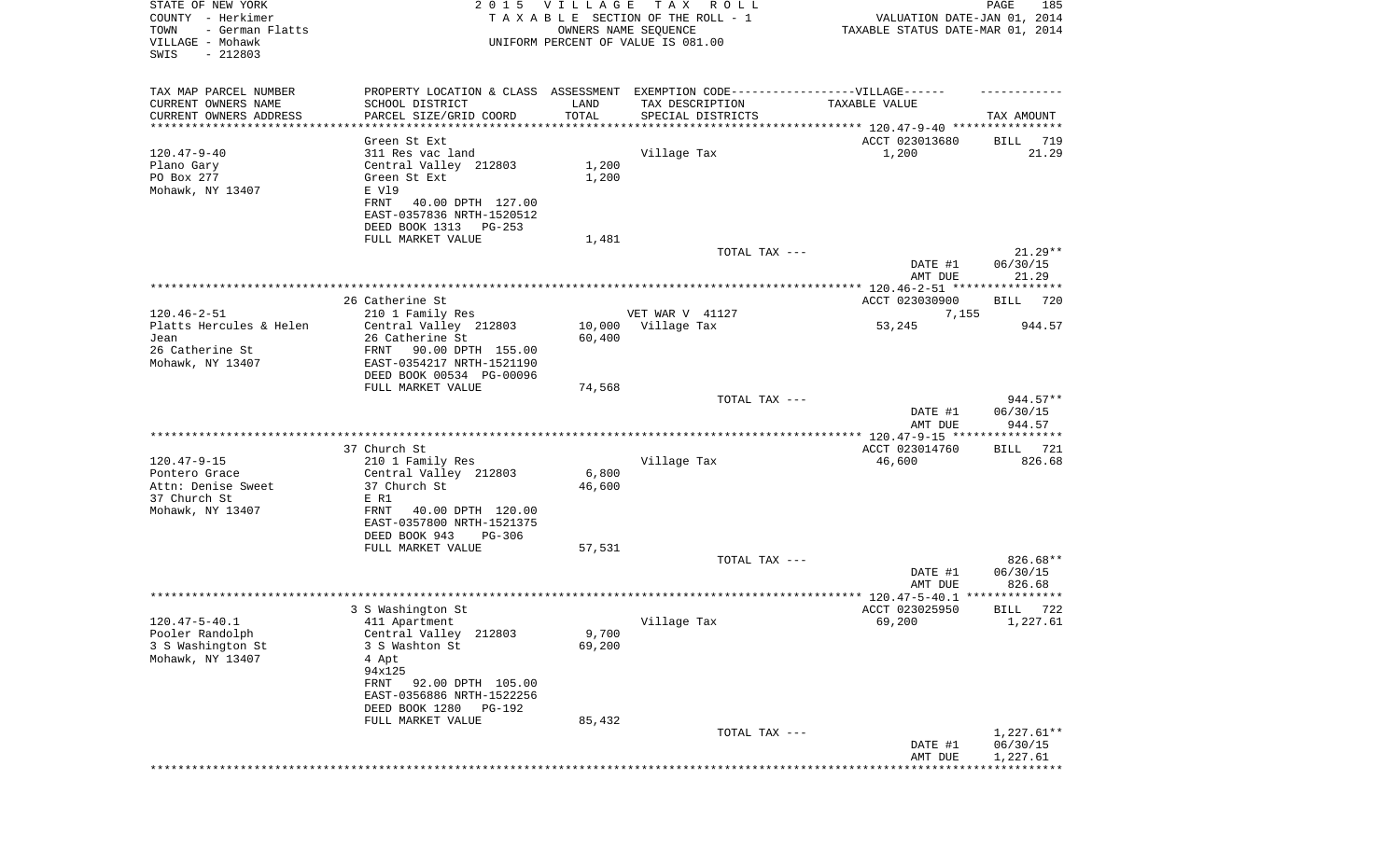| STATE OF NEW YORK<br>COUNTY - Herkimer<br>TOWN<br>- German Flatts<br>VILLAGE - Mohawk<br>SWIS<br>$-212803$ |                                                                                                      | 2015 VILLAGE<br>OWNERS NAME SEQUENCE | T A X<br>R O L L<br>TAXABLE SECTION OF THE ROLL - 1<br>UNIFORM PERCENT OF VALUE IS 081.00 | VALUATION DATE-JAN 01, 2014<br>TAXABLE STATUS DATE-MAR 01, 2014 | PAGE<br>186                          |
|------------------------------------------------------------------------------------------------------------|------------------------------------------------------------------------------------------------------|--------------------------------------|-------------------------------------------------------------------------------------------|-----------------------------------------------------------------|--------------------------------------|
| TAX MAP PARCEL NUMBER<br>CURRENT OWNERS NAME                                                               | PROPERTY LOCATION & CLASS ASSESSMENT EXEMPTION CODE-----------------VILLAGE------<br>SCHOOL DISTRICT | LAND                                 | TAX DESCRIPTION                                                                           | TAXABLE VALUE                                                   |                                      |
| CURRENT OWNERS ADDRESS<br>*********************                                                            | PARCEL SIZE/GRID COORD<br>* * * * * * * * * * * * * * * * *                                          | TOTAL<br>* * * * * * * * * * *       | SPECIAL DISTRICTS<br>********************************* 120.48-1-4 *****************       |                                                                 | TAX AMOUNT                           |
|                                                                                                            | 10 Marshall Ave                                                                                      |                                      |                                                                                           | ACCT 023012330                                                  | 723<br>BILL                          |
| $120.48 - 1 - 4$                                                                                           | 210 1 Family Res                                                                                     |                                      | Village Tax                                                                               | 38,500                                                          | 682.99                               |
| Porter Michael Sr                                                                                          | Central Valley 212803                                                                                | 8,800                                |                                                                                           |                                                                 |                                      |
| 108 Columbus St                                                                                            | 10 Marshall Ave                                                                                      | 38,500                               |                                                                                           |                                                                 |                                      |
| Mohawk, NY 13407                                                                                           | R1 2G                                                                                                |                                      |                                                                                           |                                                                 |                                      |
|                                                                                                            | FRNT<br>64.00 DPTH 106.00                                                                            |                                      |                                                                                           |                                                                 |                                      |
|                                                                                                            | EAST-0358038 NRTH-1522227                                                                            |                                      |                                                                                           |                                                                 |                                      |
|                                                                                                            | DEED BOOK 776<br>PG-237<br>FULL MARKET VALUE                                                         | 47,531                               |                                                                                           |                                                                 |                                      |
|                                                                                                            |                                                                                                      |                                      | TOTAL TAX ---                                                                             |                                                                 | 682.99**                             |
|                                                                                                            |                                                                                                      |                                      |                                                                                           | DATE #1                                                         | 06/30/15                             |
|                                                                                                            |                                                                                                      |                                      |                                                                                           | AMT DUE                                                         | 682.99                               |
|                                                                                                            |                                                                                                      |                                      |                                                                                           |                                                                 |                                      |
|                                                                                                            | 8 Fulmer St                                                                                          |                                      |                                                                                           | ACCT 023023280                                                  | BILL<br>724                          |
| $120.55 - 1 - 14$<br>Postal William                                                                        | 210 1 Family Res<br>Central Valley 212803                                                            | 10,700                               | Village Tax                                                                               | 58,100                                                          | 1,030.69                             |
| 8 Fulmer St                                                                                                | 8 Fulmer St                                                                                          | 58,100                               |                                                                                           |                                                                 |                                      |
| Mohawk, NY 13407                                                                                           | R1 2G                                                                                                |                                      |                                                                                           |                                                                 |                                      |
|                                                                                                            | FRNT<br>50.00 DPTH 105.00                                                                            |                                      |                                                                                           |                                                                 |                                      |
|                                                                                                            | EAST-0356253 NRTH-1520074                                                                            |                                      |                                                                                           |                                                                 |                                      |
|                                                                                                            | DEED BOOK 1334 PG-980                                                                                |                                      |                                                                                           |                                                                 |                                      |
|                                                                                                            | FULL MARKET VALUE                                                                                    | 71,728                               | TOTAL TAX ---                                                                             |                                                                 | $1,030.69**$                         |
|                                                                                                            |                                                                                                      |                                      |                                                                                           | DATE #1                                                         | 06/30/15                             |
|                                                                                                            |                                                                                                      |                                      |                                                                                           | AMT DUE                                                         | 1,030.69                             |
|                                                                                                            |                                                                                                      |                                      |                                                                                           |                                                                 |                                      |
|                                                                                                            | 17 North St                                                                                          |                                      |                                                                                           | ACCT 023000270                                                  | 725<br>BILL                          |
| $120.47 - 2 - 18$                                                                                          | 210 1 Family Res                                                                                     |                                      | VET WAR V 41127                                                                           | 7,155                                                           |                                      |
| Pratt Earl<br>Pratt Nancy                                                                                  | Central Valley 212803<br>17 North St                                                                 | 6,300<br>53,700                      | Village Tax                                                                               | 46,545                                                          | 825.71                               |
| 17 North St                                                                                                | FRNT<br>50.00 DPTH 118.00                                                                            |                                      |                                                                                           |                                                                 |                                      |
| Mohawk, NY 13407                                                                                           | EAST-0355941 NRTH-1522464                                                                            |                                      |                                                                                           |                                                                 |                                      |
|                                                                                                            | DEED BOOK 00564 PG-00127                                                                             |                                      |                                                                                           |                                                                 |                                      |
|                                                                                                            | FULL MARKET VALUE                                                                                    | 66,296                               |                                                                                           |                                                                 |                                      |
|                                                                                                            |                                                                                                      |                                      | TOTAL TAX ---                                                                             |                                                                 | 825.71**                             |
|                                                                                                            |                                                                                                      |                                      |                                                                                           | DATE #1<br>AMT DUE                                              | 06/30/15<br>825.71                   |
|                                                                                                            |                                                                                                      |                                      |                                                                                           |                                                                 | * * * * * *                          |
|                                                                                                            | 137 W Main St                                                                                        |                                      |                                                                                           | ACCT 023004860                                                  | 726<br>BILL                          |
| $120.46 - 2 - 8$                                                                                           | 210 1 Family Res                                                                                     |                                      | Village Tax                                                                               | 45,000                                                          | 798.30                               |
| Pratt Michael                                                                                              | Central Valley 212803                                                                                | 12,000                               |                                                                                           |                                                                 |                                      |
| Pratt Wollaber Cherilyn                                                                                    | 137 W Main St                                                                                        | 45,000                               |                                                                                           |                                                                 |                                      |
| 137 W Main St<br>Mohawk, NY 13407                                                                          | FRNT 100.00 DPTH 105.00<br>EAST-0353579 NRTH-1521846                                                 |                                      |                                                                                           |                                                                 |                                      |
|                                                                                                            | DEED BOOK 862<br>PG-102                                                                              |                                      |                                                                                           |                                                                 |                                      |
|                                                                                                            | FULL MARKET VALUE                                                                                    | 55,556                               |                                                                                           |                                                                 |                                      |
|                                                                                                            |                                                                                                      |                                      | TOTAL TAX ---                                                                             |                                                                 | 798.30**                             |
|                                                                                                            |                                                                                                      |                                      |                                                                                           | DATE #1                                                         | 06/30/15                             |
|                                                                                                            |                                                                                                      |                                      |                                                                                           | AMT DUE                                                         | 798.30<br>************************** |
|                                                                                                            |                                                                                                      |                                      |                                                                                           |                                                                 |                                      |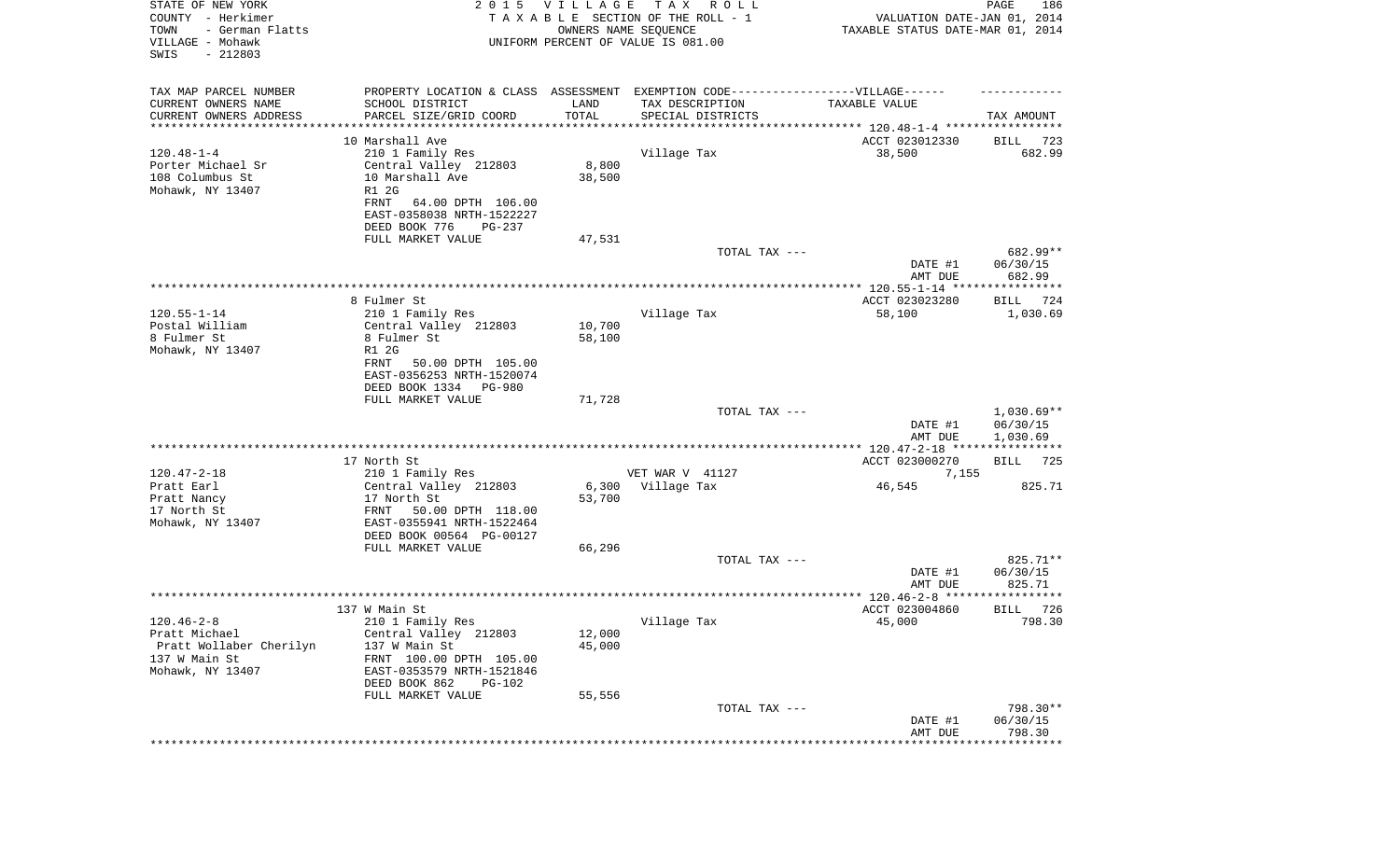| STATE OF NEW YORK<br>COUNTY - Herkimer<br>TOWN<br>- German Flatts<br>VILLAGE - Mohawk<br>SWIS<br>$-212803$ | 2 0 1 5                                                                                                                                                                      | VILLAGE<br>OWNERS NAME SEQUENCE | T A X<br>R O L L<br>TAXABLE SECTION OF THE ROLL - 1<br>UNIFORM PERCENT OF VALUE IS 081.00 | VALUATION DATE-JAN 01, 2014<br>TAXABLE STATUS DATE-MAR 01, 2014 | 187<br>PAGE                    |
|------------------------------------------------------------------------------------------------------------|------------------------------------------------------------------------------------------------------------------------------------------------------------------------------|---------------------------------|-------------------------------------------------------------------------------------------|-----------------------------------------------------------------|--------------------------------|
| TAX MAP PARCEL NUMBER<br>CURRENT OWNERS NAME<br>CURRENT OWNERS ADDRESS<br>*********************            | PROPERTY LOCATION & CLASS ASSESSMENT<br>SCHOOL DISTRICT<br>PARCEL SIZE/GRID COORD<br>******************                                                                      | LAND<br>TOTAL                   | EXEMPTION CODE------------------VILLAGE------<br>TAX DESCRIPTION<br>SPECIAL DISTRICTS     | TAXABLE VALUE                                                   | TAX AMOUNT                     |
|                                                                                                            |                                                                                                                                                                              |                                 |                                                                                           |                                                                 |                                |
| $120.55 - 1 - 30$<br>Preston Thomas<br>Preston Valerie<br>52 Columbia St<br>Mohawk, NY 13407               | 52 Columbia St<br>210 1 Family Res<br>Central Valley 212803<br>52 Columbia St<br>R1 1G<br>FRNT<br>46.90 DPTH 192.89<br>EAST-0356387 NRTH-1519833<br>DEED BOOK 1261<br>PG-327 | 13,000<br>62,000                | Village Tax                                                                               | ACCT 023021900<br>62,000                                        | BILL<br>727<br>1,099.88        |
|                                                                                                            | FULL MARKET VALUE                                                                                                                                                            | 76,543                          | TOTAL TAX ---                                                                             |                                                                 | 1,099.88**                     |
|                                                                                                            |                                                                                                                                                                              |                                 |                                                                                           | DATE #1                                                         | 06/30/15                       |
|                                                                                                            |                                                                                                                                                                              |                                 |                                                                                           | AMT DUE                                                         | 1,099.88                       |
|                                                                                                            | Hammond St                                                                                                                                                                   |                                 |                                                                                           | ACCT 023021390                                                  | 728<br>BILL                    |
| $120.55 - 3 - 9$<br>Price John<br>Price Charlotte<br>3786 State Route 168                                  | 210 1 Family Res<br>Central Valley 212803<br>Hammond St<br>E R1 1G                                                                                                           | 14,000<br>62,500                | Village Tax                                                                               | 62,500                                                          | 1,108.75                       |
| Mohawk, NY 13407                                                                                           | FRNT 100.00 DPTH 150.85<br>EAST-0356603 NRTH-1518632<br>DEED BOOK 907<br>PG-671<br>FULL MARKET VALUE                                                                         | 77,160                          |                                                                                           |                                                                 |                                |
|                                                                                                            |                                                                                                                                                                              |                                 | TOTAL TAX ---                                                                             |                                                                 | $1,108.75**$                   |
|                                                                                                            |                                                                                                                                                                              |                                 |                                                                                           | DATE #1<br>AMT DUE                                              | 06/30/15<br>1,108.75           |
|                                                                                                            | 14 Fulton St                                                                                                                                                                 |                                 |                                                                                           | ACCT 023010440                                                  | 729<br>BILL                    |
| $120.40 - 2 - 35$                                                                                          | 210 1 Family Res                                                                                                                                                             |                                 | 41800<br>AGED-ALL                                                                         | 12,500                                                          |                                |
| Pridgeon Jane<br>Attn: Dorothy Zaborek<br>14 Fulton St<br>Mohawk, NY 13407                                 | Central Valley 212803<br>14 Fulton St<br>Life Use Dorothy Zaborek<br>58.00 DPTH 66.00<br>FRNT<br>EAST-0358392 NRTH-1522506<br>DEED BOOK 829<br>PG-143                        | 6,800<br>25,000                 | Village Tax                                                                               | 12,500                                                          | 221.75                         |
|                                                                                                            | FULL MARKET VALUE                                                                                                                                                            | 30,864                          |                                                                                           |                                                                 |                                |
|                                                                                                            |                                                                                                                                                                              |                                 | TOTAL TAX ---                                                                             | DATE #1<br>AMT DUE                                              | 221.75**<br>06/30/15<br>221.75 |
|                                                                                                            |                                                                                                                                                                              |                                 |                                                                                           |                                                                 |                                |
|                                                                                                            | 42 Michigan St                                                                                                                                                               |                                 |                                                                                           | ACCT 023011530                                                  | BILL 730                       |
| $120.48 - 1 - 47.2$<br>Priola Robert                                                                       | 210 1 Family Res<br>Central Valley 212803                                                                                                                                    | 13,100                          | Village Tax<br>XC491 Water relevy                                                         | 86,300<br>689.29 MT M                                           | 1,530.96<br>689.29             |
| 42 Michigan St<br>Mohawk, NY 13407                                                                         | 42 Michigan St<br>50.00 DPTH 367.20<br>FRNT<br>EAST-0358285 NRTH-1521800<br>DEED BOOK 946<br>PG-509<br>FULL MARKET VALUE                                                     | 86,300<br>106,543               |                                                                                           |                                                                 |                                |
|                                                                                                            |                                                                                                                                                                              |                                 | TOTAL TAX ---                                                                             |                                                                 | $2,220.25**$                   |
|                                                                                                            |                                                                                                                                                                              |                                 |                                                                                           | DATE #1<br>AMT DUE                                              | 06/30/15<br>2,220.25           |
|                                                                                                            |                                                                                                                                                                              |                                 |                                                                                           |                                                                 |                                |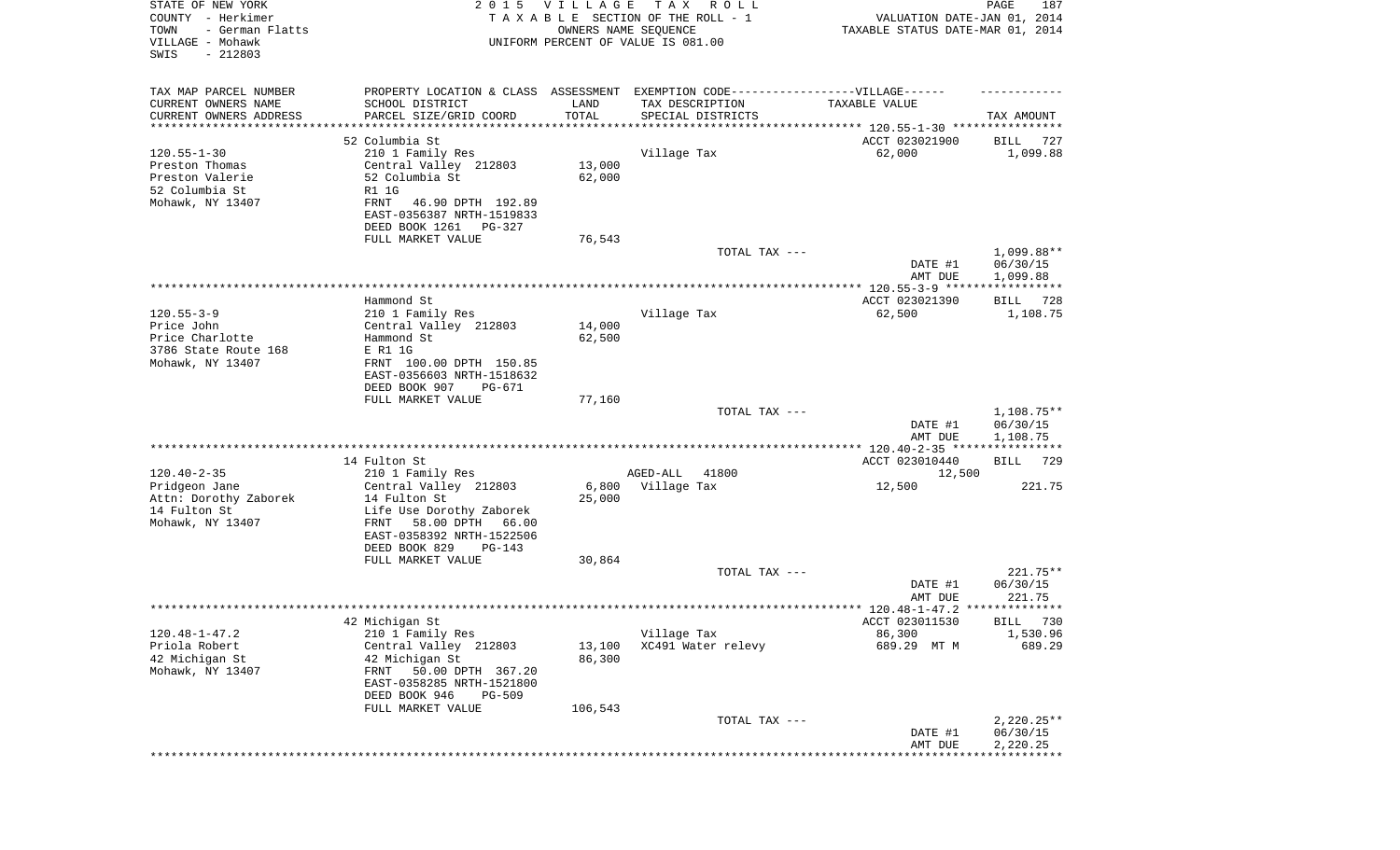| STATE OF NEW YORK<br>COUNTY - Herkimer<br>TOWN<br>- German Flatts<br>VILLAGE - Mohawk<br>SWIS<br>$-212803$ |                                                        | 2015 VILLAGE<br>OWNERS NAME SEQUENCE | TAX ROLL<br>TAXABLE SECTION OF THE ROLL - 1<br>UNIFORM PERCENT OF VALUE IS 081.00 | VALUATION DATE-JAN 01, 2014<br>TAXABLE STATUS DATE-MAR 01, 2014 | PAGE<br>188             |
|------------------------------------------------------------------------------------------------------------|--------------------------------------------------------|--------------------------------------|-----------------------------------------------------------------------------------|-----------------------------------------------------------------|-------------------------|
| TAX MAP PARCEL NUMBER                                                                                      |                                                        |                                      | PROPERTY LOCATION & CLASS ASSESSMENT EXEMPTION CODE-----------------VILLAGE------ |                                                                 |                         |
| CURRENT OWNERS NAME                                                                                        | SCHOOL DISTRICT                                        | LAND                                 | TAX DESCRIPTION                                                                   | TAXABLE VALUE                                                   |                         |
| CURRENT OWNERS ADDRESS<br>***********************                                                          | PARCEL SIZE/GRID COORD                                 | TOTAL                                | SPECIAL DISTRICTS                                                                 |                                                                 | TAX AMOUNT              |
|                                                                                                            | 64 W Main St                                           |                                      |                                                                                   | ACCT 179411                                                     | BILL<br>731             |
| $120.47 - 2 - 42$                                                                                          | 210 1 Family Res                                       |                                      | Village Tax                                                                       | 90,100                                                          | 1,598.37                |
| Prosser William                                                                                            | Central Valley 212803                                  | 13,700                               | XC491 Water relevy                                                                | 737.59 MT M                                                     | 737.59                  |
| Prosser Anna Marie                                                                                         | 64-66 W Main St                                        | 90,100                               |                                                                                   |                                                                 |                         |
| 64 W Main St                                                                                               | 88.00 DPTH 130.00<br>FRNT                              |                                      |                                                                                   |                                                                 |                         |
| Mohawk, NY 13407                                                                                           | EAST-0355994 NRTH-1522365                              |                                      |                                                                                   |                                                                 |                         |
|                                                                                                            | DEED BOOK 1491<br>PG-450<br>FULL MARKET VALUE          | 111,235                              |                                                                                   |                                                                 |                         |
|                                                                                                            |                                                        |                                      | TOTAL TAX ---                                                                     |                                                                 | $2,335.96**$            |
|                                                                                                            |                                                        |                                      |                                                                                   | DATE #1                                                         | 06/30/15                |
|                                                                                                            |                                                        |                                      |                                                                                   | AMT DUE                                                         | 2,335.96                |
|                                                                                                            | 4 Green St                                             |                                      |                                                                                   | ACCT 023013860                                                  | BILL 732                |
| $120.47 - 9 - 61$                                                                                          | 210 1 Family Res                                       |                                      | Village Tax                                                                       | 30,000                                                          | 532.20                  |
| Prosser William                                                                                            | Central Valley 212803                                  | 9,500                                | XC491 Water relevy                                                                | 745.31 MT M                                                     | 745.31                  |
| Prosser Anna Marie                                                                                         | 4 Green St                                             | 30,000                               |                                                                                   |                                                                 |                         |
| 64 W Main St                                                                                               | R1                                                     |                                      |                                                                                   |                                                                 |                         |
| Mohawk, NY 13407                                                                                           | FRNT<br>62.00 DPTH 120.00<br>EAST-0358074 NRTH-1521910 |                                      |                                                                                   |                                                                 |                         |
|                                                                                                            | DEED BOOK 868<br><b>PG-555</b>                         |                                      |                                                                                   |                                                                 |                         |
|                                                                                                            | FULL MARKET VALUE                                      | 37,037                               | TOTAL TAX ---                                                                     |                                                                 | $1,277.51**$            |
|                                                                                                            |                                                        |                                      |                                                                                   | DATE #1                                                         | 06/30/15                |
|                                                                                                            |                                                        |                                      |                                                                                   | AMT DUE                                                         | 1,277.51                |
|                                                                                                            | 110 W Main St                                          |                                      |                                                                                   | ACCT 023002760                                                  | BILL 733                |
| $120.47 - 1 - 4$                                                                                           | 220 2 Family Res                                       |                                      | Village Tax                                                                       | 44,200                                                          | 784.11                  |
| Putnam Tammy                                                                                               | Central Valley 212803                                  | 13,900                               | XC491 Water relevy                                                                | 117.51 MT M                                                     | 117.51                  |
| 110 W Main St                                                                                              | FRNT<br>70.00 DPTH 158.00                              | 44,200                               |                                                                                   |                                                                 |                         |
| Mohawk, NY 13407                                                                                           | EAST-0354867 NRTH-1522125                              |                                      |                                                                                   |                                                                 |                         |
|                                                                                                            | DEED BOOK 1205<br>PG-465<br>FULL MARKET VALUE          | 54,568                               |                                                                                   |                                                                 |                         |
|                                                                                                            |                                                        |                                      | TOTAL TAX ---                                                                     |                                                                 | $901.62**$              |
|                                                                                                            |                                                        |                                      |                                                                                   | DATE #1                                                         | 06/30/15                |
|                                                                                                            |                                                        |                                      |                                                                                   | AMT DUE                                                         | 901.62                  |
|                                                                                                            |                                                        |                                      |                                                                                   |                                                                 |                         |
| $120.55 - 2 - 21$                                                                                          | 15 Johnson Ave<br>210 1 Family Res                     |                                      | Village Tax                                                                       | ACCT 023019440<br>69,935                                        | BILL<br>734<br>1,240.65 |
| Quackenbush Richard L                                                                                      | Central Valley 212803                                  | 13,400                               |                                                                                   |                                                                 |                         |
| Quackenbush Dorothy                                                                                        | 15 Johnson Ave                                         | 69,935                               |                                                                                   |                                                                 |                         |
| 15 Johnson Ave                                                                                             | R1 1G                                                  |                                      |                                                                                   |                                                                 |                         |
| Mohawk, NY 13407                                                                                           | FRNT<br>97.50 DPTH 120.00                              |                                      |                                                                                   |                                                                 |                         |
|                                                                                                            | EAST-0357135 NRTH-1519900                              |                                      |                                                                                   |                                                                 |                         |
|                                                                                                            | DEED BOOK 00587 PG-00115                               |                                      |                                                                                   |                                                                 |                         |
|                                                                                                            | FULL MARKET VALUE                                      | 86,340                               | TOTAL TAX ---                                                                     |                                                                 | $1,240.65**$            |
|                                                                                                            |                                                        |                                      |                                                                                   | DATE #1                                                         | 06/30/15                |
|                                                                                                            |                                                        |                                      |                                                                                   | AMT DUE                                                         | 1,240.65                |
|                                                                                                            |                                                        |                                      | *******************************                                                   |                                                                 |                         |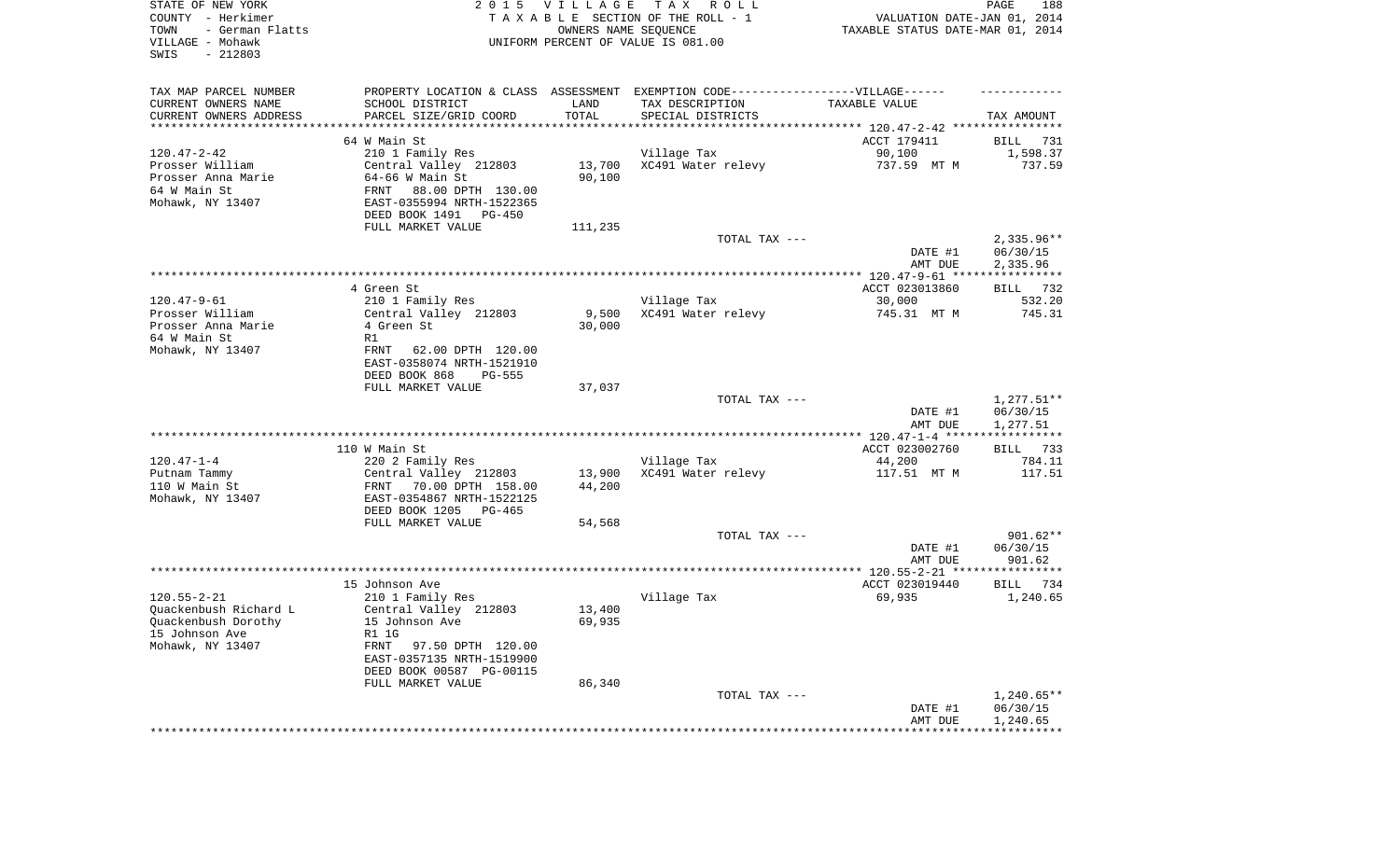| STATE OF NEW YORK<br>COUNTY - Herkimer<br>TOWN<br>- German Flatts<br>VILLAGE - Mohawk<br>SWIS<br>$-212803$ | 2 0 1 5                                                                                              | VILLAGE<br>OWNERS NAME SEQUENCE | T A X<br>R O L L<br>TAXABLE SECTION OF THE ROLL - 1<br>UNIFORM PERCENT OF VALUE IS 081.00 | VALUATION DATE-JAN 01, 2014<br>TAXABLE STATUS DATE-MAR 01, 2014 | PAGE<br>189          |
|------------------------------------------------------------------------------------------------------------|------------------------------------------------------------------------------------------------------|---------------------------------|-------------------------------------------------------------------------------------------|-----------------------------------------------------------------|----------------------|
| TAX MAP PARCEL NUMBER<br>CURRENT OWNERS NAME                                                               | PROPERTY LOCATION & CLASS ASSESSMENT EXEMPTION CODE-----------------VILLAGE------<br>SCHOOL DISTRICT | LAND                            | TAX DESCRIPTION                                                                           | TAXABLE VALUE                                                   |                      |
| CURRENT OWNERS ADDRESS<br>*********************                                                            | PARCEL SIZE/GRID COORD<br>*****************                                                          | TOTAL<br>**********             | SPECIAL DISTRICTS                                                                         | ********************************* 120.55-1-33 ****************  | TAX AMOUNT           |
|                                                                                                            | 58 Columbia St                                                                                       |                                 |                                                                                           | ACCT 023021990                                                  | BILL<br>735          |
| $120.55 - 1 - 33$                                                                                          | 220 2 Family Res                                                                                     |                                 | Village Tax                                                                               | 43,312                                                          | 768.35               |
| Quackenbush Steven                                                                                         | Central Valley 212803                                                                                | 12,900                          |                                                                                           |                                                                 |                      |
| 58 Columbia St                                                                                             | 58 Columbia St                                                                                       | 43,312                          |                                                                                           |                                                                 |                      |
| Mohawk, NY 13407                                                                                           | W R1<br><b>FRNT</b><br>52.00 DPTH 150.00                                                             |                                 |                                                                                           |                                                                 |                      |
|                                                                                                            | EAST-0356355 NRTH-1519667                                                                            |                                 |                                                                                           |                                                                 |                      |
|                                                                                                            | DEED BOOK 926<br>$PG-358$                                                                            |                                 |                                                                                           |                                                                 |                      |
|                                                                                                            | FULL MARKET VALUE                                                                                    | 53,472                          |                                                                                           |                                                                 |                      |
|                                                                                                            |                                                                                                      |                                 | TOTAL TAX ---                                                                             | DATE #1                                                         | 768.35**<br>06/30/15 |
|                                                                                                            |                                                                                                      |                                 |                                                                                           | AMT DUE                                                         | 768.35               |
|                                                                                                            |                                                                                                      |                                 |                                                                                           |                                                                 |                      |
|                                                                                                            | 2 W Main St                                                                                          |                                 |                                                                                           | ACCT 023001620                                                  | BILL 736             |
| $120.39 - 3 - 13.1$<br>Ramirez Daniel                                                                      | 481 Att row bldg<br>Central Valley 212803                                                            | 6,000                           | Village Tax                                                                               | 74,500                                                          | 1,321.63             |
| Anstine Paul Jr                                                                                            | 2 W Main St                                                                                          | 74,500                          |                                                                                           |                                                                 |                      |
| 9619 Woodland Cir                                                                                          | 22.07 DPTH<br>78.25<br>FRNT                                                                          |                                 |                                                                                           |                                                                 |                      |
| Charlotte, NC 28216                                                                                        | EAST-0357236 NRTH-1522558                                                                            |                                 |                                                                                           |                                                                 |                      |
|                                                                                                            | DEED BOOK 1131 PG-146<br>FULL MARKET VALUE                                                           | 91,975                          |                                                                                           |                                                                 |                      |
|                                                                                                            |                                                                                                      |                                 | TOTAL TAX ---                                                                             |                                                                 | $1,321.63**$         |
|                                                                                                            |                                                                                                      |                                 |                                                                                           | DATE #1                                                         | 06/30/15             |
|                                                                                                            |                                                                                                      |                                 |                                                                                           | AMT DUE<br>*************** 120.39-3-13.2 **************         | 1,321.63             |
|                                                                                                            | 4 W Main St                                                                                          |                                 |                                                                                           | ACCT 023001630                                                  | 737<br>BILL          |
| $120.39 - 3 - 13.2$                                                                                        | 481 Att row bldg                                                                                     |                                 | Village Tax                                                                               | 35,500                                                          | 629.77               |
| Ramirez Daniel                                                                                             | Central Valley 212803                                                                                | 6,300                           |                                                                                           |                                                                 |                      |
| Anstine Paul Jr<br>1581 State Route 28                                                                     | 4 W Main St<br>FRNT<br>20.28 DPTH<br>78.25                                                           | 35,500                          |                                                                                           |                                                                 |                      |
| Mohawk, NY 13407                                                                                           | EAST-0357214 NRTH-1522559                                                                            |                                 |                                                                                           |                                                                 |                      |
|                                                                                                            | DEED BOOK 1188<br>PG-235                                                                             |                                 |                                                                                           |                                                                 |                      |
|                                                                                                            | FULL MARKET VALUE                                                                                    | 43,827                          |                                                                                           |                                                                 | $629.77**$           |
|                                                                                                            |                                                                                                      |                                 | TOTAL TAX ---                                                                             | DATE #1                                                         | 06/30/15             |
|                                                                                                            |                                                                                                      |                                 |                                                                                           | AMT DUE                                                         | 629.77               |
|                                                                                                            |                                                                                                      |                                 |                                                                                           |                                                                 | *************        |
|                                                                                                            | 11 Ann St                                                                                            |                                 |                                                                                           | ACCT 023007095                                                  | BILL<br>738          |
| $120.39 - 3 - 29.2$<br>Ramsey Merle                                                                        | 484 1 use sm bld<br>Central Valley 212803                                                            | 8,100                           | Village Tax                                                                               | 79,500                                                          | 1,410.33             |
| 11 Ann St                                                                                                  | Ann St                                                                                               | 79,500                          |                                                                                           |                                                                 |                      |
| Mohawk, NY 13407                                                                                           | FRNT<br>83.00 DPTH 123.00                                                                            |                                 |                                                                                           |                                                                 |                      |
|                                                                                                            | EAST-0357658 NRTH-1523162                                                                            |                                 |                                                                                           |                                                                 |                      |
|                                                                                                            | DEED BOOK 755<br><b>PG-220</b><br>FULL MARKET VALUE                                                  | 98,148                          |                                                                                           |                                                                 |                      |
|                                                                                                            |                                                                                                      |                                 | TOTAL TAX ---                                                                             |                                                                 | $1,410.33**$         |
|                                                                                                            |                                                                                                      |                                 |                                                                                           | DATE #1                                                         | 06/30/15             |
|                                                                                                            |                                                                                                      |                                 | ******************************                                                            | AMT DUE<br>**********************************                   | 1,410.33             |
|                                                                                                            |                                                                                                      |                                 |                                                                                           |                                                                 |                      |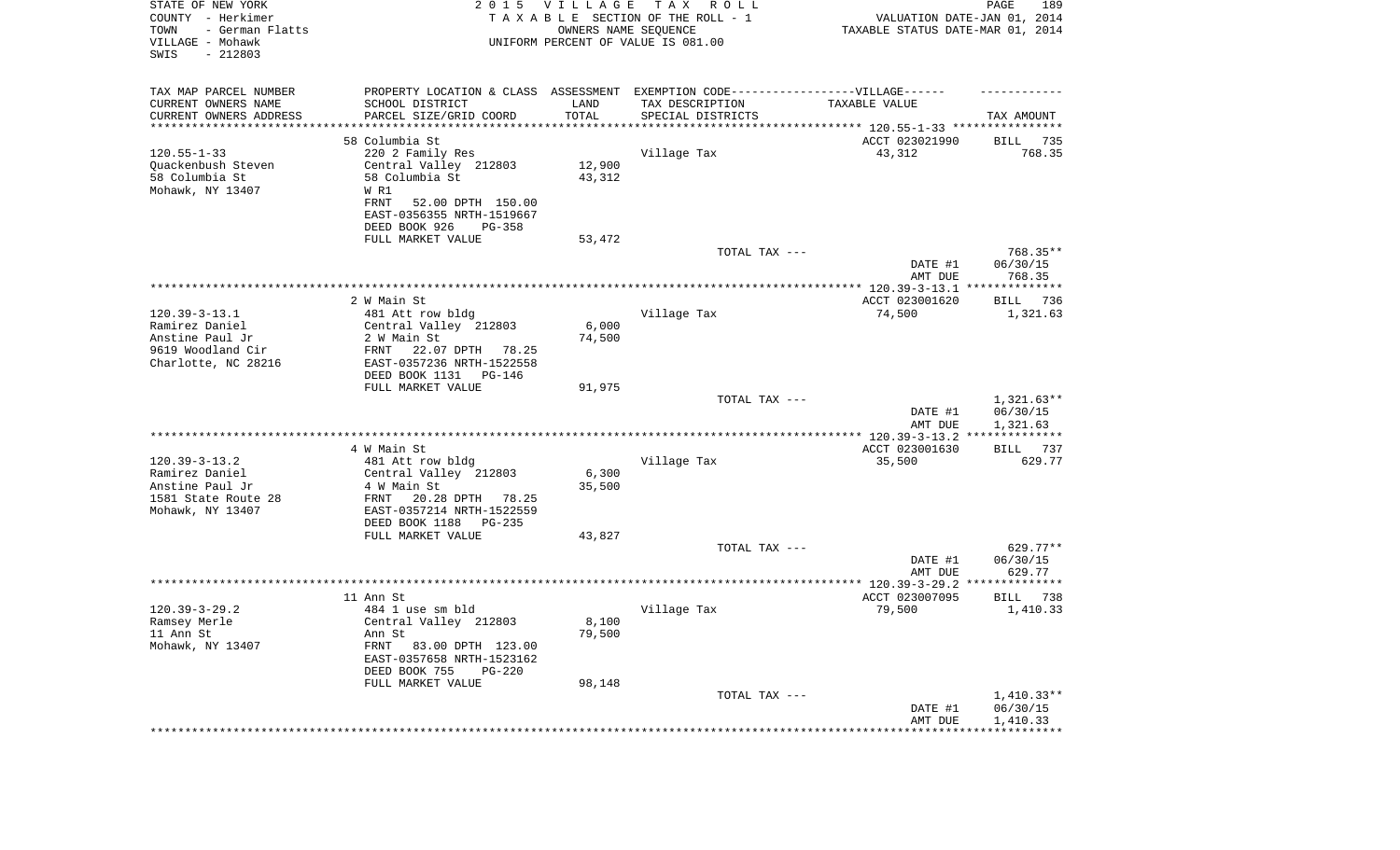| STATE OF NEW YORK<br>COUNTY - Herkimer<br>TOWN<br>- German Flatts<br>VILLAGE - Mohawk<br>SWIS<br>$-212803$ | 2 0 1 5                                                                          | <b>VILLAGE</b><br>OWNERS NAME SEQUENCE | T A X<br>R O L L<br>TAXABLE SECTION OF THE ROLL - 1<br>UNIFORM PERCENT OF VALUE IS 081.00 | VALUATION DATE-JAN 01, 2014<br>TAXABLE STATUS DATE-MAR 01, 2014 | 190<br>PAGE                          |
|------------------------------------------------------------------------------------------------------------|----------------------------------------------------------------------------------|----------------------------------------|-------------------------------------------------------------------------------------------|-----------------------------------------------------------------|--------------------------------------|
| TAX MAP PARCEL NUMBER                                                                                      | PROPERTY LOCATION & CLASS ASSESSMENT EXEMPTION CODE----------------VILLAGE------ |                                        |                                                                                           |                                                                 |                                      |
| CURRENT OWNERS NAME                                                                                        | SCHOOL DISTRICT                                                                  | LAND                                   | TAX DESCRIPTION                                                                           | TAXABLE VALUE                                                   |                                      |
| CURRENT OWNERS ADDRESS<br>***********************                                                          | PARCEL SIZE/GRID COORD<br>*******************                                    | TOTAL                                  | SPECIAL DISTRICTS                                                                         |                                                                 | TAX AMOUNT                           |
|                                                                                                            | Ann St                                                                           |                                        |                                                                                           | ACCT 023007097                                                  | 739<br>BILL                          |
| $120.39 - 3 - 29.3$                                                                                        | 330 Vacant comm                                                                  |                                        | Village Tax                                                                               | 2,000                                                           | 35.48                                |
| Ramsey Merle                                                                                               | Central Valley 212803                                                            | 2,000                                  |                                                                                           |                                                                 |                                      |
| 11 Ann St                                                                                                  | Ann St                                                                           | 2,000                                  |                                                                                           |                                                                 |                                      |
| Mohawk, NY 13407                                                                                           | FRNT<br>63.00 DPTH 111.00<br>EAST-0357526 NRTH-1523134                           |                                        |                                                                                           |                                                                 |                                      |
|                                                                                                            | DEED BOOK 825<br>PG-109                                                          |                                        |                                                                                           |                                                                 |                                      |
|                                                                                                            | FULL MARKET VALUE                                                                | 2,469                                  | TOTAL TAX ---                                                                             |                                                                 | $35.48**$                            |
|                                                                                                            |                                                                                  |                                        |                                                                                           | DATE #1                                                         | 06/30/15                             |
|                                                                                                            |                                                                                  |                                        |                                                                                           | AMT DUE                                                         | 35.48                                |
|                                                                                                            | 30 S Washington St                                                               |                                        |                                                                                           | ACCT 023026520                                                  | <b>BILL</b><br>740                   |
| $120.47 - 5 - 25$                                                                                          | 210 1 Family Res                                                                 |                                        | VET COM V 41137                                                                           | 11,925                                                          |                                      |
| Randall Fred                                                                                               | Central Valley 212803                                                            |                                        | 8,500 VET DIS V 41147                                                                     | 20,335                                                          |                                      |
| 30 S Washington St                                                                                         | 30 S Washton St                                                                  |                                        | 58,100 Village Tax                                                                        | 25,840                                                          | 458.40                               |
| Mohawk, NY 13407                                                                                           | R1 G Sp                                                                          |                                        |                                                                                           |                                                                 |                                      |
|                                                                                                            | 50.00 DPTH 119.00<br>FRNT<br>EAST-0356794 NRTH-1521531                           |                                        |                                                                                           |                                                                 |                                      |
|                                                                                                            | DEED BOOK 1307 PG-767                                                            |                                        |                                                                                           |                                                                 |                                      |
|                                                                                                            | FULL MARKET VALUE                                                                | 71,728                                 | TOTAL TAX ---                                                                             |                                                                 | 458.40**                             |
|                                                                                                            |                                                                                  |                                        |                                                                                           | DATE #1<br>AMT DUE                                              | 06/30/15<br>458.40                   |
|                                                                                                            |                                                                                  |                                        |                                                                                           |                                                                 |                                      |
|                                                                                                            | 7 N Washington St                                                                |                                        |                                                                                           | ACCT 023005190                                                  | 741<br>BILL                          |
| $120.39 - 2 - 15$                                                                                          | 210 1 Family Res                                                                 |                                        | Village Tax                                                                               | 50,600                                                          | 897.64                               |
| Rando Lorie Ann                                                                                            | Central Valley 212803                                                            | 7,500                                  |                                                                                           |                                                                 |                                      |
| 7 N Washington St                                                                                          | 7 N Washingt0n St                                                                | 50,600                                 |                                                                                           |                                                                 |                                      |
| Mohawk, NY 13407                                                                                           | FRNT<br>60.00 DPTH 132.00<br>EAST-0356658 NRTH-1522720                           |                                        |                                                                                           |                                                                 |                                      |
|                                                                                                            | DEED BOOK 856<br>PG-693                                                          |                                        |                                                                                           |                                                                 |                                      |
|                                                                                                            | FULL MARKET VALUE                                                                | 62,469                                 |                                                                                           |                                                                 |                                      |
|                                                                                                            |                                                                                  |                                        | TOTAL TAX ---                                                                             |                                                                 | 897.64**                             |
|                                                                                                            |                                                                                  |                                        |                                                                                           | DATE #1                                                         | 06/30/15                             |
|                                                                                                            |                                                                                  |                                        |                                                                                           | AMT DUE                                                         | 897.64                               |
|                                                                                                            | 24 North St                                                                      |                                        |                                                                                           | ACCT 023000690                                                  | 742<br>BILL                          |
| $120.39 - 1 - 16$                                                                                          | 210 1 Family Res                                                                 |                                        | Village Tax                                                                               | 47,600                                                          | 844.42                               |
| Rando Michael                                                                                              | Central Valley 212803                                                            |                                        | 6,800 XC491 Water relevy                                                                  | 422.19 MT M                                                     | 422.19                               |
| Rando Melissa                                                                                              | 24 North St                                                                      | 47,600                                 |                                                                                           |                                                                 |                                      |
| 24 North St                                                                                                | FRNT<br>43.00 DPTH 214.00                                                        |                                        |                                                                                           |                                                                 |                                      |
| Mohawk, NY 13407                                                                                           | EAST-0355963 NRTH-1522676<br>DEED BOOK 1092 PG-571                               |                                        |                                                                                           |                                                                 |                                      |
|                                                                                                            | FULL MARKET VALUE                                                                | 58,765                                 |                                                                                           |                                                                 |                                      |
|                                                                                                            |                                                                                  |                                        | TOTAL TAX ---                                                                             | DATE #1<br>AMT DUE                                              | $1,266.61**$<br>06/30/15<br>1,266.61 |
|                                                                                                            |                                                                                  |                                        |                                                                                           | ***********************************                             |                                      |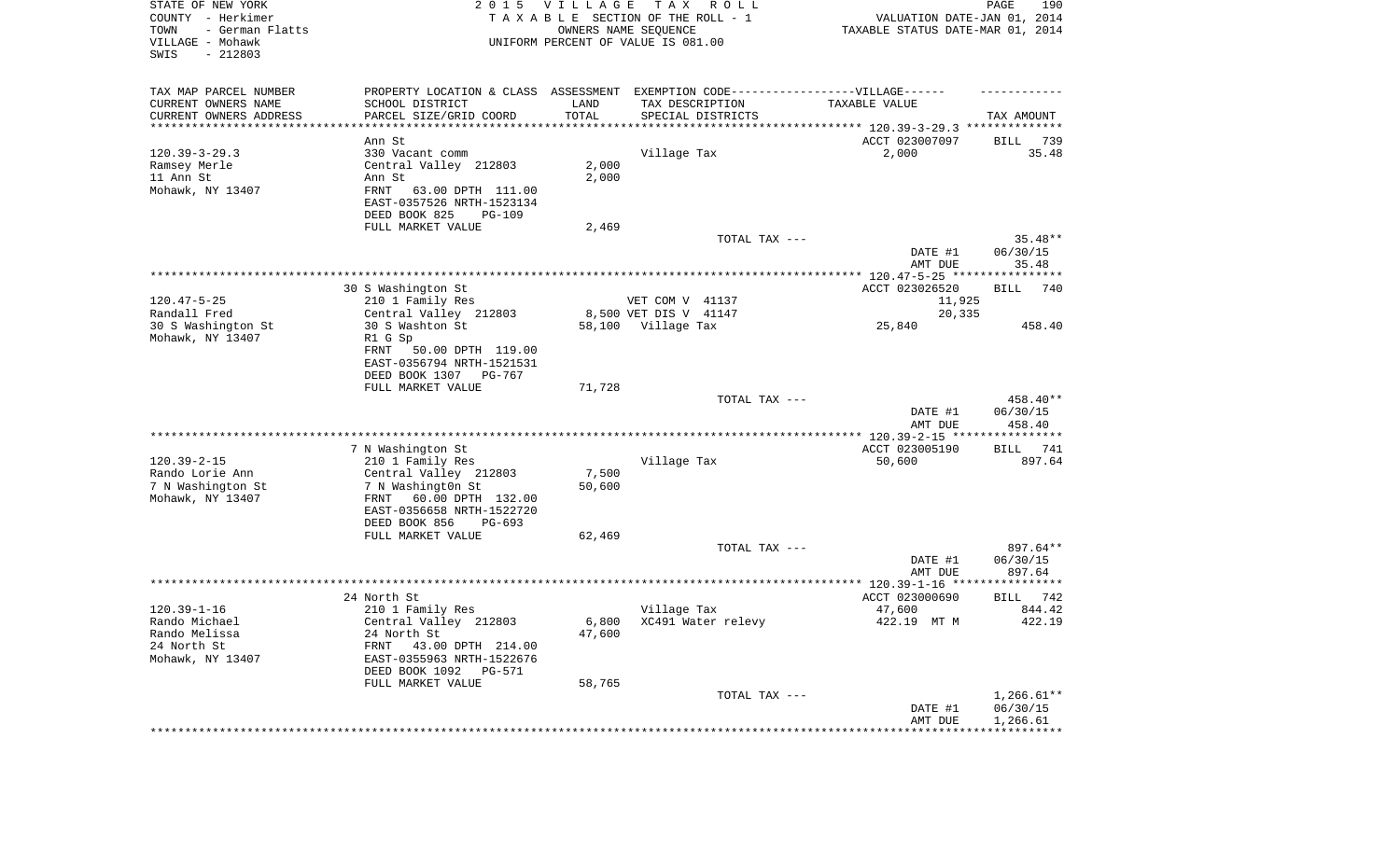| STATE OF NEW YORK<br>COUNTY - Herkimer<br>- German Flatts<br>TOWN<br>VILLAGE - Mohawk<br>SWIS<br>$-212803$ |                                                                                   | 2015 VILLAGE | T A X<br>R O L L<br>TAXABLE SECTION OF THE ROLL - 1<br>OWNERS NAME SEQUENCE<br>UNIFORM PERCENT OF VALUE IS 081.00 | VALUATION DATE-JAN 01, 2014<br>TAXABLE STATUS DATE-MAR 01, 2014 | PAGE<br>191                          |
|------------------------------------------------------------------------------------------------------------|-----------------------------------------------------------------------------------|--------------|-------------------------------------------------------------------------------------------------------------------|-----------------------------------------------------------------|--------------------------------------|
| TAX MAP PARCEL NUMBER                                                                                      | PROPERTY LOCATION & CLASS ASSESSMENT EXEMPTION CODE----------------VILLAGE------  |              |                                                                                                                   |                                                                 |                                      |
| CURRENT OWNERS NAME                                                                                        | SCHOOL DISTRICT                                                                   | LAND         | TAX DESCRIPTION                                                                                                   | TAXABLE VALUE                                                   |                                      |
| CURRENT OWNERS ADDRESS<br>*********************                                                            | PARCEL SIZE/GRID COORD                                                            | TOTAL        | SPECIAL DISTRICTS                                                                                                 |                                                                 | TAX AMOUNT                           |
|                                                                                                            | 22 Marshall Ave                                                                   |              |                                                                                                                   | ACCT 023012480                                                  | 743<br>BILL                          |
| $120.48 - 1 - 26$                                                                                          | 210 1 Family Res                                                                  |              | Village Tax                                                                                                       | 55,500                                                          | 984.57                               |
| Rankins Ernest                                                                                             | Central Valley 212803                                                             | 8,500        |                                                                                                                   |                                                                 |                                      |
| 22 Marshall Ave                                                                                            | 22 Marshall Ave                                                                   | 55,500       |                                                                                                                   |                                                                 |                                      |
| Mohawk, NY 13407                                                                                           | S R1 2Gcpt                                                                        |              |                                                                                                                   |                                                                 |                                      |
|                                                                                                            | 50.00 DPTH 120.00<br>FRNT                                                         |              |                                                                                                                   |                                                                 |                                      |
|                                                                                                            | EAST-0358503 NRTH-1522404<br>DEED BOOK 700<br>PG-432                              |              |                                                                                                                   |                                                                 |                                      |
|                                                                                                            | FULL MARKET VALUE                                                                 | 68,519       |                                                                                                                   |                                                                 |                                      |
|                                                                                                            |                                                                                   |              | TOTAL TAX ---                                                                                                     |                                                                 | 984.57**                             |
|                                                                                                            |                                                                                   |              |                                                                                                                   | DATE #1<br>AMT DUE                                              | 06/30/15<br>984.57                   |
|                                                                                                            |                                                                                   |              |                                                                                                                   |                                                                 |                                      |
| $120.47 - 5 - 58$                                                                                          | $15-19$ W Main St                                                                 |              |                                                                                                                   | ACCT 023003820<br>115,900                                       | BILL 744                             |
| Rao K Govind C                                                                                             | 481 Att row bldg<br>Central Valley 212803                                         | 8,800        | Village Tax                                                                                                       |                                                                 | 2,056.07                             |
| For Rao C                                                                                                  | $15-19$ W Main St                                                                 | 115,900      |                                                                                                                   |                                                                 |                                      |
| Attn: Dr C P Rao                                                                                           | 87.00 DPTH<br>FRNT<br>55.00                                                       |              |                                                                                                                   |                                                                 |                                      |
| 19 W Main St                                                                                               | EAST-0356985 NRTH-1522375                                                         |              |                                                                                                                   |                                                                 |                                      |
| Mohawk, NY 13407                                                                                           | DEED BOOK 787<br>$PG-263$                                                         |              |                                                                                                                   |                                                                 |                                      |
|                                                                                                            | FULL MARKET VALUE                                                                 | 143,086      |                                                                                                                   |                                                                 |                                      |
|                                                                                                            |                                                                                   |              | TOTAL TAX ---                                                                                                     | DATE #1<br>AMT DUE                                              | $2,056.07**$<br>06/30/15<br>2,056.07 |
|                                                                                                            |                                                                                   |              |                                                                                                                   | **************** 120.39-3-44 *****************                  |                                      |
|                                                                                                            | 21 E Main St                                                                      |              |                                                                                                                   | ACCT 023007650                                                  | 745<br>BILL                          |
| $120.39 - 3 - 44$<br>Raux Rhonda                                                                           | 210 1 Family Res<br>Central Valley 212803                                         | 9,200        | Village Tax                                                                                                       | 32,500                                                          | 576.55                               |
| 21 E Main St                                                                                               | 21 E Main St                                                                      | 32,500       |                                                                                                                   |                                                                 |                                      |
| Mohawk, NY 13407                                                                                           | 40.00 DPTH 120.00<br>FRNT                                                         |              |                                                                                                                   |                                                                 |                                      |
|                                                                                                            | EAST-0357569 NRTH-1522704                                                         |              |                                                                                                                   |                                                                 |                                      |
|                                                                                                            | DEED BOOK 859<br>PG-271                                                           |              |                                                                                                                   |                                                                 |                                      |
|                                                                                                            | FULL MARKET VALUE                                                                 | 40,123       |                                                                                                                   |                                                                 |                                      |
|                                                                                                            |                                                                                   |              | TOTAL TAX ---                                                                                                     |                                                                 | $576.55**$                           |
|                                                                                                            |                                                                                   |              |                                                                                                                   | DATE #1<br>AMT DUE                                              | 06/30/15<br>576.55                   |
|                                                                                                            |                                                                                   |              |                                                                                                                   |                                                                 |                                      |
|                                                                                                            | 6 Devendorf St                                                                    |              |                                                                                                                   | ACCT 023027840                                                  | <b>BILL</b><br>746                   |
| $120.47 - 3 - 10$                                                                                          | 210 1 Family Res                                                                  |              | VET WAR V 41127                                                                                                   | 6,450                                                           |                                      |
| Ray Donna                                                                                                  | Central Valley 212803                                                             |              | 6,300 VET DIS V 41147                                                                                             | 2,150                                                           |                                      |
| 6 Devendorf St                                                                                             | 6 Devendorf St                                                                    |              | 43,000 Village Tax                                                                                                | 34,400                                                          | 610.26                               |
| Mohawk, NY 13407                                                                                           | FRNT<br>30.00 DPTH 223.00<br>EAST-0355780 NRTH-1521983<br>DEED BOOK 844<br>PG-448 |              |                                                                                                                   |                                                                 |                                      |
|                                                                                                            | FULL MARKET VALUE                                                                 | 53,086       |                                                                                                                   |                                                                 |                                      |
|                                                                                                            |                                                                                   |              | TOTAL TAX ---                                                                                                     |                                                                 | $610.26**$                           |
|                                                                                                            |                                                                                   |              |                                                                                                                   | DATE #1                                                         | 06/30/15                             |
|                                                                                                            |                                                                                   |              |                                                                                                                   | AMT DUE                                                         | 610.26                               |
|                                                                                                            |                                                                                   |              |                                                                                                                   |                                                                 |                                      |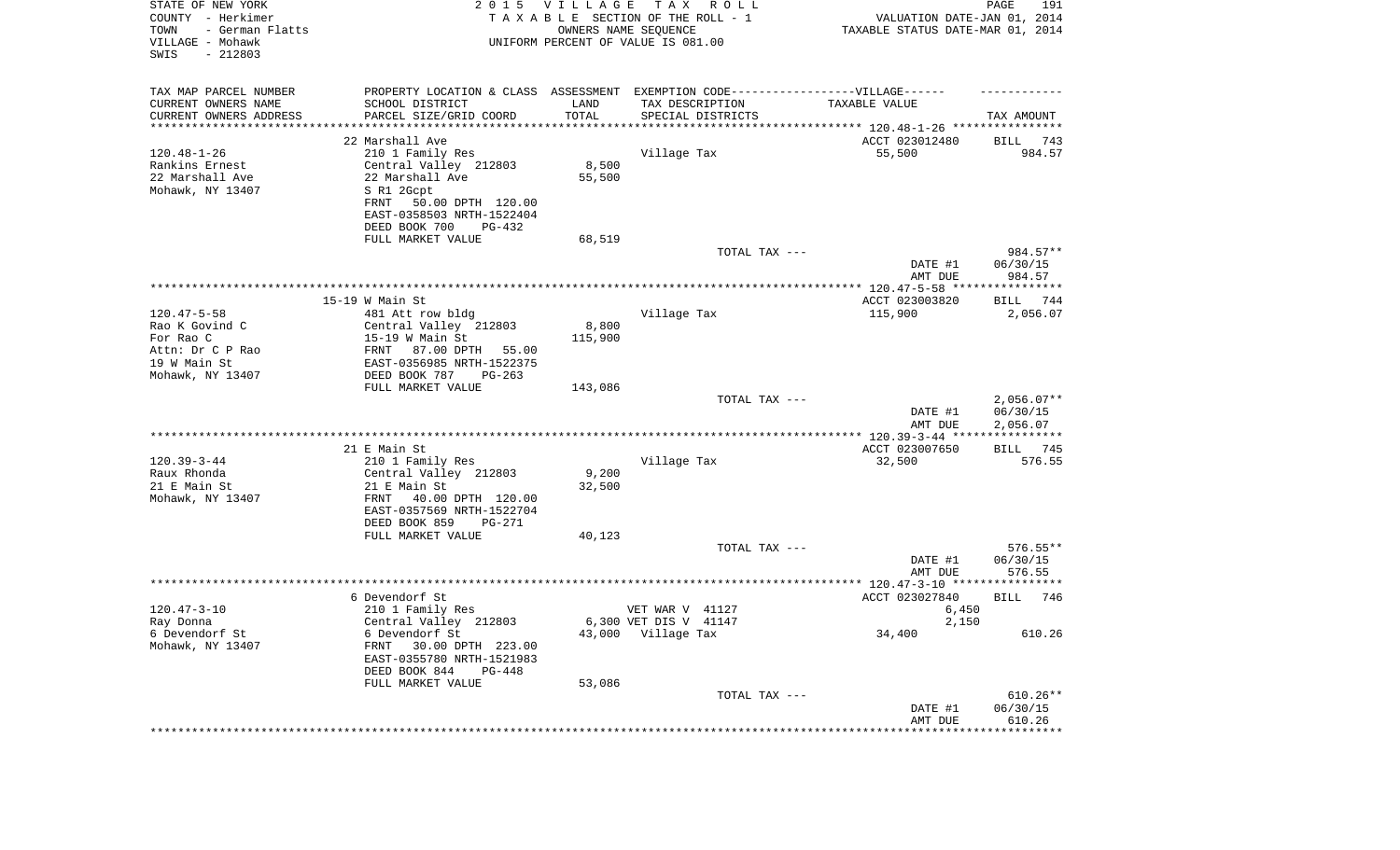| STATE OF NEW YORK<br>COUNTY - Herkimer<br>- German Flatts<br>TOWN<br>VILLAGE - Mohawk<br>$-212803$<br>SWIS |                                                                                   | 2015 VILLAGE        | TAX ROLL<br>TAXABLE SECTION OF THE ROLL - 1<br>OWNERS NAME SEQUENCE<br>UNIFORM PERCENT OF VALUE IS 081.00 | VALUATION DATE-JAN 01, 2014<br>TAXABLE STATUS DATE-MAR 01, 2014 | 192<br>PAGE        |
|------------------------------------------------------------------------------------------------------------|-----------------------------------------------------------------------------------|---------------------|-----------------------------------------------------------------------------------------------------------|-----------------------------------------------------------------|--------------------|
| TAX MAP PARCEL NUMBER                                                                                      | PROPERTY LOCATION & CLASS ASSESSMENT EXEMPTION CODE-----------------VILLAGE------ |                     |                                                                                                           |                                                                 |                    |
| CURRENT OWNERS NAME                                                                                        | SCHOOL DISTRICT                                                                   | LAND                | TAX DESCRIPTION                                                                                           | TAXABLE VALUE                                                   |                    |
| CURRENT OWNERS ADDRESS<br>*********************                                                            | PARCEL SIZE/GRID COORD<br>************************                                | TOTAL<br>********** | SPECIAL DISTRICTS                                                                                         |                                                                 | TAX AMOUNT         |
|                                                                                                            | 3 Erie St                                                                         |                     |                                                                                                           | ACCT 177423                                                     | <b>BILL</b><br>747 |
| $120.47 - 2 - 11$                                                                                          | 210 1 Family Res                                                                  |                     | Village Tax                                                                                               | 50,100                                                          | 888.77             |
| Ray Elisha                                                                                                 | Central Valley 212803                                                             | 7,500               |                                                                                                           |                                                                 |                    |
| 3 Erie St                                                                                                  | 3 Erie St                                                                         | 50,100              |                                                                                                           |                                                                 |                    |
| Mohawk, NY 13407                                                                                           | 60.00 DPTH 140.00<br>FRNT                                                         |                     |                                                                                                           |                                                                 |                    |
|                                                                                                            | EAST-0355628 NRTH-1522368                                                         |                     |                                                                                                           |                                                                 |                    |
|                                                                                                            | DEED BOOK 1478 PG-602                                                             |                     |                                                                                                           |                                                                 |                    |
|                                                                                                            | FULL MARKET VALUE                                                                 | 61,852              | TOTAL TAX ---                                                                                             |                                                                 | 888.77**           |
|                                                                                                            |                                                                                   |                     |                                                                                                           | DATE #1                                                         | 06/30/15           |
|                                                                                                            |                                                                                   |                     |                                                                                                           | AMT DUE                                                         | 888.77             |
|                                                                                                            |                                                                                   |                     |                                                                                                           | *** $120.46 - 2 - 43$ ****                                      | ************       |
|                                                                                                            | 113 W Main St                                                                     |                     |                                                                                                           | ACCT 023004680                                                  | 748<br><b>BILL</b> |
| $120.46 - 2 - 43$                                                                                          | 455 Dealer-prod.                                                                  |                     | Village Tax                                                                                               | 150,000                                                         | 2,661.00           |
| Ray Harold A Jr                                                                                            | Central Valley 212803                                                             | 75,000              |                                                                                                           |                                                                 |                    |
| 1108 Steuben Hill Rd                                                                                       | 113 W Main St                                                                     | 150,000             |                                                                                                           |                                                                 |                    |
| Herkimer, NY 13350                                                                                         | FRNT 210.95 DPTH 245.75                                                           |                     |                                                                                                           |                                                                 |                    |
|                                                                                                            | EAST-0354264 NRTH-1521758<br>DEED BOOK 00567 PG-00337                             |                     |                                                                                                           |                                                                 |                    |
|                                                                                                            | FULL MARKET VALUE                                                                 | 185,185             |                                                                                                           |                                                                 |                    |
|                                                                                                            |                                                                                   |                     | TOTAL TAX ---                                                                                             |                                                                 | $2,661.00**$       |
|                                                                                                            |                                                                                   |                     |                                                                                                           | DATE #1                                                         | 06/30/15           |
|                                                                                                            |                                                                                   |                     |                                                                                                           | AMT DUE                                                         | 2,661.00           |
|                                                                                                            |                                                                                   |                     | **********************                                                                                    | *** 120.46-1-16 **                                              | ***********        |
|                                                                                                            | W Main St                                                                         |                     |                                                                                                           | ACCT 023003090                                                  | BILL 749           |
| $120.46 - 1 - 16$<br>RDR Industries Inc                                                                    | 710 Manufacture                                                                   |                     | Village Tax                                                                                               | 281,300                                                         | 4,990.26           |
| 146 W Main St                                                                                              | Central Valley 212803<br>N Of W Main St                                           | 10,600<br>281,300   |                                                                                                           |                                                                 |                    |
| Mohawk, NY 13407                                                                                           | ACRES<br>5.30                                                                     |                     |                                                                                                           |                                                                 |                    |
|                                                                                                            | EAST-0354055 NRTH-1522342                                                         |                     |                                                                                                           |                                                                 |                    |
|                                                                                                            | DEED BOOK 817<br>$PG-664$                                                         |                     |                                                                                                           |                                                                 |                    |
|                                                                                                            | FULL MARKET VALUE                                                                 | 347,284             |                                                                                                           |                                                                 |                    |
|                                                                                                            |                                                                                   |                     | TOTAL TAX ---                                                                                             |                                                                 | 4,990.26**         |
|                                                                                                            |                                                                                   |                     |                                                                                                           | DATE #1                                                         | 06/30/15           |
|                                                                                                            |                                                                                   |                     |                                                                                                           | AMT DUE                                                         | 4,990.26           |
|                                                                                                            | W Main St                                                                         |                     |                                                                                                           | ACCT 023003060                                                  | <b>BILL</b> 750    |
| $120.46 - 1 - 23$                                                                                          | 330 Vacant comm                                                                   |                     | Village Tax                                                                                               | 7,800                                                           | 138.37             |
| RDR Industries Inc                                                                                         | Central Valley 212803                                                             | 7,800               |                                                                                                           |                                                                 |                    |
| 146 W Main St                                                                                              | W Main St                                                                         | 7,800               |                                                                                                           |                                                                 |                    |
| Mohawk, NY 13407                                                                                           | FRNT<br>90.00 DPTH 70.00                                                          |                     |                                                                                                           |                                                                 |                    |
|                                                                                                            | EAST-0354088 NRTH-1521957                                                         |                     |                                                                                                           |                                                                 |                    |
|                                                                                                            | DEED BOOK 817<br>PG-664                                                           |                     |                                                                                                           |                                                                 |                    |
|                                                                                                            | FULL MARKET VALUE                                                                 | 9,630               |                                                                                                           |                                                                 | 138.37**           |
|                                                                                                            |                                                                                   |                     | TOTAL TAX ---                                                                                             | DATE #1                                                         | 06/30/15           |
|                                                                                                            |                                                                                   |                     |                                                                                                           | AMT DUE                                                         | 138.37             |
|                                                                                                            |                                                                                   |                     |                                                                                                           |                                                                 | ********           |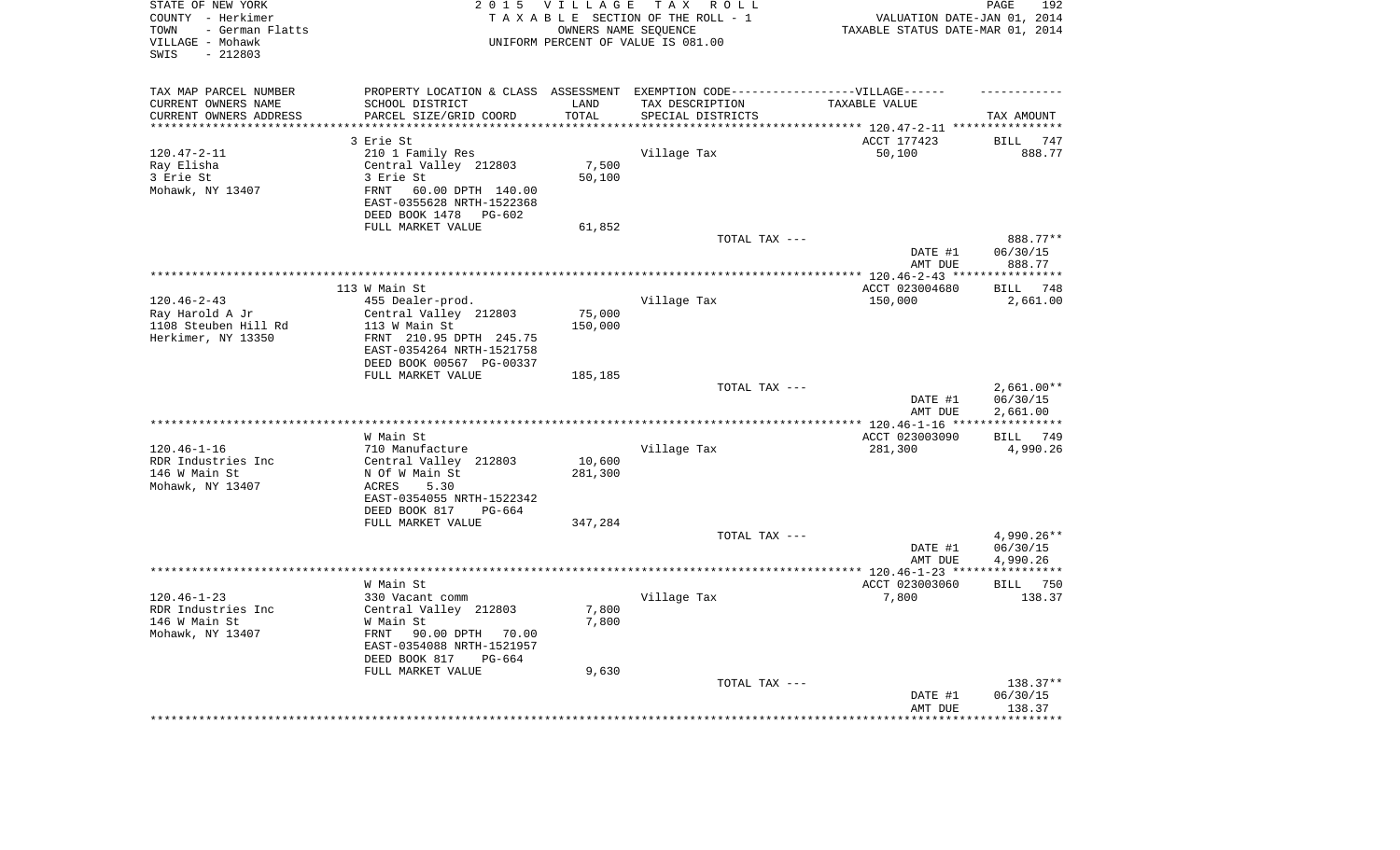| STATE OF NEW YORK<br>COUNTY - Herkimer<br>- German Flatts<br>TOWN<br>VILLAGE - Mohawk<br>$-212803$<br>SWIS | 2 0 1 5                                                                                           | <b>VILLAGE</b><br>OWNERS NAME SEQUENCE | TAX ROLL<br>TAXABLE SECTION OF THE ROLL - 1<br>UNIFORM PERCENT OF VALUE IS 081.00 | VALUATION DATE-JAN 01, 2014<br>TAXABLE STATUS DATE-MAR 01, 2014 | PAGE<br>193                      |
|------------------------------------------------------------------------------------------------------------|---------------------------------------------------------------------------------------------------|----------------------------------------|-----------------------------------------------------------------------------------|-----------------------------------------------------------------|----------------------------------|
| TAX MAP PARCEL NUMBER                                                                                      |                                                                                                   |                                        | PROPERTY LOCATION & CLASS ASSESSMENT EXEMPTION CODE-----------------VILLAGE------ |                                                                 |                                  |
| CURRENT OWNERS NAME                                                                                        | SCHOOL DISTRICT                                                                                   | LAND                                   | TAX DESCRIPTION                                                                   | TAXABLE VALUE                                                   |                                  |
| CURRENT OWNERS ADDRESS<br>********************                                                             | PARCEL SIZE/GRID COORD                                                                            | TOTAL<br>********                      | SPECIAL DISTRICTS                                                                 |                                                                 | TAX AMOUNT                       |
|                                                                                                            | 11 Warren St                                                                                      |                                        |                                                                                   | ACCT 023006840                                                  | <b>BILL</b><br>751               |
| $120.39 - 3 - 19$                                                                                          | 210 1 Family Res                                                                                  |                                        | Village Tax                                                                       | 40,400                                                          | 716.70                           |
| Reale Mitch                                                                                                | Central Valley 212803                                                                             | 7,000                                  |                                                                                   |                                                                 |                                  |
| 11 Warren St                                                                                               | 11 Warren St                                                                                      | 40,400                                 |                                                                                   |                                                                 |                                  |
| Mohawk, NY 13407                                                                                           | 81.00 DPTH 146.65<br><b>FRNT</b><br>EAST-0357251 NRTH-1522797                                     |                                        |                                                                                   |                                                                 |                                  |
|                                                                                                            | DEED BOOK 922<br>PG-308<br>FULL MARKET VALUE                                                      | 49,877                                 |                                                                                   |                                                                 |                                  |
|                                                                                                            |                                                                                                   |                                        | TOTAL TAX ---                                                                     |                                                                 | 716.70**                         |
|                                                                                                            |                                                                                                   |                                        |                                                                                   | DATE #1<br>AMT DUE                                              | 06/30/15<br>716.70               |
|                                                                                                            |                                                                                                   |                                        |                                                                                   | ************ 120.39-3-1 ****                                    | ***********                      |
|                                                                                                            | 16 N Otsego St                                                                                    |                                        |                                                                                   | ACCT 023005850                                                  | 752<br><b>BILL</b>               |
| $120.39 - 3 - 1$                                                                                           | 210 1 Family Res                                                                                  |                                        | Village Tax                                                                       | 5,000                                                           | 88.70                            |
| Reale Mitchell                                                                                             | Central Valley 212803                                                                             | 5,000                                  |                                                                                   |                                                                 |                                  |
| 11 Warren St<br>Mohawk, NY 13407                                                                           | 16 N Otsego St<br>FRNT<br>37.00 DPTH 85.00                                                        | 5,000                                  |                                                                                   |                                                                 |                                  |
|                                                                                                            | EAST-0357071 NRTH-1522911<br>DEED BOOK 1108<br>PG-154                                             |                                        |                                                                                   |                                                                 |                                  |
|                                                                                                            | FULL MARKET VALUE                                                                                 | 6,173                                  |                                                                                   |                                                                 |                                  |
|                                                                                                            |                                                                                                   |                                        | TOTAL TAX ---                                                                     |                                                                 | 88.70**                          |
|                                                                                                            |                                                                                                   |                                        |                                                                                   | DATE #1<br>AMT DUE                                              | 06/30/15<br>88.70                |
|                                                                                                            |                                                                                                   |                                        |                                                                                   | ***************** 120.39-3-3 ***                                | * * * * * * * * * *              |
|                                                                                                            | 12 N Otsego St                                                                                    |                                        |                                                                                   | ACCT 023005790                                                  | 753<br>BILL                      |
| $120.39 - 3 - 3$<br>Reale Mitchell                                                                         | 312 Vac w/imprv<br>Central Valley 212803                                                          | 6,700                                  | Village Tax                                                                       | 9,700                                                           | 172.08                           |
| 11 Warren St                                                                                               | 12 N Otsego St                                                                                    | 9,700                                  |                                                                                   |                                                                 |                                  |
| Mohawk, NY 13407                                                                                           | 49.60 DPTH 135.00<br>FRNT<br>EAST-0357107 NRTH-1522829                                            |                                        |                                                                                   |                                                                 |                                  |
|                                                                                                            | DEED BOOK 1233<br>$PG-334$                                                                        |                                        |                                                                                   |                                                                 |                                  |
|                                                                                                            | FULL MARKET VALUE                                                                                 | 11,975                                 |                                                                                   |                                                                 |                                  |
|                                                                                                            |                                                                                                   |                                        | TOTAL TAX ---                                                                     |                                                                 | 172.08**                         |
|                                                                                                            |                                                                                                   |                                        |                                                                                   | DATE #1<br>AMT DUE                                              | 06/30/15<br>172.08               |
|                                                                                                            |                                                                                                   |                                        |                                                                                   | ***************** 120.39-3-24 ***                               | **********                       |
|                                                                                                            | 4 Johnson St                                                                                      |                                        |                                                                                   | ACCT 023006000                                                  | <b>BILL</b><br>754               |
| $120.39 - 3 - 24$                                                                                          | 311 Res vac land                                                                                  |                                        | Village Tax                                                                       | 6,200                                                           | 109.99                           |
| Reale Mitchell<br>11 Warren St<br>Mohawk, NY 13407                                                         | Central Valley 212803<br>4 Johnson St<br>FRNT<br>60.00 DPTH<br>89.53<br>EAST-0357155 NRTH-1522905 | 6,200<br>6,200                         |                                                                                   |                                                                 |                                  |
|                                                                                                            | DEED BOOK 1108<br><b>PG-154</b>                                                                   |                                        |                                                                                   |                                                                 |                                  |
|                                                                                                            | FULL MARKET VALUE                                                                                 | 7,654                                  |                                                                                   |                                                                 |                                  |
|                                                                                                            |                                                                                                   |                                        | TOTAL TAX ---                                                                     | DATE #1<br>AMT DUE                                              | $109.99**$<br>06/30/15<br>109.99 |
|                                                                                                            |                                                                                                   |                                        |                                                                                   |                                                                 | ********                         |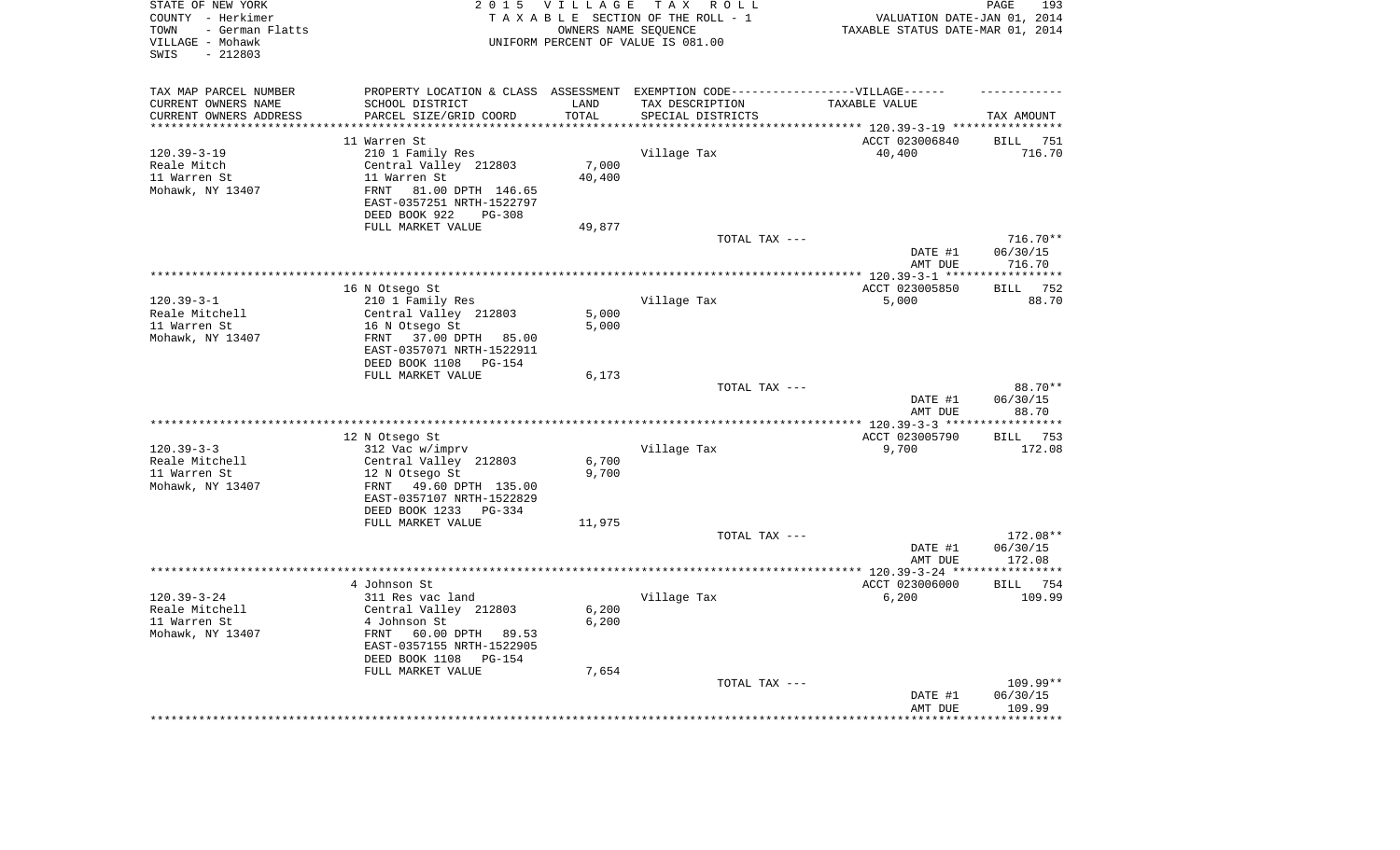| STATE OF NEW YORK<br>COUNTY - Herkimer<br>TOWN<br>- German Flatts<br>VILLAGE - Mohawk<br>SWIS<br>$-212803$ | 2 0 1 5                                                                          | VILLAGE          | T A X<br>R O L L<br>TAXABLE SECTION OF THE ROLL - 1<br>OWNERS NAME SEQUENCE<br>UNIFORM PERCENT OF VALUE IS 081.00 | VALUATION DATE-JAN 01, 2014<br>TAXABLE STATUS DATE-MAR 01, 2014 | PAGE<br>194          |
|------------------------------------------------------------------------------------------------------------|----------------------------------------------------------------------------------|------------------|-------------------------------------------------------------------------------------------------------------------|-----------------------------------------------------------------|----------------------|
| TAX MAP PARCEL NUMBER                                                                                      | PROPERTY LOCATION & CLASS ASSESSMENT EXEMPTION CODE----------------VILLAGE------ |                  |                                                                                                                   |                                                                 |                      |
| CURRENT OWNERS NAME                                                                                        | SCHOOL DISTRICT                                                                  | LAND<br>TOTAL    | TAX DESCRIPTION                                                                                                   | TAXABLE VALUE                                                   |                      |
| CURRENT OWNERS ADDRESS<br>********************                                                             | PARCEL SIZE/GRID COORD<br>*****************                                      |                  | SPECIAL DISTRICTS                                                                                                 |                                                                 | TAX AMOUNT           |
|                                                                                                            | 16 Warren Rd                                                                     |                  |                                                                                                                   | ACCT 023031980                                                  | BILL<br>755          |
| $120.46 - 2 - 14$                                                                                          | 210 1 Family Res                                                                 |                  | VET WAR V 41127                                                                                                   | 7,155                                                           |                      |
| Reals Robert Jr                                                                                            | Central Valley 212803                                                            |                  | 11,600 Village Tax                                                                                                | 54,345                                                          | 964.08               |
| Reals Martha                                                                                               | Warren Rd                                                                        | 61,500           |                                                                                                                   |                                                                 |                      |
| 16 Warren Rd                                                                                               | FRNT 114.00 DPTH 145.00                                                          |                  |                                                                                                                   |                                                                 |                      |
| Mohawk, NY 13407                                                                                           | EAST-0353473 NRTH-1521482                                                        |                  |                                                                                                                   |                                                                 |                      |
|                                                                                                            | DEED BOOK 00651 PG-00993<br>FULL MARKET VALUE                                    | 75,926           |                                                                                                                   |                                                                 |                      |
|                                                                                                            |                                                                                  |                  | TOTAL TAX ---                                                                                                     |                                                                 | 964.08**             |
|                                                                                                            |                                                                                  |                  |                                                                                                                   | DATE #1                                                         | 06/30/15             |
|                                                                                                            |                                                                                  |                  |                                                                                                                   | AMT DUE                                                         | 964.08               |
|                                                                                                            |                                                                                  |                  |                                                                                                                   |                                                                 |                      |
|                                                                                                            | Warren Rd                                                                        |                  |                                                                                                                   |                                                                 | BILL<br>756          |
| $120.46 - 2 - 81$<br>Reals Robert Jr                                                                       | 311 Res vac land                                                                 |                  | Village Tax                                                                                                       | 10,300                                                          | 182.72               |
| Reals Martha                                                                                               | Central Valley 212803<br>Warren Rd W                                             | 10,300<br>10,300 |                                                                                                                   |                                                                 |                      |
| 16 Warren Rd                                                                                               | 15.00 DPTH 322.10<br>FRNT                                                        |                  |                                                                                                                   |                                                                 |                      |
| Mohawk, NY 13407                                                                                           | EAST-0353325 NRTH-1521471                                                        |                  |                                                                                                                   |                                                                 |                      |
|                                                                                                            | FULL MARKET VALUE                                                                | 12,716           |                                                                                                                   |                                                                 |                      |
|                                                                                                            |                                                                                  |                  | TOTAL TAX ---                                                                                                     | DATE #1                                                         | 182.72**<br>06/30/15 |
|                                                                                                            |                                                                                  |                  |                                                                                                                   | AMT DUE                                                         | 182.72               |
|                                                                                                            |                                                                                  |                  |                                                                                                                   |                                                                 |                      |
|                                                                                                            | 22 Columbia St                                                                   |                  |                                                                                                                   | ACCT 023021510                                                  | 757<br>BILL          |
| $120.47 - 5 - 49$<br>Reed Scott                                                                            | 210 1 Family Res<br>Central Valley 212803                                        | 11,900           | Village Tax                                                                                                       | 42,990                                                          | 762.64               |
| 22 Columbia St                                                                                             | 22 Columbia St                                                                   | 42,990           |                                                                                                                   |                                                                 |                      |
| Mohawk, NY 13407                                                                                           | W R1                                                                             |                  |                                                                                                                   |                                                                 |                      |
|                                                                                                            | FRNT<br>60.00 DPTH<br>88.00                                                      |                  |                                                                                                                   |                                                                 |                      |
|                                                                                                            | EAST-0357009 NRTH-1521876                                                        |                  |                                                                                                                   |                                                                 |                      |
|                                                                                                            | DEED BOOK 817<br>PG-361                                                          |                  |                                                                                                                   |                                                                 |                      |
|                                                                                                            | FULL MARKET VALUE                                                                | 53,074           | TOTAL TAX ---                                                                                                     |                                                                 | 762.64**             |
|                                                                                                            |                                                                                  |                  |                                                                                                                   | DATE #1                                                         | 06/30/15             |
|                                                                                                            |                                                                                  |                  |                                                                                                                   | AMT DUE                                                         | 762.64               |
|                                                                                                            |                                                                                  |                  |                                                                                                                   |                                                                 |                      |
|                                                                                                            | 48 Catherine St                                                                  |                  |                                                                                                                   | ACCT 023030940                                                  | BILL 758             |
| $120.46 - 2 - 79$<br>Reina Joseph                                                                          | 270 Mfg housing<br>Central Valley 212803                                         | 13,900           | Village Tax                                                                                                       | 56,000                                                          | 993.44               |
| Reina Eleanor                                                                                              | 48 Catherine St W                                                                | 56,000           |                                                                                                                   |                                                                 |                      |
| 48 Catherine St                                                                                            | Historical Line                                                                  |                  |                                                                                                                   |                                                                 |                      |
| Mohawk, NY 13407                                                                                           | FRNT 103.00 DPTH 100.00                                                          |                  |                                                                                                                   |                                                                 |                      |
|                                                                                                            | EAST-0354138 NRTH-1520813                                                        |                  |                                                                                                                   |                                                                 |                      |
|                                                                                                            | DEED BOOK 909<br>$PG-43$                                                         |                  |                                                                                                                   |                                                                 |                      |
|                                                                                                            | FULL MARKET VALUE                                                                | 69,136           | TOTAL TAX ---                                                                                                     |                                                                 | 993.44**             |
|                                                                                                            |                                                                                  |                  |                                                                                                                   | DATE #1                                                         | 06/30/15             |
|                                                                                                            |                                                                                  |                  |                                                                                                                   | AMT DUE                                                         | 993.44               |
|                                                                                                            |                                                                                  |                  |                                                                                                                   | *********************                                           | **************       |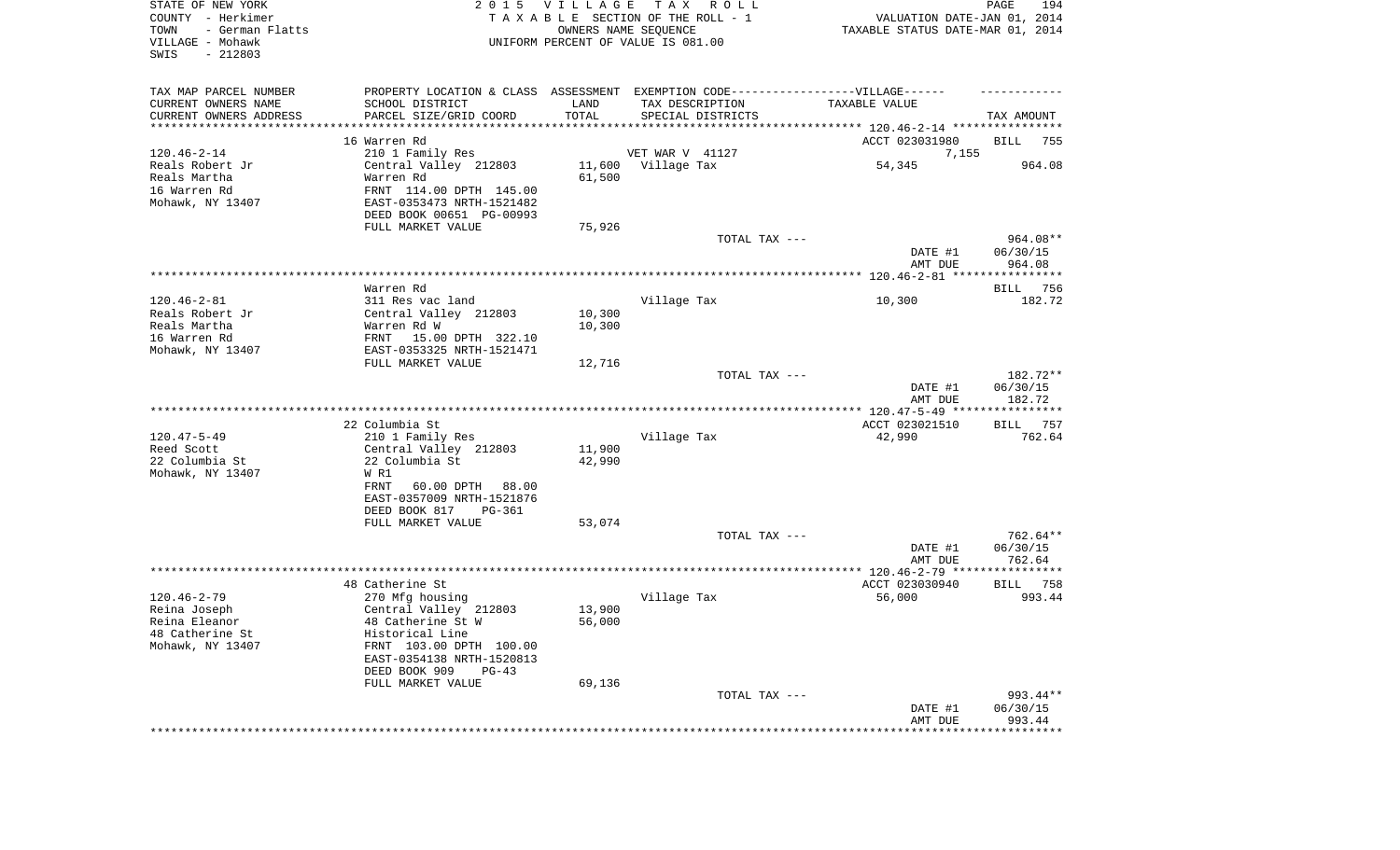| STATE OF NEW YORK<br>COUNTY - Herkimer<br>- German Flatts<br>TOWN<br>VILLAGE - Mohawk<br>$-212803$<br>SWIS | 2 0 1 5                                                       | <b>VILLAGE</b><br>OWNERS NAME SEQUENCE | T A X<br>R O L L<br>TAXABLE SECTION OF THE ROLL - 1<br>UNIFORM PERCENT OF VALUE IS 081.00 | VALUATION DATE-JAN 01, 2014<br>TAXABLE STATUS DATE-MAR 01, 2014 | PAGE<br>195           |
|------------------------------------------------------------------------------------------------------------|---------------------------------------------------------------|----------------------------------------|-------------------------------------------------------------------------------------------|-----------------------------------------------------------------|-----------------------|
| TAX MAP PARCEL NUMBER                                                                                      |                                                               |                                        | PROPERTY LOCATION & CLASS ASSESSMENT EXEMPTION CODE-----------------VILLAGE------         |                                                                 |                       |
| CURRENT OWNERS NAME                                                                                        | SCHOOL DISTRICT                                               | LAND                                   | TAX DESCRIPTION                                                                           | TAXABLE VALUE                                                   |                       |
| CURRENT OWNERS ADDRESS<br>*********************                                                            | PARCEL SIZE/GRID COORD<br>**************************          | TOTAL<br>**********                    | SPECIAL DISTRICTS                                                                         |                                                                 | TAX AMOUNT            |
|                                                                                                            | 52 E Main St                                                  |                                        |                                                                                           | ACCT 023009030                                                  | BILL<br>759           |
| $120.40 - 2 - 58$                                                                                          | 210 1 Family Res                                              |                                        | Village Tax                                                                               | 41,000                                                          | 727.34                |
| Reynolds Grower Joanne                                                                                     | Central Valley 212803                                         | 11,600                                 |                                                                                           |                                                                 |                       |
| 52 E Main St                                                                                               | 52 E Main St                                                  | 41,000                                 |                                                                                           |                                                                 |                       |
| Mohawk, NY 13407                                                                                           | 44.00 DPTH 165.00<br><b>FRNT</b><br>EAST-0358253 NRTH-1522781 |                                        |                                                                                           |                                                                 |                       |
|                                                                                                            | DEED BOOK 1131<br>$PG-493$                                    |                                        |                                                                                           |                                                                 |                       |
|                                                                                                            | FULL MARKET VALUE                                             | 50,617                                 | TOTAL TAX ---                                                                             |                                                                 | 727.34**              |
|                                                                                                            |                                                               |                                        |                                                                                           | DATE #1                                                         | 06/30/15              |
|                                                                                                            |                                                               |                                        |                                                                                           | AMT DUE                                                         | 727.34                |
|                                                                                                            |                                                               |                                        |                                                                                           |                                                                 |                       |
|                                                                                                            | 1 Warren Rd                                                   |                                        |                                                                                           | ACCT 023032010                                                  | <b>BILL</b><br>760    |
| $120.46 - 2 - 26$                                                                                          | 210 1 Family Res                                              |                                        | Village Tax                                                                               | 38,000                                                          | 674.12                |
| Reynolds Julie                                                                                             | Central Valley 212803                                         | 6,900                                  |                                                                                           |                                                                 |                       |
| 1 Warren Rd<br>Mohawk, NY 13407                                                                            | 1 Warren Rd E<br>FRNT<br>47.80 DPTH 88.00                     | 38,000                                 |                                                                                           |                                                                 |                       |
|                                                                                                            | EAST-0353702 NRTH-1521784                                     |                                        |                                                                                           |                                                                 |                       |
|                                                                                                            | DEED BOOK 1287 PG-320                                         |                                        |                                                                                           |                                                                 |                       |
|                                                                                                            | FULL MARKET VALUE                                             | 46,914                                 |                                                                                           |                                                                 |                       |
|                                                                                                            |                                                               |                                        | TOTAL TAX ---                                                                             |                                                                 | 674.12**              |
|                                                                                                            |                                                               |                                        |                                                                                           | DATE #1                                                         | 06/30/15              |
|                                                                                                            |                                                               |                                        |                                                                                           | AMT DUE                                                         | 674.12<br>*********** |
|                                                                                                            | 68 W Main St                                                  |                                        |                                                                                           | ACCT 023002370                                                  | 761<br>BILL           |
| $120.47 - 2 - 43$                                                                                          | 210 1 Family Res                                              |                                        | Village Tax                                                                               | 54,630                                                          | 969.14                |
| Ricci Dwayne                                                                                               | Central Valley 212803                                         | 9,600                                  |                                                                                           |                                                                 |                       |
| Ricci Bonnie                                                                                               | 68 W Main St                                                  | 54,630                                 |                                                                                           |                                                                 |                       |
| 68 W Main St                                                                                               | 40.00 DPTH 130.00<br>FRNT                                     |                                        |                                                                                           |                                                                 |                       |
| Mohawk, NY 13407                                                                                           | EAST-0355937 NRTH-1522353                                     |                                        |                                                                                           |                                                                 |                       |
|                                                                                                            | DEED BOOK 718<br>$PG-320$                                     |                                        |                                                                                           |                                                                 |                       |
|                                                                                                            | FULL MARKET VALUE                                             | 67,444                                 | TOTAL TAX ---                                                                             |                                                                 | 969.14**              |
|                                                                                                            |                                                               |                                        |                                                                                           | DATE #1                                                         | 06/30/15              |
|                                                                                                            |                                                               |                                        |                                                                                           | AMT DUE                                                         | 969.14                |
|                                                                                                            |                                                               |                                        |                                                                                           |                                                                 |                       |
|                                                                                                            | 15 Steele St                                                  |                                        |                                                                                           | ACCT 180631                                                     | BILL 762              |
| $120.47 - 1 - 45$                                                                                          | 210 1 Family Res                                              |                                        | Village Tax                                                                               | 51,693                                                          | 917.03                |
| Rice Danielle                                                                                              | Central Valley 212803                                         | 6,600                                  |                                                                                           |                                                                 |                       |
| 15 Steele St                                                                                               | 15 Steele St                                                  | 51,693                                 |                                                                                           |                                                                 |                       |
| Mohawk, NY 13407                                                                                           | FRNT<br>40.00 DPTH 114.30<br>EAST-0355089 NRTH-1521682        |                                        |                                                                                           |                                                                 |                       |
|                                                                                                            | DEED BOOK 1498<br>PG-976                                      |                                        |                                                                                           |                                                                 |                       |
|                                                                                                            | FULL MARKET VALUE                                             | 63,819                                 |                                                                                           |                                                                 |                       |
|                                                                                                            |                                                               |                                        | TOTAL TAX ---                                                                             |                                                                 | $917.03**$            |
|                                                                                                            |                                                               |                                        |                                                                                           | DATE #1                                                         | 06/30/15              |
|                                                                                                            |                                                               |                                        |                                                                                           | AMT DUE                                                         | 917.03                |
|                                                                                                            |                                                               |                                        |                                                                                           |                                                                 | ************          |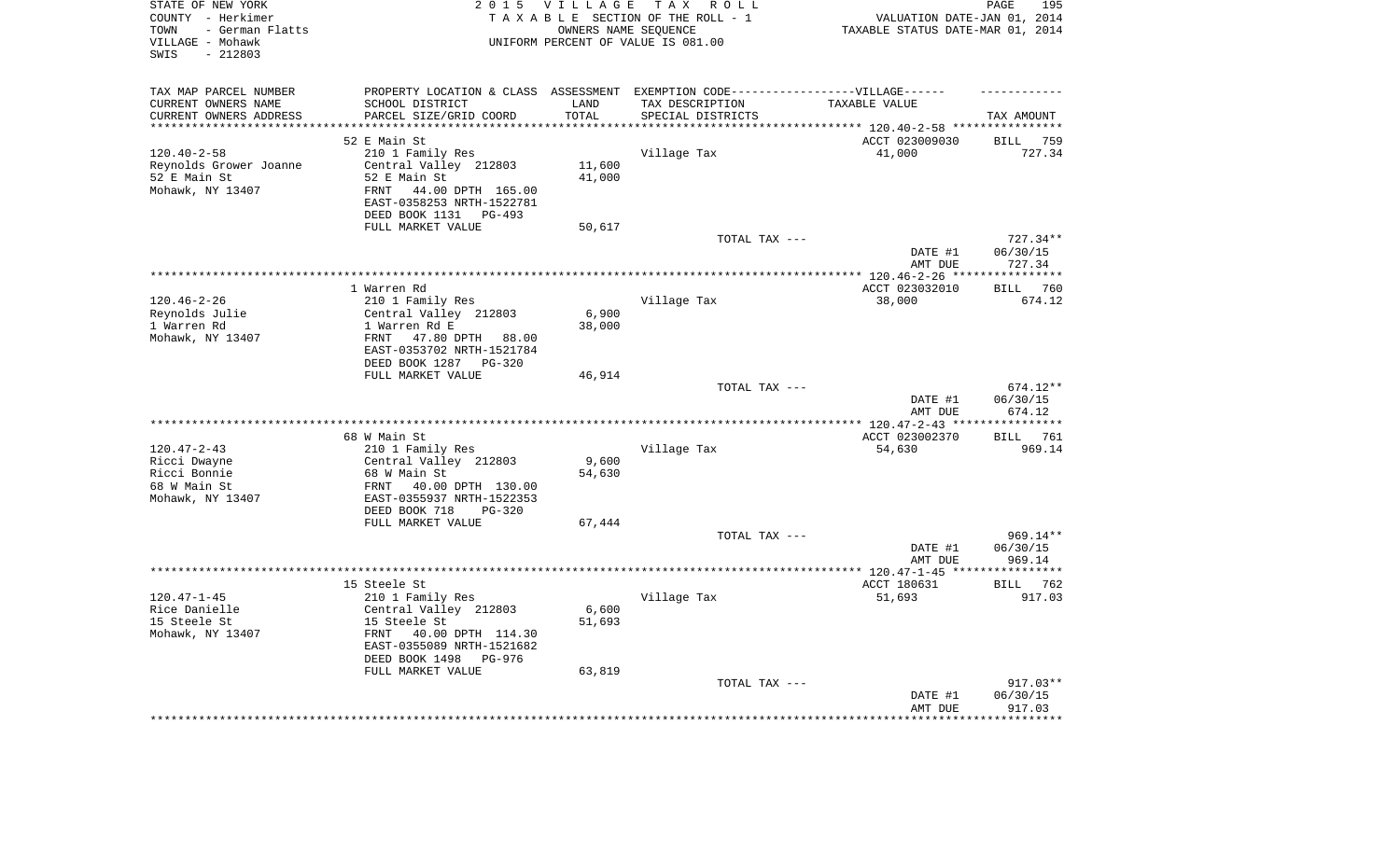| STATE OF NEW YORK<br>COUNTY - Herkimer                           | 2015 VILLAGE TAX ROLL                                                                          | TAXABLE SECTION OF THE ROLL - 1 |                                                                                                   | 196<br>PAGE<br>VALUATION DATE-JAN 01, 2014 |  |  |  |
|------------------------------------------------------------------|------------------------------------------------------------------------------------------------|---------------------------------|---------------------------------------------------------------------------------------------------|--------------------------------------------|--|--|--|
| TOWN<br>- German Flatts<br>VILLAGE - Mohawk<br>SWIS<br>$-212803$ | OWNERS NAME SEQUENCE<br>TAXABLE STATUS DATE-MAR 01, 2014<br>UNIFORM PERCENT OF VALUE IS 081.00 |                                 |                                                                                                   |                                            |  |  |  |
|                                                                  |                                                                                                |                                 |                                                                                                   |                                            |  |  |  |
| TAX MAP PARCEL NUMBER<br>CURRENT OWNERS NAME<br>SCHOOL DISTRICT  | LAND                                                                                           | TAX DESCRIPTION                 | PROPERTY LOCATION & CLASS ASSESSMENT EXEMPTION CODE----------------VILLAGE------<br>TAXABLE VALUE |                                            |  |  |  |
| CURRENT OWNERS ADDRESS<br>PARCEL SIZE/GRID COORD                 | TOTAL                                                                                          | SPECIAL DISTRICTS               |                                                                                                   | TAX AMOUNT                                 |  |  |  |
| ***********************                                          |                                                                                                |                                 |                                                                                                   |                                            |  |  |  |
| Brookside Dr                                                     |                                                                                                |                                 | ACCT 023030950                                                                                    | BILL 763                                   |  |  |  |
| $120.47 - 1 - 58.2$<br>311 Res vac land                          |                                                                                                | Village Tax                     | 600                                                                                               | 10.64                                      |  |  |  |
| Rice Danielle<br>Central Valley 212803                           | 600                                                                                            |                                 |                                                                                                   |                                            |  |  |  |
| 15 Steele St<br>FRNT 35.00 DPTH 100.00                           | 600                                                                                            |                                 |                                                                                                   |                                            |  |  |  |
| Mohawk, NY 13407<br>EAST-0355171 NRTH-1521670                    |                                                                                                |                                 |                                                                                                   |                                            |  |  |  |
| DEED BOOK 1498                                                   | PG-976                                                                                         |                                 |                                                                                                   |                                            |  |  |  |
| FULL MARKET VALUE                                                | 741                                                                                            |                                 |                                                                                                   |                                            |  |  |  |
|                                                                  |                                                                                                | TOTAL TAX ---                   |                                                                                                   | $10.64**$                                  |  |  |  |
|                                                                  |                                                                                                |                                 | DATE #1                                                                                           | 06/30/15                                   |  |  |  |
| ******************                                               |                                                                                                |                                 | AMT DUE                                                                                           | 10.64                                      |  |  |  |
| 4 Newton St                                                      |                                                                                                |                                 | ACCT 169048                                                                                       | 764<br>BILL                                |  |  |  |
| $120.46 - 2 - 35$<br>210 1 Family Res                            |                                                                                                | Village Tax                     | 58,200                                                                                            | 1,032.47                                   |  |  |  |
| Rice Douglas<br>Central Valley 212803                            | 13,000                                                                                         |                                 |                                                                                                   |                                            |  |  |  |
| Rice Lorraine<br>4 Newton St                                     | 58,200                                                                                         |                                 |                                                                                                   |                                            |  |  |  |
| 4 Newton St<br>0.42<br>ACRES                                     |                                                                                                |                                 |                                                                                                   |                                            |  |  |  |
| Mohawk, NY 13407<br>EAST-0353684 NRTH-1521300                    |                                                                                                |                                 |                                                                                                   |                                            |  |  |  |
| DEED BOOK 1423                                                   | PG-679                                                                                         |                                 |                                                                                                   |                                            |  |  |  |
| FULL MARKET VALUE                                                | 71,852                                                                                         |                                 |                                                                                                   |                                            |  |  |  |
|                                                                  |                                                                                                | TOTAL TAX ---                   |                                                                                                   | $1,032.47**$                               |  |  |  |
|                                                                  |                                                                                                |                                 | DATE #1<br>AMT DUE                                                                                | 06/30/15                                   |  |  |  |
|                                                                  |                                                                                                |                                 |                                                                                                   | 1,032.47                                   |  |  |  |
| Newton St                                                        |                                                                                                |                                 | ACCT 023031740                                                                                    | BILL 765                                   |  |  |  |
| $120.46 - 2 - 36$<br>311 Res vac land                            |                                                                                                | Village Tax                     | 600                                                                                               | 10.64                                      |  |  |  |
| Rice Douglas<br>Central Valley 212803                            | 600                                                                                            |                                 |                                                                                                   |                                            |  |  |  |
| Rice Lorraine<br>Newton St                                       | 600                                                                                            |                                 |                                                                                                   |                                            |  |  |  |
| 4 Newton St<br>FRNT 50.00 DPTH 150.00                            |                                                                                                |                                 |                                                                                                   |                                            |  |  |  |
| Mohawk, NY 13407<br>EAST-0353749 NRTH-1521332                    |                                                                                                |                                 |                                                                                                   |                                            |  |  |  |
| DEED BOOK 1423                                                   | PG-679                                                                                         |                                 |                                                                                                   |                                            |  |  |  |
| FULL MARKET VALUE                                                | 741                                                                                            |                                 |                                                                                                   |                                            |  |  |  |
|                                                                  |                                                                                                | TOTAL TAX ---                   |                                                                                                   | $10.64**$                                  |  |  |  |
|                                                                  |                                                                                                |                                 | DATE #1                                                                                           | 06/30/15<br>10.64                          |  |  |  |
|                                                                  |                                                                                                |                                 | AMT DUE                                                                                           | * * * * * * * *                            |  |  |  |
| 14 Devendorf St                                                  |                                                                                                |                                 | ACCT 023027930                                                                                    | <b>BILL</b><br>766                         |  |  |  |
| $120.47 - 3 - 13$<br>210 1 Family Res                            |                                                                                                | VET WAR V 41127                 | 6,840                                                                                             |                                            |  |  |  |
| Richard & Bea Mosseau<br>Central Valley 212803                   | 7,700                                                                                          | Village Tax                     | 38,760                                                                                            | 687.60                                     |  |  |  |
| Mosseau Family Trust<br>14 Devendorf St                          | 45,600                                                                                         |                                 |                                                                                                   |                                            |  |  |  |
| 561 Cline Rd<br>FRNT 115.50 DPTH 62.00                           |                                                                                                |                                 |                                                                                                   |                                            |  |  |  |
| St Johnsville, NY 13452<br>EAST-0355783 NRTH-1521855             |                                                                                                |                                 |                                                                                                   |                                            |  |  |  |
| DEED BOOK 877                                                    |                                                                                                |                                 |                                                                                                   |                                            |  |  |  |
|                                                                  | PG-303                                                                                         |                                 |                                                                                                   |                                            |  |  |  |
| FULL MARKET VALUE                                                | 56,296                                                                                         |                                 |                                                                                                   |                                            |  |  |  |
|                                                                  |                                                                                                | TOTAL TAX ---                   |                                                                                                   | 687.60**                                   |  |  |  |
|                                                                  |                                                                                                |                                 | DATE #1<br>AMT DUE                                                                                | 06/30/15<br>687.60                         |  |  |  |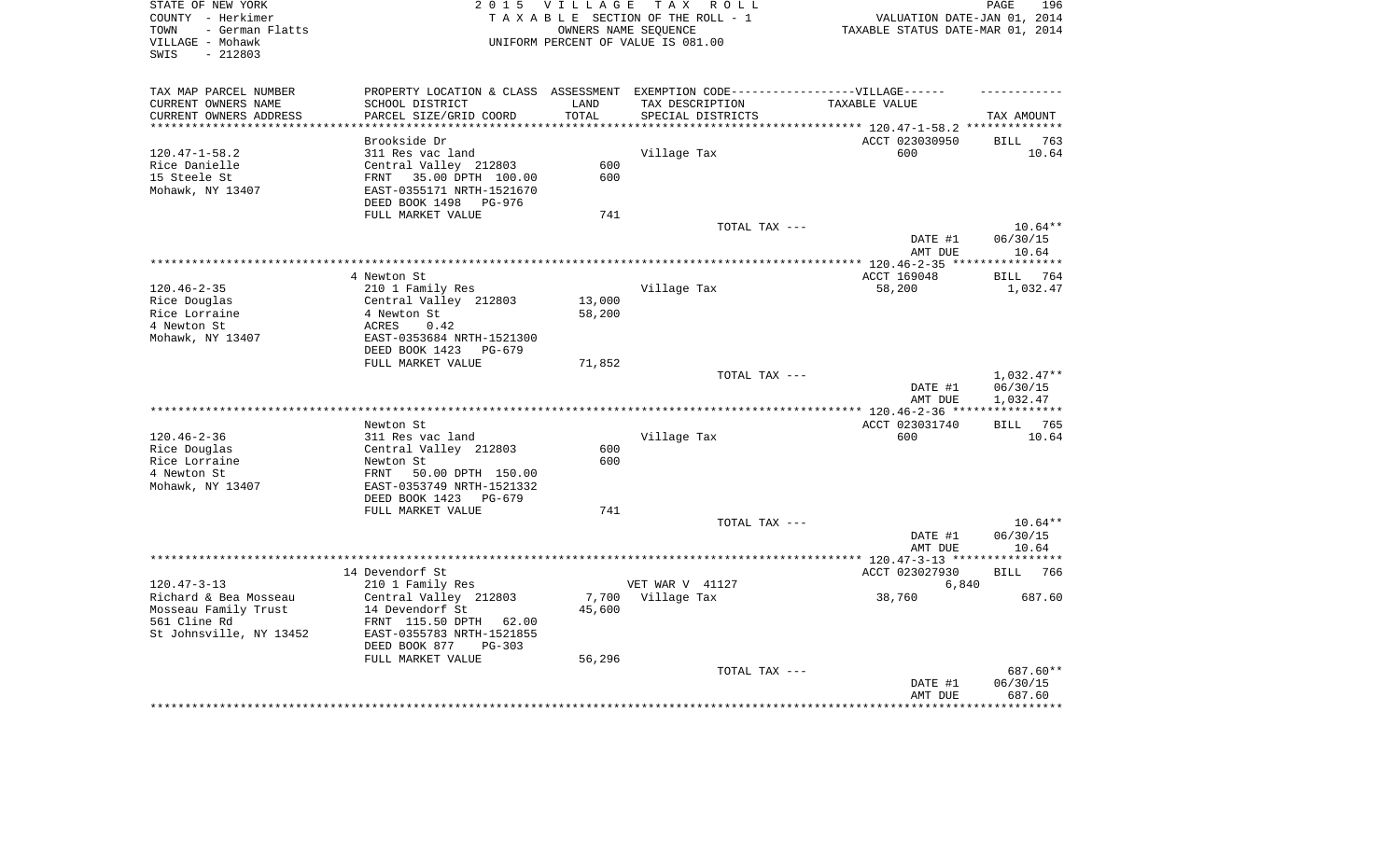| STATE OF NEW YORK<br>COUNTY - Herkimer<br>TOWN<br>- German Flatts<br>VILLAGE - Mohawk<br>SWIS<br>$-212803$ | 2 0 1 5                                                                           | <b>VILLAGE</b> | T A X<br>R O L L<br>TAXABLE SECTION OF THE ROLL - 1<br>OWNERS NAME SEQUENCE<br>UNIFORM PERCENT OF VALUE IS 081.00 | VALUATION DATE-JAN 01, 2014<br>TAXABLE STATUS DATE-MAR 01, 2014 | PAGE<br>197             |
|------------------------------------------------------------------------------------------------------------|-----------------------------------------------------------------------------------|----------------|-------------------------------------------------------------------------------------------------------------------|-----------------------------------------------------------------|-------------------------|
| TAX MAP PARCEL NUMBER                                                                                      | PROPERTY LOCATION & CLASS ASSESSMENT EXEMPTION CODE-----------------VILLAGE------ |                |                                                                                                                   |                                                                 |                         |
| CURRENT OWNERS NAME                                                                                        | SCHOOL DISTRICT                                                                   | LAND           | TAX DESCRIPTION                                                                                                   | TAXABLE VALUE                                                   |                         |
| CURRENT OWNERS ADDRESS<br>*********************                                                            | PARCEL SIZE/GRID COORD                                                            | TOTAL          | SPECIAL DISTRICTS                                                                                                 |                                                                 | TAX AMOUNT              |
|                                                                                                            | 5 E Center St                                                                     |                |                                                                                                                   | ACCT 023018060                                                  | BILL<br>767             |
| $120.47 - 7 - 48$                                                                                          | 210 1 Family Res                                                                  |                | VET WAR V 41127                                                                                                   | 7,155                                                           |                         |
| Richard & Florence Steele                                                                                  | Central Valley 212803                                                             |                | 7,700 Village Tax                                                                                                 | 40,845                                                          | 724.59                  |
| Family Trust                                                                                               | 5 E Center St N                                                                   | 48,000         |                                                                                                                   |                                                                 |                         |
| 5 E Center St                                                                                              | R1 G                                                                              |                |                                                                                                                   |                                                                 |                         |
| Mohawk, NY 13407                                                                                           | 65.20 DPTH 119.80<br>FRNT                                                         |                |                                                                                                                   |                                                                 |                         |
|                                                                                                            | EAST-0357151 NRTH-1521243<br>DEED BOOK 1266<br>PG-526                             |                |                                                                                                                   |                                                                 |                         |
|                                                                                                            | FULL MARKET VALUE                                                                 | 59,259         |                                                                                                                   |                                                                 |                         |
|                                                                                                            |                                                                                   |                | TOTAL TAX ---                                                                                                     |                                                                 | $724.59**$              |
|                                                                                                            |                                                                                   |                |                                                                                                                   | DATE #1                                                         | 06/30/15                |
|                                                                                                            |                                                                                   |                |                                                                                                                   | AMT DUE                                                         | 724.59                  |
|                                                                                                            | 5 Catherine St                                                                    |                |                                                                                                                   | ACCT 023030030                                                  | BILL<br>768             |
| $120.46 - 2 - 56$                                                                                          | 210 1 Family Res                                                                  |                | Village Tax                                                                                                       | 68,500                                                          | 1,215.19                |
| Richard & Wanda Inman Trust                                                                                | Central Valley 212803                                                             | 12,300         |                                                                                                                   |                                                                 |                         |
| 5 Catherine St                                                                                             | 85.00 DPTH 191.80<br>FRNT                                                         | 68,500         |                                                                                                                   |                                                                 |                         |
| Mohawk, NY 13407                                                                                           | EAST-0354465 NRTH-1521675                                                         |                |                                                                                                                   |                                                                 |                         |
|                                                                                                            | DEED BOOK 1121 PG-648<br>FULL MARKET VALUE                                        | 84,568         |                                                                                                                   |                                                                 |                         |
|                                                                                                            |                                                                                   |                | TOTAL TAX ---                                                                                                     |                                                                 | $1,215.19**$            |
|                                                                                                            |                                                                                   |                |                                                                                                                   | DATE #1                                                         | 06/30/15                |
|                                                                                                            |                                                                                   |                |                                                                                                                   | AMT DUE                                                         | 1,215.19                |
|                                                                                                            |                                                                                   |                |                                                                                                                   |                                                                 |                         |
| $120.47 - 4 - 37$                                                                                          | 11 W Center St<br>230 3 Family Res                                                |                | Village Tax                                                                                                       | ACCT 023025320<br>82,535                                        | BILL<br>769<br>1,464.17 |
| Richard Rankins                                                                                            | Central Valley 212803                                                             | 12,900         |                                                                                                                   |                                                                 |                         |
| Dorothy Rankins                                                                                            | 11 W Center St                                                                    | 82,535         |                                                                                                                   |                                                                 |                         |
| 2035 State Rte 28                                                                                          | S 4Apt R1                                                                         |                |                                                                                                                   |                                                                 |                         |
| Mohawk, NY 13407                                                                                           | Rankins Living Trust                                                              |                |                                                                                                                   |                                                                 |                         |
|                                                                                                            | FRNT<br>70.00 DPTH 132.00<br>EAST-0356497 NRTH-1521126                            |                |                                                                                                                   |                                                                 |                         |
|                                                                                                            | DEED BOOK 899<br>PG-229                                                           |                |                                                                                                                   |                                                                 |                         |
|                                                                                                            | FULL MARKET VALUE                                                                 | 101,895        |                                                                                                                   |                                                                 |                         |
|                                                                                                            |                                                                                   |                | TOTAL TAX ---                                                                                                     |                                                                 | $1,464.17**$            |
|                                                                                                            |                                                                                   |                |                                                                                                                   | DATE #1                                                         | 06/30/15                |
|                                                                                                            |                                                                                   |                |                                                                                                                   | AMT DUE                                                         | 1,464.17                |
|                                                                                                            | 19 North St                                                                       |                |                                                                                                                   | ACCT 023000300                                                  | 770<br>BILL             |
| $120.47 - 2 - 17$                                                                                          | 210 1 Family Res                                                                  |                | Village Tax                                                                                                       | 48,479                                                          | 860.02                  |
| Rickard Esther                                                                                             | Central Valley 212803                                                             | 6,300          |                                                                                                                   |                                                                 |                         |
| 19 North St                                                                                                | 19 North St                                                                       | 48,479         |                                                                                                                   |                                                                 |                         |
| Mohawk, NY 13407                                                                                           | FRNT<br>30.00 DPTH 115.00                                                         |                |                                                                                                                   |                                                                 |                         |
|                                                                                                            | EAST-0355904 NRTH-1522456<br>DEED BOOK 808<br>$PG-305$                            |                |                                                                                                                   |                                                                 |                         |
|                                                                                                            | FULL MARKET VALUE                                                                 | 59,851         |                                                                                                                   |                                                                 |                         |
|                                                                                                            |                                                                                   |                | TOTAL TAX ---                                                                                                     |                                                                 | 860.02**                |
|                                                                                                            |                                                                                   |                |                                                                                                                   | DATE #1                                                         | 06/30/15                |
|                                                                                                            |                                                                                   |                |                                                                                                                   | AMT DUE                                                         | 860.02                  |
|                                                                                                            |                                                                                   |                |                                                                                                                   |                                                                 |                         |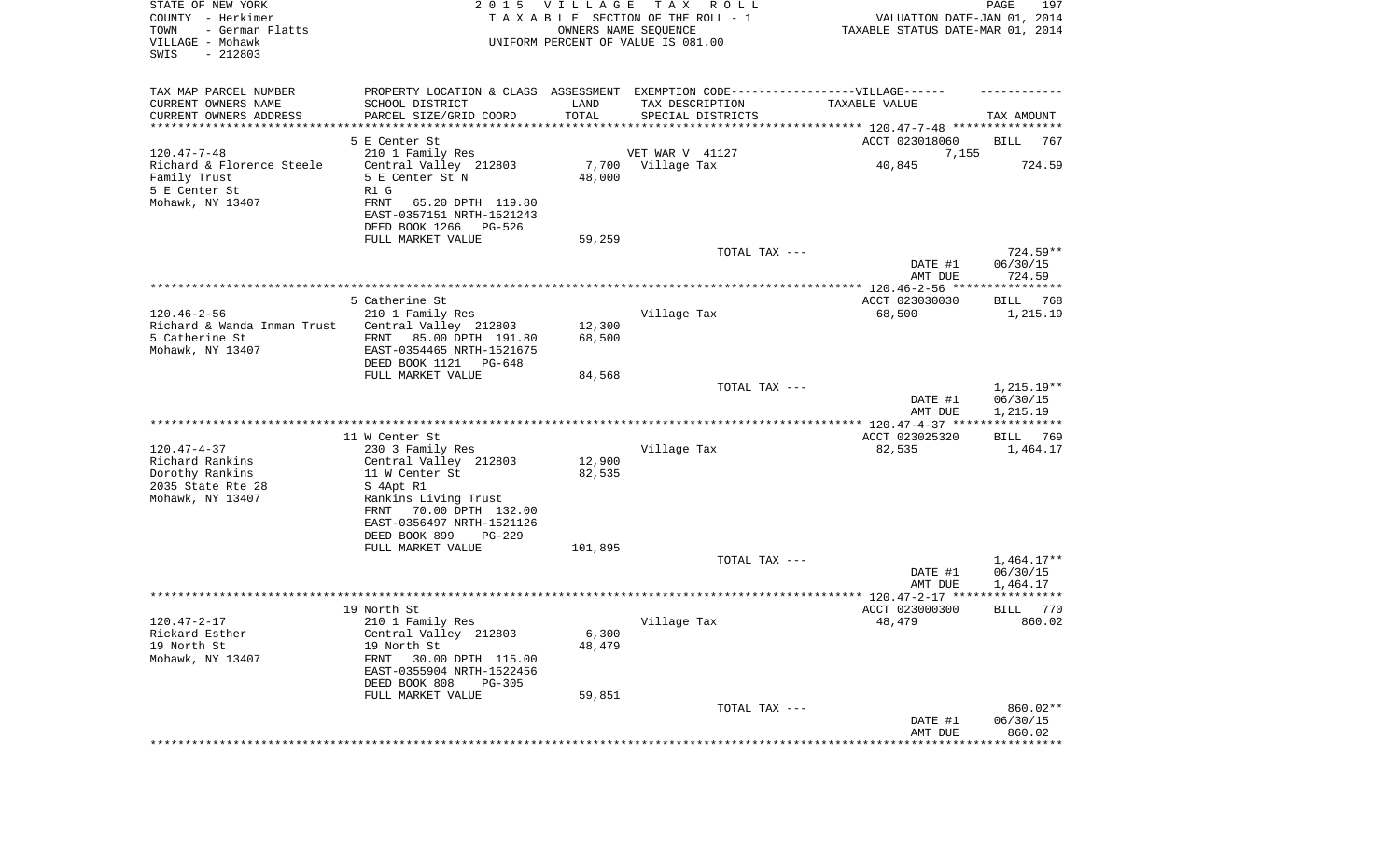| STATE OF NEW YORK<br>COUNTY - Herkimer<br>- German Flatts<br>TOWN<br>VILLAGE - Mohawk<br>SWIS<br>$-212803$ | 2 0 1 5                                                                          | VILLAGE<br>OWNERS NAME SEQUENCE | TAX ROLL<br>TAXABLE SECTION OF THE ROLL - 1<br>UNIFORM PERCENT OF VALUE IS 081.00        | VALUATION DATE-JAN 01, 2014<br>TAXABLE STATUS DATE-MAR 01, 2014 | PAGE<br>198             |
|------------------------------------------------------------------------------------------------------------|----------------------------------------------------------------------------------|---------------------------------|------------------------------------------------------------------------------------------|-----------------------------------------------------------------|-------------------------|
| TAX MAP PARCEL NUMBER                                                                                      | PROPERTY LOCATION & CLASS ASSESSMENT EXEMPTION CODE----------------VILLAGE------ |                                 |                                                                                          |                                                                 |                         |
| CURRENT OWNERS NAME                                                                                        | SCHOOL DISTRICT                                                                  | LAND                            | TAX DESCRIPTION                                                                          | TAXABLE VALUE                                                   |                         |
| CURRENT OWNERS ADDRESS<br>********************                                                             | PARCEL SIZE/GRID COORD                                                           | TOTAL<br>**********             | SPECIAL DISTRICTS<br>************************************* 120.47-3-65 ***************** |                                                                 | TAX AMOUNT              |
|                                                                                                            | 9 Firman St                                                                      |                                 |                                                                                          | ACCT 186635                                                     | BILL<br>771             |
| $120.47 - 3 - 65$                                                                                          | 210 1 Family Res                                                                 |                                 | Village Tax                                                                              | 76,000                                                          | 1,348.24                |
| Riddle Gregory                                                                                             | Central Valley 212803                                                            | 11,600                          |                                                                                          |                                                                 |                         |
| Riddle Carol                                                                                               | 9 Firman St                                                                      | 76,000                          |                                                                                          |                                                                 |                         |
| 361 Pine Bush Rd                                                                                           | E R1 L11-12                                                                      |                                 |                                                                                          |                                                                 |                         |
| Mohawk, NY 13407                                                                                           | 75.00 DPTH 107.00<br>FRNT                                                        |                                 |                                                                                          |                                                                 |                         |
|                                                                                                            | EAST-0355965 NRTH-1520962                                                        |                                 |                                                                                          |                                                                 |                         |
| PRIOR OWNER ON 3/01/2014                                                                                   | DEED BOOK 1535<br>PG-738                                                         |                                 |                                                                                          |                                                                 |                         |
| Bayview Loan Servicing LLC                                                                                 | FULL MARKET VALUE                                                                | 93,827                          | TOTAL TAX ---                                                                            |                                                                 | 1,348.24**              |
|                                                                                                            |                                                                                  |                                 |                                                                                          | DATE #1<br>AMT DUE                                              | 06/30/15<br>1,348.24    |
|                                                                                                            |                                                                                  |                                 |                                                                                          |                                                                 |                         |
|                                                                                                            | 10 N Washington St                                                               |                                 |                                                                                          | ACCT 023005400                                                  | BILL 772                |
| $120.39 - 2 - 25$                                                                                          | 210 1 Family Res                                                                 |                                 | Village Tax                                                                              | 40,700                                                          | 722.02                  |
| Riesel Bertha                                                                                              | Central Valley 212803                                                            | 3,600                           |                                                                                          |                                                                 |                         |
| 11 Firman St                                                                                               | 10 N Wshngtn St                                                                  | 40,700                          |                                                                                          |                                                                 |                         |
| Mohawk, NY 13407                                                                                           | 32.00 DPTH<br>FRNT<br>90.00<br>EAST-0356811 NRTH-1522703                         |                                 |                                                                                          |                                                                 |                         |
|                                                                                                            | DEED BOOK 731<br>$PG-335$                                                        |                                 |                                                                                          |                                                                 |                         |
|                                                                                                            | FULL MARKET VALUE                                                                | 50,247                          |                                                                                          |                                                                 |                         |
|                                                                                                            |                                                                                  |                                 | TOTAL TAX ---                                                                            |                                                                 | 722.02**                |
|                                                                                                            |                                                                                  |                                 |                                                                                          | DATE #1<br>AMT DUE                                              | 06/30/15<br>722.02      |
|                                                                                                            |                                                                                  |                                 |                                                                                          | ************ 120.47-3-64 *****                                  | * * * * * * * * * * *   |
|                                                                                                            | 11 Firman St                                                                     |                                 |                                                                                          | ACCT 023024540                                                  | <b>BILL</b><br>773      |
| $120.47 - 3 - 64$<br>Riesel Bertha                                                                         | 210 1 Family Res<br>Central Valley 212803                                        | 11,200                          | Village Tax                                                                              | 71,400                                                          | 1,266.64                |
| 11 Firman St                                                                                               | 11 Firman St                                                                     | 71,400                          |                                                                                          |                                                                 |                         |
| Mohawk, NY 13407                                                                                           | R1 G Shp                                                                         |                                 |                                                                                          |                                                                 |                         |
|                                                                                                            | FRNT<br>75.00 DPTH<br>94.00                                                      |                                 |                                                                                          |                                                                 |                         |
|                                                                                                            | EAST-0355945 NRTH-1520891                                                        |                                 |                                                                                          |                                                                 |                         |
|                                                                                                            | DEED BOOK 943<br>PG-436                                                          |                                 |                                                                                          |                                                                 |                         |
|                                                                                                            | FULL MARKET VALUE                                                                | 88,148                          |                                                                                          |                                                                 |                         |
|                                                                                                            |                                                                                  |                                 | TOTAL TAX ---                                                                            |                                                                 | $1,266.64**$            |
|                                                                                                            |                                                                                  |                                 |                                                                                          | DATE #1                                                         | 06/30/15                |
|                                                                                                            |                                                                                  |                                 |                                                                                          | AMT DUE                                                         | 1,266.64<br>* * * * * * |
|                                                                                                            | 11 N Richfield St                                                                |                                 |                                                                                          | ACCT 023000990                                                  | 774<br>BILL             |
| $120.39 - 1 - 26$                                                                                          | 210 1 Family Res                                                                 |                                 | Village Tax                                                                              | 45,200                                                          | 801.85                  |
| Riesel James                                                                                               | Central Valley 212803                                                            | 6,500                           |                                                                                          |                                                                 |                         |
| 11 N Richfield St                                                                                          | 11 N Richfield                                                                   | 45,200                          |                                                                                          |                                                                 |                         |
| Mohawk, NY 13407                                                                                           | 51.00 DPTH 120.00<br>FRNT                                                        |                                 |                                                                                          |                                                                 |                         |
|                                                                                                            | EAST-0356389 NRTH-1522817                                                        |                                 |                                                                                          |                                                                 |                         |
|                                                                                                            | DEED BOOK 861<br>PG-557                                                          |                                 |                                                                                          |                                                                 |                         |
|                                                                                                            | FULL MARKET VALUE                                                                | 55,802                          |                                                                                          |                                                                 |                         |
|                                                                                                            |                                                                                  |                                 | TOTAL TAX ---                                                                            |                                                                 | 801.85**                |
|                                                                                                            |                                                                                  |                                 |                                                                                          | DATE #1<br>AMT DUE                                              | 06/30/15<br>801.85      |
|                                                                                                            |                                                                                  |                                 |                                                                                          |                                                                 | * * * * * * * * * * *   |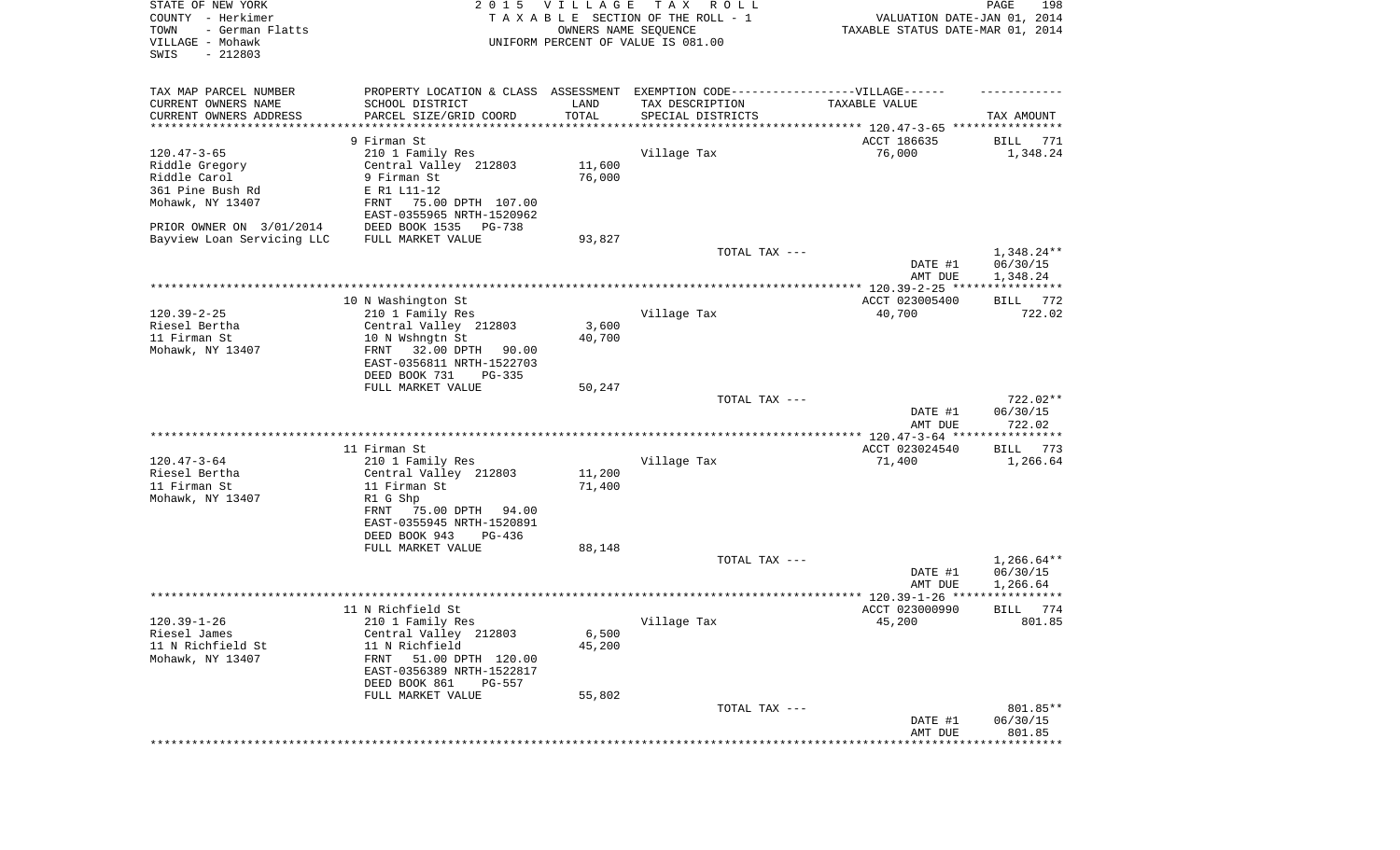| STATE OF NEW YORK<br>COUNTY - Herkimer<br>TOWN<br>- German Flatts<br>VILLAGE - Mohawk<br>SWIS<br>$-212803$ | 2 0 1 5                                                | VILLAGE             | T A X<br>R O L L<br>TAXABLE SECTION OF THE ROLL - 1<br>OWNERS NAME SEQUENCE<br>UNIFORM PERCENT OF VALUE IS 081.00 | VALUATION DATE-JAN 01, 2014<br>TAXABLE STATUS DATE-MAR 01, 2014 | 199<br>PAGE          |
|------------------------------------------------------------------------------------------------------------|--------------------------------------------------------|---------------------|-------------------------------------------------------------------------------------------------------------------|-----------------------------------------------------------------|----------------------|
| TAX MAP PARCEL NUMBER                                                                                      | PROPERTY LOCATION & CLASS ASSESSMENT                   |                     | EXEMPTION CODE------------------VILLAGE------                                                                     |                                                                 |                      |
| CURRENT OWNERS NAME                                                                                        | SCHOOL DISTRICT                                        | LAND                | TAX DESCRIPTION                                                                                                   | TAXABLE VALUE                                                   |                      |
| CURRENT OWNERS ADDRESS<br>*********************                                                            | PARCEL SIZE/GRID COORD                                 | TOTAL<br>********** | SPECIAL DISTRICTS                                                                                                 | ********************************** 120.47-5-4 ***************** | TAX AMOUNT           |
|                                                                                                            | 5 S Richfield St                                       |                     |                                                                                                                   | ACCT 023026730                                                  | BILL<br>775          |
| $120.47 - 5 - 4$                                                                                           | 210 1 Family Res                                       |                     | Village Tax                                                                                                       | 50,800                                                          | 901.19               |
| Riesel Jason                                                                                               | Central Valley 212803                                  | 9,000               |                                                                                                                   |                                                                 |                      |
| Riesel Michelle                                                                                            | 5 S Richfield S                                        | 50,800              |                                                                                                                   |                                                                 |                      |
| 543 Brewer Rd                                                                                              | E R1 2G<br>FRNT                                        |                     |                                                                                                                   |                                                                 |                      |
| Ilion, NY 13357                                                                                            | 63.60 DPTH 105.00<br>EAST-0356649 NRTH-1522082         |                     |                                                                                                                   |                                                                 |                      |
|                                                                                                            | DEED BOOK 1104 PG-50                                   |                     |                                                                                                                   |                                                                 |                      |
|                                                                                                            | FULL MARKET VALUE                                      | 62,716              |                                                                                                                   |                                                                 |                      |
|                                                                                                            |                                                        |                     | TOTAL TAX ---                                                                                                     |                                                                 | $901.19**$           |
|                                                                                                            |                                                        |                     |                                                                                                                   | DATE #1<br>AMT DUE                                              | 06/30/15<br>901.19   |
|                                                                                                            | 7 Orchard St                                           |                     |                                                                                                                   | ACCT 023009660                                                  | BILL<br>776          |
| $120.40 - 2 - 39$                                                                                          | 210 1 Family Res                                       |                     | VET COM V 41137                                                                                                   | 11,925                                                          |                      |
| Riggs Arnold                                                                                               | Central Valley 212803                                  | 8,500               | Village Tax                                                                                                       | 36,275                                                          | 643.52               |
| Riggs Louise                                                                                               | 7 Orchard St                                           | 48,200              |                                                                                                                   |                                                                 |                      |
| 7 Orchard St<br>Mohawk, NY 13407                                                                           | FRNT<br>60.00 DPTH 100.00<br>EAST-0358243 NRTH-1522569 |                     |                                                                                                                   |                                                                 |                      |
|                                                                                                            | DEED BOOK 00566 PG-00452                               |                     |                                                                                                                   |                                                                 |                      |
|                                                                                                            | FULL MARKET VALUE                                      | 59,506              |                                                                                                                   |                                                                 |                      |
|                                                                                                            |                                                        |                     | TOTAL TAX ---                                                                                                     | DATE #1                                                         | 643.52**<br>06/30/15 |
|                                                                                                            |                                                        |                     |                                                                                                                   | AMT DUE<br>*************** 120.48-1-15 *****************        | 643.52               |
|                                                                                                            | 20-22 Orchard St                                       |                     |                                                                                                                   | ACCT 023010140                                                  | 777<br>BILL          |
| $120.48 - 1 - 15$                                                                                          | 230 3 Family Res                                       |                     | Village Tax                                                                                                       | 52,595                                                          | 933.04               |
| Rinaldi Richard                                                                                            | Central Valley 212803                                  | 11,400              |                                                                                                                   |                                                                 |                      |
| Rinaldi Michele                                                                                            | 20-22 Orchard S                                        | 52,595              |                                                                                                                   |                                                                 |                      |
| 143 Hinman Rd<br>Mohawk, NY 13407                                                                          | FRNT<br>90.00 DPTH 138.00<br>EAST-0358243 NRTH-1522170 |                     |                                                                                                                   |                                                                 |                      |
|                                                                                                            | DEED BOOK 850<br>PG-26                                 |                     |                                                                                                                   |                                                                 |                      |
|                                                                                                            | FULL MARKET VALUE                                      | 64,932              |                                                                                                                   |                                                                 |                      |
|                                                                                                            |                                                        |                     | TOTAL TAX ---                                                                                                     |                                                                 | 933.04**             |
|                                                                                                            |                                                        |                     |                                                                                                                   | DATE #1                                                         | 06/30/15             |
|                                                                                                            |                                                        |                     |                                                                                                                   | AMT DUE                                                         | 933.04               |
|                                                                                                            | 6 Warren Rd                                            |                     |                                                                                                                   | ACCT 175716                                                     | 778<br>BILL          |
| $120.46 - 2 - 10$                                                                                          | 210 1 Family Res                                       |                     | Village Tax                                                                                                       | 51,600                                                          | 915.38               |
| Rivenburg Richard Jr                                                                                       | Central Valley 212803                                  | 7,300               |                                                                                                                   |                                                                 |                      |
| 6 Warren Rd<br>Mohawk, NY 13407                                                                            | 6 Warren Rd<br>FRNT                                    | 51,600              |                                                                                                                   |                                                                 |                      |
|                                                                                                            | 50.00 DPTH 90.00<br>EAST-0353554 NRTH-1521720          |                     |                                                                                                                   |                                                                 |                      |
|                                                                                                            | DEED BOOK 1467 PG-39                                   |                     |                                                                                                                   |                                                                 |                      |
|                                                                                                            | FULL MARKET VALUE                                      | 63,704              |                                                                                                                   |                                                                 |                      |
|                                                                                                            |                                                        |                     | TOTAL TAX ---                                                                                                     |                                                                 | $915.38**$           |
|                                                                                                            |                                                        |                     |                                                                                                                   | DATE #1<br>AMT DUE                                              | 06/30/15<br>915.38   |
|                                                                                                            |                                                        |                     |                                                                                                                   | *******************                                             | **************       |
|                                                                                                            |                                                        |                     |                                                                                                                   |                                                                 |                      |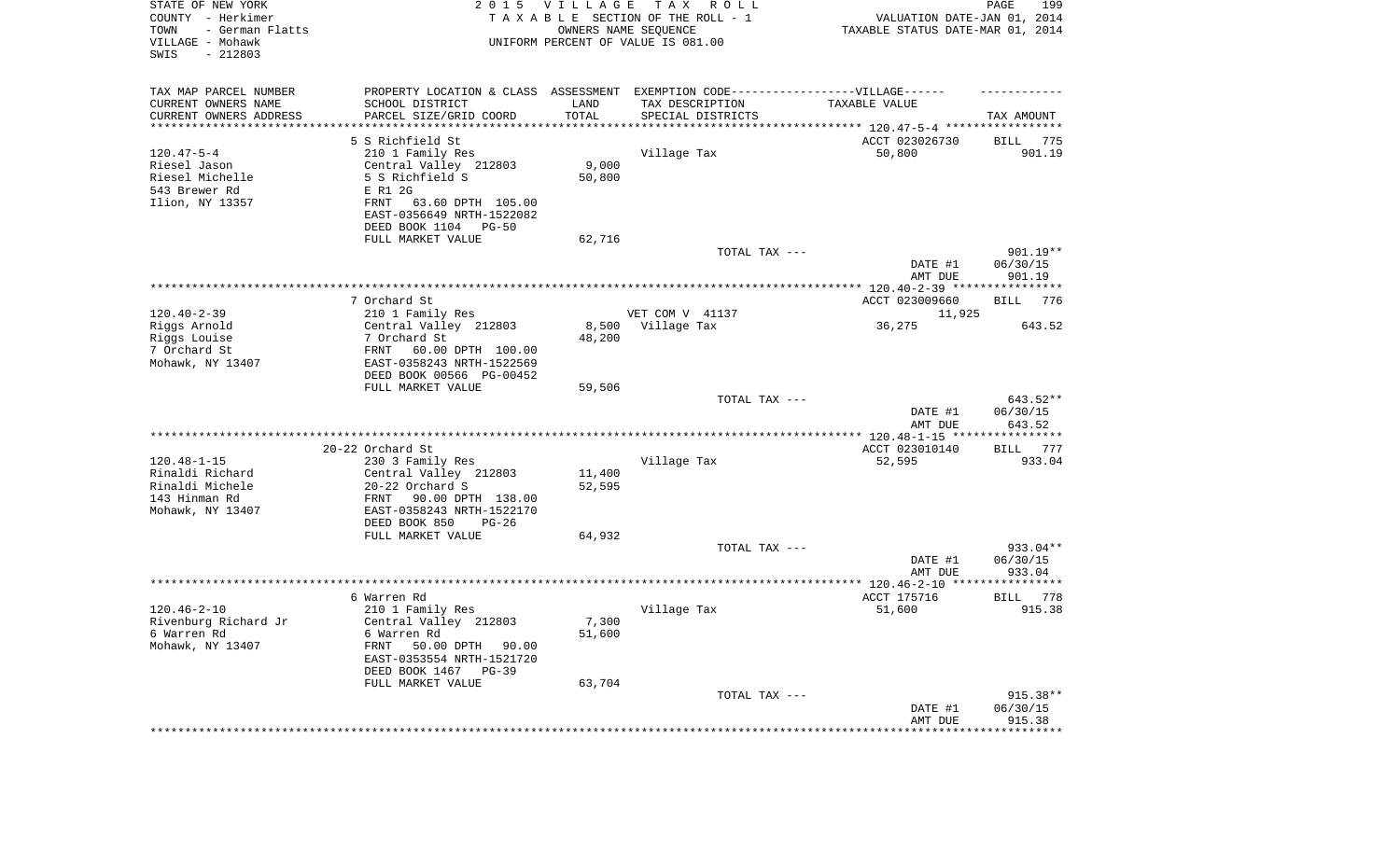| STATE OF NEW YORK<br>COUNTY - Herkimer<br>- German Flatts<br>TOWN<br>VILLAGE - Mohawk<br>SWIS<br>$-212803$ | 2 0 1 5                                                | <b>VILLAGE</b><br>OWNERS NAME SEQUENCE | T A X<br>R O L L<br>TAXABLE SECTION OF THE ROLL - 1<br>UNIFORM PERCENT OF VALUE IS 081.00 | VALUATION DATE-JAN 01, 2014<br>TAXABLE STATUS DATE-MAR 01, 2014 | 200<br>PAGE           |
|------------------------------------------------------------------------------------------------------------|--------------------------------------------------------|----------------------------------------|-------------------------------------------------------------------------------------------|-----------------------------------------------------------------|-----------------------|
| TAX MAP PARCEL NUMBER                                                                                      |                                                        |                                        | PROPERTY LOCATION & CLASS ASSESSMENT EXEMPTION CODE----------------VILLAGE------          |                                                                 |                       |
| CURRENT OWNERS NAME                                                                                        | SCHOOL DISTRICT                                        | LAND                                   | TAX DESCRIPTION                                                                           | TAXABLE VALUE                                                   |                       |
| CURRENT OWNERS ADDRESS<br>**************************                                                       | PARCEL SIZE/GRID COORD                                 | TOTAL                                  | SPECIAL DISTRICTS                                                                         |                                                                 | TAX AMOUNT            |
|                                                                                                            | 65 W Main St                                           |                                        |                                                                                           | ACCT 023004260                                                  | 779<br>BILL           |
| $120.47 - 3 - 5$                                                                                           | 311 Res vac land                                       |                                        | Village Tax                                                                               | 10,900                                                          | 193.37                |
| Robellard David                                                                                            | Central Valley 212803                                  | 10,900                                 |                                                                                           |                                                                 |                       |
| Beach Carol Ann                                                                                            | 65 W Main St                                           | 10,900                                 |                                                                                           |                                                                 |                       |
| Attn: Gerald & Joyce Robellard Life Use G & J Robellard                                                    |                                                        |                                        |                                                                                           |                                                                 |                       |
| 61 W Main St<br>Mohawk, NY 13407                                                                           | 40.00 DPTH 180.00<br>FRNT<br>EAST-0355703 NRTH-1522083 |                                        |                                                                                           |                                                                 |                       |
|                                                                                                            | DEED BOOK 859<br>$PG-17$                               |                                        |                                                                                           |                                                                 |                       |
|                                                                                                            | FULL MARKET VALUE                                      | 13,457                                 |                                                                                           |                                                                 |                       |
|                                                                                                            |                                                        |                                        | TOTAL TAX ---                                                                             |                                                                 | $193.37**$            |
|                                                                                                            |                                                        |                                        |                                                                                           | DATE #1                                                         | 06/30/15              |
|                                                                                                            |                                                        |                                        |                                                                                           | AMT DUE                                                         | 193.37                |
|                                                                                                            | 63 W Main St                                           |                                        |                                                                                           | ACCT 023004230                                                  | BILL 780              |
| $120.47 - 3 - 6$                                                                                           | 484 1 use sm bld                                       |                                        | Village Tax                                                                               | 37,500                                                          | 665.25                |
| Robellard David                                                                                            | Central Valley 212803                                  | 13,600                                 |                                                                                           |                                                                 |                       |
| Beach Carol Ann                                                                                            | 63 W Main St                                           | 37,500                                 |                                                                                           |                                                                 |                       |
| Attn: Gerald & Joyce Robellard Life Use G & J Robellard                                                    |                                                        |                                        |                                                                                           |                                                                 |                       |
| 61 W Main St<br>Mohawk, NY 13407                                                                           | 40.00 DPTH 182.00<br>FRNT<br>EAST-0355740 NRTH-1522102 |                                        |                                                                                           |                                                                 |                       |
|                                                                                                            | DEED BOOK 859<br>$PG-17$                               |                                        |                                                                                           |                                                                 |                       |
|                                                                                                            | FULL MARKET VALUE                                      | 46,296                                 |                                                                                           |                                                                 |                       |
|                                                                                                            |                                                        |                                        | TOTAL TAX ---                                                                             |                                                                 | $665.25**$            |
|                                                                                                            |                                                        |                                        |                                                                                           | DATE #1                                                         | 06/30/15              |
|                                                                                                            |                                                        |                                        |                                                                                           | AMT DUE                                                         | 665.25                |
|                                                                                                            | 61 W Main St                                           |                                        |                                                                                           | ACCT 023004200                                                  | BILL 781              |
| $120.47 - 3 - 7$                                                                                           | 210 1 Family Res                                       |                                        | Village Tax                                                                               | 87,000                                                          | 1,543.38              |
| Robellard David                                                                                            | Central Valley 212803                                  | 11,900                                 |                                                                                           |                                                                 |                       |
| Beach Carol Ann                                                                                            | 61 W Main St                                           | 87,000                                 |                                                                                           |                                                                 |                       |
| Attn: Gerald & Joyce Robellard Life Use G & J Robellard<br>61 W Main St                                    | 58.00 DPTH 120.00<br>FRNT                              |                                        |                                                                                           |                                                                 |                       |
| Mohawk, NY 13407                                                                                           | EAST-0355785 NRTH-1522115                              |                                        |                                                                                           |                                                                 |                       |
|                                                                                                            | DEED BOOK 859<br>PG-17                                 |                                        |                                                                                           |                                                                 |                       |
|                                                                                                            | FULL MARKET VALUE                                      | 107,407                                |                                                                                           |                                                                 |                       |
|                                                                                                            |                                                        |                                        | TOTAL TAX ---                                                                             |                                                                 | 1,543.38**            |
|                                                                                                            |                                                        |                                        |                                                                                           | DATE #1<br>AMT DUE                                              | 06/30/15<br>1,543.38  |
|                                                                                                            |                                                        |                                        |                                                                                           |                                                                 |                       |
|                                                                                                            | 38 Marshall Ave                                        |                                        |                                                                                           | ACCT 023012690                                                  | BILL 782              |
| $120.48 - 1 - 37$                                                                                          | 210 1 Family Res                                       |                                        | Village Tax                                                                               | 59,175                                                          | 1,049.76              |
| Roberts Eric                                                                                               | Central Valley 212803                                  | 9,300                                  | XC491 Water relevy                                                                        | 393.03 MT M                                                     | 393.03                |
| 38 Marshall Ave<br>Mohawk, NY 13407                                                                        | 38 Marshall Ave<br>S R1 G                              | 59,175                                 |                                                                                           |                                                                 |                       |
|                                                                                                            | FRNT<br>60.00 DPTH 120.00                              |                                        |                                                                                           |                                                                 |                       |
|                                                                                                            | EAST-0358849 NRTH-1522546                              |                                        |                                                                                           |                                                                 |                       |
|                                                                                                            | DEED BOOK 1338<br>PG-119                               |                                        |                                                                                           |                                                                 |                       |
|                                                                                                            | FULL MARKET VALUE                                      | 73,056                                 |                                                                                           |                                                                 |                       |
|                                                                                                            |                                                        |                                        | TOTAL TAX ---                                                                             |                                                                 | $1,442.79**$          |
|                                                                                                            |                                                        |                                        |                                                                                           | DATE #1                                                         | 06/30/15<br>1,442.79  |
|                                                                                                            |                                                        |                                        |                                                                                           | AMT DUE                                                         | * * * * * * * * * * * |
|                                                                                                            |                                                        |                                        |                                                                                           |                                                                 |                       |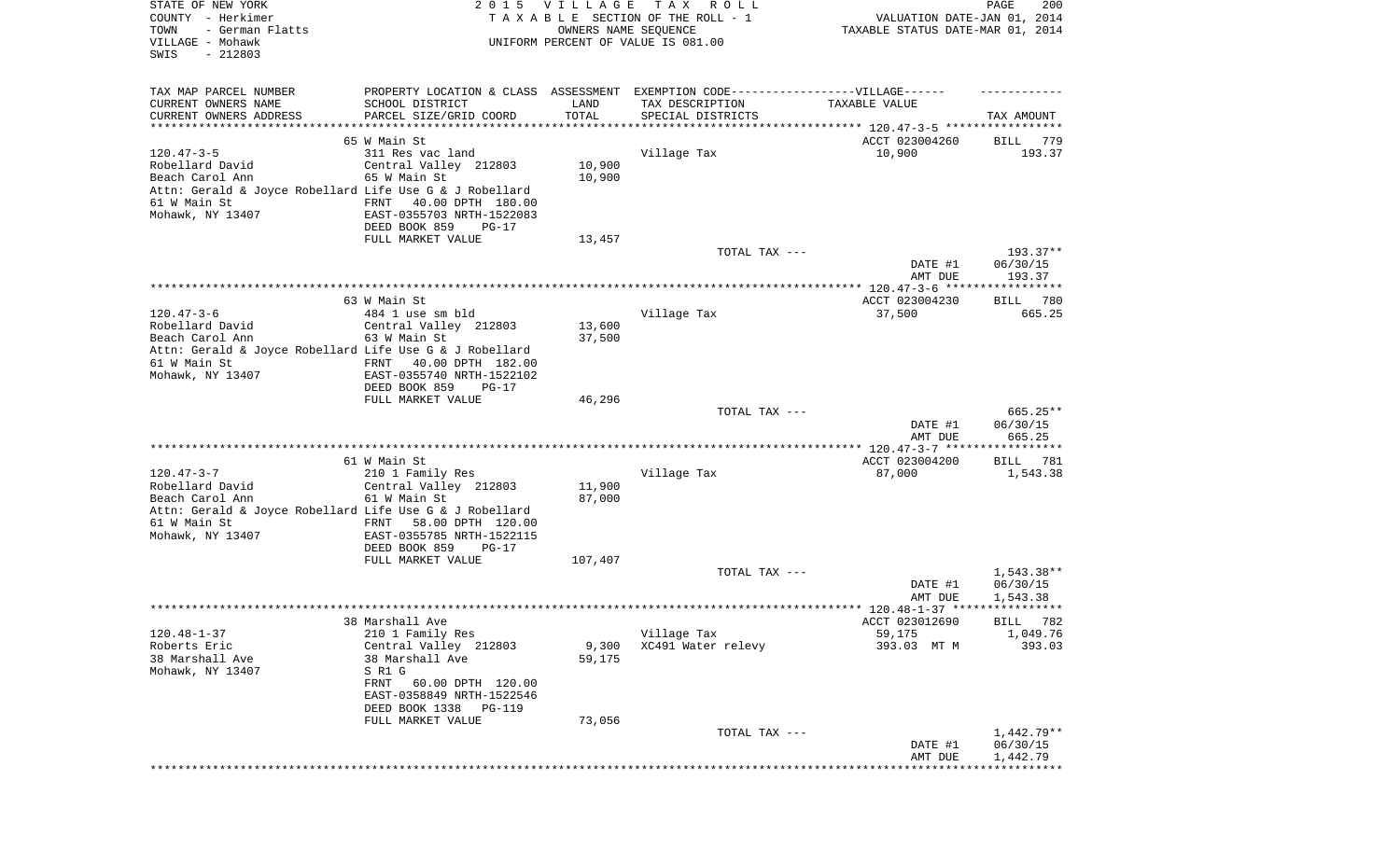| STATE OF NEW YORK<br>COUNTY - Herkimer<br>TOWN<br>- German Flatts<br>VILLAGE - Mohawk<br>$-212803$<br>SWIS | 2 0 1 5                                                                           | VILLAGE TAX        | R O L L<br>TAXABLE SECTION OF THE ROLL - 1<br>OWNERS NAME SEQUENCE<br>UNIFORM PERCENT OF VALUE IS 081.00 | VALUATION DATE-JAN 01, 2014<br>TAXABLE STATUS DATE-MAR 01, 2014 | PAGE<br>201                |
|------------------------------------------------------------------------------------------------------------|-----------------------------------------------------------------------------------|--------------------|----------------------------------------------------------------------------------------------------------|-----------------------------------------------------------------|----------------------------|
|                                                                                                            |                                                                                   |                    |                                                                                                          |                                                                 |                            |
| TAX MAP PARCEL NUMBER                                                                                      | PROPERTY LOCATION & CLASS ASSESSMENT EXEMPTION CODE-----------------VILLAGE------ |                    |                                                                                                          |                                                                 |                            |
| CURRENT OWNERS NAME                                                                                        | SCHOOL DISTRICT                                                                   | LAND               | TAX DESCRIPTION                                                                                          | TAXABLE VALUE                                                   |                            |
| CURRENT OWNERS ADDRESS<br>*********************                                                            | PARCEL SIZE/GRID COORD                                                            | TOTAL<br>********* | SPECIAL DISTRICTS                                                                                        | *********** 120.46-1-11 *****************                       | TAX AMOUNT                 |
|                                                                                                            | Keno Flatts                                                                       |                    |                                                                                                          | ACCT 023003270                                                  | <b>BILL</b><br>783         |
| $120.46 - 1 - 11$                                                                                          | 311 Res vac land                                                                  |                    | Village Tax                                                                                              | 200                                                             | 3.55                       |
| Roche Evelyn O                                                                                             | Central Valley 212803                                                             | 200                |                                                                                                          |                                                                 |                            |
| Attn: Patrick Roche                                                                                        | Jackson Ave                                                                       | 200                |                                                                                                          |                                                                 |                            |
| 36 Columbia St                                                                                             | FRNT<br>80.00 DPTH 120.00                                                         |                    |                                                                                                          |                                                                 |                            |
| Mohawk, NY 13407                                                                                           | EAST-0353691 NRTH-1522279                                                         |                    |                                                                                                          |                                                                 |                            |
|                                                                                                            | DEED BOOK 00578 PG-00416                                                          |                    |                                                                                                          |                                                                 |                            |
|                                                                                                            | FULL MARKET VALUE                                                                 | 247                |                                                                                                          |                                                                 |                            |
|                                                                                                            |                                                                                   |                    | TOTAL TAX ---                                                                                            |                                                                 | $3.55**$                   |
|                                                                                                            |                                                                                   |                    |                                                                                                          | DATE #1<br>AMT DUE                                              | 06/30/15<br>3.55           |
|                                                                                                            |                                                                                   |                    |                                                                                                          |                                                                 | **********                 |
|                                                                                                            | Keno Flatts                                                                       |                    |                                                                                                          | ACCT 023003300                                                  | 784<br><b>BILL</b>         |
| $120.46 - 1 - 12$                                                                                          | 311 Res vac land                                                                  |                    | Village Tax                                                                                              | 200                                                             | 3.55                       |
| Roche Evelyn O                                                                                             | Central Valley 212803                                                             | 200                |                                                                                                          |                                                                 |                            |
| Attn: Patrick Roche                                                                                        | Jackson Ave                                                                       | 200                |                                                                                                          |                                                                 |                            |
| 36 Columbia St                                                                                             | 80.00 DPTH 120.00<br>FRNT                                                         |                    |                                                                                                          |                                                                 |                            |
| Mohawk, NY 13407                                                                                           | EAST-0353711 NRTH-1522358                                                         |                    |                                                                                                          |                                                                 |                            |
|                                                                                                            | DEED BOOK 00578 PG-00416<br>FULL MARKET VALUE                                     | 247                |                                                                                                          |                                                                 |                            |
|                                                                                                            |                                                                                   |                    | TOTAL TAX ---                                                                                            |                                                                 | $3.55**$                   |
|                                                                                                            |                                                                                   |                    |                                                                                                          | DATE #1                                                         | 06/30/15                   |
|                                                                                                            |                                                                                   |                    |                                                                                                          | AMT DUE                                                         | 3.55                       |
|                                                                                                            |                                                                                   |                    |                                                                                                          |                                                                 | **********                 |
|                                                                                                            | Keno Flatts                                                                       |                    |                                                                                                          | ACCT 023003330                                                  | 785<br><b>BILL</b>         |
| $120.46 - 1 - 13$                                                                                          | 311 Res vac land                                                                  |                    | Village Tax                                                                                              | 100                                                             | 1.77                       |
| Roche Evelyn O                                                                                             | Central Valley 212803                                                             | 100<br>100         |                                                                                                          |                                                                 |                            |
| Attn: Patrick Roche<br>36 Columbia St                                                                      | Jackson Ave<br>FRNT<br>40.00 DPTH 120.00                                          |                    |                                                                                                          |                                                                 |                            |
| Mohawk, NY 13407                                                                                           | EAST-0353723 NRTH-1522414                                                         |                    |                                                                                                          |                                                                 |                            |
|                                                                                                            | DEED BOOK 00578 PG-00416                                                          |                    |                                                                                                          |                                                                 |                            |
|                                                                                                            | FULL MARKET VALUE                                                                 | 123                |                                                                                                          |                                                                 |                            |
|                                                                                                            |                                                                                   |                    | TOTAL TAX ---                                                                                            |                                                                 | $1.77**$                   |
|                                                                                                            |                                                                                   |                    |                                                                                                          | DATE #1                                                         | 06/30/15                   |
|                                                                                                            |                                                                                   |                    |                                                                                                          | AMT DUE                                                         | 1.77                       |
|                                                                                                            |                                                                                   |                    |                                                                                                          | *************** 120.46-1-14 ****                                | * * * * * * * *            |
| $120.46 - 1 - 14$                                                                                          | Keno Flatts<br>311 Res vac land                                                   |                    | Village Tax                                                                                              | ACCT 023003360<br>100                                           | <b>BILL</b><br>786<br>1.77 |
| Roche Evelyn O                                                                                             | Central Valley 212803                                                             | 100                |                                                                                                          |                                                                 |                            |
| Attn: Patrick Roche                                                                                        | Jackson Ave                                                                       | 100                |                                                                                                          |                                                                 |                            |
| 36 Columbia St                                                                                             | FRNT 40.00 DPTH 120.00                                                            |                    |                                                                                                          |                                                                 |                            |
| Mohawk, NY 13407                                                                                           | EAST-0353757 NRTH-1522556                                                         |                    |                                                                                                          |                                                                 |                            |
|                                                                                                            | DEED BOOK 00578 PG-00416                                                          |                    |                                                                                                          |                                                                 |                            |
|                                                                                                            | FULL MARKET VALUE                                                                 | 123                |                                                                                                          |                                                                 |                            |
|                                                                                                            |                                                                                   |                    | TOTAL TAX ---                                                                                            |                                                                 | $1.77**$                   |
|                                                                                                            |                                                                                   |                    |                                                                                                          | DATE #1<br>AMT DUE                                              | 06/30/15<br>1.77           |
|                                                                                                            |                                                                                   |                    |                                                                                                          |                                                                 | *******                    |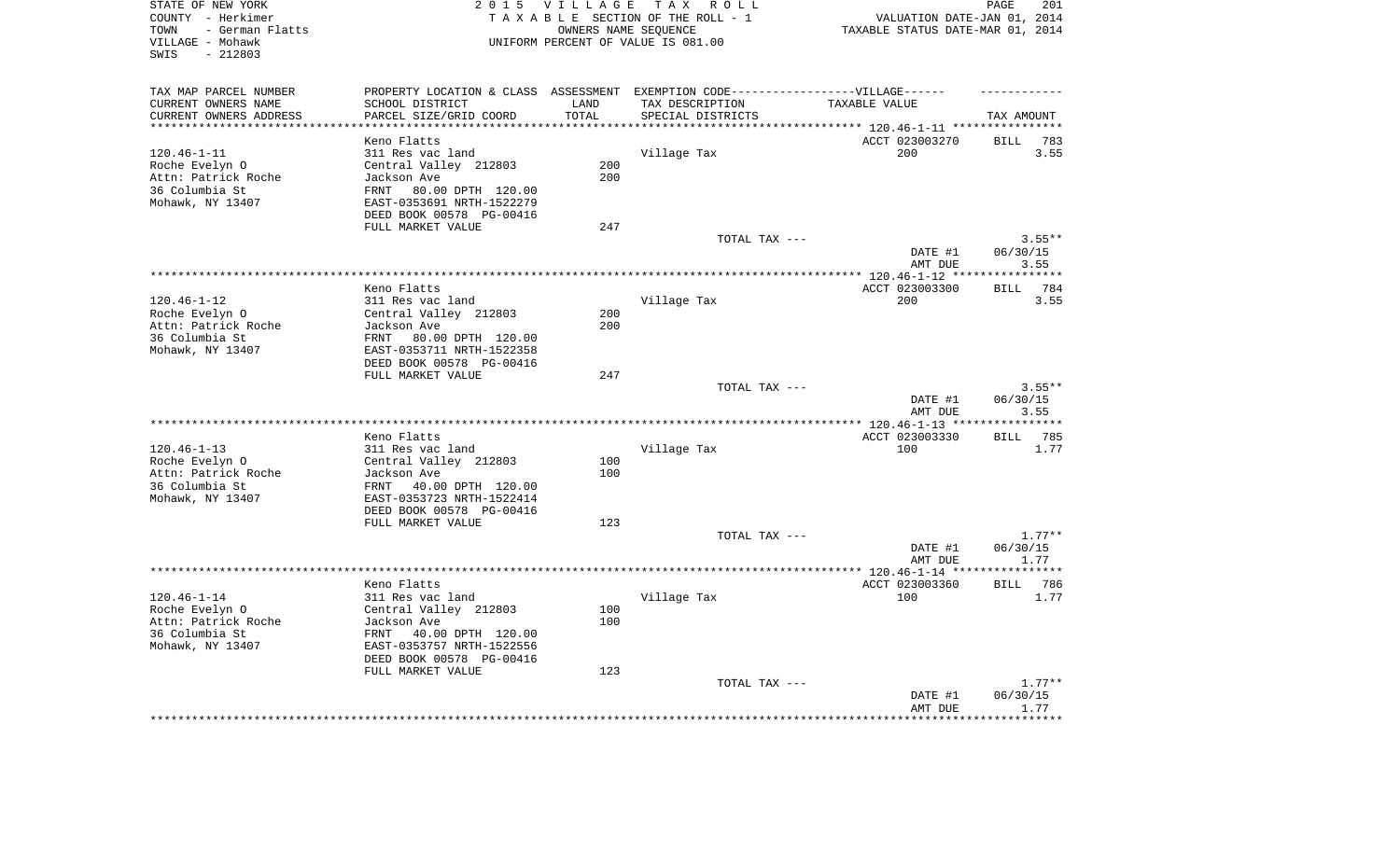| STATE OF NEW YORK<br>COUNTY - Herkimer<br>TOWN<br>- German Flatts<br>VILLAGE - Mohawk<br>SWIS<br>$-212803$ |                                                                                   | 2015 VILLAGE<br>OWNERS NAME SEQUENCE | T A X<br>R O L L<br>TAXABLE SECTION OF THE ROLL - 1<br>UNIFORM PERCENT OF VALUE IS 081.00 | VALUATION DATE-JAN 01, 2014<br>TAXABLE STATUS DATE-MAR 01, 2014 | PAGE<br>202             |
|------------------------------------------------------------------------------------------------------------|-----------------------------------------------------------------------------------|--------------------------------------|-------------------------------------------------------------------------------------------|-----------------------------------------------------------------|-------------------------|
| TAX MAP PARCEL NUMBER                                                                                      | PROPERTY LOCATION & CLASS ASSESSMENT EXEMPTION CODE-----------------VILLAGE------ |                                      |                                                                                           |                                                                 |                         |
| CURRENT OWNERS NAME<br>CURRENT OWNERS ADDRESS                                                              | SCHOOL DISTRICT<br>PARCEL SIZE/GRID COORD                                         | LAND<br>TOTAL                        | TAX DESCRIPTION<br>SPECIAL DISTRICTS                                                      | TAXABLE VALUE                                                   | TAX AMOUNT              |
| *******************                                                                                        |                                                                                   | **********                           |                                                                                           | ********************************* 120.47-4-53 ****************  |                         |
| $120.47 - 4 - 53$                                                                                          | 36 Columbia St<br>210 1 Family Res                                                |                                      | Village Tax                                                                               | ACCT 023021720<br>59,900                                        | BILL<br>787<br>1,062.63 |
| Roche Patrick                                                                                              | Central Valley 212803                                                             | 13,100                               |                                                                                           |                                                                 |                         |
| Roche Risleigh                                                                                             | 36 Columbia St                                                                    | 59,900                               |                                                                                           |                                                                 |                         |
| 36 Columbia St                                                                                             | W R1 G L56                                                                        |                                      |                                                                                           |                                                                 |                         |
| Mohawk, NY 13407                                                                                           | 50.50 DPTH 157.90<br>FRNT                                                         |                                      |                                                                                           |                                                                 |                         |
|                                                                                                            | EAST-0356526 NRTH-1520314                                                         |                                      |                                                                                           |                                                                 |                         |
|                                                                                                            | DEED BOOK 685<br>PG-175                                                           |                                      |                                                                                           |                                                                 |                         |
|                                                                                                            | FULL MARKET VALUE                                                                 | 73,951                               |                                                                                           |                                                                 |                         |
|                                                                                                            |                                                                                   |                                      | TOTAL TAX ---                                                                             |                                                                 | $1,062.63**$            |
|                                                                                                            |                                                                                   |                                      |                                                                                           | DATE #1<br>AMT DUE                                              | 06/30/15<br>1,062.63    |
|                                                                                                            |                                                                                   |                                      |                                                                                           |                                                                 |                         |
|                                                                                                            | 82 W Main St                                                                      |                                      |                                                                                           | ACCT 023002550                                                  | BILL 788                |
| $120.47 - 2 - 8$                                                                                           | 210 1 Family Res                                                                  |                                      | Village Tax                                                                               | 39,809                                                          | 706.21                  |
| Rodgers Robert                                                                                             | Central Valley 212803                                                             | 7,000                                |                                                                                           |                                                                 |                         |
| 82 W Main St                                                                                               | 82 W Main St                                                                      | 39,809                               |                                                                                           |                                                                 |                         |
| Mohawk, NY 13407                                                                                           | 29.50 DPTH 121.80<br>FRNT                                                         |                                      |                                                                                           |                                                                 |                         |
|                                                                                                            | EAST-0355606 NRTH-1522268                                                         |                                      |                                                                                           |                                                                 |                         |
|                                                                                                            | DEED BOOK 1190<br>PG-35                                                           |                                      |                                                                                           |                                                                 |                         |
|                                                                                                            | FULL MARKET VALUE                                                                 | 49,147                               | TOTAL TAX ---                                                                             |                                                                 | $706.21**$              |
|                                                                                                            |                                                                                   |                                      |                                                                                           | DATE #1                                                         | 06/30/15                |
|                                                                                                            |                                                                                   |                                      |                                                                                           | AMT DUE                                                         | 706.21                  |
|                                                                                                            |                                                                                   |                                      |                                                                                           | ************* 120.47-5-54 *****************                     |                         |
|                                                                                                            | 8-14 S Otsego St                                                                  |                                      |                                                                                           | ACCT 167905                                                     | 789<br>BILL             |
| $120.47 - 5 - 54$                                                                                          | 482 Det row bldg                                                                  |                                      | Village Tax                                                                               | 98,000                                                          | 1,738.52                |
| Rodney & Carol Brown Trustee                                                                               | Central Valley 212803                                                             | 11,400                               |                                                                                           |                                                                 |                         |
| Rodney & Carol Brown Trust                                                                                 | 8-14 S Otsego S                                                                   | 98,000                               |                                                                                           |                                                                 |                         |
| 65 Columbia St<br>Mohawk, NY 13407                                                                         | W Com<br>FRNT<br>75.00 DPTH 106.00                                                |                                      |                                                                                           |                                                                 |                         |
|                                                                                                            | EAST-0356990 NRTH-1522187                                                         |                                      |                                                                                           |                                                                 |                         |
|                                                                                                            | DEED BOOK 1415 PG-993                                                             |                                      |                                                                                           |                                                                 |                         |
|                                                                                                            | FULL MARKET VALUE                                                                 | 120,988                              |                                                                                           |                                                                 |                         |
|                                                                                                            |                                                                                   |                                      | TOTAL TAX ---                                                                             |                                                                 | 1,738.52**              |
|                                                                                                            |                                                                                   |                                      |                                                                                           | DATE #1                                                         | 06/30/15                |
|                                                                                                            |                                                                                   |                                      |                                                                                           | AMT DUE                                                         | 1,738.52                |
|                                                                                                            |                                                                                   |                                      |                                                                                           |                                                                 | ***********             |
| 120.47-7-28                                                                                                | 65 Columbia St<br>210 1 Family Res                                                |                                      | Village Tax                                                                               | ACCT 167906<br>73,000                                           | 790<br>BILL<br>1,295.02 |
| Rodney & Carol Brown Trustees Central Valley 212803                                                        |                                                                                   | 12,200                               |                                                                                           |                                                                 |                         |
| Rodney & Carol Brown Trust                                                                                 | 65 Columbia St                                                                    | 73,000                               |                                                                                           |                                                                 |                         |
| 65 Columbia St                                                                                             | R1 D Sp                                                                           |                                      |                                                                                           |                                                                 |                         |
| Mohawk, NY 13407                                                                                           | FRNT 56.00 DPTH 200.00                                                            |                                      |                                                                                           |                                                                 |                         |
|                                                                                                            | EAST-0356867 NRTH-1520643                                                         |                                      |                                                                                           |                                                                 |                         |
|                                                                                                            | DEED BOOK 1415 PG-996                                                             |                                      |                                                                                           |                                                                 |                         |
|                                                                                                            | FULL MARKET VALUE                                                                 | 90,123                               |                                                                                           |                                                                 |                         |
|                                                                                                            |                                                                                   |                                      | TOTAL TAX ---                                                                             |                                                                 | 1,295.02**<br>06/30/15  |
|                                                                                                            |                                                                                   |                                      |                                                                                           | DATE #1<br>AMT DUE                                              | 1,295.02                |
|                                                                                                            |                                                                                   |                                      |                                                                                           | ****************                                                |                         |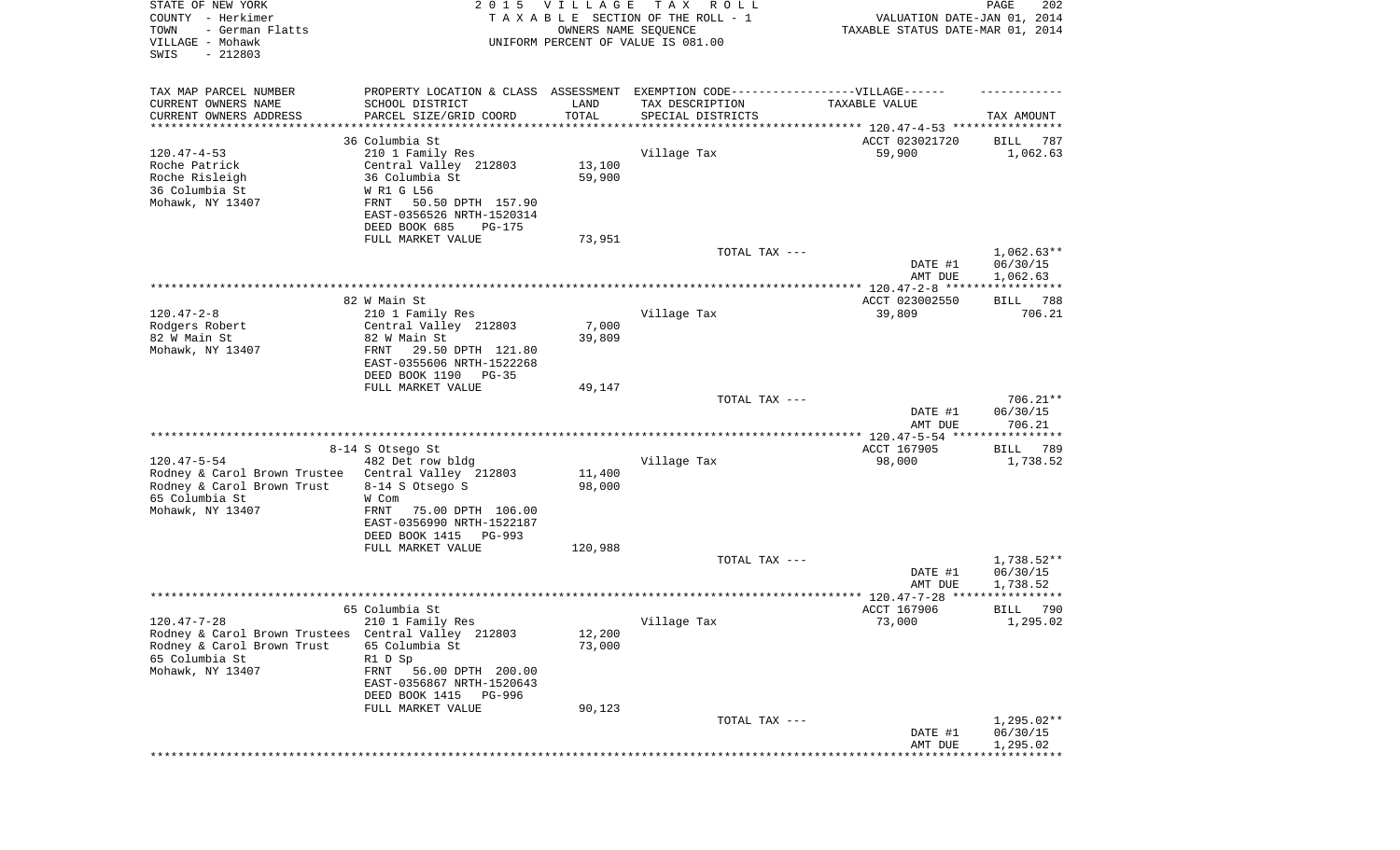| TAX MAP PARCEL NUMBER<br>PROPERTY LOCATION & CLASS ASSESSMENT EXEMPTION CODE----------------VILLAGE------<br>CURRENT OWNERS NAME<br>SCHOOL DISTRICT<br>LAND<br>TAX DESCRIPTION<br>TAXABLE VALUE<br>CURRENT OWNERS ADDRESS<br>PARCEL SIZE/GRID COORD<br>TOTAL<br>SPECIAL DISTRICTS<br>TAX AMOUNT<br>***********<br>*********************<br>30 Church St<br>ACCT 173295<br>BILL<br>791<br>$120.47 - 8 - 55$<br>210 1 Family Res<br>Village Tax<br>51,400<br>911.84<br>Roe Francis<br>Central Valley 212803<br>12,600<br>30 Church St<br>30 Church St<br>51,400<br>Mohawk, NY 13407<br>D<br>FRNT<br>80.00 DPTH 194.00<br>EAST-0357626 NRTH-1521481<br>DEED BOOK 1450<br>PG-739<br>FULL MARKET VALUE<br>63,457<br>911.84**<br>TOTAL TAX ---<br>06/30/15<br>DATE #1<br>AMT DUE<br>911.84<br>12 Orchard St<br>ACCT 023010050<br>792<br>BILL<br>$120.40 - 2 - 45$<br>230 3 Family Res<br>Village Tax<br>51,000<br>904.74<br>9,300<br>Roe Frank<br>Central Valley 212803<br>19 Marshall Ave<br>12 Orchard St<br>51,000<br>Mohawk, NY 13407<br>FRNT<br>60.00 DPTH 120.00<br>EAST-0358136 NRTH-1522401<br>DEED BOOK 1226<br>PG-47<br>FULL MARKET VALUE<br>62,963<br>904.74**<br>TOTAL TAX ---<br>06/30/15<br>DATE #1<br>904.74<br>AMT DUE<br>************** 120.47-6-7 ******************<br>17-19 Marshall Ave<br>ACCT 023011820<br>BILL<br>793<br>$120.47 - 6 - 7$<br>220 2 Family Res<br>Village Tax<br>64,400<br>1,142.46<br>9,300<br>Roe Frank<br>Central Valley 212803<br>17-19 Marshall<br>19 Marshall Ave<br>64,400<br>Mohawk, NY 13407<br>R2 G Sm Bldg<br>57x160<br>60.00 DPTH 120.00<br>FRNT<br>EAST-0358043 NRTH-1522394<br>DEED BOOK 719<br>PG-237<br>FULL MARKET VALUE<br>79,506<br>$1,142.46**$<br>TOTAL TAX ---<br>06/30/15<br>DATE #1<br>1,142.46<br>AMT DUE<br>19 Michigan St<br>ACCT 023010890<br>BILL 794<br>$120.48 - 1 - 7$<br>Village Tax<br>47,400<br>840.88<br>210 1 Family Res<br>Roe Frank<br>Central Valley 212803<br>6,600<br>19 Marshall Ave<br>19 Michigan St<br>47,400<br>Mohawk, NY 13407<br>R1<br>R1<br>FRNT 162.00 DPTH 128.00<br>EAST-0357890 NRTH-1522190<br>DEED BOOK 1276<br>PG-374<br>FULL MARKET VALUE<br>58,519<br>TOTAL TAX ---<br>840.88**<br>DATE #1<br>06/30/15<br>840.88<br>AMT DUE<br>****** | STATE OF NEW YORK<br>COUNTY - Herkimer<br>- German Flatts<br>TOWN<br>VILLAGE - Mohawk<br>SWIS<br>$-212803$ | 2 0 1 5 | <b>VILLAGE</b><br>OWNERS NAME SEQUENCE | TAX ROLL<br>TAXABLE SECTION OF THE ROLL - 1<br>UNIFORM PERCENT OF VALUE IS 081.00 | VALUATION DATE-JAN 01, 2014<br>TAXABLE STATUS DATE-MAR 01, 2014 | 203<br>PAGE |
|------------------------------------------------------------------------------------------------------------------------------------------------------------------------------------------------------------------------------------------------------------------------------------------------------------------------------------------------------------------------------------------------------------------------------------------------------------------------------------------------------------------------------------------------------------------------------------------------------------------------------------------------------------------------------------------------------------------------------------------------------------------------------------------------------------------------------------------------------------------------------------------------------------------------------------------------------------------------------------------------------------------------------------------------------------------------------------------------------------------------------------------------------------------------------------------------------------------------------------------------------------------------------------------------------------------------------------------------------------------------------------------------------------------------------------------------------------------------------------------------------------------------------------------------------------------------------------------------------------------------------------------------------------------------------------------------------------------------------------------------------------------------------------------------------------------------------------------------------------------------------------------------------------------------------------------------------------------------------------------------------------------------------------------------------------------------------------------------------------------------------------------------------------------------------------------------------------------------------------|------------------------------------------------------------------------------------------------------------|---------|----------------------------------------|-----------------------------------------------------------------------------------|-----------------------------------------------------------------|-------------|
|                                                                                                                                                                                                                                                                                                                                                                                                                                                                                                                                                                                                                                                                                                                                                                                                                                                                                                                                                                                                                                                                                                                                                                                                                                                                                                                                                                                                                                                                                                                                                                                                                                                                                                                                                                                                                                                                                                                                                                                                                                                                                                                                                                                                                                    |                                                                                                            |         |                                        |                                                                                   |                                                                 |             |
|                                                                                                                                                                                                                                                                                                                                                                                                                                                                                                                                                                                                                                                                                                                                                                                                                                                                                                                                                                                                                                                                                                                                                                                                                                                                                                                                                                                                                                                                                                                                                                                                                                                                                                                                                                                                                                                                                                                                                                                                                                                                                                                                                                                                                                    |                                                                                                            |         |                                        |                                                                                   |                                                                 |             |
|                                                                                                                                                                                                                                                                                                                                                                                                                                                                                                                                                                                                                                                                                                                                                                                                                                                                                                                                                                                                                                                                                                                                                                                                                                                                                                                                                                                                                                                                                                                                                                                                                                                                                                                                                                                                                                                                                                                                                                                                                                                                                                                                                                                                                                    |                                                                                                            |         |                                        |                                                                                   |                                                                 |             |
|                                                                                                                                                                                                                                                                                                                                                                                                                                                                                                                                                                                                                                                                                                                                                                                                                                                                                                                                                                                                                                                                                                                                                                                                                                                                                                                                                                                                                                                                                                                                                                                                                                                                                                                                                                                                                                                                                                                                                                                                                                                                                                                                                                                                                                    |                                                                                                            |         |                                        |                                                                                   |                                                                 |             |
|                                                                                                                                                                                                                                                                                                                                                                                                                                                                                                                                                                                                                                                                                                                                                                                                                                                                                                                                                                                                                                                                                                                                                                                                                                                                                                                                                                                                                                                                                                                                                                                                                                                                                                                                                                                                                                                                                                                                                                                                                                                                                                                                                                                                                                    |                                                                                                            |         |                                        |                                                                                   |                                                                 |             |
|                                                                                                                                                                                                                                                                                                                                                                                                                                                                                                                                                                                                                                                                                                                                                                                                                                                                                                                                                                                                                                                                                                                                                                                                                                                                                                                                                                                                                                                                                                                                                                                                                                                                                                                                                                                                                                                                                                                                                                                                                                                                                                                                                                                                                                    |                                                                                                            |         |                                        |                                                                                   |                                                                 |             |
|                                                                                                                                                                                                                                                                                                                                                                                                                                                                                                                                                                                                                                                                                                                                                                                                                                                                                                                                                                                                                                                                                                                                                                                                                                                                                                                                                                                                                                                                                                                                                                                                                                                                                                                                                                                                                                                                                                                                                                                                                                                                                                                                                                                                                                    |                                                                                                            |         |                                        |                                                                                   |                                                                 |             |
|                                                                                                                                                                                                                                                                                                                                                                                                                                                                                                                                                                                                                                                                                                                                                                                                                                                                                                                                                                                                                                                                                                                                                                                                                                                                                                                                                                                                                                                                                                                                                                                                                                                                                                                                                                                                                                                                                                                                                                                                                                                                                                                                                                                                                                    |                                                                                                            |         |                                        |                                                                                   |                                                                 |             |
|                                                                                                                                                                                                                                                                                                                                                                                                                                                                                                                                                                                                                                                                                                                                                                                                                                                                                                                                                                                                                                                                                                                                                                                                                                                                                                                                                                                                                                                                                                                                                                                                                                                                                                                                                                                                                                                                                                                                                                                                                                                                                                                                                                                                                                    |                                                                                                            |         |                                        |                                                                                   |                                                                 |             |
|                                                                                                                                                                                                                                                                                                                                                                                                                                                                                                                                                                                                                                                                                                                                                                                                                                                                                                                                                                                                                                                                                                                                                                                                                                                                                                                                                                                                                                                                                                                                                                                                                                                                                                                                                                                                                                                                                                                                                                                                                                                                                                                                                                                                                                    |                                                                                                            |         |                                        |                                                                                   |                                                                 |             |
|                                                                                                                                                                                                                                                                                                                                                                                                                                                                                                                                                                                                                                                                                                                                                                                                                                                                                                                                                                                                                                                                                                                                                                                                                                                                                                                                                                                                                                                                                                                                                                                                                                                                                                                                                                                                                                                                                                                                                                                                                                                                                                                                                                                                                                    |                                                                                                            |         |                                        |                                                                                   |                                                                 |             |
|                                                                                                                                                                                                                                                                                                                                                                                                                                                                                                                                                                                                                                                                                                                                                                                                                                                                                                                                                                                                                                                                                                                                                                                                                                                                                                                                                                                                                                                                                                                                                                                                                                                                                                                                                                                                                                                                                                                                                                                                                                                                                                                                                                                                                                    |                                                                                                            |         |                                        |                                                                                   |                                                                 |             |
|                                                                                                                                                                                                                                                                                                                                                                                                                                                                                                                                                                                                                                                                                                                                                                                                                                                                                                                                                                                                                                                                                                                                                                                                                                                                                                                                                                                                                                                                                                                                                                                                                                                                                                                                                                                                                                                                                                                                                                                                                                                                                                                                                                                                                                    |                                                                                                            |         |                                        |                                                                                   |                                                                 |             |
|                                                                                                                                                                                                                                                                                                                                                                                                                                                                                                                                                                                                                                                                                                                                                                                                                                                                                                                                                                                                                                                                                                                                                                                                                                                                                                                                                                                                                                                                                                                                                                                                                                                                                                                                                                                                                                                                                                                                                                                                                                                                                                                                                                                                                                    |                                                                                                            |         |                                        |                                                                                   |                                                                 |             |
|                                                                                                                                                                                                                                                                                                                                                                                                                                                                                                                                                                                                                                                                                                                                                                                                                                                                                                                                                                                                                                                                                                                                                                                                                                                                                                                                                                                                                                                                                                                                                                                                                                                                                                                                                                                                                                                                                                                                                                                                                                                                                                                                                                                                                                    |                                                                                                            |         |                                        |                                                                                   |                                                                 |             |
|                                                                                                                                                                                                                                                                                                                                                                                                                                                                                                                                                                                                                                                                                                                                                                                                                                                                                                                                                                                                                                                                                                                                                                                                                                                                                                                                                                                                                                                                                                                                                                                                                                                                                                                                                                                                                                                                                                                                                                                                                                                                                                                                                                                                                                    |                                                                                                            |         |                                        |                                                                                   |                                                                 |             |
|                                                                                                                                                                                                                                                                                                                                                                                                                                                                                                                                                                                                                                                                                                                                                                                                                                                                                                                                                                                                                                                                                                                                                                                                                                                                                                                                                                                                                                                                                                                                                                                                                                                                                                                                                                                                                                                                                                                                                                                                                                                                                                                                                                                                                                    |                                                                                                            |         |                                        |                                                                                   |                                                                 |             |
|                                                                                                                                                                                                                                                                                                                                                                                                                                                                                                                                                                                                                                                                                                                                                                                                                                                                                                                                                                                                                                                                                                                                                                                                                                                                                                                                                                                                                                                                                                                                                                                                                                                                                                                                                                                                                                                                                                                                                                                                                                                                                                                                                                                                                                    |                                                                                                            |         |                                        |                                                                                   |                                                                 |             |
|                                                                                                                                                                                                                                                                                                                                                                                                                                                                                                                                                                                                                                                                                                                                                                                                                                                                                                                                                                                                                                                                                                                                                                                                                                                                                                                                                                                                                                                                                                                                                                                                                                                                                                                                                                                                                                                                                                                                                                                                                                                                                                                                                                                                                                    |                                                                                                            |         |                                        |                                                                                   |                                                                 |             |
|                                                                                                                                                                                                                                                                                                                                                                                                                                                                                                                                                                                                                                                                                                                                                                                                                                                                                                                                                                                                                                                                                                                                                                                                                                                                                                                                                                                                                                                                                                                                                                                                                                                                                                                                                                                                                                                                                                                                                                                                                                                                                                                                                                                                                                    |                                                                                                            |         |                                        |                                                                                   |                                                                 |             |
|                                                                                                                                                                                                                                                                                                                                                                                                                                                                                                                                                                                                                                                                                                                                                                                                                                                                                                                                                                                                                                                                                                                                                                                                                                                                                                                                                                                                                                                                                                                                                                                                                                                                                                                                                                                                                                                                                                                                                                                                                                                                                                                                                                                                                                    |                                                                                                            |         |                                        |                                                                                   |                                                                 |             |
|                                                                                                                                                                                                                                                                                                                                                                                                                                                                                                                                                                                                                                                                                                                                                                                                                                                                                                                                                                                                                                                                                                                                                                                                                                                                                                                                                                                                                                                                                                                                                                                                                                                                                                                                                                                                                                                                                                                                                                                                                                                                                                                                                                                                                                    |                                                                                                            |         |                                        |                                                                                   |                                                                 |             |
|                                                                                                                                                                                                                                                                                                                                                                                                                                                                                                                                                                                                                                                                                                                                                                                                                                                                                                                                                                                                                                                                                                                                                                                                                                                                                                                                                                                                                                                                                                                                                                                                                                                                                                                                                                                                                                                                                                                                                                                                                                                                                                                                                                                                                                    |                                                                                                            |         |                                        |                                                                                   |                                                                 |             |
|                                                                                                                                                                                                                                                                                                                                                                                                                                                                                                                                                                                                                                                                                                                                                                                                                                                                                                                                                                                                                                                                                                                                                                                                                                                                                                                                                                                                                                                                                                                                                                                                                                                                                                                                                                                                                                                                                                                                                                                                                                                                                                                                                                                                                                    |                                                                                                            |         |                                        |                                                                                   |                                                                 |             |
|                                                                                                                                                                                                                                                                                                                                                                                                                                                                                                                                                                                                                                                                                                                                                                                                                                                                                                                                                                                                                                                                                                                                                                                                                                                                                                                                                                                                                                                                                                                                                                                                                                                                                                                                                                                                                                                                                                                                                                                                                                                                                                                                                                                                                                    |                                                                                                            |         |                                        |                                                                                   |                                                                 |             |
|                                                                                                                                                                                                                                                                                                                                                                                                                                                                                                                                                                                                                                                                                                                                                                                                                                                                                                                                                                                                                                                                                                                                                                                                                                                                                                                                                                                                                                                                                                                                                                                                                                                                                                                                                                                                                                                                                                                                                                                                                                                                                                                                                                                                                                    |                                                                                                            |         |                                        |                                                                                   |                                                                 |             |
|                                                                                                                                                                                                                                                                                                                                                                                                                                                                                                                                                                                                                                                                                                                                                                                                                                                                                                                                                                                                                                                                                                                                                                                                                                                                                                                                                                                                                                                                                                                                                                                                                                                                                                                                                                                                                                                                                                                                                                                                                                                                                                                                                                                                                                    |                                                                                                            |         |                                        |                                                                                   |                                                                 |             |
|                                                                                                                                                                                                                                                                                                                                                                                                                                                                                                                                                                                                                                                                                                                                                                                                                                                                                                                                                                                                                                                                                                                                                                                                                                                                                                                                                                                                                                                                                                                                                                                                                                                                                                                                                                                                                                                                                                                                                                                                                                                                                                                                                                                                                                    |                                                                                                            |         |                                        |                                                                                   |                                                                 |             |
|                                                                                                                                                                                                                                                                                                                                                                                                                                                                                                                                                                                                                                                                                                                                                                                                                                                                                                                                                                                                                                                                                                                                                                                                                                                                                                                                                                                                                                                                                                                                                                                                                                                                                                                                                                                                                                                                                                                                                                                                                                                                                                                                                                                                                                    |                                                                                                            |         |                                        |                                                                                   |                                                                 |             |
|                                                                                                                                                                                                                                                                                                                                                                                                                                                                                                                                                                                                                                                                                                                                                                                                                                                                                                                                                                                                                                                                                                                                                                                                                                                                                                                                                                                                                                                                                                                                                                                                                                                                                                                                                                                                                                                                                                                                                                                                                                                                                                                                                                                                                                    |                                                                                                            |         |                                        |                                                                                   |                                                                 |             |
|                                                                                                                                                                                                                                                                                                                                                                                                                                                                                                                                                                                                                                                                                                                                                                                                                                                                                                                                                                                                                                                                                                                                                                                                                                                                                                                                                                                                                                                                                                                                                                                                                                                                                                                                                                                                                                                                                                                                                                                                                                                                                                                                                                                                                                    |                                                                                                            |         |                                        |                                                                                   |                                                                 |             |
|                                                                                                                                                                                                                                                                                                                                                                                                                                                                                                                                                                                                                                                                                                                                                                                                                                                                                                                                                                                                                                                                                                                                                                                                                                                                                                                                                                                                                                                                                                                                                                                                                                                                                                                                                                                                                                                                                                                                                                                                                                                                                                                                                                                                                                    |                                                                                                            |         |                                        |                                                                                   |                                                                 |             |
|                                                                                                                                                                                                                                                                                                                                                                                                                                                                                                                                                                                                                                                                                                                                                                                                                                                                                                                                                                                                                                                                                                                                                                                                                                                                                                                                                                                                                                                                                                                                                                                                                                                                                                                                                                                                                                                                                                                                                                                                                                                                                                                                                                                                                                    |                                                                                                            |         |                                        |                                                                                   |                                                                 |             |
|                                                                                                                                                                                                                                                                                                                                                                                                                                                                                                                                                                                                                                                                                                                                                                                                                                                                                                                                                                                                                                                                                                                                                                                                                                                                                                                                                                                                                                                                                                                                                                                                                                                                                                                                                                                                                                                                                                                                                                                                                                                                                                                                                                                                                                    |                                                                                                            |         |                                        |                                                                                   |                                                                 |             |
|                                                                                                                                                                                                                                                                                                                                                                                                                                                                                                                                                                                                                                                                                                                                                                                                                                                                                                                                                                                                                                                                                                                                                                                                                                                                                                                                                                                                                                                                                                                                                                                                                                                                                                                                                                                                                                                                                                                                                                                                                                                                                                                                                                                                                                    |                                                                                                            |         |                                        |                                                                                   |                                                                 |             |
|                                                                                                                                                                                                                                                                                                                                                                                                                                                                                                                                                                                                                                                                                                                                                                                                                                                                                                                                                                                                                                                                                                                                                                                                                                                                                                                                                                                                                                                                                                                                                                                                                                                                                                                                                                                                                                                                                                                                                                                                                                                                                                                                                                                                                                    |                                                                                                            |         |                                        |                                                                                   |                                                                 |             |
|                                                                                                                                                                                                                                                                                                                                                                                                                                                                                                                                                                                                                                                                                                                                                                                                                                                                                                                                                                                                                                                                                                                                                                                                                                                                                                                                                                                                                                                                                                                                                                                                                                                                                                                                                                                                                                                                                                                                                                                                                                                                                                                                                                                                                                    |                                                                                                            |         |                                        |                                                                                   |                                                                 |             |
|                                                                                                                                                                                                                                                                                                                                                                                                                                                                                                                                                                                                                                                                                                                                                                                                                                                                                                                                                                                                                                                                                                                                                                                                                                                                                                                                                                                                                                                                                                                                                                                                                                                                                                                                                                                                                                                                                                                                                                                                                                                                                                                                                                                                                                    |                                                                                                            |         |                                        |                                                                                   |                                                                 |             |
|                                                                                                                                                                                                                                                                                                                                                                                                                                                                                                                                                                                                                                                                                                                                                                                                                                                                                                                                                                                                                                                                                                                                                                                                                                                                                                                                                                                                                                                                                                                                                                                                                                                                                                                                                                                                                                                                                                                                                                                                                                                                                                                                                                                                                                    |                                                                                                            |         |                                        |                                                                                   |                                                                 |             |
|                                                                                                                                                                                                                                                                                                                                                                                                                                                                                                                                                                                                                                                                                                                                                                                                                                                                                                                                                                                                                                                                                                                                                                                                                                                                                                                                                                                                                                                                                                                                                                                                                                                                                                                                                                                                                                                                                                                                                                                                                                                                                                                                                                                                                                    |                                                                                                            |         |                                        |                                                                                   |                                                                 |             |
|                                                                                                                                                                                                                                                                                                                                                                                                                                                                                                                                                                                                                                                                                                                                                                                                                                                                                                                                                                                                                                                                                                                                                                                                                                                                                                                                                                                                                                                                                                                                                                                                                                                                                                                                                                                                                                                                                                                                                                                                                                                                                                                                                                                                                                    |                                                                                                            |         |                                        |                                                                                   |                                                                 |             |
|                                                                                                                                                                                                                                                                                                                                                                                                                                                                                                                                                                                                                                                                                                                                                                                                                                                                                                                                                                                                                                                                                                                                                                                                                                                                                                                                                                                                                                                                                                                                                                                                                                                                                                                                                                                                                                                                                                                                                                                                                                                                                                                                                                                                                                    |                                                                                                            |         |                                        |                                                                                   |                                                                 |             |
|                                                                                                                                                                                                                                                                                                                                                                                                                                                                                                                                                                                                                                                                                                                                                                                                                                                                                                                                                                                                                                                                                                                                                                                                                                                                                                                                                                                                                                                                                                                                                                                                                                                                                                                                                                                                                                                                                                                                                                                                                                                                                                                                                                                                                                    |                                                                                                            |         |                                        |                                                                                   |                                                                 |             |
|                                                                                                                                                                                                                                                                                                                                                                                                                                                                                                                                                                                                                                                                                                                                                                                                                                                                                                                                                                                                                                                                                                                                                                                                                                                                                                                                                                                                                                                                                                                                                                                                                                                                                                                                                                                                                                                                                                                                                                                                                                                                                                                                                                                                                                    |                                                                                                            |         |                                        |                                                                                   |                                                                 |             |
|                                                                                                                                                                                                                                                                                                                                                                                                                                                                                                                                                                                                                                                                                                                                                                                                                                                                                                                                                                                                                                                                                                                                                                                                                                                                                                                                                                                                                                                                                                                                                                                                                                                                                                                                                                                                                                                                                                                                                                                                                                                                                                                                                                                                                                    |                                                                                                            |         |                                        |                                                                                   |                                                                 |             |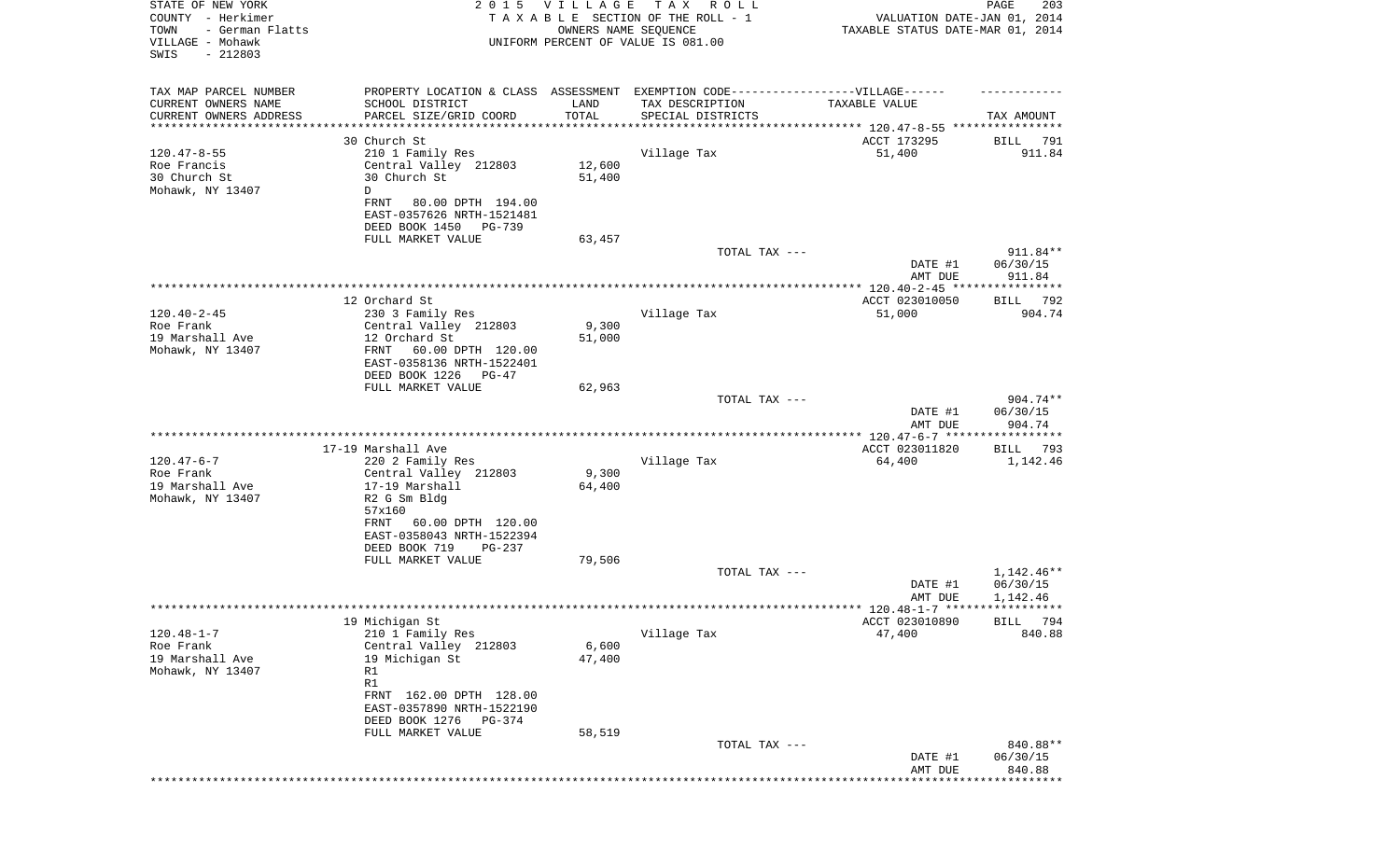| STATE OF NEW YORK<br>COUNTY - Herkimer<br>- German Flatts<br>TOWN<br>VILLAGE - Mohawk<br>SWIS<br>$-212803$ | 2 0 1 5                                                                          | VILLAGE<br>OWNERS NAME SEQUENCE | T A X<br>R O L L<br>TAXABLE SECTION OF THE ROLL - 1<br>UNIFORM PERCENT OF VALUE IS 081.00 | VALUATION DATE-JAN 01, 2014<br>TAXABLE STATUS DATE-MAR 01, 2014 | 204<br>PAGE               |
|------------------------------------------------------------------------------------------------------------|----------------------------------------------------------------------------------|---------------------------------|-------------------------------------------------------------------------------------------|-----------------------------------------------------------------|---------------------------|
| TAX MAP PARCEL NUMBER                                                                                      | PROPERTY LOCATION & CLASS ASSESSMENT EXEMPTION CODE----------------VILLAGE------ |                                 |                                                                                           |                                                                 |                           |
| CURRENT OWNERS NAME                                                                                        | SCHOOL DISTRICT                                                                  | LAND                            | TAX DESCRIPTION                                                                           | TAXABLE VALUE                                                   |                           |
| CURRENT OWNERS ADDRESS                                                                                     | PARCEL SIZE/GRID COORD                                                           | TOTAL                           | SPECIAL DISTRICTS                                                                         |                                                                 | TAX AMOUNT                |
| *********************                                                                                      |                                                                                  | * * * * * * * * * * *           | ************************************** 120.55-2-25 *****************                      |                                                                 |                           |
|                                                                                                            | 6 Hillview Dr                                                                    |                                 |                                                                                           | ACCT 189165                                                     | 795<br>BILL               |
| $120.55 - 2 - 25$<br>Roe Frank                                                                             | 210 1 Family Res<br>Central Valley 212803                                        | 21,500                          | Village Tax                                                                               | 81,350                                                          | 1,443.15                  |
| Roe Deborah                                                                                                | 6 Hill View Dr                                                                   | 81,350                          |                                                                                           |                                                                 |                           |
| 19 Marshall Ave                                                                                            | R1 G D                                                                           |                                 |                                                                                           |                                                                 |                           |
| Mohawk, NY 13407                                                                                           | FRNT 120.00 DPTH 212.07                                                          |                                 |                                                                                           |                                                                 |                           |
|                                                                                                            | EAST-0357608 NRTH-1519771                                                        |                                 |                                                                                           |                                                                 |                           |
| PRIOR OWNER ON 3/01/2014                                                                                   | DEED BOOK 1551<br>PG-117                                                         |                                 |                                                                                           |                                                                 |                           |
| Pielecha Karen                                                                                             | FULL MARKET VALUE                                                                | 100,432                         |                                                                                           |                                                                 |                           |
|                                                                                                            |                                                                                  |                                 | TOTAL TAX ---                                                                             |                                                                 | $1,443.15**$              |
|                                                                                                            |                                                                                  |                                 |                                                                                           | DATE #1                                                         | 06/30/15                  |
|                                                                                                            |                                                                                  |                                 |                                                                                           | AMT DUE                                                         | 1,443.15                  |
|                                                                                                            | 27 Walnut St                                                                     |                                 |                                                                                           | ACCT 175622                                                     | BILL 796                  |
| $120.47 - 8 - 13$                                                                                          | 210 1 Family Res                                                                 |                                 | Village Tax                                                                               | 55,472                                                          | 984.07                    |
| Roe Frank Jr                                                                                               | Central Valley 212803                                                            | 10,900                          |                                                                                           |                                                                 |                           |
| Millington Amanda                                                                                          | 27 Walnut St                                                                     | 55,472                          |                                                                                           |                                                                 |                           |
| 27 Walnut St                                                                                               | E R1 2G D                                                                        |                                 |                                                                                           |                                                                 |                           |
| Mohawk, NY 13407                                                                                           | 66.00 DPTH 150.00<br>FRNT                                                        |                                 |                                                                                           |                                                                 |                           |
|                                                                                                            | EAST-0357466 NRTH-1521529<br>DEED BOOK 1466<br>PG-517                            |                                 |                                                                                           |                                                                 |                           |
|                                                                                                            | FULL MARKET VALUE                                                                | 68,484                          |                                                                                           |                                                                 |                           |
|                                                                                                            |                                                                                  |                                 | TOTAL TAX ---                                                                             |                                                                 | 984.07**                  |
|                                                                                                            |                                                                                  |                                 |                                                                                           | DATE #1                                                         | 06/30/15                  |
|                                                                                                            |                                                                                  |                                 |                                                                                           | AMT DUE                                                         | 984.07                    |
|                                                                                                            |                                                                                  |                                 |                                                                                           |                                                                 |                           |
|                                                                                                            | 3 Warren Rd                                                                      |                                 |                                                                                           | ACCT 023032040                                                  | BILL<br>797               |
| $120.46 - 2 - 25$<br>Roemer Linda                                                                          | 210 1 Family Res<br>Central Valley 212803                                        | 9,300                           | Village Tax                                                                               | 68,000                                                          | 1,206.32                  |
| 3 Warren Rd                                                                                                | 3 Warren Rd E                                                                    | 68,000                          |                                                                                           |                                                                 |                           |
| Mohawk, NY 13407                                                                                           | 60.00 DPTH 120.00<br>FRNT                                                        |                                 |                                                                                           |                                                                 |                           |
|                                                                                                            | EAST-0353714 NRTH-1521723                                                        |                                 |                                                                                           |                                                                 |                           |
|                                                                                                            | DEED BOOK 854<br><b>PG-015</b>                                                   |                                 |                                                                                           |                                                                 |                           |
|                                                                                                            | FULL MARKET VALUE                                                                | 83,951                          |                                                                                           |                                                                 |                           |
|                                                                                                            |                                                                                  |                                 | TOTAL TAX ---                                                                             |                                                                 | $1,206.32**$              |
|                                                                                                            |                                                                                  |                                 |                                                                                           | DATE #1                                                         | 06/30/15                  |
|                                                                                                            |                                                                                  |                                 |                                                                                           | AMT DUE                                                         | 1,206.32                  |
|                                                                                                            | 42 Walnut St                                                                     |                                 |                                                                                           | ACCT 023017520                                                  | 798<br>BILL               |
| $120.47 - 7 - 50$                                                                                          | 210 1 Family Res                                                                 |                                 | Village Tax                                                                               | 54,233                                                          | 962.09                    |
| Roginski Andrew                                                                                            | Central Valley 212803                                                            | 8,300                           |                                                                                           |                                                                 |                           |
| 42 Walnut St                                                                                               | 42 Walnut St                                                                     | 54,233                          |                                                                                           |                                                                 |                           |
| Mohawk, NY 13407                                                                                           | W R2 2G                                                                          |                                 |                                                                                           |                                                                 |                           |
|                                                                                                            | FRNT 65.00 DPTH 150.00                                                           |                                 |                                                                                           |                                                                 |                           |
|                                                                                                            | EAST-0357217 NRTH-1521286                                                        |                                 |                                                                                           |                                                                 |                           |
|                                                                                                            | DEED BOOK 1242 PG-426<br>FULL MARKET VALUE                                       | 66,954                          |                                                                                           |                                                                 |                           |
|                                                                                                            |                                                                                  |                                 | TOTAL TAX ---                                                                             |                                                                 | $962.09**$                |
|                                                                                                            |                                                                                  |                                 |                                                                                           | DATE #1                                                         | 06/30/15                  |
|                                                                                                            |                                                                                  |                                 |                                                                                           | AMT DUE                                                         | 962.09                    |
|                                                                                                            |                                                                                  |                                 |                                                                                           | * * * * * * * * * * * * *                                       | * * * * * * * * * * * * * |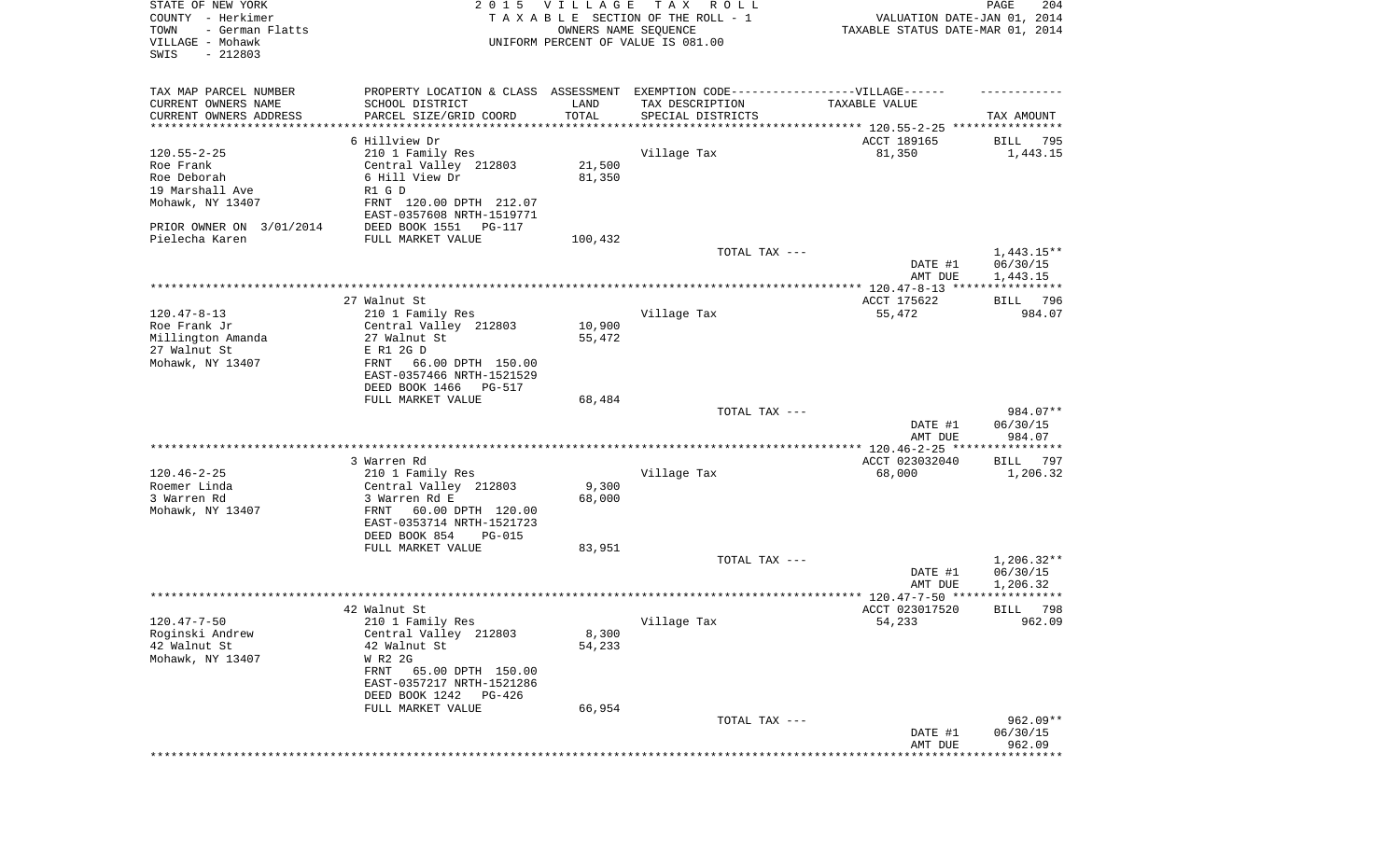| STATE OF NEW YORK<br>COUNTY - Herkimer<br>- German Flatts<br>TOWN<br>VILLAGE - Mohawk<br>$-212803$<br>SWIS | <b>VILLAGE</b><br>2 0 1 5<br>TAXABLE SECTION OF THE ROLL - 1<br>UNIFORM PERCENT OF VALUE IS 081.00 | PAGE<br>205<br>VALUATION DATE-JAN 01, 2014<br>TAXABLE STATUS DATE-MAR 01, 2014 |                                               |                         |              |
|------------------------------------------------------------------------------------------------------------|----------------------------------------------------------------------------------------------------|--------------------------------------------------------------------------------|-----------------------------------------------|-------------------------|--------------|
| TAX MAP PARCEL NUMBER                                                                                      | PROPERTY LOCATION & CLASS ASSESSMENT                                                               |                                                                                | EXEMPTION CODE------------------VILLAGE------ |                         |              |
| CURRENT OWNERS NAME                                                                                        | SCHOOL DISTRICT                                                                                    | LAND                                                                           | TAX DESCRIPTION                               | TAXABLE VALUE           |              |
| CURRENT OWNERS ADDRESS<br>***********************                                                          | PARCEL SIZE/GRID COORD                                                                             | TOTAL                                                                          | SPECIAL DISTRICTS                             |                         | TAX AMOUNT   |
|                                                                                                            |                                                                                                    |                                                                                |                                               |                         |              |
| $120.47 - 2 - 12$                                                                                          | 5 Erie St<br>210 1 Family Res                                                                      |                                                                                | VET WAR V 41127                               | ACCT 023001470<br>7,155 | 799<br>BILL  |
| Roof Lynn                                                                                                  | Central Valley 212803                                                                              |                                                                                | 7,700 Village Tax                             | 41,195                  | 730.80       |
| Tubia Lori                                                                                                 | 5 Erie St                                                                                          | 48,350                                                                         |                                               |                         |              |
| G & M Heafey                                                                                               | Life Use G & M Heafey                                                                              |                                                                                |                                               |                         |              |
| 5 Erie St                                                                                                  | 60.00 DPTH 146.00<br>FRNT                                                                          |                                                                                |                                               |                         |              |
| Mohawk, NY 13407                                                                                           | EAST-0355620 NRTH-1522429                                                                          |                                                                                |                                               |                         |              |
|                                                                                                            | DEED BOOK 1096 PG-636                                                                              |                                                                                |                                               |                         |              |
|                                                                                                            | FULL MARKET VALUE                                                                                  | 59,691                                                                         |                                               |                         |              |
|                                                                                                            |                                                                                                    |                                                                                | TOTAL TAX ---                                 |                         | 730.80**     |
|                                                                                                            |                                                                                                    |                                                                                |                                               | DATE #1                 | 06/30/15     |
|                                                                                                            |                                                                                                    |                                                                                |                                               | AMT DUE                 | 730.80       |
|                                                                                                            |                                                                                                    |                                                                                |                                               |                         |              |
|                                                                                                            | 27 Church St                                                                                       |                                                                                |                                               | ACCT 023014640          | BILL<br>800  |
| $120.47 - 9 - 11$                                                                                          | 210 1 Family Res                                                                                   |                                                                                | Village Tax                                   | 50,800                  | 901.19       |
| Rose Murphy Laurie                                                                                         | Central Valley 212803                                                                              | 9,500                                                                          | XC491 Water relevy                            | 364.84 MT M             | 364.84       |
| 27 Church St                                                                                               | 27 Church St                                                                                       | 50,800                                                                         |                                               |                         |              |
| Mohawk, NY 13407                                                                                           | E R1 1G                                                                                            |                                                                                |                                               |                         |              |
|                                                                                                            | FRNT 62.00 DPTH 120.00<br>EAST-0357861 NRTH-1521570                                                |                                                                                |                                               |                         |              |
|                                                                                                            | DEED BOOK 1370<br>PG-516                                                                           |                                                                                |                                               |                         |              |
|                                                                                                            | FULL MARKET VALUE                                                                                  | 62,716                                                                         |                                               |                         |              |
|                                                                                                            |                                                                                                    |                                                                                | TOTAL TAX ---                                 |                         | $1,266.03**$ |
|                                                                                                            |                                                                                                    |                                                                                |                                               | DATE #1                 | 06/30/15     |
|                                                                                                            |                                                                                                    |                                                                                |                                               | AMT DUE                 | 1,266.03     |
|                                                                                                            |                                                                                                    |                                                                                |                                               |                         |              |
|                                                                                                            | 15 E Center St                                                                                     |                                                                                |                                               | ACCT 023018150          | BILL<br>801  |
| $120.47 - 8 - 48$                                                                                          | 210 1 Family Res                                                                                   |                                                                                | VET COM V 41137                               | 11,925                  |              |
| Rose Richard                                                                                               | Central Valley 212803                                                                              |                                                                                | 9,500 VET DIS V 41147                         | 20,578                  |              |
| Rose Nicole                                                                                                | 15 E Center St                                                                                     |                                                                                | 51,444 Village Tax                            | 18,941                  | 336.01       |
| 15 E Center St                                                                                             | R1 G                                                                                               |                                                                                |                                               |                         |              |
| Mohawk, NY 13407                                                                                           | FRNT<br>80.00 DPTH 100.00                                                                          |                                                                                |                                               |                         |              |
|                                                                                                            | EAST-0357532 NRTH-1521156                                                                          |                                                                                |                                               |                         |              |
|                                                                                                            | DEED BOOK 1173<br><b>PG-731</b><br>FULL MARKET VALUE                                               | 63,511                                                                         |                                               |                         |              |
|                                                                                                            |                                                                                                    |                                                                                | TOTAL TAX ---                                 |                         | 336.01**     |
|                                                                                                            |                                                                                                    |                                                                                |                                               | DATE #1                 | 06/30/15     |
|                                                                                                            |                                                                                                    |                                                                                |                                               | AMT DUE                 | 336.01       |
|                                                                                                            |                                                                                                    |                                                                                |                                               |                         | **********   |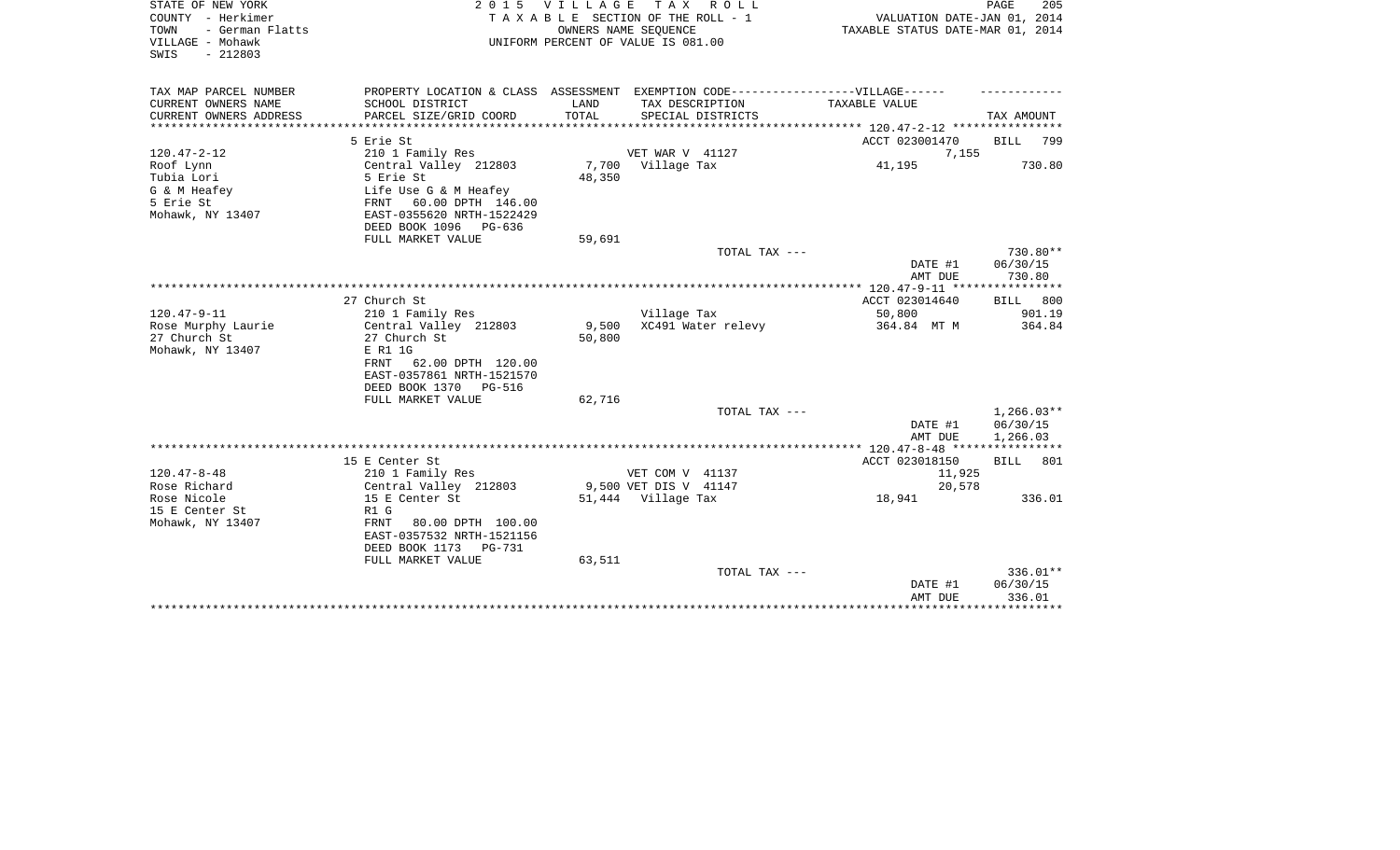| STATE OF NEW YORK<br>COUNTY - Herkimer<br>TOWN<br>- German Flatts<br>VILLAGE - Mohawk<br>SWIS<br>$-212803$ |                                                                                  | 2015 VILLAGE<br>TAXABLE SECTION OF THE ROLL - 1<br>UNIFORM PERCENT OF VALUE IS 081.00 | T A X<br>OWNERS NAME SEQUENCE | R O L L           | VALUATION DATE-JAN 01, 2014<br>TAXABLE STATUS DATE-MAR 01, 2014 | PAGE<br>206            |
|------------------------------------------------------------------------------------------------------------|----------------------------------------------------------------------------------|---------------------------------------------------------------------------------------|-------------------------------|-------------------|-----------------------------------------------------------------|------------------------|
| TAX MAP PARCEL NUMBER                                                                                      | PROPERTY LOCATION & CLASS ASSESSMENT EXEMPTION CODE----------------VILLAGE------ |                                                                                       |                               |                   |                                                                 |                        |
| CURRENT OWNERS NAME<br>CURRENT OWNERS ADDRESS                                                              | SCHOOL DISTRICT<br>PARCEL SIZE/GRID COORD                                        | LAND<br>TOTAL                                                                         | TAX DESCRIPTION               | SPECIAL DISTRICTS | TAXABLE VALUE                                                   | TAX AMOUNT             |
| **********************                                                                                     |                                                                                  |                                                                                       |                               |                   |                                                                 |                        |
|                                                                                                            | 34 Church St                                                                     |                                                                                       |                               |                   | ACCT 023015630                                                  | BILL<br>802            |
| $120.47 - 8 - 54$                                                                                          | 210 1 Family Res                                                                 |                                                                                       | VET COM V 41137               |                   | 11,925                                                          |                        |
| Rose Ronald                                                                                                | Central Valley 212803                                                            |                                                                                       | 10,800 VET DIS V 41147        |                   | 23,850                                                          |                        |
| Rose Diane                                                                                                 | 34 Church St                                                                     |                                                                                       | 57,100 Village Tax            |                   | 21,325                                                          | 378.31                 |
| 34 Church St<br>Mohawk, NY 13407                                                                           | W R1 1G<br>55x200                                                                |                                                                                       |                               |                   |                                                                 |                        |
|                                                                                                            | 55.00 DPTH 195.00<br>FRNT                                                        |                                                                                       |                               |                   |                                                                 |                        |
|                                                                                                            | EAST-0357616 NRTH-1521419                                                        |                                                                                       |                               |                   |                                                                 |                        |
|                                                                                                            | DEED BOOK 1156 PG-166                                                            |                                                                                       |                               |                   |                                                                 |                        |
|                                                                                                            | FULL MARKET VALUE                                                                | 70,494                                                                                |                               |                   |                                                                 |                        |
|                                                                                                            |                                                                                  |                                                                                       |                               | TOTAL TAX ---     | DATE #1                                                         | $378.31**$<br>06/30/15 |
|                                                                                                            |                                                                                  |                                                                                       |                               |                   | AMT DUE                                                         | 378.31                 |
|                                                                                                            |                                                                                  |                                                                                       |                               |                   |                                                                 |                        |
|                                                                                                            | 29 John St                                                                       |                                                                                       |                               |                   | ACCT 023024420                                                  | 803<br>BILL            |
| $120.47 - 4 - 47$                                                                                          | 210 1 Family Res                                                                 |                                                                                       | Village Tax                   |                   | 61,500                                                          | 1,091.01               |
| Ross & Deborah Sluyter Rev Tr Central Valley 212803<br>J Rheinhardt Trustee                                | 29 John St                                                                       | 10,800<br>61,500                                                                      |                               |                   |                                                                 |                        |
| 29 John St                                                                                                 | E R1 G L46                                                                       |                                                                                       |                               |                   |                                                                 |                        |
| Mohawk, NY 13407                                                                                           | FRNT 107.00 DPTH 50.00                                                           |                                                                                       |                               |                   |                                                                 |                        |
|                                                                                                            | EAST-0356058 NRTH-1520378                                                        |                                                                                       |                               |                   |                                                                 |                        |
|                                                                                                            | DEED BOOK 1322<br>PG-611                                                         |                                                                                       |                               |                   |                                                                 |                        |
|                                                                                                            | FULL MARKET VALUE                                                                | 75,926                                                                                |                               | TOTAL TAX ---     |                                                                 | 1,091.01**             |
|                                                                                                            |                                                                                  |                                                                                       |                               |                   | DATE #1                                                         | 06/30/15               |
|                                                                                                            |                                                                                  |                                                                                       |                               |                   | AMT DUE                                                         | 1,091.01               |
|                                                                                                            |                                                                                  |                                                                                       |                               |                   |                                                                 |                        |
| $120.46 - 1 - 28$                                                                                          | 126 W Main St                                                                    |                                                                                       |                               |                   | ACCT 170570                                                     | 804<br>BILL            |
| Rovazzi Louis III                                                                                          | 210 1 Family Res<br>Central Valley 212803                                        | 9,000                                                                                 | Village Tax                   |                   | 44,000                                                          | 780.56                 |
| 3740 State Route 168 St                                                                                    | 126 W Main St                                                                    | 44,000                                                                                |                               |                   |                                                                 |                        |
| Mohawk, NY 13407                                                                                           | FRNT<br>66.00 DPTH 110.00                                                        |                                                                                       |                               |                   |                                                                 |                        |
|                                                                                                            | EAST-0354546 NRTH-1522021                                                        |                                                                                       |                               |                   |                                                                 |                        |
|                                                                                                            | DEED BOOK 1433<br>PG-626                                                         |                                                                                       |                               |                   |                                                                 |                        |
|                                                                                                            | FULL MARKET VALUE                                                                | 54,321                                                                                |                               | TOTAL TAX ---     |                                                                 | 780.56**               |
|                                                                                                            |                                                                                  |                                                                                       |                               |                   | DATE #1                                                         | 06/30/15               |
|                                                                                                            |                                                                                  |                                                                                       |                               |                   | AMT DUE                                                         | 780.56                 |
|                                                                                                            |                                                                                  |                                                                                       |                               |                   |                                                                 |                        |
|                                                                                                            | 31 W Center St                                                                   |                                                                                       |                               |                   | ACCT 023025560                                                  | BILL 805               |
| $120.47 - 3 - 42$<br>Ryan David                                                                            | 210 1 Family Res<br>Central Valley 212803                                        | 11,600                                                                                | Village Tax                   |                   | 67,500                                                          | 1,197.45               |
| 5196 Jenkins Rd                                                                                            | 31 W Center St                                                                   | 67,500                                                                                |                               |                   |                                                                 |                        |
| Verona, NY 13476                                                                                           | 56.00 DPTH 115.60<br>FRNT                                                        |                                                                                       |                               |                   |                                                                 |                        |
|                                                                                                            | EAST-0355824 NRTH-1521130                                                        |                                                                                       |                               |                   |                                                                 |                        |
|                                                                                                            | DEED BOOK 1386<br><b>PG-528</b>                                                  |                                                                                       |                               |                   |                                                                 |                        |
|                                                                                                            | FULL MARKET VALUE                                                                | 83,333                                                                                |                               | TOTAL TAX ---     |                                                                 | $1,197.45**$           |
|                                                                                                            |                                                                                  |                                                                                       |                               |                   | DATE #1                                                         | 06/30/15               |
|                                                                                                            |                                                                                  |                                                                                       |                               |                   | AMT DUE                                                         | 1,197.45               |
|                                                                                                            |                                                                                  |                                                                                       |                               |                   |                                                                 |                        |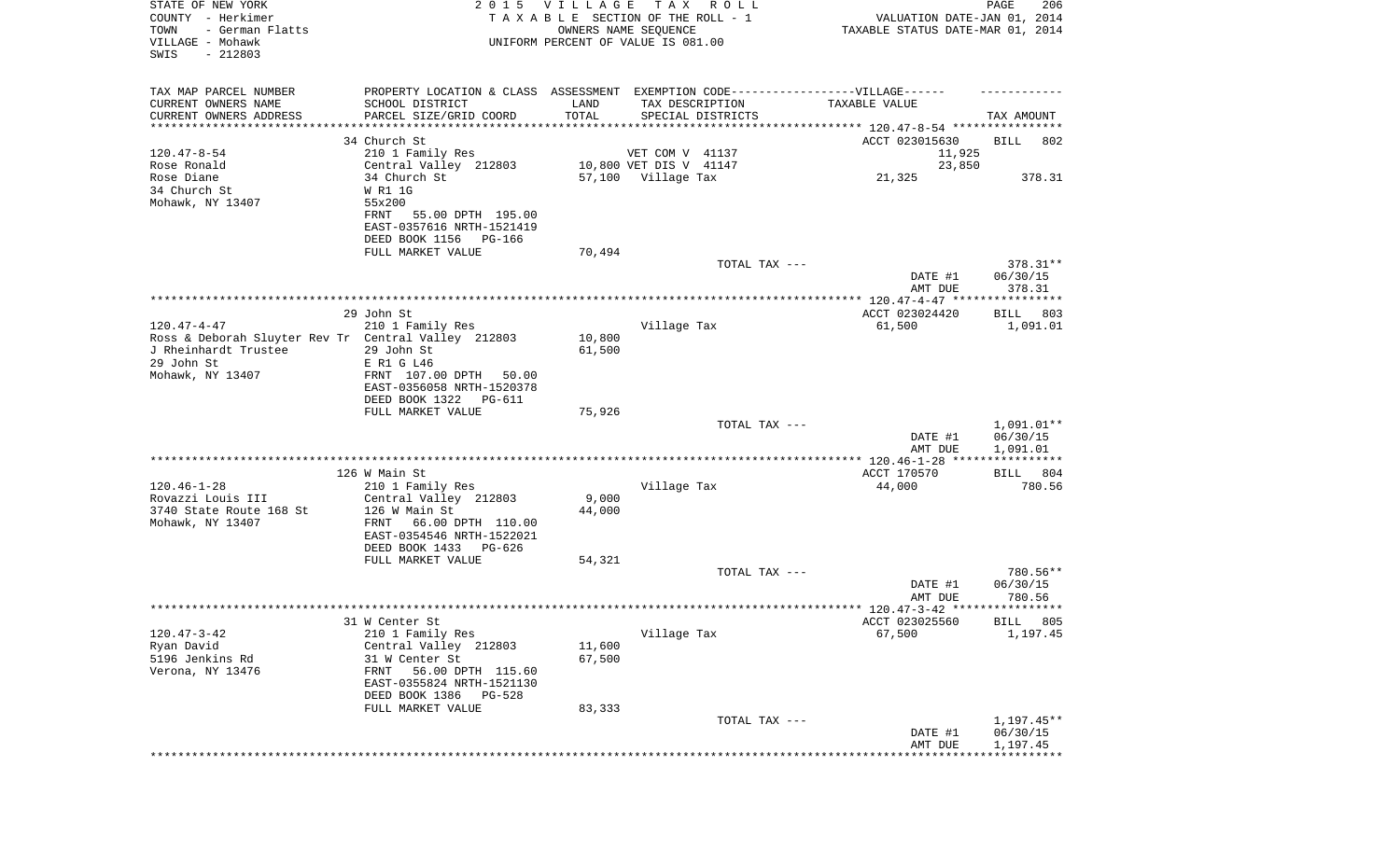| STATE OF NEW YORK<br>COUNTY - Herkimer<br>TOWN<br>- German Flatts<br>VILLAGE - Mohawk<br>SWIS<br>$-212803$ | 2 0 1 5                                                                           | VILLAGE<br>OWNERS NAME SEQUENCE | T A X<br>R O L L<br>TAXABLE SECTION OF THE ROLL - 1<br>UNIFORM PERCENT OF VALUE IS 081.00 | VALUATION DATE-JAN 01, 2014<br>TAXABLE STATUS DATE-MAR 01, 2014 | PAGE<br>207                        |
|------------------------------------------------------------------------------------------------------------|-----------------------------------------------------------------------------------|---------------------------------|-------------------------------------------------------------------------------------------|-----------------------------------------------------------------|------------------------------------|
| TAX MAP PARCEL NUMBER                                                                                      | PROPERTY LOCATION & CLASS ASSESSMENT EXEMPTION CODE-----------------VILLAGE------ |                                 |                                                                                           |                                                                 |                                    |
| CURRENT OWNERS NAME                                                                                        | SCHOOL DISTRICT                                                                   | LAND                            | TAX DESCRIPTION                                                                           | TAXABLE VALUE                                                   |                                    |
| CURRENT OWNERS ADDRESS<br>*********************                                                            | PARCEL SIZE/GRID COORD                                                            | TOTAL<br>* * * * * * * * * * *  | SPECIAL DISTRICTS                                                                         | ********************************** 120.47-9-46 **************** | TAX AMOUNT                         |
|                                                                                                            | 38 Green St                                                                       |                                 |                                                                                           | ACCT 023014310                                                  | BILL<br>806                        |
| $120.47 - 9 - 46$                                                                                          | 210 1 Family Res                                                                  |                                 | Village Tax                                                                               | 58,200                                                          | 1,032.47                           |
| Ryan Elizabeth                                                                                             | Central Valley 212803                                                             | 9,600                           |                                                                                           |                                                                 |                                    |
| 38 Green St<br>Mohawk, NY 13407                                                                            | 38 Green St<br>FRNT<br>63.50 DPTH 120.00                                          | 58,200                          |                                                                                           |                                                                 |                                    |
|                                                                                                            | EAST-0357870 NRTH-1521164                                                         |                                 |                                                                                           |                                                                 |                                    |
|                                                                                                            | DEED BOOK 806<br>PG-216                                                           |                                 |                                                                                           |                                                                 |                                    |
|                                                                                                            | FULL MARKET VALUE                                                                 | 71,852                          |                                                                                           |                                                                 |                                    |
|                                                                                                            |                                                                                   |                                 | TOTAL TAX ---                                                                             | DATE #1<br>AMT DUE                                              | 1,032.47**<br>06/30/15<br>1,032.47 |
|                                                                                                            |                                                                                   |                                 |                                                                                           |                                                                 |                                    |
|                                                                                                            | 100 E Main St                                                                     |                                 |                                                                                           | ACCT 023009390                                                  | BILL<br>807                        |
| $120.40 - 2 - 7$<br>Salt Point Builders, Inc.                                                              | 411 Apartment                                                                     |                                 | Village Tax                                                                               | 650,000                                                         | 11,531.00                          |
| 1454 Rt 22 Ste B201                                                                                        | Central Valley 212803<br>100 E Main St                                            | 22,400<br>650,000               |                                                                                           |                                                                 |                                    |
| Brewster, NY 10509                                                                                         | ACRES<br>1.80                                                                     |                                 |                                                                                           |                                                                 |                                    |
|                                                                                                            | EAST-0359460 NRTH-1523199                                                         |                                 |                                                                                           |                                                                 |                                    |
|                                                                                                            | DEED BOOK 1383<br>PG-517<br>FULL MARKET VALUE                                     | 802,469                         |                                                                                           |                                                                 |                                    |
|                                                                                                            |                                                                                   |                                 | TOTAL TAX ---                                                                             |                                                                 | $11,531.00**$                      |
|                                                                                                            |                                                                                   |                                 |                                                                                           | DATE #1<br>AMT DUE                                              | 06/30/15<br>11,531.00              |
|                                                                                                            |                                                                                   |                                 |                                                                                           |                                                                 |                                    |
| $120.48 - 1 - 2$                                                                                           | 14 Marshall Ave<br>210 1 Family Res                                               |                                 | Village Tax                                                                               | ACCT 023012390<br>46,000                                        | 808<br>BILL<br>816.04              |
| Salvagni Jason                                                                                             | Central Valley 212803                                                             | 6,900                           | XC491 Water relevy                                                                        | 273.52 MT M                                                     | 273.52                             |
| 14 Marshall Ave                                                                                            | 14 Marshall Ave                                                                   | 46,000                          |                                                                                           |                                                                 |                                    |
| Mohawk, NY 13407                                                                                           | S R1 1G<br>42x114                                                                 |                                 |                                                                                           |                                                                 |                                    |
|                                                                                                            | FRNT<br>40.00 DPTH 114.00                                                         |                                 |                                                                                           |                                                                 |                                    |
|                                                                                                            | EAST-0358142 NRTH-1522266                                                         |                                 |                                                                                           |                                                                 |                                    |
|                                                                                                            | DEED BOOK 1247 PG-78                                                              |                                 |                                                                                           |                                                                 |                                    |
|                                                                                                            | FULL MARKET VALUE                                                                 | 56,790                          | TOTAL TAX ---                                                                             |                                                                 | $1,089.56**$                       |
|                                                                                                            |                                                                                   |                                 |                                                                                           | DATE #1                                                         | 06/30/15                           |
|                                                                                                            |                                                                                   |                                 |                                                                                           | AMT DUE                                                         | 1,089.56                           |
|                                                                                                            |                                                                                   |                                 |                                                                                           |                                                                 | * * * * *                          |
|                                                                                                            | 25 Brookside Dr<br>210 1 Family Res                                               |                                 |                                                                                           | ACCT 023031200<br>118,700                                       | 809<br>BILL<br>2,105.74            |
| $120.47 - 1 - 71$<br>Santillo Michael & Kristen                                                            | Central Valley 212803                                                             | 17,500                          | Village Tax                                                                               |                                                                 |                                    |
| 25 Brookside Dr                                                                                            | 25 Brookside Dr                                                                   | 118,700                         |                                                                                           |                                                                 |                                    |
| Mohawk, NY 13407                                                                                           | FRNT 100.00 DPTH 120.00                                                           |                                 |                                                                                           |                                                                 |                                    |
|                                                                                                            | EAST-0355434 NRTH-1520795<br>DEED BOOK 1247<br>PG-697                             |                                 |                                                                                           |                                                                 |                                    |
|                                                                                                            | FULL MARKET VALUE                                                                 | 146,543                         |                                                                                           |                                                                 |                                    |
|                                                                                                            |                                                                                   |                                 | TOTAL TAX ---                                                                             |                                                                 | $2,105.74**$                       |
|                                                                                                            |                                                                                   |                                 |                                                                                           | DATE #1                                                         | 06/30/15                           |
|                                                                                                            |                                                                                   |                                 |                                                                                           | AMT DUE                                                         | 2,105.74                           |
|                                                                                                            |                                                                                   |                                 |                                                                                           |                                                                 |                                    |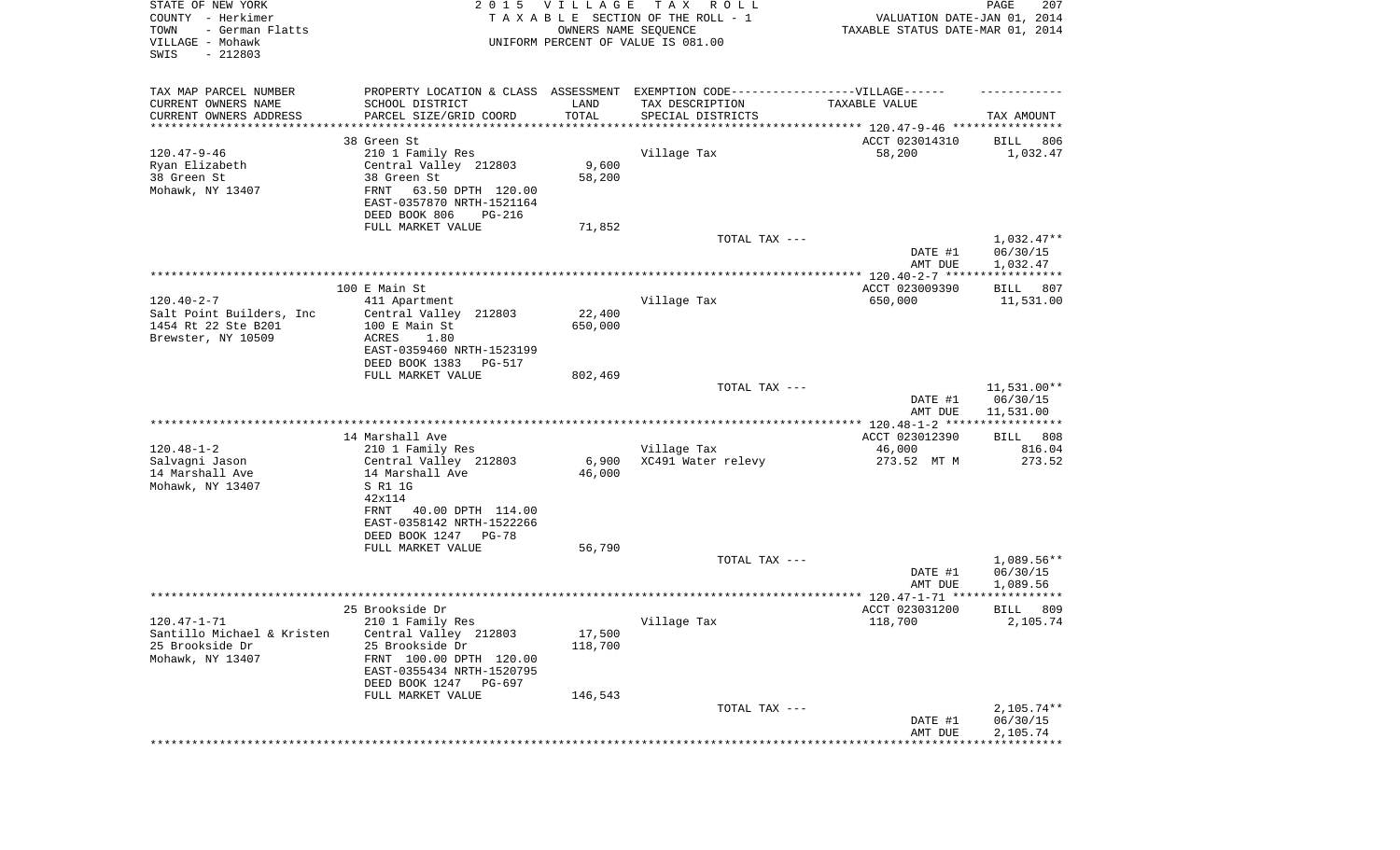| STATE OF NEW YORK<br>COUNTY - Herkimer<br>TOWN<br>- German Flatts<br>VILLAGE - Mohawk |                                                                                                                               | 2015 VILLAGE<br>OWNERS NAME SEQUENCE | TAX ROLL<br>TAXABLE SECTION OF THE ROLL - 1<br>UNIFORM PERCENT OF VALUE IS 081.00                    | VALUATION DATE-JAN 01, 2014<br>TAXABLE STATUS DATE-MAR 01, 2014 | PAGE<br>208                          |
|---------------------------------------------------------------------------------------|-------------------------------------------------------------------------------------------------------------------------------|--------------------------------------|------------------------------------------------------------------------------------------------------|-----------------------------------------------------------------|--------------------------------------|
| SWIS<br>$-212803$                                                                     |                                                                                                                               |                                      |                                                                                                      |                                                                 |                                      |
| TAX MAP PARCEL NUMBER<br>CURRENT OWNERS NAME<br>CURRENT OWNERS ADDRESS                | SCHOOL DISTRICT<br>PARCEL SIZE/GRID COORD                                                                                     | LAND<br>TOTAL                        | PROPERTY LOCATION & CLASS ASSESSMENT EXEMPTION CODE-----------------VILLAGE------<br>TAX DESCRIPTION | TAXABLE VALUE                                                   |                                      |
| ********************                                                                  |                                                                                                                               |                                      | SPECIAL DISTRICTS                                                                                    | ***************************** 120.47-4-19 ****************      | TAX AMOUNT                           |
|                                                                                       | 16 Grove St                                                                                                                   |                                      |                                                                                                      | ACCT 023027330                                                  | BILL 810                             |
| $120.47 - 4 - 19$<br>Sarsfield Damon<br>16 Grove St<br>Mohawk, NY 13407               | 210 1 Family Res<br>Central Valley 212803<br>16 Grove St<br>W R1 2G<br>50.00 DPTH 100.00<br>FRNT<br>EAST-0356293 NRTH-1521756 | 7,700<br>70,000                      | Village Tax                                                                                          | 70,000                                                          | 1,241.80                             |
|                                                                                       | DEED BOOK 942<br>PG-472                                                                                                       |                                      |                                                                                                      |                                                                 |                                      |
|                                                                                       | FULL MARKET VALUE                                                                                                             | 86,420                               | TOTAL TAX ---                                                                                        |                                                                 | 1,241.80**                           |
|                                                                                       |                                                                                                                               |                                      |                                                                                                      | DATE #1<br>AMT DUE                                              | 06/30/15<br>1,241.80                 |
|                                                                                       |                                                                                                                               |                                      |                                                                                                      |                                                                 |                                      |
| $120.47 - 8 - 64$                                                                     | 6 Church St<br>210 1 Family Res                                                                                               |                                      | Village Tax                                                                                          | ACCT 023015330<br>69,000                                        | BILL 811<br>1,224.06                 |
| Sauer John                                                                            | Central Valley 212803                                                                                                         | 10,700                               |                                                                                                      |                                                                 |                                      |
| Sauer Karen                                                                           | 6 Church St                                                                                                                   | 69,000                               |                                                                                                      |                                                                 |                                      |
| 6 Church St                                                                           | R1                                                                                                                            |                                      |                                                                                                      |                                                                 |                                      |
| Mohawk, NY 13407                                                                      | FRNT<br>58.50 DPTH 170.00<br>EAST-0357763 NRTH-1521907                                                                        |                                      |                                                                                                      |                                                                 |                                      |
|                                                                                       | DEED BOOK 823<br><b>PG-552</b>                                                                                                |                                      |                                                                                                      |                                                                 |                                      |
|                                                                                       | FULL MARKET VALUE                                                                                                             | 85,185                               |                                                                                                      |                                                                 |                                      |
|                                                                                       |                                                                                                                               |                                      | TOTAL TAX ---                                                                                        | DATE #1<br>AMT DUE                                              | $1,224.06**$<br>06/30/15<br>1,224.06 |
|                                                                                       |                                                                                                                               |                                      |                                                                                                      |                                                                 | ***********                          |
|                                                                                       | 3 Firman St                                                                                                                   |                                      |                                                                                                      | ACCT 023024480                                                  | 812<br>BILL                          |
| $120.47 - 3 - 66$<br>Scalise Clement                                                  | 210 1 Family Res<br>Central Valley 212803                                                                                     | 11,100                               | Village Tax                                                                                          | 72,300                                                          | 1,282.60                             |
| Scalise Toni                                                                          | 3 Firman St                                                                                                                   | 72,300                               |                                                                                                      |                                                                 |                                      |
| 3 Firman St                                                                           | E R1 1G                                                                                                                       |                                      |                                                                                                      |                                                                 |                                      |
| Mohawk, NY 13407                                                                      | shed<br>FRNT<br>54.14 DPTH 108.46                                                                                             |                                      |                                                                                                      |                                                                 |                                      |
|                                                                                       | EAST-0355983 NRTH-1521026                                                                                                     |                                      |                                                                                                      |                                                                 |                                      |
|                                                                                       | DEED BOOK 919<br>PG-242                                                                                                       |                                      |                                                                                                      |                                                                 |                                      |
|                                                                                       | FULL MARKET VALUE                                                                                                             | 89,259                               |                                                                                                      |                                                                 |                                      |
|                                                                                       |                                                                                                                               |                                      | TOTAL TAX ---                                                                                        | DATE #1<br>AMT DUE                                              | $1,282.60**$<br>06/30/15<br>1,282.60 |
|                                                                                       |                                                                                                                               |                                      |                                                                                                      | ******* 120.47-6-17 *****************                           |                                      |
|                                                                                       | 15 Michigan St                                                                                                                |                                      |                                                                                                      | ACCT 023010830                                                  | 813<br><b>BILL</b>                   |
| $120.47 - 6 - 17$<br>Scanlon Paul                                                     | 220 2 Family Res<br>Central Valley 212803                                                                                     | 5,000                                | Village Tax                                                                                          | 45,600                                                          | 808.94                               |
| 15 Michigan St                                                                        | 15 Michigan St                                                                                                                | 45,600                               |                                                                                                      |                                                                 |                                      |
| Mohawk, NY 13407                                                                      | R2 2G                                                                                                                         |                                      |                                                                                                      |                                                                 |                                      |
|                                                                                       | Life Use Thelma Scanlon<br>27.00 DPTH 140.00<br>FRNT                                                                          |                                      |                                                                                                      |                                                                 |                                      |
|                                                                                       | EAST-0357656 NRTH-1522282<br>DEED BOOK 777<br><b>PG-619</b>                                                                   |                                      |                                                                                                      |                                                                 |                                      |
|                                                                                       | FULL MARKET VALUE                                                                                                             | 56,296                               |                                                                                                      |                                                                 |                                      |
|                                                                                       |                                                                                                                               |                                      | TOTAL TAX ---                                                                                        | DATE #1                                                         | 808.94**<br>06/30/15                 |
|                                                                                       |                                                                                                                               |                                      |                                                                                                      | AMT DUE                                                         | 808.94                               |
|                                                                                       |                                                                                                                               |                                      |                                                                                                      |                                                                 |                                      |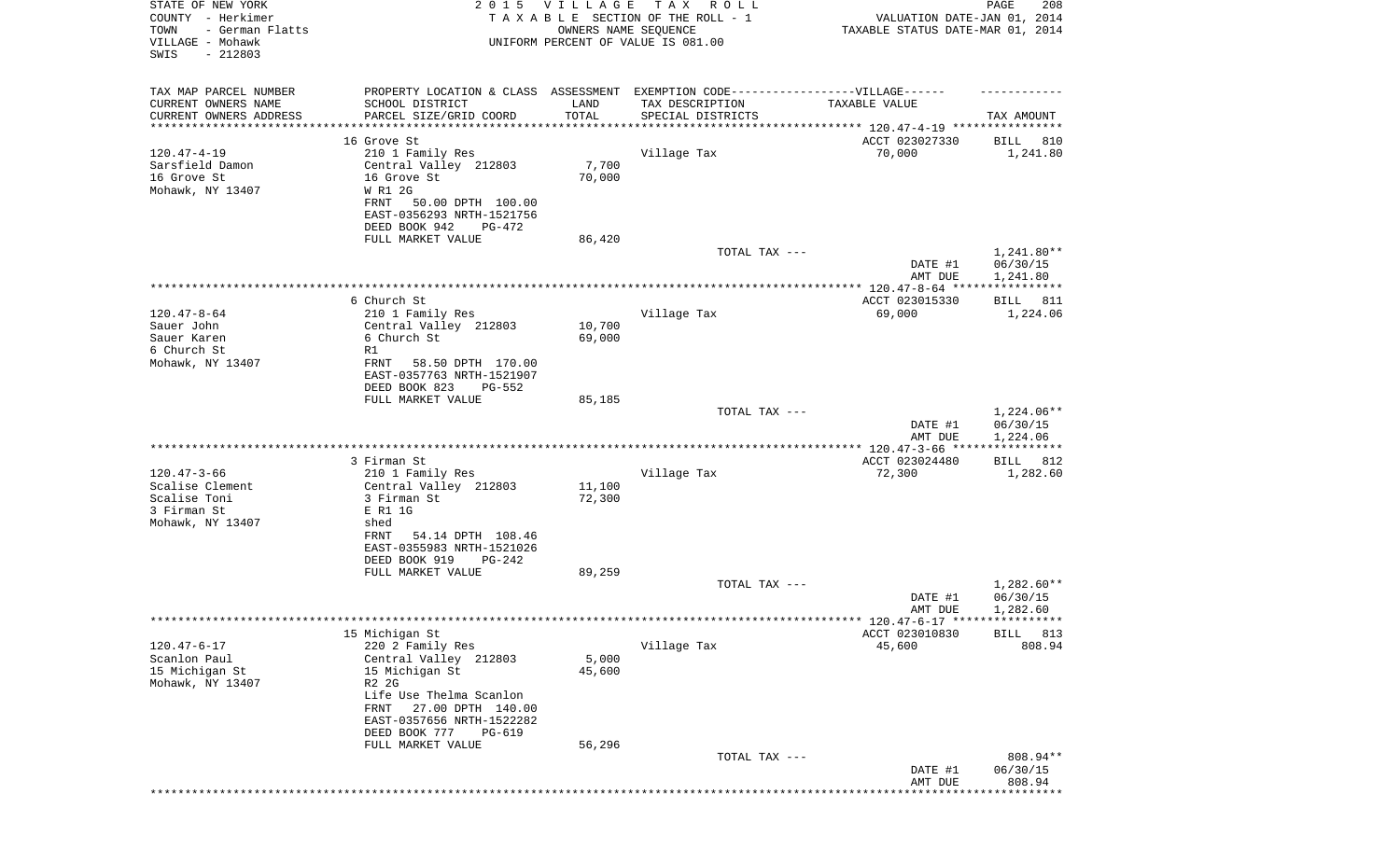| STATE OF NEW YORK<br>COUNTY - Herkimer<br>- German Flatts<br>TOWN<br>VILLAGE - Mohawk<br>$-212803$<br>SWIS |                                                                                                                                                                                      | 2015 VILLAGE<br>OWNERS NAME SEQUENCE | TAX ROLL<br>TAXABLE SECTION OF THE ROLL - 1<br>UNIFORM PERCENT OF VALUE IS 081.00 | VALUATION DATE-JAN 01, 2014<br>TAXABLE STATUS DATE-MAR 01, 2014 | PAGE<br>209                          |
|------------------------------------------------------------------------------------------------------------|--------------------------------------------------------------------------------------------------------------------------------------------------------------------------------------|--------------------------------------|-----------------------------------------------------------------------------------|-----------------------------------------------------------------|--------------------------------------|
| TAX MAP PARCEL NUMBER                                                                                      | PROPERTY LOCATION & CLASS ASSESSMENT EXEMPTION CODE-----------------VILLAGE------                                                                                                    |                                      |                                                                                   |                                                                 |                                      |
| CURRENT OWNERS NAME<br>CURRENT OWNERS ADDRESS<br>******************                                        | SCHOOL DISTRICT<br>PARCEL SIZE/GRID COORD<br>*******************                                                                                                                     | LAND<br>TOTAL<br>***********         | TAX DESCRIPTION<br>SPECIAL DISTRICTS                                              | TAXABLE VALUE<br>************ 120.47-8-43 *****************     | TAX AMOUNT                           |
|                                                                                                            | 50 Church St                                                                                                                                                                         |                                      |                                                                                   | ACCT 023015780                                                  | <b>BILL</b><br>814                   |
| $120.47 - 8 - 43$<br>Scanlon Roger<br>50 Church St<br>Mohawk, NY 13407                                     | 210 1 Family Res<br>Central Valley 212803<br>50 Church St<br>W R1 2G<br>FRNT<br>60.00 DPTH 130.00<br>EAST-0357502 NRTH-1520901<br>DEED BOOK 1277 PG-813                              | 9,700<br>40,800                      | Village Tax                                                                       | 40,800                                                          | 723.79                               |
|                                                                                                            | FULL MARKET VALUE                                                                                                                                                                    | 50,370                               |                                                                                   |                                                                 |                                      |
|                                                                                                            |                                                                                                                                                                                      |                                      | TOTAL TAX ---                                                                     | DATE #1<br>AMT DUE                                              | 723.79**<br>06/30/15<br>723.79       |
|                                                                                                            |                                                                                                                                                                                      |                                      |                                                                                   | ACCT 186698                                                     |                                      |
| $120.47 - 5 - 17$                                                                                          | 31 S Richfield St<br>210 1 Family Res                                                                                                                                                |                                      | VETFUND CT 41101                                                                  | 300                                                             | 815<br>BILL                          |
| Schoendorf John<br>31 S Richfield St<br>Mohawk, NY 13407<br>PRIOR OWNER ON 3/01/2014<br>Schoendorf John W  | Central Valley 212803<br>31 S Richfield<br>R1 2G Sp<br>63.6x102<br>63.30 DPTH 102.00<br>FRNT<br>EAST-0356714 NRTH-1521418<br>DEED BOOK 1536<br>PG-89                                 | 8,800<br>70,233                      | Village Tax                                                                       | 69,933                                                          | 1,240.61                             |
|                                                                                                            | FULL MARKET VALUE                                                                                                                                                                    | 86,707                               | TOTAL TAX ---                                                                     |                                                                 | 1,240.61**                           |
|                                                                                                            |                                                                                                                                                                                      |                                      |                                                                                   | DATE #1<br>AMT DUE                                              | 06/30/15<br>1,240.61                 |
|                                                                                                            |                                                                                                                                                                                      |                                      |                                                                                   | ************ 120.55-1-50 *****************                      |                                      |
|                                                                                                            | 6 Spring St                                                                                                                                                                          |                                      |                                                                                   | ACCT 023022680                                                  | 816<br><b>BILL</b>                   |
| $120.55 - 1 - 50$                                                                                          | 210 1 Family Res                                                                                                                                                                     |                                      | VET WAR V 41127                                                                   | 7,155                                                           |                                      |
| Schofield Joanne<br>Schofield Scott<br>6 Spring St<br>Mohawk, NY 13407                                     | Central Valley 212803<br>100 ff<br>W R1 1G L33-4-5<br>L Use E & T Schofield<br>FRNT 220.00 DPTH 103.00<br>EAST-0355870 NRTH-1519771<br>DEED BOOK 1346<br>PG-971<br>FULL MARKET VALUE | 11,600<br>72,800<br>89,877           | Village Tax                                                                       | 65,645                                                          | 1,164.54                             |
|                                                                                                            |                                                                                                                                                                                      |                                      | TOTAL TAX ---                                                                     | DATE #1<br>AMT DUE                                              | $1,164.54**$<br>06/30/15<br>1,164.54 |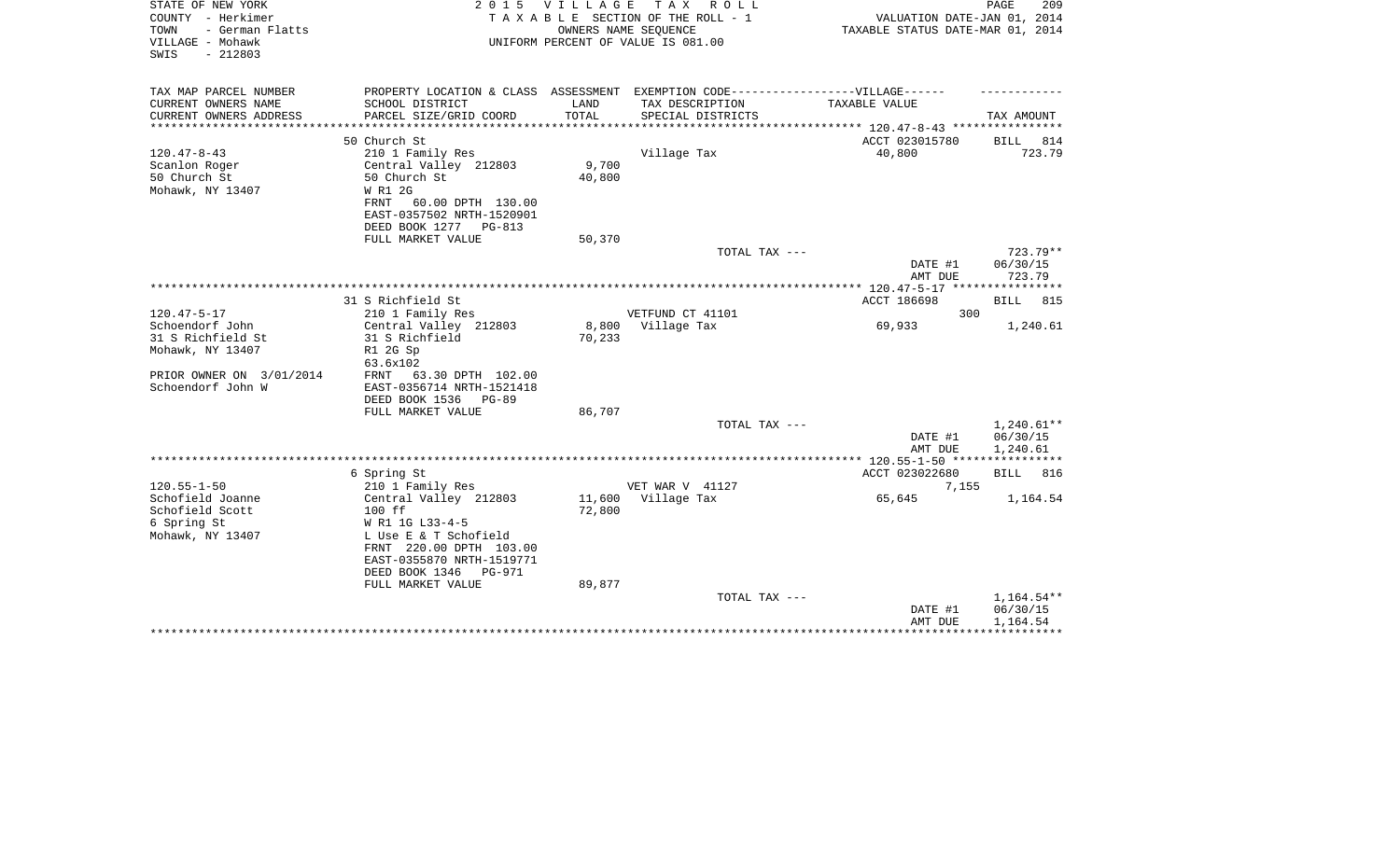| STATE OF NEW YORK<br>COUNTY - Herkimer<br>TOWN<br>- German Flatts<br>VILLAGE - Mohawk<br>SWIS<br>$-212803$ |                                              | 2015 VILLAGE<br>OWNERS NAME SEQUENCE | TAX ROLL<br>TAXABLE SECTION OF THE ROLL - 1<br>UNIFORM PERCENT OF VALUE IS 081.00 | VALUATION DATE-JAN 01, 2014<br>TAXABLE STATUS DATE-MAR 01, 2014 | 210<br>PAGE          |
|------------------------------------------------------------------------------------------------------------|----------------------------------------------|--------------------------------------|-----------------------------------------------------------------------------------|-----------------------------------------------------------------|----------------------|
| TAX MAP PARCEL NUMBER                                                                                      |                                              |                                      | PROPERTY LOCATION & CLASS ASSESSMENT EXEMPTION CODE----------------VILLAGE------  |                                                                 |                      |
| CURRENT OWNERS NAME<br>CURRENT OWNERS ADDRESS                                                              | SCHOOL DISTRICT<br>PARCEL SIZE/GRID COORD    | LAND<br>TOTAL                        | TAX DESCRIPTION<br>SPECIAL DISTRICTS                                              | TAXABLE VALUE                                                   | TAX AMOUNT           |
| *********************                                                                                      | ************************                     |                                      |                                                                                   |                                                                 |                      |
|                                                                                                            | 51 Marshall Ave                              |                                      |                                                                                   | ACCT 023012240                                                  | BILL<br>817          |
| $120.40 - 2 - 10$                                                                                          | 220 2 Family Res                             |                                      | Village Tax                                                                       | 38,400                                                          | 681.22               |
| Schorer Joan                                                                                               | Central Valley 212803                        | 9,100                                |                                                                                   |                                                                 |                      |
| 51 Marshall Ave                                                                                            | 51 Marshall Ave<br>FRNT<br>53.00 DPTH 160.00 | 38,400                               |                                                                                   |                                                                 |                      |
| Mohawk, NY 13407                                                                                           | EAST-0359379 NRTH-1522965                    |                                      |                                                                                   |                                                                 |                      |
|                                                                                                            | DEED BOOK 00621 PG-00618                     |                                      |                                                                                   |                                                                 |                      |
|                                                                                                            | FULL MARKET VALUE                            | 47,407                               |                                                                                   |                                                                 |                      |
|                                                                                                            |                                              |                                      | TOTAL TAX ---                                                                     |                                                                 | 681.22**             |
|                                                                                                            |                                              |                                      |                                                                                   | DATE #1                                                         | 06/30/15             |
|                                                                                                            |                                              |                                      |                                                                                   | AMT DUE                                                         | 681.22               |
|                                                                                                            |                                              |                                      |                                                                                   |                                                                 |                      |
|                                                                                                            | 23 Michigan St                               |                                      |                                                                                   | ACCT 023010950                                                  | 818<br>BILL          |
| $120.48 - 1 - 9$<br>Schrader Karen                                                                         | 210 1 Family Res<br>Central Valley 212803    |                                      | VET WAR V 41127<br>Village Tax                                                    | 6,405                                                           | 643.87               |
| Murphy Dan & Lee                                                                                           | 23 Michigan St                               | 5,900<br>42,700                      | PRVIL Prorated village                                                            | 36,295<br>27.47 MT M                                            | 27.47                |
| 23 Michigan St                                                                                             | N R1 G                                       |                                      |                                                                                   |                                                                 |                      |
| Mohawk, NY 13407                                                                                           | Life Use Josephine Mead                      |                                      |                                                                                   |                                                                 |                      |
|                                                                                                            | 43.50 DPTH<br>88.00<br>FRNT                  |                                      |                                                                                   |                                                                 |                      |
|                                                                                                            | EAST-0357984 NRTH-1522168                    |                                      |                                                                                   |                                                                 |                      |
|                                                                                                            | DEED BOOK 922<br><b>PG-107</b>               |                                      |                                                                                   |                                                                 |                      |
|                                                                                                            | FULL MARKET VALUE                            | 52,716                               |                                                                                   |                                                                 |                      |
|                                                                                                            |                                              |                                      | TOTAL TAX ---                                                                     |                                                                 | 671.34**             |
|                                                                                                            |                                              |                                      |                                                                                   | DATE #1<br>AMT DUE                                              | 06/30/15<br>671.34   |
|                                                                                                            |                                              |                                      |                                                                                   |                                                                 |                      |
|                                                                                                            | 14 Firman St                                 |                                      |                                                                                   | ACCT 023024870                                                  | BILL<br>819          |
| $120.47 - 3 - 49$                                                                                          | 210 1 Family Res                             |                                      | Village Tax                                                                       | 57,000                                                          | 1,011.18             |
| Schultz James                                                                                              | Central Valley 212803                        | 10,800                               |                                                                                   |                                                                 |                      |
| Schultz Kathy                                                                                              | 14 Firman St                                 | 57,000                               |                                                                                   |                                                                 |                      |
| 14 Firman St                                                                                               | FRNT<br>50.00 DPTH 107.00                    |                                      |                                                                                   |                                                                 |                      |
| Mohawk, NY 13407                                                                                           | EAST-0355771 NRTH-1520815                    |                                      |                                                                                   |                                                                 |                      |
|                                                                                                            | DEED BOOK 1256<br>PG-949                     |                                      |                                                                                   |                                                                 |                      |
|                                                                                                            | FULL MARKET VALUE                            | 70,370                               |                                                                                   |                                                                 |                      |
|                                                                                                            |                                              |                                      | TOTAL TAX ---                                                                     |                                                                 | $1,011.18**$         |
|                                                                                                            |                                              |                                      |                                                                                   | DATE #1<br>AMT DUE                                              | 06/30/15<br>1,011.18 |
|                                                                                                            |                                              |                                      |                                                                                   |                                                                 |                      |
|                                                                                                            | 89 Columbia St                               |                                      |                                                                                   | ACCT 023020850                                                  | 820<br>BILL          |
| $120.55 - 2 - 47$                                                                                          | 210 1 Family Res                             |                                      | Village Tax                                                                       | 57,000                                                          | 1,011.18             |
| Schultz Timothy                                                                                            | Central Valley 212803                        | 9,400                                |                                                                                   |                                                                 |                      |
| Schultz Michele                                                                                            | 89 Columbia St                               | 57,000                               |                                                                                   |                                                                 |                      |
| 89 Columbia St                                                                                             | E R1                                         |                                      |                                                                                   |                                                                 |                      |
| Mohawk, NY 13407                                                                                           | FRNT<br>40.00 DPTH 125.00                    |                                      |                                                                                   |                                                                 |                      |
|                                                                                                            | EAST-0356674 NRTH-1520071                    |                                      |                                                                                   |                                                                 |                      |
|                                                                                                            | DEED BOOK 784<br><b>PG-119</b>               |                                      |                                                                                   |                                                                 |                      |
|                                                                                                            | FULL MARKET VALUE                            | 70,370                               | TOTAL TAX ---                                                                     |                                                                 | 1,011.18**           |
|                                                                                                            |                                              |                                      |                                                                                   | DATE #1                                                         | 06/30/15             |
|                                                                                                            |                                              |                                      |                                                                                   | AMT DUE                                                         | 1,011.18             |
|                                                                                                            |                                              |                                      |                                                                                   |                                                                 |                      |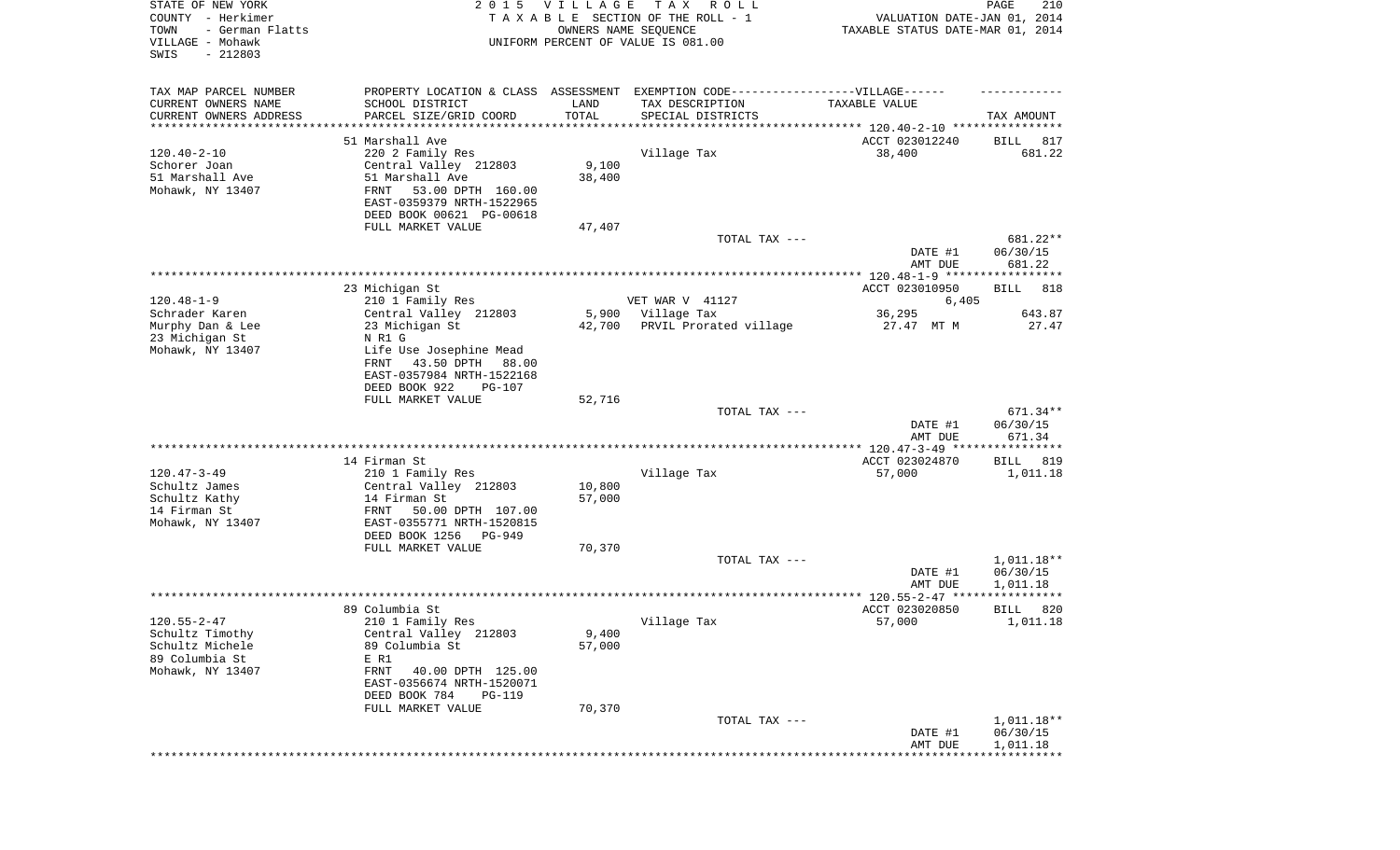| STATE OF NEW YORK<br>COUNTY - Herkimer<br>- German Flatts<br>TOWN<br>VILLAGE - Mohawk<br>$-212803$<br>SWIS |                                                                                                     | 2015 VILLAGE<br>OWNERS NAME SEQUENCE | T A X<br>R O L L<br>TAXABLE SECTION OF THE ROLL - 1<br>UNIFORM PERCENT OF VALUE IS 081.00 | VALUATION DATE-JAN 01, 2014<br>TAXABLE STATUS DATE-MAR 01, 2014 | PAGE<br>211        |
|------------------------------------------------------------------------------------------------------------|-----------------------------------------------------------------------------------------------------|--------------------------------------|-------------------------------------------------------------------------------------------|-----------------------------------------------------------------|--------------------|
| TAX MAP PARCEL NUMBER<br>CURRENT OWNERS NAME                                                               | PROPERTY LOCATION & CLASS ASSESSMENT EXEMPTION CODE----------------VILLAGE------<br>SCHOOL DISTRICT | LAND                                 | TAX DESCRIPTION                                                                           | TAXABLE VALUE                                                   |                    |
| CURRENT OWNERS ADDRESS<br>*******************                                                              | PARCEL SIZE/GRID COORD                                                                              | TOTAL                                | SPECIAL DISTRICTS                                                                         | ********************************* 120.47-9-13 ****************  | TAX AMOUNT         |
|                                                                                                            | 33 Church St                                                                                        |                                      |                                                                                           | ACCT 023014700                                                  | BILL<br>821        |
| $120.47 - 9 - 13$                                                                                          | 210 1 Family Res                                                                                    |                                      | Village Tax                                                                               | 55,200                                                          | 979.25             |
| Schuyler Mildred                                                                                           | Central Valley 212803                                                                               | 10,300                               |                                                                                           |                                                                 |                    |
| 33 Church St                                                                                               | 33 Church St                                                                                        | 55,200                               |                                                                                           |                                                                 |                    |
| Mohawk, NY 13407                                                                                           | E R1 G<br>FRNT<br>76.00 DPTH 120.00                                                                 |                                      |                                                                                           |                                                                 |                    |
|                                                                                                            | EAST-0357829 NRTH-1521468                                                                           |                                      |                                                                                           |                                                                 |                    |
|                                                                                                            | DEED BOOK 1381<br>PG-659                                                                            |                                      |                                                                                           |                                                                 |                    |
|                                                                                                            | FULL MARKET VALUE                                                                                   | 68,148                               |                                                                                           |                                                                 |                    |
|                                                                                                            |                                                                                                     |                                      | TOTAL TAX ---                                                                             |                                                                 | $979.25**$         |
|                                                                                                            |                                                                                                     |                                      |                                                                                           | DATE #1<br>AMT DUE                                              | 06/30/15<br>979.25 |
|                                                                                                            |                                                                                                     |                                      |                                                                                           |                                                                 |                    |
| $120.39 - 3 - 26$                                                                                          | Johnson St<br>441 Fuel Store&D                                                                      |                                      | Village Tax                                                                               | ACCT 023005910<br>21,200                                        | BILL 822<br>376.09 |
| Schweinau LLC                                                                                              | Central Valley 212803                                                                               | 7,500                                |                                                                                           |                                                                 |                    |
| PO Box 297                                                                                                 | Johnson St                                                                                          | 21,200                               |                                                                                           |                                                                 |                    |
| Mohawk, NY 13407                                                                                           | 88.00 DPTH 102.00<br>FRNT                                                                           |                                      |                                                                                           |                                                                 |                    |
|                                                                                                            | EAST-0357136 NRTH-1523046                                                                           |                                      |                                                                                           |                                                                 |                    |
|                                                                                                            | DEED BOOK 1317 PG-282                                                                               |                                      |                                                                                           |                                                                 |                    |
|                                                                                                            | FULL MARKET VALUE                                                                                   | 26,173                               | TOTAL TAX ---                                                                             |                                                                 | $376.09**$         |
|                                                                                                            |                                                                                                     |                                      |                                                                                           | DATE #1<br>AMT DUE                                              | 06/30/15<br>376.09 |
|                                                                                                            |                                                                                                     |                                      |                                                                                           | ************ 120.47-3-74 *****************                      |                    |
|                                                                                                            | 14 John St                                                                                          |                                      |                                                                                           | ACCT 173875                                                     | 823<br>BILL        |
| $120.47 - 3 - 74$                                                                                          | 210 1 Family Res                                                                                    |                                      | Village Tax                                                                               | 56,300                                                          | 998.76             |
| Scialdo Michael                                                                                            | Central Valley 212803                                                                               | 10,700                               |                                                                                           |                                                                 |                    |
| 14 John St                                                                                                 | 14 John St                                                                                          | 56,300                               |                                                                                           |                                                                 |                    |
| Mohawk, NY 13407                                                                                           | W R1 2G<br>FRNT<br>50.00 DPTH<br>98.00                                                              |                                      |                                                                                           |                                                                 |                    |
|                                                                                                            | EAST-0356033 NRTH-1520803                                                                           |                                      |                                                                                           |                                                                 |                    |
|                                                                                                            | DEED BOOK 1454 PG-503                                                                               |                                      |                                                                                           |                                                                 |                    |
|                                                                                                            | FULL MARKET VALUE                                                                                   | 69,506                               |                                                                                           |                                                                 |                    |
|                                                                                                            |                                                                                                     |                                      | TOTAL TAX ---                                                                             |                                                                 | 998.76**           |
|                                                                                                            |                                                                                                     |                                      |                                                                                           | DATE #1                                                         | 06/30/15           |
|                                                                                                            |                                                                                                     |                                      |                                                                                           | AMT DUE                                                         | 998.76<br>****     |
|                                                                                                            | 9 Charles St                                                                                        |                                      |                                                                                           | ACCT 023028410                                                  | 824<br>BILL        |
| $120.47 - 3 - 22$                                                                                          | 210 1 Family Res                                                                                    |                                      | Village Tax                                                                               | 28,500                                                          | 505.59             |
| Scott Richard                                                                                              | Central Valley 212803                                                                               | 6,200                                |                                                                                           |                                                                 |                    |
| Scott Deborah                                                                                              | 9 Charles St                                                                                        | 28,500                               |                                                                                           |                                                                 |                    |
| 402 Reese Rd                                                                                               | FRNT<br>40.00 DPTH 100.00                                                                           |                                      |                                                                                           |                                                                 |                    |
| Frankfort, NY 13340                                                                                        | EAST-0355605 NRTH-1521729<br>DEED BOOK 852                                                          |                                      |                                                                                           |                                                                 |                    |
|                                                                                                            | <b>PG-515</b><br>FULL MARKET VALUE                                                                  | 35,185                               |                                                                                           |                                                                 |                    |
|                                                                                                            |                                                                                                     |                                      | TOTAL TAX ---                                                                             |                                                                 | $505.59**$         |
|                                                                                                            |                                                                                                     |                                      |                                                                                           | DATE #1                                                         | 06/30/15           |
|                                                                                                            |                                                                                                     |                                      |                                                                                           | AMT DUE                                                         | 505.59             |
|                                                                                                            |                                                                                                     |                                      |                                                                                           | **************************                                      |                    |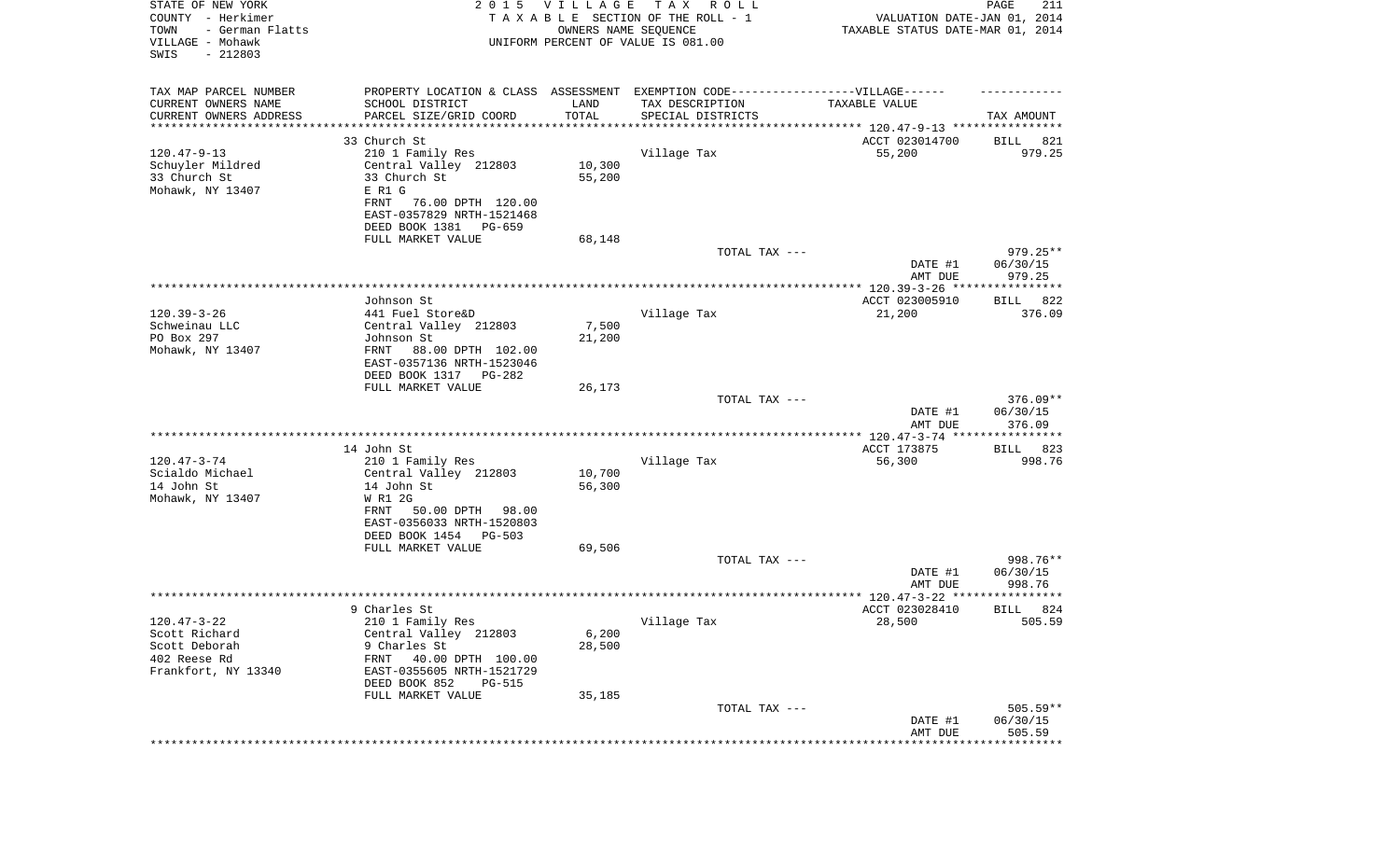| STATE OF NEW YORK<br>COUNTY - Herkimer<br>- German Flatts<br>TOWN<br>VILLAGE - Mohawk<br>$-212803$<br>SWIS |                                                                                                     | 2015 VILLAGE<br>OWNERS NAME SEQUENCE | T A X<br>R O L L<br>TAXABLE SECTION OF THE ROLL - 1<br>UNIFORM PERCENT OF VALUE IS 081.00 | VALUATION DATE-JAN 01, 2014<br>TAXABLE STATUS DATE-MAR 01, 2014               | PAGE<br>212              |
|------------------------------------------------------------------------------------------------------------|-----------------------------------------------------------------------------------------------------|--------------------------------------|-------------------------------------------------------------------------------------------|-------------------------------------------------------------------------------|--------------------------|
| TAX MAP PARCEL NUMBER<br>CURRENT OWNERS NAME                                                               | PROPERTY LOCATION & CLASS ASSESSMENT EXEMPTION CODE----------------VILLAGE------<br>SCHOOL DISTRICT | LAND                                 | TAX DESCRIPTION                                                                           | TAXABLE VALUE                                                                 |                          |
| CURRENT OWNERS ADDRESS<br>********************                                                             | PARCEL SIZE/GRID COORD                                                                              | TOTAL                                | SPECIAL DISTRICTS                                                                         |                                                                               | TAX AMOUNT               |
|                                                                                                            | 38 Columbia St                                                                                      |                                      |                                                                                           | ********************************* 120.47-4-54 ****************<br>ACCT 173552 | BILL<br>825              |
| $120.47 - 4 - 54$                                                                                          | 210 1 Family Res                                                                                    |                                      | Village Tax                                                                               | 58,400                                                                        | 1,036.02                 |
| Scott Stephen                                                                                              | Central Valley 212803                                                                               | 13,300                               |                                                                                           |                                                                               |                          |
| 38 Columbia St                                                                                             | 38 Columbia St                                                                                      | 58,400                               |                                                                                           |                                                                               |                          |
| Mohawk, NY 13407                                                                                           | FRNT<br>57.37 DPTH 153.90                                                                           |                                      |                                                                                           |                                                                               |                          |
|                                                                                                            | EAST-0356514 NRTH-1520262                                                                           |                                      |                                                                                           |                                                                               |                          |
|                                                                                                            | DEED BOOK 1452<br>PG-399                                                                            |                                      |                                                                                           |                                                                               |                          |
|                                                                                                            | FULL MARKET VALUE                                                                                   | 72,099                               |                                                                                           |                                                                               |                          |
|                                                                                                            |                                                                                                     |                                      | TOTAL TAX ---                                                                             | DATE #1                                                                       | $1,036.02**$<br>06/30/15 |
|                                                                                                            |                                                                                                     |                                      |                                                                                           | AMT DUE                                                                       | 1,036.02                 |
|                                                                                                            |                                                                                                     |                                      |                                                                                           |                                                                               |                          |
|                                                                                                            | 6 Green St                                                                                          |                                      |                                                                                           | ACCT 023013890                                                                | 826<br>BILL              |
| $120.47 - 9 - 60$                                                                                          | 210 1 Family Res                                                                                    |                                      | Village Tax                                                                               | 43,000                                                                        | 762.82                   |
| Scott Stephen Sr                                                                                           | Central Valley 212803                                                                               | 7,700                                |                                                                                           |                                                                               |                          |
| PO Box 337                                                                                                 | 6 Green St                                                                                          | 43,000                               |                                                                                           |                                                                               |                          |
| Mohawk, NY 13407                                                                                           | W R1 1G                                                                                             |                                      |                                                                                           |                                                                               |                          |
|                                                                                                            | 45.00 DPTH 120.00<br>FRNT<br>EAST-0358059 NRTH-1521856                                              |                                      |                                                                                           |                                                                               |                          |
|                                                                                                            | DEED BOOK 696<br>PG-414                                                                             |                                      |                                                                                           |                                                                               |                          |
|                                                                                                            | FULL MARKET VALUE                                                                                   | 53,086                               |                                                                                           |                                                                               |                          |
|                                                                                                            |                                                                                                     |                                      | TOTAL TAX ---                                                                             |                                                                               | 762.82**                 |
|                                                                                                            |                                                                                                     |                                      |                                                                                           | DATE #1                                                                       | 06/30/15                 |
|                                                                                                            |                                                                                                     |                                      |                                                                                           | AMT DUE<br>************* 120.48-1-27 *****************                        | 762.82                   |
|                                                                                                            | 24 Marshall Ave                                                                                     |                                      |                                                                                           | ACCT 023012510                                                                | 827<br>BILL              |
| $120.48 - 1 - 27$                                                                                          | 210 1 Family Res                                                                                    |                                      | Village Tax                                                                               | 87,800                                                                        | 1,557.57                 |
| Scudder Edgar                                                                                              | Central Valley 212803                                                                               | 14,700                               |                                                                                           |                                                                               |                          |
| Mary Jean                                                                                                  | 24 Marshall Ave                                                                                     | 87,800                               |                                                                                           |                                                                               |                          |
| 24 Marshall Ave                                                                                            | S R1 G                                                                                              |                                      |                                                                                           |                                                                               |                          |
| Mohawk, NY 13407                                                                                           | FRNT<br>72.00 DPTH 120.00                                                                           |                                      |                                                                                           |                                                                               |                          |
|                                                                                                            | EAST-0358555 NRTH-1522423                                                                           |                                      |                                                                                           |                                                                               |                          |
|                                                                                                            | DEED BOOK 748<br>PG-172<br>FULL MARKET VALUE                                                        | 108,395                              |                                                                                           |                                                                               |                          |
|                                                                                                            |                                                                                                     |                                      | TOTAL TAX ---                                                                             |                                                                               | $1,557.57**$             |
|                                                                                                            |                                                                                                     |                                      |                                                                                           | DATE #1                                                                       | 06/30/15                 |
|                                                                                                            |                                                                                                     |                                      |                                                                                           | AMT DUE                                                                       | 1,557.57                 |
|                                                                                                            |                                                                                                     |                                      |                                                                                           |                                                                               | * * * * *                |
|                                                                                                            | 131 W Main St                                                                                       |                                      |                                                                                           | ACCT 023004800                                                                | 828<br>BILL              |
| 120.46-2-28<br>Sears Edward                                                                                | 210 1 Family Res<br>Central Valley 212803                                                           | 7,700                                | Village Tax                                                                               | 45,993                                                                        | 815.92                   |
| Sears Betty                                                                                                | 131 W Main St                                                                                       | 45,993                               |                                                                                           |                                                                               |                          |
| 131 W Main St                                                                                              | 47.00 DPTH 120.00<br>FRNT                                                                           |                                      |                                                                                           |                                                                               |                          |
| Mohawk, NY 13407                                                                                           | EAST-0353773 NRTH-1521818                                                                           |                                      |                                                                                           |                                                                               |                          |
|                                                                                                            | DEED BOOK 1267 PG-31                                                                                |                                      |                                                                                           |                                                                               |                          |
|                                                                                                            | FULL MARKET VALUE                                                                                   | 56,781                               |                                                                                           |                                                                               |                          |
|                                                                                                            |                                                                                                     |                                      | TOTAL TAX ---                                                                             |                                                                               | 815.92**                 |
|                                                                                                            |                                                                                                     |                                      |                                                                                           | DATE #1                                                                       | 06/30/15                 |
|                                                                                                            |                                                                                                     |                                      |                                                                                           | AMT DUE<br>**************************                                         | 815.92                   |
|                                                                                                            |                                                                                                     |                                      |                                                                                           |                                                                               |                          |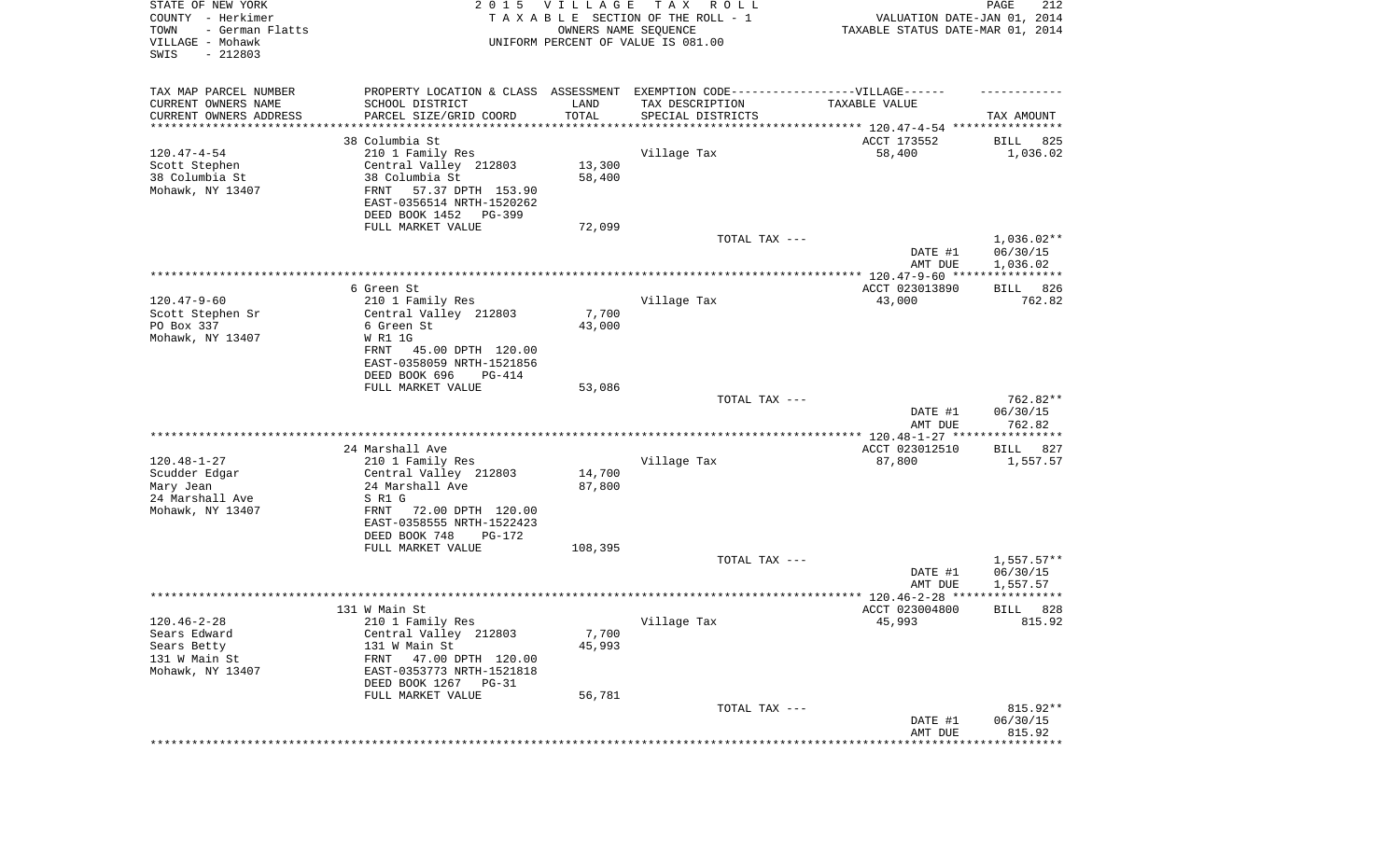| STATE OF NEW YORK<br>COUNTY - Herkimer<br>- German Flatts<br>TOWN<br>VILLAGE - Mohawk<br>SWIS<br>$-212803$ | 2015 VILLAGE<br>TAXABLE SECTION OF THE ROLL - 1<br>UNIFORM PERCENT OF VALUE IS 081.00 | PAGE<br>213<br>VALUATION DATE-JAN 01, 2014<br>TAXABLE STATUS DATE-MAR 01, 2014 |                                                                                                      |                                |                         |
|------------------------------------------------------------------------------------------------------------|---------------------------------------------------------------------------------------|--------------------------------------------------------------------------------|------------------------------------------------------------------------------------------------------|--------------------------------|-------------------------|
| TAX MAP PARCEL NUMBER<br>CURRENT OWNERS NAME                                                               | SCHOOL DISTRICT                                                                       | LAND                                                                           | PROPERTY LOCATION & CLASS ASSESSMENT EXEMPTION CODE-----------------VILLAGE------<br>TAX DESCRIPTION | TAXABLE VALUE                  |                         |
| CURRENT OWNERS ADDRESS<br>*******************                                                              | PARCEL SIZE/GRID COORD<br>****************                                            | TOTAL                                                                          | SPECIAL DISTRICTS<br>;******************************** 120.47-7-21 ****************                  |                                | TAX AMOUNT              |
|                                                                                                            | 47 Columbia St                                                                        |                                                                                |                                                                                                      | ACCT 023020310                 | 829<br>BILL             |
| $120.47 - 7 - 21$                                                                                          | 220 2 Family Res                                                                      |                                                                                | Village Tax                                                                                          | 75,000                         | 1,330.50                |
| Sementilli Lori                                                                                            | Central Valley 212803                                                                 | 10,300                                                                         | XC491 Water relevy                                                                                   | 679.31 MT M                    | 679.31                  |
| 47 Columbia St                                                                                             | 47 Columbia St                                                                        | 75,000                                                                         |                                                                                                      |                                |                         |
| Mohawk, NY 13350                                                                                           | E R2 2G<br><b>FRNT</b><br>60.00 DPTH 150.00                                           |                                                                                |                                                                                                      |                                |                         |
|                                                                                                            | EAST-0356962 NRTH-1521047                                                             |                                                                                |                                                                                                      |                                |                         |
|                                                                                                            | DEED BOOK 869<br>PG-124                                                               |                                                                                |                                                                                                      |                                |                         |
|                                                                                                            | FULL MARKET VALUE                                                                     | 92,593                                                                         |                                                                                                      |                                |                         |
|                                                                                                            |                                                                                       |                                                                                | TOTAL TAX ---                                                                                        |                                | $2,009.81**$            |
|                                                                                                            |                                                                                       |                                                                                |                                                                                                      | DATE #1<br>AMT DUE             | 06/30/15<br>2,009.81    |
|                                                                                                            |                                                                                       |                                                                                |                                                                                                      |                                |                         |
|                                                                                                            | 5 Steele St                                                                           |                                                                                |                                                                                                      | ACCT 023029070                 | BILL 830                |
| $120.47 - 1 - 49$                                                                                          | 210 1 Family Res                                                                      |                                                                                | Village Tax                                                                                          | 54,900                         | 973.93                  |
| Seymour Jamie                                                                                              | Central Valley 212803                                                                 | 12,900                                                                         |                                                                                                      |                                |                         |
| Seymour Lori<br>5 Steele St                                                                                | 5 Steele St<br>FRNT 102.50 DPTH 205.00                                                | 54,900                                                                         |                                                                                                      |                                |                         |
| Mohawk, NY 13407                                                                                           | EAST-0355087 NRTH-1521881                                                             |                                                                                |                                                                                                      |                                |                         |
|                                                                                                            | DEED BOOK 1179<br>PG-597                                                              |                                                                                |                                                                                                      |                                |                         |
|                                                                                                            | FULL MARKET VALUE                                                                     | 67,778                                                                         | TOTAL TAX ---                                                                                        |                                | 973.93**                |
|                                                                                                            |                                                                                       |                                                                                |                                                                                                      | DATE #1<br>AMT DUE             | 06/30/15<br>973.93      |
|                                                                                                            |                                                                                       |                                                                                |                                                                                                      | ************** 120.40-1-26 *** | * * * * * * * * * * * * |
|                                                                                                            | 53 E Main St                                                                          |                                                                                |                                                                                                      | ACCT 023008010                 | 831<br>BILL             |
| $120.40 - 1 - 26$                                                                                          | 483 Converted Re                                                                      |                                                                                | Village Tax                                                                                          | 56,100                         | 995.21                  |
| Shah Tushar                                                                                                | Central Valley 212803                                                                 | 10,400                                                                         |                                                                                                      |                                |                         |
| 53 E Main St                                                                                               | 53 E Main St                                                                          | 56,100                                                                         |                                                                                                      |                                |                         |
| Mohawk, NY 13407                                                                                           | FRNT<br>60.00 DPTH<br>90.00                                                           |                                                                                |                                                                                                      |                                |                         |
|                                                                                                            | EAST-0358314 NRTH-1522991<br>DEED BOOK 1129<br>PG-247                                 |                                                                                |                                                                                                      |                                |                         |
|                                                                                                            | FULL MARKET VALUE                                                                     | 69,259                                                                         |                                                                                                      |                                |                         |
|                                                                                                            |                                                                                       |                                                                                | TOTAL TAX ---                                                                                        |                                | 995.21**                |
|                                                                                                            |                                                                                       |                                                                                |                                                                                                      | DATE #1<br>AMT DUE             | 06/30/15<br>995.21      |
|                                                                                                            |                                                                                       |                                                                                |                                                                                                      |                                |                         |
|                                                                                                            | 40 Columbia St                                                                        |                                                                                |                                                                                                      | ACCT 189137                    | 832<br>BILL             |
| $120.55 - 1 - 9$                                                                                           | 210 1 Family Res                                                                      |                                                                                | Village Tax                                                                                          | 66,775                         | 1,184.59                |
| Shepardson Robert                                                                                          | Central Valley 212803                                                                 | 13,100                                                                         |                                                                                                      |                                |                         |
| Shepardson Sandra                                                                                          | 40 Columbia St                                                                        | 66,775                                                                         |                                                                                                      |                                |                         |
| 40 Columbia St                                                                                             | W R1 G                                                                                |                                                                                |                                                                                                      |                                |                         |
| Mohawk, NY 13407                                                                                           | FRNT 105.40 DPTH 120.45<br>EAST-0356496 NRTH-1520128                                  |                                                                                |                                                                                                      |                                |                         |
| PRIOR OWNER ON 3/01/2014                                                                                   | DEED BOOK 1550<br>PG-886                                                              |                                                                                |                                                                                                      |                                |                         |
| Bunce Jason                                                                                                | FULL MARKET VALUE                                                                     | 82,438                                                                         |                                                                                                      |                                |                         |
|                                                                                                            |                                                                                       |                                                                                | TOTAL TAX ---                                                                                        | DATE #1                        | 1,184.59**<br>06/30/15  |
|                                                                                                            |                                                                                       |                                                                                |                                                                                                      | AMT DUE                        | 1,184.59                |
|                                                                                                            |                                                                                       |                                                                                |                                                                                                      |                                |                         |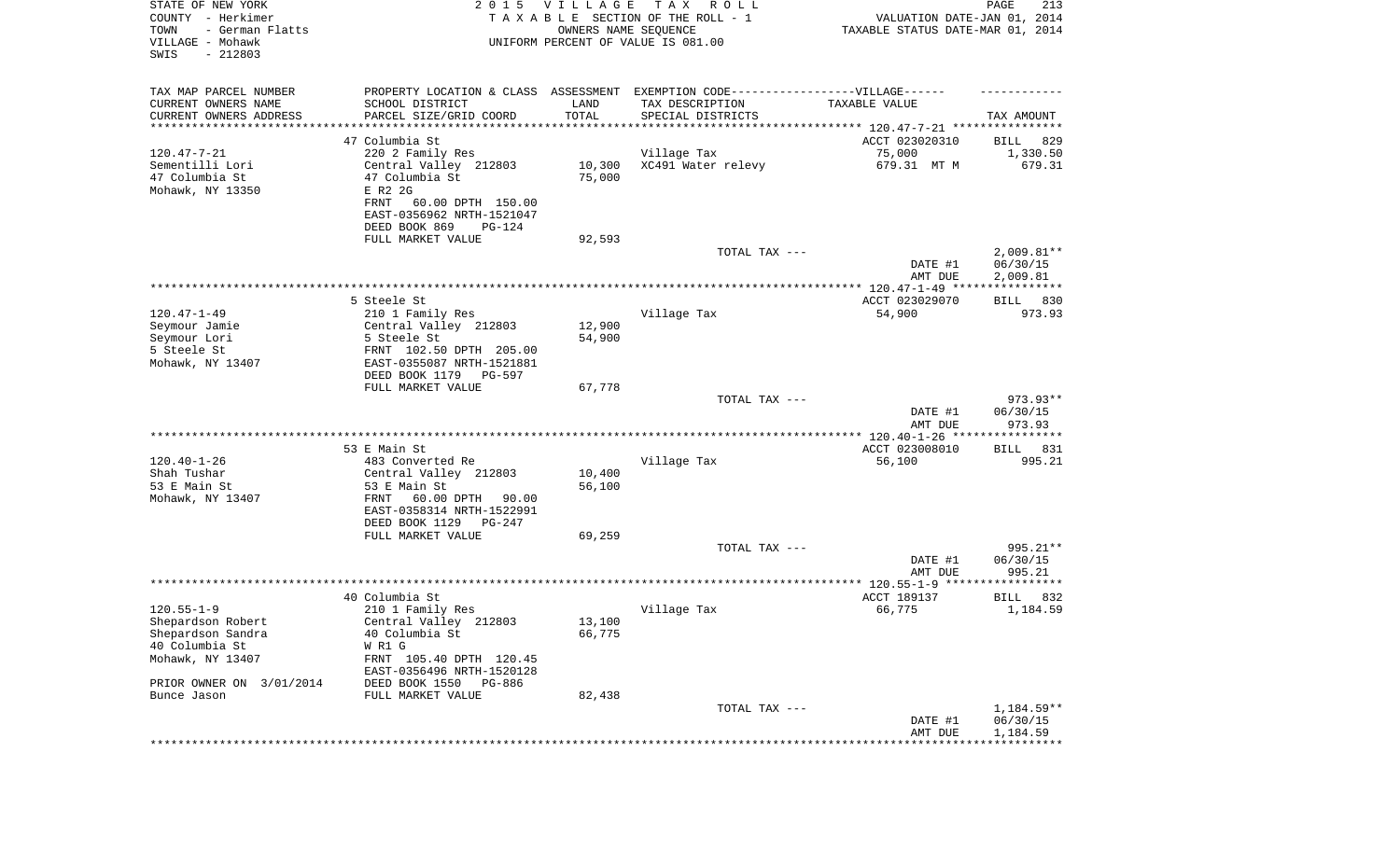| STATE OF NEW YORK<br>COUNTY - Herkimer<br>- German Flatts<br>TOWN<br>VILLAGE - Mohawk<br>$-212803$<br>SWIS | 2 0 1 5                                                                           | VILLAGE           | T A X<br>R O L L<br>TAXABLE SECTION OF THE ROLL - 1<br>OWNERS NAME SEQUENCE<br>UNIFORM PERCENT OF VALUE IS 081.00 | VALUATION DATE-JAN 01, 2014<br>TAXABLE STATUS DATE-MAR 01, 2014 | PAGE<br>214        |
|------------------------------------------------------------------------------------------------------------|-----------------------------------------------------------------------------------|-------------------|-------------------------------------------------------------------------------------------------------------------|-----------------------------------------------------------------|--------------------|
| TAX MAP PARCEL NUMBER                                                                                      | PROPERTY LOCATION & CLASS ASSESSMENT EXEMPTION CODE-----------------VILLAGE------ |                   |                                                                                                                   |                                                                 |                    |
| CURRENT OWNERS NAME                                                                                        | SCHOOL DISTRICT                                                                   | LAND              | TAX DESCRIPTION                                                                                                   | TAXABLE VALUE                                                   |                    |
| CURRENT OWNERS ADDRESS<br>********************                                                             | PARCEL SIZE/GRID COORD<br>*******************                                     | TOTAL<br>******** | SPECIAL DISTRICTS                                                                                                 |                                                                 | TAX AMOUNT         |
|                                                                                                            |                                                                                   |                   |                                                                                                                   | ******************************** 120.47-3-25 *****************  |                    |
|                                                                                                            | 16 Devendorf St                                                                   |                   |                                                                                                                   | ACCT 023027960                                                  | <b>BILL</b><br>833 |
| $120.47 - 3 - 25$<br>Shephard Sandra                                                                       | 210 1 Family Res<br>Central Valley 212803                                         | 4,900             | Village Tax                                                                                                       | 53,404                                                          | 947.39             |
| 16 Devendorf St                                                                                            | 16 Devendorf St                                                                   | 53,404            |                                                                                                                   |                                                                 |                    |
| Mohawk, NY 13407                                                                                           | 45.00 DPTH 120.00<br><b>FRNT</b>                                                  |                   |                                                                                                                   |                                                                 |                    |
|                                                                                                            | EAST-0355784 NRTH-1521782<br>DEED BOOK 1211<br>PG-426                             |                   |                                                                                                                   |                                                                 |                    |
|                                                                                                            | FULL MARKET VALUE                                                                 | 65,931            |                                                                                                                   |                                                                 |                    |
|                                                                                                            |                                                                                   |                   | TOTAL TAX ---                                                                                                     |                                                                 | 947.39**           |
|                                                                                                            |                                                                                   |                   |                                                                                                                   | DATE #1<br>AMT DUE                                              | 06/30/15<br>947.39 |
|                                                                                                            | *****************                                                                 |                   | ***********************************                                                                               | ******** 120.47-1-12 **                                         | **********         |
|                                                                                                            | 14 Cary Ave                                                                       |                   |                                                                                                                   | ACCT 023029910                                                  | 834<br>BILL        |
| $120.47 - 1 - 12$                                                                                          | 210 1 Family Res                                                                  |                   | Village Tax                                                                                                       | 69,000                                                          | 1,224.06           |
| Shepherd Marc                                                                                              | Central Valley 212803                                                             | 7,200             |                                                                                                                   |                                                                 |                    |
| Shepherd Mary                                                                                              | 14 Cary Ave                                                                       | 69,000            |                                                                                                                   |                                                                 |                    |
| 14 Cary Ave                                                                                                | 50.00 DPTH 87.30<br>FRNT                                                          |                   |                                                                                                                   |                                                                 |                    |
| Mohawk, NY 13407                                                                                           | EAST-0354560 NRTH-1521573                                                         |                   |                                                                                                                   |                                                                 |                    |
|                                                                                                            | DEED BOOK 1371<br>$PG-279$<br>FULL MARKET VALUE                                   | 85,185            |                                                                                                                   |                                                                 |                    |
|                                                                                                            |                                                                                   |                   | TOTAL TAX ---                                                                                                     |                                                                 | 1,224.06**         |
|                                                                                                            |                                                                                   |                   |                                                                                                                   | DATE #1                                                         | 06/30/15           |
|                                                                                                            |                                                                                   |                   |                                                                                                                   | AMT DUE                                                         | 1,224.06           |
|                                                                                                            |                                                                                   |                   |                                                                                                                   | ** $120.47 - 1 - 13$ **                                         |                    |
|                                                                                                            | 16 Cary Ave                                                                       |                   |                                                                                                                   | ACCT 023029940                                                  | 835<br>BILL        |
| $120.47 - 1 - 13$                                                                                          | 311 Res vac land                                                                  |                   | Village Tax                                                                                                       | 4,700                                                           | 83.38              |
| Shepherd Marc                                                                                              | Central Valley 212803                                                             | 4,700             |                                                                                                                   |                                                                 |                    |
| Shepherd Mary                                                                                              | 16 Cary Ave                                                                       | 4,700             |                                                                                                                   |                                                                 |                    |
| 14 Cary Ave<br>Mohawk, NY 13407                                                                            | FRNT<br>50.00 DPTH<br>87.30<br>EAST-0354551 NRTH-1521526                          |                   |                                                                                                                   |                                                                 |                    |
|                                                                                                            | DEED BOOK 1371<br>$PG-279$                                                        |                   |                                                                                                                   |                                                                 |                    |
|                                                                                                            | FULL MARKET VALUE                                                                 | 5,802             |                                                                                                                   |                                                                 |                    |
|                                                                                                            |                                                                                   |                   | TOTAL TAX ---                                                                                                     |                                                                 | 83.38**            |
|                                                                                                            |                                                                                   |                   |                                                                                                                   | DATE #1                                                         | 06/30/15           |
|                                                                                                            |                                                                                   |                   |                                                                                                                   | AMT DUE                                                         | 83.38              |
|                                                                                                            |                                                                                   |                   |                                                                                                                   | ************ 120.47-1-14 ***                                    | * * * * * * * *    |
|                                                                                                            | 14 Cary Ave                                                                       |                   |                                                                                                                   | ACCT 023029970                                                  | <b>BILL</b><br>836 |
| $120.47 - 1 - 14$                                                                                          | 311 Res vac land                                                                  |                   | Village Tax                                                                                                       | 4,700                                                           | 83.38              |
| Shepherd Marc                                                                                              | Central Valley 212803                                                             | 4,700             |                                                                                                                   |                                                                 |                    |
| Shepherd Mary<br>14 Cary Ave                                                                               | Cary Ave<br>FRNT                                                                  | 4,700             |                                                                                                                   |                                                                 |                    |
| Mohawk, NY 13407                                                                                           | 50.00 DPTH<br>88.20<br>EAST-0354538 NRTH-1521480                                  |                   |                                                                                                                   |                                                                 |                    |
|                                                                                                            | DEED BOOK 1371<br>$PG-279$                                                        |                   |                                                                                                                   |                                                                 |                    |
|                                                                                                            | FULL MARKET VALUE                                                                 | 5,802             |                                                                                                                   |                                                                 |                    |
|                                                                                                            |                                                                                   |                   | TOTAL TAX ---                                                                                                     |                                                                 | 83.38**            |
|                                                                                                            |                                                                                   |                   |                                                                                                                   | DATE #1                                                         | 06/30/15           |
|                                                                                                            |                                                                                   |                   |                                                                                                                   | AMT DUE                                                         | 83.38              |
|                                                                                                            |                                                                                   |                   |                                                                                                                   |                                                                 |                    |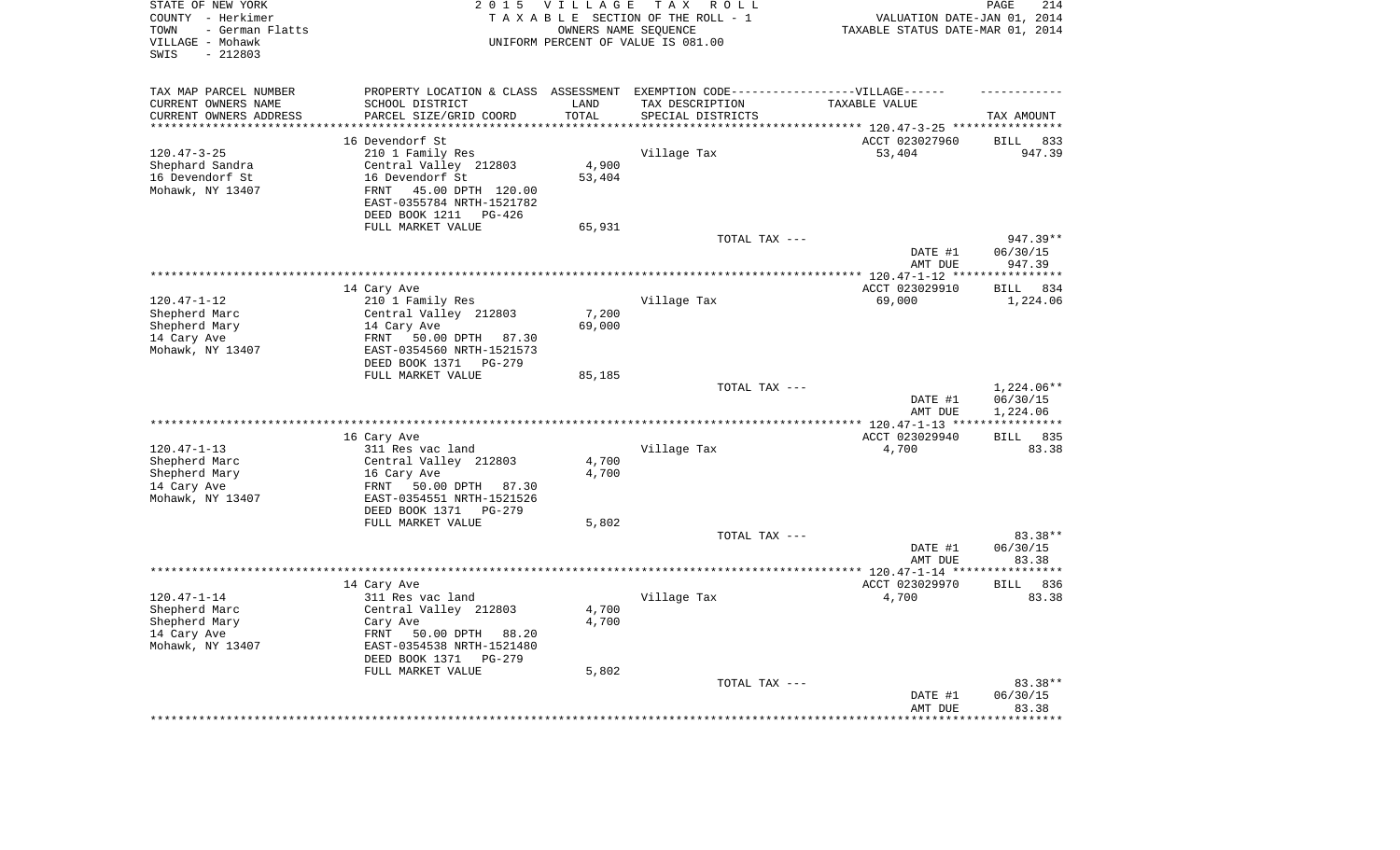| STATE OF NEW YORK<br>COUNTY - Herkimer<br>TOWN<br>- German Flatts<br>VILLAGE - Mohawk<br>SWIS<br>$-212803$ |                                                                                   | 2015 VILLAGE<br>OWNERS NAME SEQUENCE | T A X<br>R O L L<br>TAXABLE SECTION OF THE ROLL - 1<br>UNIFORM PERCENT OF VALUE IS 081.00 | VALUATION DATE-JAN 01, 2014<br>TAXABLE STATUS DATE-MAR 01, 2014 | PAGE<br>215           |
|------------------------------------------------------------------------------------------------------------|-----------------------------------------------------------------------------------|--------------------------------------|-------------------------------------------------------------------------------------------|-----------------------------------------------------------------|-----------------------|
| TAX MAP PARCEL NUMBER                                                                                      | PROPERTY LOCATION & CLASS ASSESSMENT EXEMPTION CODE-----------------VILLAGE------ |                                      |                                                                                           |                                                                 |                       |
| CURRENT OWNERS NAME<br>CURRENT OWNERS ADDRESS                                                              | SCHOOL DISTRICT<br>PARCEL SIZE/GRID COORD                                         | LAND<br>TOTAL                        | TAX DESCRIPTION<br>SPECIAL DISTRICTS                                                      | TAXABLE VALUE                                                   | TAX AMOUNT            |
| *********************                                                                                      |                                                                                   | * * * * * * * * * * *                |                                                                                           |                                                                 |                       |
|                                                                                                            | 13 Hammond St                                                                     |                                      |                                                                                           | ACCT 023021270                                                  | BILL<br>837           |
| $120.55 - 3 - 12$                                                                                          | 210 1 Family Res                                                                  |                                      | Village Tax                                                                               | 72,205                                                          | 1,280.92              |
| Shibley Lindsay<br>3788 State Route 168                                                                    | Central Valley 212803<br>13 Hammond St                                            | 12,000<br>72,205                     |                                                                                           |                                                                 |                       |
| Mohawk, NY 13407                                                                                           | E R1 1G                                                                           |                                      |                                                                                           |                                                                 |                       |
|                                                                                                            | FRNT<br>55.00 DPTH 125.00                                                         |                                      |                                                                                           |                                                                 |                       |
|                                                                                                            | EAST-0356532 NRTH-1518830                                                         |                                      |                                                                                           |                                                                 |                       |
|                                                                                                            | DEED BOOK 1351<br>PG-805                                                          |                                      |                                                                                           |                                                                 |                       |
|                                                                                                            | FULL MARKET VALUE                                                                 | 89,142                               | TOTAL TAX ---                                                                             |                                                                 | 1,280.92**            |
|                                                                                                            |                                                                                   |                                      |                                                                                           | DATE #1                                                         | 06/30/15              |
|                                                                                                            |                                                                                   |                                      |                                                                                           | AMT DUE                                                         | 1,280.92              |
|                                                                                                            |                                                                                   |                                      |                                                                                           |                                                                 |                       |
| $120.40 - 1 - 12$                                                                                          | 77 E Main St<br>220 2 Family Res                                                  |                                      | Village Tax                                                                               | ACCT 169491<br>44,400                                           | 838<br>BILL<br>787.66 |
| Slaughter Robert                                                                                           | Central Valley 212803                                                             | 14,700                               |                                                                                           |                                                                 |                       |
| Slaughter Lori Lynn                                                                                        | 77 E Main St                                                                      | 44,400                               |                                                                                           |                                                                 |                       |
| 94 Cross St                                                                                                | FRNT<br>55.00 DPTH 260.00                                                         |                                      |                                                                                           |                                                                 |                       |
| Ilion, NY 13357                                                                                            | EAST-0358866 NRTH-1523325<br>DEED BOOK 1426<br>PG-745                             |                                      |                                                                                           |                                                                 |                       |
|                                                                                                            | FULL MARKET VALUE                                                                 | 54,815                               |                                                                                           |                                                                 |                       |
|                                                                                                            |                                                                                   |                                      | TOTAL TAX ---                                                                             |                                                                 | 787.66**              |
|                                                                                                            |                                                                                   |                                      |                                                                                           | DATE #1                                                         | 06/30/15              |
|                                                                                                            |                                                                                   |                                      |                                                                                           | AMT DUE<br>*************** 120.55-2-19 *****************        | 787.66                |
|                                                                                                            | 78 Church St                                                                      |                                      |                                                                                           | ACCT 181893                                                     | <b>BILL</b><br>839    |
| $120.55 - 2 - 19$                                                                                          | 210 1 Family Res                                                                  |                                      | VET WAR V 41127                                                                           | 7,155                                                           |                       |
| Smith Barbara                                                                                              | Central Valley 212803                                                             |                                      | 15,200 VET COM V 41137                                                                    | 11,925                                                          |                       |
| 78 Church St<br>Mohawk, NY 13407                                                                           | 78 Church St<br>W R1 G L17                                                        |                                      | 70,755 VET DIS V 41147<br>Village Tax                                                     | 23,850<br>27,825                                                | 493.62                |
|                                                                                                            | FRNT<br>75.00 DPTH 195.00                                                         |                                      |                                                                                           |                                                                 |                       |
|                                                                                                            | EAST-0357234 NRTH-1520050                                                         |                                      |                                                                                           |                                                                 |                       |
|                                                                                                            | DEED BOOK 1507 PG-1                                                               |                                      |                                                                                           |                                                                 |                       |
|                                                                                                            | FULL MARKET VALUE                                                                 | 87,352                               | TOTAL TAX ---                                                                             |                                                                 | 493.62**              |
|                                                                                                            |                                                                                   |                                      |                                                                                           | DATE #1                                                         | 06/30/15              |
|                                                                                                            |                                                                                   |                                      |                                                                                           | AMT DUE                                                         | 493.62                |
|                                                                                                            |                                                                                   |                                      |                                                                                           |                                                                 | * * * * * *           |
|                                                                                                            | 40 Walnut St                                                                      |                                      |                                                                                           | ACCT 023017490                                                  | 840<br>BILL           |
| 120.47-7-51<br>Smith Floyd                                                                                 | 210 1 Family Res<br>Central Valley 212803                                         | 7,500                                | Village Tax<br>XC491 Water relevy                                                         | 58,308<br>25.47 MT M                                            | 1,034.38<br>25.47     |
| Smith Debra                                                                                                | 40 Walnut St                                                                      | 58,308                               |                                                                                           |                                                                 |                       |
| 40 Walnut St                                                                                               | W R1 G L24                                                                        |                                      |                                                                                           |                                                                 |                       |
| Mohawk, NY 13407                                                                                           | FRNT 40.00 DPTH 150.00                                                            |                                      |                                                                                           |                                                                 |                       |
|                                                                                                            | EAST-0357206 NRTH-1521356<br>DEED BOOK 00662 PG-00667                             |                                      |                                                                                           |                                                                 |                       |
|                                                                                                            | FULL MARKET VALUE                                                                 | 71,985                               |                                                                                           |                                                                 |                       |
|                                                                                                            |                                                                                   |                                      | TOTAL TAX ---                                                                             |                                                                 | $1,059.85**$          |
|                                                                                                            |                                                                                   |                                      |                                                                                           | DATE #1                                                         | 06/30/15              |
|                                                                                                            |                                                                                   |                                      |                                                                                           | AMT DUE                                                         | 1,059.85              |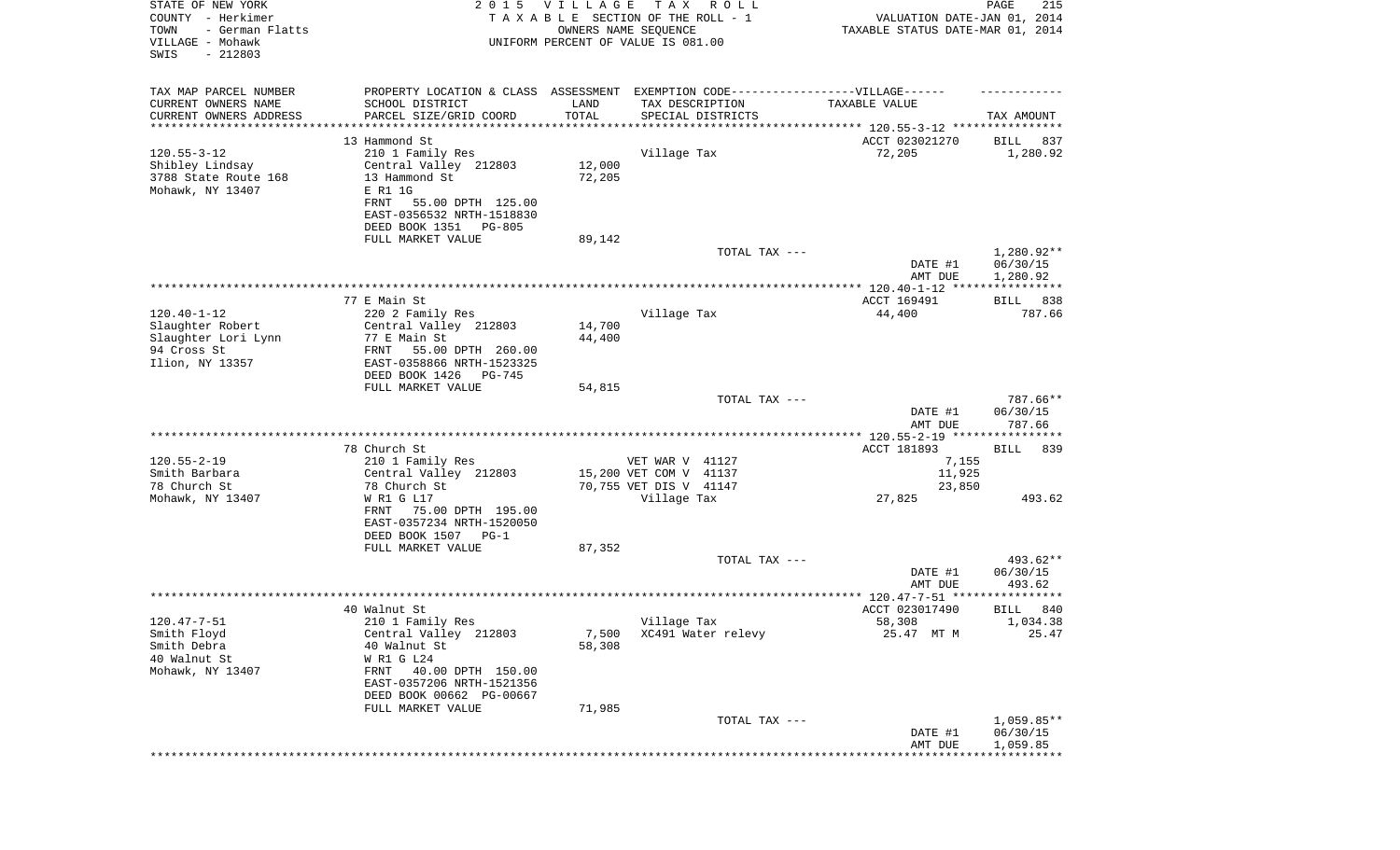| STATE OF NEW YORK<br>COUNTY - Herkimer<br>- German Flatts<br>TOWN<br>VILLAGE - Mohawk<br>SWIS<br>$-212803$ | 2 0 1 5                                                                          | VILLAGE<br>OWNERS NAME SEQUENCE | T A X<br>R O L L<br>TAXABLE SECTION OF THE ROLL - 1<br>UNIFORM PERCENT OF VALUE IS 081.00 | VALUATION DATE-JAN 01, 2014<br>TAXABLE STATUS DATE-MAR 01, 2014 | PAGE<br>216           |
|------------------------------------------------------------------------------------------------------------|----------------------------------------------------------------------------------|---------------------------------|-------------------------------------------------------------------------------------------|-----------------------------------------------------------------|-----------------------|
| TAX MAP PARCEL NUMBER                                                                                      | PROPERTY LOCATION & CLASS ASSESSMENT EXEMPTION CODE----------------VILLAGE------ |                                 |                                                                                           |                                                                 |                       |
| CURRENT OWNERS NAME                                                                                        | SCHOOL DISTRICT                                                                  | LAND                            | TAX DESCRIPTION                                                                           | TAXABLE VALUE                                                   |                       |
| CURRENT OWNERS ADDRESS<br>********************                                                             | PARCEL SIZE/GRID COORD                                                           | TOTAL                           | SPECIAL DISTRICTS                                                                         |                                                                 | TAX AMOUNT            |
|                                                                                                            | 10 Hillview Dr                                                                   |                                 |                                                                                           | ACCT 023019350                                                  | 841<br>BILL           |
| $120.55 - 2 - 27$                                                                                          | 210 1 Family Res                                                                 |                                 | Village Tax                                                                               | 93,200                                                          | 1,653.37              |
| Smith Joseph                                                                                               | Central Valley 212803                                                            | 20,800                          |                                                                                           |                                                                 |                       |
| Smith Elizabeth                                                                                            | 10 Hill View Dr                                                                  | 93,200                          |                                                                                           |                                                                 |                       |
| 10 Hillview Dr                                                                                             | S R1 1G L-5 Igp                                                                  |                                 |                                                                                           |                                                                 |                       |
| Mohawk, NY 13407                                                                                           | 75ff                                                                             |                                 |                                                                                           |                                                                 |                       |
|                                                                                                            | FRNT 220.00 DPTH 135.65<br>EAST-0357812 NRTH-1519745                             |                                 |                                                                                           |                                                                 |                       |
|                                                                                                            | DEED BOOK 778<br><b>PG-724</b>                                                   |                                 |                                                                                           |                                                                 |                       |
|                                                                                                            | FULL MARKET VALUE                                                                | 115,062                         |                                                                                           |                                                                 |                       |
|                                                                                                            |                                                                                  |                                 | TOTAL TAX ---                                                                             |                                                                 | $1,653.37**$          |
|                                                                                                            |                                                                                  |                                 |                                                                                           | DATE #1                                                         | 06/30/15              |
|                                                                                                            |                                                                                  |                                 |                                                                                           | AMT DUE                                                         | 1,653.37              |
|                                                                                                            | 24 Columbia St                                                                   |                                 |                                                                                           | ACCT 023021540                                                  | 842<br>BILL           |
| $120.47 - 5 - 47$                                                                                          | 411 Apartment                                                                    |                                 | Village Tax                                                                               | 163,600                                                         | 2,902.26              |
| Smith Joseph Jr                                                                                            | Central Valley 212803                                                            | 12,600                          |                                                                                           |                                                                 |                       |
| Smith Elizabeth                                                                                            | 24 Columbia St                                                                   | 163,600                         |                                                                                           |                                                                 |                       |
| 10 Hillview Dr                                                                                             | 10 Apt                                                                           |                                 |                                                                                           |                                                                 |                       |
| Mohawk, NY 13407                                                                                           | FRNT 112.40 DPTH 174.00                                                          |                                 |                                                                                           |                                                                 |                       |
|                                                                                                            | EAST-0356961 NRTH-1521803<br>DEED BOOK 1090<br><b>PG-108</b>                     |                                 |                                                                                           |                                                                 |                       |
|                                                                                                            | FULL MARKET VALUE                                                                | 201,975                         |                                                                                           |                                                                 |                       |
|                                                                                                            |                                                                                  |                                 | TOTAL TAX ---                                                                             |                                                                 | $2,902.26**$          |
|                                                                                                            |                                                                                  |                                 |                                                                                           | DATE #1                                                         | 06/30/15              |
|                                                                                                            |                                                                                  |                                 |                                                                                           | AMT DUE                                                         | 2,902.26              |
|                                                                                                            |                                                                                  |                                 |                                                                                           | **************** 120.47-3-9 ******                              | ******                |
| $120.47 - 3 - 9$                                                                                           | 4 Devendorf St<br>210 1 Family Res                                               |                                 | Village Tax                                                                               | ACCT 023027810<br>54,990                                        | 843<br>BILL<br>975.52 |
| Smith Linda                                                                                                | Central Valley 212803                                                            | 10,000                          |                                                                                           |                                                                 |                       |
| 4 Devendorf St                                                                                             | 4 Devendorf St                                                                   | 54,990                          |                                                                                           |                                                                 |                       |
| Mohawk, NY 13407                                                                                           | 73.00 DPTH 116.00<br>FRNT                                                        |                                 |                                                                                           |                                                                 |                       |
|                                                                                                            | EAST-0355816 NRTH-1522027                                                        |                                 |                                                                                           |                                                                 |                       |
|                                                                                                            | DEED BOOK 899<br>$PG-252$                                                        |                                 |                                                                                           |                                                                 |                       |
|                                                                                                            | FULL MARKET VALUE                                                                | 67,889                          | TOTAL TAX ---                                                                             |                                                                 | $975.52**$            |
|                                                                                                            |                                                                                  |                                 |                                                                                           | DATE #1                                                         | 06/30/15              |
|                                                                                                            |                                                                                  |                                 |                                                                                           | AMT DUE                                                         | 975.52                |
|                                                                                                            |                                                                                  |                                 |                                                                                           |                                                                 |                       |
|                                                                                                            | 28 Michigan St                                                                   |                                 |                                                                                           | ACCT 023011370                                                  | BILL 844              |
| $120.47 - 8 - 67$                                                                                          | 210 1 Family Res                                                                 |                                 | Village Tax                                                                               | 53,600                                                          | 950.86                |
| Smith Mark<br>Smith Ellen                                                                                  | Central Valley 212803<br>28 Michigan St                                          | 9,500<br>53,600                 |                                                                                           |                                                                 |                       |
| 28 Michigan St                                                                                             | R1                                                                               |                                 |                                                                                           |                                                                 |                       |
| Mohawk, NY 13407                                                                                           | 85x95                                                                            |                                 |                                                                                           |                                                                 |                       |
|                                                                                                            | FRNT<br>80.00 DPTH 100.00                                                        |                                 |                                                                                           |                                                                 |                       |
|                                                                                                            | EAST-0357845 NRTH-1522070                                                        |                                 |                                                                                           |                                                                 |                       |
|                                                                                                            | DEED BOOK 1147 PG-816                                                            |                                 |                                                                                           |                                                                 |                       |
|                                                                                                            | FULL MARKET VALUE                                                                | 66,173                          | TOTAL TAX ---                                                                             |                                                                 | 950.86**              |
|                                                                                                            |                                                                                  |                                 |                                                                                           | DATE #1                                                         | 06/30/15              |
|                                                                                                            |                                                                                  |                                 |                                                                                           | AMT DUE                                                         | 950.86                |
|                                                                                                            |                                                                                  |                                 |                                                                                           |                                                                 |                       |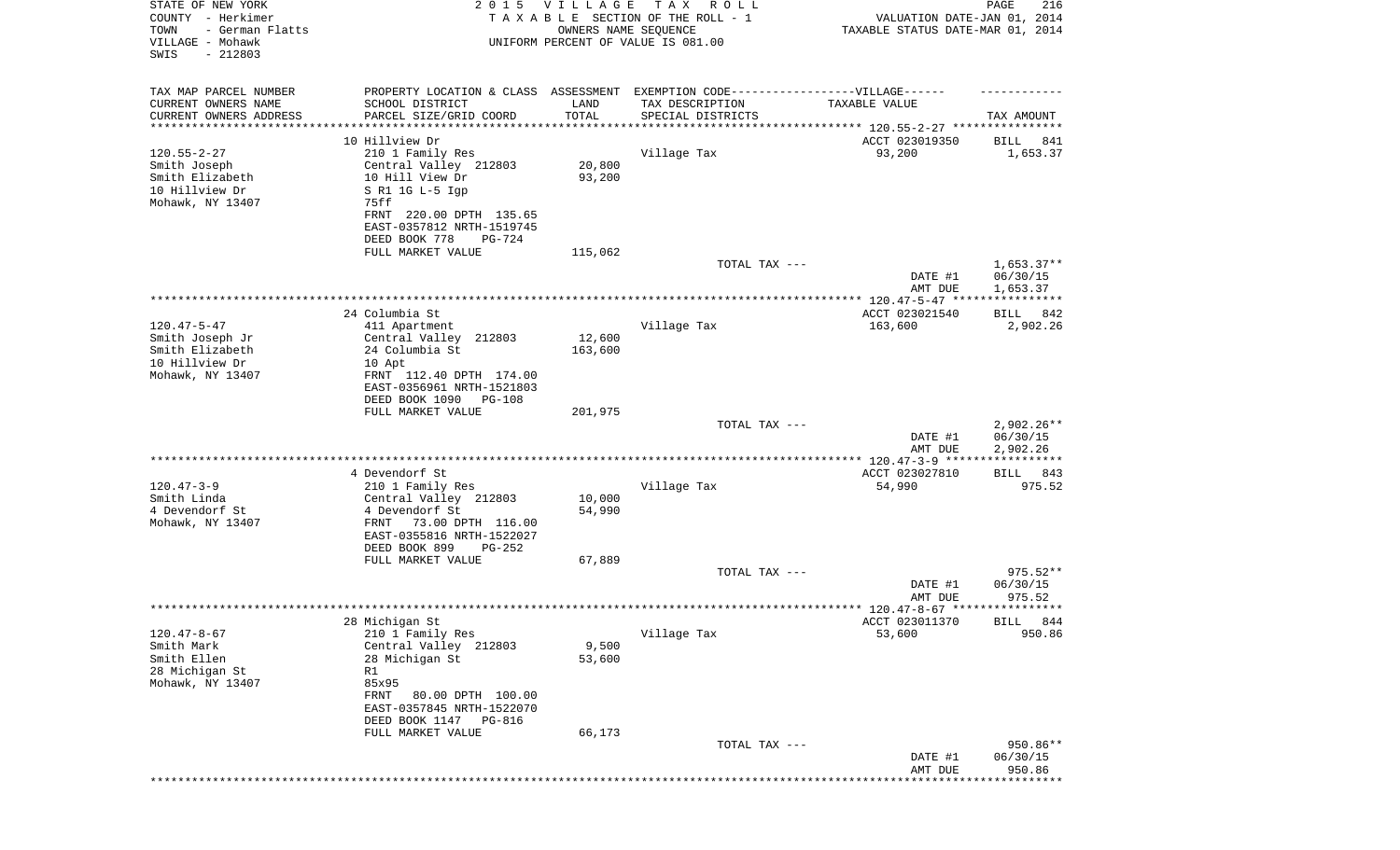| STATE OF NEW YORK<br>COUNTY - Herkimer<br>TOWN<br>- German Flatts<br>VILLAGE - Mohawk<br>SWIS<br>$-212803$ |                                                                                   | 2015 VILLAGE<br>OWNERS NAME SEQUENCE | T A X<br>R O L L<br>TAXABLE SECTION OF THE ROLL - 1<br>UNIFORM PERCENT OF VALUE IS 081.00 | VALUATION DATE-JAN 01, 2014<br>TAXABLE STATUS DATE-MAR 01, 2014 | PAGE<br>217        |
|------------------------------------------------------------------------------------------------------------|-----------------------------------------------------------------------------------|--------------------------------------|-------------------------------------------------------------------------------------------|-----------------------------------------------------------------|--------------------|
| TAX MAP PARCEL NUMBER                                                                                      | PROPERTY LOCATION & CLASS ASSESSMENT EXEMPTION CODE-----------------VILLAGE------ |                                      |                                                                                           |                                                                 |                    |
| CURRENT OWNERS NAME<br>CURRENT OWNERS ADDRESS                                                              | SCHOOL DISTRICT<br>PARCEL SIZE/GRID COORD                                         | LAND<br>TOTAL                        | TAX DESCRIPTION<br>SPECIAL DISTRICTS                                                      | TAXABLE VALUE                                                   | TAX AMOUNT         |
| ********************                                                                                       |                                                                                   | **********                           | ********************************* 120.47-1-54 ****************                            |                                                                 |                    |
|                                                                                                            | 1 Petrie Ave                                                                      |                                      |                                                                                           | ACCT 023028740                                                  | 845<br>BILL        |
| $120.47 - 1 - 54$                                                                                          | 220 2 Family Res                                                                  |                                      | Village Tax                                                                               | 46,200                                                          | 819.59             |
| Smith Markwardt Kristin                                                                                    | Central Valley 212803                                                             | 11,200                               |                                                                                           |                                                                 |                    |
| 1 Petrie Ave                                                                                               | 1 Petrie Ave                                                                      | 46,200                               |                                                                                           |                                                                 |                    |
| Mohawk, NY 13407                                                                                           | FRNT<br>47.50 DPTH 100.67                                                         |                                      |                                                                                           |                                                                 |                    |
|                                                                                                            | EAST-0355250 NRTH-1522017<br>DEED BOOK 862<br>PG-669                              |                                      |                                                                                           |                                                                 |                    |
|                                                                                                            | FULL MARKET VALUE                                                                 | 57,037                               |                                                                                           |                                                                 |                    |
|                                                                                                            |                                                                                   |                                      | TOTAL TAX ---                                                                             |                                                                 | 819.59**           |
|                                                                                                            |                                                                                   |                                      |                                                                                           | DATE #1<br>AMT DUE                                              | 06/30/15<br>819.59 |
|                                                                                                            |                                                                                   |                                      |                                                                                           |                                                                 |                    |
|                                                                                                            | 79 Columbia St                                                                    |                                      |                                                                                           | ACCT 023020700                                                  | BILL<br>846        |
| $120.55 - 2 - 52$                                                                                          | 210 1 Family Res                                                                  |                                      | Village Tax                                                                               | 66,000                                                          | 1,170.84           |
| Smith Martin                                                                                               | Central Valley 212803                                                             | 12,800                               |                                                                                           |                                                                 |                    |
| Smith Joan                                                                                                 | 79 Columbia St                                                                    | 66,000                               |                                                                                           |                                                                 |                    |
| 79 Columbia St                                                                                             | R1 D G-Cpt                                                                        |                                      |                                                                                           |                                                                 |                    |
| Mohawk, NY 13407                                                                                           | 80x125<br>70.00 DPTH 125.00<br>FRNT                                               |                                      |                                                                                           |                                                                 |                    |
|                                                                                                            | EAST-0356728 NRTH-1520278                                                         |                                      |                                                                                           |                                                                 |                    |
|                                                                                                            | DEED BOOK 823<br>PG-392                                                           |                                      |                                                                                           |                                                                 |                    |
|                                                                                                            | FULL MARKET VALUE                                                                 | 81,481                               |                                                                                           |                                                                 |                    |
|                                                                                                            |                                                                                   |                                      | TOTAL TAX ---                                                                             |                                                                 | 1,170.84**         |
|                                                                                                            |                                                                                   |                                      |                                                                                           | DATE #1                                                         | 06/30/15           |
|                                                                                                            |                                                                                   |                                      |                                                                                           | AMT DUE                                                         | 1,170.84           |
|                                                                                                            |                                                                                   |                                      |                                                                                           |                                                                 |                    |
|                                                                                                            | 28 W Main St                                                                      |                                      |                                                                                           | ACCT 023001890                                                  | 847<br>BILL        |
| $120.39 - 2 - 32.1$                                                                                        | 481 Att row bldg                                                                  |                                      | Village Tax                                                                               | 38,500                                                          | 682.99             |
| Smith Rebecca<br>10 Hillview Dr                                                                            | Central Valley 212803<br>28 W Main St                                             | 5,100<br>38,500                      |                                                                                           |                                                                 |                    |
| Mohawk, NY 13407                                                                                           | FRNT<br>28.00 DPTH 75.00                                                          |                                      |                                                                                           |                                                                 |                    |
|                                                                                                            | EAST-0356900 NRTH-1522499                                                         |                                      |                                                                                           |                                                                 |                    |
|                                                                                                            | DEED BOOK 1244 PG-652                                                             |                                      |                                                                                           |                                                                 |                    |
|                                                                                                            | FULL MARKET VALUE                                                                 | 47,531                               |                                                                                           |                                                                 |                    |
|                                                                                                            |                                                                                   |                                      | TOTAL TAX ---                                                                             |                                                                 | 682.99**           |
|                                                                                                            |                                                                                   |                                      |                                                                                           | DATE #1                                                         | 06/30/15           |
|                                                                                                            |                                                                                   |                                      |                                                                                           | AMT DUE                                                         | 682.99             |
|                                                                                                            |                                                                                   |                                      |                                                                                           |                                                                 | * * * * *          |
|                                                                                                            | 99 Columbia St                                                                    |                                      |                                                                                           | ACCT 023021000                                                  | 848<br>BILL        |
| $120.55 - 3 - 29$                                                                                          | 210 1 Family Res                                                                  |                                      | Village Tax                                                                               | 56,962                                                          | 1,010.51           |
| Smith Ronald<br>Smith Amy                                                                                  | Central Valley 212803<br>99 Columbia St                                           | 12,200<br>56,962                     |                                                                                           |                                                                 |                    |
| 99 Columbia St                                                                                             | E R1 2G L13                                                                       |                                      |                                                                                           |                                                                 |                    |
| Mohawk, NY 13407                                                                                           | FRNT 60.00 DPTH 125.00                                                            |                                      |                                                                                           |                                                                 |                    |
|                                                                                                            | EAST-0356609 NRTH-1519850                                                         |                                      |                                                                                           |                                                                 |                    |
|                                                                                                            | DEED BOOK 1239 PG-578                                                             |                                      |                                                                                           |                                                                 |                    |
|                                                                                                            | FULL MARKET VALUE                                                                 | 70,323                               |                                                                                           |                                                                 |                    |
|                                                                                                            |                                                                                   |                                      | TOTAL TAX ---                                                                             |                                                                 | $1,010.51**$       |
|                                                                                                            |                                                                                   |                                      |                                                                                           | DATE #1                                                         | 06/30/15           |
|                                                                                                            |                                                                                   |                                      |                                                                                           | AMT DUE                                                         | 1,010.51           |
|                                                                                                            |                                                                                   |                                      |                                                                                           |                                                                 |                    |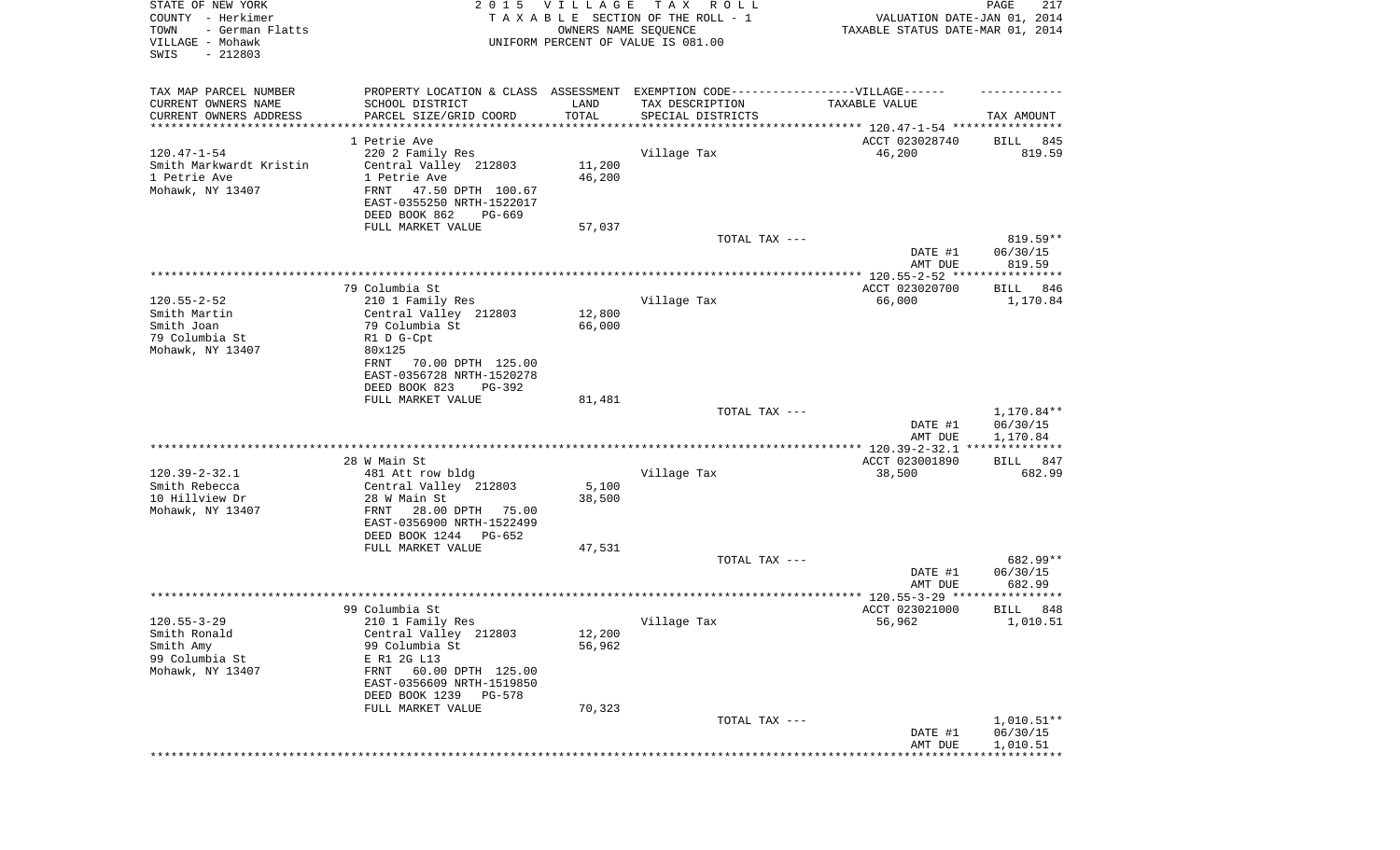| STATE OF NEW YORK<br>COUNTY - Herkimer<br>TOWN<br>- German Flatts<br>VILLAGE - Mohawk<br>SWIS<br>$-212803$ | 2 0 1 5                                                | VILLAGE          | T A X<br>R O L L<br>TAXABLE SECTION OF THE ROLL - 1<br>OWNERS NAME SEQUENCE<br>UNIFORM PERCENT OF VALUE IS 081.00 | VALUATION DATE-JAN 01, 2014<br>TAXABLE STATUS DATE-MAR 01, 2014 | PAGE<br>218                    |
|------------------------------------------------------------------------------------------------------------|--------------------------------------------------------|------------------|-------------------------------------------------------------------------------------------------------------------|-----------------------------------------------------------------|--------------------------------|
| TAX MAP PARCEL NUMBER<br>CURRENT OWNERS NAME                                                               | SCHOOL DISTRICT                                        | LAND             | PROPERTY LOCATION & CLASS ASSESSMENT EXEMPTION CODE-----------------VILLAGE------<br>TAX DESCRIPTION              | TAXABLE VALUE                                                   |                                |
| CURRENT OWNERS ADDRESS<br>********************                                                             | PARCEL SIZE/GRID COORD                                 | TOTAL            | SPECIAL DISTRICTS                                                                                                 |                                                                 | TAX AMOUNT                     |
|                                                                                                            | 9 Bellinger St                                         |                  |                                                                                                                   | ACCT 023010530                                                  | <b>BILL</b><br>849             |
| $120.40 - 2 - 13$                                                                                          | 210 1 Family Res                                       |                  | VET COM V 41137                                                                                                   | 11,875                                                          |                                |
| Smith Roselyn                                                                                              | Central Valley 212803                                  |                  | 9,000 Village Tax                                                                                                 | 35,625                                                          | 631.99                         |
| 9 Bellinger St                                                                                             | 9 Bellinger St                                         | 47,500           |                                                                                                                   |                                                                 |                                |
| Mohawk, NY 13407                                                                                           | FRNT<br>56.00 DPTH 120.00<br>EAST-0359220 NRTH-1522898 |                  |                                                                                                                   |                                                                 |                                |
|                                                                                                            | DEED BOOK 1317 PG-516                                  |                  |                                                                                                                   |                                                                 |                                |
|                                                                                                            | FULL MARKET VALUE                                      | 58,642           | TOTAL TAX ---                                                                                                     |                                                                 | 631.99**                       |
|                                                                                                            |                                                        |                  |                                                                                                                   | DATE #1<br>AMT DUE                                              | 06/30/15<br>631.99             |
|                                                                                                            |                                                        |                  |                                                                                                                   |                                                                 |                                |
|                                                                                                            | 3 New York St                                          |                  |                                                                                                                   | ACCT 023007200                                                  | 850<br>BILL                    |
| $120.40 - 1 - 24$                                                                                          | 210 1 Family Res                                       |                  | Village Tax                                                                                                       | 40,600                                                          | 720.24                         |
| Smith Stephanie<br>434 Otsego St                                                                           | Central Valley 212803<br>3 New York St                 | 7,300<br>40,600  |                                                                                                                   |                                                                 |                                |
| Ilion, NY 13357                                                                                            | FRNT<br>70.00 DPTH<br>60.00                            |                  |                                                                                                                   |                                                                 |                                |
|                                                                                                            | EAST-0358345 NRTH-1523093                              |                  |                                                                                                                   |                                                                 |                                |
|                                                                                                            | DEED BOOK 1338<br>PG-689                               |                  |                                                                                                                   |                                                                 |                                |
|                                                                                                            | FULL MARKET VALUE                                      | 50,123           |                                                                                                                   |                                                                 |                                |
|                                                                                                            |                                                        |                  | TOTAL TAX ---                                                                                                     | DATE #1<br>AMT DUE                                              | 720.24**<br>06/30/15<br>720.24 |
|                                                                                                            |                                                        |                  |                                                                                                                   |                                                                 |                                |
|                                                                                                            | 35 W Center St                                         |                  |                                                                                                                   | ACCT 023025620                                                  | BILL<br>851                    |
| $120.47 - 3 - 40$                                                                                          | 210 1 Family Res                                       |                  | Village Tax                                                                                                       | 66,200                                                          | 1,174.39                       |
| Smithson David<br>Smithson Linda                                                                           | Central Valley 212803<br>35 W Center St                | 11,600<br>66,200 |                                                                                                                   |                                                                 |                                |
| 35 W Center St                                                                                             | FRNT<br>56.00 DPTH 116.40                              |                  |                                                                                                                   |                                                                 |                                |
| Mohawk, NY 13407                                                                                           | EAST-0355716 NRTH-1521137                              |                  |                                                                                                                   |                                                                 |                                |
|                                                                                                            | DEED BOOK 1234 PG-913                                  |                  |                                                                                                                   |                                                                 |                                |
|                                                                                                            | FULL MARKET VALUE                                      | 81,728           |                                                                                                                   |                                                                 |                                |
|                                                                                                            |                                                        |                  | TOTAL TAX ---                                                                                                     |                                                                 | 1,174.39**                     |
|                                                                                                            |                                                        |                  |                                                                                                                   | DATE #1<br>AMT DUE                                              | 06/30/15<br>1,174.39           |
|                                                                                                            |                                                        |                  |                                                                                                                   |                                                                 |                                |
|                                                                                                            | 11 Walnut St                                           |                  |                                                                                                                   | ACCT 023016200                                                  | BILL<br>852                    |
| $120.47 - 8 - 6$                                                                                           | 210 1 Family Res                                       |                  | Village Tax                                                                                                       | 71,450                                                          | 1,267.52                       |
| Smola Stanley                                                                                              | Central Valley 212803                                  | 10,700           |                                                                                                                   |                                                                 |                                |
| Smola Carol<br>11 Walnut St                                                                                | 11 Walnut St E<br>R1 G                                 | 71,450           |                                                                                                                   |                                                                 |                                |
| Mohawk, NY 13407                                                                                           | FRNT<br>58.00 DPTH 175.00                              |                  |                                                                                                                   |                                                                 |                                |
|                                                                                                            | EAST-0357593 NRTH-1521945                              |                  |                                                                                                                   |                                                                 |                                |
|                                                                                                            | DEED BOOK 707<br>PG-865                                |                  |                                                                                                                   |                                                                 |                                |
|                                                                                                            | FULL MARKET VALUE                                      | 88,210           |                                                                                                                   |                                                                 |                                |
|                                                                                                            |                                                        |                  | TOTAL TAX ---                                                                                                     | DATE #1                                                         | $1,267.52**$<br>06/30/15       |
|                                                                                                            |                                                        |                  |                                                                                                                   | AMT DUE                                                         | 1,267.52                       |
|                                                                                                            |                                                        |                  |                                                                                                                   | **********************************                              |                                |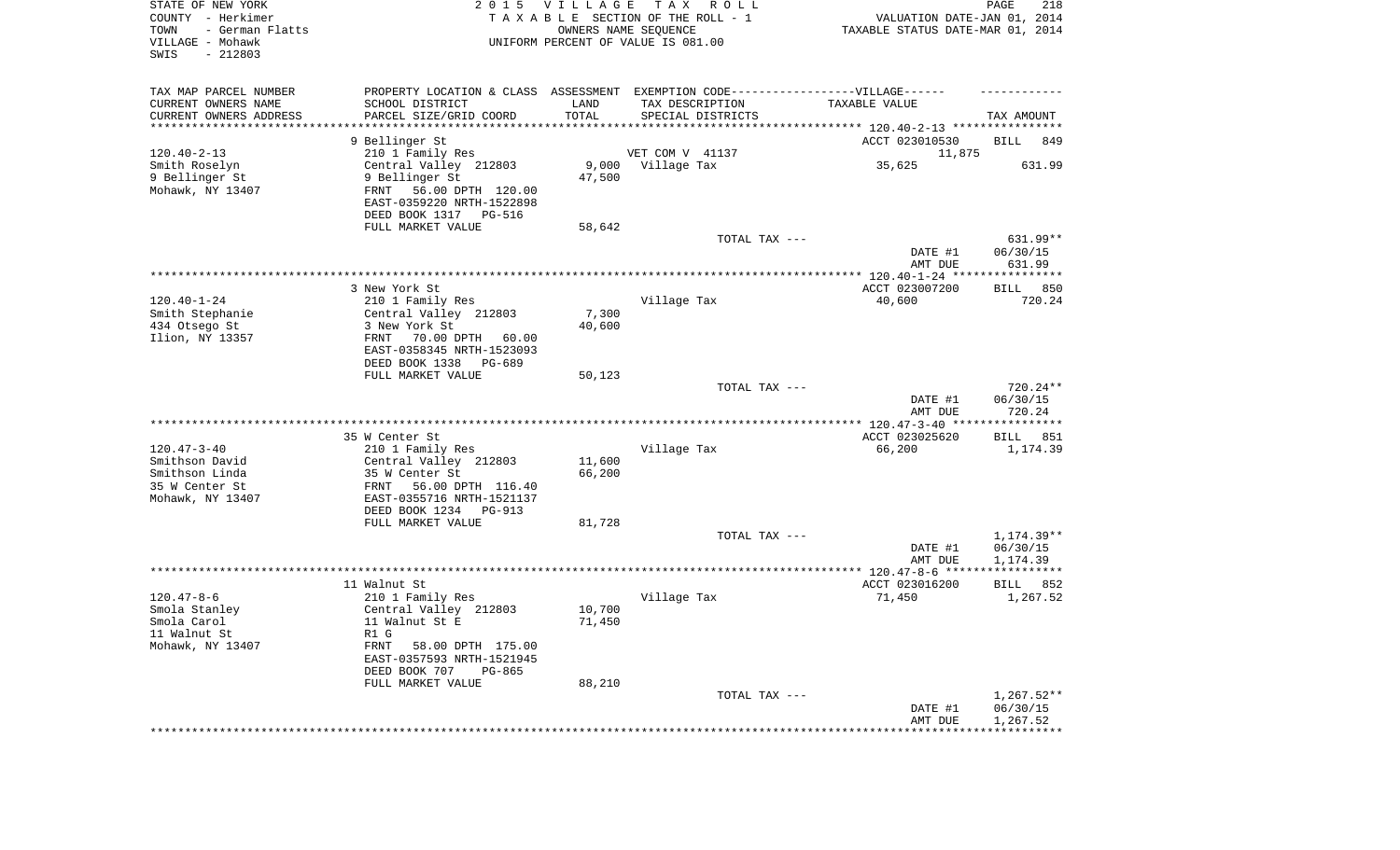| STATE OF NEW YORK<br>COUNTY - Herkimer<br>TOWN<br>- German Flatts<br>VILLAGE - Mohawk<br>$-212803$<br>SWIS |                                                                   | 2015 VILLAGE<br>OWNERS NAME SEQUENCE | T A X<br>R O L L<br>TAXABLE SECTION OF THE ROLL - 1<br>UNIFORM PERCENT OF VALUE IS 081.00            | VALUATION DATE-JAN 01, 2014<br>TAXABLE STATUS DATE-MAR 01, 2014 | PAGE<br>219                          |
|------------------------------------------------------------------------------------------------------------|-------------------------------------------------------------------|--------------------------------------|------------------------------------------------------------------------------------------------------|-----------------------------------------------------------------|--------------------------------------|
| TAX MAP PARCEL NUMBER<br>CURRENT OWNERS NAME                                                               | SCHOOL DISTRICT                                                   | LAND                                 | PROPERTY LOCATION & CLASS ASSESSMENT EXEMPTION CODE-----------------VILLAGE------<br>TAX DESCRIPTION | TAXABLE VALUE                                                   |                                      |
| CURRENT OWNERS ADDRESS<br>*********************                                                            | PARCEL SIZE/GRID COORD                                            | TOTAL<br>* * * * * * * * * * *       | SPECIAL DISTRICTS<br>********************************** 120.47-9-5 *****************                 |                                                                 | TAX AMOUNT                           |
|                                                                                                            | 7 Church St                                                       |                                      |                                                                                                      | ACCT 023014460                                                  | 853<br>BILL                          |
| $120.47 - 9 - 5$<br>Snyder Stephen<br>Snyder Jill                                                          | 210 1 Family Res<br>Central Valley 212803<br>7 Church St          | 5,800<br>35,000                      | Village Tax                                                                                          | 35,000                                                          | 620.90                               |
| 7 Church St<br>Mohawk, NY 13407                                                                            | E R1 2G<br>FRNT<br>34.00 DPTH 120.00<br>EAST-0357958 NRTH-1521925 |                                      |                                                                                                      |                                                                 |                                      |
|                                                                                                            | DEED BOOK 820<br>$PG-055$                                         |                                      |                                                                                                      |                                                                 |                                      |
|                                                                                                            | FULL MARKET VALUE                                                 | 43,210                               | TOTAL TAX ---                                                                                        | DATE #1                                                         | 620.90**<br>06/30/15                 |
|                                                                                                            |                                                                   |                                      |                                                                                                      | AMT DUE                                                         | 620.90                               |
|                                                                                                            | 3 John St                                                         |                                      |                                                                                                      | ACCT 023024360                                                  | BILL 854                             |
| $120.47 - 4 - 44$                                                                                          | 210 1 Family Res                                                  |                                      | Village Tax                                                                                          | 58,182                                                          | 1,032.15                             |
| Sorenson Jeffrey                                                                                           | Central Valley 212803                                             | 12,500                               |                                                                                                      |                                                                 |                                      |
| Sorenson Sylvia<br>3 John St                                                                               | 3 John St<br>E R1 1G                                              | 58,182                               |                                                                                                      |                                                                 |                                      |
| Mohawk, NY 13407                                                                                           | FRNT<br>55.00 DPTH 152.50                                         |                                      |                                                                                                      |                                                                 |                                      |
|                                                                                                            | EAST-0356232 NRTH-1520960                                         |                                      |                                                                                                      |                                                                 |                                      |
|                                                                                                            | DEED BOOK 796<br>$PG-89$                                          |                                      |                                                                                                      |                                                                 |                                      |
|                                                                                                            | FULL MARKET VALUE                                                 | 71,830                               | TOTAL TAX ---                                                                                        |                                                                 | $1,032.15**$                         |
|                                                                                                            |                                                                   |                                      |                                                                                                      | DATE #1<br>AMT DUE                                              | 06/30/15<br>1,032.15                 |
|                                                                                                            |                                                                   |                                      |                                                                                                      |                                                                 |                                      |
| $120.55 - 2 - 41$                                                                                          | 80 Walnut St<br>210 1 Family Res                                  |                                      | Village Tax                                                                                          | ACCT 023017910<br>66,800                                        | BILL 855<br>1,185.03                 |
| Souza Karen                                                                                                | Central Valley 212803                                             | 12,300                               | XC491 Water relevy                                                                                   | 1,000.37 MT M                                                   | 1,000.37                             |
| 80 Walnut St<br>Mohawk, NY 13407                                                                           | 80 Walnut St<br>W R1 Cpt                                          | 66,800                               |                                                                                                      |                                                                 |                                      |
|                                                                                                            | D<br>FRNT<br>65.00 DPTH 120.00<br>EAST-0356916 NRTH-1520149       |                                      |                                                                                                      |                                                                 |                                      |
|                                                                                                            | DEED BOOK 942<br>$PG-436$                                         |                                      |                                                                                                      |                                                                 |                                      |
|                                                                                                            | FULL MARKET VALUE                                                 | 82,469                               |                                                                                                      |                                                                 |                                      |
|                                                                                                            |                                                                   |                                      | TOTAL TAX ---                                                                                        | DATE #1<br>AMT DUE                                              | $2,185.40**$<br>06/30/15<br>2,185.40 |
|                                                                                                            |                                                                   |                                      |                                                                                                      |                                                                 |                                      |
|                                                                                                            | 1 Warren St                                                       |                                      |                                                                                                      | ACCT 023006690                                                  | BILL<br>856                          |
| $120.39 - 3 - 14$<br>Spatto Frank                                                                          | 482 Det row bldg<br>Central Valley 212803                         | 6,000                                | Village Tax                                                                                          | 24,900                                                          | 441.73                               |
| Spatto Linda                                                                                               | 1 Warren St                                                       | 24,900                               |                                                                                                      |                                                                 |                                      |
| 3776 State Route 168                                                                                       | 26.00 DPTH 101.00<br>FRNT                                         |                                      |                                                                                                      |                                                                 |                                      |
| Mohawk, NY 13407                                                                                           | EAST-0357185 NRTH-1522618<br>DEED BOOK 682<br>PG-662              |                                      |                                                                                                      |                                                                 |                                      |
|                                                                                                            | FULL MARKET VALUE                                                 | 30,741                               |                                                                                                      |                                                                 |                                      |
|                                                                                                            |                                                                   |                                      | TOTAL TAX ---                                                                                        | DATE #1                                                         | 441.73**<br>06/30/15                 |
|                                                                                                            |                                                                   |                                      |                                                                                                      | AMT DUE                                                         | 441.73<br>*********                  |
|                                                                                                            |                                                                   |                                      |                                                                                                      |                                                                 |                                      |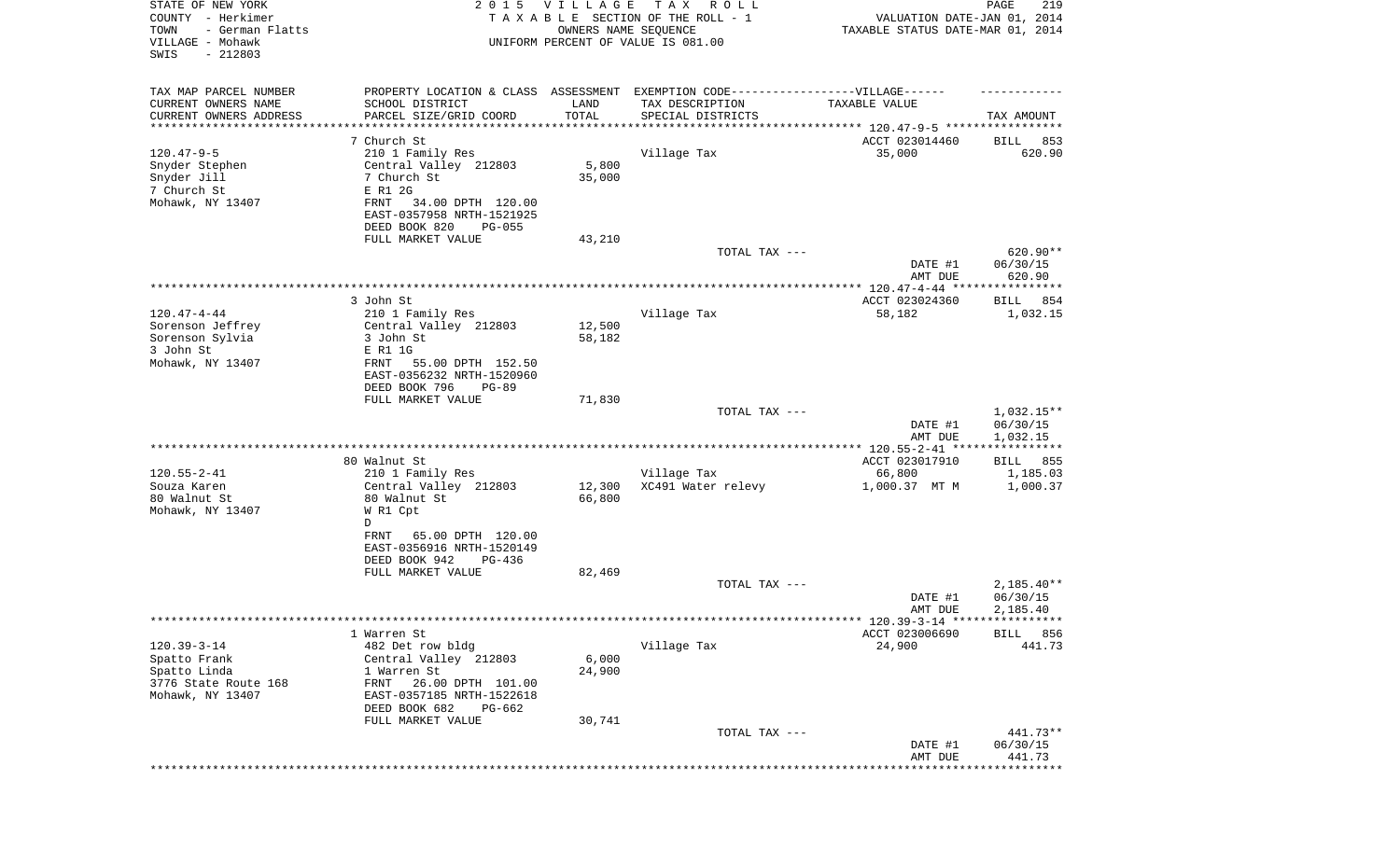| STATE OF NEW YORK<br>COUNTY - Herkimer<br>- German Flatts<br>TOWN<br>VILLAGE - Mohawk<br>SWIS<br>$-212803$ | 2 0 1 5                                                                          | <b>VILLAGE</b><br>OWNERS NAME SEQUENCE | T A X<br>R O L L<br>TAXABLE SECTION OF THE ROLL - 1<br>UNIFORM PERCENT OF VALUE IS 081.00 | VALUATION DATE-JAN 01, 2014<br>TAXABLE STATUS DATE-MAR 01, 2014      | PAGE<br>220                      |
|------------------------------------------------------------------------------------------------------------|----------------------------------------------------------------------------------|----------------------------------------|-------------------------------------------------------------------------------------------|----------------------------------------------------------------------|----------------------------------|
| TAX MAP PARCEL NUMBER                                                                                      | PROPERTY LOCATION & CLASS ASSESSMENT EXEMPTION CODE----------------VILLAGE------ |                                        |                                                                                           |                                                                      |                                  |
| CURRENT OWNERS NAME                                                                                        | SCHOOL DISTRICT                                                                  | LAND                                   | TAX DESCRIPTION                                                                           | TAXABLE VALUE                                                        |                                  |
| CURRENT OWNERS ADDRESS<br>*********************                                                            | PARCEL SIZE/GRID COORD                                                           | TOTAL                                  | SPECIAL DISTRICTS                                                                         | ************************************** 120.39-3-15 ***************** | TAX AMOUNT                       |
|                                                                                                            | 3 Warren St                                                                      |                                        |                                                                                           | ACCT 023006720                                                       | 857<br>BILL                      |
| $120.39 - 3 - 15$                                                                                          | 220 2 Family Res                                                                 |                                        | Village Tax                                                                               | 28,000                                                               | 496.72                           |
| Spatto Frank                                                                                               | Central Valley 212803                                                            | 2,900                                  |                                                                                           |                                                                      |                                  |
| Spatto Linda                                                                                               | 3 Warren St                                                                      | 28,000                                 |                                                                                           |                                                                      |                                  |
| 3776 State Route 168                                                                                       | FRNT<br>28.00 DPTH 84.33                                                         |                                        |                                                                                           |                                                                      |                                  |
| Mohawk, NY 13407                                                                                           | EAST-0357236 NRTH-1522630                                                        |                                        |                                                                                           |                                                                      |                                  |
|                                                                                                            | DEED BOOK 682<br>PG-662                                                          |                                        |                                                                                           |                                                                      |                                  |
|                                                                                                            | FULL MARKET VALUE                                                                | 34,568                                 |                                                                                           |                                                                      |                                  |
|                                                                                                            |                                                                                  |                                        | TOTAL TAX ---                                                                             | DATE #1<br>AMT DUE                                                   | 496.72**<br>06/30/15<br>496.72   |
|                                                                                                            |                                                                                  |                                        |                                                                                           |                                                                      |                                  |
|                                                                                                            | 93 E Main St                                                                     |                                        |                                                                                           | ACCT 023008460                                                       | BILL<br>858                      |
| $120.40 - 1 - 4$                                                                                           | 210 1 Family Res                                                                 |                                        | Village Tax                                                                               | 20,600                                                               | 365.44                           |
| Spatto Frank                                                                                               | Central Valley 212803                                                            | 11,700                                 |                                                                                           |                                                                      |                                  |
| Spatto Linda<br>3776 State Route 168                                                                       | Fire<br>partial                                                                  | 20,600                                 |                                                                                           |                                                                      |                                  |
| Mohawk, NY 13407                                                                                           | 53.00 DPTH 120.10<br>FRNT                                                        |                                        |                                                                                           |                                                                      |                                  |
|                                                                                                            | EAST-0359370 NRTH-1523437                                                        |                                        |                                                                                           |                                                                      |                                  |
|                                                                                                            | DEED BOOK 836<br>$PG-380$                                                        |                                        |                                                                                           |                                                                      |                                  |
|                                                                                                            | FULL MARKET VALUE                                                                | 25,432                                 |                                                                                           |                                                                      |                                  |
|                                                                                                            |                                                                                  |                                        | TOTAL TAX ---                                                                             | DATE #1<br>AMT DUE                                                   | $365.44**$<br>06/30/15<br>365.44 |
|                                                                                                            |                                                                                  |                                        |                                                                                           | *************** 120.40-1-5 ******************                        |                                  |
|                                                                                                            | 91-91A E Main St                                                                 |                                        |                                                                                           | ACCT 023008430                                                       | 859<br>BILL                      |
| $120.40 - 1 - 5$                                                                                           | 483 Converted Re                                                                 |                                        | Village Tax                                                                               | 52,900                                                               | 938.45                           |
| Spatto Frank                                                                                               | Central Valley 212803                                                            | 12,500                                 |                                                                                           |                                                                      |                                  |
| 3776 State Route 168<br>Mohawk, NY 13407                                                                   | $91-91A$ E Main S<br>70.00 DPTH 120.00<br>FRNT                                   | 52,900                                 |                                                                                           |                                                                      |                                  |
|                                                                                                            | EAST-0359312 NRTH-1523425                                                        |                                        |                                                                                           |                                                                      |                                  |
|                                                                                                            | DEED BOOK 702<br>PG-604                                                          |                                        |                                                                                           |                                                                      |                                  |
|                                                                                                            | FULL MARKET VALUE                                                                | 65,309                                 |                                                                                           |                                                                      |                                  |
|                                                                                                            |                                                                                  |                                        | TOTAL TAX ---                                                                             |                                                                      | 938.45**                         |
|                                                                                                            |                                                                                  |                                        |                                                                                           | DATE #1                                                              | 06/30/15                         |
|                                                                                                            |                                                                                  |                                        |                                                                                           | AMT DUE                                                              | 938.45                           |
|                                                                                                            | 5 Columbia St                                                                    |                                        |                                                                                           | ACCT 023019770                                                       | 860<br>BILL                      |
| $120.47 - 7 - 1$                                                                                           | 230 3 Family Res                                                                 |                                        | Village Tax                                                                               | 54,800                                                               | 972.15                           |
| Spatto Frank                                                                                               | Central Valley 212803                                                            | 7,300                                  |                                                                                           |                                                                      |                                  |
| 3776 State Route 168                                                                                       | 5 Columbia St                                                                    | 54,800                                 |                                                                                           |                                                                      |                                  |
| Mohawk, NY 13407                                                                                           | 3 Apts                                                                           |                                        |                                                                                           |                                                                      |                                  |
|                                                                                                            | FRNT<br>48.00 DPTH<br>95.00                                                      |                                        |                                                                                           |                                                                      |                                  |
|                                                                                                            | EAST-0357264 NRTH-1522256<br>DEED BOOK 703<br>PG-557                             |                                        |                                                                                           |                                                                      |                                  |
|                                                                                                            | FULL MARKET VALUE                                                                | 67,654                                 |                                                                                           |                                                                      |                                  |
|                                                                                                            |                                                                                  |                                        | TOTAL TAX ---                                                                             |                                                                      | $972.15**$                       |
|                                                                                                            |                                                                                  |                                        |                                                                                           | DATE #1                                                              | 06/30/15                         |
|                                                                                                            |                                                                                  |                                        |                                                                                           | AMT DUE                                                              | 972.15<br>**********             |
|                                                                                                            |                                                                                  |                                        |                                                                                           |                                                                      |                                  |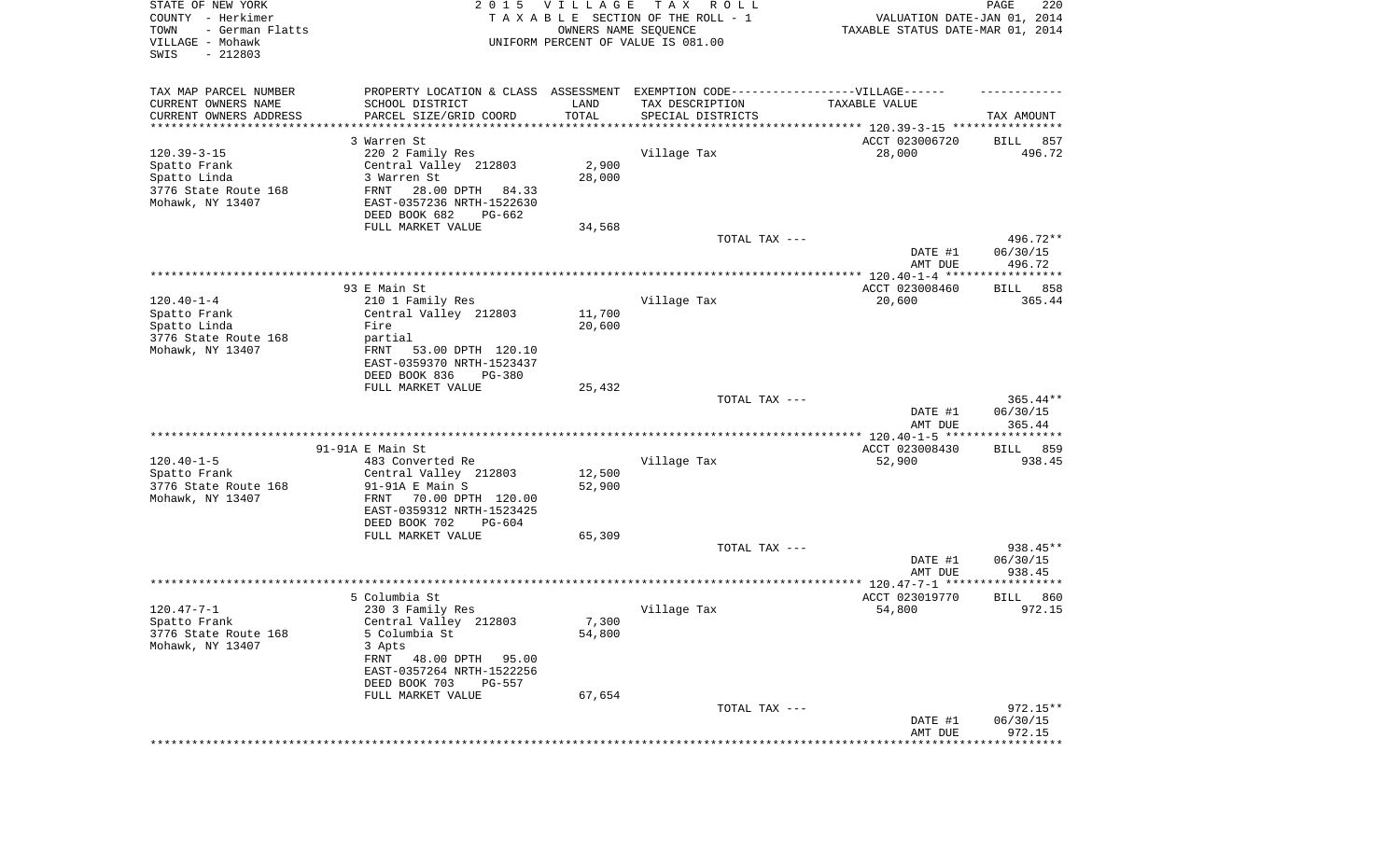| STATE OF NEW YORK<br>COUNTY - Herkimer<br>- German Flatts<br>TOWN<br>VILLAGE - Mohawk<br>SWIS<br>$-212803$ | 2 0 1 5                                                                                                                                                                       | <b>VILLAGE</b><br>OWNERS NAME SEQUENCE | TAX ROLL<br>TAXABLE SECTION OF THE ROLL - 1<br>UNIFORM PERCENT OF VALUE IS 081.00    | VALUATION DATE-JAN 01, 2014<br>TAXABLE STATUS DATE-MAR 01, 2014 | 221<br>PAGE                                  |
|------------------------------------------------------------------------------------------------------------|-------------------------------------------------------------------------------------------------------------------------------------------------------------------------------|----------------------------------------|--------------------------------------------------------------------------------------|-----------------------------------------------------------------|----------------------------------------------|
| TAX MAP PARCEL NUMBER<br>CURRENT OWNERS NAME<br>CURRENT OWNERS ADDRESS<br>*********************            | PROPERTY LOCATION & CLASS ASSESSMENT<br>SCHOOL DISTRICT<br>PARCEL SIZE/GRID COORD                                                                                             | LAND<br>TOTAL<br>************          | EXEMPTION CODE-----------------VILLAGE------<br>TAX DESCRIPTION<br>SPECIAL DISTRICTS | TAXABLE VALUE                                                   | TAX AMOUNT                                   |
| $120.55 - 3 - 14$<br>Spatto Frank<br>9 Hammond St<br>Mohawk, NY 13407                                      | 9 Hammond St<br>210 1 Family Res<br>Central Valley 212803<br>9 Hammond St<br>R1 Bldgs<br>118x227<br>ACRES<br>1.60<br>EAST-0356648 NRTH-1518966                                | 22,000<br>47,100                       | Village Tax                                                                          | ACCT 023021210<br>47,100                                        | 861<br>BILL<br>835.55                        |
|                                                                                                            | DEED BOOK 911<br>PG-164<br>FULL MARKET VALUE                                                                                                                                  | 58,148                                 | TOTAL TAX ---                                                                        | DATE #1<br>AMT DUE                                              | 835.55**<br>06/30/15<br>835.55               |
| $120.55 - 2 - 32$<br>Spencer David<br>Mallory Irene<br>6 Johnson Ave<br>Mohawk, NY 13407                   | 6 Johnson Ave<br>210 1 Family Res<br>Central Valley 212803<br>6 Johnson Ave<br>R1 2G Sp<br>FRNT<br>99.50 DPTH 172.00<br>EAST-0357023 NRTH-1519747<br>DEED BOOK 721<br>$PG-84$ | 14,800<br>95,000                       | Village Tax                                                                          | ACCT 023019530<br>95,000                                        | 862<br>BILL<br>1,685.30                      |
|                                                                                                            | FULL MARKET VALUE                                                                                                                                                             | 117,284                                | TOTAL TAX ---                                                                        | DATE #1<br>AMT DUE                                              | $1,685.30**$<br>06/30/15<br>1,685.30         |
| $120.39 - 1 - 14$<br>Sperl Howard<br>Sperl Doris<br>28 North St<br>Mohawk, NY 13407                        | 28 North St<br>210 1 Family Res<br>Central Valley 212803<br>28 North St<br>43.00 DPTH 190.00<br>FRNT<br>EAST-0355886 NRTH-1522641                                             | 6,500<br>52,600                        | VET WAR V 41127<br>Village Tax                                                       | ACCT 023000750<br>7,155<br>45,445                               | ******<br>BILL<br>863<br>806.19              |
|                                                                                                            | DEED BOOK 00626 PG-00392<br>FULL MARKET VALUE                                                                                                                                 | 64,938                                 | TOTAL TAX ---                                                                        | DATE #1<br>AMT DUE                                              | $806.19**$<br>06/30/15<br>806.19             |
| $120.47 - 8 - 27$<br>Sperl Jeffrey<br>Sperl Mary Sara<br>59 Walnut St<br>Mohawk, NY 13407                  | 59 Walnut St<br>210 1 Family Res<br>Central Valley 212803<br>59 Walnut St<br>R1 Bldg Sp<br>FRNT<br>60.00 DPTH 232.28<br>EAST-0357335 NRTH-1520817<br>DEED BOOK 1107<br>PG-21  | 14,100<br>52,500                       | Village Tax                                                                          | ACCT 023016770<br>52,500                                        | BILL 864<br>931.35                           |
|                                                                                                            | FULL MARKET VALUE                                                                                                                                                             | 64,815                                 | TOTAL TAX ---                                                                        | DATE #1<br>AMT DUE                                              | 931.35**<br>06/30/15<br>931.35<br>********** |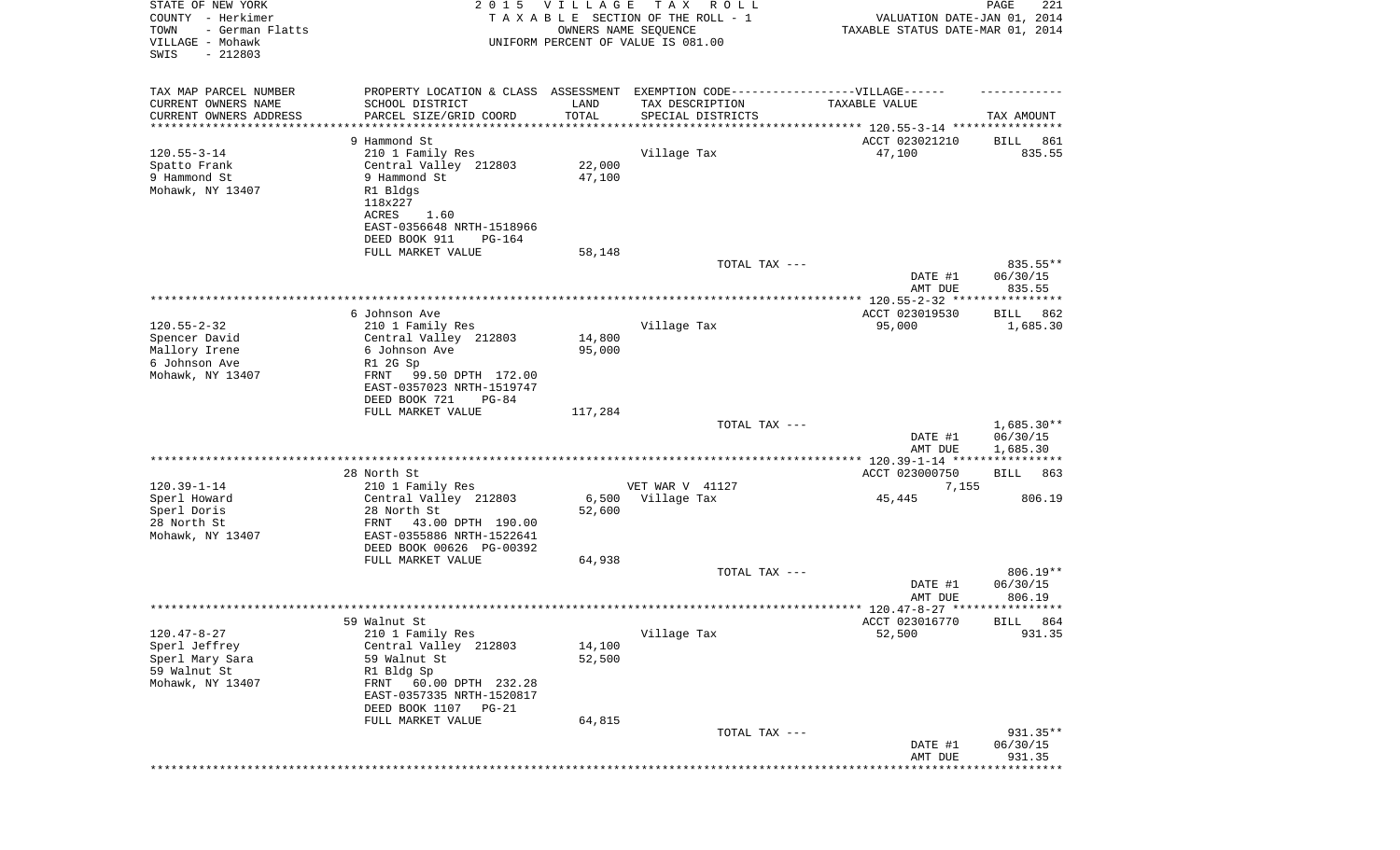| STATE OF NEW YORK<br>COUNTY - Herkimer<br>- German Flatts<br>TOWN<br>VILLAGE - Mohawk<br>SWIS<br>$-212803$ | 2 0 1 5                                                                           | V I L L A G E<br>OWNERS NAME SEQUENCE | T A X<br>R O L L<br>TAXABLE SECTION OF THE ROLL - 1<br>UNIFORM PERCENT OF VALUE IS 081.00 | VALUATION DATE-JAN 01, 2014<br>TAXABLE STATUS DATE-MAR 01, 2014 | 222<br>PAGE          |
|------------------------------------------------------------------------------------------------------------|-----------------------------------------------------------------------------------|---------------------------------------|-------------------------------------------------------------------------------------------|-----------------------------------------------------------------|----------------------|
| TAX MAP PARCEL NUMBER                                                                                      | PROPERTY LOCATION & CLASS ASSESSMENT EXEMPTION CODE-----------------VILLAGE------ |                                       |                                                                                           |                                                                 |                      |
| CURRENT OWNERS NAME                                                                                        | SCHOOL DISTRICT                                                                   | LAND                                  | TAX DESCRIPTION                                                                           | TAXABLE VALUE                                                   |                      |
| CURRENT OWNERS ADDRESS<br>********************                                                             | PARCEL SIZE/GRID COORD                                                            | TOTAL                                 | SPECIAL DISTRICTS                                                                         | ********************************* 120.47-3-56 ****************  | TAX AMOUNT           |
|                                                                                                            | 30 Firman St                                                                      |                                       |                                                                                           | ACCT 023025080                                                  | 865<br>BILL          |
| $120.47 - 3 - 56$                                                                                          | 210 1 Family Res                                                                  |                                       | Village Tax                                                                               | 65,200                                                          | 1,156.65             |
| Spohn Joseph                                                                                               | Central Valley 212803                                                             | 13,700                                |                                                                                           |                                                                 |                      |
| Spohn Julia                                                                                                | 30 Firman St                                                                      | 65,200                                |                                                                                           |                                                                 |                      |
| 30 Firman St                                                                                               | FRNT<br>50.00 DPTH 200.00                                                         |                                       |                                                                                           |                                                                 |                      |
| Mohawk, NY 13407                                                                                           | EAST-0355642 NRTH-1520435<br>DEED BOOK 1242<br>PG-193                             |                                       |                                                                                           |                                                                 |                      |
|                                                                                                            | FULL MARKET VALUE                                                                 | 80,494                                |                                                                                           |                                                                 |                      |
|                                                                                                            |                                                                                   |                                       | TOTAL TAX ---                                                                             |                                                                 | $1,156.65**$         |
|                                                                                                            |                                                                                   |                                       |                                                                                           | DATE #1                                                         | 06/30/15             |
|                                                                                                            |                                                                                   |                                       |                                                                                           | AMT DUE                                                         | 1,156.65             |
|                                                                                                            | 25 Devendorf St                                                                   |                                       |                                                                                           | ACCT 023027780                                                  | 866<br>BILL          |
| $120.47 - 4 - 14$                                                                                          | 210 1 Family Res                                                                  |                                       | Village Tax                                                                               | 48,500                                                          | 860.39               |
| Sponburgh Gary                                                                                             | Central Valley 212803                                                             | 9,300                                 |                                                                                           |                                                                 |                      |
| Sponburgh Kim                                                                                              | 25 Devendorf St                                                                   | 48,500                                |                                                                                           |                                                                 |                      |
| 25 Devendorf St                                                                                            | E R1 G                                                                            |                                       |                                                                                           |                                                                 |                      |
| Mohawk, NY 13407                                                                                           | 88.00 DPTH<br>FRNT<br>96.33<br>EAST-0355841 NRTH-1521514                          |                                       |                                                                                           |                                                                 |                      |
|                                                                                                            | DEED BOOK 731<br>$PG-345$                                                         |                                       |                                                                                           |                                                                 |                      |
|                                                                                                            | FULL MARKET VALUE                                                                 | 59,877                                |                                                                                           |                                                                 |                      |
|                                                                                                            |                                                                                   |                                       | TOTAL TAX ---                                                                             |                                                                 | 860.39**             |
|                                                                                                            |                                                                                   |                                       |                                                                                           | DATE #1<br>AMT DUE                                              | 06/30/15<br>860.39   |
|                                                                                                            | **********************                                                            |                                       | **********************************                                                        | ************ 120.40-2-32 *****************                      |                      |
|                                                                                                            | 4 Fulton St                                                                       |                                       |                                                                                           | ACCT 183866                                                     | 867<br>BILL          |
| $120.40 - 2 - 32$                                                                                          | 210 1 Family Res                                                                  |                                       | Village Tax                                                                               | 46,100                                                          | 817.81               |
| SRMOF II Reo 2013-1 Trust<br>US Bank Trust Nat'l. Assoc.                                                   | Central Valley 212803<br>4 Fulton St W                                            | 8,500<br>46,100                       |                                                                                           |                                                                 |                      |
| 9900 Richmond Ste 400s                                                                                     | FRNT<br>60.00 DPTH 100.00                                                         |                                       |                                                                                           |                                                                 |                      |
| Houston, TX 77042                                                                                          | EAST-0358310 NRTH-1522665                                                         |                                       |                                                                                           |                                                                 |                      |
|                                                                                                            | DEED BOOK 1519<br>PG-537                                                          |                                       |                                                                                           |                                                                 |                      |
|                                                                                                            | FULL MARKET VALUE                                                                 | 56,914                                |                                                                                           |                                                                 |                      |
|                                                                                                            |                                                                                   |                                       | TOTAL TAX ---                                                                             | DATE #1                                                         | 817.81**<br>06/30/15 |
|                                                                                                            |                                                                                   |                                       |                                                                                           | AMT DUE                                                         | 817.81               |
|                                                                                                            |                                                                                   |                                       |                                                                                           | **************** 120.47-1-63 ******                             | **********           |
|                                                                                                            | 7 Brookside Dr                                                                    |                                       |                                                                                           | ACCT 023030960                                                  | 868<br>BILL          |
| $120.47 - 1 - 63$                                                                                          | 210 1 Family Res                                                                  | 19,500                                | Village Tax                                                                               | 102,000                                                         | 1,809.48             |
| Stanley Biasini Jr<br>Stanley & Rose Biasini                                                               | Central Valley 212803<br>7 Brookside Dr                                           | 102,000                               |                                                                                           |                                                                 |                      |
| 7 Brookside Dr                                                                                             | Living Trust                                                                      |                                       |                                                                                           |                                                                 |                      |
| Mohawk, NY 13407                                                                                           | FRNT 81.00 DPTH 120.00                                                            |                                       |                                                                                           |                                                                 |                      |
|                                                                                                            | EAST-0355368 NRTH-1521574                                                         |                                       |                                                                                           |                                                                 |                      |
|                                                                                                            | DEED BOOK 896<br>PG-697                                                           |                                       |                                                                                           |                                                                 |                      |
|                                                                                                            | FULL MARKET VALUE                                                                 | 125,926                               | TOTAL TAX ---                                                                             |                                                                 | 1,809.48**           |
|                                                                                                            |                                                                                   |                                       |                                                                                           | DATE #1                                                         | 06/30/15             |
|                                                                                                            |                                                                                   |                                       |                                                                                           | AMT DUE                                                         | 1,809.48             |
|                                                                                                            |                                                                                   |                                       |                                                                                           |                                                                 | ******               |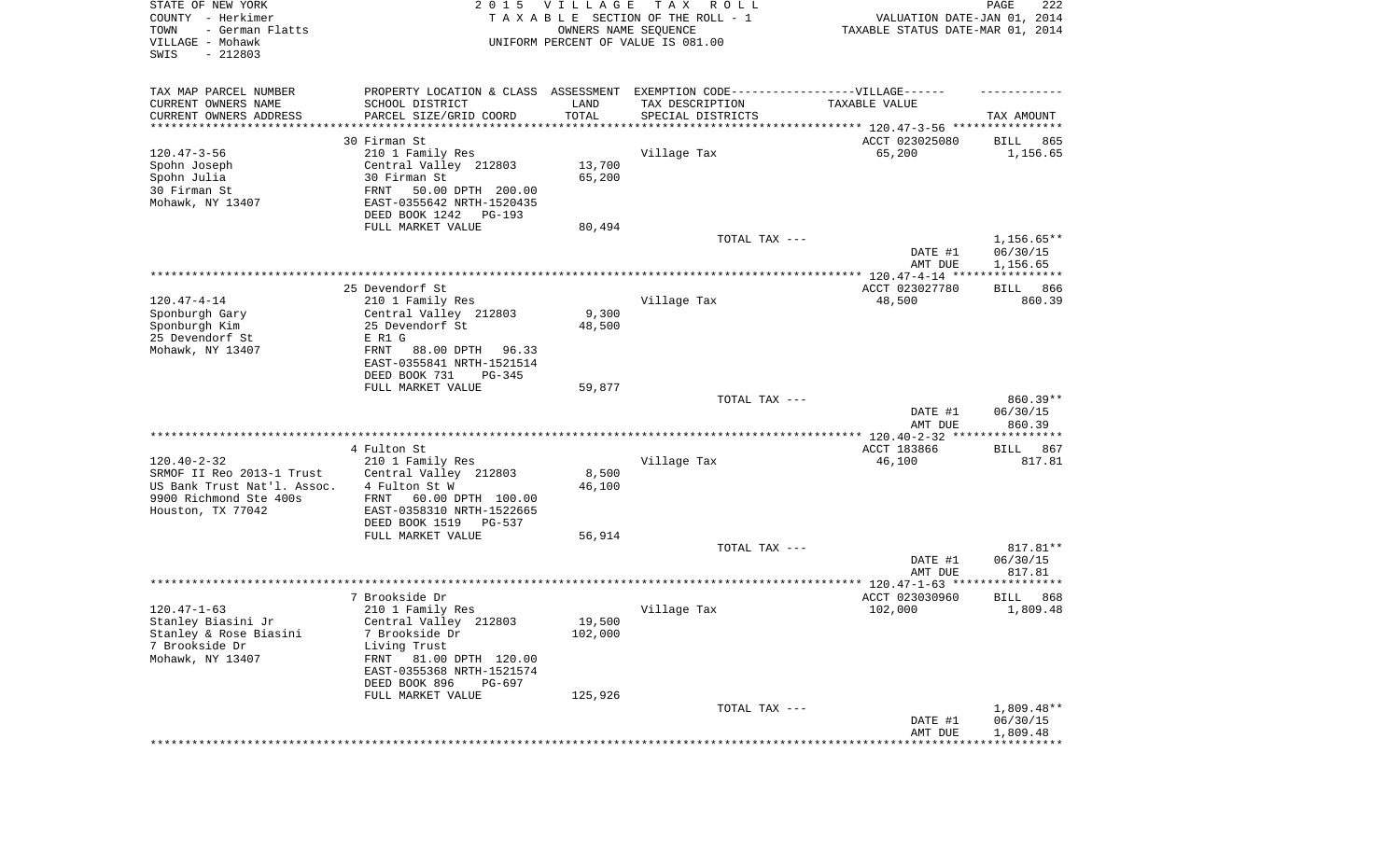| STATE OF NEW YORK<br>COUNTY - Herkimer<br>- German Flatts<br>TOWN<br>VILLAGE - Mohawk<br>SWIS<br>$-212803$ | 2 0 1 5                                                                          | <b>VILLAGE</b><br>OWNERS NAME SEQUENCE | T A X<br>R O L L<br>TAXABLE SECTION OF THE ROLL - 1<br>UNIFORM PERCENT OF VALUE IS 081.00                 | VALUATION DATE-JAN 01, 2014<br>TAXABLE STATUS DATE-MAR 01, 2014 | PAGE<br>223        |
|------------------------------------------------------------------------------------------------------------|----------------------------------------------------------------------------------|----------------------------------------|-----------------------------------------------------------------------------------------------------------|-----------------------------------------------------------------|--------------------|
| TAX MAP PARCEL NUMBER<br>CURRENT OWNERS NAME                                                               | PROPERTY LOCATION & CLASS ASSESSMENT EXEMPTION CODE----------------VILLAGE------ | LAND                                   |                                                                                                           | TAXABLE VALUE                                                   |                    |
| CURRENT OWNERS ADDRESS<br>********************                                                             | SCHOOL DISTRICT<br>PARCEL SIZE/GRID COORD                                        | TOTAL                                  | TAX DESCRIPTION<br>SPECIAL DISTRICTS<br>************************************ 120.55-1-51 **************** |                                                                 | TAX AMOUNT         |
|                                                                                                            | 15 Bushnell St                                                                   |                                        |                                                                                                           | ACCT 023022320                                                  | 869<br>BILL        |
| $120.55 - 1 - 51$                                                                                          | 210 1 Family Res                                                                 |                                        | Village Tax                                                                                               | 90,500                                                          | 1,605.47           |
| Stanley Terry                                                                                              | Central Valley 212803                                                            | 21,500                                 |                                                                                                           |                                                                 |                    |
| Stanley Lisa                                                                                               | 15 Bushnell St                                                                   | 90,500                                 |                                                                                                           |                                                                 |                    |
| 15 Bushnell St                                                                                             | S R1 2G L8-9                                                                     |                                        |                                                                                                           |                                                                 |                    |
| Mohawk, NY 13407                                                                                           | FRNT 140.00 DPTH 162.00                                                          |                                        |                                                                                                           |                                                                 |                    |
|                                                                                                            | EAST-0355883 NRTH-1519528                                                        |                                        |                                                                                                           |                                                                 |                    |
|                                                                                                            | DEED BOOK 1076<br>PG-572                                                         |                                        |                                                                                                           |                                                                 |                    |
|                                                                                                            | FULL MARKET VALUE                                                                | 111,728                                | TOTAL TAX ---                                                                                             |                                                                 | $1,605.47**$       |
|                                                                                                            |                                                                                  |                                        |                                                                                                           | DATE #1                                                         | 06/30/15           |
|                                                                                                            |                                                                                  |                                        |                                                                                                           | AMT DUE                                                         | 1,605.47           |
|                                                                                                            |                                                                                  |                                        |                                                                                                           |                                                                 |                    |
|                                                                                                            | 14 E Main St                                                                     |                                        |                                                                                                           | ACCT 023008610                                                  | BILL<br>870        |
| $120.47 - 6 - 4$                                                                                           | 481 Att row bldg                                                                 |                                        | Village Tax                                                                                               | 64,600                                                          | 1,146.00           |
| Steele Andrew                                                                                              | Central Valley 212803                                                            | 9,500                                  |                                                                                                           |                                                                 |                    |
| 258 Ward Rd                                                                                                | 14 E Main St                                                                     | 64,600                                 |                                                                                                           |                                                                 |                    |
| Mohawk, NY 13407                                                                                           | S Com                                                                            |                                        |                                                                                                           |                                                                 |                    |
|                                                                                                            | 45.50 DPTH 108.66<br>FRNT<br>EAST-0357418 NRTH-1522458                           |                                        |                                                                                                           |                                                                 |                    |
|                                                                                                            | DEED BOOK 1215<br><b>PG-107</b>                                                  |                                        |                                                                                                           |                                                                 |                    |
|                                                                                                            | FULL MARKET VALUE                                                                | 79,753                                 |                                                                                                           |                                                                 |                    |
|                                                                                                            |                                                                                  |                                        | TOTAL TAX ---                                                                                             |                                                                 | $1,146.00**$       |
|                                                                                                            |                                                                                  |                                        |                                                                                                           | DATE #1                                                         | 06/30/15           |
|                                                                                                            |                                                                                  |                                        |                                                                                                           | AMT DUE                                                         | 1,146.00           |
|                                                                                                            |                                                                                  |                                        |                                                                                                           |                                                                 | ***********        |
|                                                                                                            | 4 New York St                                                                    |                                        |                                                                                                           | ACCT 023007320                                                  | 871<br>BILL        |
| $120.40 - 1 - 18$<br>Steele Lesa                                                                           | 210 1 Family Res                                                                 |                                        | Village Tax                                                                                               | 49,500                                                          | 878.13             |
| 4 New York St                                                                                              | Central Valley 212803<br>4 New York St                                           | 6,900<br>49,500                        |                                                                                                           |                                                                 |                    |
| Mohawk, NY 13407                                                                                           | FRNT<br>67.00 DPTH 60.00                                                         |                                        |                                                                                                           |                                                                 |                    |
|                                                                                                            | EAST-0358435 NRTH-1523149                                                        |                                        |                                                                                                           |                                                                 |                    |
|                                                                                                            | DEED BOOK 881<br><b>PG-380</b>                                                   |                                        |                                                                                                           |                                                                 |                    |
|                                                                                                            | FULL MARKET VALUE                                                                | 61,111                                 |                                                                                                           |                                                                 |                    |
|                                                                                                            |                                                                                  |                                        | TOTAL TAX ---                                                                                             |                                                                 | 878.13**           |
|                                                                                                            |                                                                                  |                                        |                                                                                                           | DATE #1                                                         | 06/30/15           |
|                                                                                                            |                                                                                  |                                        |                                                                                                           | AMT DUE                                                         | 878.13<br>*****    |
|                                                                                                            |                                                                                  |                                        |                                                                                                           | ***************** 120.47-7-15 *********<br>ACCT 023020130       | 872                |
| 120.47-7-15                                                                                                | 35 Columbia St<br>210 1 Family Res                                               |                                        | Village Tax                                                                                               | 30,600                                                          | BILL<br>542.84     |
| Steele Richard                                                                                             | Central Valley 212803                                                            | 10,300                                 |                                                                                                           |                                                                 |                    |
| Steele Laurie                                                                                              | 35 Columbia St                                                                   | 30,600                                 |                                                                                                           |                                                                 |                    |
| 35 Columbia St                                                                                             | E R1 G                                                                           |                                        |                                                                                                           |                                                                 |                    |
| Mohawk, NY 13407                                                                                           | FRNT 60.00 DPTH 150.00                                                           |                                        |                                                                                                           |                                                                 |                    |
|                                                                                                            | EAST-0357072 NRTH-1521441                                                        |                                        |                                                                                                           |                                                                 |                    |
|                                                                                                            | DEED BOOK 812<br><b>PG-539</b>                                                   |                                        |                                                                                                           |                                                                 |                    |
|                                                                                                            | FULL MARKET VALUE                                                                | 37,778                                 |                                                                                                           |                                                                 |                    |
|                                                                                                            |                                                                                  |                                        | TOTAL TAX ---                                                                                             |                                                                 | 542.84**           |
|                                                                                                            |                                                                                  |                                        |                                                                                                           | DATE #1<br>AMT DUE                                              | 06/30/15<br>542.84 |
|                                                                                                            |                                                                                  |                                        |                                                                                                           | ****************************                                    |                    |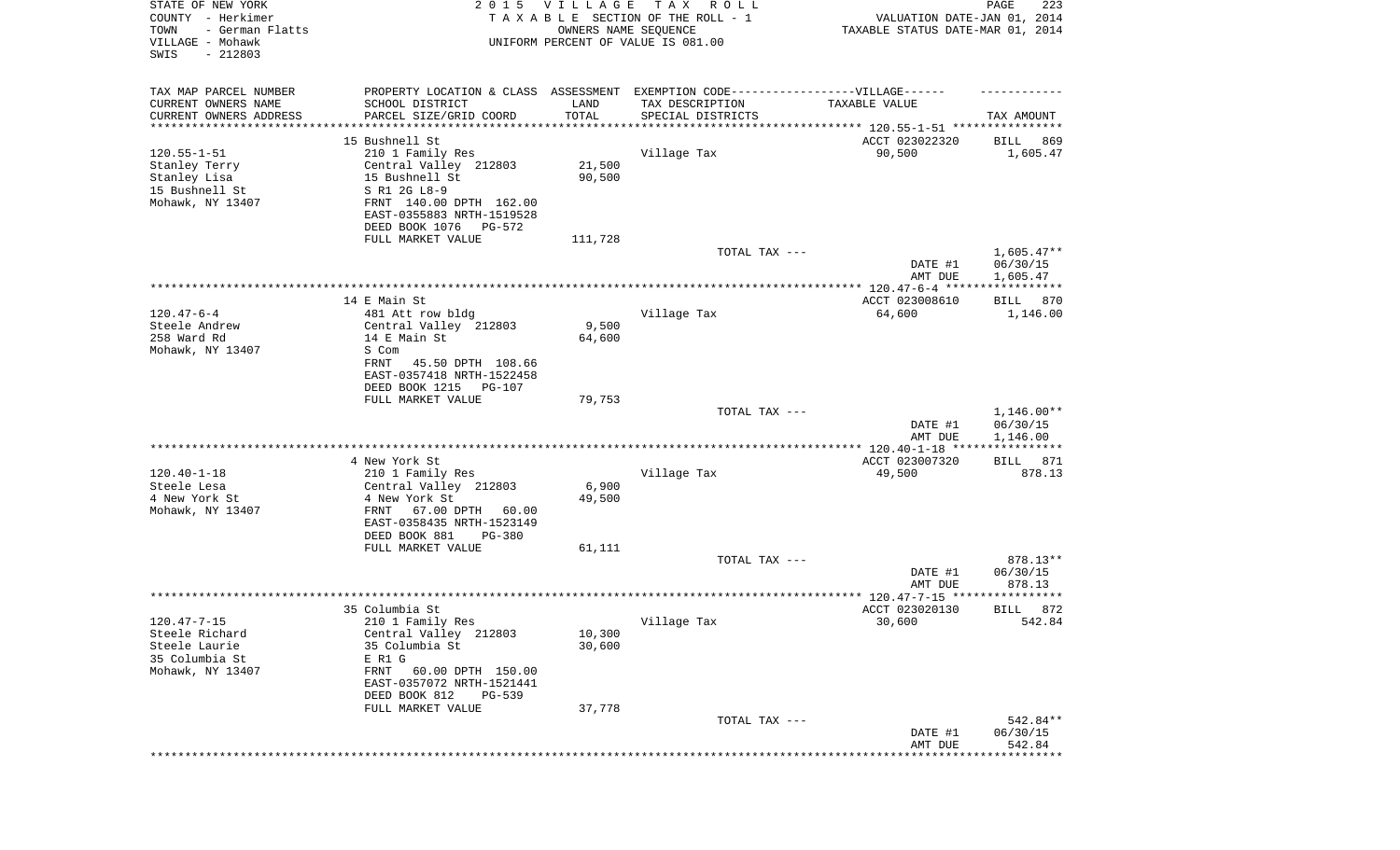| STATE OF NEW YORK<br>COUNTY - Herkimer<br>TOWN<br>- German Flatts<br>VILLAGE - Mohawk<br>SWIS<br>$-212803$ | 2 0 1 5                                               | VILLAGE<br>OWNERS NAME SEQUENCE | T A X<br>R O L L<br>TAXABLE SECTION OF THE ROLL - 1<br>UNIFORM PERCENT OF VALUE IS 081.00 | VALUATION DATE-JAN 01, 2014<br>TAXABLE STATUS DATE-MAR 01, 2014 | 224<br>PAGE           |
|------------------------------------------------------------------------------------------------------------|-------------------------------------------------------|---------------------------------|-------------------------------------------------------------------------------------------|-----------------------------------------------------------------|-----------------------|
|                                                                                                            |                                                       |                                 |                                                                                           |                                                                 |                       |
| TAX MAP PARCEL NUMBER                                                                                      | PROPERTY LOCATION & CLASS ASSESSMENT                  |                                 | EXEMPTION CODE-----------------VILLAGE------                                              |                                                                 |                       |
| CURRENT OWNERS NAME                                                                                        | SCHOOL DISTRICT                                       | LAND                            | TAX DESCRIPTION                                                                           | TAXABLE VALUE                                                   |                       |
| CURRENT OWNERS ADDRESS<br>*********************                                                            | PARCEL SIZE/GRID COORD<br>********************        | TOTAL                           | SPECIAL DISTRICTS                                                                         |                                                                 | TAX AMOUNT            |
|                                                                                                            | 9-11 Michigan St                                      |                                 |                                                                                           | ACCT 023010770                                                  | 873                   |
| $120.47 - 6 - 19$                                                                                          | 220 2 Family Res                                      |                                 | Village Tax                                                                               | 31,900                                                          | BILL<br>565.91        |
| Steele Richard Jr                                                                                          | Central Valley 212803                                 | 8,900                           |                                                                                           |                                                                 |                       |
| Steele Laurie                                                                                              | 9-11 Michigan S                                       | 31,900                          |                                                                                           |                                                                 |                       |
| 35 Columbia St                                                                                             | N R2 4G                                               |                                 |                                                                                           |                                                                 |                       |
| Mohawk, NY 13407                                                                                           | 55.00 DPTH 120.10<br>FRNT                             |                                 |                                                                                           |                                                                 |                       |
|                                                                                                            | EAST-0357549 NRTH-1522309                             |                                 |                                                                                           |                                                                 |                       |
|                                                                                                            | DEED BOOK 1280<br>PG-786                              |                                 |                                                                                           |                                                                 |                       |
|                                                                                                            | FULL MARKET VALUE                                     | 39,383                          | TOTAL TAX ---                                                                             |                                                                 | 565.91**              |
|                                                                                                            |                                                       |                                 |                                                                                           | DATE #1                                                         | 06/30/15              |
|                                                                                                            |                                                       |                                 |                                                                                           | AMT DUE                                                         | 565.91                |
|                                                                                                            |                                                       |                                 |                                                                                           |                                                                 |                       |
|                                                                                                            | 56 Columbia St                                        |                                 |                                                                                           | ACCT 023021960                                                  | BILL 874              |
| $120.55 - 1 - 32$                                                                                          | 210 1 Family Res                                      |                                 | Village Tax                                                                               | 54,400                                                          | 965.06                |
| Stegner Geoffrey                                                                                           | Central Valley 212803<br>56 Columbia St               | 10,600                          |                                                                                           |                                                                 |                       |
| 56 Columbia St<br>Mohawk, NY 13407                                                                         | W R1 2G                                               | 54,400                          |                                                                                           |                                                                 |                       |
|                                                                                                            | FRNT<br>60.00 DPTH 120.00                             |                                 |                                                                                           |                                                                 |                       |
|                                                                                                            | EAST-0356369 NRTH-1519725                             |                                 |                                                                                           |                                                                 |                       |
|                                                                                                            | DEED BOOK 1095 PG-427                                 |                                 |                                                                                           |                                                                 |                       |
|                                                                                                            | FULL MARKET VALUE                                     | 67,160                          |                                                                                           |                                                                 |                       |
|                                                                                                            |                                                       |                                 | TOTAL TAX ---                                                                             |                                                                 | $965.06**$            |
|                                                                                                            |                                                       |                                 |                                                                                           | DATE #1<br>AMT DUE                                              | 06/30/15<br>965.06    |
|                                                                                                            |                                                       |                                 |                                                                                           |                                                                 |                       |
|                                                                                                            | 33 Brookside Dr                                       |                                 |                                                                                           | ACCT 023031260                                                  | BILL 875              |
| $120.47 - 1 - 73$                                                                                          | 210 1 Family Res                                      |                                 | Village Tax                                                                               | 86,468                                                          | 1,533.94              |
| Stekl MaryAnn                                                                                              | Central Valley 212803                                 | 19,700                          |                                                                                           |                                                                 |                       |
| Stekl James                                                                                                | 33 Brksd Dr                                           | 86,468                          |                                                                                           |                                                                 |                       |
| 33 Brookside Dr                                                                                            | FRNT<br>56.00 DPTH 127.00                             |                                 |                                                                                           |                                                                 |                       |
| Mohawk, NY 13407                                                                                           | EAST-0355470 NRTH-1520439<br>DEED BOOK 1401<br>PG-627 |                                 |                                                                                           |                                                                 |                       |
|                                                                                                            | FULL MARKET VALUE                                     | 106,751                         |                                                                                           |                                                                 |                       |
|                                                                                                            |                                                       |                                 | TOTAL TAX ---                                                                             |                                                                 | 1,533.94**            |
|                                                                                                            |                                                       |                                 |                                                                                           | DATE #1                                                         | 06/30/15              |
|                                                                                                            |                                                       |                                 |                                                                                           | AMT DUE                                                         | 1,533.94              |
|                                                                                                            |                                                       |                                 |                                                                                           | ***************** 120.48-1-39 ****************                  |                       |
| $120.48 - 1 - 39$                                                                                          | 42 Marshall Ave<br>210 1 Family Res                   |                                 |                                                                                           | ACCT 173391<br>49,500                                           | 876<br>BILL<br>878.13 |
| Stephen & Carol Brown Tr                                                                                   | Central Valley 212803                                 | 12,200                          | Village Tax                                                                               |                                                                 |                       |
| Etienne's Irr Trust                                                                                        | 42 Marshall Ave                                       | 49,500                          |                                                                                           |                                                                 |                       |
| 42 Marshall Ave                                                                                            | R2 Brn                                                |                                 |                                                                                           |                                                                 |                       |
| Mohawk, NY 13407                                                                                           | 70.00 DPTH 300.00<br>FRNT                             |                                 |                                                                                           |                                                                 |                       |
|                                                                                                            | EAST-0358950 NRTH-1522563                             |                                 |                                                                                           |                                                                 |                       |
|                                                                                                            | DEED BOOK 1451 PG-425                                 |                                 |                                                                                           |                                                                 |                       |
|                                                                                                            | FULL MARKET VALUE                                     | 61,111                          |                                                                                           |                                                                 |                       |
|                                                                                                            |                                                       |                                 | TOTAL TAX ---                                                                             | DATE #1                                                         | 878.13**<br>06/30/15  |
|                                                                                                            |                                                       |                                 |                                                                                           | AMT DUE                                                         | 878.13                |
|                                                                                                            |                                                       |                                 |                                                                                           |                                                                 | * * * * * * * * * *   |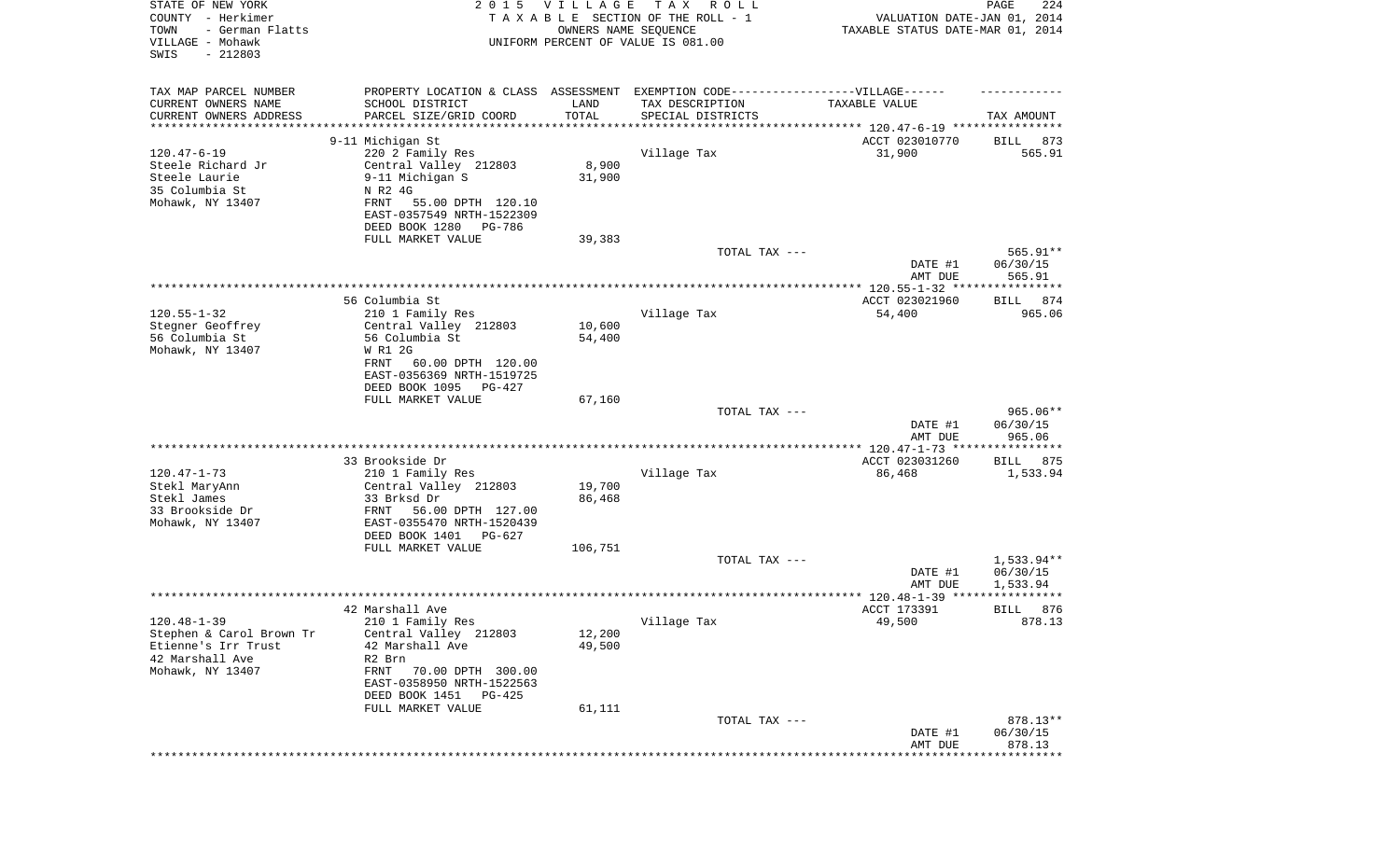| STATE OF NEW YORK<br>COUNTY - Herkimer<br>- German Flatts<br>TOWN<br>VILLAGE - Mohawk<br>$-212803$<br>SWIS |                                                      | 2015 VILLAGE<br>OWNERS NAME SEQUENCE | T A X<br>R O L L<br>TAXABLE SECTION OF THE ROLL - 1<br>UNIFORM PERCENT OF VALUE IS 081.00 | VALUATION DATE-JAN 01, 2014<br>TAXABLE STATUS DATE-MAR 01, 2014 | PAGE<br>225                    |
|------------------------------------------------------------------------------------------------------------|------------------------------------------------------|--------------------------------------|-------------------------------------------------------------------------------------------|-----------------------------------------------------------------|--------------------------------|
| TAX MAP PARCEL NUMBER                                                                                      |                                                      |                                      | PROPERTY LOCATION & CLASS ASSESSMENT EXEMPTION CODE-----------------VILLAGE------         |                                                                 |                                |
| CURRENT OWNERS NAME<br>CURRENT OWNERS ADDRESS                                                              | SCHOOL DISTRICT<br>PARCEL SIZE/GRID COORD            | LAND<br>TOTAL                        | TAX DESCRIPTION<br>SPECIAL DISTRICTS                                                      | TAXABLE VALUE                                                   | TAX AMOUNT                     |
| *********************                                                                                      | ********************                                 |                                      |                                                                                           |                                                                 |                                |
|                                                                                                            | 38 Walnut St                                         |                                      |                                                                                           | ACCT 167552                                                     | BILL<br>877                    |
| $120.47 - 7 - 52$                                                                                          | 210 1 Family Res                                     |                                      | VET COM V 41137                                                                           | 11,925                                                          |                                |
| Sterling Keith et al<br>% Charles Sterling                                                                 | Central Valley 212803                                |                                      | 11,400 Village Tax                                                                        | 54,575                                                          | 968.16                         |
| 38 Walnut St                                                                                               | 38 Walnut St<br>W R1 2G                              | 66,500                               |                                                                                           |                                                                 |                                |
| Mohawk, NY 13407                                                                                           | Life Use C Sterling                                  |                                      |                                                                                           |                                                                 |                                |
|                                                                                                            | 60.00 DPTH 150.00<br>FRNT                            |                                      |                                                                                           |                                                                 |                                |
|                                                                                                            | EAST-0357212 NRTH-1521402                            |                                      |                                                                                           |                                                                 |                                |
|                                                                                                            | DEED BOOK 1413 PG-722                                |                                      |                                                                                           |                                                                 |                                |
|                                                                                                            | FULL MARKET VALUE                                    | 82,099                               |                                                                                           |                                                                 |                                |
|                                                                                                            |                                                      |                                      | TOTAL TAX ---                                                                             | DATE #1<br>AMT DUE                                              | 968.16**<br>06/30/15<br>968.16 |
|                                                                                                            |                                                      |                                      |                                                                                           |                                                                 |                                |
|                                                                                                            | 6 Marion St                                          |                                      |                                                                                           | ACCT 023029520                                                  | 878<br>BILL                    |
| $120.47 - 1 - 35.1$                                                                                        | 210 1 Family Res                                     |                                      | Village Tax                                                                               | 41,200                                                          | 730.89                         |
| Sterling Kevin                                                                                             | Central Valley 212803                                | 5,400                                |                                                                                           |                                                                 |                                |
| Sterling Teresa<br>6 Marion St                                                                             | 6 Marion St<br>FRNT 45.00 DPTH<br>90.00              | 41,200                               |                                                                                           |                                                                 |                                |
| Mohawk, NY 13407                                                                                           | EAST-0354796 NRTH-1521585                            |                                      |                                                                                           |                                                                 |                                |
|                                                                                                            | DEED BOOK 877<br><b>PG-598</b>                       |                                      |                                                                                           |                                                                 |                                |
|                                                                                                            | FULL MARKET VALUE                                    | 50,864                               |                                                                                           |                                                                 |                                |
|                                                                                                            |                                                      |                                      | TOTAL TAX ---                                                                             |                                                                 | 730.89**                       |
|                                                                                                            |                                                      |                                      |                                                                                           | DATE #1                                                         | 06/30/15                       |
|                                                                                                            |                                                      |                                      |                                                                                           | AMT DUE                                                         | 730.89                         |
|                                                                                                            | Marion St                                            |                                      |                                                                                           |                                                                 | BILL 879                       |
| $120.47 - 1 - 35.2$                                                                                        | 311 Res vac land                                     |                                      | Village Tax                                                                               | 5,400                                                           | 95.80                          |
| Sterling Kevin                                                                                             | Central Valley 212803                                | 5,400                                |                                                                                           |                                                                 |                                |
| Sterling Teresa                                                                                            | Marion St                                            | 5,400                                |                                                                                           |                                                                 |                                |
| 6 Marion St                                                                                                | FRNT<br>60.00 DPTH 202.00                            |                                      |                                                                                           |                                                                 |                                |
| Mohawk, 13407                                                                                              | EAST-0354771 NRTH-1521626<br>DEED BOOK 877<br>PG-594 |                                      |                                                                                           |                                                                 |                                |
|                                                                                                            | FULL MARKET VALUE                                    | 6,667                                |                                                                                           |                                                                 |                                |
|                                                                                                            |                                                      |                                      | TOTAL TAX ---                                                                             |                                                                 | 95.80**                        |
|                                                                                                            |                                                      |                                      |                                                                                           | DATE #1                                                         | 06/30/15                       |
|                                                                                                            |                                                      |                                      |                                                                                           | AMT DUE                                                         | 95.80                          |
|                                                                                                            |                                                      |                                      |                                                                                           |                                                                 |                                |
| 120.47-9-47                                                                                                | 36 Green St<br>220 2 Family Res                      |                                      | Village Tax                                                                               | ACCT 023014280<br>41,700                                        | 880<br>BILL<br>739.76          |
| Sterling Pamela                                                                                            | Central Valley 212803                                | 9,300                                |                                                                                           |                                                                 |                                |
| 36 Green St                                                                                                | 36 Green St                                          | 41,700                               |                                                                                           |                                                                 |                                |
| Mohawk, NY 13407                                                                                           | W R2 D 1G                                            |                                      |                                                                                           |                                                                 |                                |
|                                                                                                            | FRNT 60.00 DPTH 120.00                               |                                      |                                                                                           |                                                                 |                                |
|                                                                                                            | EAST-0357883 NRTH-1521223                            |                                      |                                                                                           |                                                                 |                                |
|                                                                                                            | DEED BOOK 1129 PG-937<br>FULL MARKET VALUE           | 51,481                               |                                                                                           |                                                                 |                                |
|                                                                                                            |                                                      |                                      | TOTAL TAX ---                                                                             |                                                                 | 739.76**                       |
|                                                                                                            |                                                      |                                      |                                                                                           | DATE #1                                                         | 06/30/15                       |
|                                                                                                            |                                                      |                                      |                                                                                           | AMT DUE                                                         | 739.76                         |
|                                                                                                            |                                                      |                                      |                                                                                           |                                                                 | ************                   |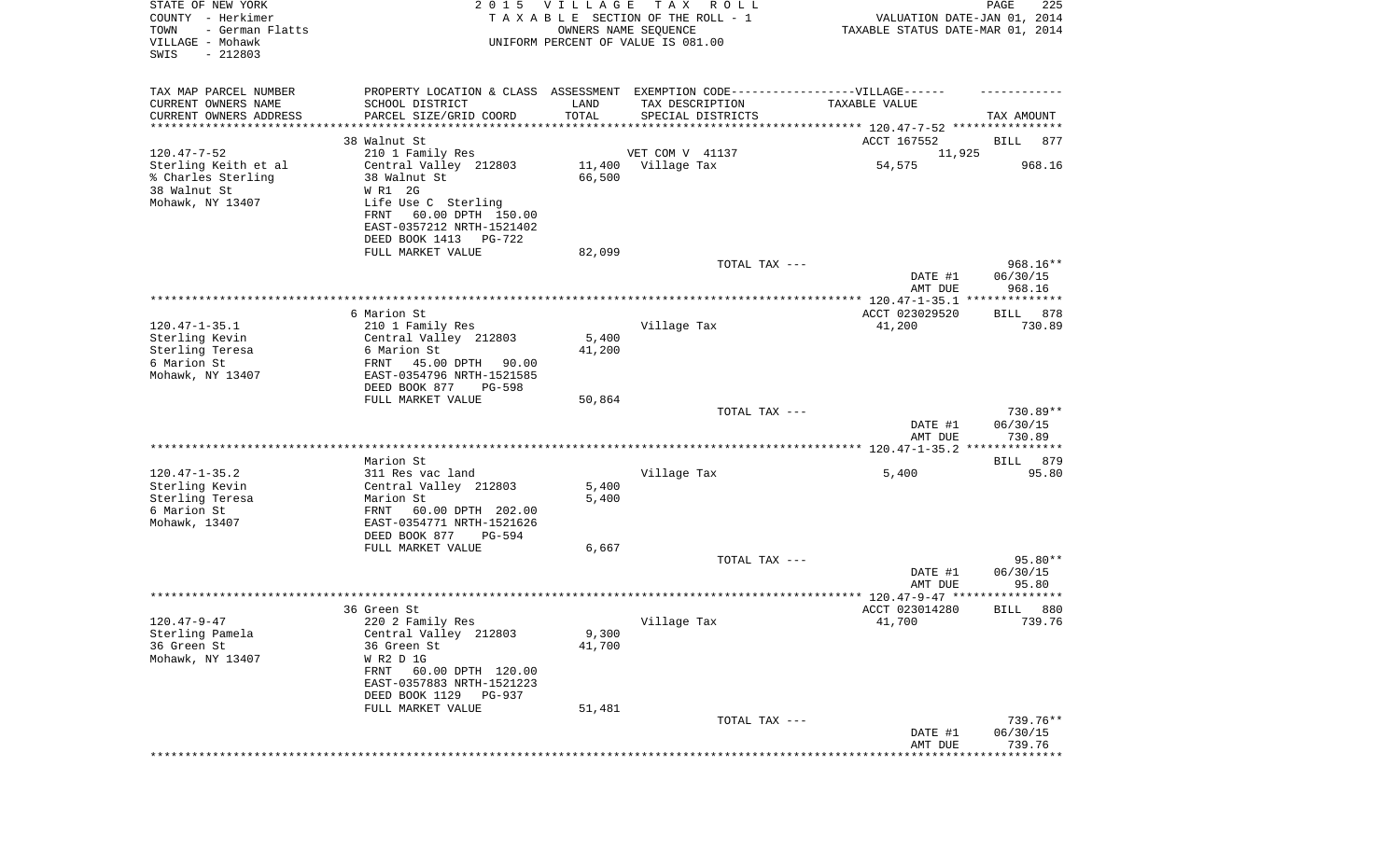| STATE OF NEW YORK<br>COUNTY - Herkimer<br>- German Flatts<br>TOWN<br>VILLAGE - Mohawk<br>$-212803$<br>SWIS | 2 0 1 5                                             | <b>VILLAGE</b> | TAX ROLL<br>TAXABLE SECTION OF THE ROLL - 1<br>OWNERS NAME SEQUENCE<br>UNIFORM PERCENT OF VALUE IS 081.00 | VALUATION DATE-JAN 01, 2014<br>TAXABLE STATUS DATE-MAR 01, 2014 | 226<br>PAGE             |
|------------------------------------------------------------------------------------------------------------|-----------------------------------------------------|----------------|-----------------------------------------------------------------------------------------------------------|-----------------------------------------------------------------|-------------------------|
| TAX MAP PARCEL NUMBER                                                                                      |                                                     |                | PROPERTY LOCATION & CLASS ASSESSMENT EXEMPTION CODE-----------------VILLAGE------                         |                                                                 |                         |
| CURRENT OWNERS NAME                                                                                        | SCHOOL DISTRICT                                     | LAND           | TAX DESCRIPTION                                                                                           | TAXABLE VALUE                                                   |                         |
| CURRENT OWNERS ADDRESS                                                                                     | PARCEL SIZE/GRID COORD                              | TOTAL          | SPECIAL DISTRICTS                                                                                         |                                                                 | TAX AMOUNT              |
| ***********************                                                                                    |                                                     |                |                                                                                                           |                                                                 |                         |
|                                                                                                            | $15-17$ E Main St                                   |                |                                                                                                           | ACCT 023007590                                                  | <b>BILL</b><br>881      |
| $120.39 - 3 - 42$                                                                                          | 411 Apartment                                       |                | Village Tax                                                                                               | 57,400                                                          | 1,018.28                |
| Stevens Ashley                                                                                             | Central Valley 212803                               | 9,200          |                                                                                                           |                                                                 |                         |
| 2303 N 44th St Ste 14-1108                                                                                 | 15-17 E Main St                                     | 57,400         |                                                                                                           |                                                                 |                         |
| Phoenix, AZ 85008                                                                                          | FRNT 40.00 DPTH 120.00<br>EAST-0357496 NRTH-1522671 |                |                                                                                                           |                                                                 |                         |
|                                                                                                            | DEED BOOK 1358<br>PG-733                            |                |                                                                                                           |                                                                 |                         |
|                                                                                                            | FULL MARKET VALUE                                   | 70,864         |                                                                                                           |                                                                 |                         |
|                                                                                                            |                                                     |                | TOTAL TAX ---                                                                                             |                                                                 | 1,018.28**              |
|                                                                                                            |                                                     |                |                                                                                                           | DATE #1                                                         | 06/30/15                |
|                                                                                                            |                                                     |                |                                                                                                           | AMT DUE                                                         | 1,018.28                |
|                                                                                                            |                                                     |                |                                                                                                           | ************ 120.40-1-10 ****                                   | ***********             |
|                                                                                                            | 81 E Main St                                        |                |                                                                                                           | ACCT 170330                                                     | 882<br><b>BILL</b>      |
| $120.40 - 1 - 10$                                                                                          | 411 Apartment                                       |                | Village Tax                                                                                               | 67,000                                                          | 1,188.58                |
| Stevens Ashley                                                                                             | Central Valley 212803                               | 16,300         |                                                                                                           |                                                                 |                         |
| 2303 N 44th St Ste 14-1108                                                                                 | 81 E Main St N                                      | 67,000         |                                                                                                           |                                                                 |                         |
| Phoenix, AZ 85008                                                                                          | FRNT 85.00 DPTH 264.10                              |                |                                                                                                           |                                                                 |                         |
|                                                                                                            | EAST-0358991 NRTH-1523354                           |                |                                                                                                           |                                                                 |                         |
|                                                                                                            | DEED BOOK 1431<br>PG-824                            |                |                                                                                                           |                                                                 |                         |
|                                                                                                            | FULL MARKET VALUE                                   | 82,716         | TOTAL TAX ---                                                                                             |                                                                 |                         |
|                                                                                                            |                                                     |                |                                                                                                           | DATE #1                                                         | 1,188.58**<br>06/30/15  |
|                                                                                                            |                                                     |                |                                                                                                           | AMT DUE                                                         | 1,188.58                |
|                                                                                                            |                                                     |                | *********************                                                                                     | **** $120.40 - 1 - 11$ **                                       | * * * * * * * * * * *   |
|                                                                                                            | 79 E Main St                                        |                |                                                                                                           | ACCT 023008250                                                  | 883<br>BILL             |
| $120.40 - 1 - 11$                                                                                          | 411 Apartment                                       |                | Village Tax                                                                                               | 67,100                                                          | 1,190.35                |
| Stevens Ashley                                                                                             | Central Valley 212803                               | 14,800         |                                                                                                           |                                                                 |                         |
| 2303 N 44th St Ste 14-1108                                                                                 | 79 E Main St                                        | 67,100         |                                                                                                           |                                                                 |                         |
| Phoenix, AZ 85008                                                                                          | FRNT<br>56.00 DPTH 262.00                           |                |                                                                                                           |                                                                 |                         |
|                                                                                                            | EAST-0358928 NRTH-1523326                           |                |                                                                                                           |                                                                 |                         |
|                                                                                                            | DEED BOOK 1431 PG-824                               |                |                                                                                                           |                                                                 |                         |
|                                                                                                            | FULL MARKET VALUE                                   | 82,840         |                                                                                                           |                                                                 |                         |
|                                                                                                            |                                                     |                | TOTAL TAX ---                                                                                             |                                                                 | $1,190.35**$            |
|                                                                                                            |                                                     |                |                                                                                                           | DATE #1                                                         | 06/30/15                |
|                                                                                                            |                                                     |                |                                                                                                           | AMT DUE                                                         | 1,190.35<br>*********** |
|                                                                                                            | Keno Flatts                                         |                |                                                                                                           | ACCT 023003720                                                  | BILL 884                |
| $120.46 - 1 - 1$                                                                                           | 311 Res vac land                                    |                | Village Tax                                                                                               | 15,800                                                          | 280.29                  |
| Stokey Shawn                                                                                               | Central Valley 212803                               | 15,800         |                                                                                                           |                                                                 |                         |
| 401 E Main St                                                                                              | Keno Flatts                                         | 15,800         |                                                                                                           |                                                                 |                         |
| Ilion, NY 13357                                                                                            | ACRES<br>21.60                                      |                |                                                                                                           |                                                                 |                         |
|                                                                                                            | EAST-0353449 NRTH-1522814                           |                |                                                                                                           |                                                                 |                         |
|                                                                                                            | DEED BOOK 1280<br>$PG-688$                          |                |                                                                                                           |                                                                 |                         |
|                                                                                                            | FULL MARKET VALUE                                   | 19,506         |                                                                                                           |                                                                 |                         |
|                                                                                                            |                                                     |                | TOTAL TAX ---                                                                                             |                                                                 | 280.29**                |
|                                                                                                            |                                                     |                |                                                                                                           | DATE #1                                                         | 06/30/15                |
|                                                                                                            |                                                     |                |                                                                                                           | AMT DUE                                                         | 280.29<br>********      |
|                                                                                                            |                                                     |                |                                                                                                           |                                                                 |                         |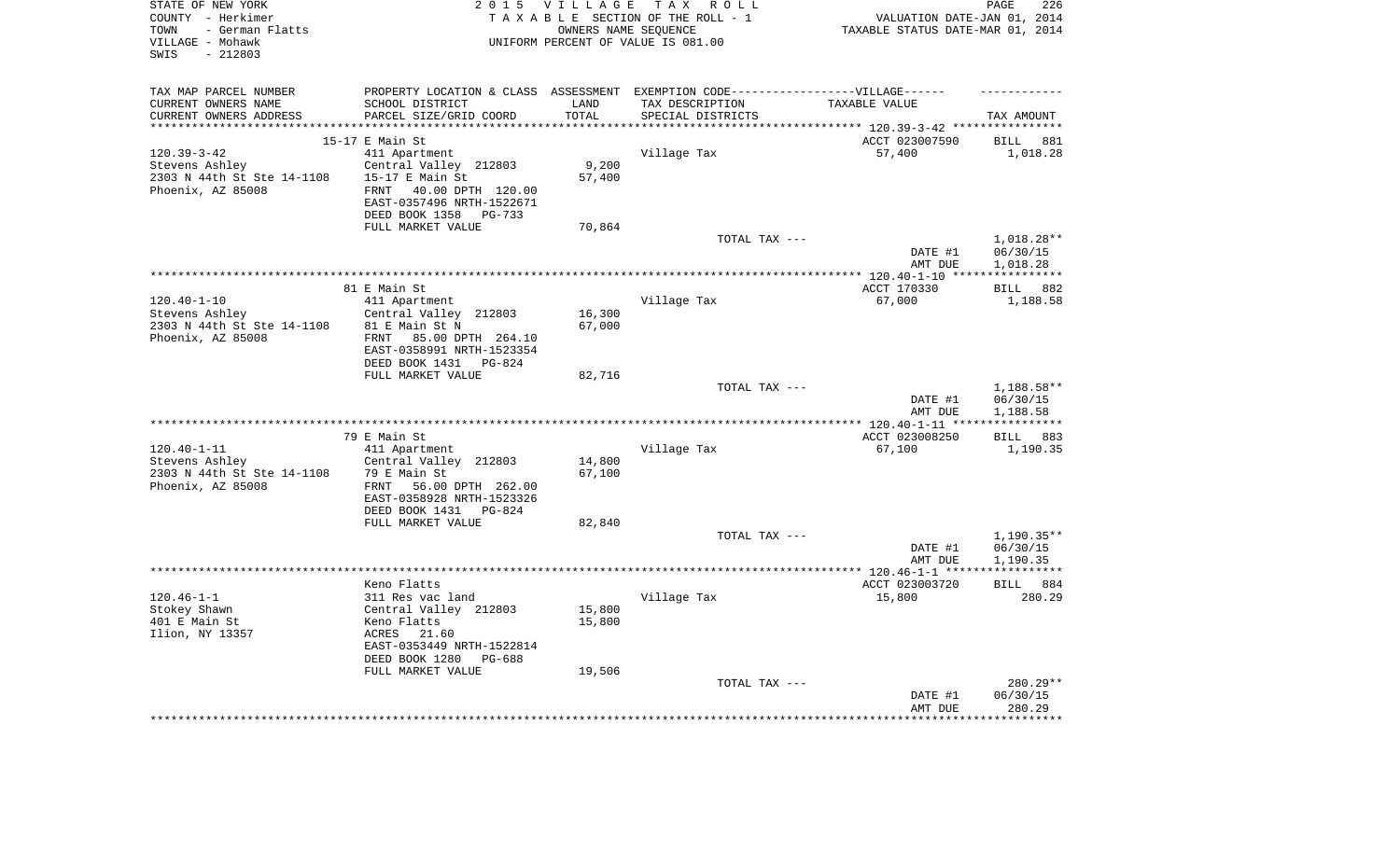| $-212803$<br>SWIS             |                                                                                  |             | OWNERS NAME SEQUENCE<br>UNIFORM PERCENT OF VALUE IS 081.00 | TAXABLE STATUS DATE-MAR 01, 2014                          |                     | VALUATION DATE-JAN 01, 2014 |
|-------------------------------|----------------------------------------------------------------------------------|-------------|------------------------------------------------------------|-----------------------------------------------------------|---------------------|-----------------------------|
| TAX MAP PARCEL NUMBER         | PROPERTY LOCATION & CLASS ASSESSMENT EXEMPTION CODE----------------VILLAGE------ |             |                                                            |                                                           |                     |                             |
| CURRENT OWNERS NAME           | SCHOOL DISTRICT                                                                  | LAND        | TAX DESCRIPTION                                            | TAXABLE VALUE                                             |                     |                             |
| CURRENT OWNERS ADDRESS        | PARCEL SIZE/GRID COORD                                                           | TOTAL       | SPECIAL DISTRICTS                                          |                                                           | TAX AMOUNT          |                             |
| *********************         |                                                                                  | *********** |                                                            | **************************** 120.46-1-2 ***************** |                     |                             |
|                               | Keno Flatts                                                                      |             |                                                            | ACCT 023003600                                            | <b>BILL</b>         | 885                         |
| $120.46 - 1 - 2$              | 311 Res vac land                                                                 |             | Village Tax                                                | 100                                                       |                     | 1.77                        |
| Stokey Shawn                  | Central Valley 212803                                                            | 100         |                                                            |                                                           |                     |                             |
| 401 E Main St                 | Harrison Ave                                                                     | 100         |                                                            |                                                           |                     |                             |
| Ilion, NY 13357               | FRNT 40.00 DPTH 120.00<br>EAST-0353342 NRTH-1522775<br>DEED BOOK 1280<br>PG-688  |             |                                                            |                                                           |                     |                             |
|                               | FULL MARKET VALUE                                                                | 123         |                                                            |                                                           |                     |                             |
|                               |                                                                                  |             | TOTAL TAX ---                                              |                                                           |                     | $1.77**$                    |
|                               |                                                                                  |             |                                                            | DATE #1<br>AMT DUE                                        | 06/30/15            | 1.77                        |
|                               |                                                                                  |             |                                                            | ***************** 120.46-1-4 ***                          | **********          |                             |
|                               | Keno Flatts                                                                      |             |                                                            | ACCT 023003660                                            | <b>BILL</b>         | 886                         |
| $120.46 - 1 - 4$              | 310 Res Vac                                                                      |             | Village Tax                                                | 100                                                       |                     | 1.77                        |
| Stokey Shawn                  | Central Valley 212803                                                            | 100         |                                                            |                                                           |                     |                             |
| 401 E Main St                 | Harrison Ave                                                                     | 100         |                                                            |                                                           |                     |                             |
| Ilion, NY 13357               | FRNT 40.00 DPTH 120.00<br>EAST-0353273 NRTH-1522516                              |             |                                                            |                                                           |                     |                             |
|                               | DEED BOOK 1280<br>PG-688                                                         |             |                                                            |                                                           |                     |                             |
|                               | FULL MARKET VALUE                                                                | 123         |                                                            |                                                           |                     |                             |
|                               |                                                                                  |             | TOTAL TAX ---                                              | DATE #1<br>AMT DUE                                        | 06/30/15            | $1.77**$<br>1.77            |
|                               |                                                                                  |             | ******************                                         | ******** 120.46-1-5 ***                                   | * * * * * * * * * * |                             |
|                               | Keno Flatts                                                                      |             |                                                            | ACCT 023003570                                            | BILL                | 887                         |
| $120.46 - 1 - 5$              | 311 Res vac land                                                                 |             | Village Tax                                                | 200                                                       |                     | 3.55                        |
| Stokey Shawn                  | Central Valley 212803                                                            | 200         |                                                            |                                                           |                     |                             |
| 401 E Main St                 | Harrison Ave                                                                     | 200         |                                                            |                                                           |                     |                             |
| Ilion, NY 13357               | FRNT 80.00 DPTH 120.00<br>EAST-0353485 NRTH-1522644                              |             |                                                            |                                                           |                     |                             |
|                               | DEED BOOK 1280<br>PG-688                                                         |             |                                                            |                                                           |                     |                             |
|                               | FULL MARKET VALUE                                                                | 247         |                                                            |                                                           |                     |                             |
|                               |                                                                                  |             | TOTAL TAX ---                                              |                                                           |                     | $3.55**$                    |
|                               |                                                                                  |             |                                                            | DATE #1                                                   | 06/30/15            |                             |
|                               |                                                                                  |             |                                                            | AMT DUE                                                   | **********          | 3.55                        |
|                               |                                                                                  |             |                                                            |                                                           |                     |                             |
| $120.46 - 1 - 7$              | Keno Flatts<br>311 Res vac land                                                  |             | Village Tax                                                | ACCT 023003450<br>100                                     | BILL                | 888<br>1.77                 |
| Stokey Shawn<br>401 E Main St | Central Valley 212803<br>Jackson Ave                                             | 100<br>100  |                                                            |                                                           |                     |                             |
| Ilion, NY 13357               | FRNT 40.00 DPTH 120.00<br>EAST-0353591 NRTH-1522597                              |             |                                                            |                                                           |                     |                             |
|                               | DEED BOOK 1280<br>PG-688<br>FULL MARKET VALUE                                    | 123         |                                                            |                                                           |                     |                             |
|                               |                                                                                  |             | TOTAL TAX ---                                              |                                                           |                     | $1.77**$                    |
|                               |                                                                                  |             |                                                            | DATE #1<br>AMT DUE                                        | 06/30/15            | 1.77                        |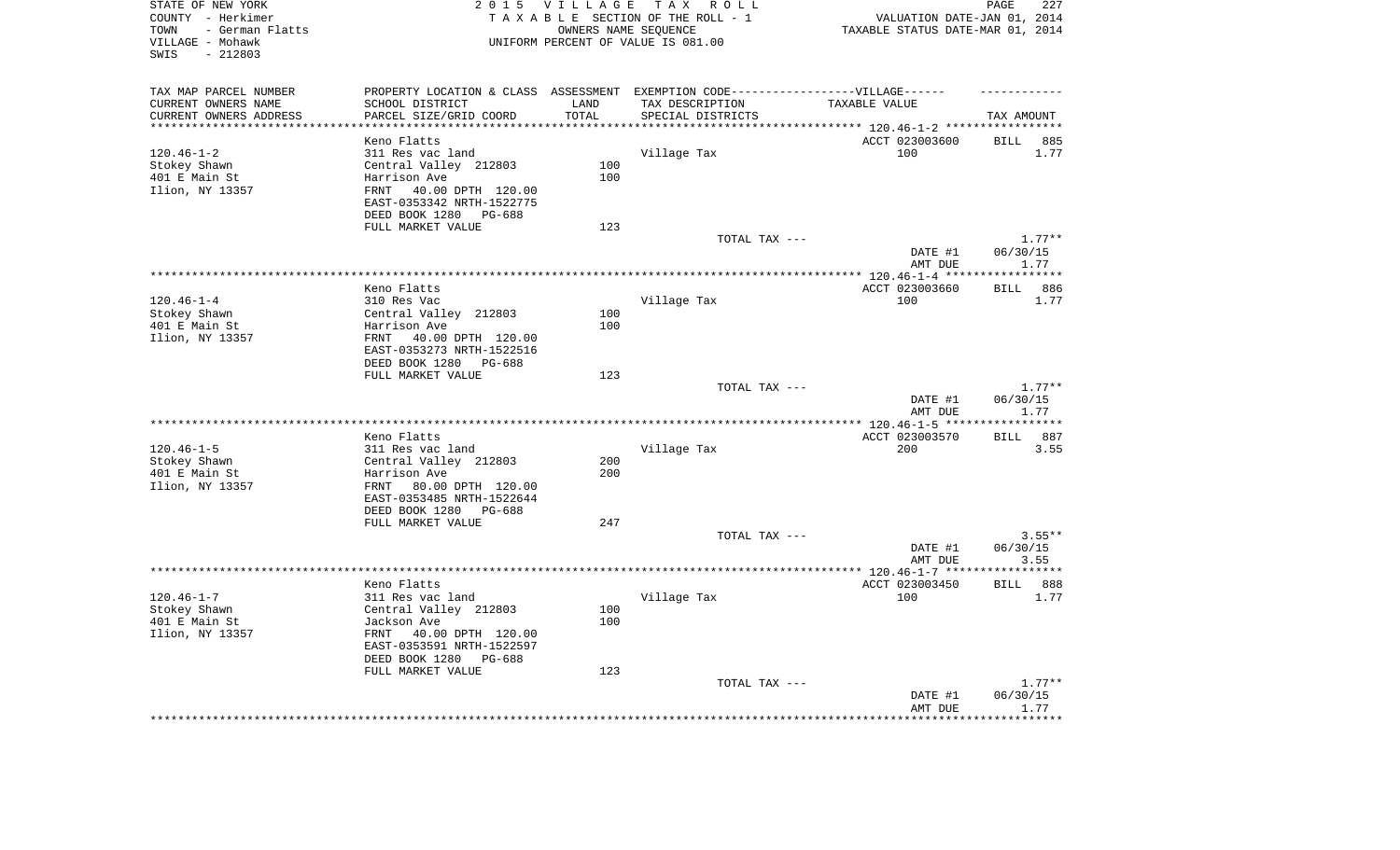| STATE OF NEW YORK<br>COUNTY - Herkimer<br>- German Flatts<br>TOWN<br>VILLAGE - Mohawk<br>$-212803$<br>SWIS |                                                                                   | 2015 VILLAGE       | TAX ROLL<br>TAXABLE SECTION OF THE ROLL - 1<br>OWNERS NAME SEQUENCE<br>UNIFORM PERCENT OF VALUE IS 081.00 | VALUATION DATE-JAN 01, 2014<br>TAXABLE STATUS DATE-MAR 01, 2014            | PAGE<br>228              |
|------------------------------------------------------------------------------------------------------------|-----------------------------------------------------------------------------------|--------------------|-----------------------------------------------------------------------------------------------------------|----------------------------------------------------------------------------|--------------------------|
| TAX MAP PARCEL NUMBER                                                                                      | PROPERTY LOCATION & CLASS ASSESSMENT EXEMPTION CODE-----------------VILLAGE------ |                    |                                                                                                           |                                                                            |                          |
| CURRENT OWNERS NAME                                                                                        | SCHOOL DISTRICT                                                                   | LAND               | TAX DESCRIPTION                                                                                           | TAXABLE VALUE                                                              |                          |
| CURRENT OWNERS ADDRESS<br>********************                                                             | PARCEL SIZE/GRID COORD                                                            | TOTAL<br>********* | SPECIAL DISTRICTS                                                                                         |                                                                            | TAX AMOUNT               |
|                                                                                                            | Keno Flatts                                                                       |                    |                                                                                                           | ************************** 120.46-1-10 *****************<br>ACCT 023003540 | <b>BILL</b><br>889       |
| $120.46 - 1 - 10$                                                                                          | 311 Res vac land                                                                  |                    | Village Tax                                                                                               | 100                                                                        | 1.77                     |
| Stokey Shawn                                                                                               | Central Valley 212803                                                             | 100                |                                                                                                           |                                                                            |                          |
| 401 E Main St                                                                                              | Jackson Ave                                                                       | 100                |                                                                                                           |                                                                            |                          |
| Ilion, NY 13357                                                                                            | FRNT 40.00 DPTH 120.00                                                            |                    |                                                                                                           |                                                                            |                          |
|                                                                                                            | EAST-0353483 NRTH-1522170                                                         |                    |                                                                                                           |                                                                            |                          |
|                                                                                                            | DEED BOOK 1280 PG-688                                                             |                    |                                                                                                           |                                                                            |                          |
|                                                                                                            | FULL MARKET VALUE                                                                 | 123                |                                                                                                           |                                                                            |                          |
|                                                                                                            |                                                                                   |                    | TOTAL TAX ---                                                                                             |                                                                            | $1.77**$                 |
|                                                                                                            |                                                                                   |                    |                                                                                                           | DATE #1                                                                    | 06/30/15                 |
|                                                                                                            |                                                                                   |                    |                                                                                                           | AMT DUE<br>***************** 120.46-1-15 **                                | 1.77<br>**********       |
|                                                                                                            | Keno Flatts                                                                       |                    |                                                                                                           | ACCT 023003390                                                             | 890<br>BILL              |
| $120.46 - 1 - 15$                                                                                          | 311 Res vac land                                                                  |                    | Village Tax                                                                                               | 100                                                                        | 1.77                     |
| Stokey Shawn                                                                                               | Central Valley 212803                                                             | 100                |                                                                                                           |                                                                            |                          |
| 401 E Main St                                                                                              | Jackson Ave                                                                       | 100                |                                                                                                           |                                                                            |                          |
| Ilion, NY 13357                                                                                            | FRNT 40.00 DPTH 120.00                                                            |                    |                                                                                                           |                                                                            |                          |
|                                                                                                            | EAST-0353769 NRTH-1522593                                                         |                    |                                                                                                           |                                                                            |                          |
|                                                                                                            | DEED BOOK 1280<br>PG-688                                                          |                    |                                                                                                           |                                                                            |                          |
|                                                                                                            | FULL MARKET VALUE                                                                 | 123                |                                                                                                           |                                                                            |                          |
|                                                                                                            |                                                                                   |                    | TOTAL TAX ---                                                                                             |                                                                            | $1.77**$                 |
|                                                                                                            |                                                                                   |                    |                                                                                                           | DATE #1<br>AMT DUE                                                         | 06/30/15<br>1.77         |
|                                                                                                            |                                                                                   |                    | *********************                                                                                     | *************** 120.46-1-19.1                                              | * * * * * * * * * * *    |
|                                                                                                            | W Main St                                                                         |                    |                                                                                                           | ACCT 023003210                                                             | BILL 891                 |
| $120.46 - 1 - 19.1$                                                                                        | 482 Det row bldg                                                                  |                    | Village Tax                                                                                               | 69,950                                                                     | 1,240.91                 |
| Stokey Shawn                                                                                               | Central Valley 212803                                                             | 10,550             |                                                                                                           |                                                                            |                          |
| 401 E Main St                                                                                              | W Main St                                                                         | 69,950             |                                                                                                           |                                                                            |                          |
| Ilion, NY 13357                                                                                            | FRNT 130.00 DPTH 65.00                                                            |                    |                                                                                                           |                                                                            |                          |
|                                                                                                            | EAST-0353600 NRTH-1521992                                                         |                    |                                                                                                           |                                                                            |                          |
|                                                                                                            | DEED BOOK 1280 PG-716                                                             |                    |                                                                                                           |                                                                            |                          |
|                                                                                                            | FULL MARKET VALUE                                                                 | 86,358             |                                                                                                           |                                                                            |                          |
|                                                                                                            |                                                                                   |                    | TOTAL TAX ---                                                                                             | DATE #1                                                                    | $1,240.91**$<br>06/30/15 |
|                                                                                                            |                                                                                   |                    |                                                                                                           | AMT DUE                                                                    | 1,240.91                 |
|                                                                                                            |                                                                                   |                    |                                                                                                           |                                                                            |                          |
|                                                                                                            | Keno Flatts                                                                       |                    |                                                                                                           | ACCT 023003750                                                             | <b>BILL</b><br>892       |
| $120.46 - 1 - 30$                                                                                          | 311 Res vac land                                                                  |                    | Village Tax                                                                                               | 200                                                                        | 3.55                     |
| Stokey Shawn                                                                                               | Central Valley 212803                                                             | 200                |                                                                                                           |                                                                            |                          |
| 401 E Main St                                                                                              | Harrison Ave                                                                      | 200                |                                                                                                           |                                                                            |                          |
| Ilion, NY 13357                                                                                            | FRNT 80.00 DPTH 120.00                                                            |                    |                                                                                                           |                                                                            |                          |
|                                                                                                            | EAST-0353676 NRTH-1522197                                                         |                    |                                                                                                           |                                                                            |                          |
|                                                                                                            | DEED BOOK 1280<br>PG-688                                                          |                    |                                                                                                           |                                                                            |                          |
|                                                                                                            | FULL MARKET VALUE                                                                 | 247                | TOTAL TAX ---                                                                                             |                                                                            | $3.55**$                 |
|                                                                                                            |                                                                                   |                    |                                                                                                           | DATE #1                                                                    | 06/30/15                 |
|                                                                                                            |                                                                                   |                    |                                                                                                           | AMT DUE                                                                    | 3.55                     |
|                                                                                                            |                                                                                   |                    |                                                                                                           |                                                                            | *******                  |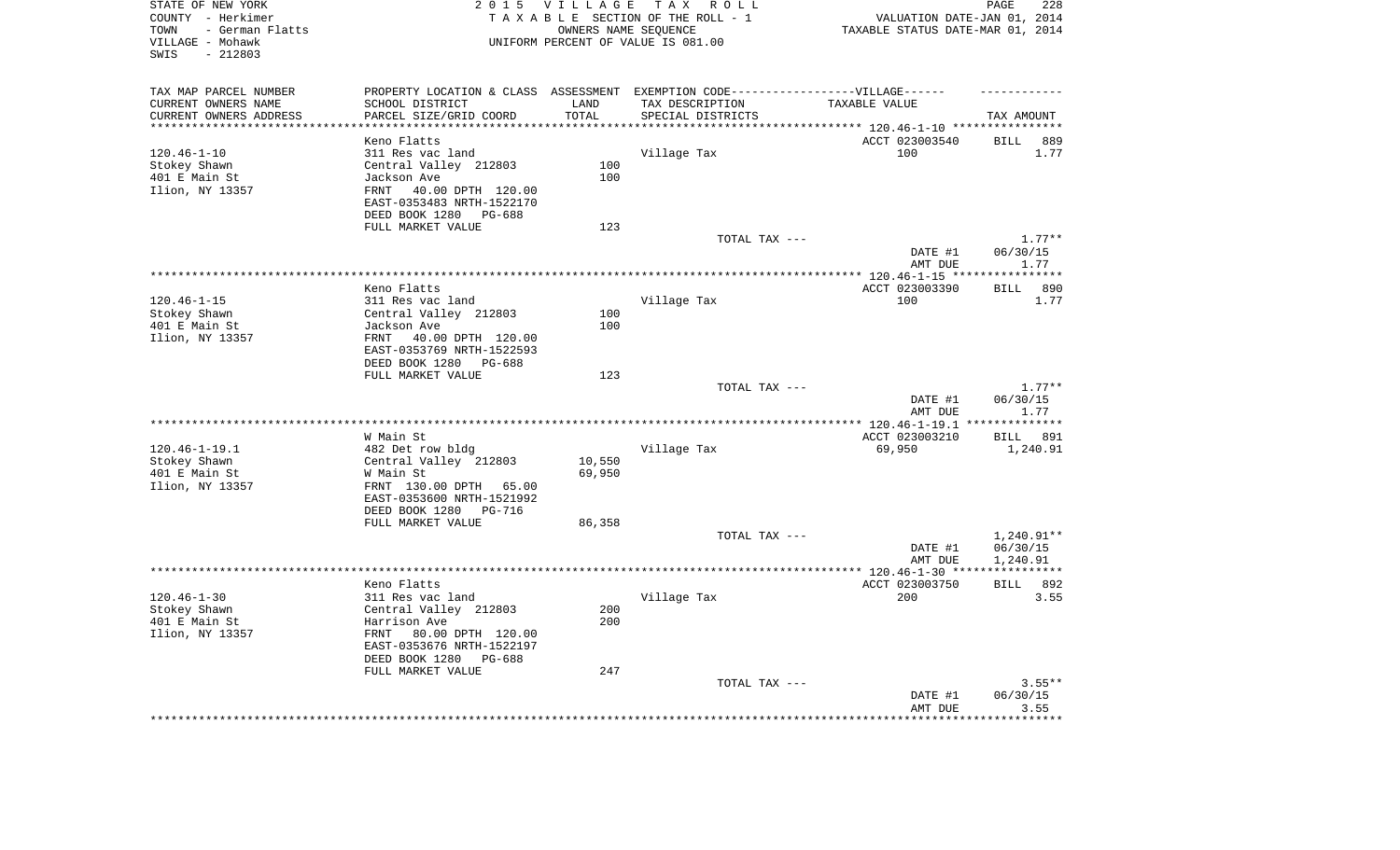| STATE OF NEW YORK<br>COUNTY - Herkimer<br>- German Flatts<br>TOWN<br>VILLAGE - Mohawk<br>SWIS<br>$-212803$ | 2 0 1 5                                                                          | <b>VILLAGE</b><br>OWNERS NAME SEQUENCE | T A X<br>R O L L<br>TAXABLE SECTION OF THE ROLL - 1<br>UNIFORM PERCENT OF VALUE IS 081.00 | VALUATION DATE-JAN 01, 2014<br>TAXABLE STATUS DATE-MAR 01, 2014      | 229<br>PAGE           |
|------------------------------------------------------------------------------------------------------------|----------------------------------------------------------------------------------|----------------------------------------|-------------------------------------------------------------------------------------------|----------------------------------------------------------------------|-----------------------|
| TAX MAP PARCEL NUMBER                                                                                      | PROPERTY LOCATION & CLASS ASSESSMENT EXEMPTION CODE----------------VILLAGE------ |                                        |                                                                                           |                                                                      |                       |
| CURRENT OWNERS NAME                                                                                        | SCHOOL DISTRICT                                                                  | LAND                                   | TAX DESCRIPTION                                                                           | TAXABLE VALUE                                                        |                       |
| CURRENT OWNERS ADDRESS<br>**********************                                                           | PARCEL SIZE/GRID COORD                                                           | TOTAL<br>***************               | SPECIAL DISTRICTS                                                                         | ************************************** 120.46-1-31 ***************** | TAX AMOUNT            |
|                                                                                                            | Keno Flatts                                                                      |                                        |                                                                                           | ACCT 023003690                                                       | 893<br>BILL           |
| $120.46 - 1 - 31$                                                                                          | 311 Res vac land                                                                 |                                        | Village Tax                                                                               | 140                                                                  | 2.48                  |
| Stokey Shawn                                                                                               | Central Valley 212803                                                            | 140                                    |                                                                                           |                                                                      |                       |
| 401 E Main St                                                                                              | Jackson Ave                                                                      | 140                                    |                                                                                           |                                                                      |                       |
| Ilion, NY 13357                                                                                            | FRNT<br>49.50 DPTH 125.00<br>EAST-0353641 NRTH-1522134                           |                                        |                                                                                           |                                                                      |                       |
|                                                                                                            | DEED BOOK 1280<br>PG-688                                                         |                                        |                                                                                           |                                                                      |                       |
|                                                                                                            | FULL MARKET VALUE                                                                | 173                                    |                                                                                           |                                                                      |                       |
|                                                                                                            |                                                                                  |                                        | TOTAL TAX ---                                                                             | DATE #1                                                              | $2.48**$<br>06/30/15  |
|                                                                                                            |                                                                                  |                                        |                                                                                           | AMT DUE                                                              | 2.48                  |
|                                                                                                            |                                                                                  |                                        |                                                                                           |                                                                      |                       |
|                                                                                                            | 9 Warren Rd                                                                      |                                        |                                                                                           | ACCT 023032130                                                       | 894<br>BILL           |
| $120.46 - 2 - 22$                                                                                          | 210 1 Family Res                                                                 |                                        | Village Tax                                                                               | 56,200                                                               | 996.99                |
| Stokey Shawn                                                                                               | Central Valley 212803                                                            | 8,500                                  |                                                                                           |                                                                      |                       |
| 401 E Main St                                                                                              | 9 Warren Rd                                                                      | 56,200                                 |                                                                                           |                                                                      |                       |
| Ilion, NY 13357                                                                                            | FRNT<br>50.00 DPTH 120.00<br>EAST-0353667 NRTH-1521559                           |                                        |                                                                                           |                                                                      |                       |
|                                                                                                            | DEED BOOK 1342<br>PG-751                                                         |                                        |                                                                                           |                                                                      |                       |
|                                                                                                            | FULL MARKET VALUE                                                                | 69,383                                 |                                                                                           |                                                                      |                       |
|                                                                                                            |                                                                                  |                                        | TOTAL TAX ---                                                                             |                                                                      | $996.99**$            |
|                                                                                                            |                                                                                  |                                        |                                                                                           | DATE #1                                                              | 06/30/15              |
|                                                                                                            |                                                                                  |                                        |                                                                                           | AMT DUE                                                              | 996.99                |
|                                                                                                            | 12 John St                                                                       |                                        |                                                                                           | ACCT 023024060                                                       | <b>BILL</b><br>- 895  |
| $120.47 - 3 - 73$                                                                                          | 210 1 Family Res                                                                 |                                        | VET WAR V 41127                                                                           | 7,155                                                                |                       |
| Stone Norman                                                                                               | Central Valley 212803                                                            | 19,200                                 | Village Tax                                                                               | 61,795                                                               | 1,096.24              |
| Stone Marilyn                                                                                              | 12 John St                                                                       | 68,950                                 |                                                                                           |                                                                      |                       |
| 12 John St                                                                                                 | R1 D G                                                                           |                                        |                                                                                           |                                                                      |                       |
| Mohawk, NY 13407                                                                                           | FRNT 100.00 DPTH 111.00                                                          |                                        |                                                                                           |                                                                      |                       |
|                                                                                                            | EAST-0356041 NRTH-1520850<br>DEED BOOK 776<br>PG-216                             |                                        |                                                                                           |                                                                      |                       |
|                                                                                                            | FULL MARKET VALUE                                                                | 85,123                                 |                                                                                           |                                                                      |                       |
|                                                                                                            |                                                                                  |                                        | TOTAL TAX ---                                                                             |                                                                      | $1,096.24**$          |
|                                                                                                            |                                                                                  |                                        |                                                                                           | DATE #1                                                              | 06/30/15              |
|                                                                                                            |                                                                                  |                                        |                                                                                           | AMT DUE                                                              | 1,096.24              |
|                                                                                                            |                                                                                  |                                        |                                                                                           |                                                                      |                       |
| $120.39 - 3 - 45$                                                                                          | 4-6 Canal St<br>220 2 Family Res                                                 |                                        | Village Tax                                                                               | ACCT 023006510<br>46,500                                             | 896<br>BILL<br>824.91 |
| Stovall Lee                                                                                                | Central Valley 212803                                                            | 7,100                                  |                                                                                           |                                                                      |                       |
| 6 Canal St                                                                                                 | 4-6 Canal St                                                                     | 46,500                                 |                                                                                           |                                                                      |                       |
| Mohawk, NY 13407                                                                                           | FRNT<br>60.00 DPTH 120.00                                                        |                                        |                                                                                           |                                                                      |                       |
|                                                                                                            | EAST-0357455 NRTH-1522787                                                        |                                        |                                                                                           |                                                                      |                       |
|                                                                                                            | DEED BOOK 1270 PG-954                                                            |                                        |                                                                                           |                                                                      |                       |
|                                                                                                            | FULL MARKET VALUE                                                                | 57,407                                 | TOTAL TAX ---                                                                             |                                                                      | 824.91**              |
|                                                                                                            |                                                                                  |                                        |                                                                                           | DATE #1                                                              | 06/30/15              |
|                                                                                                            |                                                                                  |                                        |                                                                                           | AMT DUE                                                              | 824.91                |
|                                                                                                            |                                                                                  |                                        |                                                                                           | *******************                                                  | **************        |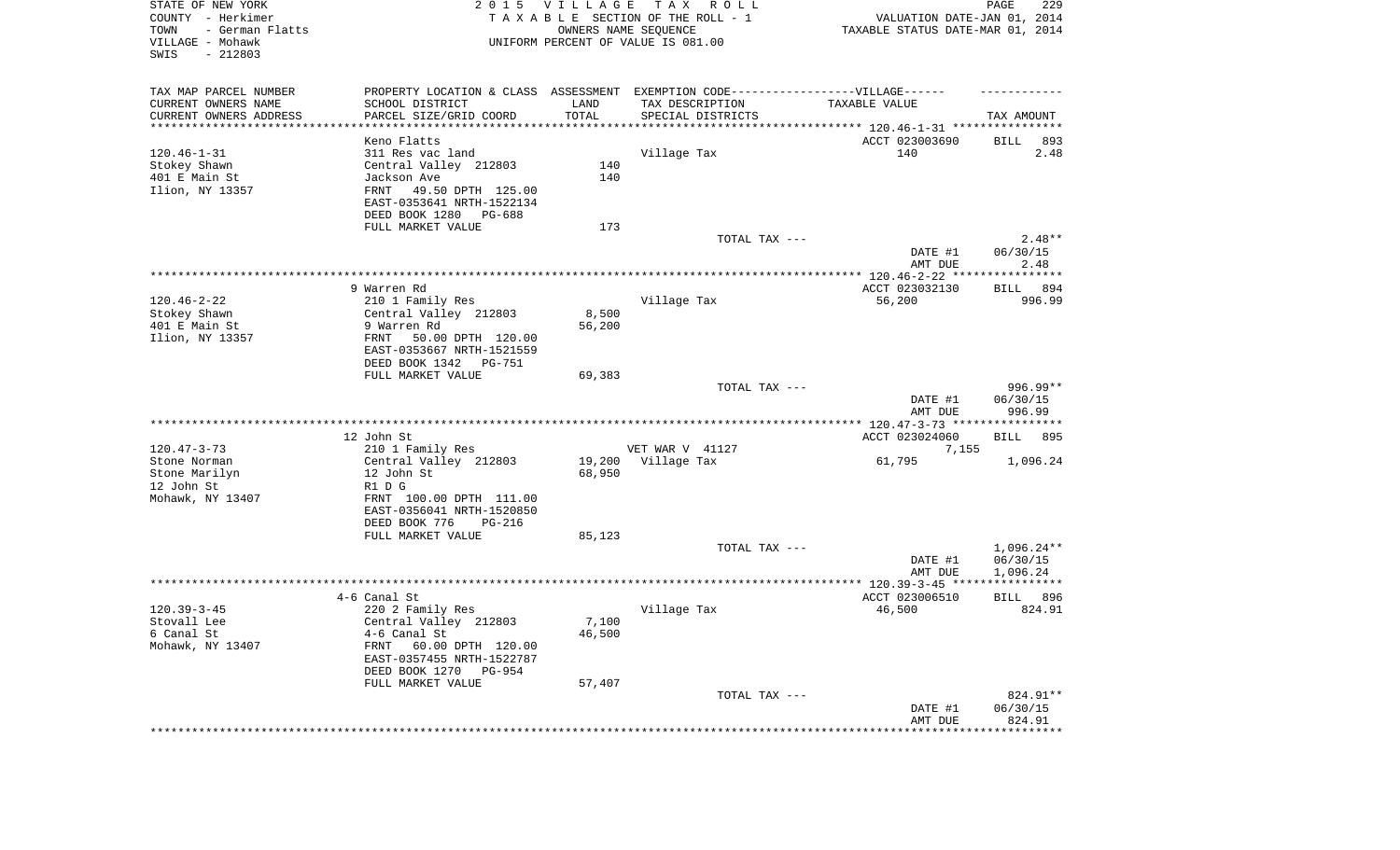| STATE OF NEW YORK<br>COUNTY - Herkimer<br>- German Flatts<br>TOWN<br>VILLAGE - Mohawk<br>SWIS<br>$-212803$ |                                                        | 2015 VILLAGE<br>OWNERS NAME SEQUENCE | T A X<br>R O L L<br>TAXABLE SECTION OF THE ROLL - 1<br>UNIFORM PERCENT OF VALUE IS 081.00 | VALUATION DATE-JAN 01, 2014<br>TAXABLE STATUS DATE-MAR 01, 2014 | 230<br>PAGE                          |
|------------------------------------------------------------------------------------------------------------|--------------------------------------------------------|--------------------------------------|-------------------------------------------------------------------------------------------|-----------------------------------------------------------------|--------------------------------------|
| TAX MAP PARCEL NUMBER                                                                                      |                                                        |                                      | PROPERTY LOCATION & CLASS ASSESSMENT EXEMPTION CODE----------------VILLAGE------          |                                                                 |                                      |
| CURRENT OWNERS NAME                                                                                        | SCHOOL DISTRICT                                        | LAND                                 | TAX DESCRIPTION                                                                           | TAXABLE VALUE                                                   |                                      |
| CURRENT OWNERS ADDRESS<br>********************                                                             | PARCEL SIZE/GRID COORD                                 | TOTAL                                | SPECIAL DISTRICTS                                                                         |                                                                 | TAX AMOUNT                           |
|                                                                                                            | 74 Church St                                           |                                      | ************************************* 120.55-2-17 *****************                       | ACCT 023015960                                                  | 897<br>BILL                          |
| $120.55 - 2 - 17$                                                                                          | 210 1 Family Res                                       |                                      | Village Tax                                                                               | 80,000                                                          | 1,419.20                             |
| Streeter Michael                                                                                           | Central Valley 212803                                  | 15,700                               |                                                                                           |                                                                 |                                      |
| Streeter Lisa                                                                                              | 74 Church St                                           | 80,000                               |                                                                                           |                                                                 |                                      |
| 74 Church St<br>Mohawk, NY 13407                                                                           | W R1 1G<br>75.00 DPTH 226.00<br>FRNT                   |                                      |                                                                                           |                                                                 |                                      |
|                                                                                                            | EAST-0357262 NRTH-1520199                              |                                      |                                                                                           |                                                                 |                                      |
|                                                                                                            | DEED BOOK 857<br>$PG-13$                               |                                      |                                                                                           |                                                                 |                                      |
|                                                                                                            | FULL MARKET VALUE                                      | 98,765                               |                                                                                           |                                                                 |                                      |
|                                                                                                            |                                                        |                                      | TOTAL TAX ---                                                                             | DATE #1<br>AMT DUE                                              | $1,419.20**$<br>06/30/15<br>1,419.20 |
|                                                                                                            |                                                        |                                      |                                                                                           |                                                                 |                                      |
|                                                                                                            | 61-63 Columbia St                                      |                                      |                                                                                           | ACCT 023020490                                                  | BILL 898                             |
| $120.47 - 7 - 27$                                                                                          | 210 1 Family Res                                       |                                      | Village Tax                                                                               | 76,900                                                          | 1,364.21                             |
| Strife Jeffrey<br>Strife Valerie                                                                           | Central Valley 212803<br>61-63 Columbia                | 11,800<br>76,900                     |                                                                                           |                                                                 |                                      |
| 61 Columbia St                                                                                             | R1 Cpt Sp                                              |                                      |                                                                                           |                                                                 |                                      |
| Mohawk, NY 13407                                                                                           | FRNT 66.00 DPTH 200.00                                 |                                      |                                                                                           |                                                                 |                                      |
|                                                                                                            | EAST-0356866 NRTH-1520708                              |                                      |                                                                                           |                                                                 |                                      |
|                                                                                                            | DEED BOOK 800<br><b>PG-008</b><br>FULL MARKET VALUE    | 94,938                               |                                                                                           |                                                                 |                                      |
|                                                                                                            |                                                        |                                      | TOTAL TAX ---                                                                             |                                                                 | $1,364.21**$                         |
|                                                                                                            |                                                        |                                      |                                                                                           | DATE #1                                                         | 06/30/15                             |
|                                                                                                            |                                                        |                                      |                                                                                           | AMT DUE                                                         | 1,364.21                             |
|                                                                                                            | 30 North St                                            |                                      |                                                                                           | ACCT 023000780                                                  | BILL<br>899                          |
| $120.39 - 1 - 13$                                                                                          | 210 1 Family Res                                       |                                      | VET COM V 41137                                                                           | 11,925                                                          |                                      |
| Strobeck Lloyd H                                                                                           | Central Valley 212803                                  | 8,600                                | Village Tax                                                                               | 43,975                                                          | 780.12                               |
| 30 North St                                                                                                | 30 North St                                            | 55,900                               |                                                                                           |                                                                 |                                      |
| Mohawk, NY 13407                                                                                           | FRNT<br>37.60 DPTH 178.00<br>EAST-0355820 NRTH-1522653 |                                      |                                                                                           |                                                                 |                                      |
|                                                                                                            | DEED BOOK 00576 PG-00122                               |                                      |                                                                                           |                                                                 |                                      |
|                                                                                                            | FULL MARKET VALUE                                      | 69,012                               |                                                                                           |                                                                 |                                      |
|                                                                                                            |                                                        |                                      | TOTAL TAX ---                                                                             |                                                                 | 780.12**                             |
|                                                                                                            |                                                        |                                      |                                                                                           | DATE #1<br>AMT DUE                                              | 06/30/15<br>780.12                   |
|                                                                                                            |                                                        |                                      |                                                                                           |                                                                 |                                      |
|                                                                                                            | 37 W Main St                                           |                                      |                                                                                           | ACCT 023003960                                                  | 900<br>BILL                          |
| $120.47 - 5 - 1$                                                                                           | 230 3 Family Res                                       |                                      | VET COM V 41137                                                                           | 11,925                                                          |                                      |
| Stuart Wright et al<br>Wright Family Irrrev Trust                                                          | Central Valley 212803<br>37 W Main St                  | 14,600<br>75,000                     | Village Tax                                                                               | 63,075                                                          | 1,118.95                             |
| 37 W Main St                                                                                               | 106x128                                                |                                      |                                                                                           |                                                                 |                                      |
| Mohawk, NY 13407                                                                                           | L Use R & S Wright                                     |                                      |                                                                                           |                                                                 |                                      |
|                                                                                                            | FRNT 106.00 DPTH 142.00                                |                                      |                                                                                           |                                                                 |                                      |
|                                                                                                            | EAST-0356631 NRTH-1522263<br>DEED BOOK 1317 PG-293     |                                      |                                                                                           |                                                                 |                                      |
|                                                                                                            | FULL MARKET VALUE                                      | 92,593                               |                                                                                           |                                                                 |                                      |
|                                                                                                            |                                                        |                                      | TOTAL TAX ---                                                                             |                                                                 | 1,118.95**                           |
|                                                                                                            |                                                        |                                      |                                                                                           | DATE #1                                                         | 06/30/15                             |
|                                                                                                            |                                                        |                                      |                                                                                           | AMT DUE                                                         | 1,118.95                             |
|                                                                                                            |                                                        |                                      |                                                                                           |                                                                 |                                      |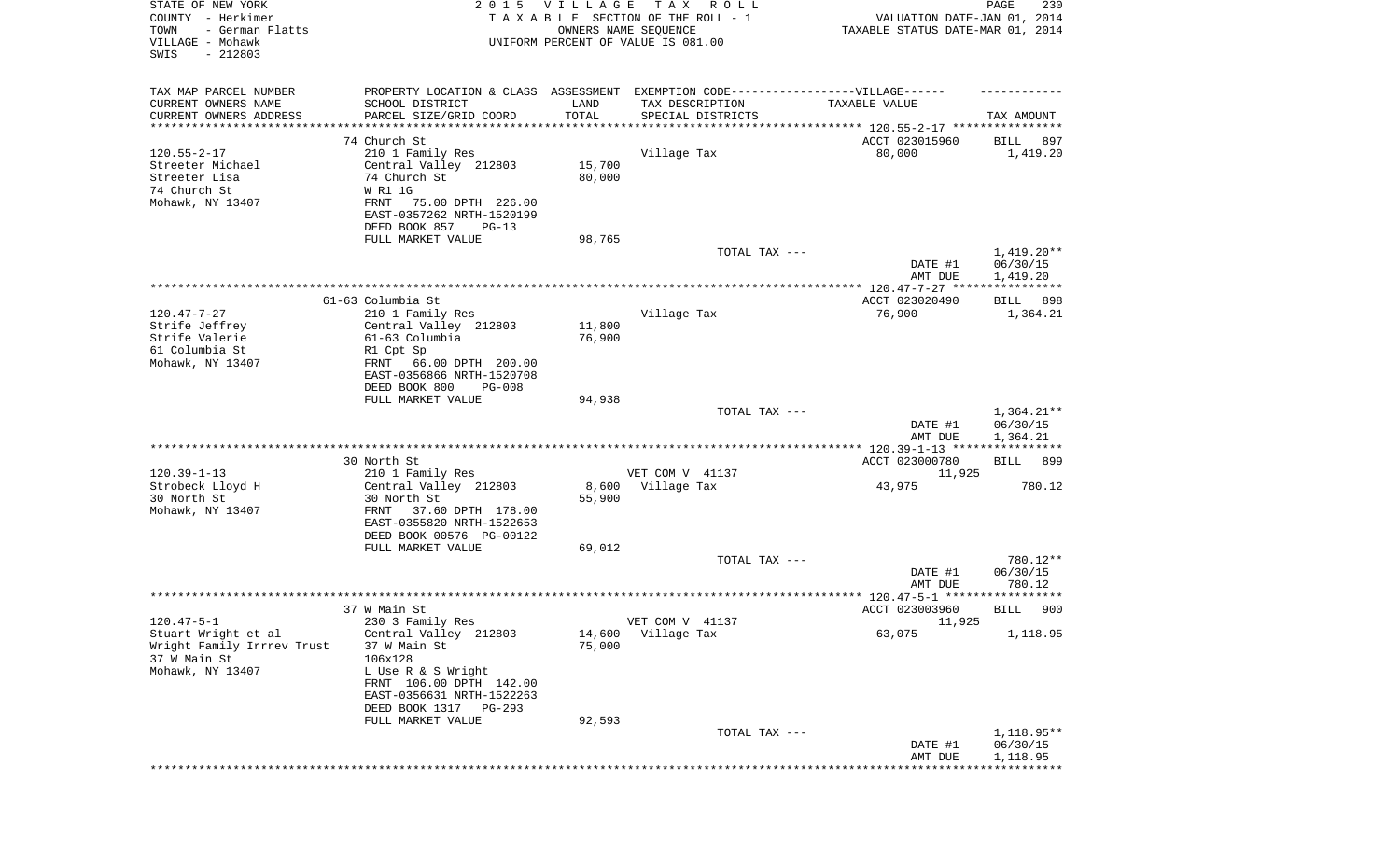| TAX MAP PARCEL NUMBER<br>PROPERTY LOCATION & CLASS ASSESSMENT EXEMPTION CODE-----------------VILLAGE------<br>CURRENT OWNERS NAME<br>SCHOOL DISTRICT<br>TAX DESCRIPTION<br>LAND<br>TAXABLE VALUE<br>TOTAL<br>CURRENT OWNERS ADDRESS<br>PARCEL SIZE/GRID COORD<br>SPECIAL DISTRICTS<br>TAX AMOUNT<br>***********************<br>1 S Richfield St<br>ACCT 023026670<br>901<br>BILL<br>$120.47 - 5 - 2$<br>220 2 Family Res<br>Village Tax<br>54,062<br>959.06<br>Stuart Wright et al<br>Central Valley 212803<br>6,600<br>1 S Richfield S<br>Wright Family Irrrev Trust<br>54,062<br>37 W Main St<br>E R2 1G<br>Mohawk, NY 13407<br>FRNT<br>42.00 DPTH 105.00<br>EAST-0356639 NRTH-1522184<br>DEED BOOK 1317 PG-293<br>66,743<br>FULL MARKET VALUE<br>TOTAL TAX ---<br>959.06**<br>06/30/15<br>DATE #1<br>959.06<br>AMT DUE<br>Keno Flatts<br>ACCT 023003630<br>902<br>BILL<br>$120.46 - 1 - 3$<br>Village Tax<br>100<br>311 Res vac land<br>1.77<br>Stubley Kevin<br>Central Valley 212803<br>100<br>Stubley Diane<br>Harrison Ave<br>100<br>3 Columbia Pkway St<br>40.00 DPTH 120.00<br>FRNT<br>Ilion, NY 13357<br>EAST-0353311 NRTH-1522658<br>DEED BOOK 765<br>$PG-423$<br>FULL MARKET VALUE<br>123<br>$1.77**$<br>TOTAL TAX ---<br>06/30/15<br>DATE #1<br>1.77<br>AMT DUE<br>33 Catherine St<br>ACCT 023030360<br>BILL 903<br>$120.46 - 2 - 67$<br>Village Tax<br>700.73<br>210 1 Family Res<br>39,500<br>Suhocki Fuhrer Mellissa<br>Central Valley 212803<br>5,600<br>33 Catherine St<br>33 Catherine St<br>39,500<br>Mohawk, NY 13407<br>FRNT<br>33.70 DPTH 111.20<br>EAST-0354335 NRTH-1521019<br>DEED BOOK 1309<br>PG-381<br>FULL MARKET VALUE<br>48,765<br>TOTAL TAX ---<br>$700.73**$<br>06/30/15<br>DATE #1<br>AMT DUE<br>700.73<br>20 Marshall Ave<br>ACCT 183401<br>BILL<br>904<br>$120.48 - 1 - 25$<br>Village Tax<br>38,000<br>674.12<br>210 1 Family Res<br>9,700 XC491 Water relevy<br>741.77<br>Sunderhaft Leslie<br>Central Valley 212803<br>741.77 MT M<br>20 Marshall Ave<br>20 Marshall Ave<br>38,000<br>Mohawk, NY 13407<br>S R1 2G<br>FRNT<br>70.00 DPTH 110.00<br>EAST-0358444 NRTH-1522380<br>DEED BOOK 1516 PG-479<br>46,914<br>FULL MARKET VALUE<br>1,415.89**<br>TOTAL TAX ---<br>06/30/15<br>DATE #1<br>1,415.89<br>AMT DUE | STATE OF NEW YORK<br>COUNTY - Herkimer<br>TOWN<br>- German Flatts<br>VILLAGE - Mohawk<br>SWIS<br>$-212803$ | 2015 VILLAGE<br>OWNERS NAME SEQUENCE | T A X<br>R O L L<br>TAXABLE SECTION OF THE ROLL - 1<br>UNIFORM PERCENT OF VALUE IS 081.00 | VALUATION DATE-JAN 01, 2014<br>TAXABLE STATUS DATE-MAR 01, 2014 | PAGE<br>231 |
|----------------------------------------------------------------------------------------------------------------------------------------------------------------------------------------------------------------------------------------------------------------------------------------------------------------------------------------------------------------------------------------------------------------------------------------------------------------------------------------------------------------------------------------------------------------------------------------------------------------------------------------------------------------------------------------------------------------------------------------------------------------------------------------------------------------------------------------------------------------------------------------------------------------------------------------------------------------------------------------------------------------------------------------------------------------------------------------------------------------------------------------------------------------------------------------------------------------------------------------------------------------------------------------------------------------------------------------------------------------------------------------------------------------------------------------------------------------------------------------------------------------------------------------------------------------------------------------------------------------------------------------------------------------------------------------------------------------------------------------------------------------------------------------------------------------------------------------------------------------------------------------------------------------------------------------------------------------------------------------------------------------------------------------------------------------------------------------------------------------------------------------------------------------------------------------------------------------------------------------------------------|------------------------------------------------------------------------------------------------------------|--------------------------------------|-------------------------------------------------------------------------------------------|-----------------------------------------------------------------|-------------|
|                                                                                                                                                                                                                                                                                                                                                                                                                                                                                                                                                                                                                                                                                                                                                                                                                                                                                                                                                                                                                                                                                                                                                                                                                                                                                                                                                                                                                                                                                                                                                                                                                                                                                                                                                                                                                                                                                                                                                                                                                                                                                                                                                                                                                                                          |                                                                                                            |                                      |                                                                                           |                                                                 |             |
|                                                                                                                                                                                                                                                                                                                                                                                                                                                                                                                                                                                                                                                                                                                                                                                                                                                                                                                                                                                                                                                                                                                                                                                                                                                                                                                                                                                                                                                                                                                                                                                                                                                                                                                                                                                                                                                                                                                                                                                                                                                                                                                                                                                                                                                          |                                                                                                            |                                      |                                                                                           |                                                                 |             |
|                                                                                                                                                                                                                                                                                                                                                                                                                                                                                                                                                                                                                                                                                                                                                                                                                                                                                                                                                                                                                                                                                                                                                                                                                                                                                                                                                                                                                                                                                                                                                                                                                                                                                                                                                                                                                                                                                                                                                                                                                                                                                                                                                                                                                                                          |                                                                                                            |                                      |                                                                                           |                                                                 |             |
|                                                                                                                                                                                                                                                                                                                                                                                                                                                                                                                                                                                                                                                                                                                                                                                                                                                                                                                                                                                                                                                                                                                                                                                                                                                                                                                                                                                                                                                                                                                                                                                                                                                                                                                                                                                                                                                                                                                                                                                                                                                                                                                                                                                                                                                          |                                                                                                            |                                      |                                                                                           |                                                                 |             |
|                                                                                                                                                                                                                                                                                                                                                                                                                                                                                                                                                                                                                                                                                                                                                                                                                                                                                                                                                                                                                                                                                                                                                                                                                                                                                                                                                                                                                                                                                                                                                                                                                                                                                                                                                                                                                                                                                                                                                                                                                                                                                                                                                                                                                                                          |                                                                                                            |                                      |                                                                                           |                                                                 |             |
|                                                                                                                                                                                                                                                                                                                                                                                                                                                                                                                                                                                                                                                                                                                                                                                                                                                                                                                                                                                                                                                                                                                                                                                                                                                                                                                                                                                                                                                                                                                                                                                                                                                                                                                                                                                                                                                                                                                                                                                                                                                                                                                                                                                                                                                          |                                                                                                            |                                      |                                                                                           |                                                                 |             |
|                                                                                                                                                                                                                                                                                                                                                                                                                                                                                                                                                                                                                                                                                                                                                                                                                                                                                                                                                                                                                                                                                                                                                                                                                                                                                                                                                                                                                                                                                                                                                                                                                                                                                                                                                                                                                                                                                                                                                                                                                                                                                                                                                                                                                                                          |                                                                                                            |                                      |                                                                                           |                                                                 |             |
|                                                                                                                                                                                                                                                                                                                                                                                                                                                                                                                                                                                                                                                                                                                                                                                                                                                                                                                                                                                                                                                                                                                                                                                                                                                                                                                                                                                                                                                                                                                                                                                                                                                                                                                                                                                                                                                                                                                                                                                                                                                                                                                                                                                                                                                          |                                                                                                            |                                      |                                                                                           |                                                                 |             |
|                                                                                                                                                                                                                                                                                                                                                                                                                                                                                                                                                                                                                                                                                                                                                                                                                                                                                                                                                                                                                                                                                                                                                                                                                                                                                                                                                                                                                                                                                                                                                                                                                                                                                                                                                                                                                                                                                                                                                                                                                                                                                                                                                                                                                                                          |                                                                                                            |                                      |                                                                                           |                                                                 |             |
|                                                                                                                                                                                                                                                                                                                                                                                                                                                                                                                                                                                                                                                                                                                                                                                                                                                                                                                                                                                                                                                                                                                                                                                                                                                                                                                                                                                                                                                                                                                                                                                                                                                                                                                                                                                                                                                                                                                                                                                                                                                                                                                                                                                                                                                          |                                                                                                            |                                      |                                                                                           |                                                                 |             |
|                                                                                                                                                                                                                                                                                                                                                                                                                                                                                                                                                                                                                                                                                                                                                                                                                                                                                                                                                                                                                                                                                                                                                                                                                                                                                                                                                                                                                                                                                                                                                                                                                                                                                                                                                                                                                                                                                                                                                                                                                                                                                                                                                                                                                                                          |                                                                                                            |                                      |                                                                                           |                                                                 |             |
|                                                                                                                                                                                                                                                                                                                                                                                                                                                                                                                                                                                                                                                                                                                                                                                                                                                                                                                                                                                                                                                                                                                                                                                                                                                                                                                                                                                                                                                                                                                                                                                                                                                                                                                                                                                                                                                                                                                                                                                                                                                                                                                                                                                                                                                          |                                                                                                            |                                      |                                                                                           |                                                                 |             |
|                                                                                                                                                                                                                                                                                                                                                                                                                                                                                                                                                                                                                                                                                                                                                                                                                                                                                                                                                                                                                                                                                                                                                                                                                                                                                                                                                                                                                                                                                                                                                                                                                                                                                                                                                                                                                                                                                                                                                                                                                                                                                                                                                                                                                                                          |                                                                                                            |                                      |                                                                                           |                                                                 |             |
|                                                                                                                                                                                                                                                                                                                                                                                                                                                                                                                                                                                                                                                                                                                                                                                                                                                                                                                                                                                                                                                                                                                                                                                                                                                                                                                                                                                                                                                                                                                                                                                                                                                                                                                                                                                                                                                                                                                                                                                                                                                                                                                                                                                                                                                          |                                                                                                            |                                      |                                                                                           |                                                                 |             |
|                                                                                                                                                                                                                                                                                                                                                                                                                                                                                                                                                                                                                                                                                                                                                                                                                                                                                                                                                                                                                                                                                                                                                                                                                                                                                                                                                                                                                                                                                                                                                                                                                                                                                                                                                                                                                                                                                                                                                                                                                                                                                                                                                                                                                                                          |                                                                                                            |                                      |                                                                                           |                                                                 |             |
|                                                                                                                                                                                                                                                                                                                                                                                                                                                                                                                                                                                                                                                                                                                                                                                                                                                                                                                                                                                                                                                                                                                                                                                                                                                                                                                                                                                                                                                                                                                                                                                                                                                                                                                                                                                                                                                                                                                                                                                                                                                                                                                                                                                                                                                          |                                                                                                            |                                      |                                                                                           |                                                                 |             |
|                                                                                                                                                                                                                                                                                                                                                                                                                                                                                                                                                                                                                                                                                                                                                                                                                                                                                                                                                                                                                                                                                                                                                                                                                                                                                                                                                                                                                                                                                                                                                                                                                                                                                                                                                                                                                                                                                                                                                                                                                                                                                                                                                                                                                                                          |                                                                                                            |                                      |                                                                                           |                                                                 |             |
|                                                                                                                                                                                                                                                                                                                                                                                                                                                                                                                                                                                                                                                                                                                                                                                                                                                                                                                                                                                                                                                                                                                                                                                                                                                                                                                                                                                                                                                                                                                                                                                                                                                                                                                                                                                                                                                                                                                                                                                                                                                                                                                                                                                                                                                          |                                                                                                            |                                      |                                                                                           |                                                                 |             |
|                                                                                                                                                                                                                                                                                                                                                                                                                                                                                                                                                                                                                                                                                                                                                                                                                                                                                                                                                                                                                                                                                                                                                                                                                                                                                                                                                                                                                                                                                                                                                                                                                                                                                                                                                                                                                                                                                                                                                                                                                                                                                                                                                                                                                                                          |                                                                                                            |                                      |                                                                                           |                                                                 |             |
|                                                                                                                                                                                                                                                                                                                                                                                                                                                                                                                                                                                                                                                                                                                                                                                                                                                                                                                                                                                                                                                                                                                                                                                                                                                                                                                                                                                                                                                                                                                                                                                                                                                                                                                                                                                                                                                                                                                                                                                                                                                                                                                                                                                                                                                          |                                                                                                            |                                      |                                                                                           |                                                                 |             |
|                                                                                                                                                                                                                                                                                                                                                                                                                                                                                                                                                                                                                                                                                                                                                                                                                                                                                                                                                                                                                                                                                                                                                                                                                                                                                                                                                                                                                                                                                                                                                                                                                                                                                                                                                                                                                                                                                                                                                                                                                                                                                                                                                                                                                                                          |                                                                                                            |                                      |                                                                                           |                                                                 |             |
|                                                                                                                                                                                                                                                                                                                                                                                                                                                                                                                                                                                                                                                                                                                                                                                                                                                                                                                                                                                                                                                                                                                                                                                                                                                                                                                                                                                                                                                                                                                                                                                                                                                                                                                                                                                                                                                                                                                                                                                                                                                                                                                                                                                                                                                          |                                                                                                            |                                      |                                                                                           |                                                                 |             |
|                                                                                                                                                                                                                                                                                                                                                                                                                                                                                                                                                                                                                                                                                                                                                                                                                                                                                                                                                                                                                                                                                                                                                                                                                                                                                                                                                                                                                                                                                                                                                                                                                                                                                                                                                                                                                                                                                                                                                                                                                                                                                                                                                                                                                                                          |                                                                                                            |                                      |                                                                                           |                                                                 |             |
|                                                                                                                                                                                                                                                                                                                                                                                                                                                                                                                                                                                                                                                                                                                                                                                                                                                                                                                                                                                                                                                                                                                                                                                                                                                                                                                                                                                                                                                                                                                                                                                                                                                                                                                                                                                                                                                                                                                                                                                                                                                                                                                                                                                                                                                          |                                                                                                            |                                      |                                                                                           |                                                                 |             |
|                                                                                                                                                                                                                                                                                                                                                                                                                                                                                                                                                                                                                                                                                                                                                                                                                                                                                                                                                                                                                                                                                                                                                                                                                                                                                                                                                                                                                                                                                                                                                                                                                                                                                                                                                                                                                                                                                                                                                                                                                                                                                                                                                                                                                                                          |                                                                                                            |                                      |                                                                                           |                                                                 |             |
|                                                                                                                                                                                                                                                                                                                                                                                                                                                                                                                                                                                                                                                                                                                                                                                                                                                                                                                                                                                                                                                                                                                                                                                                                                                                                                                                                                                                                                                                                                                                                                                                                                                                                                                                                                                                                                                                                                                                                                                                                                                                                                                                                                                                                                                          |                                                                                                            |                                      |                                                                                           |                                                                 |             |
|                                                                                                                                                                                                                                                                                                                                                                                                                                                                                                                                                                                                                                                                                                                                                                                                                                                                                                                                                                                                                                                                                                                                                                                                                                                                                                                                                                                                                                                                                                                                                                                                                                                                                                                                                                                                                                                                                                                                                                                                                                                                                                                                                                                                                                                          |                                                                                                            |                                      |                                                                                           |                                                                 |             |
|                                                                                                                                                                                                                                                                                                                                                                                                                                                                                                                                                                                                                                                                                                                                                                                                                                                                                                                                                                                                                                                                                                                                                                                                                                                                                                                                                                                                                                                                                                                                                                                                                                                                                                                                                                                                                                                                                                                                                                                                                                                                                                                                                                                                                                                          |                                                                                                            |                                      |                                                                                           |                                                                 |             |
|                                                                                                                                                                                                                                                                                                                                                                                                                                                                                                                                                                                                                                                                                                                                                                                                                                                                                                                                                                                                                                                                                                                                                                                                                                                                                                                                                                                                                                                                                                                                                                                                                                                                                                                                                                                                                                                                                                                                                                                                                                                                                                                                                                                                                                                          |                                                                                                            |                                      |                                                                                           |                                                                 |             |
|                                                                                                                                                                                                                                                                                                                                                                                                                                                                                                                                                                                                                                                                                                                                                                                                                                                                                                                                                                                                                                                                                                                                                                                                                                                                                                                                                                                                                                                                                                                                                                                                                                                                                                                                                                                                                                                                                                                                                                                                                                                                                                                                                                                                                                                          |                                                                                                            |                                      |                                                                                           |                                                                 |             |
|                                                                                                                                                                                                                                                                                                                                                                                                                                                                                                                                                                                                                                                                                                                                                                                                                                                                                                                                                                                                                                                                                                                                                                                                                                                                                                                                                                                                                                                                                                                                                                                                                                                                                                                                                                                                                                                                                                                                                                                                                                                                                                                                                                                                                                                          |                                                                                                            |                                      |                                                                                           |                                                                 |             |
|                                                                                                                                                                                                                                                                                                                                                                                                                                                                                                                                                                                                                                                                                                                                                                                                                                                                                                                                                                                                                                                                                                                                                                                                                                                                                                                                                                                                                                                                                                                                                                                                                                                                                                                                                                                                                                                                                                                                                                                                                                                                                                                                                                                                                                                          |                                                                                                            |                                      |                                                                                           |                                                                 |             |
|                                                                                                                                                                                                                                                                                                                                                                                                                                                                                                                                                                                                                                                                                                                                                                                                                                                                                                                                                                                                                                                                                                                                                                                                                                                                                                                                                                                                                                                                                                                                                                                                                                                                                                                                                                                                                                                                                                                                                                                                                                                                                                                                                                                                                                                          |                                                                                                            |                                      |                                                                                           |                                                                 |             |
|                                                                                                                                                                                                                                                                                                                                                                                                                                                                                                                                                                                                                                                                                                                                                                                                                                                                                                                                                                                                                                                                                                                                                                                                                                                                                                                                                                                                                                                                                                                                                                                                                                                                                                                                                                                                                                                                                                                                                                                                                                                                                                                                                                                                                                                          |                                                                                                            |                                      |                                                                                           |                                                                 |             |
|                                                                                                                                                                                                                                                                                                                                                                                                                                                                                                                                                                                                                                                                                                                                                                                                                                                                                                                                                                                                                                                                                                                                                                                                                                                                                                                                                                                                                                                                                                                                                                                                                                                                                                                                                                                                                                                                                                                                                                                                                                                                                                                                                                                                                                                          |                                                                                                            |                                      |                                                                                           |                                                                 |             |
|                                                                                                                                                                                                                                                                                                                                                                                                                                                                                                                                                                                                                                                                                                                                                                                                                                                                                                                                                                                                                                                                                                                                                                                                                                                                                                                                                                                                                                                                                                                                                                                                                                                                                                                                                                                                                                                                                                                                                                                                                                                                                                                                                                                                                                                          |                                                                                                            |                                      |                                                                                           |                                                                 |             |
|                                                                                                                                                                                                                                                                                                                                                                                                                                                                                                                                                                                                                                                                                                                                                                                                                                                                                                                                                                                                                                                                                                                                                                                                                                                                                                                                                                                                                                                                                                                                                                                                                                                                                                                                                                                                                                                                                                                                                                                                                                                                                                                                                                                                                                                          |                                                                                                            |                                      |                                                                                           |                                                                 |             |
|                                                                                                                                                                                                                                                                                                                                                                                                                                                                                                                                                                                                                                                                                                                                                                                                                                                                                                                                                                                                                                                                                                                                                                                                                                                                                                                                                                                                                                                                                                                                                                                                                                                                                                                                                                                                                                                                                                                                                                                                                                                                                                                                                                                                                                                          |                                                                                                            |                                      |                                                                                           |                                                                 |             |
|                                                                                                                                                                                                                                                                                                                                                                                                                                                                                                                                                                                                                                                                                                                                                                                                                                                                                                                                                                                                                                                                                                                                                                                                                                                                                                                                                                                                                                                                                                                                                                                                                                                                                                                                                                                                                                                                                                                                                                                                                                                                                                                                                                                                                                                          |                                                                                                            |                                      |                                                                                           |                                                                 |             |
|                                                                                                                                                                                                                                                                                                                                                                                                                                                                                                                                                                                                                                                                                                                                                                                                                                                                                                                                                                                                                                                                                                                                                                                                                                                                                                                                                                                                                                                                                                                                                                                                                                                                                                                                                                                                                                                                                                                                                                                                                                                                                                                                                                                                                                                          |                                                                                                            |                                      |                                                                                           |                                                                 |             |
|                                                                                                                                                                                                                                                                                                                                                                                                                                                                                                                                                                                                                                                                                                                                                                                                                                                                                                                                                                                                                                                                                                                                                                                                                                                                                                                                                                                                                                                                                                                                                                                                                                                                                                                                                                                                                                                                                                                                                                                                                                                                                                                                                                                                                                                          |                                                                                                            |                                      |                                                                                           |                                                                 |             |
|                                                                                                                                                                                                                                                                                                                                                                                                                                                                                                                                                                                                                                                                                                                                                                                                                                                                                                                                                                                                                                                                                                                                                                                                                                                                                                                                                                                                                                                                                                                                                                                                                                                                                                                                                                                                                                                                                                                                                                                                                                                                                                                                                                                                                                                          |                                                                                                            |                                      |                                                                                           |                                                                 |             |
|                                                                                                                                                                                                                                                                                                                                                                                                                                                                                                                                                                                                                                                                                                                                                                                                                                                                                                                                                                                                                                                                                                                                                                                                                                                                                                                                                                                                                                                                                                                                                                                                                                                                                                                                                                                                                                                                                                                                                                                                                                                                                                                                                                                                                                                          |                                                                                                            |                                      |                                                                                           |                                                                 |             |
|                                                                                                                                                                                                                                                                                                                                                                                                                                                                                                                                                                                                                                                                                                                                                                                                                                                                                                                                                                                                                                                                                                                                                                                                                                                                                                                                                                                                                                                                                                                                                                                                                                                                                                                                                                                                                                                                                                                                                                                                                                                                                                                                                                                                                                                          |                                                                                                            |                                      |                                                                                           |                                                                 |             |
|                                                                                                                                                                                                                                                                                                                                                                                                                                                                                                                                                                                                                                                                                                                                                                                                                                                                                                                                                                                                                                                                                                                                                                                                                                                                                                                                                                                                                                                                                                                                                                                                                                                                                                                                                                                                                                                                                                                                                                                                                                                                                                                                                                                                                                                          |                                                                                                            |                                      |                                                                                           |                                                                 |             |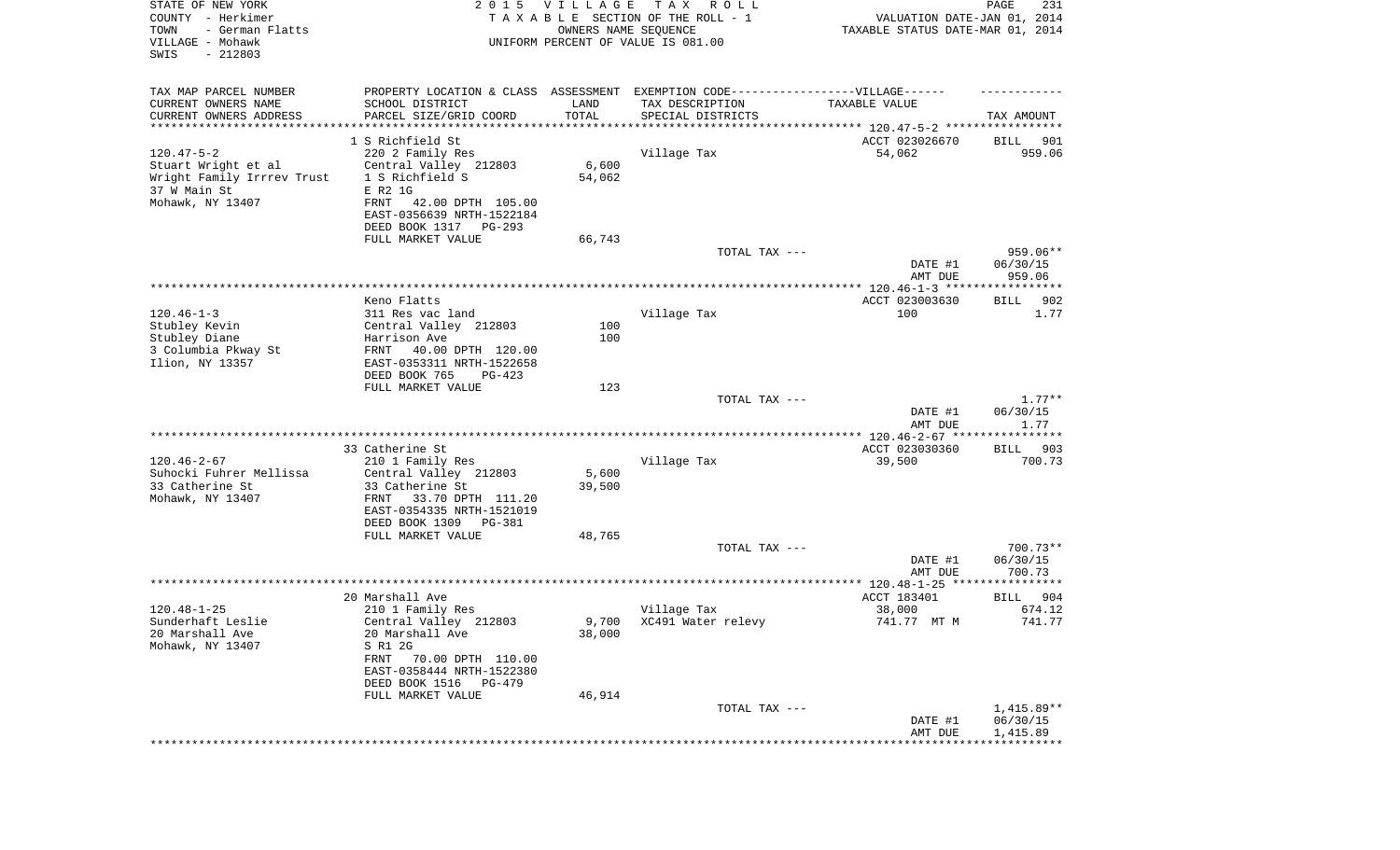| STATE OF NEW YORK<br>COUNTY - Herkimer<br>- German Flatts<br>TOWN<br>VILLAGE - Mohawk<br>SWIS<br>$-212803$ |                                                                                  | 2015 VILLAGE  | TAX ROLL<br>TAXABLE SECTION OF THE ROLL - 1<br>OWNERS NAME SEQUENCE<br>UNIFORM PERCENT OF VALUE IS 081.00 | VALUATION DATE-JAN 01, 2014<br>TAXABLE STATUS DATE-MAR 01, 2014 | PAGE<br>232           |
|------------------------------------------------------------------------------------------------------------|----------------------------------------------------------------------------------|---------------|-----------------------------------------------------------------------------------------------------------|-----------------------------------------------------------------|-----------------------|
| TAX MAP PARCEL NUMBER                                                                                      | PROPERTY LOCATION & CLASS ASSESSMENT EXEMPTION CODE----------------VILLAGE------ |               |                                                                                                           |                                                                 |                       |
| CURRENT OWNERS NAME<br>CURRENT OWNERS ADDRESS                                                              | SCHOOL DISTRICT<br>PARCEL SIZE/GRID COORD                                        | LAND<br>TOTAL | TAX DESCRIPTION<br>SPECIAL DISTRICTS                                                                      | TAXABLE VALUE                                                   | TAX AMOUNT            |
| *******************                                                                                        |                                                                                  |               |                                                                                                           |                                                                 |                       |
| $120.40 - 2 - 22$                                                                                          | 37 Marshall Ave<br>210 1 Family Res                                              |               | Village Tax                                                                                               | ACCT 023012060<br>55,850                                        | 905<br>BILL<br>990.78 |
| Sweeney Patrick                                                                                            | Central Valley 212803                                                            | 11,600        |                                                                                                           |                                                                 |                       |
| Kristie Broadwell                                                                                          | 37 Marshall Ave                                                                  | 55,850        |                                                                                                           |                                                                 |                       |
| 37 Marshall Ave                                                                                            | P                                                                                |               |                                                                                                           |                                                                 |                       |
| Mohawk, NY 13407                                                                                           | FRNT<br>48.00 DPTH 162.50                                                        |               |                                                                                                           |                                                                 |                       |
|                                                                                                            | EAST-0358835 NRTH-1522764                                                        |               |                                                                                                           |                                                                 |                       |
|                                                                                                            | DEED BOOK 833<br>PG-664                                                          |               |                                                                                                           |                                                                 |                       |
|                                                                                                            | FULL MARKET VALUE                                                                | 68,951        |                                                                                                           |                                                                 |                       |
|                                                                                                            |                                                                                  |               | TOTAL TAX ---                                                                                             |                                                                 | 990.78**              |
|                                                                                                            |                                                                                  |               |                                                                                                           | DATE #1                                                         | 06/30/15              |
|                                                                                                            |                                                                                  |               |                                                                                                           | AMT DUE<br>************* 120.47-8-59 ****************           | 990.78                |
|                                                                                                            | 20 Church St                                                                     |               |                                                                                                           | ACCT 183220                                                     | BILL 906              |
| $120.47 - 8 - 59$                                                                                          | 210 1 Family Res                                                                 |               | Village Tax                                                                                               | 50,700                                                          | 899.42                |
| Sweet Irene                                                                                                | Central Valley 212803                                                            | 11,500        |                                                                                                           |                                                                 |                       |
| Sweet Franklyn                                                                                             | 20 Church St                                                                     | 50,700        |                                                                                                           |                                                                 |                       |
| 20 Church St                                                                                               | R1 G                                                                             |               |                                                                                                           |                                                                 |                       |
| Mohawk, NY 13407                                                                                           | 80.00 DPTH 120.00<br>FRNT                                                        |               |                                                                                                           |                                                                 |                       |
|                                                                                                            | EAST-0357709 NRTH-1521666                                                        |               |                                                                                                           |                                                                 |                       |
|                                                                                                            | DEED BOOK 1515 PG-368                                                            |               |                                                                                                           |                                                                 |                       |
|                                                                                                            | FULL MARKET VALUE                                                                | 62,593        |                                                                                                           |                                                                 |                       |
|                                                                                                            |                                                                                  |               | TOTAL TAX ---                                                                                             |                                                                 | 899.42**              |
|                                                                                                            |                                                                                  |               |                                                                                                           | DATE #1<br>AMT DUE                                              | 06/30/15<br>899.42    |
|                                                                                                            |                                                                                  |               |                                                                                                           | ************* 120.47-8-35 *****************                     |                       |
|                                                                                                            | 17 Henry St                                                                      |               |                                                                                                           | ACCT 171481                                                     | BILL<br>907           |
| $120.47 - 8 - 35$                                                                                          | 210 1 Family Res                                                                 |               | VET COM V 41137                                                                                           | 11,925                                                          |                       |
| Sweet Larry                                                                                                | Central Valley 212803                                                            | 8,500         | Village Tax                                                                                               | 40,175                                                          | 712.70                |
| Sweet Dale                                                                                                 | 17 Henry St                                                                      | 52,100        |                                                                                                           |                                                                 |                       |
| % Evelyn Sweet                                                                                             | R1 D G                                                                           |               |                                                                                                           |                                                                 |                       |
| 17 Henry St                                                                                                | Life Use E Sweet                                                                 |               |                                                                                                           |                                                                 |                       |
| Mohawk, NY 13407                                                                                           | FRNT<br>60.00 DPTH 100.00                                                        |               |                                                                                                           |                                                                 |                       |
|                                                                                                            | EAST-0320485 NRTH-1095878                                                        |               |                                                                                                           |                                                                 |                       |
|                                                                                                            | DEED BOOK 1439<br>$PG-713$                                                       |               |                                                                                                           |                                                                 |                       |
|                                                                                                            | FULL MARKET VALUE                                                                | 64,321        | TOTAL TAX ---                                                                                             |                                                                 | $712.70**$            |
|                                                                                                            |                                                                                  |               |                                                                                                           | DATE #1                                                         | 06/30/15              |
|                                                                                                            |                                                                                  |               |                                                                                                           | AMT DUE                                                         | 712.70                |
|                                                                                                            |                                                                                  |               |                                                                                                           |                                                                 | ********              |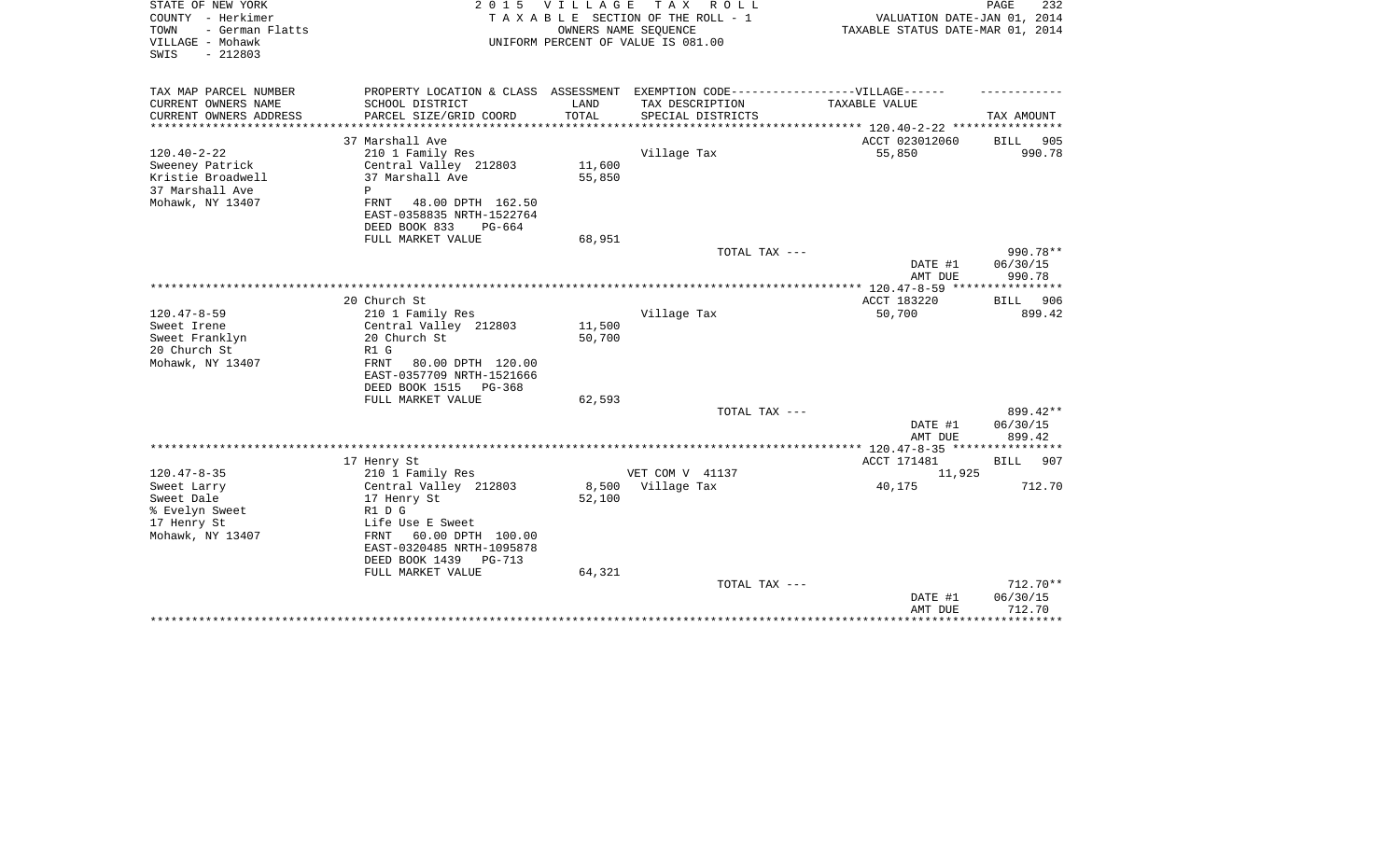| STATE OF NEW YORK<br>COUNTY - Herkimer<br>TOWN<br>- German Flatts<br>VILLAGE - Mohawk<br>SWIS<br>$-212803$ | 2 0 1 5                                                                           | VILLAGE         | T A X<br>R O L L<br>TAXABLE SECTION OF THE ROLL - 1<br>OWNERS NAME SEQUENCE<br>UNIFORM PERCENT OF VALUE IS 081.00 | VALUATION DATE-JAN 01, 2014<br>TAXABLE STATUS DATE-MAR 01, 2014 | PAGE<br>233            |
|------------------------------------------------------------------------------------------------------------|-----------------------------------------------------------------------------------|-----------------|-------------------------------------------------------------------------------------------------------------------|-----------------------------------------------------------------|------------------------|
| TAX MAP PARCEL NUMBER                                                                                      | PROPERTY LOCATION & CLASS ASSESSMENT EXEMPTION CODE-----------------VILLAGE------ |                 |                                                                                                                   |                                                                 |                        |
| CURRENT OWNERS NAME                                                                                        | SCHOOL DISTRICT                                                                   | LAND            | TAX DESCRIPTION                                                                                                   | TAXABLE VALUE                                                   |                        |
| CURRENT OWNERS ADDRESS<br>********************                                                             | PARCEL SIZE/GRID COORD                                                            | TOTAL           | SPECIAL DISTRICTS                                                                                                 |                                                                 | TAX AMOUNT             |
|                                                                                                            |                                                                                   |                 |                                                                                                                   |                                                                 |                        |
| $120.47 - 8 - 34$                                                                                          | 15 Henry St<br>210 1 Family Res                                                   |                 | VET WAR V 41127                                                                                                   | ACCT 023018630<br>7,155                                         | BILL<br>908            |
| Tallman Robert                                                                                             | Central Valley 212803                                                             |                 | 11,500 Village Tax                                                                                                | 62,695                                                          | 1,112.21               |
| Tallman Judith                                                                                             | 15 Henry St                                                                       | 69,850          |                                                                                                                   |                                                                 |                        |
| 15 Henry St                                                                                                | N R1 1G Shed                                                                      |                 |                                                                                                                   |                                                                 |                        |
| Mohawk, NY 13407                                                                                           | FRNT<br>67.00 DPTH 274.00                                                         |                 |                                                                                                                   |                                                                 |                        |
|                                                                                                            | EAST-0357263 NRTH-1520503                                                         |                 |                                                                                                                   |                                                                 |                        |
|                                                                                                            | DEED BOOK 909<br>PG-36                                                            |                 |                                                                                                                   |                                                                 |                        |
|                                                                                                            | FULL MARKET VALUE                                                                 | 86,235          |                                                                                                                   |                                                                 |                        |
|                                                                                                            |                                                                                   |                 | TOTAL TAX ---                                                                                                     | DATE #1                                                         | 1,112.21**<br>06/30/15 |
|                                                                                                            |                                                                                   |                 |                                                                                                                   | AMT DUE                                                         | 1,112.21               |
|                                                                                                            |                                                                                   |                 |                                                                                                                   |                                                                 |                        |
|                                                                                                            | 116 W Main St                                                                     |                 |                                                                                                                   | ACCT 167522                                                     | BILL<br>909            |
| $120.47 - 1 - 3$                                                                                           | 210 1 Family Res                                                                  |                 | VET COM V 41137                                                                                                   | 11,925                                                          |                        |
| Tangorra Harriett                                                                                          | Central Valley 212803                                                             |                 | 13,400 VET DIS V 41147                                                                                            | 23,850                                                          |                        |
| 116 W Main St                                                                                              | 85.00 DPTH 138.00<br>FRNT                                                         |                 | 78,515 Village Tax                                                                                                | 42,740                                                          | 758.21                 |
| Mohawk, NY 13407                                                                                           | EAST-0354791 NRTH-1522102                                                         |                 |                                                                                                                   |                                                                 |                        |
|                                                                                                            | DEED BOOK 1413<br>PG-504<br>FULL MARKET VALUE                                     | 96,932          |                                                                                                                   |                                                                 |                        |
|                                                                                                            |                                                                                   |                 | TOTAL TAX ---                                                                                                     |                                                                 | 758.21**               |
|                                                                                                            |                                                                                   |                 |                                                                                                                   | DATE #1<br>AMT DUE                                              | 06/30/15<br>758.21     |
|                                                                                                            |                                                                                   |                 |                                                                                                                   |                                                                 |                        |
|                                                                                                            | 41 Marshall Ave                                                                   |                 |                                                                                                                   | ACCT 184631                                                     | BILL<br>910            |
| $120.40 - 2 - 20$                                                                                          | 210 1 Family Res                                                                  |                 | Village Tax                                                                                                       | 54,200                                                          | 961.51                 |
| Taratuchin Michael<br>Tartauchin Alexandra                                                                 | Central Valley 212803<br>41 Marshall Ave                                          | 9,600<br>54,200 |                                                                                                                   |                                                                 |                        |
| 41 Marshall Ave                                                                                            | FRNT<br>52.00 DPTH 162.50                                                         |                 |                                                                                                                   |                                                                 |                        |
| Mohawk, NY 13407                                                                                           | EAST-0358940 NRTH-1522778                                                         |                 |                                                                                                                   |                                                                 |                        |
|                                                                                                            | DEED BOOK 1524<br>PG-42                                                           |                 |                                                                                                                   |                                                                 |                        |
| PRIOR OWNER ON 3/01/2014                                                                                   | FULL MARKET VALUE                                                                 | 66,914          |                                                                                                                   |                                                                 |                        |
| Crouch Jerry                                                                                               |                                                                                   |                 |                                                                                                                   |                                                                 |                        |
|                                                                                                            |                                                                                   |                 | TOTAL TAX ---                                                                                                     |                                                                 | $961.51**$             |
|                                                                                                            |                                                                                   |                 |                                                                                                                   | DATE #1<br>AMT DUE                                              | 06/30/15<br>961.51     |
|                                                                                                            |                                                                                   |                 |                                                                                                                   |                                                                 |                        |
|                                                                                                            | 85 Columbia St                                                                    |                 |                                                                                                                   | ACCT 023020790                                                  | 911<br>BILL            |
| $120.55 - 2 - 49$                                                                                          | 210 1 Family Res                                                                  |                 | Village Tax                                                                                                       | 42,000                                                          | 745.08                 |
| Tayler Jennifer                                                                                            | Central Valley 212803                                                             | 9,400           |                                                                                                                   |                                                                 |                        |
| Tayler Keith                                                                                               | 85 Columbia St                                                                    | 42,000          |                                                                                                                   |                                                                 |                        |
| 85 Columbia St                                                                                             | R1 Strg Bldg                                                                      |                 |                                                                                                                   |                                                                 |                        |
| Mohawk, NY 13407                                                                                           | 40.00 DPTH 125.00<br>FRNT                                                         |                 |                                                                                                                   |                                                                 |                        |
|                                                                                                            | EAST-0356692 NRTH-1520147<br>DEED BOOK 1398<br>$PG-13$                            |                 |                                                                                                                   |                                                                 |                        |
|                                                                                                            | FULL MARKET VALUE                                                                 | 51,852          |                                                                                                                   |                                                                 |                        |
|                                                                                                            |                                                                                   |                 | TOTAL TAX ---                                                                                                     |                                                                 | 745.08**               |
|                                                                                                            |                                                                                   |                 |                                                                                                                   | DATE #1                                                         | 06/30/15               |
|                                                                                                            |                                                                                   |                 |                                                                                                                   | AMT DUE                                                         | 745.08                 |
|                                                                                                            |                                                                                   |                 |                                                                                                                   |                                                                 |                        |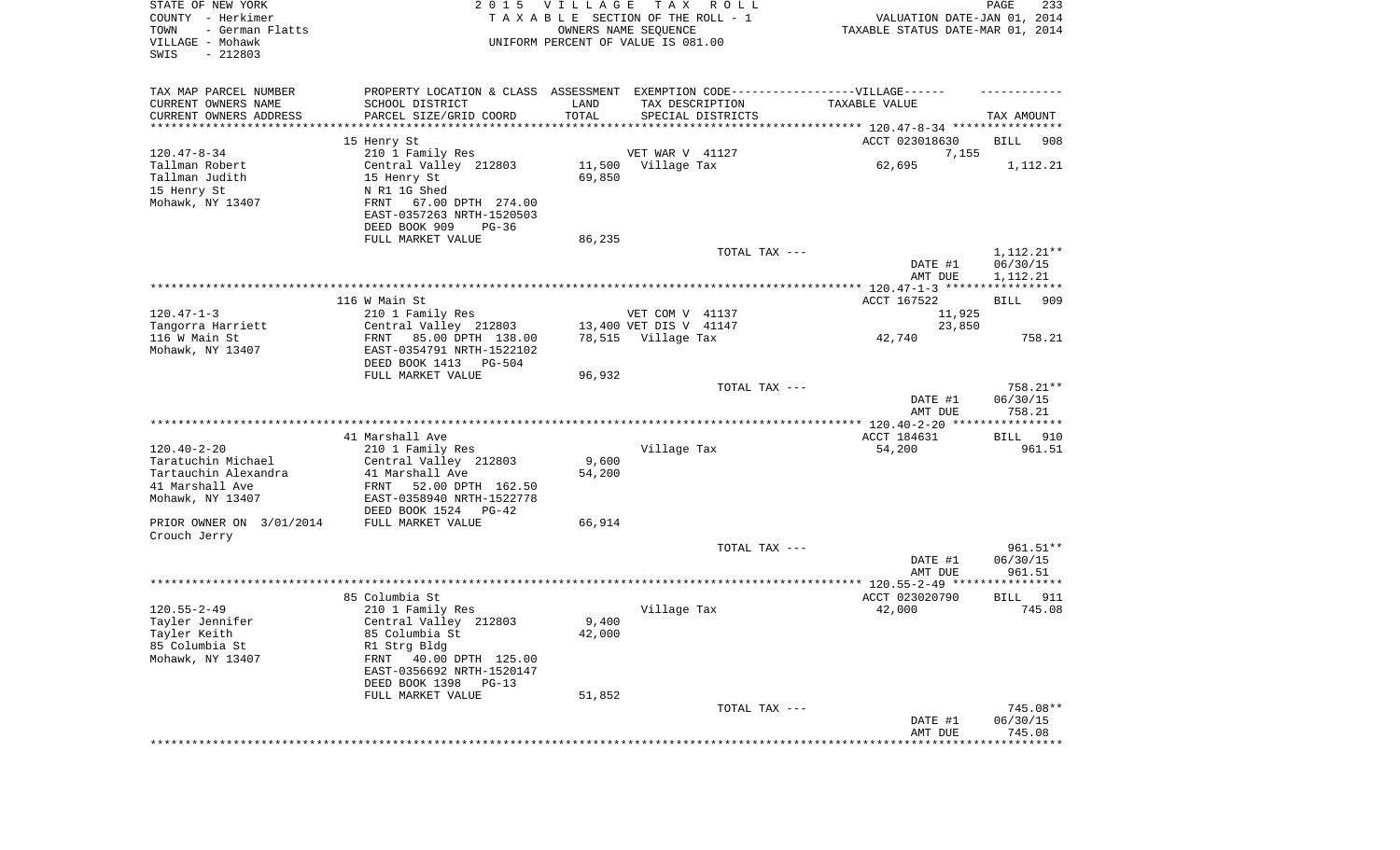| STATE OF NEW YORK<br>COUNTY - Herkimer<br>TOWN<br>- German Flatts<br>VILLAGE - Mohawk<br>SWIS<br>$-212803$ |                                                                                   | 2015 VILLAGE | T A X<br>R O L L<br>TAXABLE SECTION OF THE ROLL - 1<br>OWNERS NAME SEQUENCE<br>UNIFORM PERCENT OF VALUE IS 081.00 | VALUATION DATE-JAN 01, 2014<br>TAXABLE STATUS DATE-MAR 01, 2014 | PAGE<br>234            |
|------------------------------------------------------------------------------------------------------------|-----------------------------------------------------------------------------------|--------------|-------------------------------------------------------------------------------------------------------------------|-----------------------------------------------------------------|------------------------|
|                                                                                                            |                                                                                   |              |                                                                                                                   |                                                                 |                        |
| TAX MAP PARCEL NUMBER                                                                                      | PROPERTY LOCATION & CLASS ASSESSMENT EXEMPTION CODE-----------------VILLAGE------ |              |                                                                                                                   |                                                                 |                        |
| CURRENT OWNERS NAME                                                                                        | SCHOOL DISTRICT                                                                   | LAND         | TAX DESCRIPTION                                                                                                   | TAXABLE VALUE                                                   |                        |
| CURRENT OWNERS ADDRESS<br>*********************                                                            | PARCEL SIZE/GRID COORD<br>***********************                                 | TOTAL        | SPECIAL DISTRICTS                                                                                                 |                                                                 | TAX AMOUNT             |
|                                                                                                            | 4 West St                                                                         |              |                                                                                                                   | ACCT 023001350                                                  | BILL<br>912            |
| $120.47 - 2 - 21$                                                                                          | 210 1 Family Res                                                                  |              | Village Tax                                                                                                       | 50,600                                                          | 897.64                 |
| Taylor Bernard Jr                                                                                          | Central Valley 212803                                                             | 4,200        |                                                                                                                   |                                                                 |                        |
| Brown Lester Jr                                                                                            | 4 West St                                                                         | 50,600       |                                                                                                                   |                                                                 |                        |
| 4 West St                                                                                                  | FRNT<br>33.00 DPTH 118.05                                                         |              |                                                                                                                   |                                                                 |                        |
| Mohawk, NY 13407                                                                                           | EAST-0356175 NRTH-1522468                                                         |              |                                                                                                                   |                                                                 |                        |
|                                                                                                            | DEED BOOK 1197 PG-834<br>FULL MARKET VALUE                                        | 62,469       |                                                                                                                   |                                                                 |                        |
|                                                                                                            |                                                                                   |              | TOTAL TAX ---                                                                                                     |                                                                 | 897.64**               |
|                                                                                                            |                                                                                   |              |                                                                                                                   | DATE #1                                                         | 06/30/15               |
|                                                                                                            |                                                                                   |              |                                                                                                                   | AMT DUE                                                         | 897.64                 |
|                                                                                                            |                                                                                   |              |                                                                                                                   |                                                                 |                        |
|                                                                                                            | 18 Fulmer St                                                                      |              |                                                                                                                   | ACCT 023023430                                                  | 913<br>BILL            |
| $120.55 - 1 - 19$                                                                                          | 210 1 Family Res                                                                  |              | VET COM V 41137                                                                                                   | 11,925                                                          |                        |
| Taylor Sean                                                                                                | Central Valley 212803                                                             |              | 10,700 VET DIS V 41147                                                                                            | 23,850                                                          |                        |
| Taylor Aimee<br>18 Fulmer St                                                                               | 18 Fulmer St<br>N R1 1G                                                           |              | 59,049 Village Tax                                                                                                | 23,274                                                          | 412.88                 |
| Mohawk, NY 13407                                                                                           | FRNT<br>50.00 DPTH 105.00                                                         |              |                                                                                                                   |                                                                 |                        |
|                                                                                                            | EAST-0356007 NRTH-1520124                                                         |              |                                                                                                                   |                                                                 |                        |
|                                                                                                            | DEED BOOK 1285<br>PG-133                                                          |              |                                                                                                                   |                                                                 |                        |
|                                                                                                            | FULL MARKET VALUE                                                                 | 72,900       |                                                                                                                   |                                                                 |                        |
|                                                                                                            |                                                                                   |              | TOTAL TAX ---                                                                                                     |                                                                 | 412.88**               |
|                                                                                                            |                                                                                   |              |                                                                                                                   | DATE #1                                                         | 06/30/15               |
|                                                                                                            |                                                                                   |              |                                                                                                                   | AMT DUE<br>************** 120.47-8-40 *****************         | 412.88                 |
|                                                                                                            | 54 Church St                                                                      |              |                                                                                                                   | ACCT 023015840                                                  | 914<br>BILL            |
| $120.47 - 8 - 40$                                                                                          | 210 1 Family Res                                                                  |              | Village Tax                                                                                                       | 50,000                                                          | 887.00                 |
| Tenace Rebecca                                                                                             | Central Valley 212803                                                             | 9,300        | XC491 Water relevy                                                                                                | 587.85 MT M                                                     | 587.85                 |
| PO Box 252                                                                                                 | 54 Church St                                                                      | 50,000       |                                                                                                                   |                                                                 |                        |
| Mohawk, NY 13407                                                                                           | W R1 G                                                                            |              |                                                                                                                   |                                                                 |                        |
|                                                                                                            | FRNT<br>60.00 DPTH 120.00                                                         |              |                                                                                                                   |                                                                 |                        |
|                                                                                                            | EAST-0357475 NRTH-1520781                                                         |              |                                                                                                                   |                                                                 |                        |
|                                                                                                            | DEED BOOK 934<br>PG-637                                                           |              |                                                                                                                   |                                                                 |                        |
|                                                                                                            | FULL MARKET VALUE                                                                 | 61,728       |                                                                                                                   |                                                                 |                        |
|                                                                                                            |                                                                                   |              | TOTAL TAX ---                                                                                                     | DATE #1                                                         | 1,474.85**<br>06/30/15 |
|                                                                                                            |                                                                                   |              |                                                                                                                   | AMT DUE                                                         | 1,474.85               |
|                                                                                                            |                                                                                   |              |                                                                                                                   |                                                                 | ******                 |
|                                                                                                            | 21 Devendorf St                                                                   |              |                                                                                                                   | ACCT 023027720                                                  | 915<br>BILL            |
| 120.47-4-12                                                                                                | 210 1 Family Res                                                                  |              | Village Tax                                                                                                       | 52,300                                                          | 927.80                 |
| TenEyck Beekler Jean                                                                                       | Central Valley 212803                                                             | 9,500        |                                                                                                                   |                                                                 |                        |
| 21 Devendorf St                                                                                            | 21 Devendorf St                                                                   | 52,300       |                                                                                                                   |                                                                 |                        |
| Mohawk, NY 13407                                                                                           | R1 2G                                                                             |              |                                                                                                                   |                                                                 |                        |
|                                                                                                            | FRNT 100.00 DPTH<br>92.00                                                         |              |                                                                                                                   |                                                                 |                        |
|                                                                                                            | EAST-0355877 NRTH-1521645<br>DEED BOOK 933<br>PG-118                              |              |                                                                                                                   |                                                                 |                        |
|                                                                                                            | FULL MARKET VALUE                                                                 | 64,568       |                                                                                                                   |                                                                 |                        |
|                                                                                                            |                                                                                   |              | TOTAL TAX ---                                                                                                     |                                                                 | 927.80**               |
|                                                                                                            |                                                                                   |              |                                                                                                                   | DATE #1                                                         | 06/30/15               |
|                                                                                                            |                                                                                   |              |                                                                                                                   | AMT DUE                                                         | 927.80                 |
|                                                                                                            |                                                                                   |              |                                                                                                                   |                                                                 |                        |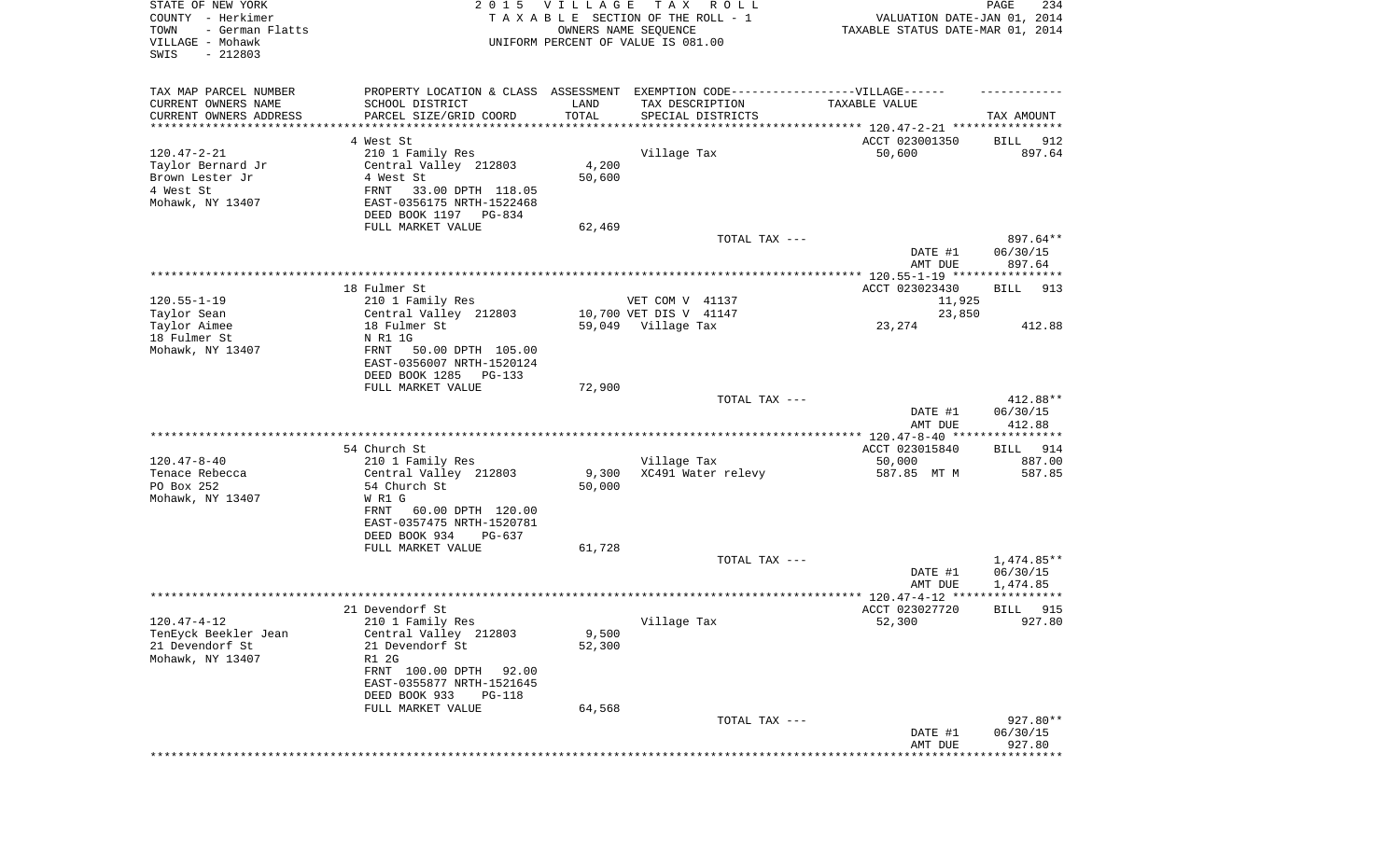| TAX MAP PARCEL NUMBER<br>PROPERTY LOCATION & CLASS ASSESSMENT EXEMPTION CODE----------------VILLAGE------<br>CURRENT OWNERS NAME<br>SCHOOL DISTRICT<br>LAND<br>TAX DESCRIPTION<br>TAXABLE VALUE<br>CURRENT OWNERS ADDRESS<br>PARCEL SIZE/GRID COORD<br>TOTAL<br>SPECIAL DISTRICTS<br>TAX AMOUNT<br>***************<br>**********************<br>ACCT 023010710<br>12 Bellinger St<br><b>BILL</b><br>916<br>$120.40 - 2 - 17$<br>411 Apartment<br>Village Tax<br>54,600<br>968.60<br>The Collins Family Rev Trust<br>Central Valley 212803<br>8,400<br>12 Bellinger St<br>54,600<br>PO Box 314<br>Mohawk, NY 13407<br>58.00 DPTH 88.00<br>FRNT<br>EAST-0359094 NRTH-1522796<br>DEED BOOK 1301<br>PG-717<br>FULL MARKET VALUE<br>67,407<br>TOTAL TAX ---<br>968.60**<br>DATE #1<br>06/30/15<br>968.60<br>AMT DUE<br>***********<br>********* 120.47-2-7 ****<br>917<br>84 W Main St<br>ACCT 023002580<br><b>BILL</b><br>$120.47 - 2 - 7$<br>220 2 Family Res<br>Village Tax<br>39,000<br>691.86<br>8,700<br>The Collins Family Rev Trust<br>Central Valley 212803<br>PO Box 314<br>39,000<br>84 W Main St<br>Mohawk, NY 13407<br>FRNT<br>45.00 DPTH 87.80<br>EAST-0355567 NRTH-1522254<br>DEED BOOK 1301 PG-723<br>FULL MARKET VALUE<br>48,148<br>TOTAL TAX ---<br>691.86**<br>DATE #1<br>06/30/15<br>691.86<br>AMT DUE<br>****** 120.40-2-60 **<br>* * * * * * * * * *<br>1 Fulton St<br>ACCT 023010230<br>918<br><b>BILL</b><br>$120.40 - 2 - 60$<br>210 1 Family Res<br>Village Tax<br>54,600<br>968.60<br>The Mohawk Homestead Inc<br>Central Valley 212803<br>12,000<br>54,600<br>62 E Main St<br>1 Fulton St<br>Mohawk, NY 13407<br>FRNT<br>53.00 DPTH 126.00<br>EAST-0358371 NRTH-1522846<br>DEED BOOK 1183 PG-812<br>FULL MARKET VALUE<br>67,407<br>968.60**<br>TOTAL TAX ---<br>DATE #1<br>06/30/15<br>AMT DUE<br>968.60<br>***************** 120.39-2-28 ****<br>**********<br>4 N Washington St<br>ACCT 023005310<br><b>BILL</b><br>919<br>$120.39 - 2 - 28$<br>Village Tax<br>2,700<br>330 Vacant comm<br>47.90<br>2,700<br>The Omall Family Ltd Partship Central Valley 212803<br>35 ORCHARD Dr<br>4 N Washton St<br>2,700<br>Queensbury, NY 12804<br>FRNT<br>46.70 DPTH 82.00<br>EAST-0356830 NRTH-1522598<br>DEED BOOK 921<br>$PG-700$<br>FULL MARKET VALUE<br>3,333<br>$47.90**$<br>TOTAL TAX ---<br>06/30/15<br>DATE #1<br>47.90<br>AMT DUE | STATE OF NEW YORK<br>COUNTY - Herkimer<br>- German Flatts<br>TOWN<br>VILLAGE - Mohawk<br>SWIS<br>$-212803$ | 2 0 1 5 | <b>VILLAGE</b> | TAX ROLL<br>TAXABLE SECTION OF THE ROLL - 1<br>OWNERS NAME SEQUENCE<br>UNIFORM PERCENT OF VALUE IS 081.00 | VALUATION DATE-JAN 01, 2014<br>TAXABLE STATUS DATE-MAR 01, 2014 | PAGE<br>235 |
|------------------------------------------------------------------------------------------------------------------------------------------------------------------------------------------------------------------------------------------------------------------------------------------------------------------------------------------------------------------------------------------------------------------------------------------------------------------------------------------------------------------------------------------------------------------------------------------------------------------------------------------------------------------------------------------------------------------------------------------------------------------------------------------------------------------------------------------------------------------------------------------------------------------------------------------------------------------------------------------------------------------------------------------------------------------------------------------------------------------------------------------------------------------------------------------------------------------------------------------------------------------------------------------------------------------------------------------------------------------------------------------------------------------------------------------------------------------------------------------------------------------------------------------------------------------------------------------------------------------------------------------------------------------------------------------------------------------------------------------------------------------------------------------------------------------------------------------------------------------------------------------------------------------------------------------------------------------------------------------------------------------------------------------------------------------------------------------------------------------------------------------------------------------------------------------------------------------------------------------------------------------------------------------------------------------------------------------------------------|------------------------------------------------------------------------------------------------------------|---------|----------------|-----------------------------------------------------------------------------------------------------------|-----------------------------------------------------------------|-------------|
|                                                                                                                                                                                                                                                                                                                                                                                                                                                                                                                                                                                                                                                                                                                                                                                                                                                                                                                                                                                                                                                                                                                                                                                                                                                                                                                                                                                                                                                                                                                                                                                                                                                                                                                                                                                                                                                                                                                                                                                                                                                                                                                                                                                                                                                                                                                                                            |                                                                                                            |         |                |                                                                                                           |                                                                 |             |
|                                                                                                                                                                                                                                                                                                                                                                                                                                                                                                                                                                                                                                                                                                                                                                                                                                                                                                                                                                                                                                                                                                                                                                                                                                                                                                                                                                                                                                                                                                                                                                                                                                                                                                                                                                                                                                                                                                                                                                                                                                                                                                                                                                                                                                                                                                                                                            |                                                                                                            |         |                |                                                                                                           |                                                                 |             |
|                                                                                                                                                                                                                                                                                                                                                                                                                                                                                                                                                                                                                                                                                                                                                                                                                                                                                                                                                                                                                                                                                                                                                                                                                                                                                                                                                                                                                                                                                                                                                                                                                                                                                                                                                                                                                                                                                                                                                                                                                                                                                                                                                                                                                                                                                                                                                            |                                                                                                            |         |                |                                                                                                           |                                                                 |             |
|                                                                                                                                                                                                                                                                                                                                                                                                                                                                                                                                                                                                                                                                                                                                                                                                                                                                                                                                                                                                                                                                                                                                                                                                                                                                                                                                                                                                                                                                                                                                                                                                                                                                                                                                                                                                                                                                                                                                                                                                                                                                                                                                                                                                                                                                                                                                                            |                                                                                                            |         |                |                                                                                                           |                                                                 |             |
|                                                                                                                                                                                                                                                                                                                                                                                                                                                                                                                                                                                                                                                                                                                                                                                                                                                                                                                                                                                                                                                                                                                                                                                                                                                                                                                                                                                                                                                                                                                                                                                                                                                                                                                                                                                                                                                                                                                                                                                                                                                                                                                                                                                                                                                                                                                                                            |                                                                                                            |         |                |                                                                                                           |                                                                 |             |
|                                                                                                                                                                                                                                                                                                                                                                                                                                                                                                                                                                                                                                                                                                                                                                                                                                                                                                                                                                                                                                                                                                                                                                                                                                                                                                                                                                                                                                                                                                                                                                                                                                                                                                                                                                                                                                                                                                                                                                                                                                                                                                                                                                                                                                                                                                                                                            |                                                                                                            |         |                |                                                                                                           |                                                                 |             |
|                                                                                                                                                                                                                                                                                                                                                                                                                                                                                                                                                                                                                                                                                                                                                                                                                                                                                                                                                                                                                                                                                                                                                                                                                                                                                                                                                                                                                                                                                                                                                                                                                                                                                                                                                                                                                                                                                                                                                                                                                                                                                                                                                                                                                                                                                                                                                            |                                                                                                            |         |                |                                                                                                           |                                                                 |             |
|                                                                                                                                                                                                                                                                                                                                                                                                                                                                                                                                                                                                                                                                                                                                                                                                                                                                                                                                                                                                                                                                                                                                                                                                                                                                                                                                                                                                                                                                                                                                                                                                                                                                                                                                                                                                                                                                                                                                                                                                                                                                                                                                                                                                                                                                                                                                                            |                                                                                                            |         |                |                                                                                                           |                                                                 |             |
|                                                                                                                                                                                                                                                                                                                                                                                                                                                                                                                                                                                                                                                                                                                                                                                                                                                                                                                                                                                                                                                                                                                                                                                                                                                                                                                                                                                                                                                                                                                                                                                                                                                                                                                                                                                                                                                                                                                                                                                                                                                                                                                                                                                                                                                                                                                                                            |                                                                                                            |         |                |                                                                                                           |                                                                 |             |
|                                                                                                                                                                                                                                                                                                                                                                                                                                                                                                                                                                                                                                                                                                                                                                                                                                                                                                                                                                                                                                                                                                                                                                                                                                                                                                                                                                                                                                                                                                                                                                                                                                                                                                                                                                                                                                                                                                                                                                                                                                                                                                                                                                                                                                                                                                                                                            |                                                                                                            |         |                |                                                                                                           |                                                                 |             |
|                                                                                                                                                                                                                                                                                                                                                                                                                                                                                                                                                                                                                                                                                                                                                                                                                                                                                                                                                                                                                                                                                                                                                                                                                                                                                                                                                                                                                                                                                                                                                                                                                                                                                                                                                                                                                                                                                                                                                                                                                                                                                                                                                                                                                                                                                                                                                            |                                                                                                            |         |                |                                                                                                           |                                                                 |             |
|                                                                                                                                                                                                                                                                                                                                                                                                                                                                                                                                                                                                                                                                                                                                                                                                                                                                                                                                                                                                                                                                                                                                                                                                                                                                                                                                                                                                                                                                                                                                                                                                                                                                                                                                                                                                                                                                                                                                                                                                                                                                                                                                                                                                                                                                                                                                                            |                                                                                                            |         |                |                                                                                                           |                                                                 |             |
|                                                                                                                                                                                                                                                                                                                                                                                                                                                                                                                                                                                                                                                                                                                                                                                                                                                                                                                                                                                                                                                                                                                                                                                                                                                                                                                                                                                                                                                                                                                                                                                                                                                                                                                                                                                                                                                                                                                                                                                                                                                                                                                                                                                                                                                                                                                                                            |                                                                                                            |         |                |                                                                                                           |                                                                 |             |
|                                                                                                                                                                                                                                                                                                                                                                                                                                                                                                                                                                                                                                                                                                                                                                                                                                                                                                                                                                                                                                                                                                                                                                                                                                                                                                                                                                                                                                                                                                                                                                                                                                                                                                                                                                                                                                                                                                                                                                                                                                                                                                                                                                                                                                                                                                                                                            |                                                                                                            |         |                |                                                                                                           |                                                                 |             |
|                                                                                                                                                                                                                                                                                                                                                                                                                                                                                                                                                                                                                                                                                                                                                                                                                                                                                                                                                                                                                                                                                                                                                                                                                                                                                                                                                                                                                                                                                                                                                                                                                                                                                                                                                                                                                                                                                                                                                                                                                                                                                                                                                                                                                                                                                                                                                            |                                                                                                            |         |                |                                                                                                           |                                                                 |             |
|                                                                                                                                                                                                                                                                                                                                                                                                                                                                                                                                                                                                                                                                                                                                                                                                                                                                                                                                                                                                                                                                                                                                                                                                                                                                                                                                                                                                                                                                                                                                                                                                                                                                                                                                                                                                                                                                                                                                                                                                                                                                                                                                                                                                                                                                                                                                                            |                                                                                                            |         |                |                                                                                                           |                                                                 |             |
|                                                                                                                                                                                                                                                                                                                                                                                                                                                                                                                                                                                                                                                                                                                                                                                                                                                                                                                                                                                                                                                                                                                                                                                                                                                                                                                                                                                                                                                                                                                                                                                                                                                                                                                                                                                                                                                                                                                                                                                                                                                                                                                                                                                                                                                                                                                                                            |                                                                                                            |         |                |                                                                                                           |                                                                 |             |
|                                                                                                                                                                                                                                                                                                                                                                                                                                                                                                                                                                                                                                                                                                                                                                                                                                                                                                                                                                                                                                                                                                                                                                                                                                                                                                                                                                                                                                                                                                                                                                                                                                                                                                                                                                                                                                                                                                                                                                                                                                                                                                                                                                                                                                                                                                                                                            |                                                                                                            |         |                |                                                                                                           |                                                                 |             |
|                                                                                                                                                                                                                                                                                                                                                                                                                                                                                                                                                                                                                                                                                                                                                                                                                                                                                                                                                                                                                                                                                                                                                                                                                                                                                                                                                                                                                                                                                                                                                                                                                                                                                                                                                                                                                                                                                                                                                                                                                                                                                                                                                                                                                                                                                                                                                            |                                                                                                            |         |                |                                                                                                           |                                                                 |             |
|                                                                                                                                                                                                                                                                                                                                                                                                                                                                                                                                                                                                                                                                                                                                                                                                                                                                                                                                                                                                                                                                                                                                                                                                                                                                                                                                                                                                                                                                                                                                                                                                                                                                                                                                                                                                                                                                                                                                                                                                                                                                                                                                                                                                                                                                                                                                                            |                                                                                                            |         |                |                                                                                                           |                                                                 |             |
|                                                                                                                                                                                                                                                                                                                                                                                                                                                                                                                                                                                                                                                                                                                                                                                                                                                                                                                                                                                                                                                                                                                                                                                                                                                                                                                                                                                                                                                                                                                                                                                                                                                                                                                                                                                                                                                                                                                                                                                                                                                                                                                                                                                                                                                                                                                                                            |                                                                                                            |         |                |                                                                                                           |                                                                 |             |
|                                                                                                                                                                                                                                                                                                                                                                                                                                                                                                                                                                                                                                                                                                                                                                                                                                                                                                                                                                                                                                                                                                                                                                                                                                                                                                                                                                                                                                                                                                                                                                                                                                                                                                                                                                                                                                                                                                                                                                                                                                                                                                                                                                                                                                                                                                                                                            |                                                                                                            |         |                |                                                                                                           |                                                                 |             |
|                                                                                                                                                                                                                                                                                                                                                                                                                                                                                                                                                                                                                                                                                                                                                                                                                                                                                                                                                                                                                                                                                                                                                                                                                                                                                                                                                                                                                                                                                                                                                                                                                                                                                                                                                                                                                                                                                                                                                                                                                                                                                                                                                                                                                                                                                                                                                            |                                                                                                            |         |                |                                                                                                           |                                                                 |             |
|                                                                                                                                                                                                                                                                                                                                                                                                                                                                                                                                                                                                                                                                                                                                                                                                                                                                                                                                                                                                                                                                                                                                                                                                                                                                                                                                                                                                                                                                                                                                                                                                                                                                                                                                                                                                                                                                                                                                                                                                                                                                                                                                                                                                                                                                                                                                                            |                                                                                                            |         |                |                                                                                                           |                                                                 |             |
|                                                                                                                                                                                                                                                                                                                                                                                                                                                                                                                                                                                                                                                                                                                                                                                                                                                                                                                                                                                                                                                                                                                                                                                                                                                                                                                                                                                                                                                                                                                                                                                                                                                                                                                                                                                                                                                                                                                                                                                                                                                                                                                                                                                                                                                                                                                                                            |                                                                                                            |         |                |                                                                                                           |                                                                 |             |
|                                                                                                                                                                                                                                                                                                                                                                                                                                                                                                                                                                                                                                                                                                                                                                                                                                                                                                                                                                                                                                                                                                                                                                                                                                                                                                                                                                                                                                                                                                                                                                                                                                                                                                                                                                                                                                                                                                                                                                                                                                                                                                                                                                                                                                                                                                                                                            |                                                                                                            |         |                |                                                                                                           |                                                                 |             |
|                                                                                                                                                                                                                                                                                                                                                                                                                                                                                                                                                                                                                                                                                                                                                                                                                                                                                                                                                                                                                                                                                                                                                                                                                                                                                                                                                                                                                                                                                                                                                                                                                                                                                                                                                                                                                                                                                                                                                                                                                                                                                                                                                                                                                                                                                                                                                            |                                                                                                            |         |                |                                                                                                           |                                                                 |             |
|                                                                                                                                                                                                                                                                                                                                                                                                                                                                                                                                                                                                                                                                                                                                                                                                                                                                                                                                                                                                                                                                                                                                                                                                                                                                                                                                                                                                                                                                                                                                                                                                                                                                                                                                                                                                                                                                                                                                                                                                                                                                                                                                                                                                                                                                                                                                                            |                                                                                                            |         |                |                                                                                                           |                                                                 |             |
|                                                                                                                                                                                                                                                                                                                                                                                                                                                                                                                                                                                                                                                                                                                                                                                                                                                                                                                                                                                                                                                                                                                                                                                                                                                                                                                                                                                                                                                                                                                                                                                                                                                                                                                                                                                                                                                                                                                                                                                                                                                                                                                                                                                                                                                                                                                                                            |                                                                                                            |         |                |                                                                                                           |                                                                 |             |
|                                                                                                                                                                                                                                                                                                                                                                                                                                                                                                                                                                                                                                                                                                                                                                                                                                                                                                                                                                                                                                                                                                                                                                                                                                                                                                                                                                                                                                                                                                                                                                                                                                                                                                                                                                                                                                                                                                                                                                                                                                                                                                                                                                                                                                                                                                                                                            |                                                                                                            |         |                |                                                                                                           |                                                                 |             |
|                                                                                                                                                                                                                                                                                                                                                                                                                                                                                                                                                                                                                                                                                                                                                                                                                                                                                                                                                                                                                                                                                                                                                                                                                                                                                                                                                                                                                                                                                                                                                                                                                                                                                                                                                                                                                                                                                                                                                                                                                                                                                                                                                                                                                                                                                                                                                            |                                                                                                            |         |                |                                                                                                           |                                                                 |             |
|                                                                                                                                                                                                                                                                                                                                                                                                                                                                                                                                                                                                                                                                                                                                                                                                                                                                                                                                                                                                                                                                                                                                                                                                                                                                                                                                                                                                                                                                                                                                                                                                                                                                                                                                                                                                                                                                                                                                                                                                                                                                                                                                                                                                                                                                                                                                                            |                                                                                                            |         |                |                                                                                                           |                                                                 |             |
|                                                                                                                                                                                                                                                                                                                                                                                                                                                                                                                                                                                                                                                                                                                                                                                                                                                                                                                                                                                                                                                                                                                                                                                                                                                                                                                                                                                                                                                                                                                                                                                                                                                                                                                                                                                                                                                                                                                                                                                                                                                                                                                                                                                                                                                                                                                                                            |                                                                                                            |         |                |                                                                                                           |                                                                 |             |
|                                                                                                                                                                                                                                                                                                                                                                                                                                                                                                                                                                                                                                                                                                                                                                                                                                                                                                                                                                                                                                                                                                                                                                                                                                                                                                                                                                                                                                                                                                                                                                                                                                                                                                                                                                                                                                                                                                                                                                                                                                                                                                                                                                                                                                                                                                                                                            |                                                                                                            |         |                |                                                                                                           |                                                                 |             |
|                                                                                                                                                                                                                                                                                                                                                                                                                                                                                                                                                                                                                                                                                                                                                                                                                                                                                                                                                                                                                                                                                                                                                                                                                                                                                                                                                                                                                                                                                                                                                                                                                                                                                                                                                                                                                                                                                                                                                                                                                                                                                                                                                                                                                                                                                                                                                            |                                                                                                            |         |                |                                                                                                           |                                                                 |             |
|                                                                                                                                                                                                                                                                                                                                                                                                                                                                                                                                                                                                                                                                                                                                                                                                                                                                                                                                                                                                                                                                                                                                                                                                                                                                                                                                                                                                                                                                                                                                                                                                                                                                                                                                                                                                                                                                                                                                                                                                                                                                                                                                                                                                                                                                                                                                                            |                                                                                                            |         |                |                                                                                                           |                                                                 |             |
|                                                                                                                                                                                                                                                                                                                                                                                                                                                                                                                                                                                                                                                                                                                                                                                                                                                                                                                                                                                                                                                                                                                                                                                                                                                                                                                                                                                                                                                                                                                                                                                                                                                                                                                                                                                                                                                                                                                                                                                                                                                                                                                                                                                                                                                                                                                                                            |                                                                                                            |         |                |                                                                                                           |                                                                 |             |
|                                                                                                                                                                                                                                                                                                                                                                                                                                                                                                                                                                                                                                                                                                                                                                                                                                                                                                                                                                                                                                                                                                                                                                                                                                                                                                                                                                                                                                                                                                                                                                                                                                                                                                                                                                                                                                                                                                                                                                                                                                                                                                                                                                                                                                                                                                                                                            |                                                                                                            |         |                |                                                                                                           |                                                                 |             |
|                                                                                                                                                                                                                                                                                                                                                                                                                                                                                                                                                                                                                                                                                                                                                                                                                                                                                                                                                                                                                                                                                                                                                                                                                                                                                                                                                                                                                                                                                                                                                                                                                                                                                                                                                                                                                                                                                                                                                                                                                                                                                                                                                                                                                                                                                                                                                            |                                                                                                            |         |                |                                                                                                           |                                                                 |             |
|                                                                                                                                                                                                                                                                                                                                                                                                                                                                                                                                                                                                                                                                                                                                                                                                                                                                                                                                                                                                                                                                                                                                                                                                                                                                                                                                                                                                                                                                                                                                                                                                                                                                                                                                                                                                                                                                                                                                                                                                                                                                                                                                                                                                                                                                                                                                                            |                                                                                                            |         |                |                                                                                                           |                                                                 |             |
|                                                                                                                                                                                                                                                                                                                                                                                                                                                                                                                                                                                                                                                                                                                                                                                                                                                                                                                                                                                                                                                                                                                                                                                                                                                                                                                                                                                                                                                                                                                                                                                                                                                                                                                                                                                                                                                                                                                                                                                                                                                                                                                                                                                                                                                                                                                                                            |                                                                                                            |         |                |                                                                                                           |                                                                 |             |
|                                                                                                                                                                                                                                                                                                                                                                                                                                                                                                                                                                                                                                                                                                                                                                                                                                                                                                                                                                                                                                                                                                                                                                                                                                                                                                                                                                                                                                                                                                                                                                                                                                                                                                                                                                                                                                                                                                                                                                                                                                                                                                                                                                                                                                                                                                                                                            |                                                                                                            |         |                |                                                                                                           |                                                                 |             |
|                                                                                                                                                                                                                                                                                                                                                                                                                                                                                                                                                                                                                                                                                                                                                                                                                                                                                                                                                                                                                                                                                                                                                                                                                                                                                                                                                                                                                                                                                                                                                                                                                                                                                                                                                                                                                                                                                                                                                                                                                                                                                                                                                                                                                                                                                                                                                            |                                                                                                            |         |                |                                                                                                           |                                                                 |             |
|                                                                                                                                                                                                                                                                                                                                                                                                                                                                                                                                                                                                                                                                                                                                                                                                                                                                                                                                                                                                                                                                                                                                                                                                                                                                                                                                                                                                                                                                                                                                                                                                                                                                                                                                                                                                                                                                                                                                                                                                                                                                                                                                                                                                                                                                                                                                                            |                                                                                                            |         |                |                                                                                                           |                                                                 |             |
|                                                                                                                                                                                                                                                                                                                                                                                                                                                                                                                                                                                                                                                                                                                                                                                                                                                                                                                                                                                                                                                                                                                                                                                                                                                                                                                                                                                                                                                                                                                                                                                                                                                                                                                                                                                                                                                                                                                                                                                                                                                                                                                                                                                                                                                                                                                                                            |                                                                                                            |         |                |                                                                                                           |                                                                 |             |
|                                                                                                                                                                                                                                                                                                                                                                                                                                                                                                                                                                                                                                                                                                                                                                                                                                                                                                                                                                                                                                                                                                                                                                                                                                                                                                                                                                                                                                                                                                                                                                                                                                                                                                                                                                                                                                                                                                                                                                                                                                                                                                                                                                                                                                                                                                                                                            |                                                                                                            |         |                |                                                                                                           |                                                                 |             |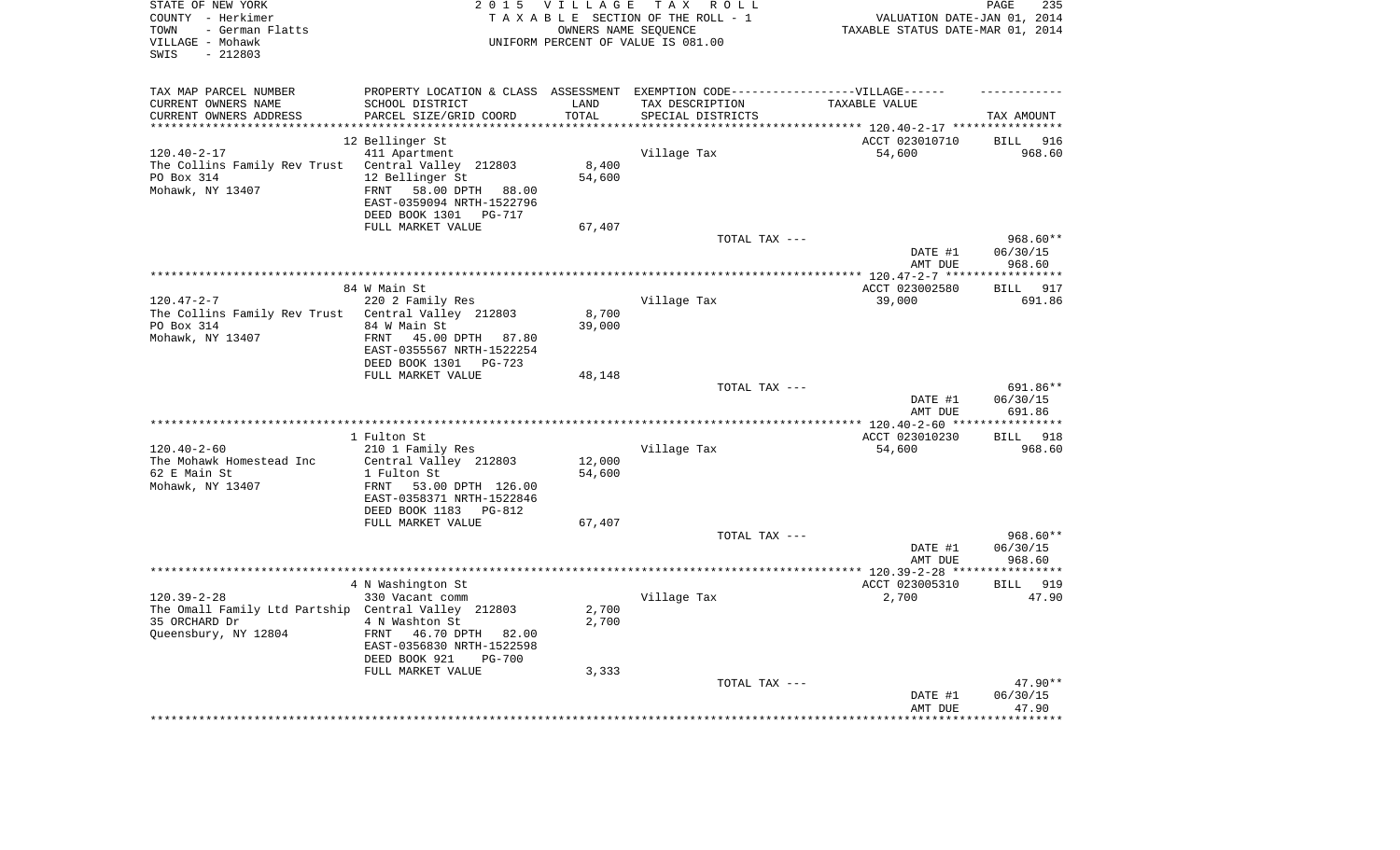| STATE OF NEW YORK<br>COUNTY - Herkimer<br>TOWN<br>- German Flatts<br>VILLAGE - Mohawk<br>SWIS<br>$-212803$       |                                                                                                                                             | 2015 VILLAGE<br>OWNERS NAME SEQUENCE | TAX ROLL<br>TAXABLE SECTION OF THE ROLL - 1<br>UNIFORM PERCENT OF VALUE IS 081.00 | VALUATION DATE-JAN 01, 2014<br>TAXABLE STATUS DATE-MAR 01, 2014 | PAGE<br>236                        |
|------------------------------------------------------------------------------------------------------------------|---------------------------------------------------------------------------------------------------------------------------------------------|--------------------------------------|-----------------------------------------------------------------------------------|-----------------------------------------------------------------|------------------------------------|
| TAX MAP PARCEL NUMBER                                                                                            |                                                                                                                                             |                                      | PROPERTY LOCATION & CLASS ASSESSMENT EXEMPTION CODE----------------VILLAGE------  |                                                                 |                                    |
| CURRENT OWNERS NAME<br>CURRENT OWNERS ADDRESS<br>*********************                                           | SCHOOL DISTRICT<br>PARCEL SIZE/GRID COORD                                                                                                   | LAND<br>TOTAL                        | TAX DESCRIPTION<br>SPECIAL DISTRICTS                                              | TAXABLE VALUE                                                   | TAX AMOUNT                         |
|                                                                                                                  | 30 W Main St                                                                                                                                |                                      |                                                                                   | ACCT 023001920                                                  | BILL<br>920                        |
| $120.39 - 2 - 31$<br>The Omall Family Ltd Ptship<br>35 Orchard Dr<br>Queensbury, NY 12804                        | 481 Att row bldg<br>Central Valley 212803<br>30 W Main St<br>FRNT 131.00 DPTH 78.00<br>EAST-0356845 NRTH-1522523<br>DEED BOOK 921<br>PG-665 | 18,400<br>100,000                    | Village Tax                                                                       | 100,000                                                         | 1,774.00                           |
|                                                                                                                  | FULL MARKET VALUE                                                                                                                           | 123,457                              |                                                                                   |                                                                 |                                    |
|                                                                                                                  |                                                                                                                                             |                                      | TOTAL TAX ---                                                                     | DATE #1<br>AMT DUE                                              | 1,774.00**<br>06/30/15<br>1,774.00 |
|                                                                                                                  | 6 N Washington St                                                                                                                           |                                      |                                                                                   | ACCT 023005340                                                  | 921<br>BILL                        |
| $120.39 - 2 - 27$<br>The OmallFamily Ltd Partship Central Valley 212803<br>35 Orchard Dr<br>Queensbury, NY 12804 | 330 Vacant comm<br>6 N Washton St<br>E Lot                                                                                                  | 1,300<br>1,300                       | Village Tax                                                                       | 1,300                                                           | 23.06                              |
|                                                                                                                  | 23x75<br>FRNT<br>23.00 DPTH<br>86.00<br>EAST-0356824 NRTH-1522632<br>DEED BOOK 921<br>PG-669                                                |                                      |                                                                                   |                                                                 |                                    |
|                                                                                                                  | FULL MARKET VALUE                                                                                                                           | 1,605                                | TOTAL TAX ---                                                                     |                                                                 | $23.06**$                          |
|                                                                                                                  |                                                                                                                                             |                                      |                                                                                   | DATE #1<br>AMT DUE                                              | 06/30/15<br>23.06                  |
|                                                                                                                  | 9 W Center St                                                                                                                               |                                      |                                                                                   | ACCT 186183                                                     | BILL 922                           |
| $120.47 - 4 - 36$                                                                                                | 210 1 Family Res                                                                                                                            |                                      | Village Tax                                                                       | 58,472                                                          | 1,037.29                           |
| The Stowell Living Trust<br>Richard & Johanna Stowell<br>150 Casey Rd                                            | Central Valley 212803<br>9 W Center St<br>S R1 2G                                                                                           | 12,300<br>58,472                     |                                                                                   |                                                                 |                                    |
| Mohawk, NY 13407                                                                                                 | 50x132<br>FRNT<br>50.00 DPTH 140.00                                                                                                         |                                      |                                                                                   |                                                                 |                                    |
| PRIOR OWNER ON 3/01/2014<br>Stowell Richard Jr                                                                   | EAST-0356554 NRTH-1521129<br>DEED BOOK 1533<br>PG-102                                                                                       |                                      |                                                                                   |                                                                 |                                    |
|                                                                                                                  | FULL MARKET VALUE                                                                                                                           | 72,188                               |                                                                                   |                                                                 |                                    |
|                                                                                                                  |                                                                                                                                             |                                      | TOTAL TAX ---                                                                     | DATE #1<br>AMT DUE                                              | 1,037.29**<br>06/30/15<br>1,037.29 |
|                                                                                                                  |                                                                                                                                             |                                      |                                                                                   | ********* 120.47-7-40 *****************                         |                                    |
|                                                                                                                  | 56 Walnut St                                                                                                                                |                                      |                                                                                   | ACCT 023017670                                                  | BILL<br>923                        |
| $120.47 - 7 - 40$<br>Thibodeau Ray<br>Thibodeau Pauline<br>56 Walnut St<br>Mohawk, NY 13407                      | 210 1 Family Res<br>Central Valley 212803<br>56 Walnut St<br>R1 G Spd<br>60.00 DPTH 150.00<br>FRNT                                          | 10,300<br>52,700                     | Village Tax                                                                       | 52,700                                                          | 934.90                             |
|                                                                                                                  | EAST-0357062 NRTH-1520834<br>DEED BOOK 742<br>$PG-13$                                                                                       |                                      |                                                                                   |                                                                 |                                    |
|                                                                                                                  | FULL MARKET VALUE                                                                                                                           | 65,062                               |                                                                                   |                                                                 |                                    |
|                                                                                                                  |                                                                                                                                             |                                      | TOTAL TAX ---                                                                     | DATE #1<br>AMT DUE                                              | 934.90**<br>06/30/15<br>934.90     |
|                                                                                                                  |                                                                                                                                             |                                      |                                                                                   |                                                                 |                                    |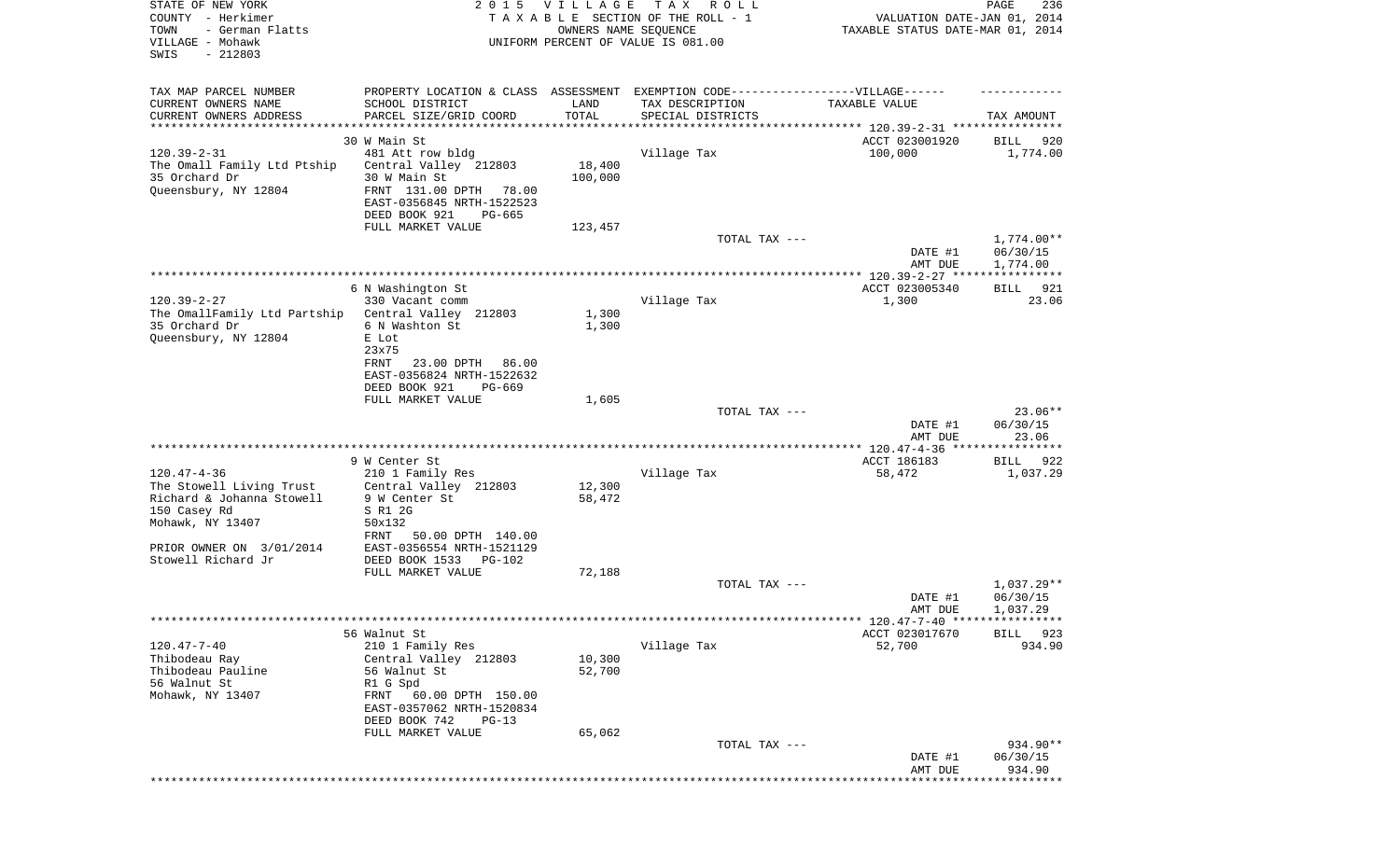| STATE OF NEW YORK<br>COUNTY - Herkimer<br>TOWN<br>- German Flatts<br>VILLAGE - Mohawk<br>SWIS<br>$-212803$ | 2 0 1 5                                                                                                                                                                                             | <b>VILLAGE</b>             | TAX ROLL<br>TAXABLE SECTION OF THE ROLL - 1<br>OWNERS NAME SEQUENCE<br>UNIFORM PERCENT OF VALUE IS 081.00                | VALUATION DATE-JAN 01, 2014<br>TAXABLE STATUS DATE-MAR 01, 2014 | 237<br>PAGE                          |
|------------------------------------------------------------------------------------------------------------|-----------------------------------------------------------------------------------------------------------------------------------------------------------------------------------------------------|----------------------------|--------------------------------------------------------------------------------------------------------------------------|-----------------------------------------------------------------|--------------------------------------|
| TAX MAP PARCEL NUMBER<br>CURRENT OWNERS NAME<br>CURRENT OWNERS ADDRESS                                     | SCHOOL DISTRICT<br>PARCEL SIZE/GRID COORD                                                                                                                                                           | LAND<br>TOTAL              | PROPERTY LOCATION & CLASS ASSESSMENT EXEMPTION CODE----------------VILLAGE------<br>TAX DESCRIPTION<br>SPECIAL DISTRICTS | TAXABLE VALUE                                                   | TAX AMOUNT                           |
| *********************                                                                                      | ************************                                                                                                                                                                            |                            |                                                                                                                          |                                                                 |                                      |
| $120.47 - 4 - 49$<br>Thomas Jacqueline<br>14 Marmet St<br>Mohawk, NY 13407                                 | 14 Marmet St<br>210 1 Family Res<br>Central Valley 212803<br>14 Marmet St<br>N R1 1G<br>Life Use John Mcallister<br>FRNT 100.00 DPTH 107.00<br>EAST-0356187 NRTH-1520354<br>DEED BOOK 835<br>PG-287 | 12,700<br>63,000           | Village Tax                                                                                                              | ACCT 023023850<br>63,000                                        | 924<br>BILL<br>1,117.62              |
|                                                                                                            | FULL MARKET VALUE                                                                                                                                                                                   | 77,778                     |                                                                                                                          |                                                                 |                                      |
|                                                                                                            |                                                                                                                                                                                                     |                            | TOTAL TAX ---                                                                                                            | DATE #1<br>AMT DUE                                              | $1,117.62**$<br>06/30/15<br>1,117.62 |
|                                                                                                            |                                                                                                                                                                                                     |                            |                                                                                                                          |                                                                 |                                      |
| $120.39 - 1 - 27$<br>Thomas Paul<br>Thomas Tanis<br>6 North St<br>Mohawk, NY 13407                         | 6 North St<br>210 1 Family Res<br>Central Valley 212803<br>6 North St<br>40.00 DPTH 143.00<br>FRNT<br>EAST-0356362 NRTH-1522712<br>DEED BOOK 1100 PG-691                                            | 5,600<br>55,000            | Village Tax                                                                                                              | ACCT 023000420<br>55,000                                        | 925<br>BILL<br>975.70                |
|                                                                                                            | FULL MARKET VALUE                                                                                                                                                                                   | 67,901                     | TOTAL TAX ---                                                                                                            | DATE #1<br>AMT DUE                                              | 975.70**<br>06/30/15<br>975.70       |
|                                                                                                            |                                                                                                                                                                                                     |                            |                                                                                                                          |                                                                 |                                      |
| $120.47 - 8 - 7$<br>Thomes Daniel Jr<br>Thomes Shirley<br>15 Walnut St<br>Mohawk, NY 13357                 | 15 Walnut St<br>210 1 Family Res<br>Central Valley 212803<br>15 Walnut St<br>R1 D 2G<br>60.00 DPTH 175.00<br>FRNT<br>EAST-0357579 NRTH-1521888<br>DEED BOOK 946<br>PG-631                           | 10,900<br>61,600           | Village Tax                                                                                                              | ACCT 023016230<br>61,600                                        | BILL 926<br>1,092.78                 |
|                                                                                                            | FULL MARKET VALUE                                                                                                                                                                                   | 76,049                     |                                                                                                                          |                                                                 |                                      |
|                                                                                                            |                                                                                                                                                                                                     |                            | TOTAL TAX ---                                                                                                            | DATE #1<br>AMT DUE                                              | 1,092.78**<br>06/30/15<br>1,092.78   |
|                                                                                                            | 9 Walnut St                                                                                                                                                                                         |                            |                                                                                                                          | ACCT 023016170                                                  | 927<br><b>BILL</b>                   |
| $120.47 - 8 - 5$                                                                                           | 210 1 Family Res                                                                                                                                                                                    |                            | VET WAR V 41127                                                                                                          | 6,300                                                           |                                      |
| Thomes David<br>Hall Karen L<br>9 Walnut St<br>Mohawk, NY 13407                                            | Central Valley 212803<br>9 Walnut St<br>E R1<br>61x173<br>61.00 DPTH 175.00<br>FRNT<br>EAST-0357595 NRTH-1522005<br>DEED BOOK 923<br>PG-320<br>FULL MARKET VALUE                                    | 11,000<br>42,000<br>51,852 | Village Tax                                                                                                              | 35,700                                                          | 633.32                               |
|                                                                                                            |                                                                                                                                                                                                     |                            | TOTAL TAX ---                                                                                                            | DATE #1                                                         | 633.32**<br>06/30/15                 |
|                                                                                                            |                                                                                                                                                                                                     |                            |                                                                                                                          | AMT DUE                                                         | 633.32                               |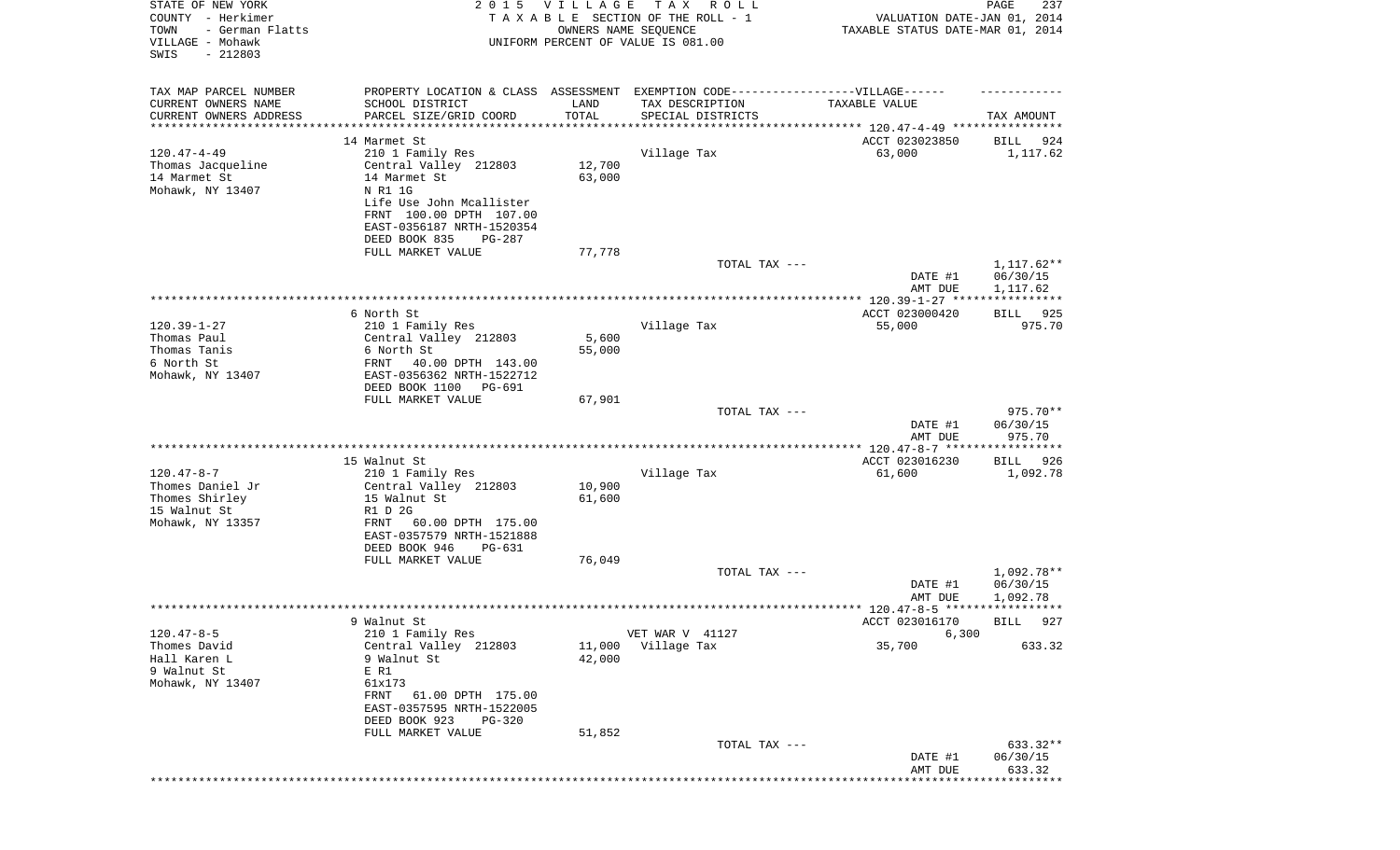| STATE OF NEW YORK<br>COUNTY - Herkimer<br>TOWN<br>- German Flatts<br>VILLAGE - Mohawk<br>SWIS<br>$-212803$ |                                                                                                                                                                                              | 2015 VILLAGE     | T A X<br>R O L L<br>TAXABLE SECTION OF THE ROLL - 1<br>OWNERS NAME SEQUENCE<br>UNIFORM PERCENT OF VALUE IS 081.00        | VALUATION DATE-JAN 01, 2014<br>TAXABLE STATUS DATE-MAR 01, 2014 | PAGE<br>238                          |
|------------------------------------------------------------------------------------------------------------|----------------------------------------------------------------------------------------------------------------------------------------------------------------------------------------------|------------------|--------------------------------------------------------------------------------------------------------------------------|-----------------------------------------------------------------|--------------------------------------|
| TAX MAP PARCEL NUMBER<br>CURRENT OWNERS NAME<br>CURRENT OWNERS ADDRESS                                     | SCHOOL DISTRICT<br>PARCEL SIZE/GRID COORD                                                                                                                                                    | LAND<br>TOTAL    | PROPERTY LOCATION & CLASS ASSESSMENT EXEMPTION CODE----------------VILLAGE------<br>TAX DESCRIPTION<br>SPECIAL DISTRICTS | TAXABLE VALUE                                                   | TAX AMOUNT                           |
| *********************                                                                                      | *******************                                                                                                                                                                          |                  |                                                                                                                          |                                                                 |                                      |
|                                                                                                            | 6 E Center St                                                                                                                                                                                |                  |                                                                                                                          | ACCT 023018270                                                  | BILL<br>928                          |
| $120.47 - 7 - 45$<br>Thomes Robert<br>Thomes Helen<br>6 E Center St<br>Mohawk, NY 13407                    | 210 1 Family Res<br>Central Valley 212803<br>6 E Center St<br>R1q<br>FRNT<br>60.00 DPTH 120.00<br>EAST-0357086 NRTH-1521124                                                                  | 87,671           | VET WAR V 41127<br>9,300 Village Tax                                                                                     | 7,155<br>80,516                                                 | 1,428.35                             |
|                                                                                                            | DEED BOOK 910<br>PG-478                                                                                                                                                                      |                  |                                                                                                                          |                                                                 |                                      |
|                                                                                                            | FULL MARKET VALUE                                                                                                                                                                            | 108,236          | TOTAL TAX ---                                                                                                            | DATE #1<br>AMT DUE                                              | $1,428.35**$<br>06/30/15<br>1,428.35 |
|                                                                                                            |                                                                                                                                                                                              |                  |                                                                                                                          |                                                                 |                                      |
| $120.47 - 4 - 8$<br>Thomes William Jr<br>9 Devendorf St                                                    | 9 Devendorf St<br>210 1 Family Res<br>Central Valley 212803<br>9 Devendorf St                                                                                                                | 7,500<br>63,658  | Village Tax                                                                                                              | ACCT 023027600<br>63,658                                        | BILL<br>929<br>1,129.29              |
| Mohawk, NY 13407                                                                                           | R1 G Sp<br>$L-1$<br>FRNT<br>56.67 DPTH 83.50<br>EAST-0355952 NRTH-1521906<br>DEED BOOK 924<br>PG-520<br>FULL MARKET VALUE                                                                    | 78,590           |                                                                                                                          |                                                                 |                                      |
|                                                                                                            |                                                                                                                                                                                              |                  | TOTAL TAX ---                                                                                                            |                                                                 | 1,129.29**                           |
|                                                                                                            |                                                                                                                                                                                              |                  |                                                                                                                          | DATE #1<br>AMT DUE                                              | 06/30/15<br>1,129.29<br>************ |
|                                                                                                            | 6 Lock St                                                                                                                                                                                    |                  |                                                                                                                          | ACCT 169944                                                     | BILL<br>930                          |
| $120.47 - 2 - 4$                                                                                           | 210 1 Family Res                                                                                                                                                                             |                  | Village Tax                                                                                                              | 87,200                                                          | 1,546.93                             |
| Thompson Marijo<br>6 Lock St<br>Mohawk, NY 13407                                                           | Central Valley 212803<br>6 Lock St<br>FRNT<br>64.00 DPTH 99.00<br>EAST-3555223 NRTH-1522331<br>DEED BOOK 1429<br>PG-516                                                                      | 7,500<br>87,200  | XC491 Water relevy                                                                                                       | 195.83 MT M                                                     | 195.83                               |
|                                                                                                            | FULL MARKET VALUE                                                                                                                                                                            | 107,654          |                                                                                                                          |                                                                 |                                      |
|                                                                                                            |                                                                                                                                                                                              |                  | TOTAL TAX ---                                                                                                            | DATE #1<br>AMT DUE                                              | $1.742.76**$<br>06/30/15<br>1,742.76 |
|                                                                                                            |                                                                                                                                                                                              |                  |                                                                                                                          |                                                                 |                                      |
|                                                                                                            | 3 W Center St                                                                                                                                                                                |                  |                                                                                                                          | ACCT 023025200                                                  | BILL 931                             |
| $120.47 - 4 - 33$<br>Thompson Ronald<br>PO Box 231<br>Mohawk, NY 13407                                     | 210 1 Family Res<br>Central Valley 212803<br>3 W Center St<br>S R1 1G L9<br>56x160<br>56.00 DPTH 168.50<br>FRNT<br>EAST-0356727 NRTH-1521134<br>DEED BOOK 906<br>PG-257<br>FULL MARKET VALUE | 13,600<br>55,496 | Village Tax                                                                                                              | 55,496                                                          | 984.50                               |
|                                                                                                            |                                                                                                                                                                                              | 68,514           | TOTAL TAX ---                                                                                                            | DATE #1<br>AMT DUE                                              | 984.50**<br>06/30/15<br>984.50       |
|                                                                                                            |                                                                                                                                                                                              |                  |                                                                                                                          |                                                                 |                                      |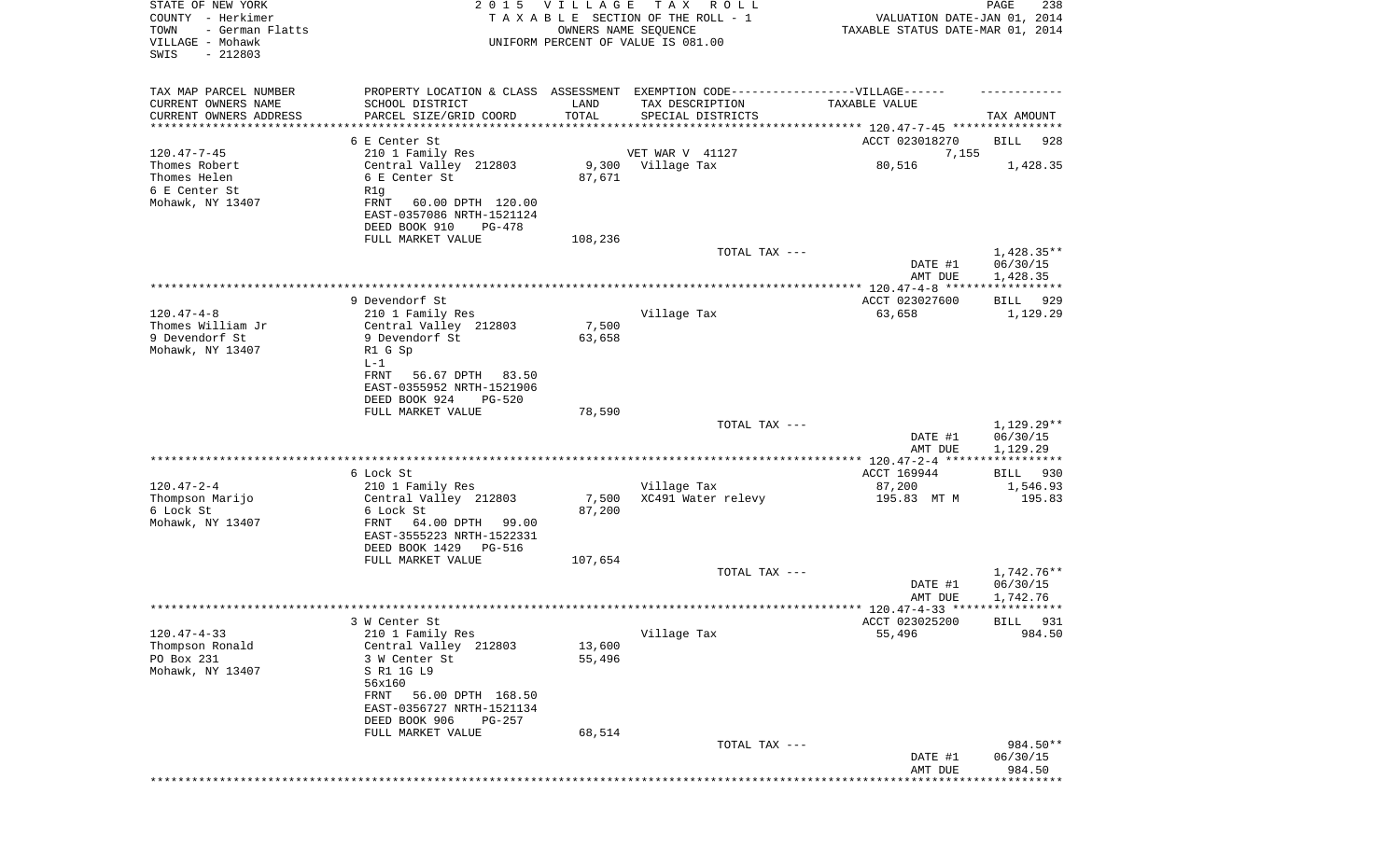| STATE OF NEW YORK<br>COUNTY - Herkimer<br>TOWN<br>- German Flatts<br>VILLAGE - Mohawk<br>SWIS<br>$-212803$ | 2 0 1 5                                                     | <b>VILLAGE</b><br>OWNERS NAME SEQUENCE | T A X<br>R O L L<br>TAXABLE SECTION OF THE ROLL - 1<br>UNIFORM PERCENT OF VALUE IS 081.00 | VALUATION DATE-JAN 01, 2014<br>TAXABLE STATUS DATE-MAR 01, 2014 | 239<br>PAGE          |
|------------------------------------------------------------------------------------------------------------|-------------------------------------------------------------|----------------------------------------|-------------------------------------------------------------------------------------------|-----------------------------------------------------------------|----------------------|
| TAX MAP PARCEL NUMBER                                                                                      |                                                             |                                        | PROPERTY LOCATION & CLASS ASSESSMENT EXEMPTION CODE-----------------VILLAGE------         |                                                                 |                      |
| CURRENT OWNERS NAME                                                                                        | SCHOOL DISTRICT                                             | LAND                                   | TAX DESCRIPTION                                                                           | TAXABLE VALUE                                                   |                      |
| CURRENT OWNERS ADDRESS<br>*********************                                                            | PARCEL SIZE/GRID COORD<br>* * * * * * * * * * * * * * * * * | TOTAL                                  | SPECIAL DISTRICTS                                                                         |                                                                 | TAX AMOUNT           |
|                                                                                                            | 16 Church St                                                |                                        |                                                                                           | ACCT 023015450                                                  | BILL<br>932          |
| $120.47 - 8 - 60$                                                                                          | 210 1 Family Res                                            |                                        | Village Tax                                                                               | 37,000                                                          | 656.38               |
| Thuener Katherine                                                                                          | Central Valley 212803                                       | 8,900                                  |                                                                                           |                                                                 |                      |
| 16 Church St                                                                                               | 16 Church St                                                | 37,000                                 |                                                                                           |                                                                 |                      |
| Mohawk, NY 13407                                                                                           | W R1 2G                                                     |                                        |                                                                                           |                                                                 |                      |
|                                                                                                            | FRNT<br>45.00 DPTH 170.00<br>EAST-0357712 NRTH-1521722      |                                        |                                                                                           |                                                                 |                      |
|                                                                                                            | DEED BOOK 870<br><b>PG-385</b>                              |                                        |                                                                                           |                                                                 |                      |
|                                                                                                            | FULL MARKET VALUE                                           | 45,679                                 |                                                                                           |                                                                 |                      |
|                                                                                                            |                                                             |                                        | TOTAL TAX ---                                                                             |                                                                 | 656.38**             |
|                                                                                                            |                                                             |                                        |                                                                                           | DATE #1<br>AMT DUE                                              | 06/30/15<br>656.38   |
|                                                                                                            |                                                             |                                        |                                                                                           |                                                                 |                      |
| $120.47 - 3 - 1$                                                                                           | 73 W Main St<br>210 1 Family Res                            |                                        | Village Tax                                                                               | ACCT 023004380<br>46,600                                        | BILL 933<br>826.68   |
| Tibbits Kristine                                                                                           | Central Valley 212803                                       | 7,400                                  |                                                                                           |                                                                 |                      |
| 73 W Main St                                                                                               | 73 W Main St                                                | 46,600                                 |                                                                                           |                                                                 |                      |
| Mohawk, NY 13407                                                                                           | FRNT<br>37.00 DPTH<br>90.00<br>EAST-0355520 NRTH-1522083    |                                        |                                                                                           |                                                                 |                      |
|                                                                                                            | DEED BOOK 1305<br><b>PG-550</b>                             |                                        |                                                                                           |                                                                 |                      |
|                                                                                                            | FULL MARKET VALUE                                           | 57,531                                 | TOTAL TAX ---                                                                             |                                                                 | 826.68**             |
|                                                                                                            |                                                             |                                        |                                                                                           | DATE #1<br>AMT DUE                                              | 06/30/15<br>826.68   |
|                                                                                                            |                                                             |                                        |                                                                                           |                                                                 |                      |
|                                                                                                            | 48 W Main St                                                |                                        |                                                                                           | ACCT 182621                                                     | <b>BILL</b><br>934   |
| $120.47 - 2 - 33$<br>Tooke Stanley                                                                         | 230 3 Family Res<br>Central Valley 212803                   |                                        | VET WAR V 41127<br>16,300 VET DIS V 41147                                                 | 7,155<br>20,975                                                 |                      |
| Tooke Carolyn                                                                                              | 48 W Main St                                                |                                        | 83,900 Village Tax                                                                        | 55,770                                                          | 989.36               |
| 48 W Main St                                                                                               | ACRES<br>0.20                                               |                                        |                                                                                           |                                                                 |                      |
| Mohawk, NY 13407                                                                                           | EAST-0356439 NRTH-1522460                                   |                                        |                                                                                           |                                                                 |                      |
|                                                                                                            | DEED BOOK 1511<br>PG-630                                    |                                        |                                                                                           |                                                                 |                      |
|                                                                                                            | FULL MARKET VALUE                                           | 103,580                                |                                                                                           |                                                                 |                      |
|                                                                                                            |                                                             |                                        | TOTAL TAX ---                                                                             | DATE #1                                                         | 989.36**<br>06/30/15 |
|                                                                                                            |                                                             |                                        |                                                                                           | AMT DUE                                                         | 989.36               |
|                                                                                                            |                                                             |                                        |                                                                                           |                                                                 |                      |
|                                                                                                            | 161 W Main St                                               |                                        |                                                                                           | ACCT 023005070                                                  | 935<br>BILL          |
| $120.46 - 2 - 1$                                                                                           | 210 1 Family Res                                            |                                        | Village Tax                                                                               | 47,500                                                          | 842.65               |
| Torres Frank                                                                                               | Central Valley 212803<br>161 W Main St                      | 47,500                                 | 6,000 XC491 Water relevy                                                                  | 344.41 MT M                                                     | 344.41               |
| 17 Philip St<br>Ilion, NY 13357                                                                            | 90.00 DPTH 222.00<br>FRNT                                   |                                        |                                                                                           |                                                                 |                      |
|                                                                                                            | EAST-0352980 NRTH-1521840                                   |                                        |                                                                                           |                                                                 |                      |
|                                                                                                            | DEED BOOK 919<br>$PG-620$                                   |                                        |                                                                                           |                                                                 |                      |
|                                                                                                            | FULL MARKET VALUE                                           | 58,642                                 |                                                                                           |                                                                 |                      |
|                                                                                                            |                                                             |                                        | TOTAL TAX ---                                                                             |                                                                 | $1,187.06**$         |
|                                                                                                            |                                                             |                                        |                                                                                           | DATE #1<br>AMT DUE                                              | 06/30/15<br>1,187.06 |
|                                                                                                            |                                                             |                                        | *****************************                                                             | **********************                                          |                      |
|                                                                                                            |                                                             |                                        |                                                                                           |                                                                 |                      |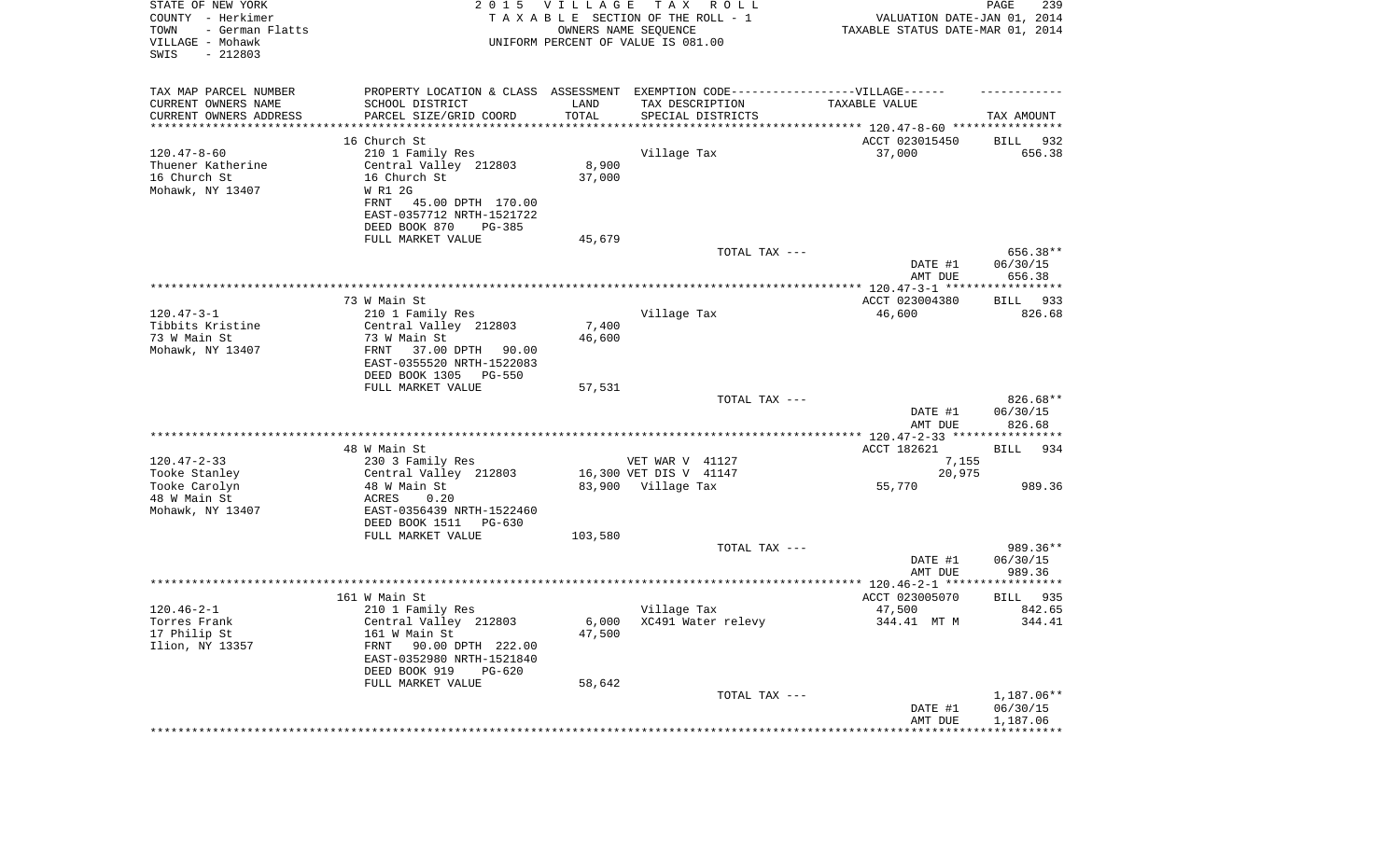| STATE OF NEW YORK<br>COUNTY - Herkimer<br>TOWN<br>- German Flatts<br>VILLAGE - Mohawk<br>$-212803$<br>SWIS |                                                                                                                               | 2015 VILLAGE<br>OWNERS NAME SEQUENCE | T A X<br>R O L L<br>TAXABLE SECTION OF THE ROLL - 1<br>UNIFORM PERCENT OF VALUE IS 081.00 | VALUATION DATE-JAN 01, 2014<br>TAXABLE STATUS DATE-MAR 01, 2014 | PAGE<br>240                          |
|------------------------------------------------------------------------------------------------------------|-------------------------------------------------------------------------------------------------------------------------------|--------------------------------------|-------------------------------------------------------------------------------------------|-----------------------------------------------------------------|--------------------------------------|
| TAX MAP PARCEL NUMBER<br>CURRENT OWNERS NAME<br>CURRENT OWNERS ADDRESS                                     | PROPERTY LOCATION & CLASS ASSESSMENT EXEMPTION CODE----------------VILLAGE------<br>SCHOOL DISTRICT<br>PARCEL SIZE/GRID COORD | LAND<br>TOTAL                        | TAX DESCRIPTION<br>SPECIAL DISTRICTS                                                      | TAXABLE VALUE                                                   | TAX AMOUNT                           |
| *********************                                                                                      | ********************                                                                                                          | ****************                     |                                                                                           |                                                                 |                                      |
|                                                                                                            | 1 Cary Ave                                                                                                                    |                                      |                                                                                           | ACCT 023029550                                                  | BILL<br>936                          |
| $120.47 - 1 - 24$                                                                                          | 411 Apartment                                                                                                                 |                                      | Village Tax                                                                               | 90,000                                                          | 1,596.60                             |
| Torres Frank<br>17 Philip St                                                                               | Central Valley 212803                                                                                                         | 11,300                               | XC491 Water relevy                                                                        | 2,234.61 MT M                                                   | 2,234.61                             |
| Ilion, NY 13357                                                                                            | 1 Cary Ave<br>FRNT 108.00 DPTH 144.30                                                                                         | 90,000                               |                                                                                           |                                                                 |                                      |
|                                                                                                            | EAST-0354765 NRTH-1521828                                                                                                     |                                      |                                                                                           |                                                                 |                                      |
|                                                                                                            | DEED BOOK 1125 PG-82                                                                                                          |                                      |                                                                                           |                                                                 |                                      |
|                                                                                                            | FULL MARKET VALUE                                                                                                             | 111,111                              |                                                                                           |                                                                 |                                      |
|                                                                                                            |                                                                                                                               |                                      | TOTAL TAX ---                                                                             | DATE #1<br>AMT DUE                                              | $3,831.21**$<br>06/30/15<br>3,831.21 |
|                                                                                                            |                                                                                                                               |                                      |                                                                                           |                                                                 |                                      |
| $120.47 - 8 - 41$                                                                                          | 52 Church St.<br>210 1 Family Res                                                                                             |                                      | VET WAR V 41127                                                                           | ACCT 023015810<br>7,155                                         | BILL<br>937                          |
| Tracy McCumber & Enola                                                                                     | Central Valley 212803                                                                                                         | 9,300                                | Village Tax                                                                               | 45,626                                                          | 809.41                               |
| Denison Trustees Irr Trust                                                                                 | 52 Church St                                                                                                                  | 52,781                               |                                                                                           |                                                                 |                                      |
| % Robert Engells                                                                                           | R1 Sp                                                                                                                         |                                      |                                                                                           |                                                                 |                                      |
| 52 Church St<br>Mohawk, NY 13407                                                                           | L Use R Engells<br>60.00 DPTH 120.00<br>FRNT                                                                                  |                                      |                                                                                           |                                                                 |                                      |
|                                                                                                            | EAST-0357491 NRTH-1520836                                                                                                     |                                      |                                                                                           |                                                                 |                                      |
|                                                                                                            | DEED BOOK 1343 PG-13                                                                                                          |                                      |                                                                                           |                                                                 |                                      |
|                                                                                                            | FULL MARKET VALUE                                                                                                             | 65,162                               |                                                                                           |                                                                 |                                      |
|                                                                                                            |                                                                                                                               |                                      | TOTAL TAX ---                                                                             | DATE #1                                                         | 809.41**<br>06/30/15                 |
|                                                                                                            |                                                                                                                               |                                      |                                                                                           | AMT DUE                                                         | 809.41                               |
|                                                                                                            |                                                                                                                               |                                      |                                                                                           |                                                                 |                                      |
| $120.55 - 2 - 3$                                                                                           | 8 Henry St                                                                                                                    |                                      |                                                                                           | ACCT 023018810                                                  | BILL 938                             |
| Traglia James                                                                                              | 210 1 Family Res<br>Central Valley 212803                                                                                     | 11,100                               | Village Tax                                                                               | 77,600                                                          | 1,376.62                             |
| Traglia Angela                                                                                             | 8 Henry St                                                                                                                    | 77,600                               |                                                                                           |                                                                 |                                      |
| 8 Henry St                                                                                                 | R1 Cpt Sp                                                                                                                     |                                      |                                                                                           |                                                                 |                                      |
| Mohawk, NY 13407                                                                                           | 100.8x80                                                                                                                      |                                      |                                                                                           |                                                                 |                                      |
|                                                                                                            | FRNT 100.88 DPTH<br>88.00<br>EAST-0356958 NRTH-1520395                                                                        |                                      |                                                                                           |                                                                 |                                      |
|                                                                                                            | DEED BOOK 708<br>PG-751                                                                                                       |                                      |                                                                                           |                                                                 |                                      |
|                                                                                                            | FULL MARKET VALUE                                                                                                             | 95,802                               |                                                                                           |                                                                 |                                      |
|                                                                                                            |                                                                                                                               |                                      | TOTAL TAX ---                                                                             | DATE #1                                                         | 1,376.62**<br>06/30/15               |
|                                                                                                            |                                                                                                                               |                                      |                                                                                           | AMT DUE                                                         | 1,376.62                             |
|                                                                                                            |                                                                                                                               |                                      |                                                                                           | ******* 120.39-1-11 *****************                           |                                      |
|                                                                                                            | 10 Erie St                                                                                                                    |                                      |                                                                                           | ACCT 023001590                                                  | BILL 939                             |
| $120.39 - 1 - 11$<br>Tubia Carmen                                                                          | 210 1 Family Res<br>Central Valley 212803                                                                                     | 6,600                                | Village Tax                                                                               | 41,100                                                          | 729.11                               |
| Tubia Lori                                                                                                 | 10 Erie St                                                                                                                    | 41,100                               |                                                                                           |                                                                 |                                      |
| 10 Erie St                                                                                                 | 72.20 DPTH<br>FRNT<br>78.00                                                                                                   |                                      |                                                                                           |                                                                 |                                      |
| Mohawk, NY 13407                                                                                           | EAST-0355737 NRTH-1522574                                                                                                     |                                      |                                                                                           |                                                                 |                                      |
|                                                                                                            | DEED BOOK 856<br>PG-534<br>FULL MARKET VALUE                                                                                  | 50,741                               |                                                                                           |                                                                 |                                      |
|                                                                                                            |                                                                                                                               |                                      | TOTAL TAX ---                                                                             |                                                                 | 729.11**                             |
|                                                                                                            |                                                                                                                               |                                      |                                                                                           | DATE #1                                                         | 06/30/15                             |
|                                                                                                            |                                                                                                                               |                                      |                                                                                           | AMT DUE                                                         | 729.11<br>* * * * * * * * *          |
|                                                                                                            |                                                                                                                               |                                      |                                                                                           |                                                                 |                                      |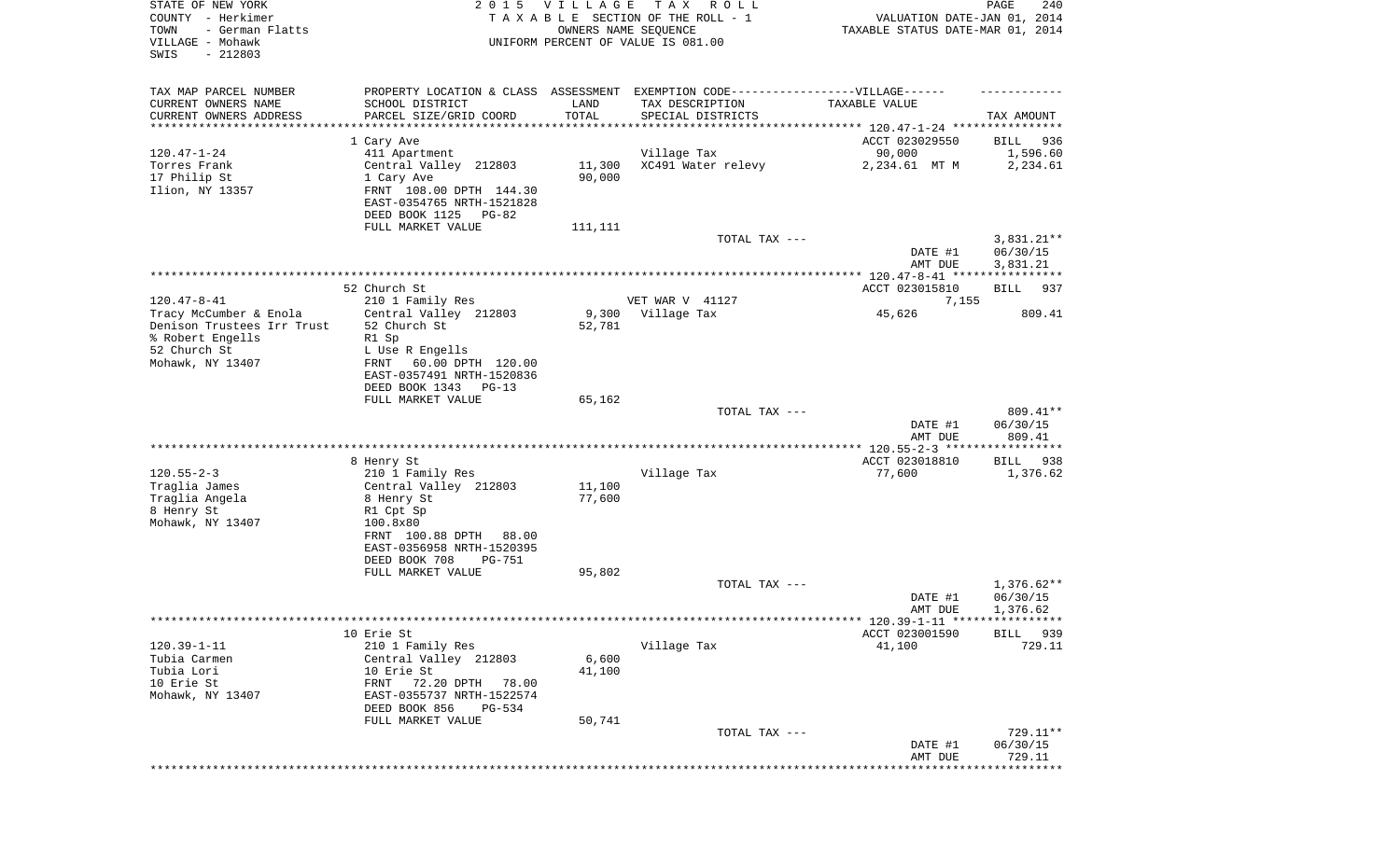| STATE OF NEW YORK<br>COUNTY - Herkimer<br>TOWN<br>- German Flatts<br>VILLAGE - Mohawk<br>SWIS<br>$-212803$ | 2 0 1 5                                                                           | VILLAGE<br>OWNERS NAME SEQUENCE | T A X<br>R O L L<br>TAXABLE SECTION OF THE ROLL - 1<br>UNIFORM PERCENT OF VALUE IS 081.00 | VALUATION DATE-JAN 01, 2014<br>TAXABLE STATUS DATE-MAR 01, 2014 | PAGE<br>241        |
|------------------------------------------------------------------------------------------------------------|-----------------------------------------------------------------------------------|---------------------------------|-------------------------------------------------------------------------------------------|-----------------------------------------------------------------|--------------------|
| TAX MAP PARCEL NUMBER                                                                                      | PROPERTY LOCATION & CLASS ASSESSMENT EXEMPTION CODE-----------------VILLAGE------ |                                 |                                                                                           |                                                                 |                    |
| CURRENT OWNERS NAME                                                                                        | SCHOOL DISTRICT                                                                   | LAND                            | TAX DESCRIPTION                                                                           | TAXABLE VALUE                                                   |                    |
| CURRENT OWNERS ADDRESS<br>********************                                                             | PARCEL SIZE/GRID COORD                                                            | TOTAL<br>* * * * * * * * * * *  | SPECIAL DISTRICTS                                                                         |                                                                 | TAX AMOUNT         |
|                                                                                                            | 6 Pettingill St                                                                   |                                 |                                                                                           | ACCT 023031620                                                  | <b>BILL</b><br>940 |
| $120.46 - 2 - 32$                                                                                          | 210 1 Family Res                                                                  |                                 | Village Tax                                                                               | 51,600                                                          | 915.38             |
| Tucker Sharon                                                                                              | Central Valley 212803                                                             | 8,500                           |                                                                                           |                                                                 |                    |
| 6 Pettingill St                                                                                            | 6 Pettingill St                                                                   | 51,600                          |                                                                                           |                                                                 |                    |
| Mohawk, NY 13407                                                                                           | FRNT<br>50.00 DPTH 120.00                                                         |                                 |                                                                                           |                                                                 |                    |
|                                                                                                            | EAST-0353803 NRTH-1521656<br>DEED BOOK 925<br>PG-355                              |                                 |                                                                                           |                                                                 |                    |
|                                                                                                            | FULL MARKET VALUE                                                                 | 63,704                          |                                                                                           |                                                                 |                    |
|                                                                                                            |                                                                                   |                                 | TOTAL TAX ---                                                                             |                                                                 | 915.38**           |
|                                                                                                            |                                                                                   |                                 |                                                                                           | DATE #1                                                         | 06/30/15           |
|                                                                                                            |                                                                                   |                                 |                                                                                           | AMT DUE                                                         | 915.38             |
|                                                                                                            | 5 Marion St                                                                       |                                 |                                                                                           | ACCT 023029310                                                  | 941<br>BILL        |
| $120.47 - 1 - 41$                                                                                          | 312 Vac w/imprv                                                                   |                                 | Village Tax                                                                               | 9,100                                                           | 161.43             |
| Tur Pavel                                                                                                  | Central Valley 212803                                                             | 5,800                           |                                                                                           |                                                                 |                    |
| Tur Dina                                                                                                   | 5 Marion St                                                                       | 9,100                           |                                                                                           |                                                                 |                    |
| 3 Marion St                                                                                                | 45.00 DPTH 180.00<br>FRNT                                                         |                                 |                                                                                           |                                                                 |                    |
| Mohawk, NY 13407                                                                                           | EAST-0354972 NRTH-1521442<br>DEED BOOK 1080<br>PG-853                             |                                 |                                                                                           |                                                                 |                    |
|                                                                                                            | FULL MARKET VALUE                                                                 | 11,235                          |                                                                                           |                                                                 |                    |
|                                                                                                            |                                                                                   |                                 | TOTAL TAX ---                                                                             |                                                                 | 161.43**           |
|                                                                                                            |                                                                                   |                                 |                                                                                           | DATE #1                                                         | 06/30/15           |
|                                                                                                            |                                                                                   |                                 |                                                                                           | AMT DUE                                                         | 161.43             |
|                                                                                                            | 3 Marion St                                                                       |                                 |                                                                                           | ACCT 023029280                                                  | BILL<br>942        |
| $120.47 - 1 - 42$                                                                                          | 210 1 Family Res                                                                  |                                 | Village Tax                                                                               | 58,600                                                          | 1,039.56           |
| Tur Pavel                                                                                                  | Central Valley 212803                                                             | 8,800                           |                                                                                           |                                                                 |                    |
| Tur Dina                                                                                                   | 3 Marion St                                                                       | 58,600                          |                                                                                           |                                                                 |                    |
| 3 Marion St                                                                                                | FRNT<br>45.00 DPTH 180.00                                                         |                                 |                                                                                           |                                                                 |                    |
| Mohawk, NY 13407                                                                                           | EAST-0355016 NRTH-1521451<br>DEED BOOK 1080<br>PG-853                             |                                 |                                                                                           |                                                                 |                    |
|                                                                                                            | FULL MARKET VALUE                                                                 | 72,346                          |                                                                                           |                                                                 |                    |
|                                                                                                            |                                                                                   |                                 | TOTAL TAX ---                                                                             |                                                                 | $1,039.56**$       |
|                                                                                                            |                                                                                   |                                 |                                                                                           | DATE #1                                                         | 06/30/15           |
|                                                                                                            |                                                                                   |                                 |                                                                                           | AMT DUE                                                         | 1,039.56           |
|                                                                                                            | 26 S Washington St                                                                |                                 |                                                                                           | ACCT 023026460                                                  | 943<br>BILL        |
| $120.47 - 5 - 27$                                                                                          | 210 1 Family Res                                                                  |                                 | VET WAR V 41127                                                                           | 7,155                                                           |                    |
| Urich Gary                                                                                                 | Central Valley 212803                                                             | 7,900                           | Village Tax                                                                               | 46,845                                                          | 831.03             |
| Urich Mary                                                                                                 | 26 S Washton St                                                                   | 54,000                          |                                                                                           |                                                                 |                    |
| 26 S Washington St                                                                                         | W R1 G                                                                            |                                 |                                                                                           |                                                                 |                    |
| Mohawk, NY 13407                                                                                           | 51x102<br>FRNT<br>51.00 DPTH 103.00                                               |                                 |                                                                                           |                                                                 |                    |
|                                                                                                            | EAST-0356792 NRTH-1521631                                                         |                                 |                                                                                           |                                                                 |                    |
|                                                                                                            | DEED BOOK 00618 PG-00291                                                          |                                 |                                                                                           |                                                                 |                    |
|                                                                                                            | FULL MARKET VALUE                                                                 | 66,667                          |                                                                                           |                                                                 |                    |
|                                                                                                            |                                                                                   |                                 | TOTAL TAX ---                                                                             |                                                                 | 831.03**           |
|                                                                                                            |                                                                                   |                                 |                                                                                           | DATE #1                                                         | 06/30/15           |
|                                                                                                            |                                                                                   |                                 |                                                                                           | AMT DUE                                                         | 831.03             |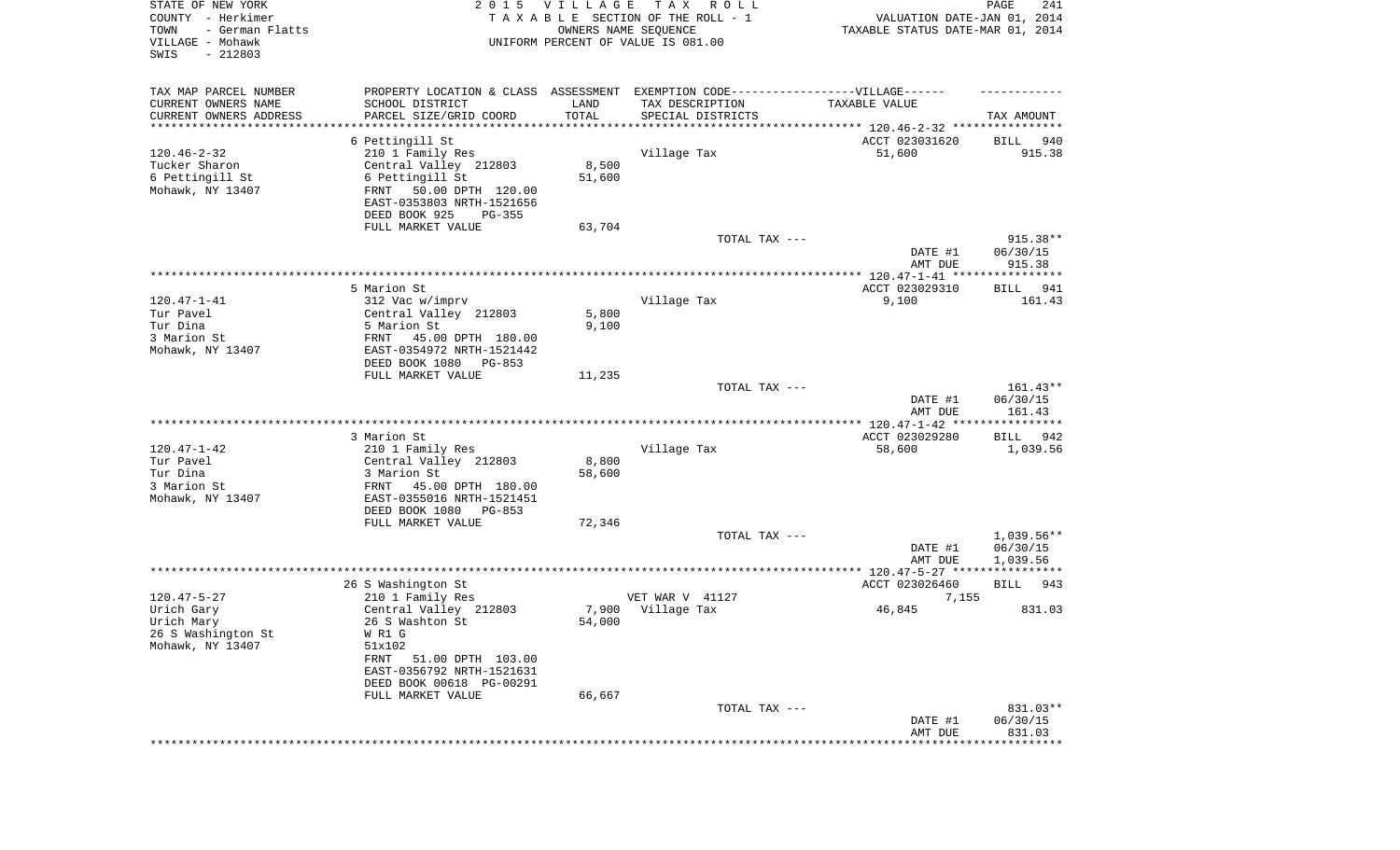| STATE OF NEW YORK<br>COUNTY - Herkimer<br>- German Flatts<br>TOWN<br>VILLAGE - Mohawk<br>SWIS<br>$-212803$ |                                                                                                                                                                                    | 2015 VILLAGE<br>OWNERS NAME SEQUENCE   | TAX ROLL<br>TAXABLE SECTION OF THE ROLL - 1<br>UNIFORM PERCENT OF VALUE IS 081.00                            | VALUATION DATE-JAN 01, 2014<br>TAXABLE STATUS DATE-MAR 01, 2014 | PAGE<br>242                                  |
|------------------------------------------------------------------------------------------------------------|------------------------------------------------------------------------------------------------------------------------------------------------------------------------------------|----------------------------------------|--------------------------------------------------------------------------------------------------------------|-----------------------------------------------------------------|----------------------------------------------|
| TAX MAP PARCEL NUMBER<br>CURRENT OWNERS NAME<br>CURRENT OWNERS ADDRESS<br>********************             | PROPERTY LOCATION & CLASS ASSESSMENT EXEMPTION CODE----------------VILLAGE------<br>SCHOOL DISTRICT<br>PARCEL SIZE/GRID COORD<br>* * * * * * * * * * * * * * * *                   | LAND<br>TOTAL<br>* * * * * * * * * * * | TAX DESCRIPTION<br>SPECIAL DISTRICTS<br>************************************** 120.39-1-23 ***************** | TAXABLE VALUE                                                   | TAX AMOUNT                                   |
| $120.39 - 1 - 23$<br>Urtz Brett<br>Urtz Debra<br>10 North St<br>Mohawk, NY 13407                           | 10 North St<br>210 1 Family Res<br>Central Valley 212803<br>10 North St<br>FRNT<br>40.00 DPTH 293.30<br>EAST-0356260 NRTH-1522763<br>DEED BOOK 752<br>PG-188                       | 6,500<br>46,700                        | Village Tax                                                                                                  | ACCT 023000480<br>46,700                                        | 944<br>BILL<br>828.46                        |
|                                                                                                            | FULL MARKET VALUE                                                                                                                                                                  | 57,654                                 | TOTAL TAX ---                                                                                                | DATE #1<br>AMT DUE                                              | 828.46**<br>06/30/15<br>828.46               |
| $120.46 - 2 - 49$<br>Urtz David<br>22 Catherine St<br>Mohawk, NY 13407                                     | 22 Catherine St<br>210 1 Family Res<br>Central Valley 212803<br>22 Catherine St<br>60.00 DPTH 120.00<br>FRNT<br>EAST-0354228 NRTH-1521266<br>DEED BOOK 00617 PG-00720              | 9,300<br>42,900                        | Village Tax                                                                                                  | ACCT 023030840<br>42,900                                        | BILL<br>945<br>761.05                        |
|                                                                                                            | FULL MARKET VALUE                                                                                                                                                                  | 52,963                                 | TOTAL TAX ---                                                                                                | DATE #1<br>AMT DUE                                              | 761.05**<br>06/30/15<br>761.05               |
| $120.47 - 7 - 4$<br>Valdivia Vincente<br>Valdivia Rosa<br>7 Columbia St<br>Mohawk, NY 13407                | 7 Columbia St<br>220 2 Family Res<br>Central Valley 212803<br>7 Columbia St<br>E R2<br>62x172<br>FRNT<br>62.00 DPTH 178.00<br>EAST-0357294 NRTH-1522187<br>DEED BOOK 1434 PG-770   | 10,400<br>50,400                       | Village Tax                                                                                                  | ACCT 169750<br>50,400                                           | BILL 946<br>894.10                           |
|                                                                                                            | FULL MARKET VALUE                                                                                                                                                                  | 62,222                                 | TOTAL TAX ---                                                                                                | DATE #1<br>AMT DUE                                              | 894.10**<br>06/30/15<br>894.10               |
|                                                                                                            |                                                                                                                                                                                    |                                        |                                                                                                              |                                                                 | ******                                       |
| $120.48 - 1 - 51$<br>Valent Mark<br>126 Spruce St<br>Frankfort, NY 13340                                   | 9 Green St<br>220 2 Family Res<br>Central Valley 212803<br>9 Green St<br>R2<br>FRNT<br>60.00 DPTH 90.00<br>EAST-0358185 NRTH-1521756<br>DEED BOOK 1486 PG-935<br>FULL MARKET VALUE | 8,100<br>42,000<br>51,852              | Village Tax                                                                                                  | ACCT 178706<br>42,000                                           | 947<br>BILL<br>745.08                        |
|                                                                                                            |                                                                                                                                                                                    |                                        | TOTAL TAX ---                                                                                                | DATE #1<br>AMT DUE<br>**********************                    | 745.08**<br>06/30/15<br>745.08<br>********** |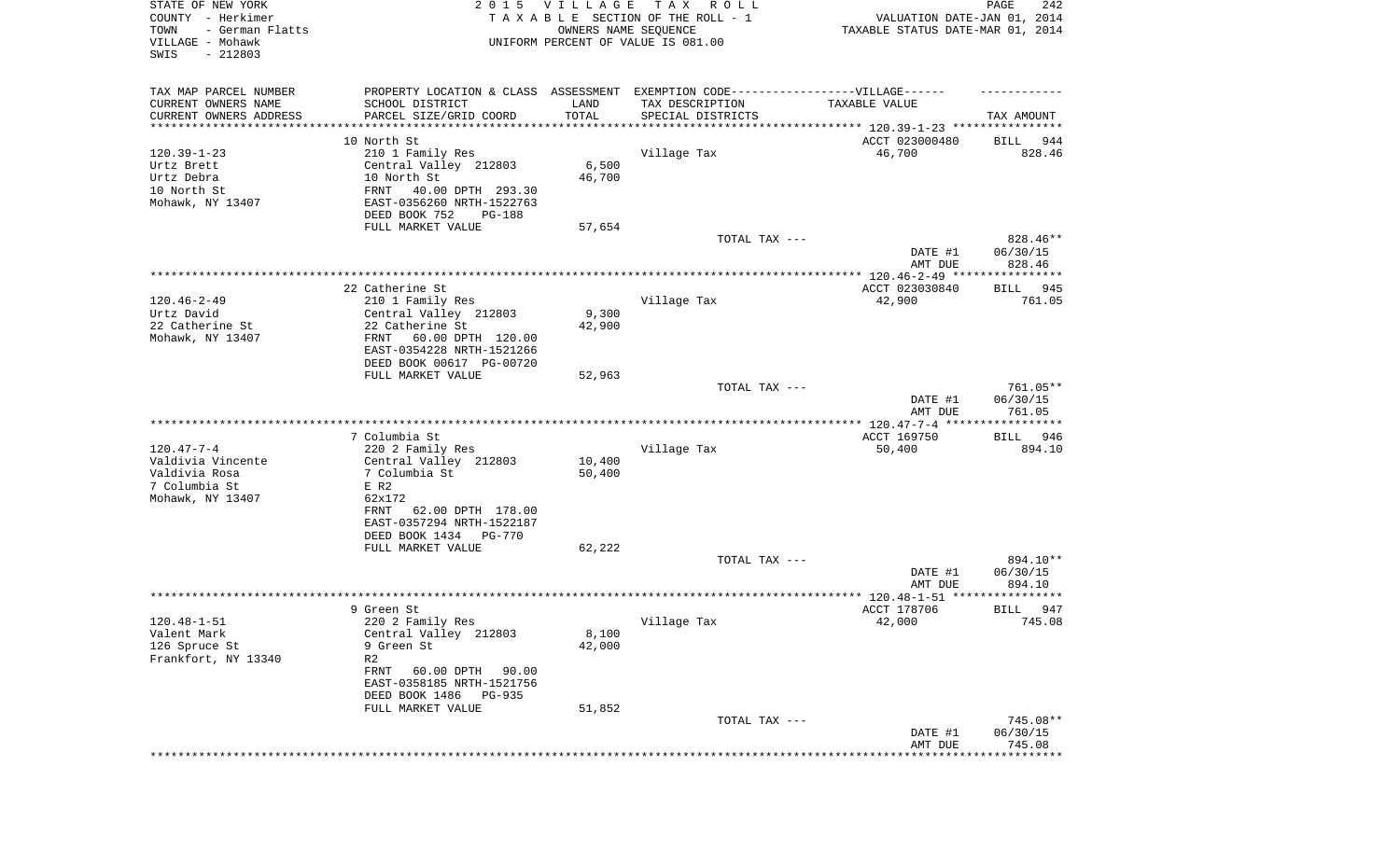| STATE OF NEW YORK<br>COUNTY - Herkimer<br>TOWN<br>- German Flatts<br>VILLAGE - Mohawk<br>SWIS<br>$-212803$ |                                                                                                                               | 2015 VILLAGE<br>OWNERS NAME SEQUENCE | TAX ROLL<br>TAXABLE SECTION OF THE ROLL - 1<br>UNIFORM PERCENT OF VALUE IS 081.00 | VALUATION DATE-JAN 01, 2014<br>TAXABLE STATUS DATE-MAR 01, 2014 | 243<br>PAGE                    |
|------------------------------------------------------------------------------------------------------------|-------------------------------------------------------------------------------------------------------------------------------|--------------------------------------|-----------------------------------------------------------------------------------|-----------------------------------------------------------------|--------------------------------|
| TAX MAP PARCEL NUMBER                                                                                      |                                                                                                                               |                                      | PROPERTY LOCATION & CLASS ASSESSMENT EXEMPTION CODE-----------------VILLAGE------ |                                                                 |                                |
| CURRENT OWNERS NAME<br>CURRENT OWNERS ADDRESS                                                              | SCHOOL DISTRICT<br>PARCEL SIZE/GRID COORD                                                                                     | LAND<br>TOTAL                        | TAX DESCRIPTION<br>SPECIAL DISTRICTS                                              | TAXABLE VALUE                                                   | TAX AMOUNT                     |
| ********************                                                                                       |                                                                                                                               |                                      |                                                                                   |                                                                 |                                |
|                                                                                                            | 18 Walnut St                                                                                                                  |                                      |                                                                                   | ACCT 023017280                                                  | BILL 948                       |
| $120.47 - 7 - 58$<br>Valentine Richard<br>Valentine Joanne<br>18 Walnut St<br>Mohawk, NY 13407             | 210 1 Family Res<br>Central Valley 212803<br>18-22 Walnut St<br>R1 2G<br>FRNT 122.70 DPTH 100.00<br>EAST-0357355 NRTH-1521779 | 10,400<br>65,000                     | Village Tax                                                                       | 65,000                                                          | 1,153.10                       |
|                                                                                                            | DEED BOOK 787<br>PG-718                                                                                                       |                                      |                                                                                   |                                                                 |                                |
|                                                                                                            | FULL MARKET VALUE                                                                                                             | 80,247                               | TOTAL TAX ---                                                                     | DATE #1                                                         | $1,153.10**$<br>06/30/15       |
|                                                                                                            |                                                                                                                               |                                      |                                                                                   | AMT DUE                                                         | 1,153.10                       |
|                                                                                                            | 58 Church St                                                                                                                  |                                      |                                                                                   | ACCT 177778                                                     | BILL 949                       |
| $120.47 - 8 - 38$<br>Van Leuven John                                                                       | 210 1 Family Res                                                                                                              |                                      | Village Tax                                                                       | 53,100                                                          | 941.99                         |
| Van Leuven Jean                                                                                            | Central Valley 212803<br>58 Church St                                                                                         | 9,300<br>53,100                      |                                                                                   |                                                                 |                                |
| 58 Church St                                                                                               | W R1                                                                                                                          |                                      |                                                                                   |                                                                 |                                |
| Mohawk, NY 13407                                                                                           | FRNT<br>60.00 DPTH 120.00                                                                                                     |                                      |                                                                                   |                                                                 |                                |
|                                                                                                            | EAST-0357442 NRTH-1520668<br>DEED BOOK 1481 PG-30                                                                             |                                      |                                                                                   |                                                                 |                                |
|                                                                                                            | FULL MARKET VALUE                                                                                                             | 65,556                               |                                                                                   |                                                                 |                                |
|                                                                                                            |                                                                                                                               |                                      | TOTAL TAX ---                                                                     | DATE #1<br>AMT DUE                                              | 941.99**<br>06/30/15<br>941.99 |
|                                                                                                            |                                                                                                                               |                                      |                                                                                   |                                                                 |                                |
|                                                                                                            | 17 Firman St                                                                                                                  |                                      |                                                                                   | ACCT 023024630                                                  | BILL<br>950                    |
| $120.47 - 3 - 61$<br>Vandenberg Dale                                                                       | 210 1 Family Res<br>Central Valley 212803                                                                                     | 11,700                               | Village Tax                                                                       | 71,000                                                          | 1,259.54                       |
| 17 Firman St                                                                                               | 17 Firman St                                                                                                                  | 71,000                               |                                                                                   |                                                                 |                                |
| Mohawk, NY 13407                                                                                           | E R1 1G P                                                                                                                     |                                      |                                                                                   |                                                                 |                                |
|                                                                                                            | S<br>75.00 DPTH 102.00<br>FRNT                                                                                                |                                      |                                                                                   |                                                                 |                                |
|                                                                                                            | EAST-0355898 NRTH-1520691                                                                                                     |                                      |                                                                                   |                                                                 |                                |
|                                                                                                            | DEED BOOK 1313<br>PG-76                                                                                                       |                                      |                                                                                   |                                                                 |                                |
|                                                                                                            | FULL MARKET VALUE                                                                                                             | 87,654                               | TOTAL TAX ---                                                                     |                                                                 | 1,259.54**                     |
|                                                                                                            |                                                                                                                               |                                      |                                                                                   | DATE #1                                                         | 06/30/15                       |
|                                                                                                            |                                                                                                                               |                                      |                                                                                   | AMT DUE<br>******* 120.46-2-13 *****************                | 1,259.54                       |
|                                                                                                            | 12 Warren Rd                                                                                                                  |                                      |                                                                                   | ACCT 023031950                                                  | 951<br>BILL                    |
| $120.46 - 2 - 13$                                                                                          | 449 Other Storag                                                                                                              |                                      | Village Tax                                                                       | 25,000                                                          | 443.50                         |
| View Edward III<br>306 N Caroline St                                                                       | Central Valley 212803<br>12 Warren Rd                                                                                         | 13,100<br>25,000                     |                                                                                   |                                                                 |                                |
| Herkimer, NY 13350                                                                                         | 64.00 DPTH 209.00<br>FRNT                                                                                                     |                                      |                                                                                   |                                                                 |                                |
|                                                                                                            | EAST-0353436 NRTH-1521587                                                                                                     |                                      |                                                                                   |                                                                 |                                |
|                                                                                                            | DEED BOOK 1286<br>PG-381<br>FULL MARKET VALUE                                                                                 | 30,864                               |                                                                                   |                                                                 |                                |
|                                                                                                            |                                                                                                                               |                                      | TOTAL TAX ---                                                                     |                                                                 | 443.50**                       |
|                                                                                                            |                                                                                                                               |                                      |                                                                                   | DATE #1<br>AMT DUE                                              | 06/30/15<br>443.50             |
|                                                                                                            |                                                                                                                               |                                      |                                                                                   |                                                                 | *********                      |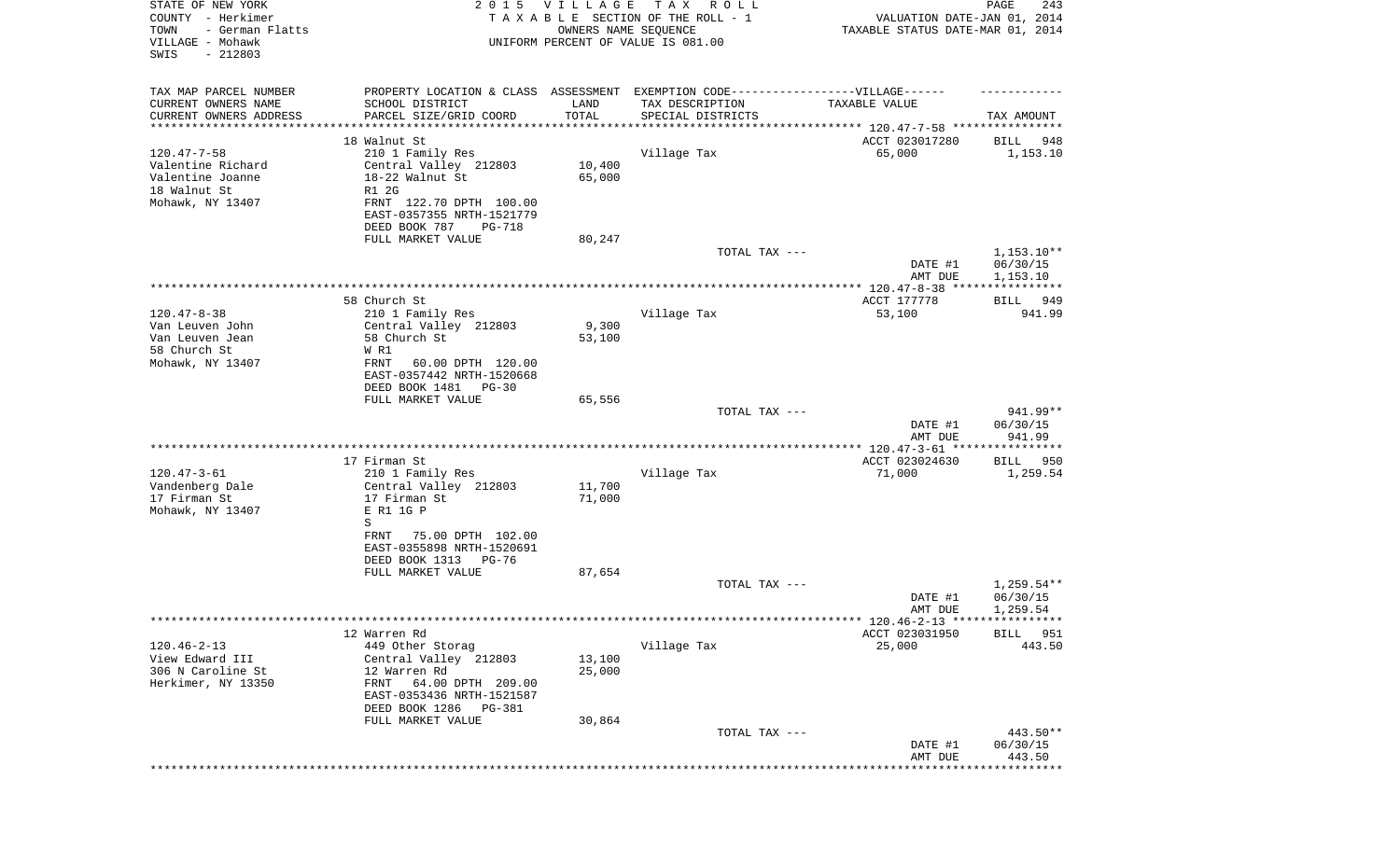| TAX MAP PARCEL NUMBER<br>PROPERTY LOCATION & CLASS ASSESSMENT EXEMPTION CODE-----------------VILLAGE------<br>CURRENT OWNERS NAME<br>SCHOOL DISTRICT<br>TAX DESCRIPTION<br>LAND<br>TAXABLE VALUE<br>TOTAL<br>CURRENT OWNERS ADDRESS<br>PARCEL SIZE/GRID COORD<br>SPECIAL DISTRICTS<br>TAX AMOUNT<br>*********************<br>ACCT 023005760<br>8 N Otsego St<br>952<br>BILL<br>$120.39 - 3 - 4$<br>280 Res Multiple<br>Village Tax<br>92,800<br>1,646.27<br>View Edward Jr<br>Central Valley 212803<br>8,400<br>View Rosemary<br>8 N Otsego St E<br>92,800<br>15 Brookside Dr<br>FRNT<br>83.60 DPTH 130.00<br>Mohawk, NY 13407<br>EAST-0357120 NRTH-1522768<br>DEED BOOK 703<br>PG-955<br>FULL MARKET VALUE<br>114,568<br>TOTAL TAX ---<br>$1,646.27**$<br>06/30/15<br>DATE #1<br>1,646.27<br>AMT DUE<br>ACCT 023031080<br>15 Brookside Dr<br>953<br>BILL<br>$120.47 - 1 - 67$<br>96,900<br>210 1 Family Res<br>Village Tax<br>1,719.01<br>15,500<br>View Edward Sr<br>Central Valley 212803<br>96,900<br>View Rosemary<br>15 Brookside Dr<br>15 Brookside Dr<br>FRNT<br>80.00 DPTH 120.00<br>EAST-0355400 NRTH-1521239<br>Mohawk, NY 13407<br>DEED BOOK 929<br>PG-336<br>FULL MARKET VALUE<br>119,630<br>TOTAL TAX ---<br>$1,719.01**$<br>DATE #1<br>06/30/15 | $120.46 - 2 - 27$<br>Vondauber Bernard<br>Vondauber Donnette<br>135 W Main St<br>Mohawk, NY 13407 | 135 W Main St<br>210 1 Family Res<br>Central Valley 212803<br>135 W Main St S<br>FRNT<br>73.00 DPTH<br>72.20<br>EAST-0353714 NRTH-1521842<br>DEED BOOK 00285 PG-00180<br>FULL MARKET VALUE | 8,200<br>41,900<br>51,728 | VET COM V 41137<br>Village Tax | ACCT 023004830<br>10,475<br>31,425 | <b>BILL</b><br>954<br>557.48 |
|----------------------------------------------------------------------------------------------------------------------------------------------------------------------------------------------------------------------------------------------------------------------------------------------------------------------------------------------------------------------------------------------------------------------------------------------------------------------------------------------------------------------------------------------------------------------------------------------------------------------------------------------------------------------------------------------------------------------------------------------------------------------------------------------------------------------------------------------------------------------------------------------------------------------------------------------------------------------------------------------------------------------------------------------------------------------------------------------------------------------------------------------------------------------------------------------------------------------------------------------------------------|---------------------------------------------------------------------------------------------------|--------------------------------------------------------------------------------------------------------------------------------------------------------------------------------------------|---------------------------|--------------------------------|------------------------------------|------------------------------|
|                                                                                                                                                                                                                                                                                                                                                                                                                                                                                                                                                                                                                                                                                                                                                                                                                                                                                                                                                                                                                                                                                                                                                                                                                                                                |                                                                                                   |                                                                                                                                                                                            |                           |                                | AMT DUE                            | 1,719.01                     |
|                                                                                                                                                                                                                                                                                                                                                                                                                                                                                                                                                                                                                                                                                                                                                                                                                                                                                                                                                                                                                                                                                                                                                                                                                                                                |                                                                                                   |                                                                                                                                                                                            |                           |                                |                                    |                              |
|                                                                                                                                                                                                                                                                                                                                                                                                                                                                                                                                                                                                                                                                                                                                                                                                                                                                                                                                                                                                                                                                                                                                                                                                                                                                |                                                                                                   |                                                                                                                                                                                            |                           |                                |                                    |                              |
|                                                                                                                                                                                                                                                                                                                                                                                                                                                                                                                                                                                                                                                                                                                                                                                                                                                                                                                                                                                                                                                                                                                                                                                                                                                                |                                                                                                   |                                                                                                                                                                                            |                           |                                |                                    |                              |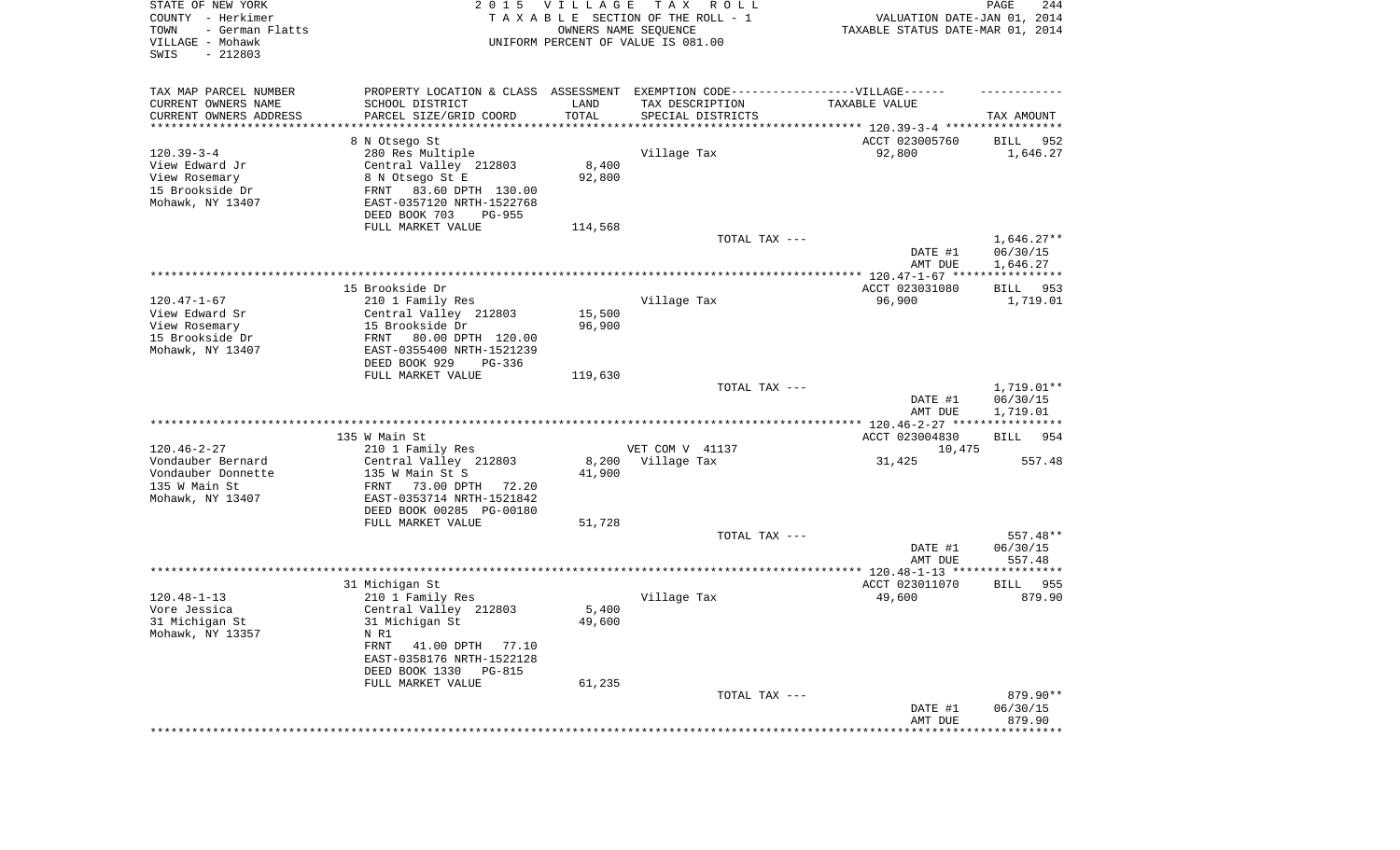| STATE OF NEW YORK<br>COUNTY - Herkimer      | 2 0 1 5                                               | <b>VILLAGE</b> | TAX ROLL<br>TAXABLE SECTION OF THE ROLL - 1                                      | VALUATION DATE-JAN 01, 2014             | PAGE<br>245        |
|---------------------------------------------|-------------------------------------------------------|----------------|----------------------------------------------------------------------------------|-----------------------------------------|--------------------|
| TOWN<br>- German Flatts<br>VILLAGE - Mohawk |                                                       |                | OWNERS NAME SEOUENCE<br>UNIFORM PERCENT OF VALUE IS 081.00                       | TAXABLE STATUS DATE-MAR 01, 2014        |                    |
| $-212803$<br>SWIS                           |                                                       |                |                                                                                  |                                         |                    |
| TAX MAP PARCEL NUMBER                       |                                                       |                | PROPERTY LOCATION & CLASS ASSESSMENT EXEMPTION CODE----------------VILLAGE------ |                                         |                    |
| CURRENT OWNERS NAME                         | SCHOOL DISTRICT                                       | LAND           | TAX DESCRIPTION                                                                  | TAXABLE VALUE                           |                    |
| CURRENT OWNERS ADDRESS                      | PARCEL SIZE/GRID COORD                                | TOTAL          | SPECIAL DISTRICTS                                                                | ********* 120.46-1-26.1 *************** | TAX AMOUNT         |
|                                             | 130 W Main St                                         |                |                                                                                  | ACCT 023002970                          | 956<br><b>BILL</b> |
| $120.46 - 1 - 26.1$                         | 484 1 use sm bld                                      |                | Village Tax                                                                      | 40,000                                  | 709.60             |
| Vosler Stephen                              | Central Valley 212803                                 | 8,600          |                                                                                  |                                         |                    |
| Vosler Karen                                | 130 W Main St                                         | 40,000         |                                                                                  |                                         |                    |
| 29 Brookside Dr                             | FRNT 61.66 DPTH 95.00                                 |                |                                                                                  |                                         |                    |
| Mohawk, NY 13407                            | EAST-0354442 NRTH-1521992                             |                |                                                                                  |                                         |                    |
|                                             | DEED BOOK 1248 PG-635                                 |                |                                                                                  |                                         |                    |
|                                             | FULL MARKET VALUE                                     | 49,383         |                                                                                  |                                         |                    |
|                                             |                                                       |                | TOTAL TAX ---                                                                    |                                         | $709.60**$         |
|                                             |                                                       |                |                                                                                  | DATE #1<br>AMT DUE                      | 06/30/15<br>709.60 |
|                                             |                                                       |                |                                                                                  | *********** 120.47-1-72 **              | ***********        |
|                                             | 29 Brookside Dr                                       |                |                                                                                  | ACCT 023031230                          | <b>BILL</b><br>957 |
| $120.47 - 1 - 72$                           | 210 1 Family Res                                      |                | VET COM V 41137                                                                  | 11,925                                  |                    |
| Vosler Stephen                              | Central Valley 212803                                 | 19,000         | Village Tax                                                                      | 88,175                                  | 1,564.22           |
| Vosler Karen                                | 29 Brookside Dr                                       | 100,100        |                                                                                  |                                         |                    |
| 29 Brookside Dr                             | FRNT 213.60 DPTH 120.00                               |                |                                                                                  |                                         |                    |
| Mohawk, NY 13407                            | EAST-0355458 NRTH-1520629                             |                |                                                                                  |                                         |                    |
|                                             | DEED BOOK 00656 PG-00792<br>FULL MARKET VALUE         | 123,580        |                                                                                  |                                         |                    |
|                                             |                                                       |                | TOTAL TAX ---                                                                    |                                         | 1,564.22**         |
|                                             |                                                       |                |                                                                                  | DATE #1                                 | 06/30/15           |
|                                             |                                                       |                |                                                                                  | AMT DUE                                 | 1,564.22           |
|                                             |                                                       |                |                                                                                  |                                         | ***********        |
|                                             | Brookside Dr                                          |                |                                                                                  | ACCT 023031290                          | BILL 958           |
| $120.47 - 1 - 59.2$                         | 311 Res vac land                                      |                | Village Tax                                                                      | 4,000                                   | 70.96              |
| Wainwright June                             | Central Valley 212803                                 | 4,000          |                                                                                  |                                         |                    |
| 8 Brookside Dr<br>Mohawk, NY 13407          | FRNT 84.00 DPTH 96.00                                 | 4,000          |                                                                                  |                                         |                    |
|                                             | EAST-0355149 NRTH-1521424<br>DEED BOOK 1357<br>PG-490 |                |                                                                                  |                                         |                    |
|                                             | FULL MARKET VALUE                                     | 4,938          |                                                                                  |                                         |                    |
|                                             |                                                       |                | TOTAL TAX ---                                                                    |                                         | 70.96**            |
|                                             |                                                       |                |                                                                                  | DATE #1                                 | 06/30/15           |
|                                             |                                                       |                |                                                                                  | AMT DUE                                 | 70.96              |
|                                             |                                                       |                | ************************                                                         | ******** 120.47-1-61 **                 | **********         |
|                                             | 8 Brookside Dr                                        |                |                                                                                  | ACCT 023031350                          | BILL 959           |
| $120.47 - 1 - 61$<br>Wainwright June        | 210 1 Family Res<br>Central Valley 212803             | 13,300         | Village Tax                                                                      | 88,759                                  | 1,574.58           |
| 8 Brookside Dr                              | 8 Brookside Dr                                        | 88,759         |                                                                                  |                                         |                    |
| Mohawk, NY 13407                            | FRNT<br>80.00 DPTH 96.70                              |                |                                                                                  |                                         |                    |
|                                             | EAST-0355242 NRTH-1521428                             |                |                                                                                  |                                         |                    |
|                                             | DEED BOOK 1357<br><b>PG-490</b>                       |                |                                                                                  |                                         |                    |
|                                             | FULL MARKET VALUE                                     | 109,579        |                                                                                  |                                         |                    |
|                                             |                                                       |                | TOTAL TAX ---                                                                    |                                         | 1,574.58**         |
|                                             |                                                       |                |                                                                                  | DATE #1                                 | 06/30/15           |
|                                             |                                                       |                |                                                                                  | AMT DUE                                 | 1,574.58           |
|                                             |                                                       |                |                                                                                  |                                         |                    |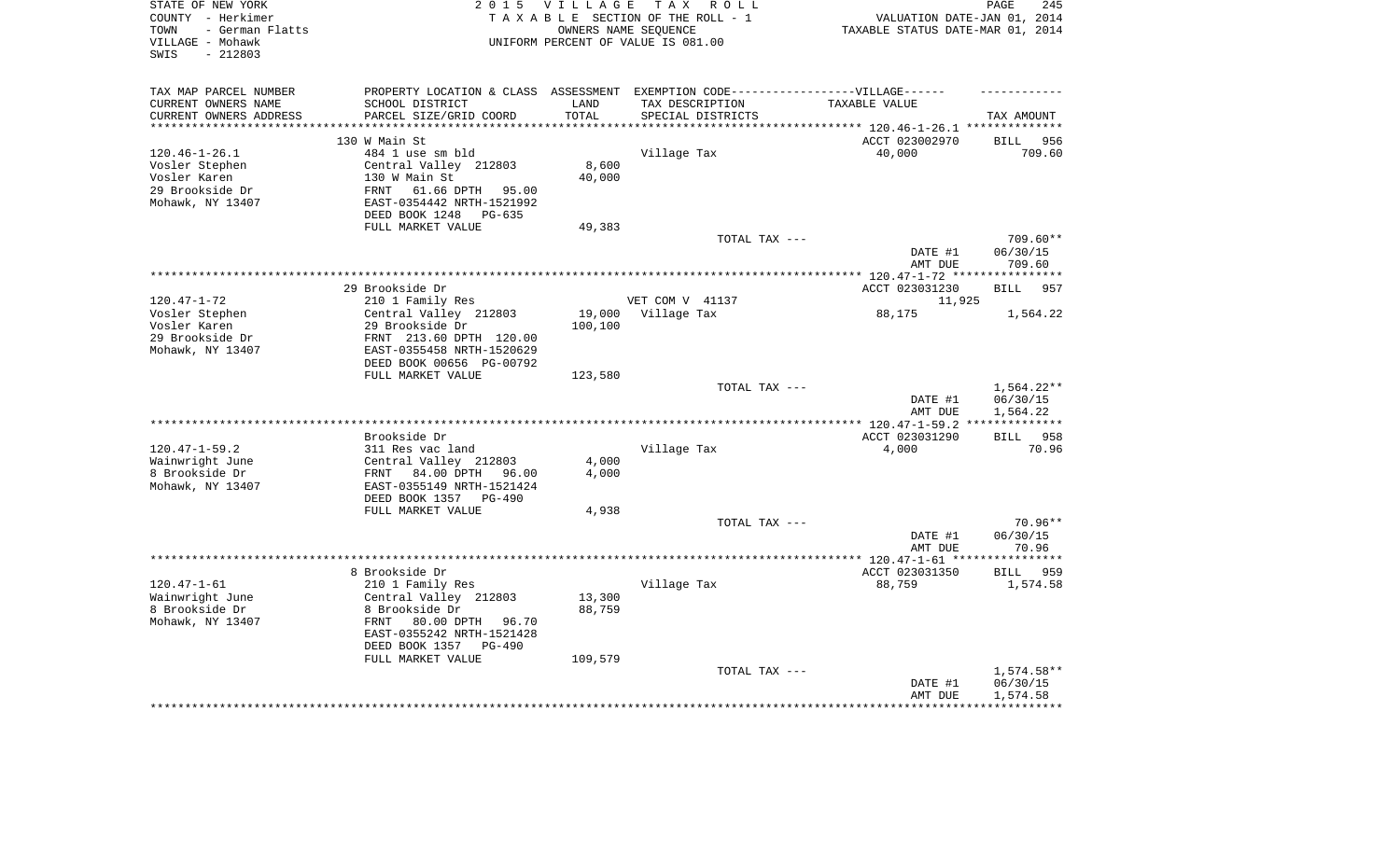| STATE OF NEW YORK<br>COUNTY - Herkimer<br>- German Flatts<br>TOWN<br>VILLAGE - Mohawk<br>$-212803$<br>SWIS | 2 0 1 5                                                                                             | <b>VILLAGE</b>   | TAX ROLL<br>TAXABLE SECTION OF THE ROLL - 1<br>OWNERS NAME SEQUENCE<br>UNIFORM PERCENT OF VALUE IS 081.00 | VALUATION DATE-JAN 01, 2014<br>TAXABLE STATUS DATE-MAR 01, 2014 | PAGE<br>246          |
|------------------------------------------------------------------------------------------------------------|-----------------------------------------------------------------------------------------------------|------------------|-----------------------------------------------------------------------------------------------------------|-----------------------------------------------------------------|----------------------|
| TAX MAP PARCEL NUMBER<br>CURRENT OWNERS NAME                                                               | PROPERTY LOCATION & CLASS ASSESSMENT EXEMPTION CODE----------------VILLAGE------<br>SCHOOL DISTRICT | LAND             | TAX DESCRIPTION                                                                                           | <b>TAXABLE VALUE</b>                                            |                      |
| CURRENT OWNERS ADDRESS                                                                                     | PARCEL SIZE/GRID COORD                                                                              | TOTAL            | SPECIAL DISTRICTS                                                                                         |                                                                 | TAX AMOUNT           |
| ********************                                                                                       | **********************                                                                              |                  |                                                                                                           |                                                                 |                      |
|                                                                                                            | 3 Bushnell St                                                                                       |                  |                                                                                                           | ACCT 023022230                                                  | <b>BILL</b><br>960   |
| $120.55 - 1 - 54$                                                                                          | 210 1 Family Res                                                                                    |                  | Village Tax                                                                                               | 54,600                                                          | 968.60               |
| Wainwright June                                                                                            | Central Valley 212803                                                                               | 10,500           |                                                                                                           |                                                                 |                      |
| 8 Brookside Dr<br>Mohawk, NY 13407                                                                         | 3 Bushnell St<br>S R1 1G                                                                            | 54,600           |                                                                                                           |                                                                 |                      |
|                                                                                                            | Life Use Nancy Cress                                                                                |                  |                                                                                                           |                                                                 |                      |
|                                                                                                            | FRNT 55.00 DPTH<br>95.00                                                                            |                  |                                                                                                           |                                                                 |                      |
|                                                                                                            | EAST-0356199 NRTH-1519435                                                                           |                  |                                                                                                           |                                                                 |                      |
|                                                                                                            | DEED BOOK 1380<br>PG-549                                                                            |                  |                                                                                                           |                                                                 |                      |
|                                                                                                            | FULL MARKET VALUE                                                                                   | 67,407           | TOTAL TAX ---                                                                                             |                                                                 | $968.60**$           |
|                                                                                                            |                                                                                                     |                  |                                                                                                           | DATE #1<br>AMT DUE                                              | 06/30/15<br>968.60   |
|                                                                                                            |                                                                                                     |                  |                                                                                                           |                                                                 |                      |
|                                                                                                            | 24 John St                                                                                          |                  |                                                                                                           | ACCT 179972                                                     | 961<br>BILL          |
| $120.47 - 3 - 79$                                                                                          | 210 1 Family Res                                                                                    |                  | Village Tax                                                                                               | 53,000                                                          | 940.22               |
| Waldron Brenda et al<br>Edith Gallogly                                                                     | Central Valley 212803<br>24 John St                                                                 | 12,400<br>53,000 |                                                                                                           |                                                                 |                      |
| 24 John St                                                                                                 | W R1 G L35-6                                                                                        |                  |                                                                                                           |                                                                 |                      |
| Mohawk, NY 13407                                                                                           | Life Use E Gallogly                                                                                 |                  |                                                                                                           |                                                                 |                      |
|                                                                                                            | FRNT 100.00 DPTH 102.00                                                                             |                  |                                                                                                           |                                                                 |                      |
|                                                                                                            | EAST-0355966 NRTH-1520537                                                                           |                  |                                                                                                           |                                                                 |                      |
|                                                                                                            | DEED BOOK 1494<br>PG-906                                                                            |                  |                                                                                                           |                                                                 |                      |
|                                                                                                            | FULL MARKET VALUE                                                                                   | 65,432           | TOTAL TAX ---                                                                                             |                                                                 | $940.22**$           |
|                                                                                                            |                                                                                                     |                  |                                                                                                           | DATE #1                                                         | 06/30/15             |
|                                                                                                            |                                                                                                     |                  |                                                                                                           | AMT DUE                                                         | 940.22               |
|                                                                                                            |                                                                                                     |                  |                                                                                                           |                                                                 | ***********          |
|                                                                                                            | 57 Walnut St                                                                                        |                  |                                                                                                           | ACCT 189099                                                     | 962<br>BILL          |
| $120.47 - 8 - 26$<br>Walker Joseph                                                                         | 210 1 Family Res<br>Central Valley 212803                                                           | 13,200           | Village Tax                                                                                               | 38,200                                                          | 677.67               |
| Walker Tara                                                                                                | 57 Walnut St                                                                                        | 38,200           |                                                                                                           |                                                                 |                      |
| 57 Walnut St                                                                                               | R1 Strg Bldg                                                                                        |                  |                                                                                                           |                                                                 |                      |
| Mohawk, NY 13407                                                                                           | 69.18 DPTH 232.28<br>FRNT<br>EAST-0357338 NRTH-1520886                                              |                  |                                                                                                           |                                                                 |                      |
| PRIOR OWNER ON 3/01/2014                                                                                   | DEED BOOK 1550<br>PG-608                                                                            |                  |                                                                                                           |                                                                 |                      |
| Dury Bradford                                                                                              | FULL MARKET VALUE                                                                                   | 47,160           |                                                                                                           |                                                                 |                      |
|                                                                                                            |                                                                                                     |                  | TOTAL TAX ---                                                                                             | DATE #1                                                         | 677.67**<br>06/30/15 |
|                                                                                                            |                                                                                                     |                  |                                                                                                           | AMT DUE                                                         | 677.67               |
|                                                                                                            |                                                                                                     |                  |                                                                                                           |                                                                 |                      |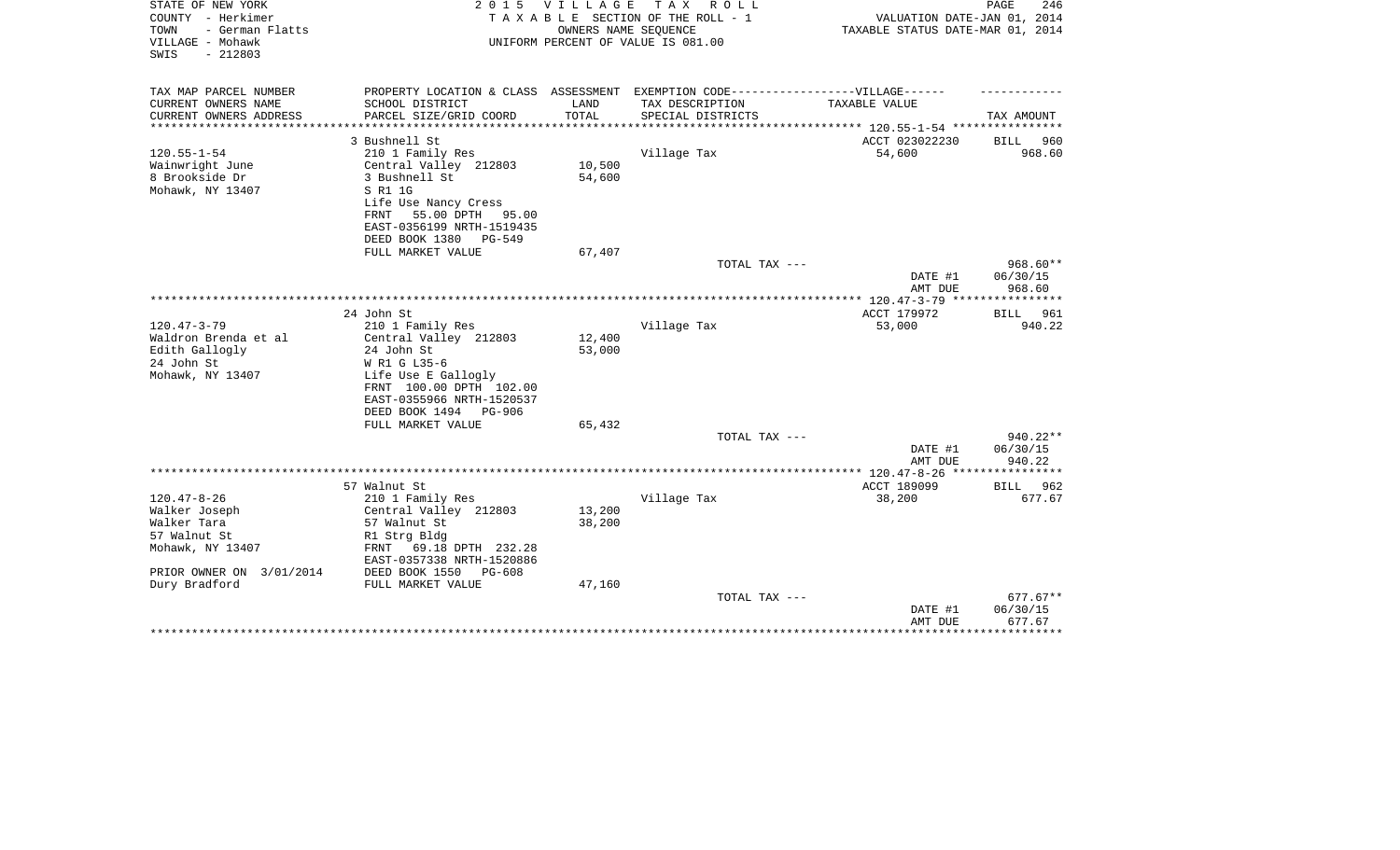| STATE OF NEW YORK<br>COUNTY - Herkimer<br>- German Flatts<br>TOWN<br>VILLAGE - Mohawk<br>SWIS<br>$-212803$ | 2 0 1 5                                                                                                                                         | <b>VILLAGE</b>    | T A X<br>R O L L<br>TAXABLE SECTION OF THE ROLL - 1<br>OWNERS NAME SEQUENCE<br>UNIFORM PERCENT OF VALUE IS 081.00 | VALUATION DATE-JAN 01, 2014<br>TAXABLE STATUS DATE-MAR 01, 2014 | PAGE<br>247                          |
|------------------------------------------------------------------------------------------------------------|-------------------------------------------------------------------------------------------------------------------------------------------------|-------------------|-------------------------------------------------------------------------------------------------------------------|-----------------------------------------------------------------|--------------------------------------|
| TAX MAP PARCEL NUMBER<br>CURRENT OWNERS NAME<br>CURRENT OWNERS ADDRESS<br>*********************            | PROPERTY LOCATION & CLASS ASSESSMENT EXEMPTION CODE-----------------VILLAGE------<br>SCHOOL DISTRICT<br>PARCEL SIZE/GRID COORD                  | LAND<br>TOTAL     | TAX DESCRIPTION<br>SPECIAL DISTRICTS                                                                              | TAXABLE VALUE                                                   | TAX AMOUNT                           |
|                                                                                                            | 34 E Main St                                                                                                                                    |                   |                                                                                                                   | ACCT 178095                                                     | BILL<br>963                          |
| $120.40 - 2 - 51$<br>Walrath Robert<br>Walrath Rebecca<br>34 E Main St<br>Mohawk, NY 13407                 | 210 1 Family Res<br>Central Valley 212803<br>34 E Main St<br>FRNT<br>66.00 DPTH 204.00<br>EAST-0357816 NRTH-1522553<br>DEED BOOK 1482<br>PG-857 | 15,800<br>48,000  | Village Tax                                                                                                       | 48,000                                                          | 851.52                               |
|                                                                                                            | FULL MARKET VALUE                                                                                                                               | 59,259            |                                                                                                                   |                                                                 |                                      |
|                                                                                                            |                                                                                                                                                 |                   | TOTAL TAX ---                                                                                                     | DATE #1<br>AMT DUE                                              | 851.52**<br>06/30/15<br>851.52       |
|                                                                                                            |                                                                                                                                                 |                   |                                                                                                                   |                                                                 |                                      |
| $120.47 - 9 - 18$<br>Walrath Robert<br>43 Church St                                                        | 43 Church St.<br>210 1 Family Res<br>Central Valley 212803<br>43 Church St                                                                      | 9,300<br>75,900   | Village Tax                                                                                                       | ACCT 023014850<br>75,900                                        | BILL<br>964<br>1,346.47              |
| Mohawk, NY 13407                                                                                           | E R2 2G<br>FRNT<br>60.00 DPTH 120.00<br>EAST-0357766 NRTH-1521250<br>DEED BOOK 938<br>PG-189                                                    |                   |                                                                                                                   |                                                                 |                                      |
|                                                                                                            | FULL MARKET VALUE                                                                                                                               | 93,704            | TOTAL TAX ---                                                                                                     | DATE #1<br>AMT DUE                                              | $1,346.47**$<br>06/30/15<br>1,346.47 |
|                                                                                                            |                                                                                                                                                 |                   |                                                                                                                   | ************* 120.40-2-11 *****************                     |                                      |
|                                                                                                            | 49 Marshall Ave                                                                                                                                 |                   |                                                                                                                   | ACCT 188441                                                     | <b>BILL</b><br>965                   |
| $120.40 - 2 - 11$<br>Walsh Thomas                                                                          | 210 1 Family Res<br>Central Valley 212803                                                                                                       | 10,800            | Village Tax                                                                                                       | 45,600                                                          | 808.94                               |
| % Jean Walsh                                                                                               | 49 Marshall Ave                                                                                                                                 | 45,600            |                                                                                                                   |                                                                 |                                      |
| 228 Main St<br>Jordanville, NY 13361                                                                       | FRNT<br>84.00 DPTH 106.00<br>EAST-0359328 NRTH-1522913<br>DEED BOOK 1546<br>PG-579                                                              |                   |                                                                                                                   |                                                                 |                                      |
| PRIOR OWNER ON 3/01/2014<br>Jones Jeffrey                                                                  | FULL MARKET VALUE                                                                                                                               | 56,296            |                                                                                                                   |                                                                 |                                      |
|                                                                                                            |                                                                                                                                                 |                   | TOTAL TAX ---                                                                                                     | DATE #1<br>AMT DUE                                              | 808.94**<br>06/30/15<br>808.94       |
|                                                                                                            |                                                                                                                                                 |                   |                                                                                                                   | **************** 120.55-2-34 *********                          | *****                                |
|                                                                                                            | 2 Johnson Ave                                                                                                                                   |                   |                                                                                                                   | ACCT 023019470                                                  | 966<br>BILL                          |
| $120.55 - 2 - 34$<br>Walz Charles<br>Walz Nicole<br>2 Johnson Ave<br>Mohawk, NY 13407                      | 210 1 Family Res<br>Central Valley 212803<br>2 Johnson Ave<br>R1 Sp<br>83x122<br>FRNT 127.60 DPTH 158.30<br>EAST-0356877 NRTH-1519830           | 14,400<br>108,500 | Village Tax                                                                                                       | 108,500                                                         | 1,924.79                             |
|                                                                                                            | DEED BOOK 850<br>PG-61                                                                                                                          |                   |                                                                                                                   |                                                                 |                                      |
|                                                                                                            | FULL MARKET VALUE                                                                                                                               | 133,951           | TOTAL TAX ---                                                                                                     | DATE #1                                                         | 1,924.79**<br>06/30/15               |
|                                                                                                            |                                                                                                                                                 |                   |                                                                                                                   | AMT DUE                                                         | 1,924.79                             |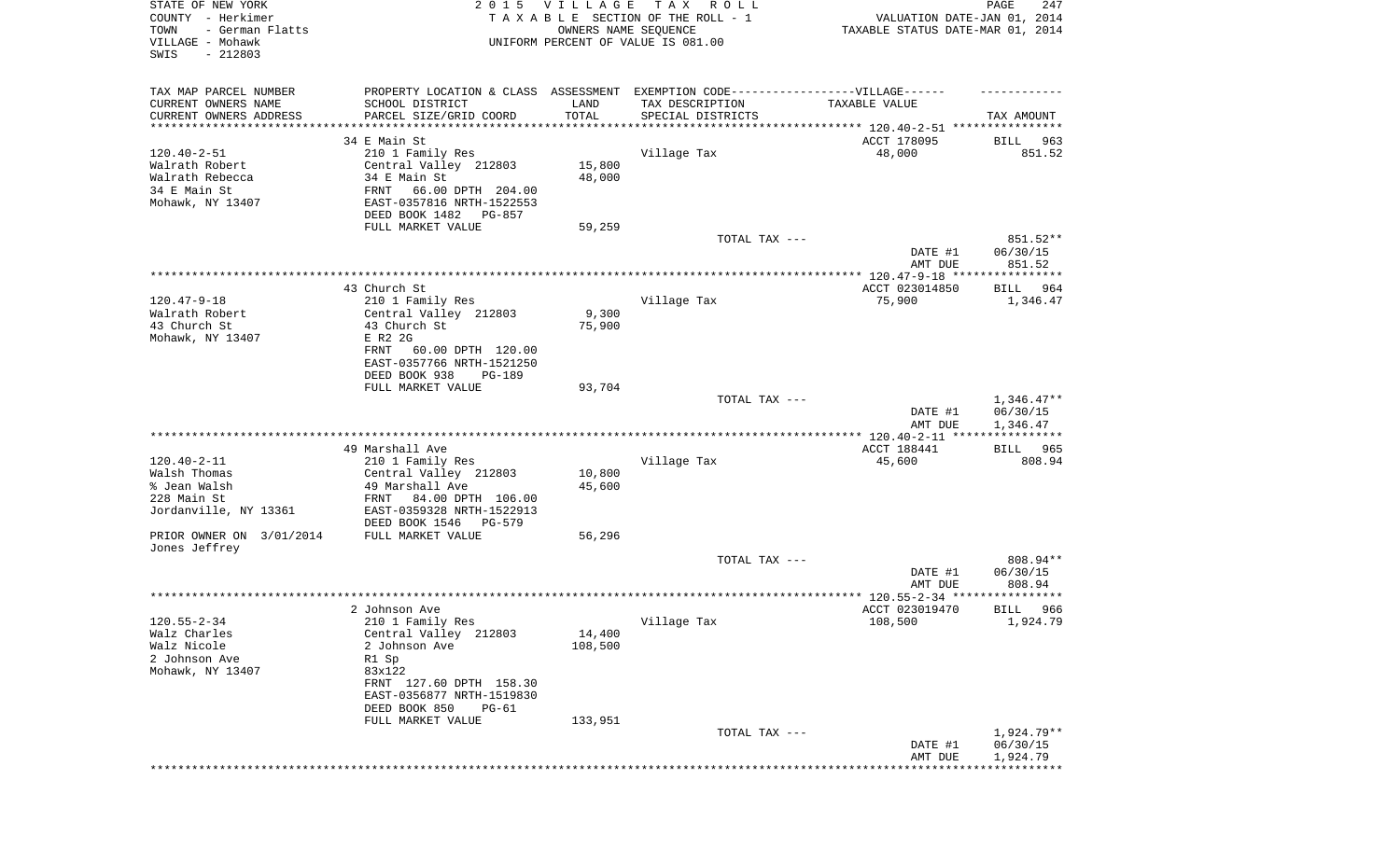| STATE OF NEW YORK<br>COUNTY - Herkimer<br>- German Flatts<br>TOWN<br>VILLAGE - Mohawk<br>SWIS<br>$-212803$ |                                                                                  | 2015 VILLAGE     | T A X<br>R O L L<br>TAXABLE SECTION OF THE ROLL - 1<br>OWNERS NAME SEQUENCE<br>UNIFORM PERCENT OF VALUE IS 081.00 | VALUATION DATE-JAN 01, 2014<br>TAXABLE STATUS DATE-MAR 01, 2014 | PAGE<br>248                    |
|------------------------------------------------------------------------------------------------------------|----------------------------------------------------------------------------------|------------------|-------------------------------------------------------------------------------------------------------------------|-----------------------------------------------------------------|--------------------------------|
| TAX MAP PARCEL NUMBER                                                                                      | PROPERTY LOCATION & CLASS ASSESSMENT EXEMPTION CODE----------------VILLAGE------ |                  |                                                                                                                   |                                                                 |                                |
| CURRENT OWNERS NAME                                                                                        | SCHOOL DISTRICT                                                                  | LAND<br>TOTAL    | TAX DESCRIPTION                                                                                                   | TAXABLE VALUE                                                   |                                |
| CURRENT OWNERS ADDRESS<br>********************                                                             | PARCEL SIZE/GRID COORD                                                           |                  | SPECIAL DISTRICTS                                                                                                 |                                                                 | TAX AMOUNT                     |
|                                                                                                            | 25 Warren Rd                                                                     |                  |                                                                                                                   | ACCT 023032220                                                  | 967<br>BILL                    |
| $120.46 - 2 - 18$                                                                                          | 210 1 Family Res                                                                 |                  | Village Tax                                                                                                       | 45,600                                                          | 808.94                         |
| Walz Michael                                                                                               | Central Valley 212803                                                            | 11,500           |                                                                                                                   |                                                                 |                                |
| 127 Laurel Ave<br>Herkimer, NY 13350                                                                       | 25 Warren Rd<br>FRNT 126.00 DPTH 120.00                                          | 45,600           |                                                                                                                   |                                                                 |                                |
|                                                                                                            | EAST-0353608 NRTH-1521345                                                        |                  |                                                                                                                   |                                                                 |                                |
|                                                                                                            | DEED BOOK 875<br>PG-228                                                          |                  |                                                                                                                   |                                                                 |                                |
|                                                                                                            | FULL MARKET VALUE                                                                | 56,296           |                                                                                                                   |                                                                 |                                |
|                                                                                                            |                                                                                  |                  | TOTAL TAX ---                                                                                                     | DATE #1<br>AMT DUE                                              | 808.94**<br>06/30/15<br>808.94 |
|                                                                                                            |                                                                                  |                  |                                                                                                                   |                                                                 |                                |
|                                                                                                            | 19 Green St                                                                      |                  |                                                                                                                   | ACCT 023013320                                                  | 968<br>BILL                    |
| $120.48 - 1 - 54$                                                                                          | 210 1 Family Res                                                                 |                  | Village Tax                                                                                                       | 45,000                                                          | 798.30                         |
| Warner Lacey<br>133 Old Forge Rd                                                                           | Central Valley 212803<br>19 Green St                                             | 10,100<br>45,000 |                                                                                                                   |                                                                 |                                |
| Ilion, NY 13357                                                                                            | E R1 2G                                                                          |                  |                                                                                                                   |                                                                 |                                |
|                                                                                                            | FRNT 120.00 DPTH<br>95.00                                                        |                  |                                                                                                                   |                                                                 |                                |
|                                                                                                            | EAST-0358121 NRTH-1521523                                                        |                  |                                                                                                                   |                                                                 |                                |
|                                                                                                            | DEED BOOK 1161<br>PG-616<br>FULL MARKET VALUE                                    | 55,556           |                                                                                                                   |                                                                 |                                |
|                                                                                                            |                                                                                  |                  | TOTAL TAX ---                                                                                                     |                                                                 | 798.30**                       |
|                                                                                                            |                                                                                  |                  |                                                                                                                   | DATE #1<br>AMT DUE                                              | 06/30/15<br>798.30             |
|                                                                                                            | 9 Catherine St                                                                   |                  |                                                                                                                   | ************* 120.46-2-58 *****************<br>ACCT 023030090   | BILL<br>969                    |
| $120.46 - 2 - 58$                                                                                          | 210 1 Family Res                                                                 |                  | Village Tax                                                                                                       | 61,000                                                          | 1,082.14                       |
| Warren Wilson Trust                                                                                        | Central Valley 212803                                                            | 11,100           |                                                                                                                   |                                                                 |                                |
| 4610 E Lake Rd                                                                                             | 9 Catherine St                                                                   | 61,000           |                                                                                                                   |                                                                 |                                |
| Hamilton, NY 13346                                                                                         | 90.00 DPTH 140.00<br>FRNT                                                        |                  |                                                                                                                   |                                                                 |                                |
|                                                                                                            | EAST-0354437 NRTH-1521500<br>DEED BOOK 785<br>PG-416                             |                  |                                                                                                                   |                                                                 |                                |
|                                                                                                            | FULL MARKET VALUE                                                                | 75,309           |                                                                                                                   |                                                                 |                                |
|                                                                                                            |                                                                                  |                  | TOTAL TAX ---                                                                                                     |                                                                 | 1,082.14**                     |
|                                                                                                            |                                                                                  |                  |                                                                                                                   | DATE #1                                                         | 06/30/15                       |
|                                                                                                            |                                                                                  |                  |                                                                                                                   | AMT DUE                                                         | 1,082.14                       |
|                                                                                                            | 4 N Richfield St                                                                 |                  |                                                                                                                   | ACCT 170319                                                     | 970<br>BILL                    |
| $120.39 - 2 - 7$                                                                                           | 210 1 Family Res                                                                 |                  | Village Tax                                                                                                       | 50,800                                                          | 901.19                         |
| Waseleski Jason                                                                                            | Central Valley 212803                                                            | 6,100            |                                                                                                                   |                                                                 |                                |
| 4 N Richfield St<br>Mohawk, NY 13407                                                                       | 4 N Richfield S<br>53.50 DPTH 100.00<br>FRNT                                     | 50,800           |                                                                                                                   |                                                                 |                                |
|                                                                                                            | EAST-0356602 NRTH-1522526                                                        |                  |                                                                                                                   |                                                                 |                                |
|                                                                                                            | DEED BOOK 1431<br>PG-727                                                         |                  |                                                                                                                   |                                                                 |                                |
|                                                                                                            | FULL MARKET VALUE                                                                | 62,716           |                                                                                                                   |                                                                 |                                |
|                                                                                                            |                                                                                  |                  | TOTAL TAX ---                                                                                                     | DATE #1                                                         | $901.19**$<br>06/30/15         |
|                                                                                                            |                                                                                  |                  |                                                                                                                   | AMT DUE                                                         | 901.19                         |
|                                                                                                            |                                                                                  |                  |                                                                                                                   | ************************************                            |                                |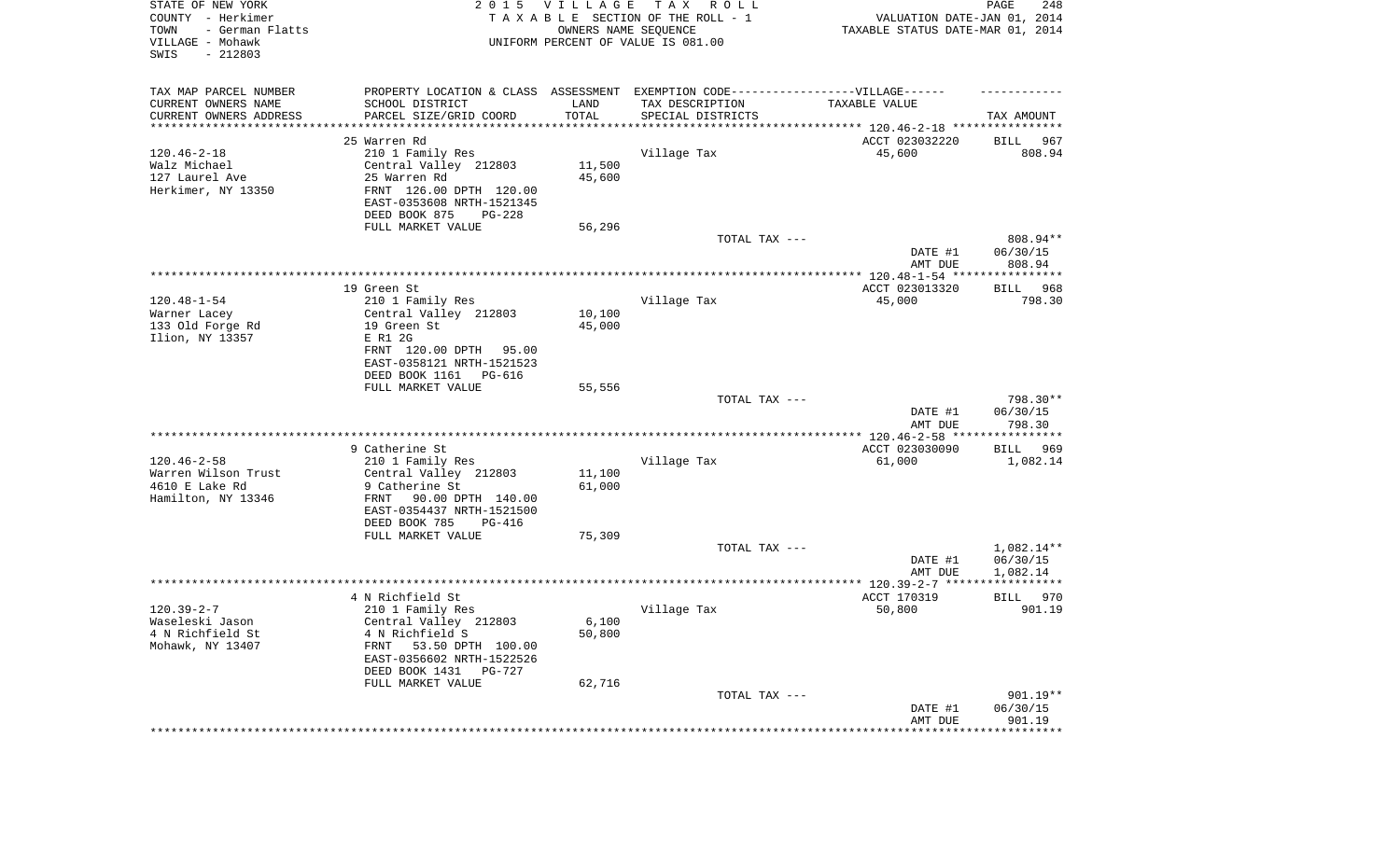| STATE OF NEW YORK<br>COUNTY - Herkimer<br>- German Flatts<br>TOWN<br>VILLAGE - Mohawk<br>$-212803$<br>SWIS | 2 0 1 5                                                                                                                            | VILLAGE                      | TAX ROLL<br>TAXABLE SECTION OF THE ROLL - 1<br>OWNERS NAME SEQUENCE<br>UNIFORM PERCENT OF VALUE IS 081.00 | VALUATION DATE-JAN 01, 2014<br>TAXABLE STATUS DATE-MAR 01, 2014 | PAGE<br>249                    |
|------------------------------------------------------------------------------------------------------------|------------------------------------------------------------------------------------------------------------------------------------|------------------------------|-----------------------------------------------------------------------------------------------------------|-----------------------------------------------------------------|--------------------------------|
| TAX MAP PARCEL NUMBER                                                                                      |                                                                                                                                    |                              | PROPERTY LOCATION & CLASS ASSESSMENT EXEMPTION CODE-----------------VILLAGE------                         |                                                                 |                                |
| CURRENT OWNERS NAME<br>CURRENT OWNERS ADDRESS<br>*******************                                       | SCHOOL DISTRICT<br>PARCEL SIZE/GRID COORD<br>*******************                                                                   | LAND<br>TOTAL<br>*********** | TAX DESCRIPTION<br>SPECIAL DISTRICTS                                                                      | TAXABLE VALUE<br>*********** 120.55-3-13 ************           | TAX AMOUNT                     |
|                                                                                                            | 3790 State Route 168                                                                                                               |                              |                                                                                                           | ACCT 023021240                                                  | <b>BILL</b><br>971             |
| $120.55 - 3 - 13$                                                                                          | 210 1 Family Res                                                                                                                   |                              | VET WAR V 41127                                                                                           | 6,750                                                           |                                |
| Waseleski Leo Francis<br>Pauline Waseleski<br>3790 State Route 168<br>Mohawk, NY 13407                     | Central Valley 212803<br>11 Hammond St E<br>R1 G<br>Life Use P Waseleski<br>FRNT<br>55.00 DPTH 125.00<br>EAST-0356518 NRTH-1518884 | 12,000<br>45,000             | Village Tax                                                                                               | 38,250                                                          | 678.56                         |
|                                                                                                            | DEED BOOK 900<br>$PG-629$<br>FULL MARKET VALUE                                                                                     | 55,556                       |                                                                                                           |                                                                 |                                |
|                                                                                                            |                                                                                                                                    |                              | TOTAL TAX ---                                                                                             | DATE #1<br>AMT DUE                                              | 678.56**<br>06/30/15<br>678.56 |
|                                                                                                            |                                                                                                                                    |                              |                                                                                                           | **** 120.47-9-62 ***                                            | **********                     |
|                                                                                                            | 38 Michigan St                                                                                                                     |                              |                                                                                                           | ACCT 023011490                                                  | <b>BILL</b><br>972             |
| $120.47 - 9 - 62$                                                                                          | 210 1 Family Res                                                                                                                   |                              | Village Tax                                                                                               | 52,098                                                          | 924.22                         |
| Waseleski Robin                                                                                            | Central Valley 212803                                                                                                              | 9,300                        |                                                                                                           |                                                                 |                                |
| 38 Michigan St<br>Mohawk, NY 13407                                                                         | 38 Michigan St<br>S R1 Brn<br>60.00 DPTH 120.00<br>FRNT<br>EAST-0358122 NRTH-1521991<br>DEED BOOK 778<br>PG-485                    | 52,098                       |                                                                                                           |                                                                 |                                |
|                                                                                                            | FULL MARKET VALUE                                                                                                                  | 64,319                       | TOTAL TAX ---                                                                                             |                                                                 | 924.22**                       |
|                                                                                                            |                                                                                                                                    |                              |                                                                                                           | DATE #1<br>AMT DUE                                              | 06/30/15<br>924.22             |
|                                                                                                            |                                                                                                                                    |                              |                                                                                                           |                                                                 |                                |
|                                                                                                            | 73 Walnut St                                                                                                                       |                              |                                                                                                           | ACCT 188107                                                     | <b>BILL</b><br>973             |
| $120.47 - 8 - 33$<br>Watkins Charles<br>73 Walnut St<br>Mohawk, NY 13407                                   | 210 1 Family Res<br>Central Valley 212803<br>73 Walnut St<br>R1 2G Shed<br>100x133.2                                               | 10,900<br>48,950             | Village Tax                                                                                               | 48,950                                                          | 868.37                         |
| PRIOR OWNER ON 3/01/2014<br>Bala Mary Ann                                                                  | FRNT 100.00 DPTH 133.60<br>EAST-0357143 NRTH-1520474<br>DEED BOOK 1544<br>PG-734<br>FULL MARKET VALUE                              | 60,432                       |                                                                                                           |                                                                 |                                |
|                                                                                                            |                                                                                                                                    |                              | TOTAL TAX ---                                                                                             | DATE #1<br>AMT DUE                                              | 868.37**<br>06/30/15<br>868.37 |
|                                                                                                            |                                                                                                                                    |                              |                                                                                                           |                                                                 |                                |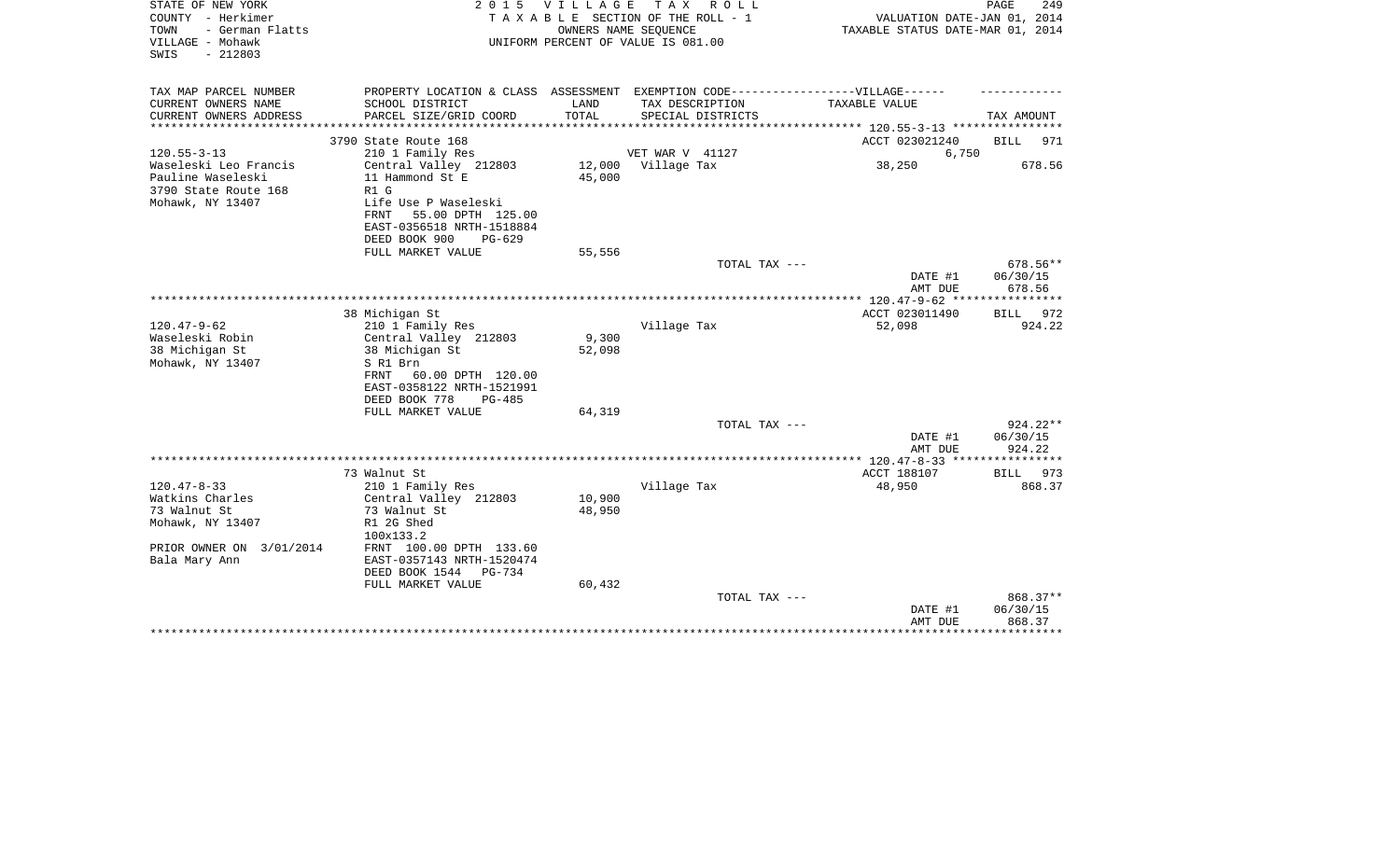| STATE OF NEW YORK<br>COUNTY - Herkimer<br>TOWN<br>- German Flatts<br>VILLAGE - Mohawk<br>SWIS<br>$-212803$ | 2 0 1 5                                                | <b>VILLAGE</b><br>OWNERS NAME SEQUENCE | T A X<br>R O L L<br>TAXABLE SECTION OF THE ROLL - 1<br>UNIFORM PERCENT OF VALUE IS 081.00           | VALUATION DATE-JAN 01, 2014<br>TAXABLE STATUS DATE-MAR 01, 2014 | PAGE<br>250              |
|------------------------------------------------------------------------------------------------------------|--------------------------------------------------------|----------------------------------------|-----------------------------------------------------------------------------------------------------|-----------------------------------------------------------------|--------------------------|
| TAX MAP PARCEL NUMBER<br>CURRENT OWNERS NAME                                                               | SCHOOL DISTRICT                                        | LAND                                   | PROPERTY LOCATION & CLASS ASSESSMENT EXEMPTION CODE----------------VILLAGE------<br>TAX DESCRIPTION | TAXABLE VALUE                                                   |                          |
| CURRENT OWNERS ADDRESS<br>***********************                                                          | PARCEL SIZE/GRID COORD<br>********************         | TOTAL                                  | SPECIAL DISTRICTS                                                                                   |                                                                 | TAX AMOUNT               |
|                                                                                                            | 10 Henry St                                            |                                        |                                                                                                     | ACCT 023018840                                                  | BILL<br>974              |
| $120.55 - 2 - 4$                                                                                           | 210 1 Family Res                                       |                                        | Village Tax                                                                                         | 60,000                                                          | 1,064.40                 |
| Watkins Matthew                                                                                            | Central Valley 212803                                  | 9,000                                  |                                                                                                     |                                                                 |                          |
| 10 Henry St                                                                                                | 10 Henry St                                            | 60,000                                 |                                                                                                     |                                                                 |                          |
| Mohawk, NY 13407                                                                                           | S R1 G<br><b>FRNT</b><br>50.00 DPTH 120.00             |                                        |                                                                                                     |                                                                 |                          |
|                                                                                                            | EAST-0357075 NRTH-1520349                              |                                        |                                                                                                     |                                                                 |                          |
|                                                                                                            | DEED BOOK 1327<br>PG-245                               |                                        |                                                                                                     |                                                                 |                          |
|                                                                                                            | FULL MARKET VALUE                                      | 74,074                                 |                                                                                                     |                                                                 |                          |
|                                                                                                            |                                                        |                                        | TOTAL TAX ---                                                                                       | DATE #1                                                         | $1,064.40**$<br>06/30/15 |
|                                                                                                            |                                                        |                                        |                                                                                                     | AMT DUE                                                         | 1,064.40                 |
|                                                                                                            |                                                        |                                        |                                                                                                     |                                                                 |                          |
|                                                                                                            | 6 Cary Ave                                             |                                        |                                                                                                     | ACCT 023029820                                                  | BILL 975                 |
| $120.47 - 1 - 9$<br>Watkins Roger                                                                          | 210 1 Family Res<br>Central Valley 212803              | 8,700                                  | Village Tax                                                                                         | 53,620                                                          | 951.22                   |
| Watkins Christine                                                                                          | 6 Cary Ave                                             | 53,620                                 |                                                                                                     |                                                                 |                          |
| 6 Cary Ave                                                                                                 | FRNT<br>75.00 DPTH<br>87.30                            |                                        |                                                                                                     |                                                                 |                          |
| Mohawk, NY 13407                                                                                           | EAST-0354609 NRTH-1521761<br>DEED BOOK 00652 PG-00558  |                                        |                                                                                                     |                                                                 |                          |
|                                                                                                            | FULL MARKET VALUE                                      | 66,198                                 |                                                                                                     |                                                                 |                          |
|                                                                                                            |                                                        |                                        | TOTAL TAX ---                                                                                       |                                                                 | 951.22**                 |
|                                                                                                            |                                                        |                                        |                                                                                                     | DATE #1                                                         | 06/30/15                 |
|                                                                                                            |                                                        |                                        |                                                                                                     | AMT DUE                                                         | 951.22                   |
|                                                                                                            | 3-5 West St                                            |                                        |                                                                                                     | ACCT 023001290                                                  | 976<br>BILL              |
| $120.47 - 2 - 20$                                                                                          | 220 2 Family Res                                       |                                        | Village Tax                                                                                         | 39,000                                                          | 691.86                   |
| Wayne Pula Trustee                                                                                         | Central Valley 212803                                  | 4,000                                  | XC491 Water relevy                                                                                  | 837.23 MT M                                                     | 837.23                   |
| Pula Lawler Rev Trust<br>8 Harbor Sight Dr                                                                 | 3-5 West St<br>FRNT<br>35.00 DPTH<br>98.00             | 39,000                                 |                                                                                                     |                                                                 |                          |
| Rolling Hills Est, CA 90274                                                                                | EAST-0356035 NRTH-1522441                              |                                        |                                                                                                     |                                                                 |                          |
|                                                                                                            | DEED BOOK 1227<br>PG-973                               |                                        |                                                                                                     |                                                                 |                          |
|                                                                                                            | FULL MARKET VALUE                                      | 48,148                                 |                                                                                                     |                                                                 |                          |
|                                                                                                            |                                                        |                                        | TOTAL TAX ---                                                                                       | DATE #1                                                         | $1,529.09**$<br>06/30/15 |
|                                                                                                            |                                                        |                                        |                                                                                                     | AMT DUE                                                         | 1,529.09                 |
|                                                                                                            |                                                        |                                        |                                                                                                     |                                                                 |                          |
|                                                                                                            | 14 Towpath Ln                                          |                                        |                                                                                                     | ACCT 023006180                                                  | 977<br><b>BILL</b>       |
| $120.39 - 1 - 6$<br>Weber Jonathan                                                                         | 310 Res Vac<br>Central Valley 212803                   | 14,000                                 | Village Tax                                                                                         | 14,000                                                          | 248.36                   |
| 896 Warren Rd                                                                                              | Casey Flatts                                           | 14,000                                 |                                                                                                     |                                                                 |                          |
| Mohawk, NY 13407                                                                                           | ACRES<br>1.60                                          |                                        |                                                                                                     |                                                                 |                          |
|                                                                                                            | EAST-0356898 NRTH-1523246<br>DEED BOOK 910<br>$PG-659$ |                                        |                                                                                                     |                                                                 |                          |
|                                                                                                            | FULL MARKET VALUE                                      | 17,284                                 |                                                                                                     |                                                                 |                          |
|                                                                                                            |                                                        |                                        | TOTAL TAX ---                                                                                       |                                                                 | 248.36**                 |
|                                                                                                            |                                                        |                                        |                                                                                                     | DATE #1                                                         | 06/30/15                 |
|                                                                                                            |                                                        |                                        |                                                                                                     | AMT DUE<br>******************                                   | 248.36<br>************** |
|                                                                                                            |                                                        |                                        |                                                                                                     |                                                                 |                          |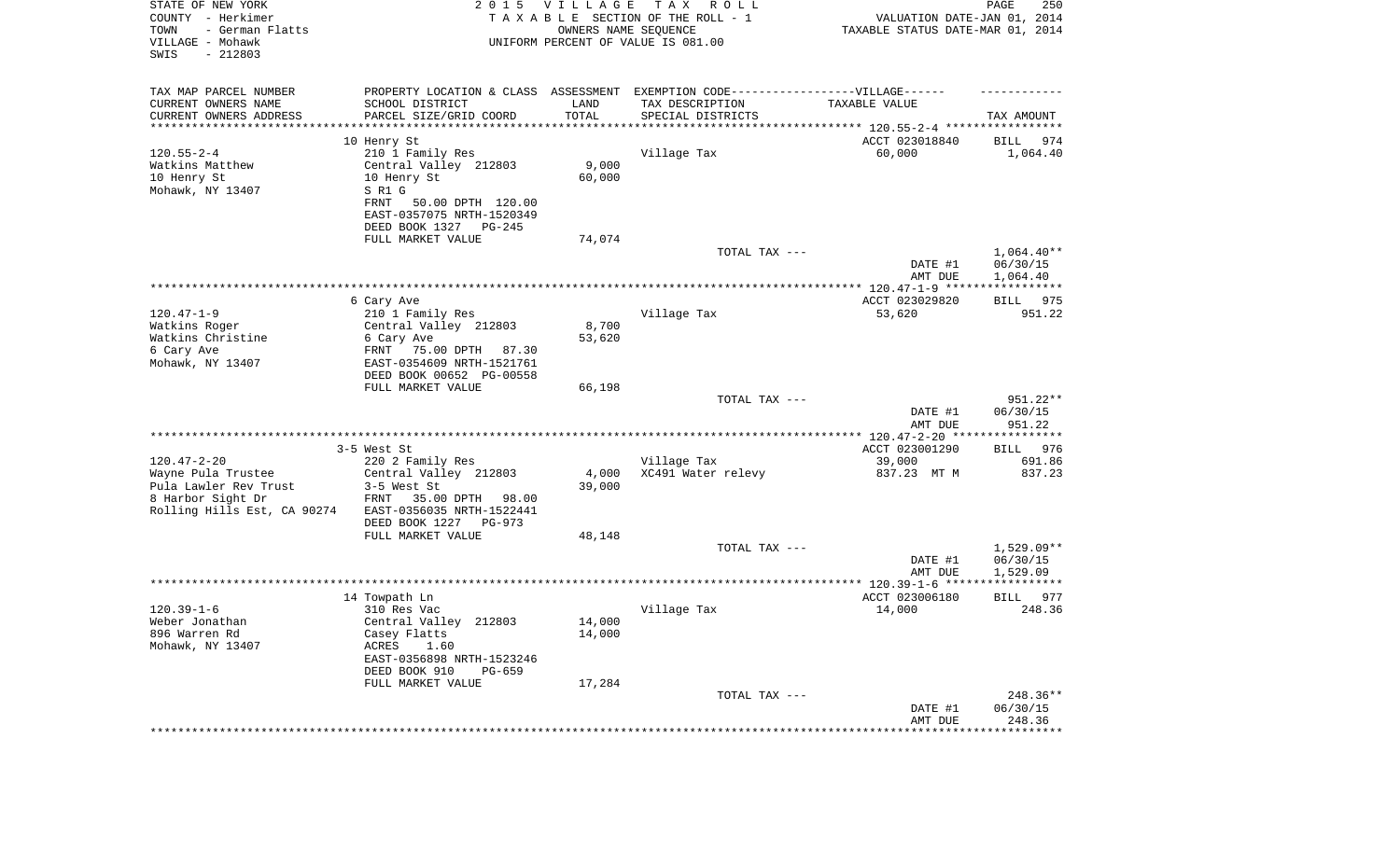| STATE OF NEW YORK<br>COUNTY - Herkimer<br>- German Flatts<br>TOWN<br>VILLAGE - Mohawk<br>$-212803$<br>SWIS |                                                    | 2015 VILLAGE  | T A X<br>R O L L<br>TAXABLE SECTION OF THE ROLL - 1<br>OWNERS NAME SEQUENCE<br>UNIFORM PERCENT OF VALUE IS 081.00        | VALUATION DATE-JAN 01, 2014<br>TAXABLE STATUS DATE-MAR 01, 2014 | PAGE<br>251           |
|------------------------------------------------------------------------------------------------------------|----------------------------------------------------|---------------|--------------------------------------------------------------------------------------------------------------------------|-----------------------------------------------------------------|-----------------------|
| TAX MAP PARCEL NUMBER<br>CURRENT OWNERS NAME<br>CURRENT OWNERS ADDRESS                                     | SCHOOL DISTRICT<br>PARCEL SIZE/GRID COORD          | LAND<br>TOTAL | PROPERTY LOCATION & CLASS ASSESSMENT EXEMPTION CODE----------------VILLAGE------<br>TAX DESCRIPTION<br>SPECIAL DISTRICTS | TAXABLE VALUE                                                   | TAX AMOUNT            |
| *********************                                                                                      |                                                    |               |                                                                                                                          |                                                                 |                       |
|                                                                                                            | 1 Johnson St                                       |               |                                                                                                                          | ACCT 023005880                                                  | 978<br>BILL           |
| $120.39 - 3 - 25$                                                                                          | 449 Other Storag                                   |               | Village Tax                                                                                                              | 74,800                                                          | 1,326.95              |
| Weber Jonathan                                                                                             | Central Valley 212803                              | 8,600         |                                                                                                                          |                                                                 |                       |
| 896 Warren Rd                                                                                              | Johnsn & Otsego                                    | 74,800        |                                                                                                                          |                                                                 |                       |
| Mohawk, NY 13407                                                                                           | FRNT<br>78.00 DPTH 100.00                          |               |                                                                                                                          |                                                                 |                       |
|                                                                                                            | EAST-0357057 NRTH-1523032                          |               |                                                                                                                          |                                                                 |                       |
|                                                                                                            | DEED BOOK 920<br>PG-662<br>FULL MARKET VALUE       | 92,346        |                                                                                                                          |                                                                 |                       |
|                                                                                                            |                                                    |               | TOTAL TAX ---                                                                                                            |                                                                 | $1,326.95**$          |
|                                                                                                            |                                                    |               |                                                                                                                          | DATE #1                                                         | 06/30/15              |
|                                                                                                            |                                                    |               |                                                                                                                          | AMT DUE                                                         | 1,326.95              |
|                                                                                                            |                                                    |               |                                                                                                                          |                                                                 |                       |
| $120.39 - 1 - 31$                                                                                          | 2 North St<br>210 1 Family Res                     |               | Village Tax                                                                                                              | ACCT 023000360<br>47,100                                        | 979<br>BILL<br>835.55 |
| Wedemeyer Laura                                                                                            | Central Valley 212803                              | 4,200         |                                                                                                                          |                                                                 |                       |
| 2 North St                                                                                                 | 2 North St                                         | 47,100        |                                                                                                                          |                                                                 |                       |
| Mohawk, NY 13407                                                                                           | FRNT<br>40.00 DPTH<br>83.00                        |               |                                                                                                                          |                                                                 |                       |
|                                                                                                            | EAST-0356444 NRTH-1522700                          |               |                                                                                                                          |                                                                 |                       |
|                                                                                                            | DEED BOOK 938<br>$PG-113$<br>FULL MARKET VALUE     | 58,148        |                                                                                                                          |                                                                 |                       |
|                                                                                                            |                                                    |               | TOTAL TAX ---                                                                                                            |                                                                 | 835.55**              |
|                                                                                                            |                                                    |               |                                                                                                                          | DATE #1                                                         | 06/30/15              |
|                                                                                                            |                                                    |               |                                                                                                                          | AMT DUE                                                         | 835.55                |
|                                                                                                            |                                                    |               |                                                                                                                          |                                                                 |                       |
|                                                                                                            | 3 Johnson Ave                                      |               |                                                                                                                          | ACCT 023019380                                                  | <b>BILL</b><br>980    |
| $120.55 - 2 - 46$<br>Weeks Brenda                                                                          | 210 1 Family Res<br>Central Valley 212803          | 9,500         | Village Tax                                                                                                              | 47,900                                                          | 849.75                |
| 3 Johnson Ave                                                                                              | 3 Johnson Ave                                      | 47,900        |                                                                                                                          |                                                                 |                       |
| Mohawk, NY 13407                                                                                           | N R1 G                                             |               |                                                                                                                          |                                                                 |                       |
|                                                                                                            | 55x125 L15                                         |               |                                                                                                                          |                                                                 |                       |
|                                                                                                            | <b>FRNT</b><br>50.00 DPTH 120.00                   |               |                                                                                                                          |                                                                 |                       |
|                                                                                                            | EAST-0356762 NRTH-1520080<br>DEED BOOK 1335 PG-987 |               |                                                                                                                          |                                                                 |                       |
|                                                                                                            | FULL MARKET VALUE                                  | 59,136        |                                                                                                                          |                                                                 |                       |
|                                                                                                            |                                                    |               | TOTAL TAX ---                                                                                                            |                                                                 | 849.75**              |
|                                                                                                            |                                                    |               |                                                                                                                          | DATE #1                                                         | 06/30/15              |
|                                                                                                            |                                                    |               |                                                                                                                          | AMT DUE                                                         | 849.75                |
|                                                                                                            |                                                    |               |                                                                                                                          |                                                                 |                       |
| 120.40-2-31                                                                                                | 3-5 Fulton St<br>220 2 Family Res                  |               | VET COM V 41137                                                                                                          | ACCT 177676<br>11,025                                           | 981<br>BILL           |
| Weeks John                                                                                                 | Central Valley 212803                              | 10,400        | Village Tax                                                                                                              | 33,075                                                          | 586.75                |
| Weeks Barbara                                                                                              | 3-5 Fulton St                                      | 44,100        |                                                                                                                          |                                                                 |                       |
| 5 Fulton St                                                                                                | FRNT 100.00 DPTH 120.00                            |               |                                                                                                                          |                                                                 |                       |
| Mohawk, NY 13407                                                                                           | EAST-0358447 NRTH-1522729                          |               |                                                                                                                          |                                                                 |                       |
|                                                                                                            | DEED BOOK 1480<br>PG-396                           |               |                                                                                                                          |                                                                 |                       |
|                                                                                                            | FULL MARKET VALUE                                  | 54,444        | TOTAL TAX ---                                                                                                            |                                                                 | 586.75**              |
|                                                                                                            |                                                    |               |                                                                                                                          | DATE #1                                                         | 06/30/15              |
|                                                                                                            |                                                    |               |                                                                                                                          | AMT DUE                                                         | 586.75                |
|                                                                                                            |                                                    |               |                                                                                                                          | ***************************                                     |                       |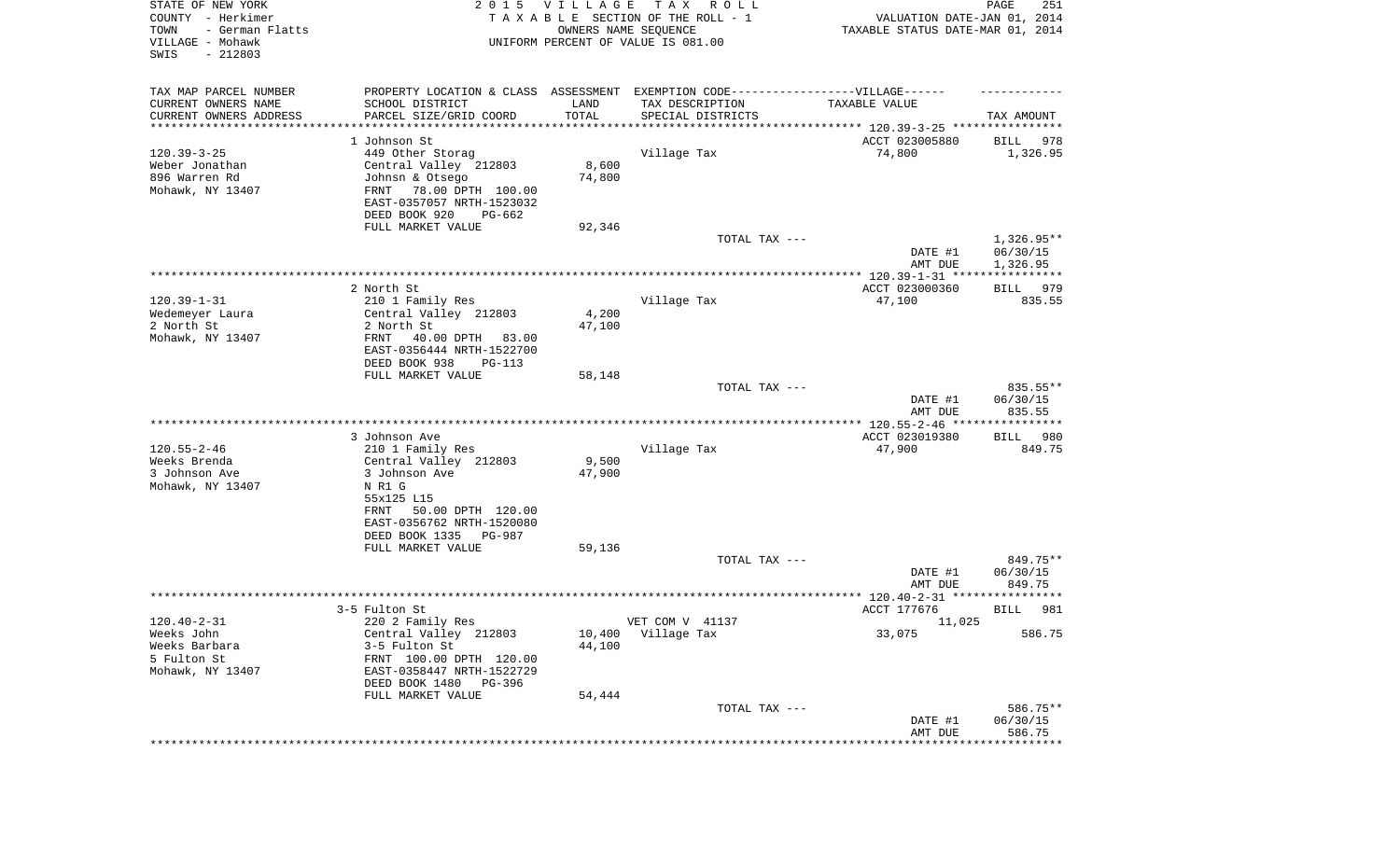| STATE OF NEW YORK<br>COUNTY - Herkimer<br>- German Flatts<br>TOWN<br>VILLAGE - Mohawk<br>SWIS<br>$-212803$ |                                                                                                  | 2015 VILLAGE          | TAX ROLL<br>TAXABLE SECTION OF THE ROLL - 1<br>OWNERS NAME SEQUENCE<br>UNIFORM PERCENT OF VALUE IS 081.00                | VALUATION DATE-JAN 01, 2014<br>TAXABLE STATUS DATE-MAR 01, 2014 | PAGE<br>252                        |
|------------------------------------------------------------------------------------------------------------|--------------------------------------------------------------------------------------------------|-----------------------|--------------------------------------------------------------------------------------------------------------------------|-----------------------------------------------------------------|------------------------------------|
| TAX MAP PARCEL NUMBER<br>CURRENT OWNERS NAME<br>CURRENT OWNERS ADDRESS                                     | SCHOOL DISTRICT<br>PARCEL SIZE/GRID COORD                                                        | LAND<br>TOTAL         | PROPERTY LOCATION & CLASS ASSESSMENT EXEMPTION CODE----------------VILLAGE------<br>TAX DESCRIPTION<br>SPECIAL DISTRICTS | TAXABLE VALUE                                                   | TAX AMOUNT                         |
| ********************                                                                                       |                                                                                                  | * * * * * * * * * * * |                                                                                                                          |                                                                 |                                    |
|                                                                                                            | 19 Orchard St                                                                                    |                       |                                                                                                                          | ACCT 023009840                                                  | 982<br>BILL                        |
| $120.48 - 1 - 20$<br>Welch Cheryl<br>23 Marshall Ave<br>Mohawk, NY 13407                                   | 210 1 Family Res<br>Central Valley 212803<br>19 Orchard St E<br>R1 G                             | 9,300<br>55,900       | Village Tax<br>XC491 Water relevy                                                                                        | 55,900<br>216.05 MT M                                           | 991.67<br>216.05                   |
|                                                                                                            | D Frankland<br>FRNT<br>45.00 DPTH 203.00<br>EAST-0358439 NRTH-1522239<br>DEED BOOK 919<br>PG-659 |                       |                                                                                                                          |                                                                 |                                    |
|                                                                                                            | FULL MARKET VALUE                                                                                | 69,012                |                                                                                                                          |                                                                 |                                    |
|                                                                                                            |                                                                                                  |                       | TOTAL TAX ---                                                                                                            | DATE #1<br>AMT DUE                                              | 1,207.72**<br>06/30/15<br>1,207.72 |
|                                                                                                            |                                                                                                  |                       |                                                                                                                          |                                                                 |                                    |
|                                                                                                            | $20-24$ W Main St                                                                                |                       |                                                                                                                          | ACCT 023001830                                                  | 983<br>BILL                        |
| $120.39 - 2 - 34$<br>Welch Edwin Lee                                                                       | 454 Supermarket<br>Central Valley 212803<br>$20-24$ W Main St                                    | 10,000<br>227,900     | Village Tax                                                                                                              | 227,900                                                         | 4,042.95                           |
| Welch Kathryn<br>24 W Main St<br>Mohawk, NY 13407                                                          | FRNT 72.00 DPTH 178.00<br>EAST-0356959 NRTH-1522563<br>DEED BOOK 812<br><b>PG-534</b>            |                       |                                                                                                                          |                                                                 |                                    |
|                                                                                                            | FULL MARKET VALUE                                                                                | 281,358               |                                                                                                                          |                                                                 |                                    |
|                                                                                                            |                                                                                                  |                       | TOTAL TAX ---                                                                                                            | DATE #1<br>AMT DUE                                              | 4,042.95**<br>06/30/15<br>4,042.95 |
|                                                                                                            |                                                                                                  |                       |                                                                                                                          |                                                                 |                                    |
|                                                                                                            | 23 Marshall Ave                                                                                  |                       |                                                                                                                          | ACCT 023011850                                                  | 984<br>BILL                        |
| $120.40 - 2 - 36$<br>Welch Stephen                                                                         | 210 1 Family Res<br>Central Valley 212803                                                        | 4,800                 | VET WAR V 41127<br>Village Tax                                                                                           | 6,780<br>38,420                                                 | 681.57                             |
| Welch Cheryl<br>23 Marshall Ave                                                                            | 23 Marshall Ave<br>FRNT<br>37.00 DPTH<br>70.00                                                   | 45,200                |                                                                                                                          |                                                                 |                                    |
| Mohawk, NY 13407                                                                                           | EAST-0358348 NRTH-1522490<br>DEED BOOK 778<br>$PG-823$                                           |                       |                                                                                                                          |                                                                 |                                    |
|                                                                                                            | FULL MARKET VALUE                                                                                | 55,802                |                                                                                                                          |                                                                 |                                    |
|                                                                                                            |                                                                                                  |                       | TOTAL TAX ---                                                                                                            | DATE #1<br>AMT DUE                                              | 681.57**<br>06/30/15<br>681.57     |
|                                                                                                            |                                                                                                  |                       |                                                                                                                          |                                                                 |                                    |
|                                                                                                            | 17 Devendorf St                                                                                  |                       |                                                                                                                          | ACCT 183700                                                     | 985<br>BILL                        |
| 120.47-4-11<br>Wells Fargo Bank NA,                                                                        | 210 1 Family Res<br>Central Valley 212803                                                        | 7,500                 | Village Tax                                                                                                              | 45,500                                                          | 807.17                             |
| As Trustee<br>% Ocwen Loan Servicing<br>1661 Worthington Rd                                                | 17 Devendorf St<br>E R1<br>FRNT<br>53.00 DPTH<br>88.00                                           | 45,500                |                                                                                                                          |                                                                 |                                    |
| West Palm Beach, FL 33409                                                                                  | EAST-0355900 NRTH-1521718<br>DEED BOOK 1518<br>PG-465<br>FULL MARKET VALUE                       | 56,173                |                                                                                                                          |                                                                 |                                    |
|                                                                                                            |                                                                                                  |                       | TOTAL TAX ---                                                                                                            |                                                                 | 807.17**                           |
|                                                                                                            |                                                                                                  |                       |                                                                                                                          | DATE #1<br>AMT DUE                                              | 06/30/15<br>807.17                 |
|                                                                                                            |                                                                                                  |                       |                                                                                                                          |                                                                 | * * * * * * * * * * *              |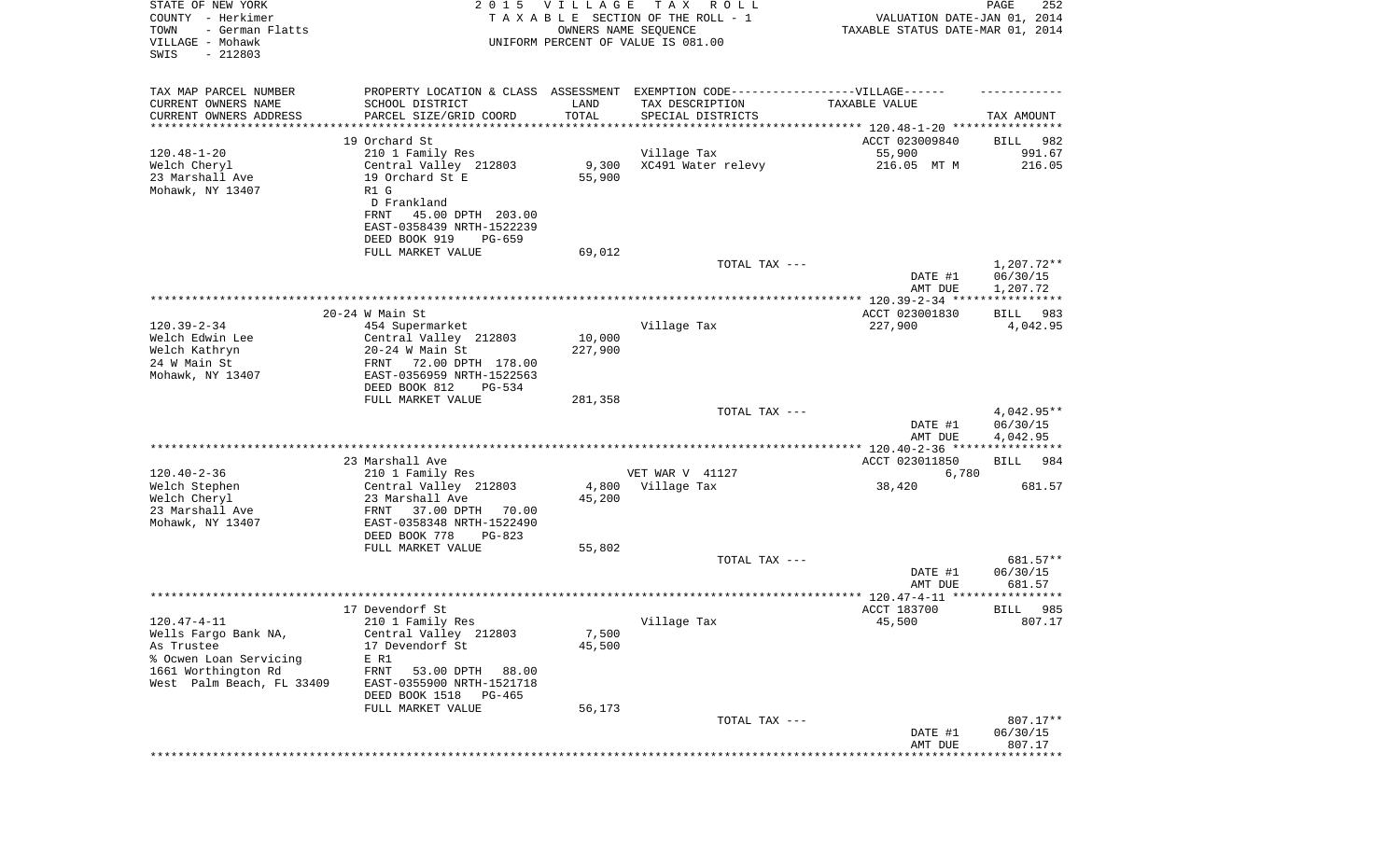| STATE OF NEW YORK<br>COUNTY - Herkimer<br>TOWN<br>- German Flatts<br>VILLAGE - Mohawk<br>SWIS<br>$-212803$ | 2 0 1 5                                                                          | VILLAGE<br>OWNERS NAME SEQUENCE | TAX ROLL<br>TAXABLE SECTION OF THE ROLL - 1<br>UNIFORM PERCENT OF VALUE IS 081.00 | VALUATION DATE-JAN 01, 2014<br>TAXABLE STATUS DATE-MAR 01, 2014 | PAGE<br>253          |
|------------------------------------------------------------------------------------------------------------|----------------------------------------------------------------------------------|---------------------------------|-----------------------------------------------------------------------------------|-----------------------------------------------------------------|----------------------|
| TAX MAP PARCEL NUMBER                                                                                      | PROPERTY LOCATION & CLASS ASSESSMENT EXEMPTION CODE----------------VILLAGE------ |                                 |                                                                                   |                                                                 |                      |
| CURRENT OWNERS NAME                                                                                        | SCHOOL DISTRICT                                                                  | LAND                            | TAX DESCRIPTION                                                                   | TAXABLE VALUE                                                   |                      |
| CURRENT OWNERS ADDRESS<br>**********************                                                           | PARCEL SIZE/GRID COORD<br>********************************                       | TOTAL                           | SPECIAL DISTRICTS                                                                 |                                                                 | TAX AMOUNT           |
|                                                                                                            | 57-59 E Main St                                                                  |                                 |                                                                                   | ACCT 181546                                                     | 986<br>BILL          |
| $120.40 - 1 - 17$                                                                                          | 220 2 Family Res                                                                 |                                 | Village Tax                                                                       | 36,100                                                          | 640.41               |
| Wells Tsiatsos Edward                                                                                      | Central Valley 212803                                                            | 11,600                          |                                                                                   |                                                                 |                      |
| 6 Bellinger St                                                                                             | 57-59 E Main St                                                                  | 36,100                          |                                                                                   |                                                                 |                      |
| Mohawk, NY 13407                                                                                           | FRNT<br>60.00 DPTH 113.00                                                        |                                 |                                                                                   |                                                                 |                      |
|                                                                                                            | EAST-0358470 NRTH-1523070                                                        |                                 |                                                                                   |                                                                 |                      |
|                                                                                                            | DEED BOOK 1504 PG-872                                                            |                                 |                                                                                   |                                                                 |                      |
|                                                                                                            | FULL MARKET VALUE                                                                | 44,568                          | TOTAL TAX ---                                                                     |                                                                 | 640.41**             |
|                                                                                                            |                                                                                  |                                 |                                                                                   | DATE #1<br>AMT DUE                                              | 06/30/15<br>640.41   |
|                                                                                                            |                                                                                  |                                 |                                                                                   |                                                                 |                      |
|                                                                                                            | 21 Walnut St                                                                     |                                 |                                                                                   | ACCT 023016320                                                  | 987<br>BILL          |
| $120.47 - 8 - 10$                                                                                          | 230 3 Family Res                                                                 |                                 | Village Tax                                                                       | 52,000                                                          | 922.48               |
| Wells Tsiatsos Edward                                                                                      | Central Valley 212803                                                            | 11,500                          |                                                                                   |                                                                 |                      |
| 281 Main Rd                                                                                                | 21 Walnut St                                                                     | 52,000                          |                                                                                   |                                                                 |                      |
| Herkimer, NY 13350                                                                                         | E R2 3G<br>FRNT<br>60.00 DPTH 225.00                                             |                                 |                                                                                   |                                                                 |                      |
|                                                                                                            | EAST-0357551 NRTH-1521708                                                        |                                 |                                                                                   |                                                                 |                      |
|                                                                                                            | DEED BOOK 1182<br>PG-637                                                         |                                 |                                                                                   |                                                                 |                      |
|                                                                                                            | FULL MARKET VALUE                                                                | 64,198                          |                                                                                   |                                                                 |                      |
|                                                                                                            |                                                                                  |                                 | TOTAL TAX ---                                                                     |                                                                 | $922.48**$           |
|                                                                                                            |                                                                                  |                                 |                                                                                   | DATE #1<br>AMT DUE                                              | 06/30/15<br>922.48   |
|                                                                                                            |                                                                                  |                                 |                                                                                   | ************** 120.55-1-4 ******************                    |                      |
| $120.55 - 1 - 4$                                                                                           | 17 Marmet St                                                                     |                                 |                                                                                   | ACCT 188875                                                     | <b>BILL</b><br>988   |
| Wessinger Ethan                                                                                            | 210 1 Family Res<br>Central Valley 212803                                        | 12,600                          | Village Tax                                                                       | 83,800                                                          | 1,486.61             |
| Wessinger Leah                                                                                             | 17 Marmet St                                                                     | 83,800                          |                                                                                   |                                                                 |                      |
| 17 Marmet St                                                                                               | R1 2G                                                                            |                                 |                                                                                   |                                                                 |                      |
| Mohawk, NY 13407                                                                                           | FRNT 100.00 DPTH 105.00<br>EAST-0356049 NRTH-1520220                             |                                 |                                                                                   |                                                                 |                      |
| PRIOR OWNER ON 3/01/2014                                                                                   | DEED BOOK 1541 PG-90                                                             |                                 |                                                                                   |                                                                 |                      |
| Ricci Jason                                                                                                | FULL MARKET VALUE                                                                | 103,457                         |                                                                                   |                                                                 |                      |
|                                                                                                            |                                                                                  |                                 | TOTAL TAX ---                                                                     |                                                                 | $1,486.61**$         |
|                                                                                                            |                                                                                  |                                 |                                                                                   | DATE #1<br>AMT DUE                                              | 06/30/15<br>1,486.61 |
|                                                                                                            |                                                                                  |                                 |                                                                                   |                                                                 |                      |
|                                                                                                            | 17 Orchard St                                                                    |                                 |                                                                                   | ACCT 185713                                                     | 989<br>BILL          |
| 120.48-1-21                                                                                                | 210 1 Family Res                                                                 |                                 | Village Tax                                                                       | 50,500                                                          | 895.87               |
| West Walter Jr                                                                                             | Central Valley 212803                                                            | 11,400                          |                                                                                   |                                                                 |                      |
| 17 Orchard St<br>Mohawk, NY 13407                                                                          | 17 Orchard St<br>60.00 DPTH 203.00<br>FRNT                                       | 50,500                          |                                                                                   |                                                                 |                      |
|                                                                                                            | EAST-0358427 NRTH-1522288                                                        |                                 |                                                                                   |                                                                 |                      |
| PRIOR OWNER ON 3/01/2014                                                                                   | DEED BOOK 1530 PG-505                                                            |                                 |                                                                                   |                                                                 |                      |
| Drapalski David                                                                                            | FULL MARKET VALUE                                                                | 62,346                          | TOTAL TAX ---                                                                     |                                                                 | 895.87**             |
|                                                                                                            |                                                                                  |                                 |                                                                                   | DATE #1                                                         | 06/30/15             |
|                                                                                                            |                                                                                  |                                 |                                                                                   | AMT DUE                                                         | 895.87               |
|                                                                                                            |                                                                                  |                                 |                                                                                   | ***************************                                     |                      |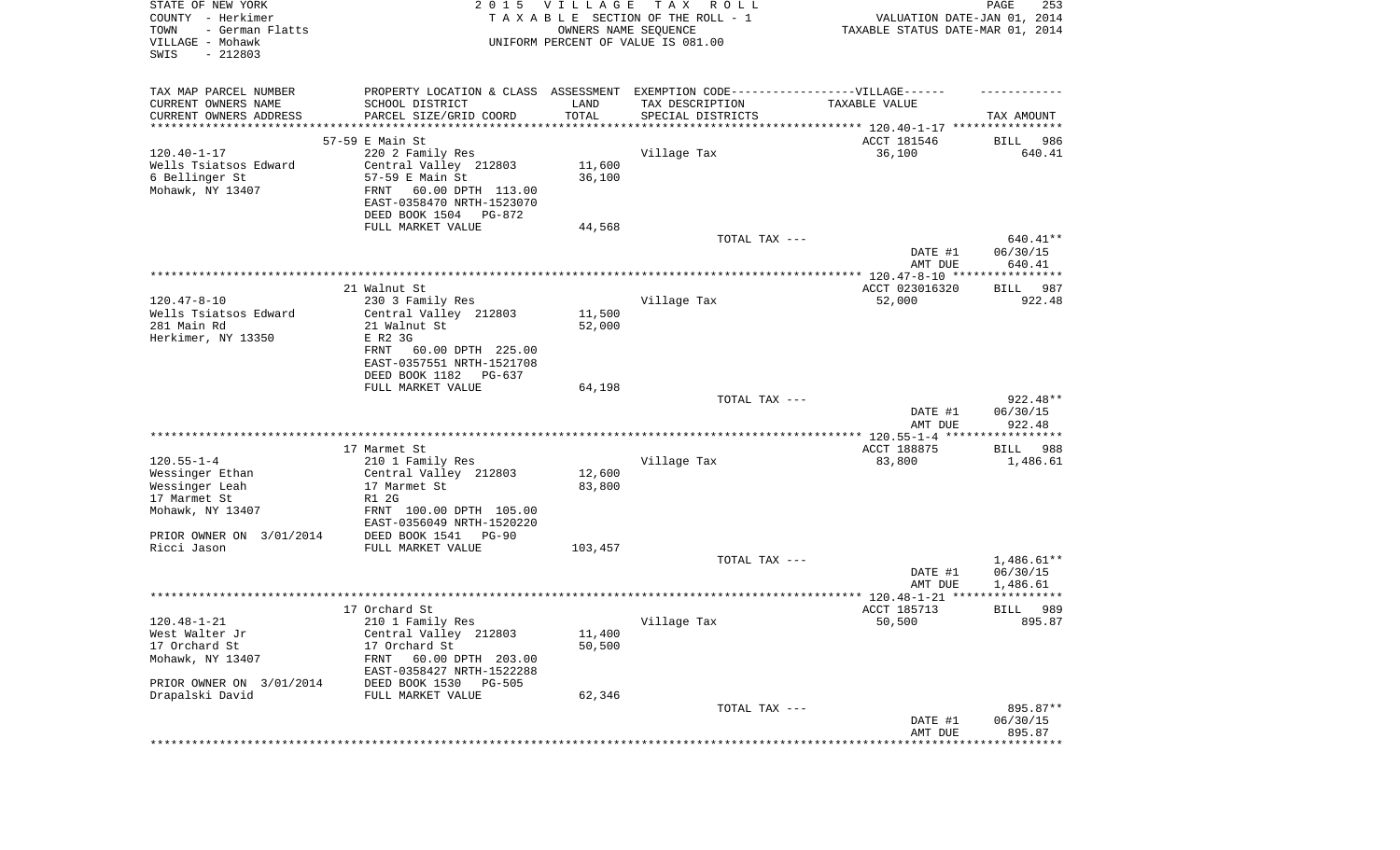| STATE OF NEW YORK<br>COUNTY - Herkimer<br>- German Flatts<br>TOWN<br>VILLAGE - Mohawk<br>SWIS<br>$-212803$ | 2 0 1 5                                                                           | <b>VILLAGE</b><br>OWNERS NAME SEQUENCE | T A X<br>R O L L<br>TAXABLE SECTION OF THE ROLL - 1<br>UNIFORM PERCENT OF VALUE IS 081.00 | VALUATION DATE-JAN 01, 2014<br>TAXABLE STATUS DATE-MAR 01, 2014 | PAGE<br>254               |
|------------------------------------------------------------------------------------------------------------|-----------------------------------------------------------------------------------|----------------------------------------|-------------------------------------------------------------------------------------------|-----------------------------------------------------------------|---------------------------|
| TAX MAP PARCEL NUMBER                                                                                      | PROPERTY LOCATION & CLASS ASSESSMENT EXEMPTION CODE-----------------VILLAGE------ |                                        |                                                                                           |                                                                 |                           |
| CURRENT OWNERS NAME<br>CURRENT OWNERS ADDRESS                                                              | SCHOOL DISTRICT<br>PARCEL SIZE/GRID COORD                                         | LAND<br>TOTAL                          | TAX DESCRIPTION<br>SPECIAL DISTRICTS                                                      | TAXABLE VALUE                                                   | TAX AMOUNT                |
| *********************                                                                                      |                                                                                   | * * * * * * * * * * *                  |                                                                                           |                                                                 |                           |
| $120.47 - 1 - 64$                                                                                          | 9 Brookside Dr<br>210 1 Family Res                                                |                                        | Village Tax                                                                               | ACCT 172420<br>87,000                                           | 990<br>BILL<br>1,543.38   |
| Wetmore William                                                                                            | Central Valley 212803                                                             | 15,400                                 |                                                                                           |                                                                 |                           |
| Quayle Cheri                                                                                               | 9 Brookside Dr                                                                    | 87,000                                 |                                                                                           |                                                                 |                           |
| 9 Brookside Dr                                                                                             | FRNT<br>79.00 DPTH 120.00                                                         |                                        |                                                                                           |                                                                 |                           |
| Mohawk, NY 13407                                                                                           | EAST-0355375 NRTH-1521472                                                         |                                        |                                                                                           |                                                                 |                           |
|                                                                                                            | DEED BOOK 1445<br>PG-199<br>FULL MARKET VALUE                                     | 107,407                                |                                                                                           |                                                                 |                           |
|                                                                                                            |                                                                                   |                                        | TOTAL TAX ---                                                                             |                                                                 | $1,543.38**$              |
|                                                                                                            |                                                                                   |                                        |                                                                                           | DATE #1<br>AMT DUE                                              | 06/30/15<br>1,543.38      |
|                                                                                                            |                                                                                   |                                        |                                                                                           |                                                                 |                           |
|                                                                                                            | 12 Grove St                                                                       |                                        |                                                                                           | ACCT 023027270                                                  | 991<br>BILL               |
| $120.47 - 4 - 21$<br>Wheeler Stephine                                                                      | 210 1 Family Res<br>Central Valley 212803                                         | 7,700                                  | Village Tax                                                                               | 67,100                                                          | 1,190.35                  |
| Wheeler Isaac                                                                                              | 12 Grove St                                                                       | 67,100                                 |                                                                                           |                                                                 |                           |
| 12 Grove St                                                                                                | W R1 1G                                                                           |                                        |                                                                                           |                                                                 |                           |
| Mohawk, NY 13407                                                                                           | 50.00 DPTH 100.00<br>FRNT                                                         |                                        |                                                                                           |                                                                 |                           |
|                                                                                                            | EAST-0356284 NRTH-1521856                                                         |                                        |                                                                                           |                                                                 |                           |
|                                                                                                            | DEED BOOK 1342<br>PG-944<br>FULL MARKET VALUE                                     | 82,840                                 |                                                                                           |                                                                 |                           |
|                                                                                                            |                                                                                   |                                        | TOTAL TAX ---                                                                             |                                                                 | $1,190.35**$              |
|                                                                                                            |                                                                                   |                                        |                                                                                           | DATE #1                                                         | 06/30/15                  |
|                                                                                                            |                                                                                   |                                        |                                                                                           | AMT DUE<br>************** 120.47-7-10 *****************         | 1,190.35                  |
|                                                                                                            | 19 Columbia St                                                                    |                                        |                                                                                           | ACCT 023019980                                                  | <b>BILL</b><br>992        |
| $120.47 - 7 - 10$                                                                                          | 210 1 Family Res                                                                  |                                        | Village Tax                                                                               | 56,600                                                          | 1,004.08                  |
| Wheelock Kevin & Rebecca                                                                                   | Central Valley 212803                                                             | 8,700                                  |                                                                                           |                                                                 |                           |
| 19 Columbia St                                                                                             | 19 Columbia St<br>E R1 G                                                          | 56,600                                 |                                                                                           |                                                                 |                           |
| Mohawk, NY 13407                                                                                           | 61x203                                                                            |                                        |                                                                                           |                                                                 |                           |
|                                                                                                            | 42.00 DPTH 202.00<br>FRNT                                                         |                                        |                                                                                           |                                                                 |                           |
|                                                                                                            | EAST-0357221 NRTH-1521879                                                         |                                        |                                                                                           |                                                                 |                           |
|                                                                                                            | DEED BOOK 1255<br>PG-403                                                          |                                        |                                                                                           |                                                                 |                           |
|                                                                                                            | FULL MARKET VALUE                                                                 | 69,877                                 | TOTAL TAX ---                                                                             |                                                                 | $1,004.08**$              |
|                                                                                                            |                                                                                   |                                        |                                                                                           | DATE #1                                                         | 06/30/15                  |
|                                                                                                            |                                                                                   |                                        |                                                                                           | AMT DUE                                                         | 1,004.08                  |
|                                                                                                            |                                                                                   |                                        |                                                                                           |                                                                 |                           |
| $120.47 - 9 - 16$                                                                                          | 39 Church St                                                                      |                                        |                                                                                           | ACCT 023014790<br>47,673                                        | 993<br>BILL<br>845.72     |
| White Amy                                                                                                  | 210 1 Family Res<br>Central Valley 212803                                         | 6,600                                  | Village Tax                                                                               |                                                                 |                           |
| 39 Church St                                                                                               | 39 Church St                                                                      | 47,673                                 |                                                                                           |                                                                 |                           |
| Mohawk, NY 13407                                                                                           | E R1 2G                                                                           |                                        |                                                                                           |                                                                 |                           |
|                                                                                                            | 38.50 DPTH 120.00<br>FRNT                                                         |                                        |                                                                                           |                                                                 |                           |
|                                                                                                            | EAST-0357793 NRTH-1521337<br>DEED BOOK 1360<br>PG-631                             |                                        |                                                                                           |                                                                 |                           |
|                                                                                                            | FULL MARKET VALUE                                                                 | 58,856                                 |                                                                                           |                                                                 |                           |
|                                                                                                            |                                                                                   |                                        | TOTAL TAX ---                                                                             |                                                                 | 845.72**                  |
|                                                                                                            |                                                                                   |                                        |                                                                                           | DATE #1                                                         | 06/30/15                  |
|                                                                                                            |                                                                                   |                                        |                                                                                           | AMT DUE                                                         | 845.72<br>* * * * * * * * |
|                                                                                                            |                                                                                   |                                        |                                                                                           |                                                                 |                           |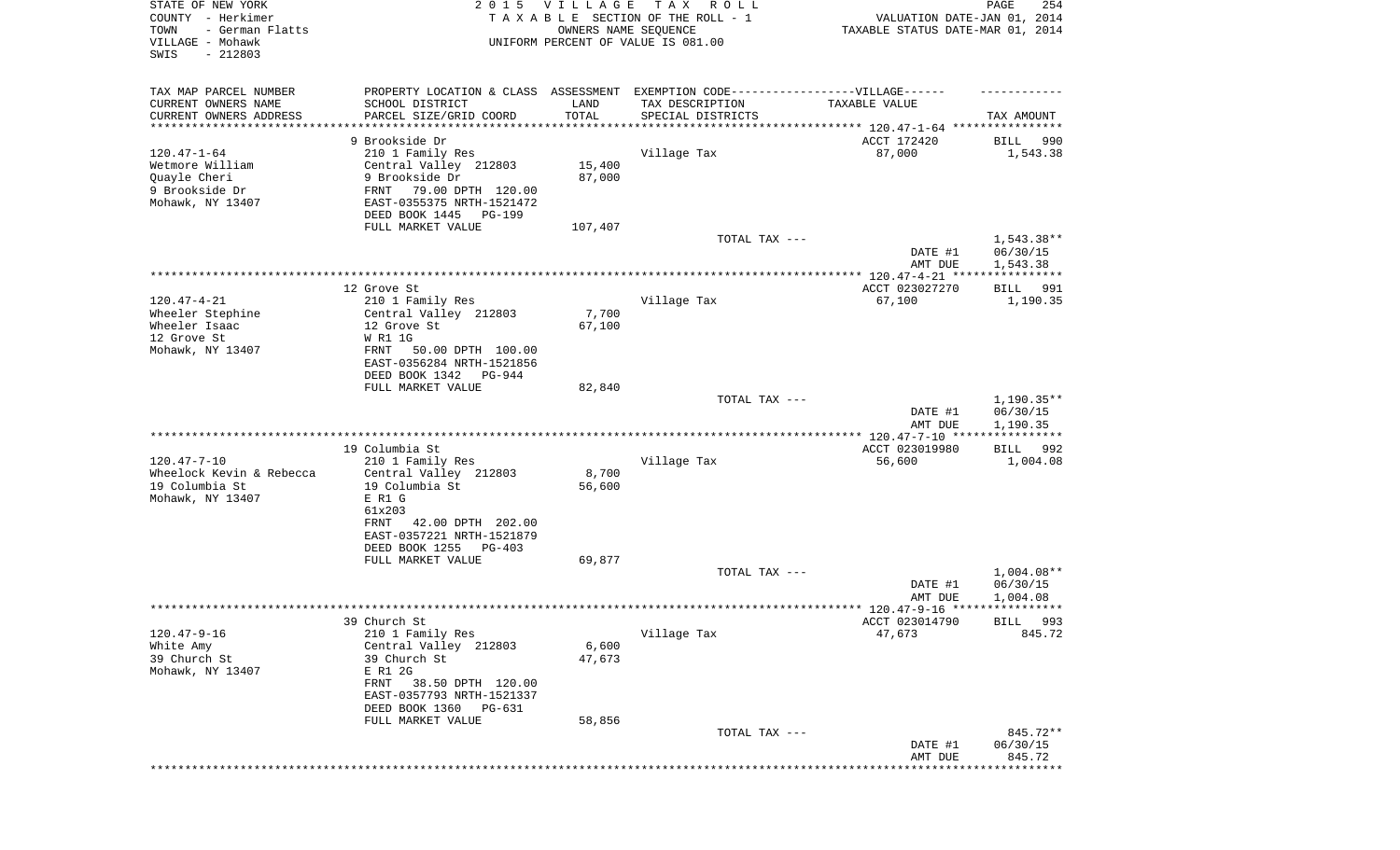| STATE OF NEW YORK<br>COUNTY - Herkimer<br>- German Flatts<br>TOWN<br>VILLAGE - Mohawk<br>SWIS<br>$-212803$ | 2 0 1 5                                                                          | V I L L A G E<br>OWNERS NAME SEQUENCE | TAX ROLL<br>TAXABLE SECTION OF THE ROLL - 1<br>UNIFORM PERCENT OF VALUE IS 081.00 | VALUATION DATE-JAN 01, 2014<br>TAXABLE STATUS DATE-MAR 01, 2014    | PAGE<br>255             |
|------------------------------------------------------------------------------------------------------------|----------------------------------------------------------------------------------|---------------------------------------|-----------------------------------------------------------------------------------|--------------------------------------------------------------------|-------------------------|
|                                                                                                            |                                                                                  |                                       |                                                                                   |                                                                    |                         |
| TAX MAP PARCEL NUMBER                                                                                      | PROPERTY LOCATION & CLASS ASSESSMENT EXEMPTION CODE----------------VILLAGE------ |                                       |                                                                                   |                                                                    |                         |
| CURRENT OWNERS NAME                                                                                        | SCHOOL DISTRICT                                                                  | LAND                                  | TAX DESCRIPTION                                                                   | TAXABLE VALUE                                                      |                         |
| CURRENT OWNERS ADDRESS<br>********************                                                             | PARCEL SIZE/GRID COORD                                                           | TOTAL<br>**********                   | SPECIAL DISTRICTS                                                                 | ************************************* 120.55-1-48 **************** | TAX AMOUNT              |
|                                                                                                            | 1 Spring St                                                                      |                                       |                                                                                   | ACCT 023022710                                                     | 994<br>BILL             |
| $120.55 - 1 - 48$                                                                                          | 210 1 Family Res                                                                 |                                       | Village Tax                                                                       | 96,680                                                             | 1,715.10                |
| White Douglas                                                                                              | Central Valley 212803                                                            | 11,900                                |                                                                                   |                                                                    |                         |
| Chercowy Sharon                                                                                            | 1-3 Spring St                                                                    | 96,680                                |                                                                                   |                                                                    |                         |
| 1 Spring St                                                                                                | R1 G                                                                             |                                       |                                                                                   |                                                                    |                         |
| Mohawk, NY 13407                                                                                           | FRNT 100.00 DPTH 100.00                                                          |                                       |                                                                                   |                                                                    |                         |
|                                                                                                            | EAST-0356020 NRTH-1519855                                                        |                                       |                                                                                   |                                                                    |                         |
|                                                                                                            | DEED BOOK 833<br>PG-682<br>FULL MARKET VALUE                                     | 119,358                               |                                                                                   |                                                                    |                         |
|                                                                                                            |                                                                                  |                                       | TOTAL TAX ---                                                                     |                                                                    | 1,715.10**              |
|                                                                                                            |                                                                                  |                                       |                                                                                   | DATE #1                                                            | 06/30/15                |
|                                                                                                            |                                                                                  |                                       |                                                                                   | AMT DUE                                                            | 1,715.10                |
|                                                                                                            |                                                                                  |                                       |                                                                                   |                                                                    |                         |
|                                                                                                            | 14 Church St                                                                     |                                       |                                                                                   | ACCT 023015420                                                     | BILL<br>995             |
| $120.47 - 8 - 61$<br>Whittaker Paul                                                                        | 210 1 Family Res<br>Central Valley 212803                                        | 8,900                                 | Village Tax                                                                       | 45,000                                                             | 798.30                  |
| Whittaker Gail                                                                                             | 14 Church St                                                                     | 45,000                                |                                                                                   |                                                                    |                         |
| 14 Church St                                                                                               | R1 G                                                                             |                                       |                                                                                   |                                                                    |                         |
| Mohawk, NY 13407                                                                                           | FRNT<br>45.00 DPTH 170.00                                                        |                                       |                                                                                   |                                                                    |                         |
|                                                                                                            | EAST-0357722 NRTH-1521767                                                        |                                       |                                                                                   |                                                                    |                         |
|                                                                                                            | DEED BOOK 700<br>PG-536                                                          |                                       |                                                                                   |                                                                    |                         |
|                                                                                                            | FULL MARKET VALUE                                                                | 55,556                                |                                                                                   |                                                                    | 798.30**                |
|                                                                                                            |                                                                                  |                                       | TOTAL TAX ---                                                                     | DATE #1                                                            | 06/30/15                |
|                                                                                                            |                                                                                  |                                       |                                                                                   | AMT DUE                                                            | 798.30                  |
|                                                                                                            |                                                                                  |                                       |                                                                                   |                                                                    | * * * * * * * * * * *   |
|                                                                                                            | 8 Columbia Cir                                                                   |                                       |                                                                                   | ACCT 023022980                                                     | BILL<br>996             |
| $120.55 - 3 - 21$                                                                                          | 210 1 Family Res                                                                 |                                       | Village Tax                                                                       | 76,000                                                             | 1,348.24                |
| Wiers Barbara                                                                                              | Central Valley 212803                                                            | 8,600                                 |                                                                                   |                                                                    |                         |
| 44 Church St<br>Mohawk, NY 13407                                                                           | 8 Columbia Cr<br>FRNT<br>53.00 DPTH<br>76.80                                     | 76,000                                |                                                                                   |                                                                    |                         |
|                                                                                                            | EAST-0356703 NRTH-1519340                                                        |                                       |                                                                                   |                                                                    |                         |
|                                                                                                            | DEED BOOK 900<br>PG-189                                                          |                                       |                                                                                   |                                                                    |                         |
|                                                                                                            | FULL MARKET VALUE                                                                | 93,827                                |                                                                                   |                                                                    |                         |
|                                                                                                            |                                                                                  |                                       | TOTAL TAX ---                                                                     |                                                                    | 1,348.24**              |
|                                                                                                            |                                                                                  |                                       |                                                                                   | DATE #1                                                            | 06/30/15                |
|                                                                                                            |                                                                                  |                                       |                                                                                   | AMT DUE                                                            | 1,348.24<br>* * * * * * |
|                                                                                                            | 51 Walnut St                                                                     |                                       |                                                                                   | ACCT 023016680                                                     | 997<br>BILL             |
| $120.47 - 8 - 24$                                                                                          | 210 1 Family Res                                                                 |                                       | Village Tax                                                                       | 44,800                                                             | 794.75                  |
| Wiers Thomas                                                                                               | Central Valley 212803                                                            | 10,300                                |                                                                                   |                                                                    |                         |
| Brown Sherrilyn                                                                                            | 51 Walnut St                                                                     | 44,800                                |                                                                                   |                                                                    |                         |
| Attn: Nellie Wiers                                                                                         | R1 Strg Bldg                                                                     |                                       |                                                                                   |                                                                    |                         |
| 51 Walnut St                                                                                               | FRNT 60.00 DPTH 150.00                                                           |                                       |                                                                                   |                                                                    |                         |
| Mohawk, NY 13407                                                                                           | EAST-0357313 NRTH-1521015<br>DEED BOOK 897<br>PG-611                             |                                       |                                                                                   |                                                                    |                         |
|                                                                                                            | FULL MARKET VALUE                                                                | 55,309                                |                                                                                   |                                                                    |                         |
|                                                                                                            |                                                                                  |                                       | TOTAL TAX ---                                                                     |                                                                    | 794.75**                |
|                                                                                                            |                                                                                  |                                       |                                                                                   | DATE #1                                                            | 06/30/15                |
|                                                                                                            |                                                                                  |                                       |                                                                                   | AMT DUE                                                            | 794.75                  |
|                                                                                                            |                                                                                  |                                       |                                                                                   |                                                                    | * * * * * * * * *       |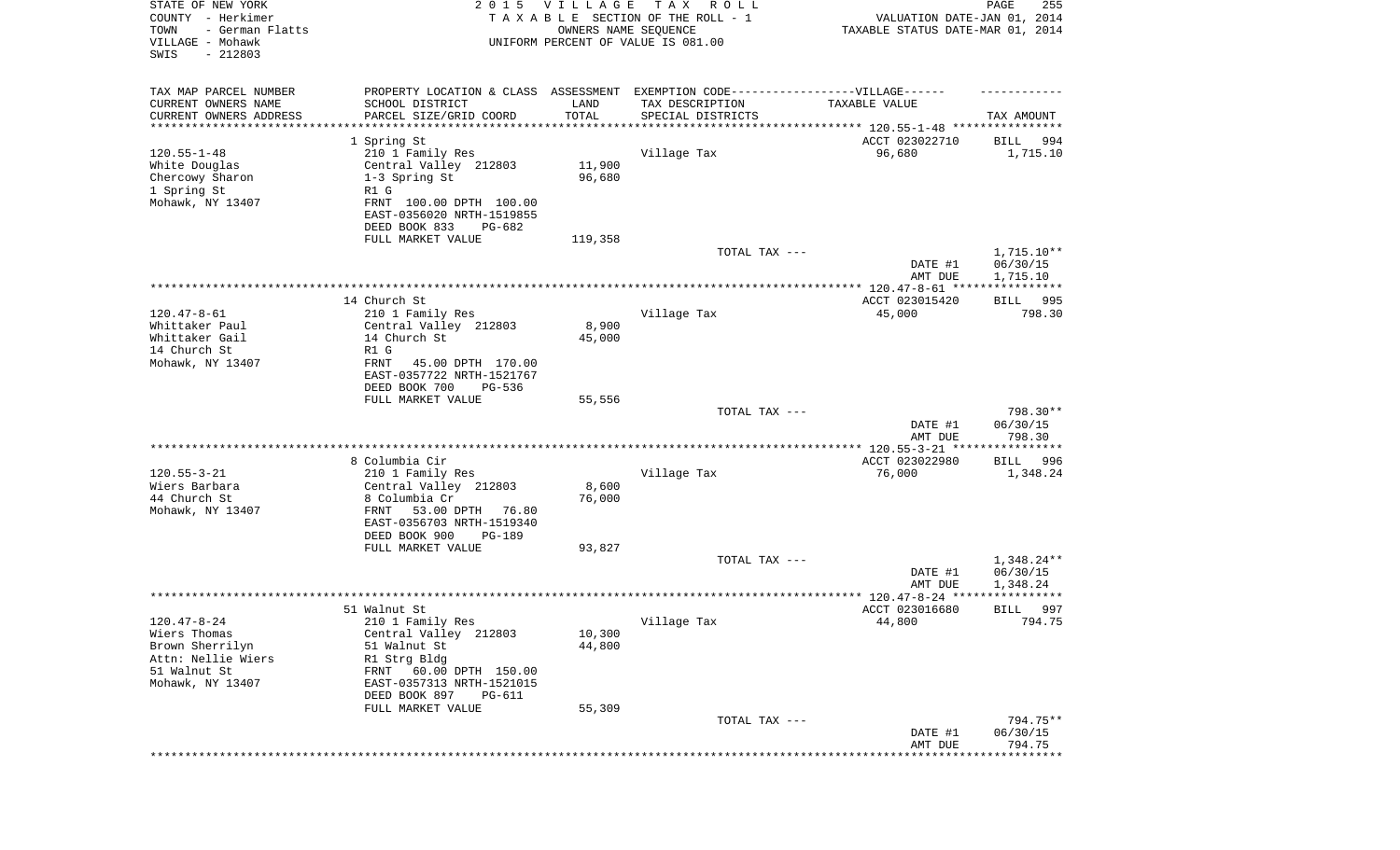| STATE OF NEW YORK<br>COUNTY - Herkimer<br>TOWN<br>- German Flatts<br>VILLAGE - Mohawk<br>SWIS<br>$-212803$ |                                                               | 2015 VILLAGE     | T A X<br>R O L L<br>TAXABLE SECTION OF THE ROLL - 1<br>OWNERS NAME SEQUENCE<br>UNIFORM PERCENT OF VALUE IS 081.00 | VALUATION DATE-JAN 01, 2014<br>TAXABLE STATUS DATE-MAR 01, 2014 | PAGE<br>256 |
|------------------------------------------------------------------------------------------------------------|---------------------------------------------------------------|------------------|-------------------------------------------------------------------------------------------------------------------|-----------------------------------------------------------------|-------------|
| TAX MAP PARCEL NUMBER                                                                                      |                                                               |                  | PROPERTY LOCATION & CLASS ASSESSMENT EXEMPTION CODE-----------------VILLAGE------                                 |                                                                 |             |
| CURRENT OWNERS NAME                                                                                        | SCHOOL DISTRICT                                               | LAND             | TAX DESCRIPTION                                                                                                   | TAXABLE VALUE                                                   |             |
| CURRENT OWNERS ADDRESS<br>********************                                                             | PARCEL SIZE/GRID COORD<br>* * * * * * * * * * * * * * * * * * | TOTAL            | SPECIAL DISTRICTS                                                                                                 |                                                                 | TAX AMOUNT  |
|                                                                                                            | 44 Church St                                                  |                  |                                                                                                                   | ACCT 023015750                                                  | BILL<br>998 |
| $120.47 - 8 - 50$                                                                                          | 210 1 Family Res                                              |                  | VET COM V 41137                                                                                                   | 10,128                                                          |             |
| Wiers Thomas                                                                                               | Central Valley 212803                                         | 9,600            | Village Tax                                                                                                       | 30,382                                                          | 538.98      |
| Wiers Barbara                                                                                              | 44 Church St                                                  | 40,510           |                                                                                                                   |                                                                 |             |
| 44 Church St                                                                                               | W R1 1G                                                       |                  |                                                                                                                   |                                                                 |             |
| Mohawk, NY 13407                                                                                           | FRNT<br>55.00 DPTH 138.00                                     |                  |                                                                                                                   |                                                                 |             |
|                                                                                                            | EAST-0357578 NRTH-1521209                                     |                  |                                                                                                                   |                                                                 |             |
|                                                                                                            | DEED BOOK 885<br>PG-469<br>FULL MARKET VALUE                  | 50,012           |                                                                                                                   |                                                                 |             |
|                                                                                                            |                                                               |                  | TOTAL TAX ---                                                                                                     |                                                                 | 538.98**    |
|                                                                                                            |                                                               |                  |                                                                                                                   | DATE #1                                                         | 06/30/15    |
|                                                                                                            |                                                               |                  |                                                                                                                   | AMT DUE                                                         | 538.98      |
|                                                                                                            |                                                               |                  |                                                                                                                   |                                                                 |             |
|                                                                                                            | 7 S Richfield St                                              |                  |                                                                                                                   | ACCT 023026760                                                  | BILL 999    |
| $120.47 - 5 - 5$<br>Williams Benjamin                                                                      | 411 Apartment<br>Central Valley 212803                        | 8,200            | Village Tax                                                                                                       | 51,900                                                          | 920.71      |
| 7 S Richfield St                                                                                           | 7 S Richfield S                                               | 51,900           |                                                                                                                   |                                                                 |             |
| Mohawk, NY 13407                                                                                           | 4 Apts                                                        |                  |                                                                                                                   |                                                                 |             |
|                                                                                                            | 53.6x116                                                      |                  |                                                                                                                   |                                                                 |             |
|                                                                                                            | 53.60 DPTH 104.00<br>FRNT                                     |                  |                                                                                                                   |                                                                 |             |
|                                                                                                            | EAST-0356655 NRTH-1522022                                     |                  |                                                                                                                   |                                                                 |             |
|                                                                                                            | DEED BOOK 1136<br>PG-406                                      |                  |                                                                                                                   |                                                                 |             |
|                                                                                                            | FULL MARKET VALUE                                             | 64,074           | TOTAL TAX ---                                                                                                     |                                                                 | 920.71**    |
|                                                                                                            |                                                               |                  |                                                                                                                   | DATE #1                                                         | 06/30/15    |
|                                                                                                            |                                                               |                  |                                                                                                                   | AMT DUE                                                         | 920.71      |
|                                                                                                            |                                                               |                  |                                                                                                                   |                                                                 |             |
|                                                                                                            | 8 Newton St                                                   |                  |                                                                                                                   | ACCT 023031800                                                  | BILL 1000   |
| $120.46 - 2 - 38$                                                                                          | 210 1 Family Res                                              |                  | Village Tax                                                                                                       | 62,000                                                          | 1,099.88    |
| Williams Charles<br>8 Newton St                                                                            | Central Valley 212803<br>8 Newton St                          | 17,800<br>62,000 |                                                                                                                   |                                                                 |             |
| Mohawk, NY 13407                                                                                           | ACRES<br>1.40                                                 |                  |                                                                                                                   |                                                                 |             |
|                                                                                                            | EAST-0353876 NRTH-1521258                                     |                  |                                                                                                                   |                                                                 |             |
|                                                                                                            | DEED BOOK 826<br>$PG-52$                                      |                  |                                                                                                                   |                                                                 |             |
|                                                                                                            | FULL MARKET VALUE                                             | 76,543           |                                                                                                                   |                                                                 |             |
|                                                                                                            |                                                               |                  | TOTAL TAX ---                                                                                                     |                                                                 | 1,099.88**  |
|                                                                                                            |                                                               |                  |                                                                                                                   | DATE #1                                                         | 06/30/15    |
|                                                                                                            |                                                               |                  |                                                                                                                   | AMT DUE                                                         | 1,099.88    |
|                                                                                                            | Pettingill St                                                 |                  |                                                                                                                   | ACCT 023031530                                                  | BILL 1001   |
| $120.46 - 2 - 39.1$                                                                                        | 311 Res vac land                                              |                  | Village Tax                                                                                                       | 17,900                                                          | 317.55      |
| Williams Charles                                                                                           | Central Valley 212803                                         | 17,900           |                                                                                                                   |                                                                 |             |
| 8 Newton St                                                                                                | Pettingill St                                                 | 17,900           |                                                                                                                   |                                                                 |             |
| Mohawk, NY 13407                                                                                           | ACRES<br>4.60                                                 |                  |                                                                                                                   |                                                                 |             |
|                                                                                                            | EAST-0354057 NRTH-1521333                                     |                  |                                                                                                                   |                                                                 |             |
|                                                                                                            | DEED BOOK 915<br>PG-386<br>FULL MARKET VALUE                  | 22,099           |                                                                                                                   |                                                                 |             |
|                                                                                                            |                                                               |                  | TOTAL TAX ---                                                                                                     |                                                                 | $317.55**$  |
|                                                                                                            |                                                               |                  |                                                                                                                   | DATE #1                                                         | 06/30/15    |
|                                                                                                            |                                                               |                  |                                                                                                                   | AMT DUE                                                         | 317.55      |
|                                                                                                            |                                                               |                  |                                                                                                                   |                                                                 |             |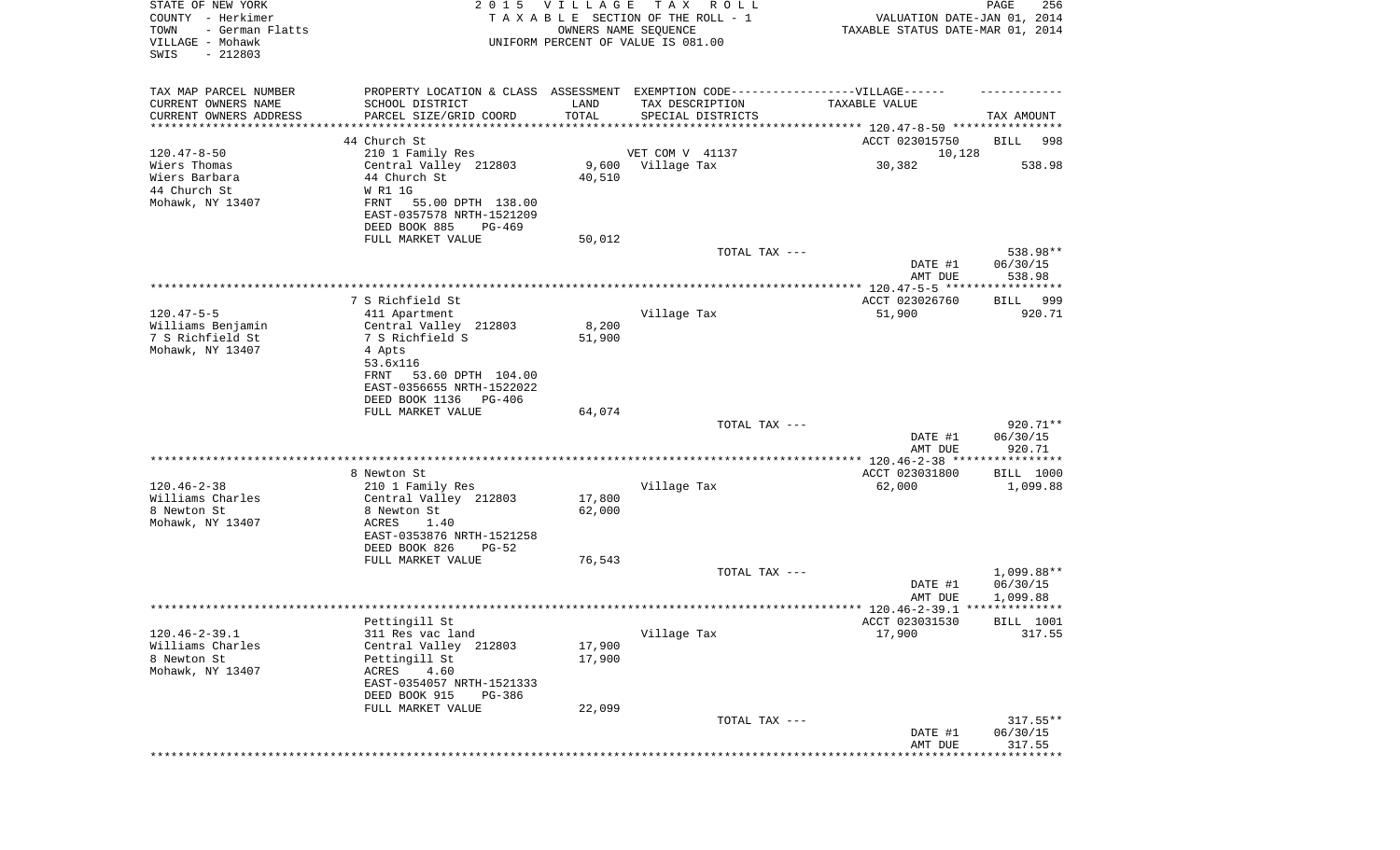| STATE OF NEW YORK<br>COUNTY - Herkimer                           | 2 0 1 5                                                | V I L L A G E | T A X<br>R O L L<br>TAXABLE SECTION OF THE ROLL - 1                               | VALUATION DATE-JAN 01, 2014         | PAGE<br>257             |
|------------------------------------------------------------------|--------------------------------------------------------|---------------|-----------------------------------------------------------------------------------|-------------------------------------|-------------------------|
| TOWN<br>- German Flatts<br>VILLAGE - Mohawk<br>$-212803$<br>SWIS |                                                        |               | OWNERS NAME SEOUENCE<br>UNIFORM PERCENT OF VALUE IS 081.00                        | TAXABLE STATUS DATE-MAR 01, 2014    |                         |
| TAX MAP PARCEL NUMBER                                            |                                                        |               | PROPERTY LOCATION & CLASS ASSESSMENT EXEMPTION CODE-----------------VILLAGE------ |                                     |                         |
| CURRENT OWNERS NAME                                              | SCHOOL DISTRICT                                        | LAND          | TAX DESCRIPTION                                                                   | TAXABLE VALUE                       |                         |
| CURRENT OWNERS ADDRESS                                           | PARCEL SIZE/GRID COORD                                 | TOTAL         | SPECIAL DISTRICTS                                                                 |                                     | TAX AMOUNT              |
|                                                                  |                                                        |               |                                                                                   |                                     |                         |
|                                                                  | 22 Henry St                                            |               |                                                                                   | ACCT 023018960                      | BILL 1002               |
| $120.55 - 2 - 8$                                                 | 210 1 Family Res                                       |               | Village Tax                                                                       | 69,181                              | 1,227.27                |
| Williams Frank                                                   | Central Valley 212803                                  | 13,700        |                                                                                   |                                     |                         |
| Williams Denise                                                  | 22 Henry St                                            | 69,181        |                                                                                   |                                     |                         |
| 22 Henry St                                                      | S R1 1G                                                |               |                                                                                   |                                     |                         |
| Mohawk, NY 13407                                                 | 97x120                                                 |               |                                                                                   |                                     |                         |
|                                                                  | FRNT 106.00 DPTH 120.00                                |               |                                                                                   |                                     |                         |
|                                                                  | EAST-0357338 NRTH-1520279<br>DEED BOOK 685<br>$PG-244$ |               |                                                                                   |                                     |                         |
|                                                                  | FULL MARKET VALUE                                      | 85,409        |                                                                                   |                                     |                         |
|                                                                  |                                                        |               | TOTAL TAX ---                                                                     |                                     | $1,227.27**$            |
|                                                                  |                                                        |               |                                                                                   | DATE #1                             | 06/30/15                |
|                                                                  |                                                        |               |                                                                                   | AMT DUE                             | 1,227.27                |
|                                                                  |                                                        |               |                                                                                   |                                     | * * * * * * * * * * * * |
|                                                                  | 45 Green St                                            |               |                                                                                   | ACCT 186776                         | BILL 1003               |
| $120.48 - 1 - 65$                                                | 210 1 Family Res                                       |               | Village Tax                                                                       | 115,700                             | 2,052.52                |
| Williams Kasey                                                   | Central Valley 212803                                  | 13,000        |                                                                                   |                                     |                         |
| Williams Brittany                                                | Green St E                                             | 115,700       |                                                                                   |                                     |                         |
| 45 Green St                                                      | R1 2G                                                  |               |                                                                                   |                                     |                         |
| Mohawk, NY 13407                                                 | FRNT 120.12 DPTH 163.00<br>EAST-0357964 NRTH-1520869   |               |                                                                                   |                                     |                         |
| PRIOR OWNER ON 3/01/2014                                         | DEED BOOK 1536<br>PG-508                               |               |                                                                                   |                                     |                         |
| Cope Arnold                                                      | FULL MARKET VALUE                                      | 142,840       |                                                                                   |                                     |                         |
|                                                                  |                                                        |               | TOTAL TAX ---                                                                     |                                     | $2,052.52**$            |
|                                                                  |                                                        |               |                                                                                   | DATE #1                             | 06/30/15                |
|                                                                  |                                                        |               |                                                                                   | AMT DUE                             | 2,052.52<br>*********** |
|                                                                  | Green St                                               |               |                                                                                   | *** 120.48-1-67.2<br>ACCT 023013660 | BILL 1004               |
| $120.48 - 1 - 67.2$                                              | 311 Res vac land                                       |               | Village Tax                                                                       | 1,000                               | 17.74                   |
| Williams Kasey                                                   | Central Valley 212803                                  | 1,000         |                                                                                   |                                     |                         |
| Williams Brittany                                                | Green St                                               | 1,000         |                                                                                   |                                     |                         |
| 45 Green St                                                      | Lot                                                    |               |                                                                                   |                                     |                         |
| Mohawk, NY 13407                                                 | FRNT 101.50 DPTH 155.80                                |               |                                                                                   |                                     |                         |
|                                                                  | EAST-0357926 NRTH-1520762                              |               |                                                                                   |                                     |                         |
| PRIOR OWNER ON 3/01/2014                                         | DEED BOOK 1536<br>PG-508                               |               |                                                                                   |                                     |                         |
| Cope Arnold                                                      | FULL MARKET VALUE                                      | 1,235         |                                                                                   |                                     |                         |
|                                                                  |                                                        |               | TOTAL TAX ---                                                                     |                                     | $17.74**$               |
|                                                                  |                                                        |               |                                                                                   | DATE #1                             | 06/30/15                |
|                                                                  |                                                        |               |                                                                                   | AMT DUE                             | 17.74                   |
|                                                                  |                                                        |               |                                                                                   |                                     | ********                |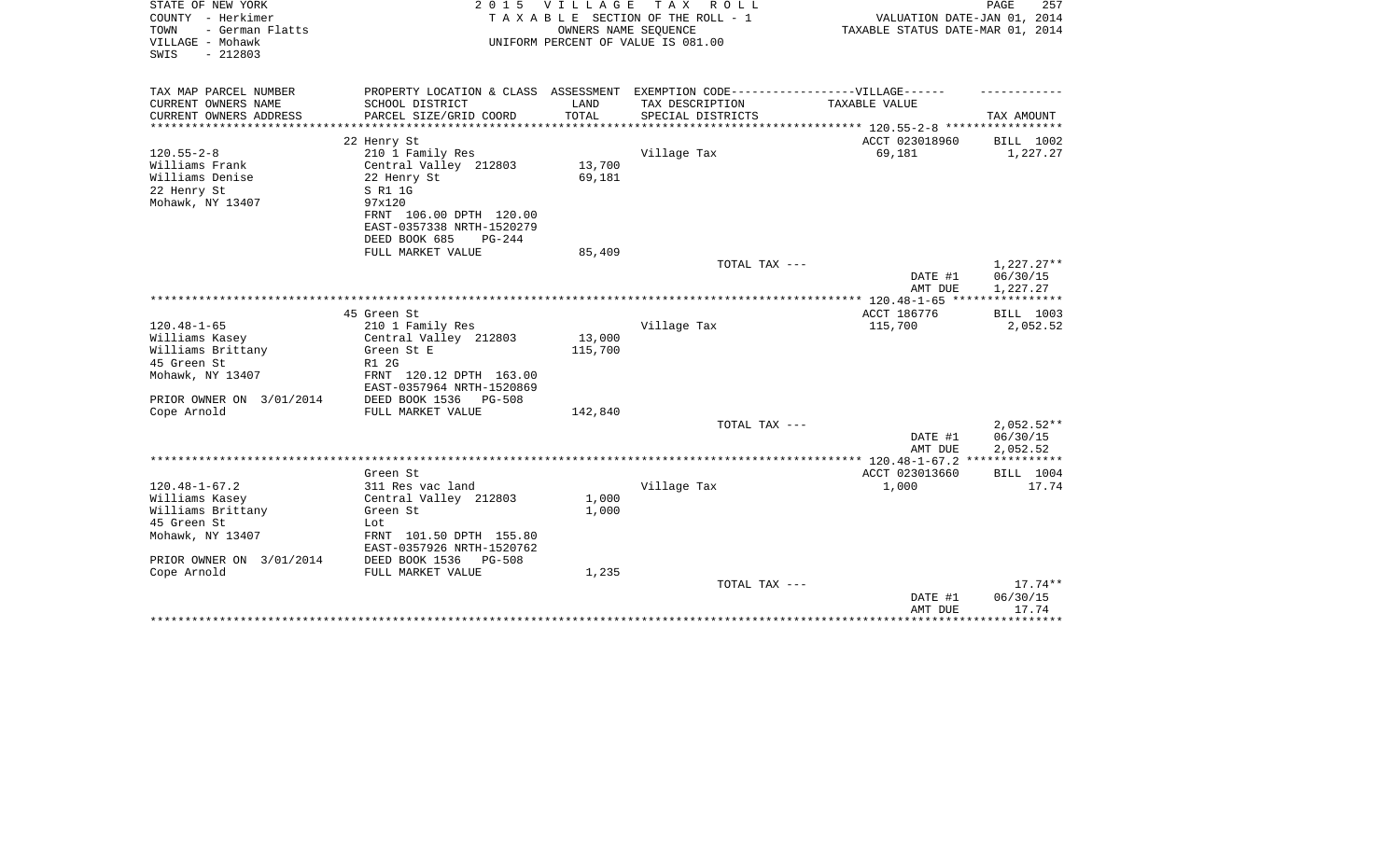| STATE OF NEW YORK<br>COUNTY - Herkimer<br>TOWN<br>- German Flatts<br>VILLAGE - Mohawk<br>SWIS<br>$-212803$ | 2 0 1 5                                                                           | <b>VILLAGE</b><br>OWNERS NAME SEQUENCE | T A X<br>R O L L<br>TAXABLE SECTION OF THE ROLL - 1<br>UNIFORM PERCENT OF VALUE IS 081.00 | VALUATION DATE-JAN 01, 2014<br>TAXABLE STATUS DATE-MAR 01, 2014 | PAGE<br>258            |
|------------------------------------------------------------------------------------------------------------|-----------------------------------------------------------------------------------|----------------------------------------|-------------------------------------------------------------------------------------------|-----------------------------------------------------------------|------------------------|
| TAX MAP PARCEL NUMBER                                                                                      | PROPERTY LOCATION & CLASS ASSESSMENT EXEMPTION CODE-----------------VILLAGE------ |                                        |                                                                                           |                                                                 |                        |
| CURRENT OWNERS NAME                                                                                        | SCHOOL DISTRICT                                                                   | LAND                                   | TAX DESCRIPTION                                                                           | TAXABLE VALUE                                                   |                        |
| CURRENT OWNERS ADDRESS<br>********************                                                             | PARCEL SIZE/GRID COORD                                                            | TOTAL                                  | SPECIAL DISTRICTS                                                                         |                                                                 | TAX AMOUNT             |
|                                                                                                            | 7 Bellinger St                                                                    |                                        |                                                                                           | ACCT 023010500                                                  | BILL 1005              |
| $120.40 - 2 - 14$                                                                                          | 210 1 Family Res                                                                  |                                        | VET COM V 41137                                                                           | 11,925                                                          |                        |
| Williams Louise                                                                                            | Central Valley 212803                                                             | 11,100                                 | Village Tax                                                                               | 37,075                                                          | 657.71                 |
| 7 Bellinger St                                                                                             | 7 Bellinger St                                                                    | 49,000                                 |                                                                                           |                                                                 |                        |
| Mohawk, NY 13407                                                                                           | FRNT<br>80.00 DPTH 204.00                                                         |                                        |                                                                                           |                                                                 |                        |
|                                                                                                            | EAST-0359198 NRTH-1522963                                                         |                                        |                                                                                           |                                                                 |                        |
|                                                                                                            | DEED BOOK 708<br>PG-146                                                           |                                        |                                                                                           |                                                                 |                        |
|                                                                                                            | FULL MARKET VALUE                                                                 | 60,494                                 | TOTAL TAX ---                                                                             |                                                                 | 657.71**               |
|                                                                                                            |                                                                                   |                                        |                                                                                           | DATE #1                                                         | 06/30/15               |
|                                                                                                            |                                                                                   |                                        |                                                                                           | AMT DUE                                                         | 657.71                 |
|                                                                                                            |                                                                                   |                                        |                                                                                           |                                                                 |                        |
|                                                                                                            | 14 Walnut St                                                                      |                                        |                                                                                           | ACCT 023017220                                                  | BILL 1006              |
| $120.47 - 7 - 60$                                                                                          | 220 2 Family Res                                                                  |                                        | Village Tax                                                                               | 45,907                                                          | 814.39                 |
| Williams Shaver Andrea<br>670 Warren Rd                                                                    | Central Valley 212803<br>14 Walnut St W                                           | 8,200<br>45,907                        |                                                                                           |                                                                 |                        |
| Mohawk, NY 13407                                                                                           | R <sub>2</sub>                                                                    |                                        |                                                                                           |                                                                 |                        |
|                                                                                                            | FRNT<br>56.00 DPTH 101.00                                                         |                                        |                                                                                           |                                                                 |                        |
|                                                                                                            | EAST-0357381 NRTH-1521892                                                         |                                        |                                                                                           |                                                                 |                        |
|                                                                                                            | DEED BOOK 728<br>$PG-203$                                                         |                                        |                                                                                           |                                                                 |                        |
|                                                                                                            | FULL MARKET VALUE                                                                 | 56,675                                 |                                                                                           |                                                                 |                        |
|                                                                                                            |                                                                                   |                                        | TOTAL TAX ---                                                                             | DATE #1                                                         | $814.39**$<br>06/30/15 |
|                                                                                                            |                                                                                   |                                        |                                                                                           | AMT DUE                                                         | 814.39                 |
|                                                                                                            |                                                                                   |                                        |                                                                                           | ************ 120.40-2-46 *****************                      |                        |
|                                                                                                            | 24 E Main St                                                                      |                                        |                                                                                           | ACCT 023008700                                                  | BILL 1007              |
| $120.40 - 2 - 46$                                                                                          | 210 1 Family Res                                                                  |                                        | Village Tax                                                                               | 35,000                                                          | 620.90                 |
| Williams Steven                                                                                            | Central Valley 212803                                                             | 9,900                                  |                                                                                           |                                                                 |                        |
| Williams Merle                                                                                             | fire                                                                              | 35,000                                 |                                                                                           |                                                                 |                        |
| 18 Remington Ave<br>Ilion, NY 13357                                                                        | partial<br>FRNT<br>35.00 DPTH 211.40                                              |                                        |                                                                                           |                                                                 |                        |
|                                                                                                            | EAST-0357584 NRTH-1522461                                                         |                                        |                                                                                           |                                                                 |                        |
|                                                                                                            | DEED BOOK 1238 PG-226                                                             |                                        |                                                                                           |                                                                 |                        |
|                                                                                                            | FULL MARKET VALUE                                                                 | 43,210                                 |                                                                                           |                                                                 |                        |
|                                                                                                            |                                                                                   |                                        | TOTAL TAX ---                                                                             |                                                                 | $620.90**$             |
|                                                                                                            |                                                                                   |                                        |                                                                                           | DATE #1                                                         | 06/30/15               |
|                                                                                                            |                                                                                   |                                        |                                                                                           | AMT DUE                                                         | 620.90                 |
|                                                                                                            | 26 E Main St                                                                      |                                        |                                                                                           | ACCT 023008730                                                  | BILL 1008              |
| $120.40 - 2 - 47$                                                                                          | 220 2 Family Res                                                                  |                                        | Village Tax                                                                               | 55,000                                                          | 975.70                 |
| Williams Steven                                                                                            | Central Valley 212803                                                             | 6,800                                  |                                                                                           |                                                                 |                        |
| Williams Merle                                                                                             | 26 E Main St                                                                      | 55,000                                 |                                                                                           |                                                                 |                        |
| 18 Remington Ave                                                                                           | 33.00 DPTH<br>FRNT<br>94.50                                                       |                                        |                                                                                           |                                                                 |                        |
| Ilion, NY 13357                                                                                            | EAST-0357594 NRTH-1522527                                                         |                                        |                                                                                           |                                                                 |                        |
|                                                                                                            | DEED BOOK 1238<br>PG-268<br>FULL MARKET VALUE                                     |                                        |                                                                                           |                                                                 |                        |
|                                                                                                            |                                                                                   | 67,901                                 | TOTAL TAX ---                                                                             |                                                                 | 975.70**               |
|                                                                                                            |                                                                                   |                                        |                                                                                           | DATE #1                                                         | 06/30/15               |
|                                                                                                            |                                                                                   |                                        |                                                                                           | AMT DUE                                                         | 975.70                 |
|                                                                                                            |                                                                                   |                                        |                                                                                           | **************************                                      |                        |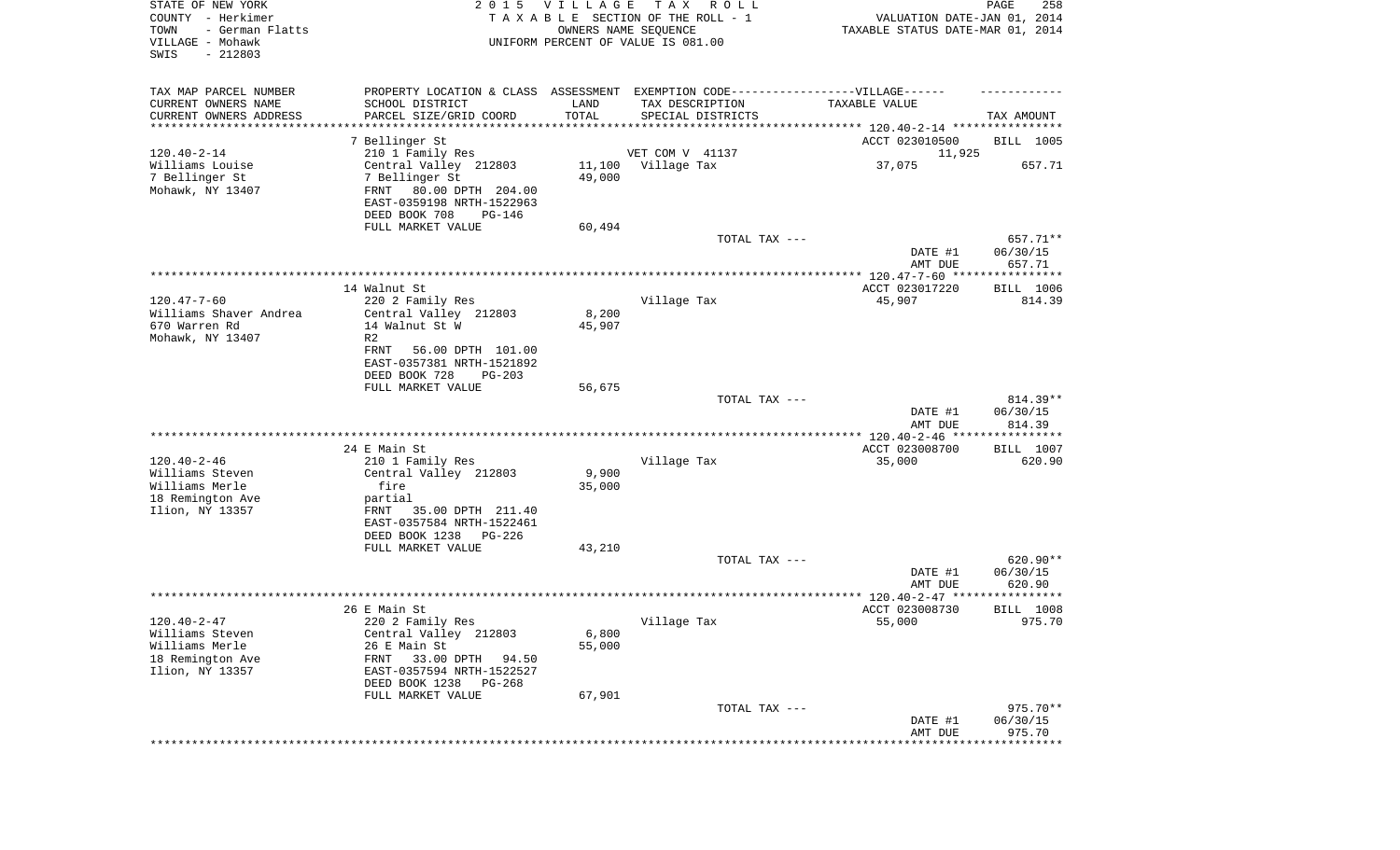| STATE OF NEW YORK<br>COUNTY - Herkimer<br>TOWN<br>- German Flatts<br>VILLAGE - Mohawk<br>SWIS<br>$-212803$ | 2 0 1 5                                                                           | <b>VILLAGE</b><br>OWNERS NAME SEQUENCE | T A X<br>ROLL ROLL<br>TAXABLE SECTION OF THE ROLL - 1<br>UNIFORM PERCENT OF VALUE IS 081.00 | VALUATION DATE-JAN 01, 2014<br>TAXABLE STATUS DATE-MAR 01, 2014      | PAGE<br>259                          |
|------------------------------------------------------------------------------------------------------------|-----------------------------------------------------------------------------------|----------------------------------------|---------------------------------------------------------------------------------------------|----------------------------------------------------------------------|--------------------------------------|
| TAX MAP PARCEL NUMBER                                                                                      | PROPERTY LOCATION & CLASS ASSESSMENT EXEMPTION CODE-----------------VILLAGE------ |                                        |                                                                                             |                                                                      |                                      |
| CURRENT OWNERS NAME                                                                                        | SCHOOL DISTRICT                                                                   | LAND                                   | TAX DESCRIPTION                                                                             | TAXABLE VALUE                                                        |                                      |
| CURRENT OWNERS ADDRESS<br>******************                                                               | PARCEL SIZE/GRID COORD<br>*************************                               | TOTAL                                  | SPECIAL DISTRICTS                                                                           | ************************************** 120.40-2-8 ****************** | TAX AMOUNT                           |
|                                                                                                            | 86-92 E Main St                                                                   |                                        |                                                                                             | ACCT 177374                                                          | BILL 1009                            |
| $120.40 - 2 - 8$                                                                                           | 450 Retail sryce                                                                  |                                        | Village Tax                                                                                 | 150,000                                                              | 2,661.00                             |
| Willian & Nellie Annabi Tr                                                                                 | Central Valley 212803                                                             | 17,200                                 |                                                                                             |                                                                      |                                      |
| Living Trust<br>1032 Marcheta St                                                                           | 86-92 E Main St<br>FRNT 132.00 DPTH 185.00                                        | 150,000                                |                                                                                             |                                                                      |                                      |
| Altadena, CA 91001                                                                                         | EAST-0359257 NRTH-1523160                                                         |                                        |                                                                                             |                                                                      |                                      |
|                                                                                                            | DEED BOOK 1478<br>PG-368                                                          |                                        |                                                                                             |                                                                      |                                      |
|                                                                                                            | FULL MARKET VALUE                                                                 | 185,185                                |                                                                                             |                                                                      |                                      |
|                                                                                                            |                                                                                   |                                        | TOTAL TAX ---                                                                               | DATE #1                                                              | $2,661.00**$<br>06/30/15             |
|                                                                                                            |                                                                                   |                                        |                                                                                             | AMT DUE                                                              | 2,661.00                             |
|                                                                                                            |                                                                                   |                                        |                                                                                             |                                                                      |                                      |
|                                                                                                            | 24 Marmet St                                                                      |                                        |                                                                                             | ACCT 169271                                                          | BILL 1010                            |
| $120.47 - 3 - 59$<br>Wing Tammie                                                                           | 210 1 Family Res<br>Central Valley 212803                                         | 12,000                                 | Village Tax                                                                                 | 55,000                                                               | 975.70                               |
| 24 Marmet St                                                                                               | 24 Marmet St                                                                      | 55,000                                 |                                                                                             |                                                                      |                                      |
| Mohawk, NY 13407                                                                                           | R1 G D                                                                            |                                        |                                                                                             |                                                                      |                                      |
|                                                                                                            | FRNT 110.40 DPTH<br>94.50                                                         |                                        |                                                                                             |                                                                      |                                      |
|                                                                                                            | EAST-0355831 NRTH-1520416<br>DEED BOOK 1425<br>PG-231                             |                                        |                                                                                             |                                                                      |                                      |
|                                                                                                            | FULL MARKET VALUE                                                                 | 67,901                                 |                                                                                             |                                                                      |                                      |
|                                                                                                            |                                                                                   |                                        | TOTAL TAX ---                                                                               |                                                                      | 975.70**                             |
|                                                                                                            |                                                                                   |                                        |                                                                                             | DATE #1<br>AMT DUE                                                   | 06/30/15<br>975.70                   |
|                                                                                                            |                                                                                   |                                        |                                                                                             | *********** 120.48-1-33 *****************                            |                                      |
|                                                                                                            | 1 Burns Ave                                                                       |                                        |                                                                                             | ACCT 023012540                                                       | BILL 1011                            |
| $120.48 - 1 - 33$                                                                                          | 210 1 Family Res                                                                  |                                        | Village Tax                                                                                 | 62,200                                                               | 1,103.43                             |
| Winslow Sandra<br>1 Burns Ave                                                                              | Central Valley 212803<br>1 Burns Ave                                              | 12,500<br>62,200                       |                                                                                             |                                                                      |                                      |
| Mohawk, NY 13407                                                                                           | R1 G Cpt                                                                          |                                        |                                                                                             |                                                                      |                                      |
|                                                                                                            | FRNT<br>50.00 DPTH 120.00                                                         |                                        |                                                                                             |                                                                      |                                      |
|                                                                                                            | EAST-0358656 NRTH-1522466                                                         |                                        |                                                                                             |                                                                      |                                      |
|                                                                                                            | DEED BOOK 830<br>PG-123<br>FULL MARKET VALUE                                      | 76,790                                 |                                                                                             |                                                                      |                                      |
|                                                                                                            |                                                                                   |                                        | TOTAL TAX ---                                                                               |                                                                      | $1,103.43**$                         |
|                                                                                                            |                                                                                   |                                        |                                                                                             | DATE #1                                                              | 06/30/15                             |
|                                                                                                            |                                                                                   |                                        |                                                                                             | AMT DUE                                                              | 1,103.43                             |
|                                                                                                            | 8 Warren Rd                                                                       |                                        |                                                                                             | ACCT 023031890                                                       | BILL 1012                            |
| $120.46 - 2 - 11$                                                                                          | 210 1 Family Res                                                                  |                                        | Village Tax                                                                                 | 51,700                                                               | 917.16                               |
| Wren Kevin                                                                                                 | Central Valley 212803                                                             | 7,500                                  |                                                                                             |                                                                      |                                      |
| 8 Warren Rd                                                                                                | 8 Warren Rd                                                                       | 51,700                                 |                                                                                             |                                                                      |                                      |
| Mohawk, NY 13407                                                                                           | 50.00 DPTH<br>96.00<br>FRNT                                                       |                                        |                                                                                             |                                                                      |                                      |
|                                                                                                            | EAST-0353538 NRTH-1521671<br>DEED BOOK 1248<br><b>PG-605</b>                      |                                        |                                                                                             |                                                                      |                                      |
|                                                                                                            | FULL MARKET VALUE                                                                 | 63,827                                 |                                                                                             |                                                                      |                                      |
|                                                                                                            |                                                                                   |                                        | TOTAL TAX ---                                                                               |                                                                      | $917.16**$                           |
|                                                                                                            |                                                                                   |                                        |                                                                                             | DATE #1                                                              | 06/30/15                             |
|                                                                                                            |                                                                                   |                                        |                                                                                             | AMT DUE                                                              | 917.16<br>************************** |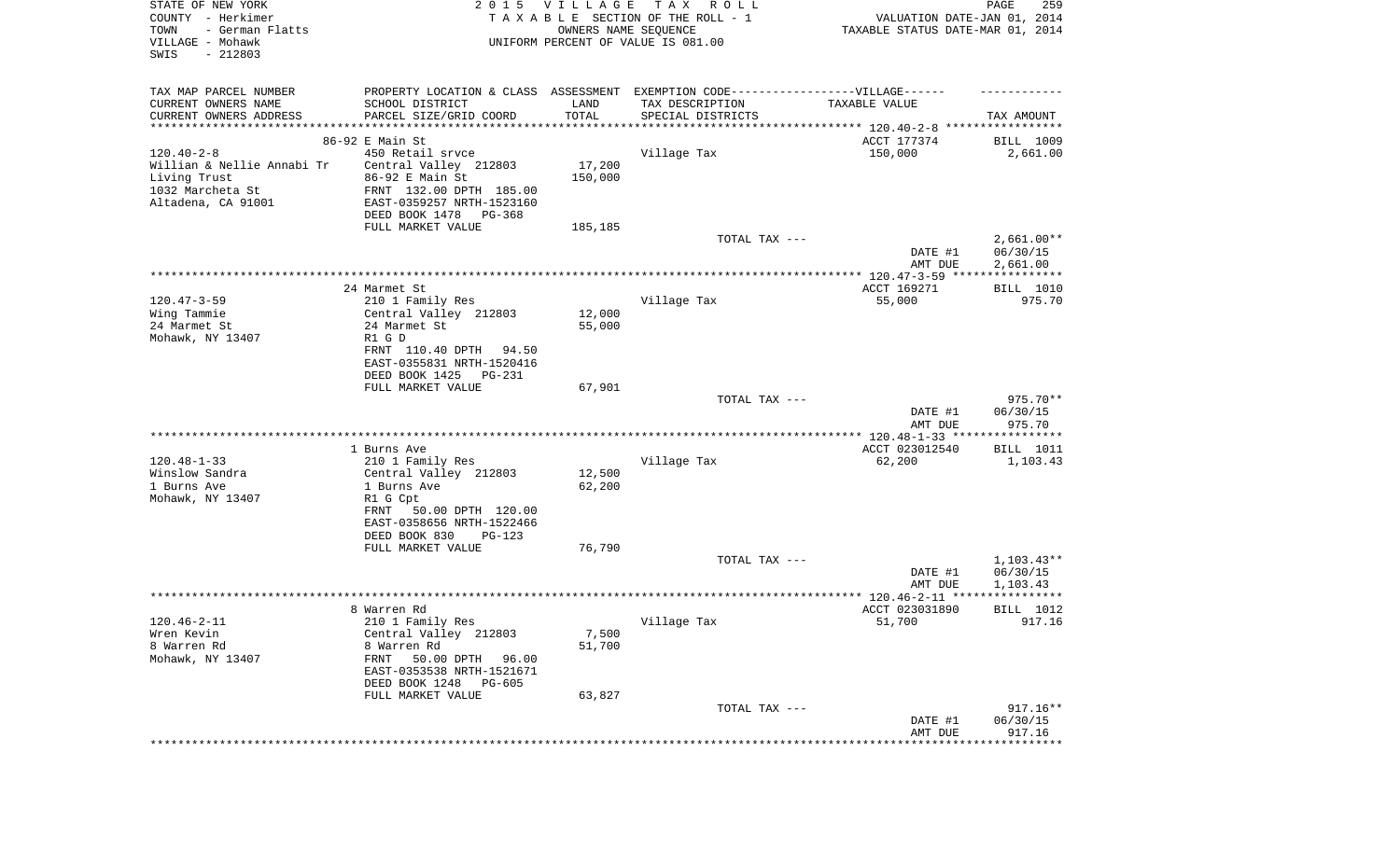| STATE OF NEW YORK<br>COUNTY - Herkimer<br>TOWN<br>- German Flatts<br>VILLAGE - Mohawk<br>SWIS<br>$-212803$ | 2 0 1 5                                                                           | VILLAGE<br>OWNERS NAME SEQUENCE | T A X<br>R O L L<br>TAXABLE SECTION OF THE ROLL - 1<br>UNIFORM PERCENT OF VALUE IS 081.00 | VALUATION DATE-JAN 01, 2014<br>TAXABLE STATUS DATE-MAR 01, 2014      | PAGE<br>260                        |
|------------------------------------------------------------------------------------------------------------|-----------------------------------------------------------------------------------|---------------------------------|-------------------------------------------------------------------------------------------|----------------------------------------------------------------------|------------------------------------|
| TAX MAP PARCEL NUMBER                                                                                      | PROPERTY LOCATION & CLASS ASSESSMENT EXEMPTION CODE-----------------VILLAGE------ |                                 |                                                                                           |                                                                      |                                    |
| CURRENT OWNERS NAME                                                                                        | SCHOOL DISTRICT                                                                   | LAND                            | TAX DESCRIPTION                                                                           | TAXABLE VALUE                                                        |                                    |
| CURRENT OWNERS ADDRESS<br>*********************                                                            | PARCEL SIZE/GRID COORD                                                            | TOTAL                           | SPECIAL DISTRICTS                                                                         | ************************************** 120.47-3-4 ****************** | TAX AMOUNT                         |
|                                                                                                            | 67 W Main St                                                                      |                                 |                                                                                           | ACCT 023004290                                                       | BILL 1013                          |
| $120.47 - 3 - 4$                                                                                           | 210 1 Family Res                                                                  |                                 | Village Tax                                                                               | 48,563                                                               | 861.51                             |
| Wroblewski Richard                                                                                         | Central Valley 212803                                                             | 10,900                          |                                                                                           |                                                                      |                                    |
| 67 W Main St                                                                                               | 67 W Main St                                                                      | 48,563                          |                                                                                           |                                                                      |                                    |
| Mohawk, NY 13407                                                                                           | FRNT<br>40.00 DPTH 180.00                                                         |                                 |                                                                                           |                                                                      |                                    |
|                                                                                                            | EAST-0355657 NRTH-1522078                                                         |                                 |                                                                                           |                                                                      |                                    |
|                                                                                                            | DEED BOOK 675<br>PG-372                                                           |                                 |                                                                                           |                                                                      |                                    |
|                                                                                                            | FULL MARKET VALUE                                                                 | 59,954                          | TOTAL TAX ---                                                                             |                                                                      | 861.51**                           |
|                                                                                                            |                                                                                   |                                 |                                                                                           | DATE #1<br>AMT DUE                                                   | 06/30/15<br>861.51                 |
|                                                                                                            |                                                                                   |                                 |                                                                                           |                                                                      |                                    |
|                                                                                                            | 2 Charles St                                                                      |                                 |                                                                                           | ACCT 023028500                                                       | BILL 1014                          |
| $120.47 - 3 - 14$                                                                                          | 210 1 Family Res                                                                  |                                 | Village Tax                                                                               | 64,300                                                               | 1,140.68                           |
| Yardley Michael                                                                                            | Central Valley 212803                                                             | 11,000                          |                                                                                           |                                                                      |                                    |
| Yardley Holly                                                                                              | 2 Charles St                                                                      | 64,300                          |                                                                                           |                                                                      |                                    |
| 2 Charles St<br>Mohawk, NY 13407                                                                           | FRNT<br>40.00 DPTH 105.50<br>EAST-0355698 NRTH-1521909                            |                                 |                                                                                           |                                                                      |                                    |
|                                                                                                            | DEED BOOK 923<br>PG-102                                                           |                                 |                                                                                           |                                                                      |                                    |
|                                                                                                            | FULL MARKET VALUE                                                                 | 79,383                          |                                                                                           |                                                                      |                                    |
|                                                                                                            |                                                                                   |                                 | TOTAL TAX ---                                                                             |                                                                      | $1,140.68**$                       |
|                                                                                                            |                                                                                   |                                 |                                                                                           | DATE #1                                                              | 06/30/15                           |
|                                                                                                            |                                                                                   |                                 |                                                                                           | AMT DUE                                                              | 1,140.68                           |
|                                                                                                            | 7 Hillview Dr                                                                     |                                 |                                                                                           | ACCT 023019200                                                       | BILL 1015                          |
| $120.55 - 2 - 13$                                                                                          | 210 1 Family Res                                                                  |                                 | Village Tax                                                                               | 87,200                                                               | 1,546.93                           |
| Young Rebecca                                                                                              | Central Valley 212803                                                             | 18,100                          |                                                                                           |                                                                      |                                    |
| Young Christopher                                                                                          | 7 Hillview Dr                                                                     | 87,200                          |                                                                                           |                                                                      |                                    |
| 7 Hillview Dr                                                                                              | N R1 2G L4                                                                        |                                 |                                                                                           |                                                                      |                                    |
| Mohawk, NY 13407                                                                                           | inground pool                                                                     |                                 |                                                                                           |                                                                      |                                    |
|                                                                                                            | FRNT 214.23 DPTH 110.00                                                           |                                 |                                                                                           |                                                                      |                                    |
|                                                                                                            | EAST-0357732 NRTH-1520009                                                         |                                 |                                                                                           |                                                                      |                                    |
|                                                                                                            | DEED BOOK 806<br>PG-564<br>FULL MARKET VALUE                                      | 107,654                         |                                                                                           |                                                                      |                                    |
|                                                                                                            |                                                                                   |                                 | TOTAL TAX ---                                                                             |                                                                      | $1,546.93**$                       |
|                                                                                                            |                                                                                   |                                 |                                                                                           | DATE #1                                                              | 06/30/15                           |
|                                                                                                            |                                                                                   |                                 |                                                                                           | AMT DUE                                                              | 1,546.93                           |
|                                                                                                            |                                                                                   |                                 |                                                                                           |                                                                      | ******                             |
|                                                                                                            | 38 Devendorf St                                                                   |                                 |                                                                                           | ACCT 023028290                                                       | BILL 1016                          |
| $120.47 - 3 - 36$                                                                                          | 210 1 Family Res                                                                  |                                 | Village Tax                                                                               | 50,300                                                               | 892.32                             |
| Young Robert<br>Young Helen                                                                                | Central Valley 212803<br>38 Devendorf St                                          | 11,600<br>50,300                |                                                                                           |                                                                      |                                    |
| 38 Devendorf St                                                                                            | 60.70 DPTH 222.00<br>FRNT                                                         |                                 |                                                                                           |                                                                      |                                    |
| Mohawk, NY 13407                                                                                           | EAST-0355574 NRTH-1521256                                                         |                                 |                                                                                           |                                                                      |                                    |
|                                                                                                            | DEED BOOK 878<br>PG-488                                                           |                                 |                                                                                           |                                                                      |                                    |
|                                                                                                            | FULL MARKET VALUE                                                                 | 62,099                          |                                                                                           |                                                                      |                                    |
|                                                                                                            |                                                                                   |                                 | TOTAL TAX ---                                                                             |                                                                      | 892.32**                           |
|                                                                                                            |                                                                                   |                                 |                                                                                           | DATE #1                                                              | 06/30/15                           |
|                                                                                                            |                                                                                   |                                 |                                                                                           | AMT DUE                                                              | 892.32<br>************************ |
|                                                                                                            |                                                                                   |                                 |                                                                                           |                                                                      |                                    |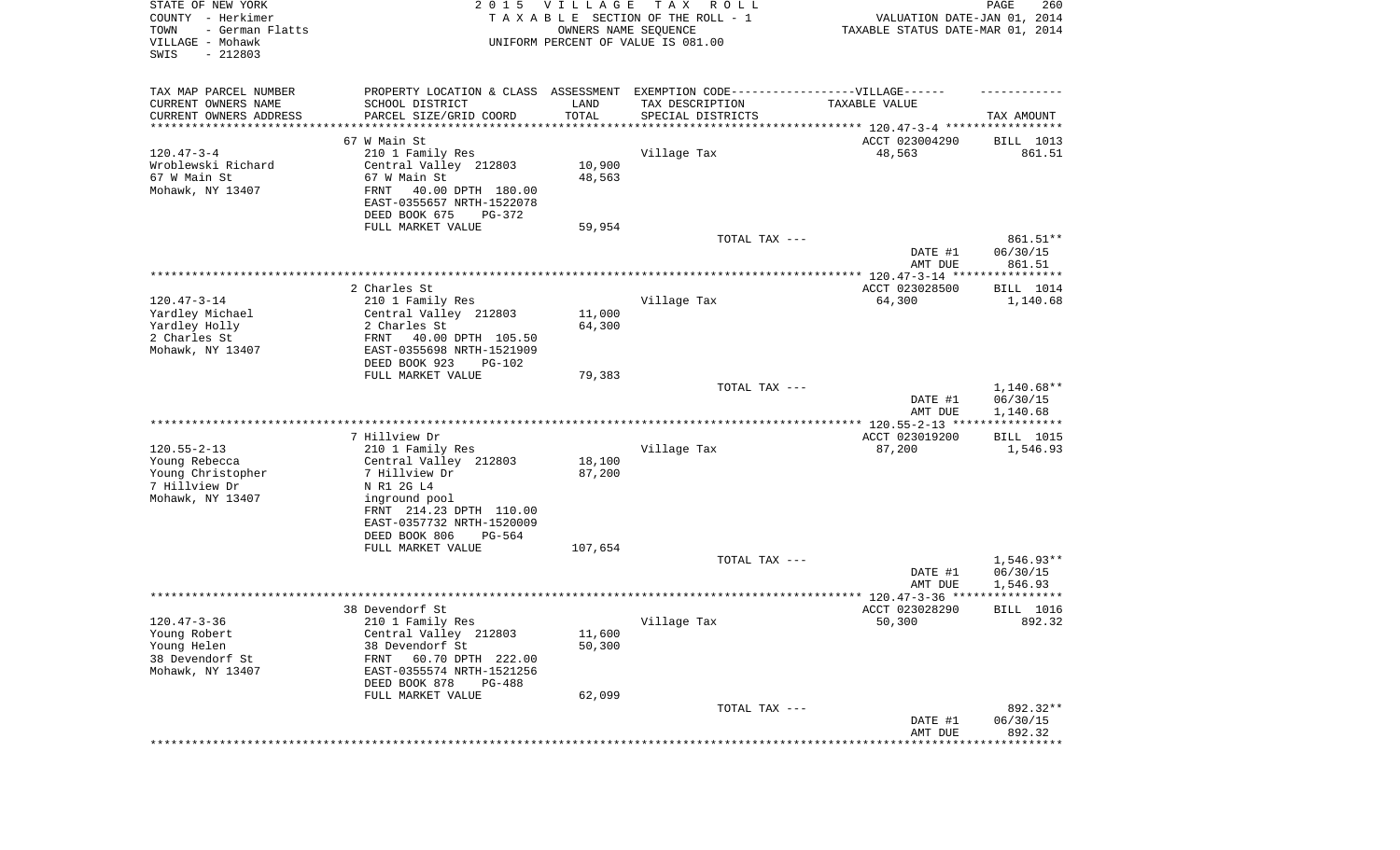| STATE OF NEW YORK<br>COUNTY - Herkimer<br>- German Flatts<br>TOWN<br>VILLAGE - Mohawk<br>SWIS<br>$-212803$ | 2 0 1 5                                                                           | <b>VILLAGE</b><br>OWNERS NAME SEQUENCE | T A X<br>R O L L<br>TAXABLE SECTION OF THE ROLL - 1<br>UNIFORM PERCENT OF VALUE IS 081.00 | VALUATION DATE-JAN 01, 2014<br>TAXABLE STATUS DATE-MAR 01, 2014 | 261<br>PAGE                    |
|------------------------------------------------------------------------------------------------------------|-----------------------------------------------------------------------------------|----------------------------------------|-------------------------------------------------------------------------------------------|-----------------------------------------------------------------|--------------------------------|
| TAX MAP PARCEL NUMBER                                                                                      | PROPERTY LOCATION & CLASS ASSESSMENT EXEMPTION CODE-----------------VILLAGE------ |                                        |                                                                                           |                                                                 |                                |
| CURRENT OWNERS NAME                                                                                        | SCHOOL DISTRICT                                                                   | LAND                                   | TAX DESCRIPTION                                                                           | TAXABLE VALUE                                                   |                                |
| CURRENT OWNERS ADDRESS<br>*********************                                                            | PARCEL SIZE/GRID COORD                                                            | TOTAL                                  | SPECIAL DISTRICTS                                                                         |                                                                 | TAX AMOUNT                     |
|                                                                                                            | 14 Steele St                                                                      |                                        |                                                                                           | ACCT 023028980                                                  | BILL 1017                      |
| $120.47 - 1 - 30$                                                                                          | 311 Res vac land                                                                  |                                        | Village Tax                                                                               | 7,400                                                           | 131.28                         |
| Zahniser Jeffrey                                                                                           | Central Valley 212803                                                             | 7,400                                  |                                                                                           |                                                                 |                                |
| Zahniser Barbara                                                                                           | 14 Steele St                                                                      | 7,400                                  |                                                                                           |                                                                 |                                |
| 16 Steele St                                                                                               | FRNT<br>45.00 DPTH 135.00                                                         |                                        |                                                                                           |                                                                 |                                |
| Mohawk, NY 13407                                                                                           | EAST-0354896 NRTH-1521672                                                         |                                        |                                                                                           |                                                                 |                                |
|                                                                                                            | DEED BOOK 792<br>PG-242                                                           |                                        |                                                                                           |                                                                 |                                |
|                                                                                                            | FULL MARKET VALUE                                                                 | 9,136                                  |                                                                                           |                                                                 |                                |
|                                                                                                            |                                                                                   |                                        | TOTAL TAX ---                                                                             | DATE #1<br>AMT DUE                                              | 131.28**<br>06/30/15<br>131.28 |
|                                                                                                            |                                                                                   |                                        |                                                                                           |                                                                 |                                |
|                                                                                                            | 16 Steele St                                                                      |                                        |                                                                                           | ACCT 023029010                                                  | BILL 1018                      |
| $120.47 - 1 - 31$                                                                                          | 210 1 Family Res                                                                  |                                        | Village Tax                                                                               | 57,700                                                          | 1,023.60                       |
| Zahniser Jeffrey                                                                                           | Central Valley 212803                                                             | 6,700                                  |                                                                                           |                                                                 |                                |
| Zahniser Barbara                                                                                           | 16 Steele St                                                                      | 57,700                                 |                                                                                           |                                                                 |                                |
| 16 Steele St                                                                                               | 45.00 DPTH<br>FRNT<br>90.00                                                       |                                        |                                                                                           |                                                                 |                                |
| Mohawk, NY 13407                                                                                           | EAST-0354939 NRTH-1521630<br>DEED BOOK 792<br>$PG-242$                            |                                        |                                                                                           |                                                                 |                                |
|                                                                                                            | FULL MARKET VALUE                                                                 | 71,235                                 |                                                                                           |                                                                 |                                |
|                                                                                                            |                                                                                   |                                        | TOTAL TAX ---                                                                             |                                                                 | $1,023.60**$                   |
|                                                                                                            |                                                                                   |                                        |                                                                                           | DATE #1                                                         | 06/30/15                       |
|                                                                                                            |                                                                                   |                                        |                                                                                           | AMT DUE                                                         | 1,023.60                       |
|                                                                                                            |                                                                                   |                                        |                                                                                           |                                                                 |                                |
| $120.47 - 8 - 57$                                                                                          | 24 Church St                                                                      |                                        |                                                                                           | ACCT 023015540                                                  | BILL 1019                      |
| Zawatski Lisa                                                                                              | 210 1 Family Res<br>Central Valley 212803                                         | 6,600                                  | Village Tax                                                                               | 48,400                                                          | 858.62                         |
| 24 Church St                                                                                               | 24 Church St                                                                      | 48,400                                 |                                                                                           |                                                                 |                                |
| Mohawk, NY 13407                                                                                           | W R1 Bdg                                                                          |                                        |                                                                                           |                                                                 |                                |
|                                                                                                            | 38.50 DPTH 120.00<br>FRNT                                                         |                                        |                                                                                           |                                                                 |                                |
|                                                                                                            | EAST-0357694 NRTH-1521593                                                         |                                        |                                                                                           |                                                                 |                                |
|                                                                                                            | DEED BOOK 752<br><b>PG-170</b>                                                    |                                        |                                                                                           |                                                                 |                                |
|                                                                                                            | FULL MARKET VALUE                                                                 | 59,753                                 |                                                                                           |                                                                 |                                |
|                                                                                                            |                                                                                   |                                        | TOTAL TAX ---                                                                             |                                                                 | 858.62**                       |
|                                                                                                            |                                                                                   |                                        |                                                                                           | DATE #1                                                         | 06/30/15                       |
|                                                                                                            |                                                                                   |                                        |                                                                                           | AMT DUE                                                         | 858.62<br>**************       |
|                                                                                                            | 22 Church St                                                                      |                                        |                                                                                           | ACCT 023015510                                                  | BILL 1020                      |
| $120.47 - 8 - 58.1$                                                                                        | 311 Res vac land                                                                  |                                        | Village Tax                                                                               | 3,300                                                           | 58.54                          |
| Zawatski Lisa                                                                                              | Central Valley 212803                                                             | 3,300                                  |                                                                                           |                                                                 |                                |
| 24 Church St                                                                                               | 22 Church St                                                                      | 3,300                                  |                                                                                           |                                                                 |                                |
| Mohawk, NY 13407                                                                                           | Lot                                                                               |                                        |                                                                                           |                                                                 |                                |
|                                                                                                            | FRNT<br>10.00 DPTH 120.00                                                         |                                        |                                                                                           |                                                                 |                                |
|                                                                                                            | EAST-0320875 NRTH-1097045                                                         |                                        |                                                                                           |                                                                 |                                |
|                                                                                                            | DEED BOOK 688<br>PG-694                                                           |                                        |                                                                                           |                                                                 |                                |
|                                                                                                            | FULL MARKET VALUE                                                                 | 4,074                                  | TOTAL TAX ---                                                                             |                                                                 | 58.54**                        |
|                                                                                                            |                                                                                   |                                        |                                                                                           | DATE #1                                                         | 06/30/15                       |
|                                                                                                            |                                                                                   |                                        |                                                                                           | AMT DUE                                                         | 58.54                          |
|                                                                                                            |                                                                                   |                                        |                                                                                           |                                                                 |                                |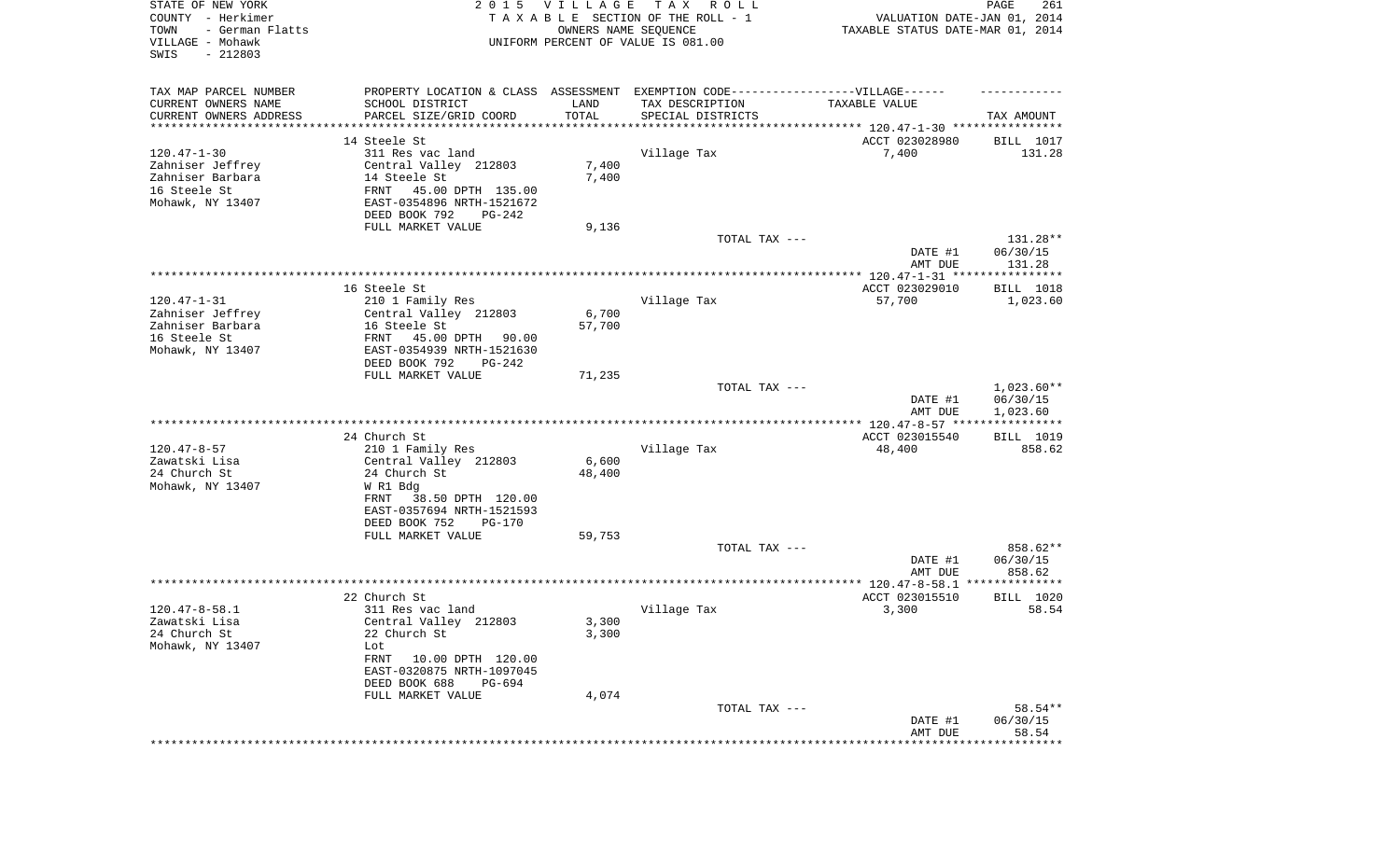| STATE OF NEW YORK        |                                                                                  | 2015 VILLAGE | TAX ROLL                              |                                       | 262<br>PAGE       |
|--------------------------|----------------------------------------------------------------------------------|--------------|---------------------------------------|---------------------------------------|-------------------|
| COUNTY - Herkimer        |                                                                                  |              | T A X A B L E SECTION OF THE ROLL - 1 | VALUATION DATE-JAN 01, 2014           |                   |
| TOWN<br>- German Flatts  |                                                                                  |              | OWNERS NAME SEQUENCE                  | TAXABLE STATUS DATE-MAR 01, 2014      |                   |
| VILLAGE - Mohawk         |                                                                                  |              | UNIFORM PERCENT OF VALUE IS 081.00    |                                       |                   |
| $-212803$<br>SWIS        |                                                                                  |              |                                       |                                       |                   |
|                          |                                                                                  |              |                                       |                                       |                   |
| TAX MAP PARCEL NUMBER    | PROPERTY LOCATION & CLASS ASSESSMENT EXEMPTION CODE----------------VILLAGE------ |              |                                       |                                       |                   |
| CURRENT OWNERS NAME      | SCHOOL DISTRICT                                                                  | LAND         | TAX DESCRIPTION                       | TAXABLE VALUE                         |                   |
| CURRENT OWNERS ADDRESS   | PARCEL SIZE/GRID COORD                                                           | TOTAL        | SPECIAL DISTRICTS                     |                                       | TAX AMOUNT        |
|                          |                                                                                  |              |                                       |                                       | ***************** |
|                          | 15 S Richfield St                                                                |              |                                       | ACCT 185565                           | BILL 1021         |
| $120.47 - 5 - 9$         | 210 1 Family Res                                                                 |              | Village Tax                           | 63,758                                | 1,131.07          |
| Zennamo Alfredo          | Central Valley 212803                                                            | 6,700        |                                       |                                       |                   |
| Zennamo Joanne           | 15 S Richfield                                                                   | 63,758       |                                       |                                       |                   |
| 15 S Richfield St        | E R1 1G                                                                          |              |                                       |                                       |                   |
| Mohawk, NY 13407         | 49x80                                                                            |              |                                       |                                       |                   |
|                          | 49.00 DPTH<br>FRNT<br>79.00                                                      |              |                                       |                                       |                   |
| PRIOR OWNER ON 3/01/2014 | EAST-0356672 NRTH-1521851                                                        |              |                                       |                                       |                   |
| Hempel Carl              | DEED BOOK 1529 PG-739                                                            |              |                                       |                                       |                   |
|                          | FULL MARKET VALUE                                                                | 78,714       |                                       |                                       |                   |
|                          |                                                                                  |              | TOTAL TAX ---                         |                                       | 1,131.07**        |
|                          |                                                                                  |              |                                       | DATE #1                               | 06/30/15          |
|                          |                                                                                  |              |                                       | AMT DUE                               | 1,131.07          |
|                          |                                                                                  |              |                                       |                                       |                   |
|                          | 58 Walnut St                                                                     |              |                                       | ACCT 186900                           | BILL 1022         |
| $120.47 - 7 - 39$        | 210 1 Family Res                                                                 |              | Village Tax                           | 55,000                                | 975.70            |
| Zuk Steven               | Central Valley 212803                                                            | 10,300       |                                       |                                       |                   |
| Zuk Marilyn              | 58 Walnut St                                                                     | 55,000       |                                       |                                       |                   |
| 58 Walnut St             | W R1                                                                             |              |                                       |                                       |                   |
| Mohawk, NY 13407         | 60.00 DPTH 150.00<br>FRNT                                                        |              |                                       |                                       |                   |
|                          | EAST-0357043 NRTH-1520775                                                        |              |                                       |                                       |                   |
| PRIOR OWNER ON 3/01/2014 | DEED BOOK 1537 PG-284                                                            |              |                                       |                                       |                   |
| Williams Kasey           | FULL MARKET VALUE                                                                | 67,901       |                                       |                                       |                   |
|                          |                                                                                  |              | TOTAL TAX ---                         |                                       | $975.70**$        |
|                          |                                                                                  |              |                                       | DATE #1                               | 06/30/15          |
|                          |                                                                                  |              |                                       | AMT DUE                               | 975.70            |
|                          |                                                                                  |              |                                       | ************************************* |                   |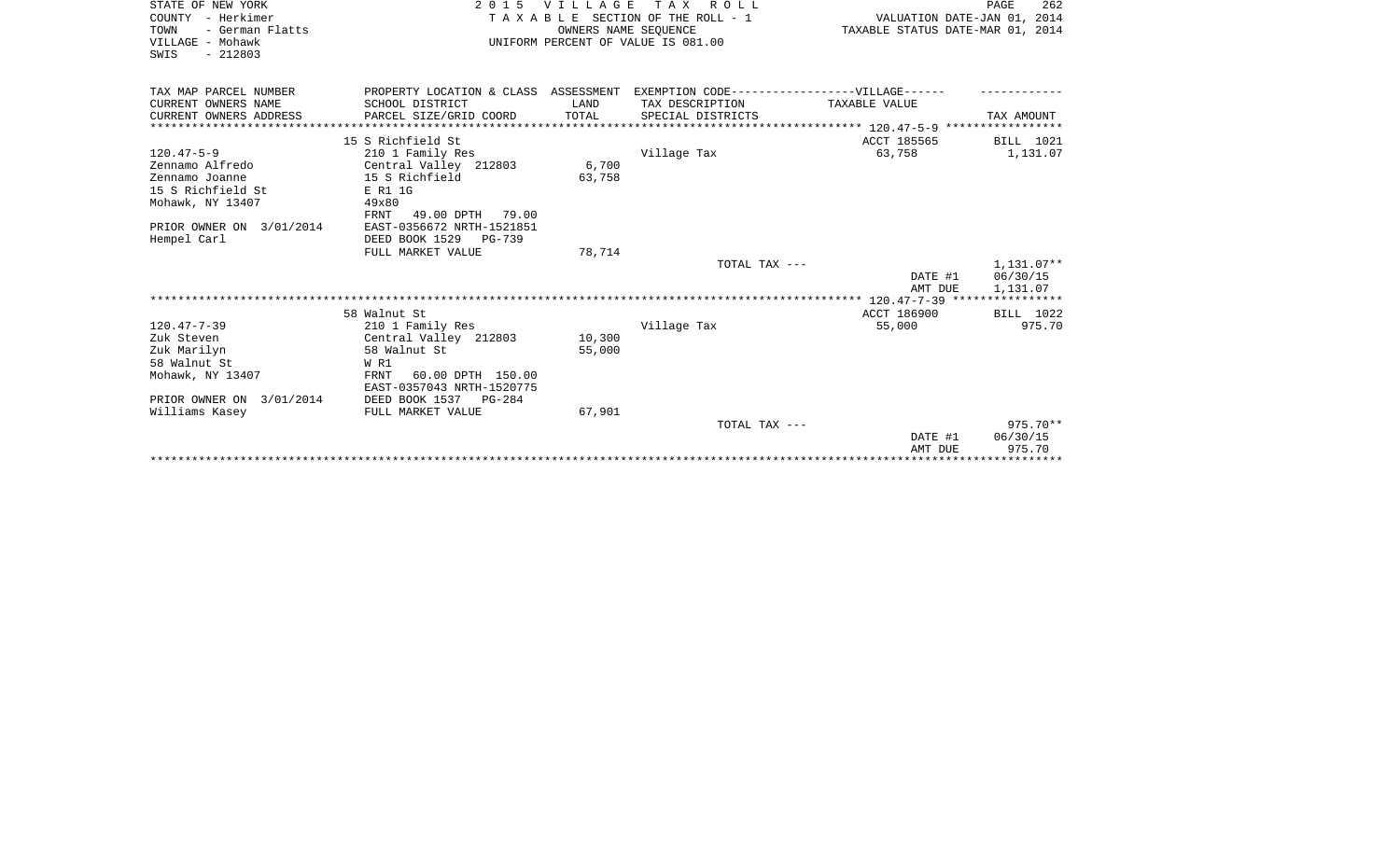| STATE OF NEW YORK    | 2015 VILLAGE TAX ROLL              | 263<br><b>PAGE</b>               |
|----------------------|------------------------------------|----------------------------------|
| COUNTY - Herkimer    | TAXABLE SECTION OF THE ROLL - 1    | VALUATION DATE-JAN 01, 2014      |
| TOWN - German Flatts |                                    | TAXABLE STATUS DATE-MAR 01, 2014 |
| VILLAGE - Mohawk     | UNIFORM PERCENT OF VALUE IS 081.00 | RPS155/V04/L015                  |
| SWIS<br>- 212803     |                                    | CURRENT DATE 5/01/2015           |
|                      |                                    |                                  |

R O L L S U B S E C T I O N - - T O T A L S

| CODE<br>DISTRICT NAME                      | TOTAL<br>EXTENSION<br>PARCELS<br>TYPE | EXTENSION<br>VALUE | AD VALOREM<br>VALUE | EXEMPT<br>AMOUNT | TAXABLE<br>VALUE   | TOTAL<br><b>TAX</b> |
|--------------------------------------------|---------------------------------------|--------------------|---------------------|------------------|--------------------|---------------------|
| PRVIL Prorated villa<br>XC491 Water relevy | MOVTAX<br>55 MOVTAX                   | 69.52<br>32,083.52 |                     |                  | 69.52<br>32,083.52 | 69.52<br>32,083.52  |

## \*\*\* S C H O O L D I S T R I C T S U M M A R Y \*\*\*

| CODE   | DISTRICT NAME             | TOTAL<br>PARCELS | ASSESSED<br>LAND | ASSESSED<br>TOTAL | EXEMPT<br>AMOUNT<br>---------- | TOTAL<br>TAXABLE<br>---------- |
|--------|---------------------------|------------------|------------------|-------------------|--------------------------------|--------------------------------|
|        |                           |                  |                  |                   | STAR AMOUNT                    | STAR TAXABLE                   |
|        | Central Valley Cntrl      | 1022             | 9761,435         | 56246,936         | 75,027                         | 56,171,909                     |
| 212803 |                           |                  |                  |                   | 20045,732                      | 36, 126, 177                   |
|        | $S$ U B - T O T A L       | 1022             | 9761,435         | 56246,936         | 75,027                         | 56,171,909                     |
|        | S U B - T O T A $L(CONT)$ |                  |                  |                   | 20045,732                      | 36, 126, 177                   |
|        |                           |                  |                  |                   |                                |                                |
|        | TOTAL                     | 1022             | 9761,435         | 56246,936         | 75,027                         | 56,171,909                     |
|        | TO TAL (CONT)             |                  |                  |                   | 20045,732                      | 36, 126, 177                   |

# \*\*\* S Y S T E M C O D E S S U M M A R Y \*\*\*

#### NO SYSTEM EXEMPTIONS AT THIS LEVEL

## \*\*\* E X E M P T I O N S U M M A R Y \*\*\*

|       |             | TOTAL   |         |
|-------|-------------|---------|---------|
| CODE  | DESCRIPTION | PARCELS | VILLAGE |
|       |             |         |         |
| 41101 | VETFUND CT  |         | 300     |
| 41127 | VET WAR V   | 71      | 500,153 |
| 41137 | VET COM V   | 58      | 671,236 |
| 41147 | VET DIS V   | 20      | 332,693 |
| 41800 | AGED-ALL    |         | 74,527  |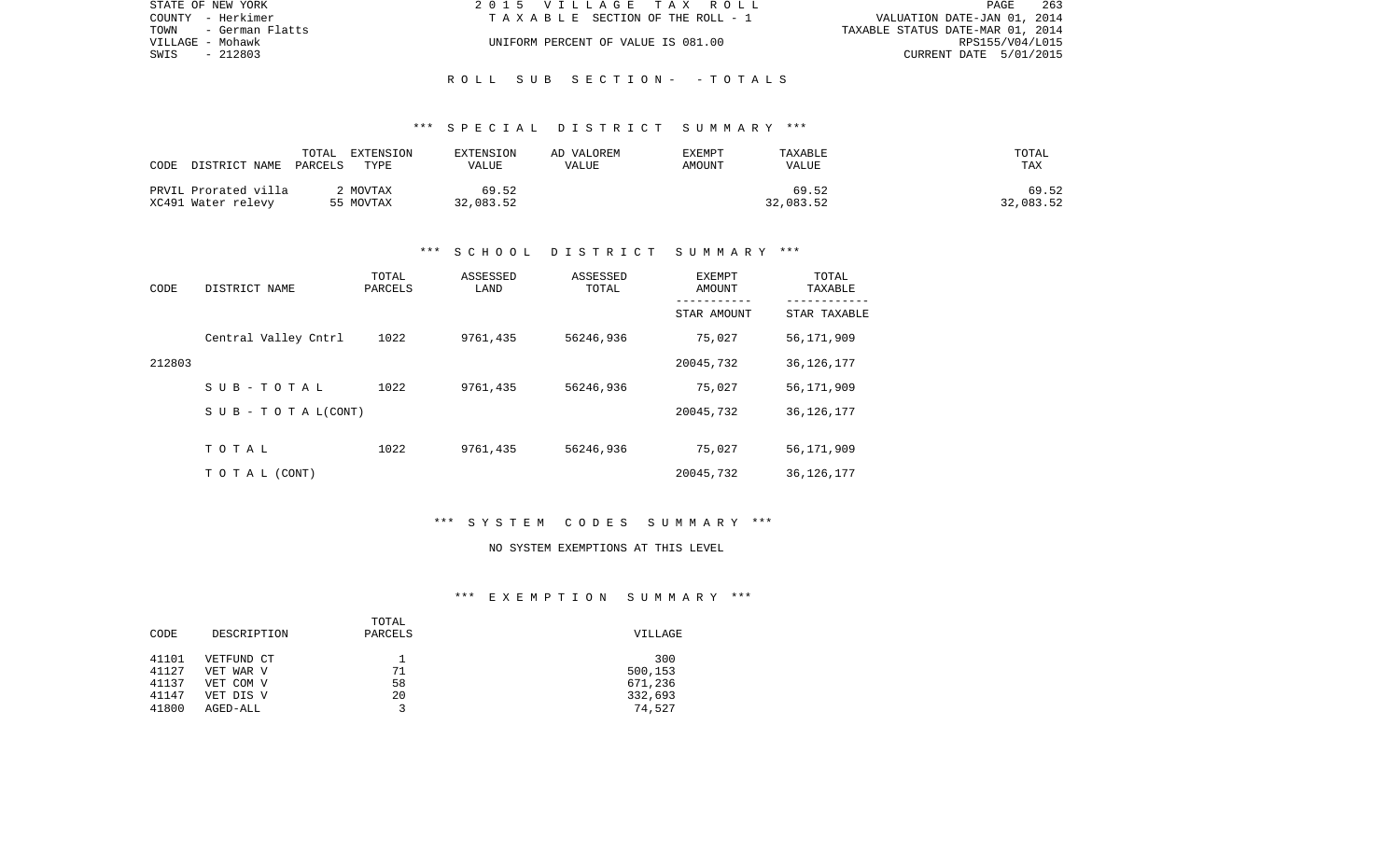| STATE OF NEW YORK    | 2015 VILLAGE TAX ROLL              | 264<br>PAGE                      |
|----------------------|------------------------------------|----------------------------------|
| COUNTY - Herkimer    | TAXABLE SECTION OF THE ROLL - 1    | VALUATION DATE-JAN 01, 2014      |
| TOWN - German Flatts |                                    | TAXABLE STATUS DATE-MAR 01, 2014 |
| VILLAGE - Mohawk     | UNIFORM PERCENT OF VALUE IS 081.00 | RPS155/V04/L015                  |
| SWIS<br>- 212803     |                                    | CURRENT DATE 5/01/2015           |
|                      |                                    |                                  |
|                      | ROLL SUB SECTION- - TOTALS         |                                  |

## \*\*\* E X E M P T I O N S U M M A R Y \*\*\*

| CODE  | DESCRIPTION         | TOTAL<br>PARCELS | VILLAGE         |
|-------|---------------------|------------------|-----------------|
| 42100 | AGRIC 10 Y<br>тотаь | 154              | 500<br>1579,409 |

| ROLL<br><b>SEC</b> | DESCRIPTION                               | TOTAL<br>PARCELS | ASSESSED<br>LAND | ASSESSED<br>TOTAL | <b>EXEMPT</b><br><b>AMOUNT</b> | TOTAL<br>TAXABLE | TOTAL<br>TAX                           |
|--------------------|-------------------------------------------|------------------|------------------|-------------------|--------------------------------|------------------|----------------------------------------|
|                    |                                           |                  |                  |                   |                                |                  |                                        |
|                    |                                           |                  |                  |                   | STAR AMOUNT                    | STAR TAXABLE     |                                        |
|                    | Village Tax<br>SPEC DIST TAXES<br>TAXABLE | L,022            | 9761,435         | 56246,936         | 1,579,409                      | 54,667,527       | 969,801.94<br>32,153.04<br>1001,954.98 |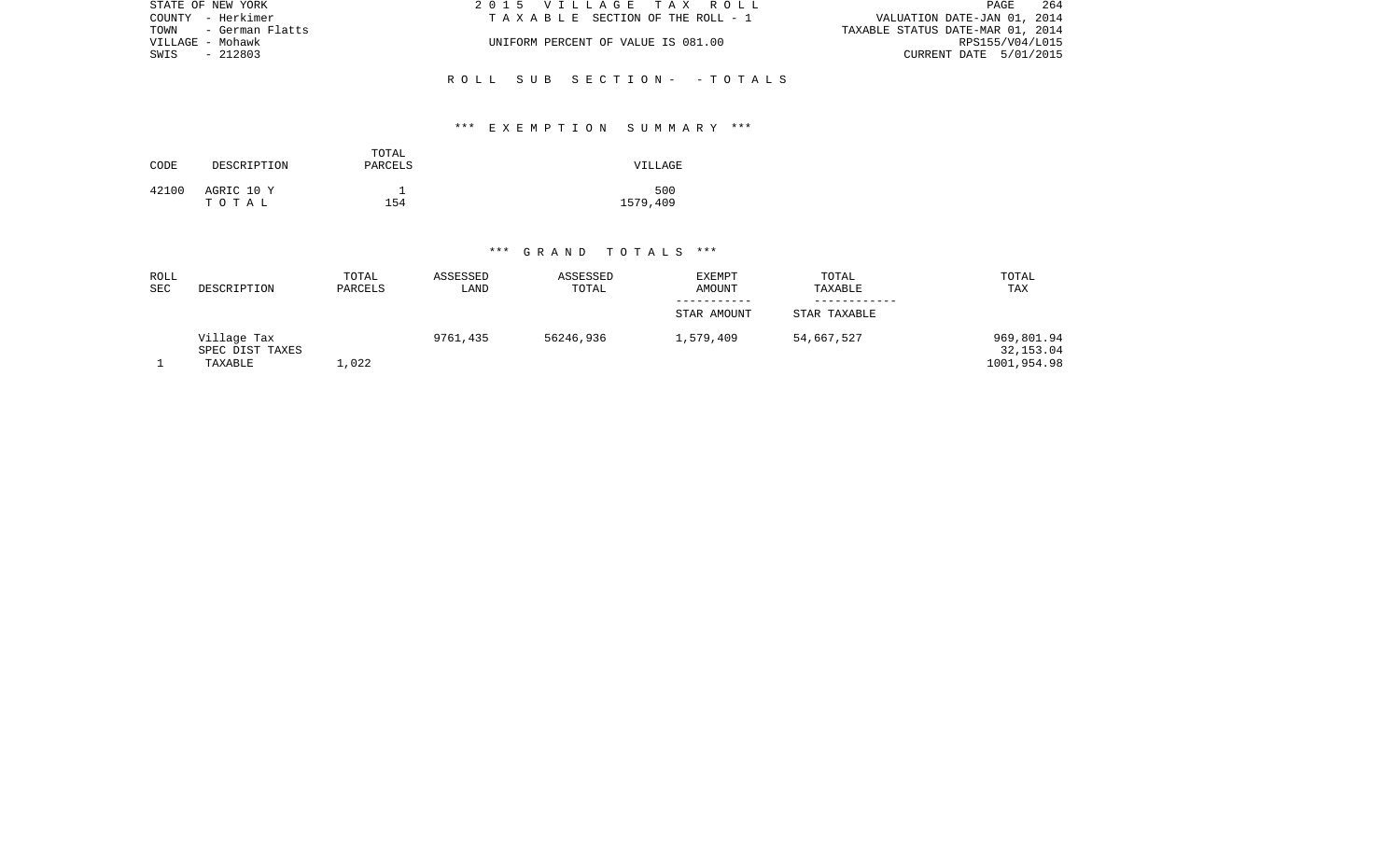| STATE OF NEW YORK       | 2015 VILLAGE TAX ROLL              | 265<br>PAGE                      |
|-------------------------|------------------------------------|----------------------------------|
| COUNTY - Herkimer       | TAXABLE SECTION OF THE ROLL - 1    | VALUATION DATE-JAN 01, 2014      |
| TOWN<br>- German Flatts |                                    | TAXABLE STATUS DATE-MAR 01, 2014 |
| VILLAGE - Mohawk        | UNIFORM PERCENT OF VALUE IS 081.00 | RPS155/V04/L015                  |
| $-212803$<br>SWIS       |                                    | CURRENT DATE 5/01/2015           |
|                         |                                    |                                  |

R O L L S E C T I O N T O T A L S

| CODE<br>DISTRICT NAME                      | TOTAL<br>EXTENSION<br>PARCELS<br>TYPE | EXTENSION<br>VALUE | AD VALOREM<br>VALUE | EXEMPT<br>AMOUNT | TAXABLE<br>VALUE   | TOTAL<br><b>TAX</b> |
|--------------------------------------------|---------------------------------------|--------------------|---------------------|------------------|--------------------|---------------------|
| PRVIL Prorated villa<br>XC491 Water relevy | MOVTAX<br>55 MOVTAX                   | 69.52<br>32,083.52 |                     |                  | 69.52<br>32,083.52 | 69.52<br>32,083.52  |

## \*\*\* S C H O O L D I S T R I C T S U M M A R Y \*\*\*

| CODE   | DISTRICT NAME             | TOTAL<br>PARCELS | ASSESSED<br>LAND | ASSESSED<br>TOTAL | <b>EXEMPT</b><br>AMOUNT<br>----------- | TOTAL<br>TAXABLE |
|--------|---------------------------|------------------|------------------|-------------------|----------------------------------------|------------------|
|        |                           |                  |                  |                   | STAR AMOUNT                            | STAR TAXABLE     |
|        | Central Valley Cntrl      | 1022             | 9761,435         | 56246,936         | 75,027                                 | 56,171,909       |
| 212803 |                           |                  |                  |                   | 20045,732                              | 36, 126, 177     |
|        | $S$ U B - T O T A L       | 1022             | 9761,435         | 56246,936         | 75,027                                 | 56,171,909       |
|        | S U B - T O T A $L(CONT)$ |                  |                  |                   | 20045,732                              | 36, 126, 177     |
|        |                           |                  |                  |                   |                                        |                  |
|        | TOTAL                     | 1022             | 9761,435         | 56246,936         | 75,027                                 | 56,171,909       |
|        | TO TAL (CONT)             |                  |                  |                   | 20045,732                              | 36, 126, 177     |

# \*\*\* S Y S T E M C O D E S S U M M A R Y \*\*\*

#### NO SYSTEM EXEMPTIONS AT THIS LEVEL

## \*\*\* E X E M P T I O N S U M M A R Y \*\*\*

| CODE           | DESCRIPTION            | TOTAL<br>PARCELS | VILLAGE            |
|----------------|------------------------|------------------|--------------------|
| 41101          | VETFUND CT             |                  | 300                |
| 41127<br>41137 | VET WAR V<br>VET COM V | 71<br>58         | 500,153<br>671,236 |
| 41147          | VET DIS V              | 20               | 332,693            |
| 41800          | AGED-ALL               | $\mathbf{z}$     | 74,527             |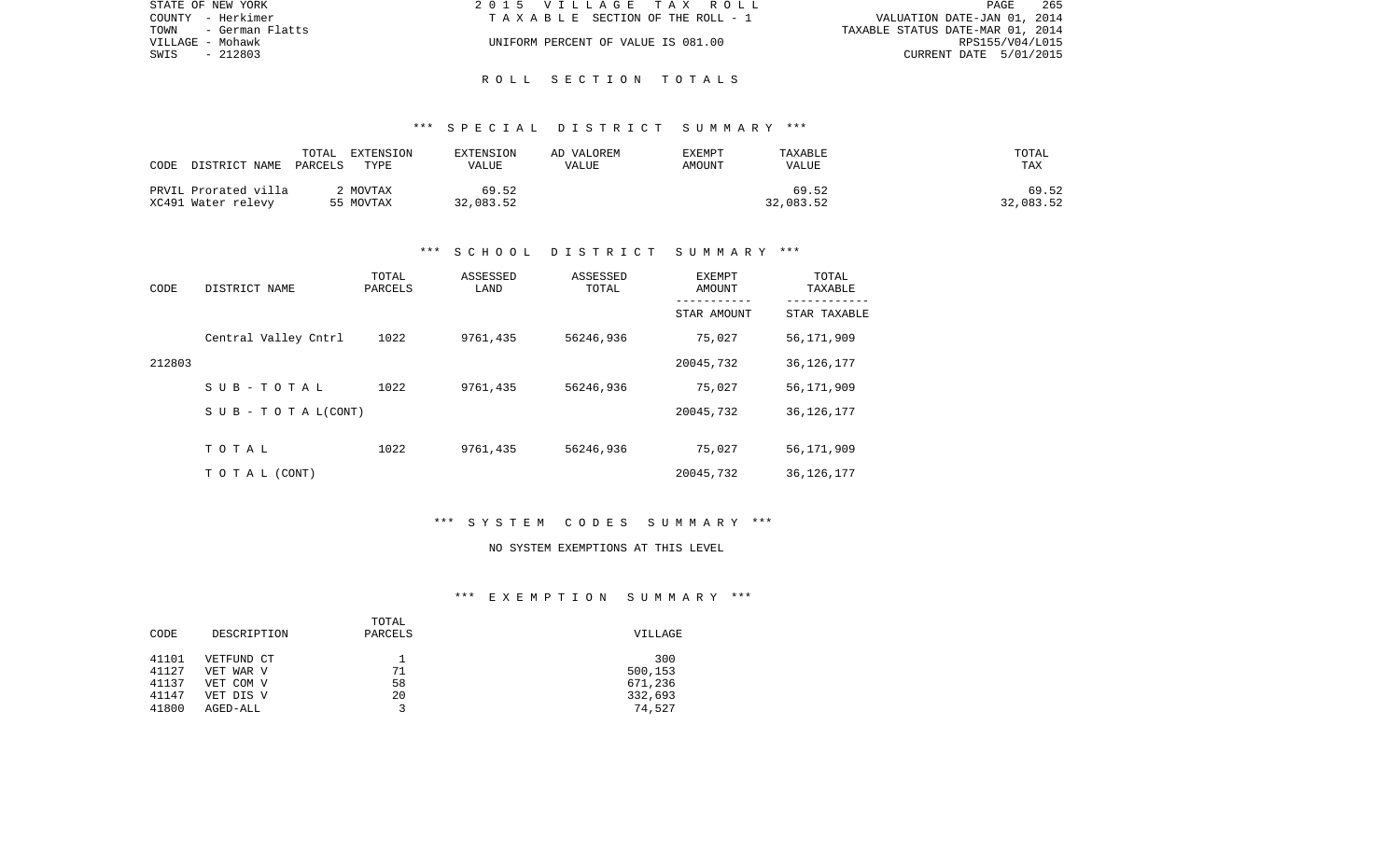| 266<br>2015 VILLAGE TAX ROLL<br>PAGE |                                                                                                                                                                                                              |
|--------------------------------------|--------------------------------------------------------------------------------------------------------------------------------------------------------------------------------------------------------------|
|                                      |                                                                                                                                                                                                              |
|                                      |                                                                                                                                                                                                              |
|                                      |                                                                                                                                                                                                              |
|                                      |                                                                                                                                                                                                              |
|                                      |                                                                                                                                                                                                              |
|                                      | VALUATION DATE-JAN 01, 2014<br>TAXABLE SECTION OF THE ROLL - 1<br>TAXABLE STATUS DATE-MAR 01, 2014<br>UNIFORM PERCENT OF VALUE IS 081.00<br>RPS155/V04/L015<br>CURRENT DATE 5/01/2015<br>ROLL SECTION TOTALS |

## \*\*\* E X E M P T I O N S U M M A R Y \*\*\*

| CODE  | DESCRIPTION         | TOTAL<br>PARCELS | VILLAGE         |
|-------|---------------------|------------------|-----------------|
| 42100 | AGRIC 10 Y<br>тотаь | 154              | 500<br>1579,409 |

| ROLL<br><b>SEC</b> | DESCRIPTION                               | TOTAL<br>PARCELS | ASSESSED<br>LAND | ASSESSED<br>TOTAL | <b>EXEMPT</b><br><b>AMOUNT</b> | TOTAL<br>TAXABLE | TOTAL<br>TAX                           |
|--------------------|-------------------------------------------|------------------|------------------|-------------------|--------------------------------|------------------|----------------------------------------|
|                    |                                           |                  |                  |                   |                                |                  |                                        |
|                    |                                           |                  |                  |                   | STAR AMOUNT                    | STAR TAXABLE     |                                        |
|                    | Village Tax<br>SPEC DIST TAXES<br>TAXABLE | .,022            | 9761,435         | 56246,936         | 1,579,409                      | 54,667,527       | 969,801.94<br>32,153.04<br>1001,954.98 |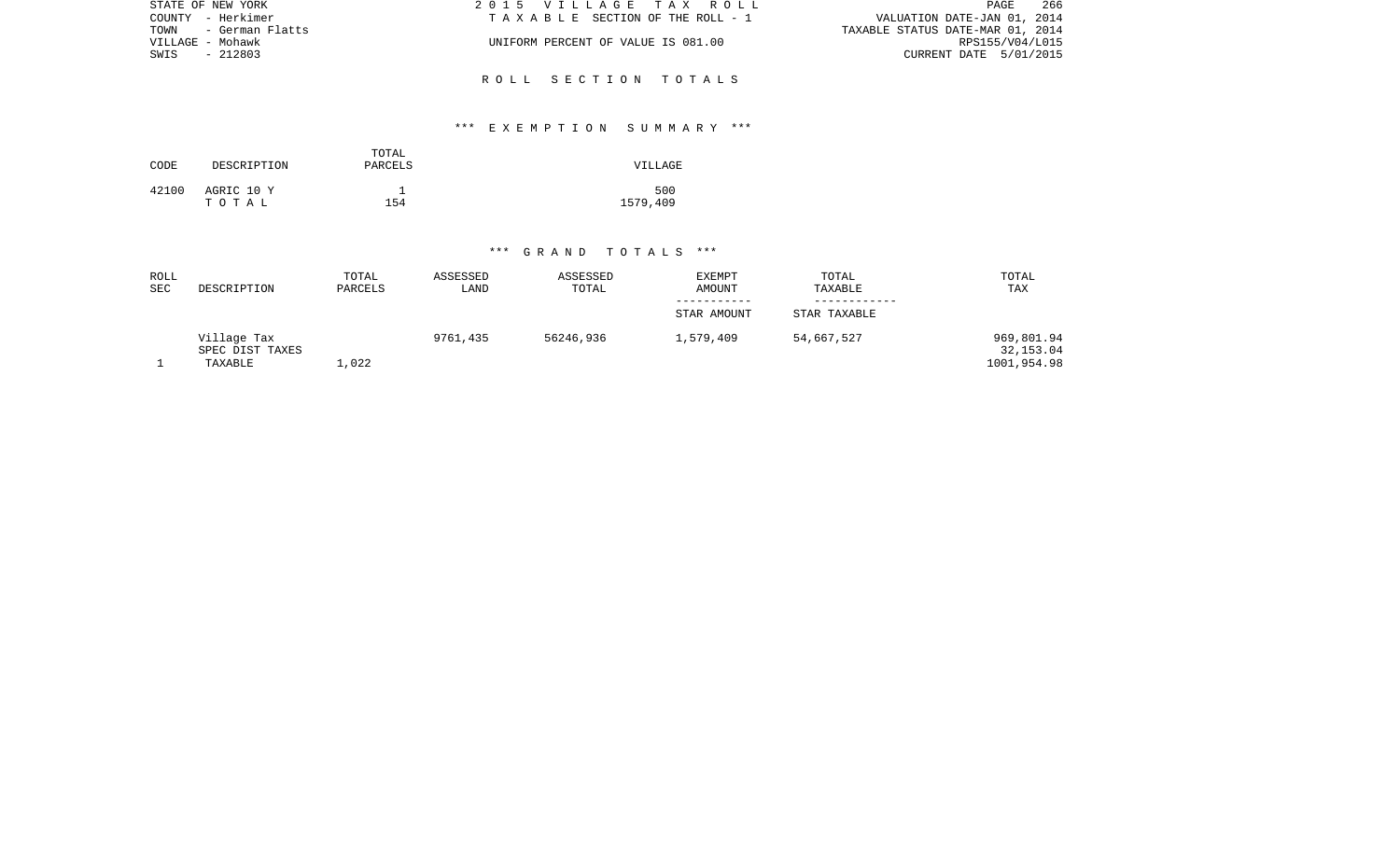| STATE OF NEW YORK<br>COUNTY - Herkimer<br>TOWN<br>- German Flatts |                                           | OWNERS NAME SEQUENCE     | 2015 VILLAGE TAX ROLL<br>SPECIAL FRANCHISE SECTION OF THE ROLL - 5               | VALUATION DATE-JAN 01, 2014<br>TAXABLE STATUS DATE-MAR 01, 2014 | PAGE<br>267           |
|-------------------------------------------------------------------|-------------------------------------------|--------------------------|----------------------------------------------------------------------------------|-----------------------------------------------------------------|-----------------------|
| VILLAGE - Mohawk<br>SWIS<br>$-212803$                             |                                           |                          | UNIFORM PERCENT OF VALUE IS 081.00                                               |                                                                 |                       |
| TAX MAP PARCEL NUMBER                                             |                                           |                          | PROPERTY LOCATION & CLASS ASSESSMENT EXEMPTION CODE----------------VILLAGE------ |                                                                 |                       |
| CURRENT OWNERS NAME<br>CURRENT OWNERS ADDRESS                     | SCHOOL DISTRICT<br>PARCEL SIZE/GRID COORD | LAND<br>TOTAL            | TAX DESCRIPTION<br>SPECIAL DISTRICTS                                             | TAXABLE VALUE                                                   | TAX AMOUNT            |
| *******************                                               |                                           |                          |                                                                                  |                                                                 |                       |
|                                                                   | Mohawk                                    |                          |                                                                                  |                                                                 | BILL 1023             |
| $555. - 4 - 3.1$<br>Broadwing Communications                      | 867 Misc franchs<br>Central Valley 212803 | $\overline{\phantom{0}}$ | Village Tax                                                                      | 3,482                                                           | 61.77                 |
| % Level 3                                                         |                                           | 3,482                    |                                                                                  |                                                                 |                       |
| 1025 Eldorado Blvd<br>Broomfield, CO 80021                        | FULL MARKET VALUE                         | 4,299                    |                                                                                  |                                                                 |                       |
|                                                                   |                                           |                          | TOTAL TAX ---                                                                    |                                                                 | $61.77**$             |
|                                                                   |                                           |                          |                                                                                  | DATE #1<br>AMT DUE                                              | 06/30/15<br>61.77     |
|                                                                   |                                           |                          |                                                                                  |                                                                 |                       |
|                                                                   | Mohawk                                    |                          |                                                                                  |                                                                 | BILL 1024             |
| $555. - 4 - 4.1$                                                  | 867 Misc franchs                          |                          | Village Tax                                                                      | 2,263                                                           | 40.15                 |
| Global Crossing NoAmerica                                         | Central Valley 212803                     | $\overline{0}$           |                                                                                  |                                                                 |                       |
| Attn: Level 3 Comm                                                |                                           | 2,263                    |                                                                                  |                                                                 |                       |
| 1025 Eldorado Blvd<br>Broomfield, CO 80021                        | FULL MARKET VALUE                         | 2,794                    |                                                                                  |                                                                 |                       |
|                                                                   |                                           |                          | TOTAL TAX ---                                                                    |                                                                 | $40.15**$             |
|                                                                   |                                           |                          |                                                                                  | DATE #1<br>AMT DUE                                              | 06/30/15<br>40.15     |
|                                                                   |                                           |                          |                                                                                  |                                                                 |                       |
|                                                                   | Thru Mohawk Vill                          |                          |                                                                                  | ACCT 023500090                                                  | BILL 1025             |
| $555. - 3 - 1$                                                    | 861 Elec & gas                            |                          | Village Tax                                                                      | 1932,381                                                        | 34,280.44             |
| National Grid Corp                                                | Central Valley 212803                     | $\mathbf 0$              |                                                                                  |                                                                 |                       |
| 300 Erie Blvd West Bldg D-Mezz Spec Fran                          | In Vill Of Moh                            | 1932,381                 |                                                                                  |                                                                 |                       |
| Syracuse, NY 13202                                                | DEED BOOK 00000                           |                          |                                                                                  |                                                                 |                       |
|                                                                   | FULL MARKET VALUE                         | 2385,656                 |                                                                                  |                                                                 |                       |
|                                                                   |                                           |                          | TOTAL TAX ---                                                                    |                                                                 | 34,280.44**           |
|                                                                   |                                           |                          |                                                                                  | DATE #1<br>AMT DUE                                              | 06/30/15<br>34,280.44 |
|                                                                   |                                           |                          |                                                                                  |                                                                 |                       |
|                                                                   | Mohawk                                    |                          |                                                                                  |                                                                 | BILL 1026             |
| $555. - 4 - 2.1$                                                  | 867 Misc franchs                          |                          | Village Tax                                                                      | 10,466                                                          | 185.67                |
| Qwest Communications Corp                                         | Central Valley 212803                     | $\Omega$                 |                                                                                  |                                                                 |                       |
| Tom Vibber ND#D05.32                                              |                                           | 10,466                   |                                                                                  |                                                                 |                       |
| 700 W Mineral Ave                                                 | FULL MARKET VALUE                         | 12,921                   |                                                                                  |                                                                 |                       |

| Littleton, CO 80120 |               |            |
|---------------------|---------------|------------|
|                     | TOTAL TAX --- | $185.67**$ |
|                     | DATE #1       | 06/30/15   |
|                     | AMT DUE       | 185.67     |
|                     |               |            |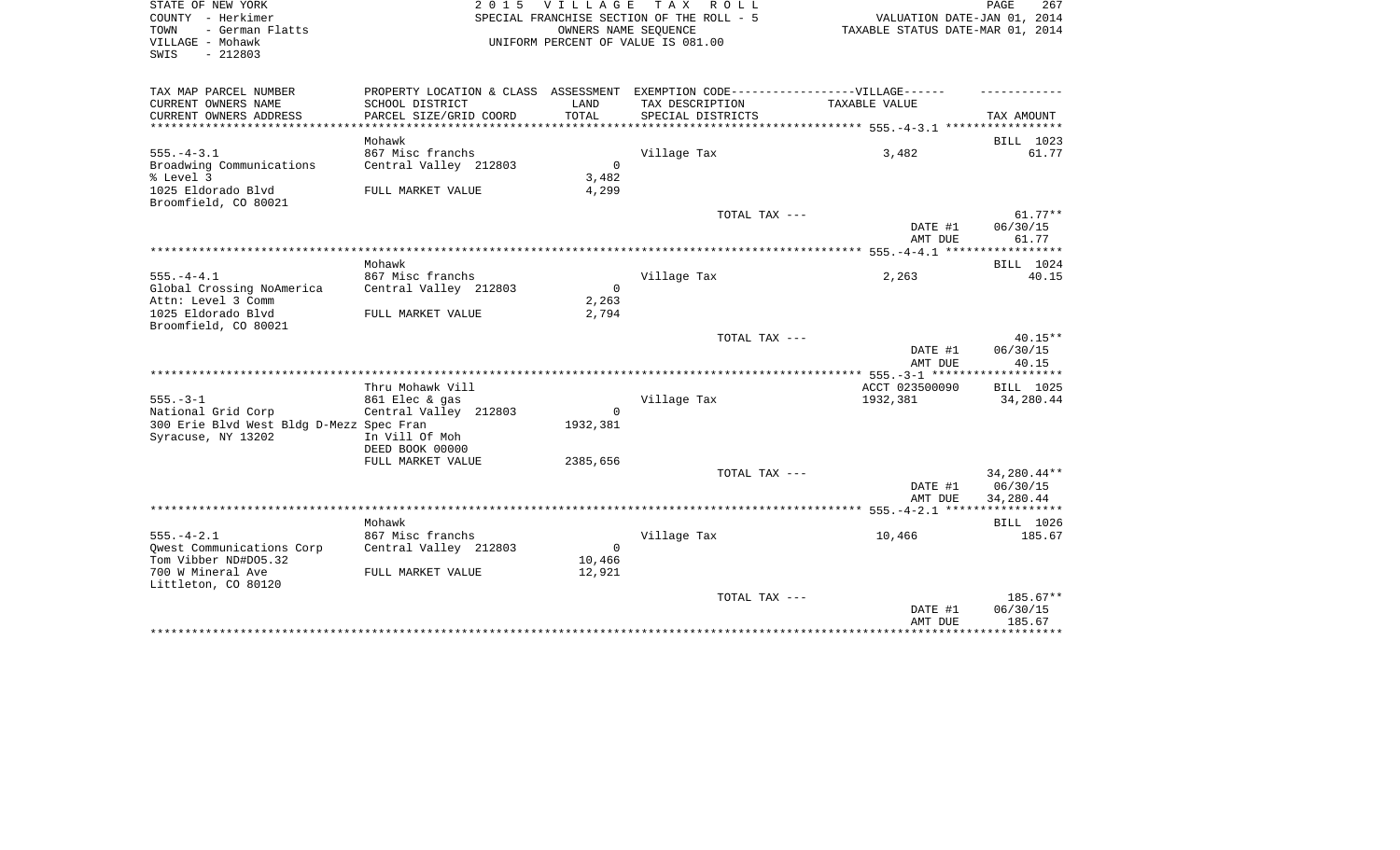| STATE OF NEW YORK                            |                                           | 2015 VILLAGE                              | T A X<br>R O L L                                                                  |                                  | PAGE<br>268           |
|----------------------------------------------|-------------------------------------------|-------------------------------------------|-----------------------------------------------------------------------------------|----------------------------------|-----------------------|
| COUNTY - Herkimer                            |                                           | SPECIAL FRANCHISE SECTION OF THE ROLL - 5 | VALUATION DATE-JAN 01, 2014                                                       |                                  |                       |
| - German Flatts<br>TOWN                      |                                           |                                           | OWNERS NAME SEOUENCE                                                              | TAXABLE STATUS DATE-MAR 01, 2014 |                       |
| VILLAGE - Mohawk                             |                                           |                                           | UNIFORM PERCENT OF VALUE IS 081.00                                                |                                  |                       |
| $-212803$<br>SWIS                            |                                           |                                           |                                                                                   |                                  |                       |
|                                              |                                           |                                           |                                                                                   |                                  |                       |
| TAX MAP PARCEL NUMBER<br>CURRENT OWNERS NAME |                                           | LAND                                      | PROPERTY LOCATION & CLASS ASSESSMENT EXEMPTION CODE-----------------VILLAGE------ | TAXABLE VALUE                    |                       |
| CURRENT OWNERS ADDRESS                       | SCHOOL DISTRICT<br>PARCEL SIZE/GRID COORD | TOTAL                                     | TAX DESCRIPTION<br>SPECIAL DISTRICTS                                              |                                  | TAX AMOUNT            |
| ***********************                      |                                           |                                           |                                                                                   |                                  |                       |
|                                              | Mohawk                                    |                                           |                                                                                   |                                  | BILL 1027             |
| $555. - 7 - 6.1$                             | 830 Communicatin                          |                                           | Village Tax                                                                       | 533                              | 9.46                  |
| Telus Communication Inc                      | Central Valley 212803                     | $\mathbf 0$                               |                                                                                   |                                  |                       |
| PO Box 1552                                  | ACRES<br>0.01                             | 533                                       |                                                                                   |                                  |                       |
| Edmonton AB, T5J-2N7                         | FULL MARKET VALUE                         | 658                                       |                                                                                   |                                  |                       |
|                                              |                                           |                                           | TOTAL TAX ---                                                                     |                                  | $9.46**$              |
|                                              |                                           |                                           |                                                                                   | DATE #1                          | 06/30/15              |
|                                              |                                           |                                           |                                                                                   | AMT DUE                          | 9.46                  |
|                                              | Thru Mohawk Vill                          |                                           |                                                                                   | ACCT 023500030                   | BILL 1028             |
| $555. - 5 - 1$                               | 869 Television                            |                                           | Village Tax                                                                       | 38,384                           | 680.93                |
| Time Warner Cable                            | Central Valley 212803                     | $\Omega$                                  |                                                                                   |                                  |                       |
| PO Box 7467                                  | Spec. Fran. In                            | 38,384                                    |                                                                                   |                                  |                       |
| Charlotte, NC 28241-7467                     | Vill Of Mohawk                            |                                           |                                                                                   |                                  |                       |
|                                              | DEED BOOK 00000                           |                                           |                                                                                   |                                  |                       |
|                                              | FULL MARKET VALUE                         | 47,388                                    |                                                                                   |                                  |                       |
|                                              |                                           |                                           | TOTAL TAX ---                                                                     |                                  | 680.93**              |
|                                              |                                           |                                           |                                                                                   | DATE #1                          | 06/30/15              |
|                                              |                                           |                                           |                                                                                   | AMT DUE                          | 680.93                |
|                                              |                                           |                                           |                                                                                   |                                  |                       |
| $555. - 2 - 1$                               | Thru Mohawk Vill<br>866 Telephone         |                                           | Village Tax                                                                       | ACCT 023500060<br>145,979        | BILL 1029<br>2,589.67 |
| Verizon New York Inc                         | Central Valley 212803                     | $\Omega$                                  |                                                                                   |                                  |                       |
| % Duff & Phelps                              | Spec Fran                                 | 145,979                                   |                                                                                   |                                  |                       |
| PO Box 2749                                  | Vil Of Mohawk                             |                                           |                                                                                   |                                  |                       |
| Addison, TX 75001                            | DEED BOOK 00000                           |                                           |                                                                                   |                                  |                       |
|                                              | FULL MARKET VALUE                         | 180,221                                   |                                                                                   |                                  |                       |
|                                              |                                           |                                           | TOTAL TAX ---                                                                     |                                  | $2,589.67**$          |
|                                              |                                           |                                           |                                                                                   | DATE #1                          | 06/30/15              |
|                                              |                                           |                                           |                                                                                   | AMT DUE                          | 2,589.67              |
|                                              |                                           |                                           |                                                                                   |                                  |                       |
|                                              | Mohawk                                    |                                           |                                                                                   |                                  | BILL 1030             |
| $555. - 7 - 5.1$                             | 867 Misc franchs                          |                                           | Village Tax                                                                       | 5,579                            | 98.97                 |
| WilTel Comm Group                            | Central Valley 212803                     | $\mathbf 0$                               |                                                                                   |                                  |                       |
| 1025 Eldorado Blvd<br>Broomfield, CO 80021   | FULL MARKET VALUE                         | 5,579<br>6,888                            |                                                                                   |                                  |                       |
|                                              |                                           |                                           | TOTAL TAX ---                                                                     |                                  | 98.97**               |
|                                              |                                           |                                           |                                                                                   | DATE #1                          | 06/30/15              |
|                                              |                                           |                                           |                                                                                   | AMT DUE                          | 98.97                 |

\*\*\*\*\*\*\*\*\*\*\*\*\*\*\*\*\*\*\*\*\*\*\*\*\*\*\*\*\*\*\*\*\*\*\*\*\*\*\*\*\*\*\*\*\*\*\*\*\*\*\*\*\*\*\*\*\*\*\*\*\*\*\*\*\*\*\*\*\*\*\*\*\*\*\*\*\*\*\*\*\*\*\*\*\*\*\*\*\*\*\*\*\*\*\*\*\*\*\*\*\*\*\*\*\*\*\*\*\*\*\*\*\*\*\*\*\*\*\*\*\*\*\*\*\*\*\*\*\*\*\*\*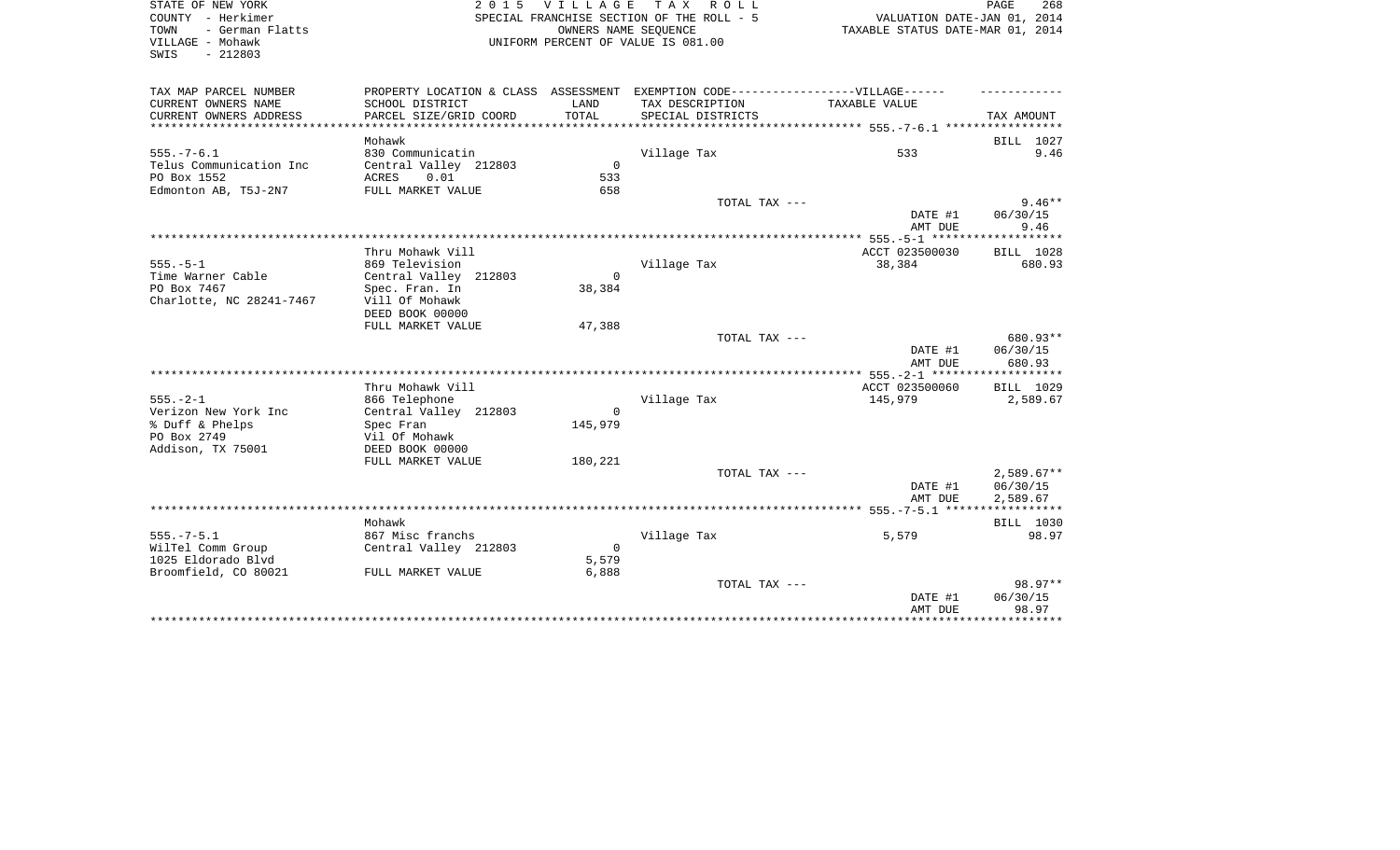| STATE OF NEW YORK       | 2015 VILLAGE TAX ROLL                     | 269<br>PAGE                      |
|-------------------------|-------------------------------------------|----------------------------------|
| COUNTY - Herkimer       | SPECIAL FRANCHISE SECTION OF THE ROLL - 5 | VALUATION DATE-JAN 01, 2014      |
| - German Flatts<br>TOWN |                                           | TAXABLE STATUS DATE-MAR 01, 2014 |
| VILLAGE - Mohawk        |                                           | RPS155/V04/L015                  |
| $-212803$<br>SWIS       |                                           | CURRENT DATE 5/01/2015           |
|                         |                                           |                                  |
|                         | ROLL SUB SECTION- -TOTALS                 |                                  |

|      | $m \wedge m \wedge n$<br>∸∪ ⊤™⊤⊤ | <b>DEAIGE ONT</b><br>LUIN |           | 51.CD5<br>ALMP |                     | ۰д<br>- - - - - |
|------|----------------------------------|---------------------------|-----------|----------------|---------------------|-----------------|
| CODE | D A RI                           | TVDI<br>. <u>. .</u>      | יים ∪ו∟ר. | 'OUN           | - - ---<br>$\cdots$ | ⊥ டு∡:          |

# NO SPECIAL DISTRICTS AT THIS LEVEL

### \*\*\* S C H O O L D I S T R I C T S U M M A R Y \*\*\*

| CODE   | DISTRICT NAME        | TOTAL<br>PARCELS | ASSESSED<br>LAND | ASSESSED<br>TOTAL | EXEMPT<br>AMOUNT | TOTAL<br>TAXABLE |
|--------|----------------------|------------------|------------------|-------------------|------------------|------------------|
|        |                      |                  |                  |                   | STAR AMOUNT      | STAR TAXABLE     |
|        | Central Valley Cntrl | 8                |                  | 2139,067          |                  | 2,139,067        |
| 212803 |                      |                  |                  |                   |                  | 2,139,067        |
|        | SUB-TOTAL            | 8                |                  | 2139,067          |                  | 2,139,067        |
|        | SUB - TO TAL(CONT)   |                  |                  |                   |                  | 2,139,067        |
|        |                      |                  |                  |                   |                  |                  |
|        | TOTAL                | 8                |                  | 2139,067          |                  | 2,139,067        |
|        | T O T A L (CONT)     |                  |                  |                   |                  | 2,139,067        |

\*\*\* S Y S T E M C O D E S S U M M A R Y \*\*\*

#### NO SYSTEM EXEMPTIONS AT THIS LEVEL

\*\*\* E X E M P T I O N S U M M A R Y \*\*\*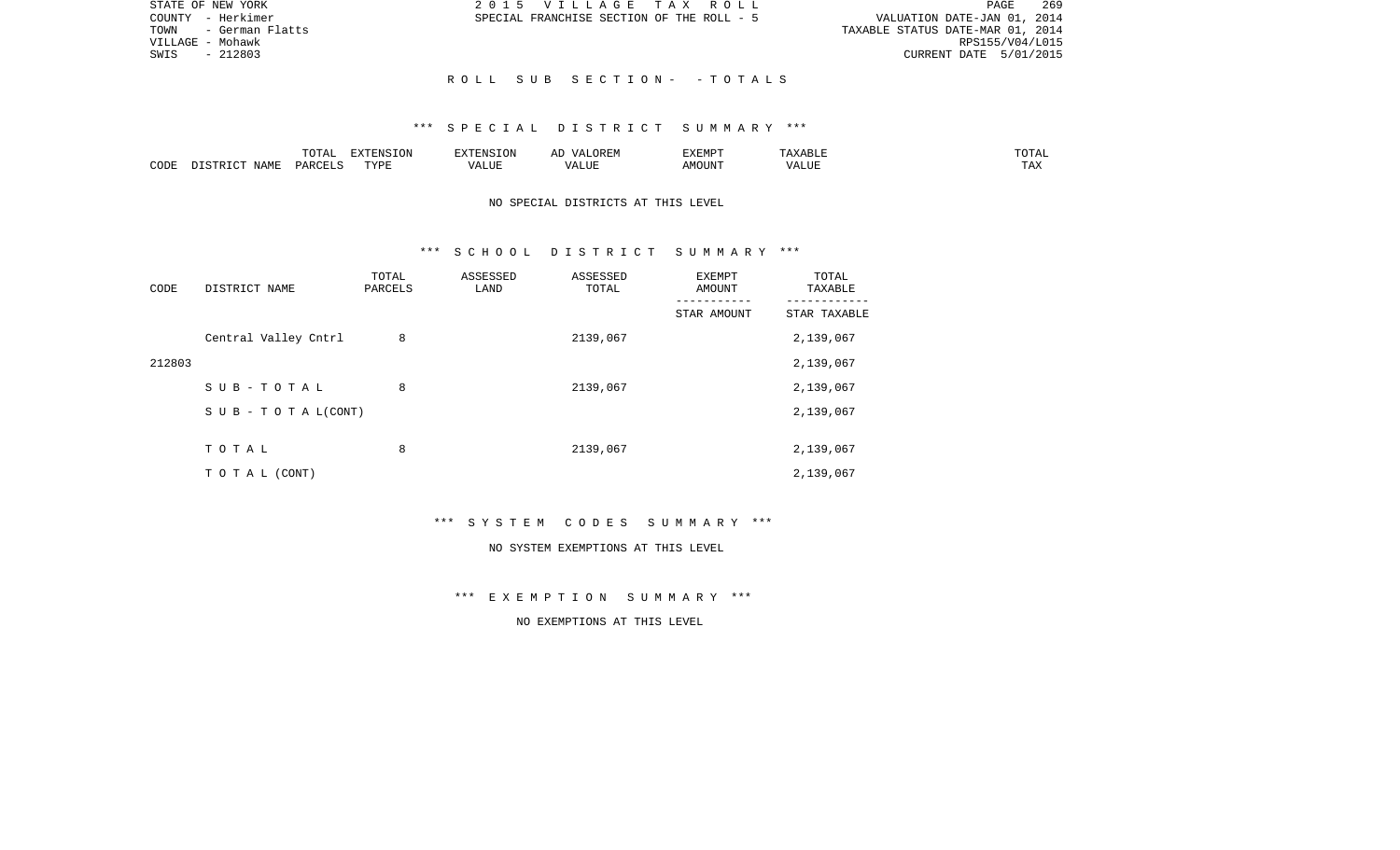| STATE OF NEW YORK       | 2015 VILLAGE TAX ROLL                     | 270<br>PAGE                      |
|-------------------------|-------------------------------------------|----------------------------------|
| – Herkimer<br>COUNTY    | SPECIAL FRANCHISE SECTION OF THE ROLL - 5 | VALUATION DATE-JAN 01, 2014      |
| - German Flatts<br>TOWN |                                           | TAXABLE STATUS DATE-MAR 01, 2014 |
| VILLAGE - Mohawk        |                                           | RPS155/V04/L015                  |
| $-212803$<br>SWIS       |                                           | CURRENT DATE 5/01/2015           |
|                         |                                           |                                  |
|                         | ROLL SUB SECTION- -TOTALS                 |                                  |
|                         |                                           |                                  |

| ROLL<br>SEC | DESCRIPTION                    | TOTAL<br>PARCELS | ASSESSED<br>LAND | ASSESSED<br>TOTAL | EXEMPT<br>AMOUNT | TOTAL<br>TAXABLE | TOTAL<br>TAX |
|-------------|--------------------------------|------------------|------------------|-------------------|------------------|------------------|--------------|
|             |                                |                  |                  |                   | STAR AMOUNT      | STAR TAXABLE     |              |
|             | Village Tax<br>SPEC DIST TAXES |                  |                  | 2139,067          |                  | 2,139,067        | 37,947.06    |
|             | SPECIAL FRANCHISE              | $\circ$          |                  |                   |                  |                  | 37,947.06    |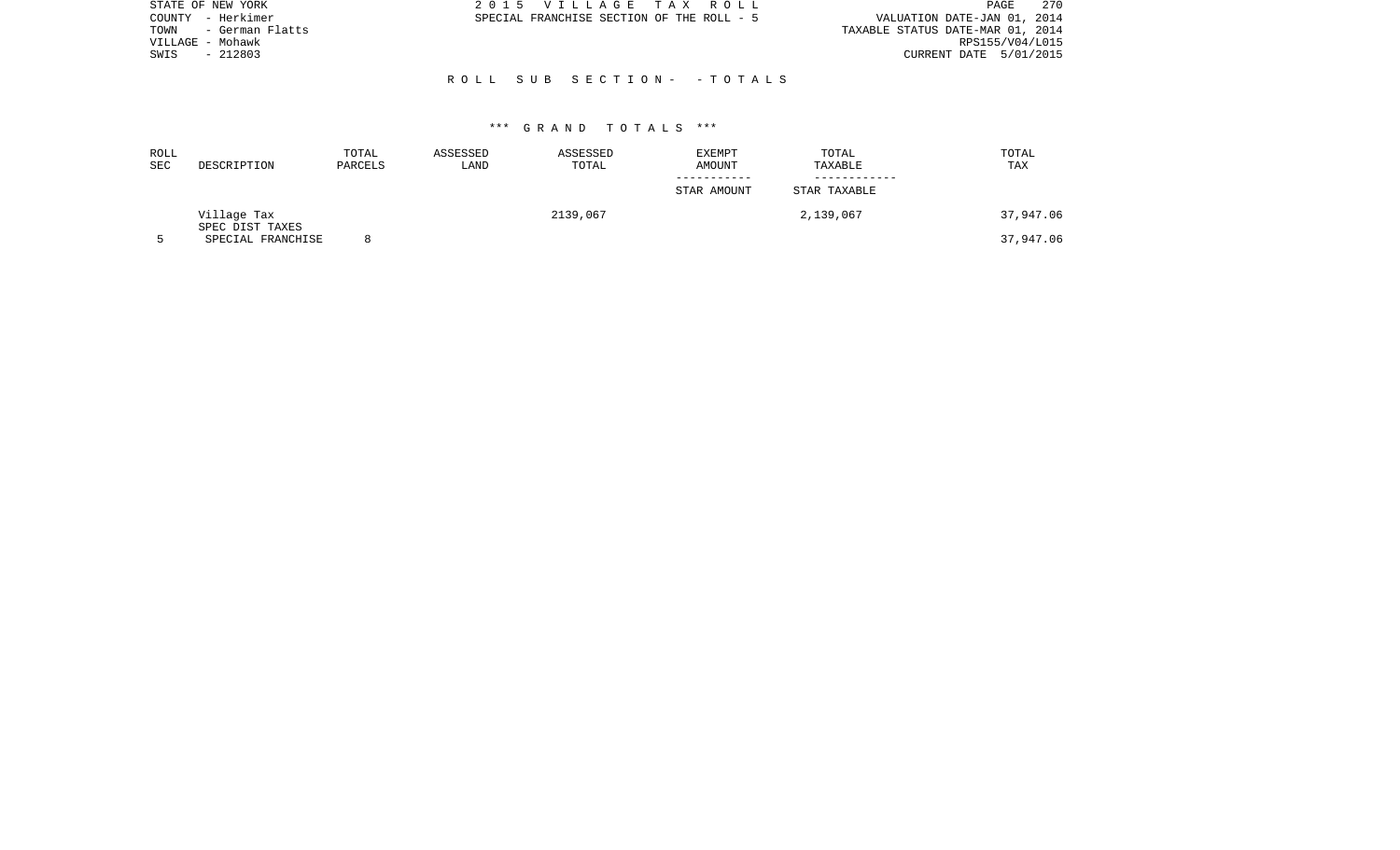|                                  |                             | PAGE 271 |
|----------------------------------|-----------------------------|----------|
|                                  | VALUATION DATE-JAN 01, 2014 |          |
| TAXABLE STATUS DATE-MAR 01, 2014 |                             |          |
|                                  | RPS155/V04/L015             |          |
|                                  | CURRENT DATE 5/01/2015      |          |

STATE OF NEW YORK **2015 VILLAGE TAX ROLL** COUNTY - Herkimer SPECIAL FRANCHISE SECTION OF THE ROLL - 5

TOWN - German Flatts VILLAGE - Mohawk SWIS - 212803

### R O L L S E C T I O N T O T A L S

### \*\*\* S P E C I A L D I S T R I C T S U M M A R Y \*\*\*

|      |             | $m \wedge m \wedge n$<br>◡∸ェ | $\Box$<br>LVIN | an Nisi                | . בג | <b>DIEDIS</b><br>r:MP | <b>BII</b> | $n \cap m \geq n$<br>∸∸ |
|------|-------------|------------------------------|----------------|------------------------|------|-----------------------|------------|-------------------------|
| CODE | <b>NAME</b> | D∆F                          | TVDI           | $- - - -$<br>. L I J F |      | MOUN.                 | 77T        | $m \times n$<br>⊥ A∡    |

# NO SPECIAL DISTRICTS AT THIS LEVEL

## \*\*\* S C H O O L D I S T R I C T S U M M A R Y \*\*\*

| CODE   | DISTRICT NAME                    | TOTAL<br>PARCELS | ASSESSED<br>LAND | ASSESSED<br>TOTAL | EXEMPT<br>AMOUNT | TOTAL<br>TAXABLE |
|--------|----------------------------------|------------------|------------------|-------------------|------------------|------------------|
|        |                                  |                  |                  |                   | STAR AMOUNT      | STAR TAXABLE     |
|        | Central Valley Cntrl             | 8                |                  | 2139,067          |                  | 2,139,067        |
| 212803 |                                  |                  |                  |                   |                  | 2,139,067        |
|        | SUB-TOTAL                        | 8                |                  | 2139,067          |                  | 2,139,067        |
|        | $S \cup B - T \cup T A L (CONT)$ |                  |                  |                   |                  | 2,139,067        |
|        |                                  |                  |                  |                   |                  |                  |
|        | TOTAL                            | 8                |                  | 2139,067          |                  | 2,139,067        |
|        | T O T A L (CONT)                 |                  |                  |                   |                  | 2,139,067        |

\*\*\* S Y S T E M C O D E S S U M M A R Y \*\*\*

#### NO SYSTEM EXEMPTIONS AT THIS LEVEL

\*\*\* E X E M P T I O N S U M M A R Y \*\*\*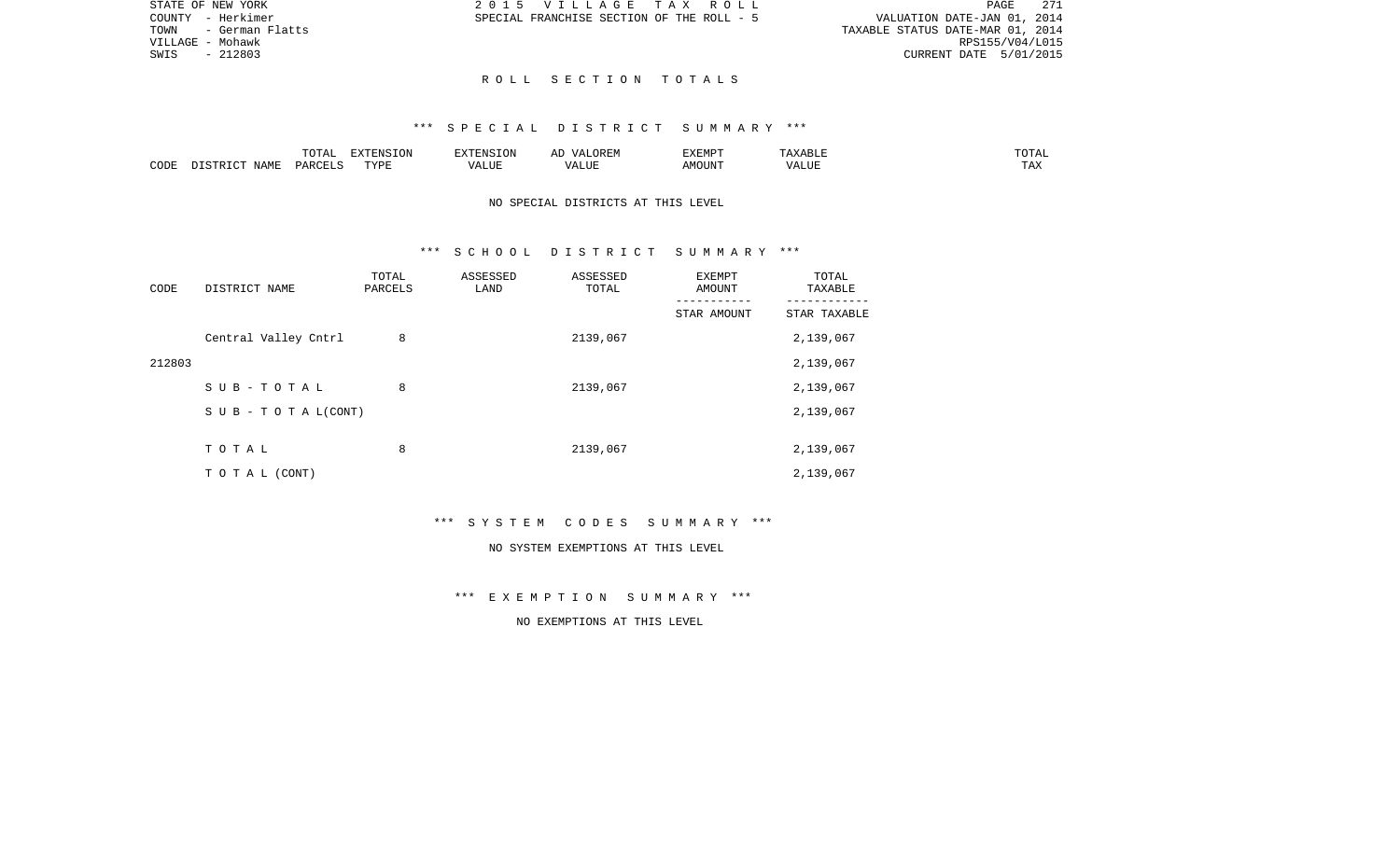| STATE OF NEW YORK       | 2015 VILLAGE TAX ROLL                     | 272<br>PAGE                      |
|-------------------------|-------------------------------------------|----------------------------------|
| - Herkimer<br>COUNTY    | SPECIAL FRANCHISE SECTION OF THE ROLL - 5 | VALUATION DATE-JAN 01, 2014      |
| - German Flatts<br>TOWN |                                           | TAXABLE STATUS DATE-MAR 01, 2014 |
| VILLAGE - Mohawk        |                                           | RPS155/V04/L015                  |
| $-212803$<br>SWIS       |                                           | CURRENT DATE 5/01/2015           |
|                         |                                           |                                  |
|                         | ROLL SECTION TOTALS                       |                                  |

| ROLL<br><b>SEC</b> | DESCRIPTION                    | TOTAL<br>PARCELS | ASSESSED<br>LAND | ASSESSED<br>TOTAL | EXEMPT<br>AMOUNT | TOTAL<br>TAXABLE | TOTAL<br>TAX |
|--------------------|--------------------------------|------------------|------------------|-------------------|------------------|------------------|--------------|
|                    |                                |                  |                  |                   | STAR AMOUNT      | STAR TAXABLE     |              |
|                    | Village Tax<br>SPEC DIST TAXES |                  |                  | 2139,067          |                  | 2,139,067        | 37,947.06    |
|                    | SPECIAL FRANCHISE              |                  |                  |                   |                  |                  | 37,947.06    |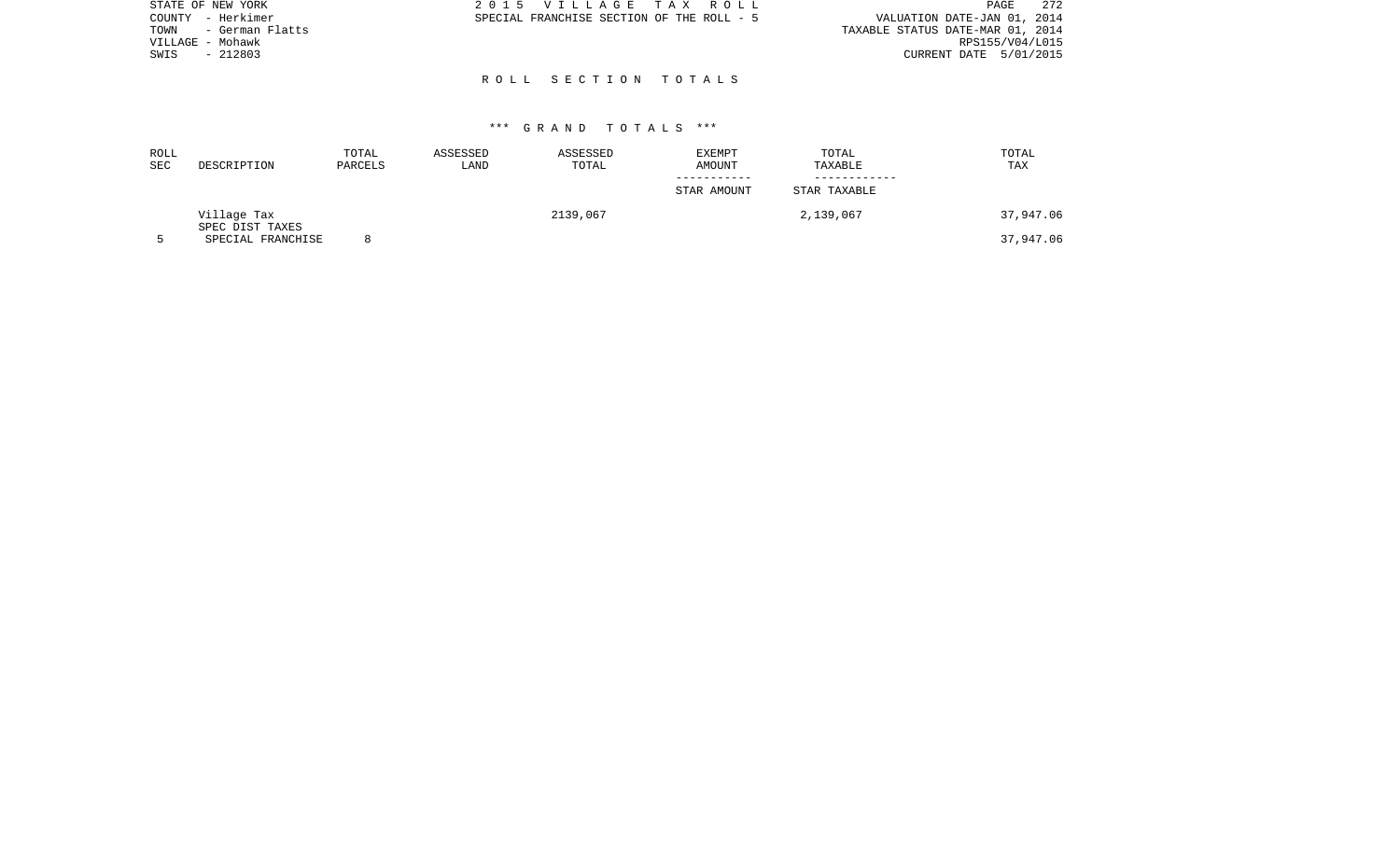| STATE OF NEW YORK<br>COUNTY - Herkimer<br>- German Flatts<br>TOWN<br>VILLAGE - Mohawk<br>$-212803$<br>SWIS | 2 0 1 5                                                                          |          | VILLAGE TAX ROLL<br>UTILITY & R.R. SECTION OF THE ROLL - 6<br>OWNERS NAME SEQUENCE<br>UNIFORM PERCENT OF VALUE IS 081.00 | VALUATION DATE-JAN 01, 2014<br>TAXABLE STATUS DATE-MAR 01, 2014 | $\mathop{\mathtt{PAGE}}$<br>273 |
|------------------------------------------------------------------------------------------------------------|----------------------------------------------------------------------------------|----------|--------------------------------------------------------------------------------------------------------------------------|-----------------------------------------------------------------|---------------------------------|
| TAX MAP PARCEL NUMBER                                                                                      | PROPERTY LOCATION & CLASS ASSESSMENT EXEMPTION CODE----------------VILLAGE------ |          |                                                                                                                          |                                                                 |                                 |
| CURRENT OWNERS NAME                                                                                        | SCHOOL DISTRICT                                                                  | LAND     | TAX DESCRIPTION                                                                                                          | TAXABLE VALUE                                                   |                                 |
| CURRENT OWNERS ADDRESS<br>**********************                                                           | PARCEL SIZE/GRID COORD                                                           | TOTAL    | SPECIAL DISTRICTS                                                                                                        |                                                                 | TAX AMOUNT                      |
|                                                                                                            | Warren-Canal Sts                                                                 |          |                                                                                                                          | ACCT 023300300                                                  | BILL 1031                       |
| $120.39 - 3 - 33$                                                                                          | 873 Gas Meas Sta                                                                 |          | Village Tax                                                                                                              | 9,752                                                           | 173.00                          |
| National Grid Corp                                                                                         | Central Valley 212803                                                            | 1,500    |                                                                                                                          |                                                                 |                                 |
| 300 Erie Blvd West                                                                                         | Warren&canal                                                                     | 9,752    |                                                                                                                          |                                                                 |                                 |
| Syracuse, NY 13202                                                                                         | Gas Reg Statn                                                                    |          |                                                                                                                          |                                                                 |                                 |
|                                                                                                            | Loc 824696                                                                       |          |                                                                                                                          |                                                                 |                                 |
|                                                                                                            | 34.91 DPTH<br>FRNT<br>16.04                                                      |          |                                                                                                                          |                                                                 |                                 |
|                                                                                                            | 0.03<br>ACRES                                                                    |          |                                                                                                                          |                                                                 |                                 |
|                                                                                                            | EAST-0357387 NRTH-1522810                                                        |          |                                                                                                                          |                                                                 |                                 |
|                                                                                                            | DEED BOOK 00000<br>FULL MARKET VALUE                                             | 12,040   |                                                                                                                          |                                                                 |                                 |
|                                                                                                            |                                                                                  |          | TOTAL TAX ---                                                                                                            |                                                                 | 173.00**                        |
|                                                                                                            |                                                                                  |          |                                                                                                                          | DATE #1<br>AMT DUE                                              | 06/30/15<br>173.00              |
|                                                                                                            |                                                                                  |          |                                                                                                                          |                                                                 |                                 |
|                                                                                                            | Broad St                                                                         |          |                                                                                                                          | ACCT 023300330                                                  | BILL 1032                       |
| $120.40 - 2 - 74$                                                                                          | 380 Pub Util Vac                                                                 |          | Village Tax                                                                                                              | 4,800                                                           | 85.15                           |
| National Grid Corp                                                                                         | Central Valley 212803                                                            | 4,800    |                                                                                                                          |                                                                 |                                 |
| 300 Erie Blvd West<br>Syracuse, NY 13202                                                                   | Moh Broad St                                                                     | 4,800    |                                                                                                                          |                                                                 |                                 |
|                                                                                                            | Formerly Nys<br>Railways                                                         |          |                                                                                                                          |                                                                 |                                 |
|                                                                                                            | 40.00 DPTH<br>60.12<br>FRNT                                                      |          |                                                                                                                          |                                                                 |                                 |
|                                                                                                            | 0.06<br>ACRES                                                                    |          |                                                                                                                          |                                                                 |                                 |
|                                                                                                            | EAST-0359679 NRTH-1523656                                                        |          |                                                                                                                          |                                                                 |                                 |
|                                                                                                            | FULL MARKET VALUE                                                                | 5,926    |                                                                                                                          |                                                                 |                                 |
|                                                                                                            |                                                                                  |          | TOTAL TAX ---                                                                                                            |                                                                 | $85.15**$                       |
|                                                                                                            |                                                                                  |          |                                                                                                                          | DATE #1                                                         | 06/30/15                        |
|                                                                                                            |                                                                                  |          |                                                                                                                          | AMT DUE                                                         | 85.15                           |
|                                                                                                            | Thru Mohawk Vlg                                                                  |          |                                                                                                                          | ACCT 023300210                                                  | BILL 1033                       |
| 628.003-9999-132.350-1002                                                                                  | 882 Elec Trans Imp                                                               |          | Village Tax                                                                                                              | 28,025                                                          | 497.16                          |
| National Grid Corp                                                                                         | Central Valley 212803                                                            | $\Omega$ |                                                                                                                          |                                                                 |                                 |
| 300 Erie Blvd West                                                                                         | Moh Land                                                                         | 28,025   |                                                                                                                          |                                                                 |                                 |
| Syracuse, NY 13202                                                                                         | Elec Trans Fac 812346                                                            |          |                                                                                                                          |                                                                 |                                 |
|                                                                                                            | Railways                                                                         |          |                                                                                                                          |                                                                 |                                 |
|                                                                                                            | ACRES<br>9.82                                                                    |          |                                                                                                                          |                                                                 |                                 |
|                                                                                                            | EAST-0319824 NRTH-1098472                                                        |          |                                                                                                                          |                                                                 |                                 |
|                                                                                                            | DEED BOOK 00000<br>FULL MARKET VALUE                                             | 34,599   |                                                                                                                          |                                                                 |                                 |
|                                                                                                            |                                                                                  |          | TOTAL TAX ---                                                                                                            |                                                                 | 497.16**                        |
|                                                                                                            |                                                                                  |          |                                                                                                                          | DATE #1                                                         | 06/30/15                        |
|                                                                                                            |                                                                                  |          |                                                                                                                          | AMT DUE                                                         | 497.16                          |
|                                                                                                            |                                                                                  |          |                                                                                                                          |                                                                 |                                 |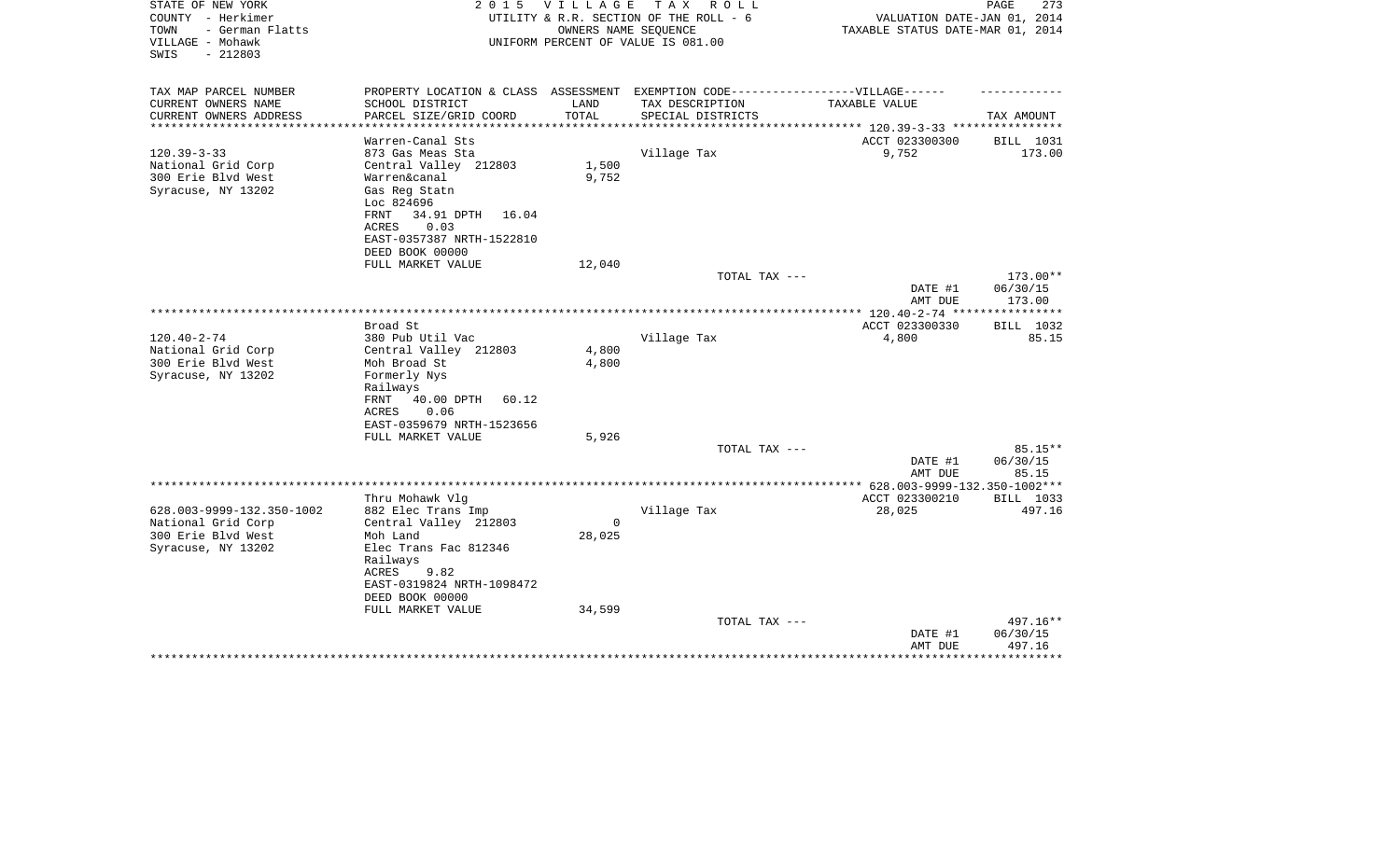| STATE OF NEW YORK<br>COUNTY - Herkimer<br>- German Flatts<br>TOWN<br>VILLAGE - Mohawk<br>$-212803$<br>SWIS |                                                                                   | 2015 VILLAGE       | TAX ROLL<br>UTILITY & R.R. SECTION OF THE ROLL - 6<br>OWNERS NAME SEQUENCE<br>UNIFORM PERCENT OF VALUE IS 081.00 | VALUATION DATE-JAN 01, 2014<br>TAXABLE STATUS DATE-MAR 01, 2014                       | 274<br>PAGE            |
|------------------------------------------------------------------------------------------------------------|-----------------------------------------------------------------------------------|--------------------|------------------------------------------------------------------------------------------------------------------|---------------------------------------------------------------------------------------|------------------------|
| TAX MAP PARCEL NUMBER                                                                                      | PROPERTY LOCATION & CLASS ASSESSMENT EXEMPTION CODE-----------------VILLAGE------ |                    |                                                                                                                  |                                                                                       |                        |
| CURRENT OWNERS NAME                                                                                        | SCHOOL DISTRICT                                                                   | LAND               | TAX DESCRIPTION                                                                                                  | TAXABLE VALUE                                                                         |                        |
| CURRENT OWNERS ADDRESS<br>**********************                                                           | PARCEL SIZE/GRID COORD<br>***********************                                 | TOTAL<br>********* | SPECIAL DISTRICTS                                                                                                |                                                                                       | TAX AMOUNT             |
|                                                                                                            | Thru Mohawk Vill                                                                  |                    |                                                                                                                  | ***********************************    628.003-9999-132.350-1882***<br>ACCT 023300240 | BILL 1034              |
| 628.003-9999-132.350-1882                                                                                  | 884 Elec Dist Out                                                                 |                    | Village Tax                                                                                                      | 5,900                                                                                 | 104.67                 |
| National Grid Corp                                                                                         | Central Valley 212803                                                             | $\Omega$           |                                                                                                                  |                                                                                       |                        |
| 300 Erie Blvd West                                                                                         | 888888                                                                            | 5,900              |                                                                                                                  |                                                                                       |                        |
| Syracuse, NY 13202                                                                                         | Electric Dist                                                                     |                    |                                                                                                                  |                                                                                       |                        |
|                                                                                                            | Schuyler-Ilion #21                                                                |                    |                                                                                                                  |                                                                                       |                        |
|                                                                                                            | ACRES<br>0.01                                                                     |                    |                                                                                                                  |                                                                                       |                        |
|                                                                                                            | DEED BOOK 00000                                                                   |                    |                                                                                                                  |                                                                                       |                        |
|                                                                                                            | FULL MARKET VALUE                                                                 | 7,284              |                                                                                                                  |                                                                                       |                        |
|                                                                                                            |                                                                                   |                    | TOTAL TAX ---                                                                                                    | DATE #1                                                                               | $104.67**$<br>06/30/15 |
|                                                                                                            |                                                                                   |                    |                                                                                                                  | AMT DUE                                                                               | 104.67                 |
|                                                                                                            |                                                                                   |                    |                                                                                                                  | ***************** 628.003-9999-132.350-2012***                                        |                        |
|                                                                                                            | Broad St                                                                          |                    |                                                                                                                  |                                                                                       | BILL 1035              |
| 628.003-9999-132.350-2012                                                                                  | 873 Gas Meas Sta                                                                  |                    | Village Tax                                                                                                      | 6,516                                                                                 | 115.59                 |
| National Grid Corp                                                                                         | Central Valley 212803                                                             | $\Omega$           |                                                                                                                  |                                                                                       |                        |
| 300 Erie Blvd West                                                                                         | Broad St                                                                          | 6,516              |                                                                                                                  |                                                                                       |                        |
| Syracuse, NY 13202                                                                                         | Gas Reg Sta 824648<br>ACRES<br>0.01                                               |                    |                                                                                                                  |                                                                                       |                        |
|                                                                                                            | FULL MARKET VALUE                                                                 | 8,044              |                                                                                                                  |                                                                                       |                        |
|                                                                                                            |                                                                                   |                    | TOTAL TAX ---                                                                                                    |                                                                                       | $115.59**$             |
|                                                                                                            |                                                                                   |                    |                                                                                                                  | DATE #1                                                                               | 06/30/15               |
|                                                                                                            |                                                                                   |                    |                                                                                                                  | AMT DUE                                                                               | 115.59                 |
|                                                                                                            |                                                                                   |                    | ******************                                                                                               | ** 628.003-9999-132.350-2882***                                                       |                        |
|                                                                                                            | Thru Mohawk Vill                                                                  |                    |                                                                                                                  | ACCT 023300270                                                                        | BILL 1036              |
| 628.003-9999-132.350-2882<br>National Grid Corp                                                            | 873 Gas Meas Sta<br>Central Valley 212803                                         | $\mathbf 0$        | Village Tax                                                                                                      | 55,800                                                                                | 989.89                 |
| 300 Erie Blvd West                                                                                         | Broad St & Rte 5                                                                  | 55,800             |                                                                                                                  |                                                                                       |                        |
| Syracuse, NY 13202                                                                                         | Gas Dist                                                                          |                    |                                                                                                                  |                                                                                       |                        |
|                                                                                                            | 888888                                                                            |                    |                                                                                                                  |                                                                                       |                        |
|                                                                                                            | DEED BOOK 00000                                                                   |                    |                                                                                                                  |                                                                                       |                        |
|                                                                                                            | FULL MARKET VALUE                                                                 | 68,889             |                                                                                                                  |                                                                                       |                        |
|                                                                                                            |                                                                                   |                    | TOTAL TAX ---                                                                                                    |                                                                                       | 989.89**               |
|                                                                                                            |                                                                                   |                    |                                                                                                                  | DATE #1<br>AMT DUE                                                                    | 06/30/15<br>989.89     |
| ******************************                                                                             |                                                                                   |                    |                                                                                                                  | ************ 628.003-9999-631.900-1882***                                             |                        |
|                                                                                                            | Thru Mohawk Vill                                                                  |                    |                                                                                                                  | ACCT 023300180                                                                        | BILL 1037              |
| 628.003-9999-631.900-1882                                                                                  | 836 Telecom. eq.                                                                  |                    | Village Tax                                                                                                      | 22,000                                                                                | 390.28                 |
| Verizon New York Inc                                                                                       | Central Valley 212803                                                             | $\mathbf 0$        |                                                                                                                  |                                                                                       |                        |
| % Duff & Phelps                                                                                            | Outside Plant                                                                     | 22,000             |                                                                                                                  |                                                                                       |                        |
| PO Box 2749                                                                                                | Poles Cable Etc                                                                   |                    |                                                                                                                  |                                                                                       |                        |
| Addison, TX 75001                                                                                          | Vill Of Moh<br>DEED BOOK 00000                                                    |                    |                                                                                                                  |                                                                                       |                        |
|                                                                                                            | FULL MARKET VALUE                                                                 | 27,160             |                                                                                                                  |                                                                                       |                        |
|                                                                                                            |                                                                                   |                    | TOTAL TAX ---                                                                                                    |                                                                                       | 390.28**               |
|                                                                                                            |                                                                                   |                    |                                                                                                                  | DATE #1                                                                               | 06/30/15               |
|                                                                                                            |                                                                                   |                    |                                                                                                                  | AMT DUE                                                                               | 390.28                 |
|                                                                                                            |                                                                                   |                    |                                                                                                                  |                                                                                       | *******                |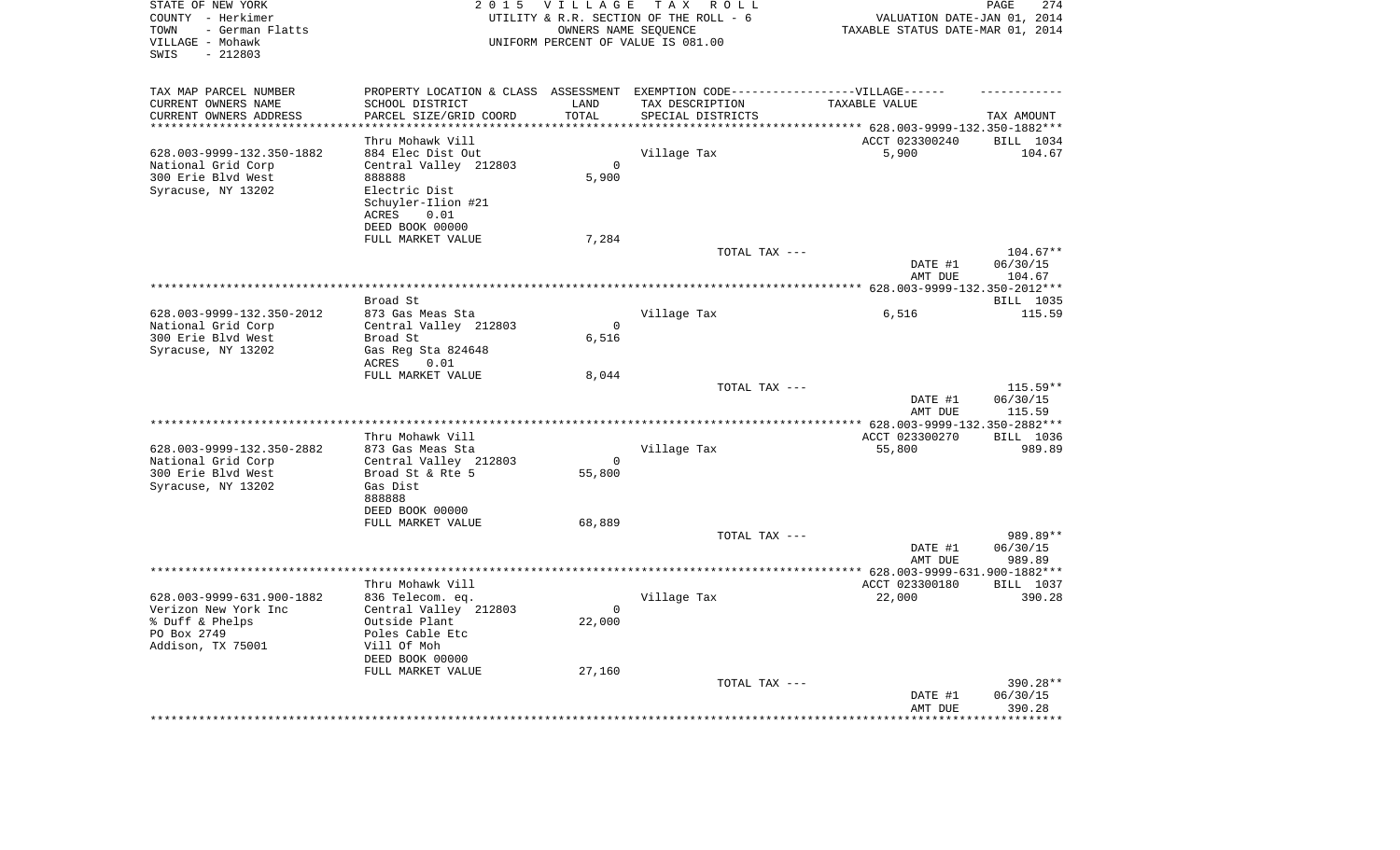| STATE OF NEW YORK      | 2015 VILLAGE TAX ROLL                  | 275<br>PAGE                      |
|------------------------|----------------------------------------|----------------------------------|
| COUNTY - Herkimer      | UTILITY & R.R. SECTION OF THE ROLL - 6 | VALUATION DATE-JAN 01, 2014      |
| TOWN   - German Flatts |                                        | TAXABLE STATUS DATE-MAR 01, 2014 |
| VILLAGE – Mohawk       |                                        | RPS155/V04/L015                  |
| SWIS - 212803          |                                        | CURRENT DATE 5/01/2015           |
|                        |                                        |                                  |
|                        | ROLL SUB SECTION- -TOTALS              |                                  |

|      |                            | .∪⊥⊓⊥         | $\blacksquare$<br>11 L<br>LUIN |               |            | EXEMPT       | ABL.                  | $m \wedge m$<br>. |
|------|----------------------------|---------------|--------------------------------|---------------|------------|--------------|-----------------------|-------------------|
| CODE | <b>ABST</b><br>. .<br>NAMP | <b>DARCFT</b> | TVDT                           | $\mathcal{L}$ | ,,,<br>שחד | OUN".<br>۱M۲ | $- - - - - -$<br>ALUI | $- - -$<br>. Ал   |

## NO SPECIAL DISTRICTS AT THIS LEVEL

### \*\*\* S C H O O L D I S T R I C T S U M M A R Y \*\*\*

| CODE   | DISTRICT NAME                    | TOTAL<br>PARCELS | ASSESSED<br>LAND | ASSESSED<br>TOTAL | EXEMPT<br>AMOUNT | TOTAL<br>TAXABLE |
|--------|----------------------------------|------------------|------------------|-------------------|------------------|------------------|
|        |                                  |                  |                  |                   | STAR AMOUNT      | STAR TAXABLE     |
|        | Central Valley Cntrl             | 7                | 6,300            | 132,793           |                  | 132,793          |
| 212803 |                                  |                  |                  |                   |                  | 132,793          |
|        | SUB-TOTAL                        | 7                | 6,300            | 132,793           |                  | 132,793          |
|        | $S \cup B - T \cup T A L (CONT)$ |                  |                  |                   |                  | 132,793          |
|        |                                  |                  |                  |                   |                  |                  |
|        | TOTAL                            | 7                | 6,300            | 132,793           |                  | 132,793          |
|        | T O T A L (CONT)                 |                  |                  |                   |                  | 132,793          |

\*\*\* S Y S T E M C O D E S S U M M A R Y \*\*\*

#### NO SYSTEM EXEMPTIONS AT THIS LEVEL

\*\*\* E X E M P T I O N S U M M A R Y \*\*\*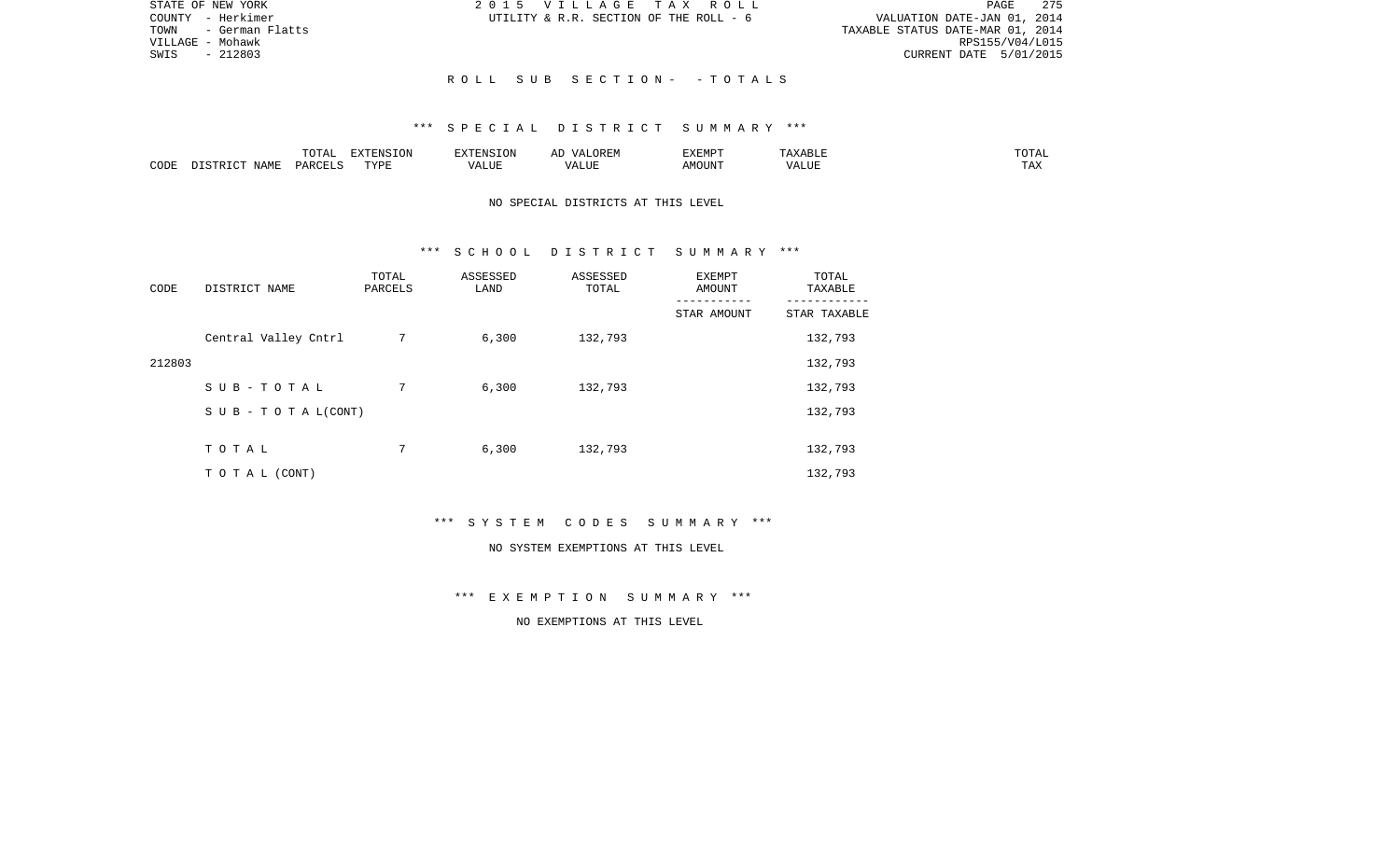| STATE OF NEW YORK    | 2015 VILLAGE TAX ROLL                  | 276<br>PAGE                      |
|----------------------|----------------------------------------|----------------------------------|
| COUNTY - Herkimer    | UTILITY & R.R. SECTION OF THE ROLL - 6 | VALUATION DATE-JAN 01, 2014      |
| TOWN - German Flatts |                                        | TAXABLE STATUS DATE-MAR 01, 2014 |
| VILLAGE - Mohawk     |                                        | RPS155/V04/L015                  |
| $-212803$<br>SWIS    |                                        | CURRENT DATE 5/01/2015           |
|                      |                                        |                                  |
|                      | ROLL SUB SECTION- - TOTALS             |                                  |
|                      |                                        |                                  |

| ROLL<br><b>SEC</b> | DESCRIPTION                    | TOTAL<br>PARCELS | ASSESSED<br>LAND | ASSESSED<br>TOTAL | <b>EXEMPT</b><br>AMOUNT | TOTAL<br>TAXABLE | TOTAL<br>TAX |
|--------------------|--------------------------------|------------------|------------------|-------------------|-------------------------|------------------|--------------|
|                    |                                |                  |                  |                   | STAR AMOUNT             | STAR TAXABLE     |              |
|                    | Village Tax<br>SPEC DIST TAXES |                  | 6,300            | 132,793           |                         | 132,793          | 2,355.74     |
|                    | UTILITIES & N.C.               |                  |                  |                   |                         |                  | 2,355.74     |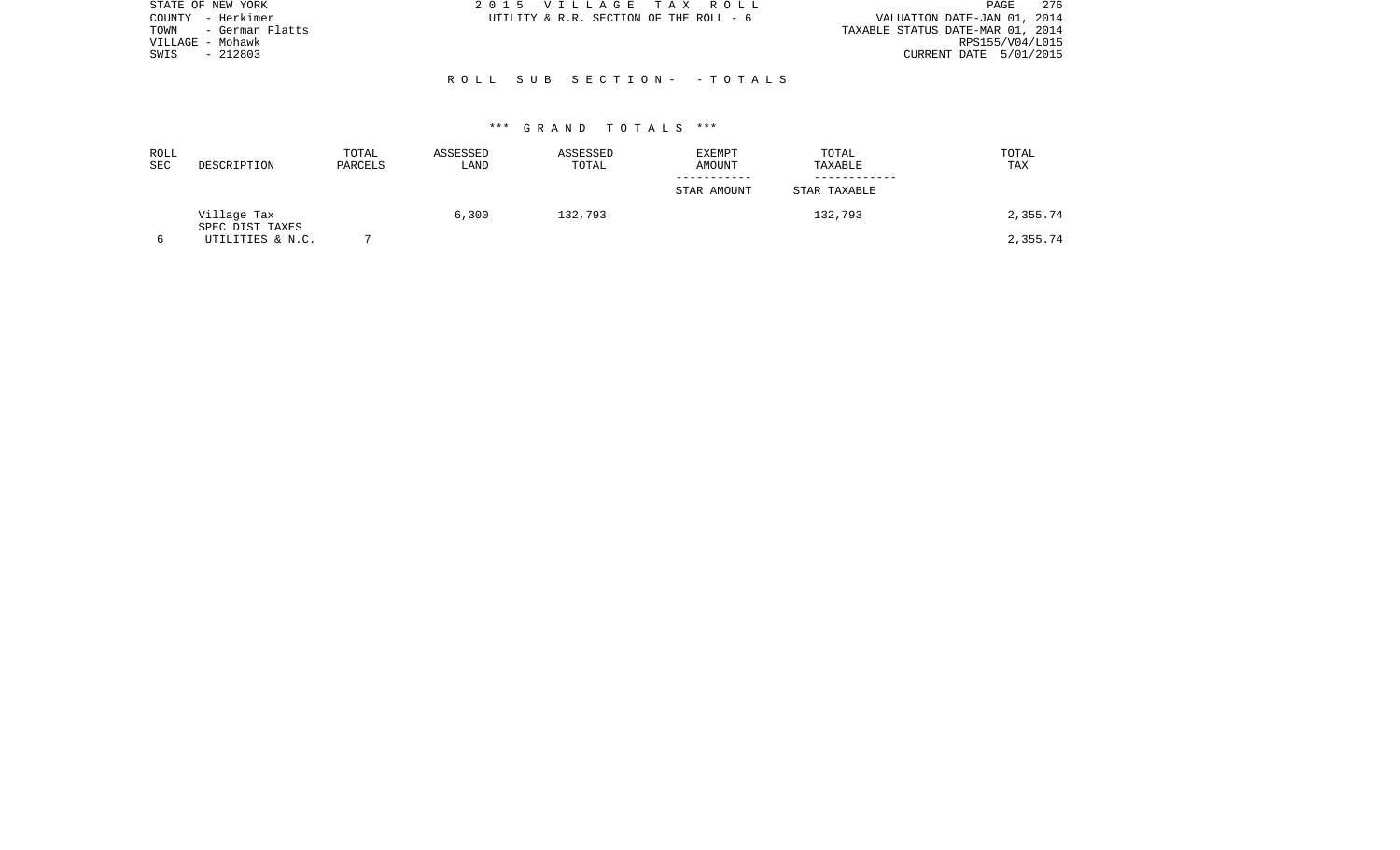|                                  |                        | PAGE 277 |
|----------------------------------|------------------------|----------|
| VALUATION DATE-JAN 01, 2014      |                        |          |
| TAXABLE STATUS DATE-MAR 01, 2014 |                        |          |
|                                  | RPS155/V04/L015        |          |
|                                  | CURRENT DATE 5/01/2015 |          |

STATE OF NEW YORK 2015 VILLAGE TAX ROLL COUNTY - Herkimer  $UTILLITY \& R.R.$  SECTION OF THE ROLL - 6

TOWN - German Flatts VILLAGE - Mohawk SWIS - 212803

### R O L L S E C T I O N T O T A L S

# \*\*\* S P E C I A L D I S T R I C T S U M M A R Y \*\*\*

|      |             | $m \wedge m \wedge n$<br>◡∸∸ | $\Box$<br>LVIN | an Nisi                | . בג | <b>DIEDIS</b><br>r:MP | <b>BII</b> | $n \cap m \geq n$<br>∸∸ |
|------|-------------|------------------------------|----------------|------------------------|------|-----------------------|------------|-------------------------|
| CODE | <b>NAME</b> | D∆F                          | TVDI           | $- - - -$<br>. L I J F |      | MOUN.                 | 77T        | $m \times n$<br>⊥ A∡    |

# NO SPECIAL DISTRICTS AT THIS LEVEL

## \*\*\* S C H O O L D I S T R I C T S U M M A R Y \*\*\*

| CODE   | DISTRICT NAME                    | TOTAL<br>PARCELS | ASSESSED<br>LAND | ASSESSED<br>TOTAL | EXEMPT<br>AMOUNT<br>---------- | TOTAL<br>TAXABLE<br>--------- |
|--------|----------------------------------|------------------|------------------|-------------------|--------------------------------|-------------------------------|
|        |                                  |                  |                  |                   | STAR AMOUNT                    | STAR TAXABLE                  |
|        | Central Valley Cntrl             | 7                | 6,300            | 132,793           |                                | 132,793                       |
| 212803 |                                  |                  |                  |                   |                                | 132,793                       |
|        | SUB-TOTAL                        | 7                | 6,300            | 132,793           |                                | 132,793                       |
|        | $S \cup B - T \cup T A L (CONT)$ |                  |                  |                   |                                | 132,793                       |
|        |                                  |                  |                  |                   |                                |                               |
|        | TOTAL                            | 7                | 6,300            | 132,793           |                                | 132,793                       |
|        | T O T A L (CONT)                 |                  |                  |                   |                                | 132,793                       |

\*\*\* S Y S T E M C O D E S S U M M A R Y \*\*\*

#### NO SYSTEM EXEMPTIONS AT THIS LEVEL

\*\*\* E X E M P T I O N S U M M A R Y \*\*\*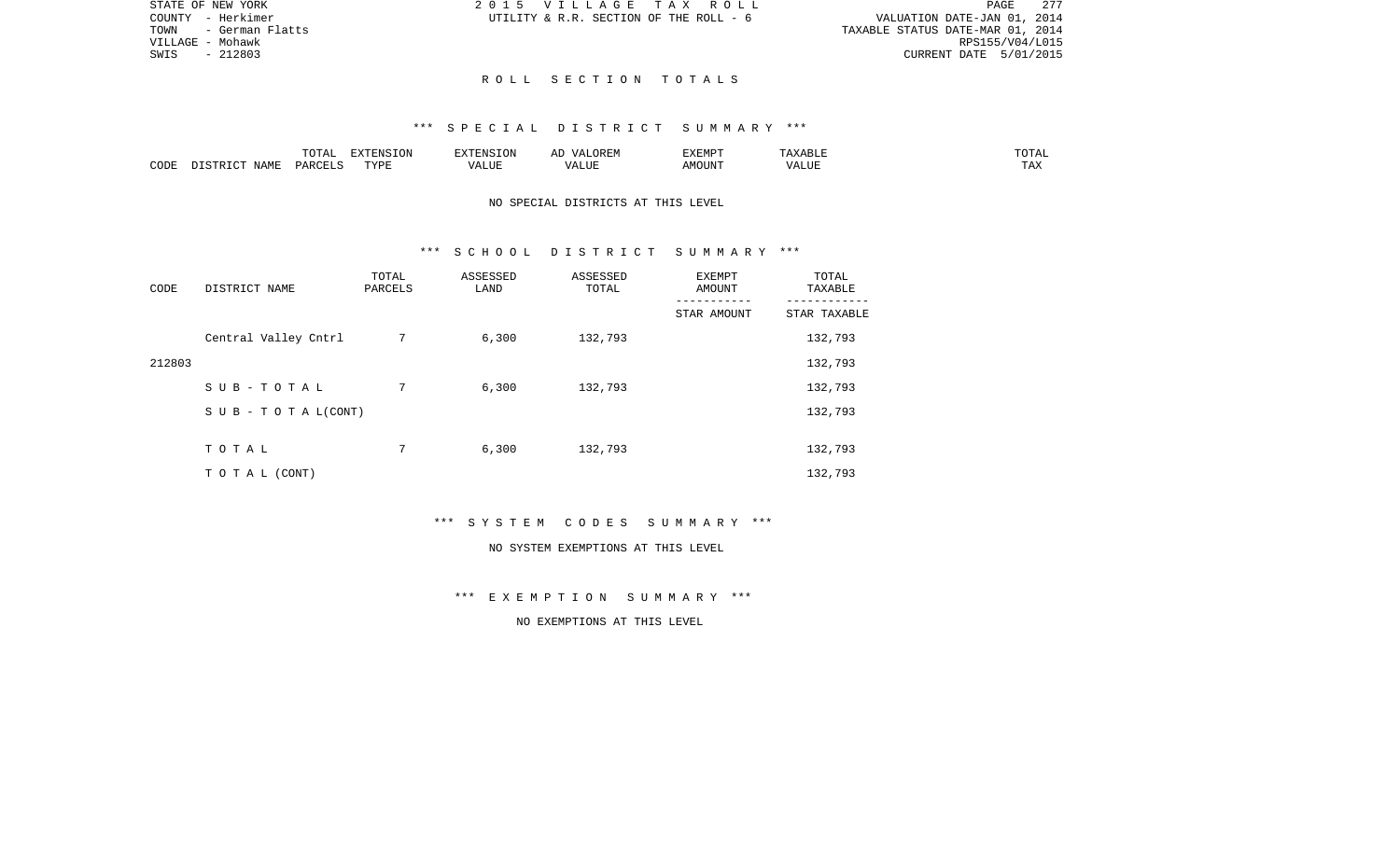| STATE OF NEW YORK       | 2015 VILLAGE TAX ROLL                  | 278<br>PAGE                      |
|-------------------------|----------------------------------------|----------------------------------|
| COUNTY - Herkimer       | UTILITY & R.R. SECTION OF THE ROLL - 6 | VALUATION DATE-JAN 01, 2014      |
| TOWN<br>- German Flatts |                                        | TAXABLE STATUS DATE-MAR 01, 2014 |
| VILLAGE - Mohawk        |                                        | RPS155/V04/L015                  |
| $-212803$<br>SWIS       |                                        | CURRENT DATE 5/01/2015           |
|                         |                                        |                                  |
|                         | ROLL SECTION TOTALS                    |                                  |

| ROLL<br><b>SEC</b> | DESCRIPTION                    | TOTAL<br>PARCELS | ASSESSED<br>LAND | ASSESSED<br>TOTAL | EXEMPT<br>AMOUNT | TOTAL<br>TAXABLE | TOTAL<br>TAX |
|--------------------|--------------------------------|------------------|------------------|-------------------|------------------|------------------|--------------|
|                    |                                |                  |                  |                   | STAR AMOUNT      | STAR TAXABLE     |              |
|                    | Village Tax<br>SPEC DIST TAXES |                  | 6,300            | 132,793           |                  | 132,793          | 2,355.74     |
|                    | UTILITIES & N.C.               |                  |                  |                   |                  |                  | 2,355.74     |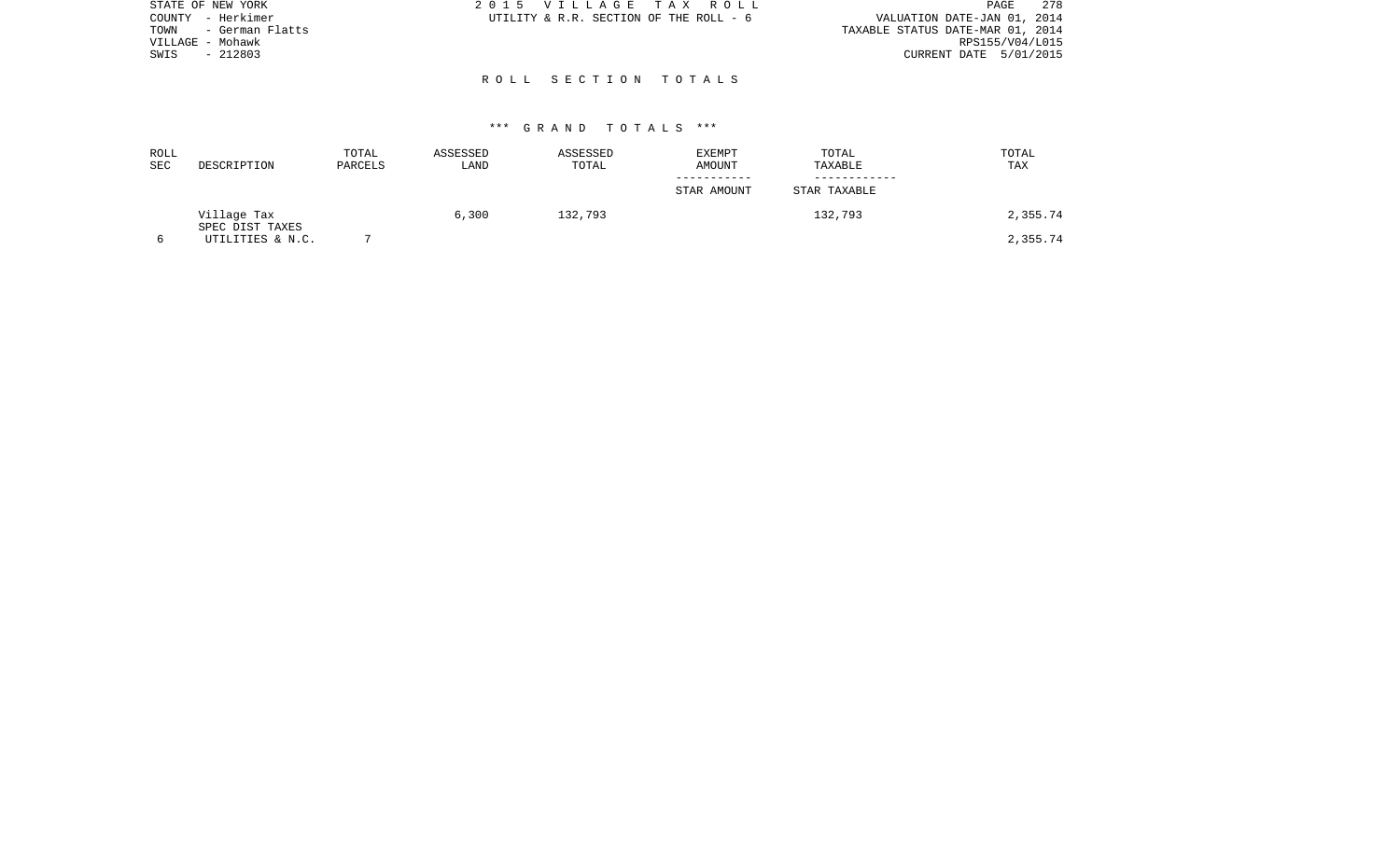| STATE OF NEW YORK<br>COUNTY - Herkimer<br>- German Flatts | <b>VILLAGE</b><br>T A X<br>2 0 1 5<br>R O L L<br>WHOLLY EXEMPT SECTION OF THE ROLL - 8 |                                                            |                   | PAGE<br>279<br>VALUATION DATE-JAN 01, 2014<br>TAXABLE STATUS DATE-MAR 01, 2014 |            |  |
|-----------------------------------------------------------|----------------------------------------------------------------------------------------|------------------------------------------------------------|-------------------|--------------------------------------------------------------------------------|------------|--|
| TOWN<br>VILLAGE - Mohawk<br>SWIS<br>$-212803$             |                                                                                        | OWNERS NAME SEOUENCE<br>UNIFORM PERCENT OF VALUE IS 081.00 |                   |                                                                                |            |  |
| TAX MAP PARCEL NUMBER                                     | PROPERTY LOCATION & CLASS ASSESSMENT EXEMPTION CODE----------------VILLAGE------       |                                                            |                   |                                                                                |            |  |
| CURRENT OWNERS NAME                                       | SCHOOL DISTRICT                                                                        | LAND                                                       | TAX DESCRIPTION   | TAXABLE VALUE                                                                  |            |  |
| CURRENT OWNERS ADDRESS                                    | PARCEL SIZE/GRID COORD                                                                 | TOTAL                                                      | SPECIAL DISTRICTS |                                                                                | TAX AMOUNT |  |
| **********************                                    |                                                                                        |                                                            |                   |                                                                                |            |  |
|                                                           | 54 E Main St                                                                           |                                                            |                   | ACCT 023009060                                                                 |            |  |
| $120.40 - 2 - 59$                                         | 210 1 Family Res                                                                       |                                                            | CLERGY RES 21600  | 65,200                                                                         |            |  |
| Catholic Church Assn                                      | Central Valley 212803                                                                  | 9,300                                                      | Village Tax       | 0.00                                                                           | 0.00       |  |
| 54 E Main St                                              | 54 E Main St S                                                                         | 65,200                                                     |                   |                                                                                |            |  |
| Mohawk, NY 13407                                          | 35.00 DPTH 165.00<br>FRNT                                                              |                                                            |                   |                                                                                |            |  |
|                                                           | EAST-0358292 NRTH-1522797                                                              |                                                            |                   |                                                                                |            |  |
|                                                           | FULL MARKET VALUE                                                                      | 80,494                                                     |                   |                                                                                |            |  |
|                                                           | **********************                                                                 |                                                            | TOTAL TAX ---     | ******* 120.40-1-14 *****************                                          | $0.00**$   |  |
|                                                           | 67-71 E Main St                                                                        |                                                            |                   | ACCT 023008160                                                                 |            |  |
| $120.40 - 1 - 14$                                         | 620 Religious                                                                          |                                                            | N/P-RELIG 25110   | 687,500                                                                        |            |  |
| Catholic Church Blessed                                   | Central Valley 212803                                                                  | 19,200                                                     | Village Tax       | 0.00                                                                           | 0.00       |  |
| Sacrament                                                 | 67-71 E Main St                                                                        | 687,500                                                    |                   |                                                                                |            |  |
| 54 E Main St                                              | FRNT 155.00 DPTH 333.00                                                                |                                                            |                   |                                                                                |            |  |
| Mohawk, NY 13407                                          | EAST-0358689 NRTH-1523247                                                              |                                                            |                   |                                                                                |            |  |
|                                                           | DEED BOOK 00605 PG-00218                                                               |                                                            |                   |                                                                                |            |  |
|                                                           | FULL MARKET VALUE                                                                      | 848,765                                                    |                   |                                                                                |            |  |
|                                                           |                                                                                        |                                                            | TOTAL TAX ---     |                                                                                | $0.00**$   |  |
|                                                           |                                                                                        |                                                            |                   | ***** 120.47-4-27 *****************                                            |            |  |
|                                                           | W Main St                                                                              |                                                            |                   | ACCT 023004020                                                                 |            |  |
| $120.47 - 4 - 27$                                         | 534 Social org.                                                                        |                                                            | VETORG CTS 26100  | 246,000                                                                        |            |  |
| Crowley-Barnum Post #25                                   | Central Valley 212803                                                                  | 17,400                                                     | Village Tax       | 0.00                                                                           | 0.00       |  |
| Am Leg                                                    | Main&grove St                                                                          | 246,000                                                    |                   |                                                                                |            |  |
| 43 W Main St                                              | Leg Home Strg Bldg                                                                     |                                                            |                   |                                                                                |            |  |
| Mohawk, NY 13407                                          | 160x193                                                                                |                                                            |                   |                                                                                |            |  |
|                                                           | ACRES<br>1.00                                                                          |                                                            |                   |                                                                                |            |  |
|                                                           | EAST-0356222 NRTH-1522161<br>FULL MARKET VALUE                                         | 303,704                                                    |                   |                                                                                |            |  |
|                                                           |                                                                                        |                                                            | TOTAL TAX ---     |                                                                                | $0.00**$   |  |
|                                                           | **************************************                                                 |                                                            |                   | ****** 120.47-2-35 *****************                                           |            |  |
|                                                           | 54 W Main St                                                                           |                                                            |                   | ACCT 023002190                                                                 |            |  |
| $120.47 - 2 - 35$                                         | 620 Religious                                                                          |                                                            | N/P-RELIG 25110   | 213,900                                                                        |            |  |
| Emmanuel Bible Church                                     | Central Valley 212803                                                                  | 12,000                                                     | Village Tax       | 0.00                                                                           | 0.00       |  |
| 54 W Main St                                              | 54 W Main St                                                                           | 213,900                                                    |                   |                                                                                |            |  |
| Mohawk, NY 13407                                          | Church Bldg                                                                            |                                                            |                   |                                                                                |            |  |
|                                                           | FRNT<br>60.00 DPTH 125.00                                                              |                                                            |                   |                                                                                |            |  |
|                                                           | EAST-0356306 NRTH-1522405                                                              |                                                            |                   |                                                                                |            |  |
|                                                           | DEED BOOK 00616 PG-00410                                                               |                                                            |                   |                                                                                |            |  |
|                                                           | FULL MARKET VALUE                                                                      | 264,074                                                    |                   |                                                                                |            |  |
|                                                           |                                                                                        |                                                            | TOTAL TAX ---     |                                                                                | $0.00**$   |  |
|                                                           |                                                                                        |                                                            |                   |                                                                                |            |  |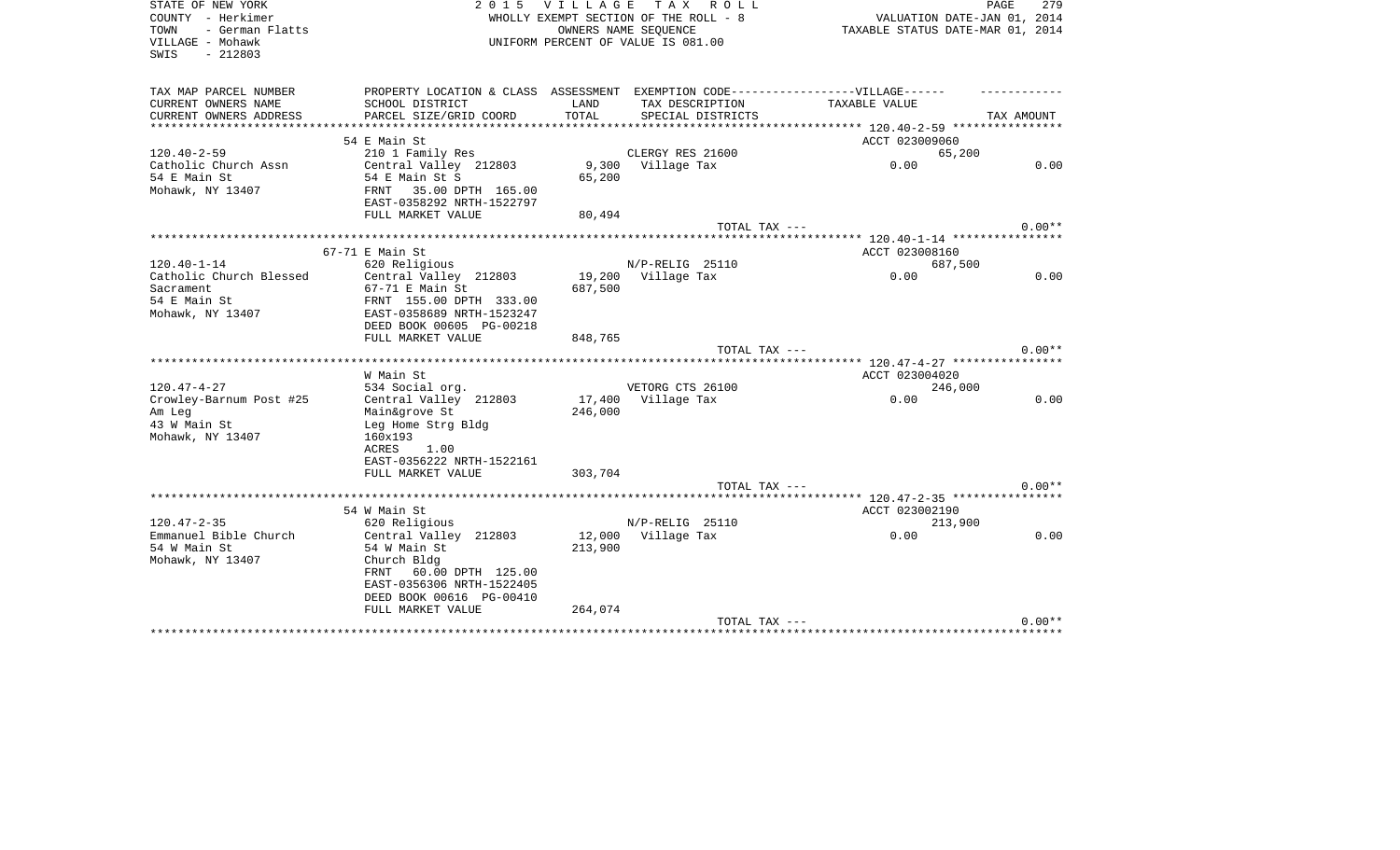| STATE OF NEW YORK<br>2 0 1 5<br><b>VILLAGE</b><br>COUNTY - Herkimer<br>WHOLLY EXEMPT SECTION OF THE ROLL - 8<br>- German Flatts<br>TOWN<br>OWNERS NAME SEQUENCE<br>VILLAGE - Mohawk<br>UNIFORM PERCENT OF VALUE IS 081.00<br>$-212803$<br>SWIS |                                                                                                                                     |         | TAX ROLL                    | PAGE<br>280<br>VALUATION DATE-JAN 01, 2014<br>TAXABLE STATUS DATE-MAR 01, 2014 |            |  |
|------------------------------------------------------------------------------------------------------------------------------------------------------------------------------------------------------------------------------------------------|-------------------------------------------------------------------------------------------------------------------------------------|---------|-----------------------------|--------------------------------------------------------------------------------|------------|--|
| TAX MAP PARCEL NUMBER<br>CURRENT OWNERS NAME                                                                                                                                                                                                   | PROPERTY LOCATION & CLASS ASSESSMENT EXEMPTION CODE-----------------VILLAGE------<br>SCHOOL DISTRICT                                | LAND    | TAX DESCRIPTION             | TAXABLE VALUE                                                                  |            |  |
| CURRENT OWNERS ADDRESS                                                                                                                                                                                                                         | PARCEL SIZE/GRID COORD                                                                                                              | TOTAL   | SPECIAL DISTRICTS           |                                                                                | TAX AMOUNT |  |
|                                                                                                                                                                                                                                                |                                                                                                                                     |         | *************************** | ****************** 120.47-2-36 *****************                               |            |  |
|                                                                                                                                                                                                                                                | 56 W Main St                                                                                                                        |         |                             | ACCT 023002220                                                                 |            |  |
| $120.47 - 2 - 36$                                                                                                                                                                                                                              | 210 1 Family Res                                                                                                                    |         | CLERGY RES 21600            | 56,650                                                                         |            |  |
| Emmanuel Bible Church<br>56 W Main St<br>Mohawk, NY 13407                                                                                                                                                                                      | Central Valley 212803<br>56 W Main St<br>FRNT<br>50.00 DPTH 130.00<br>EAST-0356252 NRTH-1522389<br>DEED BOOK 697<br>$PG-423$        | 56,650  | 11,700 Village Tax          | 0.00                                                                           | 0.00       |  |
|                                                                                                                                                                                                                                                | FULL MARKET VALUE                                                                                                                   | 69,938  |                             |                                                                                |            |  |
|                                                                                                                                                                                                                                                |                                                                                                                                     |         | TOTAL TAX ---               |                                                                                | $0.00**$   |  |
|                                                                                                                                                                                                                                                | 4 Warren St                                                                                                                         |         |                             |                                                                                |            |  |
| $120.39 - 3 - 36$                                                                                                                                                                                                                              | 311 Res vac land                                                                                                                    |         | N/P-RELIG 25110             | ACCT 023006930<br>2,600                                                        |            |  |
| Episcopal Grace Church of                                                                                                                                                                                                                      | Central Valley 212803                                                                                                               |         | 2,600 Village Tax           | 0.00                                                                           | 0.00       |  |
| Mohawk<br>7 E Main St<br>Mohawk, NY 13407                                                                                                                                                                                                      | 4 Warren St<br>FRNT<br>90.00 DPTH 125.00<br>EAST-0357356 NRTH-1522607<br>DEED BOOK 00176 PG-00016                                   | 2,600   |                             |                                                                                |            |  |
|                                                                                                                                                                                                                                                | FULL MARKET VALUE                                                                                                                   | 3,210   |                             |                                                                                |            |  |
|                                                                                                                                                                                                                                                |                                                                                                                                     |         | TOTAL TAX ---               |                                                                                | $0.00**$   |  |
|                                                                                                                                                                                                                                                | 7 E Main St                                                                                                                         |         |                             | ACCT 023007500                                                                 |            |  |
| $120.39 - 3 - 39$                                                                                                                                                                                                                              | 210 1 Family Res                                                                                                                    |         | CLERGY RES 21600            | 64,300                                                                         |            |  |
| Episcopal Grace Church of<br>Mohawk<br>7 E Main St<br>Mohawk, NY 13407                                                                                                                                                                         | Central Valley 212803<br>7 E Main St N<br>FRNT 30.00 DPTH 125.00<br>EAST-0357376 NRTH-1522638<br>DEED BOOK 00154 PG-00409           | 64,300  | 8,400 Village Tax           | 0.00                                                                           | 0.00       |  |
|                                                                                                                                                                                                                                                | FULL MARKET VALUE                                                                                                                   | 79,383  |                             |                                                                                |            |  |
|                                                                                                                                                                                                                                                |                                                                                                                                     |         | TOTAL TAX ---               |                                                                                | $0.00**$   |  |
|                                                                                                                                                                                                                                                |                                                                                                                                     |         |                             |                                                                                |            |  |
| $120.39 - 3 - 40$                                                                                                                                                                                                                              | 9 E Main St<br>620 Religious                                                                                                        |         | $N/P-RELIG$ 25110           | ACCT 023007530<br>134,700                                                      |            |  |
| Episcopal Grace Church Of<br>Mohawk<br>7 E Main St<br>Mohawk, NY 13407                                                                                                                                                                         | Central Valley 212803<br>9 E Main St N<br>Church<br>FRNT 30.00 DPTH 118.00<br>EAST-0357410 NRTH-1522632<br>DEED BOOK 00122 PG-00305 | 134,700 | 6,700 Village Tax           | 0.00                                                                           | 0.00       |  |
|                                                                                                                                                                                                                                                | FULL MARKET VALUE                                                                                                                   | 166,296 | TOTAL TAX ---               |                                                                                | $0.00**$   |  |
|                                                                                                                                                                                                                                                |                                                                                                                                     |         |                             |                                                                                |            |  |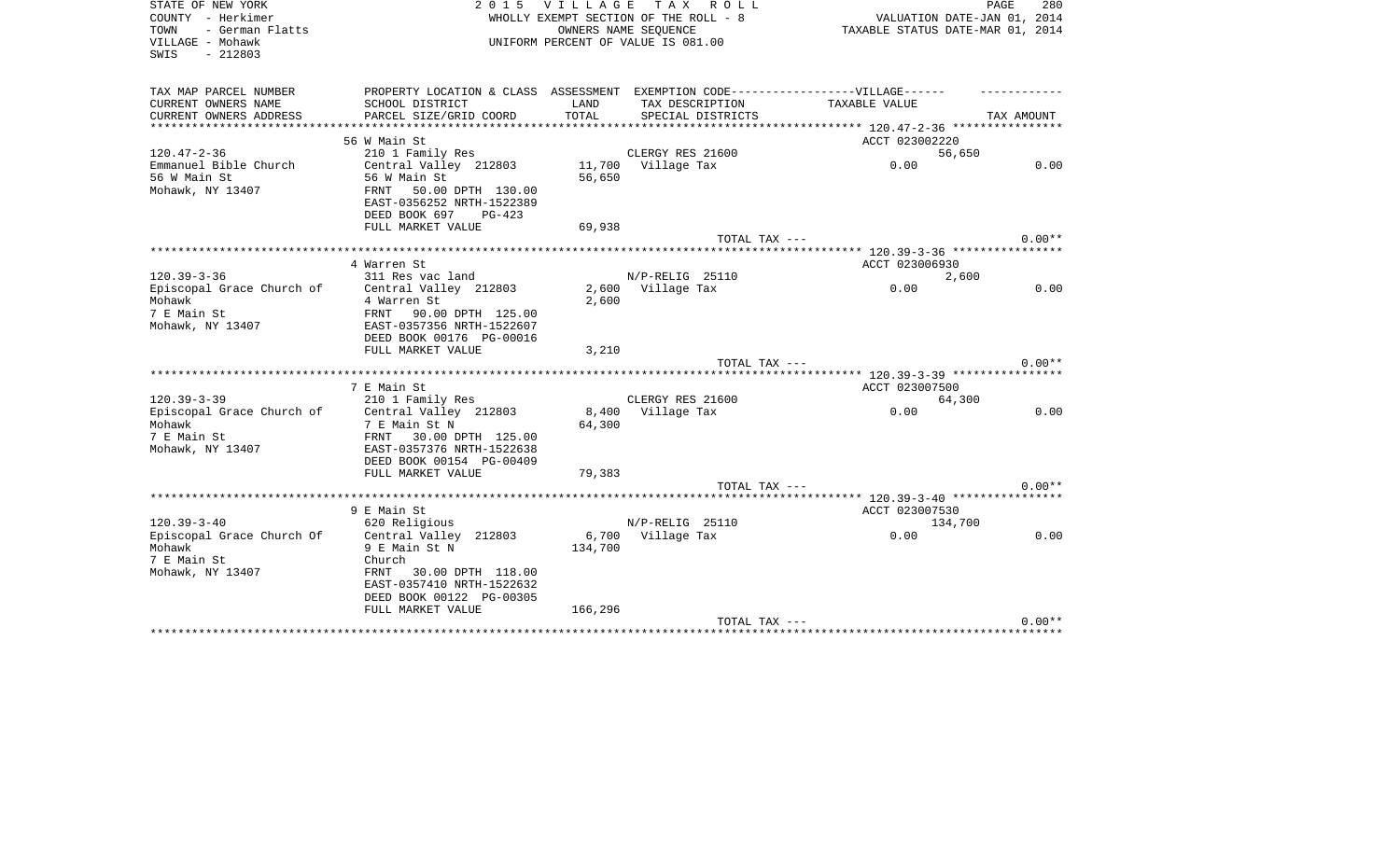| STATE OF NEW YORK<br>COUNTY - Herkimer<br>- German Flatts<br>TOWN<br>VILLAGE - Mohawk<br>$-212803$<br>SWIS | 2 0 1 5                                                                                                                     | V I L L A G E<br>WHOLLY EXEMPT SECTION OF THE ROLL - 8<br>OWNERS NAME SEQUENCE<br>UNIFORM PERCENT OF VALUE IS 081.00 |                    | 281<br>PAGE<br>VALUATION DATE-JAN 01, 2014<br>TAXABLE STATUS DATE-MAR 01, 2014 |            |  |
|------------------------------------------------------------------------------------------------------------|-----------------------------------------------------------------------------------------------------------------------------|----------------------------------------------------------------------------------------------------------------------|--------------------|--------------------------------------------------------------------------------|------------|--|
| TAX MAP PARCEL NUMBER<br>CURRENT OWNERS NAME                                                               | PROPERTY LOCATION & CLASS ASSESSMENT EXEMPTION CODE-----------------VILLAGE------<br>SCHOOL DISTRICT                        | LAND                                                                                                                 | TAX DESCRIPTION    | TAXABLE VALUE                                                                  |            |  |
| CURRENT OWNERS ADDRESS                                                                                     | PARCEL SIZE/GRID COORD                                                                                                      | TOTAL                                                                                                                | SPECIAL DISTRICTS  |                                                                                | TAX AMOUNT |  |
|                                                                                                            |                                                                                                                             |                                                                                                                      |                    |                                                                                |            |  |
| $120.55 - 2 - 26$                                                                                          | 8 Hillview Dr<br>210 1 Family Res                                                                                           |                                                                                                                      | N/P-M/M IM 25230   | ACCT 023019320                                                                 |            |  |
| Herkimer Co Chapter<br>NYSARC Inc<br>350 S Washington St<br>Herkimer, NY 13350                             | Central Valley 212803<br>8 Hillview Dr<br>R1 2G L-6<br>Shed D<br>FRNT<br>70.00 DPTH 187.72<br>EAST-0357714 NRTH-1519757     | 129,400                                                                                                              | 16,700 Village Tax | 129,400<br>0.00                                                                | 0.00       |  |
|                                                                                                            | DEED BOOK 1321 PG-342<br>FULL MARKET VALUE                                                                                  | 159,753                                                                                                              |                    |                                                                                |            |  |
|                                                                                                            |                                                                                                                             |                                                                                                                      | TOTAL TAX ---      |                                                                                | $0.00**$   |  |
|                                                                                                            |                                                                                                                             |                                                                                                                      |                    |                                                                                |            |  |
|                                                                                                            | 6 Brookside Dr                                                                                                              |                                                                                                                      |                    | ACCT 023031320                                                                 |            |  |
| $120.47 - 1 - 62$                                                                                          | 210 1 Family Res                                                                                                            |                                                                                                                      | N/P-M/M IM 25230   | 179,400                                                                        |            |  |
| Herkimer County Chapter<br>Nysarc Inc<br>333 S Main St<br>Herkimer, NY 13350                               | Central Valley 212803<br>Brookside Dr<br>FRNT 158.30 DPTH 108.10<br>EAST-0355235 NRTH-1521509<br>DEED BOOK 871<br>$PG-13$   | 179,400                                                                                                              | 12,000 Village Tax | 0.00                                                                           | 0.00       |  |
|                                                                                                            | FULL MARKET VALUE                                                                                                           | 221,481                                                                                                              | TOTAL TAX ---      |                                                                                | $0.00**$   |  |
|                                                                                                            |                                                                                                                             |                                                                                                                      |                    | ********** 120.47-3-35 *****************                                       |            |  |
|                                                                                                            | 36 Devendorf St                                                                                                             |                                                                                                                      |                    | ACCT 023028260                                                                 |            |  |
| $120.47 - 3 - 35$                                                                                          | 210 1 Family Res                                                                                                            |                                                                                                                      | N/P-M/M IM 25230   | 81,300                                                                         |            |  |
| Herkimer County Chapter<br>Nysarc Inc<br>333 S Main St<br>Herkimer, NY 13350                               | Central Valley 212803<br>36 Devendorf St<br>FRNT 72.00 DPTH 248.00<br>EAST-0355583 NRTH-1521323<br>DEED BOOK 871<br>$PG-17$ | 81,300                                                                                                               | 12,600 Village Tax | 0.00                                                                           | 0.00       |  |
|                                                                                                            | FULL MARKET VALUE                                                                                                           | 100,370                                                                                                              |                    |                                                                                |            |  |
|                                                                                                            |                                                                                                                             |                                                                                                                      | TOTAL TAX ---      |                                                                                | $0.00**$   |  |
|                                                                                                            | Brookside Dr                                                                                                                |                                                                                                                      |                    |                                                                                |            |  |
| $120.47 - 1 - 59.1$                                                                                        | 311 Res vac land                                                                                                            |                                                                                                                      | N/P-M/M IM 25230   |                                                                                | 4,100      |  |
| Herkimer County Chapter NYSARC Central Valley 212803<br>350 S Washington St<br>Herkimer, NY 13365          | FRNT 86.00 DPTH 108.00<br>EAST-0355161 NRTH-1521517<br>DEED BOOK 1267 PG-878                                                | 4,100                                                                                                                | 4,100 Village Tax  | 0.00                                                                           | 0.00       |  |
|                                                                                                            | FULL MARKET VALUE                                                                                                           | 5,062                                                                                                                |                    |                                                                                | $0.00**$   |  |
|                                                                                                            |                                                                                                                             |                                                                                                                      | TOTAL TAX ---      |                                                                                |            |  |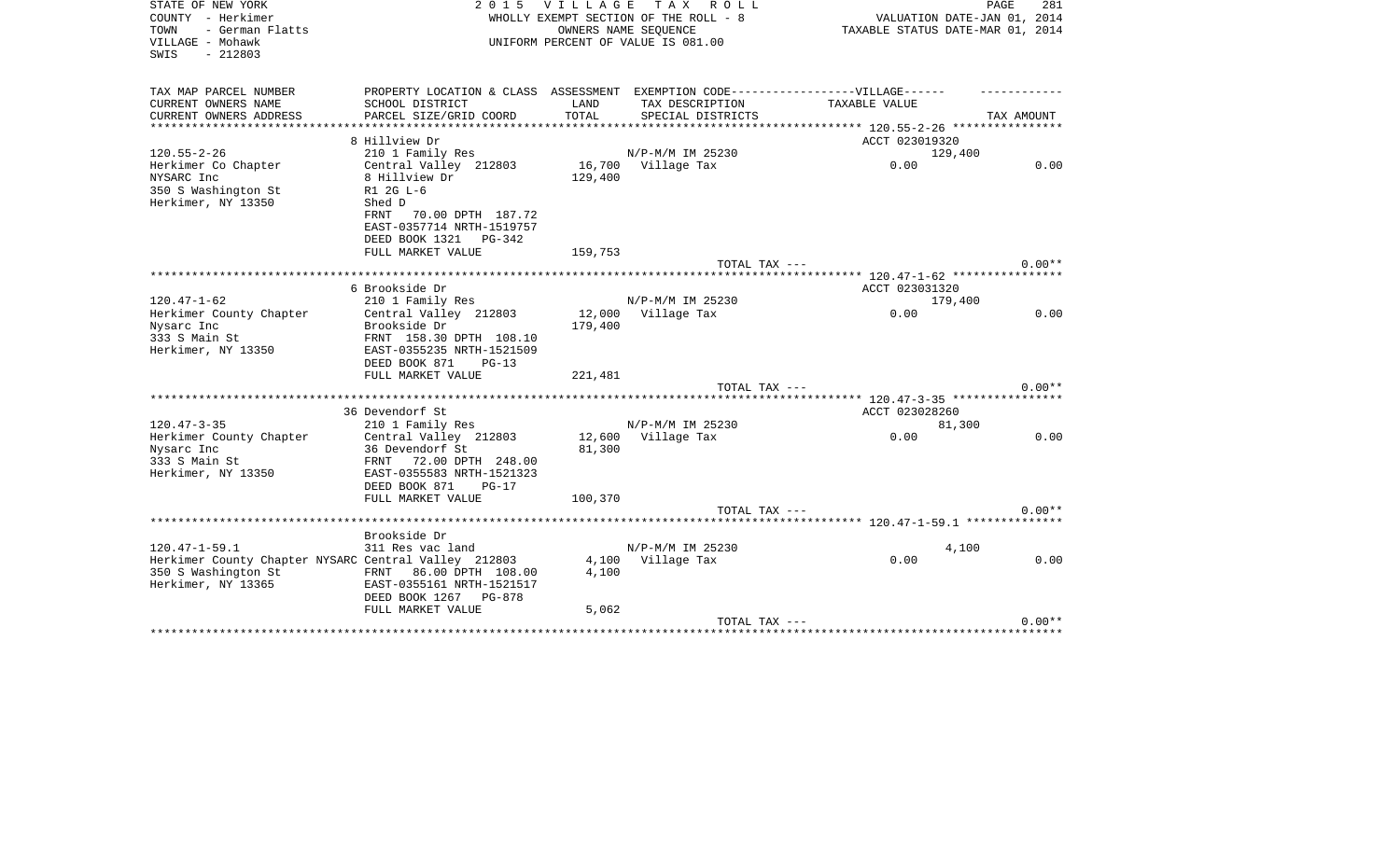| STATE OF NEW YORK<br>COUNTY - Herkimer<br>- German Flatts<br>TOWN<br>VILLAGE - Mohawk<br>$-212803$<br>SWIS | <b>VILLAGE</b><br>2 0 1 5<br>WHOLLY EXEMPT SECTION OF THE ROLL - 8<br>UNIFORM PERCENT OF VALUE IS 081.00 |                              | PAGE<br>282<br>VALUATION DATE-JAN 01, 2014<br>TAXABLE STATUS DATE-MAR 01, 2014 |                                          |            |
|------------------------------------------------------------------------------------------------------------|----------------------------------------------------------------------------------------------------------|------------------------------|--------------------------------------------------------------------------------|------------------------------------------|------------|
| TAX MAP PARCEL NUMBER                                                                                      | PROPERTY LOCATION & CLASS ASSESSMENT EXEMPTION CODE-----------------VILLAGE------                        |                              |                                                                                |                                          |            |
| CURRENT OWNERS NAME                                                                                        | SCHOOL DISTRICT                                                                                          | LAND                         | TAX DESCRIPTION                                                                | TAXABLE VALUE                            |            |
| CURRENT OWNERS ADDRESS                                                                                     | PARCEL SIZE/GRID COORD                                                                                   | TOTAL<br>* * * * * * * * * * | SPECIAL DISTRICTS                                                              |                                          | TAX AMOUNT |
| *********************                                                                                      |                                                                                                          |                              |                                                                                | *********** 120.38-1-1.999 ************* |            |
|                                                                                                            | W Main St                                                                                                |                              |                                                                                | ACCT 023003100                           |            |
| $120.38 - 1 - 1.999$                                                                                       | 853 Sewage                                                                                               |                              | MUN OWNED 13100                                                                | 10643,200                                |            |
| Herkimer Cty Sewer Dist<br>106 W Main St                                                                   | Central Valley 212803<br>W Main St N                                                                     | 10643,200                    | 100 Village Tax                                                                | 0.00                                     | 0.00       |
| Mohawk, NY 13407                                                                                           | Sewer Plant                                                                                              |                              |                                                                                |                                          |            |
|                                                                                                            | 1.00<br>ACRES                                                                                            |                              |                                                                                |                                          |            |
|                                                                                                            | EAST-0317928 NRTH-1098401                                                                                |                              |                                                                                |                                          |            |
|                                                                                                            | FULL MARKET VALUE                                                                                        | 13139,753                    |                                                                                |                                          |            |
|                                                                                                            |                                                                                                          |                              | TOTAL TAX ---                                                                  |                                          | $0.00**$   |
|                                                                                                            |                                                                                                          |                              |                                                                                |                                          |            |
|                                                                                                            | W Main St                                                                                                |                              |                                                                                | ACCT 023002680                           |            |
| $120.47 - 1 - 78$                                                                                          | 330 Vacant comm                                                                                          |                              | WDRL/FORCL 29700                                                               | 12,100                                   |            |
| Holt Brothers Inc                                                                                          | Central Valley 212803                                                                                    |                              | 12,100 Village Tax                                                             | 0.00                                     | 0.00       |
| 94 W Main St                                                                                               | FRNT 260.00 DPTH 100.00                                                                                  | 12,100                       |                                                                                |                                          |            |
| Mohawk, NY 13407                                                                                           | 0.44<br>ACRES                                                                                            |                              |                                                                                |                                          |            |
|                                                                                                            | EAST-0355037 NRTH-1522444                                                                                |                              |                                                                                |                                          |            |
|                                                                                                            | FULL MARKET VALUE                                                                                        | 14,938                       |                                                                                |                                          |            |
|                                                                                                            |                                                                                                          |                              | TOTAL TAX ---                                                                  |                                          | $0.00**$   |
|                                                                                                            | 36 Columbia St                                                                                           |                              |                                                                                | ACCT 023021690                           |            |
| $120.47 - 4 - 46$                                                                                          | 695 Cemetery                                                                                             |                              | V CEM-LND 13660                                                                | 45,200                                   |            |
| Mohawk Cemetery Assn                                                                                       | Central Valley 212803                                                                                    |                              | 29,200 Village Tax                                                             | 0.00                                     | 0.00       |
| Mohawk, NY 13407                                                                                           | Columbia St W                                                                                            | 45,200                       |                                                                                |                                          |            |
|                                                                                                            | Cemetery                                                                                                 |                              |                                                                                |                                          |            |
|                                                                                                            | ACRES<br>8.80                                                                                            |                              |                                                                                |                                          |            |
|                                                                                                            | EAST-0356442 NRTH-1520694                                                                                |                              |                                                                                |                                          |            |
|                                                                                                            | FULL MARKET VALUE                                                                                        | 55,802                       |                                                                                |                                          |            |
|                                                                                                            |                                                                                                          |                              | TOTAL TAX ---                                                                  |                                          | $0.00**$   |
|                                                                                                            |                                                                                                          |                              |                                                                                |                                          |            |
|                                                                                                            | Grove St                                                                                                 |                              |                                                                                | ACCT 023027390                           |            |
| $120.47 - 4 - 17$                                                                                          | 612 School                                                                                               |                              | SCHOOL DST 13800                                                               | 5250,000                                 |            |
| Mohawk Central School                                                                                      | Central Valley 212803                                                                                    | 23,000                       | Village Tax                                                                    | 0.00                                     | 0.00       |
| Dist #2                                                                                                    | Sch & Athletic                                                                                           | 5250,000                     |                                                                                |                                          |            |
| 28 Grove St                                                                                                | Grove St                                                                                                 |                              |                                                                                |                                          |            |
| Mohawk, NY 13407                                                                                           | ACRES<br>6.60                                                                                            |                              |                                                                                |                                          |            |
|                                                                                                            | EAST-0356151 NRTH-1521540<br>DEED BOOK 223<br>$PG-293$                                                   |                              |                                                                                |                                          |            |
|                                                                                                            | FULL MARKET VALUE                                                                                        | 6481,481                     |                                                                                |                                          |            |
|                                                                                                            |                                                                                                          |                              | TOTAL TAX ---                                                                  |                                          | $0.00**$   |
|                                                                                                            |                                                                                                          |                              |                                                                                |                                          |            |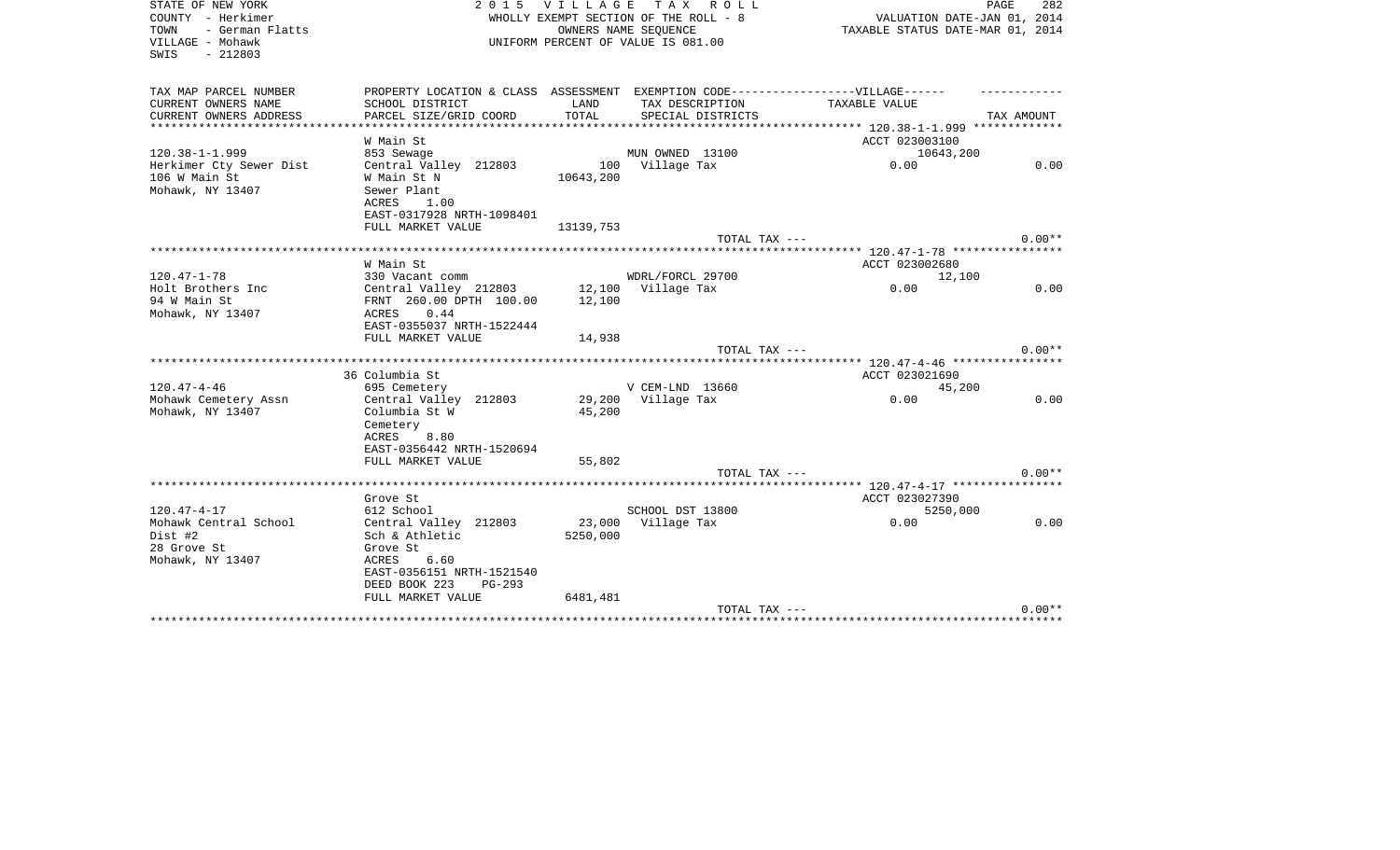| STATE OF NEW YORK                                | 2 0 1 5                                                                           |                  | VILLAGE TAX ROLL                      |                | PAGE<br>283                      |
|--------------------------------------------------|-----------------------------------------------------------------------------------|------------------|---------------------------------------|----------------|----------------------------------|
| COUNTY - Herkimer                                |                                                                                   |                  | WHOLLY EXEMPT SECTION OF THE ROLL - 8 |                | VALUATION DATE-JAN 01, 2014      |
| - German Flatts<br>TOWN                          | OWNERS NAME SEOUENCE                                                              |                  |                                       |                | TAXABLE STATUS DATE-MAR 01, 2014 |
| VILLAGE - Mohawk                                 |                                                                                   |                  | UNIFORM PERCENT OF VALUE IS 081.00    |                |                                  |
| SWIS<br>- 212803                                 |                                                                                   |                  |                                       |                |                                  |
|                                                  |                                                                                   |                  |                                       |                |                                  |
| TAX MAP PARCEL NUMBER                            | PROPERTY LOCATION & CLASS ASSESSMENT EXEMPTION CODE-----------------VILLAGE------ |                  |                                       |                |                                  |
| CURRENT OWNERS NAME                              | SCHOOL DISTRICT                                                                   | LAND             | TAX DESCRIPTION                       | TAXABLE VALUE  |                                  |
| CURRENT OWNERS ADDRESS<br>********************** | PARCEL SIZE/GRID COORD                                                            | TOTAL            | SPECIAL DISTRICTS                     |                | TAX AMOUNT                       |
|                                                  |                                                                                   |                  |                                       |                |                                  |
|                                                  | E Main St                                                                         |                  |                                       | ACCT 023008640 |                                  |
| $120.47 - 6 - 5$                                 | 612 School                                                                        |                  | N/P-EDUCAT 25120                      |                | 915,550                          |
| Mohawk Central School<br>Dist #2                 | Central Valley 212803                                                             | 7,500<br>915,550 | Village Tax                           | 0.00           | 0.00                             |
| 28 Grove St                                      | E Main St                                                                         |                  |                                       |                |                                  |
| Mohawk, NY 13407                                 | Bus Gar<br>30x115                                                                 |                  |                                       |                |                                  |
|                                                  | FRNT<br>30.00 DPTH 130.21                                                         |                  |                                       |                |                                  |
|                                                  | EAST-0357472 NRTH-1522449                                                         |                  |                                       |                |                                  |
|                                                  | FULL MARKET VALUE                                                                 | 1130,309         |                                       |                |                                  |
|                                                  |                                                                                   |                  | TOTAL TAX ---                         |                | $0.00**$                         |
|                                                  |                                                                                   |                  |                                       |                |                                  |
|                                                  | E Main St                                                                         |                  |                                       | ACCT 023008670 |                                  |
| $120.47 - 6 - 6$                                 | 612 School                                                                        |                  | N/P-EDUCAT 25120                      |                | 92,900                           |
| Mohawk Central School                            | Central Valley 212803                                                             | 15,200           | Village Tax                           | 0.00           | 0.00                             |
| Dist #2                                          | E Main St                                                                         | 92,900           |                                       |                |                                  |
| 22 E Main St                                     | Bus Gar                                                                           |                  |                                       |                |                                  |
| Mohawk, NY 13407                                 | 80x140                                                                            |                  |                                       |                |                                  |
|                                                  | 79.57 DPTH 211.40<br>FRNT                                                         |                  |                                       |                |                                  |
|                                                  | EAST-0357526 NRTH-1522451                                                         |                  |                                       |                |                                  |
|                                                  | DEED BOOK 00505 PG-00007                                                          |                  |                                       |                |                                  |
|                                                  | FULL MARKET VALUE                                                                 | 114,691          |                                       |                |                                  |
|                                                  |                                                                                   |                  | TOTAL TAX ---                         |                | $0.00**$                         |
|                                                  |                                                                                   |                  |                                       |                |                                  |
|                                                  | Michigan St                                                                       |                  |                                       | ACCT 023010740 |                                  |
| $120.47 - 6 - 20$                                | 438 Parking lot                                                                   |                  | N/P-EDUCAT 25120                      |                | 10,300                           |
| Mohawk Central School                            | Central Valley 212803                                                             | 10,300           | Village Tax                           | 0.00           | 0.00                             |
| Dist                                             | Michigan St                                                                       | 10,300           |                                       |                |                                  |
| 28 Grove St                                      | School Bus Garage                                                                 |                  |                                       |                |                                  |
| Mohawk, NY 13407                                 | FRNT 141.80 DPTH 120.10                                                           |                  |                                       |                |                                  |
|                                                  | EAST-0357450 NRTH-1522327                                                         |                  |                                       |                |                                  |
|                                                  | DEED BOOK 673<br><b>PG-900</b>                                                    |                  |                                       |                |                                  |
|                                                  | FULL MARKET VALUE                                                                 | 12,716           |                                       |                |                                  |
|                                                  |                                                                                   |                  | TOTAL TAX ---                         |                | $0.00**$                         |
|                                                  |                                                                                   |                  |                                       |                |                                  |
|                                                  | Fisher Ave                                                                        |                  |                                       | ACCT 023019680 |                                  |
| $120.55 - 3 - 5$                                 | 612 School                                                                        |                  | N/P-EDUCAT 25120                      |                | 3500,000                         |
| Mohawk Central School                            | Central Valley 212803                                                             | 25,500           | Village Tax                           | 0.00           | 0.00                             |
| 28 Grove St                                      | School                                                                            | 3500,000         |                                       |                |                                  |
| Mohawk, NY 13407                                 | Fisher Gr Sch                                                                     |                  |                                       |                |                                  |
|                                                  | 4.70<br>ACRES                                                                     |                  |                                       |                |                                  |
|                                                  | EAST-0357038 NRTH-1519357                                                         |                  |                                       |                |                                  |
|                                                  | FULL MARKET VALUE                                                                 | 4320,988         |                                       |                | $0.00**$                         |
|                                                  |                                                                                   |                  | TOTAL TAX ---                         |                |                                  |
|                                                  |                                                                                   |                  |                                       |                |                                  |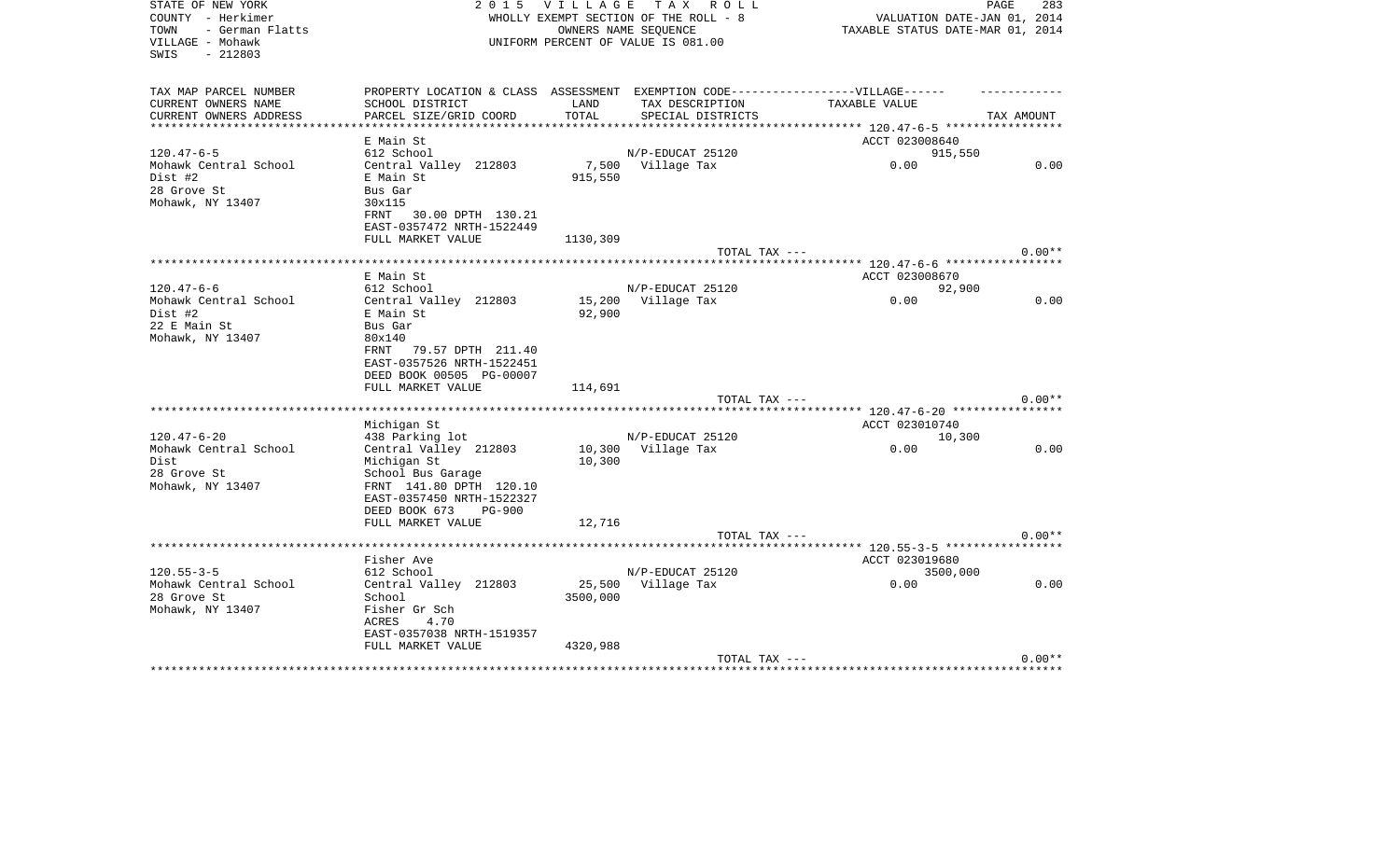| STATE OF NEW YORK       | 2 0 1 5<br>VILLAGE TAX ROLL                                                      | 284<br>PAGE                        |                             |                                                             |            |
|-------------------------|----------------------------------------------------------------------------------|------------------------------------|-----------------------------|-------------------------------------------------------------|------------|
| COUNTY - Herkimer       | WHOLLY EXEMPT SECTION OF THE ROLL - 8                                            |                                    | VALUATION DATE-JAN 01, 2014 |                                                             |            |
| TOWN<br>- German Flatts |                                                                                  | TAXABLE STATUS DATE-MAR 01, 2014   |                             |                                                             |            |
| VILLAGE - Mohawk        |                                                                                  | UNIFORM PERCENT OF VALUE IS 081.00 |                             |                                                             |            |
| SWIS<br>$-212803$       |                                                                                  |                                    |                             |                                                             |            |
|                         |                                                                                  |                                    |                             |                                                             |            |
| TAX MAP PARCEL NUMBER   | PROPERTY LOCATION & CLASS ASSESSMENT EXEMPTION CODE----------------VILLAGE------ |                                    |                             |                                                             |            |
| CURRENT OWNERS NAME     | SCHOOL DISTRICT                                                                  | LAND                               | TAX DESCRIPTION             | TAXABLE VALUE                                               |            |
| CURRENT OWNERS ADDRESS  | PARCEL SIZE/GRID COORD                                                           | TOTAL                              | SPECIAL DISTRICTS           |                                                             | TAX AMOUNT |
|                         | ******************                                                               |                                    |                             |                                                             |            |
|                         | Fisher Ave                                                                       |                                    |                             | ACCT 023019710                                              |            |
| $120.55 - 3 - 6$        | 330 Vacant comm                                                                  |                                    | N/P-EDUCAT 25120            | 50,000                                                      |            |
| Mohawk Central School   | Central Valley 212803                                                            |                                    | 50,000 Village Tax          | 0.00                                                        | 0.00       |
| Dist #2                 | Playground                                                                       | 50,000                             |                             |                                                             |            |
| 28 Grove St             | Fisher Gr Sch                                                                    |                                    |                             |                                                             |            |
| Mohawk, NY 13407        | 2.50<br>ACRES                                                                    |                                    |                             |                                                             |            |
|                         | EAST-0356920 NRTH-1519022                                                        |                                    |                             |                                                             |            |
|                         | FULL MARKET VALUE                                                                | 61,728                             |                             |                                                             |            |
|                         |                                                                                  |                                    | TOTAL TAX ---               |                                                             | $0.00**$   |
|                         |                                                                                  |                                    |                             | ****************************** 120.55-3-7 ***************** |            |
|                         | Hammond St                                                                       |                                    |                             | ACCT 023021360                                              |            |
| $120.55 - 3 - 7$        | 612 School                                                                       |                                    | N/P-EDUCAT 25120            | 45,100                                                      |            |
| Mohawk Central School   | Central Valley 212803                                                            | 20,300                             | Village Tax                 | 0.00                                                        | 0.00       |
| Dist 2                  | E Of Hammond St                                                                  | 45,100                             |                             |                                                             |            |
| 28 Grove St             |                                                                                  |                                    |                             |                                                             |            |
|                         | Bldg Pole Brn<br>ACRES<br>2.90                                                   |                                    |                             |                                                             |            |
| Mohawk, NY 13407        |                                                                                  |                                    |                             |                                                             |            |
|                         | EAST-0356798 NRTH-1518773                                                        |                                    |                             |                                                             |            |
|                         | DEED BOOK 00603 PG-00496                                                         |                                    |                             |                                                             |            |
|                         | FULL MARKET VALUE                                                                | 55,679                             |                             |                                                             |            |
|                         |                                                                                  |                                    | TOTAL TAX ---               |                                                             | $0.00**$   |
|                         |                                                                                  |                                    |                             |                                                             |            |
|                         | Hammond St                                                                       |                                    |                             | ACCT 023021330                                              |            |
| $120.55 - 3 - 10$       | 449 Other Storag                                                                 |                                    | N/P-EDUCAT 25120            | 66,600                                                      |            |
| Mohawk Central School   | Central Valley 212803                                                            | 12,900                             | Village Tax                 | 0.00                                                        | 0.00       |
| Dist 2                  | Hammond St E                                                                     | 66,600                             |                             |                                                             |            |
| 28 Grove St             | Lot                                                                              |                                    |                             |                                                             |            |
| Mohawk, NY 13407        | 50x150                                                                           |                                    |                             |                                                             |            |
|                         | 50.00 DPTH 150.85<br>FRNT                                                        |                                    |                             |                                                             |            |
|                         | EAST-0356584 NRTH-1518700                                                        |                                    |                             |                                                             |            |
|                         | DEED BOOK 00603 PG-00496                                                         |                                    |                             |                                                             |            |
|                         | FULL MARKET VALUE                                                                | 82,222                             |                             |                                                             |            |
|                         |                                                                                  |                                    | TOTAL TAX ---               |                                                             | $0.00**$   |
|                         |                                                                                  |                                    |                             |                                                             |            |
|                         | Hammond St                                                                       |                                    |                             | ACCT 023021300                                              |            |
| $120.55 - 3 - 11$       | 449 Other Storag                                                                 |                                    | N/P-EDUCAT 25120            | 12,900                                                      |            |
| Mohawk Central School   | Central Valley 212803                                                            | 12,900                             | Village Tax                 | 0.00                                                        | 0.00       |
| Dist 2                  | Hammond St E                                                                     | 12,900                             |                             |                                                             |            |
| 28 Grove St             | Lot                                                                              |                                    |                             |                                                             |            |
| Mohawk, NY 13407        | 50x150                                                                           |                                    |                             |                                                             |            |
|                         | 50.00 DPTH 150.85<br>FRNT                                                        |                                    |                             |                                                             |            |
|                         | EAST-0356571 NRTH-1518752                                                        |                                    |                             |                                                             |            |
|                         | DEED BOOK 00603 PG-00496                                                         |                                    |                             |                                                             |            |
|                         | FULL MARKET VALUE                                                                | 15,926                             |                             |                                                             |            |
|                         |                                                                                  |                                    | TOTAL TAX ---               |                                                             | $0.00**$   |
|                         |                                                                                  |                                    |                             |                                                             |            |
|                         |                                                                                  |                                    |                             |                                                             |            |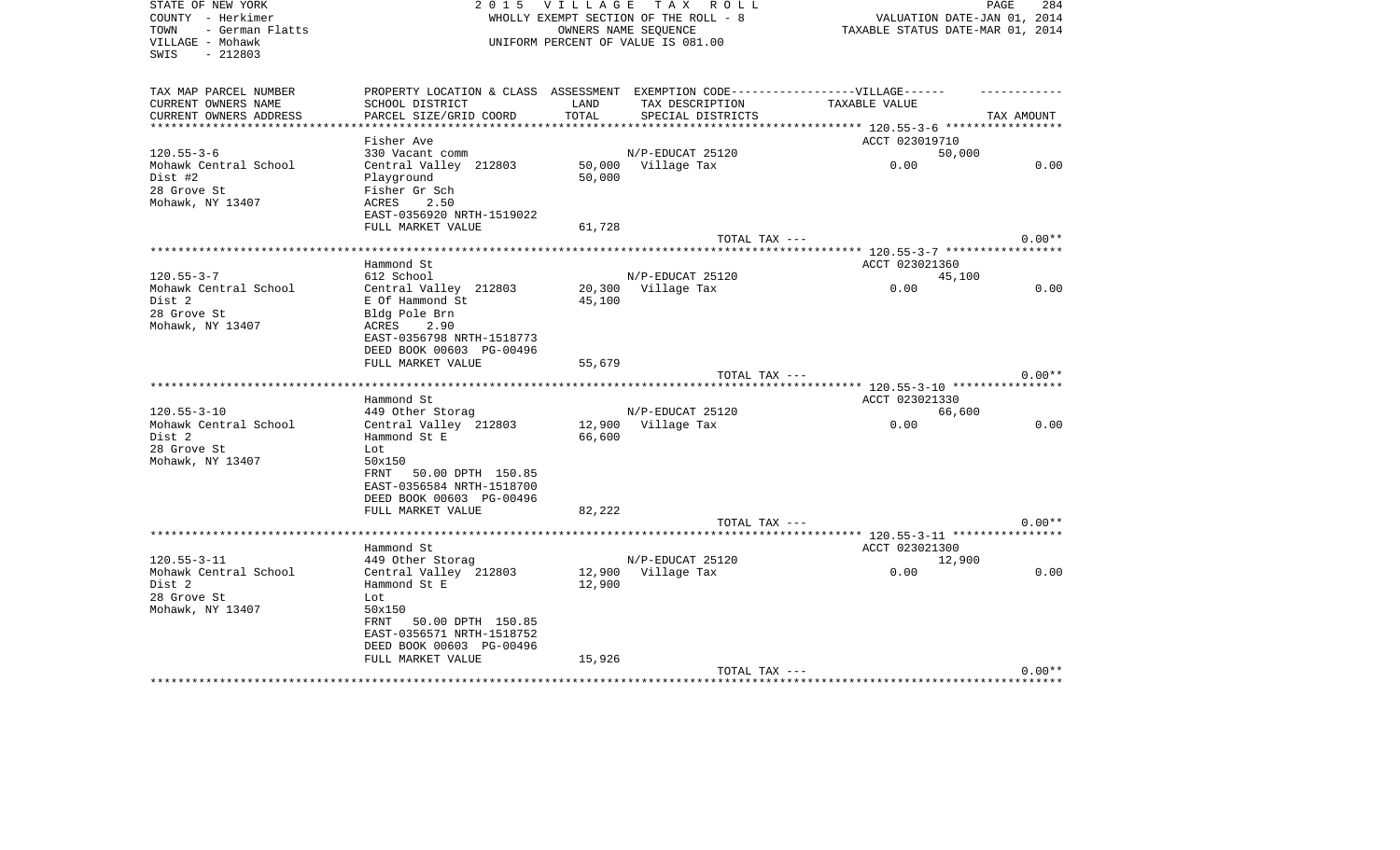| STATE OF NEW YORK            | 2 0 1 5<br>V I L L A G E                                                          | PAGE<br>285                      |                                    |                                     |            |
|------------------------------|-----------------------------------------------------------------------------------|----------------------------------|------------------------------------|-------------------------------------|------------|
| COUNTY - Herkimer            | TAX ROLL<br>WHOLLY EXEMPT SECTION OF THE ROLL - 8                                 |                                  |                                    | VALUATION DATE-JAN 01, 2014         |            |
| - German Flatts<br>TOWN      |                                                                                   | TAXABLE STATUS DATE-MAR 01, 2014 |                                    |                                     |            |
| VILLAGE - Mohawk             |                                                                                   |                                  | UNIFORM PERCENT OF VALUE IS 081.00 |                                     |            |
| $-212803$<br>SWIS            |                                                                                   |                                  |                                    |                                     |            |
|                              |                                                                                   |                                  |                                    |                                     |            |
|                              |                                                                                   |                                  |                                    |                                     |            |
| TAX MAP PARCEL NUMBER        | PROPERTY LOCATION & CLASS ASSESSMENT EXEMPTION CODE-----------------VILLAGE------ |                                  |                                    |                                     |            |
| CURRENT OWNERS NAME          | SCHOOL DISTRICT                                                                   | LAND                             | TAX DESCRIPTION                    | TAXABLE VALUE                       |            |
| CURRENT OWNERS ADDRESS       | PARCEL SIZE/GRID COORD                                                            | TOTAL                            | SPECIAL DISTRICTS                  |                                     | TAX AMOUNT |
| ***********************      |                                                                                   |                                  |                                    |                                     |            |
|                              | 17 S Washington St                                                                |                                  |                                    | ACCT 023026130                      |            |
| $120.47 - 5 - 46$            | 210 1 Family Res                                                                  |                                  | CLERGY RES 21600                   | 65,700                              |            |
| Mohawk Dutch Reformed Church | Central Valley 212803                                                             |                                  | 8,200 Village Tax                  | 0.00                                | 0.00       |
| 20 S Otsego St               | 17 S Wshngtn St                                                                   | 65,700                           |                                    |                                     |            |
|                              |                                                                                   |                                  |                                    |                                     |            |
| Mohawk, NY 13407             | Parsge                                                                            |                                  |                                    |                                     |            |
|                              | 60.00 DPTH 100.00<br>FRNT                                                         |                                  |                                    |                                     |            |
|                              | EAST-0356921 NRTH-1521908                                                         |                                  |                                    |                                     |            |
|                              | DEED BOOK 843<br><b>PG-217</b>                                                    |                                  |                                    |                                     |            |
|                              | FULL MARKET VALUE                                                                 | 81,111                           |                                    |                                     |            |
|                              |                                                                                   |                                  | TOTAL TAX ---                      |                                     | $0.00**$   |
|                              |                                                                                   |                                  |                                    |                                     |            |
|                              | Casey Flatts                                                                      |                                  |                                    | ACCT 023006240                      |            |
| $120.39 - 1 - 8.999$         | 882 Elec Trans I                                                                  |                                  | MUN OWNED 13100                    | 125,000                             |            |
| Mohawk Electric Light        | Central Valley 212803                                                             |                                  | 100 Village Tax                    | 0.00                                | 0.00       |
| Comm                         | Casey Flatts                                                                      | 125,000                          |                                    |                                     |            |
| Columbia St                  | Transformer Plt                                                                   |                                  |                                    |                                     |            |
|                              | 1.70<br>ACRES                                                                     |                                  |                                    |                                     |            |
| Mohawk, NY 13407             |                                                                                   |                                  |                                    |                                     |            |
|                              | EAST-0317670 NRTH-1098585                                                         |                                  |                                    |                                     |            |
|                              | DEED BOOK 00000                                                                   |                                  |                                    |                                     |            |
|                              | FULL MARKET VALUE                                                                 | 154,321                          |                                    |                                     |            |
|                              |                                                                                   |                                  | TOTAL TAX ---                      |                                     | $0.00**$   |
|                              |                                                                                   |                                  |                                    | ******** 120.40-2-3 *************** |            |
|                              | 15 State Route 5S                                                                 |                                  |                                    | ACCT 023009570                      |            |
| $120.40 - 2 - 3$             | 662 Police/fire                                                                   |                                  | NON PROF 9 25300                   | 161,500                             |            |
| Mohawk Valley                | Central Valley 212803                                                             |                                  | 9,200 Village Tax                  | 0.00                                | 0.00       |
| Ambulance Corp Inc           | Ft Herk Rd                                                                        | 161,500                          |                                    |                                     |            |
| 15 State Route 5S            | FRNT 135.00 DPTH 111.50                                                           |                                  |                                    |                                     |            |
| Mohawk, NY 13407             | EAST-0359981 NRTH-1523631                                                         |                                  |                                    |                                     |            |
|                              | DEED BOOK 682<br><b>PG-905</b>                                                    |                                  |                                    |                                     |            |
|                              | FULL MARKET VALUE                                                                 | 199,383                          |                                    |                                     |            |
|                              |                                                                                   |                                  | TOTAL TAX ---                      |                                     | $0.00**$   |
|                              |                                                                                   |                                  |                                    |                                     |            |
|                              |                                                                                   |                                  |                                    |                                     |            |
|                              | Casey Flatts                                                                      |                                  |                                    | ACCT 023006250                      |            |
| $120.39 - 1 - 8$             | 822 Water supply                                                                  |                                  | MUN OWNED 13100                    | 529,900                             |            |
| Mohawk Village               | Central Valley 212803                                                             |                                  | 20,000 Village Tax                 | 0.00                                | 0.00       |
| Mohawk, NY 13407             | Reservoirs Main                                                                   | 529,900                          |                                    |                                     |            |
|                              | Pumps, Etc                                                                        |                                  |                                    |                                     |            |
|                              | sm bldg                                                                           |                                  |                                    |                                     |            |
|                              | ACRES<br>1.70                                                                     |                                  |                                    |                                     |            |
|                              | EAST-0356496 NRTH-1523156                                                         |                                  |                                    |                                     |            |
|                              | DEED BOOK 00000                                                                   |                                  |                                    |                                     |            |
|                              | FULL MARKET VALUE                                                                 | 654,198                          |                                    |                                     |            |
|                              |                                                                                   |                                  | TOTAL TAX ---                      |                                     | $0.00**$   |
|                              |                                                                                   |                                  |                                    | ******************************      |            |
|                              |                                                                                   |                                  |                                    |                                     |            |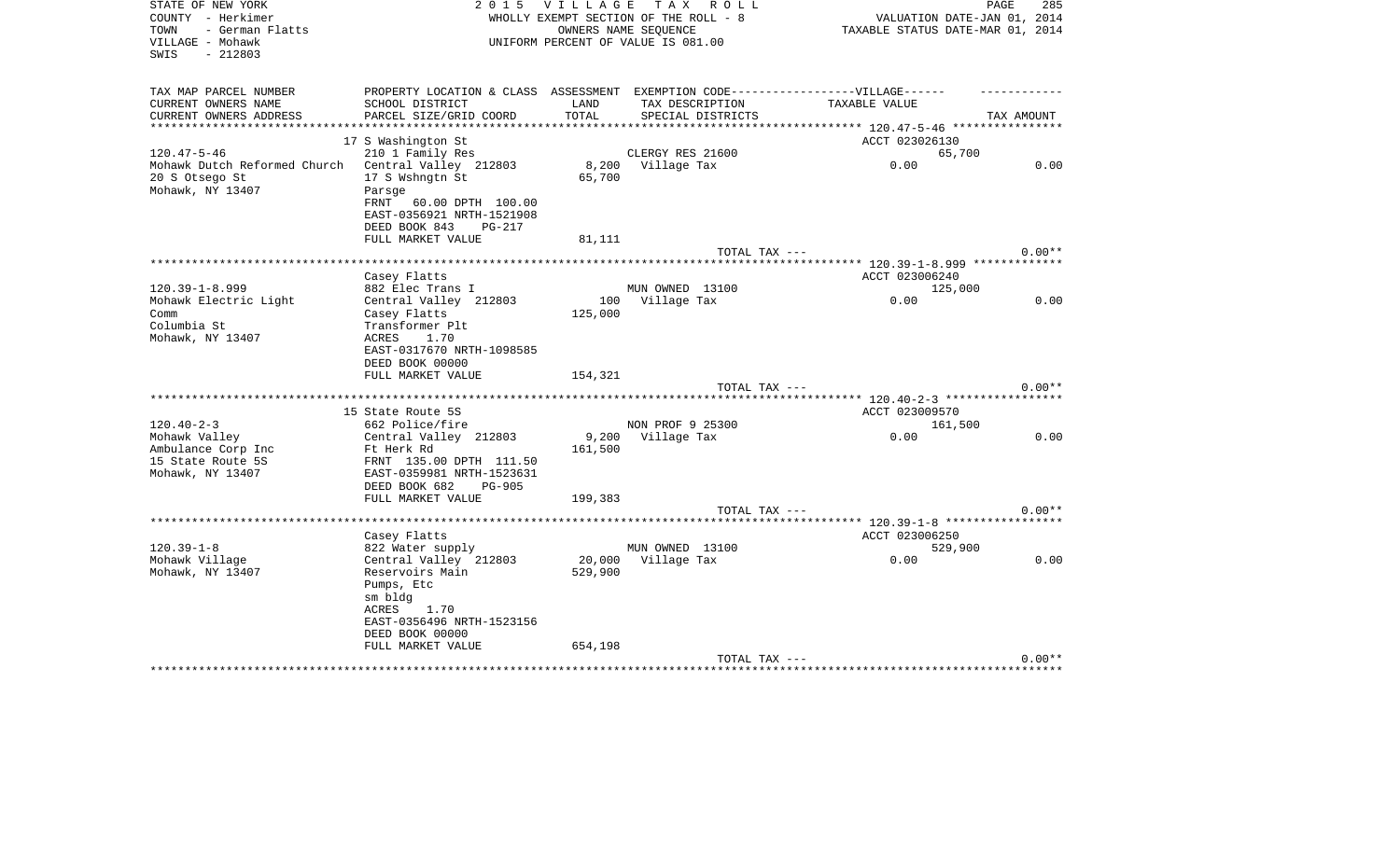| STATE OF NEW YORK<br>COUNTY - Herkimer<br>- German Flatts<br>TOWN<br>VILLAGE - Mohawk<br>SWIS<br>$-212803$ |                                                                                   | 2015 VILLAGE TAX ROLL<br>WHOLLY EXEMPT SECTION OF THE ROLL - 8<br>UNIFORM PERCENT OF VALUE IS 081.00 | OWNERS NAME SEOUENCE |                   | TAXABLE STATUS DATE-MAR 01, 2014 | PAGE<br>286<br>VALUATION DATE-JAN 01, 2014 |
|------------------------------------------------------------------------------------------------------------|-----------------------------------------------------------------------------------|------------------------------------------------------------------------------------------------------|----------------------|-------------------|----------------------------------|--------------------------------------------|
| TAX MAP PARCEL NUMBER                                                                                      | PROPERTY LOCATION & CLASS ASSESSMENT EXEMPTION CODE-----------------VILLAGE------ |                                                                                                      |                      |                   |                                  |                                            |
| CURRENT OWNERS NAME                                                                                        | SCHOOL DISTRICT                                                                   | LAND                                                                                                 |                      | TAX DESCRIPTION   | TAXABLE VALUE                    |                                            |
| CURRENT OWNERS ADDRESS                                                                                     | PARCEL SIZE/GRID COORD                                                            | TOTAL                                                                                                |                      | SPECIAL DISTRICTS |                                  | TAX AMOUNT                                 |
|                                                                                                            | N Erie Canal                                                                      |                                                                                                      |                      |                   | ACCT 023006270                   |                                            |
| $120.39 - 1 - 9$                                                                                           | 330 Vacant comm                                                                   |                                                                                                      | VLG/OTHER 13650      |                   |                                  | 3,500                                      |
| Mohawk Village                                                                                             | Central Valley 212803                                                             |                                                                                                      | 3,500 Village Tax    |                   | 0.00                             | 0.00                                       |
| Mohawk, NY 13407                                                                                           | N Of Erie Canal                                                                   | 3,500                                                                                                |                      |                   |                                  |                                            |
|                                                                                                            | Lot<br>.914 A                                                                     |                                                                                                      |                      |                   |                                  |                                            |
|                                                                                                            | FRNT 105.00 DPTH 259.00                                                           |                                                                                                      |                      |                   |                                  |                                            |
|                                                                                                            | EAST-0356237 NRTH-1523118                                                         |                                                                                                      |                      |                   |                                  |                                            |
|                                                                                                            | DEED BOOK 00586 PG-00572                                                          |                                                                                                      |                      |                   |                                  |                                            |
|                                                                                                            | FULL MARKET VALUE                                                                 | 4,321                                                                                                |                      |                   |                                  |                                            |
|                                                                                                            |                                                                                   |                                                                                                      |                      | TOTAL TAX ---     |                                  | $0.00**$                                   |
|                                                                                                            | E Main St                                                                         |                                                                                                      |                      |                   | ACCT 023008320                   |                                            |
| $120.40 - 1 - 9.2$                                                                                         | 651 Highway gar                                                                   |                                                                                                      | VLG/OTHER 13650      |                   |                                  | 150,900                                    |
| Mohawk Village                                                                                             | Central Valley 212803                                                             |                                                                                                      | 21,900 Village Tax   |                   | 0.00                             | 0.00                                       |
| 28 Columbia St                                                                                             | E Main St Rear                                                                    | 150,900                                                                                              |                      |                   |                                  |                                            |
| Mohawk, NY 13407                                                                                           | St Dept Gar<br>FRNT 313.80 DPTH 173.28                                            |                                                                                                      |                      |                   |                                  |                                            |
|                                                                                                            | EAST-0358935 NRTH-1523556                                                         |                                                                                                      |                      |                   |                                  |                                            |
|                                                                                                            | FULL MARKET VALUE                                                                 | 186,296                                                                                              |                      |                   |                                  |                                            |
|                                                                                                            |                                                                                   |                                                                                                      |                      | TOTAL TAX ---     |                                  | $0.00**$                                   |
|                                                                                                            | Marshall Ave                                                                      |                                                                                                      |                      |                   |                                  |                                            |
| $120.40 - 2 - 73.1$                                                                                        | 311 Res vac land                                                                  |                                                                                                      | VLG/OTHER 13650      |                   | ACCT 023012990                   | 24,200                                     |
| Mohawk Village                                                                                             | Central Valley 212803                                                             |                                                                                                      | 24,200 Village Tax   |                   | 0.00                             | 0.00                                       |
| Mohawk, NY 13407                                                                                           | E Of Marshall A                                                                   | 24,200                                                                                               |                      |                   |                                  |                                            |
|                                                                                                            | Land                                                                              |                                                                                                      |                      |                   |                                  |                                            |
|                                                                                                            | .36a Vg 10.4A Out                                                                 |                                                                                                      |                      |                   |                                  |                                            |
|                                                                                                            | ACRES 10.76<br>EAST-0359558 NRTH-1522998                                          |                                                                                                      |                      |                   |                                  |                                            |
|                                                                                                            | DEED BOOK 00000                                                                   |                                                                                                      |                      |                   |                                  |                                            |
|                                                                                                            | FULL MARKET VALUE                                                                 | 29,877                                                                                               |                      |                   |                                  |                                            |
|                                                                                                            |                                                                                   |                                                                                                      |                      | TOTAL TAX ---     |                                  | $0.00**$                                   |
|                                                                                                            |                                                                                   |                                                                                                      |                      |                   |                                  |                                            |
| $120.46 - 1 - 17$                                                                                          | W Main St<br>311 Res vac land                                                     |                                                                                                      | VLG/OTHER 13650      |                   | ACCT 023003125                   | 12,800                                     |
| Mohawk Village                                                                                             | Central Valley 212803                                                             |                                                                                                      | 12,800 Village Tax   |                   | 0.00                             | 0.00                                       |
| Columbia St                                                                                                | W Main St Rear                                                                    | 12,800                                                                                               |                      |                   |                                  |                                            |
| Mohawk, NY 13407                                                                                           | ACRES<br>0.76                                                                     |                                                                                                      |                      |                   |                                  |                                            |
|                                                                                                            | EAST-0353810 NRTH-1522152                                                         |                                                                                                      |                      |                   |                                  |                                            |
|                                                                                                            | FULL MARKET VALUE                                                                 | 15,802                                                                                               |                      | TOTAL TAX ---     |                                  | $0.00**$                                   |
|                                                                                                            |                                                                                   |                                                                                                      |                      |                   |                                  |                                            |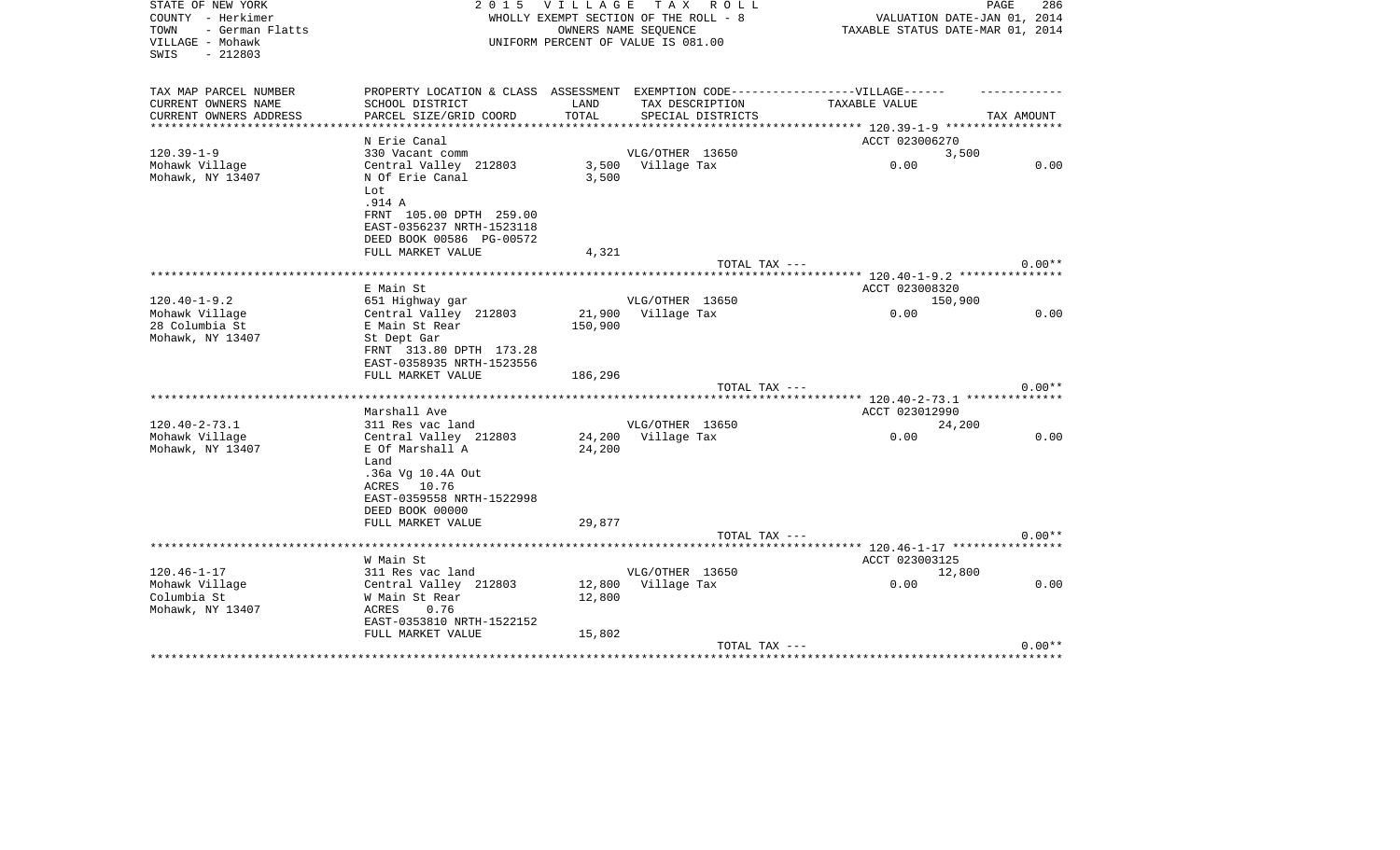| STATE OF NEW YORK<br>COUNTY - Herkimer<br>- German Flatts<br>TOWN<br>VILLAGE - Mohawk<br>$-212803$<br>SWIS |                                                                                   | 2015 VILLAGE<br>WHOLLY EXEMPT SECTION OF THE ROLL - 8<br>UNIFORM PERCENT OF VALUE IS 081.00 | OWNERS NAME SEQUENCE | TAX ROLL          |                                        | PAGE<br>287<br>VALUATION DATE-JAN 01, 2014<br>TAXABLE STATUS DATE-MAR 01, 2014 |
|------------------------------------------------------------------------------------------------------------|-----------------------------------------------------------------------------------|---------------------------------------------------------------------------------------------|----------------------|-------------------|----------------------------------------|--------------------------------------------------------------------------------|
| TAX MAP PARCEL NUMBER                                                                                      | PROPERTY LOCATION & CLASS ASSESSMENT EXEMPTION CODE-----------------VILLAGE------ |                                                                                             |                      |                   |                                        |                                                                                |
| CURRENT OWNERS NAME                                                                                        | SCHOOL DISTRICT                                                                   | LAND                                                                                        |                      | TAX DESCRIPTION   | TAXABLE VALUE                          |                                                                                |
| CURRENT OWNERS ADDRESS<br>***********************                                                          | PARCEL SIZE/GRID COORD<br>************************                                | TOTAL                                                                                       |                      | SPECIAL DISTRICTS |                                        | TAX AMOUNT                                                                     |
|                                                                                                            |                                                                                   |                                                                                             |                      |                   |                                        |                                                                                |
| $120.46 - 1 - 32$                                                                                          | W Main St<br>311 Res vac land                                                     |                                                                                             | VLG/OTHER 13650      |                   | ACCT 023003035                         | 5,500                                                                          |
| Mohawk Village                                                                                             | Central Valley 212803                                                             |                                                                                             | 5,500 Village Tax    |                   | 0.00                                   | 0.00                                                                           |
| Columbia St                                                                                                | W Main St                                                                         | 5,500                                                                                       |                      |                   |                                        |                                                                                |
| Mohawk, NY 13407                                                                                           | 74.29 DPTH 70.00<br>FRNT                                                          |                                                                                             |                      |                   |                                        |                                                                                |
|                                                                                                            | EAST-0354162 NRTH-1521955                                                         |                                                                                             |                      |                   |                                        |                                                                                |
|                                                                                                            | FULL MARKET VALUE                                                                 | 6,790                                                                                       |                      |                   |                                        |                                                                                |
|                                                                                                            |                                                                                   |                                                                                             |                      | TOTAL TAX ---     |                                        | $0.00**$                                                                       |
|                                                                                                            |                                                                                   |                                                                                             |                      |                   | ******** 120.47-2-1 ****************** |                                                                                |
|                                                                                                            | W Main St                                                                         |                                                                                             |                      |                   | ACCT 023002640                         |                                                                                |
| $120.47 - 2 - 1$                                                                                           | 963 Municpl park                                                                  |                                                                                             | VLG/OTHER 13650      |                   |                                        | 6,000                                                                          |
| Mohawk Village                                                                                             | Central Valley 212803                                                             | 6,000                                                                                       | Village Tax          |                   | 0.00                                   | 0.00                                                                           |
| Mohawk, NY 13407                                                                                           | Hazen Park                                                                        | 6,000                                                                                       |                      |                   |                                        |                                                                                |
|                                                                                                            | FRNT 35.00 DPTH 334.00<br>EAST-0355381 NRTH-1522303                               |                                                                                             |                      |                   |                                        |                                                                                |
|                                                                                                            | FULL MARKET VALUE                                                                 | 7,407                                                                                       |                      |                   |                                        |                                                                                |
|                                                                                                            |                                                                                   |                                                                                             |                      | TOTAL TAX ---     |                                        | $0.00**$                                                                       |
|                                                                                                            |                                                                                   |                                                                                             |                      |                   |                                        |                                                                                |
|                                                                                                            | W Main St                                                                         |                                                                                             |                      |                   | ACCT 023003990                         |                                                                                |
| $120.47 - 4 - 28$                                                                                          | 611 Library                                                                       |                                                                                             | VLG/OTHER 13650      |                   |                                        | 340,700                                                                        |
| Mohawk Village                                                                                             | Central Valley 212803                                                             | 25,100                                                                                      | Village Tax          |                   | 0.00                                   | 0.00                                                                           |
| Mohawk, NY 13407                                                                                           | Library & Park                                                                    | 340,700                                                                                     |                      |                   |                                        |                                                                                |
|                                                                                                            | W Main S R'fld                                                                    |                                                                                             |                      |                   |                                        |                                                                                |
|                                                                                                            | 4.70<br>ACRES<br>EAST-0356492 NRTH-1521745                                        |                                                                                             |                      |                   |                                        |                                                                                |
|                                                                                                            | FULL MARKET VALUE                                                                 | 420,617                                                                                     |                      |                   |                                        |                                                                                |
|                                                                                                            |                                                                                   |                                                                                             |                      | TOTAL TAX ---     |                                        | $0.00**$                                                                       |
|                                                                                                            |                                                                                   |                                                                                             |                      |                   | ******* 120.47-5-48 *****************  |                                                                                |
|                                                                                                            | Columbia St                                                                       |                                                                                             |                      |                   | ACCT 023021570                         |                                                                                |
| $120.47 - 5 - 48$                                                                                          | 652 Govt bldgs                                                                    |                                                                                             | VLG/OTHER 13650      |                   |                                        | 474,300                                                                        |
| Mohawk Village                                                                                             | Central Valley 212803                                                             | 13,300                                                                                      | Village Tax          |                   | 0.00                                   | 0.00                                                                           |
| Municipal Bldg                                                                                             | Municipal Bldg                                                                    | 474,300                                                                                     |                      |                   |                                        |                                                                                |
| Mohawk, NY 13407                                                                                           | Colum & Wash                                                                      |                                                                                             |                      |                   |                                        |                                                                                |
|                                                                                                            | FRNT 346.00 DPTH 137.00                                                           |                                                                                             |                      |                   |                                        |                                                                                |
|                                                                                                            | EAST-0356937 NRTH-1521630                                                         |                                                                                             |                      |                   |                                        |                                                                                |
|                                                                                                            | FULL MARKET VALUE                                                                 | 585,556                                                                                     |                      | TOTAL TAX ---     |                                        | $0.00**$                                                                       |
|                                                                                                            |                                                                                   |                                                                                             |                      |                   |                                        |                                                                                |
|                                                                                                            | Columbia St                                                                       |                                                                                             |                      |                   | ACCT 023021480                         |                                                                                |
| $120.47 - 5 - 63$                                                                                          | 963 Municpl park                                                                  |                                                                                             | VLG/OTHER 13650      |                   | 15,000                                 |                                                                                |
| Mohawk Village                                                                                             | Central Valley 212803                                                             | 15,000                                                                                      | Village Tax          |                   | 0.00                                   | 0.00                                                                           |
| Mohawk, NY 13407                                                                                           | Columbia St                                                                       | 15,000                                                                                      |                      |                   |                                        |                                                                                |
|                                                                                                            | Park                                                                              |                                                                                             |                      |                   |                                        |                                                                                |
|                                                                                                            | $1/16$ A                                                                          |                                                                                             |                      |                   |                                        |                                                                                |
|                                                                                                            | FRNT 104.00 DPTH 40.00                                                            |                                                                                             |                      |                   |                                        |                                                                                |
|                                                                                                            | EAST-0357113 NRTH-1522125<br>FULL MARKET VALUE                                    | 18,519                                                                                      |                      |                   |                                        |                                                                                |
|                                                                                                            |                                                                                   |                                                                                             |                      | TOTAL TAX ---     |                                        | $0.00**$                                                                       |
|                                                                                                            |                                                                                   |                                                                                             |                      |                   |                                        |                                                                                |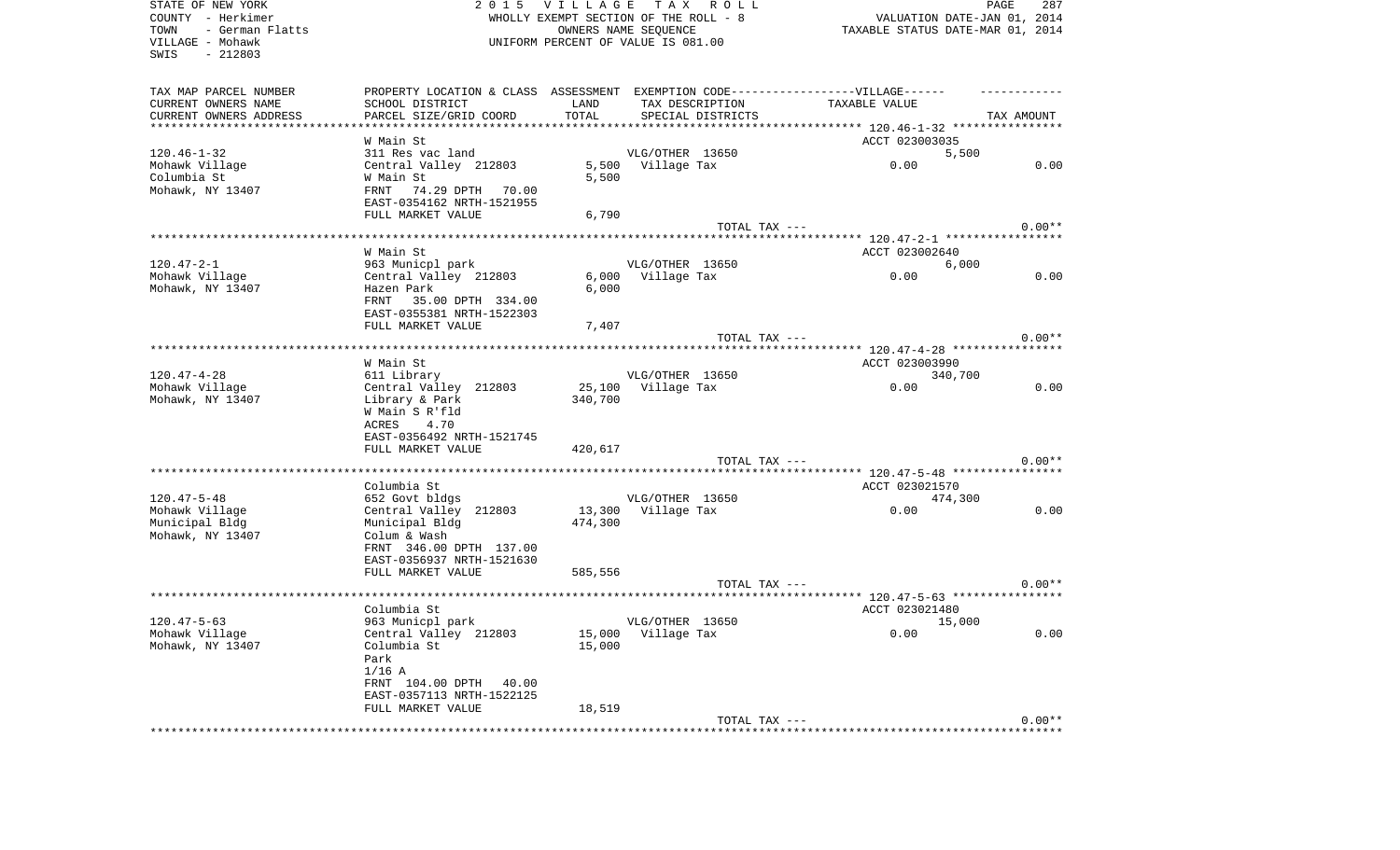| STATE OF NEW YORK<br>COUNTY - Herkimer | 2 0 1 5                                                                           | <b>VILLAGE</b>     | T A X<br>R O L L                                              |                                                                 | PAGE<br>288 |
|----------------------------------------|-----------------------------------------------------------------------------------|--------------------|---------------------------------------------------------------|-----------------------------------------------------------------|-------------|
| - German Flatts<br>TOWN                |                                                                                   |                    | WHOLLY EXEMPT SECTION OF THE ROLL - 8<br>OWNERS NAME SEQUENCE | VALUATION DATE-JAN 01, 2014<br>TAXABLE STATUS DATE-MAR 01, 2014 |             |
| VILLAGE - Mohawk<br>$-212803$<br>SWIS  |                                                                                   |                    | UNIFORM PERCENT OF VALUE IS 081.00                            |                                                                 |             |
| TAX MAP PARCEL NUMBER                  | PROPERTY LOCATION & CLASS ASSESSMENT EXEMPTION CODE-----------------VILLAGE------ |                    |                                                               |                                                                 |             |
| CURRENT OWNERS NAME                    | SCHOOL DISTRICT                                                                   | LAND               | TAX DESCRIPTION                                               | TAXABLE VALUE                                                   |             |
| CURRENT OWNERS ADDRESS                 | PARCEL SIZE/GRID COORD                                                            | TOTAL              | SPECIAL DISTRICTS                                             |                                                                 | TAX AMOUNT  |
| *************                          | **************************                                                        | ****************** |                                                               | **************** 120.48-1-46 *****************                  |             |
| $120.48 - 1 - 46$                      | Marshall Ave<br>311 Res vac land                                                  |                    | VLG/OTHER 13650                                               | ACCT 023012630                                                  |             |
| Mohawk Village                         | Central Valley 212803                                                             |                    | 22,000 Village Tax                                            | 22,000<br>0.00                                                  | 0.00        |
| Mohawk, NY 13407                       | S Of Marshall                                                                     | 22,000             |                                                               |                                                                 |             |
|                                        | Land                                                                              |                    |                                                               |                                                                 |             |
|                                        | 13 A                                                                              |                    |                                                               |                                                                 |             |
|                                        | <b>ACRES</b><br>8.60                                                              |                    |                                                               |                                                                 |             |
|                                        | EAST-0359392 NRTH-1522066                                                         |                    |                                                               |                                                                 |             |
|                                        | FULL MARKET VALUE                                                                 | 27,160             |                                                               |                                                                 |             |
|                                        |                                                                                   |                    | TOTAL TAX ---                                                 |                                                                 | $0.00**$    |
|                                        |                                                                                   |                    |                                                               |                                                                 |             |
|                                        | Firman St                                                                         |                    |                                                               | ACCT 023024660                                                  |             |
| $120.47 - 3 - 60$                      | 651 Highway gar                                                                   |                    | VLG/OTHER 13650                                               | 183,300                                                         |             |
| Mohawk Village Street Dept             | Central Valley 212803                                                             | 15,200             | Village Tax                                                   | 0.00                                                            | 0.00        |
| Mohawk, NY 13407                       | Firman St E                                                                       | 183,300            |                                                               |                                                                 |             |
|                                        | St Dept G Stge Shed<br>FRNT 200.00 DPTH 102.00                                    |                    |                                                               |                                                                 |             |
|                                        | EAST-0355863 NRTH-1520564                                                         |                    |                                                               |                                                                 |             |
|                                        | FULL MARKET VALUE                                                                 | 226,296            |                                                               |                                                                 |             |
|                                        |                                                                                   |                    | TOTAL TAX ---                                                 |                                                                 | $0.00**$    |
|                                        |                                                                                   |                    |                                                               |                                                                 |             |
|                                        | 15 N Washington St                                                                |                    |                                                               | ACCT 023005260                                                  |             |
| $120.39 - 2 - 18$                      | 614 Spec. school                                                                  |                    | N/P-M/M IM 25230                                              | 345,600                                                         |             |
| Ofc Mental Retardation &               | Central Valley 212803                                                             |                    | 13,700 Village Tax                                            | 0.00                                                            | 0.00        |
| Development Disabilities               | 15 N Washington St                                                                | 345,600            |                                                               |                                                                 |             |
| Attn: Rome Ddso                        | FRNT 218.00 DPTH 144.00                                                           |                    |                                                               |                                                                 |             |
| PO Box 469                             | EAST-0356652 NRTH-1522931                                                         |                    |                                                               |                                                                 |             |
| Rome, NY 13342                         | FULL MARKET VALUE                                                                 | 426,667            |                                                               |                                                                 |             |
|                                        |                                                                                   |                    | TOTAL TAX ---                                                 |                                                                 | $0.00**$    |
|                                        |                                                                                   |                    |                                                               |                                                                 |             |
| $120.47 - 5 - 51$                      | 20 S Otsego St<br>620 Religious                                                   |                    | N/P-RELIG 25110                                               | ACCT 023025890<br>423,000                                       |             |
| Reformed Church Assn                   | Central Valley 212803                                                             |                    | 11,100 Village Tax                                            | 0.00                                                            | 0.00        |
| 20 S Otsego St                         | 20 S Otsego St                                                                    | 423,000            |                                                               |                                                                 |             |
| Mohawk, NY 13407                       | Rec Bldg                                                                          |                    |                                                               |                                                                 |             |
|                                        | 66x105                                                                            |                    |                                                               |                                                                 |             |
|                                        | <b>FRNT</b><br>67.00 DPTH 98.00                                                   |                    |                                                               |                                                                 |             |
|                                        | EAST-0357012 NRTH-1522020                                                         |                    |                                                               |                                                                 |             |
|                                        | DEED BOOK 00576 PG-00208                                                          |                    |                                                               |                                                                 |             |
|                                        | FULL MARKET VALUE                                                                 | 522,222            |                                                               |                                                                 |             |
|                                        |                                                                                   |                    | TOTAL TAX ---                                                 |                                                                 | $0.00**$    |
|                                        |                                                                                   |                    |                                                               |                                                                 |             |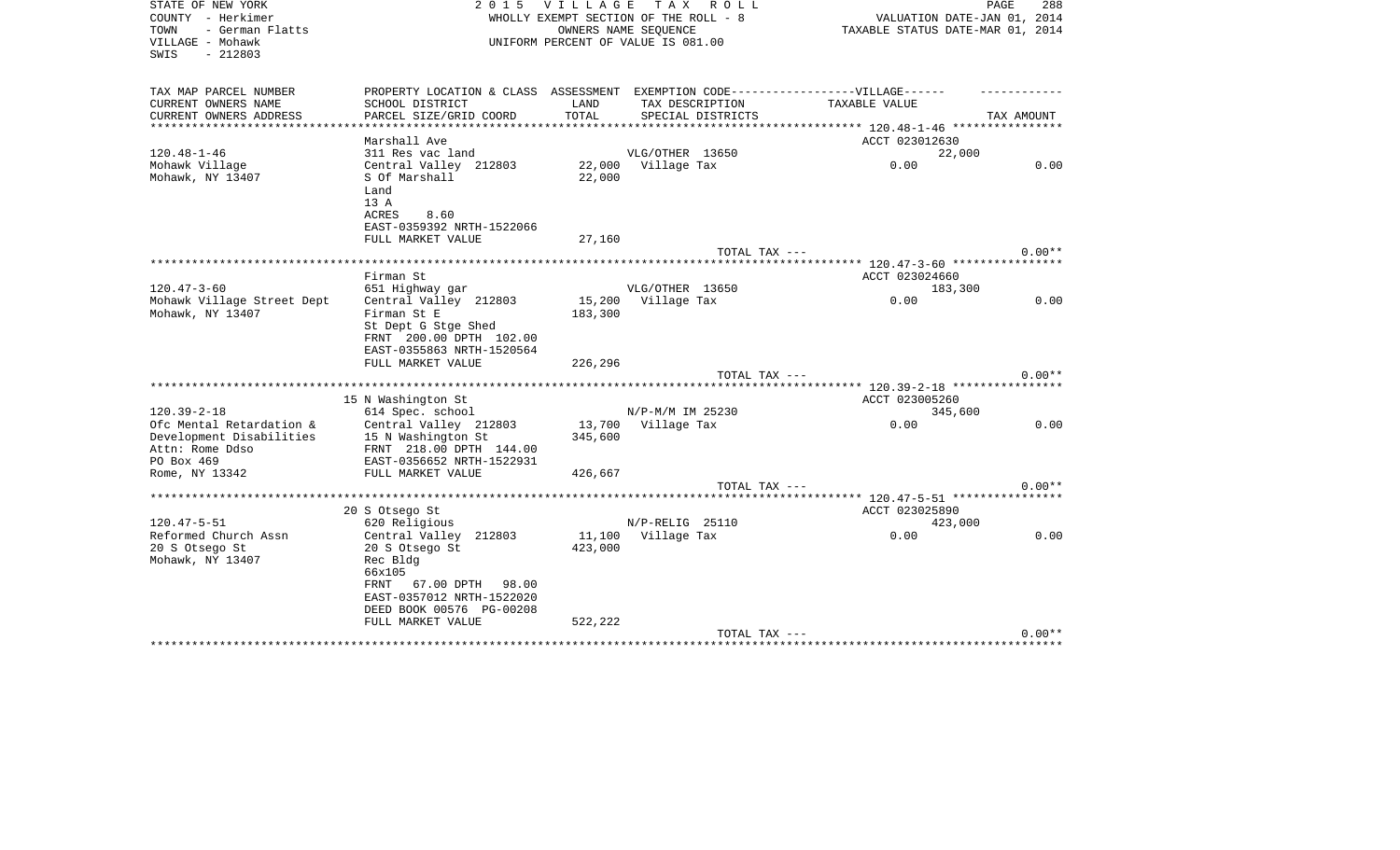| STATE OF NEW YORK<br>COUNTY - Herkimer<br>TOWN<br>- German Flatts<br>VILLAGE - Mohawk<br>$-212803$<br>SWIS | 2 0 1 5                                                                                                                                       |                  | VILLAGE TAX ROLL<br>WHOLLY EXEMPT SECTION OF THE ROLL - 8<br>OWNERS NAME SEQUENCE<br>UNIFORM PERCENT OF VALUE IS 081.00 | PAGE<br>VALUATION DATE-JAN 01, 2014<br>TAXABLE STATUS DATE-MAR 01, 2014 | 289        |
|------------------------------------------------------------------------------------------------------------|-----------------------------------------------------------------------------------------------------------------------------------------------|------------------|-------------------------------------------------------------------------------------------------------------------------|-------------------------------------------------------------------------|------------|
| TAX MAP PARCEL NUMBER<br>CURRENT OWNERS NAME<br>CURRENT OWNERS ADDRESS<br>***********************          | PROPERTY LOCATION & CLASS ASSESSMENT EXEMPTION CODE-----------------VILLAGE------<br>SCHOOL DISTRICT<br>PARCEL SIZE/GRID COORD                | LAND<br>TOTAL    | TAX DESCRIPTION<br>SPECIAL DISTRICTS                                                                                    | TAXABLE VALUE                                                           | TAX AMOUNT |
|                                                                                                            | 22-24 S Otsego St                                                                                                                             |                  |                                                                                                                         | ACCT 023025920                                                          |            |
| $120.47 - 5 - 50$                                                                                          | 620 Religious                                                                                                                                 |                  | N/P-RELIG 25110                                                                                                         | 304,200                                                                 |            |
| Reformed Church Association Central Valley 212803<br>20 S Otsego St<br>Mohawk, NY 13407                    | 22-24 S Otsego St<br>Church<br>83x105<br>FRNT 101.36 DPTH 98.00<br>EAST-0357018 NRTH-1521947                                                  | 304,200          | 11,900 Village Tax                                                                                                      | 0.00                                                                    | 0.00       |
|                                                                                                            | DEED BOOK 00576 PG-00208                                                                                                                      |                  |                                                                                                                         |                                                                         |            |
|                                                                                                            | FULL MARKET VALUE                                                                                                                             | 375,556          |                                                                                                                         |                                                                         |            |
|                                                                                                            |                                                                                                                                               |                  | TOTAL TAX ---                                                                                                           |                                                                         | $0.00**$   |
|                                                                                                            | 18 S Otsego St                                                                                                                                |                  |                                                                                                                         | ACCT 023025860                                                          |            |
| $120.47 - 5 - 52$                                                                                          | 311 Res vac land                                                                                                                              |                  | N/P-RELIG 25110                                                                                                         | 10,600                                                                  |            |
| Reformed Church Association<br>20 S Otsego St<br>Mohawk, NY 13407                                          | Central Valley 212803<br>18 S Otsego St<br>Lot<br>53x105<br>56.00 DPTH 98.00<br>FRNT<br>EAST-0357002 NRTH-1522083<br>DEED BOOK 00576 PG-00208 | 10,600           | 10,600 Village Tax                                                                                                      | 0.00                                                                    | 0.00       |
|                                                                                                            | FULL MARKET VALUE                                                                                                                             | 13,086           |                                                                                                                         |                                                                         |            |
|                                                                                                            |                                                                                                                                               |                  | TOTAL TAX ---                                                                                                           |                                                                         | $0.00**$   |
|                                                                                                            |                                                                                                                                               |                  |                                                                                                                         |                                                                         |            |
| $120.39 - 3 - 52$                                                                                          | 5 Ann St<br>465 Prof. bldg.                                                                                                                   |                  | NP HOSP<br>25210                                                                                                        | ACCT 167487<br>266,000                                                  |            |
| St Elizabeth Medical Center<br>2209 Genesee St<br>Utica, NY 13501                                          | Central Valley 212803<br>5 Ann St<br>FRNT 120.00 DPTH 60.00<br>EAST-0357785 NRTH-1522917<br>DEED BOOK 1413 PG-353                             | 6,200<br>266,000 | Village Tax                                                                                                             | 0.00                                                                    | 0.00       |
|                                                                                                            | FULL MARKET VALUE                                                                                                                             | 328,395          |                                                                                                                         |                                                                         |            |
|                                                                                                            |                                                                                                                                               |                  | TOTAL TAX ---                                                                                                           |                                                                         | $0.00**$   |
|                                                                                                            | 33 E Main St                                                                                                                                  |                  |                                                                                                                         | ***************** 120.39-3-57 *****************<br>ACCT 167487          |            |
| $120.39 - 3 - 57$                                                                                          | 330 Vacant comm                                                                                                                               |                  | NP HOSP<br>25210                                                                                                        | 9,000                                                                   |            |
| St Elizabeth Medical Center<br>2209 Genesee St<br>Utica, NY 13501                                          | Central Valley 212803<br>33 E Main St<br>FRNT 60.00 DPTH 120.00<br>EAST-0357826 NRTH-1522815<br>DEED BOOK 1413 PG-353                         | 9,000            | 9,000 Village Tax                                                                                                       | 0.00                                                                    | 0.00       |
|                                                                                                            | FULL MARKET VALUE                                                                                                                             | 11,111           | TOTAL TAX ---                                                                                                           |                                                                         | $0.00**$   |
|                                                                                                            |                                                                                                                                               |                  |                                                                                                                         | ************************************                                    |            |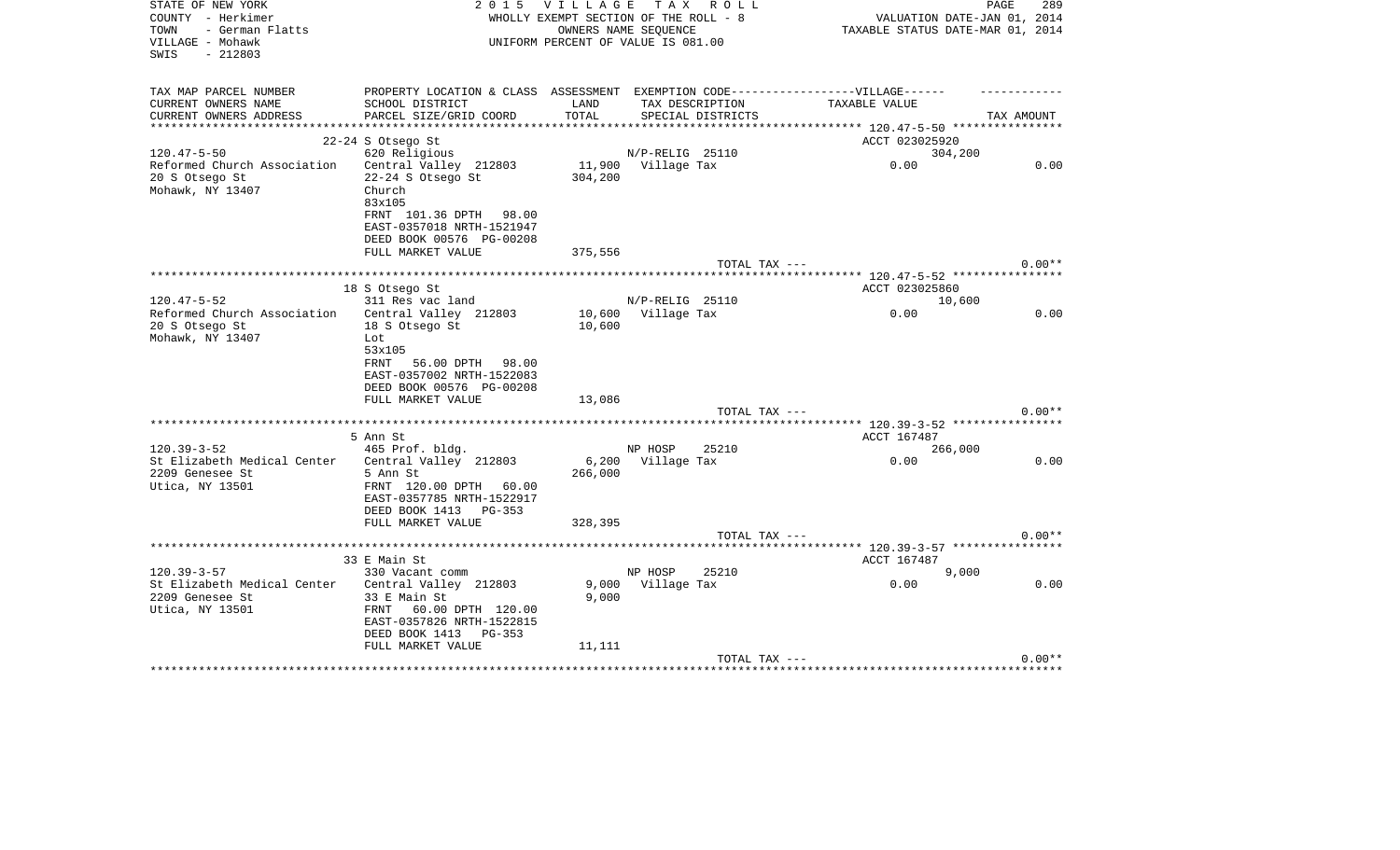| STATE OF NEW YORK<br>COUNTY - Herkimer<br>TOWN<br>- German Flatts<br>VILLAGE - Mohawk<br>$-212803$<br>SWIS | 2 0 1 5                                                                                                                          | V I L L A G E    | T A X<br>R O L L<br>WHOLLY EXEMPT SECTION OF THE ROLL - 8<br>OWNERS NAME SEQUENCE<br>UNIFORM PERCENT OF VALUE IS 081.00 | TAXABLE STATUS DATE-MAR 01, 2014                           | 290<br>PAGE<br>VALUATION DATE-JAN 01, 2014 |
|------------------------------------------------------------------------------------------------------------|----------------------------------------------------------------------------------------------------------------------------------|------------------|-------------------------------------------------------------------------------------------------------------------------|------------------------------------------------------------|--------------------------------------------|
| TAX MAP PARCEL NUMBER<br>CURRENT OWNERS NAME                                                               | PROPERTY LOCATION & CLASS ASSESSMENT EXEMPTION CODE-----------------VILLAGE------<br>SCHOOL DISTRICT                             | LAND             | TAX DESCRIPTION                                                                                                         | TAXABLE VALUE                                              |                                            |
| CURRENT OWNERS ADDRESS                                                                                     | PARCEL SIZE/GRID COORD                                                                                                           | TOTAL            | SPECIAL DISTRICTS                                                                                                       |                                                            | TAX AMOUNT                                 |
| **********************                                                                                     | *************************                                                                                                        |                  | *******************************                                                                                         | ************** 120.40-1-34 *****************               |                                            |
|                                                                                                            | 8 Ann St                                                                                                                         |                  |                                                                                                                         | ACCT 167487                                                |                                            |
| $120.40 - 1 - 34$                                                                                          | 330 Vacant comm                                                                                                                  |                  | NP HOSP<br>25210                                                                                                        |                                                            | 4,700                                      |
| St Elizabeth Medical Center<br>2209 Genesee St<br>Utica, NY 13501                                          | Central Valley 212803<br>8 Ann St<br>65.00 DPTH 60.00<br>FRNT<br>EAST-0357897 NRTH-1522945<br>DEED BOOK 1413 PG-353              | 4,700            | 4,700 Village Tax                                                                                                       | 0.00                                                       | 0.00                                       |
|                                                                                                            | FULL MARKET VALUE                                                                                                                | 5,802            |                                                                                                                         |                                                            |                                            |
|                                                                                                            | ****************************                                                                                                     |                  | TOTAL TAX ---                                                                                                           | ***************************** 120.40-1-36 **************** | $0.00**$                                   |
|                                                                                                            | Ann St                                                                                                                           |                  |                                                                                                                         | ACCT 167487                                                |                                            |
| $120.40 - 1 - 36$                                                                                          | 480 Mult-use bld                                                                                                                 |                  | NP HOSP<br>25210                                                                                                        |                                                            | 14,100                                     |
| St Elizabeth Medical Center                                                                                | Central Valley 212803                                                                                                            |                  | 11,400 Village Tax                                                                                                      | 0.00                                                       | 0.00                                       |
| 2209 Genesee St<br>Utica, NY 13501                                                                         | Ann St<br>FRNT 120.00 DPTH 65.00<br>EAST-0357988 NRTH-1522979<br>DEED BOOK 1413 PG-353<br>FULL MARKET VALUE                      | 14,100<br>17,407 |                                                                                                                         |                                                            |                                            |
|                                                                                                            |                                                                                                                                  |                  | TOTAL TAX ---                                                                                                           |                                                            | $0.00**$                                   |
|                                                                                                            |                                                                                                                                  |                  |                                                                                                                         |                                                            |                                            |
|                                                                                                            | Casey Flatts                                                                                                                     |                  |                                                                                                                         | ACCT 023006275                                             |                                            |
| $120.40 - 1 - 1$                                                                                           | 322 Rural vac>10                                                                                                                 |                  | NYS HOSP 12100                                                                                                          |                                                            | 14,600                                     |
| State Of New York                                                                                          | Central Valley 212803                                                                                                            |                  | 14,600 Village Tax                                                                                                      | 0.00                                                       | 0.00                                       |
| Attn: Dot<br>Albany, NY 12232                                                                              | Casey Flatts<br>End Towpath<br>ACRES 15.40<br>EAST-0358341 NRTH-1524026<br>DEED BOOK 821<br><b>PG-450</b><br>FULL MARKET VALUE   | 14,600<br>18,025 |                                                                                                                         |                                                            |                                            |
|                                                                                                            |                                                                                                                                  |                  | TOTAL TAX ---                                                                                                           |                                                            | $0.00**$                                   |
|                                                                                                            |                                                                                                                                  |                  |                                                                                                                         |                                                            |                                            |
|                                                                                                            | 9 Fulton St                                                                                                                      |                  |                                                                                                                         | ACCT 023010290                                             |                                            |
| $120.40 - 2 - 30$                                                                                          | 312 Vac w/imprv                                                                                                                  |                  | NON-PROF 6 25100                                                                                                        |                                                            | 12,650                                     |
| The Mohawk Homestead<br>62 E Main St<br>Mohawk, NY 13407                                                   | Central Valley 212803<br>9 Fulton St<br>FRNT<br>92.60 DPTH 120.00<br>EAST-0358483 NRTH-1522650<br>DEED BOOK 930<br><b>PG-580</b> | 10,700<br>12,650 | Village Tax                                                                                                             | 0.00                                                       | 0.00                                       |
|                                                                                                            | FULL MARKET VALUE                                                                                                                | 15,617           |                                                                                                                         |                                                            |                                            |
|                                                                                                            |                                                                                                                                  |                  | TOTAL TAX ---                                                                                                           | *************************************                      | $0.00**$                                   |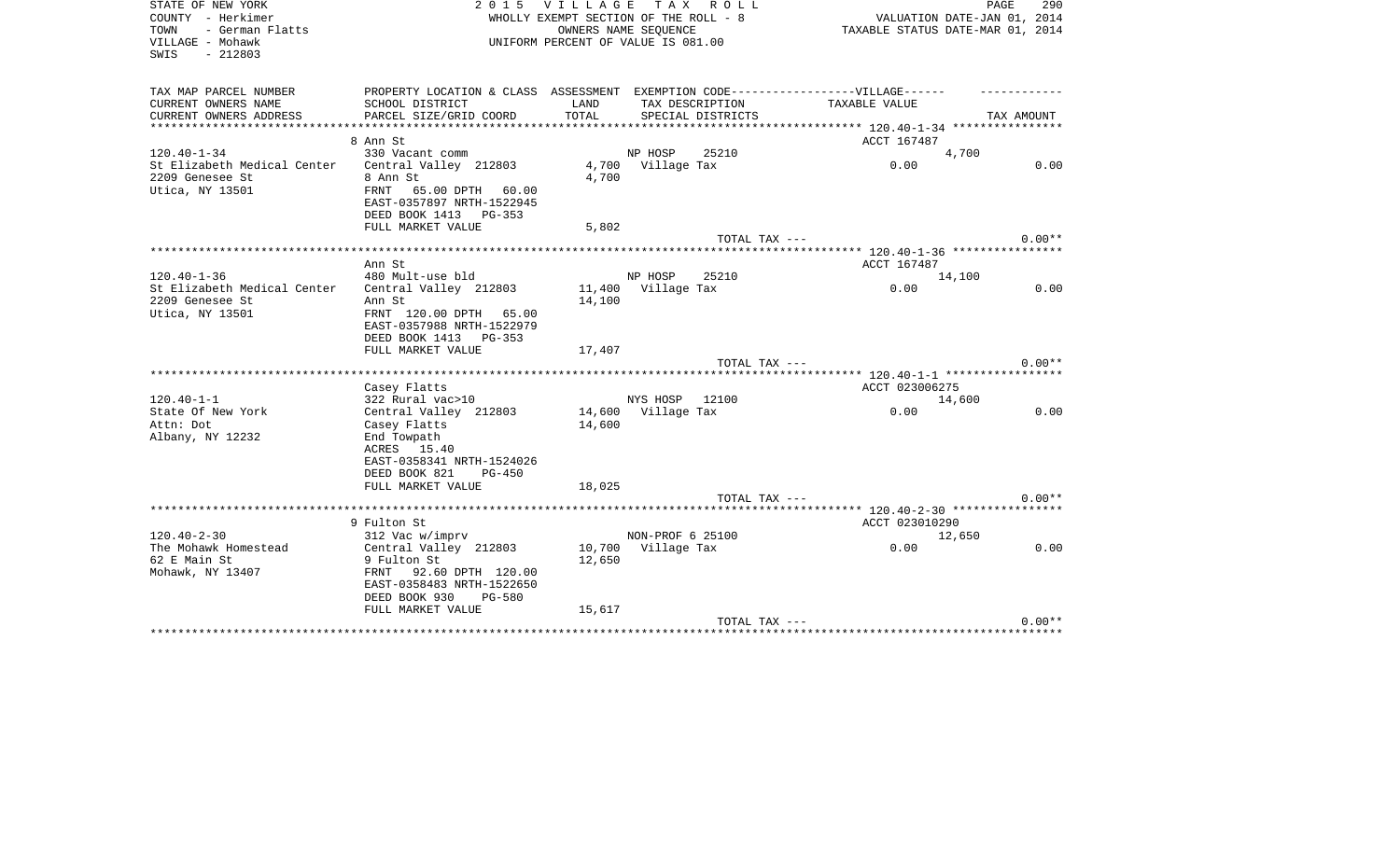| STATE OF NEW YORK                                   | 2 0 1 5                                                                           | VILLAGE  | T A X<br>R O L L                      | PAGE                               | 291        |
|-----------------------------------------------------|-----------------------------------------------------------------------------------|----------|---------------------------------------|------------------------------------|------------|
| COUNTY - Herkimer                                   |                                                                                   |          | WHOLLY EXEMPT SECTION OF THE ROLL - 8 | VALUATION DATE-JAN 01, 2014        |            |
| TOWN<br>- German Flatts                             |                                                                                   |          | OWNERS NAME SEOUENCE                  | TAXABLE STATUS DATE-MAR 01, 2014   |            |
| VILLAGE - Mohawk                                    |                                                                                   |          | UNIFORM PERCENT OF VALUE IS 081.00    |                                    |            |
| $-212803$<br>SWIS                                   |                                                                                   |          |                                       |                                    |            |
| TAX MAP PARCEL NUMBER                               | PROPERTY LOCATION & CLASS ASSESSMENT EXEMPTION CODE-----------------VILLAGE------ |          |                                       |                                    |            |
| CURRENT OWNERS NAME                                 | SCHOOL DISTRICT                                                                   | LAND     | TAX DESCRIPTION                       | TAXABLE VALUE                      |            |
| CURRENT OWNERS ADDRESS                              | PARCEL SIZE/GRID COORD                                                            | TOTAL    | SPECIAL DISTRICTS                     |                                    | TAX AMOUNT |
|                                                     |                                                                                   |          |                                       |                                    |            |
|                                                     | 62 E Main St                                                                      |          |                                       | ACCT 023009090                     |            |
| $120.40 - 2 - 61$                                   | 633 Aged - home                                                                   |          | NON PROF 9 25300                      | 1036,700                           |            |
| The Mohawk Homestead                                | Central Valley 212803                                                             | 21,600   | Village Tax                           | 0.00                               | 0.00       |
| 62 E Main St                                        | 62 E Main St                                                                      | 1036,700 |                                       |                                    |            |
| Mohawk, NY 13407                                    | Old Lds Home                                                                      |          |                                       |                                    |            |
|                                                     | ACRES<br>1.20                                                                     |          |                                       |                                    |            |
|                                                     | EAST-0358527 NRTH-1522848                                                         |          |                                       |                                    |            |
|                                                     | FULL MARKET VALUE                                                                 | 1279,877 |                                       |                                    |            |
|                                                     |                                                                                   |          | TOTAL TAX ---                         |                                    | $0.00**$   |
|                                                     |                                                                                   |          |                                       |                                    |            |
|                                                     | 27 E Main St                                                                      |          |                                       | ACCT 023007710                     |            |
| $120.39 - 3 - 54$                                   | 620 Religious                                                                     |          | N/P-RELIG 25110                       | 175,000                            |            |
| The Word Christian Center Inc Central Valley 212803 |                                                                                   | 12,000   | Village Tax                           | 0.00                               | 0.00       |
| Eugene Kipper                                       | 27 E Main St N                                                                    | 175,000  |                                       |                                    |            |
| 27 E Main St                                        | 60.00 DPTH 120.00<br>FRNT                                                         |          |                                       |                                    |            |
| Mohawk, NY 13407                                    | EAST-0357714 NRTH-1522762                                                         |          |                                       |                                    |            |
|                                                     | DEED BOOK 1279<br>PG-819                                                          |          |                                       |                                    |            |
|                                                     | FULL MARKET VALUE                                                                 | 216,049  |                                       |                                    | $0.00**$   |
|                                                     | *********************                                                             |          | TOTAL TAX ---                         | ****** 120.39-3-55 ************    |            |
|                                                     | 29 E Main St                                                                      |          |                                       | ACCT 023007740                     |            |
| $120.39 - 3 - 55$                                   | 620 Religious                                                                     |          | N/P-RELIG 25110                       | 7,800                              |            |
| The Word Christian Center Inc Central Valley 212803 |                                                                                   | 6,100    | Village Tax                           | 0.00                               | 0.00       |
| %Eugene Kipper                                      | 29 E Main St N                                                                    | 7,800    |                                       |                                    |            |
| 27 E Main St                                        | FRNT<br>36.00 DPTH 120.00                                                         |          |                                       |                                    |            |
| Mohawk, NY 13407                                    | EAST-0357757 NRTH-1522782                                                         |          |                                       |                                    |            |
|                                                     | DEED BOOK 1279<br><b>PG-819</b>                                                   |          |                                       |                                    |            |
|                                                     | FULL MARKET VALUE                                                                 | 9,630    |                                       |                                    |            |
|                                                     |                                                                                   |          | TOTAL TAX ---                         |                                    | $0.00**$   |
|                                                     |                                                                                   |          |                                       |                                    |            |
|                                                     | 31 E Main St                                                                      |          |                                       | ACCT 023007770                     |            |
| $120.39 - 3 - 56$                                   | 620 Religious                                                                     |          | N/P-RELIG 25110                       | 4,100                              |            |
| The Word Christian Center Inc Central Valley 212803 |                                                                                   |          | 4,100 Village Tax                     | 0.00                               | 0.00       |
| % Eugene Kipper                                     | 31 E Main St                                                                      | 4,100    |                                       |                                    |            |
| 27 E Main St                                        | FRNT<br>24.00 DPTH 120.00                                                         |          |                                       |                                    |            |
| Mohawk, NY 13407                                    | EAST-0357790 NRTH-1522796                                                         |          |                                       |                                    |            |
|                                                     | DEED BOOK 1279<br>PG-819                                                          |          |                                       |                                    |            |
|                                                     | FULL MARKET VALUE                                                                 | 5,062    |                                       |                                    |            |
|                                                     |                                                                                   |          | TOTAL TAX ---                         |                                    | $0.00**$   |
|                                                     |                                                                                   |          |                                       | ********************************** |            |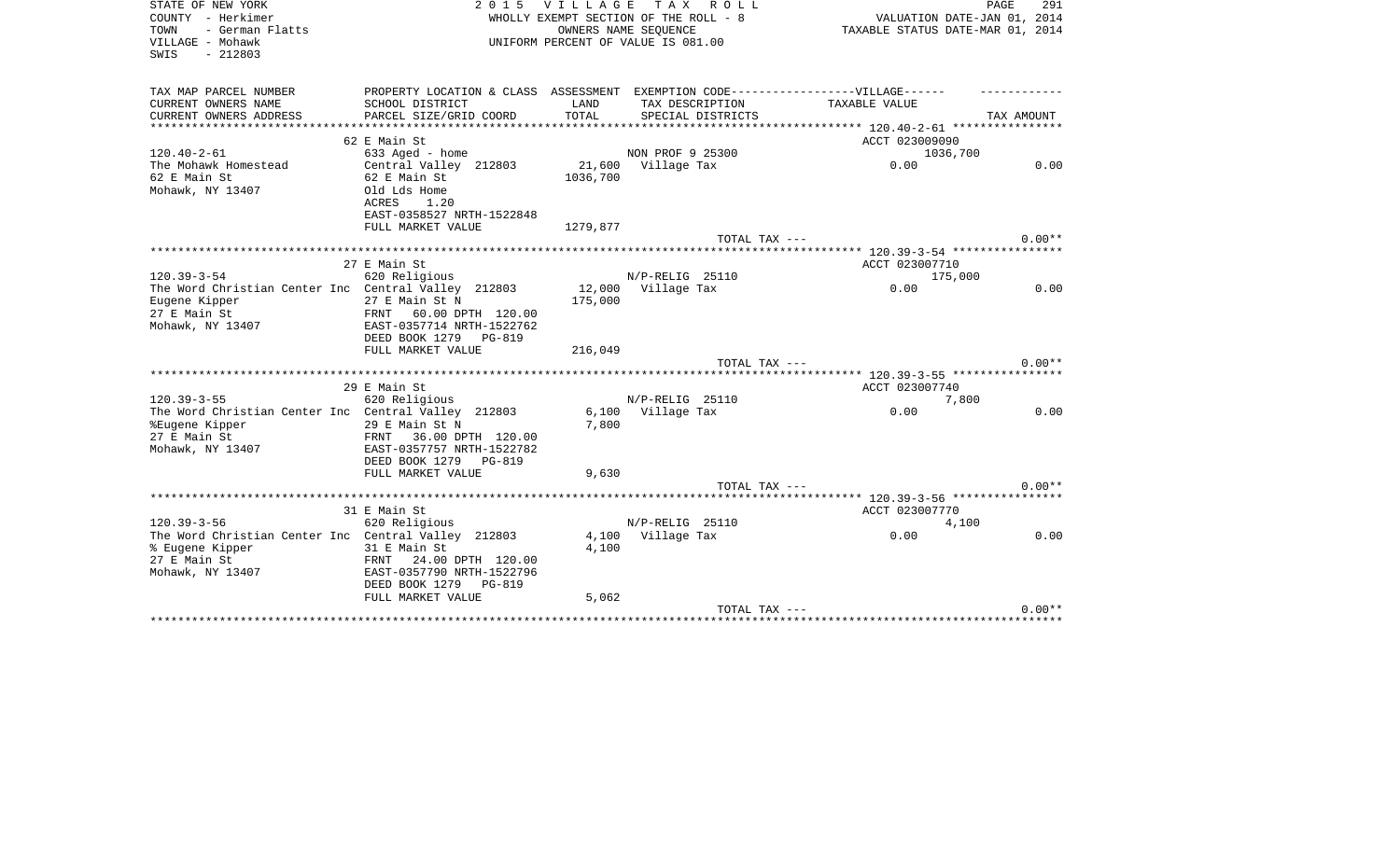| STATE OF NEW YORK<br>COUNTY - Herkimer<br>TOWN<br>- German Flatts<br>VILLAGE - Mohawk<br>$-212803$<br>SWIS | 2 0 1 5                                                                           | VILLAGE TAX | R O L L<br>WHOLLY EXEMPT SECTION OF THE ROLL - 8<br>OWNERS NAME SEQUENCE<br>UNIFORM PERCENT OF VALUE IS 081.00 | PAGE<br>VALUATION DATE-JAN 01, 2014<br>TAXABLE STATUS DATE-MAR 01, 2014 | 292        |
|------------------------------------------------------------------------------------------------------------|-----------------------------------------------------------------------------------|-------------|----------------------------------------------------------------------------------------------------------------|-------------------------------------------------------------------------|------------|
| TAX MAP PARCEL NUMBER                                                                                      | PROPERTY LOCATION & CLASS ASSESSMENT EXEMPTION CODE-----------------VILLAGE------ |             |                                                                                                                |                                                                         |            |
| CURRENT OWNERS NAME                                                                                        | SCHOOL DISTRICT                                                                   | LAND        | TAX DESCRIPTION                                                                                                | TAXABLE VALUE                                                           |            |
| CURRENT OWNERS ADDRESS<br>****************                                                                 | PARCEL SIZE/GRID COORD                                                            | TOTAL       | SPECIAL DISTRICTS                                                                                              | **************** 120.40-2-62 *****************                          | TAX AMOUNT |
|                                                                                                            | 62-64 E Main St                                                                   |             |                                                                                                                | ACCT 023009120                                                          |            |
| $120.40 - 2 - 62$                                                                                          | 653 Govt pk lot                                                                   |             | TOWN-GEN<br>13500                                                                                              | 10,800                                                                  |            |
| Town Of German Flatts                                                                                      | Central Valley 212803                                                             |             | 10,800 Village Tax                                                                                             | 0.00                                                                    | 0.00       |
| 66 E Main St                                                                                               | $62-4$ E Main St                                                                  | 10,800      |                                                                                                                |                                                                         |            |
| Mohawk, NY 13407                                                                                           | Lot                                                                               |             |                                                                                                                |                                                                         |            |
|                                                                                                            | FRNT<br>54.00 DPTH 237.00<br>EAST-0358649 NRTH-1522896                            |             |                                                                                                                |                                                                         |            |
|                                                                                                            | DEED BOOK 789<br>$PG-39$                                                          |             |                                                                                                                |                                                                         |            |
|                                                                                                            | FULL MARKET VALUE                                                                 | 13,333      |                                                                                                                |                                                                         |            |
|                                                                                                            |                                                                                   |             | TOTAL TAX ---                                                                                                  |                                                                         | $0.00**$   |
|                                                                                                            |                                                                                   |             |                                                                                                                |                                                                         |            |
|                                                                                                            | 66 E Main St                                                                      |             |                                                                                                                | ACCT 023009150                                                          |            |
| $120.40 - 2 - 63$<br>Town Of German Flatts                                                                 | 652 Govt bldgs<br>Central Valley 212803                                           |             | TOWN-GEN 13500<br>15,700 Village Tax                                                                           | 149,100<br>0.00                                                         | 0.00       |
| 66 E Main St                                                                                               | 66 E Main St S                                                                    | 149,100     |                                                                                                                |                                                                         |            |
| Mohawk, NY 13407                                                                                           | FRNT 74.00 DPTH 237.00                                                            |             |                                                                                                                |                                                                         |            |
|                                                                                                            | EAST-0358703 NRTH-1522921                                                         |             |                                                                                                                |                                                                         |            |
|                                                                                                            | DEED BOOK 788<br><b>PG-514</b>                                                    |             |                                                                                                                |                                                                         |            |
|                                                                                                            | FULL MARKET VALUE                                                                 | 184,074     |                                                                                                                |                                                                         | $0.00**$   |
|                                                                                                            | **********************                                                            |             | TOTAL TAX ---                                                                                                  | ************ 120.38-1-3 ******************                              |            |
|                                                                                                            | W Main St                                                                         |             |                                                                                                                |                                                                         |            |
| $120.38 - 1 - 3$                                                                                           | 963 Municpl park                                                                  |             | MUN OWNED 13100                                                                                                | 19,000                                                                  |            |
| Village Of Mohawk                                                                                          | Central Valley 212803                                                             |             | 19,000 Village Tax                                                                                             | 0.00                                                                    | 0.00       |
| 28 Columbia St                                                                                             | N Of W Main St                                                                    | 19,000      |                                                                                                                |                                                                         |            |
| Mohawk, NY 13407                                                                                           | Land Rear                                                                         |             |                                                                                                                |                                                                         |            |
|                                                                                                            | ACRES<br>9.50<br>EAST-0354180 NRTH-1522980                                        |             |                                                                                                                |                                                                         |            |
|                                                                                                            | DEED BOOK 843<br>PG-134                                                           |             |                                                                                                                |                                                                         |            |
|                                                                                                            | FULL MARKET VALUE                                                                 | 23,457      |                                                                                                                |                                                                         |            |
|                                                                                                            |                                                                                   |             | TOTAL TAX ---                                                                                                  |                                                                         | $0.00**$   |
|                                                                                                            |                                                                                   |             |                                                                                                                |                                                                         |            |
|                                                                                                            | 85 E Main St                                                                      |             |                                                                                                                | ACCT 023008340                                                          |            |
| $120.40 - 1 - 8.1$<br>YMCA of Mohawk Valley Inc                                                            | 543 Ymca or ywca<br>Central Valley 212803                                         |             | N/P-M/M IM 25230<br>10,100 Village Tax                                                                         | 10,100<br>0.00                                                          | 0.00       |
| 83 E Main St                                                                                               | 85 E Main St                                                                      | 10,100      |                                                                                                                |                                                                         |            |
| Mohawk, NY 13407                                                                                           | FRNT<br>48.00 DPTH 232.00                                                         |             |                                                                                                                |                                                                         |            |
|                                                                                                            | EAST-0322343 NRTH-1098844                                                         |             |                                                                                                                |                                                                         |            |
|                                                                                                            | DEED BOOK 00656 PG-00795                                                          |             |                                                                                                                |                                                                         |            |
|                                                                                                            | FULL MARKET VALUE                                                                 | 12,469      |                                                                                                                |                                                                         | $0.00**$   |
|                                                                                                            |                                                                                   |             | TOTAL TAX ---                                                                                                  |                                                                         |            |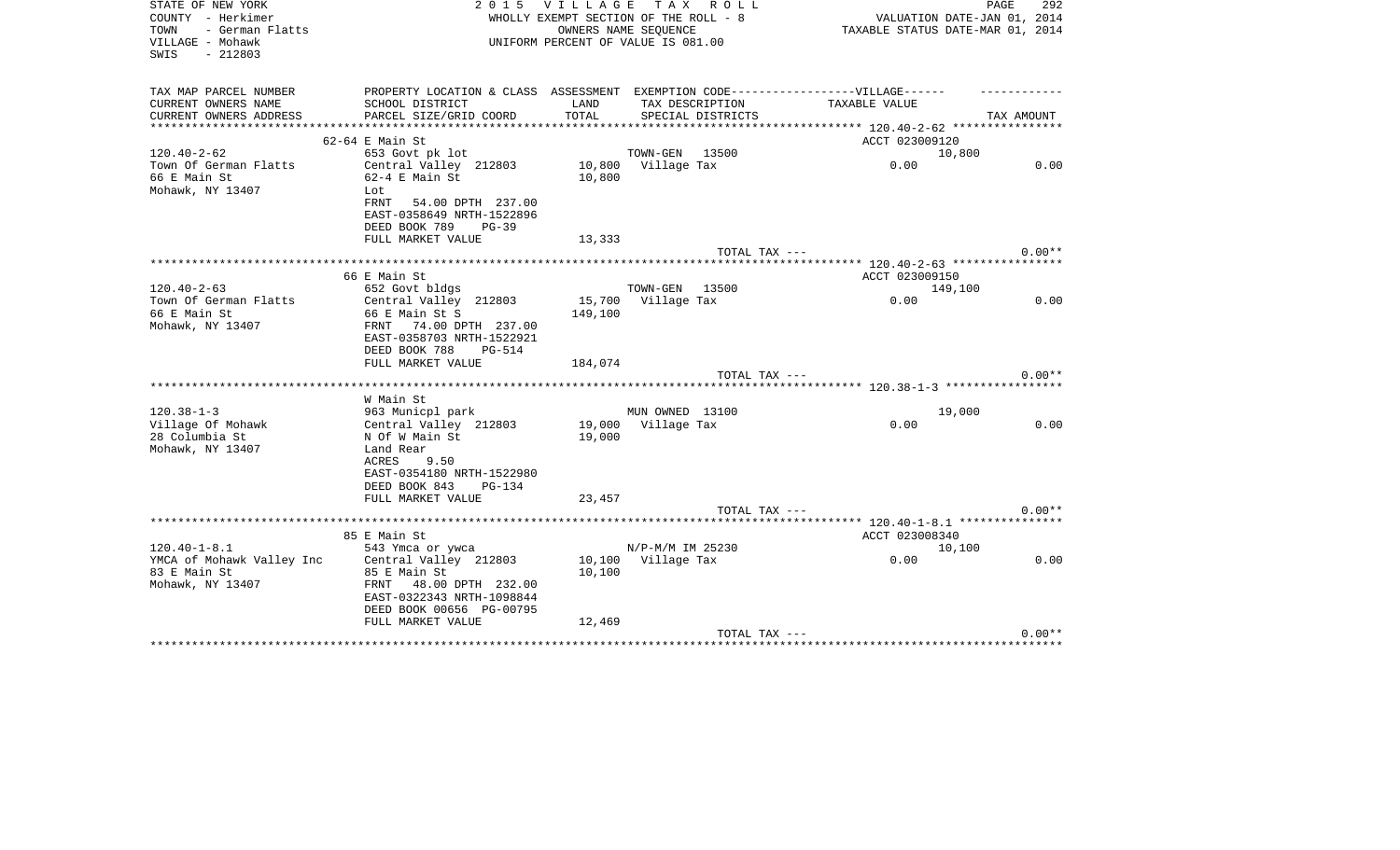| STATE OF NEW YORK         |                           |            | VILLAGE TAX ROLL                      |                                               | 293<br>PAGE |
|---------------------------|---------------------------|------------|---------------------------------------|-----------------------------------------------|-------------|
| - Herkimer<br>COUNTY      |                           |            | WHOLLY EXEMPT SECTION OF THE ROLL - 8 | VALUATION DATE-JAN 01, 2014                   |             |
| TOWN<br>- German Flatts   |                           |            | OWNERS NAME SEOUENCE                  | TAXABLE STATUS DATE-MAR 01, 2014              |             |
| VILLAGE - Mohawk          |                           |            | UNIFORM PERCENT OF VALUE IS 081.00    |                                               |             |
| $-212803$<br>SWIS         |                           |            |                                       |                                               |             |
|                           |                           |            |                                       |                                               |             |
| TAX MAP PARCEL NUMBER     | PROPERTY LOCATION & CLASS | ASSESSMENT |                                       | EXEMPTION CODE------------------VILLAGE------ |             |
| CURRENT OWNERS NAME       | SCHOOL DISTRICT           | LAND       | TAX DESCRIPTION                       | TAXABLE VALUE                                 |             |
| CURRENT OWNERS ADDRESS    | PARCEL SIZE/GRID COORD    | TOTAL      | SPECIAL DISTRICTS                     |                                               | TAX AMOUNT  |
|                           |                           |            |                                       |                                               |             |
|                           | 83 E Main St              |            |                                       | ACCT 023008310                                |             |
| $120.40 - 1 - 9.1$        | 543 Ymca or ywca          |            | N/P-M/M IM 25230                      | 544,000                                       |             |
| YMCA of Mohawk Valley Inc | Central Valley 212803     |            | 17,500 Village Tax                    | 0.00                                          | 0.00        |
| 83 E Main St              | E Main St N               | 544,000    |                                       |                                               |             |
| Mohawk, NY 13407          | 0.80<br>ACRES             |            |                                       |                                               |             |
|                           | EAST-0322275 NRTH-1098820 |            |                                       |                                               |             |
|                           | DEED BOOK 00629 PG-01092  |            |                                       |                                               |             |
|                           | FULL MARKET VALUE         | 671,605    |                                       |                                               |             |
|                           |                           |            | TOTAL TAX ---                         |                                               | $0.00**$    |
|                           |                           |            |                                       |                                               |             |
|                           |                           |            |                                       |                                               |             |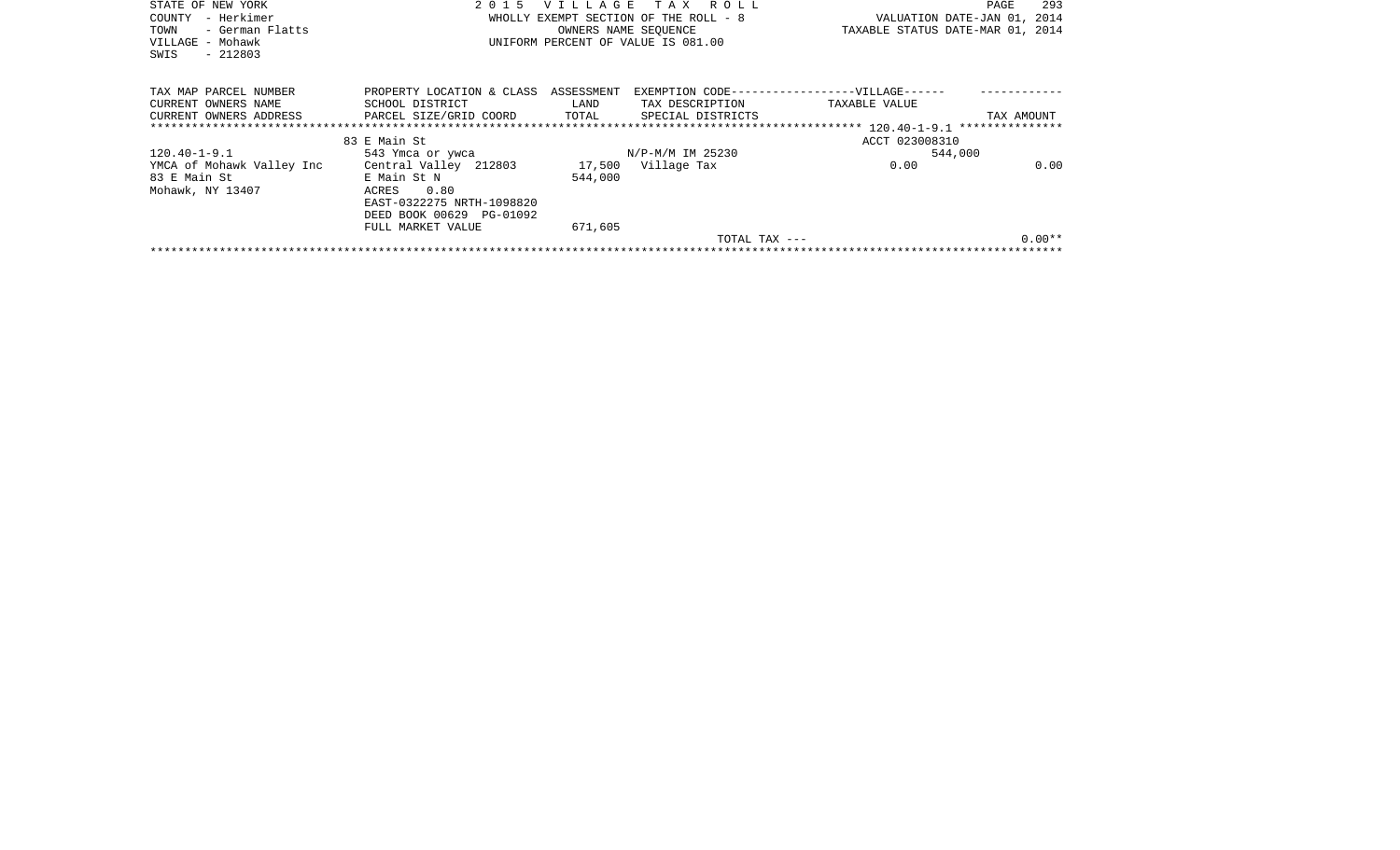| STATE OF NEW YORK    | 2015 VILLAGE TAX ROLL                 | PAGE 294                         |
|----------------------|---------------------------------------|----------------------------------|
| COUNTY - Herkimer    | WHOLLY EXEMPT SECTION OF THE ROLL - 8 | VALUATION DATE-JAN 01, 2014      |
| TOWN - German Flatts |                                       | TAXABLE STATUS DATE-MAR 01, 2014 |
| VILLAGE - Mohawk     | UNIFORM PERCENT OF VALUE IS 081.00    | RPS155/V04/L015                  |
| SWIS<br>- 212803     |                                       | CURRENT DATE 5/01/2015           |
|                      |                                       |                                  |
|                      | ROLL SUB SECTION- -TOTALS             |                                  |

# \*\*\* S P E C I A L D I S T R I C T S U M M A R Y \*\*\*

|      |                  | $m \wedge m \wedge$<br>$\cdots$<br>-777 | <b>EXTENSION</b> | $\sqrt{ }$ | 51.CD5<br>∴™ ⊢ |         |
|------|------------------|-----------------------------------------|------------------|------------|----------------|---------|
| CODE | NAM <sup>T</sup> |                                         | PVDI             |            | ЛU             | $- - -$ |

# NO SPECIAL DISTRICTS AT THIS LEVEL

#### \*\*\* S C H O O L D I S T R I C T S U M M A R Y \*\*\*

| CODE   | DISTRICT NAME             | TOTAL<br>PARCELS | ASSESSED<br>LAND | ASSESSED<br>TOTAL | EXEMPT<br>AMOUNT<br>. | TOTAL<br>TAXABLE |
|--------|---------------------------|------------------|------------------|-------------------|-----------------------|------------------|
|        |                           |                  |                  |                   | STAR AMOUNT           | STAR TAXABLE     |
|        | Central Valley Cntrl      | 58               | 774,500          | 27990,250         | 27990,250             |                  |
| 212803 |                           |                  |                  |                   |                       |                  |
|        | SUB-TOTAL                 | 58               | 774,500          | 27990,250         | 27990,250             |                  |
|        | S U B - T O T A $L(CONT)$ |                  |                  |                   |                       |                  |
|        |                           |                  |                  |                   |                       |                  |
|        | TOTAL                     | 58               | 774,500          | 27990,250         | 27990,250             |                  |
|        | T O T A L (CONT)          |                  |                  |                   |                       |                  |

# \*\*\* S Y S T E M C O D E S S U M M A R Y \*\*\*

#### NO SYSTEM EXEMPTIONS AT THIS LEVEL

# \*\*\* E X E M P T I O N S U M M A R Y \*\*\*

| CODE  | DESCRIPTION | TOTAL<br>PARCELS | VILLAGE   |
|-------|-------------|------------------|-----------|
| 12100 | NYS HOSP    | 4                | 14,600    |
| 13100 | MUN OWNED   |                  | 11317,100 |
| 13500 | TOWN-GEN    |                  | 159,900   |
| 13650 | VLG/OTHER   | 11               | 1238,200  |
| 13660 | V CEM-LND   |                  | 45,200    |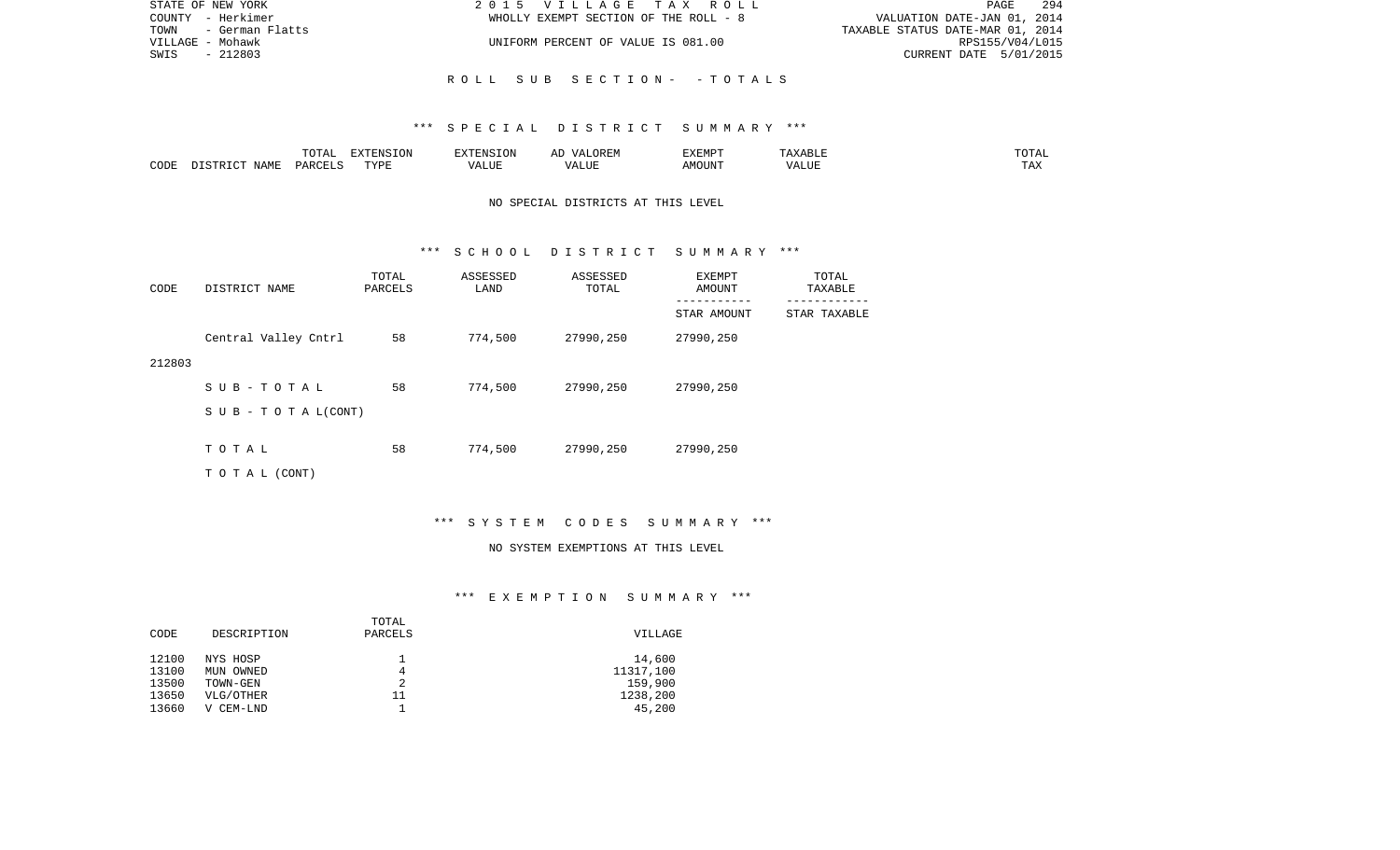| 2015 VILLAGE TAX ROLL                 | PAGE                             | 29! |
|---------------------------------------|----------------------------------|-----|
| WHOLLY EXEMPT SECTION OF THE ROLL - 8 | VALUATION DATE-JAN 01, 2014      |     |
|                                       | TAXABLE STATUS DATE-MAR 01, 2014 |     |
| UNIFORM PERCENT OF VALUE IS 081.00    | RPS155/V04/L01!                  |     |
|                                       | CURRENT DATE 5/01/2019           |     |
|                                       |                                  |     |

\*\*\* E X E M P T I O N S U M M A R Y \*\*\*

R O L L S U B S E C T I O N - - T O T A L S

|       |              | TOTAL   |           |
|-------|--------------|---------|-----------|
| CODE  | DESCRIPTION  | PARCELS | VILLAGE   |
| 13800 | SCHOOL DST   |         | 5250,000  |
| 21600 | CLERGY RES   | 4       | 251,850   |
| 25100 | NON-PROF 6   |         | 12,650    |
| 25110 | $N/P-RELIG$  | 10      | 1963,400  |
| 25120 | N/P-EDUCAT   | 8       | 4693,350  |
| 25210 | NP HOSP      | 4       | 293,800   |
| 25230 | $N/P-M/M$ IM | 7       | 1293,900  |
| 25300 | NON PROF 9   | 2       | 1198,200  |
| 26100 | VETORG CTS   |         | 246,000   |
| 29700 | WDRL/FORCL   |         | 12,100    |
|       | тотаь        | 58      | 27990,250 |
|       |              |         |           |

STATE OF NEW YORK COUNTY - Herkimer TOWN - German Flatts VILLAGE - Mohawk  $SWIS$  - 212803

| ROLL<br><b>SEC</b> | DESCRIPTION                                    | TOTAL<br>PARCELS | ASSESSED<br>LAND | ASSESSED<br>TOTAL | <b>EXEMPT</b><br><b>AMOUNT</b> | TOTAL<br>TAXABLE | TOTAL<br>TAX |
|--------------------|------------------------------------------------|------------------|------------------|-------------------|--------------------------------|------------------|--------------|
|                    |                                                |                  |                  |                   | STAR AMOUNT                    | STAR TAXABLE     |              |
|                    | RS 8 TOTAL<br>SPEC DIST TAXES<br>WHOLLY EXEMPT | 58               | 774,500          | 27990,250         | 27,990,250                     |                  |              |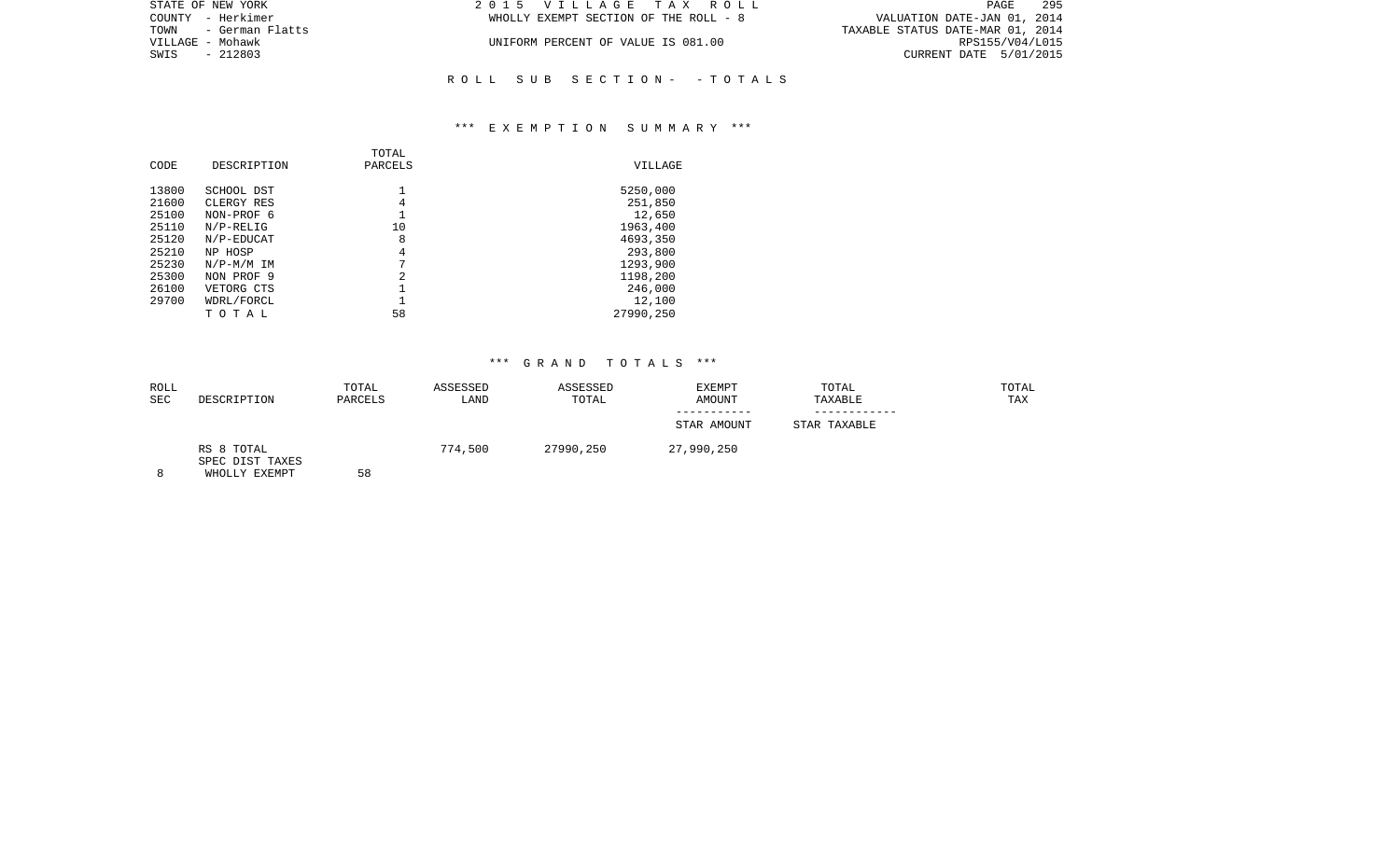| STATE OF NEW YORK       | 2015 VILLAGE TAX ROLL                 | - 296<br><b>PAGE</b>             |
|-------------------------|---------------------------------------|----------------------------------|
| COUNTY - Herkimer       | WHOLLY EXEMPT SECTION OF THE ROLL - 8 | VALUATION DATE-JAN 01, 2014      |
| TOWN<br>- German Flatts |                                       | TAXABLE STATUS DATE-MAR 01, 2014 |
| VILLAGE - Mohawk        | UNIFORM PERCENT OF VALUE IS 081.00    | RPS155/V04/L015                  |
| SWIS<br>- 212803        |                                       | CURRENT DATE 5/01/2015           |
|                         |                                       |                                  |

# R O L L S E C T I O N T O T A L S

### \*\*\* S P E C I A L D I S T R I C T S U M M A R Y \*\*\*

|      |                                 | $T$ $\cap$ $T$ $\cap$ $\cap$ $\cap$<br>$\cdot$<br>- ∪ + ⊥ + + | EXTENSION   |       | OREM<br>$\sqrt{4}$ | <b>EXEMPT</b> |                    | ------<br>"UTAL      |
|------|---------------------------------|---------------------------------------------------------------|-------------|-------|--------------------|---------------|--------------------|----------------------|
| CODE | $\Lambda \Delta M$ <sup>T</sup> | D A D C                                                       | TVDF<br>--- | т ттт | $\sqrt{ }$<br>பப   | MOUN'         | $\sqrt{ }$<br>ALUF | <b>TIA 32</b><br>IΑΛ |

# NO SPECIAL DISTRICTS AT THIS LEVEL

#### \*\*\* S C H O O L D I S T R I C T S U M M A R Y \*\*\*

| CODE   | DISTRICT NAME                    | TOTAL<br>PARCELS | ASSESSED<br>LAND | ASSESSED<br>TOTAL | EXEMPT<br><b>AMOUNT</b> | TOTAL<br>TAXABLE |
|--------|----------------------------------|------------------|------------------|-------------------|-------------------------|------------------|
|        |                                  |                  |                  |                   | STAR AMOUNT             | STAR TAXABLE     |
|        | Central Valley Cntrl             | 58               | 774,500          | 27990,250         | 27990,250               |                  |
| 212803 |                                  |                  |                  |                   |                         |                  |
|        | SUB-TOTAL                        | 58               | 774,500          | 27990,250         | 27990,250               |                  |
|        | $S \cup B - T \cup T A L (CONT)$ |                  |                  |                   |                         |                  |
|        |                                  |                  |                  |                   |                         |                  |
|        | TOTAL                            | 58               | 774,500          | 27990,250         | 27990,250               |                  |
|        | T O T A L (CONT)                 |                  |                  |                   |                         |                  |

# \*\*\* S Y S T E M C O D E S S U M M A R Y \*\*\*

#### NO SYSTEM EXEMPTIONS AT THIS LEVEL

# \*\*\* E X E M P T I O N S U M M A R Y \*\*\*

|       |              | TOTAL   |           |
|-------|--------------|---------|-----------|
| CODE  | DESCRIPTION  | PARCELS | VILLAGE   |
|       |              |         |           |
| 12100 | NYS HOSP     |         | 14,600    |
| 13100 | MUN OWNED    | 4       | 11317,100 |
| 13500 | TOWN-GEN     | 2       | 159,900   |
| 13650 | VLG/OTHER    | 11      | 1238,200  |
| 13660 | CEM-LND<br>V |         | 45,200    |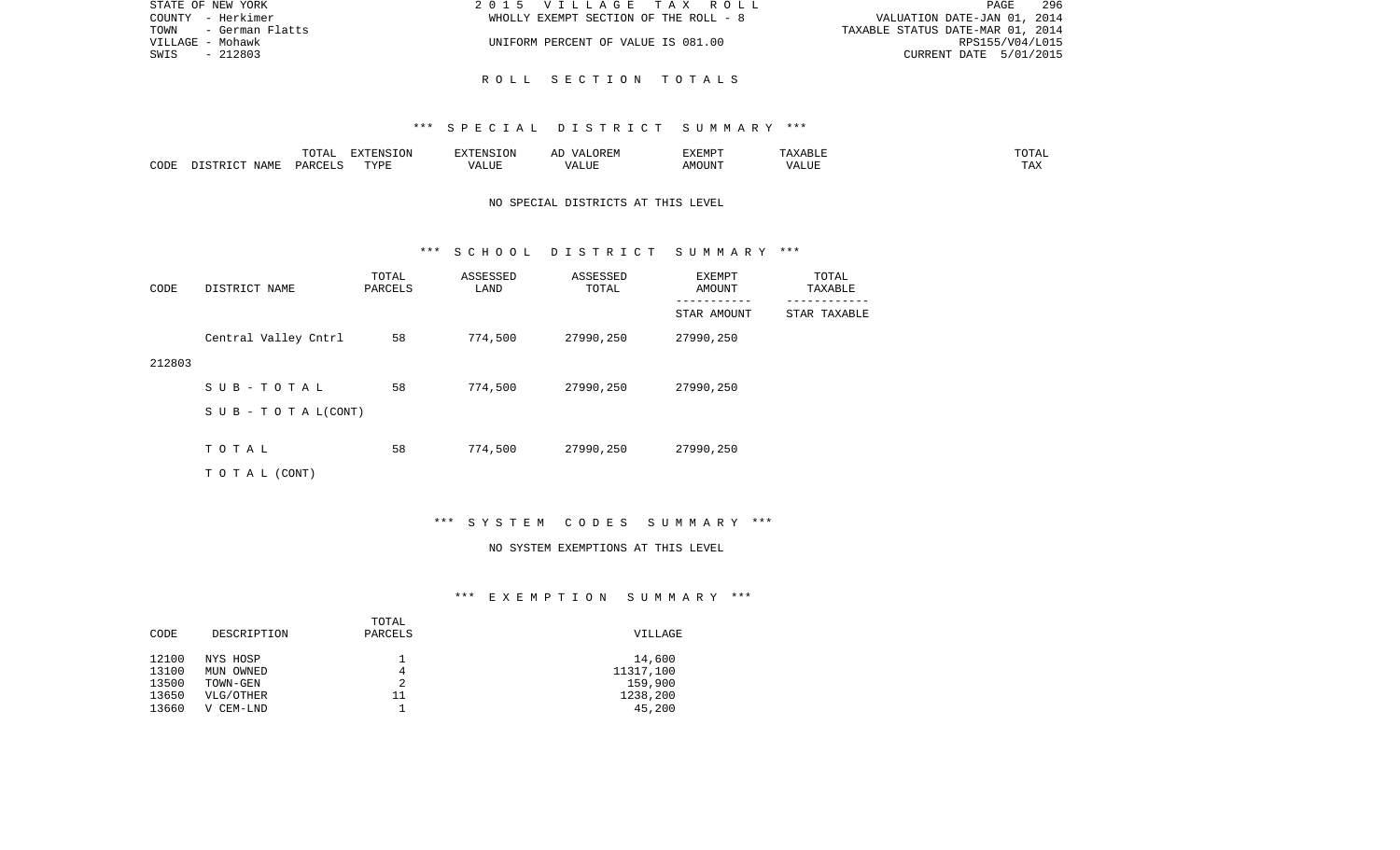| 2015 VILLAGE TAX ROLL                 | 297<br>PAGE                      |
|---------------------------------------|----------------------------------|
| WHOLLY EXEMPT SECTION OF THE ROLL - 8 | VALUATION DATE-JAN 01, 2014      |
|                                       | TAXABLE STATUS DATE-MAR 01, 2014 |
| UNIFORM PERCENT OF VALUE IS 081.00    | RPS155/V04/L015                  |
|                                       | CURRENT DATE 5/01/2015           |
|                                       |                                  |
|                                       |                                  |

R O L L S E C T I O N T O T A L S

## \*\*\* E X E M P T I O N S U M M A R Y \*\*\*

| CODE           | DESCRIPTION              | TOTAL<br>PARCELS | VILLAGE           |
|----------------|--------------------------|------------------|-------------------|
| 13800          | SCHOOL DST               |                  | 5250,000          |
| 21600<br>25100 | CLERGY RES<br>NON-PROF 6 | 4                | 251,850<br>12,650 |
| 25110          | $N/P-RELIG$              | 10               | 1963,400          |
| 25120          | N/P-EDUCAT               | 8                | 4693,350          |
| 25210          | NP HOSP                  | 4                | 293,800           |
| 25230          | $N/P-M/M$ IM             | 7                | 1293,900          |
| 25300          | NON PROF 9               | 2                | 1198,200          |
| 26100          | VETORG CTS               |                  | 246,000           |
| 29700          | WDRL/FORCL               |                  | 12,100            |
|                | тотаь                    | 58               | 27990,250         |

| ROLL<br><b>SEC</b> | DESCRIPTION                                    | TOTAL<br>PARCELS | ASSESSED<br>LAND | ASSESSED<br>TOTAL | <b>EXEMPT</b><br>AMOUNT | TOTAL<br>TAXABLE | TOTAL<br>TAX |
|--------------------|------------------------------------------------|------------------|------------------|-------------------|-------------------------|------------------|--------------|
|                    |                                                |                  |                  |                   |                         |                  |              |
|                    |                                                |                  |                  |                   | STAR AMOUNT             | STAR TAXABLE     |              |
| 8                  | RS 8 TOTAL<br>SPEC DIST TAXES<br>WHOLLY EXEMPT | 58               | 774,500          | 27990,250         | 27,990,250              |                  |              |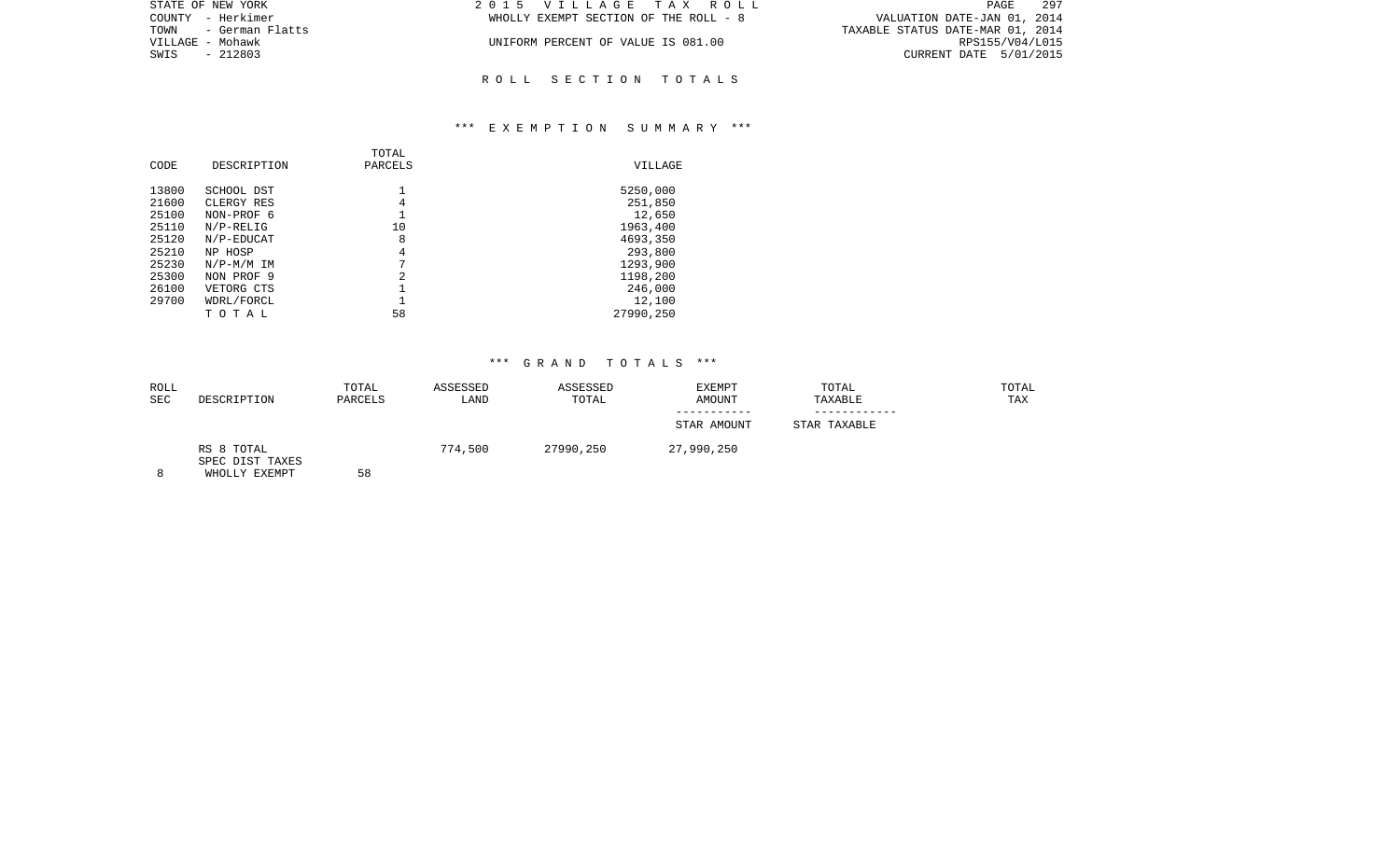| STATE OF NEW YORK       | 2015 VILLAGE TAX ROLL |  |                                  |                        | PAGE | 298 |
|-------------------------|-----------------------|--|----------------------------------|------------------------|------|-----|
| COUNTY - Herkimer       |                       |  | VALUATION DATE-JAN 01, 2014      |                        |      |     |
| TOWN<br>- German Flatts | SWIS TOTALS           |  | TAXABLE STATUS DATE-MAR 01, 2014 |                        |      |     |
| VILLAGE – Mohawk        |                       |  |                                  | RPS155/V04/L015        |      |     |
| - 212803<br>SWIS        |                       |  |                                  | CURRENT DATE 5/01/2015 |      |     |

# \*\*\* S P E C I A L D I S T R I C T S U M M A R Y \*\*\*

| CODE<br>DISTRICT NAME | TOTAL<br>EXTENSION<br>PARCELS<br>TYPE | EXTENSION<br>VALUE | AD VALOREM<br>VALUE | EXEMPT<br>AMOUNT | TAXABLE<br>VALUE | TAX<br>RATE | TOTAL<br><b>TAX</b> |
|-----------------------|---------------------------------------|--------------------|---------------------|------------------|------------------|-------------|---------------------|
| PRVIL Prorated villa  | MOVTAX                                | 69.52              |                     |                  | 69.52            |             | 69.52               |
| XC491 Water relevy    | 55 MOVTAX                             | 32,083.52          |                     |                  | 32,083.52        |             | 32,083.52           |

# \*\*\* S C H O O L D I S T R I C T S U M M A R Y \*\*\*

| CODE   | DISTRICT NAME        | TOTAL<br>PARCELS | ASSESSED<br>LAND | ASSESSED<br>TOTAL | EXEMPT<br>AMOUNT | TOTAL<br>TAXABLE |
|--------|----------------------|------------------|------------------|-------------------|------------------|------------------|
|        |                      |                  |                  |                   | STAR AMOUNT      | STAR TAXABLE     |
|        | Central Valley Cntrl | 1095             | 10542,235        | 86509,046         | 28065,277        | 58, 443, 769     |
| 212803 |                      |                  |                  |                   | 20045,732        | 38,398,037       |
|        | SUB-TOTAL            | 1095             | 10542,235        | 86509,046         | 28065,277        | 58, 443, 769     |
|        | SUB - TO TAL(CONT)   |                  |                  |                   | 20045,732        | 38,398,037       |
|        |                      |                  |                  |                   |                  |                  |
|        | TOTAL                | 1095             | 10542,235        | 86509,046         | 28065,277        | 58, 443, 769     |
|        | TO TAL (CONT)        |                  |                  |                   | 20045,732        | 38,398,037       |

# \*\*\* S Y S T E M C O D E S S U M M A R Y \*\*\*

#### NO SYSTEM EXEMPTIONS AT THIS LEVEL

## \*\*\* E X E M P T I O N S U M M A R Y \*\*\*

|       |               | TOTAL   |           |
|-------|---------------|---------|-----------|
| CODE  | DESCRIPTION   | PARCELS | VILLAGE   |
|       |               |         |           |
| 12100 | NYS HOSP      |         | 14,600    |
| 13100 | MUN OWNED     | 4       | 11317,100 |
| 13500 | TOWN-GEN      | 2       | 159,900   |
| 13650 | VLG/OTHER     | 11      | 1238,200  |
| 13660 | CEM-LND<br>٦T |         | 45,200    |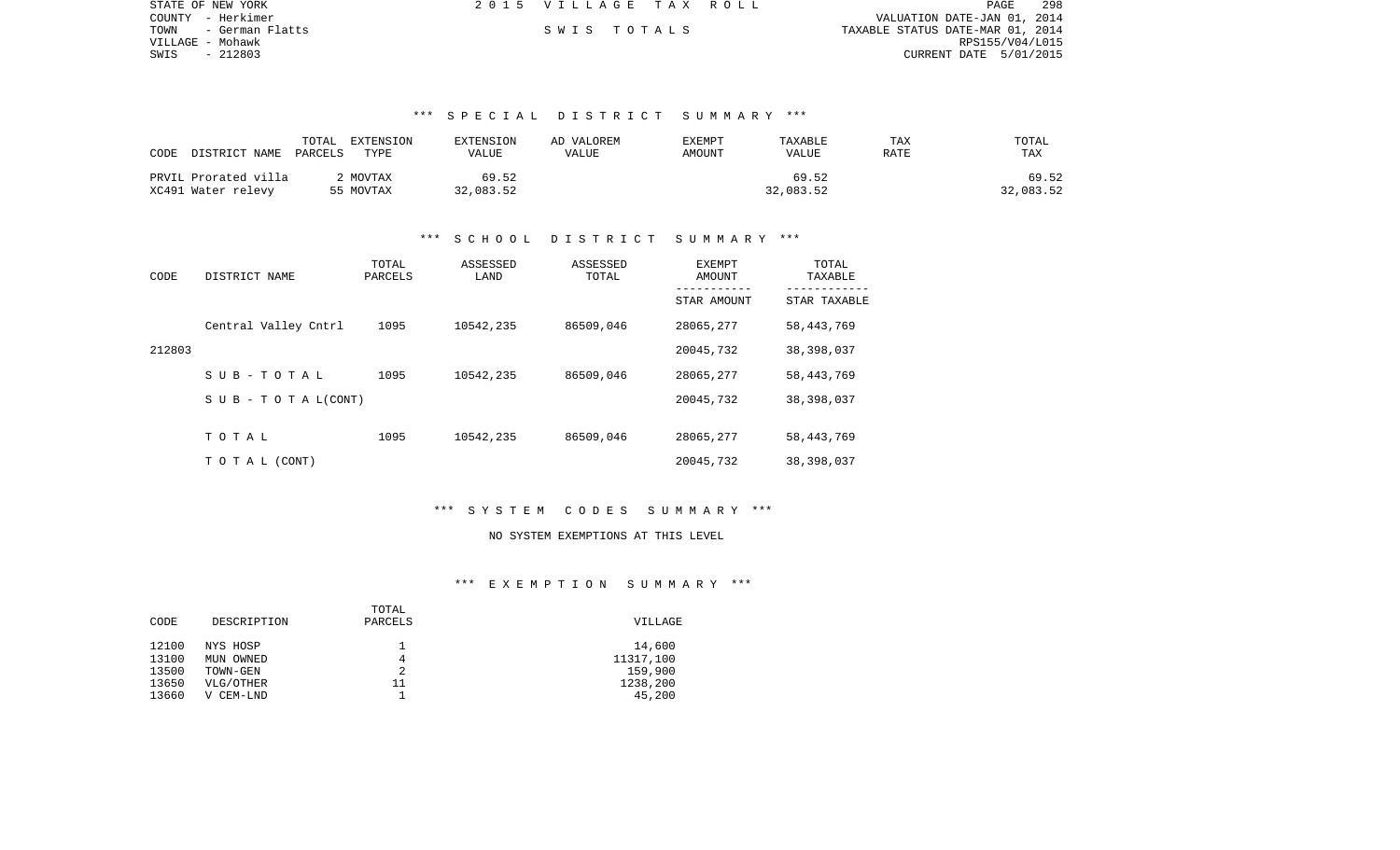| STATE OF NEW YORK       | 2015 VILLAGE TAX ROLL |  | - 299<br><b>PAGE</b>             |
|-------------------------|-----------------------|--|----------------------------------|
| COUNTY - Herkimer       |                       |  | VALUATION DATE-JAN 01, 2014      |
| TOWN<br>- German Flatts | SWIS TOTALS           |  | TAXABLE STATUS DATE-MAR 01, 2014 |
| VILLAGE – Mohawk        |                       |  | RPS155/V04/L015                  |
| SWIS<br>- 212803        |                       |  | CURRENT DATE 5/01/2015           |
|                         |                       |  |                                  |

# \*\*\* E X E M P T I O N S U M M A R Y \*\*\*

|       |              | TOTAL        |           |
|-------|--------------|--------------|-----------|
| CODE  | DESCRIPTION  | PARCELS      | VILLAGE   |
| 13800 | SCHOOL DST   | 1            | 5250,000  |
| 21600 | CLERGY RES   | 4            | 251,850   |
| 25100 | NON-PROF 6   | $\mathbf{1}$ | 12,650    |
| 25110 | $N/P-RELLIG$ | 10           | 1963,400  |
| 25120 | N/P-EDUCAT   | 8            | 4693,350  |
| 25210 | NP HOSP      | 4            | 293,800   |
| 25230 | $N/P-M/M$ IM | 7            | 1293,900  |
| 25300 | NON PROF 9   | 2            | 1198,200  |
| 26100 | VETORG CTS   |              | 246,000   |
| 29700 | WDRL/FORCL   |              | 12,100    |
| 41101 | VETFUND CT   | $\mathbf{1}$ | 300       |
| 41127 | VET WAR V    | 71           | 500,153   |
| 41137 | VET COM V    | 58           | 671,236   |
| 41147 | VET DIS V    | 20           | 332,693   |
| 41800 | AGED-ALL     | 3            | 74,527    |
| 42100 | AGRIC 10 Y   |              | 500       |
|       | тотаь        | 212          | 29569,659 |

| ROLL<br><b>SEC</b> | DESCRIPTION                                         | TOTAL<br>PARCELS | ASSESSED<br>LAND | ASSESSED<br>TOTAL | EXEMPT<br>AMOUNT<br>STAR AMOUNT | TOTAL<br>TAXABLE<br>-----------<br>STAR TAXABLE | TAX<br>RATE |                                        |
|--------------------|-----------------------------------------------------|------------------|------------------|-------------------|---------------------------------|-------------------------------------------------|-------------|----------------------------------------|
|                    | Village Tax<br>SPEC DIST TAXES<br>TAXABLE           | 1,022            | 9761,435         | 56246,936         | 1,579,409                       | 54,667,527                                      | 17.740000   | 969,801.94<br>32,153.04<br>1001,954.98 |
| 5                  | Village Tax<br>SPEC DIST TAXES<br>SPECIAL FRANCHISE | 8                |                  | 2139,067          |                                 | 2,139,067                                       | 17.740000   | 37,947.06<br>37,947.06                 |
|                    | Village Tax                                         |                  | 6,300            | 132,793           |                                 | 132,793                                         | 17.740000   | 2,355.74                               |